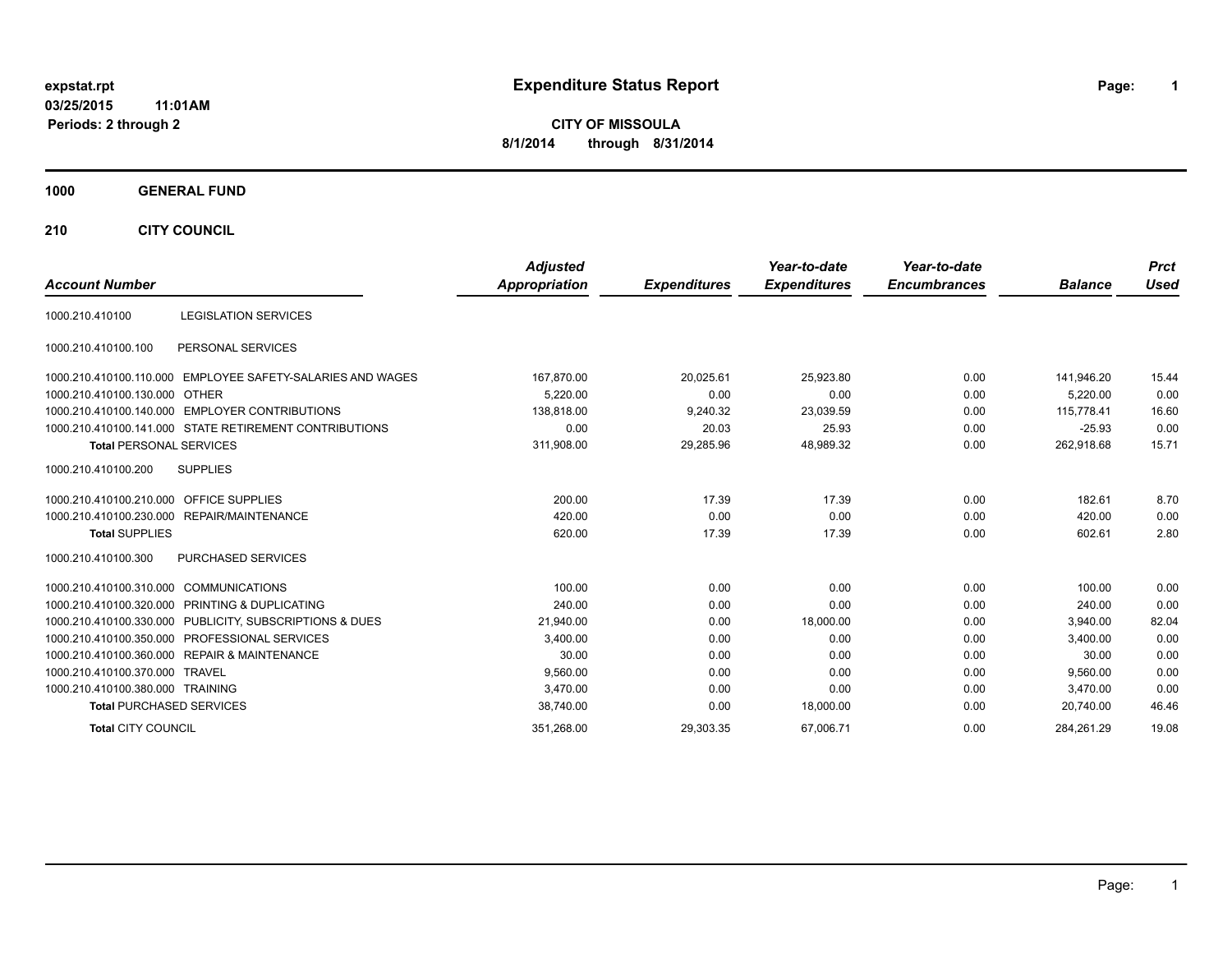**CITY OF MISSOULA 8/1/2014 through 8/31/2014**

**1000 GENERAL FUND**

**220 MAYOR**

| <b>Account Number</b>                   |                                                         | <b>Adjusted</b><br><b>Appropriation</b> | <b>Expenditures</b> | Year-to-date<br><b>Expenditures</b> | Year-to-date<br><b>Encumbrances</b> | <b>Balance</b> | <b>Prct</b><br><b>Used</b> |
|-----------------------------------------|---------------------------------------------------------|-----------------------------------------|---------------------|-------------------------------------|-------------------------------------|----------------|----------------------------|
| 1000.220.410210                         | <b>ADMINISTRATION</b>                                   |                                         |                     |                                     |                                     |                |                            |
| 1000.220.410210.100                     | PERSONAL SERVICES                                       |                                         |                     |                                     |                                     |                |                            |
|                                         | 1000.220.410210.110.000 SALARIES AND WAGES              | 292,159.00                              | 35,139.28           | 45,217.81                           | 0.00                                | 246,941.19     | 15.48                      |
|                                         | 1000.220.410210.120.000 OVERTIME/TERMINATION            | 500.00                                  | 0.00                | 0.00                                | 0.00                                | 500.00         | 0.00                       |
| 1000.220.410210.130.000 OTHER           |                                                         | 6,600.00                                | 0.00                | 0.00                                | 0.00                                | 6,600.00       | 0.00                       |
|                                         | 1000.220.410210.140.000 EMPLOYER CONTRIBUTIONS          | 90,363.00                               | 9,219.79            | 16,711.34                           | 0.00                                | 73,651.66      | 18.49                      |
|                                         | 1000.220.410210.141.000 STATE RETIREMENT CONTRIBUTIONS  | 0.00                                    | 43.96               | 56.59                               | 0.00                                | $-56.59$       | 0.00                       |
| <b>Total PERSONAL SERVICES</b>          |                                                         | 389,622.00                              | 44,403.03           | 61,985.74                           | 0.00                                | 327,636.26     | 15.91                      |
| 1000.220.410210.200                     | <b>SUPPLIES</b>                                         |                                         |                     |                                     |                                     |                |                            |
| 1000.220.410210.210.000 OFFICE SUPPLIES |                                                         | 1,004.00                                | 0.00                | 70.49                               | 0.00                                | 933.51         | 7.02                       |
|                                         | 1000.220.410210.220.000 OPERATING SUPPLIES              | 1,120.00                                | 103.48              | 103.48                              | 0.00                                | 1,016.52       | 9.24                       |
|                                         | 1000.220.410210.230.000 REPAIR/MAINTENANCE              | 100.00                                  | 0.00                | 0.00                                | 0.00                                | 100.00         | 0.00                       |
| 1000.220.410210.231.000 GASOLINE        |                                                         | 108.00                                  | 0.00                | 0.00                                | 0.00                                | 108.00         | 0.00                       |
| <b>Total SUPPLIES</b>                   |                                                         | 2,332.00                                | 103.48              | 173.97                              | 0.00                                | 2,158.03       | 7.46                       |
| 1000.220.410210.300                     | PURCHASED SERVICES                                      |                                         |                     |                                     |                                     |                |                            |
| 1000.220.410210.310.000 COMMUNICATIONS  |                                                         | 712.00                                  | 13.32               | 13.32                               | 0.00                                | 698.68         | 1.87                       |
|                                         | 1000.220.410210.320.000 PRINTING & DUPLICATING          | 956.00                                  | 0.00                | 0.00                                | 0.00                                | 956.00         | 0.00                       |
|                                         | 1000.220.410210.330.000 PUBLICITY, SUBSCRIPTIONS & DUES | 7,710.00                                | 0.00                | 6,600.27                            | 0.00                                | 1,109.73       | 85.61                      |
|                                         | 1000.220.410210.344.000 TELEPHONE SERVICE               | 4,124.00                                | 6.94                | 238.11                              | 0.00                                | 3,885.89       | 5.77                       |
|                                         | 1000.220.410210.350.000 PROFESSIONAL SERVICES           | 2,072.00                                | 0.00                | 0.00                                | 0.00                                | 2,072.00       | 0.00                       |
|                                         | 1000.220.410210.360.000 REPAIR & MAINTENANCE            | 1,305.00                                | 28.84               | 128.84                              | 0.00                                | 1,176.16       | 9.87                       |
| 1000.220.410210.370.000 TRAVEL          |                                                         | 2,008.00                                | 0.00                | 0.00                                | 0.00                                | 2,008.00       | 0.00                       |
| 1000.220.410210.380.000 TRAINING        |                                                         | 1,600.00                                | 0.00                | 0.00                                | 0.00                                | 1,600.00       | 0.00                       |
|                                         | 1000.220.410210.390.000 OTHER PURCHASED SERVICES        | 1,050.00                                | 0.00                | 0.00                                | 0.00                                | 1,050.00       | 0.00                       |
| <b>Total PURCHASED SERVICES</b>         |                                                         | 21,537.00                               | 49.10               | 6,980.54                            | 0.00                                | 14,556.46      | 32.41                      |
| <b>Total ADMINISTRATION</b>             |                                                         | 413,491.00                              | 44,555.61           | 69,140.25                           | 0.00                                | 344,350.75     | 16.72                      |
| 1000000110005                           | <b>DUDLIO DEL ATIONO</b>                                |                                         |                     |                                     |                                     |                |                            |

1000.220.410225 PUBLIC RELATIONS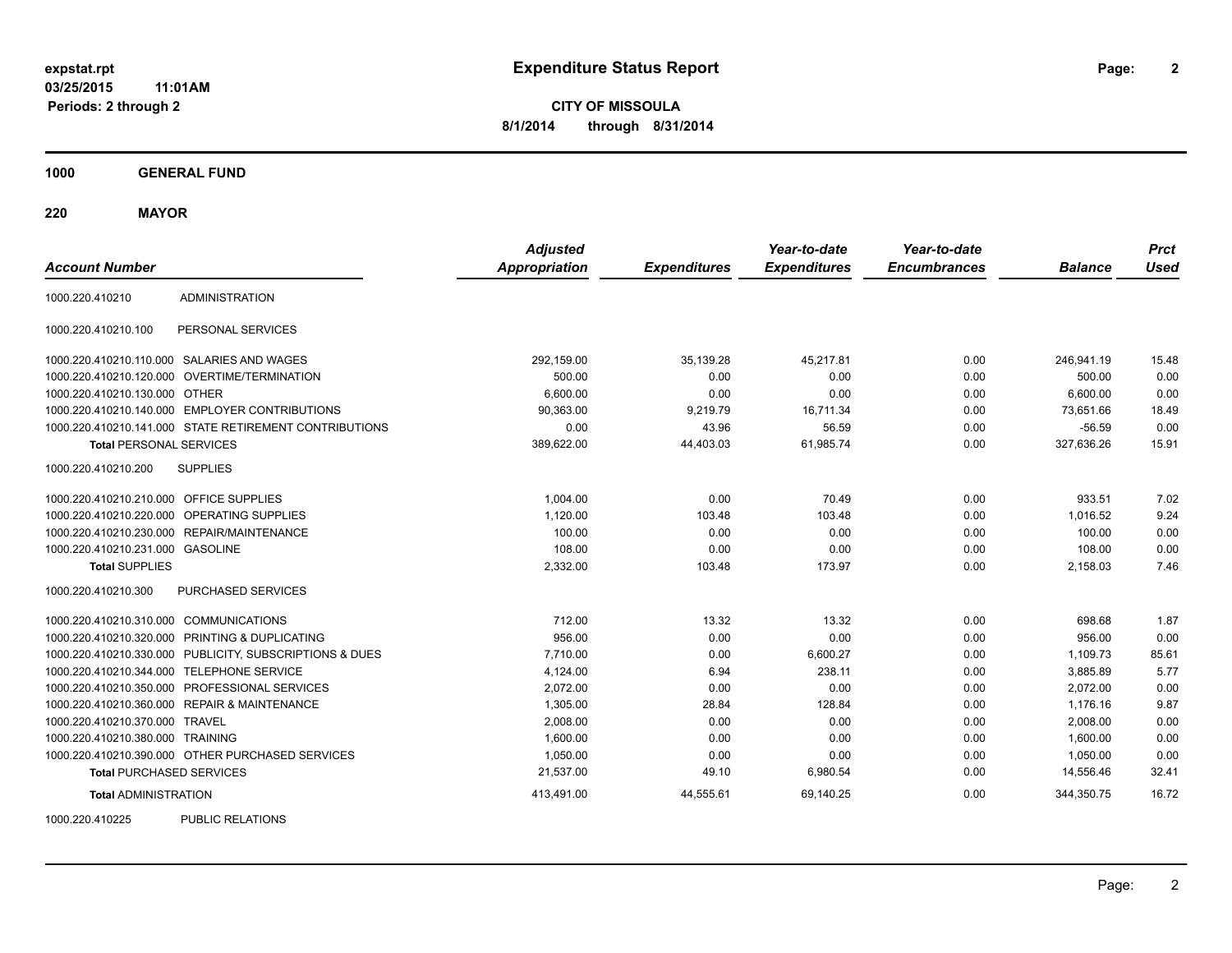**CITY OF MISSOULA 8/1/2014 through 8/31/2014**

**1000 GENERAL FUND**

**220 MAYOR**

| <b>Account Number</b>                                   | <b>Adjusted</b><br><b>Appropriation</b> | <b>Expenditures</b> | Year-to-date<br><b>Expenditures</b> | Year-to-date<br><b>Encumbrances</b> | <b>Balance</b> | <b>Prct</b><br><b>Used</b> |
|---------------------------------------------------------|-----------------------------------------|---------------------|-------------------------------------|-------------------------------------|----------------|----------------------------|
| PERSONAL SERVICES<br>1000.220.410225.100                |                                         |                     |                                     |                                     |                |                            |
| 1000.220.410225.110.000 SALARIES AND WAGES              | 5,962.00                                | 717.15              | 922.79                              | 0.00                                | 5,039.21       | 15.48                      |
| 1000.220.410225.140.000 EMPLOYER CONTRIBUTIONS          | 1.842.00                                | 188.19              | 341.11                              | 0.00                                | 1.500.89       | 18.52                      |
| <b>Total PERSONAL SERVICES</b>                          | 7.804.00                                | 905.34              | 1.263.90                            | 0.00                                | 6,540.10       | 16.20                      |
| 1000.220.410225.200<br><b>SUPPLIES</b>                  |                                         |                     |                                     |                                     |                |                            |
| 1000.220.410225.240.000 OTHER SUPPLIES                  | 400.00                                  | 0.00                | 0.00                                | 0.00                                | 400.00         | 0.00                       |
| <b>Total SUPPLIES</b>                                   | 400.00                                  | 0.00                | 0.00                                | 0.00                                | 400.00         | 0.00                       |
| PURCHASED SERVICES<br>1000.220.410225.300               |                                         |                     |                                     |                                     |                |                            |
| 1000.220.410225.330.000 PUBLICITY, SUBSCRIPTIONS & DUES | 1,970.00                                | 0.00                | 290.00                              | 0.00                                | 1,680.00       | 14.72                      |
| 1000.220.410225.390.000 OTHER PURCHASED SERVICES        | 200.00                                  | 0.00                | 0.00                                | 0.00                                | 200.00         | 0.00                       |
| <b>Total PURCHASED SERVICES</b>                         | 2,170.00                                | 0.00                | 290.00                              | 0.00                                | 1,880.00       | 13.36                      |
| <b>Total PUBLIC RELATIONS</b>                           | 10.374.00                               | 905.34              | 1,553.90                            | 0.00                                | 8.820.10       | 14.98                      |
| 1000.220.410250<br><b>ADMINISTRATION</b>                |                                         |                     |                                     |                                     |                |                            |
| 1000.220.410250.100<br>PERSONAL SERVICES                |                                         |                     |                                     |                                     |                |                            |
| 1000.220.410250.110.000 SALARIES AND WAGES              | 69,954.00                               | 8,100.33            | 10,441.59                           | 0.00                                | 59.512.41      | 14.93                      |
| 1000.220.410250.140.000 EMPLOYER CONTRIBUTIONS          | 20,992.00                               | 2,121.95            | 3,970.46                            | 0.00                                | 17,021.54      | 18.91                      |
| <b>Total PERSONAL SERVICES</b>                          | 90,946.00                               | 10,222.28           | 14,412.05                           | 0.00                                | 76,533.95      | 15.85                      |
| PURCHASED SERVICES<br>1000.220.410250.300               |                                         |                     |                                     |                                     |                |                            |
| 1000.220.410250.320.000 PRINTING & DUPLICATING          | 2,100.00                                | 0.00                | 0.00                                | 0.00                                | 2,100.00       | 0.00                       |
| 1000.220.410250.344.000 TELEPHONE SERVICE               | 1,952.00                                | 1.25                | 116.64                              | 0.00                                | 1,835.36       | 5.98                       |
| 1000.220.410250.350.000 PROFESSIONAL SERVICES           | 1,235.00                                | 0.00                | 0.00                                | 0.00                                | 1,235.00       | 0.00                       |
| 1000.220.410250.380.000 TRAINING                        | 420.00                                  | 0.00                | 0.00                                | 0.00                                | 420.00         | 0.00                       |
| <b>Total PURCHASED SERVICES</b>                         | 5,707.00                                | 1.25                | 116.64                              | 0.00                                | 5,590.36       | 2.04                       |
| <b>Total ADMINISTRATION</b>                             | 96,653.00                               | 10,223.53           | 14,528.69                           | 0.00                                | 82.124.31      | 15.03                      |
| <b>Total MAYOR</b>                                      | 520,518.00                              | 55,684.48           | 85.222.84                           | 0.00                                | 435,295.16     | 16.37                      |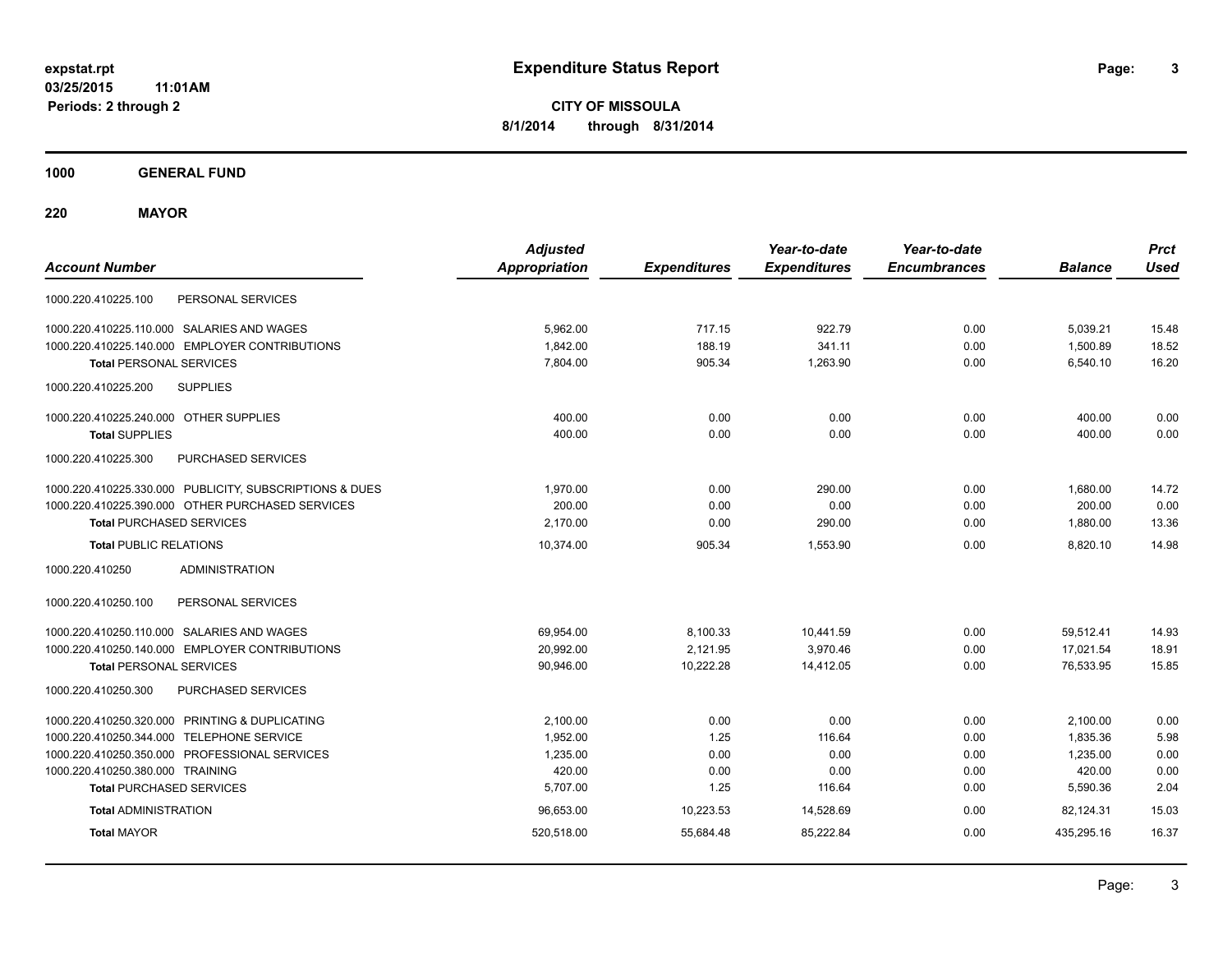**1000 GENERAL FUND**

| <b>Account Number</b>                   |                                                         | <b>Adjusted</b><br><b>Appropriation</b> | <b>Expenditures</b> | Year-to-date<br><b>Expenditures</b> | Year-to-date<br><b>Encumbrances</b> | <b>Balance</b> | <b>Prct</b><br><b>Used</b> |
|-----------------------------------------|---------------------------------------------------------|-----------------------------------------|---------------------|-------------------------------------|-------------------------------------|----------------|----------------------------|
| 1000.221.410810                         | <b>ADMINISTRATION</b>                                   |                                         |                     |                                     |                                     |                |                            |
| 1000.221.410810.100                     | PERSONAL SERVICES                                       |                                         |                     |                                     |                                     |                |                            |
|                                         | 1000.221.410810.110.000 SALARIES AND WAGES              | 102,470.00                              | 6,192.58            | 7,983.22                            | 0.00                                | 94,486.78      | 7.79                       |
|                                         | 1000.221.410810.140.000 EMPLOYER CONTRIBUTIONS          | 34,869.00                               | 1,875.25            | 3,787.25                            | 0.00                                | 31.081.75      | 10.86                      |
|                                         | 1000.221.410810.141.000 STATE RETIREMENT CONTRIBUTIONS  | 0.00                                    | 15.53               | 20.02                               | 0.00                                | $-20.02$       | 0.00                       |
| <b>Total PERSONAL SERVICES</b>          |                                                         | 137,339.00                              | 8,083.36            | 11,790.49                           | 0.00                                | 125,548.51     | 8.58                       |
| 1000.221.410810.200                     | <b>SUPPLIES</b>                                         |                                         |                     |                                     |                                     |                |                            |
| 1000.221.410810.210.000 OFFICE SUPPLIES |                                                         | 1,000.00                                | 164.89              | 164.89                              | 0.00                                | 835.11         | 16.49                      |
| <b>Total SUPPLIES</b>                   |                                                         | 1,000.00                                | 164.89              | 164.89                              | 0.00                                | 835.11         | 16.49                      |
| 1000.221.410810.300                     | PURCHASED SERVICES                                      |                                         |                     |                                     |                                     |                |                            |
| 1000.221.410810.310.000 COMMUNICATIONS  |                                                         | 150.00                                  | 32.57               | 32.57                               | 0.00                                | 117.43         | 21.71                      |
|                                         | 1000.221.410810.320.000 PRINTING & DUPLICATING          | 517.00                                  | 82.50               | 82.50                               | 0.00                                | 434.50         | 15.96                      |
|                                         | 1000.221.410810.330.000 PUBLICITY, SUBSCRIPTIONS & DUES | 750.00                                  | 0.00                | 94.90                               | 0.00                                | 655.10         | 12.65                      |
|                                         | 1000.221.410810.344.000 TELEPHONE SERVICE               | 45.00                                   | 10.09               | 10.09                               | 0.00                                | 34.91          | 22.42                      |
|                                         | 1000.221.410810.360.000 REPAIR & MAINTENANCE            | 1,260.00                                | 0.00                | 0.00                                | 0.00                                | 1,260.00       | 0.00                       |
| 1000.221.410810.370.000 TRAVEL          |                                                         | 995.00                                  | 0.00                | 0.00                                | 0.00                                | 995.00         | 0.00                       |
| 1000.221.410810.380.000 TRAINING        |                                                         | 225.00                                  | 0.00                | 0.00                                | 0.00                                | 225.00         | 0.00                       |
| <b>Total PURCHASED SERVICES</b>         |                                                         | 3,942.00                                | 125.16              | 220.06                              | 0.00                                | 3,721.94       | 5.58                       |
| <b>Total ADMINISTRATION</b>             |                                                         | 142,281.00                              | 8,373.41            | 12,175.44                           | 0.00                                | 130,105.56     | 8.56                       |
| 1000.221.410820                         | <b>TRAINING</b>                                         |                                         |                     |                                     |                                     |                |                            |
| 1000.221.410820.100                     | PERSONAL SERVICES                                       |                                         |                     |                                     |                                     |                |                            |
|                                         | 1000.221.410820.110.000 SALARIES AND WAGES              | 6,327.00                                | 267.74              | 345.11                              | 0.00                                | 5,981.89       | 5.45                       |
|                                         | 1000.221.410820.140.000 EMPLOYER CONTRIBUTIONS          | 2,132.00                                | 82.87               | 168.57                              | 0.00                                | 1,963.43       | 7.91                       |
| <b>Total PERSONAL SERVICES</b>          |                                                         | 8,459.00                                | 350.61              | 513.68                              | 0.00                                | 7,945.32       | 6.07                       |
| 1000.221.410820.200                     | <b>SUPPLIES</b>                                         |                                         |                     |                                     |                                     |                |                            |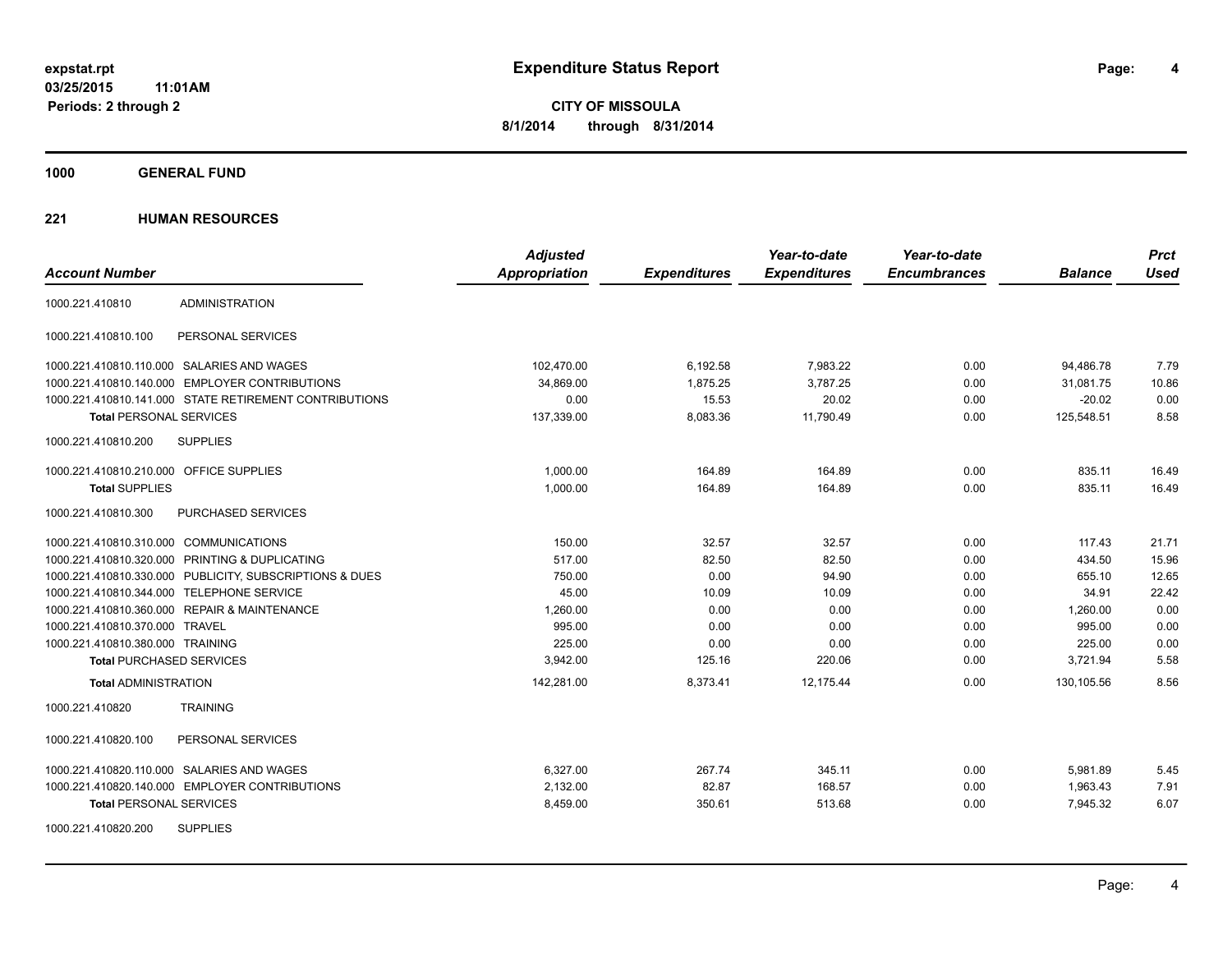**1000 GENERAL FUND**

|                                                         | <b>Adjusted</b>      |                     | Year-to-date        | Year-to-date        |                | <b>Prct</b> |
|---------------------------------------------------------|----------------------|---------------------|---------------------|---------------------|----------------|-------------|
| <b>Account Number</b>                                   | <b>Appropriation</b> | <b>Expenditures</b> | <b>Expenditures</b> | <b>Encumbrances</b> | <b>Balance</b> | <b>Used</b> |
| 1000.221.410820.210.000 OFFICE SUPPLIES                 | 405.00               | 0.00                | 0.00                | 0.00                | 405.00         | 0.00        |
| <b>Total SUPPLIES</b>                                   | 405.00               | 0.00                | 0.00                | 0.00                | 405.00         | 0.00        |
| 1000.221.410820.300<br>PURCHASED SERVICES               |                      |                     |                     |                     |                |             |
| 1000.221.410820.320.000 PRINTING & DUPLICATING          | 600.00               | 0.00                | 0.00                | 0.00                | 600.00         | 0.00        |
| 1000.221.410820.330.000 PUBLICITY, SUBSCRIPTIONS & DUES | 26.00                | 0.00                | 0.00                | 0.00                | 26.00          | 0.00        |
| 1000.221.410820.344.000 TELEPHONE SERVICE               | 34.00                | 0.00                | 0.00                | 0.00                | 34.00          | 0.00        |
| 1000.221.410820.350.000 PROFESSIONAL SERVICES           | 2,000.00             | 0.00                | 0.00                | 0.00                | 2,000.00       | 0.00        |
| 1000.221.410820.360.000 REPAIR & MAINTENANCE            | 1,556.00             | 0.00                | 0.00                | 0.00                | 1,556.00       | 0.00        |
| 1000.221.410820.370.000 TRAVEL                          | 600.00               | 0.00                | 0.00                | 0.00                | 600.00         | 0.00        |
| 1000.221.410820.380.000 TRAINING                        | 250.00               | 0.00                | 0.00                | 0.00                | 250.00         | 0.00        |
| <b>Total PURCHASED SERVICES</b>                         | 5,066.00             | 0.00                | 0.00                | 0.00                | 5,066.00       | 0.00        |
| <b>Total TRAINING</b>                                   | 13,930.00            | 350.61              | 513.68              | 0.00                | 13,416.32      | 3.69        |
| 1000.221.410840<br><b>LABOR RELATIONS</b>               |                      |                     |                     |                     |                |             |
| PERSONAL SERVICES<br>1000.221.410840.100                |                      |                     |                     |                     |                |             |
| 1000.221.410840.110.000 SALARIES AND WAGES              | 43,665.00            | 4,588.25            | 5,915.02            | 0.00                | 37,749.98      | 13.55       |
| 1000.221.410840.140.000 EMPLOYER CONTRIBUTIONS          | 17.970.00            | 1.585.34            | 3,338.63            | 0.00                | 14.631.37      | 18.58       |
| <b>Total PERSONAL SERVICES</b>                          | 61,635.00            | 6,173.59            | 9,253.65            | 0.00                | 52,381.35      | 15.01       |
| 1000.221.410840.200<br><b>SUPPLIES</b>                  |                      |                     |                     |                     |                |             |
| 1000.221.410840.210.000 OFFICE SUPPLIES                 | 950.00               | 0.00                | 0.00                | 0.00                | 950.00         | 0.00        |
| <b>Total SUPPLIES</b>                                   | 950.00               | 0.00                | 0.00                | 0.00                | 950.00         | 0.00        |
| PURCHASED SERVICES<br>1000.221.410840.300               |                      |                     |                     |                     |                |             |
| 1000.221.410840.320.000 PRINTING & DUPLICATING          | 350.00               | 0.00                | 0.00                | 0.00                | 350.00         | 0.00        |
| 1000.221.410840.330.000 PUBLICITY, SUBSCRIPTIONS & DUES | 450.00               | 0.00                | 0.00                | 0.00                | 450.00         | 0.00        |
| 1000.221.410840.344.000 TELEPHONE SERVICE               | 24.00                | 0.00                | 0.00                | 0.00                | 24.00          | 0.00        |
| 1000.221.410840.360.000 REPAIR & MAINTENANCE            | 1,526.00             | 0.00                | 0.00                | 0.00                | 1,526.00       | 0.00        |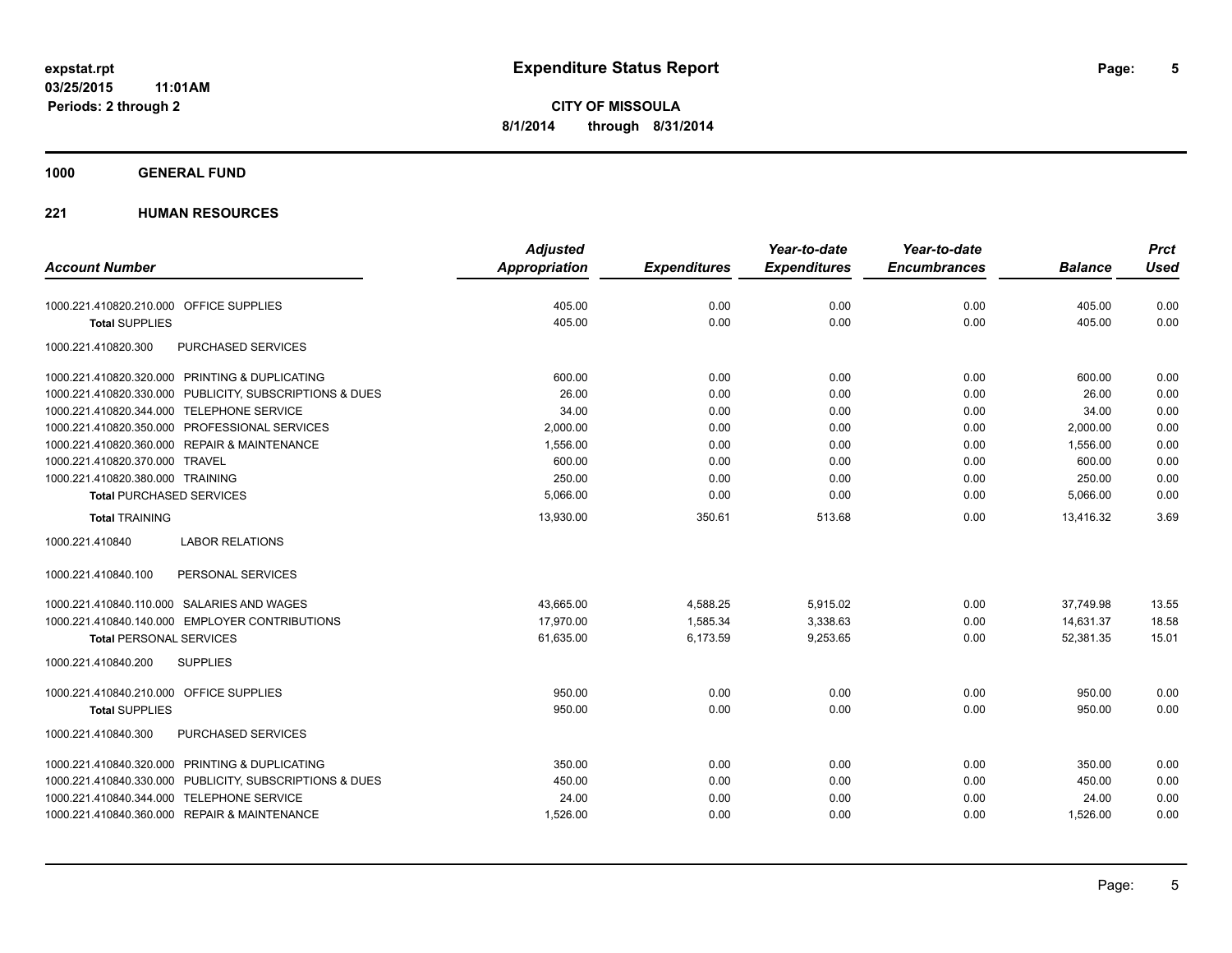#### **1000 GENERAL FUND**

| <b>Account Number</b>                          | <b>Adjusted</b><br><b>Appropriation</b> | <b>Expenditures</b> | Year-to-date<br><b>Expenditures</b> | Year-to-date<br><b>Encumbrances</b> | <b>Balance</b> | <b>Prct</b><br><b>Used</b> |
|------------------------------------------------|-----------------------------------------|---------------------|-------------------------------------|-------------------------------------|----------------|----------------------------|
| 1000.221.410840.370.000 TRAVEL                 | 815.00                                  | 0.00                | 0.00                                | 0.00                                | 815.00         | 0.00                       |
| 1000.221.410840.380.000 TRAINING               | 300.00                                  | 0.00                | 0.00                                | 0.00                                | 300.00         | 0.00                       |
| <b>Total PURCHASED SERVICES</b>                | 3,465.00                                | 0.00                | 0.00                                | 0.00                                | 3,465.00       | 0.00                       |
| <b>Total LABOR RELATIONS</b>                   | 66,050.00                               | 6,173.59            | 9,253.65                            | 0.00                                | 56.796.35      | 14.01                      |
| EEO COMPLIANCE<br>1000.221.410850              |                                         |                     |                                     |                                     |                |                            |
| 1000.221.410850.100<br>PERSONAL SERVICES       |                                         |                     |                                     |                                     |                |                            |
| 1000.221.410850.110.000 SALARIES AND WAGES     | 39,214.00                               | 2,587.58            | 3,335.82                            | 0.00                                | 35,878.18      | 8.51                       |
| 1000.221.410850.140.000 EMPLOYER CONTRIBUTIONS | 13,384.00                               | 780.24              | 1,573.43                            | 0.00                                | 11,810.57      | 11.76                      |
| <b>Total PERSONAL SERVICES</b>                 | 52,598.00                               | 3,367.82            | 4,909.25                            | 0.00                                | 47,688.75      | 9.33                       |
| 1000.221.410850.200<br><b>SUPPLIES</b>         |                                         |                     |                                     |                                     |                |                            |
| <b>Total SUPPLIES</b>                          | 0.00                                    | 0.00                | 0.00                                | 0.00                                | 0.00           | 0.00                       |
| 1000.221.410850.300<br>PURCHASED SERVICES      |                                         |                     |                                     |                                     |                |                            |
| 1000.221.410850.350.000 PROFESSIONAL SERVICES  | 9,000.00                                | 0.00                | 0.00                                | 0.00                                | 9,000.00       | 0.00                       |
| <b>Total PURCHASED SERVICES</b>                | 9,000.00                                | 0.00                | 0.00                                | 0.00                                | 9,000.00       | 0.00                       |
| 1000.221.410850.900<br><b>CAPITAL OUTLAY</b>   |                                         |                     |                                     |                                     |                |                            |
| <b>Total CAPITAL OUTLAY</b>                    | 0.00                                    | 0.00                | 0.00                                | 0.00                                | 0.00           | 0.00                       |
| <b>Total EEO COMPLIANCE</b>                    | 61,598.00                               | 3,367.82            | 4,909.25                            | 0.00                                | 56,688.75      | 7.97                       |
| <b>EMPLOYEE BENEFITS</b><br>1000.221.410860    |                                         |                     |                                     |                                     |                |                            |
| 1000.221.410860.100<br>PERSONAL SERVICES       |                                         |                     |                                     |                                     |                |                            |
| 1000.221.410860.110.000 SALARIES AND WAGES     | 22,764.00                               | 1,891.39            | 2,438.34                            | 0.00                                | 20,325.66      | 10.71                      |
| 1000.221.410860.140.000 EMPLOYER CONTRIBUTIONS | 7,842.00                                | 564.37              | 1,134.67                            | 0.00                                | 6,707.33       | 14.47                      |
| <b>Total PERSONAL SERVICES</b>                 | 30,606.00                               | 2,455.76            | 3,573.01                            | 0.00                                | 27,032.99      | 11.67                      |
| <b>SUPPLIES</b><br>1000.221.410860.200         |                                         |                     |                                     |                                     |                |                            |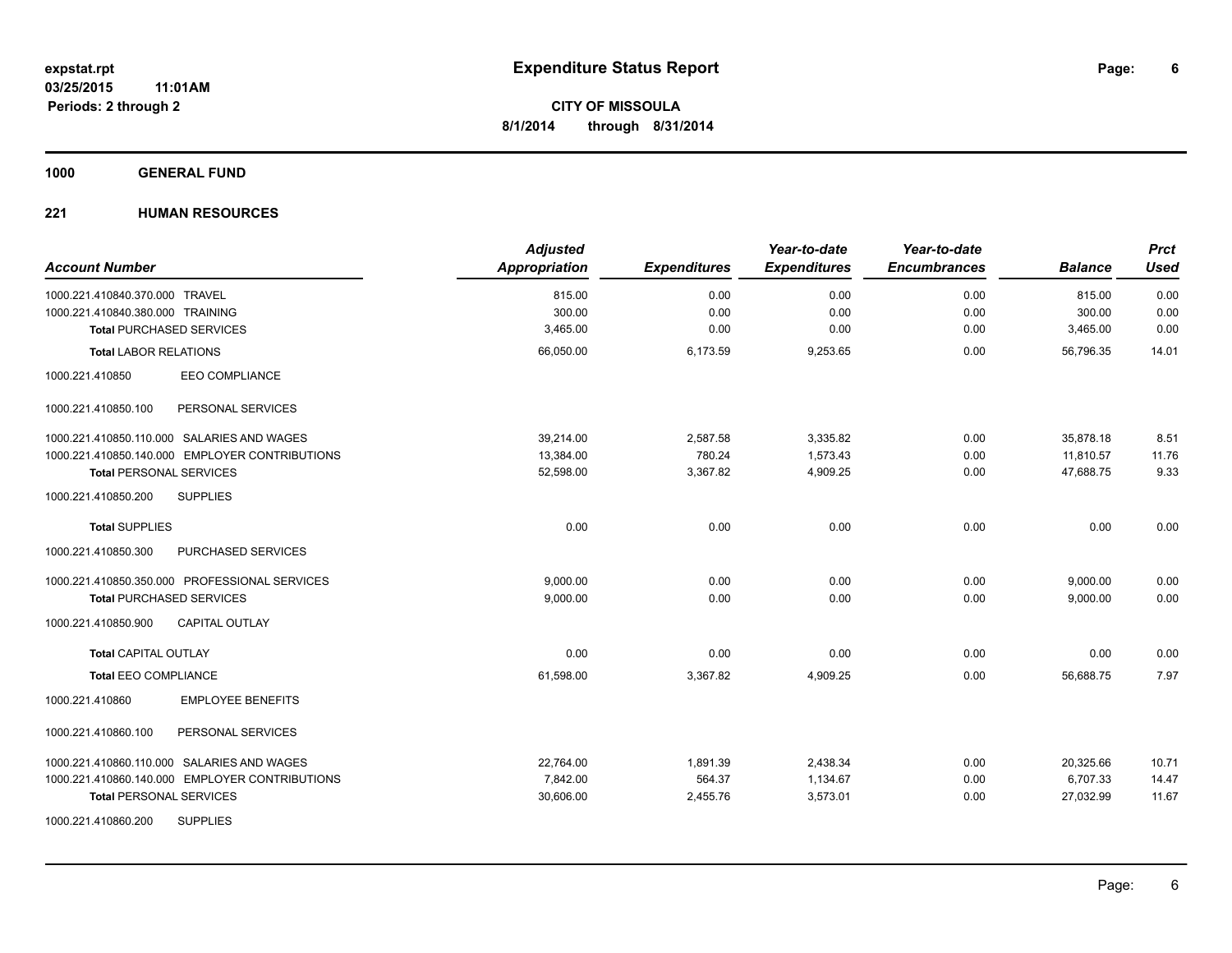**1000 GENERAL FUND**

|                                                         | <b>Adjusted</b> |                     | Year-to-date        | Year-to-date        |                | <b>Prct</b> |
|---------------------------------------------------------|-----------------|---------------------|---------------------|---------------------|----------------|-------------|
| <b>Account Number</b>                                   | Appropriation   | <b>Expenditures</b> | <b>Expenditures</b> | <b>Encumbrances</b> | <b>Balance</b> | <b>Used</b> |
| <b>OFFICE SUPPLIES</b><br>1000.221.410860.210.000       | 760.00          | 126.82              | 126.82              | 0.00                | 633.18         | 16.69       |
| <b>Total SUPPLIES</b>                                   | 760.00          | 126.82              | 126.82              | 0.00                | 633.18         | 16.69       |
| <b>PURCHASED SERVICES</b><br>1000.221.410860.300        |                 |                     |                     |                     |                |             |
| 1000.221.410860.320.000 PRINTING & DUPLICATING          | 465.00          | 0.00                | 0.00                | 0.00                | 465.00         | 0.00        |
| 1000.221.410860.330.000 PUBLICITY, SUBSCRIPTIONS & DUES | 865.00          | 0.00                | 0.00                | 0.00                | 865.00         | 0.00        |
| 1000.221.410860.344.000 TELEPHONE SERVICE               | 87.00           | 0.00                | 0.00                | 0.00                | 87.00          | 0.00        |
| 1000.221.410860.360.000 REPAIR & MAINTENANCE            | 1,650.00        | 0.00                | 0.00                | 0.00                | 1,650.00       | 0.00        |
| 1000.221.410860.370.000 TRAVEL                          | 678.00          | 0.00                | 0.00                | 0.00                | 678.00         | 0.00        |
| 1000.221.410860.380.000 TRAINING                        | 275.00          | 0.00                | 0.00                | 0.00                | 275.00         | 0.00        |
| 1000.221.410860.390.000 OTHER PURCHASED SERVICES        | 17,490.00       | 3,842.82            | 3,876.22            | 0.00                | 13,613.78      | 22.16       |
| <b>Total PURCHASED SERVICES</b>                         | 21,510.00       | 3,842.82            | 3,876.22            | 0.00                | 17,633.78      | 18.02       |
| <b>Total EMPLOYEE BENEFITS</b>                          | 52,876.00       | 6,425.40            | 7,576.05            | 0.00                | 45,299.95      | 14.33       |
| <b>Total HUMAN RESOURCES</b>                            | 336,735.00      | 24,690.83           | 34,428.07           | 0.00                | 302,306.93     | 10.22       |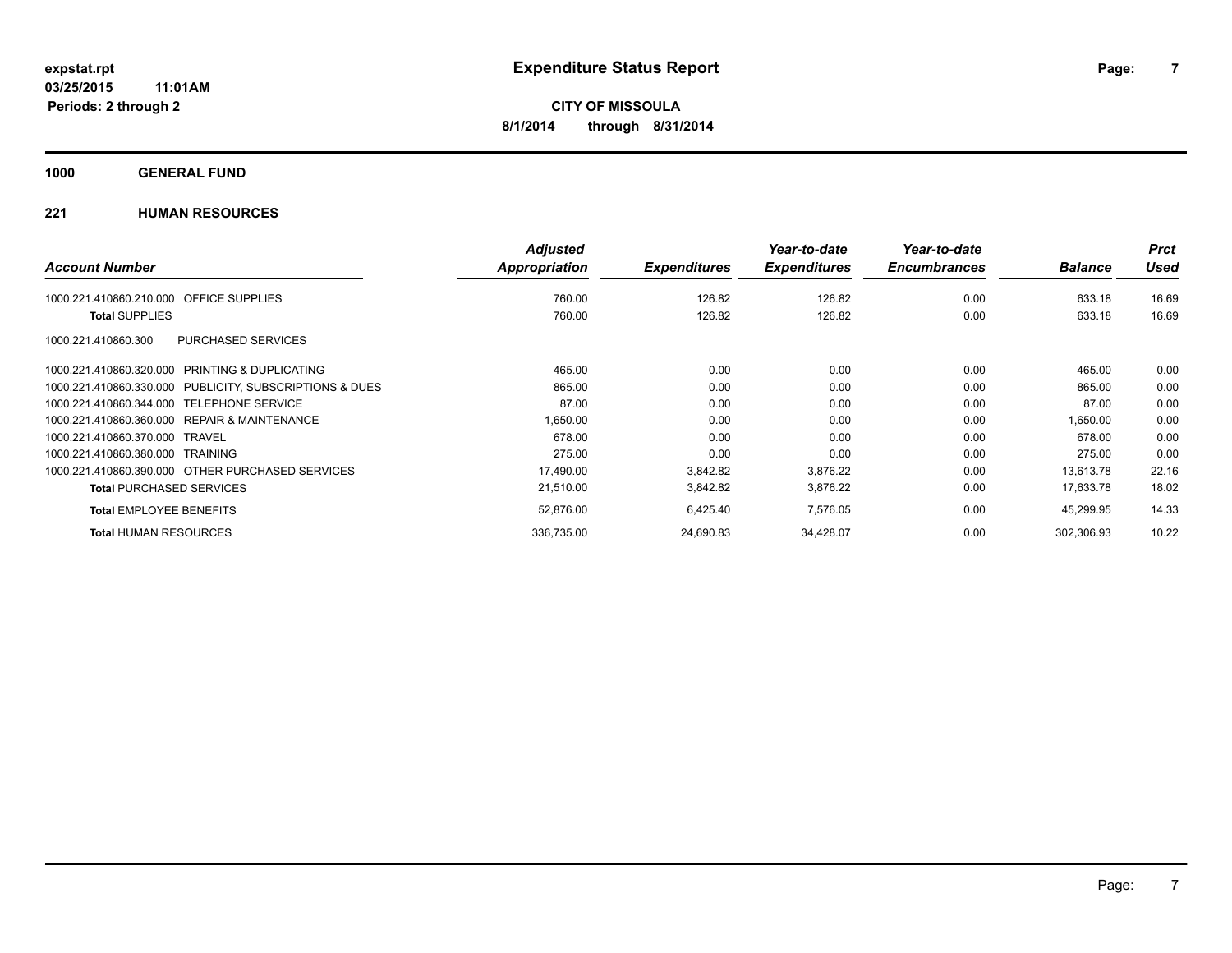**CITY OF MISSOULA 8/1/2014 through 8/31/2014**

**1000 GENERAL FUND**

| <b>Account Number</b>       |                                                                              | <b>Adjusted</b><br><b>Appropriation</b> | <b>Expenditures</b> | Year-to-date<br><b>Expenditures</b> | Year-to-date<br><b>Encumbrances</b> | <b>Balance</b>   | <b>Prct</b><br><b>Used</b> |
|-----------------------------|------------------------------------------------------------------------------|-----------------------------------------|---------------------|-------------------------------------|-------------------------------------|------------------|----------------------------|
| 1000.223.410101             | <b>NC-GRANT CREEK</b>                                                        |                                         |                     |                                     |                                     |                  |                            |
| 1000.223.410101.300         | PURCHASED SERVICES                                                           |                                         |                     |                                     |                                     |                  |                            |
|                             | <b>Total PURCHASED SERVICES</b>                                              | 0.00                                    | 0.00                | 0.00                                | 0.00                                | 0.00             | 0.00                       |
| 1000.223.410101.700         | <b>GRANTS &amp; CONTRIBUTIONS</b>                                            |                                         |                     |                                     |                                     |                  |                            |
| <b>Total NC-GRANT CREEK</b> | 1000.223.410101.700.000 GRANTS & CONTRIBUTIONS                               | 800.00<br>800.00                        | 0.00<br>0.00        | 0.00<br>0.00                        | 0.00<br>0.00                        | 800.00<br>800.00 | 0.00<br>0.00               |
| 1000.223.410102             | <b>NC-UPPER RATTLESNAKE</b>                                                  |                                         |                     |                                     |                                     |                  |                            |
| 1000.223.410102.300         | PURCHASED SERVICES                                                           |                                         |                     |                                     |                                     |                  |                            |
|                             | <b>Total PURCHASED SERVICES</b>                                              | 0.00                                    | 0.00                | 0.00                                | 0.00                                | 0.00             | 0.00                       |
| 1000.223.410102.700         | <b>GRANTS &amp; CONTRIBUTIONS</b>                                            |                                         |                     |                                     |                                     |                  |                            |
|                             | 1000.223.410102.700.000 GRANTS & CONTRIBUTIONS<br>Total NC-UPPER RATTLESNAKE | 800.00<br>800.00                        | 0.00<br>0.00        | 0.00<br>0.00                        | 0.00<br>0.00                        | 800.00<br>800.00 | 0.00<br>0.00               |
| 1000.223.410103             | <b>NC-LOWER RATTLESNAKE</b>                                                  |                                         |                     |                                     |                                     |                  |                            |
| 1000.223.410103.300         | PURCHASED SERVICES                                                           |                                         |                     |                                     |                                     |                  |                            |
|                             | <b>Total PURCHASED SERVICES</b>                                              | 0.00                                    | 0.00                | 0.00                                | 0.00                                | 0.00             | 0.00                       |
| 1000.223.410103.700         | <b>GRANTS &amp; CONTRIBUTIONS</b>                                            |                                         |                     |                                     |                                     |                  |                            |
|                             | 1000.223.410103.700.000 GRANTS & CONTRIBUTIONS<br>Total NC-LOWER RATTLESNAKE | 800.00<br>800.00                        | 0.00<br>0.00        | 0.00<br>0.00                        | 0.00<br>0.00                        | 800.00<br>800.00 | 0.00<br>0.00               |
| 1000.223.410104             | NC-NORTHSIDE                                                                 |                                         |                     |                                     |                                     |                  |                            |
| 1000.223.410104.300         | PURCHASED SERVICES                                                           |                                         |                     |                                     |                                     |                  |                            |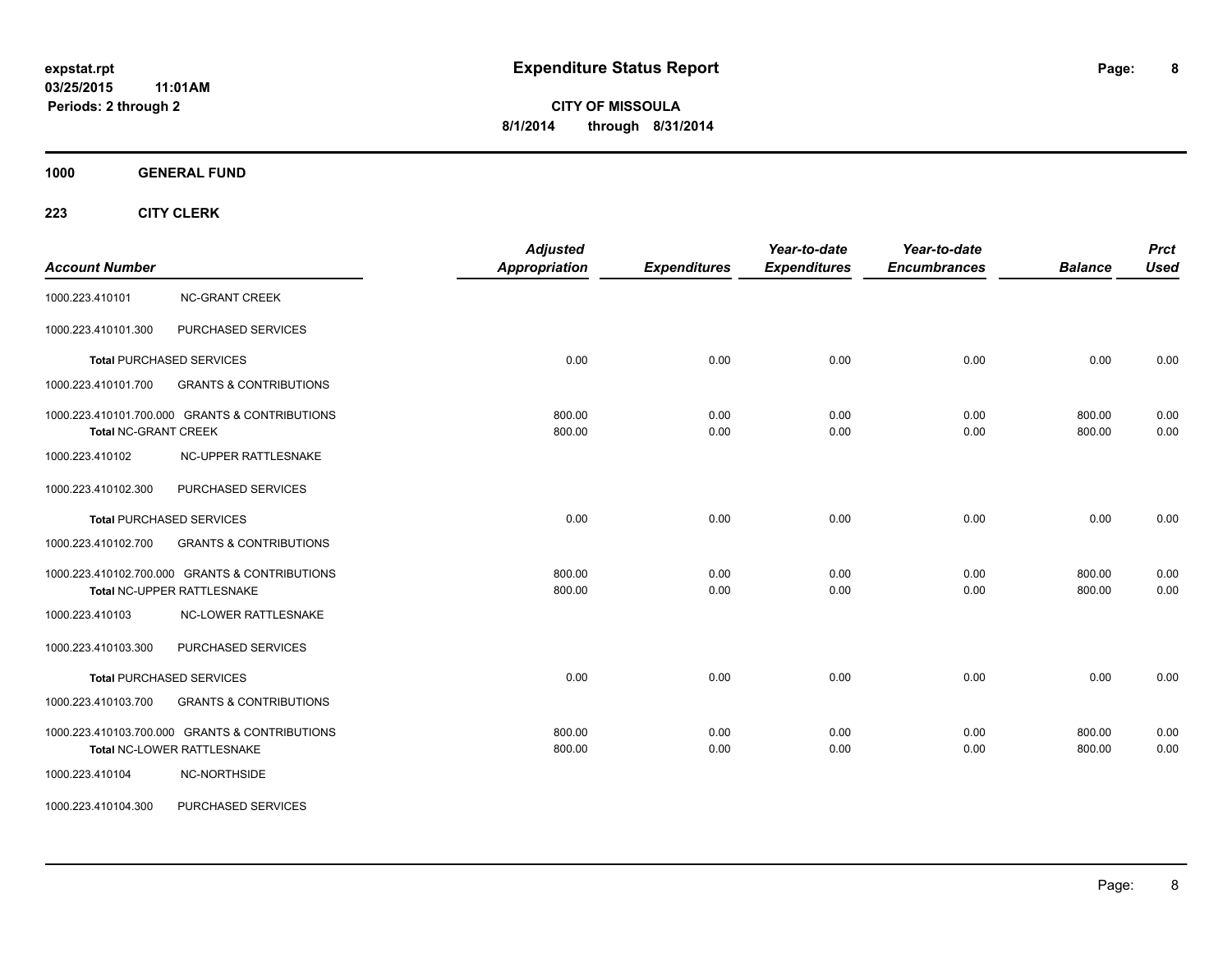**9**

**CITY OF MISSOULA 8/1/2014 through 8/31/2014**

**1000 GENERAL FUND**

| <b>Account Number</b>     |                                                                              | <b>Adjusted</b><br><b>Appropriation</b> | <b>Expenditures</b> | Year-to-date<br><b>Expenditures</b> | Year-to-date<br><b>Encumbrances</b> | <b>Balance</b>   | <b>Prct</b><br><b>Used</b> |
|---------------------------|------------------------------------------------------------------------------|-----------------------------------------|---------------------|-------------------------------------|-------------------------------------|------------------|----------------------------|
|                           | <b>Total PURCHASED SERVICES</b>                                              | 0.00                                    | 0.00                | 0.00                                | 0.00                                | 0.00             | 0.00                       |
| 1000.223.410104.700       | <b>GRANTS &amp; CONTRIBUTIONS</b>                                            |                                         |                     |                                     |                                     |                  |                            |
| <b>Total NC-NORTHSIDE</b> | 1000.223.410104.700.000 GRANTS & CONTRIBUTIONS                               | 800.00<br>800.00                        | 0.00<br>0.00        | 0.00<br>0.00                        | 0.00<br>0.00                        | 800.00<br>800.00 | 0.00<br>0.00               |
| 1000.223.410105           | <b>NC-WESTSIDE</b>                                                           |                                         |                     |                                     |                                     |                  |                            |
| 1000.223.410105.300       | PURCHASED SERVICES                                                           |                                         |                     |                                     |                                     |                  |                            |
|                           | <b>Total PURCHASED SERVICES</b>                                              | 0.00                                    | 0.00                | 0.00                                | 0.00                                | 0.00             | 0.00                       |
| 1000.223.410105.700       | <b>GRANTS &amp; CONTRIBUTIONS</b>                                            |                                         |                     |                                     |                                     |                  |                            |
| <b>Total NC-WESTSIDE</b>  | 1000.223.410105.700.000 GRANTS & CONTRIBUTIONS                               | 800.00<br>800.00                        | 0.00<br>0.00        | 0.00<br>0.00                        | 0.00<br>0.00                        | 800.00<br>800.00 | 0.00<br>0.00               |
| 1000.223.410106           | <b>NC-HEART OF MISSOULA</b>                                                  |                                         |                     |                                     |                                     |                  |                            |
| 1000.223.410106.300       | PURCHASED SERVICES                                                           |                                         |                     |                                     |                                     |                  |                            |
|                           | <b>Total PURCHASED SERVICES</b>                                              | 0.00                                    | 0.00                | 0.00                                | 0.00                                | 0.00             | 0.00                       |
| 1000.223.410106.700       | <b>GRANTS &amp; CONTRIBUTIONS</b>                                            |                                         |                     |                                     |                                     |                  |                            |
|                           | 1000.223.410106.700.000 GRANTS & CONTRIBUTIONS<br>Total NC-HEART OF MISSOULA | 800.00<br>800.00                        | 0.00<br>0.00        | 0.00<br>0.00                        | 0.00<br>0.00                        | 800.00<br>800.00 | 0.00<br>0.00               |
| 1000.223.410107           | NC-UNIVERSITY DISTRICT                                                       |                                         |                     |                                     |                                     |                  |                            |
| 1000.223.410107.300       | PURCHASED SERVICES                                                           |                                         |                     |                                     |                                     |                  |                            |
|                           | <b>Total PURCHASED SERVICES</b>                                              | 0.00                                    | 0.00                | 0.00                                | 0.00                                | 0.00             | 0.00                       |
| 1000.223.410107.700       | <b>GRANTS &amp; CONTRIBUTIONS</b>                                            |                                         |                     |                                     |                                     |                  |                            |
|                           | 1000.223.410107.700.000 GRANTS & CONTRIBUTIONS                               | 800.00                                  | 26.00               | 26.00                               | 0.00                                | 774.00           | 3.25                       |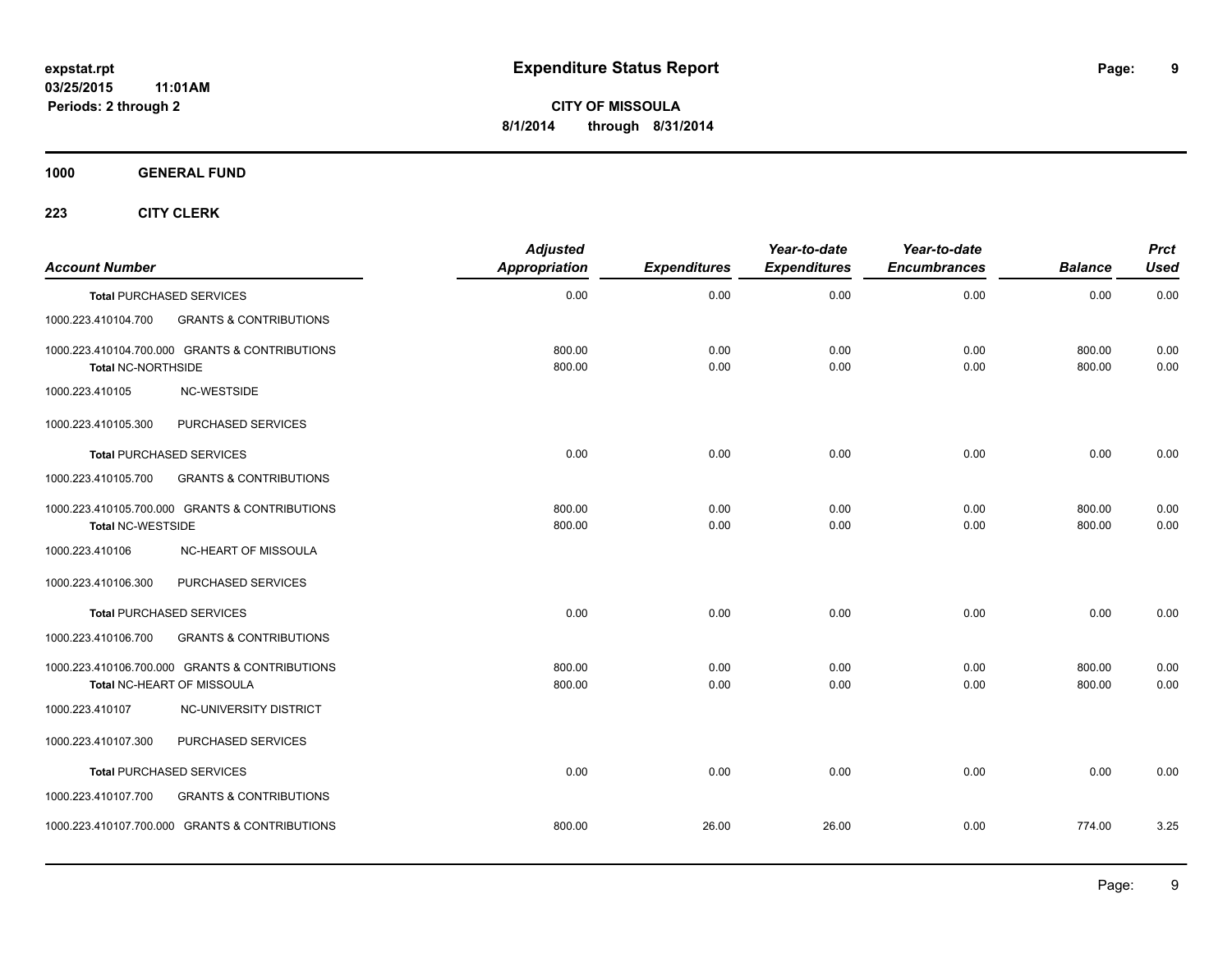**1000 GENERAL FUND**

| <b>Account Number</b>           |                                                                                                                               | <b>Adjusted</b><br>Appropriation | <b>Expenditures</b>      | Year-to-date<br><b>Expenditures</b> | Year-to-date<br><b>Encumbrances</b> | <b>Balance</b>             | <b>Prct</b><br>Used  |
|---------------------------------|-------------------------------------------------------------------------------------------------------------------------------|----------------------------------|--------------------------|-------------------------------------|-------------------------------------|----------------------------|----------------------|
|                                 | <b>Total NC-UNIVERSITY DISTRICT</b>                                                                                           | 800.00                           | 26.00                    | 26.00                               | 0.00                                | 774.00                     | 3.25                 |
| 1000.223.410108                 | NC-RIVERFRONT                                                                                                                 |                                  |                          |                                     |                                     |                            |                      |
| 1000.223.410108.300             | PURCHASED SERVICES                                                                                                            |                                  |                          |                                     |                                     |                            |                      |
| <b>Total PURCHASED SERVICES</b> |                                                                                                                               | 0.00                             | 0.00                     | 0.00                                | 0.00                                | 0.00                       | 0.00                 |
| 1000.223.410108.700             | <b>GRANTS &amp; CONTRIBUTIONS</b>                                                                                             |                                  |                          |                                     |                                     |                            |                      |
| Total NC-RIVERFRONT             | 1000.223.410108.700.000 GRANTS & CONTRIBUTIONS                                                                                | 800.00<br>800.00                 | 16.65<br>16.65           | 16.65<br>16.65                      | 0.00<br>0.00                        | 783.35<br>783.35           | 2.08<br>2.08         |
| 1000.223.410109                 | NC-EMMA DICKENSON & ORCHARD HOMES                                                                                             |                                  |                          |                                     |                                     |                            |                      |
| 1000.223.410109.300             | PURCHASED SERVICES                                                                                                            |                                  |                          |                                     |                                     |                            |                      |
| <b>Total PURCHASED SERVICES</b> |                                                                                                                               | 0.00                             | 0.00                     | 0.00                                | 0.00                                | 0.00                       | 0.00                 |
| 1000.223.410109.700             | <b>GRANTS &amp; CONTRIBUTIONS</b>                                                                                             |                                  |                          |                                     |                                     |                            |                      |
|                                 | 1000.223.410109.700.000 GRANTS & CONTRIBUTIONS<br>Total NC-EMMA DICKENSON & ORCHARD HOMES                                     | 800.00<br>800.00                 | 0.00<br>0.00             | 0.00<br>0.00                        | 0.00<br>0.00                        | 800.00<br>800.00           | 0.00<br>0.00         |
| 1000.223.410110                 | <b>NC-FRANKLIN TO FORT</b>                                                                                                    |                                  |                          |                                     |                                     |                            |                      |
| 1000.223.410110.300             | PURCHASED SERVICES                                                                                                            |                                  |                          |                                     |                                     |                            |                      |
|                                 | 1000.223.410110.310.000 COMMUNICATIONS<br><b>Total PURCHASED SERVICES</b>                                                     | 0.00<br>0.00                     | $-58.22$<br>$-58.22$     | $-58.22$<br>$-58.22$                | 0.00<br>0.00                        | 58.22<br>58.22             | 0.00<br>0.00         |
| 1000.223.410110.700             | <b>GRANTS &amp; CONTRIBUTIONS</b>                                                                                             |                                  |                          |                                     |                                     |                            |                      |
|                                 | 1000.223.410110.700.000 GRANTS & CONTRIBUTIONS<br><b>Total GRANTS &amp; CONTRIBUTIONS</b><br><b>Total NC-FRANKLIN TO FORT</b> | 800.00<br>800.00<br>800.00       | 0.00<br>0.00<br>$-58.22$ | 0.00<br>0.00<br>$-58.22$            | 0.00<br>0.00<br>0.00                | 800.00<br>800.00<br>858.22 | 0.00<br>0.00<br>0.00 |
|                                 |                                                                                                                               |                                  |                          |                                     |                                     |                            |                      |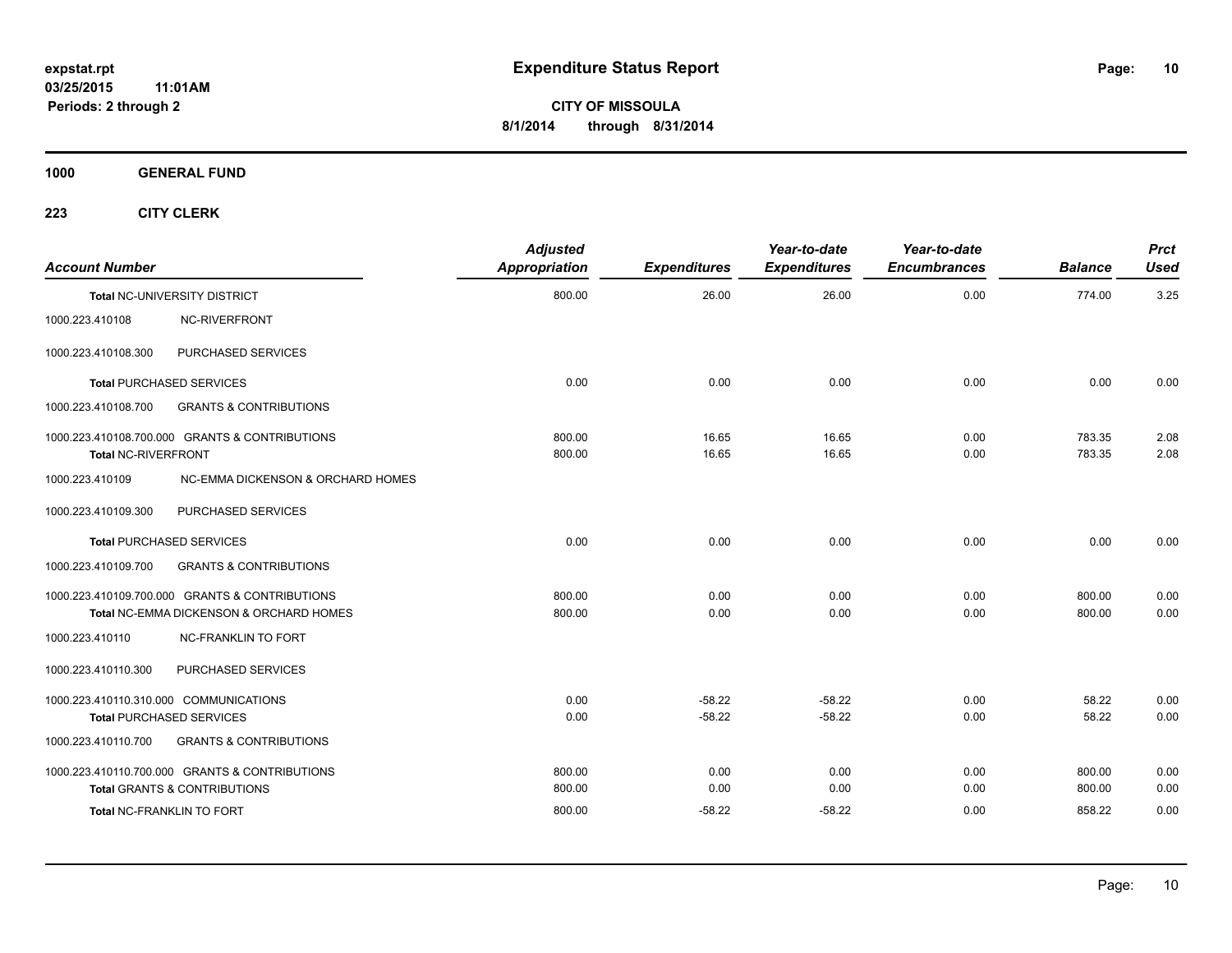**CITY OF MISSOULA 8/1/2014 through 8/31/2014**

**1000 GENERAL FUND**

| <b>Account Number</b>     |                                                                                           | <b>Adjusted</b><br><b>Appropriation</b> | <b>Expenditures</b>   | Year-to-date<br><b>Expenditures</b> | Year-to-date<br><b>Encumbrances</b> | <b>Balance</b>             | <b>Prct</b><br><b>Used</b> |
|---------------------------|-------------------------------------------------------------------------------------------|-----------------------------------------|-----------------------|-------------------------------------|-------------------------------------|----------------------------|----------------------------|
| 1000.223.410111           | <b>NC-ROSE PARK</b>                                                                       |                                         |                       |                                     |                                     |                            |                            |
| 1000.223.410111.300       | PURCHASED SERVICES                                                                        |                                         |                       |                                     |                                     |                            |                            |
|                           | 1000.223.410111.310.000 COMMUNICATIONS<br><b>Total PURCHASED SERVICES</b>                 | 0.00<br>0.00                            | 58.22<br>58.22        | 58.22<br>58.22                      | 0.00<br>0.00                        | $-58.22$<br>$-58.22$       | 0.00<br>0.00               |
| 1000.223.410111.700       | <b>GRANTS &amp; CONTRIBUTIONS</b>                                                         |                                         |                       |                                     |                                     |                            |                            |
| <b>Total NC-ROSE PARK</b> | 1000.223.410111.700.000 GRANTS & CONTRIBUTIONS<br><b>Total GRANTS &amp; CONTRIBUTIONS</b> | 800.00<br>800.00<br>800.00              | 0.00<br>0.00<br>58.22 | 0.00<br>0.00<br>58.22               | 0.00<br>0.00<br>0.00                | 800.00<br>800.00<br>741.78 | 0.00<br>0.00<br>7.28       |
| 1000.223.410112           | NC-FARVIEWS & PATTEE CANYON                                                               |                                         |                       |                                     |                                     |                            |                            |
| 1000.223.410112.300       | PURCHASED SERVICES                                                                        |                                         |                       |                                     |                                     |                            |                            |
|                           | <b>Total PURCHASED SERVICES</b>                                                           | 0.00                                    | 0.00                  | 0.00                                | 0.00                                | 0.00                       | 0.00                       |
| 1000.223.410112.700       | <b>GRANTS &amp; CONTRIBUTIONS</b>                                                         |                                         |                       |                                     |                                     |                            |                            |
|                           | 1000.223.410112.700.000 GRANTS & CONTRIBUTIONS<br>Total NC-FARVIEWS & PATTEE CANYON       | 800.00<br>800.00                        | 0.00<br>0.00          | 0.00<br>0.00                        | 0.00<br>0.00                        | 800.00<br>800.00           | 0.00<br>0.00               |
| 1000.223.410113           | <b>NC-SOUTHGATE &amp; TRIANGLE</b>                                                        |                                         |                       |                                     |                                     |                            |                            |
| 1000.223.410113.300       | PURCHASED SERVICES                                                                        |                                         |                       |                                     |                                     |                            |                            |
|                           | <b>Total PURCHASED SERVICES</b>                                                           | 0.00                                    | 0.00                  | 0.00                                | 0.00                                | 0.00                       | 0.00                       |
| 1000.223.410113.700       | <b>GRANTS &amp; CONTRIBUTIONS</b>                                                         |                                         |                       |                                     |                                     |                            |                            |
|                           | 1000.223.410113.700.000 GRANTS & CONTRIBUTIONS<br>Total NC-SOUTHGATE & TRIANGLE           | 800.00<br>800.00                        | 0.00<br>0.00          | 0.00<br>0.00                        | 0.00<br>0.00                        | 800.00<br>800.00           | 0.00<br>0.00               |
| 1000.223.410114           | <b>NC-LEWIS &amp; CLARK</b>                                                               |                                         |                       |                                     |                                     |                            |                            |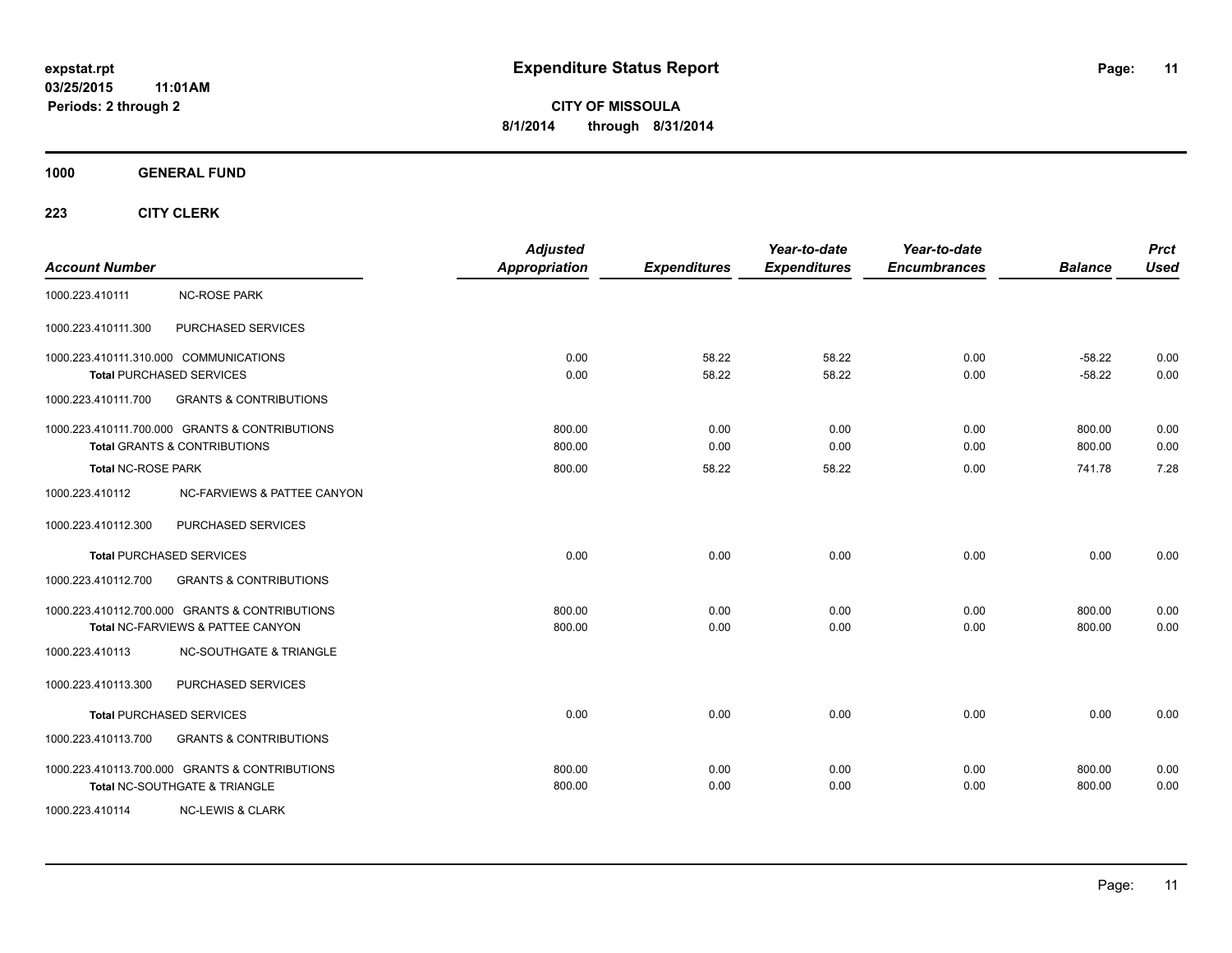**1000 GENERAL FUND**

| <b>Account Number</b>  |                                                                            | <b>Adjusted</b><br>Appropriation | <b>Expenditures</b> | Year-to-date<br><b>Expenditures</b> | Year-to-date<br><b>Encumbrances</b> | <b>Balance</b>   | <b>Prct</b><br><b>Used</b> |
|------------------------|----------------------------------------------------------------------------|----------------------------------|---------------------|-------------------------------------|-------------------------------------|------------------|----------------------------|
| 1000.223.410114.300    | PURCHASED SERVICES                                                         |                                  |                     |                                     |                                     |                  |                            |
|                        | <b>Total PURCHASED SERVICES</b>                                            | 0.00                             | 0.00                | 0.00                                | 0.00                                | 0.00             | 0.00                       |
| 1000.223.410114.700    | <b>GRANTS &amp; CONTRIBUTIONS</b>                                          |                                  |                     |                                     |                                     |                  |                            |
| Total NC-LEWIS & CLARK | 1000.223.410114.700.000 GRANTS & CONTRIBUTIONS                             | 800.00<br>800.00                 | 0.00<br>0.00        | 0.00<br>0.00                        | 0.00<br>0.00                        | 800.00<br>800.00 | 0.00<br>0.00               |
| 1000.223.410115        | NC-S 39TH                                                                  |                                  |                     |                                     |                                     |                  |                            |
| 1000.223.410115.300    | PURCHASED SERVICES                                                         |                                  |                     |                                     |                                     |                  |                            |
|                        | <b>Total PURCHASED SERVICES</b>                                            | 0.00                             | 0.00                | 0.00                                | 0.00                                | 0.00             | 0.00                       |
| 1000.223.410115.700    | <b>GRANTS &amp; CONTRIBUTIONS</b>                                          |                                  |                     |                                     |                                     |                  |                            |
| Total NC-S 39TH        | 1000.223.410115.700.000 GRANTS & CONTRIBUTIONS                             | 800.00<br>800.00                 | 0.00<br>0.00        | 0.00<br>0.00                        | 0.00<br>0.00                        | 800.00<br>800.00 | 0.00<br>0.00               |
| 1000.223.410116        | NC-MOOSE CAN GULLY                                                         |                                  |                     |                                     |                                     |                  |                            |
| 1000.223.410116.300    | PURCHASED SERVICES                                                         |                                  |                     |                                     |                                     |                  |                            |
|                        | <b>Total PURCHASED SERVICES</b>                                            | 0.00                             | 0.00                | 0.00                                | 0.00                                | 0.00             | 0.00                       |
| 1000.223.410116.700    | <b>GRANTS &amp; CONTRIBUTIONS</b>                                          |                                  |                     |                                     |                                     |                  |                            |
|                        | 1000.223.410116.700.000 GRANTS & CONTRIBUTIONS<br>Total NC-MOOSE CAN GULLY | 800.00<br>800.00                 | 0.00<br>0.00        | 0.00<br>0.00                        | 0.00<br>0.00                        | 800.00<br>800.00 | 0.00<br>0.00               |
| 1000.223.410117        | <b>NC-MILLER CREEK</b>                                                     |                                  |                     |                                     |                                     |                  |                            |
| 1000.223.410117.300    | PURCHASED SERVICES                                                         |                                  |                     |                                     |                                     |                  |                            |
|                        | <b>Total PURCHASED SERVICES</b>                                            | 0.00                             | 0.00                | 0.00                                | 0.00                                | 0.00             | 0.00                       |
| 1000.223.410117.700    | <b>GRANTS &amp; CONTRIBUTIONS</b>                                          |                                  |                     |                                     |                                     |                  |                            |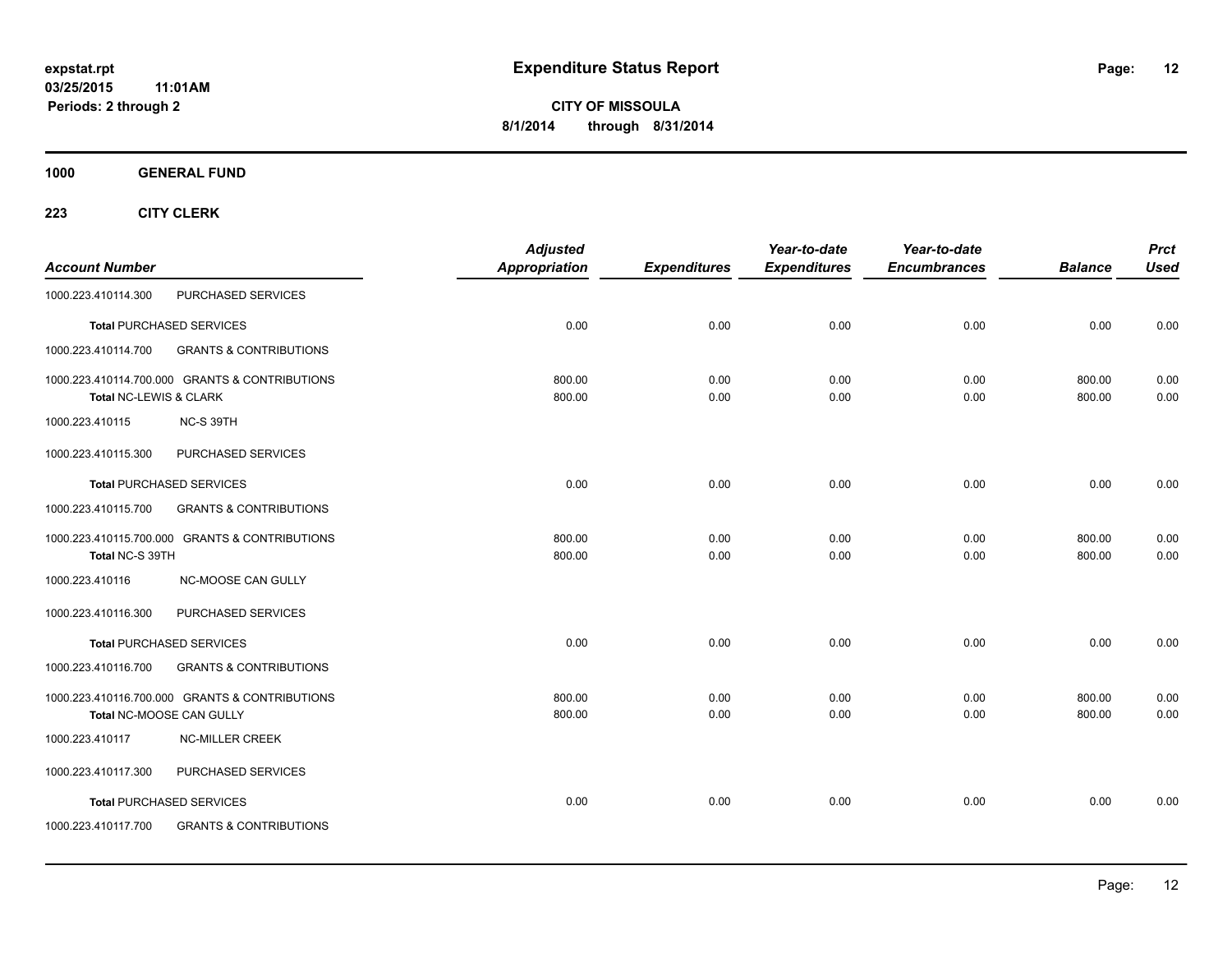**1000 GENERAL FUND**

| <b>Account Number</b>            |                                                            | <b>Adjusted</b><br>Appropriation | <b>Expenditures</b> | Year-to-date<br><b>Expenditures</b> | Year-to-date<br><b>Encumbrances</b> | <b>Balance</b>   | <b>Prct</b><br><b>Used</b> |
|----------------------------------|------------------------------------------------------------|----------------------------------|---------------------|-------------------------------------|-------------------------------------|------------------|----------------------------|
| <b>Total NC-MILLER CREEK</b>     | 1000.223.410117.700.000 GRANTS & CONTRIBUTIONS             | 800.00<br>800.00                 | 0.00<br>0.00        | 0.00<br>0.00                        | 0.00<br>0.00                        | 800.00<br>800.00 | 0.00<br>0.00               |
| 1000.223.410118                  | MULLAN ROAD NC                                             |                                  |                     |                                     |                                     |                  |                            |
| 1000.223.410118.300              | PURCHASED SERVICES                                         |                                  |                     |                                     |                                     |                  |                            |
|                                  | <b>Total PURCHASED SERVICES</b>                            | 0.00                             | 0.00                | 0.00                                | 0.00                                | 0.00             | 0.00                       |
| 1000.223.410118.700              | <b>GRANTS &amp; CONTRIBUTIONS</b>                          |                                  |                     |                                     |                                     |                  |                            |
| Total MULLAN ROAD NC             | 1000.223.410118.700.000 GRANTS & CONTRIBUTIONS             | 800.00<br>800.00                 | 0.00<br>0.00        | 0.00<br>0.00                        | 0.00<br>0.00                        | 800.00<br>800.00 | 0.00<br>0.00               |
| 1000.223.410119                  | <b>EAST MISSOULA NC</b>                                    |                                  |                     |                                     |                                     |                  |                            |
| 1000.223.410119.300              | PURCHASED SERVICES                                         |                                  |                     |                                     |                                     |                  |                            |
|                                  | <b>Total PURCHASED SERVICES</b>                            | 0.00                             | 0.00                | 0.00                                | 0.00                                | 0.00             | 0.00                       |
| 1000.223.410119.700              | <b>GRANTS &amp; CONTRIBUTIONS</b>                          |                                  |                     |                                     |                                     |                  |                            |
| Total EAST MISSOULA NC           | 1000.223.410119.700.000 EAST MISSOULA NEIGHBORHOOD COUNCIL | 800.00<br>800.00                 | 0.00<br>0.00        | 0.00<br>0.00                        | 0.00<br>0.00                        | 800.00<br>800.00 | 0.00<br>0.00               |
| 1000.223.410120                  | COMMUNITY FORUM/NC LIAISON                                 |                                  |                     |                                     |                                     |                  |                            |
| 1000.223.410120.300              | PURCHASED SERVICES                                         |                                  |                     |                                     |                                     |                  |                            |
|                                  | 1000.223.410120.310.000 COMMUNICATIONS                     | 14,213.00                        | 0.00                | 0.00                                | 0.00                                | 14,213.00        | 0.00                       |
|                                  | 1000.223.410120.320.000 PRINTING & DUPLICATING             | 500.00                           | 22.81               | 22.81                               | 0.00                                | 477.19           | 4.56                       |
| 1000.223.410120.380.000 TRAINING |                                                            | 1,000.00                         | 0.00                | 0.00                                | 0.00                                | 1,000.00         | 0.00                       |
|                                  | <b>Total PURCHASED SERVICES</b>                            | 15,713.00                        | 22.81               | 22.81                               | 0.00                                | 15,690.19        | 0.15                       |
| 1000.223.410120.700              | <b>GRANTS &amp; CONTRIBUTIONS</b>                          |                                  |                     |                                     |                                     |                  |                            |
|                                  | 1000.223.410120.700.000 GRANTS & CONTRIBUTIONS             | 1.700.00                         | 0.00                | 0.00                                | 0.00                                | 1,700.00         | 0.00                       |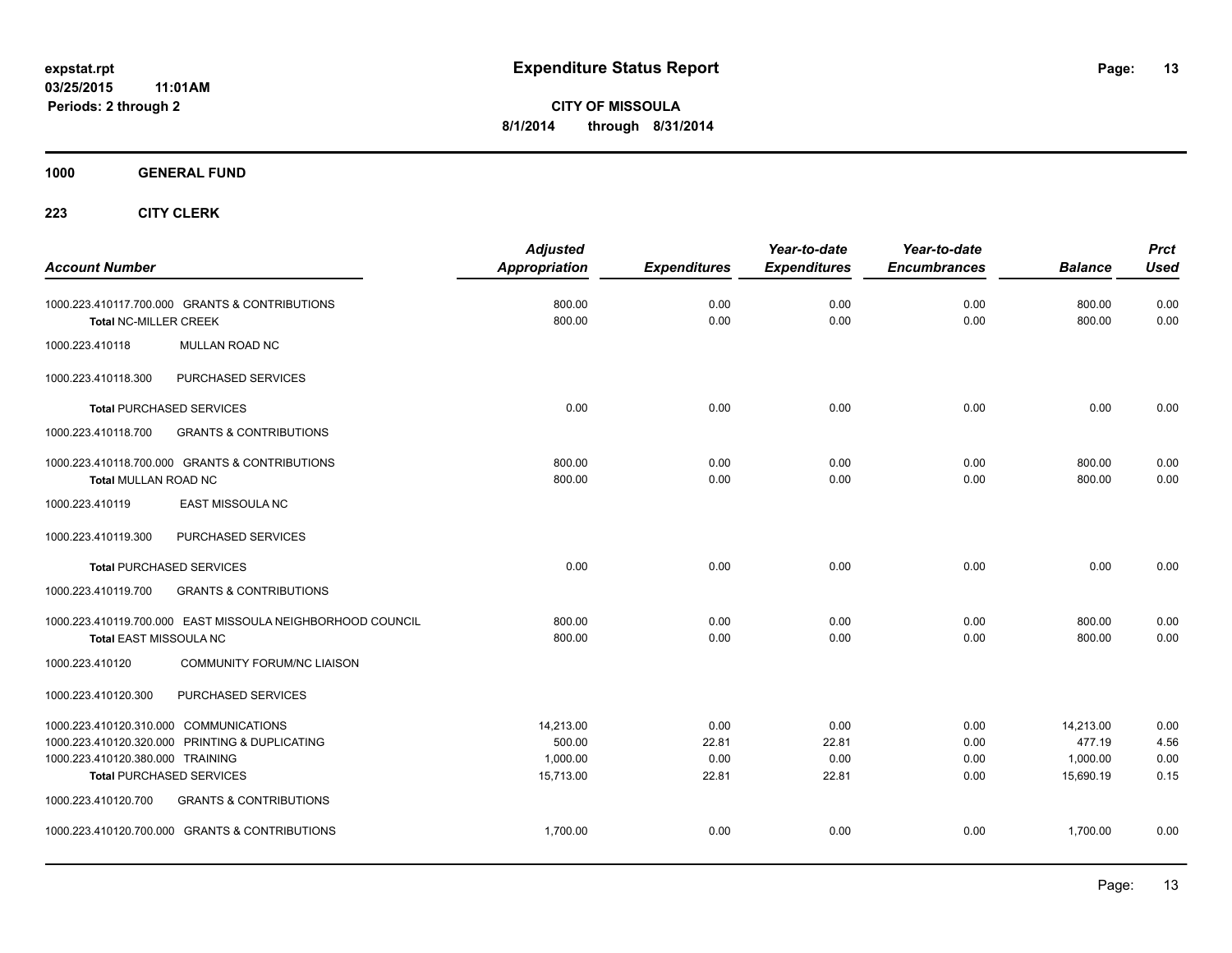**1000 GENERAL FUND**

| <b>Account Number</b>                   |                                                                                           | <b>Adjusted</b><br>Appropriation | <b>Expenditures</b> | Year-to-date<br><b>Expenditures</b> | Year-to-date<br><b>Encumbrances</b> | <b>Balance</b>        | <b>Prct</b><br>Used |
|-----------------------------------------|-------------------------------------------------------------------------------------------|----------------------------------|---------------------|-------------------------------------|-------------------------------------|-----------------------|---------------------|
|                                         | 1000.223.410120.700.799 GRANTS & CONTRIBUTIONS<br><b>Total GRANTS &amp; CONTRIBUTIONS</b> | 0.00<br>1,700.00                 | 74.99<br>74.99      | 383.49<br>383.49                    | 0.00<br>0.00                        | $-383.49$<br>1,316.51 | 0.00<br>22.56       |
|                                         | Total COMMUNITY FORUM/NC LIAISON                                                          | 17,413.00                        | 97.80               | 406.30                              | 0.00                                | 17,006.70             | 2.33                |
| 1000.223.410121                         | NEIGHBORHOOD PROJECT                                                                      |                                  |                     |                                     |                                     |                       |                     |
| 1000.223.410121.700                     | <b>GRANTS &amp; CONTRIBUTIONS</b>                                                         |                                  |                     |                                     |                                     |                       |                     |
|                                         | 1000.223.410121.700.000 NEIGHBORHOOD PROJECT                                              | 20.000.00                        | 0.00                | 0.00                                | 0.00                                | 20,000.00             | 0.00                |
|                                         | Total NEIGHBORHOOD PROJECT                                                                | 20,000.00                        | 0.00                | 0.00                                | 0.00                                | 20,000.00             | 0.00                |
| 1000.223.410122                         | ORCHARD HOMES NEIGHBORHOOD COUNCIL                                                        |                                  |                     |                                     |                                     |                       |                     |
| 1000.223.410122.300                     | PURCHASED SERVICES                                                                        |                                  |                     |                                     |                                     |                       |                     |
|                                         | <b>Total PURCHASED SERVICES</b>                                                           | 0.00                             | 0.00                | 0.00                                | 0.00                                | 0.00                  | 0.00                |
| 1000.223.410122.700                     | <b>GRANTS &amp; CONTRIBUTIONS</b>                                                         |                                  |                     |                                     |                                     |                       |                     |
|                                         | 1000.223.410122.700.000 ORCHARD HOMES NEIGHBORHOOD COUNCIL                                | 800.00                           | 0.00                | 0.00                                | 0.00                                | 800.00                | 0.00                |
|                                         | Total ORCHARD HOMES NEIGHBORHOOD COUNCIL                                                  | 800.00                           | 0.00                | 0.00                                | 0.00                                | 800.00                | 0.00                |
| 1000.223.410125                         | NEIGHBORHOOD OFFICE                                                                       |                                  |                     |                                     |                                     |                       |                     |
| 1000.223.410125.100                     | PERSONAL SERVICES                                                                         |                                  |                     |                                     |                                     |                       |                     |
|                                         | 1000.223.410125.110.000 SALARIES AND WAGES                                                | 38.979.00                        | 0.00                | 0.00                                | 0.00                                | 38,979.00             | 0.00                |
|                                         | 1000.223.410125.140.000 EMPLOYER CONTRIBUTIONS                                            | 26,339.00                        | 0.00                | 0.00                                | 0.00                                | 26,339.00             | 0.00                |
| <b>Total PERSONAL SERVICES</b>          |                                                                                           | 65,318.00                        | 0.00                | 0.00                                | 0.00                                | 65,318.00             | 0.00                |
| 1000.223.410125.200                     | <b>SUPPLIES</b>                                                                           |                                  |                     |                                     |                                     |                       |                     |
| 1000.223.410125.210.000 OFFICE SUPPLIES |                                                                                           | 200.00                           | 0.00                | 0.00                                | 0.00                                | 200.00                | 0.00                |
|                                         | 1000.223.410125.220.000 OPERATING SUPPLIES                                                | 150.00                           | 0.00                | 0.00                                | 0.00                                | 150.00                | 0.00                |
| 1000.223.410125.231.000 GASOLINE        |                                                                                           | 100.00                           | 0.00                | 0.00                                | 0.00                                | 100.00                | 0.00                |
| 1000.223.410125.240.000 OTHER SUPPLIES  |                                                                                           | 64.00                            | 0.00                | 0.00                                | 0.00                                | 64.00                 | 0.00                |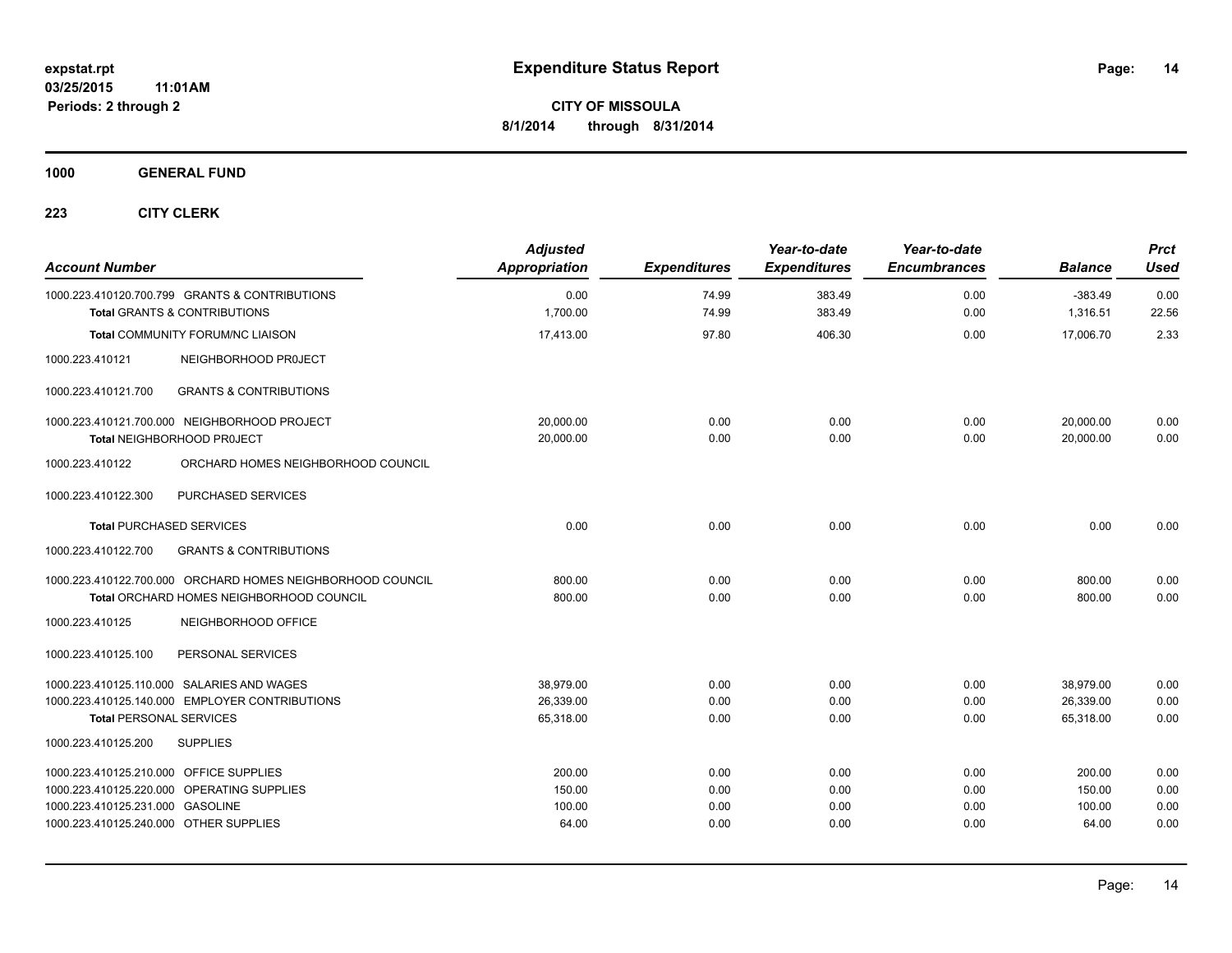#### **1000 GENERAL FUND**

| <b>Account Number</b>                  |                                                         | <b>Adjusted</b><br>Appropriation | <b>Expenditures</b> | Year-to-date<br><b>Expenditures</b> | Year-to-date<br><b>Encumbrances</b> | <b>Balance</b> | <b>Prct</b><br><b>Used</b> |
|----------------------------------------|---------------------------------------------------------|----------------------------------|---------------------|-------------------------------------|-------------------------------------|----------------|----------------------------|
| <b>Total SUPPLIES</b>                  |                                                         | 514.00                           | 0.00                | 0.00                                | 0.00                                | 514.00         | 0.00                       |
| 1000.223.410125.300                    | PURCHASED SERVICES                                      |                                  |                     |                                     |                                     |                |                            |
| 1000.223.410125.310.000 COMMUNICATIONS |                                                         | 135.00                           | 0.00                | 0.00                                | 0.00                                | 135.00         | 0.00                       |
|                                        | 1000.223.410125.320.000 PRINTING & DUPLICATING          | 100.00                           | 0.00                | 0.00                                | 0.00                                | 100.00         | 0.00                       |
|                                        | 1000.223.410125.330.000 PUBLICITY, SUBSCRIPTIONS & DUES | 200.00                           | 0.00                | 0.00                                | 0.00                                | 200.00         | 0.00                       |
|                                        | 1000.223.410125.344.000 TELEPHONE SERVICE               | 100.00                           | 0.00                | 0.00                                | 0.00                                | 100.00         | 0.00                       |
|                                        | 1000.223.410125.350.000 PROFESSIONAL SERVICES           | 3,000.00                         | 0.00                | 0.00                                | 0.00                                | 3,000.00       | 0.00                       |
| 1000.223.410125.370.000 TRAVEL         |                                                         | 1,810.00                         | 0.00                | 0.00                                | 0.00                                | 1,810.00       | 0.00                       |
| 1000.223.410125.380.000 TRAINING       |                                                         | 200.00                           | 0.00                | 0.00                                | 0.00                                | 200.00         | 0.00                       |
| <b>Total PURCHASED SERVICES</b>        |                                                         | 5,545.00                         | 0.00                | 0.00                                | 0.00                                | 5,545.00       | 0.00                       |
| 1000.223.410125.900                    | CAPITAL OUTLAY                                          |                                  |                     |                                     |                                     |                |                            |
| <b>Total CAPITAL OUTLAY</b>            |                                                         | 0.00                             | 0.00                | 0.00                                | 0.00                                | 0.00           | 0.00                       |
|                                        | Total NEIGHBORHOOD OFFICE                               | 71.377.00                        | 0.00                | 0.00                                | 0.00                                | 71.377.00      | 0.00                       |
| 1000.223.410600                        | <b>ELECTIONS</b>                                        |                                  |                     |                                     |                                     |                |                            |
| 1000.223.410600.300                    | PURCHASED SERVICES                                      |                                  |                     |                                     |                                     |                |                            |
| <b>Total ELECTIONS</b>                 |                                                         | 0.00                             | 0.00                | 0.00                                | 0.00                                | 0.00           | 0.00                       |
| 1000.223.410900                        | RECORDS ADMINISTRATION                                  |                                  |                     |                                     |                                     |                |                            |
| 1000.223.410900.100                    | PERSONAL SERVICES                                       |                                  |                     |                                     |                                     |                |                            |
|                                        | 1000.223.410900.141.000 STATE RETIREMENT CONTRIBUTIONS  | 0.00                             | 17.31               | 22.30                               | 0.00                                | $-22.30$       | 0.00                       |
|                                        | <b>Total RECORDS ADMINISTRATION</b>                     | 0.00                             | 17.31               | 22.30                               | 0.00                                | $-22.30$       | 0.00                       |
| 1000.223.410910                        | <b>ADMINISTRATION</b>                                   |                                  |                     |                                     |                                     |                |                            |
| 1000.223.410910.100                    | PERSONAL SERVICES                                       |                                  |                     |                                     |                                     |                |                            |
|                                        | 1000.223.410910.110.000 SALARIES AND WAGES              | 145,695.00                       | 17,313.58           | 22,304.54                           | 0.00                                | 123,390.46     | 15.31                      |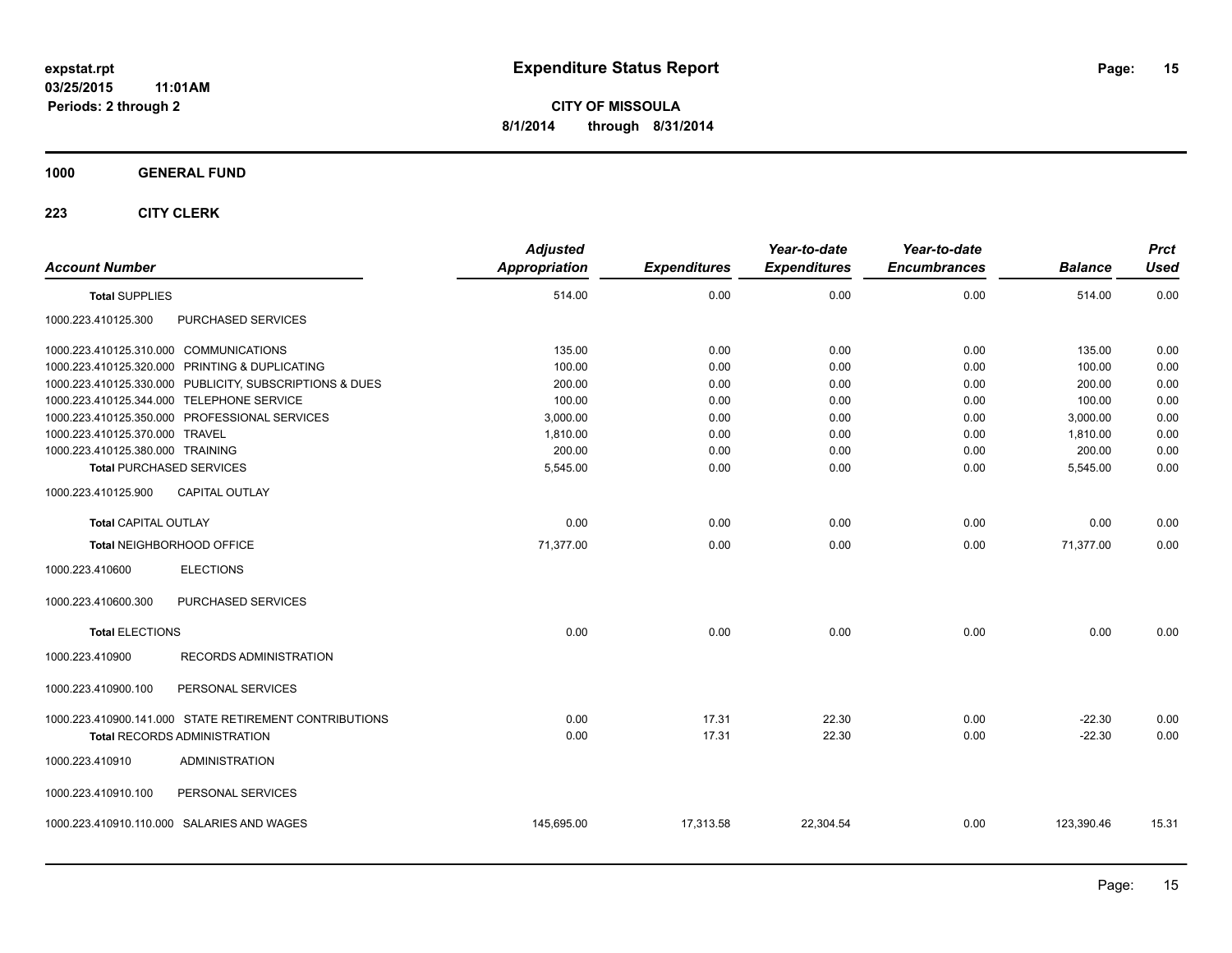**1000 GENERAL FUND**

| <b>Account Number</b>                                   | <b>Adjusted</b><br><b>Appropriation</b> | <b>Expenditures</b> | Year-to-date<br><b>Expenditures</b> | Year-to-date<br><b>Encumbrances</b> | <b>Balance</b> | <b>Prct</b><br><b>Used</b> |
|---------------------------------------------------------|-----------------------------------------|---------------------|-------------------------------------|-------------------------------------|----------------|----------------------------|
| 1000.223.410910.140.000 EMPLOYER CONTRIBUTIONS          | 52.873.00                               | 5.280.30            | 11,281.33                           | 0.00                                | 41.591.67      | 21.34                      |
| <b>Total PERSONAL SERVICES</b>                          | 198,568.00                              | 22,593.88           | 33,585.87                           | 0.00                                | 164,982.13     | 16.91                      |
| <b>SUPPLIES</b><br>1000.223.410910.200                  |                                         |                     |                                     |                                     |                |                            |
| 1000.223.410910.210.000 OFFICE SUPPLIES                 | 2,000.00                                | 209.90              | 253.77                              | 0.00                                | 1,746.23       | 12.69                      |
| 1000.223.410910.220.000 OPERATING SUPPLIES              | 100.00                                  | 0.00                | 0.00                                | 0.00                                | 100.00         | 0.00                       |
| 1000.223.410910.231.000 GASOLINE                        | 150.00                                  | 0.00                | 0.00                                | 0.00                                | 150.00         | 0.00                       |
| 1000.223.410910.240.000 OTHER SUPPLIES                  | 160.00                                  | 0.00                | 0.00                                | 0.00                                | 160.00         | 0.00                       |
| <b>Total SUPPLIES</b>                                   | 2,410.00                                | 209.90              | 253.77                              | 0.00                                | 2,156.23       | 10.53                      |
| 1000.223.410910.300<br>PURCHASED SERVICES               |                                         |                     |                                     |                                     |                |                            |
| 1000.223.410910.310.000 COMMUNICATIONS                  | 4,390.00                                | $-3,691.98$         | $-2.066.98$                         | 0.00                                | 6.456.98       | 47.08                      |
| 1000.223.410910.320.000 PRINTING & DUPLICATING          | 100.00                                  | 0.00                | 0.00                                | 0.00                                | 100.00         | 0.00                       |
| 1000.223.410910.330.000 PUBLICITY, SUBSCRIPTIONS & DUES | 1,725.00                                | 167.00              | 339.00                              | 0.00                                | 1,386.00       | 19.65                      |
| 1000.223.410910.344.000 TELEPHONE SERVICE               | 100.00                                  | 2.77                | 2.77                                | 0.00                                | 97.23          | 2.77                       |
| 1000.223.410910.350.000 PROFESSIONAL SERVICES           | 11,800.00                               | 346.50              | 468.00                              | 0.00                                | 11,332.00      | 3.97                       |
| 1000.223.410910.360.000 REPAIR & MAINTENANCE            | 1,100.00                                | 0.00                | 0.00                                | 0.00                                | 1,100.00       | 0.00                       |
| 1000.223.410910.370.000 TRAVEL                          | 3,690.00                                | 0.00                | 0.00                                | 0.00                                | 3.690.00       | 0.00                       |
| 1000.223.410910.380.000 TRAINING                        | 3,070.00                                | 0.00                | 0.00                                | 0.00                                | 3,070.00       | 0.00                       |
| 1000.223.410910.390.000 OTHER PURCHASED SERVICES        | 3,500.00                                | 0.00                | 0.00                                | 0.00                                | 3,500.00       | 0.00                       |
| <b>Total PURCHASED SERVICES</b>                         | 29.475.00                               | $-3,175.71$         | $-1.257.21$                         | 0.00                                | 30.732.21      | 0.00                       |
| 1000.223.410910.500<br><b>FIXED CHARGES</b>             |                                         |                     |                                     |                                     |                |                            |
| <b>Total FIXED CHARGES</b>                              | 0.00                                    | 0.00                | 0.00                                | 0.00                                | 0.00           | 0.00                       |
| 1000.223.410910.800<br>OTHER OBJECTS                    |                                         |                     |                                     |                                     |                |                            |
| <b>Total OTHER OBJECTS</b>                              | 0.00                                    | 0.00                | 0.00                                | 0.00                                | 0.00           | 0.00                       |
| CAPITAL OUTLAY<br>1000.223.410910.900                   |                                         |                     |                                     |                                     |                |                            |
| <b>Total CAPITAL OUTLAY</b>                             | 0.00                                    | 0.00                | 0.00                                | 0.00                                | 0.00           | 0.00                       |
| <b>Total ADMINISTRATION</b>                             | 230.453.00                              | 19.628.07           | 32.582.43                           | 0.00                                | 197.870.57     | 14.14                      |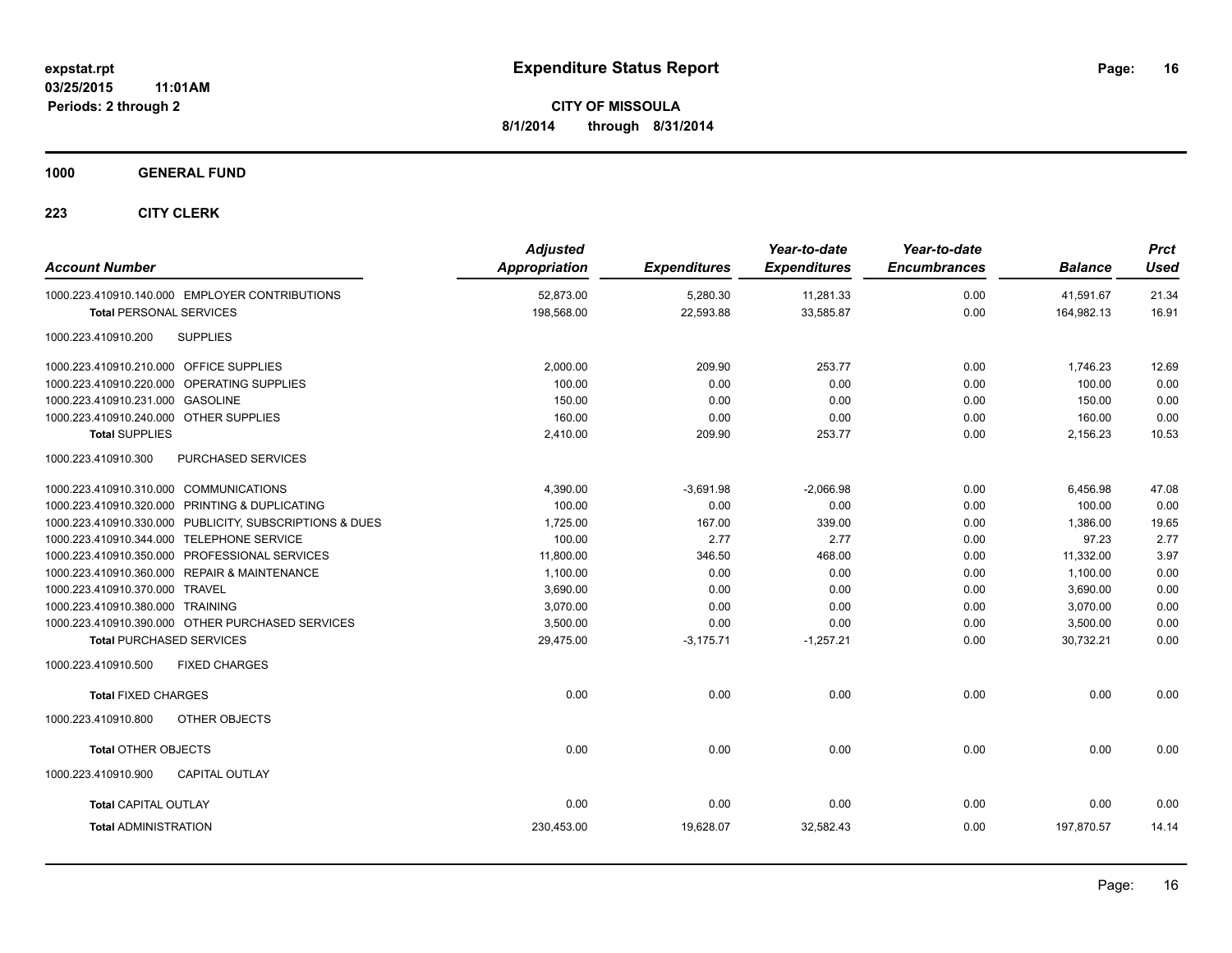**CITY OF MISSOULA 8/1/2014 through 8/31/2014**

**1000 GENERAL FUND**

| <b>Account Number</b>   | Adjusted<br>Appropriation | <b>Expenditures</b> | Year-to-date<br><b>Expenditures</b> | Year-to-date<br>Encumbrances | <b>Balance</b> | Prct<br>Used |
|-------------------------|---------------------------|---------------------|-------------------------------------|------------------------------|----------------|--------------|
| <b>Total CITY CLERK</b> | 355,243.00                | 19,785.83           | 33,053.68                           | 0.00                         | 322,189.32     | 9.30         |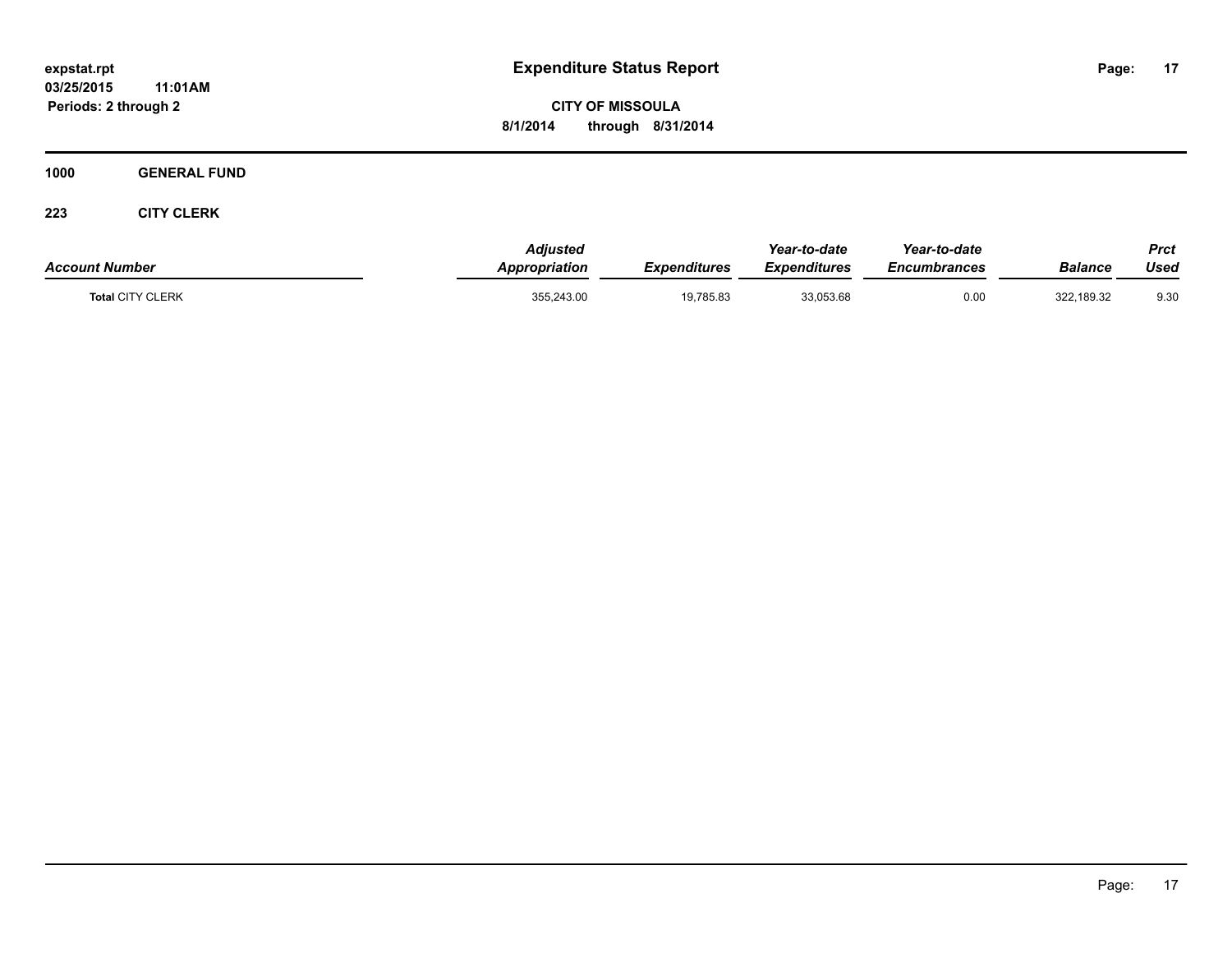**1000 GENERAL FUND**

#### **224 INFORMATION SERVICES**

| <b>Account Number</b>                   |                                                         | <b>Adjusted</b><br><b>Appropriation</b> | <b>Expenditures</b> | Year-to-date<br><b>Expenditures</b> | Year-to-date<br><b>Encumbrances</b> | <b>Balance</b> | <b>Prct</b><br><b>Used</b> |
|-----------------------------------------|---------------------------------------------------------|-----------------------------------------|---------------------|-------------------------------------|-------------------------------------|----------------|----------------------------|
|                                         |                                                         |                                         |                     |                                     |                                     |                |                            |
| 1000.224.410580                         | <b>INFORMATION TECHNOLOGIES</b>                         |                                         |                     |                                     |                                     |                |                            |
| 1000.224.410580.100                     | PERSONAL SERVICES                                       |                                         |                     |                                     |                                     |                |                            |
|                                         | 1000.224.410580.110.000 SALARIES AND WAGES              | 338,436.00                              | 36,276.24           | 46,013.06                           | 0.00                                | 292,422.94     | 13.60                      |
| 1000.224.410580.130.000 OTHER           |                                                         | 5,400.00                                | 0.00                | 0.00                                | 0.00                                | 5,400.00       | 0.00                       |
|                                         | 1000.224.410580.140.000 EMPLOYER CONTRIBUTIONS          | 113.521.00                              | 10,175.37           | 19.161.78                           | 0.00                                | 94,359.22      | 16.88                      |
|                                         | 1000.224.410580.141.000 STATE RETIREMENT CONTRIBUTIONS  | 0.00                                    | 36.28               | 46.02                               | 0.00                                | $-46.02$       | 0.00                       |
| <b>Total PERSONAL SERVICES</b>          |                                                         | 457,357.00                              | 46,487.89           | 65,220.86                           | 0.00                                | 392,136.14     | 14.26                      |
| 1000.224.410580.200                     | <b>SUPPLIES</b>                                         |                                         |                     |                                     |                                     |                |                            |
| 1000.224.410580.210.000 OFFICE SUPPLIES |                                                         | 1,135.00                                | 98.40               | 98.40                               | 0.00                                | 1,036.60       | 8.67                       |
| 1000.224.410580.220.000                 | OPERATING SUPPLIES                                      | 12,525.00                               | 303.84              | 303.84                              | 0.00                                | 12,221.16      | 2.43                       |
|                                         | 1000.224.410580.230.000 REPAIR/MAINTENANCE              | 3,000.00                                | 0.00                | 0.00                                | 0.00                                | 3,000.00       | 0.00                       |
| 1000.224.410580.231.000 GASOLINE        |                                                         | 250.00                                  | 53.66               | 53.66                               | 0.00                                | 196.34         | 21.46                      |
| 1000.224.410580.240.000 OTHER SUPPLIES  |                                                         | 3,500.00                                | 31.99               | 95.97                               | 0.00                                | 3,404.03       | 2.74                       |
| <b>Total SUPPLIES</b>                   |                                                         | 20,410.00                               | 487.89              | 551.87                              | 0.00                                | 19.858.13      | 2.70                       |
| 1000.224.410580.300                     | PURCHASED SERVICES                                      |                                         |                     |                                     |                                     |                |                            |
| 1000.224.410580.310.000 COMMUNICATIONS  |                                                         | 100.00                                  | 0.00                | 0.00                                | 0.00                                | 100.00         | 0.00                       |
| 1000.224.410580.320.000                 | <b>PRINTING &amp; DUPLICATING</b>                       | 350.00                                  | 0.00                | 0.00                                | 0.00                                | 350.00         | 0.00                       |
|                                         | 1000.224.410580.330.000 PUBLICITY, SUBSCRIPTIONS & DUES | 179,199.00                              | 24,475.46           | 24,475.46                           | 0.00                                | 154,723.54     | 13.66                      |
| 1000.224.410580.344.000                 | <b>TELEPHONE SERVICE</b>                                | 135,330.00                              | 10,524.59           | 20,391.79                           | 0.00                                | 114,938.21     | 15.07                      |
| 1000.224.410580.350.000                 | PROFESSIONAL SERVICES                                   | 57,090.00                               | 1,558.40            | 1,558.40                            | 0.00                                | 55,531.60      | 2.73                       |
|                                         | 1000.224.410580.360.000 REPAIR & MAINTENANCE            | 1,350.00                                | 0.00                | 0.00                                | 0.00                                | 1.350.00       | 0.00                       |
| 1000.224.410580.370.000 TRAVEL          |                                                         | 6,809.00                                | 0.00                | 0.00                                | 0.00                                | 6,809.00       | 0.00                       |
| 1000.224.410580.380.000 TRAINING        |                                                         | 11,981.00                               | 0.00                | 0.00                                | 0.00                                | 11,981.00      | 0.00                       |
| <b>Total PURCHASED SERVICES</b>         |                                                         | 392,209.00                              | 36,558.45           | 46,425.65                           | 0.00                                | 345,783.35     | 11.84                      |
| 1000.224.410580.500                     | <b>FIXED CHARGES</b>                                    |                                         |                     |                                     |                                     |                |                            |
| <b>Total FIXED CHARGES</b>              |                                                         | 0.00                                    | 0.00                | 0.00                                | 0.00                                | 0.00           | 0.00                       |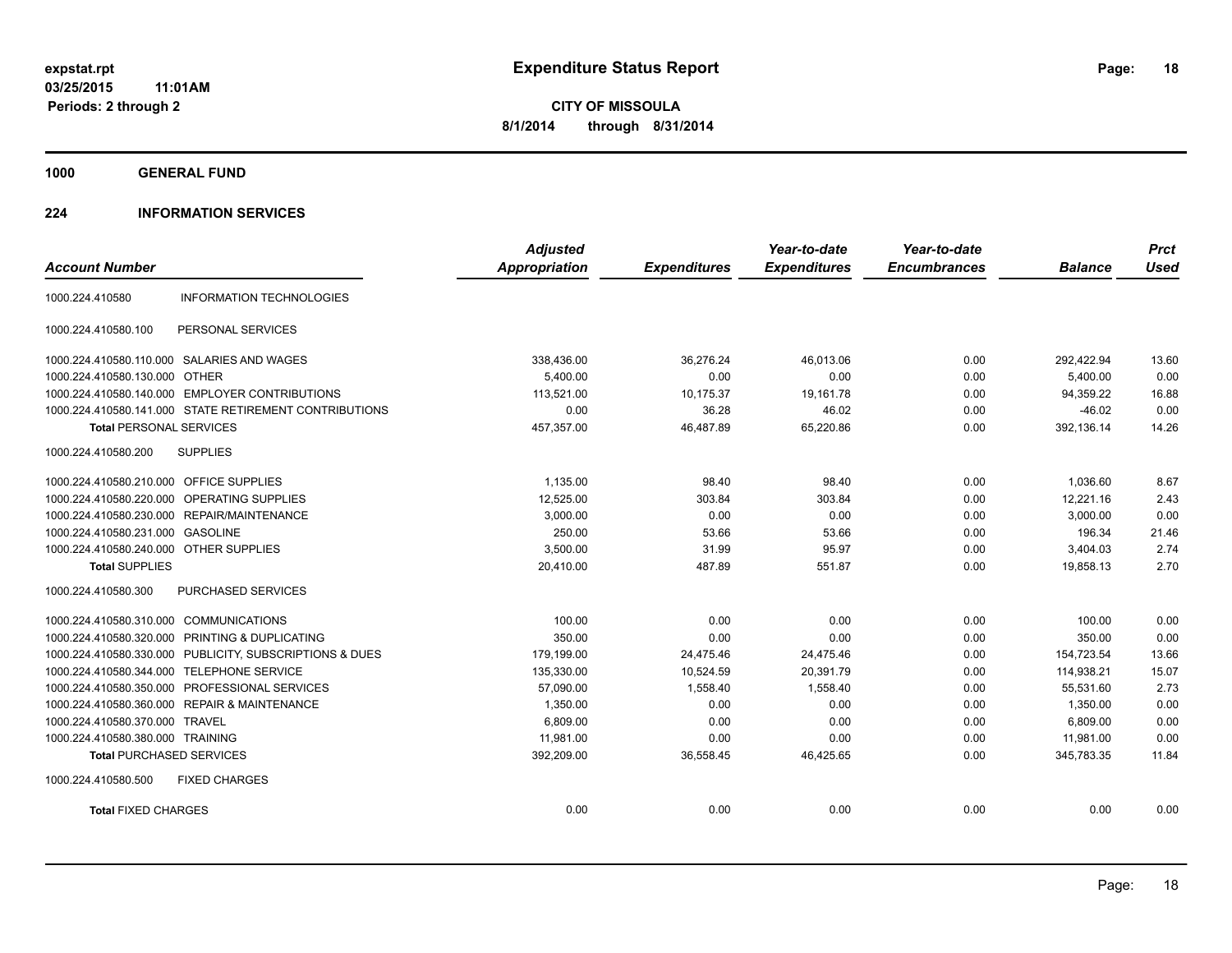**1000 GENERAL FUND**

#### **224 INFORMATION SERVICES**

| <b>Account Number</b>                        | <b>Adjusted</b><br>Appropriation | <b>Expenditures</b> | Year-to-date<br><b>Expenditures</b> | Year-to-date<br><b>Encumbrances</b> | <b>Balance</b> | Prct<br>Used |
|----------------------------------------------|----------------------------------|---------------------|-------------------------------------|-------------------------------------|----------------|--------------|
| 1000.224.410580.900<br><b>CAPITAL OUTLAY</b> |                                  |                     |                                     |                                     |                |              |
| <b>Total CAPITAL OUTLAY</b>                  | 0.00                             | 0.00                | 0.00                                | 0.00                                | 0.00           | 0.00         |
| <b>Total INFORMATION SERVICES</b>            | 869,976.00                       | 83,534.23           | 112,198.38                          | 0.00                                | 757.777.62     | 12.90        |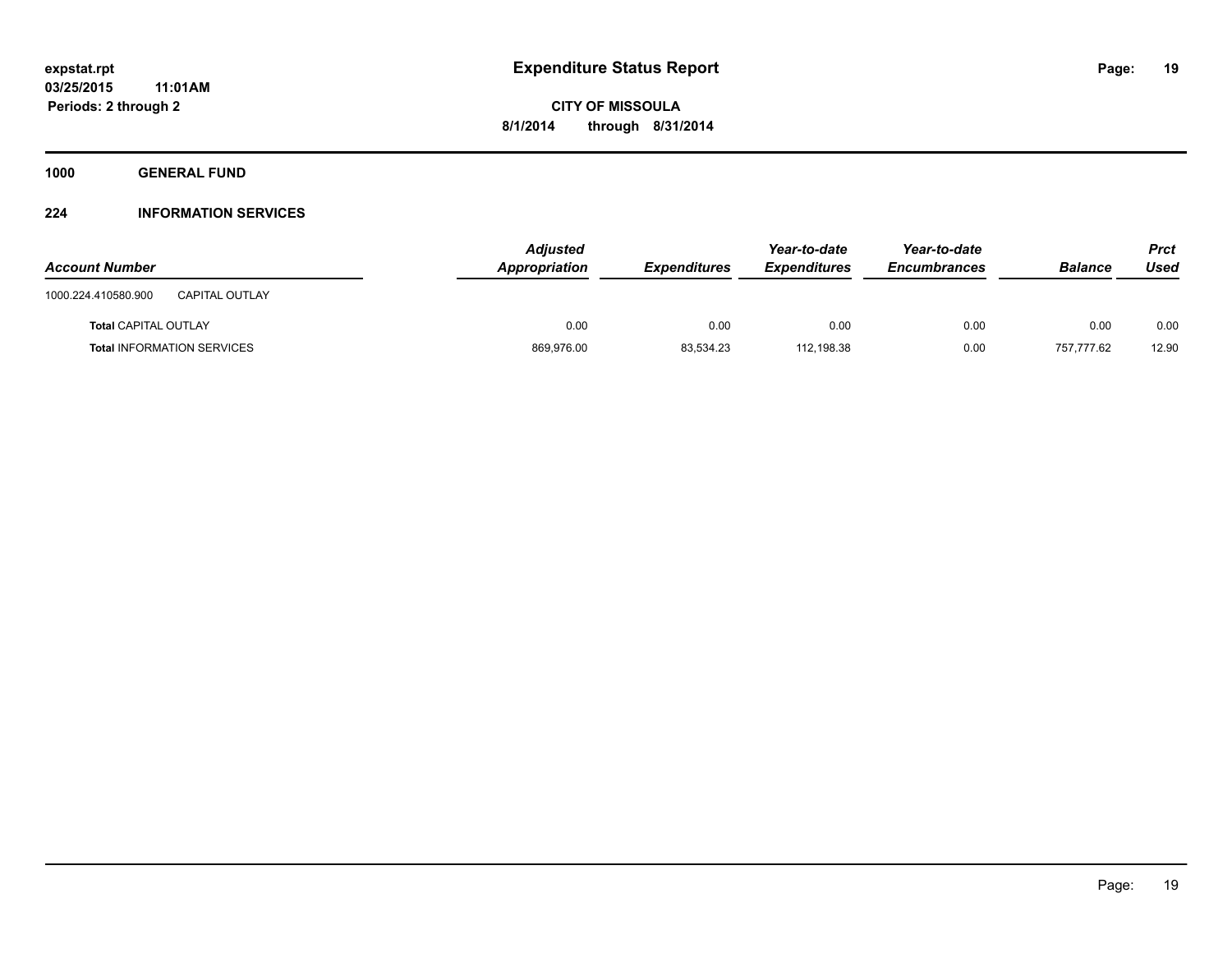**CITY OF MISSOULA 8/1/2014 through 8/31/2014**

**1000 GENERAL FUND**

**230 MUNICIPAL COURT**

| <b>Account Number</b>                                   | <b>Adjusted</b><br>Appropriation | <b>Expenditures</b> | Year-to-date<br><b>Expenditures</b> | Year-to-date<br><b>Encumbrances</b> | <b>Balance</b> | <b>Prct</b><br><b>Used</b> |
|---------------------------------------------------------|----------------------------------|---------------------|-------------------------------------|-------------------------------------|----------------|----------------------------|
| 1000.230.410360<br>CITY/MUNICIPAL COURT                 |                                  |                     |                                     |                                     |                |                            |
| 1000.230.410360.100<br>PERSONAL SERVICES                |                                  |                     |                                     |                                     |                |                            |
| 1000.230.410360.110.000 SALARIES AND WAGES              | 745,063.00                       | 75,242.50           | 97,041.19                           | 0.00                                | 648,021.81     | 13.02                      |
| 1000.230.410360.120.000 OVERTIME/TERMINATION            | 10,000.00                        | 652.87              | 950.71                              | 0.00                                | 9.049.29       | 9.51                       |
| 1000.230.410360.140.000 EMPLOYER CONTRIBUTIONS          | 299,318.00                       | 24,455.76           | 50,641.57                           | 0.00                                | 248,676.43     | 16.92                      |
| 1000.230.410360.141.000 STATE RETIREMENT CONTRIBUTIONS  | 0.00                             | 75.24               | 97.04                               | 0.00                                | $-97.04$       | 0.00                       |
| <b>Total PERSONAL SERVICES</b>                          | 1,054,381.00                     | 100,426.37          | 148,730.51                          | 0.00                                | 905,650.49     | 14.11                      |
| <b>SUPPLIES</b><br>1000.230.410360.200                  |                                  |                     |                                     |                                     |                |                            |
| 1000.230.410360.210.000 OFFICE SUPPLIES                 | 4,756.00                         | 337.30              | 355.71                              | 0.00                                | 4,400.29       | 7.48                       |
| 1000.230.410360.220.000 OPERATING SUPPLIES              | 4,972.00                         | 0.00                | 0.00                                | 0.00                                | 4,972.00       | 0.00                       |
| 1000.230.410360.240.000 OTHER SUPPLIES                  | 3,540.00                         | 0.00                | $-1,700.00$                         | 0.00                                | 5,240.00       | 48.02                      |
| <b>Total SUPPLIES</b>                                   | 13,268.00                        | 337.30              | $-1,344.29$                         | 0.00                                | 14,612.29      | 0.00                       |
| 1000.230.410360.300<br>PURCHASED SERVICES               |                                  |                     |                                     |                                     |                |                            |
| 1000.230.410360.310.000 COMMUNICATIONS                  | 11,500.00                        | 598.65              | 598.65                              | 0.00                                | 10,901.35      | 5.21                       |
| 1000.230.410360.320.000 PRINTING & DUPLICATING          | 1,187.00                         | 0.00                | 0.00                                | 0.00                                | 1,187.00       | 0.00                       |
| 1000.230.410360.330.000 PUBLICITY, SUBSCRIPTIONS & DUES | 10,196.00                        | 348.88              | 803.88                              | 0.00                                | 9,392.12       | 7.88                       |
| 1000.230.410360.344.000 TELEPHONE SERVICE               | 1,584.00                         | 22.15               | 22.15                               | 0.00                                | 1,561.85       | 1.40                       |
| 1000.230.410360.350.000 PROFESSIONAL SERVICES           | 220,707.00                       | 0.00                | 0.00                                | 0.00                                | 220,707.00     | 0.00                       |
| 1000.230.410360.350.005 PROFESSIONAL SERVICES           | 0.00                             | 1,573.66            | 2,879.90                            | 0.00                                | $-2,879.90$    | 0.00                       |
| 1000.230.410360.350.006 PROFESSIONAL SERVICES           | 0.00                             | 294.00              | 294.00                              | 0.00                                | $-294.00$      | 0.00                       |
| 1000.230.410360.360.000 REPAIR & MAINTENANCE            | 3,790.00                         | 0.00                | 0.00                                | 0.00                                | 3,790.00       | 0.00                       |
| 1000.230.410360.370.000 TRAVEL                          | 5,174.00                         | 481.00              | 536.00                              | 0.00                                | 4,638.00       | 10.36                      |
| 1000.230.410360.380.000 TRAINING                        | 9,000.00                         | 360.00              | 700.00                              | 0.00                                | 8,300.00       | 7.78                       |
| 1000.230.410360.390.000 OTHER PURCHASED SERVICES        | 6,263.00                         | 784.63              | 1,075.13                            | 0.00                                | 5,187.87       | 17.17                      |
| <b>Total PURCHASED SERVICES</b>                         | 269,401.00                       | 4,462.97            | 6,909.71                            | 0.00                                | 262,491.29     | 2.56                       |
| 1000.230.410360.500<br><b>FIXED CHARGES</b>             |                                  |                     |                                     |                                     |                |                            |
| <b>Total FIXED CHARGES</b>                              | 0.00                             | 0.00                | 0.00                                | 0.00                                | 0.00           | 0.00                       |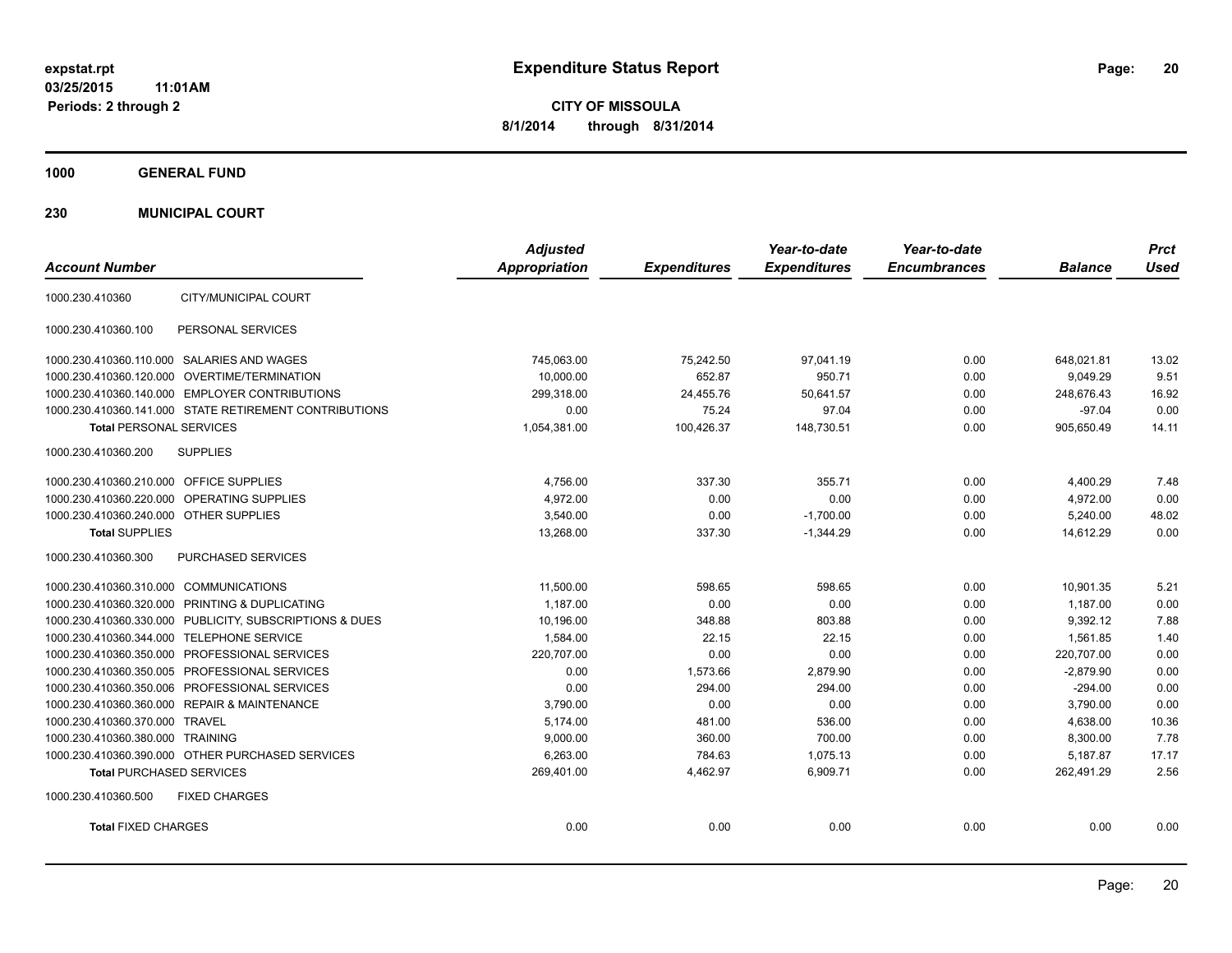**Periods: 2 through 2**

**CITY OF MISSOULA 8/1/2014 through 8/31/2014**

**1000 GENERAL FUND**

**230 MUNICIPAL COURT**

| <b>Account Number</b>                        | <b>Adjusted</b><br>Appropriation | <b>Expenditures</b> | Year-to-date<br><b>Expenditures</b> | Year-to-date<br><b>Encumbrances</b> | <b>Balance</b> | <b>Prct</b><br>Used |
|----------------------------------------------|----------------------------------|---------------------|-------------------------------------|-------------------------------------|----------------|---------------------|
| 1000.230.410360.900<br><b>CAPITAL OUTLAY</b> |                                  |                     |                                     |                                     |                |                     |
| <b>Total CAPITAL OUTLAY</b>                  | 0.00                             | 0.00                | 0.00                                | 0.00                                | 0.00           | 0.00                |
| <b>Total MUNICIPAL COURT</b>                 | 1,337,050.00                     | 105,226.64          | 154,295.93                          | 0.00                                | 1,182,754.07   | 11.54               |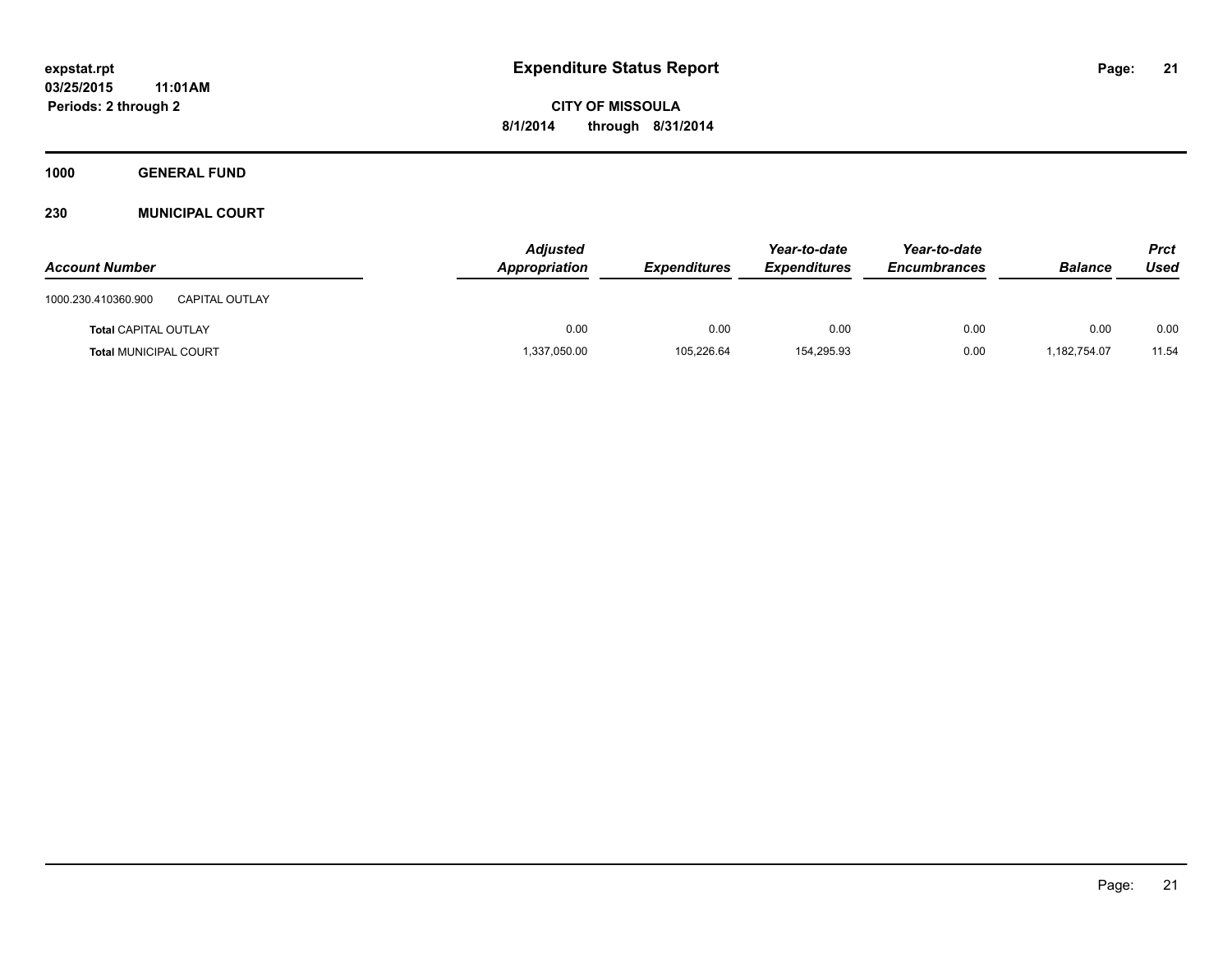**CITY OF MISSOULA 8/1/2014 through 8/31/2014**

**1000 GENERAL FUND**

| <b>Account Number</b>                          | <b>Adjusted</b><br><b>Appropriation</b> | <b>Expenditures</b> | Year-to-date<br><b>Expenditures</b> | Year-to-date<br><b>Encumbrances</b> | <b>Balance</b> | <b>Prct</b><br><b>Used</b> |
|------------------------------------------------|-----------------------------------------|---------------------|-------------------------------------|-------------------------------------|----------------|----------------------------|
| <b>BUDGETING</b><br>1000.240.410520            |                                         |                     |                                     |                                     |                |                            |
| PERSONAL SERVICES<br>1000.240.410520.100       |                                         |                     |                                     |                                     |                |                            |
| 1000.240.410520.110.000 SALARIES AND WAGES     | 77,443.00                               | 7,193.41            | 9,040.46                            | 0.00                                | 68,402.54      | 11.67                      |
| 1000.240.410520.140.000 EMPLOYER CONTRIBUTIONS | 23.856.00                               | 2,014.23            | 3,852.84                            | 0.00                                | 20,003.16      | 16.15                      |
| <b>Total PERSONAL SERVICES</b>                 | 101,299.00                              | 9,207.64            | 12,893.30                           | 0.00                                | 88,405.70      | 12.73                      |
| 1000.240.410520.200<br><b>SUPPLIES</b>         |                                         |                     |                                     |                                     |                |                            |
| 1000.240.410520.210.000 OFFICE SUPPLIES        | 200.00                                  | 0.00                | 0.00                                | 0.00                                | 200.00         | 0.00                       |
| 1000.240.410520.220.000 OPERATING SUPPLIES     | 400.00                                  | 0.00                | 0.00                                | 0.00                                | 400.00         | 0.00                       |
| <b>Total SUPPLIES</b>                          | 600.00                                  | 0.00                | 0.00                                | 0.00                                | 600.00         | 0.00                       |
| 1000.240.410520.300<br>PURCHASED SERVICES      |                                         |                     |                                     |                                     |                |                            |
| 1000.240.410520.320.000 PRINTING & DUPLICATING | 1,313.00                                | 0.00                | 0.00                                | 0.00                                | 1,313.00       | 0.00                       |
| 1000.240.410520.350.000 PROFESSIONAL SERVICES  | 9.289.00                                | 0.00                | 0.00                                | 0.00                                | 9,289.00       | 0.00                       |
| <b>Total PURCHASED SERVICES</b>                | 10.602.00                               | 0.00                | 0.00                                | 0.00                                | 10,602.00      | 0.00                       |
| <b>Total BUDGETING</b>                         | 112,501.00                              | 9,207.64            | 12,893.30                           | 0.00                                | 99,607.70      | 11.46                      |
| 1000.240.410540<br><b>TREASURY</b>             |                                         |                     |                                     |                                     |                |                            |
| PERSONAL SERVICES<br>1000.240.410540.100       |                                         |                     |                                     |                                     |                |                            |
| 1000.240.410540.110.000 SALARIES AND WAGES     | 194,511.00                              | 19,115.89           | 24,545.21                           | 0.00                                | 169,965.79     | 12.62                      |
| 1000.240.410540.140.000 EMPLOYER CONTRIBUTIONS | 75,797.00                               | 6,196.57            | 12,659.82                           | 0.00                                | 63,137.18      | 16.70                      |
| <b>Total PERSONAL SERVICES</b>                 | 270,308.00                              | 25,312.46           | 37,205.03                           | 0.00                                | 233,102.97     | 13.76                      |
| <b>SUPPLIES</b><br>1000.240.410540.200         |                                         |                     |                                     |                                     |                |                            |
| 1000.240.410540.210.000 OFFICE SUPPLIES        | 1.741.00                                | 269.27              | 269.27                              | 0.00                                | 1,471.73       | 15.47                      |
| 1000.240.410540.220.000 OPERATING SUPPLIES     | 425.00                                  | 0.00                | 0.00                                | 0.00                                | 425.00         | 0.00                       |
| <b>Total SUPPLIES</b>                          | 2,166.00                                | 269.27              | 269.27                              | 0.00                                | 1,896.73       | 12.43                      |
| PURCHASED SERVICES<br>1000.240.410540.300      |                                         |                     |                                     |                                     |                |                            |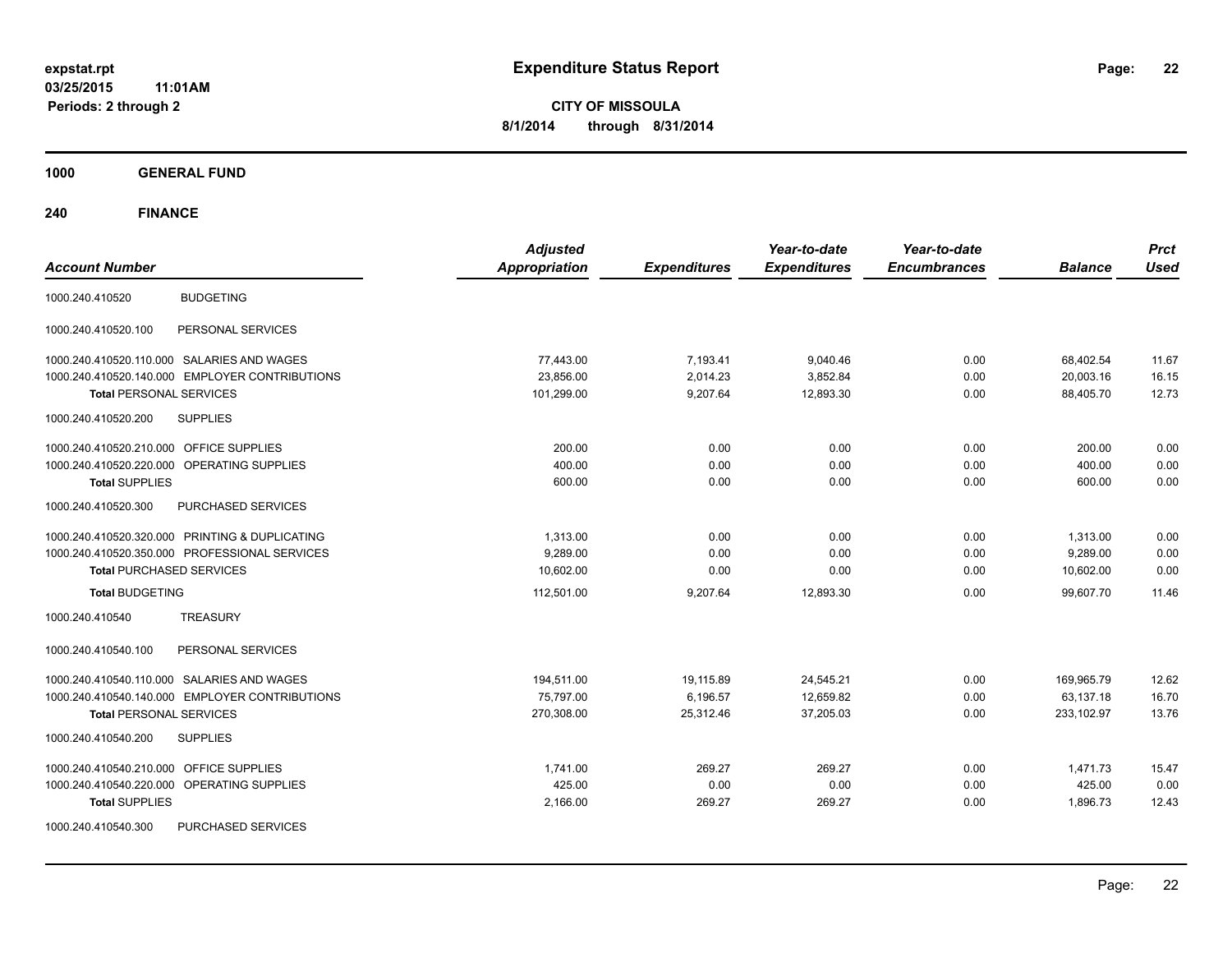**CITY OF MISSOULA 8/1/2014 through 8/31/2014**

**1000 GENERAL FUND**

| <b>Account Number</b>                                   | <b>Adjusted</b><br><b>Appropriation</b> | <b>Expenditures</b> | Year-to-date<br><b>Expenditures</b> | Year-to-date<br><b>Encumbrances</b> | <b>Balance</b> | <b>Prct</b><br><b>Used</b> |
|---------------------------------------------------------|-----------------------------------------|---------------------|-------------------------------------|-------------------------------------|----------------|----------------------------|
|                                                         |                                         |                     |                                     |                                     |                |                            |
| 1000.240.410540.310.000 COMMUNICATIONS                  | 4,814.00                                | 706.33              | 706.33                              | 0.00                                | 4,107.67       | 14.67                      |
| 1000.240.410540.320.000 PRINTING & DUPLICATING          | 715.00                                  | 1,385.74            | 1,385.74                            | 0.00                                | $-670.74$      | 193.81                     |
| 1000.240.410540.330.000 PUBLICITY, SUBSCRIPTIONS & DUES | 10.00                                   | 0.00                | 0.00                                | 0.00                                | 10.00          | 0.00                       |
| 1000.240.410540.344.000 TELEPHONE SERVICE               | 50.00                                   | 0.00                | 0.00                                | 0.00                                | 50.00          | 0.00                       |
| 1000.240.410540.350.000 PROFESSIONAL SERVICES           | 11,911.00                               | 405.00              | 405.00                              | 0.00                                | 11,506.00      | 3.40                       |
| 1000.240.410540.360.000 REPAIR & MAINTENANCE            | 170.00                                  | 0.00                | 0.00                                | 0.00                                | 170.00         | 0.00                       |
| 1000.240.410540.370.000 TRAVEL                          | 4,125.00                                | 0.00                | 0.00                                | 0.00                                | 4,125.00       | 0.00                       |
| 1000.240.410540.380.000 TRAINING                        | 2,000.00                                | 0.00                | 0.00                                | 0.00                                | 2,000.00       | 0.00                       |
| <b>Total PURCHASED SERVICES</b>                         | 23,795.00                               | 2,497.07            | 2,497.07                            | 0.00                                | 21,297.93      | 10.49                      |
| 1000.240.410540.500<br><b>FIXED CHARGES</b>             |                                         |                     |                                     |                                     |                |                            |
| 1000.240.410540.500.000 FIXED CHARGES                   | 500.00                                  | 0.00                | 0.00                                | 0.00                                | 500.00         | 0.00                       |
| <b>Total FIXED CHARGES</b>                              | 500.00                                  | 0.00                | 0.00                                | 0.00                                | 500.00         | 0.00                       |
| 1000.240.410540.900<br><b>CAPITAL OUTLAY</b>            |                                         |                     |                                     |                                     |                |                            |
| <b>Total CAPITAL OUTLAY</b>                             | 0.00                                    | 0.00                | 0.00                                | 0.00                                | 0.00           | 0.00                       |
| <b>Total TREASURY</b>                                   | 296,769.00                              | 28,078.80           | 39,971.37                           | 0.00                                | 256,797.63     | 13.47                      |
| 1000.240.410550<br><b>ACCOUNTING</b>                    |                                         |                     |                                     |                                     |                |                            |
| PERSONAL SERVICES<br>1000.240.410550.100                |                                         |                     |                                     |                                     |                |                            |
| 1000.240.410550.110.000 SALARIES AND WAGES              | 324,228.00                              | 39,216.51           | 50,424.85                           | 0.00                                | 273,803.15     | 15.55                      |
| 1000.240.410550.120.000 OVERTIME/TERMINATION            | 1,000.00                                | 0.00                | 0.00                                | 0.00                                | 1,000.00       | 0.00                       |
| 1000.240.410550.140.000 EMPLOYER CONTRIBUTIONS          | 121,819.00                              | 12,538.81           | 25,399.03                           | 0.00                                | 96,419.97      | 20.85                      |
| 1000.240.410550.141.000 STATE RETIREMENT CONTRIBUTIONS  | 0.00                                    | 70.15               | 89.85                               | 0.00                                | $-89.85$       | 0.00                       |
| <b>Total PERSONAL SERVICES</b>                          | 447,047.00                              | 51,825.47           | 75,913.73                           | 0.00                                | 371,133.27     | 16.98                      |
| 1000.240.410550.200<br><b>SUPPLIES</b>                  |                                         |                     |                                     |                                     |                |                            |
| 1000.240.410550.210.000 OFFICE SUPPLIES                 | 2,824.00                                | 303.05              | 303.05                              | 0.00                                | 2,520.95       | 10.73                      |
| 1000.240.410550.220.000 OPERATING SUPPLIES              | 1,300.00                                | 0.00                | 0.00                                | 0.00                                | 1,300.00       | 0.00                       |
| 1000.240.410550.230.000 REPAIR/MAINTENANCE              | 300.00                                  | 0.00                | 0.00                                | 0.00                                | 300.00         | 0.00                       |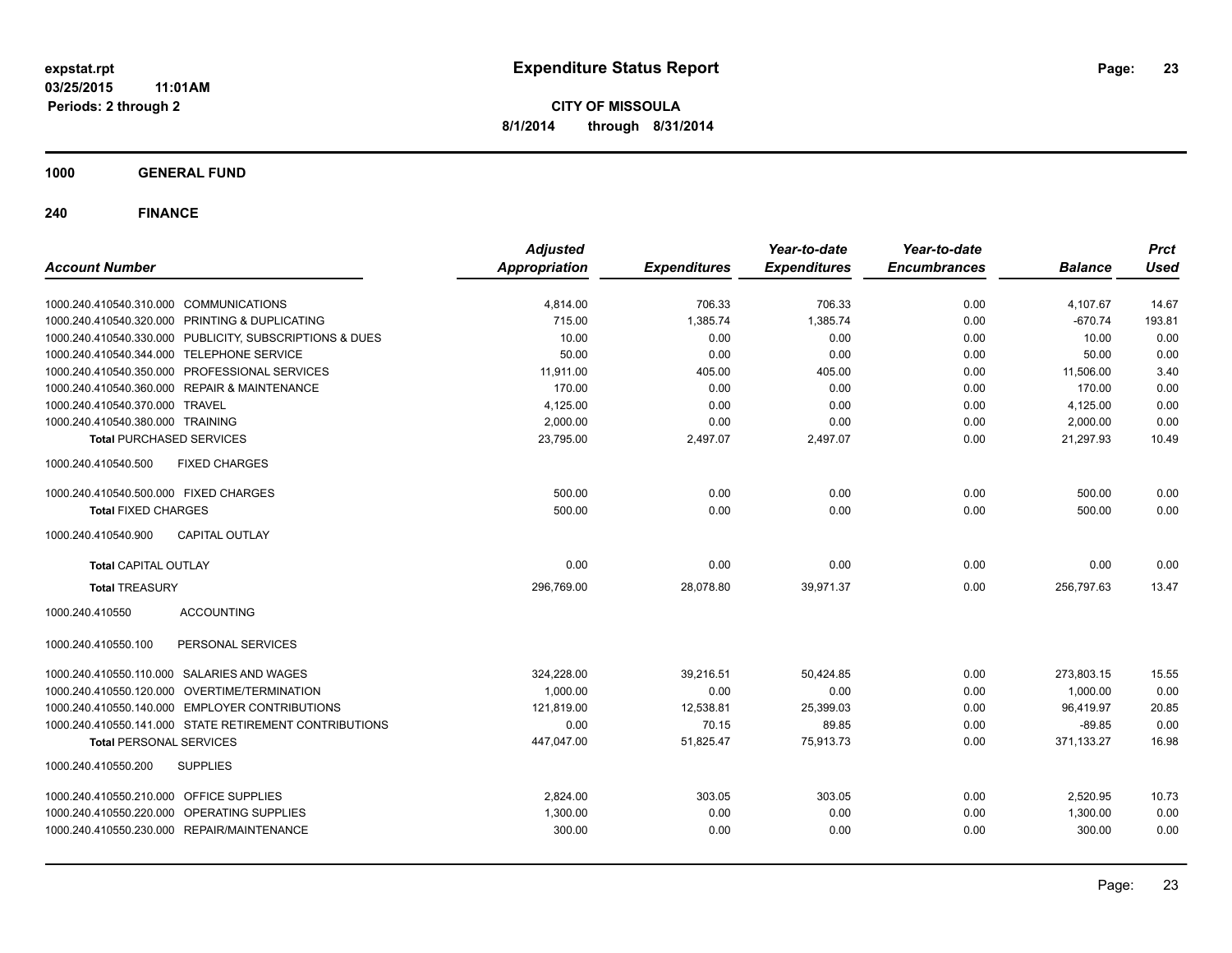**1000 GENERAL FUND**

| <b>Account Number</b>                                   | <b>Adjusted</b><br>Appropriation | <b>Expenditures</b> | Year-to-date<br><b>Expenditures</b> | Year-to-date<br><b>Encumbrances</b> | <b>Balance</b> | <b>Prct</b><br><b>Used</b> |
|---------------------------------------------------------|----------------------------------|---------------------|-------------------------------------|-------------------------------------|----------------|----------------------------|
| 1000.240.410550.231.000 GASOLINE                        | 91.00                            | 0.00                | 0.00                                | 0.00                                | 91.00          | 0.00                       |
| 1000.240.410550.240.000 OTHER SUPPLIES                  | 500.00                           | 0.00                | 0.00                                | 0.00                                | 500.00         | 0.00                       |
| <b>Total SUPPLIES</b>                                   | 5,015.00                         | 303.05              | 303.05                              | 0.00                                | 4,711.95       | 6.04                       |
| 1000.240.410550.300<br>PURCHASED SERVICES               |                                  |                     |                                     |                                     |                |                            |
| 1000.240.410550.310.000 COMMUNICATIONS                  | 31,645.00                        | 0.00                | 15,945.05                           | 0.00                                | 15,699.95      | 50.39                      |
| 1000.240.410550.320.000 PRINTING & DUPLICATING          | 3,215.00                         | 0.00                | 0.00                                | 0.00                                | 3,215.00       | 0.00                       |
| 1000.240.410550.330.000 PUBLICITY, SUBSCRIPTIONS & DUES | 2,316.00                         | 0.00                | 0.00                                | 0.00                                | 2,316.00       | 0.00                       |
| 1000.240.410550.344.000 TELEPHONE SERVICE               | 2,075.00                         | 9.62                | 68.54                               | 0.00                                | 2,006.46       | 3.30                       |
| 1000.240.410550.350.000 PROFESSIONAL SERVICES           | 133,406.00                       | 4,589.00            | 4,589.00                            | 0.00                                | 128,817.00     | 3.44                       |
| 1000.240.410550.360.000 REPAIR & MAINTENANCE            | 1,135.00                         | 0.00                | 0.00                                | 0.00                                | 1,135.00       | 0.00                       |
| 1000.240.410550.370.000 TRAVEL                          | 3,520.00                         | 0.00                | 0.00                                | 0.00                                | 3,520.00       | 0.00                       |
| 1000.240.410550.380.000 TRAINING                        | 3,805.00                         | 0.00                | 0.00                                | 0.00                                | 3,805.00       | 0.00                       |
| <b>Total PURCHASED SERVICES</b>                         | 181,117.00                       | 4,598.62            | 20,602.59                           | 0.00                                | 160,514.41     | 11.38                      |
| 1000.240.410550.500<br><b>FIXED CHARGES</b>             |                                  |                     |                                     |                                     |                |                            |
| <b>Total FIXED CHARGES</b>                              | 0.00                             | 0.00                | 0.00                                | 0.00                                | 0.00           | 0.00                       |
| <b>CAPITAL OUTLAY</b><br>1000.240.410550.900            |                                  |                     |                                     |                                     |                |                            |
| <b>Total CAPITAL OUTLAY</b>                             | 0.00                             | 0.00                | 0.00                                | 0.00                                | 0.00           | 0.00                       |
| <b>Total ACCOUNTING</b>                                 | 633,179.00                       | 56,727.14           | 96,819.37                           | 0.00                                | 536,359.63     | 15.29                      |
| <b>FINANCIAL REPORTING</b><br>1000.240.410552           |                                  |                     |                                     |                                     |                |                            |
| PERSONAL SERVICES<br>1000.240.410552.100                |                                  |                     |                                     |                                     |                |                            |
| 1000.240.410552.110.000 SALARIES AND WAGES              | 49.877.00                        | 4,623.36            | 5,840.49                            | 0.00                                | 44,036.51      | 11.71                      |
| 1000.240.410552.140.000 EMPLOYER CONTRIBUTIONS          | 15,662.00                        | 1,268.37            | 2,416.60                            | 0.00                                | 13,245.40      | 15.43                      |
| <b>Total PERSONAL SERVICES</b>                          | 65,539.00                        | 5,891.73            | 8,257.09                            | 0.00                                | 57,281.91      | 12.60                      |
| 1000.240.410552.200<br><b>SUPPLIES</b>                  |                                  |                     |                                     |                                     |                |                            |
| 1000.240.410552.210.000 OFFICE SUPPLIES                 | 160.00                           | 0.00                | 0.00                                | 0.00                                | 160.00         | 0.00                       |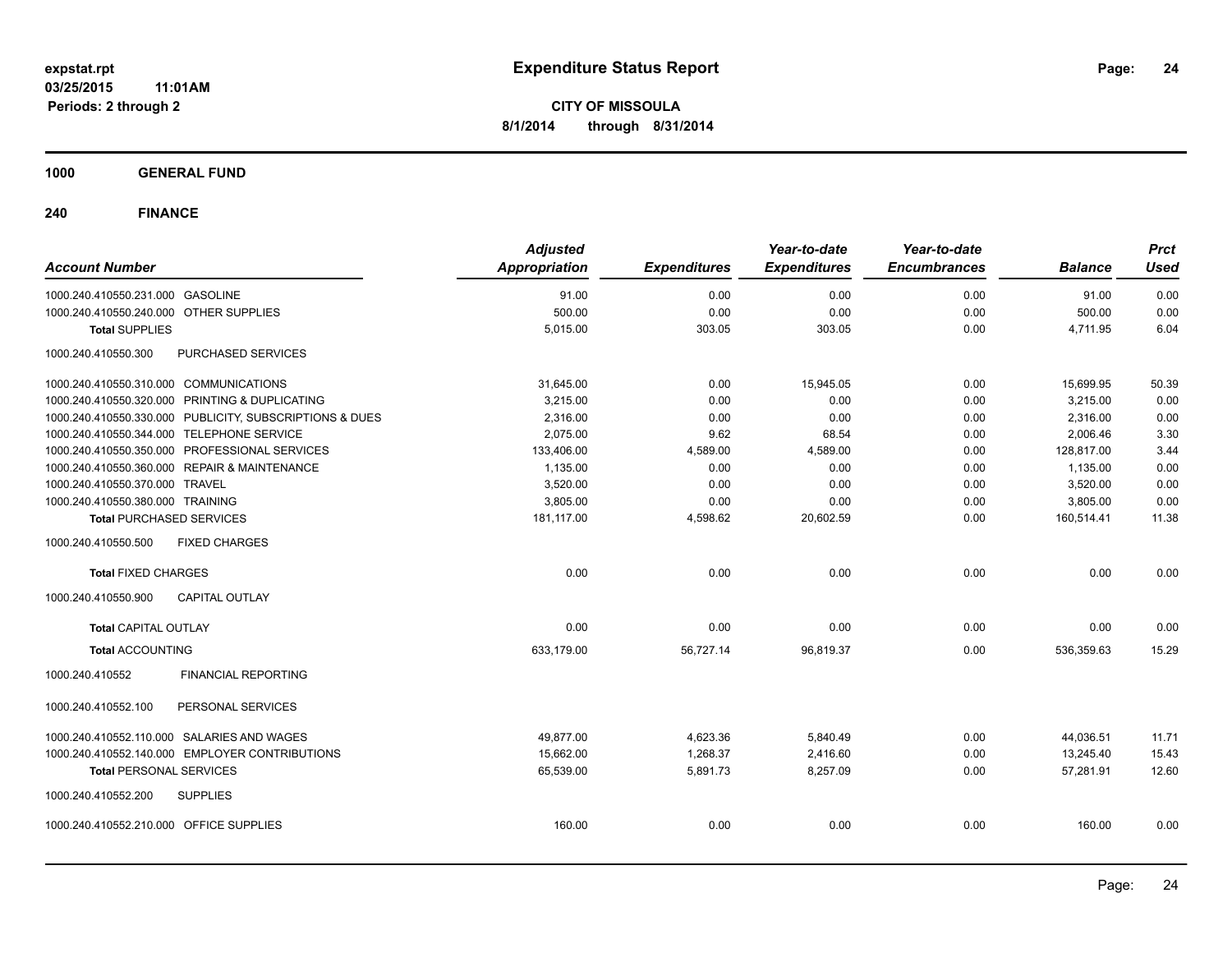**1000 GENERAL FUND**

| <b>Account Number</b>                          | <b>Adjusted</b><br>Appropriation | <b>Expenditures</b> | Year-to-date<br><b>Expenditures</b> | Year-to-date<br><b>Encumbrances</b> | <b>Balance</b> | <b>Prct</b><br><b>Used</b> |
|------------------------------------------------|----------------------------------|---------------------|-------------------------------------|-------------------------------------|----------------|----------------------------|
| OPERATING SUPPLIES<br>1000.240.410552.220.000  | 549.00                           | 0.00                | 0.00                                | 0.00                                | 549.00         | 0.00                       |
| <b>Total SUPPLIES</b>                          | 709.00                           | 0.00                | 0.00                                | 0.00                                | 709.00         | 0.00                       |
| PURCHASED SERVICES<br>1000.240.410552.300      |                                  |                     |                                     |                                     |                |                            |
| 1000.240.410552.310.000 COMMUNICATIONS         | 321.00                           | 0.00                | 0.00                                | 0.00                                | 321.00         | 0.00                       |
| 1000.240.410552.320.000 PRINTING & DUPLICATING | 3,503.00                         | 0.00                | 0.00                                | 0.00                                | 3,503.00       | 0.00                       |
| 1000.240.410552.350.000 PROFESSIONAL SERVICES  | 10,530.00                        | 0.00                | 0.00                                | 0.00                                | 10,530.00      | 0.00                       |
| 1000.240.410552.370.000 TRAVEL                 | 600.00                           | 0.00                | 0.00                                | 0.00                                | 600.00         | 0.00                       |
| 1000.240.410552.380.000 TRAINING               | 1,525.00                         | 0.00                | 0.00                                | 0.00                                | 1,525.00       | 0.00                       |
| <b>Total PURCHASED SERVICES</b>                | 16,479.00                        | 0.00                | 0.00                                | 0.00                                | 16.479.00      | 0.00                       |
| <b>CAPITAL OUTLAY</b><br>1000.240.410552.900   |                                  |                     |                                     |                                     |                |                            |
| <b>Total CAPITAL OUTLAY</b>                    | 0.00                             | 0.00                | 0.00                                | 0.00                                | 0.00           | 0.00                       |
| <b>Total FINANCIAL REPORTING</b>               | 82,727.00                        | 5,891.73            | 8,257.09                            | 0.00                                | 74,469.91      | 9.98                       |
| <b>FINANCIAL SOFTWARE</b><br>1000.240.410553   |                                  |                     |                                     |                                     |                |                            |
| 1000.240.410553.100<br>PERSONAL SERVICES       |                                  |                     |                                     |                                     |                |                            |
| <b>Total FINANCIAL SOFTWARE</b>                | 0.00                             | 0.00                | 0.00                                | 0.00                                | 0.00           | 0.00                       |
| <b>Total FINANCE</b>                           | 1,125,176.00                     | 99,905.31           | 157,941.13                          | 0.00                                | 967.234.87     | 14.04                      |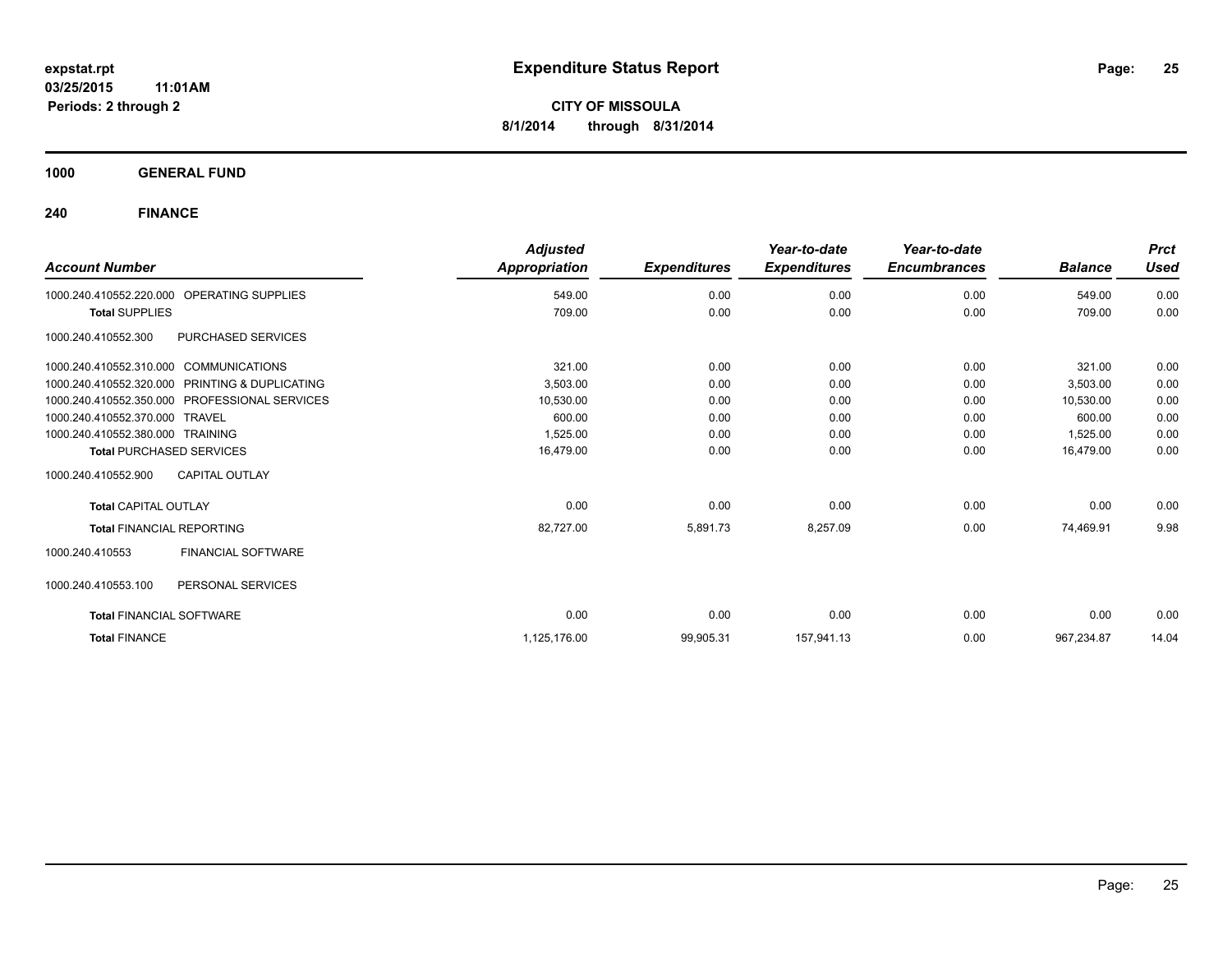**1000 GENERAL FUND**

#### **245 CENTRALIZED SERVICES**

| <b>Account Number</b>                   |                                                        | <b>Adjusted</b><br><b>Appropriation</b> | <b>Expenditures</b> | Year-to-date<br><b>Expenditures</b> | Year-to-date<br><b>Encumbrances</b> | <b>Balance</b> | <b>Prct</b><br><b>Used</b> |
|-----------------------------------------|--------------------------------------------------------|-----------------------------------------|---------------------|-------------------------------------|-------------------------------------|----------------|----------------------------|
| 1000.245.410810                         | <b>ADMINISTRATION</b>                                  |                                         |                     |                                     |                                     |                |                            |
| 1000.245.410810.100                     | PERSONAL SERVICES                                      |                                         |                     |                                     |                                     |                |                            |
| 1000.245.410810.110.000                 | CENTRALIZED SERVICES/SALARIES AND WAGES                | 120,062.00                              | 13,785.94           | 17,766.73                           | 0.00                                | 102,295.27     | 14.80                      |
|                                         | 1000.245.410810.140.000 EMPLOYER CONTRIBUTIONS         | 29,435.00                               | 4,535.13            | 7,406.16                            | 0.00                                | 22,028.84      | 25.16                      |
|                                         | 1000.245.410810.141.000 STATE RETIREMENT CONTRIBUTIONS | 0.00                                    | 29.32               | 36.11                               | 0.00                                | $-36.11$       | 0.00                       |
| <b>Total PERSONAL SERVICES</b>          |                                                        | 149,497.00                              | 18,350.39           | 25,209.00                           | 0.00                                | 124,288.00     | 16.86                      |
| 1000.245.410810.200                     | <b>SUPPLIES</b>                                        |                                         |                     |                                     |                                     |                |                            |
| 1000.245.410810.210.000 OFFICE SUPPLIES |                                                        | 400.00                                  | 0.00                | 0.00                                | 0.00                                | 400.00         | 0.00                       |
| <b>Total SUPPLIES</b>                   |                                                        | 400.00                                  | 0.00                | 0.00                                | 0.00                                | 400.00         | 0.00                       |
| 1000.245.410810.300                     | PURCHASED SERVICES                                     |                                         |                     |                                     |                                     |                |                            |
| 1000.245.410810.370.000 TRAVEL          |                                                        | 1,000.00                                | 0.00                | 0.00                                | 0.00                                | 1,000.00       | 0.00                       |
| 1000.245.410810.380.000 TRAINING        |                                                        | 1,000.00                                | 0.00                | 0.00                                | 0.00                                | 1,000.00       | 0.00                       |
| <b>Total PURCHASED SERVICES</b>         |                                                        | 2,000.00                                | 0.00                | 0.00                                | 0.00                                | 2,000.00       | 0.00                       |
| 1000.245.410810.700                     | <b>GRANTS &amp; CONTRIBUTIONS</b>                      |                                         |                     |                                     |                                     |                |                            |
|                                         | <b>Total GRANTS &amp; CONTRIBUTIONS</b>                | 0.00                                    | 0.00                | 0.00                                | 0.00                                | 0.00           | 0.00                       |
| <b>Total ADMINISTRATION</b>             |                                                        | 151,897.00                              | 18,350.39           | 25,209.00                           | 0.00                                | 126.688.00     | 16.60                      |
| 1000.245.410835                         | *** Title Not Found ***                                |                                         |                     |                                     |                                     |                |                            |
| 1000.245.410835.100                     | PERSONAL SERVICES                                      |                                         |                     |                                     |                                     |                |                            |
|                                         | 1000.245.410835.110.000 SALARIES AND WAGES             | 82,967.00                               | 9,709.22            | 12,515.67                           | 0.00                                | 70,451.33      | 15.09                      |
|                                         | 1000.245.410835.140.000 EMPLOYER CONTRIBUTIONS         | 23,184.00                               | 2,719.50            | 4,742.36                            | 0.00                                | 18,441.64      | 20.46                      |
| <b>Total PERSONAL SERVICES</b>          |                                                        | 106,151.00                              | 12,428.72           | 17,258.03                           | 0.00                                | 88,892.97      | 16.26                      |
| 1000.245.410835.200                     | <b>SUPPLIES</b>                                        |                                         |                     |                                     |                                     |                |                            |
| 1000.245.410835.210.000 OFFICE SUPPLIES |                                                        | 100.00                                  | 0.00                | 0.00                                | 0.00                                | 100.00         | 0.00                       |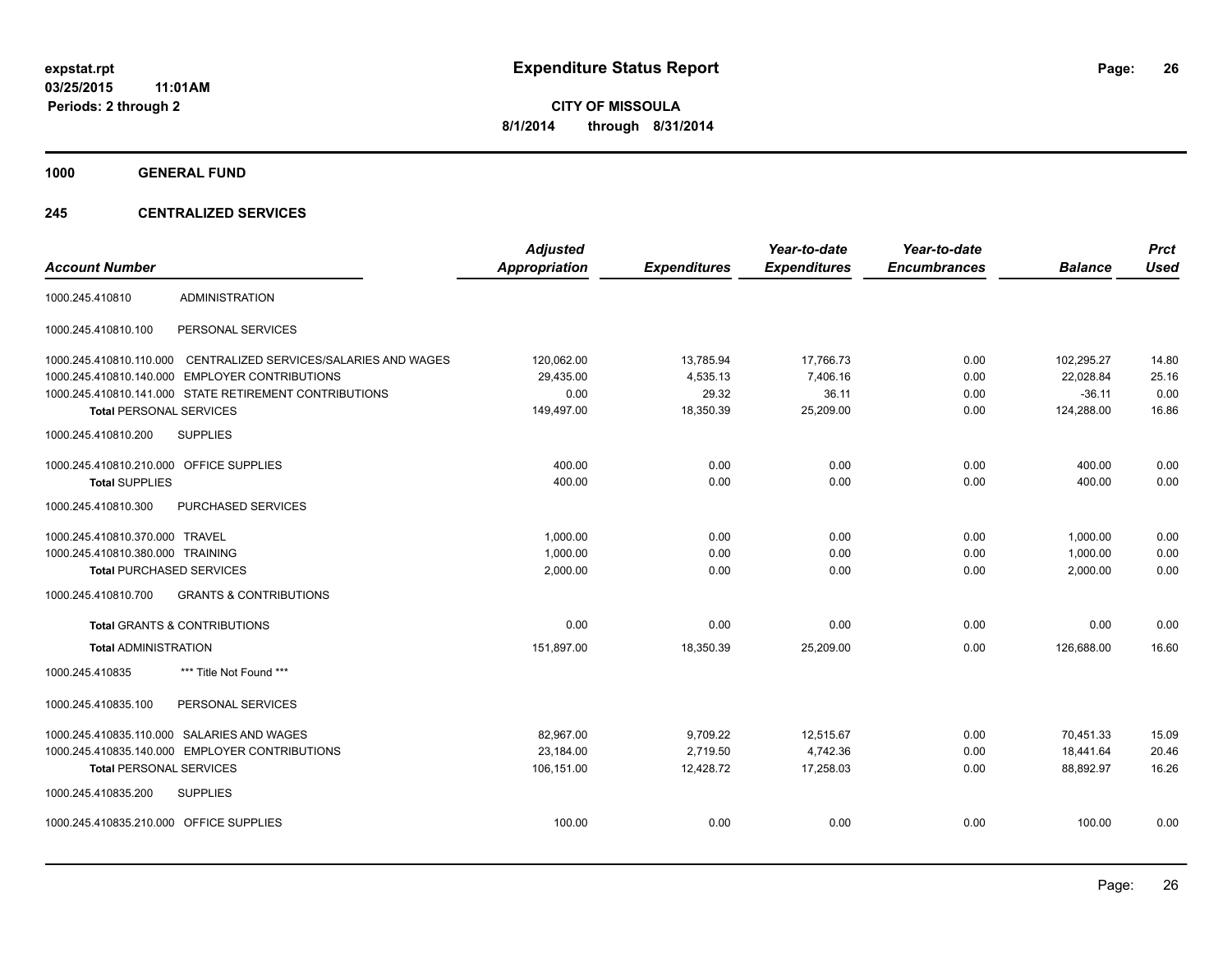**1000 GENERAL FUND**

#### **245 CENTRALIZED SERVICES**

|                                                               | <b>Adjusted</b> |                     | Year-to-date        | Year-to-date        |                | <b>Prct</b> |
|---------------------------------------------------------------|-----------------|---------------------|---------------------|---------------------|----------------|-------------|
| <b>Account Number</b>                                         | Appropriation   | <b>Expenditures</b> | <b>Expenditures</b> | <b>Encumbrances</b> | <b>Balance</b> | <b>Used</b> |
| 1000.245.410835.220.000 OPERATING SUPPLIES                    | 500.00          | 0.00                | 0.00                | 0.00                | 500.00         | 0.00        |
| <b>Total SUPPLIES</b>                                         | 600.00          | 0.00                | 0.00                | 0.00                | 600.00         | 0.00        |
| 1000.245.410835.300<br>PURCHASED SERVICES                     |                 |                     |                     |                     |                |             |
| 1000.245.410835.310.000 COMMUNICATIONS                        | 100.00          | 0.00                | 0.00                | 0.00                | 100.00         | 0.00        |
| 1000.245.410835.344.000 TELEPHONE SERVICE                     | 793.00          | 0.00                | 61.92               | 0.00                | 731.08         | 7.81        |
| <b>Total PURCHASED SERVICES</b>                               | 893.00          | 0.00                | 61.92               | 0.00                | 831.08         | 6.93        |
| Total *** Title Not Found ***                                 | 107,644.00      | 12,428.72           | 17,319.95           | 0.00                | 90,324.05      | 16.09       |
| *** Title Not Found ***<br>1000.245.411010                    |                 |                     |                     |                     |                |             |
| PERSONAL SERVICES<br>1000.245.411010.100                      |                 |                     |                     |                     |                |             |
| Total *** Title Not Found ***                                 | 0.00            | 0.00                | 0.00                | 0.00                | 0.00           | 0.00        |
| <b>ENERGY CONSERVATION</b><br>1000.245.411231                 |                 |                     |                     |                     |                |             |
| 1000.245.411231.100<br>PERSONAL SERVICES                      |                 |                     |                     |                     |                |             |
| 1000.245.411231.110.000 ENERGY COORDINATOR/SALARIES AND WAGES | 50,446.00       | 5,826.82            | 8,554.42            | 0.00                | 41,891.58      | 16.96       |
| 1000.245.411231.140.000 EMPLOYER CONTRIBUTIONS                | 20,648.00       | 2,007.13            | 1,240.13            | 0.00                | 19,407.87      | 6.01        |
| <b>Total PERSONAL SERVICES</b>                                | 71,094.00       | 7,833.95            | 9,794.55            | 0.00                | 61,299.45      | 13.78       |
| 1000.245.411231.200<br><b>SUPPLIES</b>                        |                 |                     |                     |                     |                |             |
| 1000.245.411231.210.000 OFFICE SUPPLIES                       | 400.00          | 0.00                | 0.00                | 0.00                | 400.00         | 0.00        |
| 1000.245.411231.220.000 OPERATING SUPPLIES                    | 200.00          | 0.00                | 0.00                | 0.00                | 200.00         | 0.00        |
| 1000.245.411231.231.000 GASOLINE                              | 178.00          | 0.00                | 0.00                | 0.00                | 178.00         | 0.00        |
| <b>Total SUPPLIES</b>                                         | 778.00          | 0.00                | 0.00                | 0.00                | 778.00         | 0.00        |
| PURCHASED SERVICES<br>1000.245.411231.300                     |                 |                     |                     |                     |                |             |
| 1000.245.411231.320.000 PRINTING & DUPLICATING                | 200.00          | 0.00                | 0.00                | 0.00                | 200.00         | 0.00        |
| 1000.245.411231.330.000 PUBLICITY, SUBSCRIPTIONS & DUES       | 185.00          | 0.00                | 0.00                | 0.00                | 185.00         | 0.00        |
| 1000.245.411231.350.000 PROFESSIONAL SERVICES                 | 8,000.00        | 0.00                | 7,765.00            | 0.00                | 235.00         | 97.06       |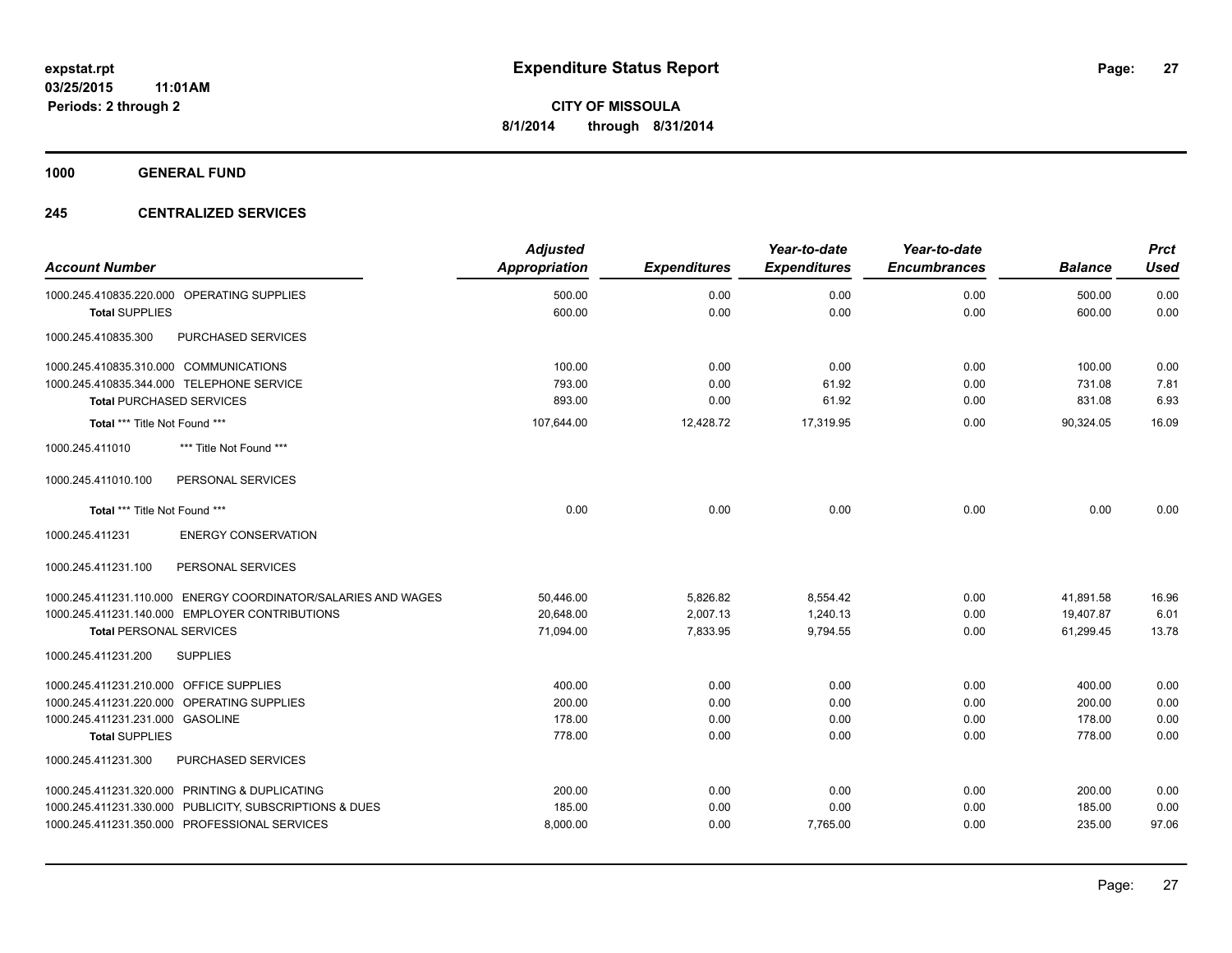**1000 GENERAL FUND**

#### **245 CENTRALIZED SERVICES**

|                                   | <b>Adjusted</b> |                     |                     | Year-to-date        |                | <b>Prct</b> |
|-----------------------------------|-----------------|---------------------|---------------------|---------------------|----------------|-------------|
| <b>Account Number</b>             | Appropriation   | <b>Expenditures</b> | <b>Expenditures</b> | <b>Encumbrances</b> | <b>Balance</b> | Used        |
| 1000.245.411231.370.000 TRAVEL    | 1.000.00        | 0.00                | 0.00                | 0.00                | 1.000.00       | 0.00        |
| 1000.245.411231.380.000 TRAINING  | 1.000.00        | 0.00                | 0.00                | 0.00                | 1,000.00       | 0.00        |
| <b>Total PURCHASED SERVICES</b>   | 10,385.00       | 0.00                | 7,765.00            | 0.00                | 2.620.00       | 74.77       |
| <b>Total ENERGY CONSERVATION</b>  | 82.257.00       | 7.833.95            | 17.559.55           | 0.00                | 64.697.45      | 21.35       |
| <b>Total CENTRALIZED SERVICES</b> | 341,798.00      | 38,613.06           | 60.088.50           | 0.00                | 281.709.50     | 17.58       |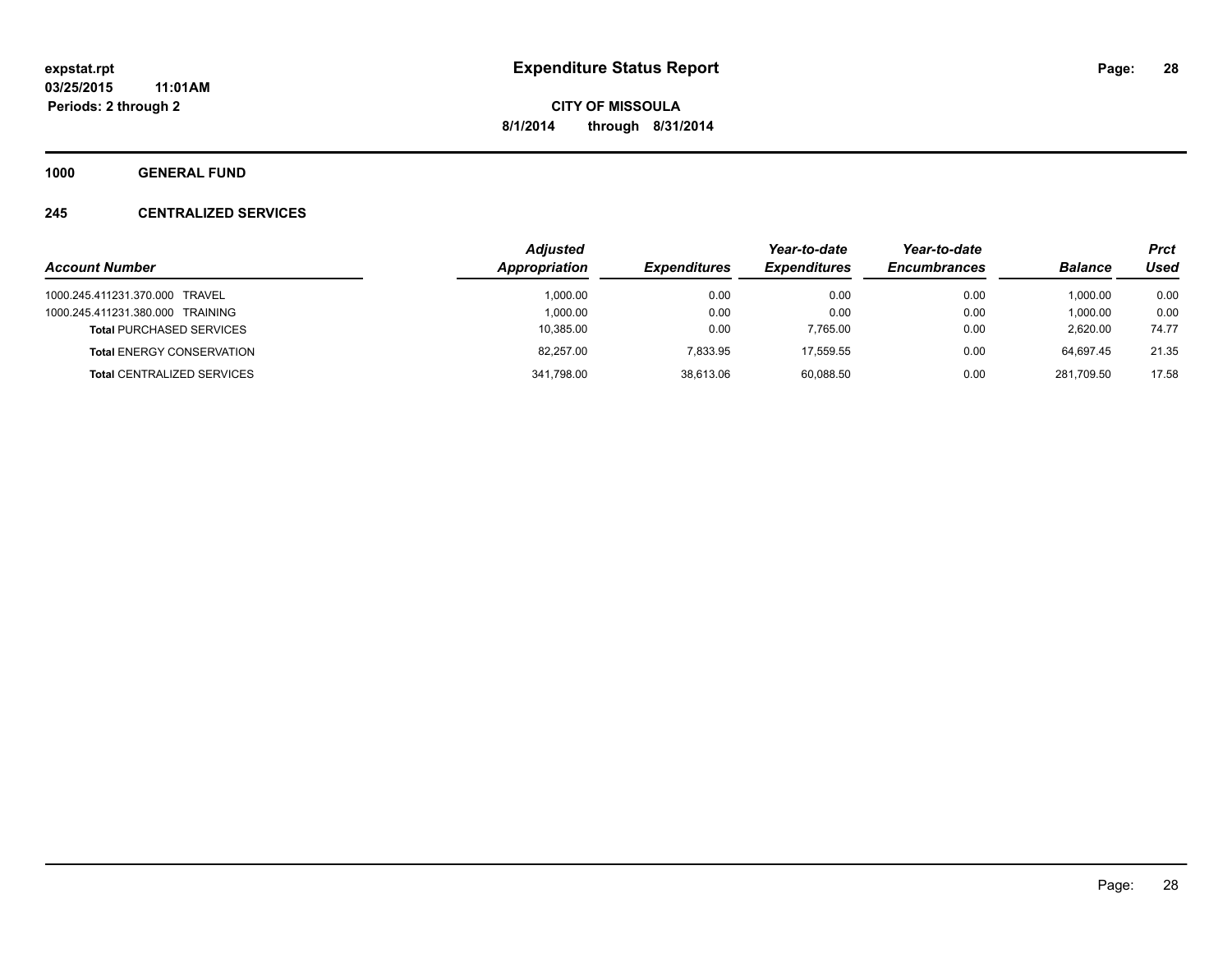**1000 GENERAL FUND**

| <b>Account Number</b>                   |                                                              | <b>Adjusted</b><br><b>Appropriation</b> | <b>Expenditures</b> | Year-to-date<br><b>Expenditures</b> | Year-to-date<br><b>Encumbrances</b> | <b>Balance</b> | <b>Prct</b><br>Used |
|-----------------------------------------|--------------------------------------------------------------|-----------------------------------------|---------------------|-------------------------------------|-------------------------------------|----------------|---------------------|
|                                         |                                                              |                                         |                     |                                     |                                     |                |                     |
| 1000.250.411010                         | <b>ADMINISTRATION</b>                                        |                                         |                     |                                     |                                     |                |                     |
| 1000.250.411010.100                     | PERSONAL SERVICES                                            |                                         |                     |                                     |                                     |                |                     |
|                                         | 1000.250.411010.110.000 ADMIN/SALARIES AND WAGES             | 142,441.00                              | 47,549.20           | 62,186.70                           | 0.00                                | 80,254.30      | 43.66               |
|                                         | 1000.250.411010.120.000 ADMIN-OVERTIME/TERMINATION           | 1,155.00                                | 0.00                | 0.00                                | 0.00                                | 1,155.00       | 0.00                |
|                                         | 1000.250.411010.140.000 ADMIN/EMPLOYER CONTRIBUTIONS         | 52,497.00                               | 13,748.61           | 28,161.43                           | 0.00                                | 24,335.57      | 53.64               |
|                                         | 1000.250.411010.141.000 ADMIN-STATE RETIREMENT CONTRIBUTIONS | 0.00                                    | 228.99              | 295.83                              | 0.00                                | $-295.83$      | 0.00                |
| <b>Total PERSONAL SERVICES</b>          |                                                              | 196,093.00                              | 61,526.80           | 90,643.96                           | 0.00                                | 105,449.04     | 46.22               |
| 1000.250.411010.200                     | <b>SUPPLIES</b>                                              |                                         |                     |                                     |                                     |                |                     |
| 1000.250.411010.210.000 OFFICE SUPPLIES |                                                              | 7,100.00                                | 0.00                | 0.00                                | 0.00                                | 7,100.00       | 0.00                |
| 1000.250.411010.210.300 OFFICE SUPPLIES |                                                              | 0.00                                    | 291.12              | 551.46                              | 0.00                                | $-551.46$      | 0.00                |
| 1000.250.411010.210.301 OFFICE SUPPLIES |                                                              | 0.00                                    | 120.13              | 274.88                              | 0.00                                | $-274.88$      | 0.00                |
| 1000.250.411010.210.304 OFFICE SUPPLIES |                                                              | 0.00                                    | 0.00                | 299.99                              | 0.00                                | $-299.99$      | 0.00                |
|                                         | 1000.250.411010.220.000 ADMIN-OPERATING SUPPLIES             | 181.00                                  | 0.00                | 0.00                                | 0.00                                | 181.00         | 0.00                |
|                                         | 1000.250.411010.230.000 REPAIR/MAINTENANCE                   | 50.00                                   | 0.00                | 0.00                                | 0.00                                | 50.00          | 0.00                |
| 1000.250.411010.231.000 ADMIN-GASOLINE  |                                                              | 1,068.00                                | 0.00                | 0.00                                | 0.00                                | 1,068.00       | 0.00                |
| 1000.250.411010.240.000 OTHER SUPPLIES  |                                                              | 100.00                                  | 0.00                | 0.00                                | 0.00                                | 100.00         | 0.00                |
| <b>Total SUPPLIES</b>                   |                                                              | 8,499.00                                | 411.25              | 1,126.33                            | 0.00                                | 7.372.67       | 13.25               |
| 1000.250.411010.300                     | <b>PURCHASED SERVICES</b>                                    |                                         |                     |                                     |                                     |                |                     |
| 1000.250.411010.310.000 COMMUNICATIONS  |                                                              | 3,343.00                                | 0.00                | 0.00                                | 0.00                                | 3,343.00       | 0.00                |
| 1000.250.411010.320.000                 | PRINTING & DUPLICATING                                       | 1,365.00                                | 0.00                | 0.00                                | 0.00                                | 1,365.00       | 0.00                |
|                                         | 1000.250.411010.330.000 PUBLICITY, SUBSCRIPTIONS & DUES      | 1.370.00                                | 0.00                | 0.00                                | 0.00                                | 1,370.00       | 0.00                |
|                                         | 1000.250.411010.330.375 PUBLICITY, SUBSCRIPTIONS & DUES      | 0.00                                    | 353.70              | 353.70                              | 0.00                                | $-353.70$      | 0.00                |
|                                         | 1000.250.411010.344.000 TELEPHONE SERVICE                    | 655.00                                  | 0.44                | 0.44                                | 0.00                                | 654.56         | 0.07                |
| 1000.250.411010.350.000                 | PROFESSIONAL SERVICES                                        | 500.00                                  | 421.33              | 429.21                              | 0.00                                | 70.79          | 85.84               |
|                                         | 1000.250.411010.360.000 REPAIR & MAINTENANCE                 | 650.00                                  | 0.00                | 0.00                                | 0.00                                | 650.00         | 0.00                |
| 1000.250.411010.370.000 TRAVEL          |                                                              | 1,500.00                                | 0.00                | 0.00                                | 0.00                                | 1,500.00       | 0.00                |
| 1000.250.411010.380.000 TRAINING        |                                                              | 1,300.00                                | 0.00                | 0.00                                | 0.00                                | 1,300.00       | 0.00                |
| <b>Total PURCHASED SERVICES</b>         |                                                              | 10,683.00                               | 775.47              | 783.35                              | 0.00                                | 9,899.65       | 7.33                |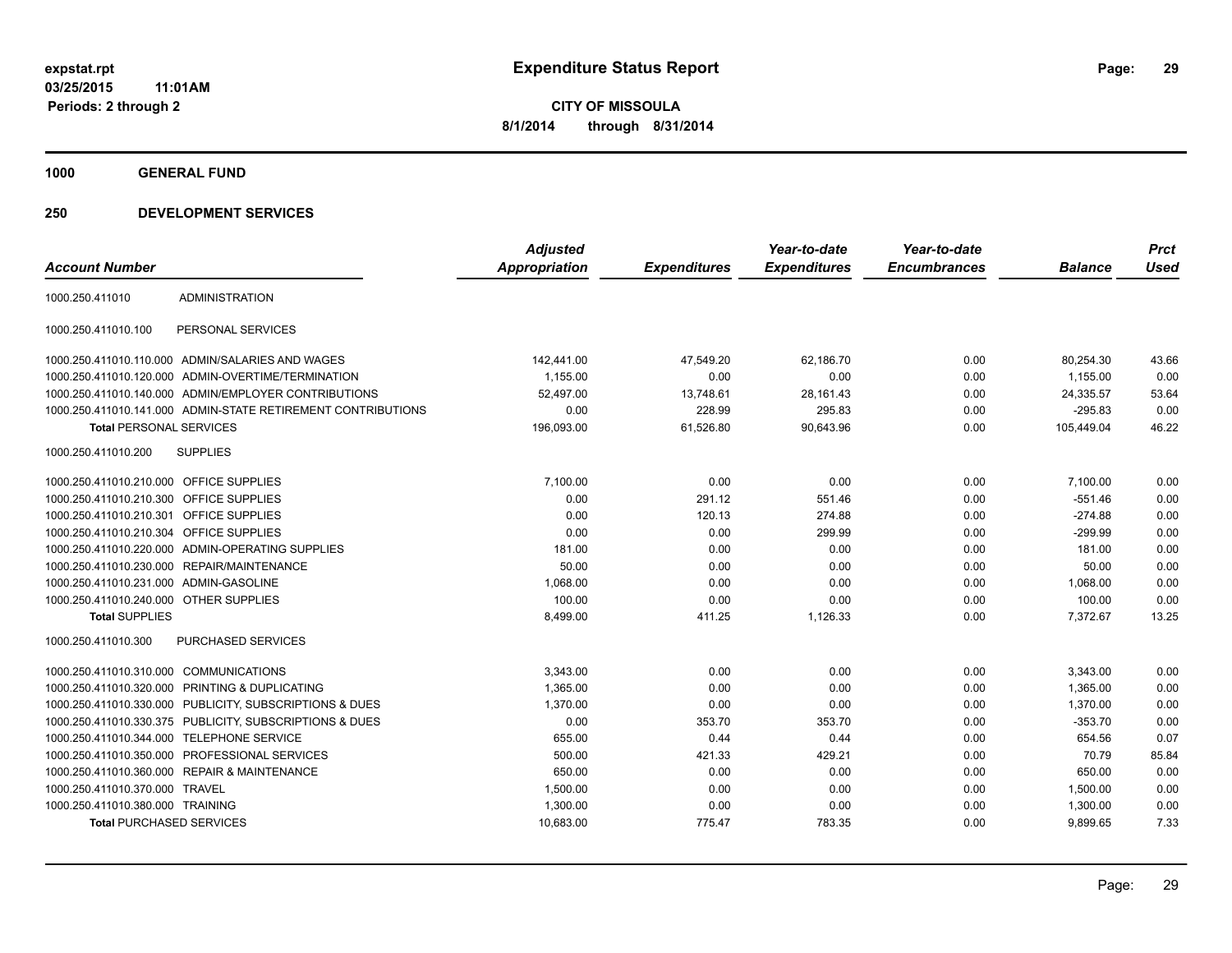**1000 GENERAL FUND**

#### **250 DEVELOPMENT SERVICES**

| <b>Account Number</b>                   |                                                         | <b>Adjusted</b><br><b>Appropriation</b> | <b>Expenditures</b> | Year-to-date<br><b>Expenditures</b> | Year-to-date<br><b>Encumbrances</b> | <b>Balance</b> | <b>Prct</b><br><b>Used</b> |
|-----------------------------------------|---------------------------------------------------------|-----------------------------------------|---------------------|-------------------------------------|-------------------------------------|----------------|----------------------------|
| <b>Total ADMINISTRATION</b>             |                                                         | 215,275.00                              | 62,713.52           | 92,553.64                           | 0.00                                | 122,721.36     | 42.99                      |
| 1000.250.411030                         | <b>PLANNING</b>                                         |                                         |                     |                                     |                                     |                |                            |
| 1000.250.411030.100                     | PERSONAL SERVICES                                       |                                         |                     |                                     |                                     |                |                            |
|                                         | 1000.250.411030.110.000 PLANNING/SALARIES AND WAGES     | 0.00                                    | 31,291.66           | 39,418.43                           | 0.00                                | $-39,418.43$   | 0.00                       |
|                                         | 1000.250.411030.140.000 PLANNING-EMPLOYER CONTRIBUTIONS | 0.00                                    | 9,730.45            | 18,196.40                           | 0.00                                | $-18,196.40$   | 0.00                       |
| <b>Total PERSONAL SERVICES</b>          |                                                         | 0.00                                    | 41,022.11           | 57,614.83                           | 0.00                                | $-57,614.83$   | 0.00                       |
| 1000.250.411030.200                     | <b>SUPPLIES</b>                                         |                                         |                     |                                     |                                     |                |                            |
| 1000.250.411030.210.300 OFFICE SUPPLIES |                                                         | 0.00                                    | 18.22               | 18.22                               | 0.00                                | $-18.22$       | 0.00                       |
| 1000.250.411030.210.301 OFFICE SUPPLIES |                                                         | 0.00                                    | 36.42               | 36.42                               | 0.00                                | $-36.42$       | 0.00                       |
| 1000.250.411030.240.300 OTHER SUPPLIES  |                                                         | 0.00                                    | 110.66              | 110.66                              | 0.00                                | $-110.66$      | 0.00                       |
| <b>Total SUPPLIES</b>                   |                                                         | 0.00                                    | 165.30              | 165.30                              | 0.00                                | $-165.30$      | 0.00                       |
| 1000.250.411030.300                     | <b>PURCHASED SERVICES</b>                               |                                         |                     |                                     |                                     |                |                            |
| 1000.250.411030.310.351 COMMUNICATIONS  |                                                         | 0.00                                    | 158.40              | 158.40                              | 0.00                                | $-158.40$      | 0.00                       |
|                                         | 1000.250.411030.330.000 PUBLICITY, SUBSCRIPTIONS & DUES | 0.00                                    | 6.00                | 6.00                                | 0.00                                | $-6.00$        | 0.00                       |
|                                         | 1000.250.411030.330.300 PUBLICITY, SUBSCRIPTIONS & DUES | 0.00                                    | 81.00               | 106.00                              | 0.00                                | $-106.00$      | 0.00                       |
| <b>Total PURCHASED SERVICES</b>         |                                                         | 0.00                                    | 245.40              | 270.40                              | 0.00                                | $-270.40$      | 0.00                       |
| 1000.250.411030.800                     | OTHER OBJECTS                                           |                                         |                     |                                     |                                     |                |                            |
| <b>Total OTHER OBJECTS</b>              |                                                         | 0.00                                    | 0.00                | 0.00                                | 0.00                                | 0.00           | 0.00                       |
| 1000.250.411030.900                     | <b>CAPITAL OUTLAY</b>                                   |                                         |                     |                                     |                                     |                |                            |
| <b>Total CAPITAL OUTLAY</b>             |                                                         | 0.00                                    | 0.00                | 0.00                                | 0.00                                | 0.00           | 0.00                       |
| <b>Total PLANNING</b>                   |                                                         | 0.00                                    | 41,432.81           | 58,050.53                           | 0.00                                | $-58,050.53$   | 0.00                       |
| 1000.250.411050                         | DEVELOPMENT & PERMIT REVIEWS                            |                                         |                     |                                     |                                     |                |                            |

1000.250.411050.100 PERSONAL SERVICES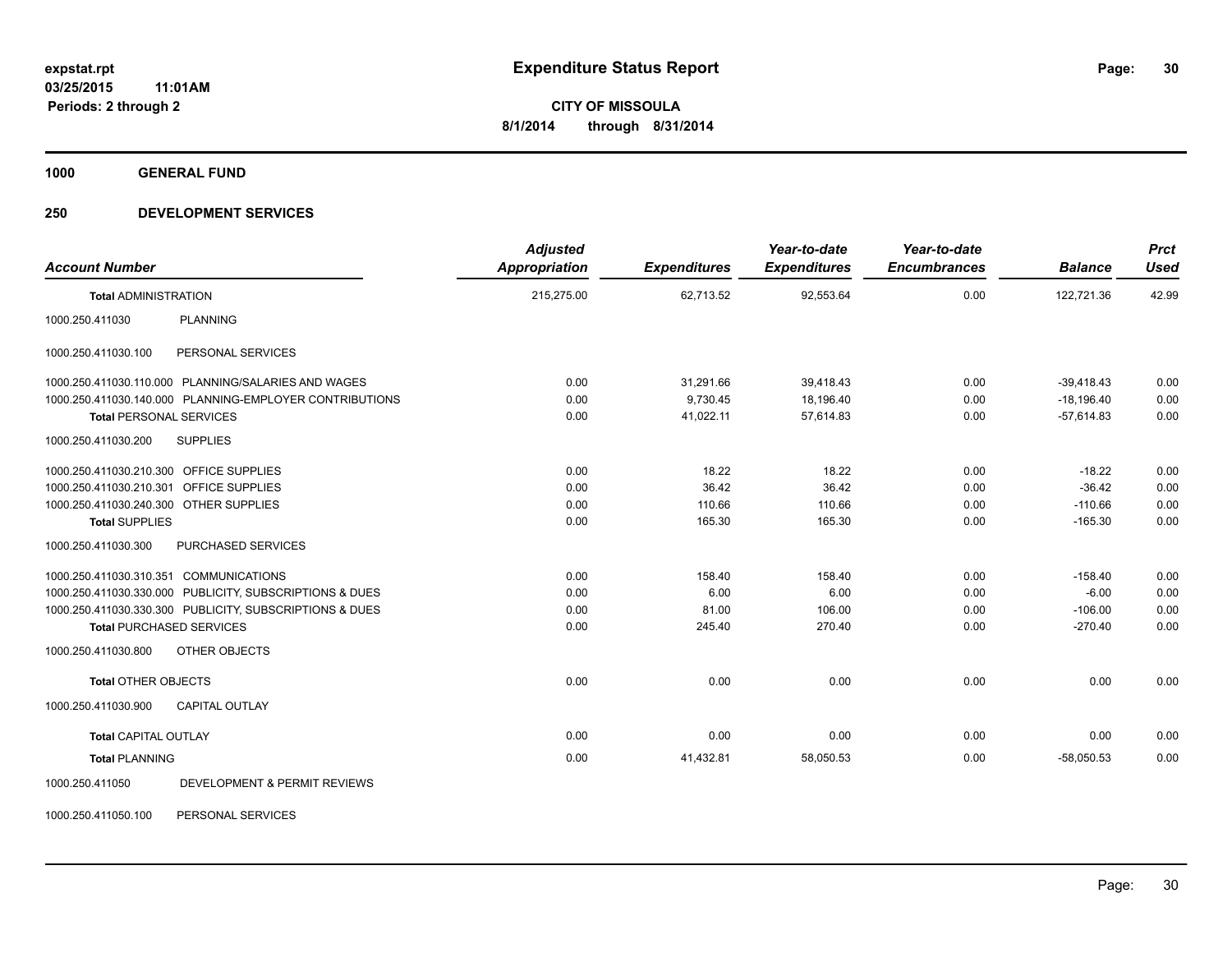**1000 GENERAL FUND**

| <b>Account Number</b>                                          | <b>Adjusted</b><br>Appropriation | <b>Expenditures</b> | Year-to-date<br><b>Expenditures</b> | Year-to-date<br><b>Encumbrances</b> | <b>Balance</b> | <b>Prct</b><br>Used |
|----------------------------------------------------------------|----------------------------------|---------------------|-------------------------------------|-------------------------------------|----------------|---------------------|
|                                                                |                                  |                     |                                     |                                     |                |                     |
| 1000.250.411050.110.000 DEV & PERMIT REVIEW/SALARIES AND WAGES | 467,890.00                       | 68,203.78           | 88,224.87                           | 0.00                                | 379,665.13     | 18.86               |
| 1000.250.411050.120.000 OVERTIME/TERMINATION                   | 684.00                           | 0.00                | 0.00                                | 0.00                                | 684.00         | 0.00                |
| 1000.250.411050.140.000 EMPLOYER CONTRIBUTIONS                 | 149.655.00                       | 21,419.86           | 44,349.99                           | 0.00                                | 105,305.01     | 29.63               |
| <b>Total PERSONAL SERVICES</b>                                 | 618,229.00                       | 89,623.64           | 132,574.86                          | 0.00                                | 485.654.14     | 21.44               |
| 1000.250.411050.200<br><b>SUPPLIES</b>                         |                                  |                     |                                     |                                     |                |                     |
| 1000.250.411050.210.000 DEV & PERMIT REVIEW-OFFICE SUPPLIES    | 4,550.00                         | 8.16                | 8.16                                | 0.00                                | 4,541.84       | 0.18                |
| 1000.250.411050.210.300 OFFICE SUPPLIES                        | 0.00                             | 0.00                | 28.90                               | 0.00                                | $-28.90$       | 0.00                |
| 1000.250.411050.210.301 OFFICE SUPPLIES                        | 0.00                             | 0.00                | 58.74                               | 0.00                                | $-58.74$       | 0.00                |
| 1000.250.411050.210.304 OFFICE SUPPLIES                        | 0.00                             | 223.66              | 223.66                              | 0.00                                | $-223.66$      | 0.00                |
| 1000.250.411050.220.000 OPERATING SUPPLIES                     | 600.00                           | 0.00                | 0.00                                | 0.00                                | 600.00         | 0.00                |
| 1000.250.411050.230.000 REPAIR/MAINTENANCE                     | 700.00                           | 0.00                | 0.00                                | 0.00                                | 700.00         | 0.00                |
| 1000.250.411050.230.300 REPAIR/MAINTENANCE                     | 0.00                             | 0.00                | 5.50                                | 0.00                                | $-5.50$        | 0.00                |
| 1000.250.411050.231.000 DEV & PERMIT REVIEW-GASOLINE           | 2,800.00                         | 0.00                | 0.00                                | 0.00                                | 2,800.00       | 0.00                |
| 1000.250.411050.240.000 OTHER SUPPLIES                         | 255.00                           | 0.00                | 0.00                                | 0.00                                | 255.00         | 0.00                |
| <b>Total SUPPLIES</b>                                          | 8,905.00                         | 231.82              | 324.96                              | 0.00                                | 8,580.04       | 3.65                |
| 1000.250.411050.300<br><b>PURCHASED SERVICES</b>               |                                  |                     |                                     |                                     |                |                     |
| 1000.250.411050.310.000 COMMUNICATIONS                         | 7,350.00                         | 0.00                | 0.00                                | 0.00                                | 7,350.00       | 0.00                |
| 1000.250.411050.310.351 COMMUNICATIONS                         | 0.00                             | 53.95               | 53.95                               | 0.00                                | $-53.95$       | 0.00                |
| 1000.250.411050.320.000 PRINTING & DUPLICATING                 | 5,019.00                         | 0.00                | 0.00                                | 0.00                                | 5,019.00       | 0.00                |
| PRINTING & DUPLICATING<br>1000.250.411050.320.300              | 0.00                             | 1.00                | 1.00                                | 0.00                                | $-1.00$        | 0.00                |
| 1000.250.411050.330.000 PUBLICITY, SUBSCRIPTIONS & DUES        | 3,680.00                         | 0.00                | 0.00                                | 0.00                                | 3,680.00       | 0.00                |
| 1000.250.411050.330.377 PUBLICITY, SUBSCRIPTIONS & DUES        | 0.00                             | 273.00              | 273.00                              | 0.00                                | $-273.00$      | 0.00                |
| 1000.250.411050.344.000<br><b>TELEPHONE SERVICE</b>            | 3,015.00                         | 26.41               | 26.41                               | 0.00                                | 2,988.59       | 0.88                |
| 1000.250.411050.350.000 PROFESSIONAL SERVICES                  | 22,105.00                        | 0.00                | 0.00                                | 0.00                                | 22,105.00      | 0.00                |
| 1000.250.411050.350.300 PROFESSIONAL SERVICES                  | 0.00                             | 376.00              | 376.00                              | 0.00                                | $-376.00$      | 0.00                |
| 1000.250.411050.360.000 REPAIR & MAINTENANCE                   | 945.00                           | 0.00                | 0.00                                | 0.00                                | 945.00         | 0.00                |
| 1000.250.411050.370.000 DEV & PERMIT REVIEW-TRAVEL             | 8,372.00                         | 0.00                | 0.00                                | 0.00                                | 8,372.00       | 0.00                |
| 1000.250.411050.370.300 TRAVEL                                 | 6,589.00                         | 0.00                | 505.00                              | 0.00                                | 6,084.00       | 7.66                |
| <b>Total PURCHASED SERVICES</b>                                | 57,075.00                        | 730.36              | 1,235.36                            | 0.00                                | 55,839.64      | 2.16                |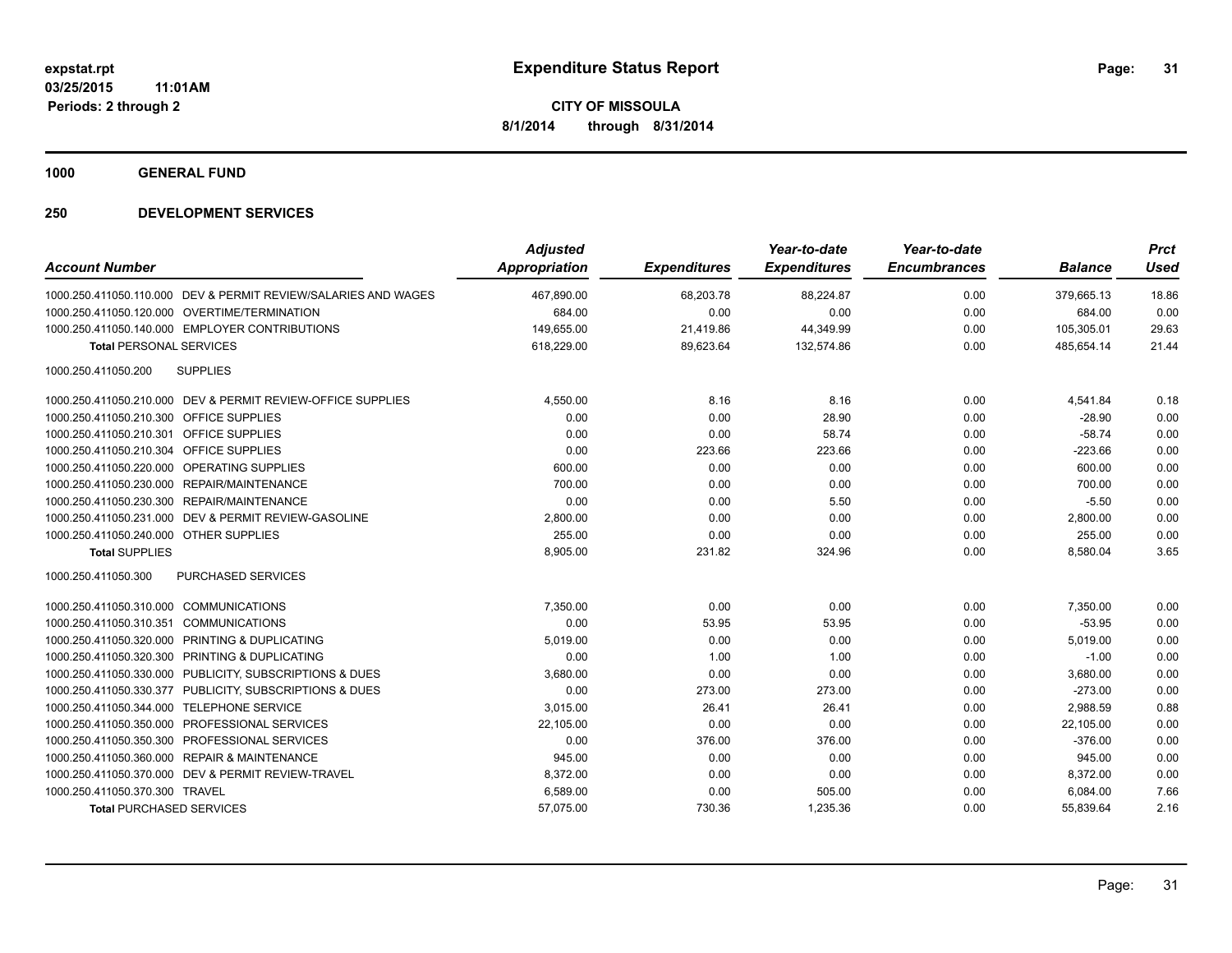**1000 GENERAL FUND**

|                                         |                                                         | <b>Adjusted</b> |                     | Year-to-date        | Year-to-date        |                | <b>Prct</b> |
|-----------------------------------------|---------------------------------------------------------|-----------------|---------------------|---------------------|---------------------|----------------|-------------|
| <b>Account Number</b>                   |                                                         | Appropriation   | <b>Expenditures</b> | <b>Expenditures</b> | <b>Encumbrances</b> | <b>Balance</b> | <b>Used</b> |
| 1000.250.411050.900                     | <b>CAPITAL OUTLAY</b>                                   |                 |                     |                     |                     |                |             |
| <b>Total CAPITAL OUTLAY</b>             |                                                         | 0.00            | 0.00                | 0.00                | 0.00                | 0.00           | 0.00        |
|                                         | Total DEVELOPMENT & PERMIT REVIEWS                      | 684,209.00      | 90,585.82           | 134, 135. 18        | 0.00                | 550,073.82     | 19.60       |
| 1000.250.411055                         | <b>CODE COMPLIANCE</b>                                  |                 |                     |                     |                     |                |             |
| 1000.250.411055.100                     | PERSONAL SERVICES                                       |                 |                     |                     |                     |                |             |
|                                         | 1000.250.411055.110.000 SALARIES AND WAGES              | 280,542.00      | 8,943.37            | 11,511.53           | 0.00                | 269,030.47     | 4.10        |
|                                         | 1000.250.411055.140.000 EMPLOYER CONTRIBUTIONS          | 109,263.00      | 2,592.29            | 5,167.56            | 0.00                | 104,095.44     | 4.73        |
| <b>Total PERSONAL SERVICES</b>          |                                                         | 389,805.00      | 11,535.66           | 16,679.09           | 0.00                | 373,125.91     | 4.28        |
| 1000.250.411055.200                     | <b>SUPPLIES</b>                                         |                 |                     |                     |                     |                |             |
| 1000.250.411055.210.000 OFFICE SUPPLIES |                                                         | 3,233.00        | 0.00                | 0.00                | 0.00                | 3,233.00       | 0.00        |
|                                         | 1000.250.411055.220.000 OPERATING SUPPLIES              | 200.00          | 248.94              | 248.94              | 0.00                | $-48.94$       | 124.47      |
| 1000.250.411055.230.000                 | 1200                                                    | 1,200.00        | 0.00                | 0.00                | 0.00                | 1,200.00       | 0.00        |
| 1000.250.411055.231.000 GASOLINE        |                                                         | 8,600.00        | 0.00                | 0.00                | 0.00                | 8,600.00       | 0.00        |
| 1000.250.411055.240.000 OTHER SUPPLIES  |                                                         | 650.00          | 0.00                | 0.00                | 0.00                | 650.00         | 0.00        |
| <b>Total SUPPLIES</b>                   |                                                         | 13,883.00       | 248.94              | 248.94              | 0.00                | 13,634.06      | 1.79        |
| 1000.250.411055.300                     | <b>PURCHASED SERVICES</b>                               |                 |                     |                     |                     |                |             |
| 1000.250.411055.310.000 COMMUNICATIONS  |                                                         | 1,050.00        | 0.00                | 0.00                | 0.00                | 1,050.00       | 0.00        |
|                                         | 1000.250.411055.320.000 PRINTING & DUPLICATING          | 1,450.00        | 0.00                | 0.00                | 0.00                | 1,450.00       | 0.00        |
|                                         | 1000.250.411055.330.000 PUBLICITY, SUBSCRIPTIONS & DUES | 200.00          | 310.32              | 310.32              | 0.00                | $-110.32$      | 155.16      |
| 1000.250.411055.344.000                 | <b>TELEPHONE SERVICE</b>                                | 3,185.00        | 2.33                | 2.33                | 0.00                | 3,182.67       | 0.07        |
|                                         | 1000.250.411055.350.000 PROFESSIONAL SERVICES           | 150.00          | 0.00                | 0.00                | 0.00                | 150.00         | 0.00        |
|                                         | 1000.250.411055.360.000 REPAIR & MAINTENANCE            | 500.00          | 0.00                | 0.00                | 0.00                | 500.00         | 0.00        |
| 1000.250.411055.370.000 TRAVEL          |                                                         | 2,300.00        | 178.60              | 178.60              | 0.00                | 2,121.40       | 7.77        |
| 1000.250.411055.380.000 TRAINING        |                                                         | 2,375.00        | 0.00                | 0.00                | 0.00                | 2,375.00       | 0.00        |
|                                         | 1000.250.411055.390.000 OTHER PURCHASED SERVICES        | 1,450.00        | 0.00                | 0.00                | 0.00                | 1,450.00       | 0.00        |
| <b>Total PURCHASED SERVICES</b>         |                                                         | 12,660.00       | 491.25              | 491.25              | 0.00                | 12.168.75      | 3.88        |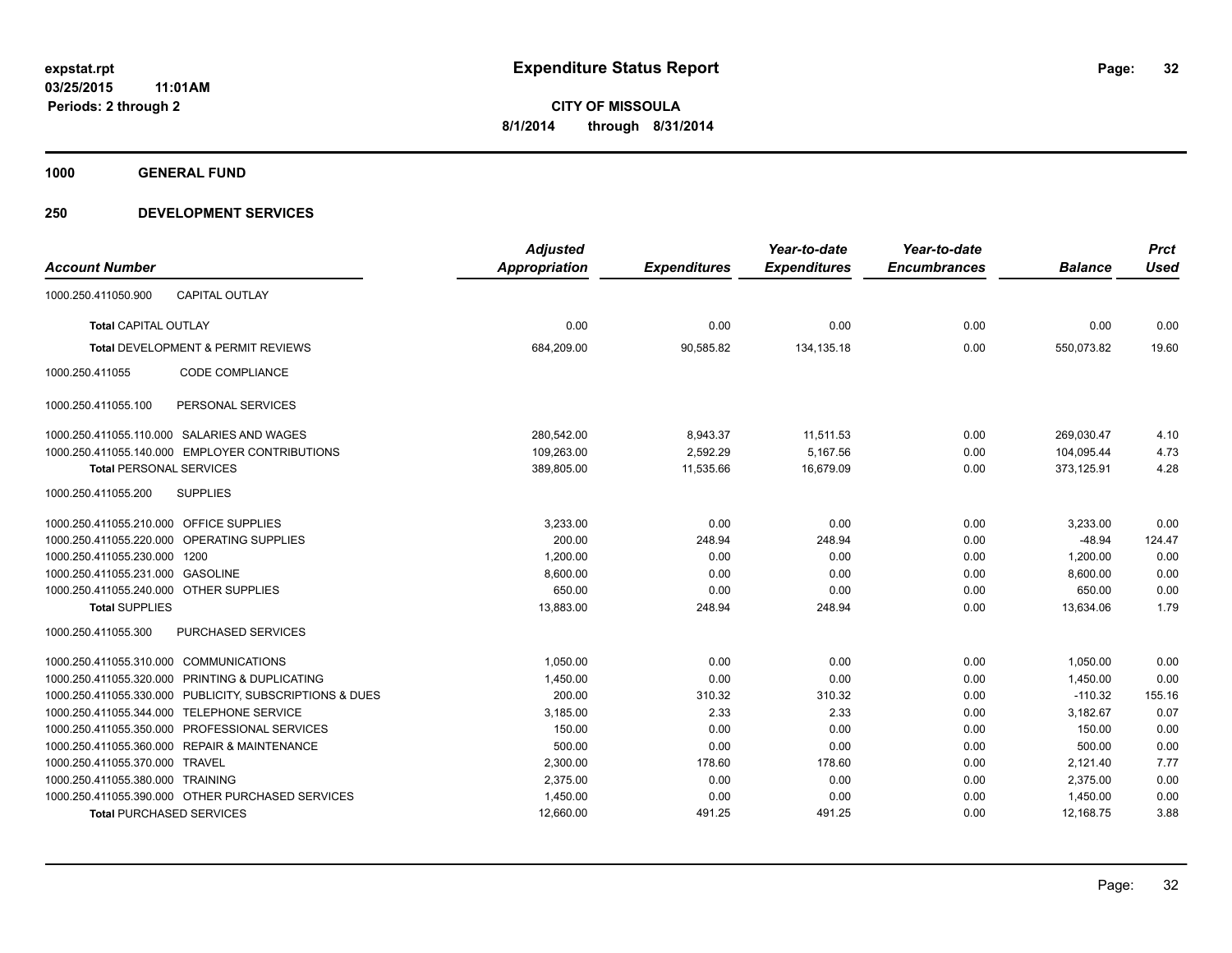**1000 GENERAL FUND**

| <b>Account Number</b>          |                                                         | <b>Adjusted</b><br><b>Appropriation</b> | <b>Expenditures</b> | Year-to-date<br><b>Expenditures</b> | Year-to-date<br><b>Encumbrances</b> | <b>Balance</b> | <b>Prct</b><br><b>Used</b> |
|--------------------------------|---------------------------------------------------------|-----------------------------------------|---------------------|-------------------------------------|-------------------------------------|----------------|----------------------------|
| <b>Total CODE COMPLIANCE</b>   |                                                         | 416,348.00                              | 12,275.85           | 17,419.28                           | 0.00                                | 398,928.72     | 4.18                       |
| 1000.250.411070                | <b>TRANSPORTATION</b>                                   |                                         |                     |                                     |                                     |                |                            |
| 1000.250.411070.100            | PERSONAL SERVICES                                       |                                         |                     |                                     |                                     |                |                            |
|                                | 1000.250.411070.110.000 TRANSPORTATION/SALARIES & WAGES | 0.00                                    | 25,560.23           | 33,209.22                           | 0.00                                | $-33,209.22$   | 0.00                       |
|                                | 1000.250.411070.140.000 EMPLOYER CONTRIBUTIONS          | 0.00                                    | 7,444.27            | 14,707.62                           | 0.00                                | $-14,707.62$   | 0.00                       |
| <b>Total PERSONAL SERVICES</b> |                                                         | 0.00                                    | 33,004.50           | 47,916.84                           | 0.00                                | -47,916.84     | 0.00                       |
| 1000.250.411070.200            | <b>SUPPLIES</b>                                         |                                         |                     |                                     |                                     |                |                            |
| <b>Total SUPPLIES</b>          |                                                         | 0.00                                    | 0.00                | 0.00                                | 0.00                                | 0.00           | 0.00                       |
| 1000.250.411070.300            | PURCHASED SERVICES                                      |                                         |                     |                                     |                                     |                |                            |
|                                | <b>Total PURCHASED SERVICES</b>                         | 0.00                                    | 0.00                | 0.00                                | 0.00                                | 0.00           | 0.00                       |
| 1000.250.411070.500            | <b>FIXED CHARGES</b>                                    |                                         |                     |                                     |                                     |                |                            |
| <b>Total FIXED CHARGES</b>     |                                                         | 0.00                                    | 0.00                | 0.00                                | 0.00                                | 0.00           | 0.00                       |
| 1000.250.411070.700            | <b>GRANTS &amp; CONTRIBUTIONS</b>                       |                                         |                     |                                     |                                     |                |                            |
|                                | <b>Total GRANTS &amp; CONTRIBUTIONS</b>                 | 0.00                                    | 0.00                | 0.00                                | 0.00                                | 0.00           | 0.00                       |
| 1000.250.411070.800            | OTHER OBJECTS                                           |                                         |                     |                                     |                                     |                |                            |
| <b>Total OTHER OBJECTS</b>     |                                                         | 0.00                                    | 0.00                | 0.00                                | 0.00                                | 0.00           | 0.00                       |
| <b>Total TRANSPORTATION</b>    |                                                         | 0.00                                    | 33,004.50           | 47,916.84                           | 0.00                                | -47,916.84     | 0.00                       |
| 1000.250.411080                | <b>MIM MDT</b>                                          |                                         |                     |                                     |                                     |                |                            |
| 1000.250.411080.100            | PERSONAL SERVICES                                       |                                         |                     |                                     |                                     |                |                            |
|                                | 1000.250.411080.110.000 MIM-MDT/SALARIES AND WAGES      | 0.00                                    | 6,126.42            | 7.943.67                            | 0.00                                | $-7,943.67$    | 0.00                       |
|                                | 1000.250.411080.120.000 OVERTIME/TERMINATION            | 0.00                                    | 49.44               | 49.44                               | 0.00                                | $-49.44$       | 0.00                       |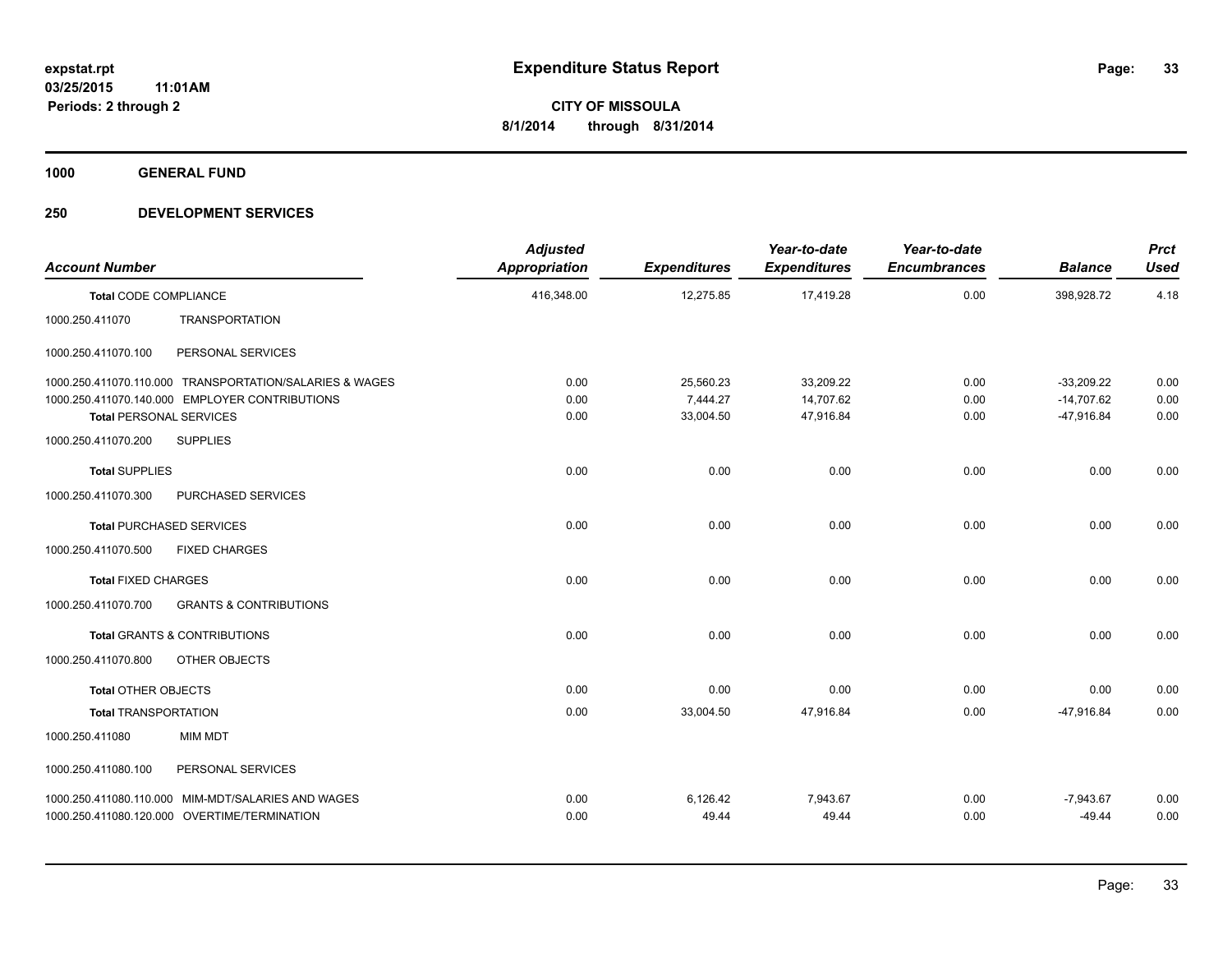**1000 GENERAL FUND**

| <b>Account Number</b>                                    | <b>Adjusted</b><br><b>Appropriation</b> | <b>Expenditures</b> | Year-to-date<br><b>Expenditures</b> | Year-to-date<br><b>Encumbrances</b> | <b>Balance</b> | <b>Prct</b><br><b>Used</b> |
|----------------------------------------------------------|-----------------------------------------|---------------------|-------------------------------------|-------------------------------------|----------------|----------------------------|
| 1000.250.411080.140.000 EMPLOYER CONTRIBUTIONS           | 0.00                                    | 1,991.51            | 4,072.24                            | 0.00                                | $-4,072.24$    | 0.00                       |
| <b>Total PERSONAL SERVICES</b>                           | 0.00                                    | 8,167.37            | 12,065.35                           | 0.00                                | $-12,065.35$   | 0.00                       |
| <b>SUPPLIES</b><br>1000.250.411080.200                   |                                         |                     |                                     |                                     |                |                            |
| 1000.250.411080.210.301 OFFICE SUPPLIES                  | 0.00                                    | 20.83               | 20.83                               | 0.00                                | $-20.83$       | 0.00                       |
| <b>Total SUPPLIES</b>                                    | 0.00                                    | 20.83               | 20.83                               | 0.00                                | $-20.83$       | 0.00                       |
| 1000.250.411080.300<br>PURCHASED SERVICES                |                                         |                     |                                     |                                     |                |                            |
| 1000.250.411080.310.000 COMMUNICATIONS                   | 0.00                                    | 11.94               | 11.94                               | 0.00                                | $-11.94$       | 0.00                       |
| 1000.250.411080.330.000 PUBLICITY, SUBSCRIPTIONS & DUES  | 0.00                                    | 0.00                | 525.00                              | 0.00                                | $-525.00$      | 0.00                       |
| 1000.250.411080.390.000 OTHER PURCHASED SERVICES         | 0.00                                    | 230.18              | 230.18                              | 0.00                                | $-230.18$      | 0.00                       |
| <b>Total PURCHASED SERVICES</b>                          | 0.00                                    | 242.12              | 767.12                              | 0.00                                | $-767.12$      | 0.00                       |
| <b>FIXED CHARGES</b><br>1000.250.411080.500              |                                         |                     |                                     |                                     |                |                            |
| <b>Total FIXED CHARGES</b>                               | 0.00                                    | 0.00                | 0.00                                | 0.00                                | 0.00           | 0.00                       |
| 1000.250.411080.700<br><b>GRANTS &amp; CONTRIBUTIONS</b> |                                         |                     |                                     |                                     |                |                            |
| <b>Total GRANTS &amp; CONTRIBUTIONS</b>                  | 0.00                                    | 0.00                | 0.00                                | 0.00                                | 0.00           | 0.00                       |
| <b>Total MIM MDT</b>                                     | 0.00                                    | 8,430.32            | 12,853.30                           | 0.00                                | $-12,853.30$   | 0.00                       |
| <b>MIM-TRANSIT</b><br>1000.250.411081                    |                                         |                     |                                     |                                     |                |                            |
| PERSONAL SERVICES<br>1000.250.411081.100                 |                                         |                     |                                     |                                     |                |                            |
| 1000.250.411081.110.000 MIM-TRANSIT/SALARIES AND WAGES   | 0.00                                    | 4,824.23            | 6,249.40                            | 0.00                                | $-6,249.40$    | 0.00                       |
| 1000.250.411081.120.000 MIM TRANSIT/OVERTIME             | 0.00                                    | 45.64               | 45.64                               | 0.00                                | $-45.64$       | 0.00                       |
| 1000.250.411081.140.000 EMPLOYER CONTRIBUTIONS           | 0.00                                    | 1.582.07            | 3,236.10                            | 0.00                                | $-3,236.10$    | 0.00                       |
| <b>Total PERSONAL SERVICES</b>                           | 0.00                                    | 6,451.94            | 9,531.14                            | 0.00                                | $-9,531.14$    | 0.00                       |
| 1000.250.411081.200<br><b>SUPPLIES</b>                   |                                         |                     |                                     |                                     |                |                            |
| <b>Total SUPPLIES</b>                                    | 0.00                                    | 0.00                | 0.00                                | 0.00                                | 0.00           | 0.00                       |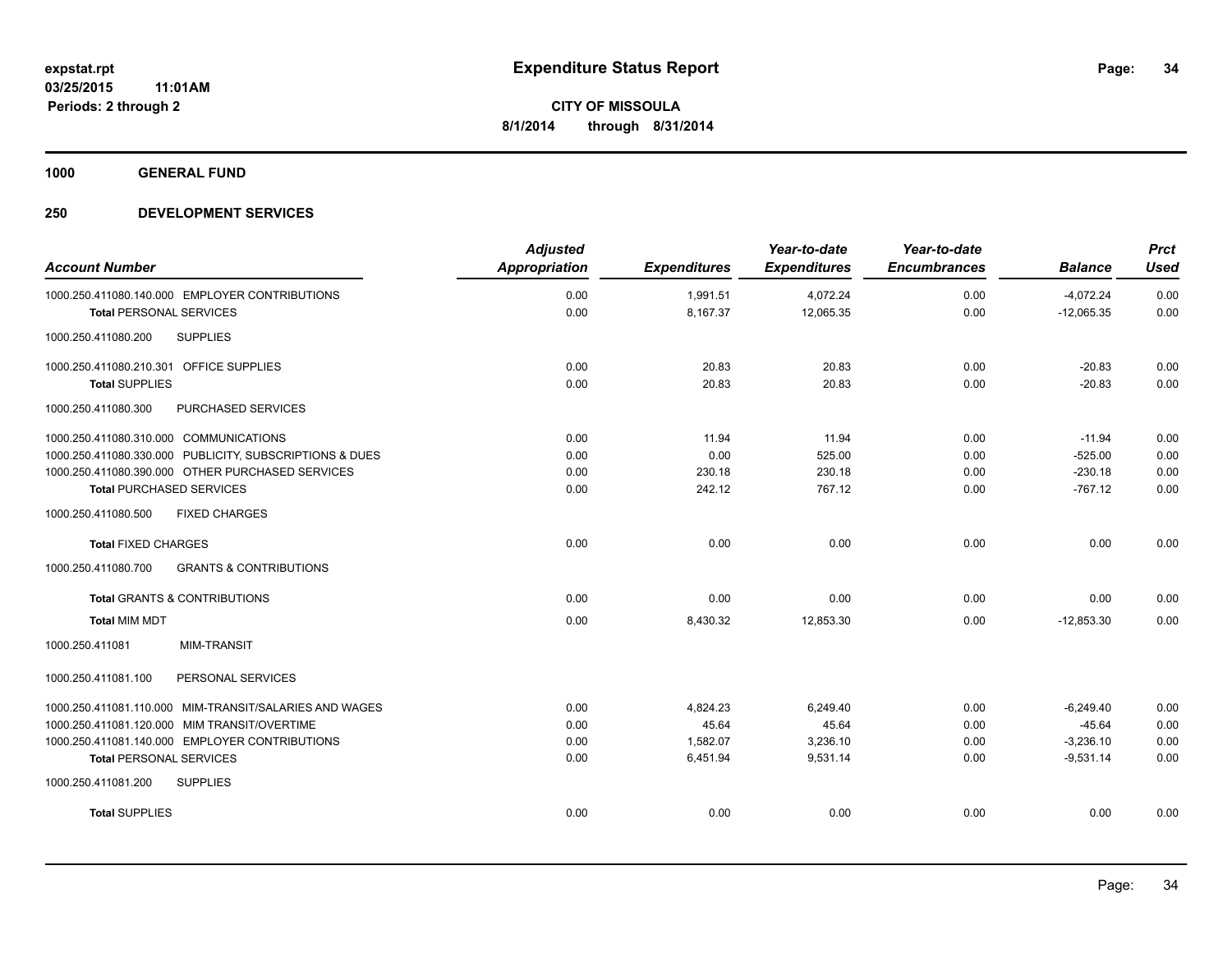**1000 GENERAL FUND**

|      |                                                 | Year-to-date                    | Year-to-date                    |                | <b>Prct</b> |
|------|-------------------------------------------------|---------------------------------|---------------------------------|----------------|-------------|
|      |                                                 |                                 | <b>Encumbrances</b>             | <b>Balance</b> | <b>Used</b> |
|      |                                                 |                                 |                                 |                |             |
| 0.00 | 0.00                                            | 2,975.00                        | 0.00                            | $-2,975.00$    | 0.00        |
| 0.00 | 0.00                                            | 2,975.00                        | 0.00                            | $-2,975.00$    | 0.00        |
|      |                                                 |                                 |                                 |                |             |
| 0.00 | 0.00                                            | 0.00                            | 0.00                            | 0.00           | 0.00        |
|      |                                                 |                                 |                                 |                |             |
| 0.00 | 0.00                                            | 0.00                            | 0.00                            | 0.00           | 0.00        |
|      |                                                 |                                 |                                 |                |             |
| 0.00 | 0.00                                            | 0.00                            | 0.00                            | 0.00           | 0.00        |
| 0.00 | 6,451.94                                        | 12,506.14                       | 0.00                            | $-12,506.14$   | 0.00        |
|      |                                                 |                                 |                                 |                |             |
|      |                                                 |                                 |                                 |                |             |
| 0.00 | 3,889.65                                        | 5,056.29                        | 0.00                            | $-5,056.29$    | 0.00        |
| 0.00 | 578.31                                          | 760.14                          | 0.00                            | $-760.14$      | 0.00        |
|      |                                                 |                                 | 0.00                            | $-5,816.43$    | 0.00        |
|      |                                                 |                                 |                                 |                |             |
| 0.00 | 0.00                                            | 0.00                            | 0.00                            | 0.00           | 0.00        |
|      |                                                 |                                 |                                 |                |             |
| 0.00 | 565.00                                          | 565.00                          | 0.00                            | $-565.00$      | 0.00        |
| 0.00 | 565.00                                          | 565.00                          | 0.00                            | $-565.00$      | 0.00        |
|      |                                                 |                                 |                                 |                |             |
| 0.00 | 0.00                                            | 0.00                            | 0.00                            | 0.00           | 0.00        |
|      | <b>Adjusted</b><br><b>Appropriation</b><br>0.00 | <b>Expenditures</b><br>4,467.96 | <b>Expenditures</b><br>5,816.43 |                |             |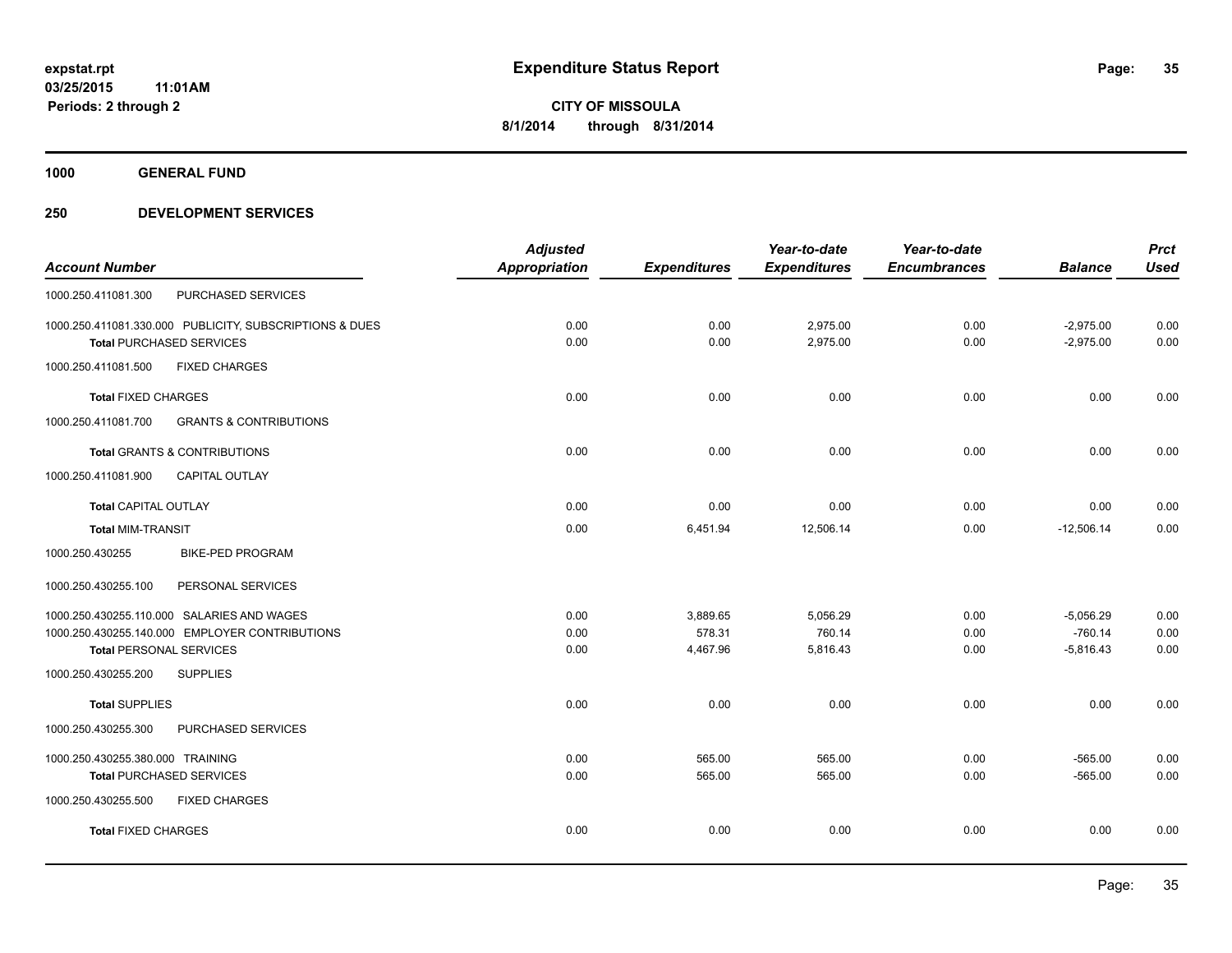**1000 GENERAL FUND**

| <b>Account Number</b>          |                                        | <b>Adjusted</b><br><b>Appropriation</b> | <b>Expenditures</b> | Year-to-date<br><b>Expenditures</b> | Year-to-date<br><b>Encumbrances</b> | <b>Balance</b> | <b>Prct</b><br><b>Used</b> |
|--------------------------------|----------------------------------------|-----------------------------------------|---------------------|-------------------------------------|-------------------------------------|----------------|----------------------------|
| 1000.250.430255.700            | <b>GRANTS &amp; CONTRIBUTIONS</b>      |                                         |                     |                                     |                                     |                |                            |
|                                | Total GRANTS & CONTRIBUTIONS           | 0.00                                    | 0.00                | 0.00                                | 0.00                                | 0.00           | 0.00                       |
| 1000.250.430255.800            | OTHER OBJECTS                          |                                         |                     |                                     |                                     |                |                            |
| <b>Total OTHER OBJECTS</b>     |                                        | 0.00                                    | 0.00                | 0.00                                | 0.00                                | 0.00           | 0.00                       |
| Total BIKE-PED PROGRAM         |                                        | 0.00                                    | 5,032.96            | 6,381.43                            | 0.00                                | $-6,381.43$    | 0.00                       |
| 1000.250.430256                | SAFE ROUTES TO SCHOOLS                 |                                         |                     |                                     |                                     |                |                            |
| 1000.250.430256.100            | PERSONAL SERVICES                      |                                         |                     |                                     |                                     |                |                            |
| <b>Total PERSONAL SERVICES</b> |                                        | 0.00                                    | 0.00                | 0.00                                | 0.00                                | 0.00           | 0.00                       |
| 1000.250.430256.300            | PURCHASED SERVICES                     |                                         |                     |                                     |                                     |                |                            |
|                                | Total SAFE ROUTES TO SCHOOLS           | 0.00                                    | 0.00                | 0.00                                | 0.00                                | 0.00           | 0.00                       |
| 1000.250.430262                | <b>SIDEWALKS</b>                       |                                         |                     |                                     |                                     |                |                            |
| 1000.250.430262.300            | PURCHASED SERVICES                     |                                         |                     |                                     |                                     |                |                            |
| <b>Total SIDEWALKS</b>         |                                        | 0.00                                    | 0.00                | 0.00                                | 0.00                                | 0.00           | 0.00                       |
| 1000.250.430267                | <b>CMAQ GRANT</b>                      |                                         |                     |                                     |                                     |                |                            |
| 1000.250.430267.100            | PERSONAL SERVICES                      |                                         |                     |                                     |                                     |                |                            |
| <b>Total PERSONAL SERVICES</b> |                                        | 0.00                                    | 0.00                | 0.00                                | 0.00                                | 0.00           | 0.00                       |
| 1000.250.430267.200            | <b>SUPPLIES</b>                        |                                         |                     |                                     |                                     |                |                            |
|                                | 1000.250.430267.240.000 OTHER SUPPLIES | 0.00                                    | 53.02               | 53.02                               | 0.00                                | $-53.02$       | 0.00                       |
| <b>Total SUPPLIES</b>          |                                        | 0.00                                    | 53.02               | 53.02                               | 0.00                                | $-53.02$       | 0.00                       |
| 1000.250.430267.300            | PURCHASED SERVICES                     |                                         |                     |                                     |                                     |                |                            |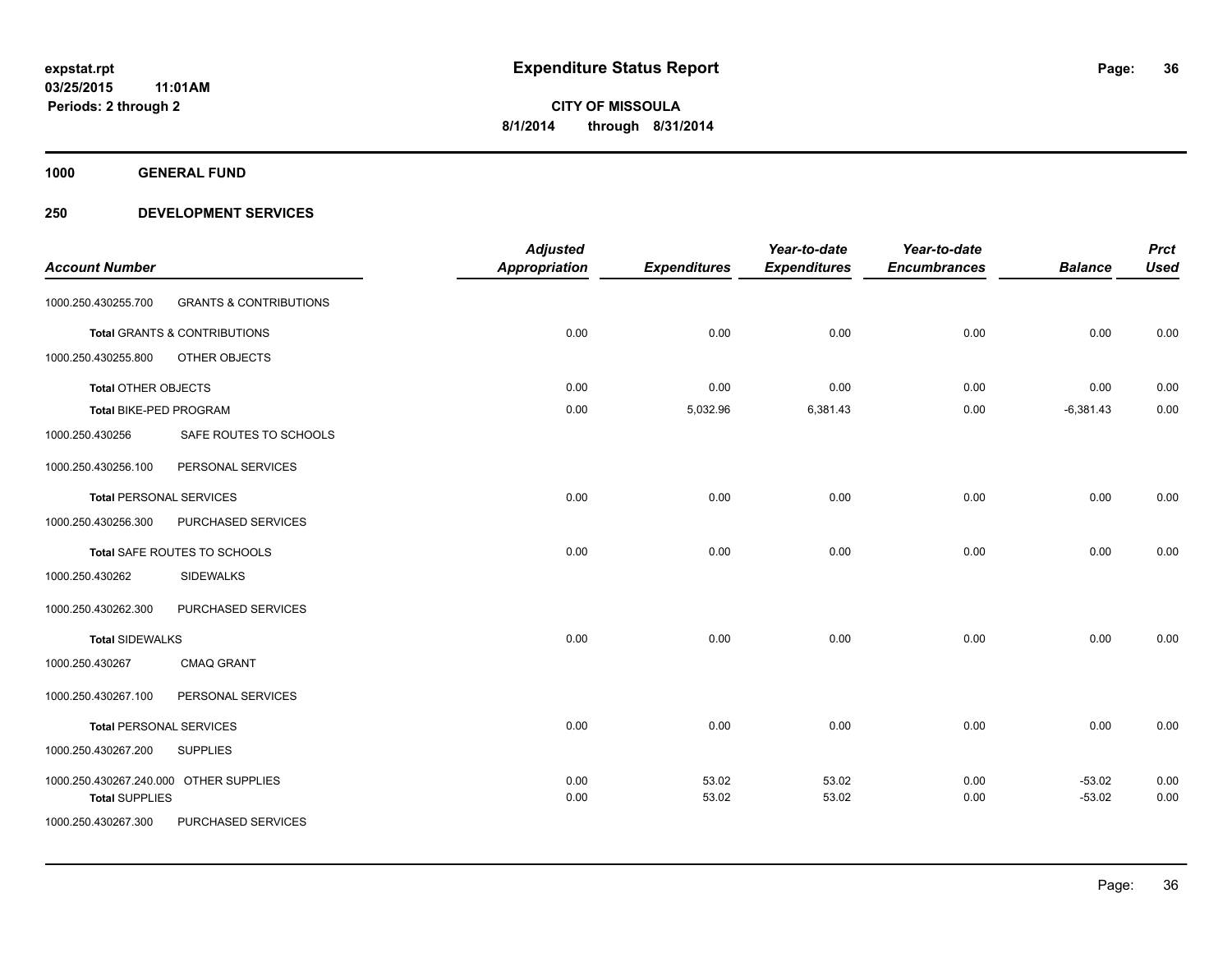**1000 GENERAL FUND**

### **250 DEVELOPMENT SERVICES**

|                                                         | <b>Adjusted</b>      |                     | Year-to-date        | Year-to-date        |                | <b>Prct</b> |
|---------------------------------------------------------|----------------------|---------------------|---------------------|---------------------|----------------|-------------|
| <b>Account Number</b>                                   | <b>Appropriation</b> | <b>Expenditures</b> | <b>Expenditures</b> | <b>Encumbrances</b> | <b>Balance</b> | <b>Used</b> |
| <b>Total PURCHASED SERVICES</b>                         | 0.00                 | 0.00                | 0.00                | 0.00                | 0.00           | 0.00        |
| 1000.250.430267.500<br><b>FIXED CHARGES</b>             |                      |                     |                     |                     |                |             |
| <b>Total FIXED CHARGES</b>                              | 0.00                 | 0.00                | 0.00                | 0.00                | 0.00           | 0.00        |
| <b>Total CMAQ GRANT</b>                                 | 0.00                 | 53.02               | 53.02               | 0.00                | $-53.02$       | 0.00        |
| 1000.250.431400<br><b>ENGINEERING</b>                   |                      |                     |                     |                     |                |             |
| PERSONAL SERVICES<br>1000.250.431400.100                |                      |                     |                     |                     |                |             |
| 1000.250.431400.110.000 ENGINEERING/SALARIES AND WAGES  | 338.846.00           | 32,599.98           | 42.023.44           | 0.00                | 296.822.56     | 12.40       |
| 1000.250.431400.120.00 OVERTIME/TERMINATION             | 2,437.00             | 0.00                | 0.00                | 0.00                | 2,437.00       | 0.00        |
| 1000.250.431400.140.000 EMPLOYER CONTRIBUTIONS          | 108,540.00           | 8,951.70            | 16,764.56           | 0.00                | 91,775.44      | 15.45       |
| <b>Total PERSONAL SERVICES</b>                          | 449,823.00           | 41,551.68           | 58,788.00           | 0.00                | 391,035.00     | 13.07       |
| <b>SUPPLIES</b><br>1000.250.431400.200                  |                      |                     |                     |                     |                |             |
| 1000.250.431400.210.000 ENGINEERING-OFFICE SUPPLIES     | 875.00               | 0.00                | 0.00                | 0.00                | 875.00         | 0.00        |
| 1000.250.431400.210.300 OFFICE SUPPLIES                 | 0.00                 | 0.00                | 18.60               | 0.00                | $-18.60$       | 0.00        |
| 1000.250.431400.210.301 OFFICE SUPPLIES                 | 0.00                 | 3.28                | 3.28                | 0.00                | $-3.28$        | 0.00        |
| 1000.250.431400.220.000 OPERATING SUPPLIES              | 425.00               | 0.00                | 0.00                | 0.00                | 425.00         | 0.00        |
| 1000.250.431400.220.300 OPERATING SUPPLIES              | 0.00                 | 84.48               | 84.48               | 0.00                | $-84.48$       | 0.00        |
| 1000.250.431400.230.000 REPAIR/MAINTENANCE              | 1,050.00             | 0.00                | 0.00                | 0.00                | 1,050.00       | 0.00        |
| 1000.250.431400.231.000 ENGINEERING-GASOLINE            | 3,500.00             | 0.00                | 0.00                | 0.00                | 3,500.00       | 0.00        |
| 1000.250.431400.240.000 OTHER SUPPLIES                  | 400.00               | 0.00                | 0.00                | 0.00                | 400.00         | 0.00        |
| <b>Total SUPPLIES</b>                                   | 6,250.00             | 87.76               | 106.36              | 0.00                | 6,143.64       | 1.70        |
| PURCHASED SERVICES<br>1000.250.431400.300               |                      |                     |                     |                     |                |             |
| 1000.250.431400.310.000 COMMUNICATIONS                  | 4,270.00             | 0.00                | 0.00                | 0.00                | 4,270.00       | 0.00        |
| 1000.250.431400.310.351 COMMUNICATIONS                  | 0.00                 | 74.32               | 74.32               | 0.00                | $-74.32$       | 0.00        |
| 1000.250.431400.320.000 PRINTING & DUPLICATING          | 520.00               | 0.00                | 0.00                | 0.00                | 520.00         | 0.00        |
| 1000.250.431400.330.000 PUBLICITY, SUBSCRIPTIONS & DUES | 6,800.00             | 0.00                | 0.00                | 0.00                | 6,800.00       | 0.00        |
| 1000.250.431400.344.000 TELEPHONE SERVICE               | 1,975.00             | 2.55                | 2.55                | 0.00                | 1,972.45       | 0.13        |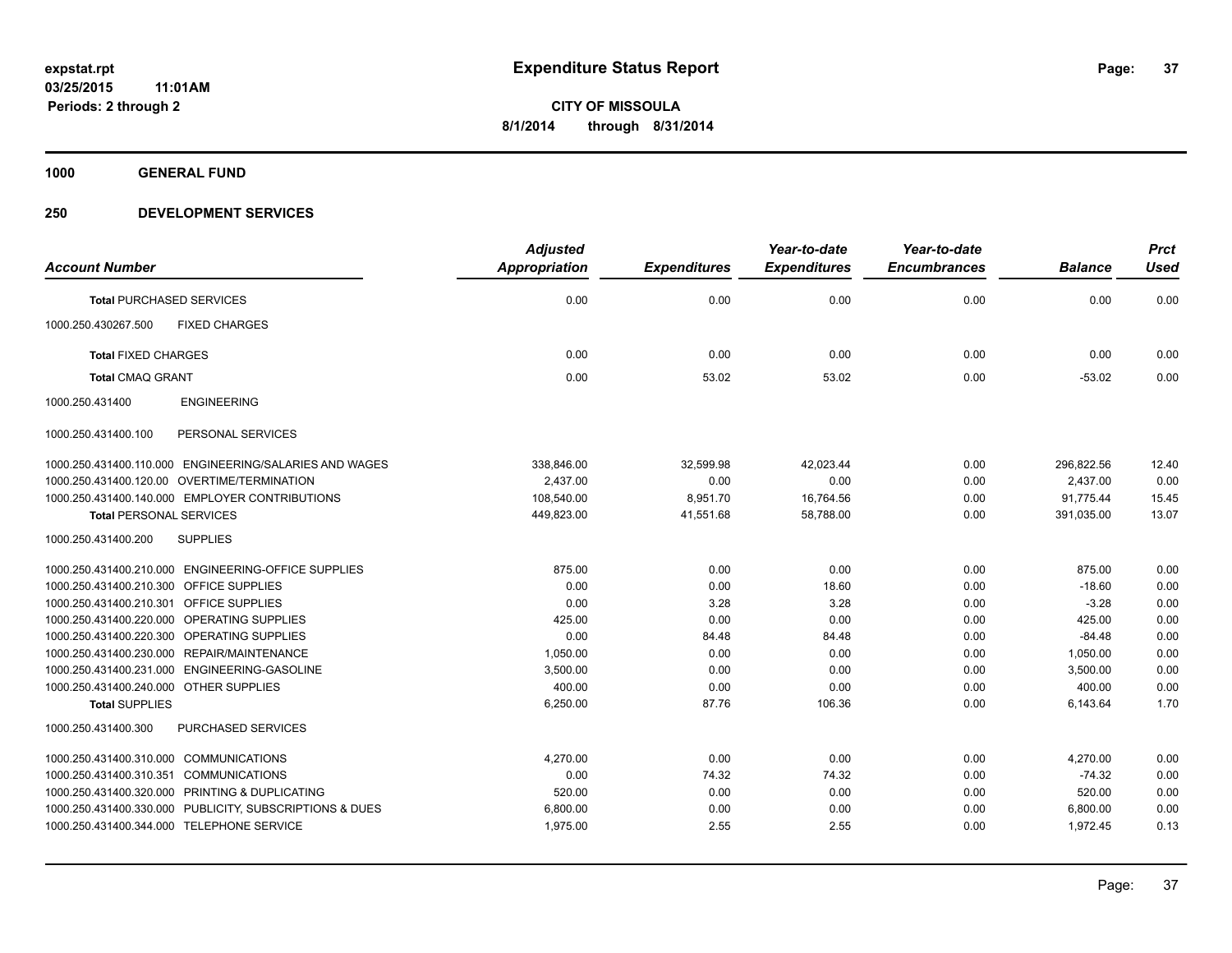**1000 GENERAL FUND**

### **250 DEVELOPMENT SERVICES**

| <b>Account Number</b>                                       | <b>Adjusted</b><br><b>Appropriation</b> | <b>Expenditures</b> | Year-to-date<br><b>Expenditures</b> | Year-to-date<br><b>Encumbrances</b> | <b>Balance</b> | <b>Prct</b><br><b>Used</b> |
|-------------------------------------------------------------|-----------------------------------------|---------------------|-------------------------------------|-------------------------------------|----------------|----------------------------|
| <b>PROFESSIONAL SERVICES</b><br>1000.250.431400.350.000     | 63,330.00                               | 7,021.75            | 7,021.75                            | 0.00                                | 56,308.25      | 11.09                      |
| ENGINEERING-REPAIR & MAINTENANCE<br>1000.250.431400.360.000 | 400.00                                  | 0.00                | 0.00                                | 0.00                                | 400.00         | 0.00                       |
| 1000.250.431400.370.000 ENGINEERING-TRAVEL                  | 1,850.00                                | 0.00                | 0.00                                | 0.00                                | 1,850.00       | 0.00                       |
| 1000.250.431400.380.000 TRAINING                            | 1,850.00                                | 0.00                | 0.00                                | 0.00                                | 1,850.00       | 0.00                       |
| 1000.250.431400.390.000 OTHER PURCHASED SERVICES            | 100.00                                  | 0.00                | 0.00                                | 0.00                                | 100.00         | 0.00                       |
| <b>Total PURCHASED SERVICES</b>                             | 81,095.00                               | 7,098.62            | 7,098.62                            | 0.00                                | 73,996.38      | 8.75                       |
| <b>CAPITAL OUTLAY</b><br>1000.250.431400.900                |                                         |                     |                                     |                                     |                |                            |
| 1000.250.431400.940.000 MACHINERY & EQUIPMENT               | 8,576.00                                | 0.00                | 0.00                                | 0.00                                | 8,576.00       | 0.00                       |
| <b>Total CAPITAL OUTLAY</b>                                 | 8,576.00                                | 0.00                | 0.00                                | 0.00                                | 8,576.00       | 0.00                       |
| <b>Total ENGINEERING</b>                                    | 545,744.00                              | 48,738.06           | 65,992.98                           | 0.00                                | 479,751.02     | 12.09                      |
| <b>MERCHANT SERVICES</b><br>1000.250.510110                 |                                         |                     |                                     |                                     |                |                            |
| <b>FIXED CHARGES</b><br>1000.250.510110.500                 |                                         |                     |                                     |                                     |                |                            |
| <b>Total MERCHANT SERVICES</b>                              | 0.00                                    | 0.00                | 0.00                                | 0.00                                | 0.00           | 0.00                       |
| <b>Total DEVELOPMENT SERVICES</b>                           | 1,861,576.00                            | 308,718.80          | 447,862.34                          | 0.00                                | 1,413,713.66   | 24.06                      |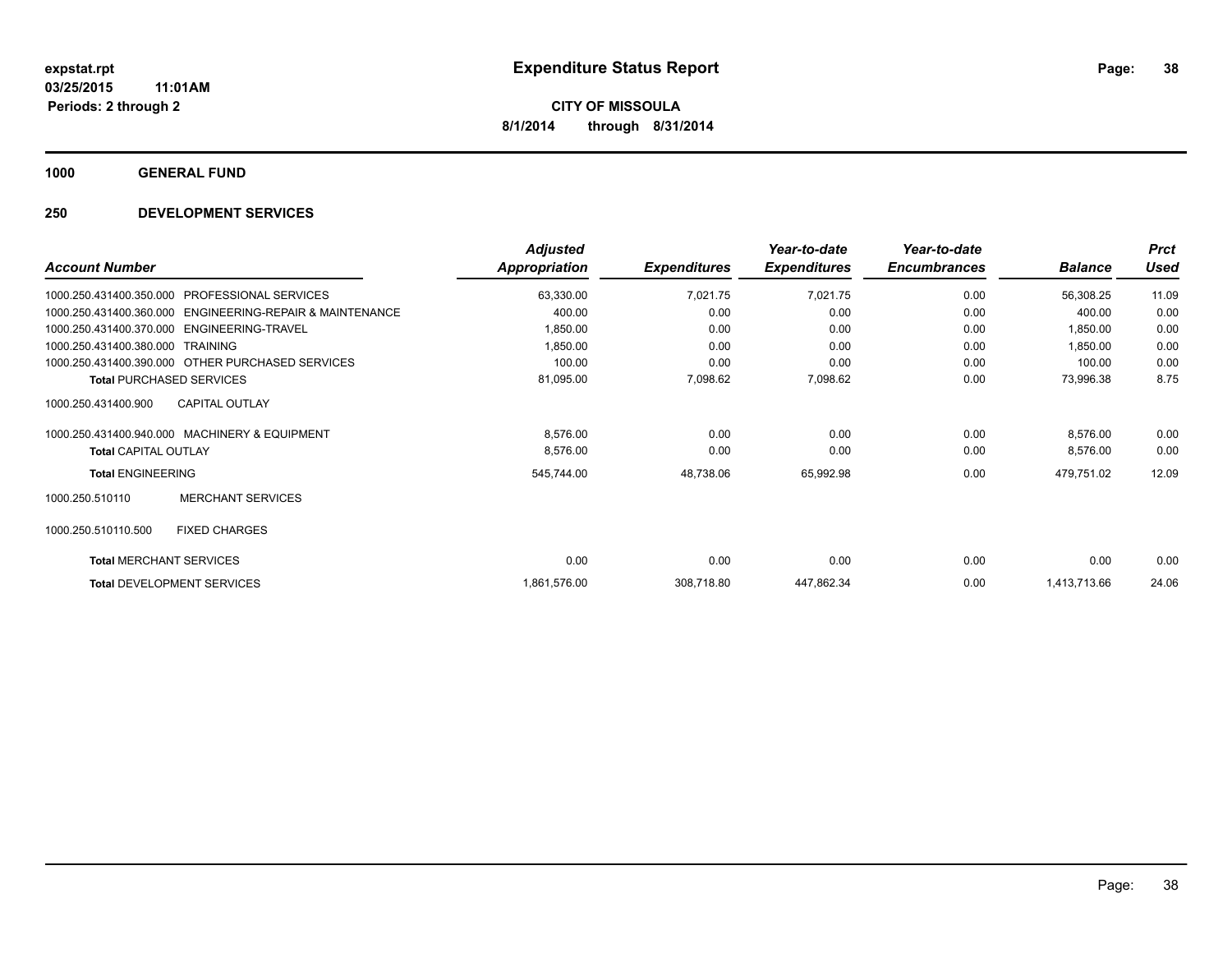**CITY OF MISSOULA 8/1/2014 through 8/31/2014**

**1000 GENERAL FUND**

**260 GIS SERVICES**

| <b>Account Number</b>                                   | <b>Adjusted</b><br><b>Appropriation</b> | <b>Expenditures</b> | Year-to-date<br><b>Expenditures</b> | Year-to-date<br><b>Encumbrances</b> | <b>Balance</b> | <b>Prct</b><br>Used |
|---------------------------------------------------------|-----------------------------------------|---------------------|-------------------------------------|-------------------------------------|----------------|---------------------|
| GIS<br>1000.260.411060                                  |                                         |                     |                                     |                                     |                |                     |
| 1000.260.411060.100<br>PERSONAL SERVICES                |                                         |                     |                                     |                                     |                |                     |
| 1000.260.411060.110.000 SALARIES AND WAGES              | 160,098.00                              | 18,085.78           | 23,266.75                           | 0.00                                | 136.831.25     | 14.53               |
| 1000.260.411060.140.000 EMPLOYER CONTRIBUTIONS          | 57.165.00                               | 5,582.88            | 10.892.83                           | 0.00                                | 46.272.17      | 19.06               |
| 1000.260.411060.141.000 STATE RETIREMENT CONTRIBUTIONS  | 0.00                                    | 18.09               | 23.27                               | 0.00                                | $-23.27$       | 0.00                |
| <b>Total PERSONAL SERVICES</b>                          | 217,263.00                              | 23,686.75           | 34, 182.85                          | 0.00                                | 183,080.15     | 15.73               |
| <b>SUPPLIES</b><br>1000.260.411060.200                  |                                         |                     |                                     |                                     |                |                     |
| 1000.260.411060.210.000 OFFICE SUPPLIES                 | 3,500.00                                | 31.31               | 31.31                               | 0.00                                | 3,468.69       | 0.89                |
| 1000.260.411060.220.000 OPERATING SUPPLIES              | 684.00                                  | 81.98               | 81.98                               | 0.00                                | 602.02         | 11.99               |
| 1000.260.411060.230.000 REPAIR/MAINTENANCE              | 2,140.00                                | 0.00                | 0.00                                | 0.00                                | 2,140.00       | 0.00                |
| 1000.260.411060.231.000 GASOLINE                        | 500.00                                  | 0.00                | 0.00                                | 0.00                                | 500.00         | 0.00                |
| 1000.260.411060.240.000 OTHER SUPPLIES                  | 1,000.00                                | 0.00                | 0.00                                | 0.00                                | 1,000.00       | 0.00                |
| <b>Total SUPPLIES</b>                                   | 7.824.00                                | 113.29              | 113.29                              | 0.00                                | 7.710.71       | 1.45                |
| 1000.260.411060.300<br>PURCHASED SERVICES               |                                         |                     |                                     |                                     |                |                     |
| 1000.260.411060.310.000 COMMUNICATIONS                  | 1.220.00                                | 61.90               | 61.90                               | 0.00                                | 1.158.10       | 5.07                |
| 1000.260.411060.330.000 PUBLICITY, SUBSCRIPTIONS & DUES | 500.00                                  | 0.00                | 0.00                                | 0.00                                | 500.00         | 0.00                |
| 1000.260.411060.344.000 TELEPHONE SERVICE               | 2,000.00                                | 5.70                | 5.70                                | 0.00                                | 1.994.30       | 0.29                |
| 1000.260.411060.350.000 PROFESSIONAL SERVICES           | 380.00                                  | 0.00                | 0.00                                | 0.00                                | 380.00         | 0.00                |
| 1000.260.411060.360.000 REPAIR & MAINTENANCE            | 172,800.00                              | 6,925.84            | 108,206.09                          | 0.00                                | 64,593.91      | 62.62               |
| 1000.260.411060.370.000 TRAVEL                          | 2.450.00                                | 589.00              | 939.00                              | 0.00                                | 1.511.00       | 38.33               |
| 1000.260.411060.380.000 TRAINING                        | 2,425.00                                | 0.00                | 0.00                                | 0.00                                | 2,425.00       | 0.00                |
| 1000.260.411060.390.000 OTHER PURCHASED SERVICES        | 1,550.00                                | 0.00                | 0.00                                | 0.00                                | 1.550.00       | 0.00                |
| <b>Total PURCHASED SERVICES</b>                         | 183,325.00                              | 7,582.44            | 109,212.69                          | 0.00                                | 74,112.31      | 59.57               |
| <b>Total GIS SERVICES</b>                               | 408.412.00                              | 31.382.48           | 143.508.83                          | 0.00                                | 264.903.17     | 35.14               |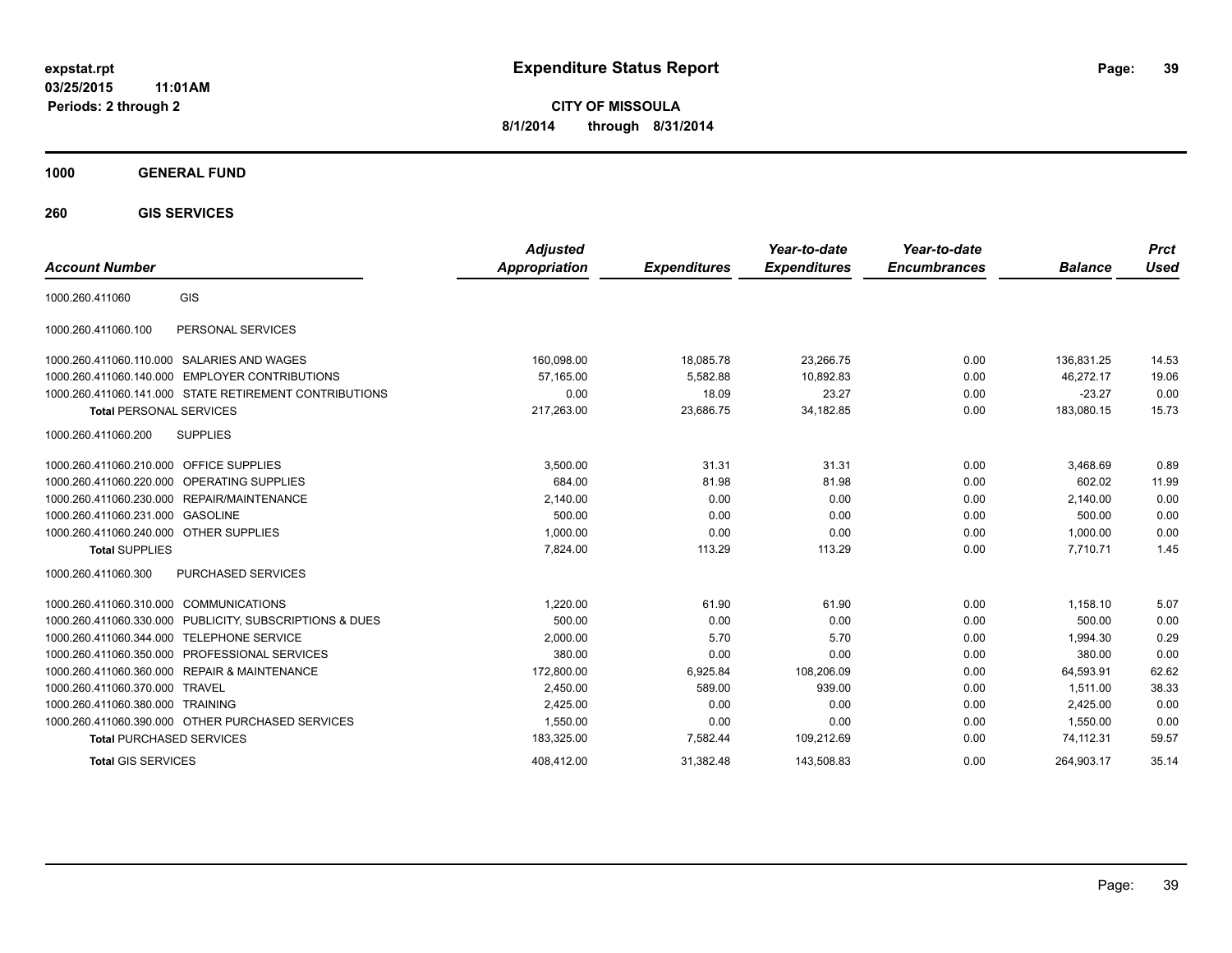**CITY OF MISSOULA 8/1/2014 through 8/31/2014**

**1000 GENERAL FUND**

**270 CITY ATTORNEY**

| <b>Account Number</b>                                  | <b>Adjusted</b><br><b>Appropriation</b> | <b>Expenditures</b> | Year-to-date<br><b>Expenditures</b> | Year-to-date<br><b>Encumbrances</b> | <b>Balance</b> | <b>Prct</b><br><b>Used</b> |
|--------------------------------------------------------|-----------------------------------------|---------------------|-------------------------------------|-------------------------------------|----------------|----------------------------|
| <b>CRIME VICTIM GRANT</b><br>1000.270.411115           |                                         |                     |                                     |                                     |                |                            |
| PERSONAL SERVICES<br>1000.270.411115.100               |                                         |                     |                                     |                                     |                |                            |
| 1000.270.411115.110.000 SALARIES AND WAGES             | 19,661.00                               | 0.00                | 0.00                                | 0.00                                | 19,661.00      | 0.00                       |
| 1000.270.411115.140.000 EMPLOYER CONTRIBUTIONS         | 6,114.00                                | 0.00                | 0.00                                | 0.00                                | 6,114.00       | 0.00                       |
| 1000.270.411115.141.000 STATE RETIREMENT CONTRIBUTIONS | 0.00                                    | 104.38              | 134.56                              | 0.00                                | $-134.56$      | 0.00                       |
| <b>Total PERSONAL SERVICES</b>                         | 25,775.00                               | 104.38              | 134.56                              | 0.00                                | 25,640.44      | 0.52                       |
| 1000.270.411115.300<br><b>PURCHASED SERVICES</b>       |                                         |                     |                                     |                                     |                |                            |
| 1000.270.411115.350.000 PROFESSIONAL SERVICES          | 9,665.00                                | 0.00                | 0.00                                | 0.00                                | 9,665.00       | 0.00                       |
| <b>Total PURCHASED SERVICES</b>                        | 9,665.00                                | 0.00                | 0.00                                | 0.00                                | 9,665.00       | 0.00                       |
| 1000.270.411115.900<br><b>CAPITAL OUTLAY</b>           |                                         |                     |                                     |                                     |                |                            |
| <b>Total CAPITAL OUTLAY</b>                            | 0.00                                    | 0.00                | 0.00                                | 0.00                                | 0.00           | 0.00                       |
| <b>Total CRIME VICTIM GRANT</b>                        | 35,440.00                               | 104.38              | 134.56                              | 0.00                                | 35,305.44      | 0.38                       |
| 1000.270.411120<br>ADMINISTRATION & CIVIL LAW          |                                         |                     |                                     |                                     |                |                            |
| PERSONAL SERVICES<br>1000.270.411120.100               |                                         |                     |                                     |                                     |                |                            |
| 1000.270.411120.110.000 SALARIES AND WAGES             | 295.203.00                              | 56.653.07           | 73.032.98                           | 0.00                                | 222.170.02     | 24.74                      |
| 1000.270.411120.120.000 OVERTIME/TERMINATION           | 1,816.00                                | 121.89              | 121.89                              | 0.00                                | 1,694.11       | 6.71                       |
| 1000.270.411120.140.000 EMPLOYER CONTRIBUTIONS         | 88,671.00                               | 15,124.56           | 27,886.49                           | 0.00                                | 60,784.51      | 31.45                      |
| <b>Total PERSONAL SERVICES</b>                         | 385,690.00                              | 71,899.52           | 101,041.36                          | 0.00                                | 284,648.64     | 26.20                      |
| 1000.270.411120.200<br><b>SUPPLIES</b>                 |                                         |                     |                                     |                                     |                |                            |
| 1000.270.411120.210.000 OFFICE SUPPLIES                | 2,709.00                                | 190.71              | 205.93                              | 0.00                                | 2,503.07       | 7.60                       |
| 1000.270.411120.220.000 OPERATING SUPPLIES             | 800.00                                  | 0.00                | 0.00                                | 0.00                                | 800.00         | 0.00                       |
| 1000.270.411120.231.000 GASOLINE                       | 163.00                                  | 0.00                | 0.00                                | 0.00                                | 163.00         | 0.00                       |
| <b>Total SUPPLIES</b>                                  | 3,672.00                                | 190.71              | 205.93                              | 0.00                                | 3,466.07       | 5.61                       |
| 1000.270.411120.300<br><b>PURCHASED SERVICES</b>       |                                         |                     |                                     |                                     |                |                            |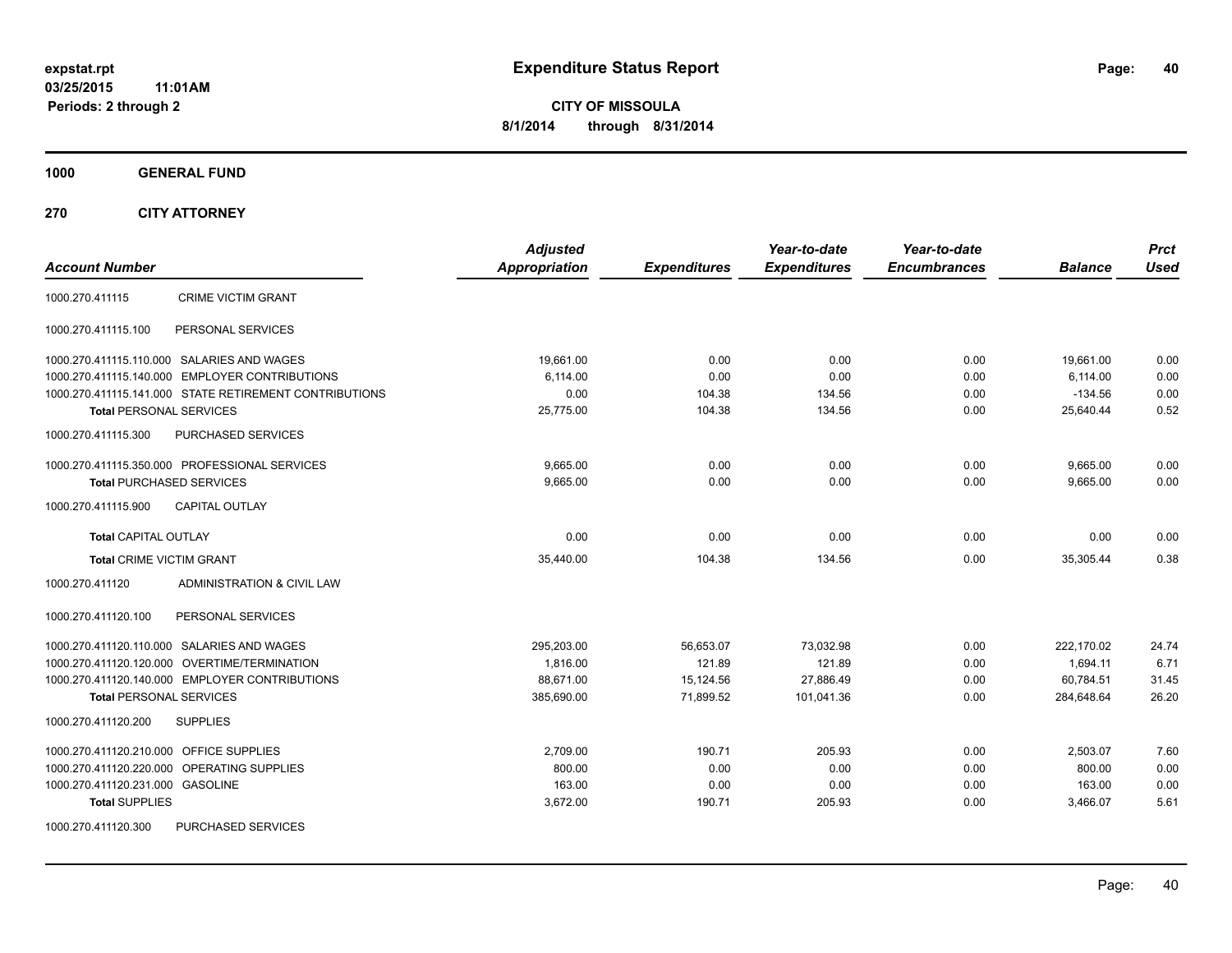**1000 GENERAL FUND**

**270 CITY ATTORNEY**

| <b>Account Number</b>                                   | <b>Adjusted</b><br><b>Appropriation</b> | <b>Expenditures</b> | Year-to-date<br><b>Expenditures</b> | Year-to-date<br><b>Encumbrances</b> | <b>Balance</b> | <b>Prct</b><br><b>Used</b> |
|---------------------------------------------------------|-----------------------------------------|---------------------|-------------------------------------|-------------------------------------|----------------|----------------------------|
| 1000.270.411120.310.000 COMMUNICATIONS                  | 500.00                                  | 0.00                | 0.00                                | 0.00                                | 500.00         | 0.00                       |
| 1000.270.411120.320.000 PRINTING & DUPLICATING          | 325.00                                  | 0.00                | 0.00                                | 0.00                                | 325.00         | 0.00                       |
| 1000.270.411120.330.000 PUBLICITY, SUBSCRIPTIONS & DUES | 10,505.00                               | 865.00              | 865.00                              | 0.00                                | 9,640.00       | 8.23                       |
| 1000.270.411120.344.000 TELEPHONE SERVICE               | 132.00                                  | 12.81               | 12.81                               | 0.00                                | 119.19         | 9.70                       |
| 1000.270.411120.350.000 PROFESSIONAL SERVICES           | 900.00                                  | 0.00                | 0.00                                | 0.00                                | 900.00         | 0.00                       |
| 1000.270.411120.360.000 REPAIR & MAINTENANCE            | 2,758.00                                | 0.00                | 0.00                                | 0.00                                | 2,758.00       | 0.00                       |
| 1000.270.411120.370.000 TRAVEL                          | 1,875.00                                | 0.00                | 0.00                                | 0.00                                | 1,875.00       | 0.00                       |
| 1000.270.411120.380.000 TRAINING                        | 3,761.00                                | 300.00              | 300.00                              | 0.00                                | 3,461.00       | 7.98                       |
| <b>Total PURCHASED SERVICES</b>                         | 20,756.00                               | 1,177.81            | 1,177.81                            | 0.00                                | 19,578.19      | 5.67                       |
| 1000.270.411120.800<br>OTHER OBJECTS                    |                                         |                     |                                     |                                     |                |                            |
| <b>Total OTHER OBJECTS</b>                              | 0.00                                    | 0.00                | 0.00                                | 0.00                                | 0.00           | 0.00                       |
| <b>CAPITAL OUTLAY</b><br>1000.270.411120.900            |                                         |                     |                                     |                                     |                |                            |
| <b>Total CAPITAL OUTLAY</b>                             | 0.00                                    | 0.00                | 0.00                                | 0.00                                | 0.00           | 0.00                       |
| Total ADMINISTRATION & CIVIL LAW                        | 410,118.00                              | 73,268.04           | 102,425.10                          | 0.00                                | 307,692.90     | 24.97                      |
| 1000.270.411125<br><b>CRIMINAL LAW</b>                  |                                         |                     |                                     |                                     |                |                            |
| PERSONAL SERVICES<br>1000.270.411125.100                |                                         |                     |                                     |                                     |                |                            |
| 1000.270.411125.110.000 SALARIES AND WAGES              | 586,828.00                              | 47,726.69           | 61,523.45                           | 0.00                                | 525,304.55     | 10.48                      |
| 1000.270.411125.120.000 OVERTIME/TERMINATION            | 454.00                                  | 13.54               | 13.54                               | 0.00                                | 440.46         | 2.98                       |
| 1000.270.411125.140.000 EMPLOYER CONTRIBUTIONS          | 207.358.00                              | 14,932.58           | 30.015.50                           | 0.00                                | 177,342.50     | 14.48                      |
| <b>Total PERSONAL SERVICES</b>                          | 794,640.00                              | 62,672.81           | 91,552.49                           | 0.00                                | 703,087.51     | 11.52                      |
| 1000.270.411125.200<br><b>SUPPLIES</b>                  |                                         |                     |                                     |                                     |                |                            |
| 1000.270.411125.210.000 OFFICE SUPPLIES                 | 2,909.00                                | 69.00               | 141.71                              | 0.00                                | 2,767.29       | 4.87                       |
| 1000.270.411125.220.000 OPERATING SUPPLIES              | 950.00                                  | 0.00                | 0.00                                | 0.00                                | 950.00         | 0.00                       |
| 1000.270.411125.231.000 GASOLINE                        | 100.00                                  | 0.00                | 0.00                                | 0.00                                | 100.00         | 0.00                       |
| <b>Total SUPPLIES</b>                                   | 3,959.00                                | 69.00               | 141.71                              | 0.00                                | 3,817.29       | 3.58                       |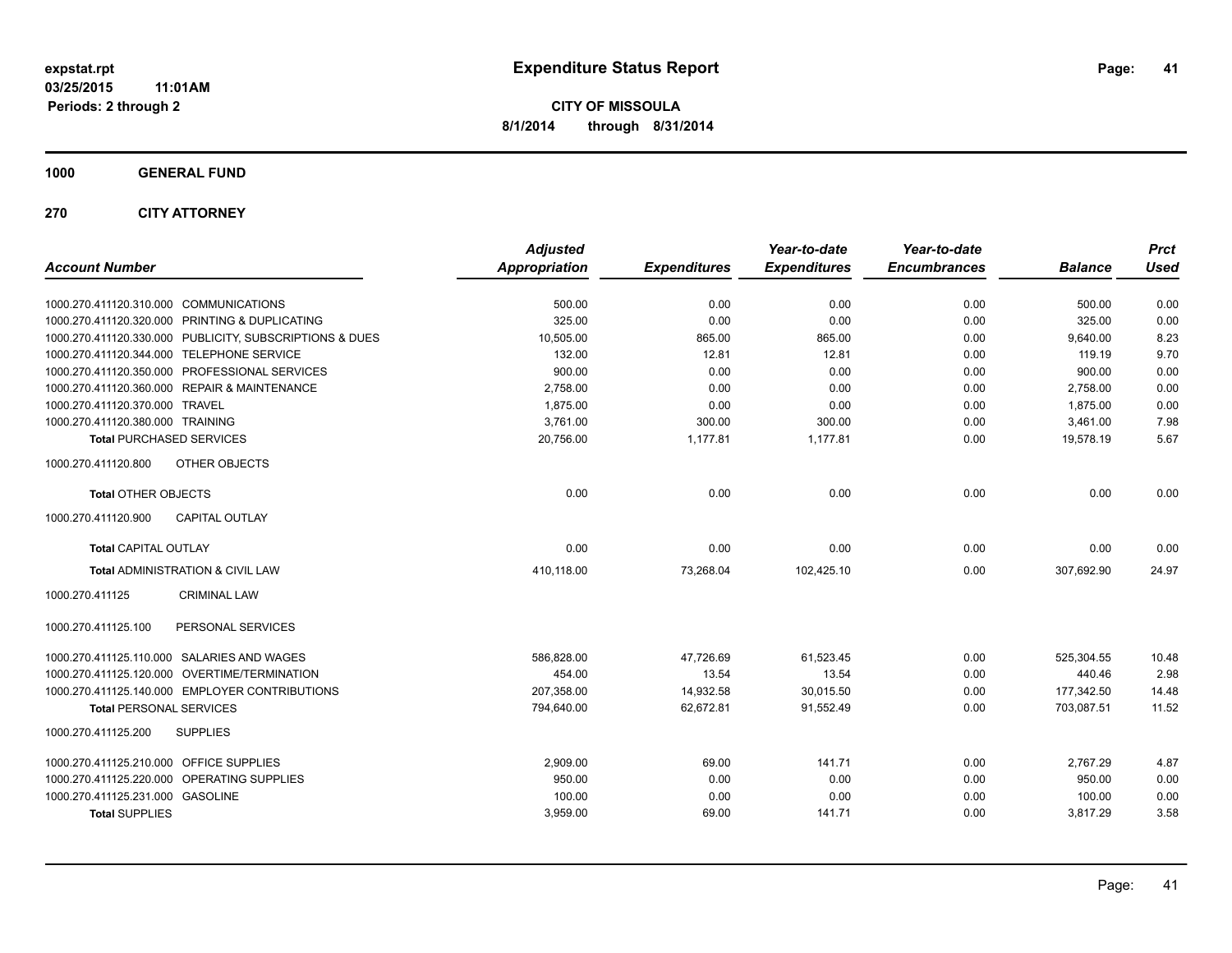**Periods: 2 through 2**

**CITY OF MISSOULA 8/1/2014 through 8/31/2014**

**1000 GENERAL FUND**

**270 CITY ATTORNEY**

|                                                         | <b>Adjusted</b>      |                     | Year-to-date        | Year-to-date        |                | <b>Prct</b> |
|---------------------------------------------------------|----------------------|---------------------|---------------------|---------------------|----------------|-------------|
| <b>Account Number</b>                                   | <b>Appropriation</b> | <b>Expenditures</b> | <b>Expenditures</b> | <b>Encumbrances</b> | <b>Balance</b> | <b>Used</b> |
| PURCHASED SERVICES<br>1000.270.411125.300               |                      |                     |                     |                     |                |             |
| <b>COMMUNICATIONS</b><br>1000.270.411125.310.000        | 850.00               | 73.09               | 73.09               | 0.00                | 776.91         | 8.60        |
| 1000.270.411125.320.000<br>PRINTING & DUPLICATING       | 325.00               | 0.00                | 0.00                | 0.00                | 325.00         | 0.00        |
| 1000.270.411125.330.000 PUBLICITY, SUBSCRIPTIONS & DUES | 6,645.00             | 0.00                | 0.00                | 0.00                | 6,645.00       | 0.00        |
| <b>TELEPHONE SERVICE</b><br>1000.270.411125.344.000     | 132.00               | 0.00                | 0.00                | 0.00                | 132.00         | 0.00        |
| <b>PROFESSIONAL SERVICES</b><br>1000.270.411125.350.000 | 1,100.00             | 41.00               | 88.40               | 0.00                | 1,011.60       | 8.04        |
| 1000.270.411125.360.000 REPAIR & MAINTENANCE            | 14,688.00            | 14,945.66           | 14,945.66           | 0.00                | $-257.66$      | 101.75      |
| 1000.270.411125.370.000<br><b>TRAVEL</b>                | 3,125.00             | 660.84              | 1,142.88            | 0.00                | 1,982.12       | 36.57       |
| 1000.270.411125.380.000 TRAINING                        | 5,239.00             | 1,885.00            | 1,885.00            | 0.00                | 3,354.00       | 35.98       |
| <b>Total PURCHASED SERVICES</b>                         | 32,104.00            | 17,605.59           | 18,135.03           | 0.00                | 13,968.97      | 56.49       |
| <b>FIXED CHARGES</b><br>1000.270.411125.500             |                      |                     |                     |                     |                |             |
| <b>Total FIXED CHARGES</b>                              | 0.00                 | 0.00                | 0.00                | 0.00                | 0.00           | 0.00        |
| 1000.270.411125.900<br><b>CAPITAL OUTLAY</b>            |                      |                     |                     |                     |                |             |
| <b>Total CAPITAL OUTLAY</b>                             | 0.00                 | 0.00                | 0.00                | 0.00                | 0.00           | 0.00        |
| <b>Total CRIMINAL LAW</b>                               | 830,703.00           | 80,347.40           | 109,829.23          | 0.00                | 720,873.77     | 13.22       |
| <b>Total CITY ATTORNEY</b>                              | 1,276,261.00         | 153,719.82          | 212,388.89          | 0.00                | 1,063,872.11   | 16.64       |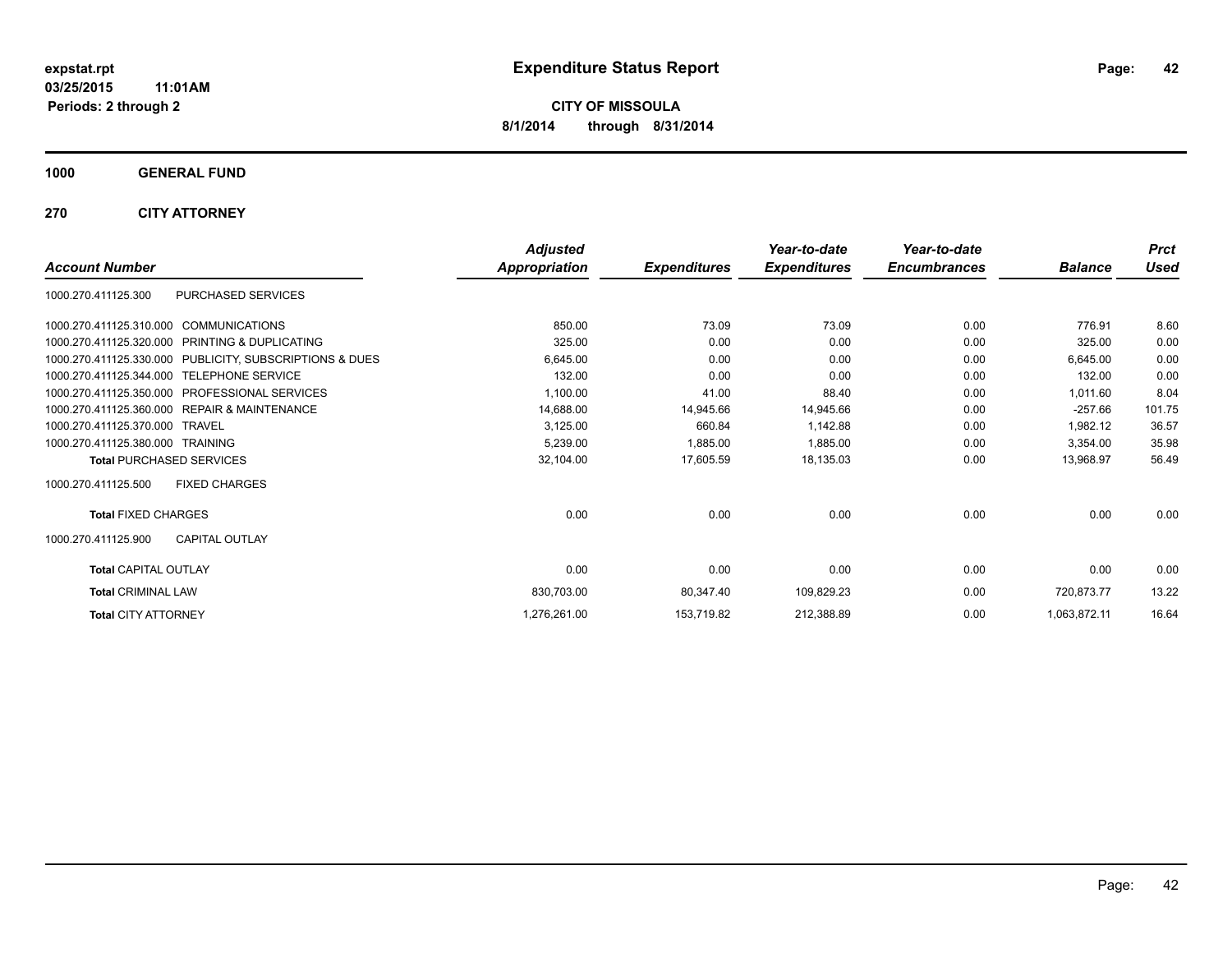**1000 GENERAL FUND**

| <b>Account Number</b>                   |                                                         | <b>Adjusted</b><br><b>Appropriation</b> | <b>Expenditures</b> | Year-to-date<br><b>Expenditures</b> | Year-to-date<br><b>Encumbrances</b> | <b>Balance</b> | <b>Prct</b><br><b>Used</b> |
|-----------------------------------------|---------------------------------------------------------|-----------------------------------------|---------------------|-------------------------------------|-------------------------------------|----------------|----------------------------|
| 1000.280.430100                         | PUBLIC WORKS ADMINISTRATION                             |                                         |                     |                                     |                                     |                |                            |
| 1000.280.430100.100                     | PERSONAL SERVICES                                       |                                         |                     |                                     |                                     |                |                            |
|                                         | 1000.280.430100.110.000 SALARIES AND WAGES              | 89,026.00                               | 2,932.96            | 3,749.43                            | 0.00                                | 85,276.57      | 4.21                       |
|                                         | 1000.280.430100.120.000 OVERTIME/TERMINATION            | 291.00                                  | 0.00                | 0.00                                | 0.00                                | 291.00         | 0.00                       |
|                                         | 1000.280.430100.140.000 EMPLOYER CONTRIBUTIONS          | 25.924.00                               | 495.00              | 633.29                              | 0.00                                | 25.290.71      | 2.44                       |
|                                         | 1000.280.430100.141.000 STATE RETIREMENT CONTRIBUTIONS  | 0.00                                    | 46.32               | 59.97                               | 0.00                                | $-59.97$       | 0.00                       |
| <b>Total PERSONAL SERVICES</b>          |                                                         | 115,241.00                              | 3,474.28            | 4,442.69                            | 0.00                                | 110,798.31     | 3.86                       |
| 1000.280.430100.200                     | <b>SUPPLIES</b>                                         |                                         |                     |                                     |                                     |                |                            |
| 1000.280.430100.210.000 OFFICE SUPPLIES |                                                         | 250.00                                  | 0.00                | 0.00                                | 0.00                                | 250.00         | 0.00                       |
| 1000.280.430100.230.000                 | REPAIR/MAINTENANCE                                      | 50.00                                   | 0.00                | 0.00                                | 0.00                                | 50.00          | 0.00                       |
| 1000.280.430100.231.000 GASOLINE        |                                                         | 249.00                                  | 0.00                | 0.00                                | 0.00                                | 249.00         | 0.00                       |
| <b>Total SUPPLIES</b>                   |                                                         | 549.00                                  | 0.00                | 0.00                                | 0.00                                | 549.00         | 0.00                       |
| 1000.280.430100.300                     | PURCHASED SERVICES                                      |                                         |                     |                                     |                                     |                |                            |
| 1000.280.430100.310.000 COMMUNICATIONS  |                                                         | 500.00                                  | 0.00                | 0.00                                | 0.00                                | 500.00         | 0.00                       |
| 1000.280.430100.310.351                 | COMMUNICATIONS~POSTAGE                                  | 0.00                                    | 2.03                | 2.03                                | 0.00                                | $-2.03$        | 0.00                       |
|                                         | 1000.280.430100.320.000 PRINTING & DUPLICATING          | 200.00                                  | 0.00                | 0.00                                | 0.00                                | 200.00         | 0.00                       |
|                                         | 1000.280.430100.330.000 PUBLICITY, SUBSCRIPTIONS & DUES | 920.00                                  | 0.00                | 0.00                                | 0.00                                | 920.00         | 0.00                       |
|                                         | 1000.280.430100.344.000 TELEPHONE SERVICE               | 733.00                                  | 0.00                | 42.38                               | 0.00                                | 690.62         | 5.78                       |
|                                         | 1000.280.430100.360.000 REPAIR & MAINTENANCE            | 100.00                                  | 0.00                | 0.00                                | 0.00                                | 100.00         | 0.00                       |
| 1000.280.430100.370.000 TRAVEL          |                                                         | 700.00                                  | 0.00                | 0.00                                | 0.00                                | 700.00         | 0.00                       |
| 1000.280.430100.380.000 TRAINING        |                                                         | 800.00                                  | 0.00                | 0.00                                | 0.00                                | 800.00         | 0.00                       |
| <b>Total PURCHASED SERVICES</b>         |                                                         | 3,953.00                                | 2.03                | 44.41                               | 0.00                                | 3,908.59       | 1.12                       |
| 1000.280.430100.500                     | <b>FIXED CHARGES</b>                                    |                                         |                     |                                     |                                     |                |                            |
| <b>Total FIXED CHARGES</b>              |                                                         | 0.00                                    | 0.00                | 0.00                                | 0.00                                | 0.00           | 0.00                       |
|                                         | <b>Total PUBLIC WORKS ADMINISTRATION</b>                | 119,743.00                              | 3,476.31            | 4,487.10                            | 0.00                                | 115,255.90     | 3.75                       |
| 1000.280.430250                         | <b>REIMBURSABLE SERVICES</b>                            |                                         |                     |                                     |                                     |                |                            |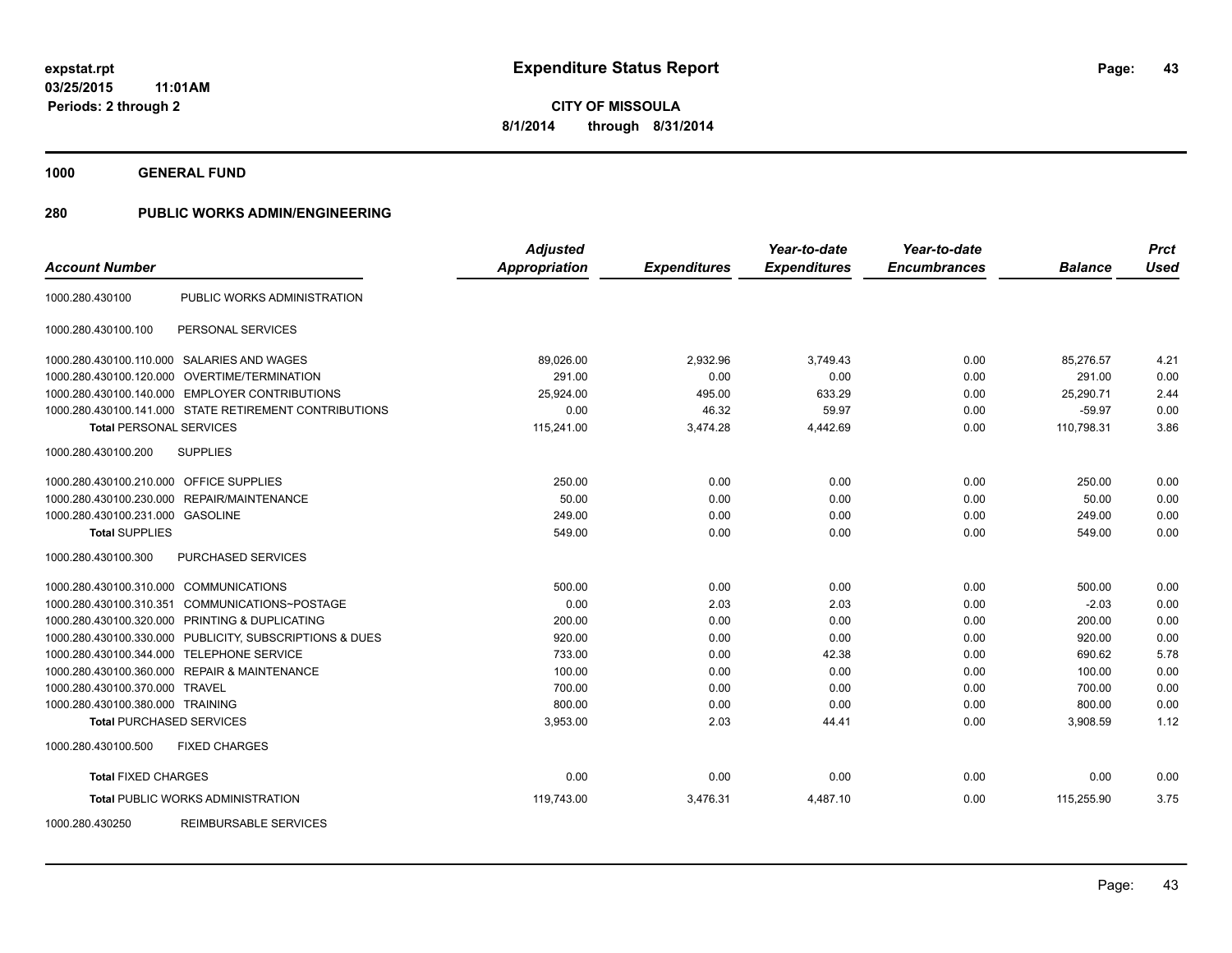**1000 GENERAL FUND**

|                                                   | <b>Adjusted</b>      |                     | Year-to-date        | Year-to-date        |                | <b>Prct</b> |
|---------------------------------------------------|----------------------|---------------------|---------------------|---------------------|----------------|-------------|
| <b>Account Number</b>                             | <b>Appropriation</b> | <b>Expenditures</b> | <b>Expenditures</b> | <b>Encumbrances</b> | <b>Balance</b> | <b>Used</b> |
| <b>SUPPLIES</b><br>1000.280.430250.200            |                      |                     |                     |                     |                |             |
| 1000.280.430250.230.000 REPAIR/MAINTENANCE        | 10.000.00            | 0.00                | 0.00                | 0.00                | 10,000.00      | 0.00        |
| <b>Total SUPPLIES</b>                             | 10,000.00            | 0.00                | 0.00                | 0.00                | 10,000.00      | 0.00        |
| 1000.280.430250.300<br><b>PURCHASED SERVICES</b>  |                      |                     |                     |                     |                |             |
| 1000.280.430250.360.000 REPAIR & MAINTENANCE      | 10.000.00            | 0.00                | 0.00                | 0.00                | 10,000.00      | 0.00        |
| <b>Total PURCHASED SERVICES</b>                   | 10,000.00            | 0.00                | 0.00                | 0.00                | 10,000.00      | 0.00        |
| <b>Total REIMBURSABLE SERVICES</b>                | 20,000.00            | 0.00                | 0.00                | 0.00                | 20,000.00      | 0.00        |
| <b>STREET LIGHTING</b><br>1000.280.430263         |                      |                     |                     |                     |                |             |
| PERSONAL SERVICES<br>1000.280.430263.100          |                      |                     |                     |                     |                |             |
| 1000.280.430263.110.000 SALARIES AND WAGES        | 3,483.00             | 375.61              | 486.77              | 0.00                | 2,996.23       | 13.98       |
| 1000.280.430263.120.000 OVERTIME/TERMINATION      | 380.00               | 0.00                | 8.06                | 0.00                | 371.94         | 2.12        |
| 1000.280.430263.130.000 OTHER                     | 267.00               | 0.00                | 0.00                | 0.00                | 267.00         | 0.00        |
| 1000.280.430263.140.000 EMPLOYER CONTRIBUTIONS    | 1,772.00             | 126.13              | 239.05              | 0.00                | 1,532.95       | 13.49       |
| <b>Total PERSONAL SERVICES</b>                    | 5,902.00             | 501.74              | 733.88              | 0.00                | 5,168.12       | 12.43       |
| 1000.280.430263.300<br>PURCHASED SERVICES         |                      |                     |                     |                     |                |             |
| 1000.280.430263.341.000 ELECTRICITY & NATURAL GAS | 118,654.00           | 9,581.64            | 9,581.64            | 0.00                | 109,072.36     | 8.08        |
| <b>Total PURCHASED SERVICES</b>                   | 118,654.00           | 9,581.64            | 9,581.64            | 0.00                | 109,072.36     | 8.08        |
| <b>Total STREET LIGHTING</b>                      | 124,556.00           | 10.083.38           | 10.315.52           | 0.00                | 114,240.48     | 8.28        |
| 1000.280.430264<br>TRAFFIC SIGNAL MAINTENANCE     |                      |                     |                     |                     |                |             |
| PERSONAL SERVICES<br>1000.280.430264.100          |                      |                     |                     |                     |                |             |
| 1000.280.430264.110.000 SALARIES AND WAGES        | 78,359.00            | 8,451.74            | 10,952.71           | 0.00                | 67,406.29      | 13.98       |
| 1000.280.430264.120.000 OVERTIME/TERMINATION      | 1,229.00             | 0.00                | 181.54              | 0.00                | 1,047.46       | 14.77       |
| 1000.280.430264.130.000 OTHER                     | 6,007.00             | 0.00                | 0.00                | 0.00                | 6,007.00       | 0.00        |
| 1000.280.430264.140.000 EMPLOYER CONTRIBUTIONS    | 37,169.00            | 2,839.12            | 5,378.86            | 0.00                | 31,790.14      | 14.47       |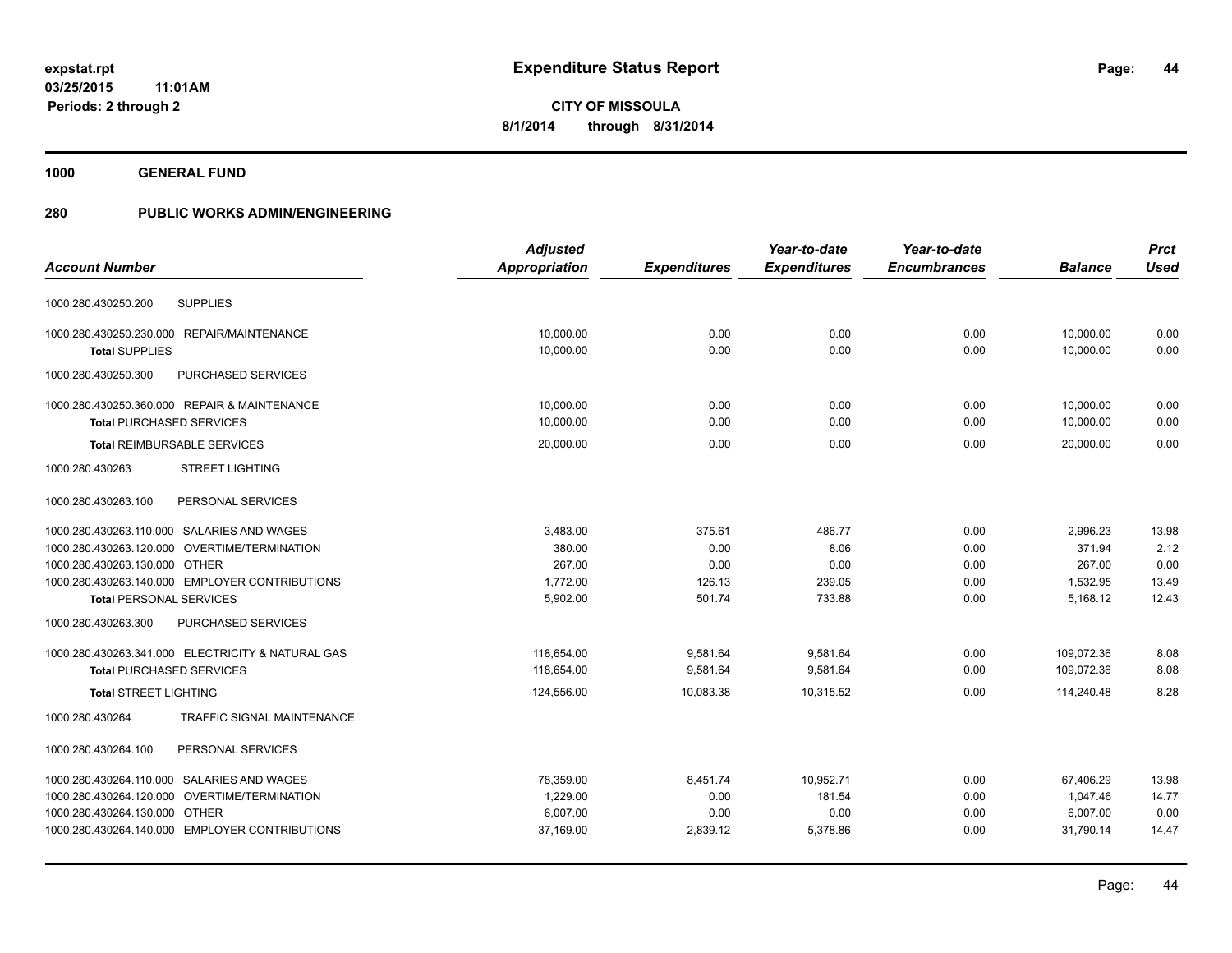**1000 GENERAL FUND**

| <b>Account Number</b>                              | <b>Adjusted</b><br>Appropriation | <b>Expenditures</b> | Year-to-date<br><b>Expenditures</b> | Year-to-date<br><b>Encumbrances</b> | <b>Balance</b> | <b>Prct</b><br><b>Used</b> |
|----------------------------------------------------|----------------------------------|---------------------|-------------------------------------|-------------------------------------|----------------|----------------------------|
| <b>Total PERSONAL SERVICES</b>                     | 122,764.00                       | 11,290.86           | 16,513.11                           | 0.00                                | 106,250.89     | 13.45                      |
| 1000.280.430264.200<br><b>SUPPLIES</b>             |                                  |                     |                                     |                                     |                |                            |
| 1000.280.430264.210.000 OFFICE SUPPLIES            | 350.00                           | 0.00                | 0.00                                | 0.00                                | 350.00         | 0.00                       |
| 1000.280.430264.220.000 OPERATING SUPPLIES         | 235.00                           | 0.00                | 0.00                                | 0.00                                | 235.00         | 0.00                       |
| 1000.280.430264.220.311 OPERATING SUPPLIES         | 0.00                             | 75.00               | 75.00                               | 0.00                                | $-75.00$       | 0.00                       |
| 1000.280.430264.230.000 REPAIR/MAINTENANCE         | 1,060.00                         | 0.00                | 0.00                                | 0.00                                | 1.060.00       | 0.00                       |
| 1000.280.430264.231.000 GASOLINE                   | 2,799.00                         | 0.00                | 0.00                                | 0.00                                | 2,799.00       | 0.00                       |
| 1000.280.430264.240.000 OTHER SUPPLIES             | 9,880.00                         | 65.52               | 65.52                               | 0.00                                | 9,814.48       | 0.66                       |
| 1000.280.430264.240.336 OTHER SUPPLIES~LIGHT PARTS | 0.00                             | 1,627.00            | 1,627.00                            | 0.00                                | $-1,627.00$    | 0.00                       |
| <b>Total SUPPLIES</b>                              | 14,324.00                        | 1,767.52            | 1,767.52                            | 0.00                                | 12,556.48      | 12.34                      |
| PURCHASED SERVICES<br>1000.280.430264.300          |                                  |                     |                                     |                                     |                |                            |
| 1000.280.430264.341.000 ELECTRICITY & NATURAL GAS  | 14,650.00                        | 917.16              | 917.16                              | 0.00                                | 13,732.84      | 6.26                       |
| 1000.280.430264.350.000 PROFESSIONAL SERVICES      | 200.00                           | 0.00                | 0.00                                | 0.00                                | 200.00         | 0.00                       |
| 1000.280.430264.360.000 REPAIR & MAINTENANCE       | 1,100.00                         | 0.00                | 0.00                                | 0.00                                | 1,100.00       | 0.00                       |
| 1000.280.430264.370.000 TRAVEL                     | 150.00                           | 0.00                | 0.00                                | 0.00                                | 150.00         | 0.00                       |
| 1000.280.430264.380.000 TRAINING                   | 450.00                           | 0.00                | 0.00                                | 0.00                                | 450.00         | 0.00                       |
| <b>Total PURCHASED SERVICES</b>                    | 16,550.00                        | 917.16              | 917.16                              | 0.00                                | 15,632.84      | 5.54                       |
| <b>Total TRAFFIC SIGNAL MAINTENANCE</b>            | 153,638.00                       | 13,975.54           | 19,197.79                           | 0.00                                | 134,440.21     | 12.50                      |
| <b>SIGNING &amp; STRIPING</b><br>1000.280.430265   |                                  |                     |                                     |                                     |                |                            |
| 1000.280.430265.100<br>PERSONAL SERVICES           |                                  |                     |                                     |                                     |                |                            |
| 1000.280.430265.110.000 SALARIES AND WAGES         | 171,067.00                       | 24,608.36           | 31,888.68                           | 0.00                                | 139,178.32     | 18.64                      |
| 1000.280.430265.120.000 OVERTIME/TERMINATION       | 67.00                            | 0.00                | 0.00                                | 0.00                                | 67.00          | 0.00                       |
| 1000.280.430265.130.000 OTHER                      | 1,900.00                         | 0.00                | 0.00                                | 0.00                                | 1,900.00       | 0.00                       |
| 1000.280.430265.140.000 EMPLOYER CONTRIBUTIONS     | 91,664.00                        | 10,810.92           | 18,942.12                           | 0.00                                | 72,721.88      | 20.66                      |
| <b>Total PERSONAL SERVICES</b>                     | 264,698.00                       | 35,419.28           | 50,830.80                           | 0.00                                | 213,867.20     | 19.20                      |
| 1000.280.430265.200<br><b>SUPPLIES</b>             |                                  |                     |                                     |                                     |                |                            |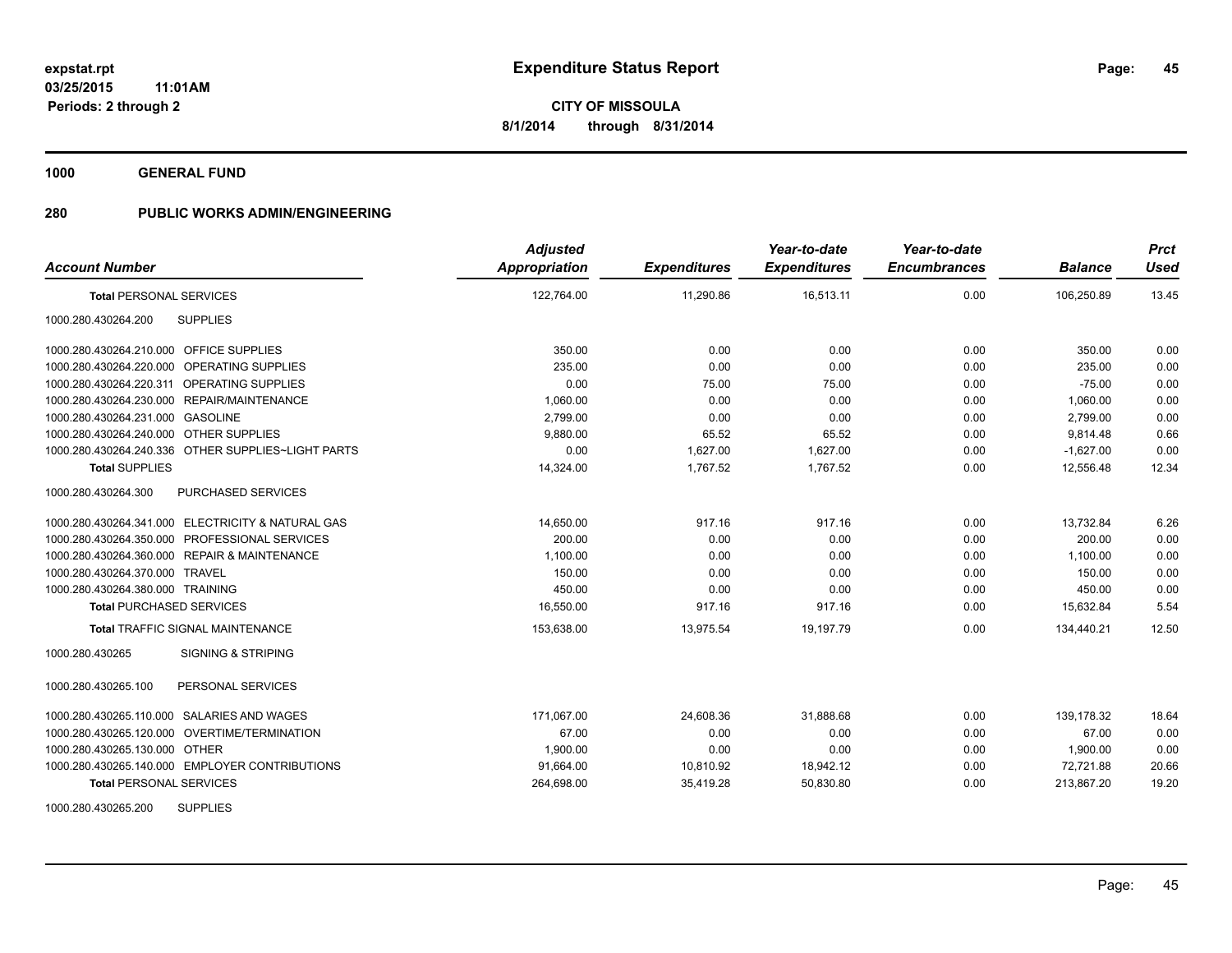**1000 GENERAL FUND**

| <b>Account Number</b>                                    | <b>Adjusted</b><br><b>Appropriation</b> | <b>Expenditures</b> | Year-to-date<br><b>Expenditures</b> | Year-to-date<br><b>Encumbrances</b> | <b>Balance</b> | <b>Prct</b><br><b>Used</b> |
|----------------------------------------------------------|-----------------------------------------|---------------------|-------------------------------------|-------------------------------------|----------------|----------------------------|
| 1000.280.430265.210.000 OFFICE SUPPLIES                  | 350.00                                  | 0.00                | 0.00                                | 0.00                                | 350.00         | 0.00                       |
| OPERATING SUPPLIES<br>1000.280.430265.220.000            | 1,700.00                                | 0.00                | 17.36                               | 0.00                                | 1,682.64       | 1.02                       |
| 1000.280.430265.230.000 REPAIR/MAINTENANCE               | 40,700.00                               | 1,425.00            | 1,775.00                            | 0.00                                | 38,925.00      | 4.36                       |
| 1000.280.430265.230.321 REPAIR/MAINTENANCE~VEHICLE PARTS | 0.00                                    | 26.49               | 26.49                               | 0.00                                | $-26.49$       | 0.00                       |
| 1000.280.430265.231.000 GASOLINE                         | 3,739.00                                | 708.97              | 708.97                              | 0.00                                | 3,030.03       | 18.96                      |
| 1000.280.430265.240.000 OTHER SUPPLIES                   | 21,210.00                               | 567.14              | 599.61                              | 0.00                                | 20,610.39      | 2.83                       |
| <b>Total SUPPLIES</b>                                    | 67,699.00                               | 2,727.60            | 3,127.43                            | 0.00                                | 64,571.57      | 4.62                       |
| 1000.280.430265.300<br>PURCHASED SERVICES                |                                         |                     |                                     |                                     |                |                            |
| 1000.280.430265.344.000 TELEPHONE SERVICE                | 558.00                                  | 1.12                | 1.12                                | 0.00                                | 556.88         | 0.20                       |
| 1000.280.430265.344.399 TELEPHONE SERVICE                | 0.00                                    | 45.64               | 91.34                               | 0.00                                | $-91.34$       | 0.00                       |
| 1000.280.430265.345.000 GARBAGE                          | 457.00                                  | 31.20               | 31.20                               | 0.00                                | 425.80         | 6.83                       |
| 1000.280.430265.350.000 PROFESSIONAL SERVICES            | 570.00                                  | 0.00                | 0.00                                | 0.00                                | 570.00         | 0.00                       |
| 1000.280.430265.360.000 REPAIR & MAINTENANCE             | 1,700.00                                | 0.00                | 0.00                                | 0.00                                | 1,700.00       | 0.00                       |
| 1000.280.430265.370.000 TRAVEL                           | 700.00                                  | 0.00                | 0.00                                | 0.00                                | 700.00         | 0.00                       |
| 1000.280.430265.380.000 TRAINING                         | 950.00                                  | 0.00                | 0.00                                | 0.00                                | 950.00         | 0.00                       |
| <b>Total PURCHASED SERVICES</b>                          | 4,935.00                                | 77.96               | 123.66                              | 0.00                                | 4,811.34       | 2.51                       |
| <b>Total SIGNING &amp; STRIPING</b>                      | 337,332.00                              | 38,224.84           | 54,081.89                           | 0.00                                | 283,250.11     | 16.03                      |
| <b>CMAQ GRANT</b><br>1000.280.430267                     |                                         |                     |                                     |                                     |                |                            |
| 1000.280.430267.100<br>PERSONAL SERVICES                 |                                         |                     |                                     |                                     |                |                            |
| <b>Total CMAQ GRANT</b>                                  | 0.00                                    | 0.00                | 0.00                                | 0.00                                | 0.00           | 0.00                       |
| <b>COMMUNICATIONS</b><br>1000.280.430270                 |                                         |                     |                                     |                                     |                |                            |
| 1000.280.430270.100<br>PERSONAL SERVICES                 |                                         |                     |                                     |                                     |                |                            |
| 1000.280.430270.110.000 SALARIES AND WAGES               | 92,289.00                               | 9,954.21            | 12,899.75                           | 0.00                                | 79,389.25      | 13.98                      |
| 1000.280.430270.120.000 OVERTIME/TERMINATION             | 268.00                                  | 0.00                | 213.81                              | 0.00                                | 54.19          | 79.78                      |
| 1000.280.430270.130.000 OTHER                            | 7,076.00                                | 0.00                | 0.00                                | 0.00                                | 7,076.00       | 0.00                       |
| 1000.280.430270.140.000 EMPLOYER CONTRIBUTIONS           | 43,341.00                               | 3,344.11            | 6,335.34                            | 0.00                                | 37,005.66      | 14.62                      |
| <b>Total PERSONAL SERVICES</b>                           | 142,974.00                              | 13,298.32           | 19,448.90                           | 0.00                                | 123,525.10     | 13.60                      |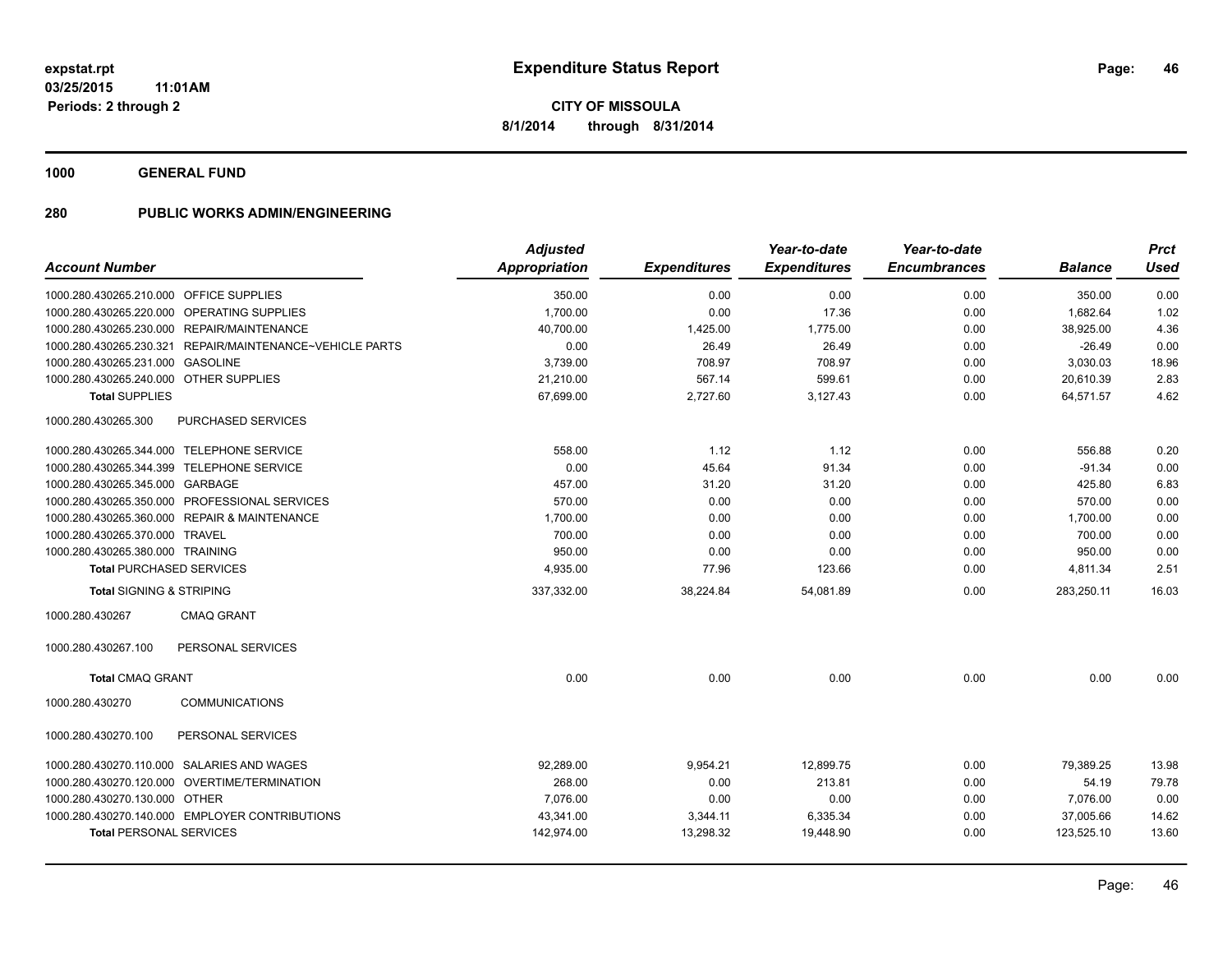**Periods: 2 through 2**

**CITY OF MISSOULA 8/1/2014 through 8/31/2014**

**1000 GENERAL FUND**

| <b>Account Number</b>            |                                                         | <b>Adjusted</b><br>Appropriation | <b>Expenditures</b> | Year-to-date<br><b>Expenditures</b> | Year-to-date<br><b>Encumbrances</b> | <b>Balance</b> | <b>Prct</b><br><b>Used</b> |
|----------------------------------|---------------------------------------------------------|----------------------------------|---------------------|-------------------------------------|-------------------------------------|----------------|----------------------------|
|                                  |                                                         |                                  |                     |                                     |                                     |                |                            |
| 1000.280.430270.200              | <b>SUPPLIES</b>                                         |                                  |                     |                                     |                                     |                |                            |
|                                  | 1000.280.430270.230.000 REPAIR/MAINTENANCE              | 8,050.00                         | 109.54              | 109.54                              | 0.00                                | 7,940.46       | 1.36                       |
|                                  | 1000.280.430270.230.324 REPAIR/MAINTENANCE~COMM PARTS   | 0.00                             | 97.09               | 97.09                               | 0.00                                | $-97.09$       | 0.00                       |
| 1000.280.430270.231.000 GASOLINE |                                                         | 2,493.00                         | 188.35              | 188.35                              | 0.00                                | 2,304.65       | 7.56                       |
| <b>Total SUPPLIES</b>            |                                                         | 10,543.00                        | 394.98              | 394.98                              | 0.00                                | 10,148.02      | 3.75                       |
| 1000.280.430270.300              | PURCHASED SERVICES                                      |                                  |                     |                                     |                                     |                |                            |
|                                  | 1000.280.430270.330.000 PUBLICITY, SUBSCRIPTIONS & DUES | 180.00                           | 0.00                | 0.00                                | 0.00                                | 180.00         | 0.00                       |
|                                  | 1000.280.430270.341.000 ELECTRICITY & NATURAL GAS       | 2.474.00                         | 286.20              | 286.20                              | 0.00                                | 2.187.80       | 11.57                      |
|                                  | 1000.280.430270.344.000 TELEPHONE SERVICE               | 513.00                           | 6.34                | 6.34                                | 0.00                                | 506.66         | 1.24                       |
|                                  | 1000.280.430270.344.400 TELEPHONE SERVICE               | 0.00                             | 35.95               | 72.83                               | 0.00                                | $-72.83$       | 0.00                       |
|                                  | 1000.280.430270.350.000 PROFESSIONAL SERVICES           | 100.00                           | 0.00                | 0.00                                | 0.00                                | 100.00         | 0.00                       |
|                                  | 1000.280.430270.360.000 REPAIR & MAINTENANCE            | 3,000.00                         | 0.00                | 0.00                                | 0.00                                | 3,000.00       | 0.00                       |
|                                  | <b>Total PURCHASED SERVICES</b>                         | 6,267.00                         | 328.49              | 365.37                              | 0.00                                | 5,901.63       | 5.83                       |
| <b>Total COMMUNICATIONS</b>      |                                                         | 159,784.00                       | 14,021.79           | 20,209.25                           | 0.00                                | 139,574.75     | 12.65                      |
| 1000.280.431120                  | <b>WEED PROGRAM</b>                                     |                                  |                     |                                     |                                     |                |                            |
| 1000.280.431120.100              | PERSONAL SERVICES                                       |                                  |                     |                                     |                                     |                |                            |
| <b>Total WEED PROGRAM</b>        |                                                         | 0.00                             | 0.00                | 0.00                                | 0.00                                | 0.00           | 0.00                       |
| 1000.280.431400                  | <b>ENGINEERING</b>                                      |                                  |                     |                                     |                                     |                |                            |
| 1000.280.431400.100              | PERSONAL SERVICES                                       |                                  |                     |                                     |                                     |                |                            |
| <b>Total PERSONAL SERVICES</b>   |                                                         | 0.00                             | 0.00                | 0.00                                | 0.00                                | 0.00           | 0.00                       |
| 1000.280.431400.300              | PURCHASED SERVICES                                      |                                  |                     |                                     |                                     |                |                            |
| <b>Total ENGINEERING</b>         |                                                         | 0.00                             | 0.00                | 0.00                                | 0.00                                | 0.00           | 0.00                       |
|                                  | Total PUBLIC WORKS ADMIN/ENGINEERING                    | 915,053.00                       | 79,781.86           | 108,291.55                          | 0.00                                | 806,761.45     | 11.83                      |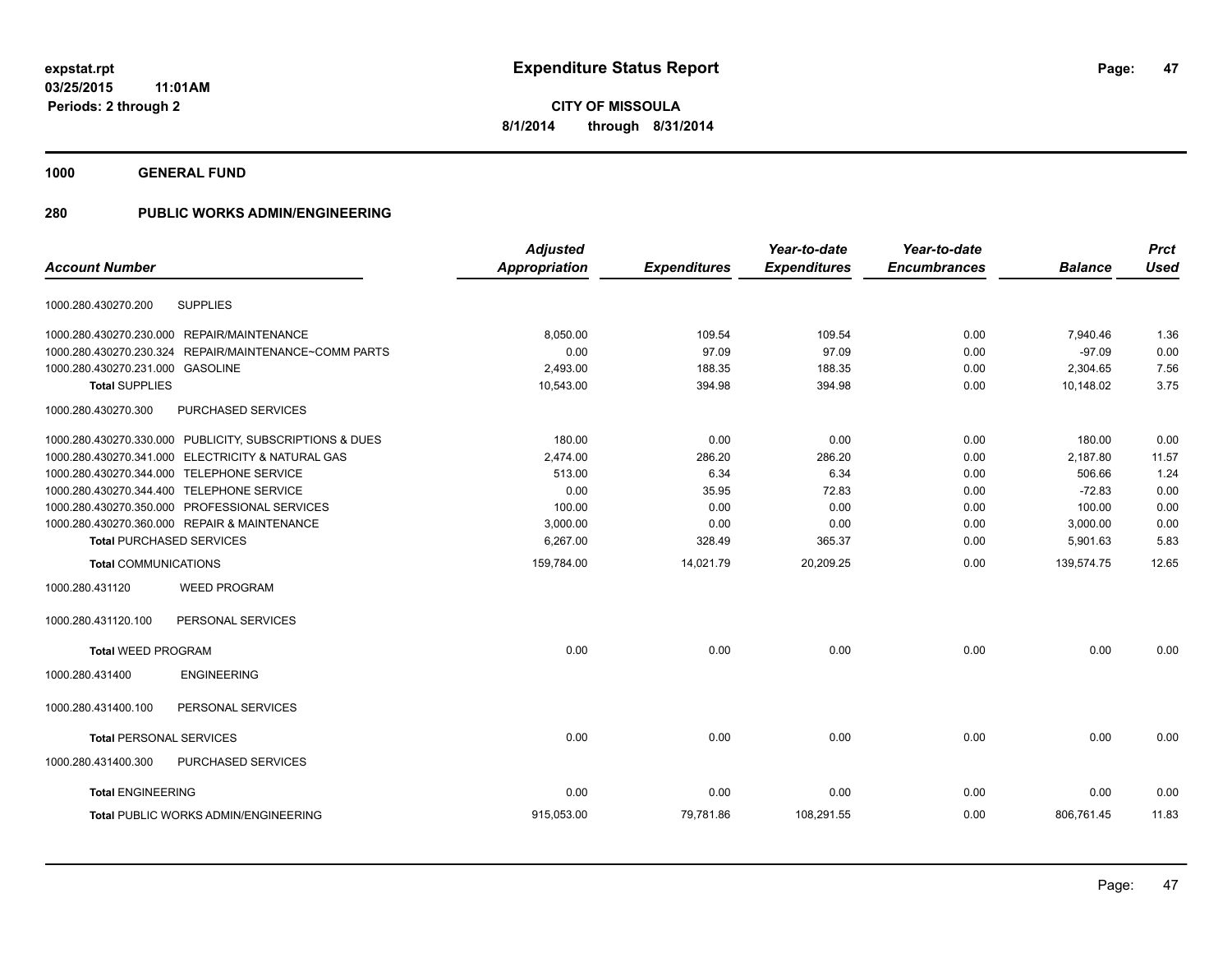**CITY OF MISSOULA 8/1/2014 through 8/31/2014**

**1000 GENERAL FUND**

**290 POLICE**

| <b>Account Number</b>                   |                                                            | <b>Adjusted</b><br><b>Appropriation</b> | <b>Expenditures</b> | Year-to-date<br><b>Expenditures</b> | Year-to-date<br><b>Encumbrances</b> | <b>Balance</b> | <b>Prct</b><br>Used |
|-----------------------------------------|------------------------------------------------------------|-----------------------------------------|---------------------|-------------------------------------|-------------------------------------|----------------|---------------------|
| 1000.290.420110                         | <b>ADMINISTRATION</b>                                      |                                         |                     |                                     |                                     |                |                     |
| 1000.290.420110.100                     | PERSONAL SERVICES                                          |                                         |                     |                                     |                                     |                |                     |
|                                         | 1000.290.420110.110.000 SALARIES AND WAGES                 | 721,945.00                              | 73,524.08           | 89.105.28                           | 0.00                                | 632.839.72     | 12.34               |
| 1000.290.420110.115.000                 | SALARIES/HEALTH INSURANCE BENEFIT                          | 0.00                                    | 2,850.00            | 3,619.50                            | 0.00                                | $-3,619.50$    | 0.00                |
|                                         | 1000.290.420110.120.000 OVERTIME/TERMINATION               | 8.471.00                                | 749.28              | 758.48                              | 0.00                                | 7.712.52       | 8.95                |
|                                         | 1000.290.420110.121.000 OUTSIDE HIRE OVERTIME              | 75,000.00                               | 42,652.88           | 45,607.26                           | 0.00                                | 29,392.74      | 60.81               |
| 1000.290.420110.130.000 OTHER           |                                                            | 3,365.00                                | 3,365.45            | 3,365.45                            | 0.00                                | $-0.45$        | 100.01              |
|                                         | 1000.290.420110.140.000 EMPLOYER CONTRIBUTIONS             | 394,750.00                              | 23,533.45           | 34,403.04                           | 0.00                                | 360.346.96     | 8.72                |
|                                         | 1000.290.420110.141.000 STATE RETIREMENT CONTRIBUTIONS     | 0.00                                    | 16,667.16           | 19,795.42                           | 0.00                                | $-19,795.42$   | 0.00                |
| <b>Total PERSONAL SERVICES</b>          |                                                            | 1,203,531.00                            | 163,342.30          | 196,654.43                          | 0.00                                | 1.006.876.57   | 16.34               |
| 1000.290.420110.200                     | <b>SUPPLIES</b>                                            |                                         |                     |                                     |                                     |                |                     |
| 1000.290.420110.210.000 OFFICE SUPPLIES |                                                            | 11,650.00                               | 1,985.04            | 1,985.04                            | 0.00                                | 9,664.96       | 17.04               |
| 1000.290.420110.220.000                 | <b>OPERATING SUPPLIES</b>                                  | 19,550.00                               | 1,151.94            | 1,419.09                            | 0.00                                | 18,130.91      | 7.26                |
| 1000.290.420110.230.000                 | <b>REPAIR/MAINTENANCE</b>                                  | 900.00                                  | 27.50               | 27.50                               | 0.00                                | 872.50         | 3.06                |
| 1000.290.420110.231.000 GASOLINE        |                                                            | 3,515.00                                | 632.72              | 632.72                              | 0.00                                | 2,882.28       | 18.00               |
| <b>Total SUPPLIES</b>                   |                                                            | 35,615.00                               | 3,797.20            | 4,064.35                            | 0.00                                | 31.550.65      | 11.41               |
| 1000.290.420110.300                     | PURCHASED SERVICES                                         |                                         |                     |                                     |                                     |                |                     |
| 1000.290.420110.310.000 COMMUNICATIONS  |                                                            | 4,713.00                                | 1,311.54            | 1,491.02                            | 0.00                                | 3,221.98       | 31.64               |
| 1000.290.420110.320.000                 | PRINTING & DUPLICATING                                     | 500.00                                  | 0.00                | 0.00                                | 0.00                                | 500.00         | 0.00                |
|                                         | 1000.290.420110.330.000 PUBLICITY, SUBSCRIPTIONS & DUES    | 12,538.00                               | 194.05              | 444.05                              | 0.00                                | 12,093.95      | 3.54                |
| 1000.290.420110.344.000                 | <b>TELEPHONE SERVICE</b>                                   | 47,692.00                               | 1,238.26            | 2,098.63                            | 0.00                                | 45,593.37      | 4.40                |
| 1000.290.420110.350.000                 | PROFESSIONAL SERVICES                                      | 7.920.00                                | 9,434.95            | 20,507.20                           | 0.00                                | $-12.587.20$   | 258.93              |
|                                         | 1000.290.420110.350.048    400 RYMAN/PROFESSIONAL SERVICES | 0.00                                    | 13.60               | 13.60                               | 0.00                                | $-13.60$       | 0.00                |
|                                         | 1000.290.420110.350.049 PROFESSIONAL SERVICES              | 0.00                                    | 1,217.15            | 1,217.15                            | 0.00                                | $-1,217.15$    | 0.00                |
|                                         | 1000.290.420110.360.000 REPAIR & MAINTENANCE               | 10,600.00                               | 6,000.00            | 7,500.00                            | 0.00                                | 3.100.00       | 70.75               |
| <b>Total PURCHASED SERVICES</b>         |                                                            | 83,963.00                               | 19,409.55           | 33,271.65                           | 0.00                                | 50,691.35      | 39.63               |

1000.290.420110.500 FIXED CHARGES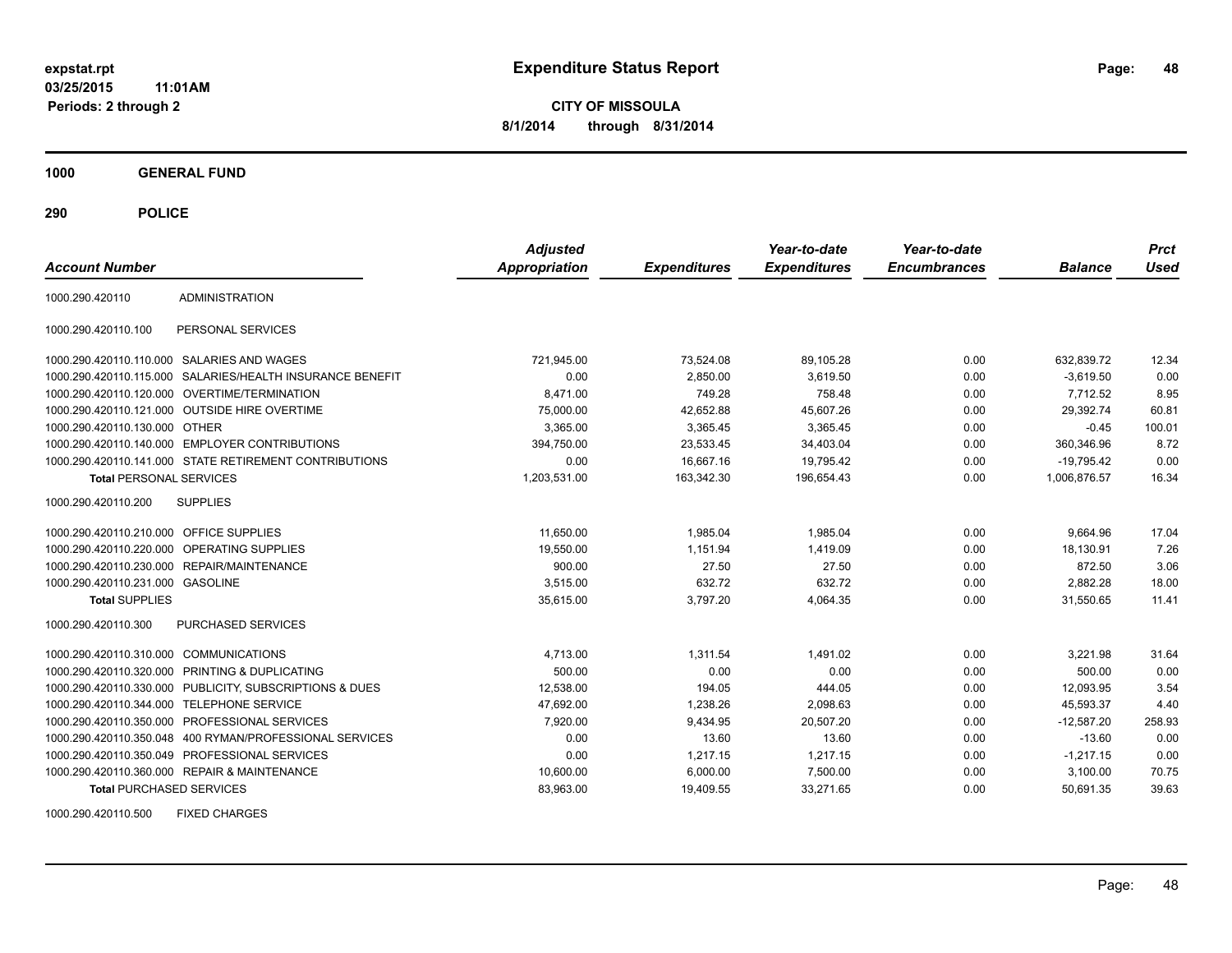**1000 GENERAL FUND**

| <b>Account Number</b>                                     | <b>Adjusted</b><br><b>Appropriation</b> | <b>Expenditures</b> | Year-to-date<br><b>Expenditures</b> | Year-to-date<br><b>Encumbrances</b> | <b>Balance</b> | <b>Prct</b><br><b>Used</b> |
|-----------------------------------------------------------|-----------------------------------------|---------------------|-------------------------------------|-------------------------------------|----------------|----------------------------|
| 1000.290.420110.500.000 FIXED CHARGES                     | 21,500.00                               | 2,633.00            | 7,899.00                            | 0.00                                | 13,601.00      | 36.74                      |
| <b>Total FIXED CHARGES</b>                                | 21,500.00                               | 2,633.00            | 7,899.00                            | 0.00                                | 13,601.00      | 36.74                      |
| <b>GRANTS &amp; CONTRIBUTIONS</b><br>1000.290.420110.700  |                                         |                     |                                     |                                     |                |                            |
| 1000.290.420110.700.000 GRANTS & CONTRIBUTIONS            | 4,000.00                                | 0.00                | 0.00                                | 0.00                                | 4,000.00       | 0.00                       |
| <b>Total GRANTS &amp; CONTRIBUTIONS</b>                   | 4,000.00                                | 0.00                | 0.00                                | 0.00                                | 4,000.00       | 0.00                       |
| OTHER OBJECTS<br>1000.290.420110.800                      |                                         |                     |                                     |                                     |                |                            |
| <b>Total OTHER OBJECTS</b>                                | 0.00                                    | 0.00                | 0.00                                | 0.00                                | 0.00           | 0.00                       |
| 1000.290.420110.900<br><b>CAPITAL OUTLAY</b>              |                                         |                     |                                     |                                     |                |                            |
| <b>Total CAPITAL OUTLAY</b>                               | 0.00                                    | 0.00                | 0.00                                | 0.00                                | 0.00           | 0.00                       |
| <b>Total ADMINISTRATION</b>                               | 1.348.609.00                            | 189,182.05          | 241.889.43                          | 0.00                                | 1.106.719.57   | 17.94                      |
| PERSONNEL TRAINING<br>1000.290.420130                     |                                         |                     |                                     |                                     |                |                            |
| 1000.290.420130.100<br>PERSONAL SERVICES                  |                                         |                     |                                     |                                     |                |                            |
| 1000.290.420130.110.000 SALARIES AND WAGES                | 71,576.00                               | 7,437.72            | 9,646.11                            | 0.00                                | 61,929.89      | 13.48                      |
| 1000.290.420130.115.000 SALARIES/HEALTH INSURANCE BENEFIT | 0.00                                    | 570.00              | 826.50                              | 0.00                                | $-826.50$      | 0.00                       |
| 1000.290.420130.120.000 OVERTIME/TERMINATION              | 1,070.00                                | 461.77              | 461.77                              | 0.00                                | 608.23         | 43.16                      |
| 1000.290.420130.130.000 OTHER                             | 673.00                                  | 673.09              | 673.09                              | 0.00                                | $-0.09$        | 100.01                     |
| 1000.290.420130.140.000 EMPLOYER CONTRIBUTIONS            | 39,156.00                               | 1,982.58            | 2,891.98                            | 0.00                                | 36,264.02      | 7.39                       |
| 1000.290.420130.141.000 STATE RETIREMENT CONTRIBUTIONS    | 0.00                                    | 2.351.87            | 3.075.81                            | 0.00                                | $-3,075.81$    | 0.00                       |
| <b>Total PERSONAL SERVICES</b>                            | 112,475.00                              | 13,477.03           | 17.575.26                           | 0.00                                | 94.899.74      | 15.63                      |
| 1000.290.420130.200<br><b>SUPPLIES</b>                    |                                         |                     |                                     |                                     |                |                            |
| 1000.290.420130.210.000 OFFICE SUPPLIES                   | 200.00                                  | 0.00                | 0.00                                | 0.00                                | 200.00         | 0.00                       |
| 1000.290.420130.220.000 OPERATING SUPPLIES                | 25,020.00                               | 0.00                | 821.50                              | 0.00                                | 24,198.50      | 3.28                       |
| <b>Total SUPPLIES</b>                                     | 25,220.00                               | 0.00                | 821.50                              | 0.00                                | 24,398.50      | 3.26                       |
| 1000.290.420130.300<br>PURCHASED SERVICES                 |                                         |                     |                                     |                                     |                |                            |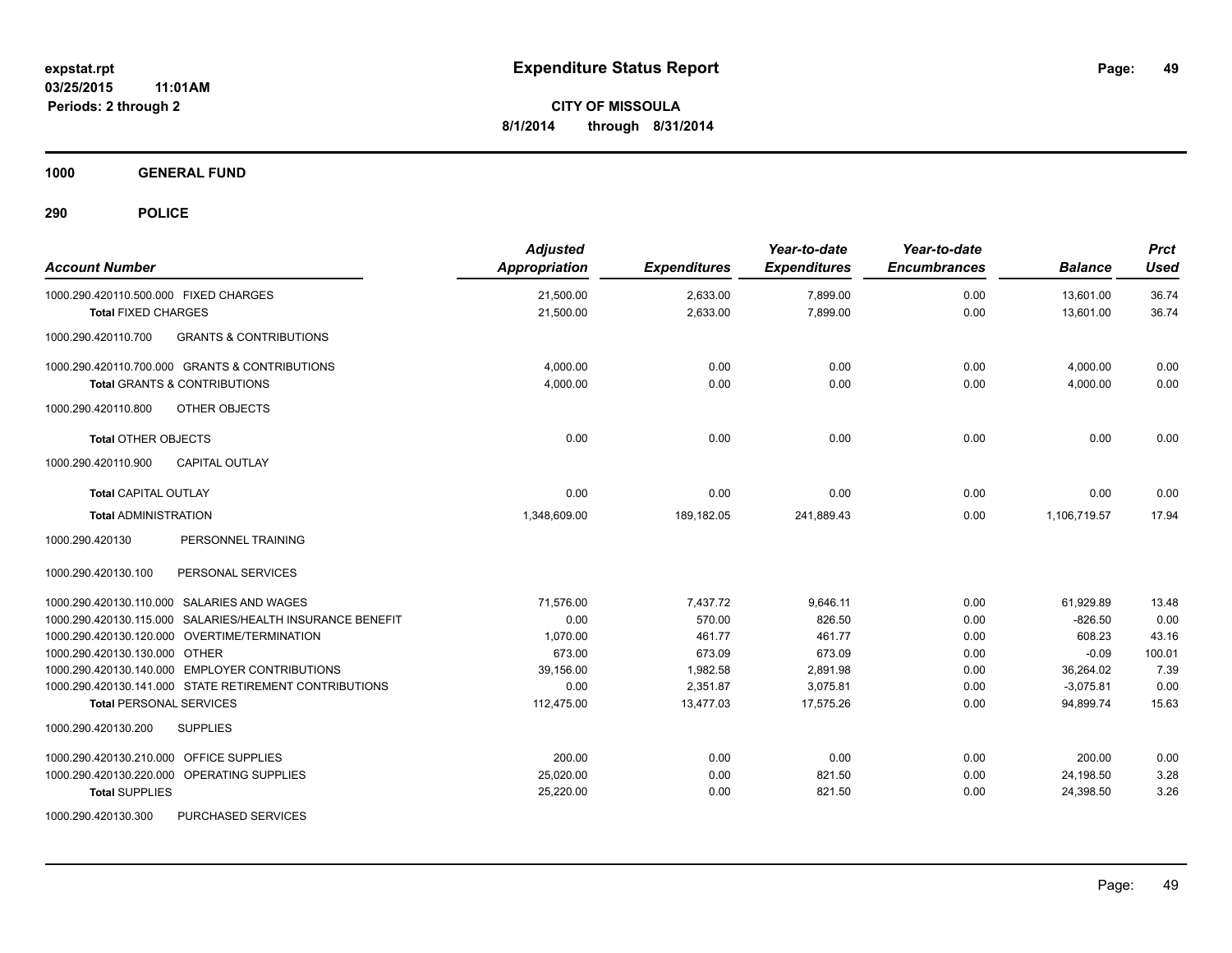**1000 GENERAL FUND**

| <b>Account Number</b>                      |                                                           | <b>Adjusted</b><br>Appropriation | <b>Expenditures</b> | Year-to-date<br><b>Expenditures</b> | Year-to-date<br><b>Encumbrances</b> | <b>Balance</b>   | <b>Prct</b><br>Used |
|--------------------------------------------|-----------------------------------------------------------|----------------------------------|---------------------|-------------------------------------|-------------------------------------|------------------|---------------------|
|                                            | 1000.290.420130.320.000 PRINTING & DUPLICATING            |                                  |                     |                                     |                                     |                  |                     |
|                                            |                                                           | 350.00<br>100.00                 | 0.00                | 0.00<br>0.00                        | 0.00<br>0.00                        | 350.00<br>100.00 | 0.00<br>0.00        |
|                                            | 1000.290.420130.360.000 REPAIR & MAINTENANCE              |                                  | 0.00                |                                     |                                     |                  |                     |
| 1000.290.420130.370.000 TRAVEL             |                                                           | 26,000.00                        | 2,240.48            | 3,460.97                            | 0.00                                | 22,539.03        | 13.31               |
| 1000.290.420130.380.000 TRAINING           |                                                           | 31,300.00                        | 3,760.00            | 10,624.94                           | 0.00                                | 20,675.06        | 33.95               |
|                                            | 1000.290.420130.390.000 OTHER PURCHASED SERVICES          | 25,000.00                        | 0.00                | 0.00                                | 0.00                                | 25,000.00        | 0.00                |
|                                            | 1000.290.420130.390.031 MISC TRAINING/TRAVEL EXPENSES     | 0.00                             | 577.00              | 946.50                              | 0.00                                | $-946.50$        | 0.00<br>18.17       |
| <b>Total PURCHASED SERVICES</b>            |                                                           | 82,750.00                        | 6,577.48            | 15,032.41                           | 0.00                                | 67,717.59        |                     |
| <b>Total PERSONNEL TRAINING</b>            |                                                           | 220,445.00                       | 20,054.51           | 33.429.17                           | 0.00                                | 187.015.83       | 15.16               |
| 1000.290.420141                            | CRIMINAL INVESTIGATION                                    |                                  |                     |                                     |                                     |                  |                     |
| 1000.290.420141.100                        | PERSONAL SERVICES                                         |                                  |                     |                                     |                                     |                  |                     |
|                                            | 1000.290.420141.110.000 SALARIES AND WAGES                | 1,238,112.00                     | 127,714.79          | 169,264.73                          | 0.00                                | 1,068,847.27     | 13.67               |
|                                            | 1000.290.420141.115.000 SALARIES/HEALTH INSURANCE BENEFIT | 0.00                             | 8,265.00            | 12,369.00                           | 0.00                                | $-12,369.00$     | 0.00                |
|                                            | 1000.290.420141.120.000 OVERTIME/TERMINATION              | 46,370.00                        | 9,285.13            | 10,757.90                           | 0.00                                | 35,612.10        | 23.20               |
| 1000.290.420141.130.000 OTHER              |                                                           | 10,096.00                        | 10,769.44           | 10,769.44                           | 0.00                                | $-673.44$        | 106.67              |
|                                            | 1000.290.420141.140.000 EMPLOYER CONTRIBUTIONS            | 673.430.00                       | 34.678.08           | 53.405.07                           | 0.00                                | 620.024.93       | 7.93                |
|                                            | 1000.290.420141.141.000 STATE RETIREMENT CONTRIBUTIONS    | 0.00                             | 37,270.95           | 49.175.52                           | 0.00                                | $-49,175.52$     | 0.00                |
| <b>Total PERSONAL SERVICES</b>             |                                                           | 1,968,008.00                     | 227,983.39          | 305,741.66                          | 0.00                                | 1,662,266.34     | 15.54               |
| 1000.290.420141.200                        | <b>SUPPLIES</b>                                           |                                  |                     |                                     |                                     |                  |                     |
| 1000.290.420141.210.000 OFFICE SUPPLIES    |                                                           | 2.500.00                         | 494.94              | 494.94                              | 0.00                                | 2,005.06         | 19.80               |
| 1000.290.420141.220.000 OPERATING SUPPLIES |                                                           | 3,500.00                         | 660.44              | 775.42                              | 0.00                                | 2,724.58         | 22.15               |
|                                            | 1000.290.420141.230.000 REPAIR/MAINTENANCE                | 3,900.00                         | 1,585.01            | 1,535.01                            | 0.00                                | 2,364.99         | 39.36               |
| 1000.290.420141.231.000 GASOLINE           |                                                           | 7,744.00                         | 1,248.49            | 1,248.49                            | 0.00                                | 6,495.51         | 16.12               |
| <b>Total SUPPLIES</b>                      |                                                           | 17,644.00                        | 3,988.88            | 4,053.86                            | 0.00                                | 13,590.14        | 22.98               |
| 1000.290.420141.300                        | PURCHASED SERVICES                                        |                                  |                     |                                     |                                     |                  |                     |
| 1000.290.420141.310.000 COMMUNICATIONS     |                                                           | 200.00                           | 0.00                | 0.00                                | 0.00                                | 200.00           | 0.00                |
|                                            | 1000.290.420141.320.000 PRINTING & DUPLICATING            | 1,300.00                         | 0.00                | 0.00                                | 0.00                                | 1,300.00         | 0.00                |
|                                            | 1000.290.420141.350.000 PROFESSIONAL SERVICES             | 2,500.00                         | 461.76              | 486.76                              | 0.00                                | 2,013.24         | 19.47               |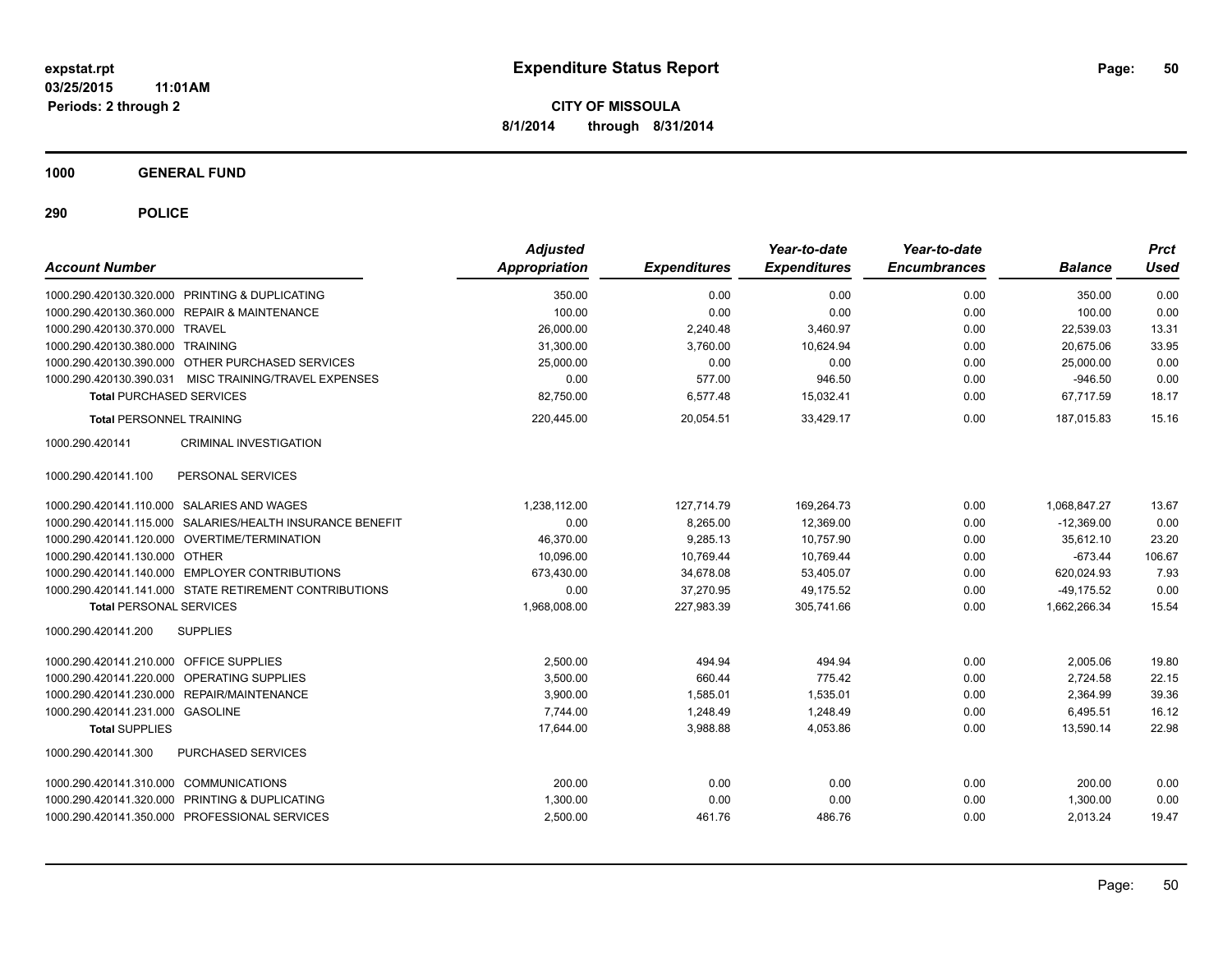**1000 GENERAL FUND**

| <b>Account Number</b>                   |                                                           | <b>Adjusted</b><br><b>Appropriation</b> | <b>Expenditures</b> | Year-to-date<br><b>Expenditures</b> | Year-to-date<br><b>Encumbrances</b> | <b>Balance</b> | <b>Prct</b><br><b>Used</b> |
|-----------------------------------------|-----------------------------------------------------------|-----------------------------------------|---------------------|-------------------------------------|-------------------------------------|----------------|----------------------------|
|                                         | 1000.290.420141.360.000 REPAIR & MAINTENANCE              | 1,500.00                                | 190.02              | 190.02                              | 0.00                                | 1,309.98       | 12.67                      |
| <b>Total PURCHASED SERVICES</b>         |                                                           | 5,500.00                                | 651.78              | 676.78                              | 0.00                                | 4,823.22       | 12.31                      |
| 1000.290.420141.900                     | <b>CAPITAL OUTLAY</b>                                     |                                         |                     |                                     |                                     |                |                            |
| <b>Total CAPITAL OUTLAY</b>             |                                                           | 0.00                                    | 0.00                | 0.00                                | 0.00                                | 0.00           | 0.00                       |
|                                         | <b>Total CRIMINAL INVESTIGATION</b>                       | 1,991,152.00                            | 232,624.05          | 310,472.30                          | 0.00                                | 1,680,679.70   | 15.59                      |
| 1000.290.420142                         | <b>NARCOTICS</b>                                          |                                         |                     |                                     |                                     |                |                            |
| 1000.290.420142.100                     | PERSONAL SERVICES                                         |                                         |                     |                                     |                                     |                |                            |
|                                         | 1000.290.420142.110.000 SALARIES AND WAGES                | 156.349.00                              | 21.337.69           | 27.844.02                           | 0.00                                | 128.504.98     | 17.81                      |
|                                         | 1000.290.420142.115.000 SALARIES/HEALTH INSURANCE BENEFIT | 0.00                                    | 1,710.00            | 2,479.50                            | 0.00                                | $-2,479.50$    | 0.00                       |
|                                         | 1000.290.420142.120.000 OVERTIME/TERMINATION              | 4,637.00                                | 1.751.52            | 2,284.29                            | 0.00                                | 2.352.71       | 49.26                      |
| 1000.290.420142.130.000 OTHER           |                                                           | 2.019.00                                | 2,019.27            | 2,019.27                            | 0.00                                | $-0.27$        | 100.01                     |
|                                         | 1000.290.420142.140.000 EMPLOYER CONTRIBUTIONS            | 85,356.00                               | 5,906.30            | 8,645.47                            | 0.00                                | 76.710.53      | 10.13                      |
|                                         | 1000.290.420142.141.000 STATE RETIREMENT CONTRIBUTIONS    | 0.00                                    | 6,769.11            | 8,906.02                            | 0.00                                | $-8,906.02$    | 0.00                       |
| <b>Total PERSONAL SERVICES</b>          |                                                           | 248,361.00                              | 39,493.89           | 52,178.57                           | 0.00                                | 196,182.43     | 21.01                      |
| 1000.290.420142.200                     | <b>SUPPLIES</b>                                           |                                         |                     |                                     |                                     |                |                            |
| 1000.290.420142.210.000 OFFICE SUPPLIES |                                                           | 100.00                                  | 0.00                | 0.00                                | 0.00                                | 100.00         | 0.00                       |
|                                         | 1000.290.420142.220.000 OPERATING SUPPLIES                | 200.00                                  | 0.00                | 0.00                                | 0.00                                | 200.00         | 0.00                       |
|                                         | 1000.290.420142.230.000 REPAIR/MAINTENANCE                | 700.00                                  | 0.00                | 0.00                                | 0.00                                | 700.00         | 0.00                       |
| 1000.290.420142.231.000 GASOLINE        |                                                           | 2,674.00                                | 25.75               | 25.75                               | 0.00                                | 2,648.25       | 0.96                       |
| <b>Total SUPPLIES</b>                   |                                                           | 3,674.00                                | 25.75               | 25.75                               | 0.00                                | 3,648.25       | 0.70                       |
| 1000.290.420142.300                     | PURCHASED SERVICES                                        |                                         |                     |                                     |                                     |                |                            |
|                                         | 1000.290.420142.320.000 PRINTING & DUPLICATING            | 100.00                                  | 0.00                | 0.00                                | 0.00                                | 100.00         | 0.00                       |
|                                         | 1000.290.420142.350.000 PROFESSIONAL SERVICES             | 300.00                                  | 0.00                | 0.00                                | 0.00                                | 300.00         | 0.00                       |
|                                         | 1000.290.420142.360.000 REPAIR & MAINTENANCE              | 300.00                                  | 0.00                | 0.00                                | 0.00                                | 300.00         | 0.00                       |
| <b>Total PURCHASED SERVICES</b>         |                                                           | 700.00                                  | 0.00                | 0.00                                | 0.00                                | 700.00         | 0.00                       |
| <b>Total NARCOTICS</b>                  |                                                           | 252,735.00                              | 39,519.64           | 52,204.32                           | 0.00                                | 200,530.68     | 20.66                      |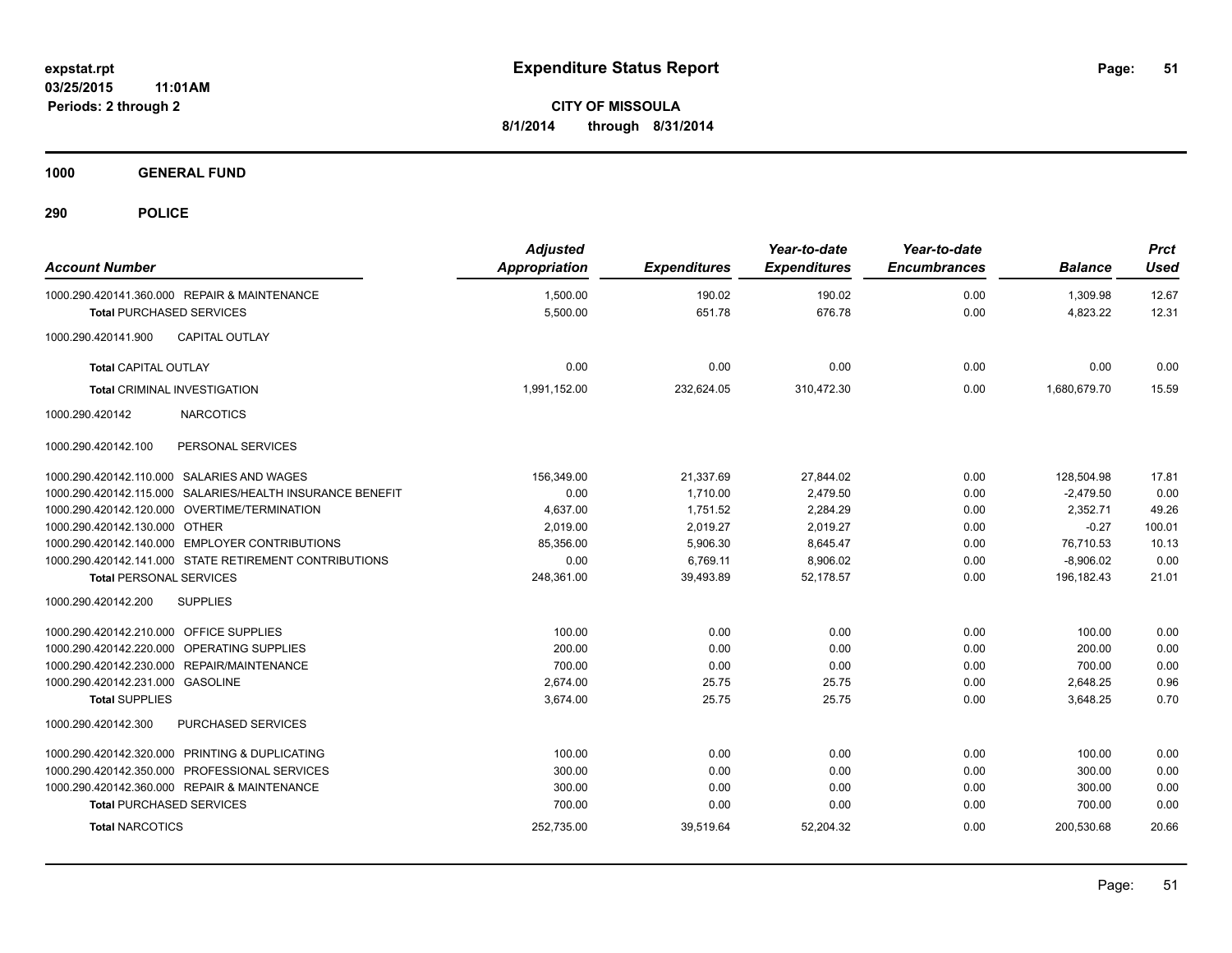**CITY OF MISSOULA 8/1/2014 through 8/31/2014**

**1000 GENERAL FUND**

**290 POLICE**

| <b>Account Number</b>                   |                                                           | <b>Adjusted</b><br>Appropriation | <b>Expenditures</b> | Year-to-date<br><b>Expenditures</b> | Year-to-date<br><b>Encumbrances</b> | <b>Balance</b> | <b>Prct</b><br>Used |
|-----------------------------------------|-----------------------------------------------------------|----------------------------------|---------------------|-------------------------------------|-------------------------------------|----------------|---------------------|
| 1000.290.420150                         | TRAFFIC POLICING-UNIFORM                                  |                                  |                     |                                     |                                     |                |                     |
| 1000.290.420150.100                     | PERSONAL SERVICES                                         |                                  |                     |                                     |                                     |                |                     |
|                                         | 1000.290.420150.110.000 SALARIES AND WAGES                | 4,383,773.00                     | 431,621.36          | 566,453.78                          | 0.00                                | 3,817,319.22   | 12.92               |
|                                         | 1000.290.420150.115.000 SALARIES/HEALTH INSURANCE BENEFIT | 0.00                             | 34,485.00           | 50.644.50                           | 0.00                                | $-50.644.50$   | 0.00                |
|                                         | 1000.290.420150.120.000 OVERTIME/TERMINATION              | 154.166.00                       | 23,656.65           | 30.359.80                           | 0.00                                | 123,806.20     | 19.69               |
| 1000.290.420150.122.000 COURT OVERTIME  |                                                           | 0.00                             | 2,221.40            | 2,396.37                            | 0.00                                | $-2,396.37$    | 0.00                |
| 1000.290.420150.130.000 OTHER           |                                                           | 44,424.00                        | 39,430.18           | 39,430.18                           | 0.00                                | 4,993.82       | 88.76               |
|                                         | 1000.290.420150.140.000 EMPLOYER CONTRIBUTIONS            | 2,421,411.00                     | 116,907.64          | 173,516.71                          | 0.00                                | 2,247,894.29   | 7.17                |
|                                         | 1000.290.420150.141.000 STATE RETIREMENT CONTRIBUTIONS    | 0.00                             | 136,895.44          | 181.241.77                          | 0.00                                | $-181,241.77$  | 0.00                |
| <b>Total PERSONAL SERVICES</b>          |                                                           | 7,003,774.00                     | 785,217.67          | 1,044,043.11                        | 0.00                                | 5,959,730.89   | 14.91               |
| 1000.290.420150.200                     | <b>SUPPLIES</b>                                           |                                  |                     |                                     |                                     |                |                     |
| 1000.290.420150.210.000 OFFICE SUPPLIES |                                                           | 1,444.00                         | 0.00                | 0.00                                | 0.00                                | 1,444.00       | 0.00                |
|                                         | 1000.290.420150.220.000 OPERATING SUPPLIES                | 9,384.00                         | 267.73              | 412.73                              | 0.00                                | 8,971.27       | 4.40                |
|                                         | 1000.290.420150.230.000 REPAIR/MAINTENANCE                | 34,284.00                        | 3,405.56            | 4,974.91                            | 0.00                                | 29,309.09      | 14.51               |
| 1000.290.420150.231.000 GASOLINE        |                                                           | 141,236.00                       | 12,466.73           | 12,466.73                           | 0.00                                | 128,769.27     | 8.83                |
| <b>Total SUPPLIES</b>                   |                                                           | 186,348.00                       | 16,140.02           | 17,854.37                           | 0.00                                | 168,493.63     | 9.58                |
| 1000.290.420150.300                     | <b>PURCHASED SERVICES</b>                                 |                                  |                     |                                     |                                     |                |                     |
|                                         | 1000.290.420150.320.000 PRINTING & DUPLICATING            | 5,669.00                         | 39.71               | 39.71                               | 0.00                                | 5,629.29       | 0.70                |
|                                         | 1000.290.420150.350.000 PROFESSIONAL SERVICES             | 4,425.00                         | 100.00              | 167.99                              | 0.00                                | 4.257.01       | 3.80                |
|                                         | 1000.290.420150.360.000 REPAIR & MAINTENANCE              | 13,630.00                        | 596.61              | 596.61                              | 0.00                                | 13.033.39      | 4.38                |
| <b>Total PURCHASED SERVICES</b>         |                                                           | 23.724.00                        | 736.32              | 804.31                              | 0.00                                | 22,919.69      | 3.39                |
| 1000.290.420150.900                     | <b>CAPITAL OUTLAY</b>                                     |                                  |                     |                                     |                                     |                |                     |
| <b>Total CAPITAL OUTLAY</b>             |                                                           | 0.00                             | 0.00                | 0.00                                | 0.00                                | 0.00           | 0.00                |
|                                         | <b>Total TRAFFIC POLICING-UNIFORM</b>                     | 7,213,846.00                     | 802,094.01          | 1,062,701.79                        | 0.00                                | 6,151,144.21   | 14.73               |

1000.290.420151 ACCIDENT INVESTIGATION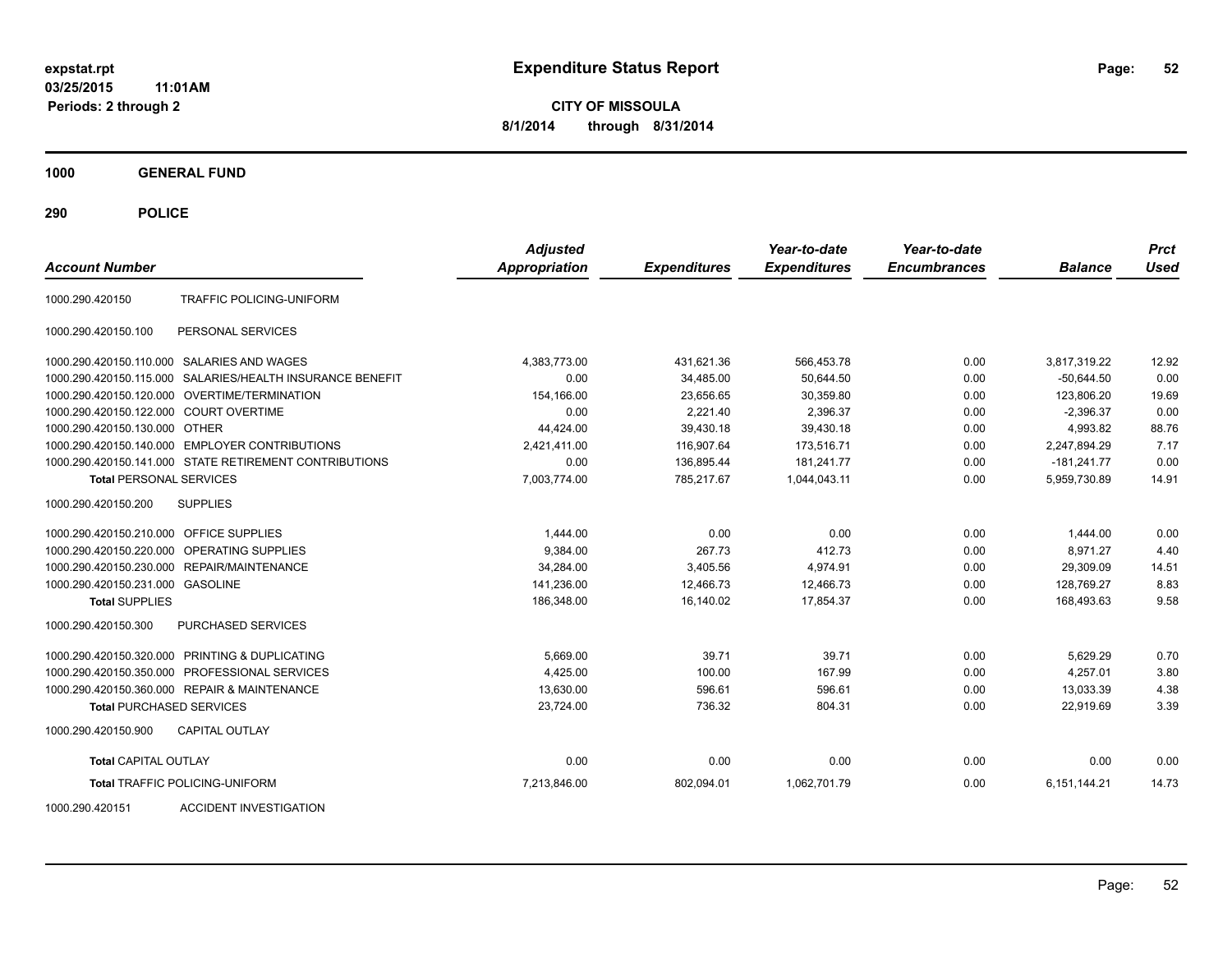**CITY OF MISSOULA 8/1/2014 through 8/31/2014**

**1000 GENERAL FUND**

| <b>Account Number</b>                                     | <b>Adjusted</b><br>Appropriation | <b>Expenditures</b> | Year-to-date<br><b>Expenditures</b> | Year-to-date<br><b>Encumbrances</b> | <b>Balance</b> | <b>Prct</b><br><b>Used</b> |
|-----------------------------------------------------------|----------------------------------|---------------------|-------------------------------------|-------------------------------------|----------------|----------------------------|
| PERSONAL SERVICES<br>1000.290.420151.100                  |                                  |                     |                                     |                                     |                |                            |
| 1000.290.420151.110.000 SALARIES AND WAGES                | 484.216.00                       | 59,642.59           | 77,284.63                           | 0.00                                | 406.931.37     | 15.96                      |
| 1000.290.420151.115.000 SALARIES/HEALTH INSURANCE BENEFIT | 0.00                             | 3,420.00            | 4,959.00                            | 0.00                                | $-4,959.00$    | 0.00                       |
| 1000.290.420151.120.000 OVERTIME/TERMINATION              | 13,376.00                        | 3,974.43            | 4,585.16                            | 0.00                                | 8,790.84       | 34.28                      |
| 1000.290.420151.130.000 OTHER                             | 3.365.00                         | 4,038.54            | 4,038.54                            | 0.00                                | $-673.54$      | 120.02                     |
| 1000.290.420151.140.000 EMPLOYER CONTRIBUTIONS            | 256,313.00                       | 16,887.43           | 26,175.80                           | 0.00                                | 230, 137.20    | 10.21                      |
| 1000.290.420151.141.000 STATE RETIREMENT CONTRIBUTIONS    | 0.00                             | 18,521.48           | 24,567.23                           | 0.00                                | $-24,567.23$   | 0.00                       |
| <b>Total PERSONAL SERVICES</b>                            | 757.270.00                       | 106.484.47          | 141.610.36                          | 0.00                                | 615.659.64     | 18.70                      |
| 1000.290.420151.200<br><b>SUPPLIES</b>                    |                                  |                     |                                     |                                     |                |                            |
| 1000.290.420151.210.000 OFFICE SUPPLIES                   | 200.00                           | 0.00                | 0.00                                | 0.00                                | 200.00         | 0.00                       |
| 1000.290.420151.220.000 OPERATING SUPPLIES                | 2,966.00                         | 0.00                | 68.45                               | 0.00                                | 2.897.55       | 2.31                       |
| 1000.290.420151.230.000 REPAIR/MAINTENANCE                | 4,151.00                         | 319.29              | 319.29                              | 0.00                                | 3,831.71       | 7.69                       |
| 1000.290.420151.231.000 GASOLINE                          | 13,423.00                        | 1,618.91            | 1,618.91                            | 0.00                                | 11,804.09      | 12.06                      |
| <b>Total SUPPLIES</b>                                     | 20,740.00                        | 1,938.20            | 2,006.65                            | 0.00                                | 18,733.35      | 9.68                       |
| 1000.290.420151.300<br><b>PURCHASED SERVICES</b>          |                                  |                     |                                     |                                     |                |                            |
| 1000.290.420151.320.000 PRINTING & DUPLICATING            | 207.00                           | 0.00                | 0.00                                | 0.00                                | 207.00         | 0.00                       |
| 1000.290.420151.350.000 PROFESSIONAL SERVICES             | 300.00                           | 0.00                | 0.00                                | 0.00                                | 300.00         | 0.00                       |
| 1000.290.420151.360.000 REPAIR & MAINTENANCE              | 5,615.00                         | 638.55              | 638.55                              | 0.00                                | 4,976.45       | 11.37                      |
| <b>Total PURCHASED SERVICES</b>                           | 6,122.00                         | 638.55              | 638.55                              | 0.00                                | 5,483.45       | 10.43                      |
| 1000.290.420151.900<br><b>CAPITAL OUTLAY</b>              |                                  |                     |                                     |                                     |                |                            |
| <b>Total CAPITAL OUTLAY</b>                               | 0.00                             | 0.00                | 0.00                                | 0.00                                | 0.00           | 0.00                       |
| <b>Total ACCIDENT INVESTIGATION</b>                       | 784,132.00                       | 109,061.22          | 144,255.56                          | 0.00                                | 639,876.44     | 18.40                      |
| <b>PLANS UNIT</b><br>1000.290.420152                      |                                  |                     |                                     |                                     |                |                            |
| 1000.290.420152.100<br>PERSONAL SERVICES                  |                                  |                     |                                     |                                     |                |                            |
| 1000.290.420152.110.000 SALARIES AND WAGES                | 167,190.00                       | 25.137.62           | 35,215.43                           | 0.00                                | 131,974.57     | 21.06                      |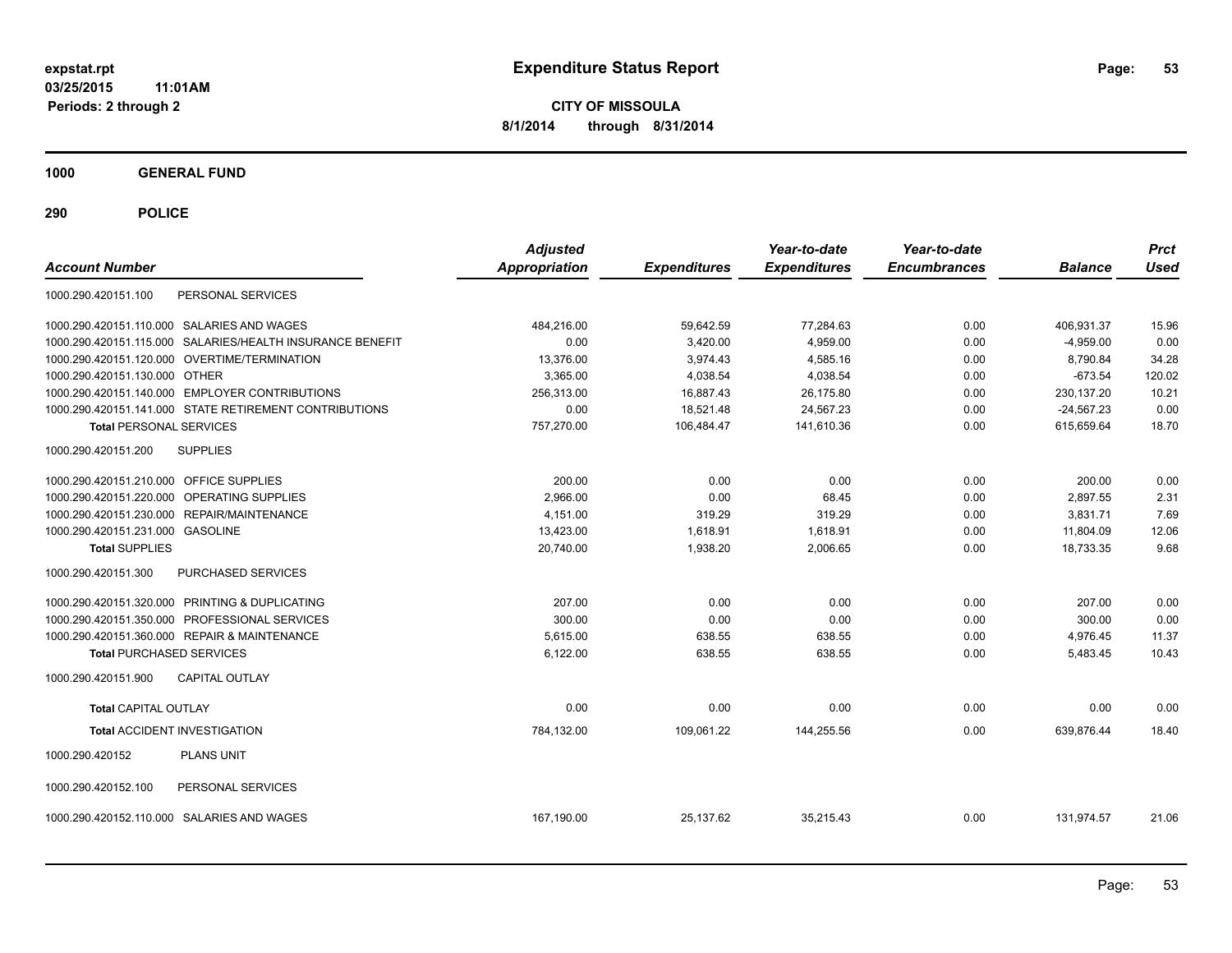**1000 GENERAL FUND**

**290 POLICE**

| <b>Account Number</b>                   |                                                           | <b>Adjusted</b><br>Appropriation | <b>Expenditures</b> | Year-to-date<br><b>Expenditures</b> | Year-to-date<br><b>Encumbrances</b> | <b>Balance</b> | <b>Prct</b><br>Used |
|-----------------------------------------|-----------------------------------------------------------|----------------------------------|---------------------|-------------------------------------|-------------------------------------|----------------|---------------------|
|                                         | 1000.290.420152.115.000 SALARIES/HEALTH INSURANCE BENEFIT | 0.00                             | 1.710.00            | 2.736.00                            | 0.00                                | $-2.736.00$    | 0.00                |
|                                         | 1000.290.420152.120.000 OVERTIME/TERMINATION              | 2.675.00                         | 0.00                | 0.00                                | 0.00                                | 2.675.00       | 0.00                |
| 1000.290.420152.130.000 OTHER           |                                                           | 2,019.00                         | 2,019.27            | 2,019.27                            | 0.00                                | $-0.27$        | 100.01              |
|                                         | 1000.290.420152.140.000 EMPLOYER CONTRIBUTIONS            | 90,718.00                        | 6,384.39            | 10,250.96                           | 0.00                                | 80,467.04      | 11.30               |
|                                         | 1000.290.420152.141.000 STATE RETIREMENT CONTRIBUTIONS    | 0.00                             | 7.885.15            | 11.146.34                           | 0.00                                | $-11.146.34$   | 0.00                |
| <b>Total PERSONAL SERVICES</b>          |                                                           | 262,602.00                       | 43.136.43           | 61.368.00                           | 0.00                                | 201,234.00     | 23.37               |
| 1000.290.420152.200                     | <b>SUPPLIES</b>                                           |                                  |                     |                                     |                                     |                |                     |
| 1000.290.420152.210.000 OFFICE SUPPLIES |                                                           | 200.00                           | 0.00                | 0.00                                | 0.00                                | 200.00         | 0.00                |
| 1000.290.420152.220.000                 | OPERATING SUPPLIES                                        | 2,000.00                         | 0.00                | 169.95                              | 0.00                                | 1,830.05       | 8.50                |
| <b>Total SUPPLIES</b>                   |                                                           | 2.200.00                         | 0.00                | 169.95                              | 0.00                                | 2.030.05       | 7.73                |
| 1000.290.420152.300                     | PURCHASED SERVICES                                        |                                  |                     |                                     |                                     |                |                     |
|                                         | 1000.290.420152.320.000 PRINTING & DUPLICATING            | 200.00                           | 0.00                | 0.00                                | 0.00                                | 200.00         | 0.00                |
|                                         | 1000.290.420152.350.000 PROFESSIONAL SERVICES             | 150.00                           | 0.00                | 0.00                                | 0.00                                | 150.00         | 0.00                |
|                                         | 1000.290.420152.360.000 REPAIR & MAINTENANCE              | 500.00                           | 0.00                | 0.00                                | 0.00                                | 500.00         | 0.00                |
| <b>Total PURCHASED SERVICES</b>         |                                                           | 850.00                           | 0.00                | 0.00                                | 0.00                                | 850.00         | 0.00                |
| <b>Total PLANS UNIT</b>                 |                                                           | 265,652.00                       | 43,136.43           | 61,537.95                           | 0.00                                | 204.114.05     | 23.16               |
| 1000.290.420153                         | <b>COMMUNITY RESOURCE</b>                                 |                                  |                     |                                     |                                     |                |                     |
| 1000.290.420153.100                     | PERSONAL SERVICES                                         |                                  |                     |                                     |                                     |                |                     |
|                                         | 1000.290.420153.110.000 CRO/SALARIES AND WAGES            | 670,485.00                       | 63,770.57           | 78,120.86                           | 0.00                                | 592,364.14     | 11.65               |
|                                         | 1000.290.420153.115.000 SALARIES/HEALTH INSURANCE BENEFIT | 0.00                             | 3,990.00            | 5,272.50                            | 0.00                                | $-5,272.50$    | 0.00                |
|                                         | 1000.290.420153.120.000 OVERTIME/TERMINATION              | 3.567.00                         | 985.09              | 985.09                              | 0.00                                | 2.581.91       | 27.62               |
| 1000.290.420153.130.000 OTHER           |                                                           | 3.365.00                         | 4,711.63            | 4.711.63                            | 0.00                                | $-1.346.63$    | 140.02              |
|                                         | 1000.290.420153.140.000 EMPLOYER CONTRIBUTIONS            | 359,368.00                       | 18,015.10           | 24,646.92                           | 0.00                                | 334,721.08     | 6.86                |
|                                         | 1000.290.420153.141.000 STATE RETIREMENT CONTRIBUTIONS    | 0.00                             | 19,901.28           | 24,492.63                           | 0.00                                | $-24,492.63$   | 0.00                |
| <b>Total PERSONAL SERVICES</b>          |                                                           | 1,036,785.00                     | 111,373.67          | 138,229.63                          | 0.00                                | 898,555.37     | 13.33               |

1000.290.420153.200 SUPPLIES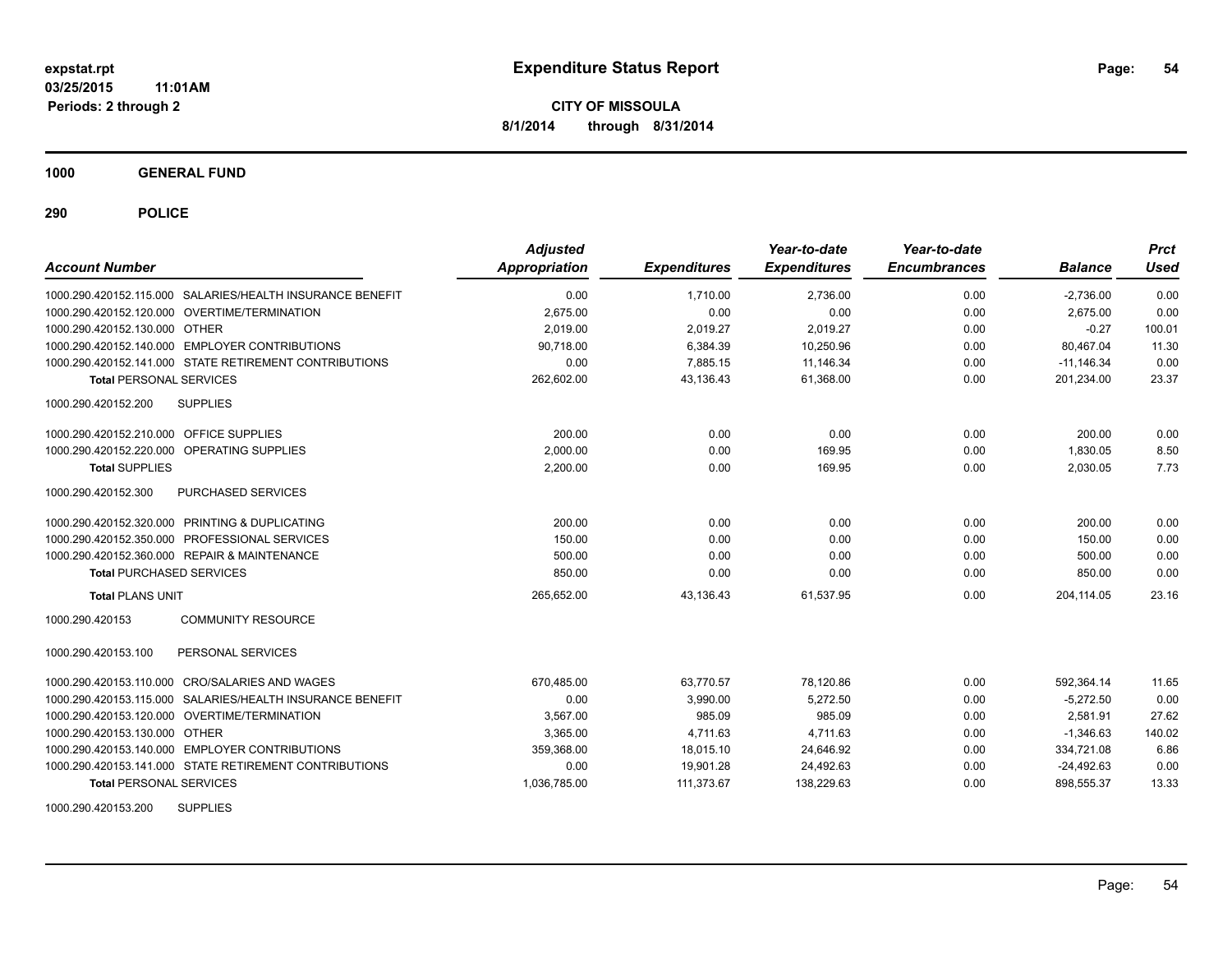**1000 GENERAL FUND**

| <b>Account Number</b>                          |                           | <b>Adjusted</b><br><b>Appropriation</b> | <b>Expenditures</b> | Year-to-date<br><b>Expenditures</b> | Year-to-date<br><b>Encumbrances</b> | <b>Balance</b> | <b>Prct</b><br><b>Used</b> |
|------------------------------------------------|---------------------------|-----------------------------------------|---------------------|-------------------------------------|-------------------------------------|----------------|----------------------------|
| 1000.290.420153.210.000 OFFICE SUPPLIES        |                           | 1,340.00                                | 0.00                | 0.00                                | 0.00                                | 1,340.00       | 0.00                       |
| 1000.290.420153.220.000 OPERATING SUPPLIES     |                           | 3,500.00                                | 765.28              | 777.28                              | 0.00                                | 2,722.72       | 22.21                      |
| 1000.290.420153.230.000 REPAIR/MAINTENANCE     |                           | 1,100.00                                | 0.00                | 0.00                                | 0.00                                | 1,100.00       | 0.00                       |
| 1000.290.420153.231.000 GASOLINE               |                           | 3,561.00                                | 258.41              | 258.41                              | 0.00                                | 3,302.59       | 7.26                       |
| <b>Total SUPPLIES</b>                          |                           | 9,501.00                                | 1,023.69            | 1,035.69                            | 0.00                                | 8,465.31       | 10.90                      |
| 1000.290.420153.300                            | PURCHASED SERVICES        |                                         |                     |                                     |                                     |                |                            |
| 1000.290.420153.320.000 PRINTING & DUPLICATING |                           | 580.00                                  | 0.00                | 0.00                                | 0.00                                | 580.00         | 0.00                       |
| 1000.290.420153.360.000 REPAIR & MAINTENANCE   |                           | 500.00                                  | 0.00                | 0.00                                | 0.00                                | 500.00         | 0.00                       |
| <b>Total PURCHASED SERVICES</b>                |                           | 1,080.00                                | 0.00                | 0.00                                | 0.00                                | 1,080.00       | 0.00                       |
| 1000.290.420153.900                            | <b>CAPITAL OUTLAY</b>     |                                         |                     |                                     |                                     |                |                            |
| <b>Total CAPITAL OUTLAY</b>                    |                           | 0.00                                    | 0.00                | 0.00                                | 0.00                                | 0.00           | 0.00                       |
| <b>Total COMMUNITY RESOURCE</b>                |                           | 1,047,366.00                            | 112,397.36          | 139,265.32                          | 0.00                                | 908,100.68     | 13.30                      |
| 1000.290.420154                                | ABANDONED VEHICLE PROGRAM |                                         |                     |                                     |                                     |                |                            |
| 1000.290.420154.100                            | PERSONAL SERVICES         |                                         |                     |                                     |                                     |                |                            |
| 1000.290.420154.110.000 SALARIES AND WAGES     |                           | 36,885.00                               | 4,269.28            | 5,504.33                            | 0.00                                | 31,380.67      | 14.92                      |
| 1000.290.420154.120.000 OVERTIME/TERMINATION   |                           | 892.00                                  | 5.09                | 5.09                                | 0.00                                | 886.91         | 0.57                       |
| 1000.290.420154.140.000 EMPLOYER CONTRIBUTIONS |                           | 15,844.00                               | 1,520.81            | 3,195.12                            | 0.00                                | 12,648.88      | 20.17                      |
| <b>Total PERSONAL SERVICES</b>                 |                           | 53,621.00                               | 5,795.18            | 8,704.54                            | 0.00                                | 44,916.46      | 16.23                      |
| 1000.290.420154.200<br><b>SUPPLIES</b>         |                           |                                         |                     |                                     |                                     |                |                            |
| 1000.290.420154.210.000 OFFICE SUPPLIES        |                           | 240.00                                  | 0.00                | 0.00                                | 0.00                                | 240.00         | 0.00                       |
| 1000.290.420154.220.000 OPERATING SUPPLIES     |                           | 400.00                                  | 0.00                | 0.00                                | 0.00                                | 400.00         | 0.00                       |
| <b>Total SUPPLIES</b>                          |                           | 640.00                                  | 0.00                | 0.00                                | 0.00                                | 640.00         | 0.00                       |
| 1000.290.420154.300                            | PURCHASED SERVICES        |                                         |                     |                                     |                                     |                |                            |
| 1000.290.420154.310.000 COMMUNICATIONS         |                           | 2,484.00                                | 136.08              | 136.08                              | 0.00                                | 2,347.92       | 5.48                       |
| 1000.290.420154.320.000 PRINTING & DUPLICATING |                           | 768.00                                  | 0.00                | 0.00                                | 0.00                                | 768.00         | 0.00                       |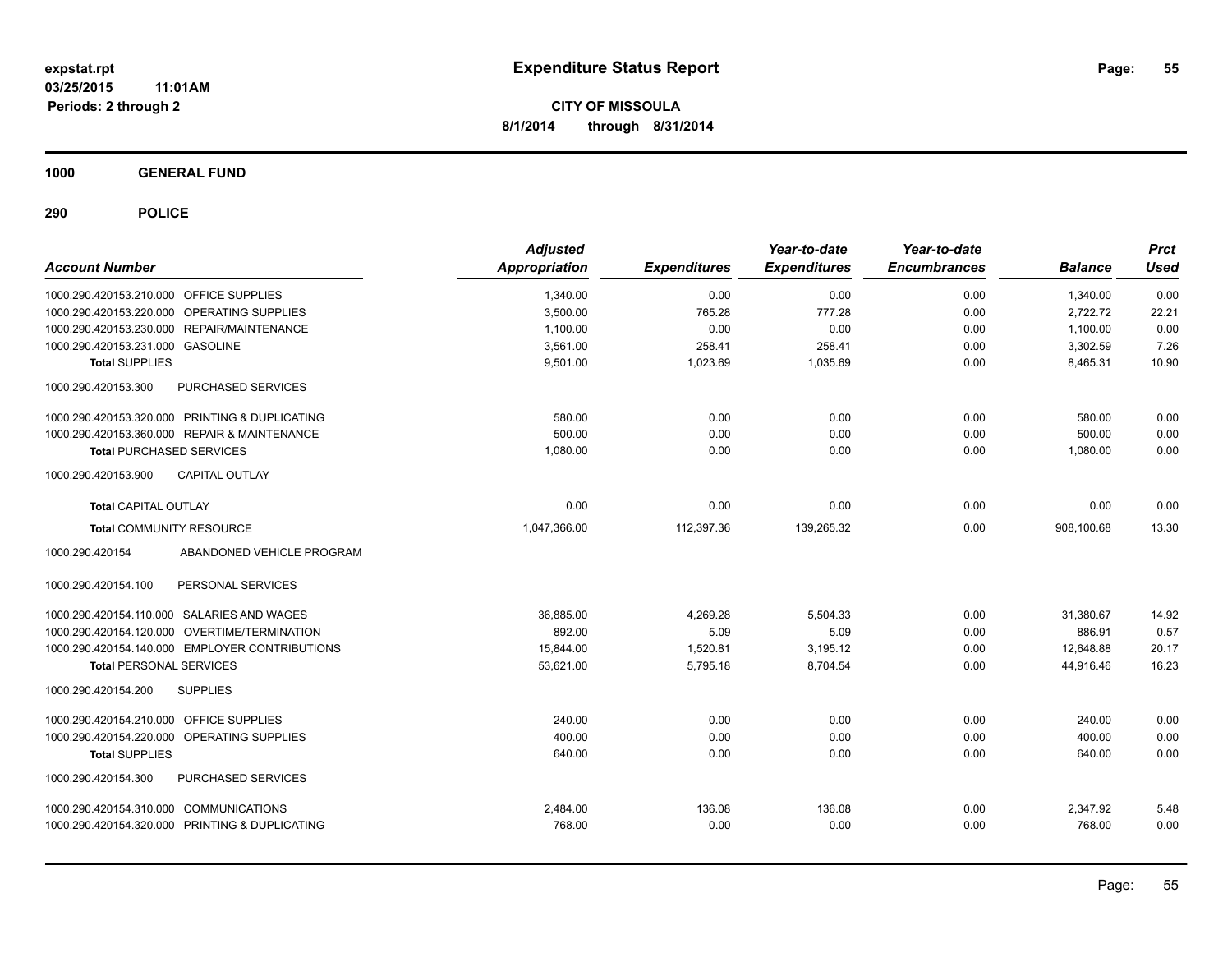**1000 GENERAL FUND**

| <b>Account Number</b>                                     | <b>Adjusted</b><br><b>Appropriation</b> | <b>Expenditures</b> | Year-to-date<br><b>Expenditures</b> | Year-to-date<br><b>Encumbrances</b> | <b>Balance</b> | <b>Prct</b><br><b>Used</b> |
|-----------------------------------------------------------|-----------------------------------------|---------------------|-------------------------------------|-------------------------------------|----------------|----------------------------|
| 1000.290.420154.330.000 PUBLICITY, SUBSCRIPTIONS & DUES   | 2,400.00                                | 0.00                | 0.00                                | 0.00                                | 2,400.00       | 0.00                       |
| 1000.290.420154.350.000 PROFESSIONAL SERVICES             | 12,429.00                               | 15.75               | 15.75                               | 0.00                                | 12,413.25      | 0.13                       |
| 1000.290.420154.350.011 PROFESSIONAL SERVICES             | 0.00                                    | 130.00              | 130.00                              | 0.00                                | $-130.00$      | 0.00                       |
| 1000.290.420154.350.012 PROFESSIONAL SERVICES             | 0.00                                    | 400.00              | 400.00                              | 0.00                                | $-400.00$      | 0.00                       |
| <b>Total PURCHASED SERVICES</b>                           | 18,081.00                               | 681.83              | 681.83                              | 0.00                                | 17,399.17      | 3.77                       |
| <b>Total ABANDONED VEHICLE PROGRAM</b>                    | 72,342.00                               | 6,477.01            | 9,386.37                            | 0.00                                | 62,955.63      | 12.97                      |
| 1000.290.420160<br><b>COMMUNICATIONS</b>                  |                                         |                     |                                     |                                     |                |                            |
| 1000.290.420160.100<br>PERSONAL SERVICES                  |                                         |                     |                                     |                                     |                |                            |
| 1000.290.420160.110.000 SALARIES AND WAGES                | 223.110.00                              | 25,846.30           | 31,487.04                           | 0.00                                | 191,622.96     | 14.11                      |
| 1000.290.420160.115.000 SALARIES/HEALTH INSURANCE BENEFIT | 0.00                                    | 0.00                | $-256.50$                           | 0.00                                | 256.50         | 0.00                       |
| 1000.290.420160.120.000 OVERTIME/TERMINATION              | 8.917.00                                | 1,406.18            | 1,398.55                            | 0.00                                | 7.518.45       | 15.68                      |
| 1000.290.420160.140.000 EMPLOYER CONTRIBUTIONS            | 86,520.00                               | 7.079.49            | 15,049.43                           | 0.00                                | 71,470.57      | 17.39                      |
| <b>Total PERSONAL SERVICES</b>                            | 318,547.00                              | 34,331.97           | 47,678.52                           | 0.00                                | 270,868.48     | 14.97                      |
| 1000.290.420160.200<br><b>SUPPLIES</b>                    |                                         |                     |                                     |                                     |                |                            |
| 1000.290.420160.210.000 OFFICE SUPPLIES                   | 400.00                                  | 39.65               | 39.65                               | 0.00                                | 360.35         | 9.91                       |
| 1000.290.420160.220.000 OPERATING SUPPLIES                | 800.00                                  | 18.85               | 18.85                               | 0.00                                | 781.15         | 2.36                       |
| <b>Total SUPPLIES</b>                                     | 1,200.00                                | 58.50               | 58.50                               | 0.00                                | 1,141.50       | 4.88                       |
| 1000.290.420160.300<br>PURCHASED SERVICES                 |                                         |                     |                                     |                                     |                |                            |
| 1000.290.420160.310.000 COMMUNICATIONS                    | 6,700.00                                | 0.00                | 6,773.49                            | 0.00                                | $-73.49$       | 101.10                     |
| 1000.290.420160.320.000 PRINTING & DUPLICATING            | 150.00                                  | 0.00                | 0.00                                | 0.00                                | 150.00         | 0.00                       |
| <b>Total PURCHASED SERVICES</b>                           | 6,850.00                                | 0.00                | 6,773.49                            | 0.00                                | 76.51          | 98.88                      |
| <b>Total COMMUNICATIONS</b>                               | 326,597.00                              | 34,390.47           | 54,510.51                           | 0.00                                | 272,086.49     | 16.69                      |
| <b>RECORDS</b><br>1000.290.420170                         |                                         |                     |                                     |                                     |                |                            |
| 1000.290.420170.100<br>PERSONAL SERVICES                  |                                         |                     |                                     |                                     |                |                            |
| 1000.290.420170.110.000 SALARIES AND WAGES                | 165,924.00                              | 15,389.39           | 19,836.88                           | 0.00                                | 146,087.12     | 11.96                      |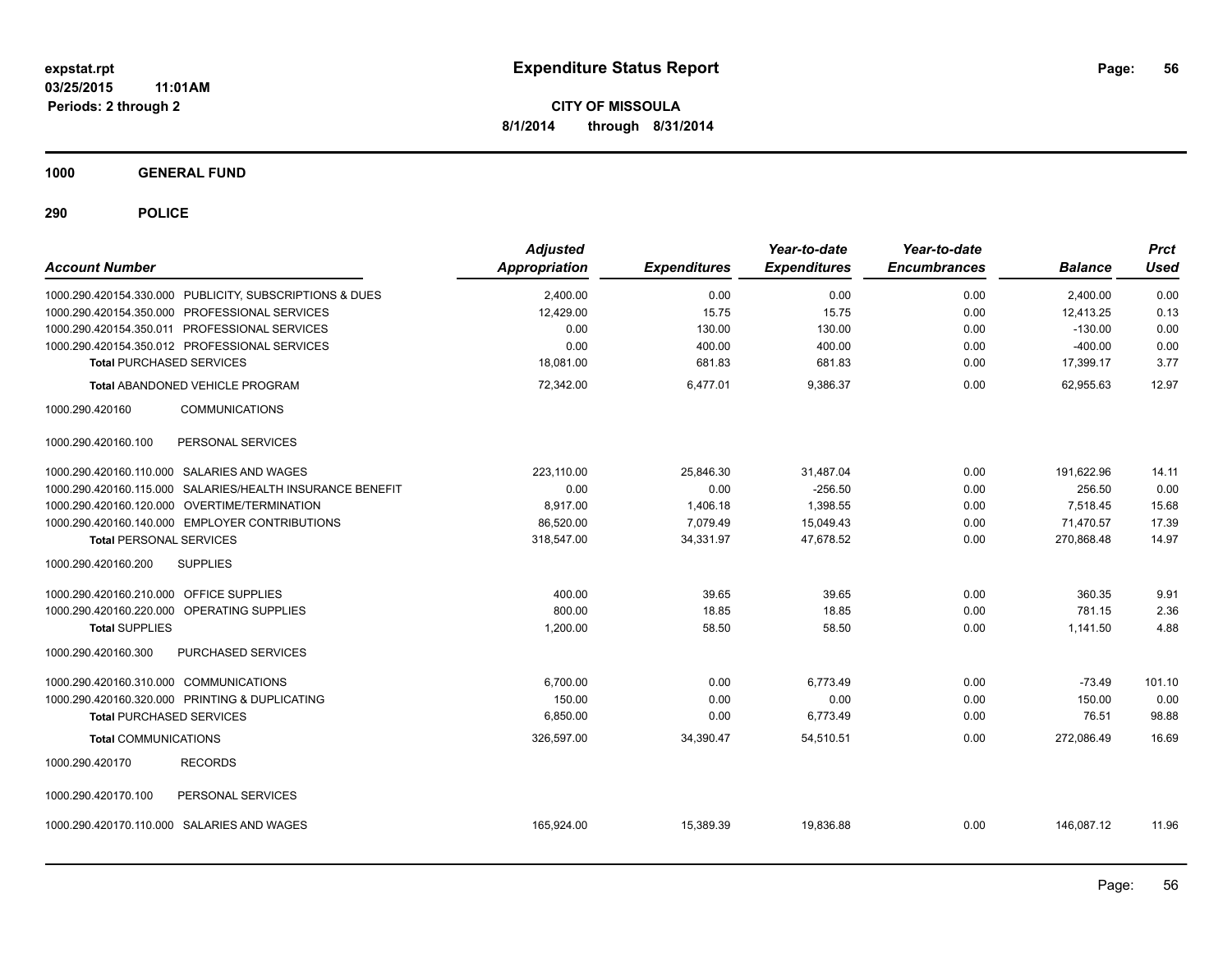**1000 GENERAL FUND**

| <b>Account Number</b>                          | <b>Adjusted</b><br><b>Appropriation</b> | <b>Expenditures</b> | Year-to-date<br><b>Expenditures</b> | Year-to-date<br><b>Encumbrances</b> | <b>Balance</b> | <b>Prct</b><br><b>Used</b> |
|------------------------------------------------|-----------------------------------------|---------------------|-------------------------------------|-------------------------------------|----------------|----------------------------|
| 1000.290.420170.120.000 OVERTIME/TERMINATION   | 713.00                                  | 249.87              | 377.06                              | 0.00                                | 335.94         | 52.88                      |
| 1000.290.420170.140.000 EMPLOYER CONTRIBUTIONS | 66,367.00                               | 5,816.09            | 12,444.45                           | 0.00                                | 53,922.55      | 18.75                      |
| <b>Total PERSONAL SERVICES</b>                 | 233,004.00                              | 21,455.35           | 32,658.39                           | 0.00                                | 200,345.61     | 14.02                      |
| <b>SUPPLIES</b><br>1000.290.420170.200         |                                         |                     |                                     |                                     |                |                            |
| 1000.290.420170.210.000 OFFICE SUPPLIES        | 800.00                                  | 0.00                | 0.00                                | 0.00                                | 800.00         | 0.00                       |
| 1000.290.420170.220.000 OPERATING SUPPLIES     | 850.00                                  | 0.00                | 0.00                                | 0.00                                | 850.00         | 0.00                       |
| <b>Total SUPPLIES</b>                          | 1,650.00                                | 0.00                | 0.00                                | 0.00                                | 1,650.00       | 0.00                       |
| PURCHASED SERVICES<br>1000.290.420170.300      |                                         |                     |                                     |                                     |                |                            |
| <b>Total PURCHASED SERVICES</b>                | 0.00                                    | 0.00                | 0.00                                | 0.00                                | 0.00           | 0.00                       |
| <b>FIXED CHARGES</b><br>1000.290.420170.500    |                                         |                     |                                     |                                     |                |                            |
| <b>Total FIXED CHARGES</b>                     | 0.00                                    | 0.00                | 0.00                                | 0.00                                | 0.00           | 0.00                       |
| CAPITAL OUTLAY<br>1000.290.420170.900          |                                         |                     |                                     |                                     |                |                            |
| <b>Total CAPITAL OUTLAY</b>                    | 0.00                                    | 0.00                | 0.00                                | 0.00                                | 0.00           | 0.00                       |
| <b>Total RECORDS</b>                           | 234,654.00                              | 21,455.35           | 32,658.39                           | 0.00                                | 201,995.61     | 13.92                      |
| <b>EVIDENCE</b><br>1000.290.420182             |                                         |                     |                                     |                                     |                |                            |
| 1000.290.420182.100<br>PERSONAL SERVICES       |                                         |                     |                                     |                                     |                |                            |
| 1000.290.420182.110.000 SALARIES AND WAGES     | 71,541.00                               | 8,275.46            | 10,672.46                           | 0.00                                | 60,868.54      | 14.92                      |
| 1000.290.420182.120.000 OVERTIME/TERMINATION   | 2,229.00                                | 394.10              | 614.50                              | 0.00                                | 1,614.50       | 27.57                      |
| 1000.290.420182.140.000 EMPLOYER CONTRIBUTIONS | 31,334.00                               | 3,055.04            | 6,425.91                            | 0.00                                | 24,908.09      | 20.51                      |
| <b>Total PERSONAL SERVICES</b>                 | 105,104.00                              | 11,724.60           | 17,712.87                           | 0.00                                | 87,391.13      | 16.85                      |
| 1000.290.420182.200<br><b>SUPPLIES</b>         |                                         |                     |                                     |                                     |                |                            |
| 1000.290.420182.210.000 OFFICE SUPPLIES        | 800.00                                  | 476.63              | 476.63                              | 0.00                                | 323.37         | 59.58                      |
| 1000.290.420182.220.000 OPERATING SUPPLIES     | 5,800.00                                | 800.63              | 2,591.50                            | 0.00                                | 3,208.50       | 44.68                      |
| 1000.290.420182.230.000 REPAIR/MAINTENANCE     | 500.00                                  | 0.00                | 0.00                                | 0.00                                | 500.00         | 0.00                       |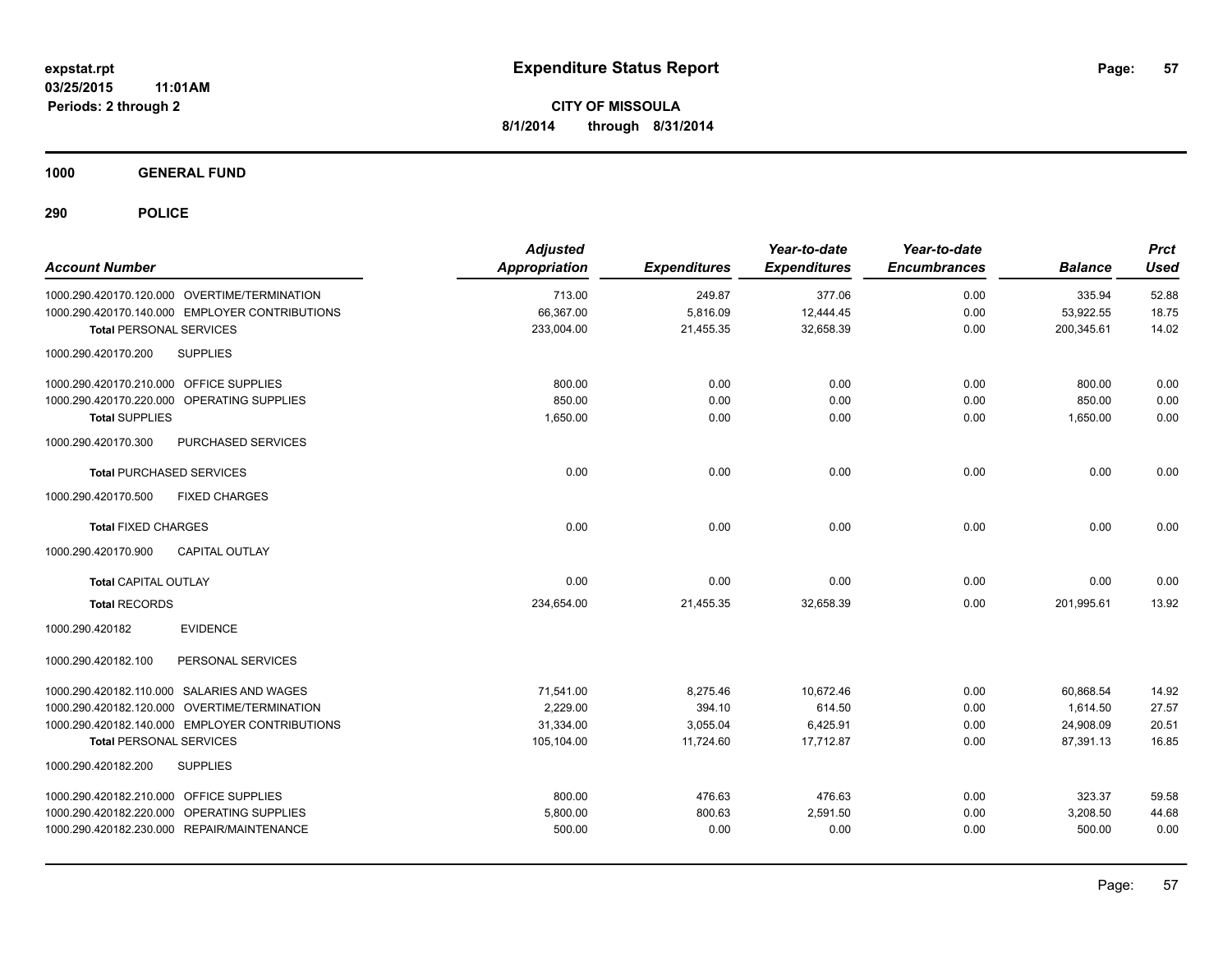**1000 GENERAL FUND**

| <b>Account Number</b>                          | <b>Adjusted</b><br>Appropriation | <b>Expenditures</b> | Year-to-date<br><b>Expenditures</b> | Year-to-date<br><b>Encumbrances</b> | <b>Balance</b> | <b>Prct</b><br><b>Used</b> |
|------------------------------------------------|----------------------------------|---------------------|-------------------------------------|-------------------------------------|----------------|----------------------------|
| 1000.290.420182.231.000 GASOLINE               | 479.00                           | 0.00                | 0.00                                | 0.00                                | 479.00         | 0.00                       |
| <b>Total SUPPLIES</b>                          | 7,579.00                         | 1,277.26            | 3,068.13                            | 0.00                                | 4,510.87       | 40.48                      |
| 1000.290.420182.300<br>PURCHASED SERVICES      |                                  |                     |                                     |                                     |                |                            |
| 1000.290.420182.310.000 COMMUNICATIONS         | 300.00                           | 0.00                | 0.00                                | 0.00                                | 300.00         | 0.00                       |
| 1000.290.420182.320.000 PRINTING & DUPLICATING | 1,000.00                         | 0.00                | 0.00                                | 0.00                                | 1,000.00       | 0.00                       |
| 1000.290.420182.350.000 PROFESSIONAL SERVICES  | 34,700.00                        | 822.00              | 1,591.40                            | 0.00                                | 33,108.60      | 4.59                       |
| 1000.290.420182.360.000 REPAIR & MAINTENANCE   | 150.00                           | 0.00                | 0.00                                | 0.00                                | 150.00         | 0.00                       |
| <b>Total PURCHASED SERVICES</b>                | 36,150.00                        | 822.00              | 1,591.40                            | 0.00                                | 34,558.60      | 4.40                       |
| 1000.290.420182.500<br><b>FIXED CHARGES</b>    |                                  |                     |                                     |                                     |                |                            |
| 1000.290.420182.500.000 FIXED CHARGES          | 650.00                           | 0.00                | 0.00                                | 0.00                                | 650.00         | 0.00                       |
| <b>Total FIXED CHARGES</b>                     | 650.00                           | 0.00                | 0.00                                | 0.00                                | 650.00         | 0.00                       |
| <b>Total EVIDENCE</b>                          | 149,483.00                       | 13,823.86           | 22,372.40                           | 0.00                                | 127.110.60     | 14.97                      |
| 1000.290.420185<br><b>SPECIAL TEAMS</b>        |                                  |                     |                                     |                                     |                |                            |
| 1000.290.420185.100<br>PERSONAL SERVICES       |                                  |                     |                                     |                                     |                |                            |
| <b>Total PERSONAL SERVICES</b>                 | 0.00                             | 0.00                | 0.00                                | 0.00                                | 0.00           | 0.00                       |
| 1000.290.420185.200<br><b>SUPPLIES</b>         |                                  |                     |                                     |                                     |                |                            |
| 1000.290.420185.220.000 OPERATING SUPPLIES     | 6,325.00                         | 1,883.20            | 1,883.20                            | 0.00                                | 4,441.80       | 29.77                      |
| 1000.290.420185.230.000 REPAIR/MAINTENANCE     | 200.00                           | 0.00                | 0.00                                | 0.00                                | 200.00         | 0.00                       |
| 1000.290.420185.231.000 GASOLINE               | 239.00                           | 0.00                | 0.00                                | 0.00                                | 239.00         | 0.00                       |
| <b>Total SUPPLIES</b>                          | 6,764.00                         | 1,883.20            | 1,883.20                            | 0.00                                | 4,880.80       | 27.84                      |
| 1000.290.420185.300<br>PURCHASED SERVICES      |                                  |                     |                                     |                                     |                |                            |
| 1000.290.420185.350.000 PROFESSIONAL SERVICES  | 175.00                           | 0.00                | 0.00                                | 0.00                                | 175.00         | 0.00                       |
| 1000.290.420185.360.000 REPAIR & MAINTENANCE   | 350.00                           | 0.00                | 0.00                                | 0.00                                | 350.00         | 0.00                       |
| <b>Total PURCHASED SERVICES</b>                | 525.00                           | 0.00                | 0.00                                | 0.00                                | 525.00         | 0.00                       |
| <b>Total SPECIAL TEAMS</b>                     | 7,289.00                         | 1,883.20            | 1,883.20                            | 0.00                                | 5,405.80       | 25.84                      |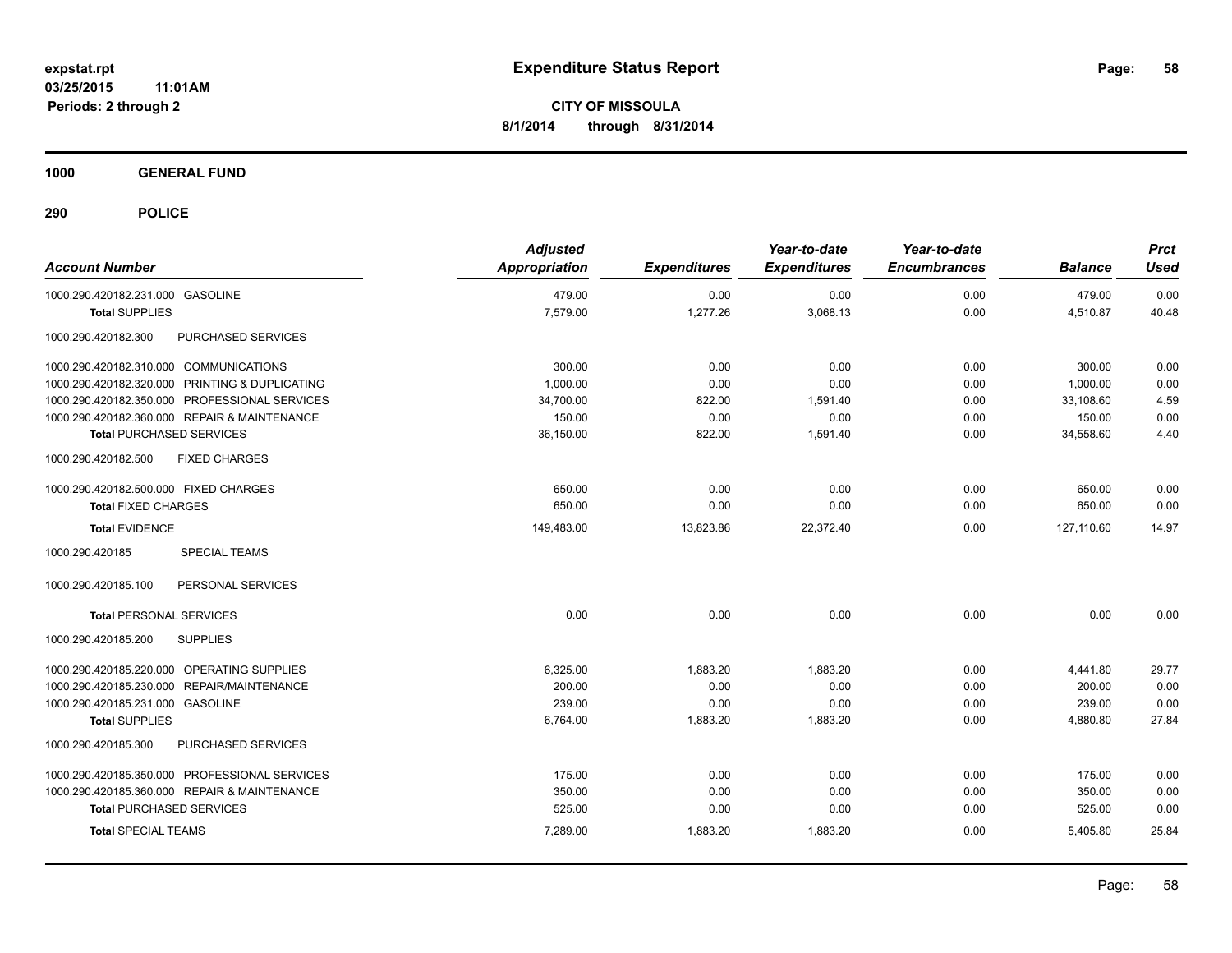**CITY OF MISSOULA 8/1/2014 through 8/31/2014**

**1000 GENERAL FUND**

| <b>Account Number</b>         |                                     | <b>Adjusted</b><br><b>Appropriation</b> | <b>Expenditures</b> | Year-to-date<br><b>Expenditures</b> | Year-to-date<br><b>Encumbrances</b> | <b>Balance</b> | <b>Prct</b><br><b>Used</b> |
|-------------------------------|-------------------------------------|-----------------------------------------|---------------------|-------------------------------------|-------------------------------------|----------------|----------------------------|
| 1000.290.420199               | CONTINGENCY-NEW AWARD FUNDING       |                                         |                     |                                     |                                     |                |                            |
| 1000.290.420199.100           | PERSONAL SERVICES                   |                                         |                     |                                     |                                     |                |                            |
|                               | <b>Total PERSONAL SERVICES</b>      | 0.00                                    | 0.00                | 0.00                                | 0.00                                | 0.00           | 0.00                       |
| 1000.290.420199.200           | <b>SUPPLIES</b>                     |                                         |                     |                                     |                                     |                |                            |
| <b>Total SUPPLIES</b>         |                                     | 0.00                                    | 0.00                | 0.00                                | 0.00                                | 0.00           | 0.00                       |
| 1000.290.420199.300           | PURCHASED SERVICES                  |                                         |                     |                                     |                                     |                |                            |
|                               | <b>Total PURCHASED SERVICES</b>     | 0.00                                    | 0.00                | 0.00                                | 0.00                                | 0.00           | 0.00                       |
| 1000.290.420199.900           | <b>CAPITAL OUTLAY</b>               |                                         |                     |                                     |                                     |                |                            |
|                               | Total CONTINGENCY-NEW AWARD FUNDING | 0.00                                    | 0.00                | 0.00                                | 0.00                                | 0.00           | 0.00                       |
| 1000.290.420256               | *** Title Not Found ***             |                                         |                     |                                     |                                     |                |                            |
| 1000.290.420256.100           | PERSONAL SERVICES                   |                                         |                     |                                     |                                     |                |                            |
| Total *** Title Not Found *** |                                     | 0.00                                    | 0.00                | 0.00                                | 0.00                                | 0.00           | 0.00                       |
| <b>Total POLICE</b>           |                                     | 13,914,302.00                           | 1,626,099.16        | 2,166,566.71                        | 0.00                                | 11,747,735.29  | 15.57                      |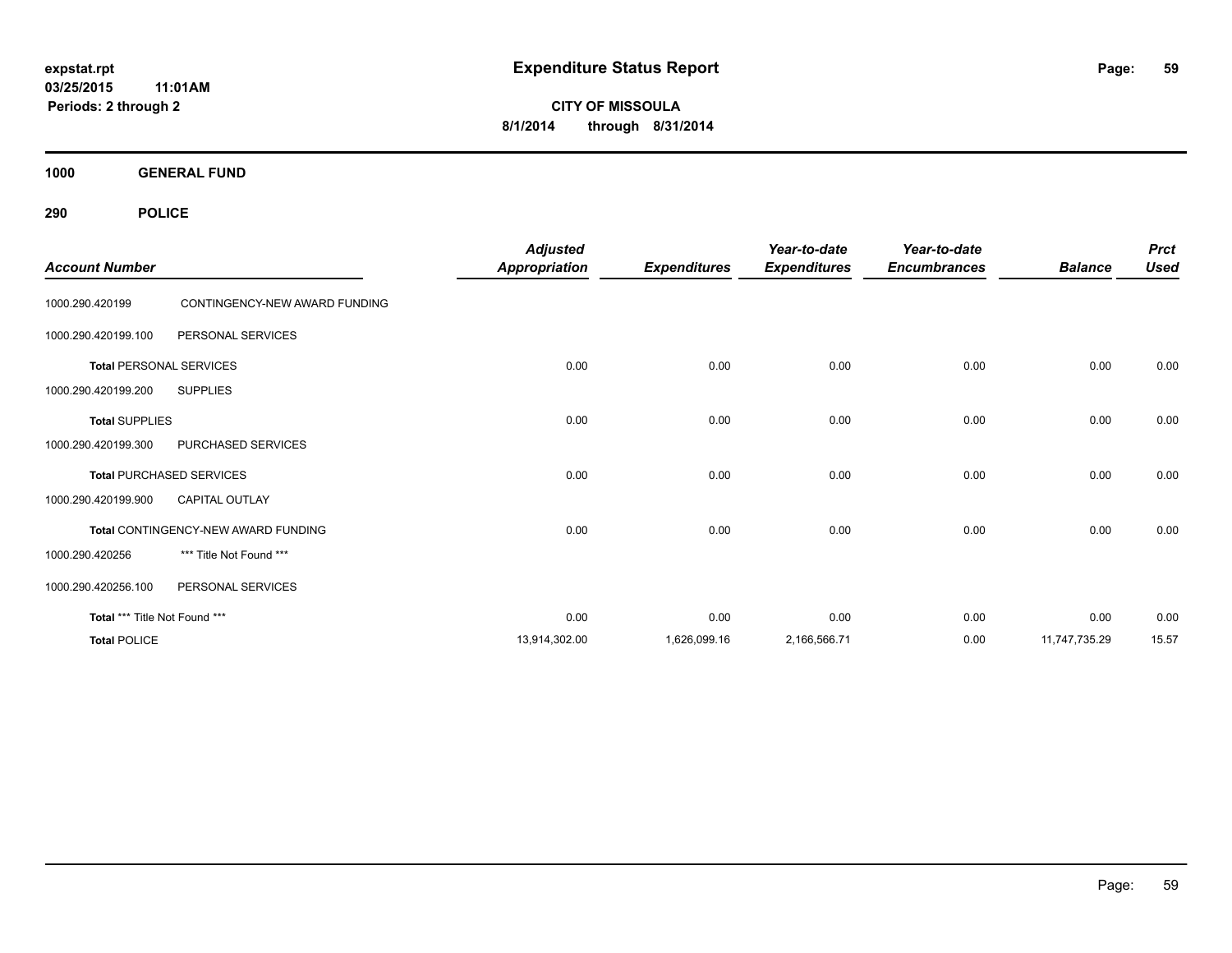**CITY OF MISSOULA 8/1/2014 through 8/31/2014**

**1000 GENERAL FUND**

| <b>Account Number</b>                  |                                                         | <b>Adjusted</b><br><b>Appropriation</b> | <b>Expenditures</b> | Year-to-date<br><b>Expenditures</b> | Year-to-date<br><b>Encumbrances</b> | <b>Balance</b> | <b>Prct</b><br><b>Used</b> |
|----------------------------------------|---------------------------------------------------------|-----------------------------------------|---------------------|-------------------------------------|-------------------------------------|----------------|----------------------------|
|                                        |                                                         |                                         |                     |                                     |                                     |                |                            |
| 1000.300.420410                        | <b>ADMINISTRATION</b>                                   |                                         |                     |                                     |                                     |                |                            |
| 1000.300.420410.100                    | PERSONAL SERVICES                                       |                                         |                     |                                     |                                     |                |                            |
|                                        | 1000.300.420410.110.000 SALARIES AND WAGES              | 410,937.00                              | 47,559.72           | 61,309.00                           | 0.00                                | 349,628.00     | 14.92                      |
| 1000.300.420410.115.000                | SALARIES/HEALTH INSURANCE BENEFIT                       | 20,520.00                               | 1,710.00            | 2,479.50                            | 0.00                                | 18,040.50      | 12.08                      |
|                                        | 1000.300.420410.140.000 EMPLOYER CONTRIBUTIONS          | 119.415.00                              | 12,529.39           | 20,857.35                           | 0.00                                | 98.557.65      | 17.47                      |
|                                        | 1000.300.420410.141.000 STATE RETIREMENT CONTRIBUTIONS  | 103,109.00                              | 11,718.27           | 15,195.15                           | 0.00                                | 87,913.85      | 14.74                      |
| <b>Total PERSONAL SERVICES</b>         |                                                         | 653,981.00                              | 73,517.38           | 99,841.00                           | 0.00                                | 554,140.00     | 15.27                      |
| 1000.300.420410.200                    | <b>SUPPLIES</b>                                         |                                         |                     |                                     |                                     |                |                            |
| 1000.300.420410.210.000                | <b>OFFICE SUPPLIES</b>                                  | 8.471.00                                | 165.78              | 914.53                              | 0.00                                | 7,556.47       | 10.80                      |
| 1000.300.420410.220.000                | OPERATING SUPPLIES                                      | 2,822.00                                | 0.00                | 0.00                                | 0.00                                | 2,822.00       | 0.00                       |
|                                        | 1000.300.420410.230.000 REPAIR/MAINTENANCE              | 900.00                                  | 0.00                | 0.00                                | 0.00                                | 900.00         | 0.00                       |
| 1000.300.420410.240.000 OTHER SUPPLIES |                                                         | 2,848.00                                | 0.00                | 0.00                                | 0.00                                | 2,848.00       | 0.00                       |
| <b>Total SUPPLIES</b>                  |                                                         | 15,041.00                               | 165.78              | 914.53                              | 0.00                                | 14,126.47      | 6.08                       |
| 1000.300.420410.300                    | PURCHASED SERVICES                                      |                                         |                     |                                     |                                     |                |                            |
| 1000.300.420410.310.000 COMMUNICATIONS |                                                         | 577.00                                  | 2.57                | 2.57                                | 0.00                                | 574.43         | 0.45                       |
|                                        | 1000.300.420410.320.000 PRINTING & DUPLICATING          | 240.00                                  | 0.00                | 0.00                                | 0.00                                | 240.00         | 0.00                       |
|                                        | 1000.300.420410.330.000 PUBLICITY, SUBSCRIPTIONS & DUES | 1,238.00                                | 0.00                | 0.00                                | 0.00                                | 1,238.00       | 0.00                       |
|                                        | 1000.300.420410.350.000 PROFESSIONAL SERVICES           | 192.00                                  | 0.00                | 192.00                              | 0.00                                | 0.00           | 100.00                     |
| 1000.300.420410.370.000 TRAVEL         |                                                         | 4.240.00                                | 0.00                | 0.00                                | 0.00                                | 4,240.00       | 0.00                       |
| 1000.300.420410.380.000 TRAINING       |                                                         | 1.054.00                                | 0.00                | 0.00                                | 0.00                                | 1,054.00       | 0.00                       |
| <b>Total PURCHASED SERVICES</b>        |                                                         | 7,541.00                                | 2.57                | 194.57                              | 0.00                                | 7,346.43       | 2.58                       |
| <b>Total ADMINISTRATION</b>            |                                                         | 676,563.00                              | 73,685.73           | 100,950.10                          | 0.00                                | 575,612.90     | 14.92                      |
| 1000.300.420420                        | <b>FACILITY</b>                                         |                                         |                     |                                     |                                     |                |                            |
| 1000.300.420420.100                    | PERSONAL SERVICES                                       |                                         |                     |                                     |                                     |                |                            |
| <b>Total PERSONAL SERVICES</b>         |                                                         | 0.00                                    | 0.00                | 0.00                                | 0.00                                | 0.00           | 0.00                       |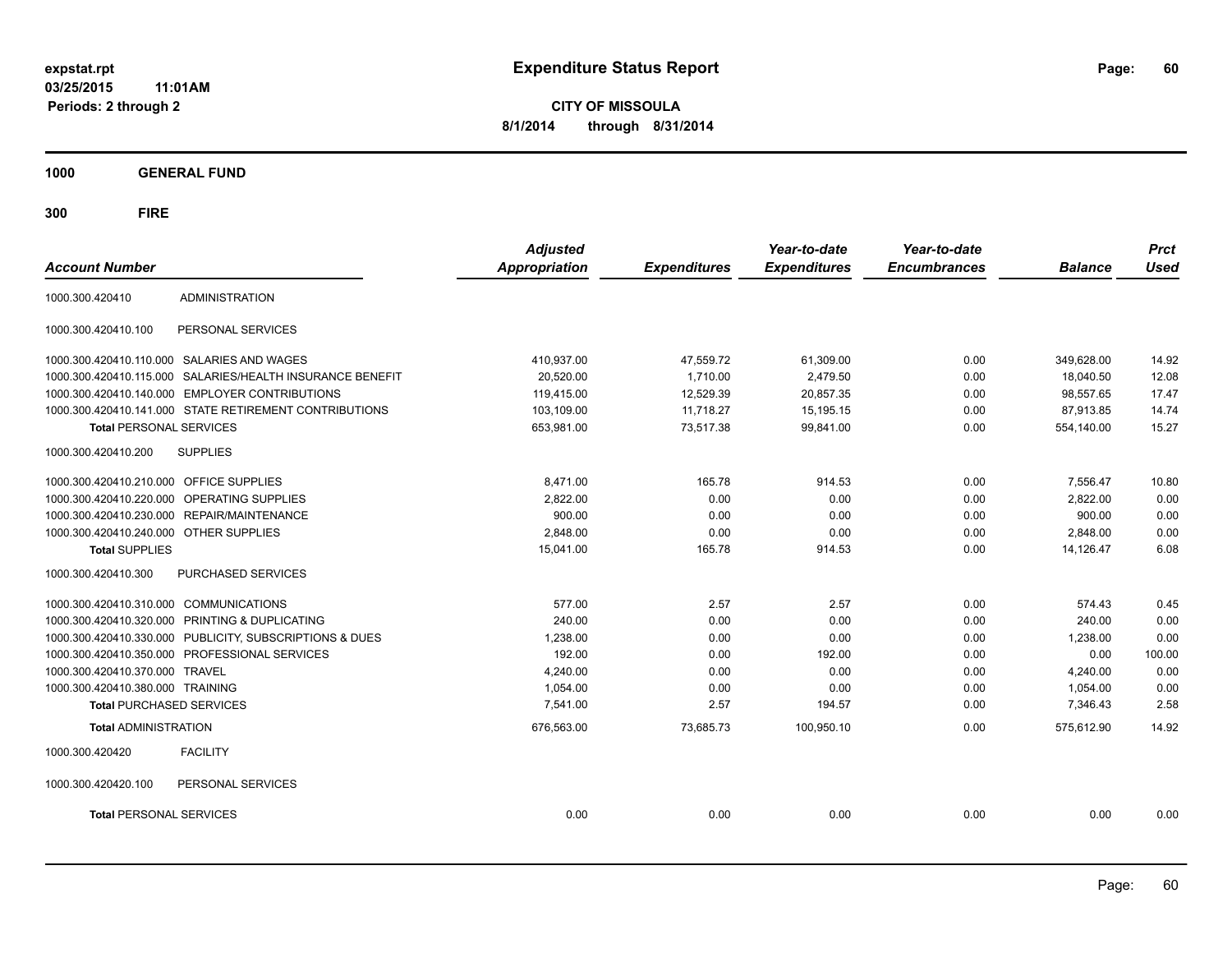**CITY OF MISSOULA 8/1/2014 through 8/31/2014**

**1000 GENERAL FUND**

| <b>Account Number</b>                                        | <b>Adjusted</b><br><b>Appropriation</b> | <b>Expenditures</b> | Year-to-date<br><b>Expenditures</b> | Year-to-date<br><b>Encumbrances</b> | <b>Balance</b> | <b>Prct</b><br><b>Used</b> |
|--------------------------------------------------------------|-----------------------------------------|---------------------|-------------------------------------|-------------------------------------|----------------|----------------------------|
| <b>SUPPLIES</b><br>1000.300.420420.200                       |                                         |                     |                                     |                                     |                |                            |
| 1000.300.420420.210.000 OFFICE SUPPLIES                      | 7,245.00                                | 0.00                | 0.00                                | 0.00                                | 7,245.00       | 0.00                       |
| OPERATING SUPPLIES<br>1000.300.420420.220.000                | 6,448.00                                | 13.59               | 13.59                               | 0.00                                | 6,434.41       | 0.21                       |
| 1000.300.420420.230.000 REPAIR/MAINTENANCE                   | 14.000.00                               | 1.591.64            | 1.701.89                            | 0.00                                | 12.298.11      | 12.16                      |
| <b>Total SUPPLIES</b>                                        | 27,693.00                               | 1,605.23            | 1,715.48                            | 0.00                                | 25.977.52      | 6.19                       |
| 1000.300.420420.300<br><b>PURCHASED SERVICES</b>             |                                         |                     |                                     |                                     |                |                            |
| 1000.300.420420.340.000 SEWER                                | 1.394.00                                | 0.00                | 604.62                              | 0.00                                | 789.38         | 43.37                      |
| 1000.300.420420.341.000 ELECTRICITY & NATURAL GAS            | 65,579.00                               | 4,985.54            | 4,985.54                            | 0.00                                | 60,593.46      | 7.60                       |
| 1000.300.420420.343.000 WATER CHARGES                        | 14,677.00                               | 1,314.36            | 1.314.36                            | 0.00                                | 13.362.64      | 8.96                       |
| 1000.300.420420.344.000 TELEPHONE SERVICE                    | 20,485.00                               | 1,190.63            | 1,190.63                            | 0.00                                | 19,294.37      | 5.81                       |
| 1000.300.420420.345.000 GARBAGE                              | 5,462.00                                | 857.00              | 857.00                              | 0.00                                | 4,605.00       | 15.69                      |
| 1000.300.420420.360.000 REPAIR & MAINTENANCE                 | 25,258.00                               | 4,323.12            | 4,597.38                            | 0.00                                | 20,660.62      | 18.20                      |
| <b>Total PURCHASED SERVICES</b>                              | 132,855.00                              | 12,670.65           | 13,549.53                           | 0.00                                | 119,305.47     | 10.20                      |
| 1000.300.420420.500<br><b>FIXED CHARGES</b>                  |                                         |                     |                                     |                                     |                |                            |
| 1000.300.420420.500.000 FIXED CHARGES                        | 226.00                                  | 0.00                | 0.00                                | 0.00                                | 226.00         | 0.00                       |
| <b>Total FIXED CHARGES</b>                                   | 226.00                                  | 0.00                | 0.00                                | 0.00                                | 226.00         | 0.00                       |
| <b>Total FACILITY</b>                                        | 160,774.00                              | 14,275.88           | 15,265.01                           | 0.00                                | 145,508.99     | 9.49                       |
| PERSONNEL TRAINING<br>1000.300.420430                        |                                         |                     |                                     |                                     |                |                            |
| 1000.300.420430.100<br>PERSONAL SERVICES                     |                                         |                     |                                     |                                     |                |                            |
| 1000.300.420430.110.000 SALARIES AND WAGES                   | 85,034.00                               | 9,811.53            | 12,614.76                           | 0.00                                | 72,419.24      | 14.83                      |
| SALARIES/HEALTH INSURANCE BENEFIT<br>1000.300.420430.115.000 | 6,840.00                                | 570.00              | 855.00                              | 0.00                                | 5.985.00       | 12.50                      |
| 1000.300.420430.120.000<br><b>OVERTIME/TERMINATION</b>       | 2,065.00                                | 0.00                | 0.00                                | 0.00                                | 2,065.00       | 0.00                       |
| 1000.300.420430.140.000 EMPLOYER CONTRIBUTIONS               | 21,201.00                               | 2,173.22            | 3,169.49                            | 0.00                                | 18,031.51      | 14.95                      |
| 1000.300.420430.141.000 STATE RETIREMENT CONTRIBUTIONS       | 29,960.00                               | 3,385.42            | 4,423.75                            | 0.00                                | 25,536.25      | 14.77                      |
| <b>Total PERSONAL SERVICES</b>                               | 145,100.00                              | 15,940.17           | 21,063.00                           | 0.00                                | 124,037.00     | 14.52                      |
| 1000.300.420430.200<br><b>SUPPLIES</b>                       |                                         |                     |                                     |                                     |                |                            |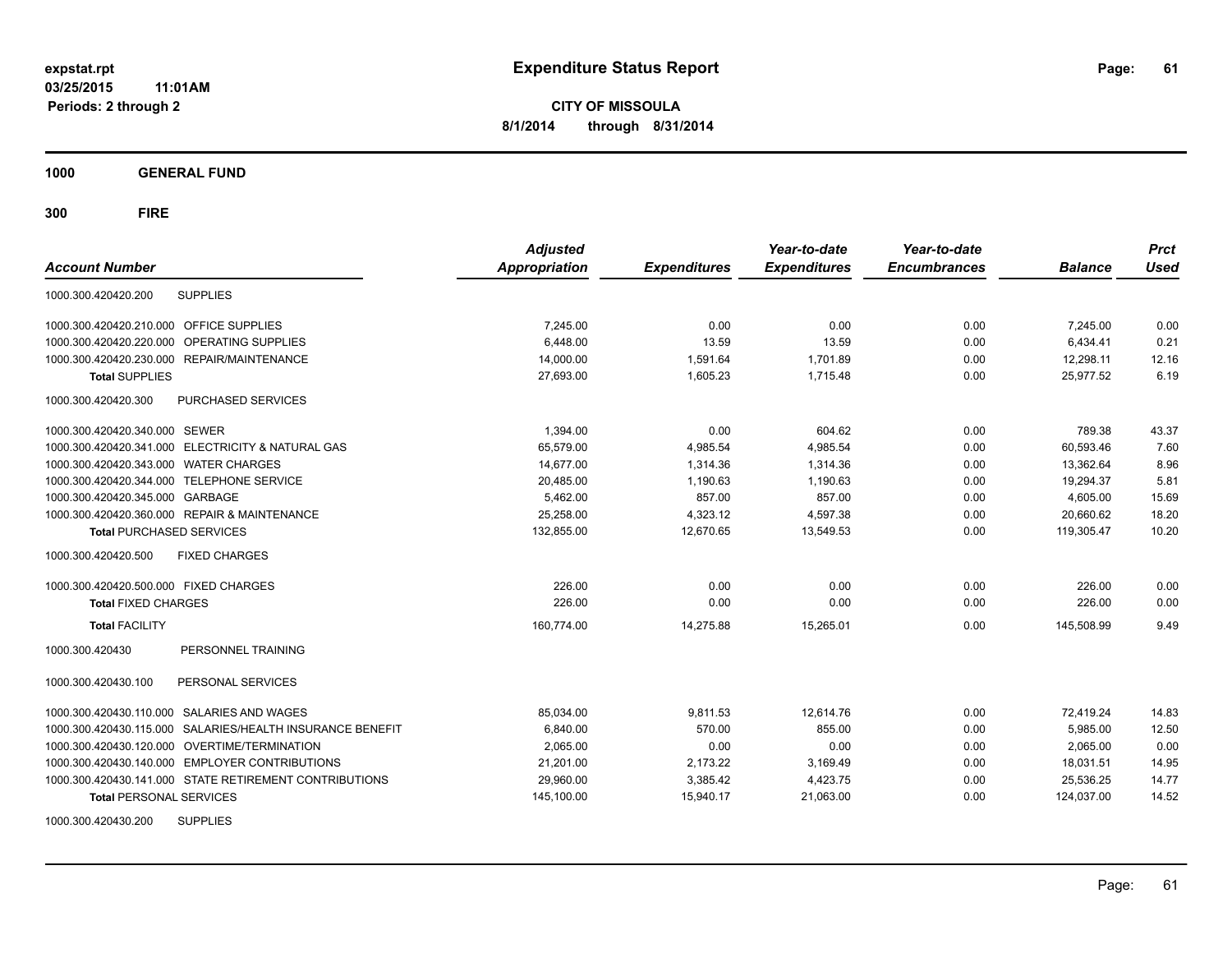**1000 GENERAL FUND**

| <b>Account Number</b>                                     | <b>Adjusted</b><br><b>Appropriation</b> | <b>Expenditures</b> | Year-to-date<br><b>Expenditures</b> | Year-to-date<br><b>Encumbrances</b> | <b>Balance</b> | <b>Prct</b><br>Used |
|-----------------------------------------------------------|-----------------------------------------|---------------------|-------------------------------------|-------------------------------------|----------------|---------------------|
| 1000.300.420430.210.000 OFFICE SUPPLIES                   | 96.00                                   | 0.00                | 0.00                                | 0.00                                | 96.00          | 0.00                |
| 1000.300.420430.220.000 OPERATING SUPPLIES                | 2,741.00                                | 0.00                | 0.00                                | 0.00                                | 2,741.00       | 0.00                |
| 1000.300.420430.230.000 REPAIR/MAINTENANCE                | 320.00                                  | 0.00                | 0.00                                | 0.00                                | 320.00         | 0.00                |
| <b>Total SUPPLIES</b>                                     | 3,157.00                                | 0.00                | 0.00                                | 0.00                                | 3,157.00       | 0.00                |
| 1000.300.420430.300<br>PURCHASED SERVICES                 |                                         |                     |                                     |                                     |                |                     |
| 1000.300.420430.320.000 PRINTING & DUPLICATING            | 192.00                                  | 0.00                | 0.00                                | 0.00                                | 192.00         | 0.00                |
| 1000.300.420430.330.000 PUBLICITY, SUBSCRIPTIONS & DUES   | 322.00                                  | 0.00                | 0.00                                | 0.00                                | 322.00         | 0.00                |
| 1000.300.420430.370.000 TRAVEL                            | 1,148.00                                | 0.00                | 0.00                                | 0.00                                | 1,148.00       | 0.00                |
| 1000.300.420430.380.000 TRAINING                          | 480.00                                  | 0.00                | 0.00                                | 0.00                                | 480.00         | 0.00                |
| <b>Total PURCHASED SERVICES</b>                           | 2,142.00                                | 0.00                | 0.00                                | 0.00                                | 2,142.00       | 0.00                |
| <b>Total PERSONNEL TRAINING</b>                           | 150,399.00                              | 15,940.17           | 21,063.00                           | 0.00                                | 129.336.00     | 14.00               |
| <b>FIRE PREVENTION</b><br>1000.300.420440                 |                                         |                     |                                     |                                     |                |                     |
| 1000.300.420440.100<br>PERSONAL SERVICES                  |                                         |                     |                                     |                                     |                |                     |
| 1000.300.420440.110.000 SALARIES AND WAGES                | 398,627.00                              | 44,796.86           | 57,595.72                           | 0.00                                | 341,031.28     | 14.45               |
| 1000.300.420440.115.000 SALARIES/HEALTH INSURANCE BENEFIT | 34,200.00                               | 2,850.00            | 4.275.00                            | 0.00                                | 29,925.00      | 12.50               |
| 1000.300.420440.120.000 OVERTIME/TERMINATION              | 8,909.00                                | 1,571.73            | 1,571.73                            | 0.00                                | 7,337.27       | 17.64               |
| 1000.300.420440.140.000 EMPLOYER CONTRIBUTIONS            | 100,565.00                              | 10,295.77           | 14,929.93                           | 0.00                                | 85,635.07      | 14.85               |
| 1000.300.420440.141.000 STATE RETIREMENT CONTRIBUTIONS    | 141,145.00                              | 15,537.64           | 20,314.80                           | 0.00                                | 120,830.20     | 14.39               |
| <b>Total PERSONAL SERVICES</b>                            | 683,446.00                              | 75,052.00           | 98,687.18                           | 0.00                                | 584,758.82     | 14.44               |
| <b>SUPPLIES</b><br>1000.300.420440.200                    |                                         |                     |                                     |                                     |                |                     |
| 1000.300.420440.210.000 OFFICE SUPPLIES                   | 144.00                                  | 0.00                | 0.00                                | 0.00                                | 144.00         | 0.00                |
| 1000.300.420440.220.000 OPERATING SUPPLIES                | 4.956.00                                | 13.59               | 13.59                               | 0.00                                | 4,942.41       | 0.27                |
| 1000.300.420440.230.000 REPAIR/MAINTENANCE                | 1,540.00                                | 0.00                | 49.96                               | 0.00                                | 1,490.04       | 3.24                |
| <b>Total SUPPLIES</b>                                     | 6,640.00                                | 13.59               | 63.55                               | 0.00                                | 6,576.45       | 0.96                |
| 1000.300.420440.300<br>PURCHASED SERVICES                 |                                         |                     |                                     |                                     |                |                     |
| 1000.300.420440.320.000 PRINTING & DUPLICATING            | 192.00                                  | 0.00                | 0.00                                | 0.00                                | 192.00         | 0.00                |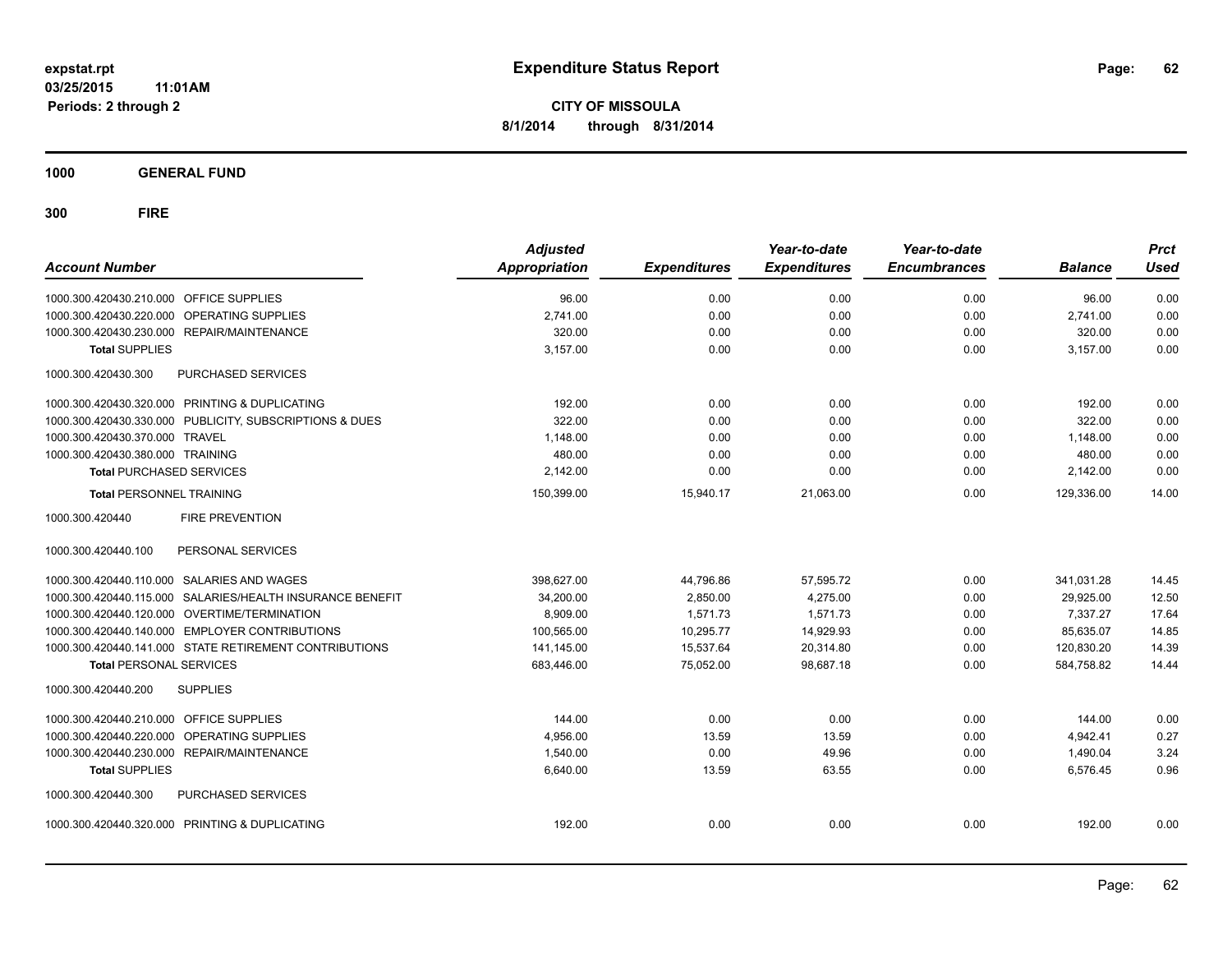**CITY OF MISSOULA 8/1/2014 through 8/31/2014**

**1000 GENERAL FUND**

| <b>Account Number</b>            |                                                           | <b>Adjusted</b><br>Appropriation | <b>Expenditures</b> | Year-to-date<br><b>Expenditures</b> | Year-to-date<br><b>Encumbrances</b> | <b>Balance</b> | <b>Prct</b><br><b>Used</b> |
|----------------------------------|-----------------------------------------------------------|----------------------------------|---------------------|-------------------------------------|-------------------------------------|----------------|----------------------------|
|                                  | 1000.300.420440.330.000 PUBLICITY, SUBSCRIPTIONS & DUES   | 3,916.00                         | 2,665.50            | 2,665.50                            | 0.00                                | 1,250.50       | 68.07                      |
| 1000.300.420440.370.000 TRAVEL   |                                                           | 5,448.00                         | 0.00                | 0.00                                | 0.00                                | 5,448.00       | 0.00                       |
| 1000.300.420440.380.000 TRAINING |                                                           | 2,506.00                         | 225.00              | 225.00                              | 0.00                                | 2,281.00       | 8.98                       |
| <b>Total PURCHASED SERVICES</b>  |                                                           | 12.062.00                        | 2,890.50            | 2,890.50                            | 0.00                                | 9,171.50       | 23.96                      |
| <b>Total FIRE PREVENTION</b>     |                                                           | 702,148.00                       | 77,956.09           | 101,641.23                          | 0.00                                | 600,506.77     | 14.48                      |
| 1000.300.420450                  | <b>FIRE GRANTS</b>                                        |                                  |                     |                                     |                                     |                |                            |
| 1000.300.420450.300              | PURCHASED SERVICES                                        |                                  |                     |                                     |                                     |                |                            |
| <b>Total FIRE GRANTS</b>         |                                                           | 0.00                             | 0.00                | 0.00                                | 0.00                                | 0.00           | 0.00                       |
| 1000.300.420455                  | <b>EMS</b>                                                |                                  |                     |                                     |                                     |                |                            |
| 1000.300.420455.100              | PERSONAL SERVICES                                         |                                  |                     |                                     |                                     |                |                            |
|                                  | 1000.300.420455.110.000 SALARIES AND WAGES                | 81,698.00                        | 9,426.60            | 11,639.86                           | 0.00                                | 70,058.14      | 14.25                      |
|                                  | 1000.300.420455.115.000 SALARIES/HEALTH INSURANCE BENEFIT | 6.840.00                         | 570.00              | 855.00                              | 0.00                                | 5,985.00       | 12.50                      |
|                                  | 1000.300.420455.120.000 OVERTIME/TERMINATION              | 2.005.00                         | 265.12              | 265.12                              | 0.00                                | 1.739.88       | 13.22                      |
|                                  | 1000.300.420455.140.000 EMPLOYER CONTRIBUTIONS            | 20.517.00                        | 2.253.71            | 3,184.90                            | 0.00                                | 17.332.10      | 15.52                      |
|                                  | 1000.300.420455.141.000 STATE RETIREMENT CONTRIBUTIONS    | 28,872.00                        | 3,259.89            | 4,119.90                            | 0.00                                | 24,752.10      | 14.27                      |
| <b>Total PERSONAL SERVICES</b>   |                                                           | 139,932.00                       | 15,775.32           | 20,064.78                           | 0.00                                | 119,867.22     | 14.34                      |
| 1000.300.420455.200              | <b>SUPPLIES</b>                                           |                                  |                     |                                     |                                     |                |                            |
|                                  | 1000.300.420455.220.000 OPERATING SUPPLIES                | 13.581.00                        | 2,169.56            | 2,479.56                            | 0.00                                | 11,101.44      | 18.26                      |
| 1000.300.420455.230.000          | REPAIR/MAINTENANCE                                        | 320.00                           | 0.00                | 0.00                                | 0.00                                | 320.00         | 0.00                       |
| <b>Total SUPPLIES</b>            |                                                           | 13,901.00                        | 2,169.56            | 2,479.56                            | 0.00                                | 11,421.44      | 17.84                      |
| 1000.300.420455.300              | PURCHASED SERVICES                                        |                                  |                     |                                     |                                     |                |                            |
| 1000.300.420455.330.000          | PUBLICITY, SUBSCRIPTIONS & DUES                           | 3,984.00                         | 0.00                | 0.00                                | 0.00                                | 3,984.00       | 0.00                       |
| 1000.300.420455.350.000          | PROFESSIONAL SERVICES                                     | 5,000.00                         | 0.00                | 0.00                                | 0.00                                | 5,000.00       | 0.00                       |
| 1000.300.420455.360.000          | <b>REPAIR &amp; MAINTENANCE</b>                           | 2,500.00                         | 0.00                | 0.00                                | 0.00                                | 2,500.00       | 0.00                       |
| 1000.300.420455.370.000 TRAVEL   |                                                           | 1,023.00                         | 0.00                | 0.00                                | 0.00                                | 1,023.00       | 0.00                       |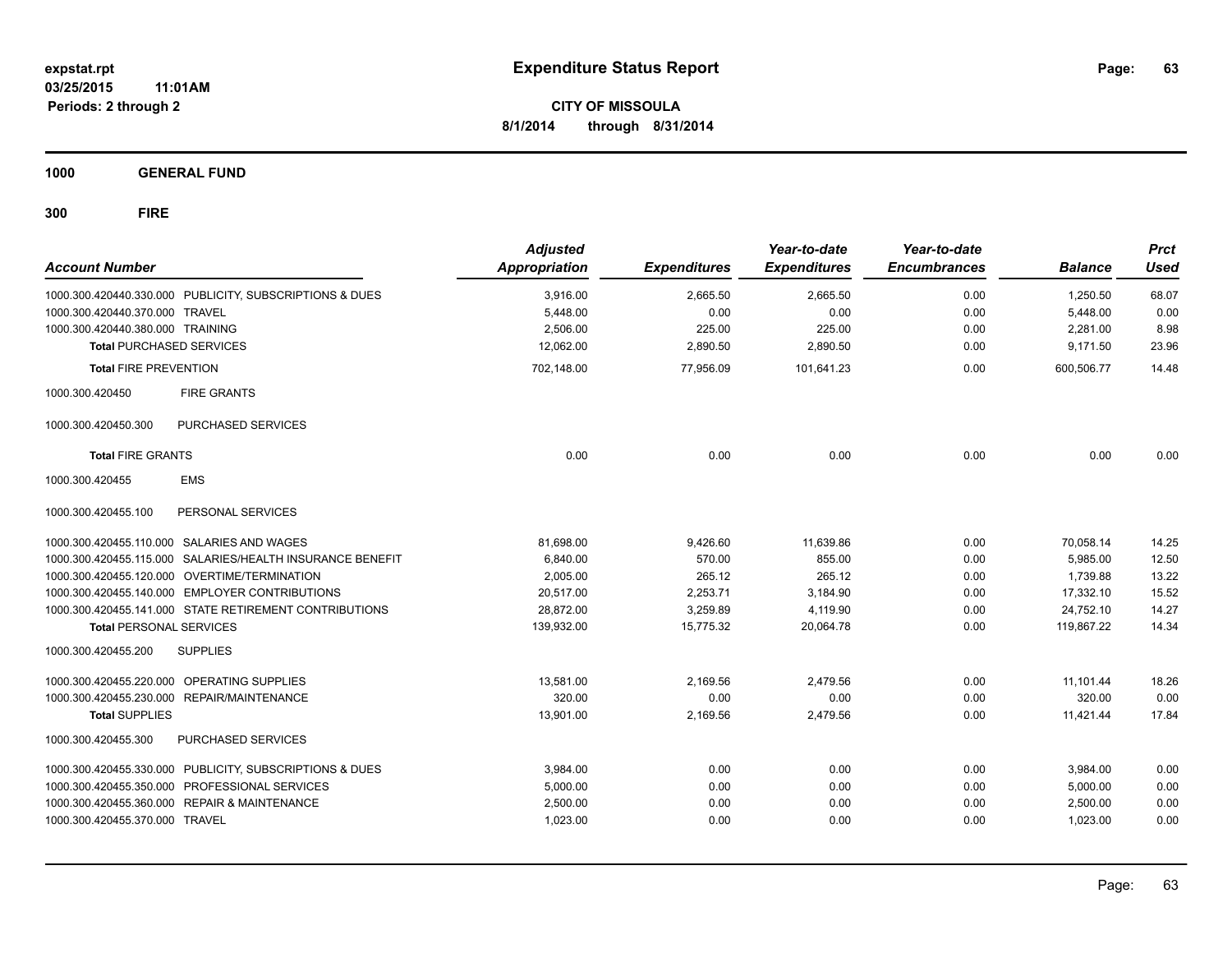**CITY OF MISSOULA 8/1/2014 through 8/31/2014**

**1000 GENERAL FUND**

| <b>Account Number</b>            |                                                         | <b>Adjusted</b><br><b>Appropriation</b> | <b>Expenditures</b> | Year-to-date<br><b>Expenditures</b> | Year-to-date<br><b>Encumbrances</b> | <b>Balance</b> | <b>Prct</b><br><b>Used</b> |
|----------------------------------|---------------------------------------------------------|-----------------------------------------|---------------------|-------------------------------------|-------------------------------------|----------------|----------------------------|
| 1000.300.420455.380.000 TRAINING |                                                         | 1,920.00                                | 370.00              | 370.00                              | 0.00                                | 1.550.00       | 19.27                      |
|                                  | 1000.300.420455.390.000 OTHER PURCHASED SERVICES        | 10,080.00                               | 75.00               | 75.00                               | 0.00                                | 10.005.00      | 0.74                       |
| <b>Total PURCHASED SERVICES</b>  |                                                         | 24.507.00                               | 445.00              | 445.00                              | 0.00                                | 24.062.00      | 1.82                       |
| <b>Total EMS</b>                 |                                                         | 178,340.00                              | 18,389.88           | 22,989.34                           | 0.00                                | 155,350.66     | 12.89                      |
| 1000.300.420460                  | <b>OPERATIONS</b>                                       |                                         |                     |                                     |                                     |                |                            |
| 1000.300.420460.100              | PERSONAL SERVICES                                       |                                         |                     |                                     |                                     |                |                            |
|                                  | 1000.300.420460.110.000 SALARIES AND WAGES              | 5,324,104.00                            | 606,586.22          | 778,606.42                          | 0.00                                | 4,545,497.58   | 14.62                      |
| 1000.300.420460.115.000          | SALARIES/HEALTH INSURANCE BENEFIT                       | 547.200.00                              | 45.030.00           | 67.545.00                           | 0.00                                | 479.655.00     | 12.34                      |
|                                  | 1000.300.420460.120.000 OVERTIME/TERMINATION            | 680,682.00                              | 196.620.68          | 209.273.87                          | 0.00                                | 471.408.13     | 30.74                      |
| 1000.300.420460.130.000 OTHER    |                                                         | 54.464.00                               | 53,872.00           | 53,872.00                           | 0.00                                | 592.00         | 98.91                      |
|                                  | 1000.300.420460.140.000 EMPLOYER CONTRIBUTIONS          | 1,435,306.00                            | 161,485.88          | 229,844.76                          | 0.00                                | 1,205,461.24   | 16.01                      |
|                                  | 1000.300.420460.141.000 STATE RETIREMENT CONTRIBUTIONS  | 1,905,873.00                            | 212,492.05          | 277,732.96                          | 0.00                                | 1,628,140.04   | 14.57                      |
| <b>Total PERSONAL SERVICES</b>   |                                                         | 9,947,629.00                            | 1,276,086.83        | 1,616,875.01                        | 0.00                                | 8,330,753.99   | 16.25                      |
| 1000.300.420460.200              | <b>SUPPLIES</b>                                         |                                         |                     |                                     |                                     |                |                            |
|                                  | 1000.300.420460.220.000 OPERATING SUPPLIES              | 177,196.00                              | 6,117.33            | 6.213.36                            | 0.00                                | 170.982.64     | 3.51                       |
| 1000.300.420460.230.000          | REPAIR/MAINTENANCE                                      | 40,820.00                               | 904.31              | 1,248.50                            | 0.00                                | 39,571.50      | 3.06                       |
| 1000.300.420460.231.000 GASOLINE |                                                         | 61,827.00                               | 3,333.04            | 4,609.17                            | 0.00                                | 57,217.83      | 7.45                       |
| <b>Total SUPPLIES</b>            |                                                         | 279,843.00                              | 10,354.68           | 12,071.03                           | 0.00                                | 267,771.97     | 4.31                       |
| 1000.300.420460.300              | <b>PURCHASED SERVICES</b>                               |                                         |                     |                                     |                                     |                |                            |
|                                  | 1000.300.420460.320.000 PRINTING & DUPLICATING          | 864.00                                  | 12.21               | 12.21                               | 0.00                                | 851.79         | 1.41                       |
|                                  | 1000.300.420460.330.000 PUBLICITY, SUBSCRIPTIONS & DUES | 312.00                                  | 0.00                | 0.00                                | 0.00                                | 312.00         | 0.00                       |
|                                  | 1000.300.420460.350.000 PROFESSIONAL SERVICES           | 19,080.00                               | 0.00                | 0.00                                | 0.00                                | 19,080.00      | 0.00                       |
| 1000.300.420460.360.000          | <b>REPAIR &amp; MAINTENANCE</b>                         | 22,225.00                               | 905.58              | 905.58                              | 0.00                                | 21,319.42      | 4.07                       |
| 1000.300.420460.370.000          | <b>TRAVEL</b>                                           | 6,158.00                                | 0.00                | 0.00                                | 0.00                                | 6,158.00       | 0.00                       |
| 1000.300.420460.380.000 TRAINING |                                                         | 5,956.00                                | 1,850.00            | 1,850.00                            | 0.00                                | 4,106.00       | 31.06                      |
|                                  | 1000.300.420460.390.000 OTHER PURCHASED SERVICES        | 1,500.00                                | 0.00                | 0.00                                | 0.00                                | 1,500.00       | 0.00                       |
| <b>Total PURCHASED SERVICES</b>  |                                                         | 56,095.00                               | 2,767.79            | 2,767.79                            | 0.00                                | 53,327.21      | 4.93                       |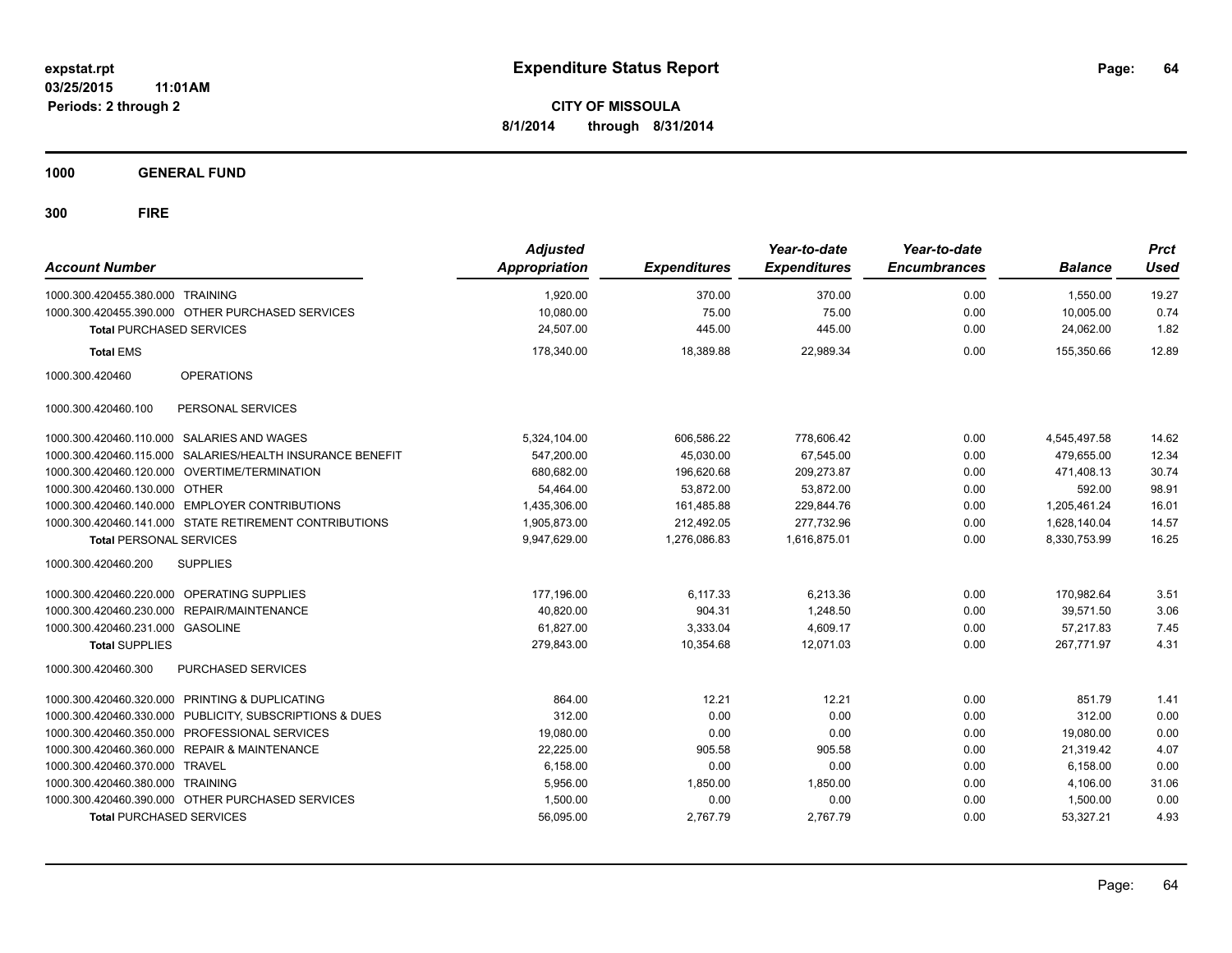**CITY OF MISSOULA 8/1/2014 through 8/31/2014**

**1000 GENERAL FUND**

| <b>Account Number</b>                                        | <b>Adjusted</b><br>Appropriation | <b>Expenditures</b> | Year-to-date<br><b>Expenditures</b> | Year-to-date<br><b>Encumbrances</b> | <b>Balance</b> | <b>Prct</b><br><b>Used</b> |
|--------------------------------------------------------------|----------------------------------|---------------------|-------------------------------------|-------------------------------------|----------------|----------------------------|
| <b>CAPITAL OUTLAY</b><br>1000.300.420460.900                 |                                  |                     |                                     |                                     |                |                            |
| <b>Total CAPITAL OUTLAY</b>                                  | 0.00                             | 0.00                | 0.00                                | 0.00                                | 0.00           | 0.00                       |
| <b>Total OPERATIONS</b>                                      | 10,283,567.00                    | 1,289,209.30        | 1,631,713.83                        | 0.00                                | 8.651.853.17   | 15.87                      |
| 1000.300.420490<br><b>MAINTENANCE</b>                        |                                  |                     |                                     |                                     |                |                            |
| PERSONAL SERVICES<br>1000.300.420490.100                     |                                  |                     |                                     |                                     |                |                            |
| <b>SALARIES AND WAGES</b><br>1000.300.420490.110.000         | 157,468.00                       | 17,989.63           | 23,129.40                           | 0.00                                | 134,338.60     | 14.69                      |
| SALARIES/HEALTH INSURANCE BENEFIT<br>1000.300.420490.115.000 | 13,680.00                        | 1,140.00            | 1.710.00                            | 0.00                                | 11,970.00      | 12.50                      |
| 1000.300.420490.120.000<br>OVERTIME/TERMINATION              | 4,112.00                         | 1.095.71            | 1,095.71                            | 0.00                                | 3,016.29       | 26.65                      |
| 1000.300.420490.140.000 EMPLOYER CONTRIBUTIONS               | 39,820.00                        | 4,309.20            | 5,998.47                            | 0.00                                | 33,821.53      | 15.06                      |
| 1000.300.420490.141.000 STATE RETIREMENT CONTRIBUTIONS       | 55,811.00                        | 6,238.17            | 8,155.49                            | 0.00                                | 47,655.51      | 14.61                      |
| <b>Total PERSONAL SERVICES</b>                               | 270,891.00                       | 30,772.71           | 40,089.07                           | 0.00                                | 230,801.93     | 14.80                      |
| <b>SUPPLIES</b><br>1000.300.420490.200                       |                                  |                     |                                     |                                     |                |                            |
| 1000.300.420490.210.000 OFFICE SUPPLIES                      | 48.00                            | 0.00                | 0.00                                | 0.00                                | 48.00          | 0.00                       |
| 1000.300.420490.230.000 REPAIR/MAINTENANCE                   | 3,600.00                         | 576.50              | 664.90                              | 0.00                                | 2,935.10       | 18.47                      |
| <b>Total SUPPLIES</b>                                        | 3.648.00                         | 576.50              | 664.90                              | 0.00                                | 2,983.10       | 18.23                      |
| 1000.300.420490.300<br>PURCHASED SERVICES                    |                                  |                     |                                     |                                     |                |                            |
| 1000.300.420490.330.000 PUBLICITY, SUBSCRIPTIONS & DUES      | 91.00                            | 0.00                | 0.00                                | 0.00                                | 91.00          | 0.00                       |
| 1000.300.420490.370.000<br><b>TRAVEL</b>                     | 2,000.00                         | 0.00                | 0.00                                | 0.00                                | 2,000.00       | 0.00                       |
| 1000.300.420490.380.000 TRAINING                             | 1,500.00                         | 0.00                | 0.00                                | 0.00                                | 1,500.00       | 0.00                       |
| <b>Total PURCHASED SERVICES</b>                              | 3,591.00                         | 0.00                | 0.00                                | 0.00                                | 3,591.00       | 0.00                       |
| <b>Total MAINTENANCE</b>                                     | 278,130.00                       | 31,349.21           | 40,753.97                           | 0.00                                | 237.376.03     | 14.65                      |
| <b>Total FIRE</b>                                            | 12.429.921.00                    | 1,520,806.26        | 1.934.376.48                        | 0.00                                | 10.495.544.52  | 15.56                      |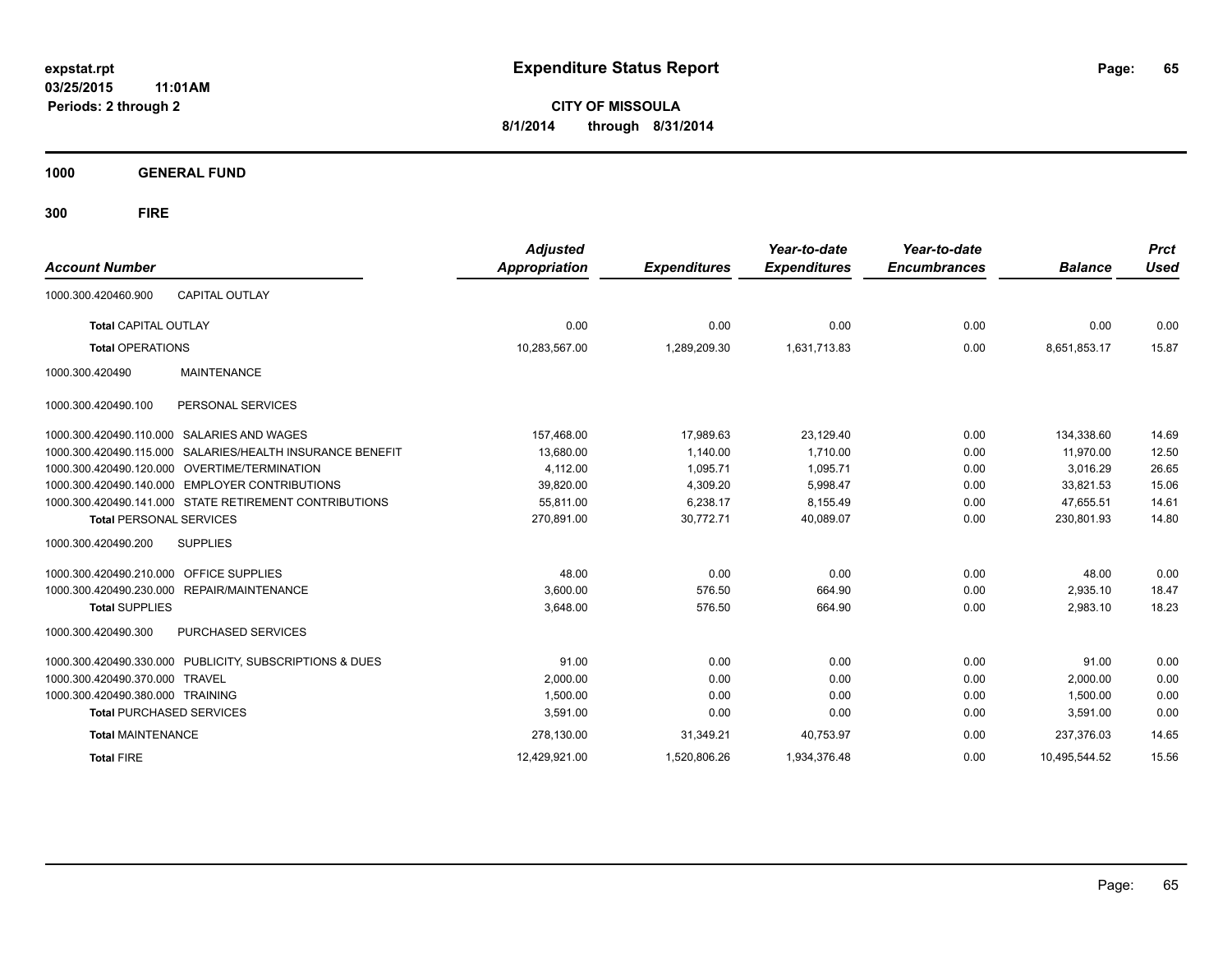**1000 GENERAL FUND**

|                                         |                                                        | <b>Adjusted</b>      |                     | Year-to-date        | Year-to-date        |                | <b>Prct</b> |
|-----------------------------------------|--------------------------------------------------------|----------------------|---------------------|---------------------|---------------------|----------------|-------------|
| <b>Account Number</b>                   |                                                        | <b>Appropriation</b> | <b>Expenditures</b> | <b>Expenditures</b> | <b>Encumbrances</b> | <b>Balance</b> | <b>Used</b> |
| 1000.320.430210                         | <b>ADMINISTRATION</b>                                  |                      |                     |                     |                     |                |             |
| 1000.320.430210.100                     | PERSONAL SERVICES                                      |                      |                     |                     |                     |                |             |
|                                         | 1000.320.430210.110.000 SALARIES AND WAGES             | 96,588.00            | 11,296.60           | 14,693.61           | 0.00                | 81,894.39      | 15.21       |
| 1000.320.430210.120.000                 | <b>OVERTIME/TERMINATION</b>                            | 0.00                 | 400.25              | 675.52              | 0.00                | $-675.52$      | 0.00        |
|                                         | 1000.320.430210.140.000 EMPLOYER CONTRIBUTIONS         | 53,146.00            | 5,728.96            | 10,021.71           | 0.00                | 43,124.29      | 18.86       |
|                                         | 1000.320.430210.141.000 STATE RETIREMENT CONTRIBUTIONS | 0.00                 | 152.45              | 198.30              | 0.00                | $-198.30$      | 0.00        |
| <b>Total PERSONAL SERVICES</b>          |                                                        | 149,734.00           | 17,578.26           | 25,589.14           | 0.00                | 124,144.86     | 17.09       |
| 1000.320.430210.200                     | <b>SUPPLIES</b>                                        |                      |                     |                     |                     |                |             |
| 1000.320.430210.210.000 OFFICE SUPPLIES |                                                        | 1,600.00             | 0.00                | 287.40              | 0.00                | 1,312.60       | 17.96       |
|                                         | 1000.320.430210.220.000 OPERATING SUPPLIES             | 8,440.00             | 514.94              | 832.74              | 0.00                | 7,607.26       | 9.87        |
| <b>Total SUPPLIES</b>                   |                                                        | 10,040.00            | 514.94              | 1,120.14            | 0.00                | 8,919.86       | 11.16       |
| 1000.320.430210.300                     | <b>PURCHASED SERVICES</b>                              |                      |                     |                     |                     |                |             |
| 1000.320.430210.310.000 COMMUNICATIONS  |                                                        | 7,000.00             | 0.00                | 0.00                | 0.00                | 7,000.00       | 0.00        |
|                                         | 1000.320.430210.320.000 PRINTING & DUPLICATING         | 3,000.00             | 0.00                | 0.00                | 0.00                | 3,000.00       | 0.00        |
| 1000.320.430210.370.000 TRAVEL          |                                                        | 3,300.00             | 0.00                | 0.00                | 0.00                | 3,300.00       | 0.00        |
| 1000.320.430210.380.000 TRAINING        |                                                        | 1,500.00             | 0.00                | 0.00                | 0.00                | 1,500.00       | 0.00        |
| <b>Total PURCHASED SERVICES</b>         |                                                        | 14,800.00            | 0.00                | 0.00                | 0.00                | 14,800.00      | 0.00        |
| 1000.320.430210.900                     | <b>CAPITAL OUTLAY</b>                                  |                      |                     |                     |                     |                |             |
| <b>Total CAPITAL OUTLAY</b>             |                                                        | 0.00                 | 0.00                | 0.00                | 0.00                | 0.00           | 0.00        |
| <b>Total ADMINISTRATION</b>             |                                                        | 174,574.00           | 18,093.20           | 26,709.28           | 0.00                | 147,864.72     | 15.30       |
| 1000.320.430220                         | <b>FACILITY</b>                                        |                      |                     |                     |                     |                |             |
| 1000.320.430220.100                     | PERSONAL SERVICES                                      |                      |                     |                     |                     |                |             |
|                                         | 1000.320.430220.110.000 SALARIES AND WAGES             | 44,477.00            | 5,198.57            | 6,762.11            | 0.00                | 37,714.89      | 15.20       |
|                                         | 1000.320.430220.120.000 OVERTIME/TERMINATION           | 0.00                 | 184.22              | 310.89              | 0.00                | $-310.89$      | 0.00        |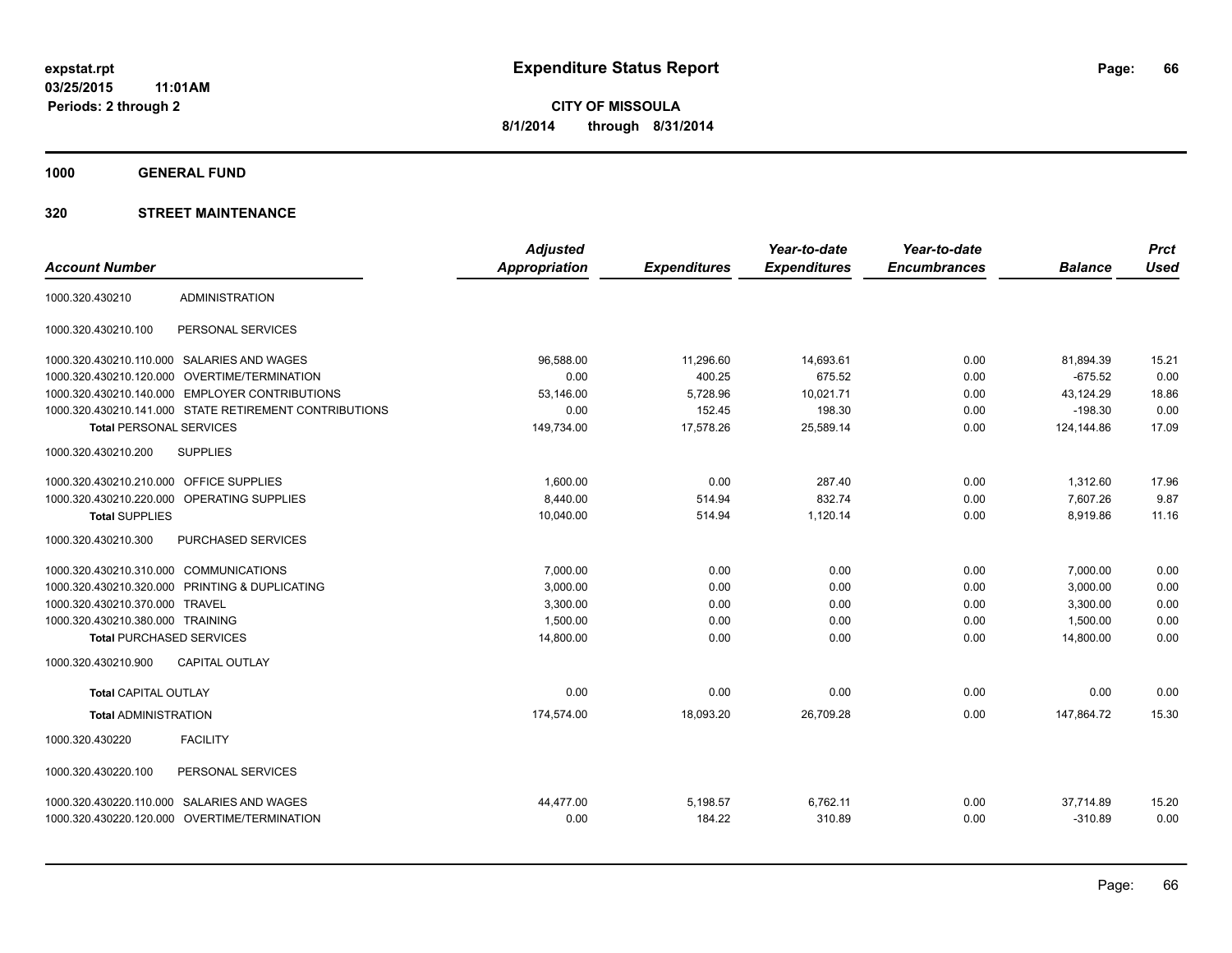**1000 GENERAL FUND**

| <b>Account Number</b>                                                            | <b>Adjusted</b><br>Appropriation | <b>Expenditures</b>  | Year-to-date<br><b>Expenditures</b> | Year-to-date<br><b>Encumbrances</b> | <b>Balance</b>         | <b>Prct</b><br><b>Used</b> |
|----------------------------------------------------------------------------------|----------------------------------|----------------------|-------------------------------------|-------------------------------------|------------------------|----------------------------|
| 1000.320.430220.140.000 EMPLOYER CONTRIBUTIONS<br><b>Total PERSONAL SERVICES</b> | 24,473.00<br>68,950.00           | 2,636.81<br>8,019.60 | 4,612.90<br>11,685.90               | 0.00<br>0.00                        | 19,860.10<br>57,264.10 | 18.85<br>16.95             |
| 1000.320.430220.200<br><b>SUPPLIES</b>                                           |                                  |                      |                                     |                                     |                        |                            |
| 1000.320.430220.220.000 OPERATING SUPPLIES                                       | 8,000.00                         | 2,912.08             | 3,138.30                            | 0.00                                | 4,861.70               | 39.23                      |
| <b>Total SUPPLIES</b>                                                            | 8,000.00                         | 2,912.08             | 3,138.30                            | 0.00                                | 4,861.70               | 39.23                      |
| 1000.320.430220.300<br><b>PURCHASED SERVICES</b>                                 |                                  |                      |                                     |                                     |                        |                            |
| 1000.320.430220.343.000 WATER CHARGES                                            | 6,000.00                         | 1,030.31             | 1,030.31                            | 0.00                                | 4,969.69               | 17.17                      |
| 1000.320.430220.344.000 TELEPHONE SERVICE                                        | 1,821.00                         | 0.00                 | 233.85                              | 0.00                                | 1,587.15               | 12.84                      |
| 1000.320.430220.350.000 PROFESSIONAL SERVICES                                    | 1,650.00                         | 0.00                 | 0.00                                | 0.00                                | 1,650.00               | 0.00                       |
| <b>Total PURCHASED SERVICES</b>                                                  | 9,471.00                         | 1,030.31             | 1,264.16                            | 0.00                                | 8,206.84               | 13.35                      |
| 1000.320.430220.500<br><b>FIXED CHARGES</b>                                      |                                  |                      |                                     |                                     |                        |                            |
| 1000.320.430220.500.000 FIXED CHARGES                                            | 9,000.00                         | 0.00                 | 0.00                                | 0.00                                | 9,000.00               | 0.00                       |
| <b>Total FIXED CHARGES</b>                                                       | 9,000.00                         | 0.00                 | 0.00                                | 0.00                                | 9,000.00               | 0.00                       |
| <b>Total FACILITY</b>                                                            | 95,421.00                        | 11,961.99            | 16,088.36                           | 0.00                                | 79,332.64              | 16.86                      |
| 1000.320.430230<br><b>STREET RESTORATION</b>                                     |                                  |                      |                                     |                                     |                        |                            |
| PERSONAL SERVICES<br>1000.320.430230.100                                         |                                  |                      |                                     |                                     |                        |                            |
| 1000.320.430230.110.000 SALARIES AND WAGES                                       | 289,005.00                       | 34,164.61            | 44,439.56                           | 0.00                                | 244,565.44             | 15.38                      |
| 1000.320.430230.120.000 OVERTIME/TERMINATION                                     | 3,000.00                         | 1,210.56             | 2,043.00                            | 0.00                                | 957.00                 | 68.10                      |
| 1000.320.430230.140.000 EMPLOYER CONTRIBUTIONS                                   | 160.673.00                       | 17,323.78            | 30,306.60                           | 0.00                                | 130,366.40             | 18.86                      |
| <b>Total PERSONAL SERVICES</b>                                                   | 452.678.00                       | 52.698.95            | 76.789.16                           | 0.00                                | 375.888.84             | 16.96                      |
| 1000.320.430230.200<br><b>SUPPLIES</b>                                           |                                  |                      |                                     |                                     |                        |                            |
| 1000.320.430230.220.000 OPERATING SUPPLIES                                       | 1,599.00                         | 0.00                 | 1,218.00                            | 0.00                                | 381.00                 | 76.17                      |
| 1000.320.430230.230.000 REPAIR/MAINTENANCE                                       | 25,009.00                        | 4,590.72             | 5,441.77                            | 0.00                                | 19,567.23              | 21.76                      |
| 1000.320.430230.231.000 GASOLINE                                                 | 74,487.00                        | 21,147.52            | 21,147.52                           | 0.00                                | 53,339.48              | 28.39                      |
| <b>Total SUPPLIES</b>                                                            | 101,095.00                       | 25,738.24            | 27,807.29                           | 0.00                                | 73,287.71              | 27.51                      |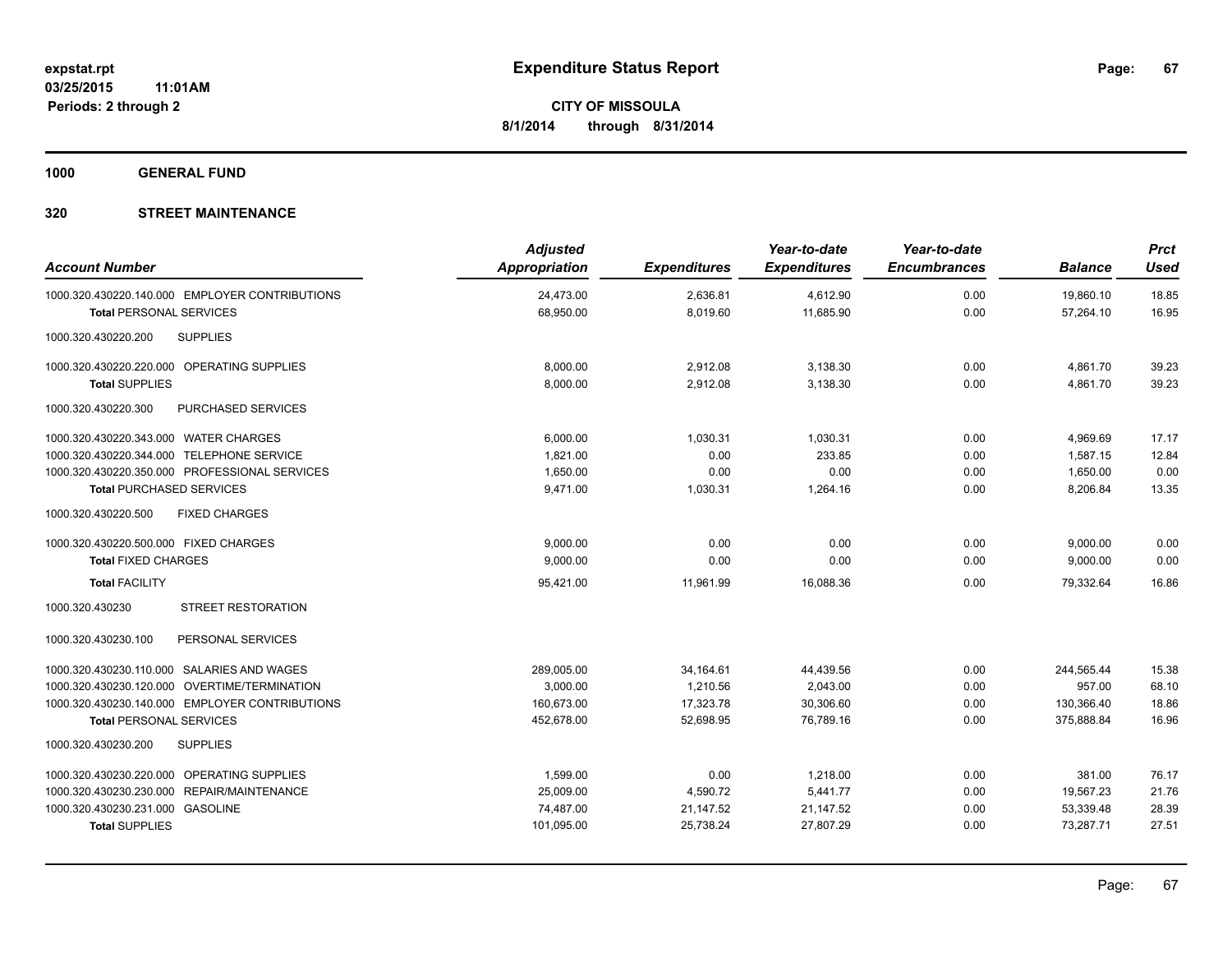**1000 GENERAL FUND**

|                                                  | <b>Adjusted</b>      |                     | Year-to-date        | Year-to-date        |                | <b>Prct</b> |
|--------------------------------------------------|----------------------|---------------------|---------------------|---------------------|----------------|-------------|
| <b>Account Number</b>                            | <b>Appropriation</b> | <b>Expenditures</b> | <b>Expenditures</b> | <b>Encumbrances</b> | <b>Balance</b> | <b>Used</b> |
| <b>PURCHASED SERVICES</b><br>1000.320.430230.300 |                      |                     |                     |                     |                |             |
| 1000.320.430230.345.000 GARBAGE                  | 5.200.00             | 0.00                | 0.00                | 0.00                | 5,200.00       | 0.00        |
| PROFESSIONAL SERVICES<br>1000.320.430230.350.000 | 1,000.00             | 0.00                | 0.00                | 0.00                | 1,000.00       | 0.00        |
| 1000.320.430230.360.000 REPAIR & MAINTENANCE     | 2,000.00             | 1,142.42            | 1,142.42            | 0.00                | 857.58         | 57.12       |
| <b>Total PURCHASED SERVICES</b>                  | 8,200.00             | 1,142.42            | 1,142.42            | 0.00                | 7,057.58       | 13.93       |
| <b>BUILDING MATERIALS</b><br>1000.320.430230.400 |                      |                     |                     |                     |                |             |
| 1000.320.430230.400.000 BUILDING MATERIALS       | 17,598.00            | 4,783.04            | 4,783.04            | 0.00                | 12.814.96      | 27.18       |
| <b>Total BUILDING MATERIALS</b>                  | 17,598.00            | 4,783.04            | 4,783.04            | 0.00                | 12.814.96      | 27.18       |
| 1000.320.430230.500<br><b>FIXED CHARGES</b>      |                      |                     |                     |                     |                |             |
| 1000.320.430230.500.000 FIXED CHARGES            | 5,500.00             | 1,040.00            | 1,040.00            | 0.00                | 4,460.00       | 18.91       |
| <b>Total FIXED CHARGES</b>                       | 5,500.00             | 1,040.00            | 1,040.00            | 0.00                | 4,460.00       | 18.91       |
| 1000.320.430230.900<br><b>CAPITAL OUTLAY</b>     |                      |                     |                     |                     |                |             |
| Total CAPITAL OUTLAY                             | 0.00                 | 0.00                | 0.00                | 0.00                | 0.00           | 0.00        |
| <b>Total STREET RESTORATION</b>                  | 585,071.00           | 85,402.65           | 111,561.91          | 0.00                | 473,509.09     | 19.07       |
| STREET MAINTENANCE<br>1000.320.430240            |                      |                     |                     |                     |                |             |
| PERSONAL SERVICES<br>1000.320.430240.100         |                      |                     |                     |                     |                |             |
| 1000.320.430240.110.000 SALARIES AND WAGES       | 391,128.00           | 46,376.14           | 60,323.65           | 0.00                | 330,804.35     | 15.42       |
| 1000.320.430240.120.000 OVERTIME/TERMINATION     | 2,100.00             | 1,643.20            | 2.773.19            | 0.00                | $-673.19$      | 132.06      |
| 1000.320.430240.130.000 OTHER                    | 3,000.00             | 0.00                | 0.00                | 0.00                | 3,000.00       | 0.00        |
| 1000.320.430240.140.000 EMPLOYER CONTRIBUTIONS   | 218,020.00           | 23,514.66           | 41,137.42           | 0.00                | 176,882.58     | 18.87       |
| <b>Total PERSONAL SERVICES</b>                   | 614,248.00           | 71,534.00           | 104,234.26          | 0.00                | 510,013.74     | 16.97       |
| <b>SUPPLIES</b><br>1000.320.430240.200           |                      |                     |                     |                     |                |             |
| 1000.320.430240.220.000 OPERATING SUPPLIES       | 1,599.00             | 0.00                | 0.00                | 0.00                | 1,599.00       | 0.00        |
| 1000.320.430240.230.000 REPAIR/MAINTENANCE       | 19,455.00            | 764.41              | 764.41              | 0.00                | 18,690.59      | 3.93        |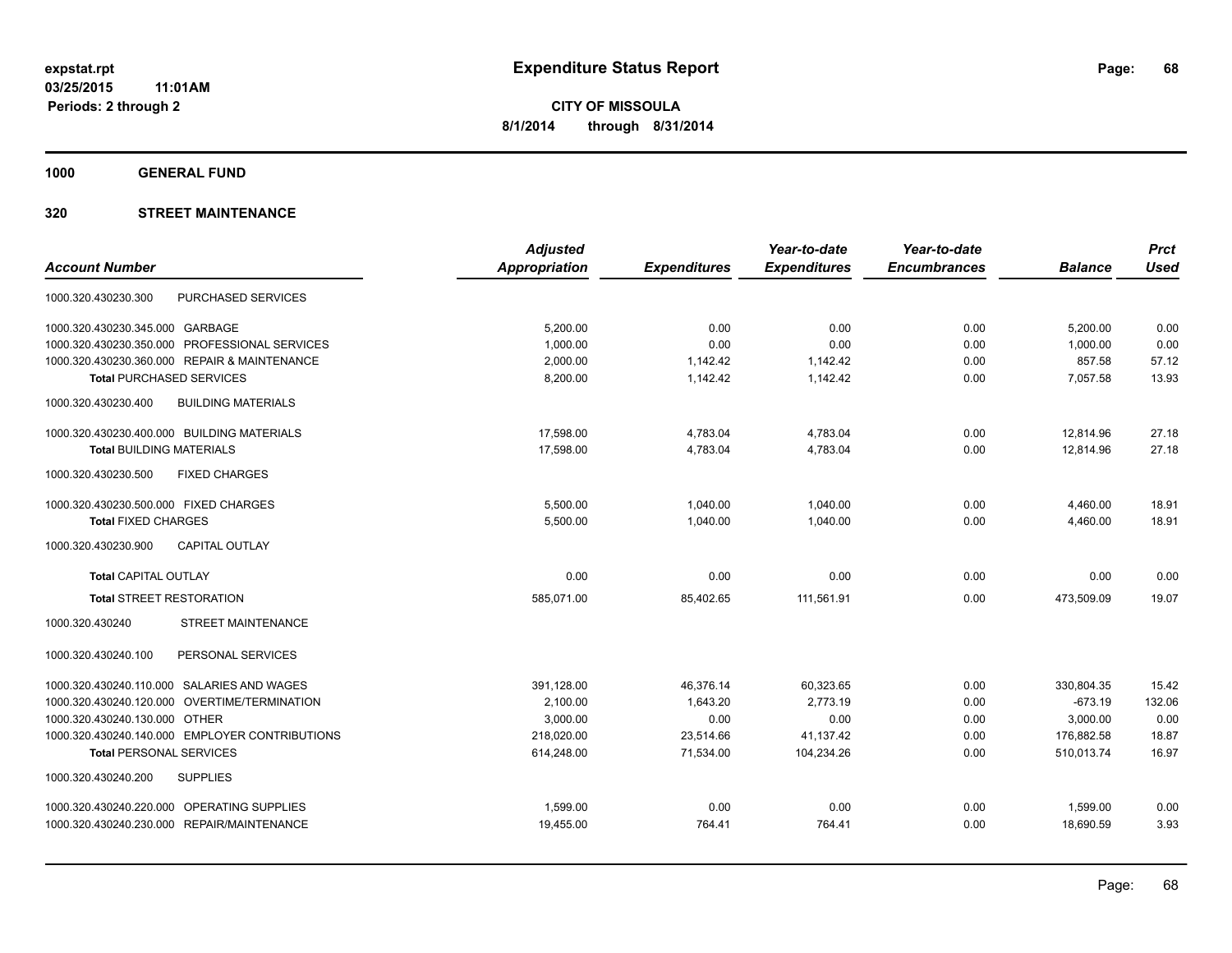**1000 GENERAL FUND**

| <b>Account Number</b>                      |                                                | <b>Adjusted</b><br>Appropriation | <b>Expenditures</b> | Year-to-date<br><b>Expenditures</b> | Year-to-date<br><b>Encumbrances</b> | <b>Balance</b> | <b>Prct</b><br><b>Used</b> |
|--------------------------------------------|------------------------------------------------|----------------------------------|---------------------|-------------------------------------|-------------------------------------|----------------|----------------------------|
| 1000.320.430240.231.000 GASOLINE           |                                                | 14,132.00                        | 107.52              | 249.80                              | 0.00                                | 13.882.20      | 1.77                       |
| <b>Total SUPPLIES</b>                      |                                                | 35,186.00                        | 871.93              | 1,014.21                            | 0.00                                | 34,171.79      | 2.88                       |
| 1000.320.430240.300                        | PURCHASED SERVICES                             |                                  |                     |                                     |                                     |                |                            |
| 1000.320.430240.345.000 GARBAGE            |                                                | 2.080.00                         | 0.00                | 0.00                                | 0.00                                | 2,080.00       | 0.00                       |
|                                            | 1000.320.430240.350.000 PROFESSIONAL SERVICES  | 2,000.00                         | 0.00                | 0.00                                | 0.00                                | 2,000.00       | 0.00                       |
|                                            | 1000.320.430240.360.000 REPAIR & MAINTENANCE   | 0.00                             | 202.99              | 202.99                              | 0.00                                | $-202.99$      | 0.00                       |
| <b>Total PURCHASED SERVICES</b>            |                                                | 4,080.00                         | 202.99              | 202.99                              | 0.00                                | 3,877.01       | 4.98                       |
| 1000.320.430240.400                        | <b>BUILDING MATERIALS</b>                      |                                  |                     |                                     |                                     |                |                            |
| 1000.320.430240.400.000 BUILDING MATERIALS |                                                | 44,665.00                        | 10,080.15           | 20,396.95                           | 0.00                                | 24,268.05      | 45.67                      |
| <b>Total BUILDING MATERIALS</b>            |                                                | 44,665.00                        | 10,080.15           | 20,396.95                           | 0.00                                | 24,268.05      | 45.67                      |
| 1000.320.430240.500                        | <b>FIXED CHARGES</b>                           |                                  |                     |                                     |                                     |                |                            |
| 1000.320.430240.500.000 FIXED CHARGES      |                                                | 5,000.00                         | 0.00                | 0.00                                | 0.00                                | 5,000.00       | 0.00                       |
| <b>Total FIXED CHARGES</b>                 |                                                | 5,000.00                         | 0.00                | 0.00                                | 0.00                                | 5,000.00       | 0.00                       |
| 1000.320.430240.900                        | <b>CAPITAL OUTLAY</b>                          |                                  |                     |                                     |                                     |                |                            |
| <b>Total CAPITAL OUTLAY</b>                |                                                | 0.00                             | 0.00                | 0.00                                | 0.00                                | 0.00           | 0.00                       |
| <b>Total STREET MAINTENANCE</b>            |                                                | 703,179.00                       | 82,689.07           | 125,848.41                          | 0.00                                | 577,330.59     | 17.90                      |
| 1000.320.430251                            | ICE & SNOW REMOVAL                             |                                  |                     |                                     |                                     |                |                            |
| 1000.320.430251.100                        | PERSONAL SERVICES                              |                                  |                     |                                     |                                     |                |                            |
|                                            | 1000.320.430251.110.000 SALARIES AND WAGES     | 130,722.00                       | 15,885.67           | 20,663.26                           | 0.00                                | 110,058.74     | 15.81                      |
|                                            | 1000.320.430251.120.000 OVERTIME/TERMINATION   | 4,950.00                         | 562.88              | 949.96                              | 0.00                                | 4,000.04       | 19.19                      |
|                                            | 1000.320.430251.140.000 EMPLOYER CONTRIBUTIONS | 74,652.00                        | 8,052.30            | 14,089.11                           | 0.00                                | 60,562.89      | 18.87                      |
| <b>Total PERSONAL SERVICES</b>             |                                                | 210,324.00                       | 24,500.85           | 35,702.33                           | 0.00                                | 174,621.67     | 16.97                      |
| 1000.320.430251.200                        | <b>SUPPLIES</b>                                |                                  |                     |                                     |                                     |                |                            |
|                                            | 1000.320.430251.220.000 OPERATING SUPPLIES     | 148,547.00                       | 0.00                | 0.00                                | 0.00                                | 148,547.00     | 0.00                       |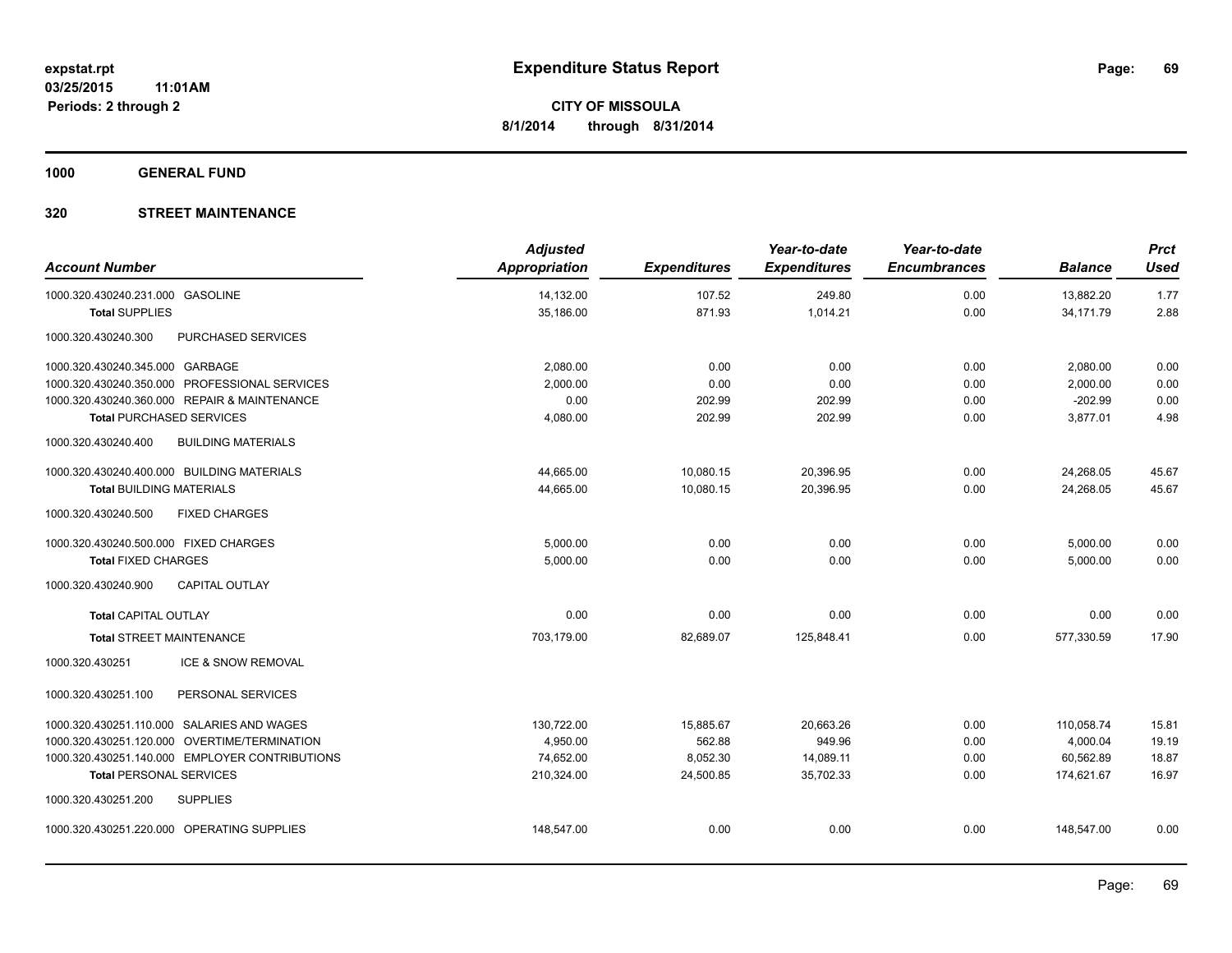**1000 GENERAL FUND**

| <b>Account Number</b>                            | <b>Adjusted</b><br><b>Appropriation</b> | <b>Expenditures</b> | Year-to-date<br><b>Expenditures</b> | Year-to-date<br><b>Encumbrances</b> | <b>Balance</b> | <b>Prct</b><br><b>Used</b> |
|--------------------------------------------------|-----------------------------------------|---------------------|-------------------------------------|-------------------------------------|----------------|----------------------------|
| 1000.320.430251.230.000 REPAIR/MAINTENANCE       | 14,315.00                               | 4.44                | 337.72                              | 0.00                                | 13,977.28      | 2.36                       |
| 1000.320.430251.231.000 GASOLINE                 | 86,170.00                               | 0.00                | 0.00                                | 0.00                                | 86,170.00      | 0.00                       |
| <b>Total SUPPLIES</b>                            | 249,032.00                              | 4.44                | 337.72                              | 0.00                                | 248,694.28     | 0.14                       |
| <b>PURCHASED SERVICES</b><br>1000.320.430251.300 |                                         |                     |                                     |                                     |                |                            |
| 1000.320.430251.360.000 REPAIR & MAINTENANCE     | 5,000.00                                | 0.00                | 0.00                                | 0.00                                | 5,000.00       | 0.00                       |
| <b>Total PURCHASED SERVICES</b>                  | 5.000.00                                | 0.00                | 0.00                                | 0.00                                | 5,000.00       | 0.00                       |
| 1000.320.430251.500<br><b>FIXED CHARGES</b>      |                                         |                     |                                     |                                     |                |                            |
| 1000.320.430251.500.000 FIXED CHARGES            | 2,000.00                                | 0.00                | 0.00                                | 0.00                                | 2,000.00       | 0.00                       |
| <b>Total FIXED CHARGES</b>                       | 2,000.00                                | 0.00                | 0.00                                | 0.00                                | 2,000.00       | 0.00                       |
| 1000.320.430251.900<br><b>CAPITAL OUTLAY</b>     |                                         |                     |                                     |                                     |                |                            |
| <b>Total CAPITAL OUTLAY</b>                      | 0.00                                    | 0.00                | 0.00                                | 0.00                                | 0.00           | 0.00                       |
| Total ICE & SNOW REMOVAL                         | 466,356.00                              | 24,505.29           | 36,040.05                           | 0.00                                | 430,315.95     | 7.73                       |
| 1000.320.430252<br><b>STREET CLEANING</b>        |                                         |                     |                                     |                                     |                |                            |
| 1000.320.430252.100<br>PERSONAL SERVICES         |                                         |                     |                                     |                                     |                |                            |
| 1000.320.430252.110.000 SALARIES AND WAGES       | 329,861.00                              | 39,530.55           | 51,418.87                           | 0.00                                | 278,442.13     | 15.59                      |
| 1000.320.430252.120.000 OVERTIME/TERMINATION     | 4,950.00                                | 1,400.66            | 2,363.85                            | 0.00                                | 2,586.15       | 47.75                      |
| 1000.320.430252.130.000 OTHER                    | 3,000.00                                | 0.00                | 0.00                                | 0.00                                | 3,000.00       | 0.00                       |
| 1000.320.430252.140.000 EMPLOYER CONTRIBUTIONS   | 185,877.00                              | 20,041.33           | 35,829.78                           | 0.00                                | 150,047.22     | 19.28                      |
| <b>Total PERSONAL SERVICES</b>                   | 523,688.00                              | 60,972.54           | 89,612.50                           | 0.00                                | 434,075.50     | 17.11                      |
| 1000.320.430252.200<br><b>SUPPLIES</b>           |                                         |                     |                                     |                                     |                |                            |
| 1000.320.430252.220.000 OPERATING SUPPLIES       | 2,132.00                                | 0.00                | 0.00                                | 0.00                                | 2,132.00       | 0.00                       |
| 1000.320.430252.230.000 REPAIR/MAINTENANCE       | 25,435.00                               | 336.48              | 486.09                              | 0.00                                | 24,948.91      | 1.91                       |
| 1000.320.430252.231.000 GASOLINE                 | 43,814.00                               | 0.00                | 0.00                                | 0.00                                | 43,814.00      | 0.00                       |
| <b>Total SUPPLIES</b>                            | 71,381.00                               | 336.48              | 486.09                              | 0.00                                | 70,894.91      | 0.68                       |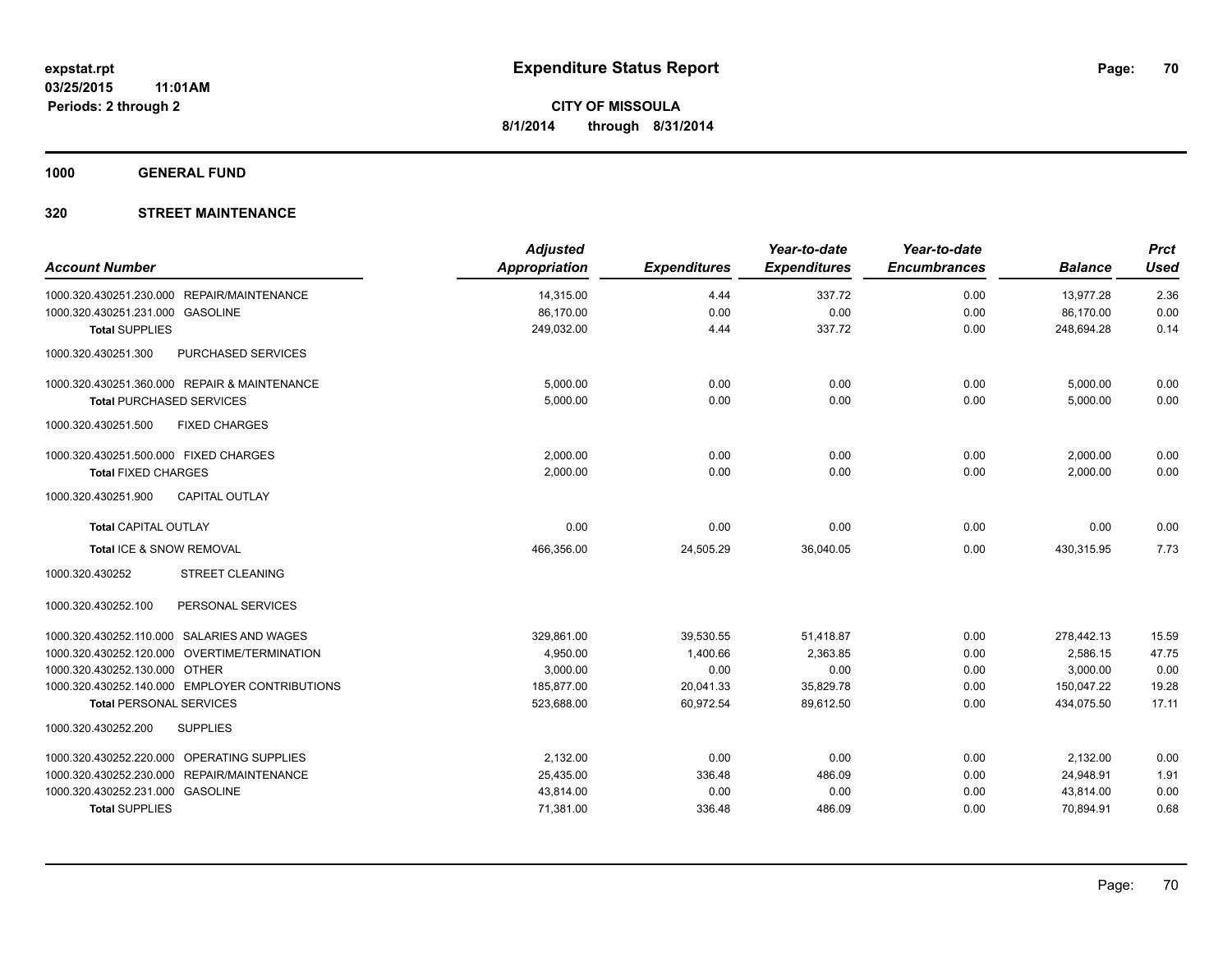**1000 GENERAL FUND**

|                                                      | <b>Adjusted</b> |                     | Year-to-date        | Year-to-date        |                | <b>Prct</b> |
|------------------------------------------------------|-----------------|---------------------|---------------------|---------------------|----------------|-------------|
| <b>Account Number</b>                                | Appropriation   | <b>Expenditures</b> | <b>Expenditures</b> | <b>Encumbrances</b> | <b>Balance</b> | <b>Used</b> |
| PURCHASED SERVICES<br>1000.320.430252.300            |                 |                     |                     |                     |                |             |
| 1000.320.430252.350.000 PROFESSIONAL SERVICES        | 500.00          | 0.00                | 0.00                | 0.00                | 500.00         | 0.00        |
| 1000.320.430252.360.000 REPAIR & MAINTENANCE         | 14,000.00       | 1,478.53            | 1,478.53            | 0.00                | 12,521.47      | 10.56       |
| <b>Total PURCHASED SERVICES</b>                      | 14,500.00       | 1,478.53            | 1,478.53            | 0.00                | 13,021.47      | 10.20       |
| 1000.320.430252.400<br><b>BUILDING MATERIALS</b>     |                 |                     |                     |                     |                |             |
| 1000.320.430252.400.000 BUILDING MATERIALS           | 9,000.00        | 0.00                | 0.00                | 0.00                | 9,000.00       | 0.00        |
| <b>Total BUILDING MATERIALS</b>                      | 9,000.00        | 0.00                | 0.00                | 0.00                | 9,000.00       | 0.00        |
| 1000.320.430252.500<br><b>FIXED CHARGES</b>          |                 |                     |                     |                     |                |             |
| <b>Total FIXED CHARGES</b>                           | 0.00            | 0.00                | 0.00                | 0.00                | 0.00           | 0.00        |
| <b>Total STREET CLEANING</b>                         | 618,569.00      | 62,787.55           | 91,577.12           | 0.00                | 526,991.88     | 14.80       |
| 1000.320.430270<br><b>COMMUNICATIONS MAINTENANCE</b> |                 |                     |                     |                     |                |             |
| 1000.320.430270.100<br>PERSONAL SERVICES             |                 |                     |                     |                     |                |             |
| <b>Total PERSONAL SERVICES</b>                       | 0.00            | 0.00                | 0.00                | 0.00                | 0.00           | 0.00        |
| 1000.320.430270.200<br><b>SUPPLIES</b>               |                 |                     |                     |                     |                |             |
| <b>Total SUPPLIES</b>                                | 0.00            | 0.00                | 0.00                | 0.00                | 0.00           | 0.00        |
| 1000.320.430270.900<br><b>CAPITAL OUTLAY</b>         |                 |                     |                     |                     |                |             |
| 1000.320.430270.930.000 IMPROVEMENTS                 | 196,558.00      | 35,682.26           | 54,840.98           | 0.00                | 141,717.02     | 27.90       |
| <b>Total COMMUNICATIONS MAINTENANCE</b>              | 196,558.00      | 35,682.26           | 54,840.98           | 0.00                | 141,717.02     | 27.90       |
| <b>DEBT SERVICE</b><br>1000.320.490504               |                 |                     |                     |                     |                |             |
| 1000.320.490504.600<br><b>DEBT SERVICE</b>           |                 |                     |                     |                     |                |             |
| <b>Total DEBT SERVICE</b>                            | 0.00            | 0.00                | 0.00                | 0.00                | 0.00           | 0.00        |
| <b>Total STREET MAINTENANCE</b>                      | 2,839,728.00    | 321,122.01          | 462,666.11          | 0.00                | 2,377,061.89   | 16.29       |
|                                                      |                 |                     |                     |                     |                |             |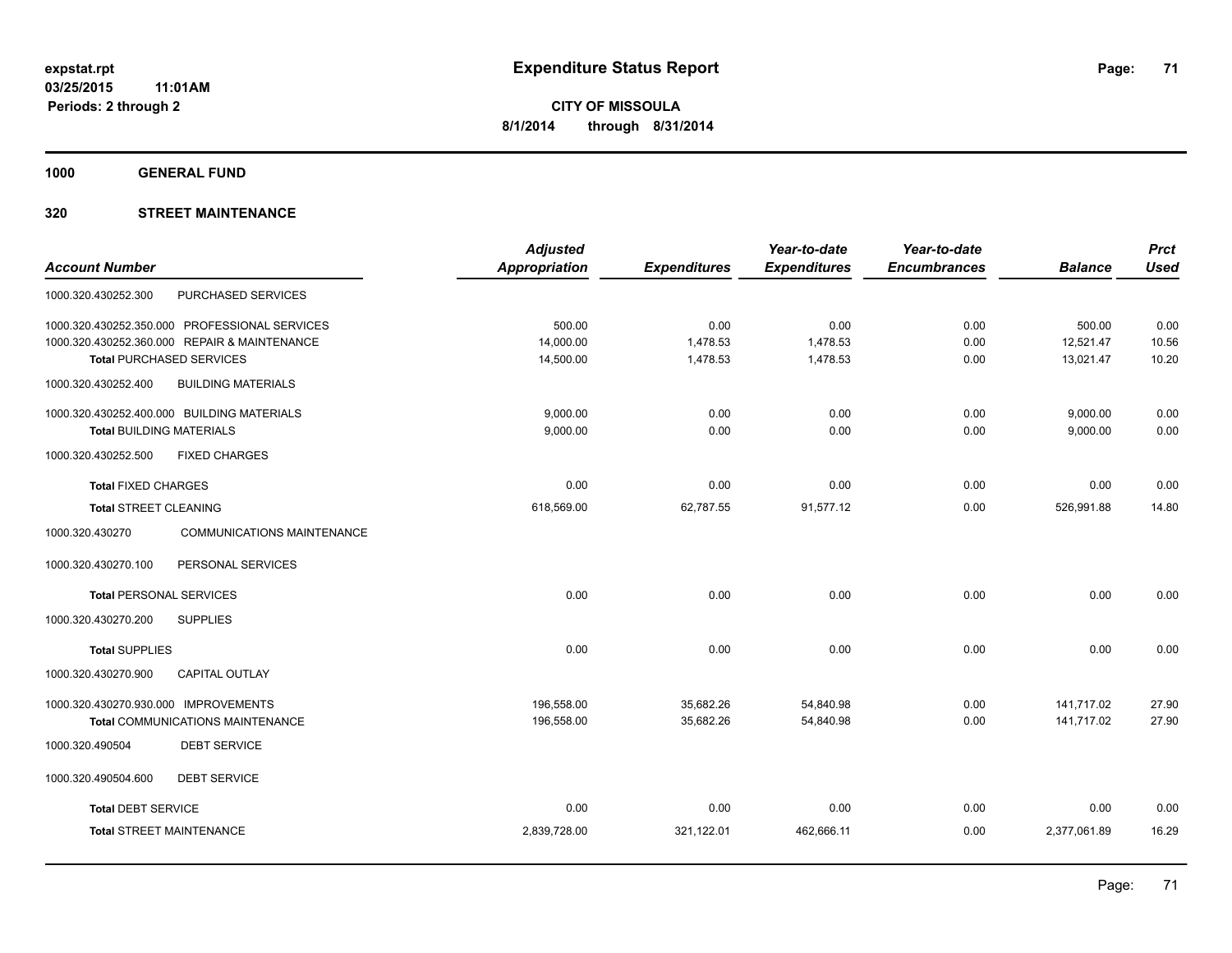**1000 GENERAL FUND**

### **321 VEHICLE MAINTENANCE**

|                                        |                                                   | <b>Adjusted</b>      |                     | Year-to-date        | Year-to-date        |                | <b>Prct</b> |
|----------------------------------------|---------------------------------------------------|----------------------|---------------------|---------------------|---------------------|----------------|-------------|
| <b>Account Number</b>                  |                                                   | <b>Appropriation</b> | <b>Expenditures</b> | <b>Expenditures</b> | <b>Encumbrances</b> | <b>Balance</b> | <b>Used</b> |
| 1000.321.411231                        | <b>ENERGY CONSERVATION</b>                        |                      |                     |                     |                     |                |             |
| 1000.321.411231.100                    | PERSONAL SERVICES                                 |                      |                     |                     |                     |                |             |
|                                        | 1000.321.411231.140.000 EMPLOYER CONTRIBUTIONS    | 0.00                 | 0.00                | 1,534.00            | 0.00                | $-1,534.00$    | 0.00        |
| <b>Total PERSONAL SERVICES</b>         |                                                   | 0.00                 | 0.00                | 1,534.00            | 0.00                | $-1,534.00$    | 0.00        |
| 1000.321.411231.200                    | <b>SUPPLIES</b>                                   |                      |                     |                     |                     |                |             |
| <b>Total SUPPLIES</b>                  |                                                   | 0.00                 | 0.00                | 0.00                | 0.00                | 0.00           | 0.00        |
| 1000.321.411231.300                    | <b>PURCHASED SERVICES</b>                         |                      |                     |                     |                     |                |             |
|                                        | <b>Total PURCHASED SERVICES</b>                   | 0.00                 | 0.00                | 0.00                | 0.00                | 0.00           | 0.00        |
|                                        | <b>Total ENERGY CONSERVATION</b>                  | 0.00                 | 0.00                | 1,534.00            | 0.00                | $-1,534.00$    | 0.00        |
| 1000.321.411810                        | <b>FACILITY MAINTENANCE</b>                       |                      |                     |                     |                     |                |             |
| 1000.321.411810.100                    | PERSONAL SERVICES                                 |                      |                     |                     |                     |                |             |
|                                        | 1000.321.411810.110.000 SALARIES AND WAGES        | 40,266.00            | 4,429.25            | 6,140.89            | 0.00                | 34,125.11      | 15.25       |
|                                        | 1000.321.411810.140.000 EMPLOYER CONTRIBUTIONS    | 18,339.00            | 1,708.60            | 3,096.39            | 0.00                | 15,242.61      | 16.88       |
| <b>Total PERSONAL SERVICES</b>         |                                                   | 58,605.00            | 6,137.85            | 9,237.28            | 0.00                | 49,367.72      | 15.76       |
| 1000.321.411810.200                    | <b>SUPPLIES</b>                                   |                      |                     |                     |                     |                |             |
|                                        | 1000.321.411810.220.000 OPERATING SUPPLIES        | 450.00               | 0.00                | 0.00                | 0.00                | 450.00         | 0.00        |
| 1000.321.411810.231.000 GASOLINE       |                                                   | 198.00               | 0.00                | 0.00                | 0.00                | 198.00         | 0.00        |
| 1000.321.411810.240.000 OTHER SUPPLIES |                                                   | 6,070.00             | 291.06              | 291.06              | 0.00                | 5,778.94       | 4.80        |
| <b>Total SUPPLIES</b>                  |                                                   | 6,718.00             | 291.06              | 291.06              | 0.00                | 6,426.94       | 4.33        |
| 1000.321.411810.300                    | PURCHASED SERVICES                                |                      |                     |                     |                     |                |             |
| 1000.321.411810.340.000 SEWER          |                                                   | 679.00               | 0.00                | 0.00                | 0.00                | 679.00         | 0.00        |
|                                        | 1000.321.411810.341.000 ELECTRICITY & NATURAL GAS | 3,680.00             | 537.79              | 537.79              | 0.00                | 3,142.21       | 14.61       |
| 1000.321.411810.343.000 WATER CHARGES  |                                                   | 957.00               | 0.00                | 0.00                | 0.00                | 957.00         | 0.00        |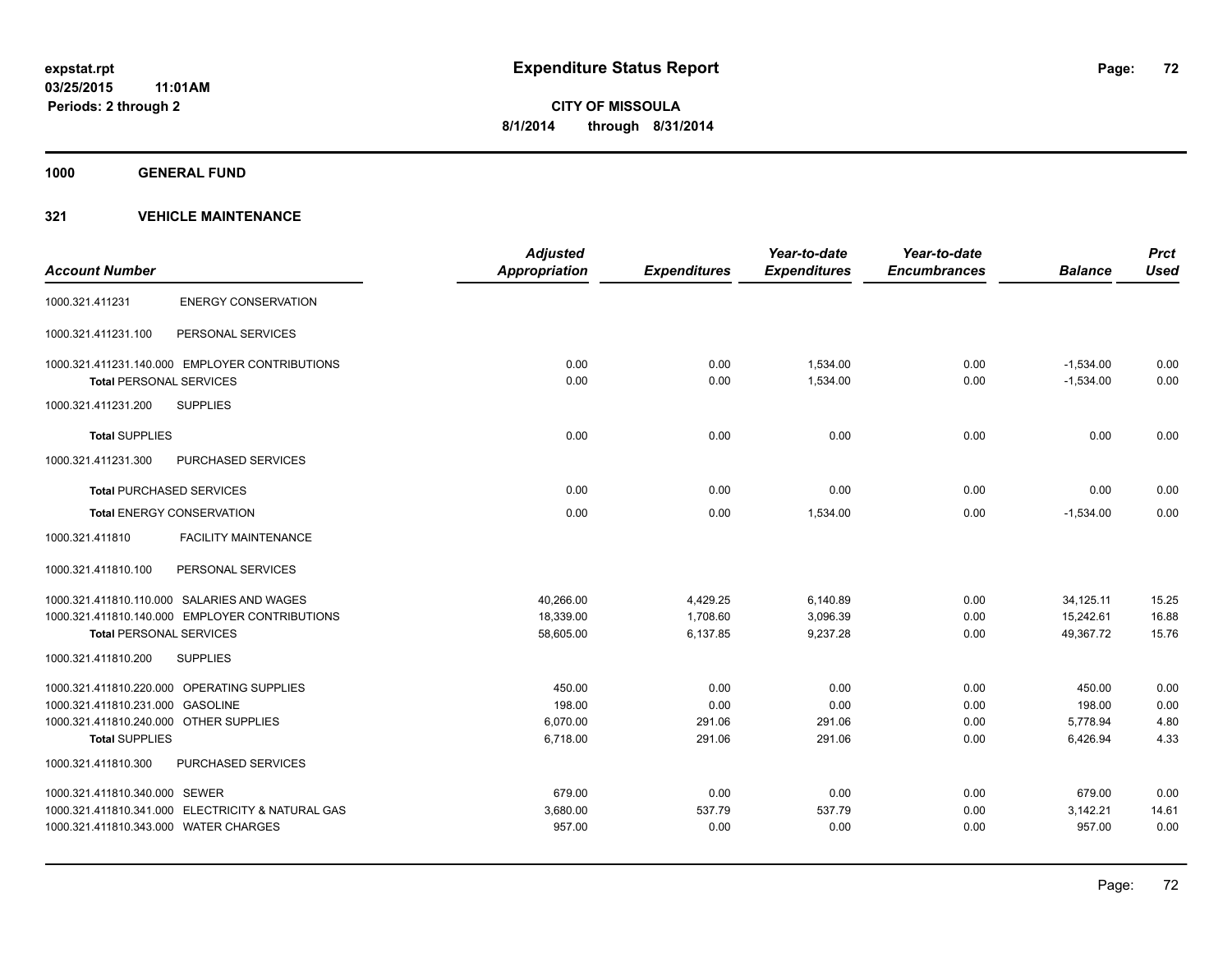**1000 GENERAL FUND**

## **321 VEHICLE MAINTENANCE**

| <b>Account Number</b>                                      | <b>Adjusted</b><br><b>Appropriation</b> | <b>Expenditures</b> | Year-to-date<br><b>Expenditures</b> | Year-to-date<br><b>Encumbrances</b> | <b>Balance</b> | <b>Prct</b><br><b>Used</b> |
|------------------------------------------------------------|-----------------------------------------|---------------------|-------------------------------------|-------------------------------------|----------------|----------------------------|
| 1000.321.411810.360.000 REPAIR & MAINTENANCE               | 9,982.00                                | 0.00                | 0.00                                | 0.00                                | 9,982.00       | 0.00                       |
| 1000.321.411810.370.000 TRAVEL                             | 150.00                                  | 0.00                | 0.00                                | 0.00                                | 150.00         | 0.00                       |
| <b>Total PURCHASED SERVICES</b>                            | 15,448.00                               | 537.79              | 537.79                              | 0.00                                | 14,910.21      | 3.48                       |
| <b>CAPITAL OUTLAY</b><br>1000.321.411810.900               |                                         |                     |                                     |                                     |                |                            |
| <b>Total CAPITAL OUTLAY</b>                                | 0.00                                    | 0.00                | 0.00                                | 0.00                                | 0.00           | 0.00                       |
| <b>Total FACILITY MAINTENANCE</b>                          | 80,771.00                               | 6,966.70            | 10,066.13                           | 0.00                                | 70,704.87      | 12.46                      |
| 1000.321.430220<br><b>CITY HALL UTILITIES</b>              |                                         |                     |                                     |                                     |                |                            |
| <b>SUPPLIES</b><br>1000.321.430220.200                     |                                         |                     |                                     |                                     |                |                            |
| 1000.321.430220.240.000 CITY HALL UTILITIES/OTHER SUPPLIES | 2,340.00                                | 157.34              | 220.34                              | 0.00                                | 2,119.66       | 9.42                       |
| <b>Total SUPPLIES</b>                                      | 2,340.00                                | 157.34              | 220.34                              | 0.00                                | 2,119.66       | 9.42                       |
| 1000.321.430220.300<br><b>PURCHASED SERVICES</b>           |                                         |                     |                                     |                                     |                |                            |
| 1000.321.430220.340.000 CITY HALL/SEWER                    | 1,222.00                                | 0.00                | 577.43                              | 0.00                                | 644.57         | 47.25                      |
| 1000.321.430220.341.000 CITYHALL/ELECTRICITY & NATURAL GAS | 72.651.00                               | 12,138.33           | 12,138.33                           | 0.00                                | 60.512.67      | 16.71                      |
| 1000.321.430220.343.000 CITYHALL/WATER CHARGES             | 7,677.00                                | 463.56              | 463.56                              | 0.00                                | 7.213.44       | 6.04                       |
| 1000.321.430220.344.000 CITYHALL/TELEPHONE SERVICE         | 637.00                                  | 0.00                | 0.00                                | 0.00                                | 637.00         | 0.00                       |
| 1000.321.430220.345.000 CITY HALL/GARBAGE                  | 5,747.00                                | 813.42              | 857.77                              | 0.00                                | 4,889.23       | 14.93                      |
| 1000.321.430220.350.000 PROFESSIONAL SERVICES              | 1,720.00                                | 0.00                | 0.00                                | 0.00                                | 1,720.00       | 0.00                       |
| 1000.321.430220.360.000 CITY HALL/REPAIR & MAINTENANCE     | 150,939.00                              | 2,823.12            | 14,463.12                           | 0.00                                | 136,475.88     | 9.58                       |
| <b>Total PURCHASED SERVICES</b>                            | 240,593.00                              | 16,238.43           | 28,500.21                           | 0.00                                | 212,092.79     | 11.85                      |
| 1000.321.430220.900<br><b>CAPITAL OUTLAY</b>               |                                         |                     |                                     |                                     |                |                            |
| <b>Total CAPITAL OUTLAY</b>                                | 0.00                                    | 0.00                | 0.00                                | 0.00                                | 0.00           | 0.00                       |
| <b>Total CITY HALL UTILITIES</b>                           | 242,933.00                              | 16,395.77           | 28,720.55                           | 0.00                                | 214,212.45     | 11.82                      |
| <b>ADMINISTRATION</b><br>1000.321.431310                   |                                         |                     |                                     |                                     |                |                            |

1000.321.431310.100 PERSONAL SERVICES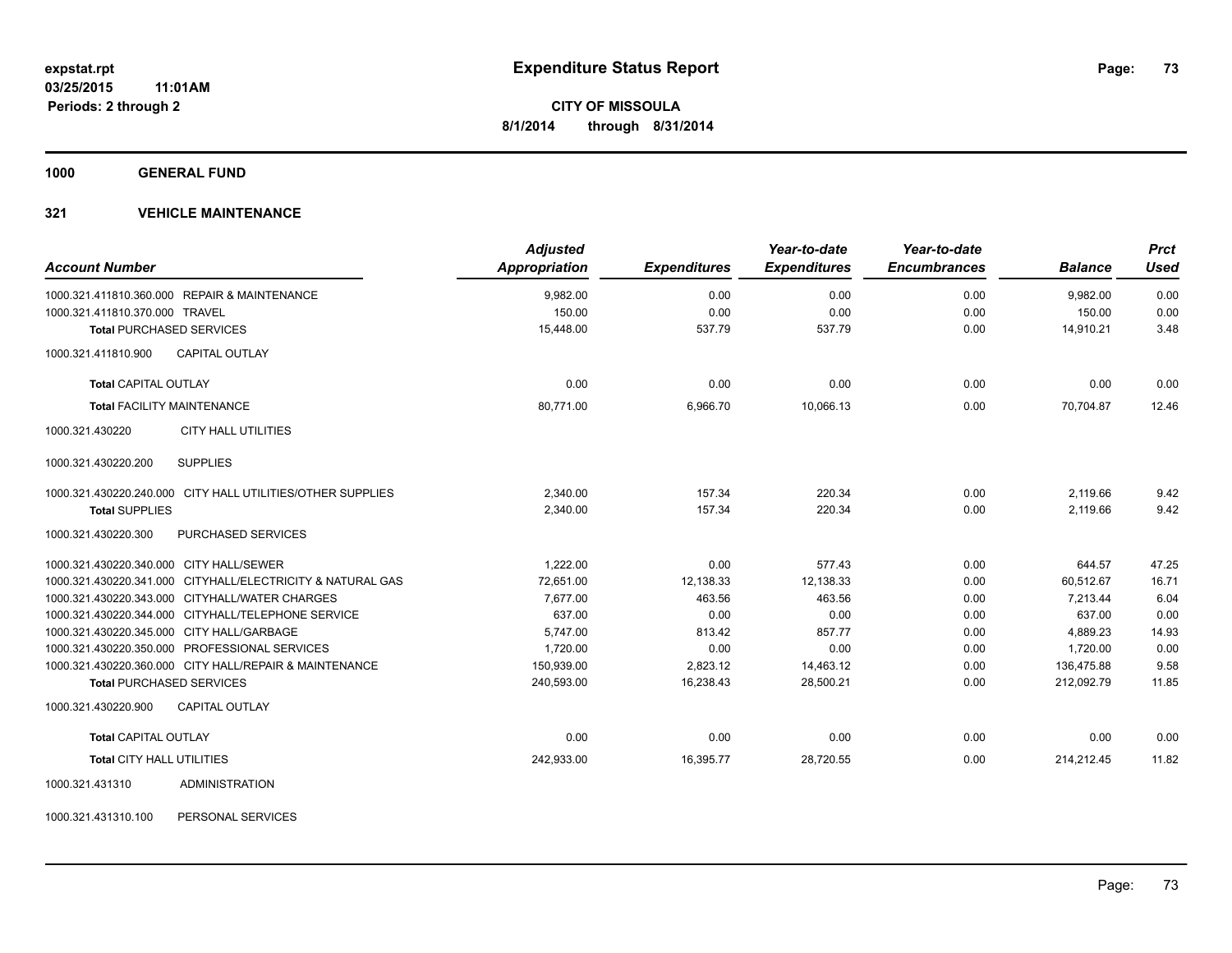**1000 GENERAL FUND**

## **321 VEHICLE MAINTENANCE**

| <b>Account Number</b>                                   | <b>Adjusted</b><br>Appropriation | <b>Expenditures</b> | Year-to-date<br><b>Expenditures</b> | Year-to-date<br><b>Encumbrances</b> | <b>Balance</b> | <b>Prct</b><br><b>Used</b> |
|---------------------------------------------------------|----------------------------------|---------------------|-------------------------------------|-------------------------------------|----------------|----------------------------|
| 1000.321.431310.110.000 SALARIES AND WAGES              | 85,202.00                        | 10,123.96           | 14,036.24                           | 0.00                                | 71,165.76      | 16.47                      |
| 1000.321.431310.140.000 EMPLOYER CONTRIBUTIONS          | 34,864.00                        | 3,905.61            | 7,077.65                            | 0.00                                | 27,786.35      | 20.30                      |
| <b>Total PERSONAL SERVICES</b>                          | 120,066.00                       | 14,029.57           | 21,113.89                           | 0.00                                | 98,952.11      | 17.59                      |
| 1000.321.431310.200<br><b>SUPPLIES</b>                  |                                  |                     |                                     |                                     |                |                            |
| 1000.321.431310.210.000 OFFICE SUPPLIES                 | 1.000.00                         | 52.92               | 52.92                               | 0.00                                | 947.08         | 5.29                       |
| 1000.321.431310.220.000 OPERATING SUPPLIES              | 150.00                           | 0.00                | 0.00                                | 0.00                                | 150.00         | 0.00                       |
| <b>Total SUPPLIES</b>                                   | 1,150.00                         | 52.92               | 52.92                               | 0.00                                | 1,097.08       | 4.60                       |
| 1000.321.431310.300<br><b>PURCHASED SERVICES</b>        |                                  |                     |                                     |                                     |                |                            |
| 1000.321.431310.310.000 COMMUNICATIONS                  | 150.00                           | 0.00                | 0.00                                | 0.00                                | 150.00         | 0.00                       |
| 1000.321.431310.320.000 PRINTING & DUPLICATING          | 100.00                           | 0.00                | 0.00                                | 0.00                                | 100.00         | 0.00                       |
| 1000.321.431310.330.000 PUBLICITY, SUBSCRIPTIONS & DUES | 230.00                           | 0.00                | 0.00                                | 0.00                                | 230.00         | 0.00                       |
| <b>Total PURCHASED SERVICES</b>                         | 480.00                           | 0.00                | 0.00                                | 0.00                                | 480.00         | 0.00                       |
| OTHER OBJECTS<br>1000.321.431310.800                    |                                  |                     |                                     |                                     |                |                            |
| <b>Total OTHER OBJECTS</b>                              | 0.00                             | 0.00                | 0.00                                | 0.00                                | 0.00           | 0.00                       |
| <b>Total ADMINISTRATION</b>                             | 121.696.00                       | 14,082.49           | 21.166.81                           | 0.00                                | 100.529.19     | 17.39                      |
| 1000.321.431330<br><b>EQUIPMENT MAINTENANCE</b>         |                                  |                     |                                     |                                     |                |                            |
| PERSONAL SERVICES<br>1000.321.431330.100                |                                  |                     |                                     |                                     |                |                            |
| 1000.321.431330.110.000 SALARIES AND WAGES              | 392,694.00                       | 48,721.15           | 67,548.83                           | 0.00                                | 325, 145. 17   | 17.20                      |
| 1000.321.431330.120.000 OVERTIME/TERMINATION            | 2,000.00                         | 0.00                | 0.00                                | 0.00                                | 2,000.00       | 0.00                       |
| 1000.321.431330.130.000 OTHER                           | 75,168.00                        | 0.00                | 0.00                                | 0.00                                | 75,168.00      | 0.00                       |
| 1000.321.431330.140.000 EMPLOYER CONTRIBUTIONS          | 190,116.00                       | 18,914.78           | 34,179.30                           | 0.00                                | 155,936.70     | 17.98                      |
| 1000.321.431330.141.000 STATE RETIREMENT CONTRIBUTIONS  | 0.00                             | 63.27               | 89.40                               | 0.00                                | $-89.40$       | 0.00                       |
| <b>Total PERSONAL SERVICES</b>                          | 659,978.00                       | 67,699.20           | 101,817.53                          | 0.00                                | 558,160.47     | 15.43                      |
| 1000.321.431330.200<br><b>SUPPLIES</b>                  |                                  |                     |                                     |                                     |                |                            |
| 1000.321.431330.220.000 OPERATING SUPPLIES              | 17,600.00                        | 878.07              | 3,678.32                            | 0.00                                | 13,921.68      | 20.90                      |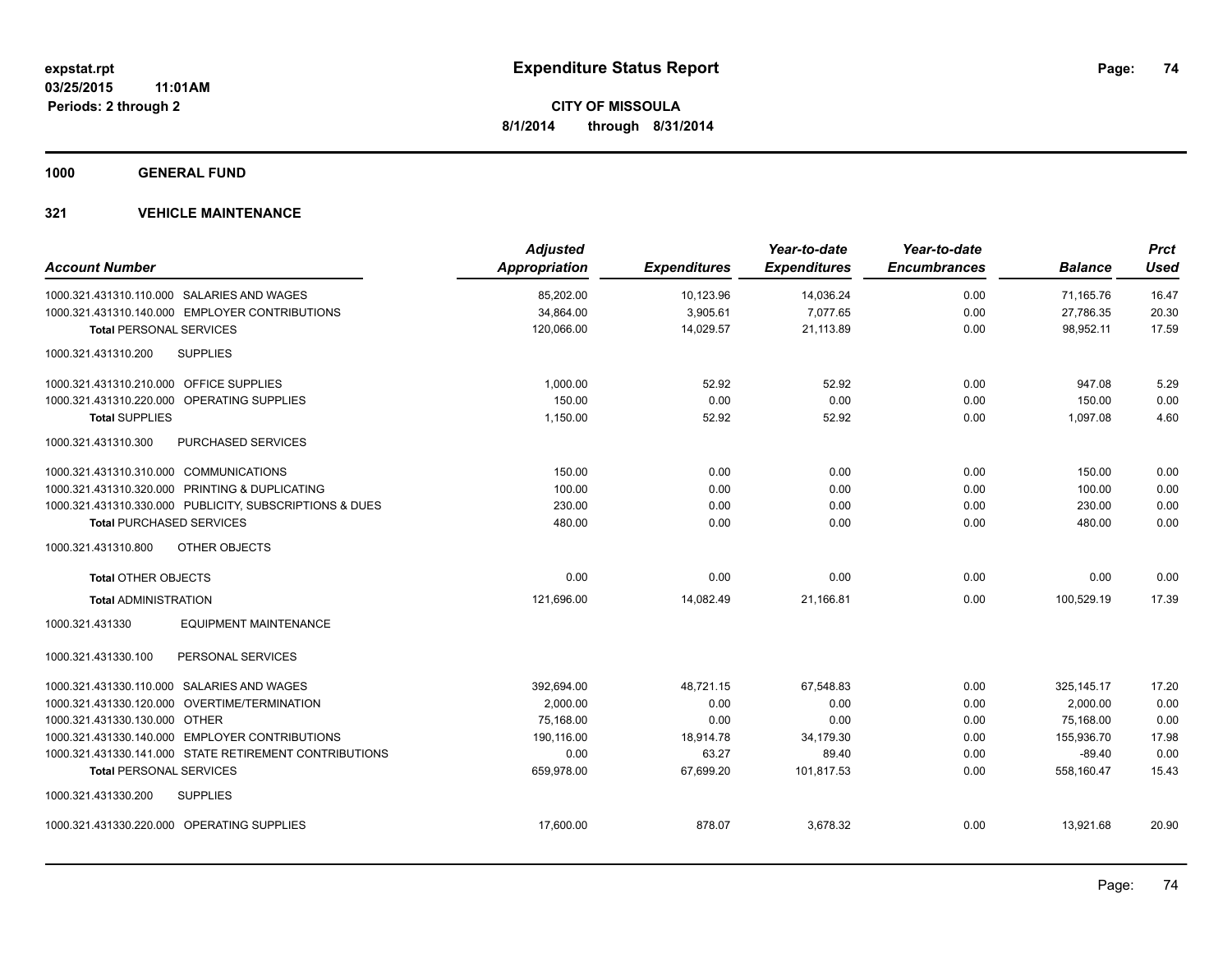**1000 GENERAL FUND**

## **321 VEHICLE MAINTENANCE**

| <b>Account Number</b>                             | <b>Adjusted</b><br><b>Appropriation</b> | <b>Expenditures</b> | Year-to-date<br><b>Expenditures</b> | Year-to-date<br><b>Encumbrances</b> | <b>Balance</b> | <b>Prct</b><br><b>Used</b> |
|---------------------------------------------------|-----------------------------------------|---------------------|-------------------------------------|-------------------------------------|----------------|----------------------------|
| 1000.321.431330.230.000 REPAIR/MAINTENANCE        | 34,631.00                               | 5,976.75            | 6,651.81                            | 0.00                                | 27,979.19      | 19.21                      |
| 1000.321.431330.231.000 GASOLINE                  | 4,615.00                                | 621.70              | 621.70                              | 0.00                                | 3,993.30       | 13.47                      |
| 1000.321.431330.240.000 OTHER SUPPLIES            | 2,600.00                                | 1,156.71            | 1,156.71                            | 0.00                                | 1,443.29       | 44.49                      |
| <b>Total SUPPLIES</b>                             | 59,446.00                               | 8,633.23            | 12,108.54                           | 0.00                                | 47,337.46      | 20.37                      |
| PURCHASED SERVICES<br>1000.321.431330.300         |                                         |                     |                                     |                                     |                |                            |
| 1000.321.431330.320.000 PRINTING & DUPLICATING    | 250.00                                  | 0.00                | 0.00                                | 0.00                                | 250.00         | 0.00                       |
| 1000.321.431330.350.000 PROFESSIONAL SERVICES     | 5,980.00                                | 2,098.00            | 2,098.00                            | 0.00                                | 3,882.00       | 35.08                      |
| 1000.321.431330.360.000 REPAIR & MAINTENANCE      | 15,735.00                               | 181.46              | 513.95                              | 0.00                                | 15,221.05      | 3.27                       |
| 1000.321.431330.370.000 TRAVEL                    | 900.00                                  | 0.00                | 0.00                                | 0.00                                | 900.00         | 0.00                       |
| 1000.321.431330.380.000 TRAINING                  | 850.00                                  | 0.00                | 0.00                                | 0.00                                | 850.00         | 0.00                       |
| <b>Total PURCHASED SERVICES</b>                   | 23,715.00                               | 2,279.46            | 2,611.95                            | 0.00                                | 21,103.05      | 11.01                      |
| <b>CAPITAL OUTLAY</b><br>1000.321.431330.900      |                                         |                     |                                     |                                     |                |                            |
| <b>Total CAPITAL OUTLAY</b>                       | 0.00                                    | 0.00                | 0.00                                | 0.00                                | 0.00           | 0.00                       |
| <b>Total EQUIPMENT MAINTENANCE</b>                | 743,139.00                              | 78,611.89           | 116,538.02                          | 0.00                                | 626,600.98     | 15.68                      |
| <b>VEHICLE FACILITY</b><br>1000.321.431350        |                                         |                     |                                     |                                     |                |                            |
| <b>SUPPLIES</b><br>1000.321.431350.200            |                                         |                     |                                     |                                     |                |                            |
| 1000.321.431350.210.000 OFFICE SUPPLIES           | 0.00                                    | 13.17               | 13.17                               | 0.00                                | $-13.17$       | 0.00                       |
| 1000.321.431350.220.000 OPERATING SUPPLIES        | 10,106.00                               | 0.00                | 0.00                                | 0.00                                | 10,106.00      | 0.00                       |
| <b>Total SUPPLIES</b>                             | 10,106.00                               | 13.17               | 13.17                               | 0.00                                | 10,092.83      | 0.13                       |
| 1000.321.431350.300<br><b>PURCHASED SERVICES</b>  |                                         |                     |                                     |                                     |                |                            |
| 1000.321.431350.340.000 SEWER                     | 679.00                                  | 0.00                | 171.66                              | 0.00                                | 507.34         | 25.28                      |
| 1000.321.431350.341.000 ELECTRICITY & NATURAL GAS | 85,671.00                               | 1,936.42            | 1,936.42                            | 0.00                                | 83,734.58      | 2.26                       |
| 1000.321.431350.343.000 WATER CHARGES             | 3,722.00                                | 239.58              | 239.58                              | 0.00                                | 3,482.42       | 6.44                       |
| 1000.321.431350.344.000 TELEPHONE SERVICE         | 1,953.00                                | 2.05                | 2.05                                | 0.00                                | 1,950.95       | 0.10                       |
| 1000.321.431350.345.000 GARBAGE                   | 4,068.00                                | 181.80              | 473.10                              | 0.00                                | 3,594.90       | 11.63                      |
| 1000.321.431350.350.000 PROFESSIONAL SERVICES     | 5,195.00                                | 344.06              | 344.06                              | 0.00                                | 4,850.94       | 6.62                       |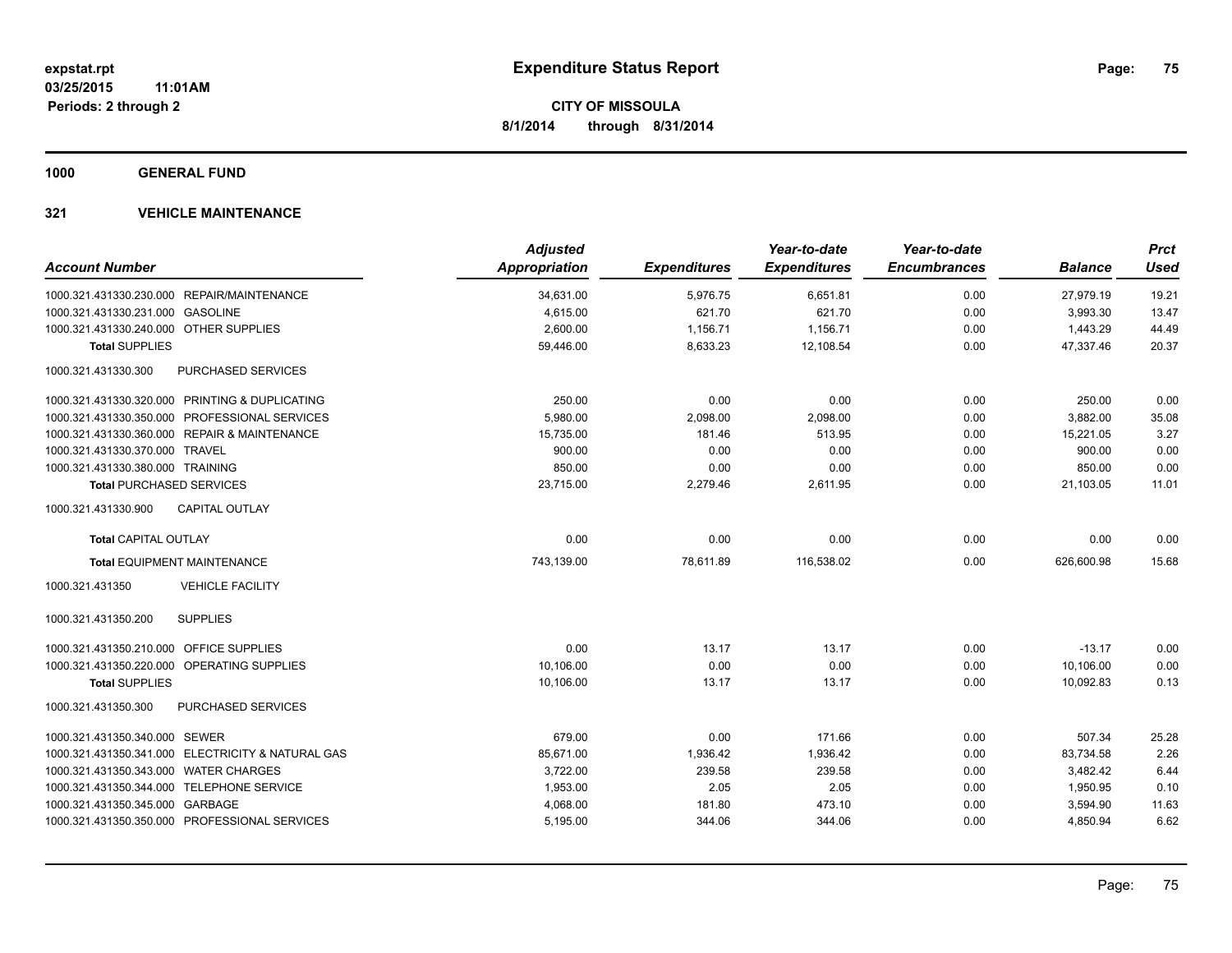**1000 GENERAL FUND**

## **321 VEHICLE MAINTENANCE**

| <b>Account Number</b>                        | <b>Adjusted</b><br>Appropriation | <b>Expenditures</b> | Year-to-date<br><b>Expenditures</b> | Year-to-date<br><b>Encumbrances</b> | <b>Balance</b> | <b>Prct</b><br>Used |
|----------------------------------------------|----------------------------------|---------------------|-------------------------------------|-------------------------------------|----------------|---------------------|
| 1000.321.431350.360.000 REPAIR & MAINTENANCE | 35,670.00                        | ,385.00             | 5.714.00                            | 0.00                                | 29.956.00      | 16.02               |
| <b>Total PURCHASED SERVICES</b>              | 136,958.00                       | 4.088.91            | 8,880.87                            | 0.00                                | 128.077.13     | 6.48                |
| 1000.321.431350.900<br><b>CAPITAL OUTLAY</b> |                                  |                     |                                     |                                     |                |                     |
| <b>Total CAPITAL OUTLAY</b>                  | 0.00                             | 0.00                | 0.00                                | 0.00                                | 0.00           | 0.00                |
| <b>Total VEHICLE FACILITY</b>                | 147.064.00                       | 4.102.08            | 8.894.04                            | 0.00                                | 138.169.96     | 6.05                |
| <b>Total VEHICLE MAINTENANCE</b>             | 1.335.603.00                     | 120.158.93          | 186.919.55                          | 0.00                                | 1.148.683.45   | 14.00               |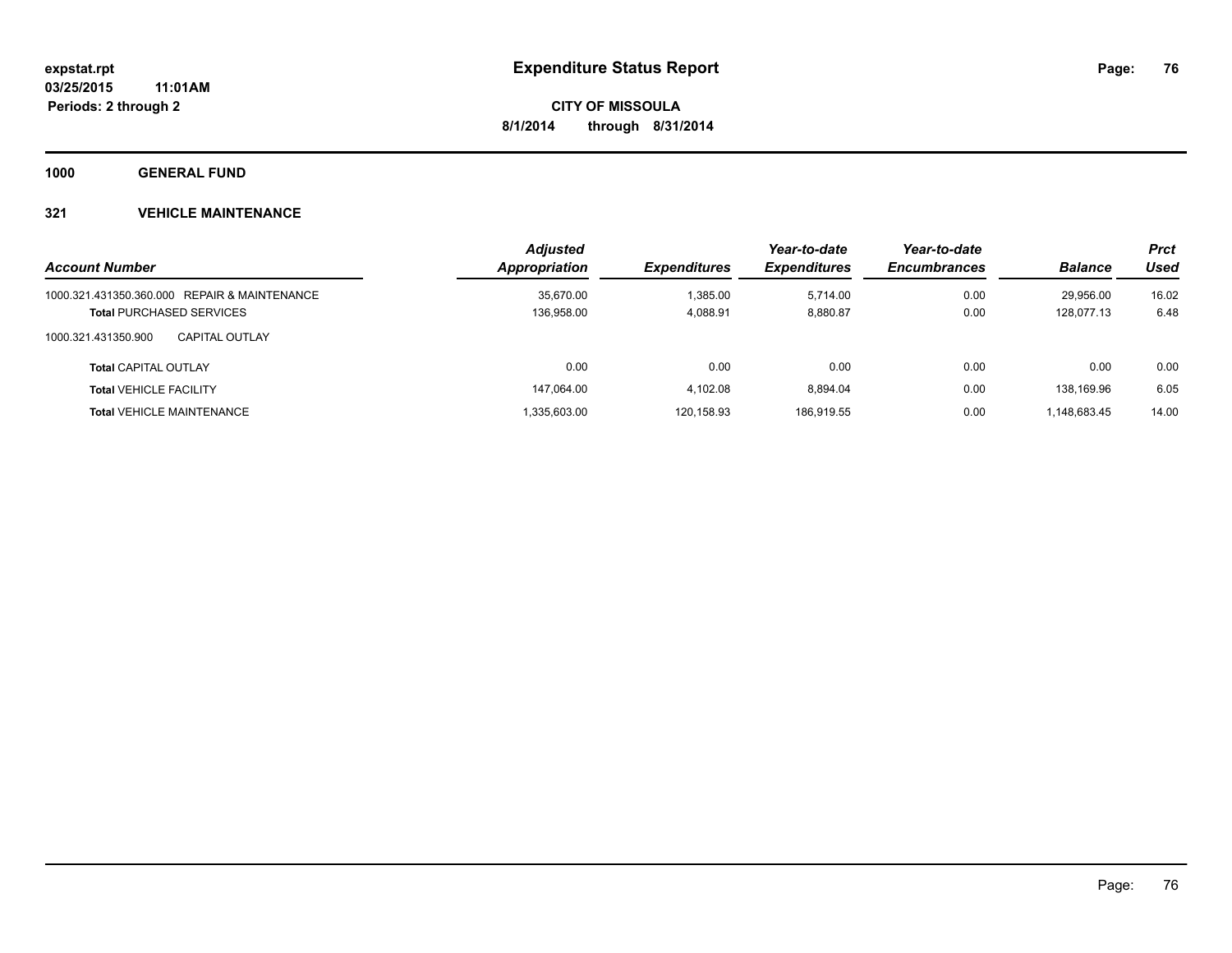**03/25/2015 11:01AM Periods: 2 through 2**

**CITY OF MISSOULA 8/1/2014 through 8/31/2014**

**1000 GENERAL FUND**

**340 CEMETERY**

| <b>Account Number</b>                   |                                                         | <b>Adjusted</b><br>Appropriation | <b>Expenditures</b> | Year-to-date<br><b>Expenditures</b> | Year-to-date<br><b>Encumbrances</b> | <b>Balance</b> | <b>Prct</b><br><b>Used</b> |
|-----------------------------------------|---------------------------------------------------------|----------------------------------|---------------------|-------------------------------------|-------------------------------------|----------------|----------------------------|
|                                         |                                                         |                                  |                     |                                     |                                     |                |                            |
| 1000.340.430910                         | <b>ADMINISTRATION</b>                                   |                                  |                     |                                     |                                     |                |                            |
| 1000.340.430910.100                     | PERSONAL SERVICES                                       |                                  |                     |                                     |                                     |                |                            |
|                                         | 1000.340.430910.110.000 SALARIES AND WAGES              | 98,754.00                        | 13.849.84           | 17.855.18                           | 0.00                                | 80,898.82      | 18.08                      |
|                                         | 1000.340.430910.120.000 OVERTIME/TERMINATION            | 5,000.00                         | 0.00                | 0.00                                | 0.00                                | 5,000.00       | 0.00                       |
|                                         | 1000.340.430910.140.000 EMPLOYER CONTRIBUTIONS          | 36,292.00                        | 4,188.85            | 7.477.62                            | 0.00                                | 28,814.38      | 20.60                      |
|                                         | 1000.340.430910.141.000 STATE RETIREMENT CONTRIBUTIONS  | 0.00                             | 45.03               | 58.05                               | 0.00                                | $-58.05$       | 0.00                       |
| <b>Total PERSONAL SERVICES</b>          |                                                         | 140,046.00                       | 18,083.72           | 25,390.85                           | 0.00                                | 114,655.15     | 18.13                      |
| 1000.340.430910.200                     | <b>SUPPLIES</b>                                         |                                  |                     |                                     |                                     |                |                            |
| 1000.340.430910.210.000 OFFICE SUPPLIES |                                                         | 2,770.00                         | 84.90               | 164.89                              | 0.00                                | 2,605.11       | 5.95                       |
| <b>Total SUPPLIES</b>                   |                                                         | 2,770.00                         | 84.90               | 164.89                              | 0.00                                | 2,605.11       | 5.95                       |
| 1000.340.430910.300                     | PURCHASED SERVICES                                      |                                  |                     |                                     |                                     |                |                            |
| 1000.340.430910.310.000 COMMUNICATIONS  |                                                         | 1,933.00                         | 106.65              | 115.56                              | 0.00                                | 1,817.44       | 5.98                       |
|                                         | 1000.340.430910.320.000 PRINTING & DUPLICATING          | 775.00                           | 129.95              | 129.95                              | 0.00                                | 645.05         | 16.77                      |
|                                         | 1000.340.430910.330.000 PUBLICITY, SUBSCRIPTIONS & DUES | 814.00                           | 0.00                | 0.00                                | 0.00                                | 814.00         | 0.00                       |
|                                         | 1000.340.430910.344.000 TELEPHONE SERVICE               | 2,100.00                         | 97.62               | 193.84                              | 0.00                                | 1,906.16       | 9.23                       |
|                                         | 1000.340.430910.350.000 PROFESSIONAL SERVICES           | 600.00                           | 0.00                | 0.00                                | 0.00                                | 600.00         | 0.00                       |
|                                         | 1000.340.430910.360.000 REPAIR & MAINTENANCE            | 600.00                           | 30.09               | 30.09                               | 0.00                                | 569.91         | 5.02                       |
| 1000.340.430910.370.000 TRAVEL          |                                                         | 500.00                           | 0.00                | 0.00                                | 0.00                                | 500.00         | 0.00                       |
| 1000.340.430910.380.000 TRAINING        |                                                         | 1,006.00                         | 50.00               | 50.00                               | 0.00                                | 956.00         | 4.97                       |
| <b>Total PURCHASED SERVICES</b>         |                                                         | 8,328.00                         | 414.31              | 519.44                              | 0.00                                | 7,808.56       | 6.24                       |
| 1000.340.430910.900                     | <b>CAPITAL OUTLAY</b>                                   |                                  |                     |                                     |                                     |                |                            |
| <b>Total CAPITAL OUTLAY</b>             |                                                         | 0.00                             | 0.00                | 0.00                                | 0.00                                | 0.00           | 0.00                       |
| <b>Total ADMINISTRATION</b>             |                                                         | 151,144.00                       | 18,582.93           | 26,075.18                           | 0.00                                | 125,068.82     | 17.25                      |
| 1000.340.430920                         | <b>FACILITIES</b>                                       |                                  |                     |                                     |                                     |                |                            |

1000.340.430920.100 PERSONAL SERVICES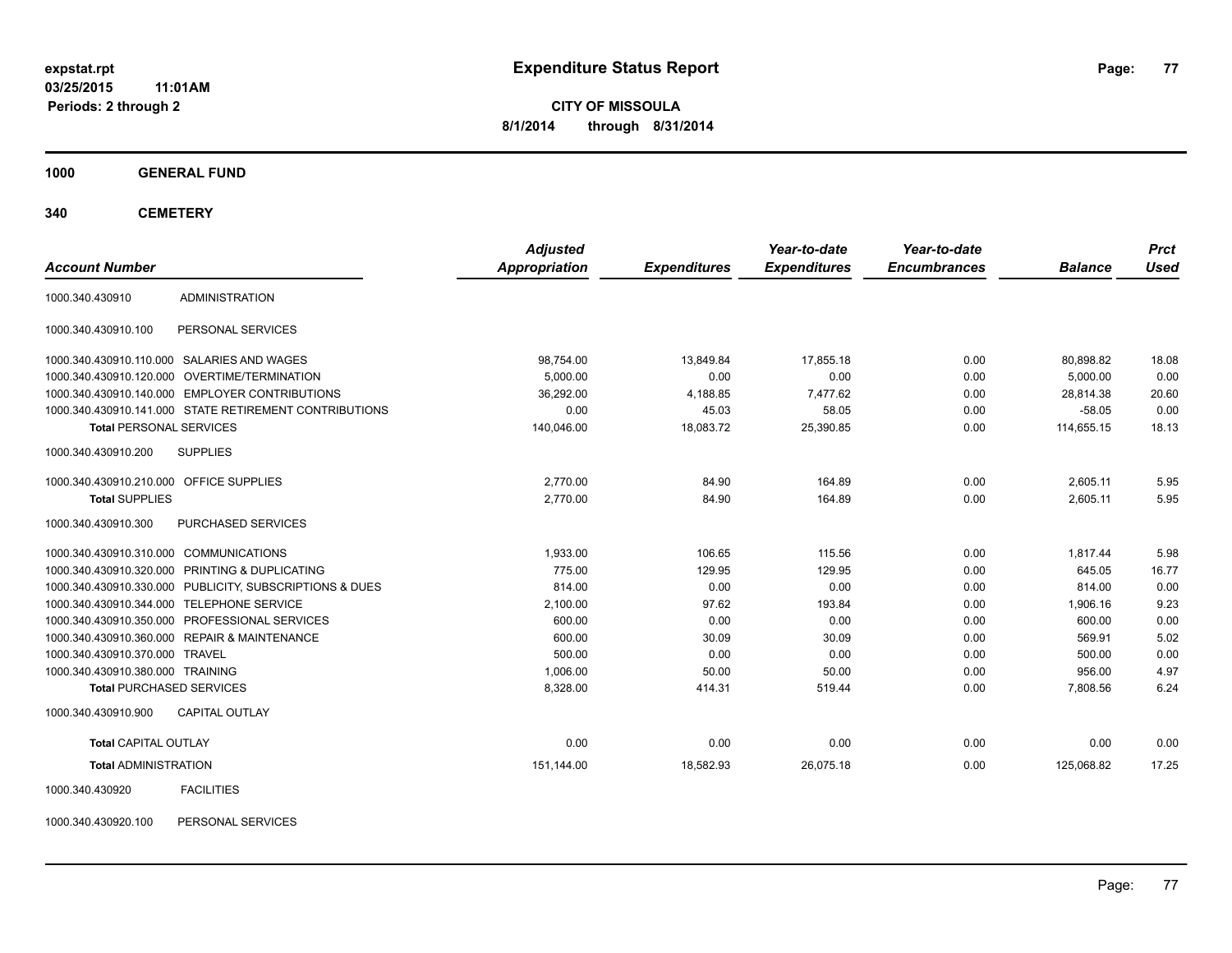**03/25/2015 11:01AM Periods: 2 through 2**

**CITY OF MISSOULA 8/1/2014 through 8/31/2014**

**1000 GENERAL FUND**

**340 CEMETERY**

| <b>Account Number</b>                             | <b>Adjusted</b><br><b>Appropriation</b> | <b>Expenditures</b> | Year-to-date<br><b>Expenditures</b> | Year-to-date<br><b>Encumbrances</b> | <b>Balance</b> | <b>Prct</b><br><b>Used</b> |
|---------------------------------------------------|-----------------------------------------|---------------------|-------------------------------------|-------------------------------------|----------------|----------------------------|
| 1000.340.430920.110.000 SALARIES AND WAGES        | 11,890.00                               | 674.92              | 870.02                              | 0.00                                | 11,019.98      | 7.32                       |
| 1000.340.430920.120.000 OVERTIME/TERMINATION      | 0.00                                    | 0.19                | 0.19                                | 0.00                                | $-0.19$        | 0.00                       |
| 1000.340.430920.140.000 EMPLOYER CONTRIBUTIONS    | 4.867.00                                | 249.96              | 564.06                              | 0.00                                | 4,302.94       | 11.59                      |
| <b>Total PERSONAL SERVICES</b>                    | 16,757.00                               | 925.07              | 1,434.27                            | 0.00                                | 15,322.73      | 8.56                       |
| 1000.340.430920.200<br><b>SUPPLIES</b>            |                                         |                     |                                     |                                     |                |                            |
| 1000.340.430920.220.000 OPERATING SUPPLIES        | 2,050.00                                | 658.10              | 658.10                              | 0.00                                | 1,391.90       | 32.10                      |
| REPAIR/MAINTENANCE<br>1000.340.430920.230.000     | 500.00                                  | 76.40               | 106.31                              | 0.00                                | 393.69         | 21.26                      |
| <b>Total SUPPLIES</b>                             | 2,550.00                                | 734.50              | 764.41                              | 0.00                                | 1,785.59       | 29.98                      |
| 1000.340.430920.300<br>PURCHASED SERVICES         |                                         |                     |                                     |                                     |                |                            |
| 1000.340.430920.341.000 ELECTRICITY & NATURAL GAS | 10,208.00                               | 412.46              | 412.46                              | 0.00                                | 9,795.54       | 4.04                       |
| 1000.340.430920.343.000 WATER CHARGES             | 1,082.00                                | 67.41               | 67.41                               | 0.00                                | 1,014.59       | 6.23                       |
| 1000.340.430920.345.000 GARBAGE                   | 780.00                                  | 153.00              | 153.00                              | 0.00                                | 627.00         | 19.62                      |
| 1000.340.430920.350.000 PROFESSIONAL SERVICES     | 400.00                                  | 0.00                | 0.00                                | 0.00                                | 400.00         | 0.00                       |
| 1000.340.430920.360.000 REPAIR & MAINTENANCE      | 2.145.00                                | 358.00              | 358.00                              | 0.00                                | 1.787.00       | 16.69                      |
| <b>Total PURCHASED SERVICES</b>                   | 14,615.00                               | 990.87              | 990.87                              | 0.00                                | 13.624.13      | 6.78                       |
| 1000.340.430920.400<br><b>BUILDING MATERIALS</b>  |                                         |                     |                                     |                                     |                |                            |
| <b>Total BUILDING MATERIALS</b>                   | 0.00                                    | 0.00                | 0.00                                | 0.00                                | 0.00           | 0.00                       |
| 1000.340.430920.900<br><b>CAPITAL OUTLAY</b>      |                                         |                     |                                     |                                     |                |                            |
| <b>Total CAPITAL OUTLAY</b>                       | 0.00                                    | 0.00                | 0.00                                | 0.00                                | 0.00           | 0.00                       |
| <b>Total FACILITIES</b>                           | 33,922.00                               | 2,650.44            | 3,189.55                            | 0.00                                | 30,732.45      | 9.40                       |
| <b>GROUNDS MAINTENANCE</b><br>1000.340.430930     |                                         |                     |                                     |                                     |                |                            |
| 1000.340.430930.100<br>PERSONAL SERVICES          |                                         |                     |                                     |                                     |                |                            |
| 1000.340.430930.110.000 SALARIES AND WAGES        | 189.613.00                              | 22,614.10           | 29,150.63                           | 0.00                                | 160,462.37     | 15.37                      |
| 1000.340.430930.120.000 OVERTIME/TERMINATION      | 0.00                                    | 6.93                | 6.93                                | 0.00                                | $-6.93$        | 0.00                       |
| 1000.340.430930.140.000 EMPLOYER CONTRIBUTIONS    | 85,314.00                               | 8,773.48            | 17,833.90                           | 0.00                                | 67,480.10      | 20.90                      |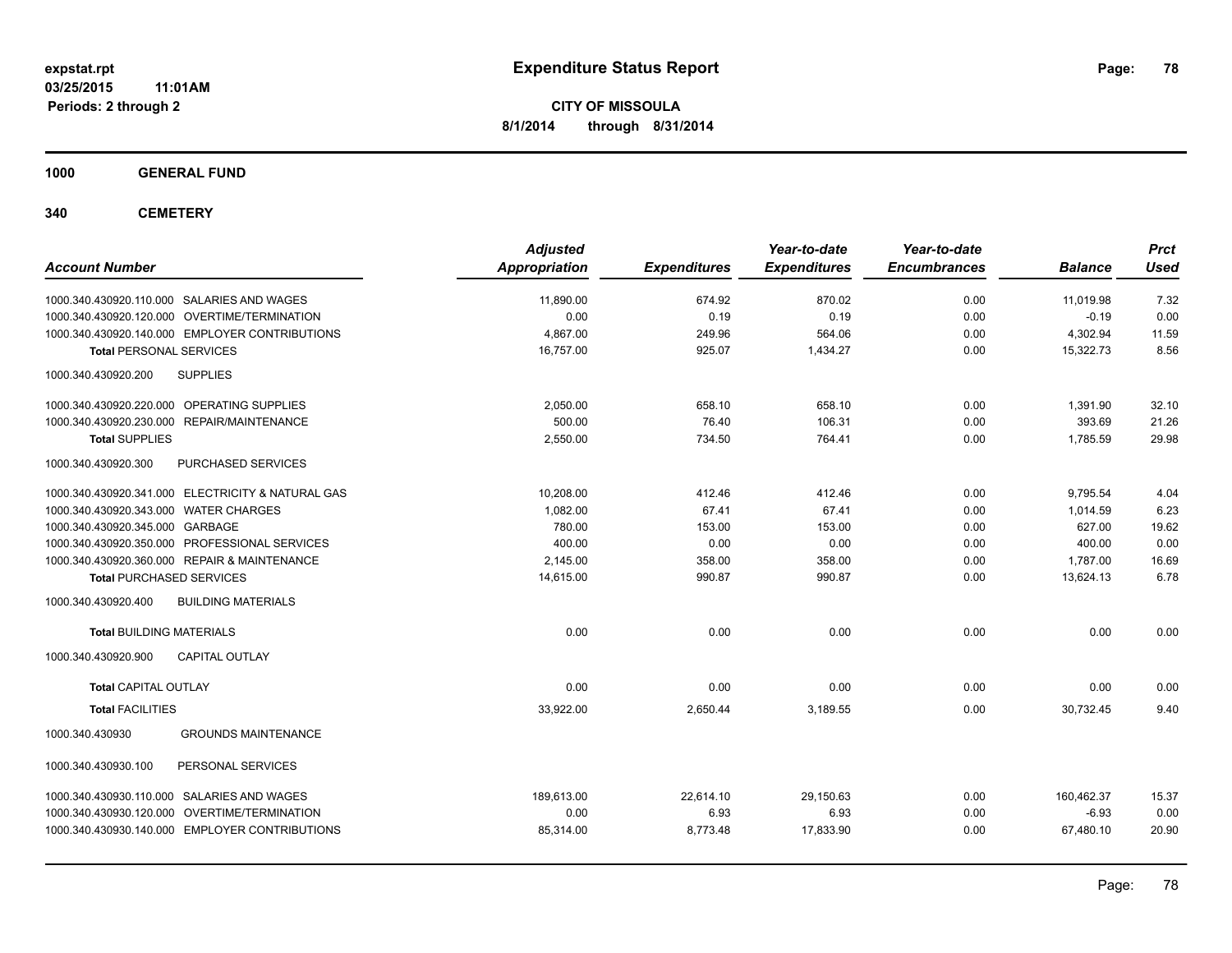**1000 GENERAL FUND**

**340 CEMETERY**

| <b>Account Number</b>                                | <b>Adjusted</b><br><b>Appropriation</b> | <b>Expenditures</b> | Year-to-date<br><b>Expenditures</b> | Year-to-date<br><b>Encumbrances</b> | <b>Balance</b> | Prct<br><b>Used</b> |
|------------------------------------------------------|-----------------------------------------|---------------------|-------------------------------------|-------------------------------------|----------------|---------------------|
| <b>Total PERSONAL SERVICES</b>                       | 274,927.00                              | 31,394.51           | 46,991.46                           | 0.00                                | 227,935.54     | 17.09               |
| <b>SUPPLIES</b><br>1000.340.430930.200               |                                         |                     |                                     |                                     |                |                     |
| 1000.340.430930.220.000 OPERATING SUPPLIES           | 32.252.00                               | 936.37              | 3.394.14                            | 0.00                                | 28.857.86      | 10.52               |
| <b>REPAIR/MAINTENANCE</b><br>1000.340.430930.230.000 | 19,620.00                               | 2,822.77            | 3,106.89                            | 0.00                                | 16.513.11      | 15.84               |
| 1000.340.430930.231.000 GASOLINE                     | 14,398.00                               | 1,773.48            | 1,773.48                            | 0.00                                | 12,624.52      | 12.32               |
| <b>Total SUPPLIES</b>                                | 66,270.00                               | 5,532.62            | 8,274.51                            | 0.00                                | 57,995.49      | 12.49               |
| 1000.340.430930.300<br>PURCHASED SERVICES            |                                         |                     |                                     |                                     |                |                     |
| 1000.340.430930.341.000 ELECTRICITY & NATURAL GAS    | 7.657.00                                | 1.346.05            | 1.346.05                            | 0.00                                | 6,310.95       | 17.58               |
| 1000.340.430930.344.000 TELEPHONE SERVICE            | 300.00                                  | 52.04               | 104.15                              | 0.00                                | 195.85         | 34.72               |
| 1000.340.430930.345.000 GARBAGE                      | 290.00                                  | 0.00                | 0.00                                | 0.00                                | 290.00         | 0.00                |
| 1000.340.430930.360.000 REPAIR & MAINTENANCE         | 955.00                                  | 0.00                | 60.00                               | 0.00                                | 895.00         | 6.28                |
| 1000.340.430930.390.000 OTHER PURCHASED SERVICES     | 3,342.00                                | 202.80              | 351.15                              | 0.00                                | 2,990.85       | 10.51               |
| <b>Total PURCHASED SERVICES</b>                      | 12,544.00                               | 1,600.89            | 1,861.35                            | 0.00                                | 10,682.65      | 14.84               |
| <b>BUILDING MATERIALS</b><br>1000.340.430930.400     |                                         |                     |                                     |                                     |                |                     |
| <b>Total BUILDING MATERIALS</b>                      | 0.00                                    | 0.00                | 0.00                                | 0.00                                | 0.00           | 0.00                |
| 1000.340.430930.500<br><b>FIXED CHARGES</b>          |                                         |                     |                                     |                                     |                |                     |
| 1000.340.430930.530.000 EQUIPMENT RENTAL             | 500.00                                  | 10.50               | 10.50                               | 0.00                                | 489.50         | 2.10                |
| <b>Total FIXED CHARGES</b>                           | 500.00                                  | 10.50               | 10.50                               | 0.00                                | 489.50         | 2.10                |
| 1000.340.430930.900<br><b>CAPITAL OUTLAY</b>         |                                         |                     |                                     |                                     |                |                     |
| <b>Total CAPITAL OUTLAY</b>                          | 0.00                                    | 0.00                | 0.00                                | 0.00                                | 0.00           | 0.00                |
| <b>Total GROUNDS MAINTENANCE</b>                     | 354,241.00                              | 38,538.52           | 57,137.82                           | 0.00                                | 297,103.18     | 16.13               |
| 1000.340.430940<br><b>BURIALS</b>                    |                                         |                     |                                     |                                     |                |                     |
| PERSONAL SERVICES<br>1000.340.430940.100             |                                         |                     |                                     |                                     |                |                     |
| 1000.340.430940.110.000 SALARIES AND WAGES           | 87,654.00                               | 7,890.60            | 10,171.86                           | 0.00                                | 77,482.14      | 11.60               |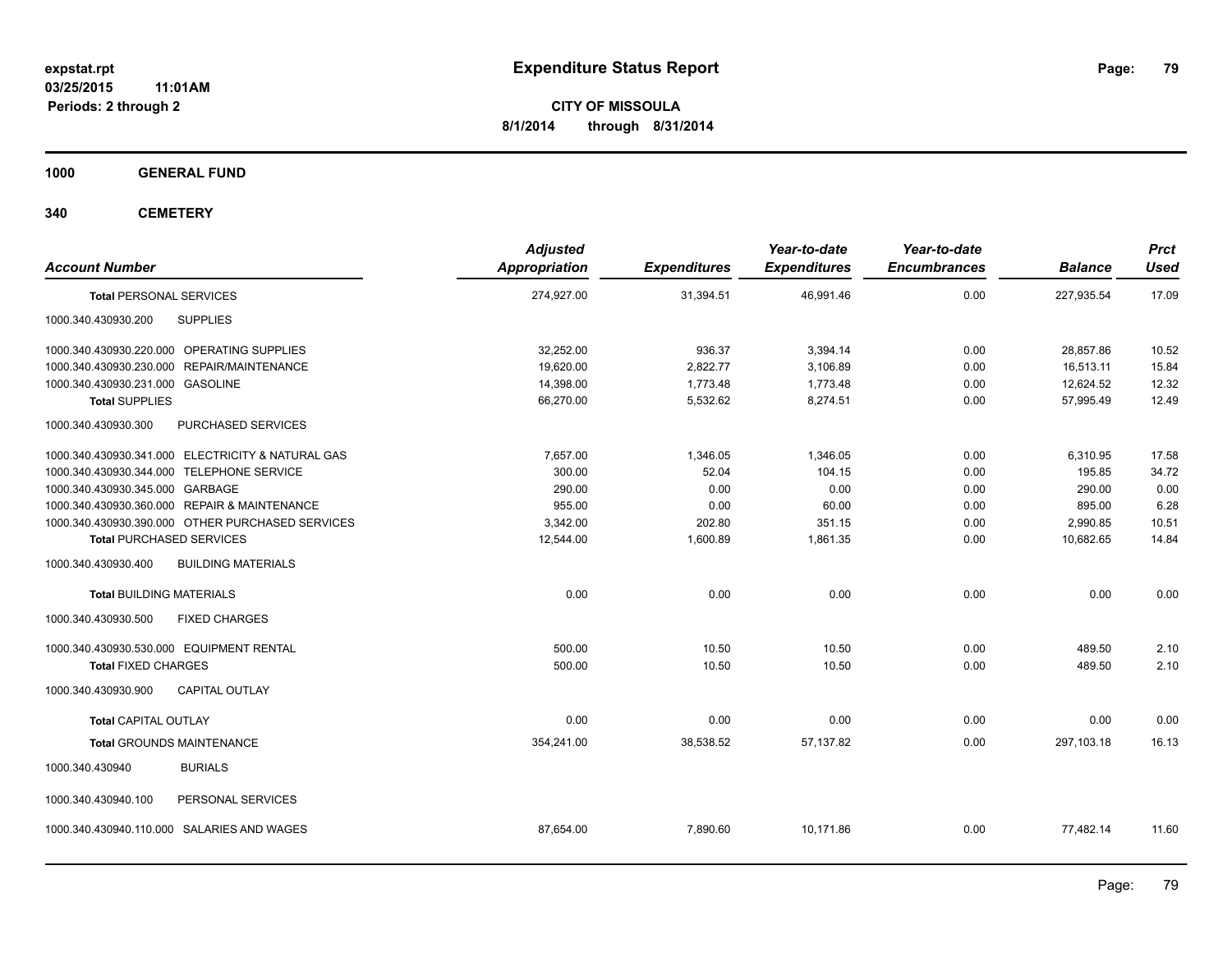**1000 GENERAL FUND**

**340 CEMETERY**

| <b>Account Number</b>                            | <b>Adjusted</b><br><b>Appropriation</b> | <b>Expenditures</b> | Year-to-date<br><b>Expenditures</b> | Year-to-date<br><b>Encumbrances</b> | <b>Balance</b> | <b>Prct</b><br><b>Used</b> |
|--------------------------------------------------|-----------------------------------------|---------------------|-------------------------------------|-------------------------------------|----------------|----------------------------|
| 1000.340.430940.120.000 OVERTIME/TERMINATION     | 0.00                                    | 2.12                | 2.12                                | 0.00                                | $-2.12$        | 0.00                       |
| 1000.340.430940.140.000 EMPLOYER CONTRIBUTIONS   | 36,980.00                               | 2,920.73            | 6,032.50                            | 0.00                                | 30,947.50      | 16.31                      |
| <b>Total PERSONAL SERVICES</b>                   | 124,634.00                              | 10,813.45           | 16,206.48                           | 0.00                                | 108,427.52     | 13.00                      |
| 1000.340.430940.200<br><b>SUPPLIES</b>           |                                         |                     |                                     |                                     |                |                            |
| 1000.340.430940.220.000 OPERATING SUPPLIES       | 1,500.00                                | 0.00                | 0.00                                | 0.00                                | 1,500.00       | 0.00                       |
| <b>Total SUPPLIES</b>                            | 1,500.00                                | 0.00                | 0.00                                | 0.00                                | 1,500.00       | 0.00                       |
| 1000.340.430940.300<br>PURCHASED SERVICES        |                                         |                     |                                     |                                     |                |                            |
| <b>Total PURCHASED SERVICES</b>                  | 0.00                                    | 0.00                | 0.00                                | 0.00                                | 0.00           | 0.00                       |
| <b>BUILDING MATERIALS</b><br>1000.340.430940.400 |                                         |                     |                                     |                                     |                |                            |
| <b>Total BUILDING MATERIALS</b>                  | 0.00                                    | 0.00                | 0.00                                | 0.00                                | 0.00           | 0.00                       |
| 1000.340.430940.800<br>OTHER OBJECTS             |                                         |                     |                                     |                                     |                |                            |
| 1000.340.430940.845.000 CONTINGENCY              | 8,185.00                                | 440.00              | 2.268.00                            | 0.00                                | 5.917.00       | 27.71                      |
| <b>Total OTHER OBJECTS</b>                       | 8,185.00                                | 440.00              | 2,268.00                            | 0.00                                | 5,917.00       | 27.71                      |
| <b>CAPITAL OUTLAY</b><br>1000.340.430940.900     |                                         |                     |                                     |                                     |                |                            |
| <b>Total CAPITAL OUTLAY</b>                      | 0.00                                    | 0.00                | 0.00                                | 0.00                                | 0.00           | 0.00                       |
| <b>Total BURIALS</b>                             | 134,319.00                              | 11,253.45           | 18,474.48                           | 0.00                                | 115,844.52     | 13.75                      |
| <b>Total CEMETERY</b>                            | 673,626.00                              | 71,025.34           | 104,877.03                          | 0.00                                | 568,748.97     | 15.57                      |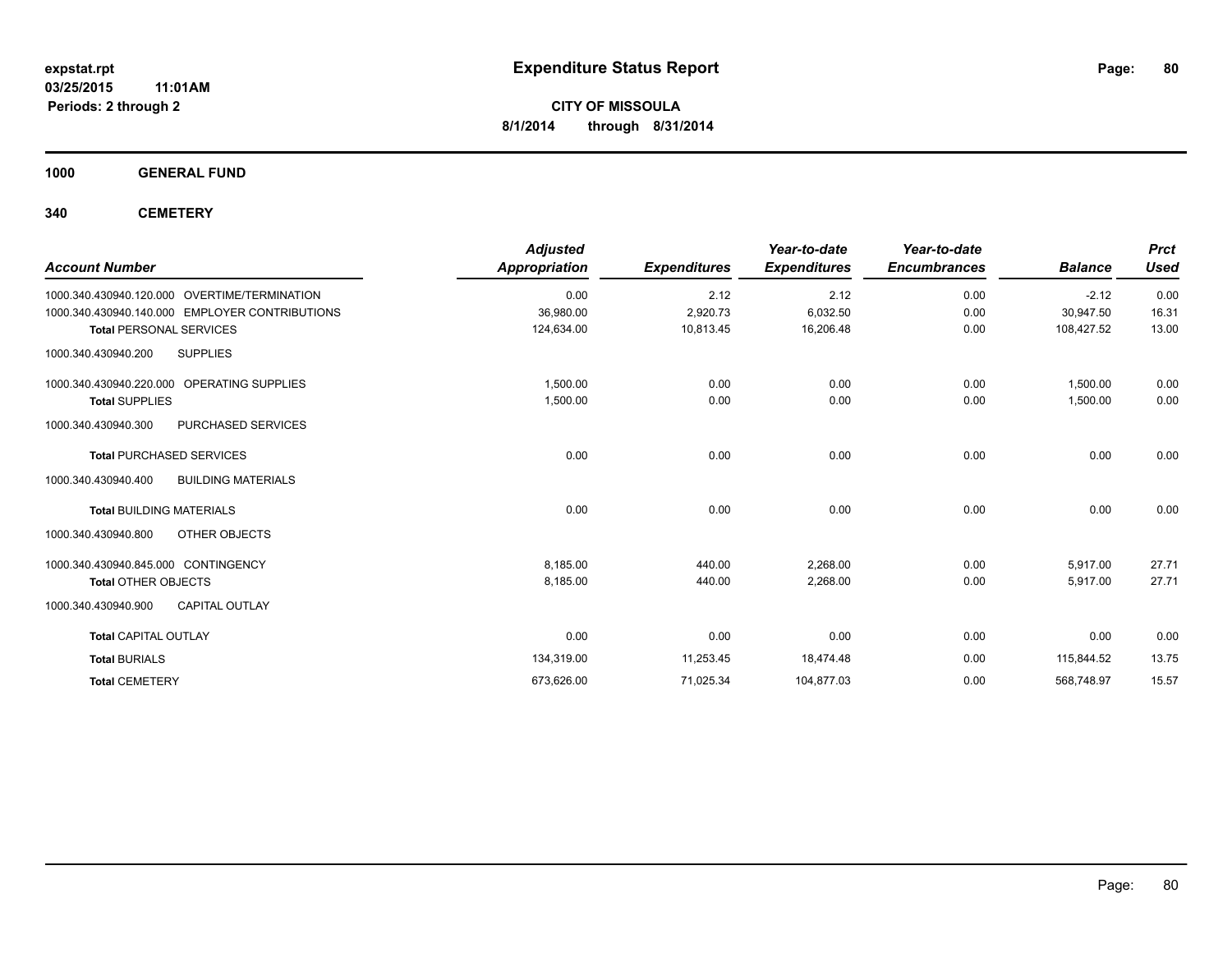**1000 GENERAL FUND**

#### **370 PARKS & RECREATION**

|                                         |                                                        | <b>Adjusted</b> |                     | Year-to-date        | Year-to-date        |                | <b>Prct</b> |
|-----------------------------------------|--------------------------------------------------------|-----------------|---------------------|---------------------|---------------------|----------------|-------------|
| <b>Account Number</b>                   |                                                        | Appropriation   | <b>Expenditures</b> | <b>Expenditures</b> | <b>Encumbrances</b> | <b>Balance</b> | <b>Used</b> |
| 1000.370.460410                         | PARKS & RECREATION ADMINISTRATION                      |                 |                     |                     |                     |                |             |
| 1000.370.460410.100                     | PERSONAL SERVICES                                      |                 |                     |                     |                     |                |             |
|                                         | 1000.370.460410.110.000 SALARIES AND WAGES             | 255,239.00      | 28,717.15           | 37,000.17           | 0.00                | 218,238.83     | 14.50       |
|                                         | 1000.370.460410.120.000 OVERTIME/TERMINATION           | 700.00          | 0.00                | 0.00                | 0.00                | 700.00         | 0.00        |
| 1000.370.460410.140.000                 | <b>EMPLOYER CONTRIBUTIONS</b>                          | 84.446.00       | 8.274.24            | 15,602.62           | 0.00                | 68.843.38      | 18.48       |
|                                         | 1000.370.460410.141.000 STATE RETIREMENT CONTRIBUTIONS | 0.00            | 287.97              | 367.83              | 0.00                | $-367.83$      | 0.00        |
| <b>Total PERSONAL SERVICES</b>          |                                                        | 340,385.00      | 37,279.36           | 52,970.62           | 0.00                | 287,414.38     | 15.56       |
| 1000.370.460410.200                     | <b>SUPPLIES</b>                                        |                 |                     |                     |                     |                |             |
| 1000.370.460410.210.000 OFFICE SUPPLIES |                                                        | 2,095.00        | 422.86              | 422.86              | 0.00                | 1.672.14       | 20.18       |
|                                         | 1000.370.460410.220.000 OPERATING SUPPLIES             | 1,500.00        | 0.00                | 0.00                | 0.00                | 1.500.00       | 0.00        |
| <b>Total SUPPLIES</b>                   |                                                        | 3,595.00        | 422.86              | 422.86              | 0.00                | 3.172.14       | 11.76       |
| 1000.370.460410.300                     | PURCHASED SERVICES                                     |                 |                     |                     |                     |                |             |
| 1000.370.460410.310.000                 | <b>COMMUNICATIONS</b>                                  | 3.464.00        | 273.24              | 273.24              | 0.00                | 3.190.76       | 7.89        |
| 1000.370.460410.320.000                 | PRINTING & DUPLICATING                                 | 900.00          | 0.00                | 0.00                | 0.00                | 900.00         | 0.00        |
| 1000.370.460410.330.000                 | PUBLICITY, SUBSCRIPTIONS & DUES                        | 550.00          | 0.00                | 143.00              | 0.00                | 407.00         | 26.00       |
| 1000.370.460410.341.000                 | <b>ELECTRICITY &amp; NATURAL GAS</b>                   | 15.225.00       | 0.00                | 0.00                | 0.00                | 15.225.00      | 0.00        |
| 1000.370.460410.343.000                 | <b>WATER CHARGES</b>                                   | 3,397.00        | 0.00                | 0.00                | 0.00                | 3,397.00       | 0.00        |
| 1000.370.460410.344.000                 | <b>TELEPHONE SERVICE</b>                               | 1.319.00        | 66.45               | 66.45               | 0.00                | 1.252.55       | 5.04        |
|                                         | 1000.370.460410.350.000 PROFESSIONAL SERVICES          | 19,725.00       | 32.44               | 32.44               | 0.00                | 19,692.56      | 0.16        |
|                                         | 1000.370.460410.360.000 REPAIR & MAINTENANCE           | 4,867.00        | 210.14              | 210.14              | 0.00                | 4,656.86       | 4.32        |
| 1000.370.460410.370.000 TRAVEL          |                                                        | 350.00          | 0.00                | 0.00                | 0.00                | 350.00         | 0.00        |
| 1000.370.460410.380.000 TRAINING        |                                                        | 800.00          | 0.00                | 0.00                | 0.00                | 800.00         | 0.00        |
| <b>Total PURCHASED SERVICES</b>         |                                                        | 50,597.00       | 582.27              | 725.27              | 0.00                | 49,871.73      | 1.43        |
|                                         | <b>Total PARKS &amp; RECREATION ADMINISTRATION</b>     | 394.577.00      | 38.284.49           | 54.118.75           | 0.00                | 340.458.25     | 13.72       |

1000.370.460411 NMT ADMIN

1000.370.460411.100 PERSONAL SERVICES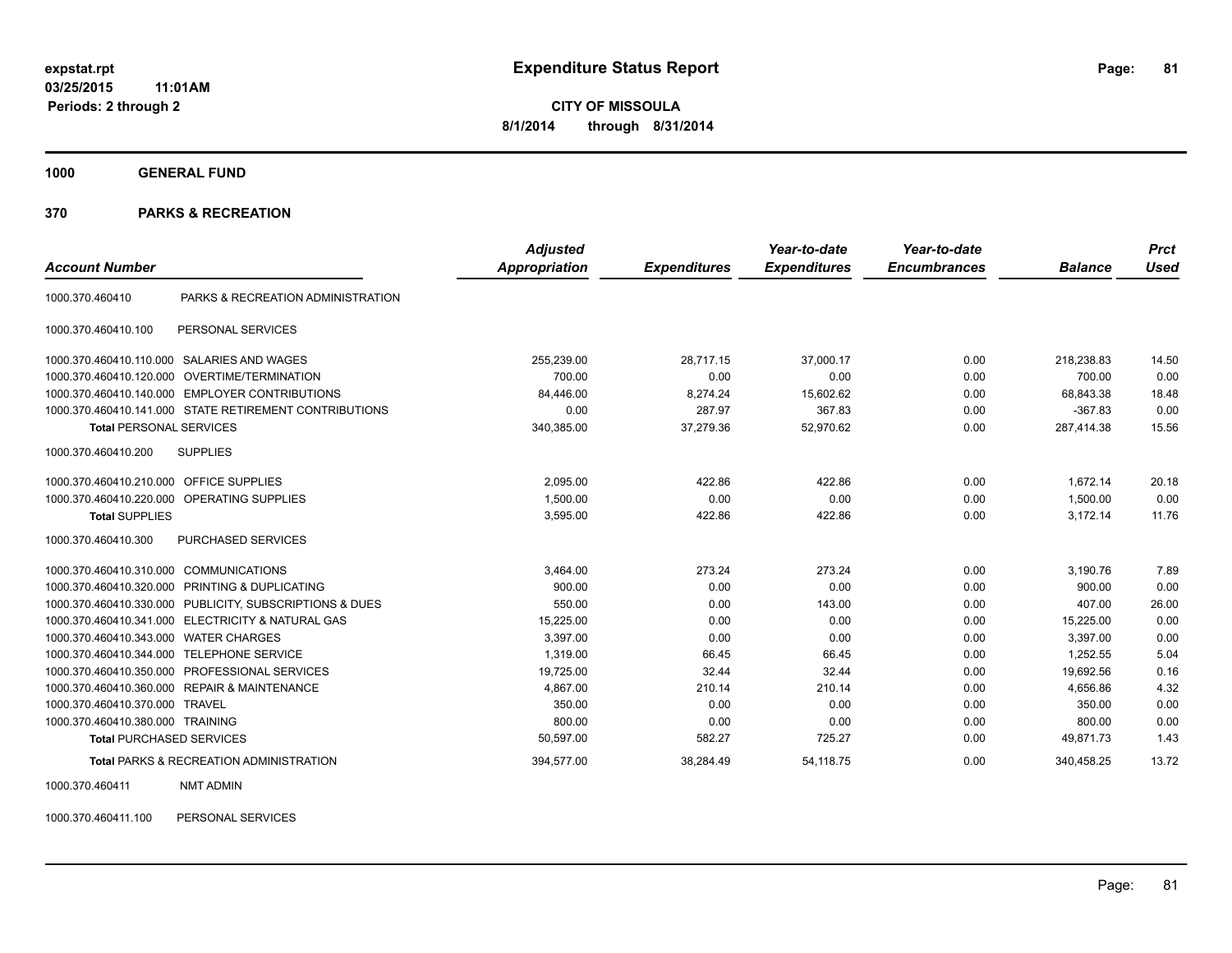**1000 GENERAL FUND**

| <b>Account Number</b>                                   | <b>Adjusted</b><br><b>Appropriation</b> | <b>Expenditures</b> | Year-to-date<br><b>Expenditures</b> | Year-to-date<br><b>Encumbrances</b> | <b>Balance</b> | <b>Prct</b><br><b>Used</b> |
|---------------------------------------------------------|-----------------------------------------|---------------------|-------------------------------------|-------------------------------------|----------------|----------------------------|
| 1000.370.460411.110.000 SALARIES AND WAGES              | 45,719.00                               | 6,220.09            | 7,939.85                            | 0.00                                | 37,779.15      | 17.37                      |
| 1000.370.460411.140.000 EMPLOYER CONTRIBUTIONS          | 16,908.00                               | 1,782.59            | 3,520.41                            | 0.00                                | 13,387.59      | 20.82                      |
| <b>Total PERSONAL SERVICES</b>                          | 62,627.00                               | 8,002.68            | 11,460.26                           | 0.00                                | 51,166.74      | 18.30                      |
| 1000.370.460411.200<br><b>SUPPLIES</b>                  |                                         |                     |                                     |                                     |                |                            |
| 1000.370.460411.210.000 OFFICE SUPPLIES                 | 300.00                                  | 0.00                | 0.00                                | 0.00                                | 300.00         | 0.00                       |
| 1000.370.460411.220.000 OPERATING SUPPLIES              | 400.00                                  | 0.00                | 0.00                                | 0.00                                | 400.00         | 0.00                       |
| <b>Total SUPPLIES</b>                                   | 700.00                                  | 0.00                | 0.00                                | 0.00                                | 700.00         | 0.00                       |
| <b>PURCHASED SERVICES</b><br>1000.370.460411.300        |                                         |                     |                                     |                                     |                |                            |
| 1000.370.460411.310.000 COMMUNICATIONS                  | 150.00                                  | 0.00                | 0.00                                | 0.00                                | 150.00         | 0.00                       |
| 1000.370.460411.320.000 PRINTING & DUPLICATING          | 350.00                                  | 0.00                | 0.00                                | 0.00                                | 350.00         | 0.00                       |
| 1000.370.460411.330.000 PUBLICITY, SUBSCRIPTIONS & DUES | 1,150.00                                | 0.00                | 0.00                                | 0.00                                | 1,150.00       | 0.00                       |
| 1000.370.460411.344.000 TELEPHONE SERVICE               | 795.00                                  | 41.83               | 83.69                               | 0.00                                | 711.31         | 10.53                      |
| 1000.370.460411.350.000 PROFESSIONAL SERVICES           | 1,436.00                                | 0.00                | 0.00                                | 0.00                                | 1,436.00       | 0.00                       |
| 1000.370.460411.360.000 REPAIR & MAINTENANCE            | 1,346.00                                | 0.00                | 0.00                                | 0.00                                | 1,346.00       | 0.00                       |
| 1000.370.460411.370.000 TRAVEL                          | 300.00                                  | 0.00                | 0.00                                | 0.00                                | 300.00         | 0.00                       |
| 1000.370.460411.380.000 TRAINING                        | 200.00                                  | 0.00                | 0.00                                | 0.00                                | 200.00         | 0.00                       |
| 1000.370.460411.390.000 OTHER PURCHASED SERVICES        | 9,497.00                                | 0.00                | 0.00                                | 0.00                                | 9,497.00       | 0.00                       |
| <b>Total PURCHASED SERVICES</b>                         | 15,224.00                               | 41.83               | 83.69                               | 0.00                                | 15,140.31      | 0.55                       |
| <b>Total NMT ADMIN</b>                                  | 78,551.00                               | 8,044.51            | 11.543.95                           | 0.00                                | 67.007.05      | 14.70                      |
| <b>PARKS PROJECTS</b><br>1000.370.460413                |                                         |                     |                                     |                                     |                |                            |
| 1000.370.460413.100<br>PERSONAL SERVICES                |                                         |                     |                                     |                                     |                |                            |
| 1000.370.460413.110.000 SALARIES AND WAGES              | 55,322.00                               | 5.857.73            | 7,709.21                            | 0.00                                | 47.612.79      | 13.94                      |
| 1000.370.460413.120.000 OVERTIME/TERMINATION            | 0.00                                    | 62.87               | 62.87                               | 0.00                                | $-62.87$       | 0.00                       |
| 1000.370.460413.140.000 EMPLOYER CONTRIBUTIONS          | 18,526.00                               | 1,736.62            | 3,496.75                            | 0.00                                | 15,029.25      | 18.87                      |
| <b>Total PERSONAL SERVICES</b>                          | 73,848.00                               | 7,657.22            | 11,268.83                           | 0.00                                | 62,579.17      | 15.26                      |
| <b>SUPPLIES</b><br>1000.370.460413.200                  |                                         |                     |                                     |                                     |                |                            |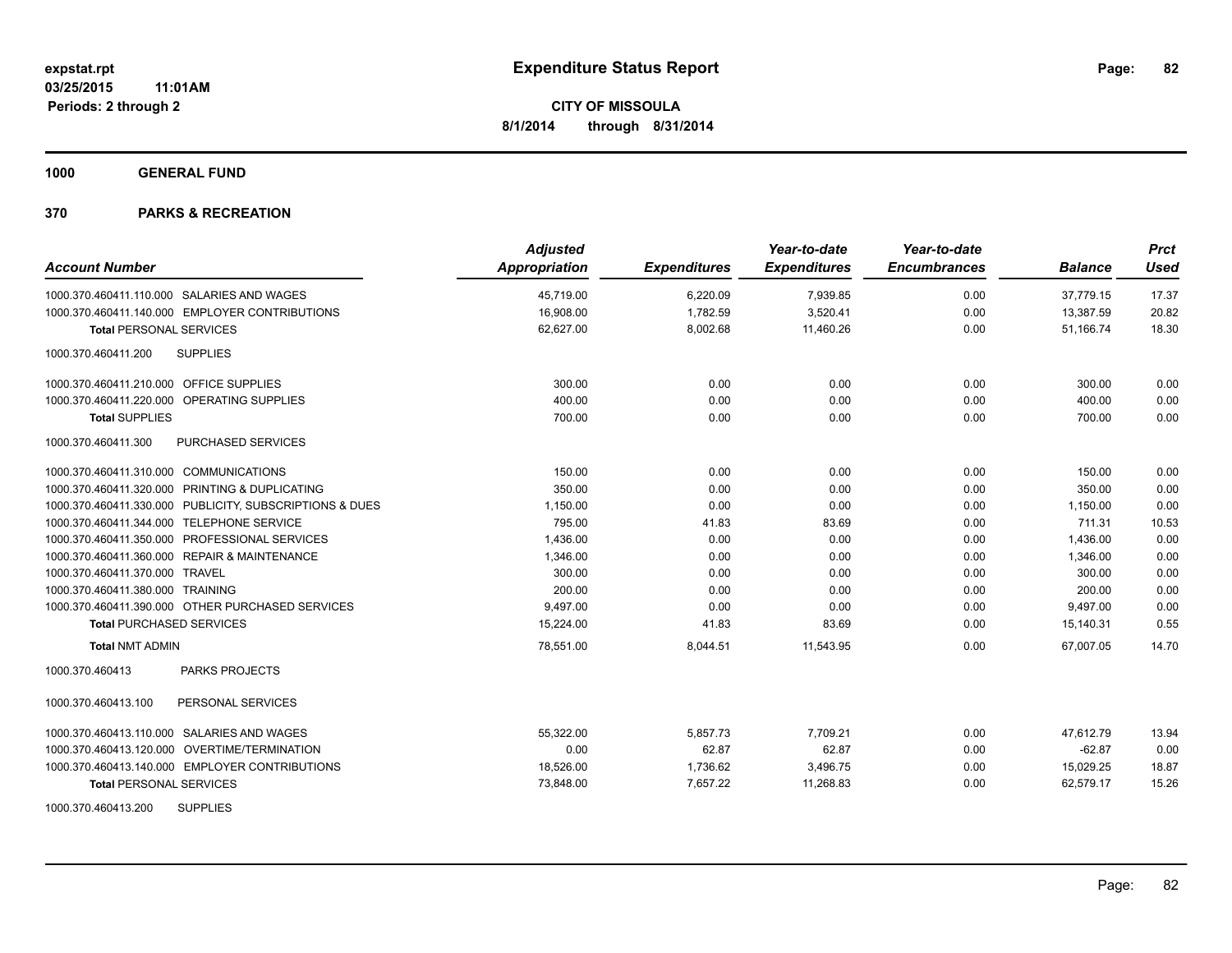**1000 GENERAL FUND**

|                                                         | <b>Adjusted</b>      |                     | Year-to-date        | Year-to-date        |                | <b>Prct</b> |
|---------------------------------------------------------|----------------------|---------------------|---------------------|---------------------|----------------|-------------|
| <b>Account Number</b>                                   | <b>Appropriation</b> | <b>Expenditures</b> | <b>Expenditures</b> | <b>Encumbrances</b> | <b>Balance</b> | <b>Used</b> |
| 1000.370.460413.210.000 OFFICE SUPPLIES                 | 100.00               | 0.00                | 0.00                | 0.00                | 100.00         | 0.00        |
| 1000.370.460413.220.000 OPERATING SUPPLIES              | 550.00               | 0.00                | 0.00                | 0.00                | 550.00         | 0.00        |
| <b>Total SUPPLIES</b>                                   | 650.00               | 0.00                | 0.00                | 0.00                | 650.00         | 0.00        |
| 1000.370.460413.300<br><b>PURCHASED SERVICES</b>        |                      |                     |                     |                     |                |             |
| 1000.370.460413.320.000 PRINTING & DUPLICATING          | 150.00               | 0.00                | 0.00                | 0.00                | 150.00         | 0.00        |
| 1000.370.460413.344.000 TELEPHONE SERVICE               | 700.00               | 58.12               | 116.27              | 0.00                | 583.73         | 16.61       |
| 1000.370.460413.350.000 PROFESSIONAL SERVICES           | 150.00               | 0.00                | 0.00                | 0.00                | 150.00         | 0.00        |
| 1000.370.460413.360.000 REPAIR & MAINTENANCE            | 1,500.00             | 0.00                | 0.00                | 0.00                | 1,500.00       | 0.00        |
| 1000.370.460413.370.000 TRAVEL                          | 300.00               | 0.00                | 0.00                | 0.00                | 300.00         | 0.00        |
| 1000.370.460413.380.000 TRAINING                        | 200.00               | 0.00                | 0.00                | 0.00                | 200.00         | 0.00        |
| 1000.370.460413.390.000 OTHER PURCHASED SERVICES        | 137.00               | 0.00                | 0.00                | 0.00                | 137.00         | 0.00        |
| <b>Total PURCHASED SERVICES</b>                         | 3,137.00             | 58.12               | 116.27              | 0.00                | 3,020.73       | 3.71        |
| <b>Total PARKS PROJECTS</b>                             | 77,635.00            | 7,715.34            | 11,385.10           | 0.00                | 66,249.90      | 14.66       |
| 1000.370.460431<br>OPEN SPACE                           |                      |                     |                     |                     |                |             |
| PERSONAL SERVICES<br>1000.370.460431.100                |                      |                     |                     |                     |                |             |
| 1000.370.460431.110.000 SALARIES AND WAGES              | 52,827.00            | 6,472.29            | 8,341.98            | 0.00                | 44,485.02      | 15.79       |
| 1000.370.460431.140.000 EMPLOYER CONTRIBUTIONS          | 18,106.00            | 1,795.35            | 3,546.41            | 0.00                | 14,559.59      | 19.59       |
| <b>Total PERSONAL SERVICES</b>                          | 70,933.00            | 8,267.64            | 11,888.39           | 0.00                | 59,044.61      | 16.76       |
| 1000.370.460431.200<br><b>SUPPLIES</b>                  |                      |                     |                     |                     |                |             |
| 1000.370.460431.210.000 OFFICE SUPPLIES                 | 200.00               | 0.00                | 0.00                | 0.00                | 200.00         | 0.00        |
| 1000.370.460431.220.000 OPERATING SUPPLIES              | 300.00               | 0.00                | 0.00                | 0.00                | 300.00         | 0.00        |
| <b>Total SUPPLIES</b>                                   | 500.00               | 0.00                | 0.00                | 0.00                | 500.00         | 0.00        |
| PURCHASED SERVICES<br>1000.370.460431.300               |                      |                     |                     |                     |                |             |
| 1000.370.460431.320.000 PRINTING & DUPLICATING          | 300.00               | 0.00                | 0.00                | 0.00                | 300.00         | 0.00        |
| 1000.370.460431.330.000 PUBLICITY, SUBSCRIPTIONS & DUES | 400.00               | 0.00                | 0.00                | 0.00                | 400.00         | 0.00        |
| 1000.370.460431.344.000 TELEPHONE SERVICE               | 425.00               | 0.00                | 0.00                | 0.00                | 425.00         | 0.00        |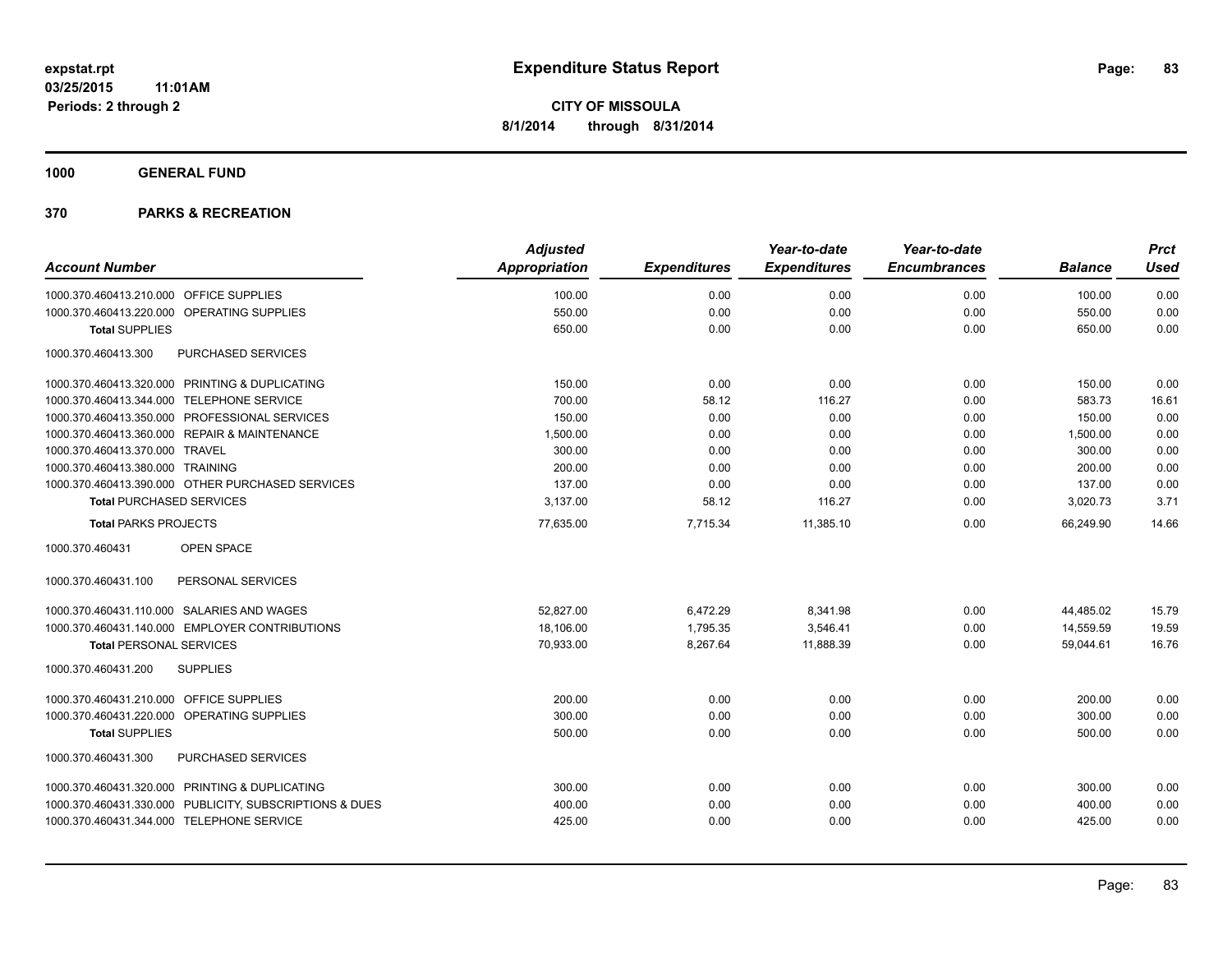**1000 GENERAL FUND**

| <b>Account Number</b>                                   | <b>Adjusted</b><br>Appropriation | <b>Expenditures</b> | Year-to-date<br><b>Expenditures</b> | Year-to-date<br><b>Encumbrances</b> | <b>Balance</b> | <b>Prct</b><br><b>Used</b> |
|---------------------------------------------------------|----------------------------------|---------------------|-------------------------------------|-------------------------------------|----------------|----------------------------|
| 1000.370.460431.350.000 PROFESSIONAL SERVICES           | 200.00                           | 60.35               | 97.03                               | 0.00                                | 102.97         | 48.52                      |
| 1000.370.460431.370.000 TRAVEL                          | 300.00                           | 0.00                | 0.00                                | 0.00                                | 300.00         | 0.00                       |
| 1000.370.460431.380.000 TRAINING                        | 200.00                           | 0.00                | 0.00                                | 0.00                                | 200.00         | 0.00                       |
| <b>Total PURCHASED SERVICES</b>                         | 1,825.00                         | 60.35               | 97.03                               | 0.00                                | 1,727.97       | 5.32                       |
| <b>Total OPEN SPACE</b>                                 | 73,258.00                        | 8,327.99            | 11,985.42                           | 0.00                                | 61,272.58      | 16.36                      |
| 1000.370.460432<br>PARK ADMIN                           |                                  |                     |                                     |                                     |                |                            |
| PERSONAL SERVICES<br>1000.370.460432.100                |                                  |                     |                                     |                                     |                |                            |
| 1000.370.460432.110.000 SALARIES AND WAGES              | 94,645.00                        | 5,646.43            | 7,007.58                            | 0.00                                | 87,637.42      | 7.40                       |
| 1000.370.460432.130.000 OTHER                           | 7,880.00                         | 0.00                | 0.00                                | 0.00                                | 7,880.00       | 0.00                       |
| 1000.370.460432.140.000 EMPLOYER CONTRIBUTIONS          | 46,217.00                        | 1,716.99            | 3,397.31                            | 0.00                                | 42,819.69      | 7.35                       |
| <b>Total PERSONAL SERVICES</b>                          | 148,742.00                       | 7,363.42            | 10,404.89                           | 0.00                                | 138,337.11     | 7.00                       |
| <b>SUPPLIES</b><br>1000.370.460432.200                  |                                  |                     |                                     |                                     |                |                            |
| 1000.370.460432.210.000 OFFICE SUPPLIES                 | 1,520.00                         | 267.41              | 498.90                              | 0.00                                | 1,021.10       | 32.82                      |
| 1000.370.460432.220.000 OPERATING SUPPLIES              | 6,650.00                         | 209.94              | 735.07                              | 0.00                                | 5,914.93       | 11.05                      |
| <b>Total SUPPLIES</b>                                   | 8,170.00                         | 477.35              | 1,233.97                            | 0.00                                | 6,936.03       | 15.10                      |
| PURCHASED SERVICES<br>1000.370.460432.300               |                                  |                     |                                     |                                     |                |                            |
| 1000.370.460432.310.000 COMMUNICATIONS                  | 100.00                           | 0.00                | 0.00                                | 0.00                                | 100.00         | 0.00                       |
| 1000.370.460432.320.000 PRINTING & DUPLICATING          | 150.00                           | 0.00                | 0.00                                | 0.00                                | 150.00         | 0.00                       |
| 1000.370.460432.330.000 PUBLICITY, SUBSCRIPTIONS & DUES | 500.00                           | 0.00                | 0.00                                | 0.00                                | 500.00         | 0.00                       |
| 1000.370.460432.340.000 SEWER                           | 2,154.00                         | 0.00                | 1,053.75                            | 0.00                                | 1,100.25       | 48.92                      |
| 1000.370.460432.344.000 TELEPHONE SERVICE               | 14,429.00                        | 1,248.86            | 1,248.86                            | 0.00                                | 13,180.14      | 8.66                       |
| 1000.370.460432.350.000 PROFESSIONAL SERVICES           | 20,112.00                        | 1,071.00            | 2,142.00                            | 0.00                                | 17,970.00      | 10.65                      |
| 1000.370.460432.390.000 OTHER PURCHASED SERVICES        | 2.345.00                         | 0.00                | 0.00                                | 0.00                                | 2,345.00       | 0.00                       |
| <b>Total PURCHASED SERVICES</b>                         | 39,790.00                        | 2,319.86            | 4,444.61                            | 0.00                                | 35.345.39      | 11.17                      |
| 1000.370.460432.900<br><b>CAPITAL OUTLAY</b>            |                                  |                     |                                     |                                     |                |                            |
| <b>Total CAPITAL OUTLAY</b>                             | 0.00                             | 0.00                | 0.00                                | 0.00                                | 0.00           | 0.00                       |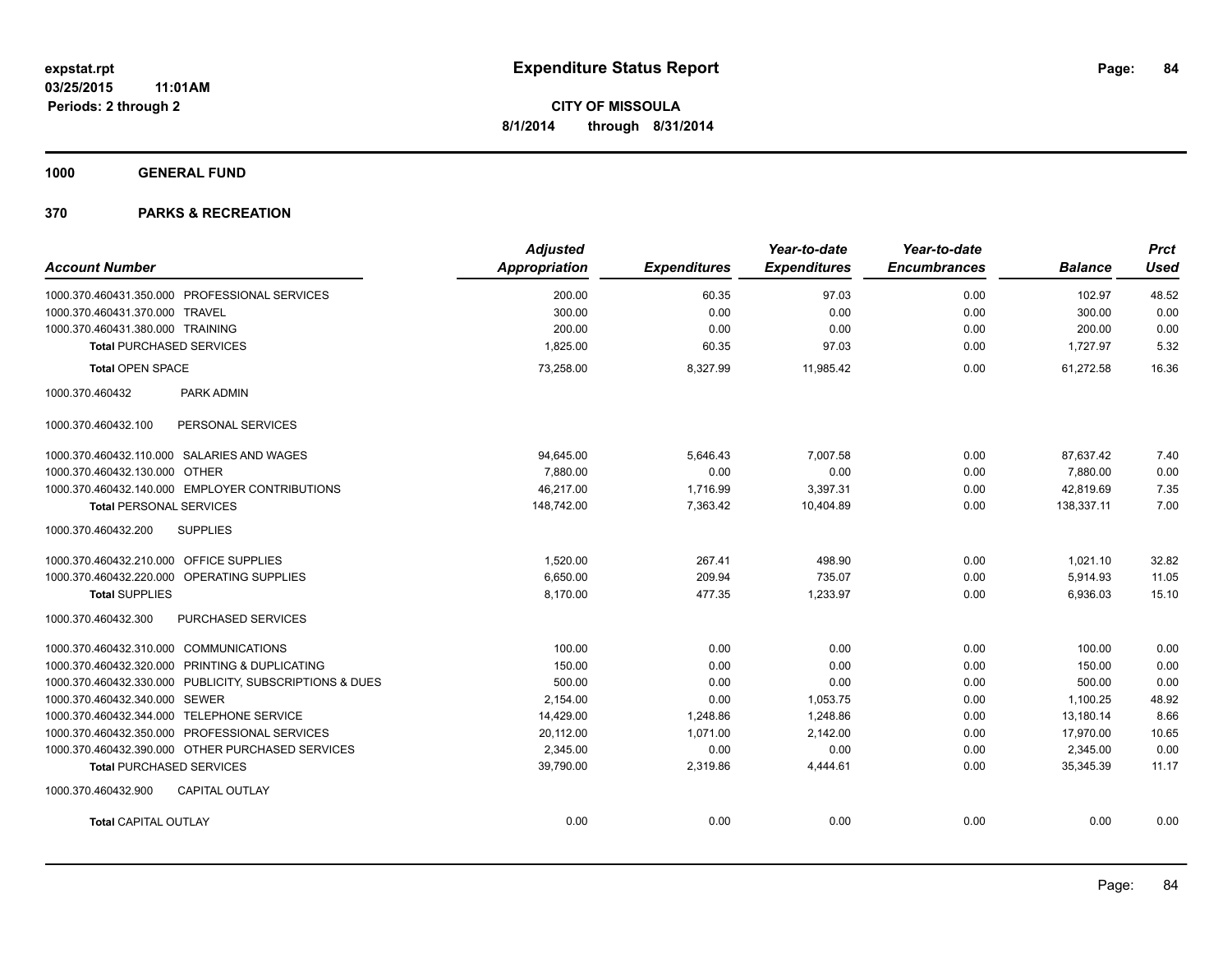**1000 GENERAL FUND**

| <b>Account Number</b>                  |                                                         | <b>Adjusted</b><br>Appropriation | <b>Expenditures</b> | Year-to-date<br><b>Expenditures</b> | Year-to-date<br><b>Encumbrances</b> | <b>Balance</b> | <b>Prct</b><br><b>Used</b> |
|----------------------------------------|---------------------------------------------------------|----------------------------------|---------------------|-------------------------------------|-------------------------------------|----------------|----------------------------|
| <b>Total PARK ADMIN</b>                |                                                         | 196,702.00                       | 10,160.63           | 16,083.47                           | 0.00                                | 180,618.53     | 8.18                       |
| 1000.370.460434                        | <b>GREENWAYS &amp; HORTICULTURE</b>                     |                                  |                     |                                     |                                     |                |                            |
| 1000.370.460434.100                    | PERSONAL SERVICES                                       |                                  |                     |                                     |                                     |                |                            |
|                                        | 1000.370.460434.110.000 SALARIES AND WAGES              | 99,547.00                        | 15,638.20           | 19,739.27                           | 0.00                                | 79.807.73      | 19.83                      |
|                                        | 1000.370.460434.120.000 OVERTIME/TERMINATION            | 0.00                             | 58.40               | 58.40                               | 0.00                                | $-58.40$       | 0.00                       |
|                                        | 1000.370.460434.140.000 EMPLOYER CONTRIBUTIONS          | 40,275.00                        | 4,911.60            | 7,295.09                            | 0.00                                | 32,979.91      | 18.11                      |
|                                        | Total GREENWAYS & HORTICULTURE                          | 139,822.00                       | 20,608.20           | 27,092.76                           | 0.00                                | 112,729.24     | 19.38                      |
| 1000.370.460439                        | <b>URBAN FORESTRY</b>                                   |                                  |                     |                                     |                                     |                |                            |
| 1000.370.460439.100                    | PERSONAL SERVICES                                       |                                  |                     |                                     |                                     |                |                            |
|                                        | 1000.370.460439.110.000 SALARIES AND WAGES              | 178,792.00                       | 21.259.90           | 27.501.43                           | 0.00                                | 151,290.57     | 15.38                      |
|                                        | 1000.370.460439.120.000 OVERTIME/TERMINATION            | 1,750.00                         | 0.00                | 0.00                                | 0.00                                | 1,750.00       | 0.00                       |
|                                        | 1000.370.460439.140.000 EMPLOYER CONTRIBUTIONS          | 77.057.00                        | 6,929.15            | 12,664.06                           | 0.00                                | 64,392.94      | 16.43                      |
| <b>Total PERSONAL SERVICES</b>         |                                                         | 257,599.00                       | 28,189.05           | 40,165.49                           | 0.00                                | 217,433.51     | 15.59                      |
| 1000.370.460439.200                    | <b>SUPPLIES</b>                                         |                                  |                     |                                     |                                     |                |                            |
|                                        | 1000.370.460439.220.000 OPERATING SUPPLIES              | 2.132.00                         | 0.00                | 0.00                                | 0.00                                | 2,132.00       | 0.00                       |
|                                        | 1000.370.460439.230.000 REPAIR/MAINTENANCE              | 581.00                           | 0.00                | 0.00                                | 0.00                                | 581.00         | 0.00                       |
| <b>Total SUPPLIES</b>                  |                                                         | 2,713.00                         | 0.00                | 0.00                                | 0.00                                | 2,713.00       | 0.00                       |
| 1000.370.460439.300                    | PURCHASED SERVICES                                      |                                  |                     |                                     |                                     |                |                            |
| 1000.370.460439.310.000 COMMUNICATIONS |                                                         | 145.00                           | 0.00                | 0.00                                | 0.00                                | 145.00         | 0.00                       |
|                                        | 1000.370.460439.320.000 PRINTING & DUPLICATING          | 100.00                           | 0.00                | 0.00                                | 0.00                                | 100.00         | 0.00                       |
|                                        | 1000.370.460439.330.000 PUBLICITY, SUBSCRIPTIONS & DUES | 700.00                           | 0.00                | 0.00                                | 0.00                                | 700.00         | 0.00                       |
|                                        | 1000.370.460439.350.000 PROFESSIONAL SERVICES           | 525.00                           | 0.00                | 0.00                                | 0.00                                | 525.00         | 0.00                       |
|                                        | 1000.370.460439.360.000 REPAIR & MAINTENANCE            | 22,382.00                        | 0.00                | 0.00                                | 0.00                                | 22,382.00      | 0.00                       |
| <b>Total PURCHASED SERVICES</b>        |                                                         | 23,852.00                        | 0.00                | 0.00                                | 0.00                                | 23,852.00      | 0.00                       |
| <b>Total URBAN FORESTRY</b>            |                                                         | 284,164.00                       | 28,189.05           | 40,165.49                           | 0.00                                | 243,998.51     | 14.13                      |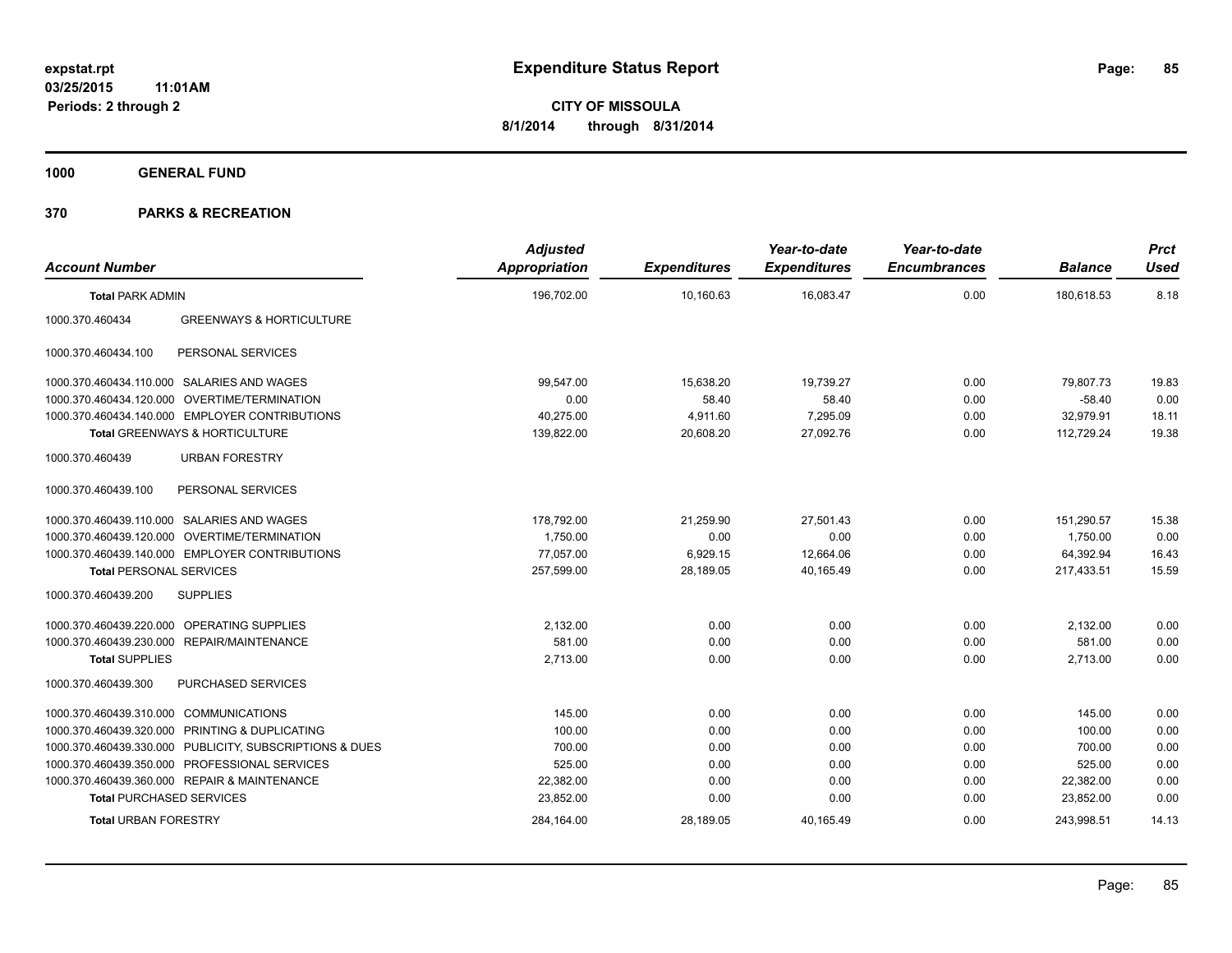**1000 GENERAL FUND**

|                                         |                                                         | <b>Adjusted</b>      |                     | Year-to-date        | Year-to-date        |                | <b>Prct</b> |
|-----------------------------------------|---------------------------------------------------------|----------------------|---------------------|---------------------|---------------------|----------------|-------------|
| <b>Account Number</b>                   |                                                         | <b>Appropriation</b> | <b>Expenditures</b> | <b>Expenditures</b> | <b>Encumbrances</b> | <b>Balance</b> | <b>Used</b> |
| 1000.370.460440                         | CITY LIFE GYM LEASE                                     |                      |                     |                     |                     |                |             |
| 1000.370.460440.200                     | <b>SUPPLIES</b>                                         |                      |                     |                     |                     |                |             |
| Total CITY LIFE GYM LEASE               |                                                         | 0.00                 | 0.00                | 0.00                | 0.00                | 0.00           | 0.00        |
| 1000.370.460441                         | <b>RECREATION</b>                                       |                      |                     |                     |                     |                |             |
| 1000.370.460441.100                     | PERSONAL SERVICES                                       |                      |                     |                     |                     |                |             |
|                                         | 1000.370.460441.110.000 SALARIES AND WAGES              | 130,631.00           | 15,367.03           | 19,873.25           | 0.00                | 110,757.75     | 15.21       |
|                                         | 1000.370.460441.120.000 OVERTIME/TERMINATION            | 700.00               | 0.00                | 0.00                | 0.00                | 700.00         | 0.00        |
| 1000.370.460441.130.000 OTHER           |                                                         | 4,880.00             | 0.00                | 0.00                | 0.00                | 4,880.00       | 0.00        |
|                                         | 1000.370.460441.140.000 EMPLOYER CONTRIBUTIONS          | 55,299.00            | 5,384.42            | 10,657.37           | 0.00                | 44,641.63      | 19.27       |
| <b>Total PERSONAL SERVICES</b>          |                                                         | 191,510.00           | 20,751.45           | 30,530.62           | 0.00                | 160,979.38     | 15.94       |
| 1000.370.460441.200                     | <b>SUPPLIES</b>                                         |                      |                     |                     |                     |                |             |
| 1000.370.460441.210.000 OFFICE SUPPLIES |                                                         | 300.00               | 33.49               | 33.49               | 0.00                | 266.51         | 11.16       |
| <b>Total SUPPLIES</b>                   |                                                         | 300.00               | 33.49               | 33.49               | 0.00                | 266.51         | 11.16       |
| 1000.370.460441.300                     | PURCHASED SERVICES                                      |                      |                     |                     |                     |                |             |
|                                         | 1000.370.460441.320.000 PRINTING & DUPLICATING          | 2,150.00             | 0.00                | 0.00                | 0.00                | 2,150.00       | 0.00        |
|                                         | 1000.370.460441.330.000 PUBLICITY, SUBSCRIPTIONS & DUES | 1,490.00             | 0.00                | 75.00               | 0.00                | 1,415.00       | 5.03        |
|                                         | 1000.370.460441.344.000 TELEPHONE SERVICE               | 696.00               | 40.90               | 40.90               | 0.00                | 655.10         | 5.88        |
|                                         | 1000.370.460441.350.000 PROFESSIONAL SERVICES           | 1,360.00             | 0.00                | 0.00                | 0.00                | 1,360.00       | 0.00        |
|                                         | 1000.370.460441.360.000 REPAIR & MAINTENANCE            | 1,200.00             | 0.00                | 0.00                | 0.00                | 1,200.00       | 0.00        |
| 1000.370.460441.370.000 TRAVEL          |                                                         | 1,200.00             | 0.00                | 0.00                | 0.00                | 1,200.00       | 0.00        |
| 1000.370.460441.380.000 TRAINING        |                                                         | 900.00               | 0.00                | 0.00                | 0.00                | 900.00         | 0.00        |
| <b>Total PURCHASED SERVICES</b>         |                                                         | 8,996.00             | 40.90               | 115.90              | 0.00                | 8,880.10       | 1.29        |
| 1000.370.460441.800                     | OTHER OBJECTS                                           |                      |                     |                     |                     |                |             |
|                                         | 1000.370.460441.820.000 TRANSFERS TO OTHER FUNDS        | 10,000.00            | 0.00                | 0.00                | 0.00                | 10,000.00      | 0.00        |
| <b>Total OTHER OBJECTS</b>              |                                                         | 10,000.00            | 0.00                | 0.00                | 0.00                | 10,000.00      | 0.00        |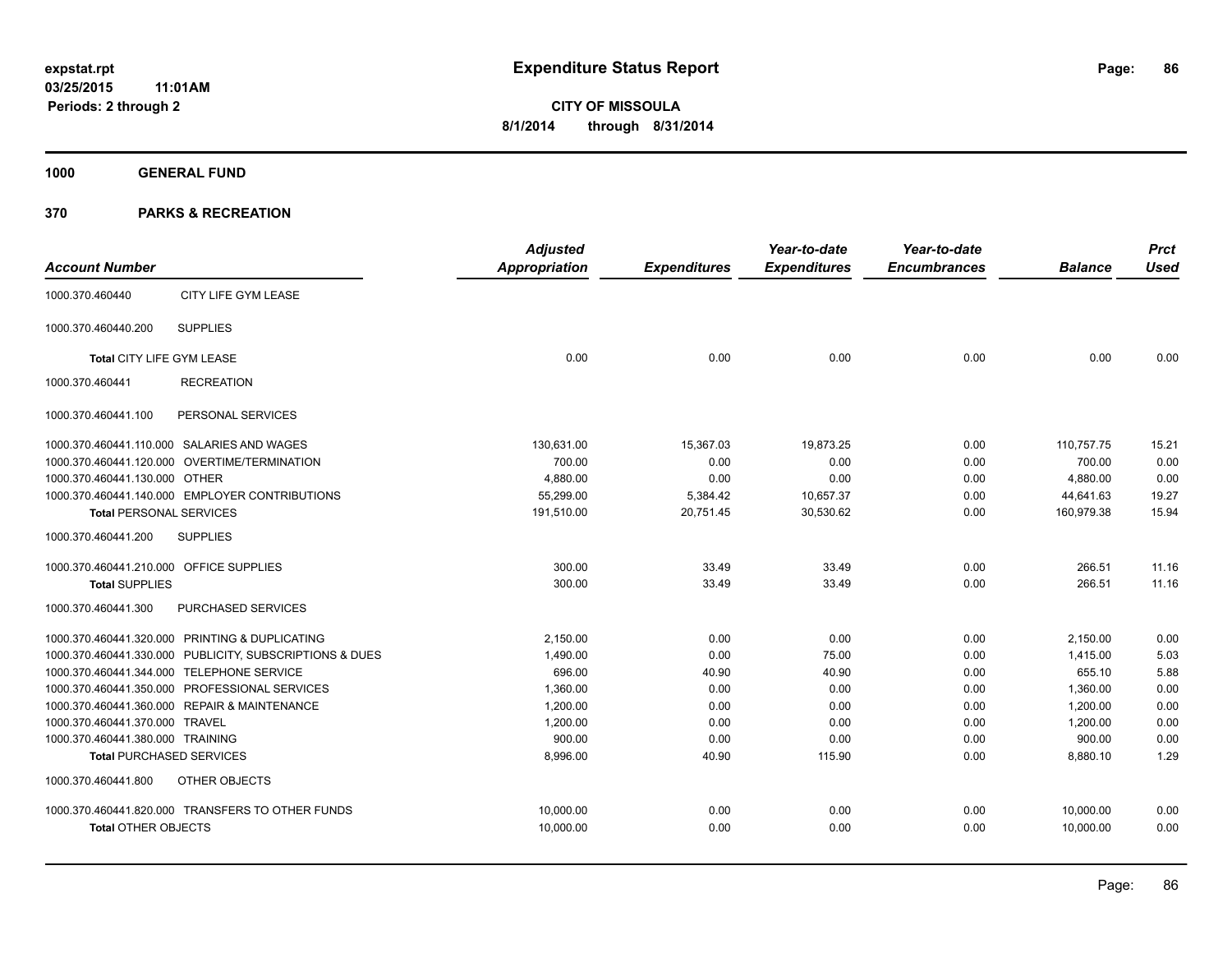**1000 GENERAL FUND**

|                                                |                                                         | <b>Adjusted</b>      |                     | Year-to-date        | Year-to-date        |                | <b>Prct</b> |
|------------------------------------------------|---------------------------------------------------------|----------------------|---------------------|---------------------|---------------------|----------------|-------------|
| <b>Account Number</b>                          |                                                         | <b>Appropriation</b> | <b>Expenditures</b> | <b>Expenditures</b> | <b>Encumbrances</b> | <b>Balance</b> | <b>Used</b> |
| <b>Total RECREATION</b>                        |                                                         | 210,806.00           | 20,825.84           | 30,680.01           | 0.00                | 180,125.99     | 14.55       |
| 1000.370.460470                                | <b>RECREATION MORE</b>                                  |                      |                     |                     |                     |                |             |
| 1000.370.460470.100                            | PERSONAL SERVICES                                       |                      |                     |                     |                     |                |             |
| 1000.370.460470.110.000 SALARIES AND WAGES     |                                                         | 95,117.00            | 20,164.12           | 26,131.80           | 0.00                | 68,985.20      | 27.47       |
| 1000.370.460470.120.000 OVERTIME/TERMINATION   |                                                         | 0.00                 | 80.18               | 109.14              | 0.00                | $-109.14$      | 0.00        |
|                                                | 1000.370.460470.140.000 EMPLOYER CONTRIBUTIONS          | 31,432.00            | 5,101.64            | 7,621.12            | 0.00                | 23,810.88      | 24.25       |
| <b>Total PERSONAL SERVICES</b>                 |                                                         | 126,549.00           | 25,345.94           | 33,862.06           | 0.00                | 92,686.94      | 26.76       |
| 1000.370.460470.200                            | <b>SUPPLIES</b>                                         |                      |                     |                     |                     |                |             |
| 1000.370.460470.210.000 OFFICE SUPPLIES        |                                                         | 100.00               | 37.70               | 37.70               | 0.00                | 62.30          | 37.70       |
| 1000.370.460470.220.000 OPERATING SUPPLIES     |                                                         | 1,512.00             | 0.00                | 0.00                | 0.00                | 1,512.00       | 0.00        |
| 1000.370.460470.220.155 OPERATING SUPPLIES     |                                                         | 0.00                 | 201.29              | 201.29              | 0.00                | $-201.29$      | 0.00        |
| 1000.370.460470.220.156 OPERATING SUPPLIES     |                                                         | 0.00                 | 110.86              | 288.64              | 0.00                | $-288.64$      | 0.00        |
| <b>Total SUPPLIES</b>                          |                                                         | 1.612.00             | 349.85              | 527.63              | 0.00                | 1.084.37       | 32.73       |
| 1000.370.460470.300                            | PURCHASED SERVICES                                      |                      |                     |                     |                     |                |             |
| 1000.370.460470.320.000 PRINTING & DUPLICATING |                                                         | 1,200.00             | 0.00                | 0.00                | 0.00                | 1,200.00       | 0.00        |
|                                                | 1000.370.460470.330.000 PUBLICITY, SUBSCRIPTIONS & DUES | 780.00               | 0.00                | 0.00                | 0.00                | 780.00         | 0.00        |
| 1000.370.460470.344.000 TELEPHONE SERVICE      |                                                         | 428.00               | 64.80               | 64.80               | 0.00                | 363.20         | 15.14       |
|                                                | 1000.370.460470.390.000 OTHER PURCHASED SERVICES        | 2,500.00             | 0.00                | 0.00                | 0.00                | 2,500.00       | 0.00        |
|                                                | 1000.370.460470.390.154 OTHER PURCHASED SERVICES        | 0.00                 | 97.50               | 97.50               | 0.00                | $-97.50$       | 0.00        |
|                                                | 1000.370.460470.390.156 OTHER PURCHASED SERVICES        | 0.00                 | 2,760.00            | 2,800.00            | 0.00                | $-2,800.00$    | 0.00        |
| <b>Total PURCHASED SERVICES</b>                |                                                         | 4,908.00             | 2,922.30            | 2,962.30            | 0.00                | 1,945.70       | 60.36       |
| <b>Total RECREATION MORE</b>                   |                                                         | 133,069.00           | 28,618.09           | 37,351.99           | 0.00                | 95,717.01      | 28.07       |
| 1000.370.460471                                | <b>RECREATION ADULTS</b>                                |                      |                     |                     |                     |                |             |
| 1000.370.460471.100                            | PERSONAL SERVICES                                       |                      |                     |                     |                     |                |             |
| 1000.370.460471.110.000 SALARIES AND WAGES     |                                                         | 107,130.00           | 16,509.31           | 21,464.79           | 0.00                | 85,665.21      | 20.04       |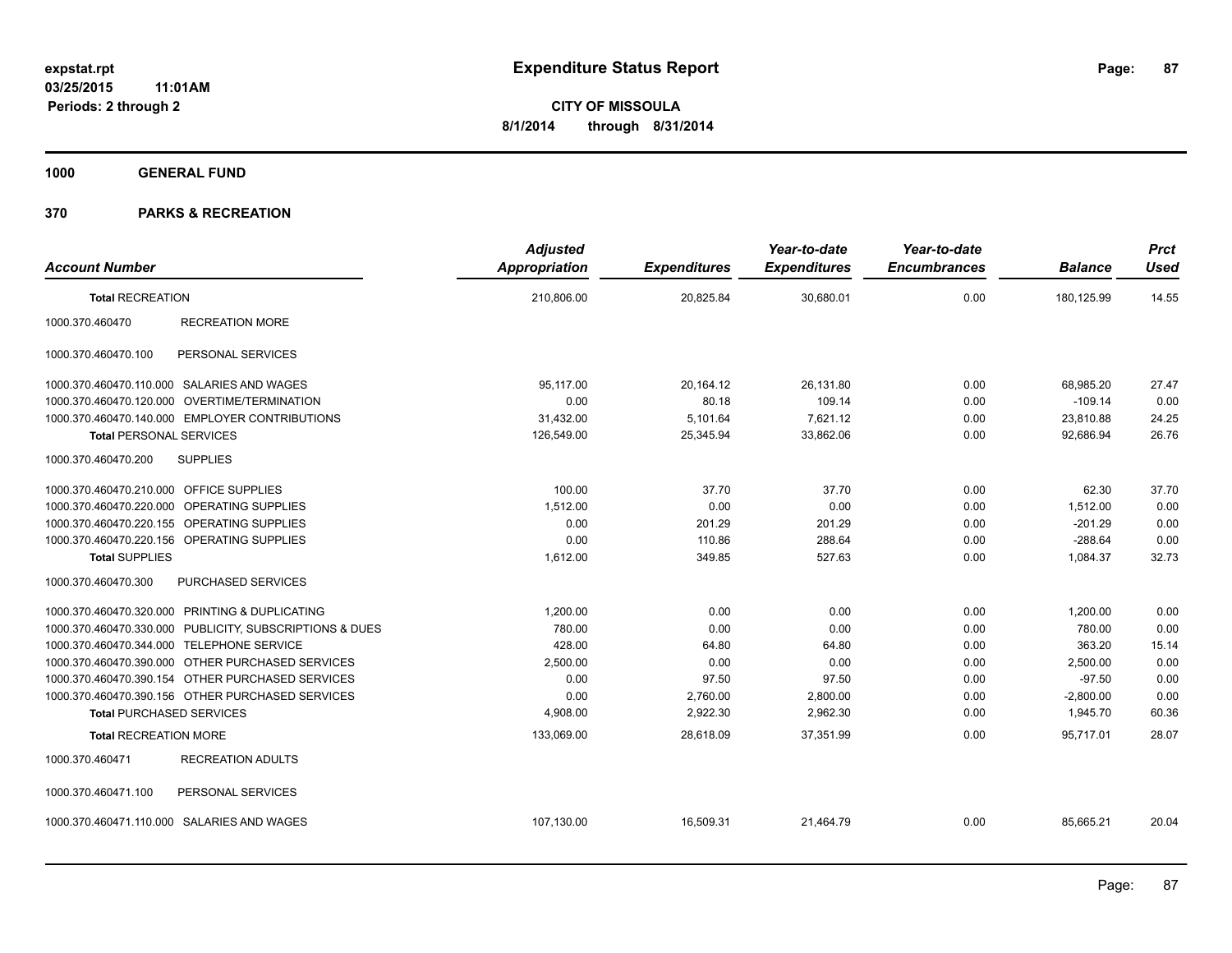**1000 GENERAL FUND**

| <b>Account Number</b>                                   | <b>Adjusted</b><br><b>Appropriation</b> | <b>Expenditures</b> | Year-to-date<br><b>Expenditures</b> | Year-to-date<br><b>Encumbrances</b> | <b>Balance</b> | <b>Prct</b><br><b>Used</b> |
|---------------------------------------------------------|-----------------------------------------|---------------------|-------------------------------------|-------------------------------------|----------------|----------------------------|
| 1000.370.460471.140.000 EMPLOYER CONTRIBUTIONS          | 29,028.00                               | 3,831.95            | 6,180.57                            | 0.00                                | 22,847.43      | 21.29                      |
| <b>Total PERSONAL SERVICES</b>                          | 136,158.00                              | 20,341.26           | 27,645.36                           | 0.00                                | 108,512.64     | 20.30                      |
| <b>SUPPLIES</b><br>1000.370.460471.200                  |                                         |                     |                                     |                                     |                |                            |
| 1000.370.460471.210.000 OFFICE SUPPLIES                 | 600.00                                  | 60.09               | 60.09                               | 0.00                                | 539.91         | 10.02                      |
| 1000.370.460471.220.000 OPERATING SUPPLIES              | 8,892.00                                | 0.00                | 0.00                                | 0.00                                | 8,892.00       | 0.00                       |
| <b>Total SUPPLIES</b>                                   | 9,492.00                                | 60.09               | 60.09                               | 0.00                                | 9,431.91       | 0.63                       |
| PURCHASED SERVICES<br>1000.370.460471.300               |                                         |                     |                                     |                                     |                |                            |
| 1000.370.460471.310.000 COMMUNICATIONS                  | 460.00                                  | 0.00                | 0.00                                | 0.00                                | 460.00         | 0.00                       |
| 1000.370.460471.320.000 PRINTING & DUPLICATING          | 1,800.00                                | 0.00                | 0.00                                | 0.00                                | 1,800.00       | 0.00                       |
| 1000.370.460471.330.000 PUBLICITY, SUBSCRIPTIONS & DUES | 1,220.00                                | 0.00                | 0.00                                | 0.00                                | 1,220.00       | 0.00                       |
| 1000.370.460471.344.000 TELEPHONE SERVICE               | 567.00                                  | 50.51               | 60.12                               | 0.00                                | 506.88         | 10.60                      |
| 1000.370.460471.390.000 OTHER PURCHASED SERVICES        | 10,000.00                               | 0.00                | 0.00                                | 0.00                                | 10,000.00      | 0.00                       |
| <b>Total PURCHASED SERVICES</b>                         | 14,047.00                               | 50.51               | 60.12                               | 0.00                                | 13,986.88      | 0.43                       |
| <b>Total RECREATION ADULTS</b>                          | 159,697.00                              | 20,451.86           | 27,765.57                           | 0.00                                | 131,931.43     | 17.39                      |
| 1000.370.460472<br><b>RECREATION YOUTH</b>              |                                         |                     |                                     |                                     |                |                            |
| 1000.370.460472.100<br>PERSONAL SERVICES                |                                         |                     |                                     |                                     |                |                            |
| 1000.370.460472.110.000 SALARIES AND WAGES              | 91,974.00                               | 21,958.45           | 28,966.08                           | 0.00                                | 63,007.92      | 31.49                      |
| 1000.370.460472.140.000 EMPLOYER CONTRIBUTIONS          | 17,686.00                               | 4,277.71            | 5,393.26                            | 0.00                                | 12,292.74      | 30.49                      |
| <b>Total PERSONAL SERVICES</b>                          | 109,660.00                              | 26,236.16           | 34.359.34                           | 0.00                                | 75.300.66      | 31.33                      |
| 1000.370.460472.200<br><b>SUPPLIES</b>                  |                                         |                     |                                     |                                     |                |                            |
| 1000.370.460472.210.000 OFFICE SUPPLIES                 | 100.00                                  | 0.00                | 0.00                                | 0.00                                | 100.00         | 0.00                       |
| 1000.370.460472.220.000 OPERATING SUPPLIES              | 16,006.00                               | 154.00              | 154.00                              | 0.00                                | 15,852.00      | 0.96                       |
| 1000.370.460472.220.190 OPERATING SUPPLIES              | 0.00                                    | 329.24              | 379.24                              | 0.00                                | $-379.24$      | 0.00                       |
| 1000.370.460472.220.191 OPERATING SUPPLIES              | 0.00                                    | 488.65              | 605.62                              | 0.00                                | $-605.62$      | 0.00                       |
| 1000.370.460472.220.192 OPERATING SUPPLIES              | 0.00                                    | 72.57               | 72.57                               | 0.00                                | $-72.57$       | 0.00                       |
| <b>Total SUPPLIES</b>                                   | 16,106.00                               | 1,044.46            | 1,211.43                            | 0.00                                | 14,894.57      | 7.52                       |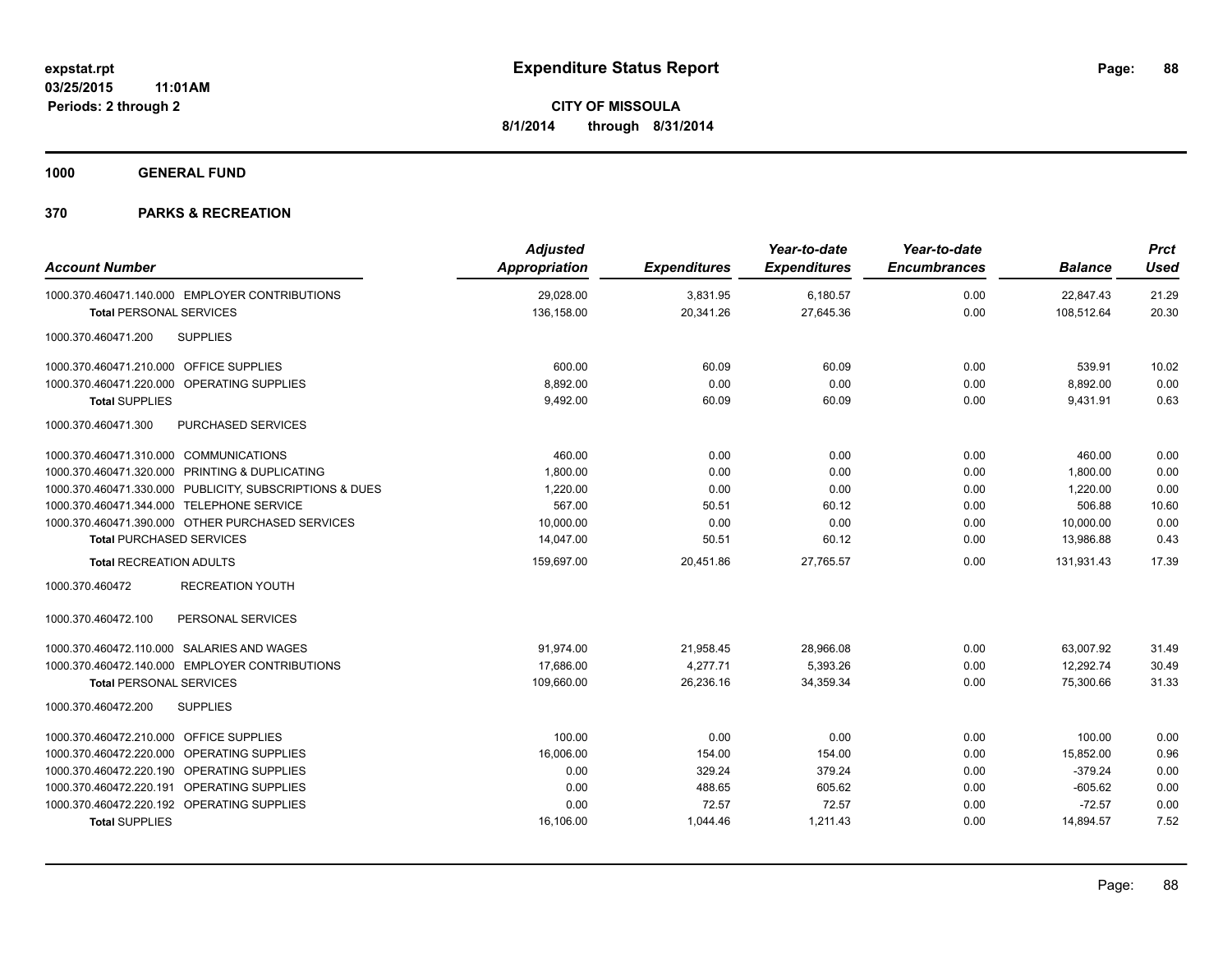**1000 GENERAL FUND**

| <b>Account Number</b>                     |                                                         | <b>Adjusted</b><br><b>Appropriation</b> | <b>Expenditures</b> | Year-to-date<br><b>Expenditures</b> | Year-to-date<br><b>Encumbrances</b> | <b>Balance</b> | <b>Prct</b><br><b>Used</b> |
|-------------------------------------------|---------------------------------------------------------|-----------------------------------------|---------------------|-------------------------------------|-------------------------------------|----------------|----------------------------|
|                                           |                                                         |                                         |                     |                                     |                                     |                |                            |
| 1000.370.460472.300                       | PURCHASED SERVICES                                      |                                         |                     |                                     |                                     |                |                            |
|                                           | 1000.370.460472.320.000 PRINTING & DUPLICATING          | 1,300.00                                | 0.00                | 21.00                               | 0.00                                | 1,279.00       | 1.62                       |
|                                           | 1000.370.460472.330.000 PUBLICITY, SUBSCRIPTIONS & DUES | 1,500.00                                | 59.00               | 59.00                               | 0.00                                | 1,441.00       | 3.93                       |
|                                           | 1000.370.460472.341.000 ELECTRICITY & NATURAL GAS       | 1,225.00                                | 0.00                | 0.00                                | 0.00                                | 1,225.00       | 0.00                       |
| 1000.370.460472.343.000 WATER CHARGES     |                                                         | 601.00                                  | 0.00                | 0.00                                | 0.00                                | 601.00         | 0.00                       |
| 1000.370.460472.344.000 TELEPHONE SERVICE |                                                         | 662.00                                  | 23.22               | 23.22                               | 0.00                                | 638.78         | 3.51                       |
| 1000.370.460472.345.000 GARBAGE           |                                                         | 450.00                                  | 184.48              | 369.93                              | 0.00                                | 80.07          | 82.21                      |
|                                           | 1000.370.460472.350.000 PROFESSIONAL SERVICES           | 2,487.00                                | 0.00                | 0.00                                | 0.00                                | 2,487.00       | 0.00                       |
|                                           | 1000.370.460472.390.000 OTHER PURCHASED SERVICES        | 500.00                                  | 0.00                | 0.00                                | 0.00                                | 500.00         | 0.00                       |
| <b>Total PURCHASED SERVICES</b>           |                                                         | 8,725.00                                | 266.70              | 473.15                              | 0.00                                | 8,251.85       | 5.42                       |
| <b>Total RECREATION YOUTH</b>             |                                                         | 134,491.00                              | 27,547.32           | 36,043.92                           | 0.00                                | 98,447.08      | 26.80                      |
| 1000.370.460473                           | <b>RECREATION SPECIAL EVENTS</b>                        |                                         |                     |                                     |                                     |                |                            |
| 1000.370.460473.200                       | <b>SUPPLIES</b>                                         |                                         |                     |                                     |                                     |                |                            |
|                                           | 1000.370.460473.220.000 OPERATING SUPPLIES              | 2,328.00                                | 24.00               | 34.00                               | 0.00                                | 2,294.00       | 1.46                       |
| <b>Total SUPPLIES</b>                     |                                                         | 2,328.00                                | 24.00               | 34.00                               | 0.00                                | 2,294.00       | 1.46                       |
| 1000.370.460473.300                       | PURCHASED SERVICES                                      |                                         |                     |                                     |                                     |                |                            |
| <b>Total PURCHASED SERVICES</b>           |                                                         | 0.00                                    | 0.00                | 0.00                                | 0.00                                | 0.00           | 0.00                       |
|                                           | <b>Total RECREATION SPECIAL EVENTS</b>                  | 2,328.00                                | 24.00               | 34.00                               | 0.00                                | 2,294.00       | 1.46                       |
| 1000.370.460474                           | <b>SPRAY DECKS</b>                                      |                                         |                     |                                     |                                     |                |                            |
| 1000.370.460474.100                       | PERSONAL SERVICES                                       |                                         |                     |                                     |                                     |                |                            |
|                                           | 1000.370.460474.110.000 SALARIES AND WAGES              | 8,023.00                                | 0.00                | 0.00                                | 0.00                                | 8,023.00       | 0.00                       |
|                                           | 1000.370.460474.140.000 EMPLOYER CONTRIBUTIONS          | 1,157.00                                | 0.00                | 0.00                                | 0.00                                | 1,157.00       | 0.00                       |
| <b>Total PERSONAL SERVICES</b>            |                                                         | 9,180.00                                | 0.00                | 0.00                                | 0.00                                | 9,180.00       | 0.00                       |
| 1000.370.460474.200                       | <b>SUPPLIES</b>                                         |                                         |                     |                                     |                                     |                |                            |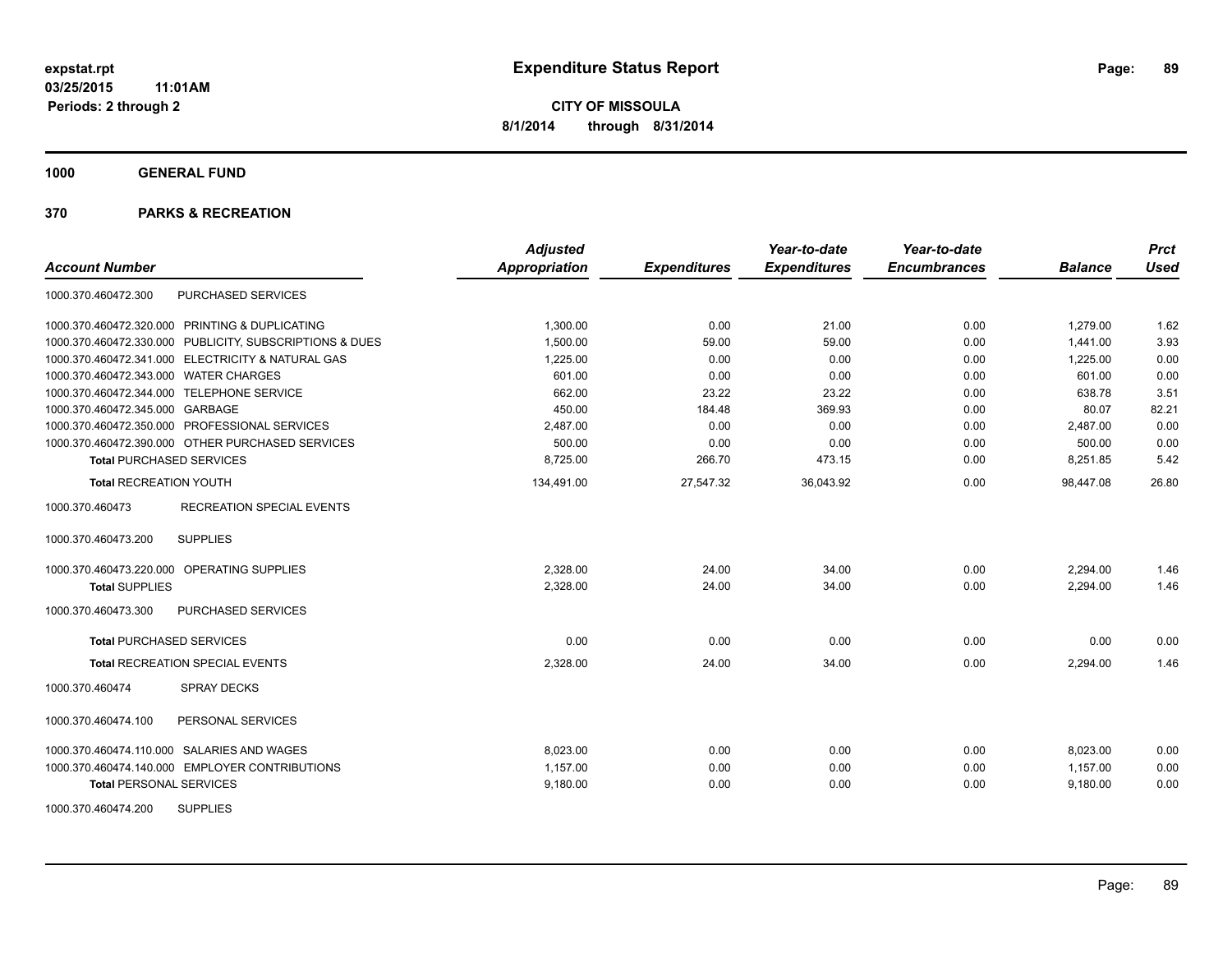**1000 GENERAL FUND**

| <b>Adjusted</b> |                     | Year-to-date        | Year-to-date        |                | <b>Prct</b> |
|-----------------|---------------------|---------------------|---------------------|----------------|-------------|
| Appropriation   | <b>Expenditures</b> | <b>Expenditures</b> | <b>Encumbrances</b> | <b>Balance</b> | <b>Used</b> |
| 1,535.00        | 0.00                | 0.00                | 0.00                | 1,535.00       | 0.00        |
| 5,424.00        | 641.10              | 666.97              | 0.00                | 4,757.03       | 12.30       |
| 6,959.00        | 641.10              | 666.97              | 0.00                | 6,292.03       | 9.58        |
|                 |                     |                     |                     |                |             |
| 750.00          | 159.00              | 159.00              | 0.00                | 591.00         | 21.20       |
| 2,050.00        | 934.91              | 934.91              | 0.00                | 1.115.09       | 45.61       |
| 2,800.00        | 1,093.91            | 1,093.91            | 0.00                | 1,706.09       | 39.07       |
|                 |                     |                     |                     |                |             |
| 0.00            | 3,740.00            | 3,740.00            | 0.00                | $-3,740.00$    | 0.00        |
| 0.00            | 3,740.00            | 3,740.00            | 0.00                | $-3,740.00$    | 0.00        |
| 0.00            | 7,480.00            | 7,480.00            | 0.00                | $-7,480.00$    | 0.00        |
| 18,939.00       | 9,215.01            | 9,240.88            | 0.00                | 9.698.12       | 48.79       |
|                 |                     |                     |                     |                |             |
|                 |                     |                     |                     |                |             |
| 8.922.00        | 0.00                | 0.00                | 0.00                | 8,922.00       | 0.00        |
| 1,286.00        | 0.00                | 0.00                | 0.00                | 1,286.00       | 0.00        |
| 10,208.00       | 0.00                | 0.00                | 0.00                | 10,208.00      | 0.00        |
|                 |                     |                     |                     |                |             |
| 150.00          | 0.00                | 0.00                | 0.00                | 150.00         | 0.00        |
| 2,200.00        | 0.00                | 0.00                | 0.00                | 2,200.00       | 0.00        |
| 2,350.00        | 0.00                | 0.00                | 0.00                | 2,350.00       | 0.00        |
|                 |                     |                     |                     |                |             |
| 250.00          | 0.00                | 0.00                | 0.00                | 250.00         | 0.00        |
| 100.00          | 0.00                | 0.00                | 0.00                | 100.00         | 0.00        |
| 1,200.00        | 0.00                | 0.00                | 0.00                | 1,200.00       | 0.00        |
|                 |                     |                     |                     |                |             |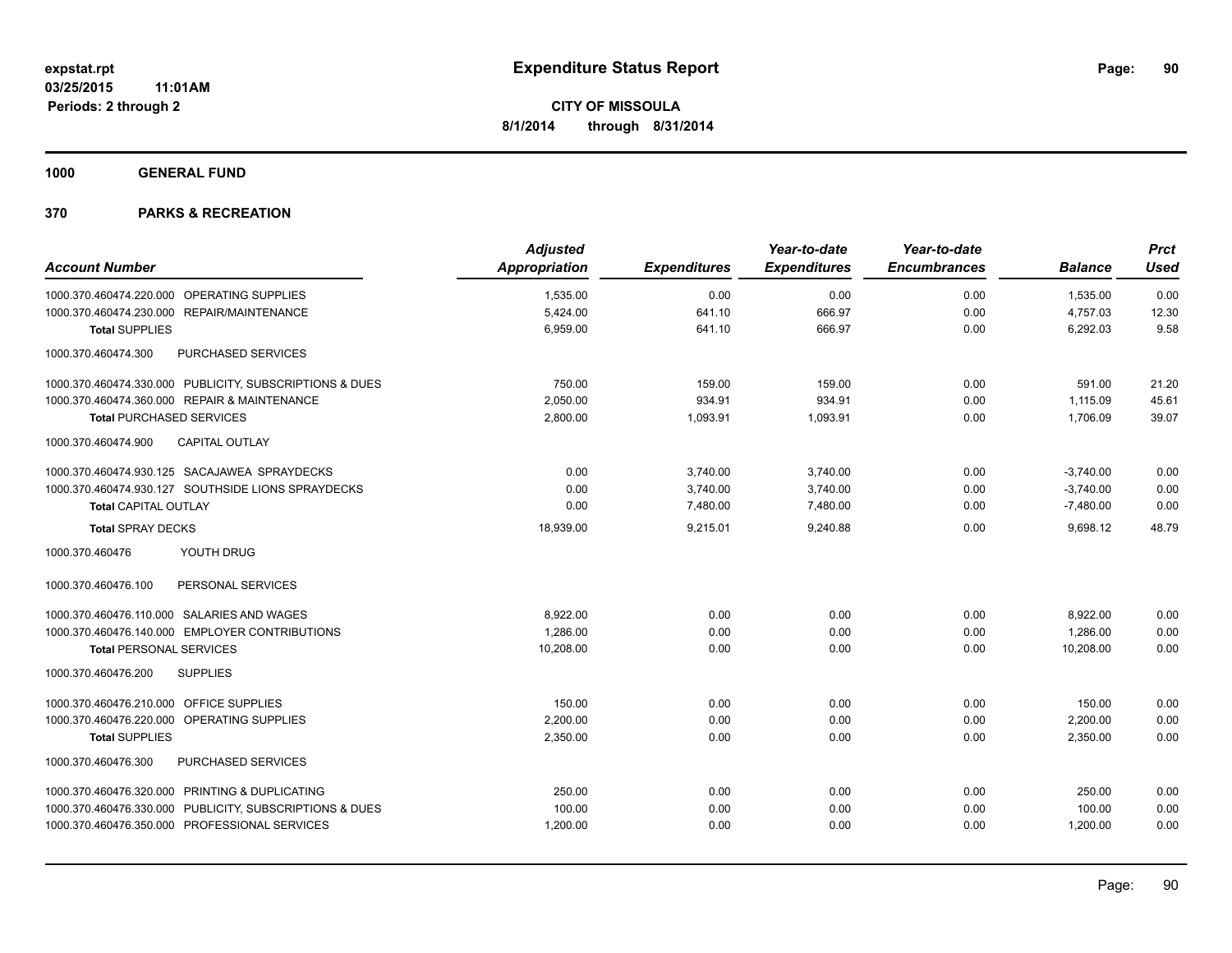**1000 GENERAL FUND**

| <b>Account Number</b>                             | <b>Adjusted</b><br>Appropriation | <b>Expenditures</b> | Year-to-date<br><b>Expenditures</b> | Year-to-date<br><b>Encumbrances</b> | <b>Balance</b> | <b>Prct</b><br><b>Used</b> |
|---------------------------------------------------|----------------------------------|---------------------|-------------------------------------|-------------------------------------|----------------|----------------------------|
| <b>Total PURCHASED SERVICES</b>                   | 1,550.00                         | 0.00                | 0.00                                | 0.00                                | 1,550.00       | 0.00                       |
| <b>Total YOUTH DRUG</b>                           | 14,108.00                        | 0.00                | 0.00                                | 0.00                                | 14,108.00      | 0.00                       |
| 1000.370.460477<br><b>GRILL VAN</b>               |                                  |                     |                                     |                                     |                |                            |
| <b>SUPPLIES</b><br>1000.370.460477.200            |                                  |                     |                                     |                                     |                |                            |
| 1000.370.460477.220.000 OPERATING SUPPLIES        | 12,754.00                        | 712.42              | 712.42                              | 0.00                                | 12,041.58      | 5.59                       |
| 1000.370.460477.230.000 REPAIR/MAINTENANCE        | 29,102.00                        | 5,550.50            | 7,425.36                            | 0.00                                | 21,676.64      | 25.51                      |
| <b>Total SUPPLIES</b>                             | 41,856.00                        | 6,262.92            | 8,137.78                            | 0.00                                | 33,718.22      | 19.44                      |
| 1000.370.460477.300<br>PURCHASED SERVICES         |                                  |                     |                                     |                                     |                |                            |
| 1000.370.460477.350.000 PROFESSIONAL SERVICES     | 900.00                           | 0.00                | 0.00                                | 0.00                                | 900.00         | 0.00                       |
| 1000.370.460477.360.000 REPAIR & MAINTENANCE      | 5,228.00                         | 615.00              | 615.00                              | 0.00                                | 4,613.00       | 11.76                      |
| <b>Total PURCHASED SERVICES</b>                   | 6,128.00                         | 615.00              | 615.00                              | 0.00                                | 5,513.00       | 10.04                      |
| <b>Total GRILL VAN</b>                            | 47,984.00                        | 6,877.92            | 8,752.78                            | 0.00                                | 39,231.22      | 18.24                      |
| <b>CONSERVATION LANDS MGMT</b><br>1000.370.460484 |                                  |                     |                                     |                                     |                |                            |
| 1000.370.460484.100<br>PERSONAL SERVICES          |                                  |                     |                                     |                                     |                |                            |
| 1000.370.460484.110.000 SALARIES AND WAGES        | 166,892.00                       | 23,637.68           | 29,763.85                           | 0.00                                | 137, 128.15    | 17.83                      |
| 1000.370.460484.120.000 OVERTIME/TERMINATION      | 1.750.00                         | 0.00                | 0.00                                | 0.00                                | 1,750.00       | 0.00                       |
| 1000.370.460484.140.000 EMPLOYER CONTRIBUTIONS    | 61,048.00                        | 6,838.80            | 12,440.76                           | 0.00                                | 48,607.24      | 20.38                      |
| <b>Total PERSONAL SERVICES</b>                    | 229,690.00                       | 30,476.48           | 42,204.61                           | 0.00                                | 187,485.39     | 18.37                      |
| 1000.370.460484.200<br><b>SUPPLIES</b>            |                                  |                     |                                     |                                     |                |                            |
| 1000.370.460484.220.000 OPERATING SUPPLIES        | 6,337.00                         | 309.98              | 315.94                              | 0.00                                | 6,021.06       | 4.99                       |
| 1000.370.460484.230.000 REPAIR/MAINTENANCE        | 10,364.00                        | 266.89              | 266.89                              | 0.00                                | 10,097.11      | 2.58                       |
| <b>Total SUPPLIES</b>                             | 16,701.00                        | 576.87              | 582.83                              | 0.00                                | 16.118.17      | 3.49                       |
| 1000.370.460484.300<br>PURCHASED SERVICES         |                                  |                     |                                     |                                     |                |                            |
| 1000.370.460484.350.000 PROFESSIONAL SERVICES     | 6,228.00                         | 0.00                | 0.00                                | 0.00                                | 6,228.00       | 0.00                       |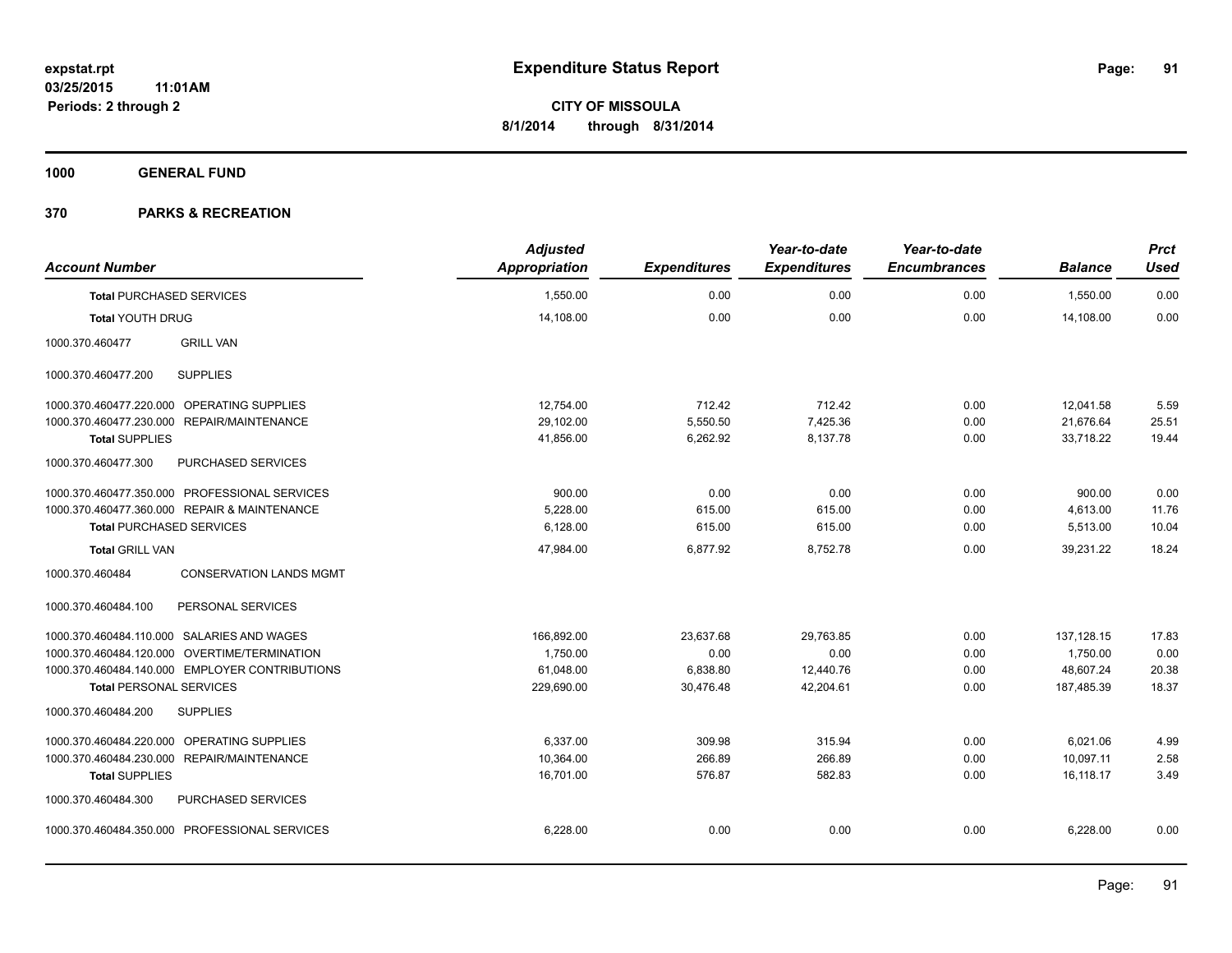**1000 GENERAL FUND**

| <b>Account Number</b>                                                               | <b>Adjusted</b><br>Appropriation | <b>Expenditures</b> | Year-to-date<br><b>Expenditures</b> | Year-to-date<br><b>Encumbrances</b> | <b>Balance</b>     | <b>Prct</b><br><b>Used</b> |
|-------------------------------------------------------------------------------------|----------------------------------|---------------------|-------------------------------------|-------------------------------------|--------------------|----------------------------|
| 1000.370.460484.390.000 OTHER PURCHASED SERVICES<br><b>Total PURCHASED SERVICES</b> | 520.00<br>6,748.00               | 0.00<br>0.00        | 0.00<br>0.00                        | 0.00<br>0.00                        | 520.00<br>6,748.00 | 0.00<br>0.00               |
|                                                                                     |                                  |                     |                                     |                                     |                    |                            |
| Total CONSERVATION LANDS MGMT                                                       | 253,139.00                       | 31,053.35           | 42,787.44                           | 0.00                                | 210,351.56         | 16.90                      |
| 1000.370.460485<br><b>SAFETY &amp; TRAINING</b>                                     |                                  |                     |                                     |                                     |                    |                            |
| <b>SUPPLIES</b><br>1000.370.460485.200                                              |                                  |                     |                                     |                                     |                    |                            |
| 1000.370.460485.220.000 OPERATING SUPPLIES                                          | 5,980.00                         | 0.00                | 0.00                                | 0.00                                | 5,980.00           | 0.00                       |
| <b>Total SUPPLIES</b>                                                               | 5,980.00                         | 0.00                | 0.00                                | 0.00                                | 5,980.00           | 0.00                       |
| PURCHASED SERVICES<br>1000.370.460485.300                                           |                                  |                     |                                     |                                     |                    |                            |
| 1000.370.460485.310.000 COMMUNICATIONS                                              | 50.00                            | 0.00                | 0.00                                | 0.00                                | 50.00              | 0.00                       |
| 1000.370.460485.320.000 PRINTING & DUPLICATING                                      | 50.00                            | 0.00                | 0.00                                | 0.00                                | 50.00              | 0.00                       |
| 1000.370.460485.370.000 TRAVEL                                                      | 3,744.00                         | 0.00                | 0.00                                | 0.00                                | 3,744.00           | 0.00                       |
| 1000.370.460485.380.000 TRAINING                                                    | 2,936.00                         | 0.00                | 0.00                                | 0.00                                | 2,936.00           | 0.00                       |
| <b>Total PURCHASED SERVICES</b>                                                     | 6,780.00                         | 0.00                | 0.00                                | 0.00                                | 6,780.00           | 0.00                       |
| <b>Total SAFETY &amp; TRAINING</b>                                                  | 12,760.00                        | 0.00                | 0.00                                | 0.00                                | 12,760.00          | 0.00                       |
| 1000.370.460490<br><b>CURRENTS POOL EXPENSES</b>                                    |                                  |                     |                                     |                                     |                    |                            |
| <b>SUPPLIES</b><br>1000.370.460490.200                                              |                                  |                     |                                     |                                     |                    |                            |
| Total CURRENTS POOL EXPENSES                                                        | 0.00                             | 0.00                | 0.00                                | 0.00                                | 0.00               | 0.00                       |
| PARK MAINTENANCE CONTRACTS<br>1000.370.460500                                       |                                  |                     |                                     |                                     |                    |                            |
| 1000.370.460500.200<br><b>SUPPLIES</b>                                              |                                  |                     |                                     |                                     |                    |                            |
| 1000.370.460500.220.000 OPERATING SUPPLIES                                          | 6,540.00                         | 0.00                | 0.00                                | 0.00                                | 6,540.00           | 0.00                       |
| 1000.370.460500.230.000 REPAIR/MAINTENANCE                                          | 3,939.00                         | 374.48              | 374.48                              | 0.00                                | 3,564.52           | 9.51                       |
| <b>Total SUPPLIES</b>                                                               | 10,479.00                        | 374.48              | 374.48                              | 0.00                                | 10,104.52          | 3.57                       |
| 1000.370.460500.300<br>PURCHASED SERVICES                                           |                                  |                     |                                     |                                     |                    |                            |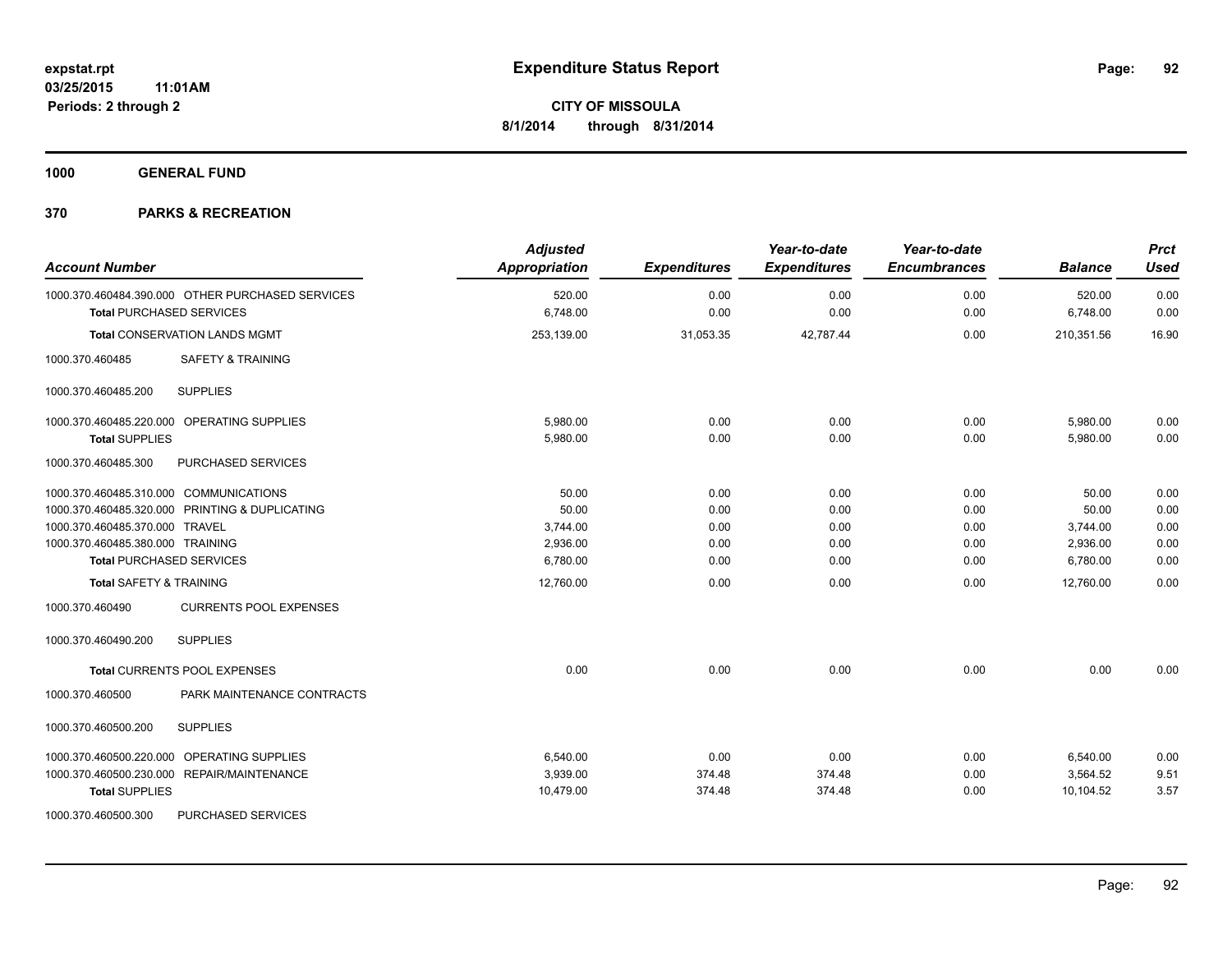**1000 GENERAL FUND**

| <b>Account Number</b>                 |                                                   | <b>Adjusted</b><br><b>Appropriation</b> | <b>Expenditures</b> | Year-to-date<br><b>Expenditures</b> | Year-to-date<br><b>Encumbrances</b> | <b>Balance</b> | <b>Prct</b><br><b>Used</b> |
|---------------------------------------|---------------------------------------------------|-----------------------------------------|---------------------|-------------------------------------|-------------------------------------|----------------|----------------------------|
| <b>Total PURCHASED SERVICES</b>       |                                                   | 0.00                                    | 0.00                | 0.00                                | 0.00                                | 0.00           | 0.00                       |
|                                       | Total PARK MAINTENANCE CONTRACTS                  | 10,479.00                               | 374.48              | 374.48                              | 0.00                                | 10,104.52      | 3.57                       |
| 1000.370.460501                       | PARK MAINTENANCE ROUTINE                          |                                         |                     |                                     |                                     |                |                            |
| 1000.370.460501.100                   | PERSONAL SERVICES                                 |                                         |                     |                                     |                                     |                |                            |
|                                       | 1000.370.460501.110.000 SALARIES AND WAGES        | 602,320.00                              | 91,976.14           | 115,277.87                          | 0.00                                | 487,042.13     | 19.14                      |
|                                       | 1000.370.460501.120.000 OVERTIME/TERMINATION      | 2.100.00                                | 160.12              | 160.12                              | 0.00                                | 1,939.88       | 7.62                       |
|                                       | 1000.370.460501.140.000 EMPLOYER CONTRIBUTIONS    | 230,451.00                              | 27,551.88           | 50,913.89                           | 0.00                                | 179,537.11     | 22.09                      |
| <b>Total PERSONAL SERVICES</b>        |                                                   | 834,871.00                              | 119,688.14          | 166,351.88                          | 0.00                                | 668,519.12     | 19.93                      |
| 1000.370.460501.200                   | <b>SUPPLIES</b>                                   |                                         |                     |                                     |                                     |                |                            |
|                                       | 1000.370.460501.220.000 OPERATING SUPPLIES        | 5,319.00                                | 0.00                | 0.00                                | 0.00                                | 5,319.00       | 0.00                       |
|                                       | 1000.370.460501.230.000 REPAIR/MAINTENANCE        | 5,275.00                                | 0.00                | 0.00                                | 0.00                                | 5,275.00       | 0.00                       |
| 1000.370.460501.231.000 GASOLINE      |                                                   | 79,836.00                               | 0.00                | 0.00                                | 0.00                                | 79,836.00      | 0.00                       |
| <b>Total SUPPLIES</b>                 |                                                   | 90,430.00                               | 0.00                | 0.00                                | 0.00                                | 90,430.00      | 0.00                       |
| 1000.370.460501.300                   | PURCHASED SERVICES                                |                                         |                     |                                     |                                     |                |                            |
|                                       | 1000.370.460501.341.000 ELECTRICITY & NATURAL GAS | 89,012.00                               | 418.67              | 418.67                              | 0.00                                | 88,593.33      | 0.47                       |
| 1000.370.460501.343.000 WATER CHARGES |                                                   | 152,803.00                              | 33,355.06           | 33,355.06                           | 0.00                                | 119,447.94     | 21.83                      |
| 1000.370.460501.345.000 GARBAGE       |                                                   | 27,833.00                               | 6,357.12            | 6,500.07                            | 0.00                                | 21,332.93      | 23.35                      |
|                                       | 1000.370.460501.350.000 PROFESSIONAL SERVICES     | 2,347.00                                | 0.00                | 0.00                                | 0.00                                | 2,347.00       | 0.00                       |
|                                       | 1000.370.460501.360.000 REPAIR & MAINTENANCE      | 3,183.00                                | 0.00                | 793.00                              | 0.00                                | 2,390.00       | 24.91                      |
| <b>Total PURCHASED SERVICES</b>       |                                                   | 275,178.00                              | 40,130.85           | 41,066.80                           | 0.00                                | 234,111.20     | 14.92                      |
| 1000.370.460501.800                   | OTHER OBJECTS                                     |                                         |                     |                                     |                                     |                |                            |
| <b>Total OTHER OBJECTS</b>            |                                                   | 0.00                                    | 0.00                | 0.00                                | 0.00                                | 0.00           | 0.00                       |
|                                       | Total PARK MAINTENANCE ROUTINE                    | 1,200,479.00                            | 159,818.99          | 207,418.68                          | 0.00                                | 993,060.32     | 17.28                      |
| 1000.370.460502                       | <b>HICKORY FACILITY MAINTENANCE</b>               |                                         |                     |                                     |                                     |                |                            |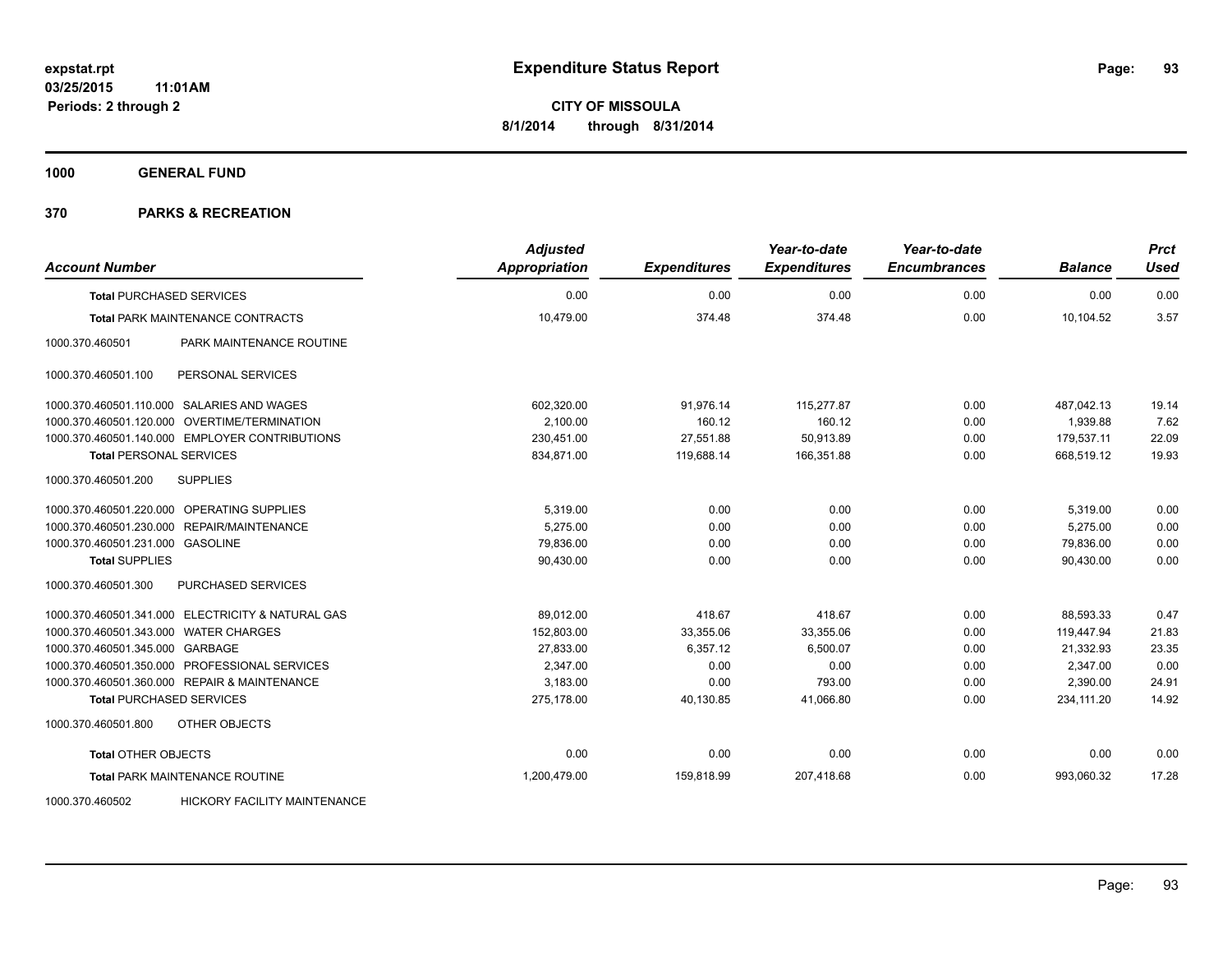**1000 GENERAL FUND**

|                                                  | <b>Adjusted</b> |                     | Year-to-date        | Year-to-date        |                | <b>Prct</b> |
|--------------------------------------------------|-----------------|---------------------|---------------------|---------------------|----------------|-------------|
| <b>Account Number</b>                            | Appropriation   | <b>Expenditures</b> | <b>Expenditures</b> | <b>Encumbrances</b> | <b>Balance</b> | <b>Used</b> |
| PERSONAL SERVICES<br>1000.370.460502.100         |                 |                     |                     |                     |                |             |
| <b>Total PERSONAL SERVICES</b>                   | 0.00            | 0.00                | 0.00                | 0.00                | 0.00           | 0.00        |
| <b>SUPPLIES</b><br>1000.370.460502.200           |                 |                     |                     |                     |                |             |
| 1000.370.460502.220.000 OPERATING SUPPLIES       | 3.200.00        | 0.00                | 0.00                | 0.00                | 3,200.00       | 0.00        |
| 1000.370.460502.230.000 REPAIR/MAINTENANCE       | 1,500.00        | 0.00                | 0.00                | 0.00                | 1,500.00       | 0.00        |
| <b>Total SUPPLIES</b>                            | 4,700.00        | 0.00                | 0.00                | 0.00                | 4,700.00       | 0.00        |
| PURCHASED SERVICES<br>1000.370.460502.300        |                 |                     |                     |                     |                |             |
| 1000.370.460502.350.000 PROFESSIONAL SERVICES    | 3,080.00        | 0.00                | 0.00                | 0.00                | 3,080.00       | 0.00        |
| 1000.370.460502.360.000 REPAIR & MAINTENANCE     | 6.000.00        | 0.00                | 0.00                | 0.00                | 6,000.00       | 0.00        |
| <b>Total PURCHASED SERVICES</b>                  | 9,080.00        | 0.00                | 0.00                | 0.00                | 9,080.00       | 0.00        |
| Total HICKORY FACILITY MAINTENANCE               | 13.780.00       | 0.00                | 0.00                | 0.00                | 13.780.00      | 0.00        |
| 1000.370.460503<br>SPORTS FACILITIES MAINTENANCE |                 |                     |                     |                     |                |             |
| 1000.370.460503.100<br>PERSONAL SERVICES         |                 |                     |                     |                     |                |             |
| 1000.370.460503.110.000 SALARIES AND WAGES       | 62,722.00       | 8,546.13            | 11,109.98           | 0.00                | 51,612.02      | 17.71       |
| 1000.370.460503.140.000 EMPLOYER CONTRIBUTIONS   | 23,433.00       | 2,703.22            | 4,741.17            | 0.00                | 18,691.83      | 20.23       |
| <b>Total PERSONAL SERVICES</b>                   | 86,155.00       | 11,249.35           | 15,851.15           | 0.00                | 70,303.85      | 18.40       |
| <b>SUPPLIES</b><br>1000.370.460503.200           |                 |                     |                     |                     |                |             |
| 1000.370.460503.220.000 OPERATING SUPPLIES       | 10.211.00       | 0.00                | 0.00                | 0.00                | 10.211.00      | 0.00        |
| 1000.370.460503.230.000 REPAIR/MAINTENANCE       | 12,464.00       | 27.98               | 27.98               | 0.00                | 12,436.02      | 0.22        |
| <b>Total SUPPLIES</b>                            | 22,675.00       | 27.98               | 27.98               | 0.00                | 22,647.02      | 0.12        |
| PURCHASED SERVICES<br>1000.370.460503.300        |                 |                     |                     |                     |                |             |
| <b>Total PURCHASED SERVICES</b>                  | 0.00            | 0.00                | 0.00                | 0.00                | 0.00           | 0.00        |
| <b>Total SPORTS FACILITIES MAINTENANCE</b>       | 108,830.00      | 11,277.33           | 15,879.13           | 0.00                | 92,950.87      | 14.59       |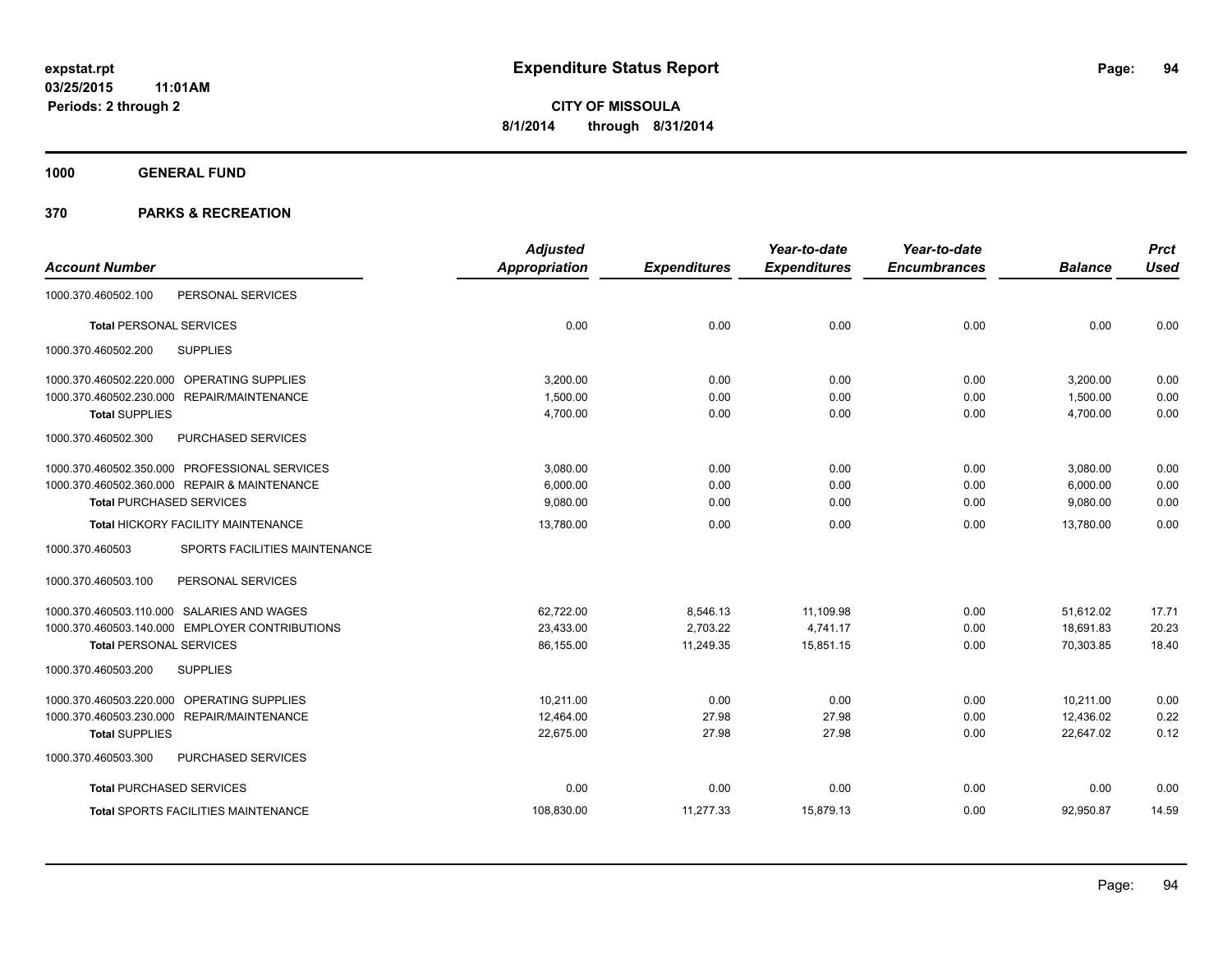**1000 GENERAL FUND**

| <b>Account Number</b>               |                                     | <b>Adjusted</b><br><b>Appropriation</b> | <b>Expenditures</b> | Year-to-date<br><b>Expenditures</b> | Year-to-date<br><b>Encumbrances</b> | <b>Balance</b> | <b>Prct</b><br><b>Used</b> |
|-------------------------------------|-------------------------------------|-----------------------------------------|---------------------|-------------------------------------|-------------------------------------|----------------|----------------------------|
| 1000.370.460504                     | <b>PARK SPECIAL DISTRICTS</b>       |                                         |                     |                                     |                                     |                |                            |
| 1000.370.460504.100                 | PERSONAL SERVICES                   |                                         |                     |                                     |                                     |                |                            |
| <b>Total PERSONAL SERVICES</b>      |                                     | 0.00                                    | 0.00                | 0.00                                | 0.00                                | 0.00           | 0.00                       |
| 1000.370.460504.200                 | <b>SUPPLIES</b>                     |                                         |                     |                                     |                                     |                |                            |
| <b>Total SUPPLIES</b>               |                                     | 0.00                                    | 0.00                | 0.00                                | 0.00                                | 0.00           | 0.00                       |
| 1000.370.460504.300                 | PURCHASED SERVICES                  |                                         |                     |                                     |                                     |                |                            |
|                                     | <b>Total PARK SPECIAL DISTRICTS</b> | 0.00                                    | 0.00                | 0.00                                | 0.00                                | 0.00           | 0.00                       |
| <b>Total PARKS &amp; RECREATION</b> |                                     | 3,565,598.00                            | 437.414.40          | 588,703.82                          | 0.00                                | 2,976,894.18   | 16.51                      |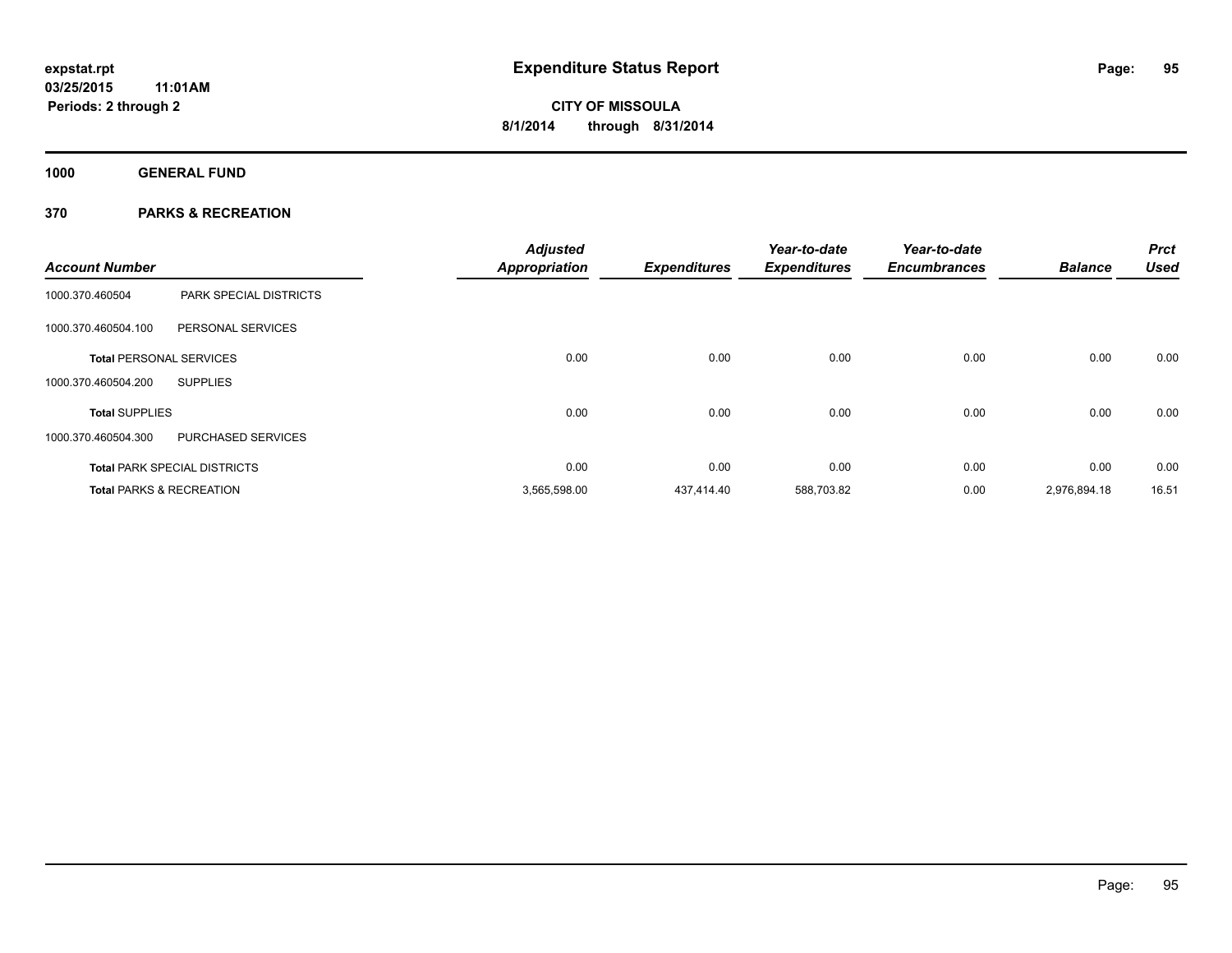**1000 GENERAL FUND**

| <b>Account Number</b>          |                                                                                          | <b>Adjusted</b><br>Appropriation | <b>Expenditures</b> | Year-to-date<br><b>Expenditures</b> | Year-to-date<br><b>Encumbrances</b> | <b>Balance</b>         | <b>Prct</b><br><b>Used</b> |
|--------------------------------|------------------------------------------------------------------------------------------|----------------------------------|---------------------|-------------------------------------|-------------------------------------|------------------------|----------------------------|
| 1000.390.410000                | <b>GENERAL GOVERNMENT</b>                                                                |                                  |                     |                                     |                                     |                        |                            |
| 1000.390.410000.200            | <b>SUPPLIES</b>                                                                          |                                  |                     |                                     |                                     |                        |                            |
|                                | <b>Total GENERAL GOVERNMENT</b>                                                          | 0.00                             | 0.00                | 0.00                                | 0.00                                | 0.00                   | 0.00                       |
| 1000.390.410123                | <b>LEGISLATIVE PROGRAM</b>                                                               |                                  |                     |                                     |                                     |                        |                            |
| 1000.390.410123.300            | PURCHASED SERVICES                                                                       |                                  |                     |                                     |                                     |                        |                            |
|                                | 1000.390.410123.350.000 LEGISLATIVE PROGRAM/PROF SVS<br><b>Total LEGISLATIVE PROGRAM</b> | 33,000.00<br>33,000.00           | 0.00<br>0.00        | 2,000.00<br>2,000.00                | 0.00<br>0.00                        | 31,000.00<br>31,000.00 | 6.06<br>6.06               |
| 1000.390.410230                | WORK COMP CONSULTANT                                                                     |                                  |                     |                                     |                                     |                        |                            |
| 1000.390.410230.100            | PERSONAL SERVICES                                                                        |                                  |                     |                                     |                                     |                        |                            |
| <b>Total PERSONAL SERVICES</b> |                                                                                          | 0.00                             | 0.00                | 0.00                                | 0.00                                | 0.00                   | 0.00                       |
| 1000.390.410230.300            | PURCHASED SERVICES                                                                       |                                  |                     |                                     |                                     |                        |                            |
|                                | <b>Total WORK COMP CONSULTANT</b>                                                        | 0.00                             | 0.00                | 0.00                                | 0.00                                | 0.00                   | 0.00                       |
| 1000.390.410360                | COMMUNITY DISPUTE RESOLUTION                                                             |                                  |                     |                                     |                                     |                        |                            |
| 1000.390.410360.700            | <b>GRANTS &amp; CONTRIBUTIONS</b>                                                        |                                  |                     |                                     |                                     |                        |                            |
|                                | 1000.390.410360.700.000 CDR GRANTS & CONTRIBUTION                                        | 7,200.00                         | 0.00                | 0.00                                | 0.00                                | 7,200.00               | 0.00                       |
|                                | Total COMMUNITY DISPUTE RESOLUTION                                                       | 7,200.00                         | 0.00                | 0.00                                | 0.00                                | 7,200.00               | 0.00                       |
| 1000.390.410371                | SEXUAL ASSUALT PREVENTION CAMPAIGN                                                       |                                  |                     |                                     |                                     |                        |                            |
| 1000.390.410371.300            | PURCHASED SERVICES                                                                       |                                  |                     |                                     |                                     |                        |                            |
|                                | 1000.390.410371.350.000 HEALTHY RELATIONSHIP PROJECT                                     | 55,766.00                        | 0.00                | 0.00                                | 0.00                                | 55,766.00              | 0.00                       |
|                                | <b>Total SEXUAL ASSUALT PREVENTION CAMPAIGN</b>                                          | 55,766.00                        | 0.00                | 0.00                                | 0.00                                | 55,766.00              | 0.00                       |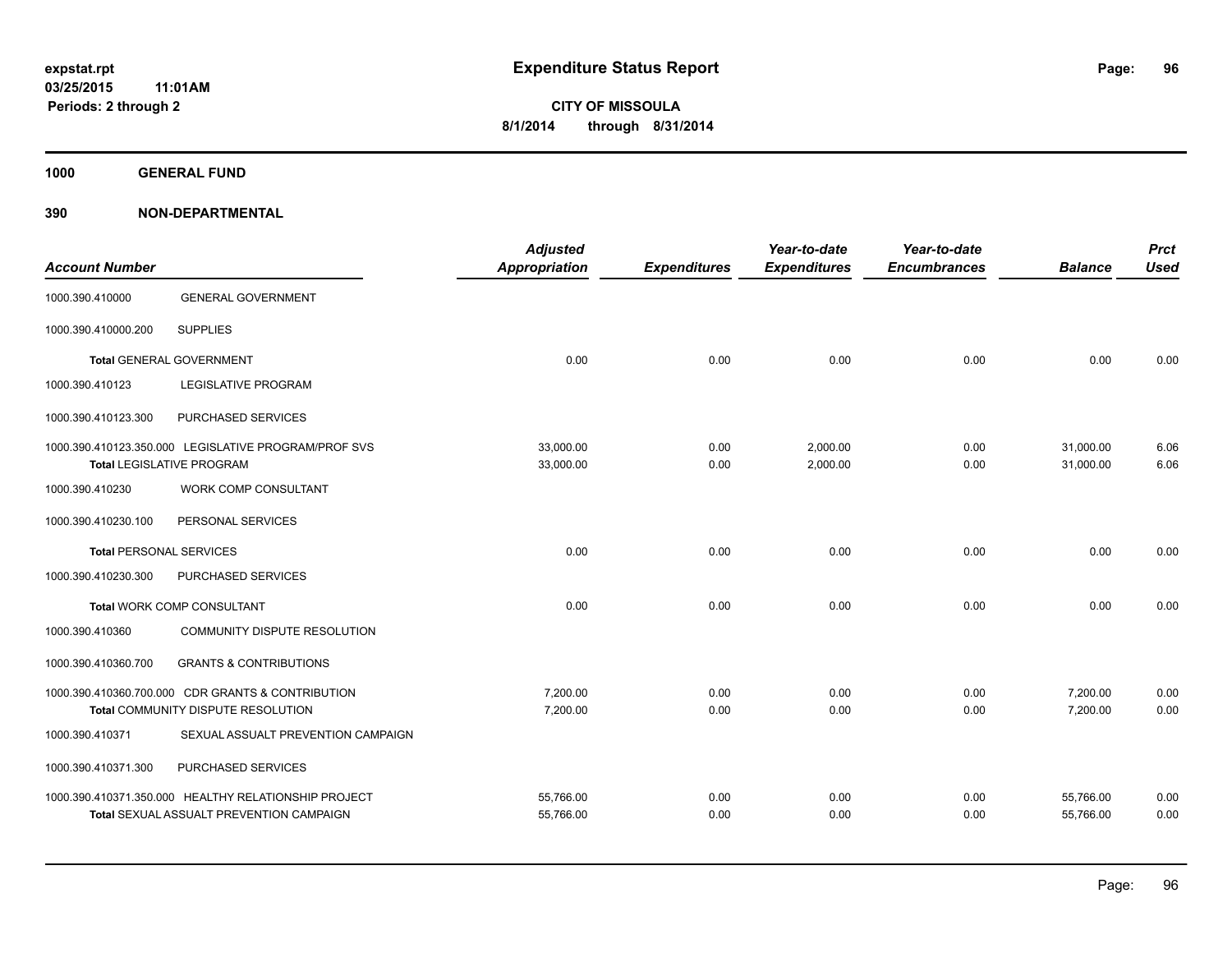**1000 GENERAL FUND**

|                                        |                                                      | <b>Adjusted</b>      |                     | Year-to-date        | Year-to-date        |                | <b>Prct</b> |
|----------------------------------------|------------------------------------------------------|----------------------|---------------------|---------------------|---------------------|----------------|-------------|
| <b>Account Number</b>                  |                                                      | <b>Appropriation</b> | <b>Expenditures</b> | <b>Expenditures</b> | <b>Encumbrances</b> | <b>Balance</b> | <b>Used</b> |
| 1000.390.410550                        | <b>ACCOUNTING</b>                                    |                      |                     |                     |                     |                |             |
| 1000.390.410550.500                    | <b>FIXED CHARGES</b>                                 |                      |                     |                     |                     |                |             |
| <b>Total ACCOUNTING</b>                |                                                      | 0.00                 | 0.00                | 0.00                | 0.00                | 0.00           | 0.00        |
| 1000.390.410551                        | RESERVE FOR SALARY INCREASES                         |                      |                     |                     |                     |                |             |
| 1000.390.410551.100                    | PERSONAL SERVICES                                    |                      |                     |                     |                     |                |             |
| 1000.390.410551.110.000 SALARY RESERVE |                                                      | 44,976.00            | 0.00                | $-2.10$             | 0.00                | 44,978.10      | 0.00        |
|                                        | 1000.390.410551.140.000 EMPLOYER CONTRIBUTIONS       | $-22,556.00$         | $-2.75$             | $-363.90$           | 0.00                | $-22, 192.10$  | 1.61        |
|                                        | Total RESERVE FOR SALARY INCREASES                   | 22,420.00            | $-2.75$             | $-366.00$           | 0.00                | 22,786.00      | 0.00        |
| 1000.390.411000                        | <b>MRTMA</b>                                         |                      |                     |                     |                     |                |             |
| 1000.390.411000.700                    | <b>GRANTS &amp; CONTRIBUTIONS</b>                    |                      |                     |                     |                     |                |             |
| 1000.390.411000.700.000 MRTMA          |                                                      | 10,780.00            | 0.00                | 0.00                | 0.00                | 10,780.00      | 0.00        |
| <b>Total MRTMA</b>                     |                                                      | 10,780.00            | 0.00                | 0.00                | 0.00                | 10,780.00      | 0.00        |
| 1000.390.411030                        | <b>PLANNING</b>                                      |                      |                     |                     |                     |                |             |
| 1000.390.411030.300                    | <b>PURCHASED SERVICES</b>                            |                      |                     |                     |                     |                |             |
| 1000.390.411030.390.000                | <b>GRANTS &amp; COMMUNITY PROGRAMS</b>               | 161,796.00           | 0.00                | 0.00                | 0.00                | 161,796.00     | 0.00        |
| <b>Total PLANNING</b>                  |                                                      | 161,796.00           | 0.00                | 0.00                | 0.00                | 161,796.00     | 0.00        |
| 1000.390.411031                        | PLANNING SUBSIDY                                     |                      |                     |                     |                     |                |             |
| 1000.390.411031.800                    | OTHER OBJECTS                                        |                      |                     |                     |                     |                |             |
|                                        | 1000.390.411031.820.000 PLANNING SUBSIDY TRANSFER TO | 18,900.00            | 0.00                | 0.00                | 0.00                | 18,900.00      | 0.00        |
| <b>Total PLANNING SUBSIDY</b>          |                                                      | 18,900.00            | 0.00                | 0.00                | 0.00                | 18,900.00      | 0.00        |
| 1000.390.411071                        | MOUNTAIN LINE SUBSIDY                                |                      |                     |                     |                     |                |             |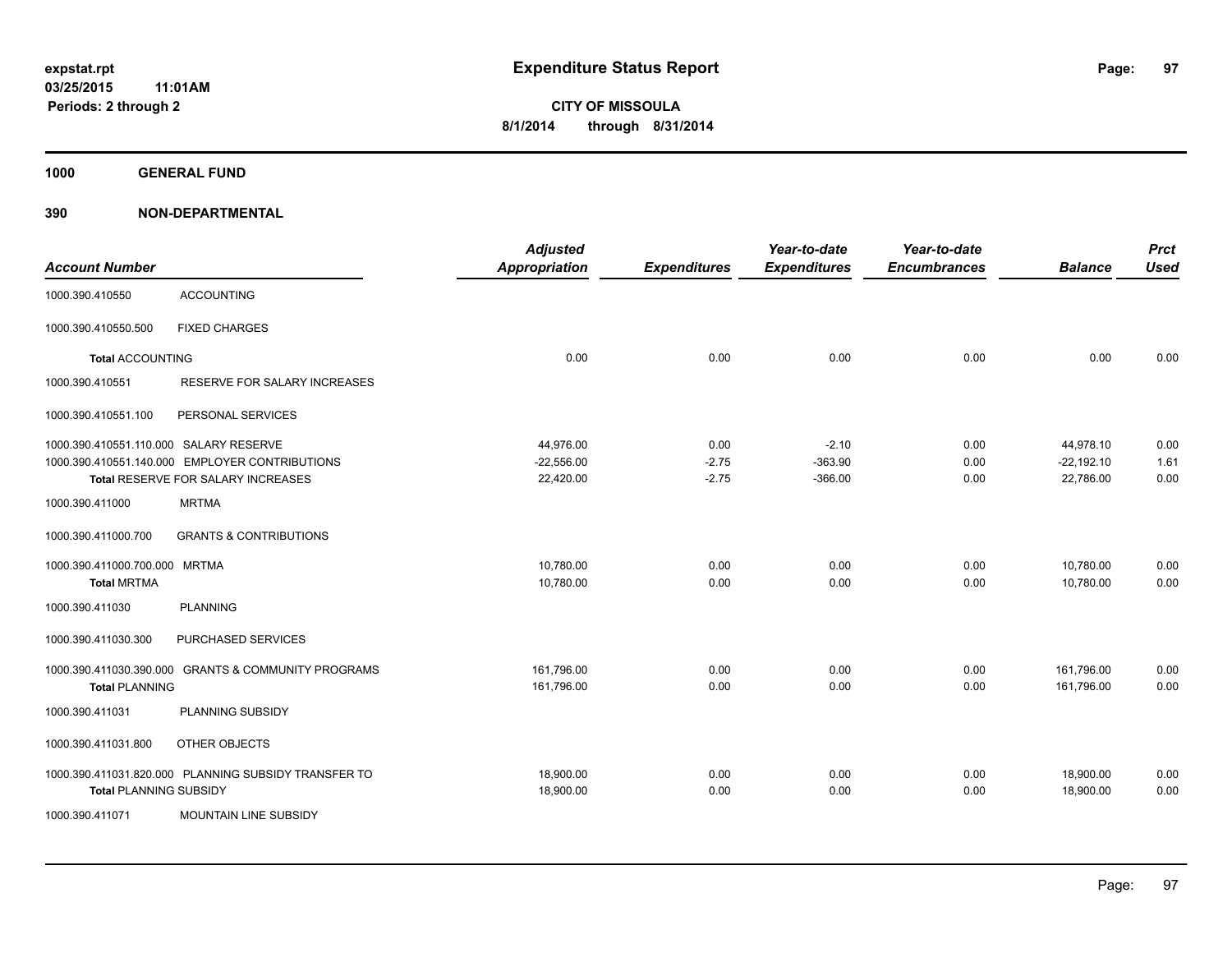**1000 GENERAL FUND**

| <b>Expenditures</b><br><b>Encumbrances</b> |                |                                                                                                  |
|--------------------------------------------|----------------|--------------------------------------------------------------------------------------------------|
|                                            | <b>Balance</b> | <b>Used</b>                                                                                      |
|                                            |                |                                                                                                  |
| 0.00                                       | 50,000.00      | 0.00                                                                                             |
| 0.00                                       | 50,000.00      | 0.00                                                                                             |
|                                            |                |                                                                                                  |
|                                            |                |                                                                                                  |
| 0.00                                       | 9,900.00       | 0.00                                                                                             |
|                                            |                | 0.00                                                                                             |
|                                            |                |                                                                                                  |
|                                            |                |                                                                                                  |
| 0.00                                       | 0.00           | 0.00                                                                                             |
|                                            |                |                                                                                                  |
|                                            |                |                                                                                                  |
| 0.00                                       | 15,000.00      | 0.00                                                                                             |
| 0.00                                       | 15.000.00      | 0.00                                                                                             |
|                                            |                |                                                                                                  |
|                                            |                |                                                                                                  |
| 0.00                                       | 25,000.00      | 0.00                                                                                             |
| 0.00                                       | 25.000.00      | 0.00                                                                                             |
|                                            |                |                                                                                                  |
| 0.00                                       | 0.00           | 0.00                                                                                             |
| 0.00                                       | 25,000.00      | 0.00                                                                                             |
|                                            | 0.00           | 0.00<br>0.00<br>0.00<br>0.00<br>9,900.00<br>0.00<br>0.00<br>0.00<br>0.00<br>0.00<br>0.00<br>0.00 |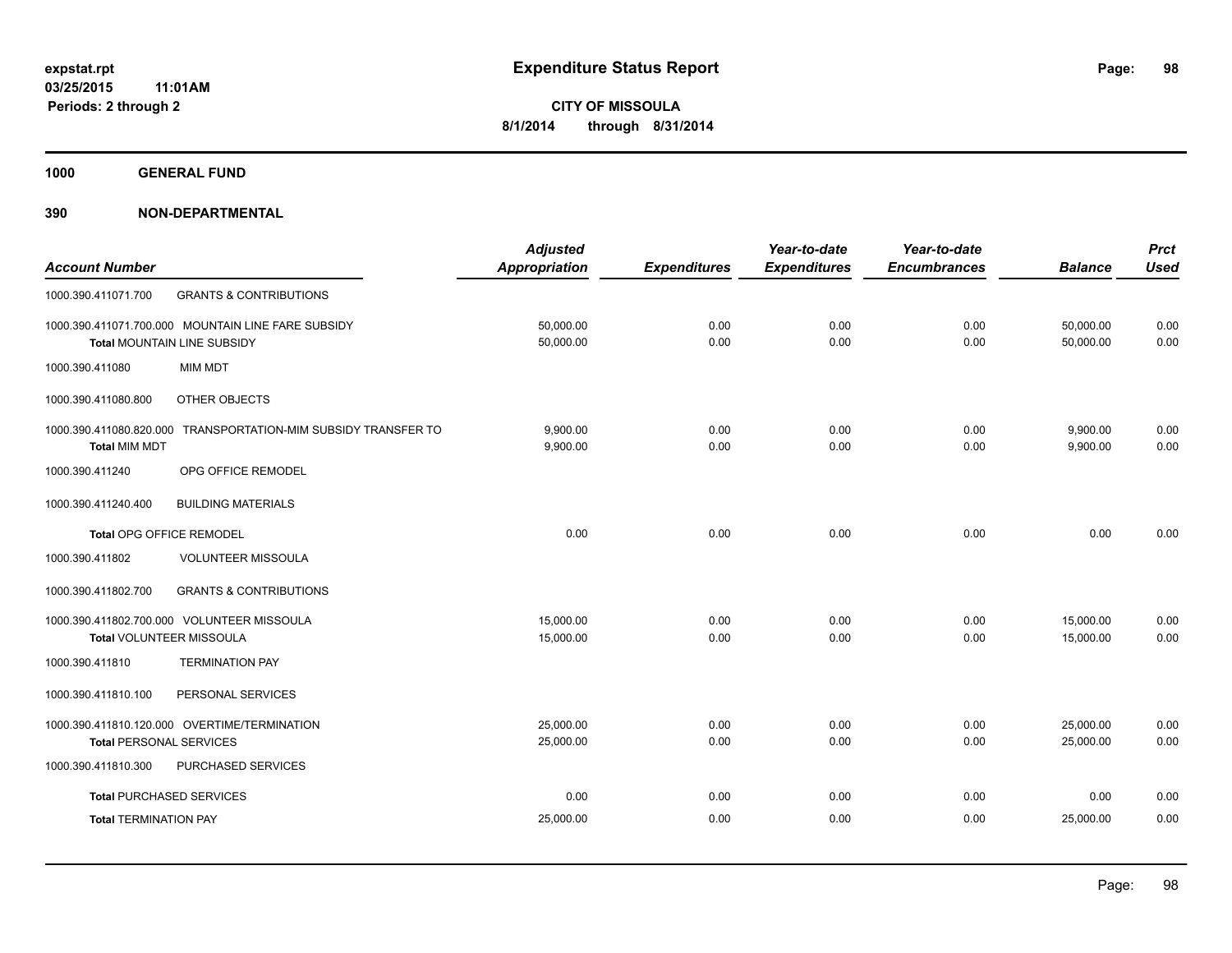**1000 GENERAL FUND**

|                                |                                                       | <b>Adjusted</b> |                     | Year-to-date        | Year-to-date        |                | <b>Prct</b> |
|--------------------------------|-------------------------------------------------------|-----------------|---------------------|---------------------|---------------------|----------------|-------------|
| <b>Account Number</b>          |                                                       | Appropriation   | <b>Expenditures</b> | <b>Expenditures</b> | <b>Encumbrances</b> | <b>Balance</b> | <b>Used</b> |
| 1000.390.411850                | <b>ECONOMIC DEVELOPMENT</b>                           |                 |                     |                     |                     |                |             |
| 1000.390.411850.300            | PURCHASED SERVICES                                    |                 |                     |                     |                     |                |             |
|                                | <b>Total PURCHASED SERVICES</b>                       | 0.00            | 0.00                | 0.00                | 0.00                | 0.00           | 0.00        |
| 1000.390.411850.700            | <b>GRANTS &amp; CONTRIBUTIONS</b>                     |                 |                     |                     |                     |                |             |
|                                | 1000.390.411850.700.000 ECONOMIC PARTNERSHIP          | 100,000.00      | 0.00                | 100,000.00          | 0.00                | 0.00           | 100.00      |
|                                | Total ECONOMIC DEVELOPMENT                            | 100,000.00      | 0.00                | 100,000.00          | 0.00                | 0.00           | 100.00      |
| 1000.390.411853                | <b>COMMUNITY SERVICE</b>                              |                 |                     |                     |                     |                |             |
| 1000.390.411853.300            | PURCHASED SERVICES                                    |                 |                     |                     |                     |                |             |
|                                | 1000.390.411853.390.000 COMMUNITY SERVICES(MCS)       | 68.401.00       | 0.00                | 0.00                | 0.00                | 68,401.00      | 0.00        |
| <b>Total COMMUNITY SERVICE</b> |                                                       | 68,401.00       | 0.00                | 0.00                | 0.00                | 68,401.00      | 0.00        |
| 1000.390.411854                | NEIGHBORHOOD AMBASSADOR                               |                 |                     |                     |                     |                |             |
| 1000.390.411854.700            | <b>GRANTS &amp; CONTRIBUTIONS</b>                     |                 |                     |                     |                     |                |             |
|                                | 1000.390.411854.700.000 NEIGHBORHOOD AMBASSADOR       | 0.00            | 0.00                | 9,950.00            | 0.00                | $-9,950.00$    | 0.00        |
|                                | Total NEIGHBORHOOD AMBASSADOR                         | 0.00            | 0.00                | 9,950.00            | 0.00                | $-9,950.00$    | 0.00        |
| 1000.390.411860                | SPECIAL IMPROVEMENT ASSESSMENTS                       |                 |                     |                     |                     |                |             |
| 1000.390.411860.500            | <b>FIXED CHARGES</b>                                  |                 |                     |                     |                     |                |             |
|                                | 1000.390.411860.500.000 SID ASSESSMENTS-FIXED CHARGES | 116,000.00      | 0.00                | 0.00                | 0.00                | 116,000.00     | 0.00        |
|                                | Total SPECIAL IMPROVEMENT ASSESSMENTS                 | 116,000.00      | 0.00                | 0.00                | 0.00                | 116,000.00     | 0.00        |
| 1000.390.420183                | CELL PHONE EDUCATION CAMPAIGN                         |                 |                     |                     |                     |                |             |
| 1000.390.420183.200            | <b>SUPPLIES</b>                                       |                 |                     |                     |                     |                |             |
|                                | <b>Total CELL PHONE EDUCATION CAMPAIGN</b>            | 0.00            | 0.00                | 0.00                | 0.00                | 0.00           | 0.00        |
|                                |                                                       |                 |                     |                     |                     |                |             |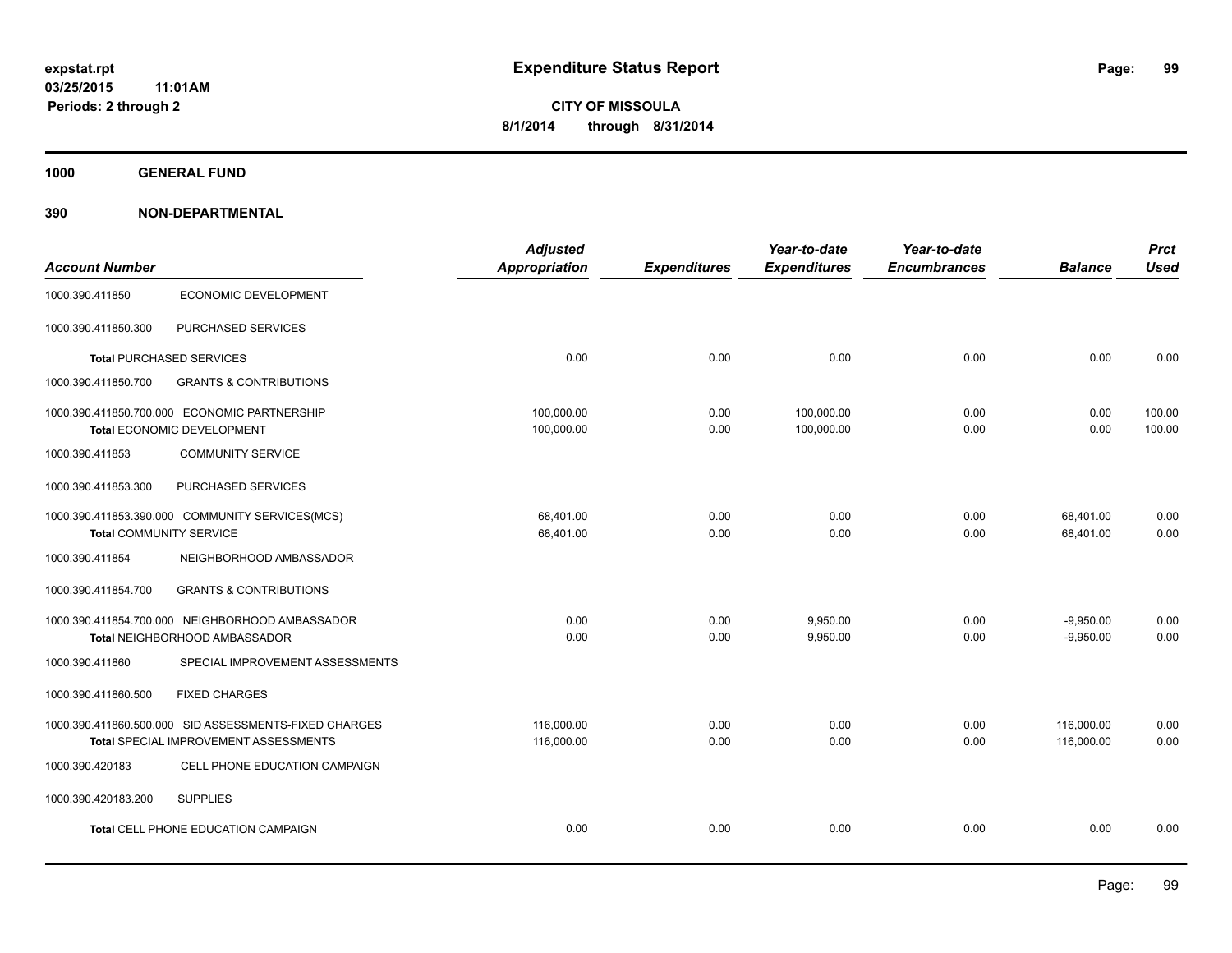**1000 GENERAL FUND**

| <b>Account Number</b>           |                                                                                                      | <b>Adjusted</b><br>Appropriation | <b>Expenditures</b> | Year-to-date<br><b>Expenditures</b> | Year-to-date<br><b>Encumbrances</b> | <b>Balance</b>               | <b>Prct</b><br><b>Used</b> |
|---------------------------------|------------------------------------------------------------------------------------------------------|----------------------------------|---------------------|-------------------------------------|-------------------------------------|------------------------------|----------------------------|
| 1000.390.420500                 | PROTECTIVE INSPECTIONS                                                                               |                                  |                     |                                     |                                     |                              |                            |
| 1000.390.420500.500             | <b>FIXED CHARGES</b>                                                                                 |                                  |                     |                                     |                                     |                              |                            |
|                                 | 1000.390.420500.500.000 BLDG DEPT REIMB FOR GENERAL FUND TIME<br><b>Total PROTECTIVE INSPECTIONS</b> | 5,000.00<br>5,000.00             | 0.00<br>0.00        | 0.00<br>0.00                        | 0.00<br>0.00                        | 5,000.00<br>5,000.00         | 0.00<br>0.00               |
| 1000.390.430255                 | <b>BIKE-PED PROGRAM</b>                                                                              |                                  |                     |                                     |                                     |                              |                            |
| 1000.390.430255.800             | OTHER OBJECTS                                                                                        |                                  |                     |                                     |                                     |                              |                            |
| <b>Total BIKE-PED PROGRAM</b>   | 1000.390.430255.820.000 BIKE PED SUBSIDY/TRANSFER TO                                                 | 74.718.00<br>74,718.00           | 0.00<br>0.00        | 0.00<br>0.00                        | 0.00<br>0.00                        | 74,718.00<br>74,718.00       | 0.00<br>0.00               |
| 1000.390.440190                 | <b>HEALTH DEPT CONTRIBUTIONS</b>                                                                     |                                  |                     |                                     |                                     |                              |                            |
| 1000.390.440190.700             | <b>GRANTS &amp; CONTRIBUTIONS</b>                                                                    |                                  |                     |                                     |                                     |                              |                            |
|                                 | 1000.390.440190.700.000 HEALTH DEPT CONTRIBUTIONS<br>Total HEALTH DEPT CONTRIBUTIONS                 | 1.314.264.00<br>1,314,264.00     | 0.00<br>0.00        | 0.00<br>0.00                        | 0.00<br>0.00                        | 1.314.264.00<br>1,314,264.00 | 0.00<br>0.00               |
| 1000.390.440191                 | PARTNERSHIP HEALTH                                                                                   |                                  |                     |                                     |                                     |                              |                            |
| 1000.390.440191.700             | <b>GRANTS &amp; CONTRIBUTIONS</b>                                                                    |                                  |                     |                                     |                                     |                              |                            |
| <b>Total PARTNERSHIP HEALTH</b> | 1000.390.440191.700.000 PARTNERSHIP HEALTH - CONTRIBUTIONS                                           | 42,532.00<br>42,532.00           | 0.00<br>0.00        | 0.00<br>0.00                        | 0.00<br>0.00                        | 42,532.00<br>42,532.00       | 0.00<br>0.00               |
| 1000.390.440600                 | ANIMAL CONTROL SERVICES                                                                              |                                  |                     |                                     |                                     |                              |                            |
| 1000.390.440600.700             | <b>GRANTS &amp; CONTRIBUTIONS</b>                                                                    |                                  |                     |                                     |                                     |                              |                            |
|                                 | 1000.390.440600.700.000 ANIMAL CONTROL TRANSFER<br><b>Total ANIMAL CONTROL SERVICES</b>              | 284,695.00<br>284,695.00         | 0.00<br>0.00        | 0.00<br>0.00                        | 0.00<br>0.00                        | 284,695.00<br>284,695.00     | 0.00<br>0.00               |
| 1000.390.440700                 | PEST MANAGEMENT CONTROL                                                                              |                                  |                     |                                     |                                     |                              |                            |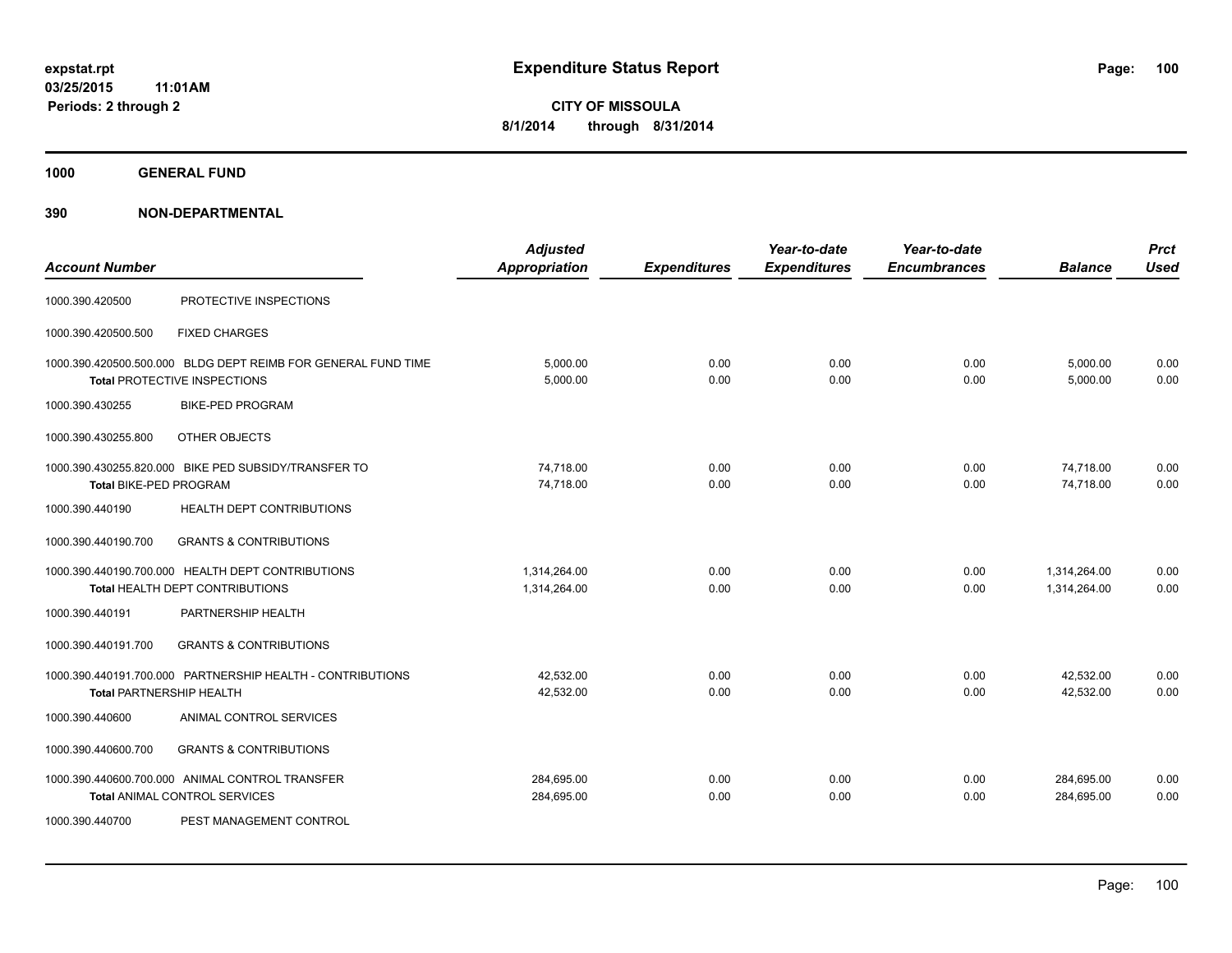**1000 GENERAL FUND**

## **390 NON-DEPARTMENTAL**

|                                                                 | <b>Adjusted</b>      |                     | Year-to-date        | Year-to-date        |                | <b>Prct</b> |
|-----------------------------------------------------------------|----------------------|---------------------|---------------------|---------------------|----------------|-------------|
| <b>Account Number</b>                                           | <b>Appropriation</b> | <b>Expenditures</b> | <b>Expenditures</b> | <b>Encumbrances</b> | <b>Balance</b> | <b>Used</b> |
| <b>GRANTS &amp; CONTRIBUTIONS</b><br>1000.390.440700.700        |                      |                     |                     |                     |                |             |
| 1000.390.440700.700.000 PEST MGMT EDUCATION- CONTRIBUTIONS      | 2,940.00             | 0.00                | 0.00                | 0.00                | 2,940.00       | 0.00        |
| <b>Total PEST MANAGEMENT CONTROL</b>                            | 2,940.00             | 0.00                | 0.00                | 0.00                | 2,940.00       | 0.00        |
| <b>AGING SERVICES</b><br>1000.390.450000                        |                      |                     |                     |                     |                |             |
| 1000.390.450000.700<br><b>GRANTS &amp; CONTRIBUTIONS</b>        |                      |                     |                     |                     |                |             |
| 1000.390.450000.700.000 AGING SERVICES - GRANTS & CONTRIBUTIONS | 175,000.00           | 0.00                | 0.00                | 0.00                | 175,000.00     | 0.00        |
| <b>Total AGING SERVICES</b>                                     | 175,000.00           | 0.00                | 0.00                | 0.00                | 175,000.00     | 0.00        |
| 1000.390.450131<br><b>GENERAL ASSISTANCE</b>                    |                      |                     |                     |                     |                |             |
| <b>GRANTS &amp; CONTRIBUTIONS</b><br>1000.390.450131.700        |                      |                     |                     |                     |                |             |
| 1000.390.450131.700.000 10 YR PLAN TO END HOMELESSNESS          | 35,000.00            | 0.00                | 0.00                | 0.00                | 35,000.00      | 0.00        |
| <b>Total GENERAL ASSISTANCE</b>                                 | 35,000.00            | 0.00                | 0.00                | 0.00                | 35,000.00      | 0.00        |
| 1000.390.460300<br>OTHER COMMUNITY EVENTS                       |                      |                     |                     |                     |                |             |
| <b>GRANTS &amp; CONTRIBUTIONS</b><br>1000.390.460300.700        |                      |                     |                     |                     |                |             |
| 1000.390.460300.700.000 CULTURAL COUNCIL-GRANTS & CONTRIBUTIONS | 62,500.00            | 0.00                | 31,250.00           | 0.00                | 31,250.00      | 50.00       |
| Total OTHER COMMUNITY EVENTS                                    | 62,500.00            | 0.00                | 31,250.00           | 0.00                | 31,250.00      | 50.00       |
| <b>AQUATICS SUBSIDY</b><br>1000.390.460433                      |                      |                     |                     |                     |                |             |
| 1000.390.460433.800<br>OTHER OBJECTS                            |                      |                     |                     |                     |                |             |
| 1000.390.460433.820.000 AQUATICS SUBSIDY/TRANS TO OTHER FUNDS   | 203,000.00           | 0.00                | 0.00                | 0.00                | 203,000.00     | 0.00        |
| <b>Total AQUATICS SUBSIDY</b>                                   | 203,000.00           | 0.00                | 0.00                | 0.00                | 203,000.00     | 0.00        |
| <b>CITY BAND</b><br>1000.390.460451                             |                      |                     |                     |                     |                |             |
|                                                                 |                      |                     |                     |                     |                |             |

1000.390.460451.700 GRANTS & CONTRIBUTIONS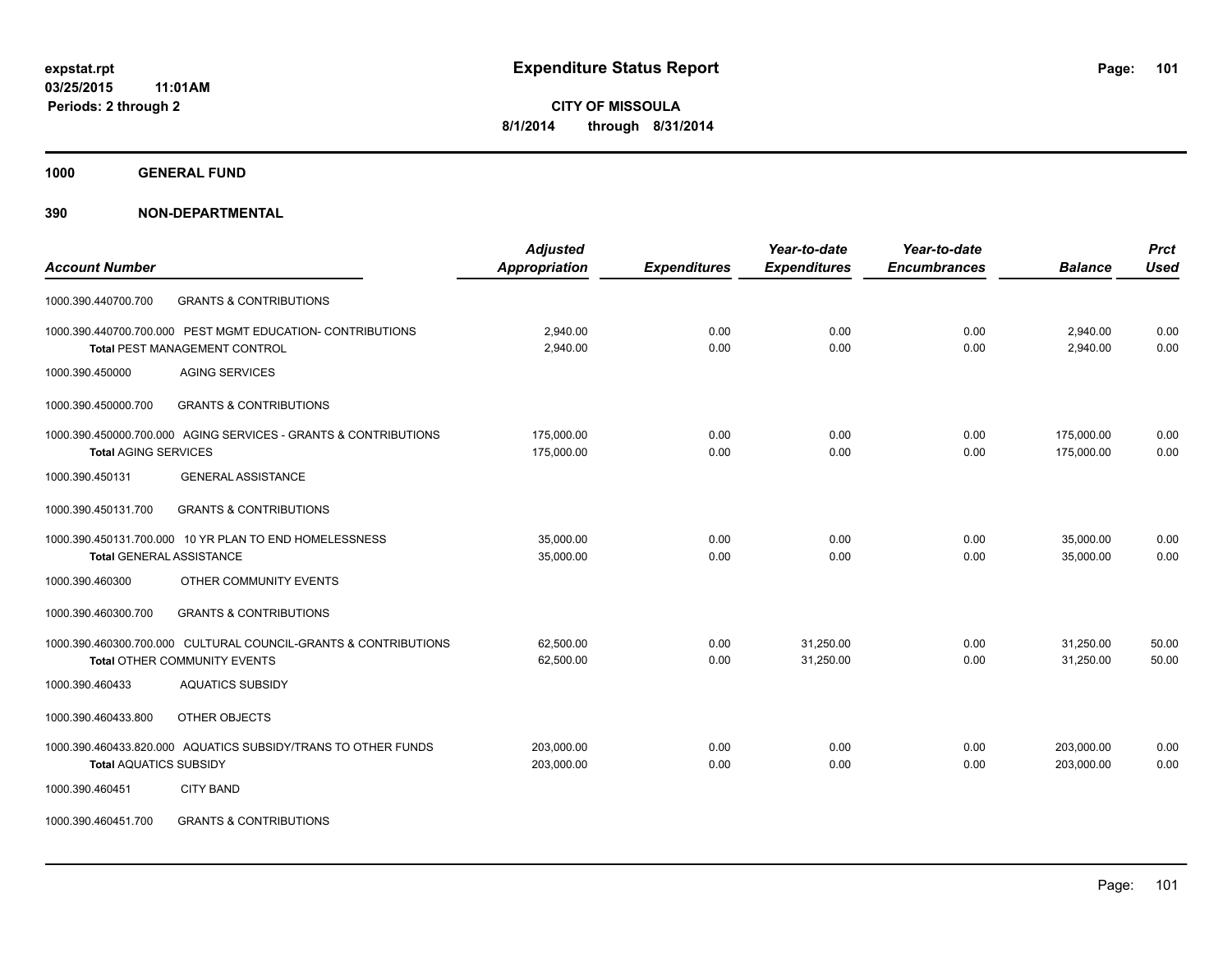**1000 GENERAL FUND**

| <b>Account Number</b>                                                                                | <b>Adjusted</b><br><b>Appropriation</b> | <b>Expenditures</b>  | Year-to-date<br><b>Expenditures</b> | Year-to-date<br><b>Encumbrances</b> | <b>Balance</b>         | <b>Prct</b><br><b>Used</b> |
|------------------------------------------------------------------------------------------------------|-----------------------------------------|----------------------|-------------------------------------|-------------------------------------|------------------------|----------------------------|
| 1000.390.460451.700.000 CITY BAND-GRANTS & CONTRIBUTIONS<br><b>Total CITY BAND</b>                   | 5,880.00<br>5,880.00                    | 0.00<br>0.00         | 0.00<br>0.00                        | 0.00<br>0.00                        | 5,880.00<br>5,880.00   | 0.00<br>0.00               |
| <b>ART MUSEUM</b><br>1000.390.460452                                                                 |                                         |                      |                                     |                                     |                        |                            |
| 1000.390.460452.700<br><b>GRANTS &amp; CONTRIBUTIONS</b>                                             |                                         |                      |                                     |                                     |                        |                            |
| 1000.390.460452.700.000 ART MUSEUM-GRANTS & CONTRIBUTIONS<br><b>Total ART MUSEUM</b>                 | 44,526.00<br>44,526.00                  | 2.207.54<br>2,207.54 | 7.876.29<br>7,876.29                | 0.00<br>0.00                        | 36,649.71<br>36,649.71 | 17.69<br>17.69             |
| <b>INTL CHORAL FESTIVAL</b><br>1000.390.460453                                                       |                                         |                      |                                     |                                     |                        |                            |
| 1000.390.460453.700<br><b>GRANTS &amp; CONTRIBUTIONS</b>                                             |                                         |                      |                                     |                                     |                        |                            |
| 1000.390.460453.700.000 INT'L CHORAL FESTIVAL<br>Total INTL CHORAL FESTIVAL                          | 12,000.00<br>12,000.00                  | 0.00<br>0.00         | 0.00<br>0.00                        | 0.00<br>0.00                        | 12,000.00<br>12,000.00 | 0.00<br>0.00               |
| <b>MUSIC RIGHTS</b><br>1000.390.460455                                                               |                                         |                      |                                     |                                     |                        |                            |
| 1000.390.460455.500<br><b>FIXED CHARGES</b>                                                          |                                         |                      |                                     |                                     |                        |                            |
| 1000.390.460455.500.000 MUSIC RIGHTS/MUSICAL VENUES<br><b>Total MUSIC RIGHTS</b>                     | 1,300.00<br>1,300.00                    | 0.00<br>0.00         | 0.00<br>0.00                        | 0.00<br>0.00                        | 1,300.00<br>1,300.00   | 0.00<br>0.00               |
| 1000.390.460460<br><b>HISTORIC PRESERVATION</b>                                                      |                                         |                      |                                     |                                     |                        |                            |
| 1000.390.460460.800<br>OTHER OBJECTS                                                                 |                                         |                      |                                     |                                     |                        |                            |
| 1000.390.460460.820.000 HISTORIC PRESERVATION SUBSIDY TRANSFER<br><b>Total HISTORIC PRESERVATION</b> | 61,228.00<br>61,228.00                  | 0.00<br>0.00         | 0.00<br>0.00                        | 0.00<br>0.00                        | 61,228.00<br>61,228.00 | 0.00<br>0.00               |
| 1000.390.470324<br><b>BIG SKY TRUST FUND SUPPORT</b>                                                 |                                         |                      |                                     |                                     |                        |                            |
| <b>GRANTS &amp; CONTRIBUTIONS</b><br>1000.390.470324.700                                             |                                         |                      |                                     |                                     |                        |                            |
| 1000.390.470324.700.000 BIG SKY TRUST FUND SUPPORT                                                   | 40,000.00                               | 0.00                 | 0.00                                | 0.00                                | 40.000.00              | 0.00                       |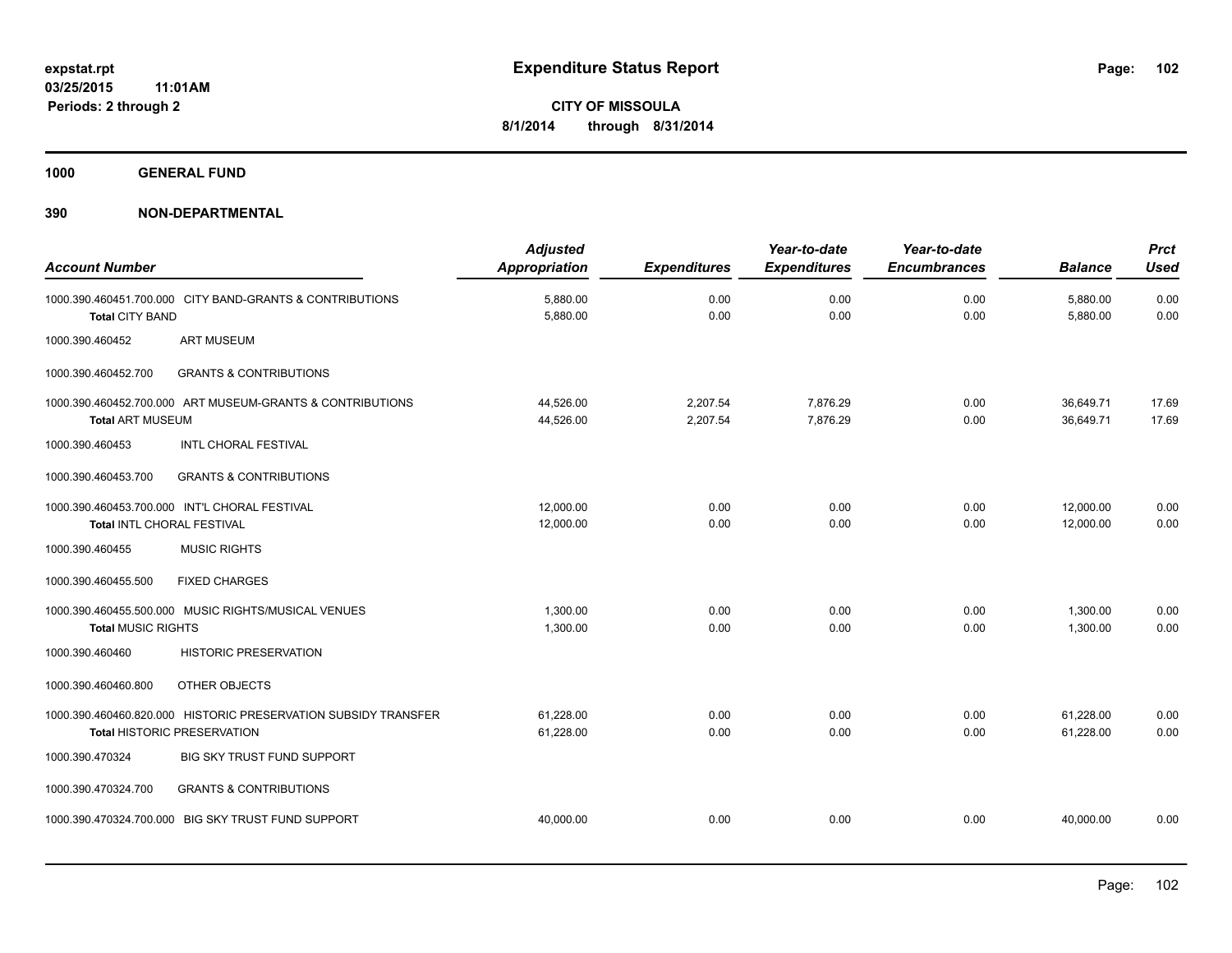**1000 GENERAL FUND**

| <b>Account Number</b>                    |                                                            | <b>Adjusted</b><br><b>Appropriation</b> | <b>Expenditures</b> | Year-to-date<br><b>Expenditures</b> | Year-to-date<br><b>Encumbrances</b> | <b>Balance</b> | <b>Prct</b><br><b>Used</b> |
|------------------------------------------|------------------------------------------------------------|-----------------------------------------|---------------------|-------------------------------------|-------------------------------------|----------------|----------------------------|
|                                          | Total BIG SKY TRUST FUND SUPPORT                           | 40,000.00                               | 0.00                | 0.00                                | 0.00                                | 40,000.00      | 0.00                       |
| 1000.390.480400                          | REC/GREEN TAG PROGRAM                                      |                                         |                     |                                     |                                     |                |                            |
| 1000.390.480400.300                      | PURCHASED SERVICES                                         |                                         |                     |                                     |                                     |                |                            |
|                                          | Total REC/GREEN TAG PROGRAM                                | 0.00                                    | 0.00                | 0.00                                | 0.00                                | 0.00           | 0.00                       |
| 1000.390.490504                          | OPERATING EQUIPMENT DEBT SERVICE                           |                                         |                     |                                     |                                     |                |                            |
| 1000.390.490504.600                      | <b>DEBT SERVICE</b>                                        |                                         |                     |                                     |                                     |                |                            |
|                                          | 1000.390.490504.610.000 OPERATING EQUIP DEBT SVS-PRINCIPAL | 365,154.00                              | 204,804.43          | 204,804.43                          | 0.00                                | 160,349.57     | 56.09                      |
|                                          | 1000.390.490504.620.000 OPERATING EQUIP DEBT SVS-INTEREST  | 9,617.00                                | 3,914.22            | 3,914.22                            | 0.00                                | 5,702.78       | 40.70                      |
|                                          | Total OPERATING EQUIPMENT DEBT SERVICE                     | 374,771.00                              | 208,718.65          | 208,718.65                          | 0.00                                | 166,052.35     | 55.69                      |
| 1000.390.490505                          | ACCELA LOAN DEBT SERVICE                                   |                                         |                     |                                     |                                     |                |                            |
| 1000.390.490505.600                      | <b>DEBT SERVICE</b>                                        |                                         |                     |                                     |                                     |                |                            |
| 1000.390.490505.610.000 ACCELA/PRINCIPAL |                                                            | 44,651.00                               | 0.00                | 0.00                                | 0.00                                | 44,651.00      | 0.00                       |
|                                          | 1000.390.490505.620.000 INTEREST / SERVICE FEES            | 5,562.00                                | 0.00                | 0.00                                | 0.00                                | 5,562.00       | 0.00                       |
|                                          | <b>Total ACCELA LOAN DEBT SERVICE</b>                      | 50,213.00                               | 0.00                | 0.00                                | 0.00                                | 50,213.00      | 0.00                       |
| 1000.390.510000                          | <b>MISCELLANEOUS</b>                                       |                                         |                     |                                     |                                     |                |                            |
| 1000.390.510000.800                      | OTHER OBJECTS                                              |                                         |                     |                                     |                                     |                |                            |
| <b>Total MISCELLANEOUS</b>               |                                                            | 0.00                                    | 0.00                | 0.00                                | 0.00                                | 0.00           | 0.00                       |
| 1000.390.510110                          | <b>MERCHANT SERVICES</b>                                   |                                         |                     |                                     |                                     |                |                            |
| 1000.390.510110.500                      | <b>FIXED CHARGES</b>                                       |                                         |                     |                                     |                                     |                |                            |
|                                          | 1000.390.510110.550.000 MERCHANT SERVICE FEES              | 29,700.00                               | 0.00                | 0.00                                | 0.00                                | 29,700.00      | 0.00                       |
| <b>Total MERCHANT SERVICES</b>           |                                                            | 29,700.00                               | 0.00                | 0.00                                | 0.00                                | 29,700.00      | 0.00                       |
|                                          |                                                            |                                         |                     |                                     |                                     |                |                            |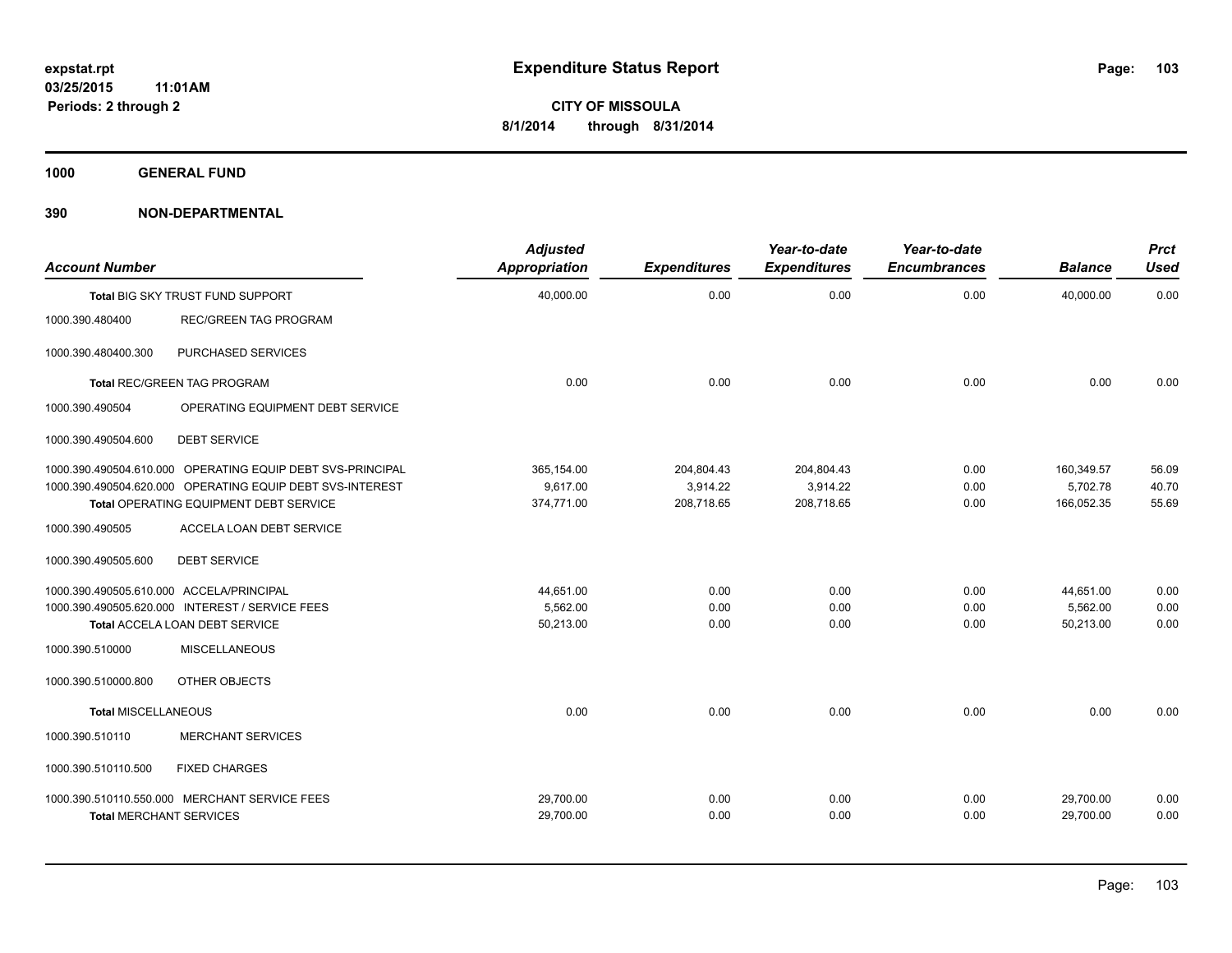**1000 GENERAL FUND**

| <b>Account Number</b>                                           |                                                                 | <b>Adjusted</b><br><b>Appropriation</b> | <b>Expenditures</b> | Year-to-date<br><b>Expenditures</b> | Year-to-date<br><b>Encumbrances</b> | <b>Balance</b>           | <b>Prct</b><br><b>Used</b> |
|-----------------------------------------------------------------|-----------------------------------------------------------------|-----------------------------------------|---------------------|-------------------------------------|-------------------------------------|--------------------------|----------------------------|
| 1000.390.510250                                                 | <b>REIMBURSABLE LOSSES</b>                                      |                                         |                     |                                     |                                     |                          |                            |
| 1000.390.510250.200                                             | <b>SUPPLIES</b>                                                 |                                         |                     |                                     |                                     |                          |                            |
| <b>Total SUPPLIES</b>                                           | 1000.390.510250.230.000 REIMBURSEABLE LOSSES-REPAIR/MAINTENANCE | 50,000.00<br>50,000.00                  | 0.00<br>0.00        | 0.00<br>0.00                        | 0.00<br>0.00                        | 50,000.00<br>50,000.00   | 0.00<br>0.00               |
| 1000.390.510250.300                                             | PURCHASED SERVICES                                              |                                         |                     |                                     |                                     |                          |                            |
|                                                                 | <b>Total PURCHASED SERVICES</b>                                 | 0.00                                    | 0.00                | 0.00                                | 0.00                                | 0.00                     | 0.00                       |
|                                                                 | Total REIMBURSABLE LOSSES                                       | 50,000.00                               | 0.00                | 0.00                                | 0.00                                | 50,000.00                | 0.00                       |
| 1000.390.510300                                                 | CONTINGENCY                                                     |                                         |                     |                                     |                                     |                          |                            |
| 1000.390.510300.800                                             | OTHER OBJECTS                                                   |                                         |                     |                                     |                                     |                          |                            |
| 1000.390.510300.845.000 CONTINGENCY<br><b>Total CONTINGENCY</b> |                                                                 | 108,000.00<br>108,000.00                | 0.00<br>0.00        | 0.00<br>0.00                        | 0.00<br>0.00                        | 108,000.00<br>108,000.00 | 0.00<br>0.00               |
| 1000.390.510301                                                 | <b>EMERGENCY RESPONSE OVERTIME</b>                              |                                         |                     |                                     |                                     |                          |                            |
| 1000.390.510301.800                                             | OTHER OBJECTS                                                   |                                         |                     |                                     |                                     |                          |                            |
| 1000.390.510301.845.000 CONTINGENCY                             | <b>Total EMERGENCY RESPONSE OVERTIME</b>                        | 50,000.00<br>50,000.00                  | 0.00<br>0.00        | 0.00<br>0.00                        | 0.00<br>0.00                        | 50,000.00<br>50,000.00   | 0.00<br>0.00               |
| 1000.390.510303                                                 | <b>VEHICLE TRANSFERS</b>                                        |                                         |                     |                                     |                                     |                          |                            |
| 1000.390.510303.900                                             | <b>CAPITAL OUTLAY</b>                                           |                                         |                     |                                     |                                     |                          |                            |
| <b>Total VEHICLE TRANSFERS</b>                                  |                                                                 | 0.00                                    | 0.00                | 0.00                                | 0.00                                | 0.00                     | 0.00                       |
| 1000.390.510304                                                 | RESERVE-INSURANCE PREMIUM SAVINGS                               |                                         |                     |                                     |                                     |                          |                            |
| 1000.390.510304.500                                             | <b>FIXED CHARGES</b>                                            |                                         |                     |                                     |                                     |                          |                            |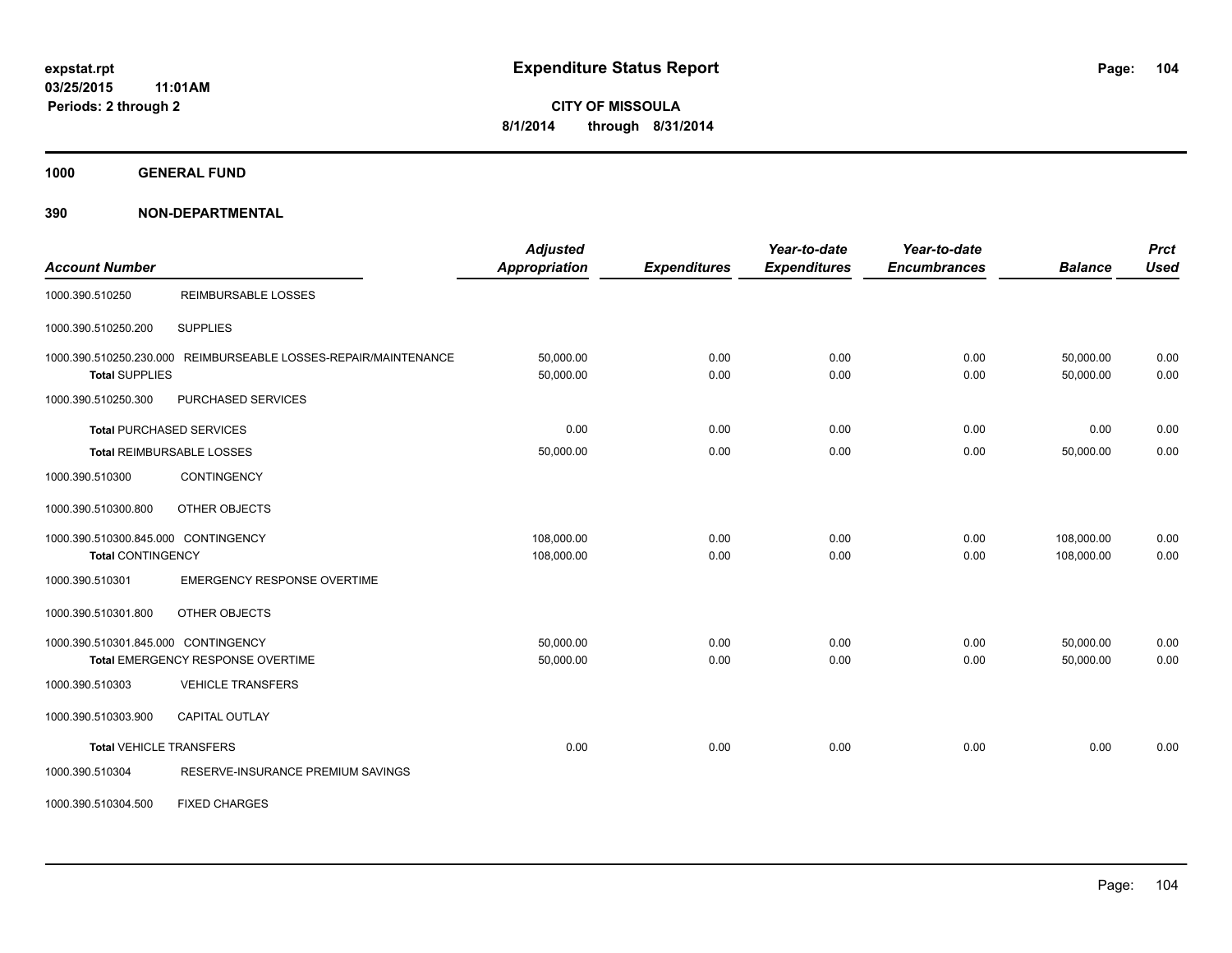**1000 GENERAL FUND**

| <b>Account Number</b>     |                                                       | <b>Adjusted</b><br>Appropriation | <b>Expenditures</b> | Year-to-date<br><b>Expenditures</b> | Year-to-date<br><b>Encumbrances</b> | <b>Balance</b> | <b>Prct</b><br><b>Used</b> |
|---------------------------|-------------------------------------------------------|----------------------------------|---------------------|-------------------------------------|-------------------------------------|----------------|----------------------------|
|                           | Total RESERVE-INSURANCE PREMIUM SAVINGS               | 0.00                             | 0.00                | 0.00                                | 0.00                                | 0.00           | 0.00                       |
| 1000.390.510305           | UTILITIES & GAS/DIESEL RESERVE                        |                                  |                     |                                     |                                     |                |                            |
| 1000.390.510305.200       | <b>SUPPLIES</b>                                       |                                  |                     |                                     |                                     |                |                            |
| <b>Total SUPPLIES</b>     |                                                       | 0.00                             | 0.00                | 0.00                                | 0.00                                | 0.00           | 0.00                       |
| 1000.390.510305.300       | PURCHASED SERVICES                                    |                                  |                     |                                     |                                     |                |                            |
|                           | Total UTILITIES & GAS/DIESEL RESERVE                  | 0.00                             | 0.00                | 0.00                                | 0.00                                | 0.00           | 0.00                       |
| 1000.390.510330           | COMPREHENSIVE LIABILITY INSURANCE                     |                                  |                     |                                     |                                     |                |                            |
| 1000.390.510330.500       | <b>FIXED CHARGES</b>                                  |                                  |                     |                                     |                                     |                |                            |
|                           | 1000.390.510330.500.000 COMPREHENSIVE INSURANCE-FIXED | 907,563.00                       | 182,969.70          | 648,257.70                          | 0.00                                | 259,305.30     | 71.43                      |
|                           | Total COMPREHENSIVE LIABILITY INSURANCE               | 907,563.00                       | 182,969.70          | 648,257.70                          | 0.00                                | 259,305.30     | 71.43                      |
| 1000.390.521001           | <b>TRANSFER TO CIP</b>                                |                                  |                     |                                     |                                     |                |                            |
| 1000.390.521001.800       | OTHER OBJECTS                                         |                                  |                     |                                     |                                     |                |                            |
|                           | 1000.390.521001.820.000 TRANSFERS TO CIP              | 913,831.00                       | 0.00                | 0.00                                | 0.00                                | 913,831.00     | 0.00                       |
| Total TRANSFER TO CIP     |                                                       | 913,831.00                       | 0.00                | 0.00                                | 0.00                                | 913,831.00     | 0.00                       |
| 1000.390.521006           | HEALTH INSURANCE TRANSFER                             |                                  |                     |                                     |                                     |                |                            |
| 1000.390.521006.800       | OTHER OBJECTS                                         |                                  |                     |                                     |                                     |                |                            |
|                           | 1000.390.521006.820.000 HEALTH INSURANCE TRANSFER     | 692.000.00                       | 6,630.12            | 20,707.09                           | 0.00                                | 671,292.91     | 2.99                       |
|                           | Total HEALTH INSURANCE TRANSFER                       | 692,000.00                       | 6,630.12            | 20,707.09                           | 0.00                                | 671,292.91     | 2.99                       |
| Total NON-DEPARTMENTAL    |                                                       | 6,234,824.00                     | 400,523.26          | 1,028,393.73                        | 0.00                                | 5,206,430.27   | 16.49                      |
| <b>Total GENERAL FUND</b> |                                                       | 50,692,668.00                    | 5,527,496.05        | 8,088,790.28                        | 0.00                                | 42,603,877.72  | 15.96                      |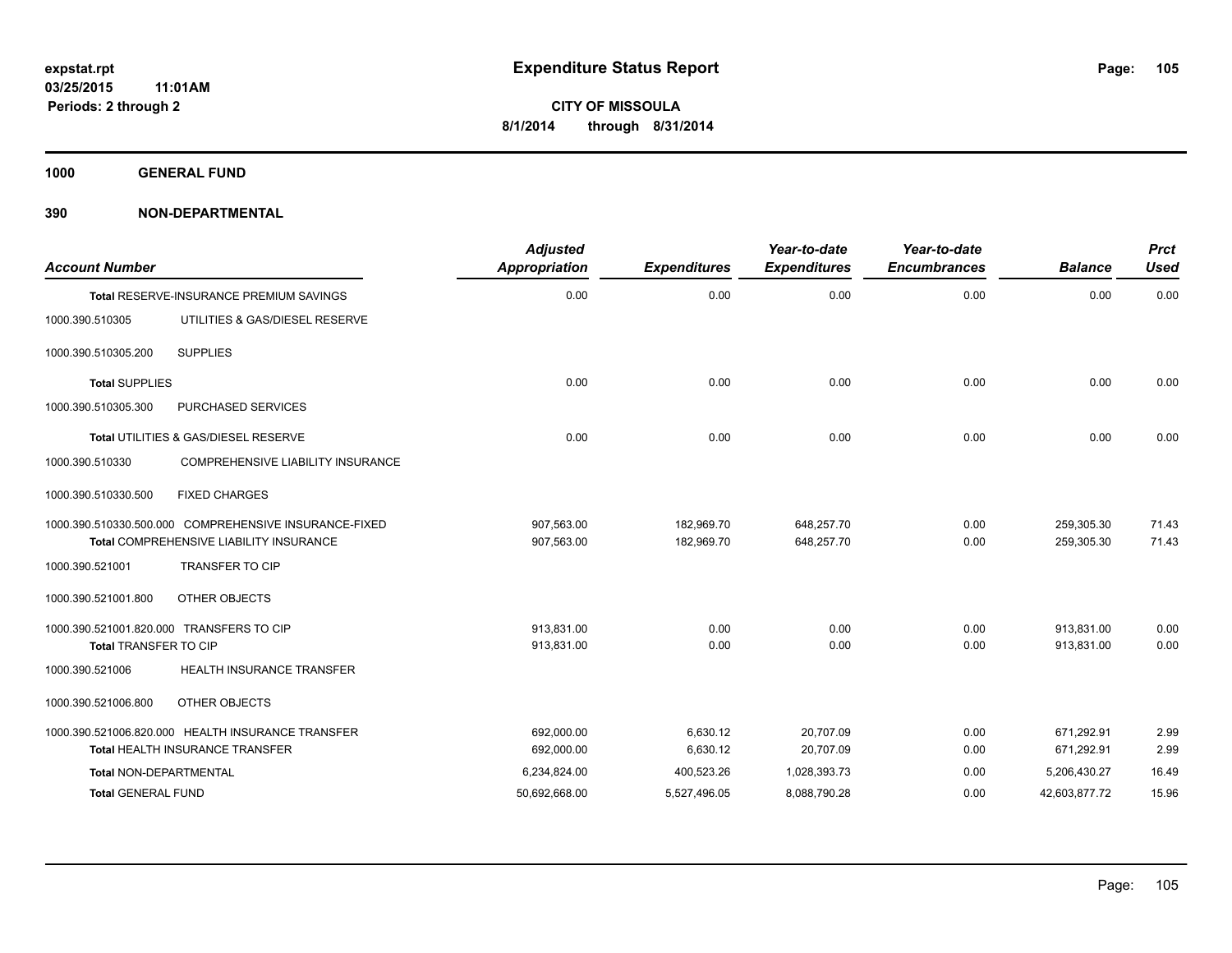### **1211 PARK ACQUISITION & DEVELOPMENT**

| <b>Account Number</b>                |                                                  | <b>Adjusted</b><br><b>Appropriation</b> | <b>Expenditures</b> | Year-to-date<br><b>Expenditures</b> | Year-to-date<br><b>Encumbrances</b> | <b>Balance</b> | <b>Prct</b><br><b>Used</b> |
|--------------------------------------|--------------------------------------------------|-----------------------------------------|---------------------|-------------------------------------|-------------------------------------|----------------|----------------------------|
| 1211.370.460433                      | *** Title Not Found ***                          |                                         |                     |                                     |                                     |                |                            |
| 1211.370.460433.200                  | <b>SUPPLIES</b>                                  |                                         |                     |                                     |                                     |                |                            |
| <b>Total SUPPLIES</b>                |                                                  | 0.00                                    | 0.00                | 0.00                                | 0.00                                | 0.00           | 0.00                       |
| 1211.370.460433.300                  | PURCHASED SERVICES                               |                                         |                     |                                     |                                     |                |                            |
| Total *** Title Not Found ***        |                                                  | 0.00                                    | 0.00                | 0.00                                | 0.00                                | 0.00           | 0.00                       |
| 1211.370.460510                      | PARK ACQUISITION & DEV                           |                                         |                     |                                     |                                     |                |                            |
| 1211.370.460510.200                  | <b>SUPPLIES</b>                                  |                                         |                     |                                     |                                     |                |                            |
|                                      | 1211.370.460510.220.000 OPERATING SUPPLIES       | 10,000.00                               | 0.00                | 0.00                                | 0.00                                | 10,000.00      | 0.00                       |
| <b>Total SUPPLIES</b>                |                                                  | 10,000.00                               | 0.00                | 0.00                                | 0.00                                | 10,000.00      | 0.00                       |
| 1211.370.460510.300                  | PURCHASED SERVICES                               |                                         |                     |                                     |                                     |                |                            |
|                                      | 1211.370.460510.350.000 PROFESSIONAL SERVICES    | 25,000.00                               | 0.00                | 0.00                                | 0.00                                | 25,000.00      | 0.00                       |
|                                      | 1211.370.460510.390.000 OTHER PURCHASED SERVICES | 10,000.00                               | 0.00                | 0.00                                | 0.00                                | 10,000.00      | 0.00                       |
|                                      | <b>Total PURCHASED SERVICES</b>                  | 35,000.00                               | 0.00                | 0.00                                | 0.00                                | 35,000.00      | 0.00                       |
| 1211.370.460510.800                  | OTHER OBJECTS                                    |                                         |                     |                                     |                                     |                |                            |
| <b>Total OTHER OBJECTS</b>           |                                                  | 0.00                                    | 0.00                | 0.00                                | 0.00                                | 0.00           | 0.00                       |
| 1211.370.460510.900                  | <b>CAPITAL OUTLAY</b>                            |                                         |                     |                                     |                                     |                |                            |
| 1211.370.460510.930.000 IMPROVEMENTS |                                                  | 243,120.00                              | 0.00                | 0.00                                | 0.00                                | 243,120.00     | 0.00                       |
| <b>Total CAPITAL OUTLAY</b>          |                                                  | 243,120.00                              | 0.00                | 0.00                                | 0.00                                | 243,120.00     | 0.00                       |
|                                      | Total PARK ACQUISITION & DEV                     | 288,120.00                              | 0.00                | 0.00                                | 0.00                                | 288,120.00     | 0.00                       |
| 1211.370.460511                      | <b>PARK ENTERPRISE</b>                           |                                         |                     |                                     |                                     |                |                            |
| 1211.370.460511.900                  | <b>CAPITAL OUTLAY</b>                            |                                         |                     |                                     |                                     |                |                            |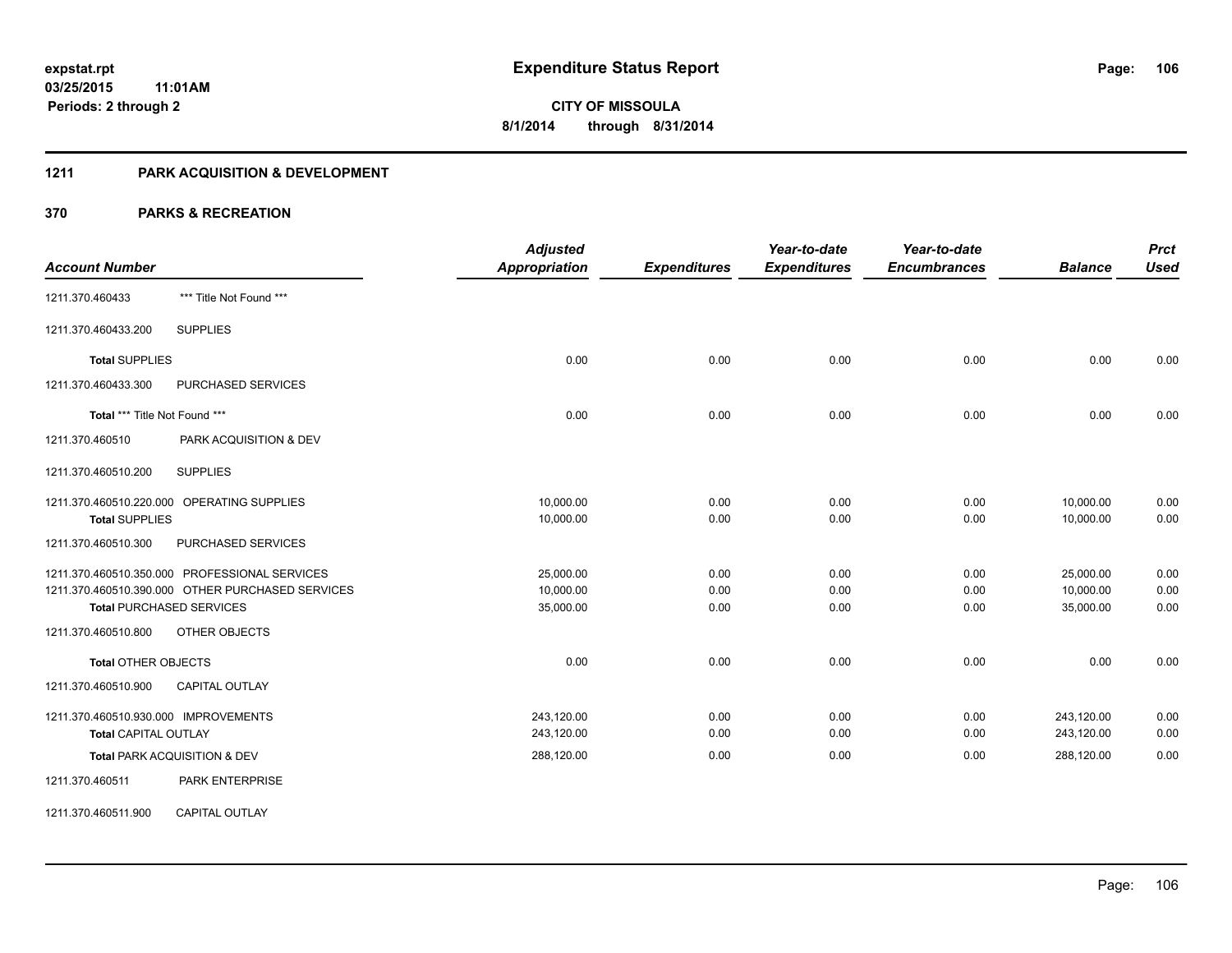## **1211 PARK ACQUISITION & DEVELOPMENT**

| <b>Account Number</b>                           | Adiusted<br>Appropriation | <b>Expenditures</b> | Year-to-date<br><i><b>Expenditures</b></i> | Year-to-date<br><b>Encumbrances</b> | <b>Balance</b> | Prct<br>Used |
|-------------------------------------------------|---------------------------|---------------------|--------------------------------------------|-------------------------------------|----------------|--------------|
| <b>Total PARK ENTERPRISE</b>                    | 0.00                      | 0.00                | 0.00                                       | 0.00                                | 0.00           | 0.00         |
| <b>Total PARK ACQUISITION &amp; DEVELOPMENT</b> | 288,120.00                | 0.00                | 0.00                                       | 0.00                                | 288,120.00     | 0.00         |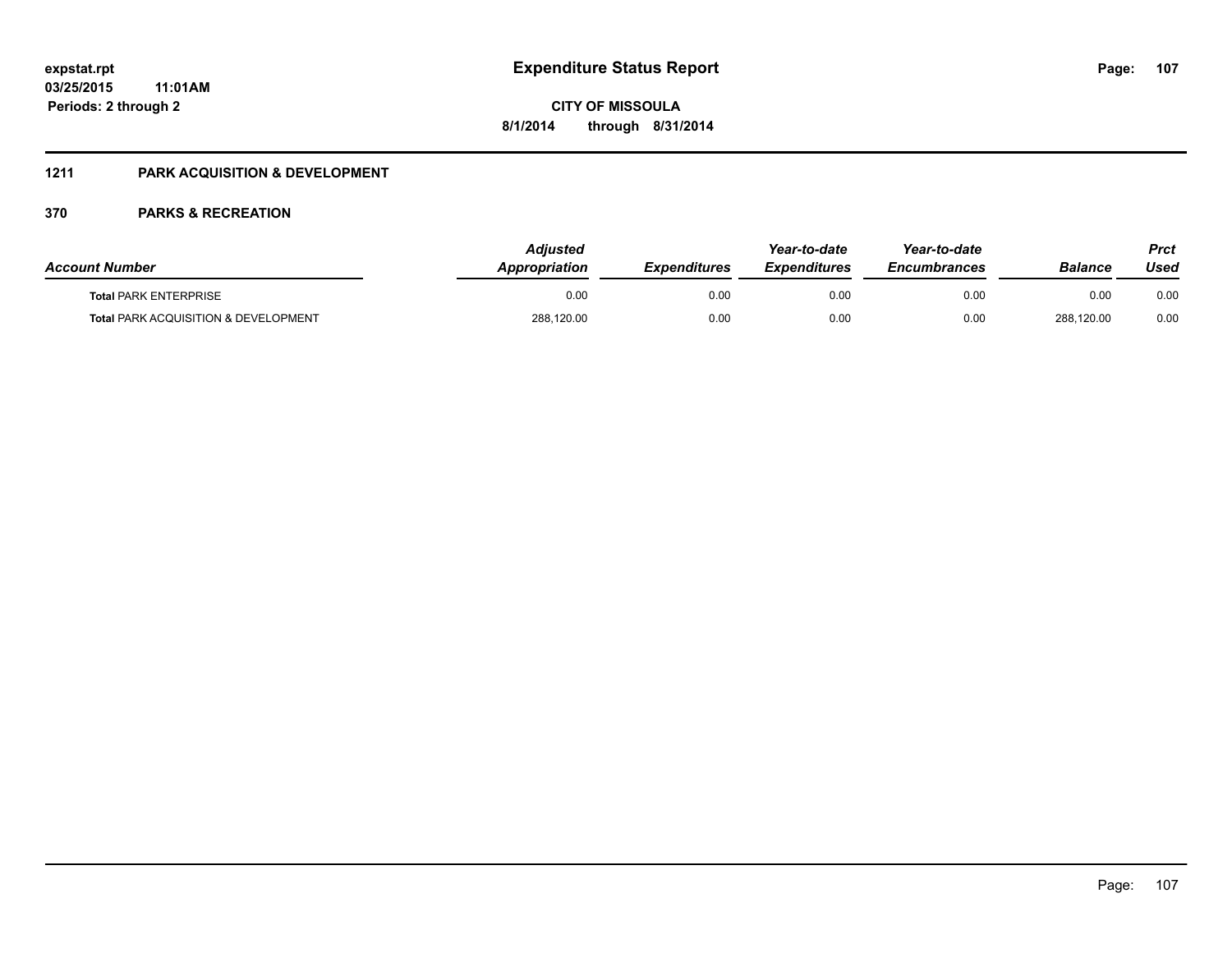#### **1212 PARK ENTERPRISE FUND**

|                                                  | <b>Adjusted</b>      |                     | Year-to-date        | Year-to-date        |                | <b>Prct</b> |
|--------------------------------------------------|----------------------|---------------------|---------------------|---------------------|----------------|-------------|
| <b>Account Number</b>                            | <b>Appropriation</b> | <b>Expenditures</b> | <b>Expenditures</b> | <b>Encumbrances</b> | <b>Balance</b> | <b>Used</b> |
| <b>TRAINING</b><br>1212.370.460443               |                      |                     |                     |                     |                |             |
| <b>SUPPLIES</b><br>1212.370.460443.200           |                      |                     |                     |                     |                |             |
| <b>Total TRAINING</b>                            | 0.00                 | 0.00                | 0.00                | 0.00                | 0.00           | 0.00        |
| 1212.370.460510<br>PARK ACQUISITION & DEV        |                      |                     |                     |                     |                |             |
| <b>SUPPLIES</b><br>1212.370.460510.200           |                      |                     |                     |                     |                |             |
| <b>Total SUPPLIES</b>                            | 0.00                 | 0.00                | 0.00                | 0.00                | 0.00           | 0.00        |
| 1212.370.460510.300<br>PURCHASED SERVICES        |                      |                     |                     |                     |                |             |
| Total PARK ACQUISITION & DEV                     | 0.00                 | 0.00                | 0.00                | 0.00                | 0.00           | 0.00        |
| PARK ENTERPRISE<br>1212.370.460511               |                      |                     |                     |                     |                |             |
| <b>SUPPLIES</b><br>1212.370.460511.200           |                      |                     |                     |                     |                |             |
| 1212.370.460511.220.000 OPERATING SUPPLIES       | 20,000.00            | 0.00                | 3,900.00            | 0.00                | 16,100.00      | 19.50       |
| 1212.370.460511.230.000 REPAIR/MAINTENANCE       | 15,000.00            | 0.00                | 0.00                | 0.00                | 15,000.00      | 0.00        |
| <b>Total SUPPLIES</b>                            | 35,000.00            | 0.00                | 3,900.00            | 0.00                | 31,100.00      | 11.14       |
| PURCHASED SERVICES<br>1212.370.460511.300        |                      |                     |                     |                     |                |             |
| 1212.370.460511.350.000 PROFESSIONAL SERVICES    | 10,000.00            | 0.00                | 0.00                | 0.00                | 10,000.00      | 0.00        |
| 1212.370.460511.390.000 OTHER PURCHASED SERVICES | 20,000.00            | 0.00                | 0.00                | 0.00                | 20,000.00      | 0.00        |
| <b>Total PURCHASED SERVICES</b>                  | 30,000.00            | 0.00                | 0.00                | 0.00                | 30,000.00      | 0.00        |
| 1212.370.460511.800<br>OTHER OBJECTS             |                      |                     |                     |                     |                |             |
| <b>Total OTHER OBJECTS</b>                       | 0.00                 | 0.00                | 0.00                | 0.00                | 0.00           | 0.00        |
| 1212.370.460511.900<br><b>CAPITAL OUTLAY</b>     |                      |                     |                     |                     |                |             |
| 1212.370.460511.930.000 IMPROVEMENTS             | 152,000.00           | 0.00                | 0.00                | 0.00                | 152,000.00     | 0.00        |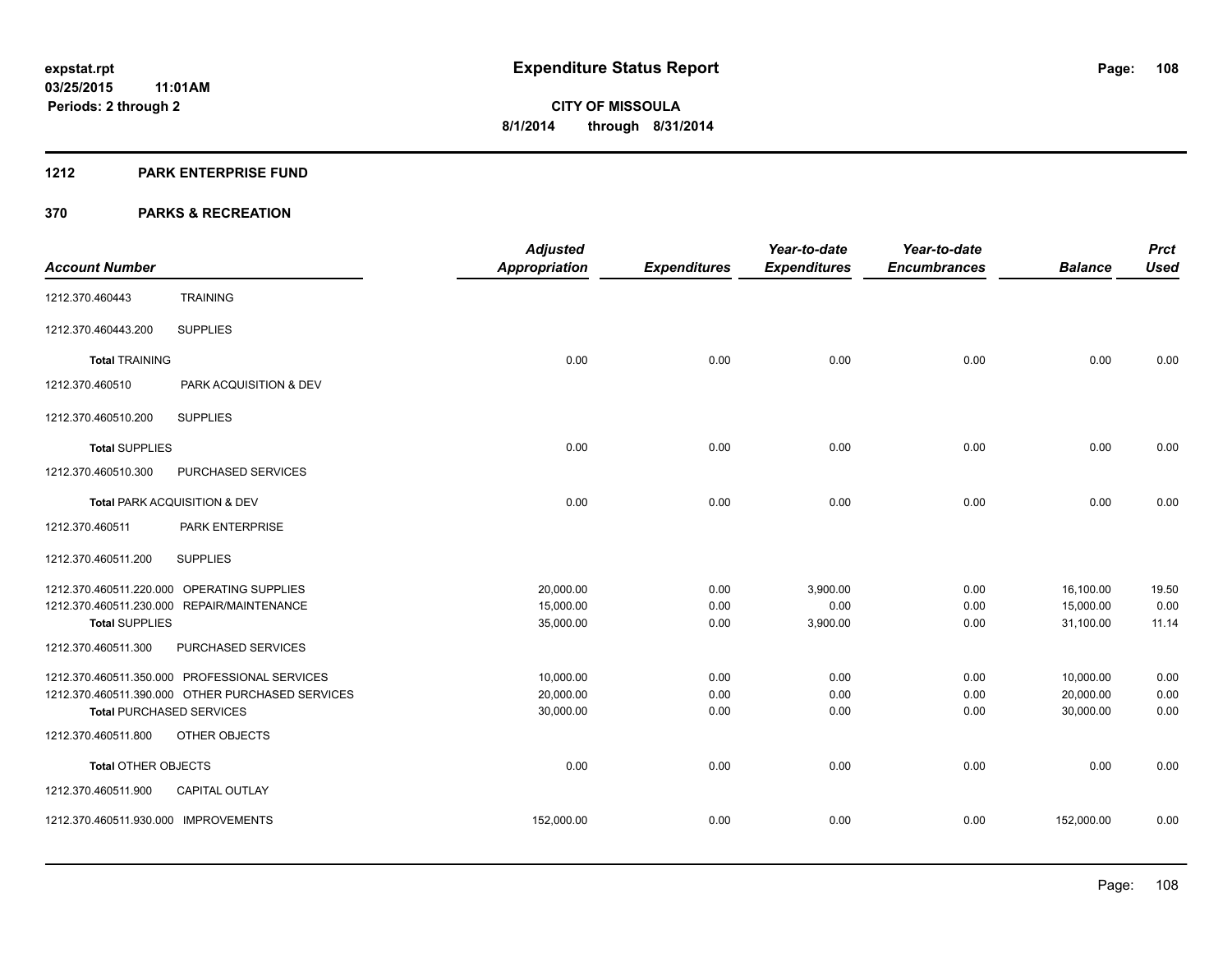#### **1212 PARK ENTERPRISE FUND**

|                                               | <b>Adjusted</b> |                     |                     | Year-to-date        |                | Prct |
|-----------------------------------------------|-----------------|---------------------|---------------------|---------------------|----------------|------|
| <b>Account Number</b>                         | Appropriation   | <b>Expenditures</b> | <b>Expenditures</b> | <b>Encumbrances</b> | <b>Balance</b> | Used |
| 1212.370.460511.940.000 MACHINERY & EQUIPMENT | 30,000.00       | 0.00                | 0.00                | 0.00                | 30.000.00      | 0.00 |
| <b>Total CAPITAL OUTLAY</b>                   | 182,000.00      | 0.00                | 0.00                | 0.00                | 182.000.00     | 0.00 |
| <b>Total PARK ENTERPRISE</b>                  | 247.000.00      | 0.00                | 3.900.00            | 0.00                | 243.100.00     | 1.58 |
| <b>Total PARK ENTERPRISE FUND</b>             | 247,000.00      | 0.00                | 3.900.00            | 0.00                | 243.100.00     | 1.58 |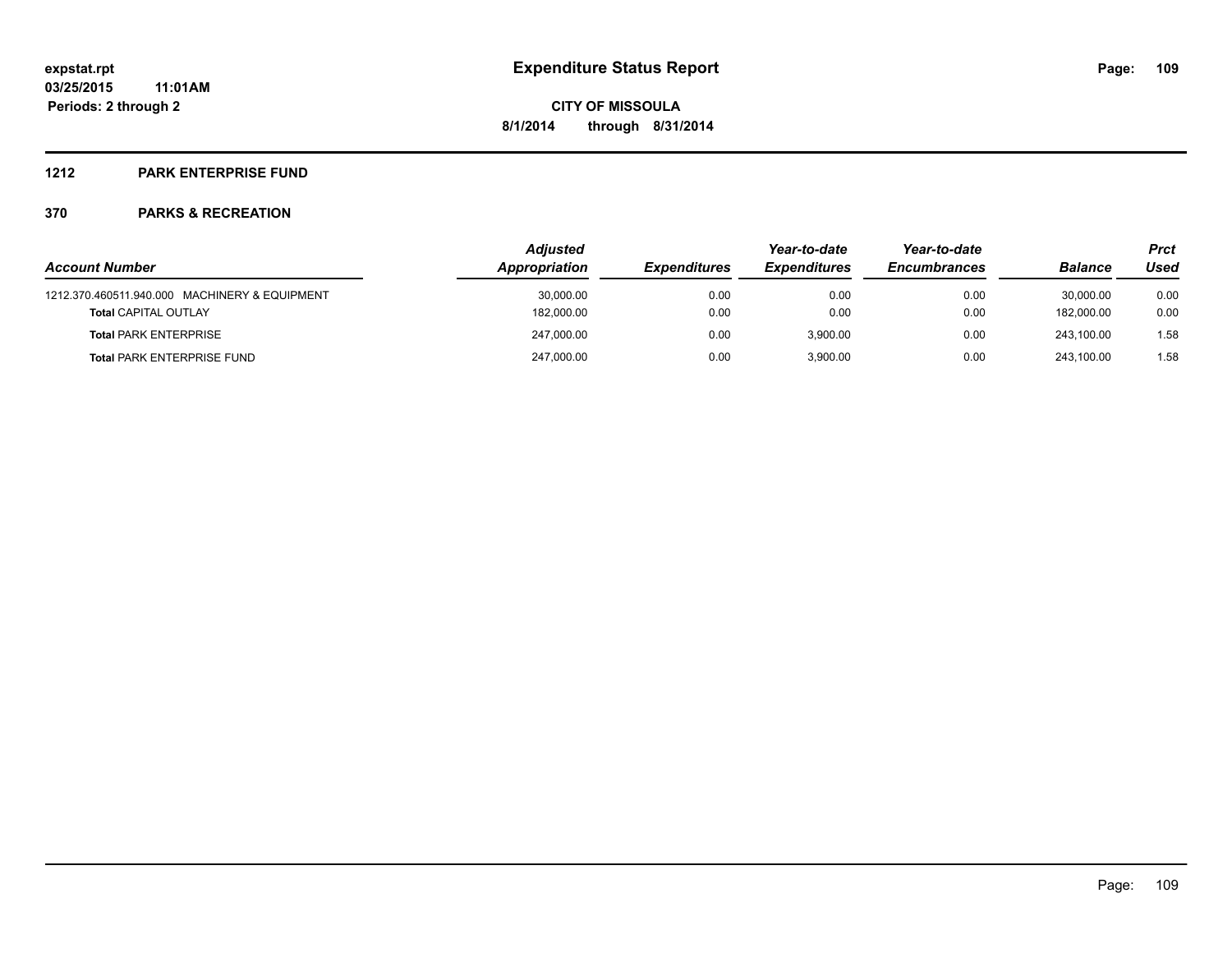## **1216 PARKS & REC TRAILS, DEV**

| <b>Account Number</b>       |                                                         | <b>Adjusted</b><br><b>Appropriation</b> | <b>Expenditures</b> | Year-to-date<br><b>Expenditures</b> | Year-to-date<br><b>Encumbrances</b> | <b>Balance</b> | <b>Prct</b><br><b>Used</b> |
|-----------------------------|---------------------------------------------------------|-----------------------------------------|---------------------|-------------------------------------|-------------------------------------|----------------|----------------------------|
| 1216.370.460403             | PARK DEVELOPMENT & EXPANSION                            |                                         |                     |                                     |                                     |                |                            |
| 1216.370.460403.900         | <b>CAPITAL OUTLAY</b>                                   |                                         |                     |                                     |                                     |                |                            |
|                             | Total PARK DEVELOPMENT & EXPANSION                      | 0.00                                    | 0.00                | 0.00                                | 0.00                                | 0.00           | 0.00                       |
| 1216.370.460434             | <b>GREENWAYS &amp; HORTICULTURE</b>                     |                                         |                     |                                     |                                     |                |                            |
| 1216.370.460434.200         | <b>SUPPLIES</b>                                         |                                         |                     |                                     |                                     |                |                            |
|                             | 1216.370.460434.220.000 OPERATING SUPPLIES              | 7,000.00                                | 0.00                | 0.00                                | 0.00                                | 7,000.00       | 0.00                       |
| <b>Total SUPPLIES</b>       |                                                         | 7,000.00                                | 0.00                | 0.00                                | 0.00                                | 7,000.00       | 0.00                       |
| 1216.370.460434.300         | PURCHASED SERVICES                                      |                                         |                     |                                     |                                     |                |                            |
|                             | 1216.370.460434.350.000 RECREATION TRAIL PROGRAM GRANT  | 18.000.00                               | 0.00                | 0.00                                | 0.00                                | 18,000.00      | 0.00                       |
|                             | <b>Total PURCHASED SERVICES</b>                         | 18,000.00                               | 0.00                | 0.00                                | 0.00                                | 18,000.00      | 0.00                       |
| 1216.370.460434.900         | CAPITAL OUTLAY                                          |                                         |                     |                                     |                                     |                |                            |
|                             | 1216.370.460434.930.000 RECREATION TRAILS PROGRAM GRANT | 65,000.00                               | 0.00                | 0.00                                | 0.00                                | 65,000.00      | 0.00                       |
| <b>Total CAPITAL OUTLAY</b> |                                                         | 65,000.00                               | 0.00                | 0.00                                | 0.00                                | 65,000.00      | 0.00                       |
|                             | Total GREENWAYS & HORTICULTURE                          | 90,000.00                               | 0.00                | 0.00                                | 0.00                                | 90.000.00      | 0.00                       |
| 1216.370.460437             | TREE INVENTORY DNRC GRANT                               |                                         |                     |                                     |                                     |                |                            |
| 1216.370.460437.100         | PERSONAL SERVICES                                       |                                         |                     |                                     |                                     |                |                            |
|                             | <b>Total PERSONAL SERVICES</b>                          | 0.00                                    | 0.00                | 0.00                                | 0.00                                | 0.00           | 0.00                       |
| 1216.370.460437.200         | <b>SUPPLIES</b>                                         |                                         |                     |                                     |                                     |                |                            |
|                             | Total TREE INVENTORY DNRC GRANT                         | 0.00                                    | 0.00                | 0.00                                | 0.00                                | 0.00           | 0.00                       |
| 1216.370.460438             | MCCORMICK PARK SITE PLAN                                |                                         |                     |                                     |                                     |                |                            |
| 1216.370.460438.200         | <b>SUPPLIES</b>                                         |                                         |                     |                                     |                                     |                |                            |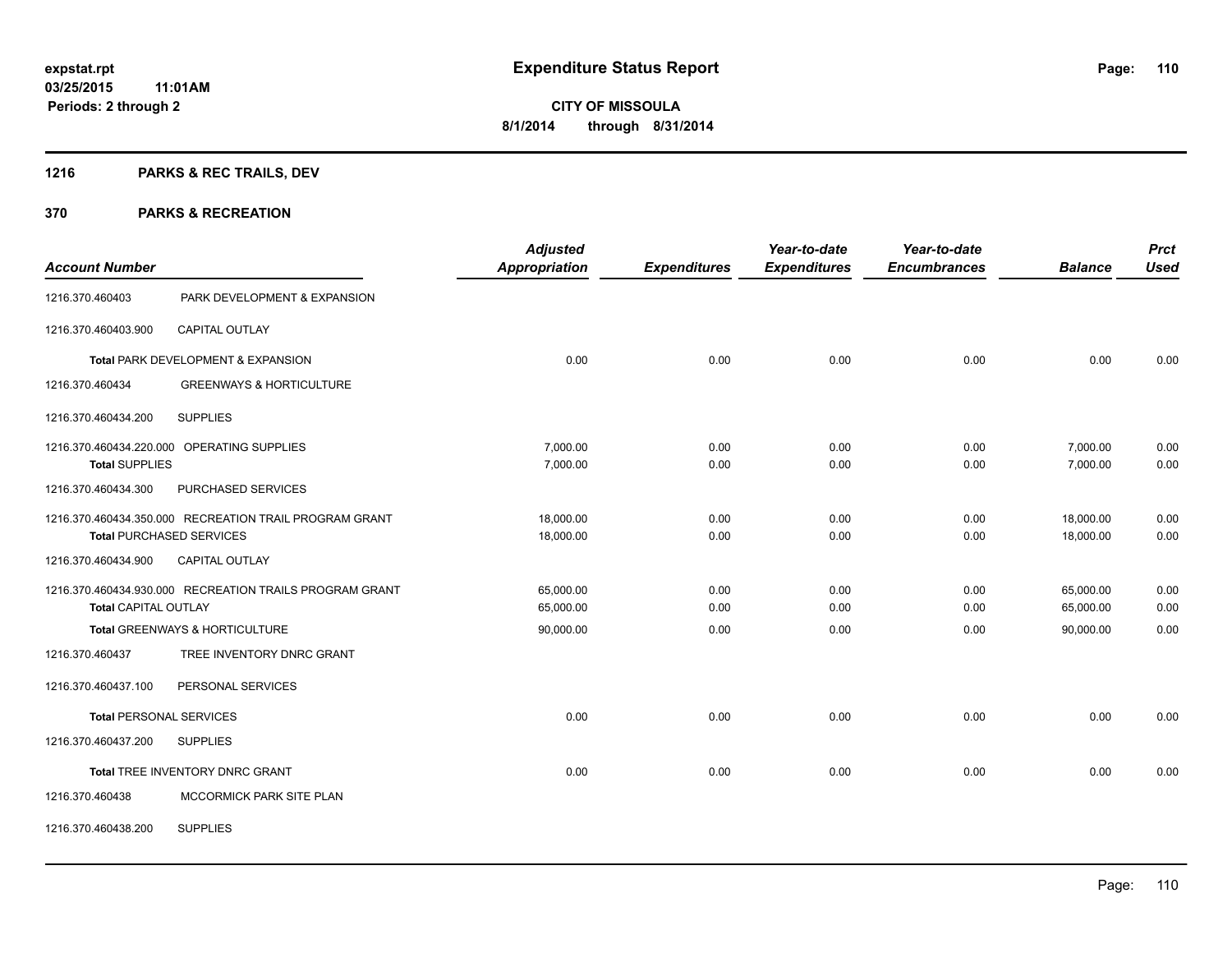## **1216 PARKS & REC TRAILS, DEV**

| <b>Account Number</b>    |                                                                                                                                           | <b>Adjusted</b><br><b>Appropriation</b> | <b>Expenditures</b>  | Year-to-date<br><b>Expenditures</b> | Year-to-date<br><b>Encumbrances</b> | <b>Balance</b>                      | <b>Prct</b><br><b>Used</b> |
|--------------------------|-------------------------------------------------------------------------------------------------------------------------------------------|-----------------------------------------|----------------------|-------------------------------------|-------------------------------------|-------------------------------------|----------------------------|
|                          |                                                                                                                                           |                                         |                      |                                     |                                     |                                     |                            |
| <b>Total SUPPLIES</b>    |                                                                                                                                           | 0.00                                    | 0.00                 | 0.00                                | 0.00                                | 0.00                                | 0.00                       |
| 1216.370.460438.300      | PURCHASED SERVICES                                                                                                                        |                                         |                      |                                     |                                     |                                     |                            |
|                          | Total MCCORMICK PARK SITE PLAN                                                                                                            | 0.00                                    | 0.00                 | 0.00                                | 0.00                                | 0.00                                | 0.00                       |
| 1216.370.460443          | <b>TRAINING</b>                                                                                                                           |                                         |                      |                                     |                                     |                                     |                            |
| 1216.370.460443.200      | <b>SUPPLIES</b>                                                                                                                           |                                         |                      |                                     |                                     |                                     |                            |
| <b>Total SUPPLIES</b>    |                                                                                                                                           | 0.00                                    | 0.00                 | 0.00                                | 0.00                                | 0.00                                | 0.00                       |
| 1216.370.460443.300      | PURCHASED SERVICES                                                                                                                        |                                         |                      |                                     |                                     |                                     |                            |
| <b>Total TRAINING</b>    |                                                                                                                                           | 0.00                                    | 0.00                 | 0.00                                | 0.00                                | 0.00                                | 0.00                       |
| 1216.370.460444          | PLAYGROUNDS                                                                                                                               |                                         |                      |                                     |                                     |                                     |                            |
| 1216.370.460444.900      | CAPITAL OUTLAY                                                                                                                            |                                         |                      |                                     |                                     |                                     |                            |
| <b>Total PLAYGROUNDS</b> | 1216.370.460444.930.000 LITTLE MCCORMICK PLAYGROUND/MPROVEMENTS                                                                           | 75,000.00<br>75,000.00                  | 0.00<br>0.00         | 0.00<br>0.00                        | 0.00<br>0.00                        | 75,000.00<br>75,000.00              | 0.00<br>0.00               |
| 1216.370.460470          | <b>RECREATION MORE</b>                                                                                                                    |                                         |                      |                                     |                                     |                                     |                            |
| 1216.370.460470.200      | <b>SUPPLIES</b>                                                                                                                           |                                         |                      |                                     |                                     |                                     |                            |
| <b>Total SUPPLIES</b>    | 1216.370.460470.220.000 MORE/OPERATING SUPPLIES<br>1216.370.460470.230.000 MORE/REPAI & MAINTENANCE                                       | 5,000.00<br>5,000.00<br>10,000.00       | 0.00<br>0.00<br>0.00 | 0.00<br>0.00<br>0.00                | 0.00<br>0.00<br>0.00                | 5,000.00<br>5,000.00<br>10,000.00   | 0.00<br>0.00<br>0.00       |
| 1216.370.460470.300      | PURCHASED SERVICES                                                                                                                        |                                         |                      |                                     |                                     |                                     |                            |
|                          | 1216.370.460470.350.000 MORE/PROFESSIONAL SERVICES<br>1216.370.460470.390.000 OTHER PURCHASED SERVICES<br><b>Total PURCHASED SERVICES</b> | 10,000.00<br>10,000.00<br>20,000.00     | 0.00<br>0.00<br>0.00 | 0.00<br>0.00<br>0.00                | 0.00<br>0.00<br>0.00                | 10,000.00<br>10,000.00<br>20,000.00 | 0.00<br>0.00<br>0.00       |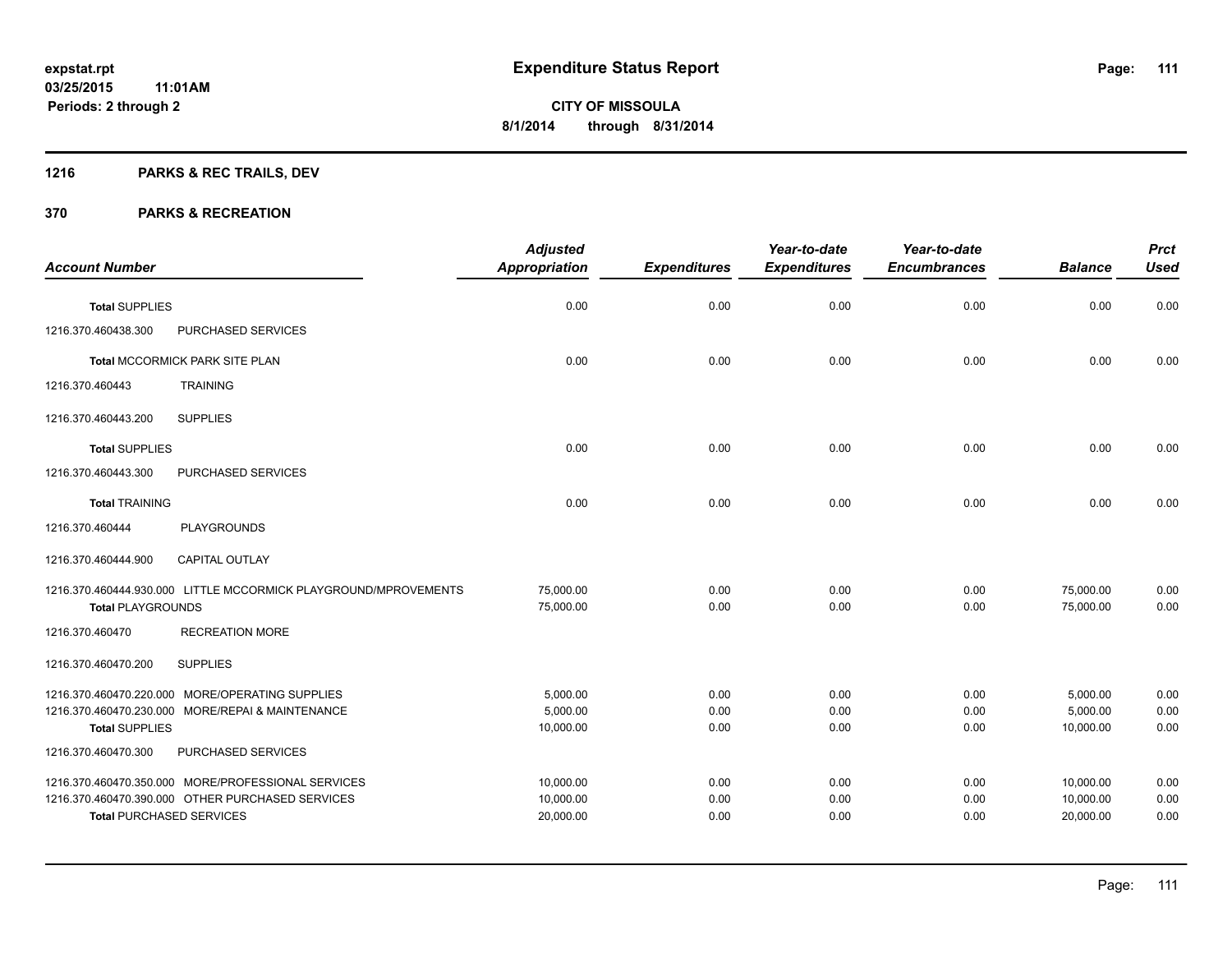## **1216 PARKS & REC TRAILS, DEV**

| <b>Account Number</b>          |                                                      | <b>Adjusted</b><br><b>Appropriation</b> | <b>Expenditures</b> | Year-to-date<br><b>Expenditures</b> | Year-to-date<br><b>Encumbrances</b> | <b>Balance</b> | <b>Prct</b><br><b>Used</b> |
|--------------------------------|------------------------------------------------------|-----------------------------------------|---------------------|-------------------------------------|-------------------------------------|----------------|----------------------------|
|                                |                                                      |                                         |                     |                                     |                                     |                |                            |
| 1216.370.460470.900            | <b>CAPITAL OUTLAY</b>                                |                                         |                     |                                     |                                     |                |                            |
| <b>Total CAPITAL OUTLAY</b>    |                                                      | 0.00                                    | 0.00                | 0.00                                | 0.00                                | 0.00           | 0.00                       |
| <b>Total RECREATION MORE</b>   |                                                      | 30,000.00                               | 0.00                | 0.00                                | 0.00                                | 30,000.00      | 0.00                       |
| 1216.370.460471                | <b>RECREATION ADULTS</b>                             |                                         |                     |                                     |                                     |                |                            |
| 1216.370.460471.200            | <b>SUPPLIES</b>                                      |                                         |                     |                                     |                                     |                |                            |
|                                | 1216.370.460471.220.000 REC ADULT/OPERATING SUPPLIES | 5,000.00                                | 0.00                | 0.00                                | 0.00                                | 5,000.00       | 0.00                       |
| <b>Total SUPPLIES</b>          |                                                      | 5,000.00                                | 0.00                | 0.00                                | 0.00                                | 5,000.00       | 0.00                       |
| 1216.370.460471.300            | PURCHASED SERVICES                                   |                                         |                     |                                     |                                     |                |                            |
|                                | <b>Total PURCHASED SERVICES</b>                      | 0.00                                    | 0.00                | 0.00                                | 0.00                                | 0.00           | 0.00                       |
| 1216.370.460471.800            | OTHER OBJECTS                                        |                                         |                     |                                     |                                     |                |                            |
|                                | 1216.370.460471.820.000 TRANSFERS TO OTHER FUNDS     | 20,000.00                               | 0.00                | 0.00                                | 0.00                                | 20,000.00      | 0.00                       |
| Total OTHER OBJECTS            |                                                      | 20,000.00                               | 0.00                | 0.00                                | 0.00                                | 20,000.00      | 0.00                       |
| 1216.370.460471.900            | <b>CAPITAL OUTLAY</b>                                |                                         |                     |                                     |                                     |                |                            |
| <b>Total CAPITAL OUTLAY</b>    |                                                      | 0.00                                    | 0.00                | 0.00                                | 0.00                                | 0.00           | 0.00                       |
| <b>Total RECREATION ADULTS</b> |                                                      | 25,000.00                               | 0.00                | 0.00                                | 0.00                                | 25,000.00      | 0.00                       |
| 1216.370.460472                | <b>RECREATION YOUTH</b>                              |                                         |                     |                                     |                                     |                |                            |
| 1216.370.460472.200            | <b>SUPPLIES</b>                                      |                                         |                     |                                     |                                     |                |                            |
|                                | 1216.370.460472.220.000 REC YOUTH/OPERATING SUPPLIES | 5,000.00                                | 0.00                | 0.00                                | 0.00                                | 5,000.00       | 0.00                       |
| <b>Total SUPPLIES</b>          |                                                      | 5,000.00                                | 0.00                | 0.00                                | 0.00                                | 5,000.00       | 0.00                       |
| 1216.370.460472.300            | PURCHASED SERVICES                                   |                                         |                     |                                     |                                     |                |                            |
|                                | <b>Total PURCHASED SERVICES</b>                      | 0.00                                    | 0.00                | 0.00                                | 0.00                                | 0.00           | 0.00                       |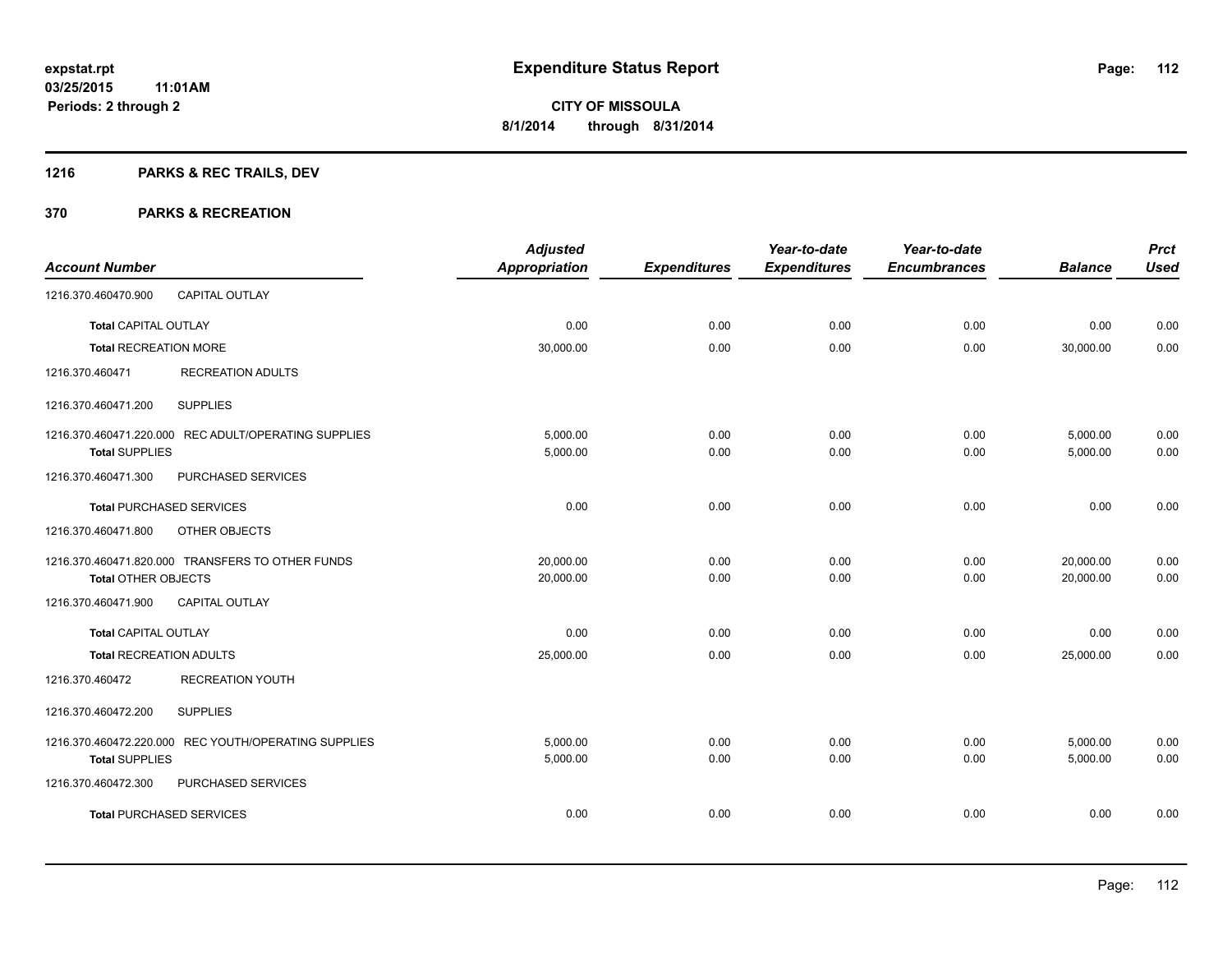## **1216 PARKS & REC TRAILS, DEV**

|                                        |                                                        | <b>Adjusted</b>      |                     | Year-to-date        | Year-to-date        |                | <b>Prct</b> |
|----------------------------------------|--------------------------------------------------------|----------------------|---------------------|---------------------|---------------------|----------------|-------------|
| <b>Account Number</b>                  |                                                        | <b>Appropriation</b> | <b>Expenditures</b> | <b>Expenditures</b> | <b>Encumbrances</b> | <b>Balance</b> | <b>Used</b> |
| 1216.370.460472.700                    | <b>GRANTS &amp; CONTRIBUTIONS</b>                      |                      |                     |                     |                     |                |             |
|                                        | <b>Total GRANTS &amp; CONTRIBUTIONS</b>                | 0.00                 | 0.00                | 0.00                | 0.00                | 0.00           | 0.00        |
| 1216.370.460472.800                    | OTHER OBJECTS                                          |                      |                     |                     |                     |                |             |
|                                        | 1216.370.460472.820.000 TRANSFERS TO OTHER FUNDS       | 30,000.00            | 0.00                | 0.00                | 0.00                | 30,000.00      | 0.00        |
| <b>Total OTHER OBJECTS</b>             |                                                        | 30,000.00            | 0.00                | 0.00                | 0.00                | 30,000.00      | 0.00        |
| 1216.370.460472.900                    | <b>CAPITAL OUTLAY</b>                                  |                      |                     |                     |                     |                |             |
| <b>Total CAPITAL OUTLAY</b>            |                                                        | 0.00                 | 0.00                | 0.00                | 0.00                | 0.00           | 0.00        |
| <b>Total RECREATION YOUTH</b>          |                                                        | 35,000.00            | 0.00                | 0.00                | 0.00                | 35,000.00      | 0.00        |
| 1216.370.460506                        | <b>CARAS PARK</b>                                      |                      |                     |                     |                     |                |             |
| 1216.370.460506.200                    | <b>SUPPLIES</b>                                        |                      |                     |                     |                     |                |             |
| <b>Total SUPPLIES</b>                  |                                                        | 0.00                 | 0.00                | 0.00                | 0.00                | 0.00           | 0.00        |
| 1216.370.460506.300                    | PURCHASED SERVICES                                     |                      |                     |                     |                     |                |             |
|                                        | <b>Total PURCHASED SERVICES</b>                        | 0.00                 | 0.00                | 0.00                | 0.00                | 0.00           | 0.00        |
| 1216.370.460506.900                    | <b>CAPITAL OUTLAY</b>                                  |                      |                     |                     |                     |                |             |
| <b>Total CARAS PARK</b>                |                                                        | 0.00                 | 0.00                | 0.00                | 0.00                | 0.00           | 0.00        |
| 1216.370.460507                        | <b>COMMUNITY TRAILS</b>                                |                      |                     |                     |                     |                |             |
| 1216.370.460507.200                    | <b>SUPPLIES</b>                                        |                      |                     |                     |                     |                |             |
|                                        | 1216.370.460507.220.000 COMM TRAILS/OPERATING SUPPLIES | 5,000.00             | 0.00                | 0.00                | 0.00                | 5,000.00       | 0.00        |
|                                        | 1216.370.460507.230.000 COMM TRAILS/REPAIR/MAINTENANCE | 5,000.00             | 0.00                | 0.00                | 0.00                | 5,000.00       | 0.00        |
| 1216.370.460507.240.000 OTHER SUPPLIES |                                                        | 1,100.00             | 0.00                | 0.00                | 0.00                | 1,100.00       | 0.00        |
| <b>Total SUPPLIES</b>                  |                                                        | 11,100.00            | 0.00                | 0.00                | 0.00                | 11,100.00      | 0.00        |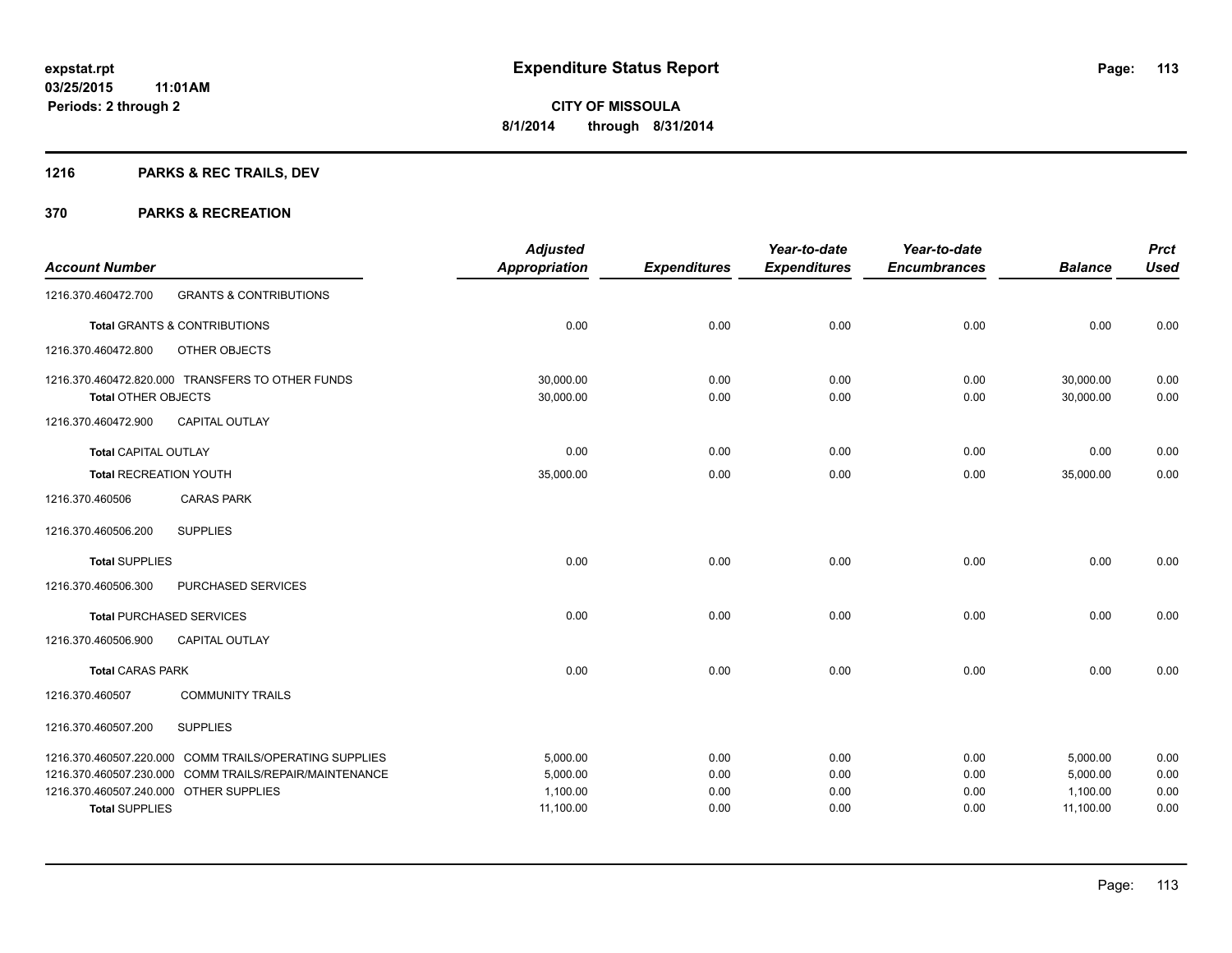## **1216 PARKS & REC TRAILS, DEV**

|                                                              | <b>Adjusted</b>      |                     | Year-to-date        | Year-to-date        |                | <b>Prct</b> |
|--------------------------------------------------------------|----------------------|---------------------|---------------------|---------------------|----------------|-------------|
| <b>Account Number</b>                                        | <b>Appropriation</b> | <b>Expenditures</b> | <b>Expenditures</b> | <b>Encumbrances</b> | <b>Balance</b> | <b>Used</b> |
| PURCHASED SERVICES<br>1216.370.460507.300                    |                      |                     |                     |                     |                |             |
| 1216.370.460507.350.000 COMM TRAILS/PROFESSIONAL SERVICES    | 10,000.00            | 0.00                | 0.00                | 0.00                | 10,000.00      | 0.00        |
| 1216.370.460507.360.000 COMM TRAILS/REPAIR & MAINTENANCE     | 10.000.00            | 0.00                | 0.00                | 0.00                | 10,000.00      | 0.00        |
| 1216.370.460507.390.000 COMM TRAILS/OTHER PURCHASED SERVICES | 40,000.00            | 0.00                | 0.00                | 0.00                | 40,000.00      | 0.00        |
| <b>Total PURCHASED SERVICES</b>                              | 60,000.00            | 0.00                | 0.00                | 0.00                | 60,000.00      | 0.00        |
| <b>CAPITAL OUTLAY</b><br>1216.370.460507.900                 |                      |                     |                     |                     |                |             |
| 1216.370.460507.930.000 COMM TRAILS/IMPROVEMENTS             | 50,000.00            | 0.00                | 0.00                | 0.00                | 50,000.00      | 0.00        |
| <b>Total CAPITAL OUTLAY</b>                                  | 50,000.00            | 0.00                | 0.00                | 0.00                | 50,000.00      | 0.00        |
| <b>Total COMMUNITY TRAILS</b>                                | 121,100.00           | 0.00                | 0.00                | 0.00                | 121,100.00     | 0.00        |
| 1216.370.460508<br><b>KIWANIS PARK</b>                       |                      |                     |                     |                     |                |             |
| CAPITAL OUTLAY<br>1216.370.460508.900                        |                      |                     |                     |                     |                |             |
| 1216.370.460508.930.000 KIWANIS PARK IMPROVEMENTS            | 160,000.00           | 0.00                | 0.00                | 0.00                | 160,000.00     | 0.00        |
| <b>Total KIWANIS PARK</b>                                    | 160,000.00           | 0.00                | 0.00                | 0.00                | 160,000.00     | 0.00        |
| <b>KIM WILLIAMS TRAIL</b><br>1216.370.460509                 |                      |                     |                     |                     |                |             |
| 1216.370.460509.900<br><b>CAPITAL OUTLAY</b>                 |                      |                     |                     |                     |                |             |
| 1216.370.460509.930.000 KIM WILLIAMS/IMPROVEMENTS            | 36,170.00            | 0.00                | 0.00                | 0.00                | 36,170.00      | 0.00        |
| <b>Total KIM WILLIAMS TRAIL</b>                              | 36,170.00            | 0.00                | 0.00                | 0.00                | 36,170.00      | 0.00        |
| PARK ENTERPRISE<br>1216.370.460511                           |                      |                     |                     |                     |                |             |
| <b>SUPPLIES</b><br>1216.370.460511.200                       |                      |                     |                     |                     |                |             |
| <b>Total SUPPLIES</b>                                        | 0.00                 | 0.00                | 0.00                | 0.00                | 0.00           | 0.00        |
| 1216.370.460511.300<br><b>PURCHASED SERVICES</b>             |                      |                     |                     |                     |                |             |
| <b>Total PARK ENTERPRISE</b>                                 | 0.00                 | 0.00                | 0.00                | 0.00                | 0.00           | 0.00        |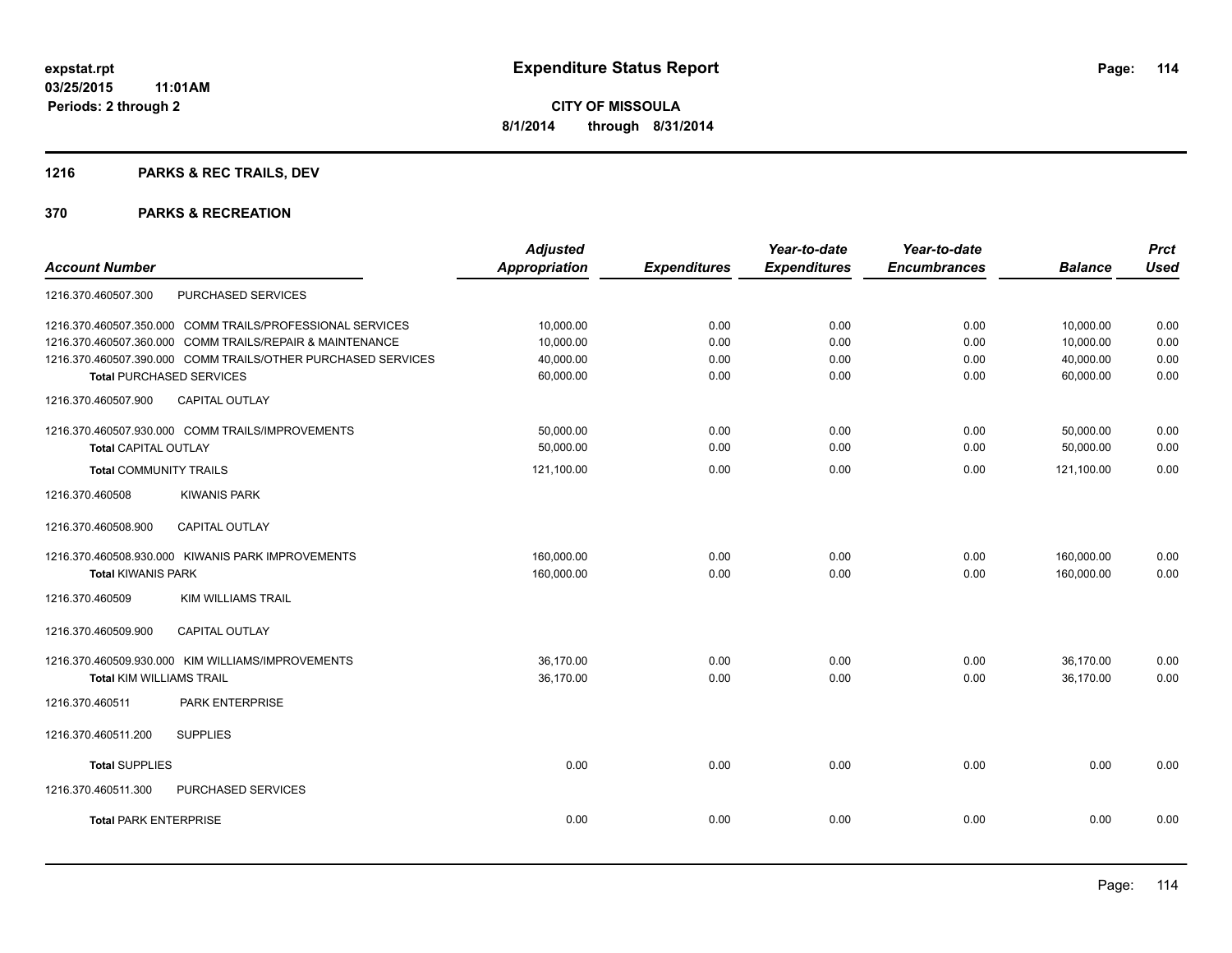## **1216 PARKS & REC TRAILS, DEV**

|                                 |                                                                | <b>Adjusted</b>      |                     | Year-to-date        | Year-to-date        |                | <b>Prct</b> |
|---------------------------------|----------------------------------------------------------------|----------------------|---------------------|---------------------|---------------------|----------------|-------------|
| <b>Account Number</b>           |                                                                | <b>Appropriation</b> | <b>Expenditures</b> | <b>Expenditures</b> | <b>Encumbrances</b> | <b>Balance</b> | <b>Used</b> |
| 1216.370.460512                 | <b>PARK MEMORIALS</b>                                          |                      |                     |                     |                     |                |             |
| 1216.370.460512.200             | <b>SUPPLIES</b>                                                |                      |                     |                     |                     |                |             |
| <b>Total SUPPLIES</b>           |                                                                | 0.00                 | 0.00                | 0.00                | 0.00                | 0.00           | 0.00        |
| 1216.370.460512.300             | PURCHASED SERVICES                                             |                      |                     |                     |                     |                |             |
| <b>Total PURCHASED SERVICES</b> |                                                                | 0.00                 | 0.00                | 0.00                | 0.00                | 0.00           | 0.00        |
| 1216.370.460512.800             | OTHER OBJECTS                                                  |                      |                     |                     |                     |                |             |
| <b>Total OTHER OBJECTS</b>      |                                                                | 0.00                 | 0.00                | 0.00                | 0.00                | 0.00           | 0.00        |
| 1216.370.460512.900             | <b>CAPITAL OUTLAY</b>                                          |                      |                     |                     |                     |                |             |
|                                 | 1216.370.460512.920.000 PARK MEMORIALS/BUILDINGS               | 100,000.00           | 0.00                | 0.00                | 0.00                | 100,000.00     | 0.00        |
|                                 | 1216.370.460512.930.000 PARK MEMORIALS/IMPROVEMENTS            | 50,000.00            | 0.00                | 0.00                | 0.00                | 50,000.00      | 0.00        |
| <b>Total PARK MEMORIALS</b>     |                                                                | 150,000.00           | 0.00                | 0.00                | 0.00                | 150,000.00     | 0.00        |
| 1216.370.460513                 | RECREATIONAL DONATIONS SPEC EVENTS                             |                      |                     |                     |                     |                |             |
| 1216.370.460513.200             | <b>SUPPLIES</b>                                                |                      |                     |                     |                     |                |             |
|                                 | 1216.370.460513.220.000 REC DONATIONS/OPERATING SUPPLIES       | 20,000.00            | 425.00              | 775.00              | 0.00                | 19,225.00      | 3.88        |
|                                 | 1216.370.460513.230.000 REC DONATIONS-REPAIR/MAINTENANCE       | 5,000.00             | 0.00                | 0.00                | 0.00                | 5,000.00       | 0.00        |
| <b>Total SUPPLIES</b>           |                                                                | 25,000.00            | 425.00              | 775.00              | 0.00                | 24,225.00      | 3.10        |
| 1216.370.460513.300             | PURCHASED SERVICES                                             |                      |                     |                     |                     |                |             |
|                                 | 1216.370.460513.350.000 REC DONATIONS/PROFESSIONAL SERVICES    | 5,000.00             | 0.00                | 0.00                | 0.00                | 5,000.00       | 0.00        |
|                                 | 1216.370.460513.390.000 REC DONATIONS/OTHER PURCHASED SERVICES | 40,000.00            | 0.00                | 0.00                | 0.00                | 40,000.00      | 0.00        |
| <b>Total PURCHASED SERVICES</b> |                                                                | 45,000.00            | 0.00                | 0.00                | 0.00                | 45,000.00      | 0.00        |
| 1216.370.460513.800             | OTHER OBJECTS                                                  |                      |                     |                     |                     |                |             |
| <b>Total OTHER OBJECTS</b>      |                                                                | 0.00                 | 0.00                | 0.00                | 0.00                | 0.00           | 0.00        |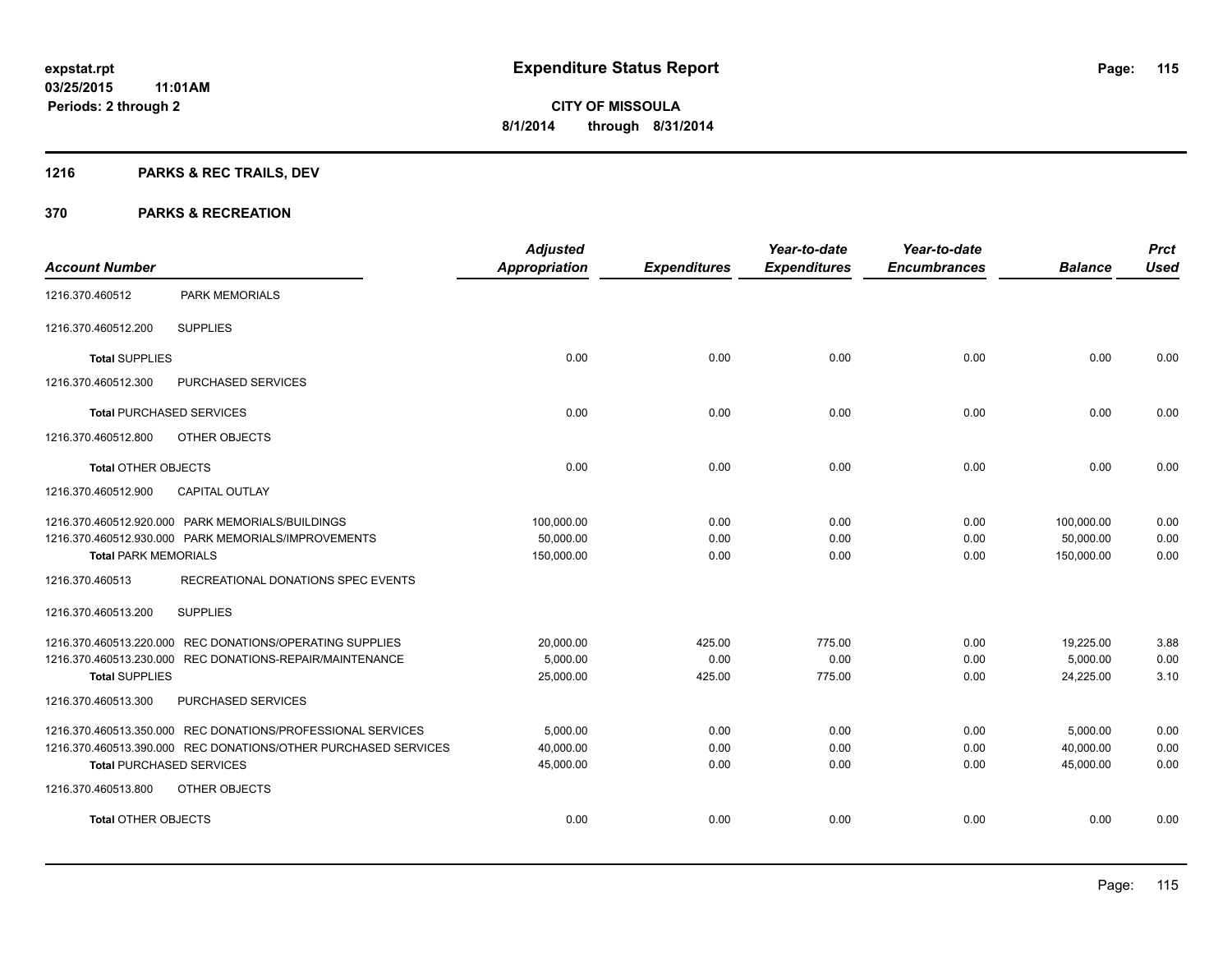## **1216 PARKS & REC TRAILS, DEV**

|                                             |                                                              | <b>Adjusted</b> |                     | Year-to-date        | Year-to-date        |                | <b>Prct</b> |
|---------------------------------------------|--------------------------------------------------------------|-----------------|---------------------|---------------------|---------------------|----------------|-------------|
| <b>Account Number</b>                       |                                                              | Appropriation   | <b>Expenditures</b> | <b>Expenditures</b> | <b>Encumbrances</b> | <b>Balance</b> | <b>Used</b> |
| 1216.370.460513.900                         | <b>CAPITAL OUTLAY</b>                                        |                 |                     |                     |                     |                |             |
| <b>Total CAPITAL OUTLAY</b>                 |                                                              | 0.00            | 0.00                | 0.00                | 0.00                | 0.00           | 0.00        |
|                                             | <b>Total RECREATIONAL DONATIONS SPEC EVENTS</b>              | 70,000.00       | 425.00              | 775.00              | 0.00                | 69,225.00      | 1.11        |
| 1216.370.460514                             | <b>URBAN FORESTRY</b>                                        |                 |                     |                     |                     |                |             |
| 1216.370.460514.100                         | PERSONAL SERVICES                                            |                 |                     |                     |                     |                |             |
| <b>Total PERSONAL SERVICES</b>              |                                                              | 0.00            | 0.00                | 0.00                | 0.00                | 0.00           | 0.00        |
| 1216.370.460514.200                         | <b>SUPPLIES</b>                                              |                 |                     |                     |                     |                |             |
|                                             | 1216.370.460514.220.000 URBAN FORESTRY/OPERATING SUPPLIES    | 10,000.00       | 0.00                | 0.00                | 0.00                | 10,000.00      | 0.00        |
|                                             | 1216.370.460514.230.000 URBAN FORESTRY-REPAIR/MAINTENANCE    | 5,000.00        | 0.00                | 0.00                | 0.00                | 5,000.00       | 0.00        |
| <b>Total SUPPLIES</b>                       |                                                              | 15,000.00       | 0.00                | 0.00                | 0.00                | 15,000.00      | 0.00        |
| 1216.370.460514.300                         | PURCHASED SERVICES                                           |                 |                     |                     |                     |                |             |
|                                             | 1216.370.460514.350.000 URBAN FORESTRY/PROFESSIONAL SERVICES | 20,000.00       | 0.00                | 0.00                | 0.00                | 20,000.00      | 0.00        |
| 1216.370.460514.350.085 FOREST HEALTH GRANT |                                                              | 59.000.00       | 0.00                | 0.00                | 0.00                | 59,000.00      | 0.00        |
| <b>Total PURCHASED SERVICES</b>             |                                                              | 79,000.00       | 0.00                | 0.00                | 0.00                | 79,000.00      | 0.00        |
| 1216.370.460514.900                         | <b>CAPITAL OUTLAY</b>                                        |                 |                     |                     |                     |                |             |
| 1216.370.460514.930.000 IMPROVEMENTS        |                                                              | 20,000.00       | 0.00                | 0.00                | 0.00                | 20,000.00      | 0.00        |
| <b>Total CAPITAL OUTLAY</b>                 |                                                              | 20,000.00       | 0.00                | 0.00                | 0.00                | 20,000.00      | 0.00        |
| <b>Total URBAN FORESTRY</b>                 |                                                              | 114,000.00      | 0.00                | 0.00                | 0.00                | 114,000.00     | 0.00        |
| 1216.370.460516                             | PARK REVOLVING                                               |                 |                     |                     |                     |                |             |
| 1216.370.460516.800                         | OTHER OBJECTS                                                |                 |                     |                     |                     |                |             |
| 1216.370.460516.845.000 CONTINGENCY         |                                                              | 25,000.00       | 0.00                | 0.00                | 0.00                | 25,000.00      | 0.00        |
| <b>Total PARK REVOLVING</b>                 |                                                              | 25,000.00       | 0.00                | 0.00                | 0.00                | 25,000.00      | 0.00        |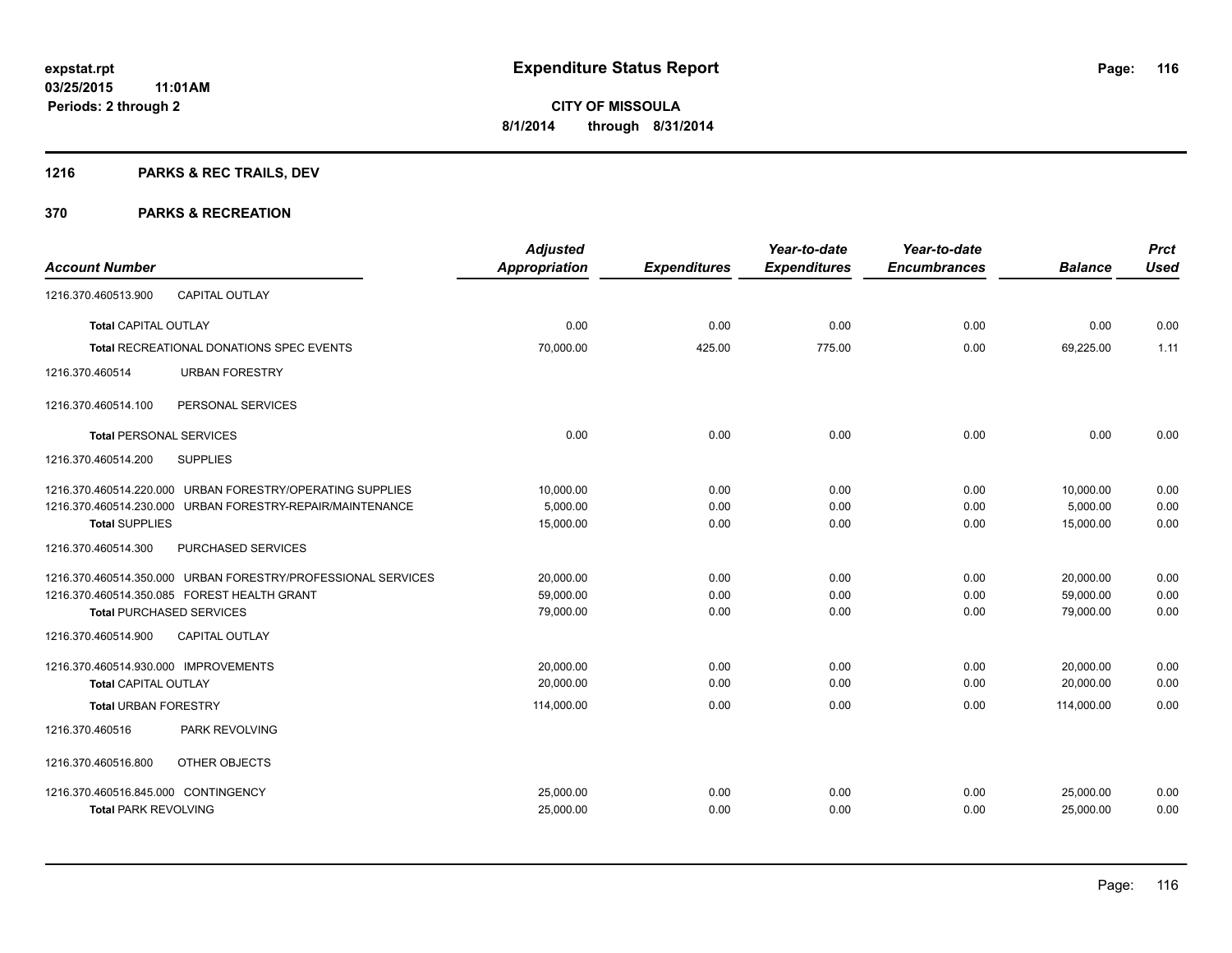## **1216 PARKS & REC TRAILS, DEV**

|                               |                                                                                     | <b>Adjusted</b>        |                     | Year-to-date        | Year-to-date        |                        | <b>Prct</b>  |
|-------------------------------|-------------------------------------------------------------------------------------|------------------------|---------------------|---------------------|---------------------|------------------------|--------------|
| <b>Account Number</b>         |                                                                                     | <b>Appropriation</b>   | <b>Expenditures</b> | <b>Expenditures</b> | <b>Encumbrances</b> | <b>Balance</b>         | <b>Used</b>  |
| 1216.370.460517               | OPEN SPACE PURCHASE & DONATIONS                                                     |                        |                     |                     |                     |                        |              |
| 1216.370.460517.200           | <b>SUPPLIES</b>                                                                     |                        |                     |                     |                     |                        |              |
| <b>Total SUPPLIES</b>         |                                                                                     | 0.00                   | 0.00                | 0.00                | 0.00                | 0.00                   | 0.00         |
| 1216.370.460517.300           | PURCHASED SERVICES                                                                  |                        |                     |                     |                     |                        |              |
|                               | 1216.370.460517.390.000 OTHER PURCHASED SERVICES<br><b>Total PURCHASED SERVICES</b> | 10,000.00<br>10,000.00 | 0.00<br>0.00        | 0.00<br>0.00        | 0.00<br>0.00        | 10,000.00<br>10,000.00 | 0.00<br>0.00 |
| 1216.370.460517.900           | <b>CAPITAL OUTLAY</b>                                                               |                        |                     |                     |                     |                        |              |
| <b>Total CAPITAL OUTLAY</b>   |                                                                                     | 0.00                   | 0.00                | 0.00                | 0.00                | 0.00                   | 0.00         |
|                               | Total OPEN SPACE PURCHASE & DONATIONS                                               | 10,000.00              | 0.00                | 0.00                | 0.00                | 10,000.00              | 0.00         |
| 1216.370.460518               | <b>SILVERS LAGOON</b>                                                               |                        |                     |                     |                     |                        |              |
| 1216.370.460518.900           | <b>CAPITAL OUTLAY</b>                                                               |                        |                     |                     |                     |                        |              |
| <b>Total SILVERS LAGOON</b>   |                                                                                     | 0.00                   | 0.00                | 0.00                | 0.00                | 0.00                   | 0.00         |
| 1216.370.460519               | <b>AQUATICS CAPITAL</b>                                                             |                        |                     |                     |                     |                        |              |
| 1216.370.460519.200           | <b>SUPPLIES</b>                                                                     |                        |                     |                     |                     |                        |              |
| <b>Total SUPPLIES</b>         |                                                                                     | 0.00                   | 0.00                | 0.00                | 0.00                | 0.00                   | 0.00         |
| 1216.370.460519.300           | PURCHASED SERVICES                                                                  |                        |                     |                     |                     |                        |              |
|                               | <b>Total PURCHASED SERVICES</b>                                                     | 0.00                   | 0.00                | 0.00                | 0.00                | 0.00                   | 0.00         |
| 1216.370.460519.900           | <b>CAPITAL OUTLAY</b>                                                               |                        |                     |                     |                     |                        |              |
| <b>Total AQUATICS CAPITAL</b> |                                                                                     | 0.00                   | 0.00                | 0.00                | 0.00                | 0.00                   | 0.00         |
| 1216.370.460520               | *** Title Not Found ***                                                             |                        |                     |                     |                     |                        |              |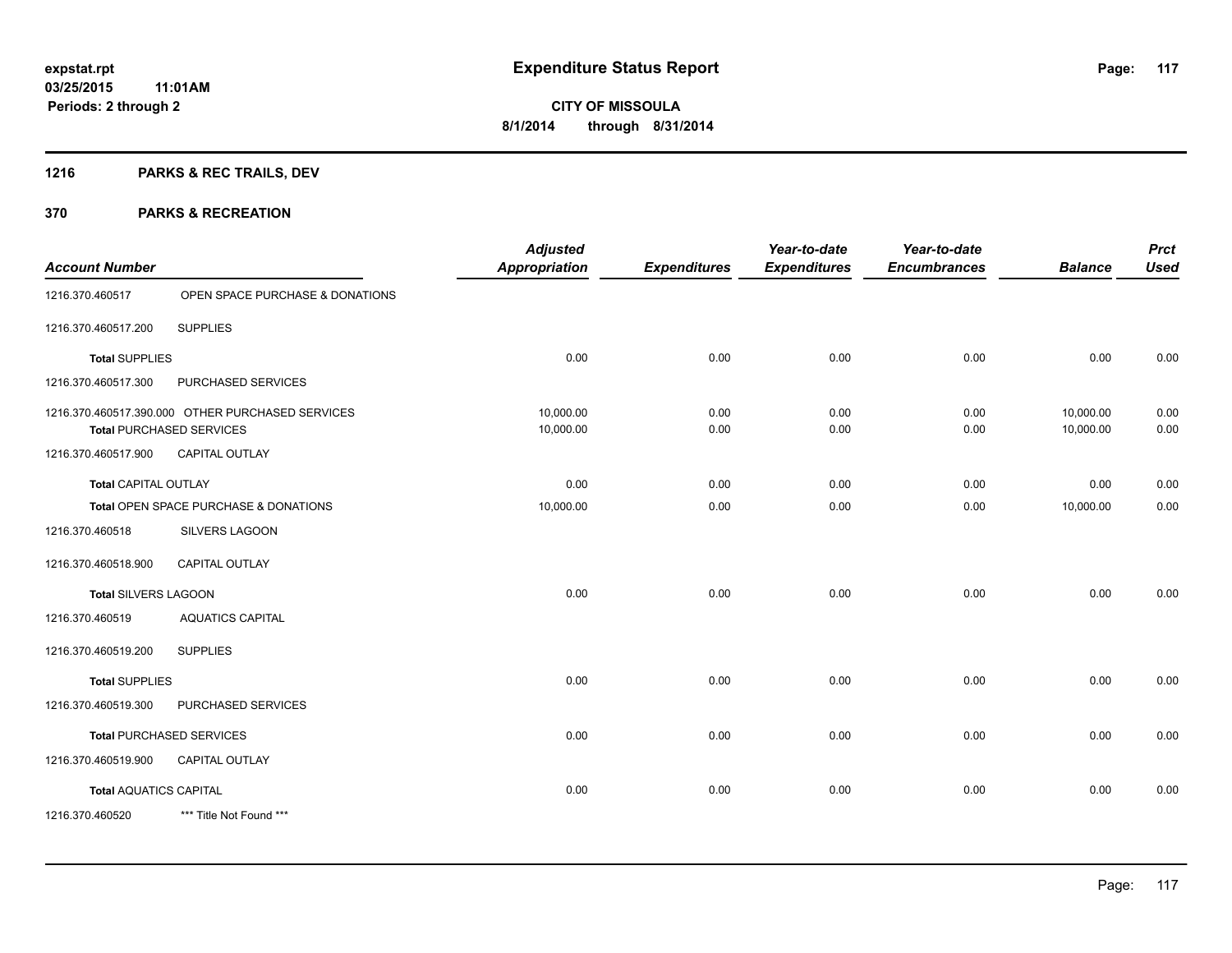## **1216 PARKS & REC TRAILS, DEV**

| <b>Account Number</b>                                           | <b>Adjusted</b><br><b>Appropriation</b> | <b>Expenditures</b> | Year-to-date<br><b>Expenditures</b> | Year-to-date<br><b>Encumbrances</b> | <b>Balance</b> | <b>Prct</b><br><b>Used</b> |
|-----------------------------------------------------------------|-----------------------------------------|---------------------|-------------------------------------|-------------------------------------|----------------|----------------------------|
| <b>SUPPLIES</b><br>1216.370.460520.200                          |                                         |                     |                                     |                                     |                |                            |
| <b>Total SUPPLIES</b>                                           | 0.00                                    | 0.00                | 0.00                                | 0.00                                | 0.00           | 0.00                       |
| <b>PURCHASED SERVICES</b><br>1216.370.460520.300                |                                         |                     |                                     |                                     |                |                            |
| <b>Total PURCHASED SERVICES</b>                                 | 0.00                                    | 0.00                | 0.00                                | 0.00                                | 0.00           | 0.00                       |
| 1216.370.460520.900<br><b>CAPITAL OUTLAY</b>                    |                                         |                     |                                     |                                     |                |                            |
| Total *** Title Not Found ***                                   | 0.00                                    | 0.00                | 0.00                                | 0.00                                | 0.00           | 0.00                       |
| 1216.370.460521<br><b>CONSERVATION LANDS DONATIONS</b>          |                                         |                     |                                     |                                     |                |                            |
| 1216.370.460521.100<br>PERSONAL SERVICES                        |                                         |                     |                                     |                                     |                |                            |
| 1216.370.460521.110.000 CONSV LANDS MGMT GRANTS                 | 11,291.00                               | 444.87              | 946.88                              | 0.00                                | 10,344.12      | 8.39                       |
| 1216.370.460521.110.106 SALARIES AND WAGES                      | 0.00                                    | 263.25              | 263.25                              | 0.00                                | $-263.25$      | 0.00                       |
| 1216.370.460521.140.000 CONSERVATION LAND MGMT GRANT/EMP CONTRI | 1,909.00                                | 153.46              | 249.87                              | 0.00                                | 1,659.13       | 13.09                      |
| 1216.370.460521.141.000 STATE RETIREMENT CONTRIBUTIONS          | 0.00                                    | 0.71                | 1.21                                | 0.00                                | $-1.21$        | 0.00                       |
| <b>Total PERSONAL SERVICES</b>                                  | 13,200.00                               | 862.29              | 1,461.21                            | 0.00                                | 11,738.79      | 11.07                      |
| 1216.370.460521.200<br><b>SUPPLIES</b>                          |                                         |                     |                                     |                                     |                |                            |
| 1216.370.460521.220.000 CONSVERVATION LANDS GRANT/OPER SUPPLIES | 10,000.00                               | 0.00                | 0.00                                | 0.00                                | 10,000.00      | 0.00                       |
| 1216.370.460521.230.000 CONSERVATION LANDS MGMT GRANT           | 5,000.00                                | 0.00                | 0.00                                | 0.00                                | 5,000.00       | 0.00                       |
| <b>Total SUPPLIES</b>                                           | 15,000.00                               | 0.00                | 0.00                                | 0.00                                | 15,000.00      | 0.00                       |
| 1216.370.460521.300<br><b>PURCHASED SERVICES</b>                |                                         |                     |                                     |                                     |                |                            |
| 1216.370.460521.350.000 CONSERVATION LANDS                      | 24,700.00                               | 0.00                | 1,521.39                            | 0.00                                | 23,178.61      | 6.16                       |
| 1216.370.460521.370.000 TRAVEL                                  | 150.00                                  | 0.00                | 0.00                                | 0.00                                | 150.00         | 0.00                       |
| 1216.370.460521.380.000 TRAINING                                | 150.00                                  | 0.00                | 0.00                                | 0.00                                | 150.00         | 0.00                       |
| <b>Total PURCHASED SERVICES</b>                                 | 25,000.00                               | 0.00                | 1,521.39                            | 0.00                                | 23,478.61      | 6.09                       |
| 1216.370.460521.900<br><b>CAPITAL OUTLAY</b>                    |                                         |                     |                                     |                                     |                |                            |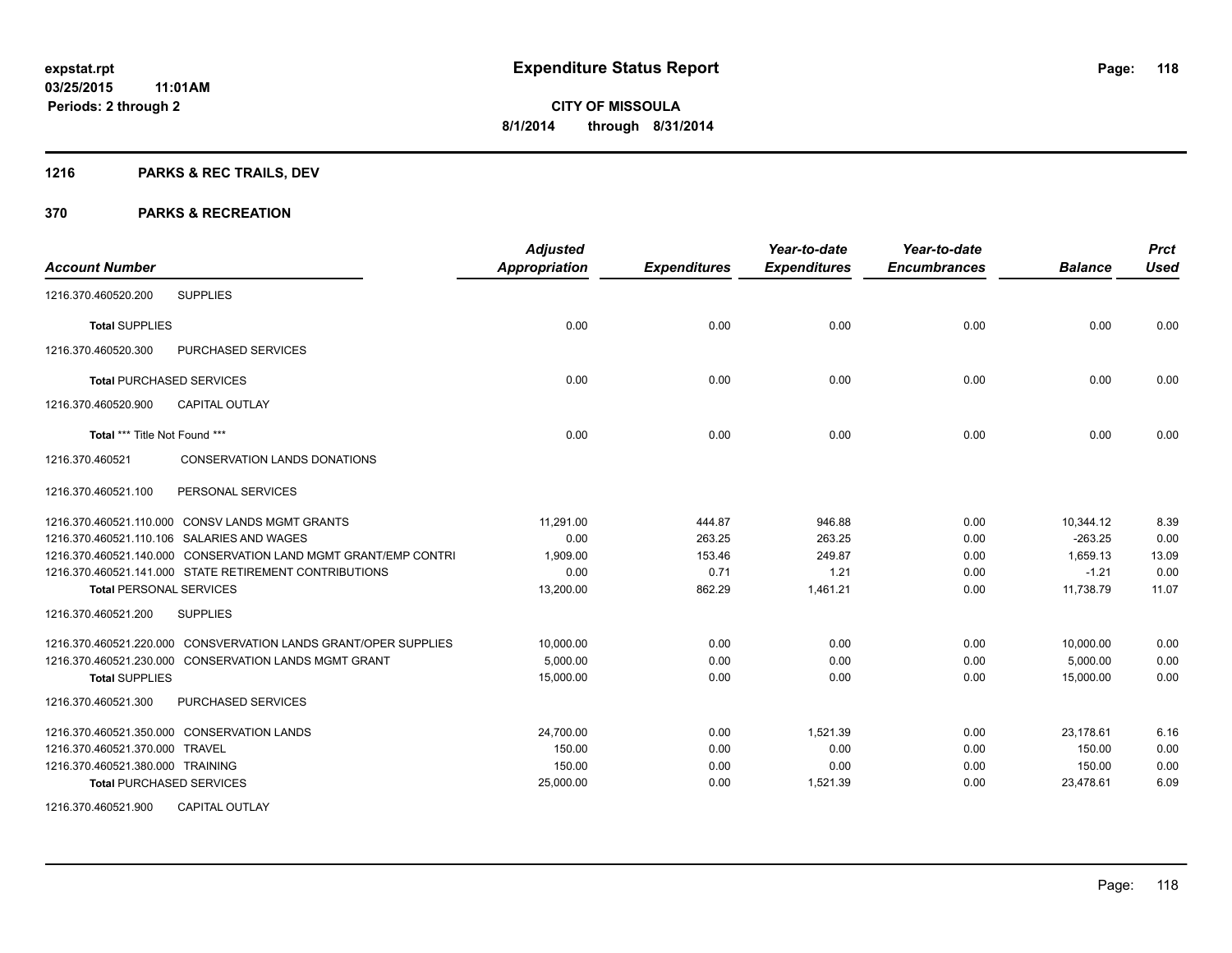## **1216 PARKS & REC TRAILS, DEV**

| <b>Account Number</b>                                               |                                                            | <b>Adjusted</b><br><b>Appropriation</b> | <b>Expenditures</b> | Year-to-date<br><b>Expenditures</b> | Year-to-date<br><b>Encumbrances</b> | <b>Balance</b>           | <b>Prct</b><br><b>Used</b> |
|---------------------------------------------------------------------|------------------------------------------------------------|-----------------------------------------|---------------------|-------------------------------------|-------------------------------------|--------------------------|----------------------------|
| 1216.370.460521.930.000 IMPROVEMENTS<br><b>Total CAPITAL OUTLAY</b> |                                                            | 6,800.00<br>6,800.00                    | 0.00<br>0.00        | 0.00<br>0.00                        | 0.00<br>0.00                        | 6,800.00<br>6,800.00     | 0.00<br>0.00               |
|                                                                     | <b>Total CONSERVATION LANDS DONATIONS</b>                  | 60,000.00                               | 862.29              | 2,982.60                            | 0.00                                | 57,017.40                | 4.97                       |
| 1216.370.460522                                                     | CONVERSATION LAND DONATIONS                                |                                         |                     |                                     |                                     |                          |                            |
| 1216.370.460522.200                                                 | <b>SUPPLIES</b>                                            |                                         |                     |                                     |                                     |                          |                            |
| <b>Total SUPPLIES</b>                                               | 1216.370.460522.230.000 REPAIR/MAINTENANCE                 | 10,000.00<br>10,000.00                  | 0.00<br>0.00        | 0.00<br>0.00                        | 0.00<br>0.00                        | 10,000.00<br>10,000.00   | 0.00<br>0.00               |
| 1216.370.460522.900                                                 | CAPITAL OUTLAY                                             |                                         |                     |                                     |                                     |                          |                            |
| 1216.370.460522.930.000 IMPROVEMENTS<br><b>Total CAPITAL OUTLAY</b> |                                                            | 10,000.00<br>10,000.00                  | 0.00<br>0.00        | 0.00<br>0.00                        | 0.00<br>0.00                        | 10,000.00<br>10,000.00   | 0.00<br>0.00               |
|                                                                     | Total CONVERSATION LAND DONATIONS                          | 20,000.00                               | 0.00                | 0.00                                | 0.00                                | 20,000.00                | 0.00                       |
| 1216.370.460523                                                     | *** Title Not Found ***                                    |                                         |                     |                                     |                                     |                          |                            |
| 1216.370.460523.100                                                 | PERSONAL SERVICES                                          |                                         |                     |                                     |                                     |                          |                            |
| <b>Total PERSONAL SERVICES</b>                                      |                                                            | 0.00                                    | 0.00                | 0.00                                | 0.00                                | 0.00                     | 0.00                       |
| 1216.370.460523.300                                                 | PURCHASED SERVICES                                         |                                         |                     |                                     |                                     |                          |                            |
|                                                                     | <b>Total PURCHASED SERVICES</b>                            | 0.00                                    | 0.00                | 0.00                                | 0.00                                | 0.00                     | 0.00                       |
| 1216.370.460523.900                                                 | <b>CAPITAL OUTLAY</b>                                      |                                         |                     |                                     |                                     |                          |                            |
| Total *** Title Not Found ***                                       | 1216.370.460523.930.000 WOOD RECLAMATION PH II/MPROVEMENTS | 223,123.00<br>223,123.00                | 0.00<br>0.00        | $-26.044.18$<br>$-26,044.18$        | 0.00<br>0.00                        | 249,167.18<br>249,167.18 | 11.67<br>0.00              |
| 1216.370.460524                                                     | *** Title Not Found ***                                    |                                         |                     |                                     |                                     |                          |                            |
| 1216.370.460524.100                                                 | PERSONAL SERVICES                                          |                                         |                     |                                     |                                     |                          |                            |
| <b>Total PERSONAL SERVICES</b>                                      |                                                            | 0.00                                    | 0.00                | 0.00                                | 0.00                                | 0.00                     | 0.00                       |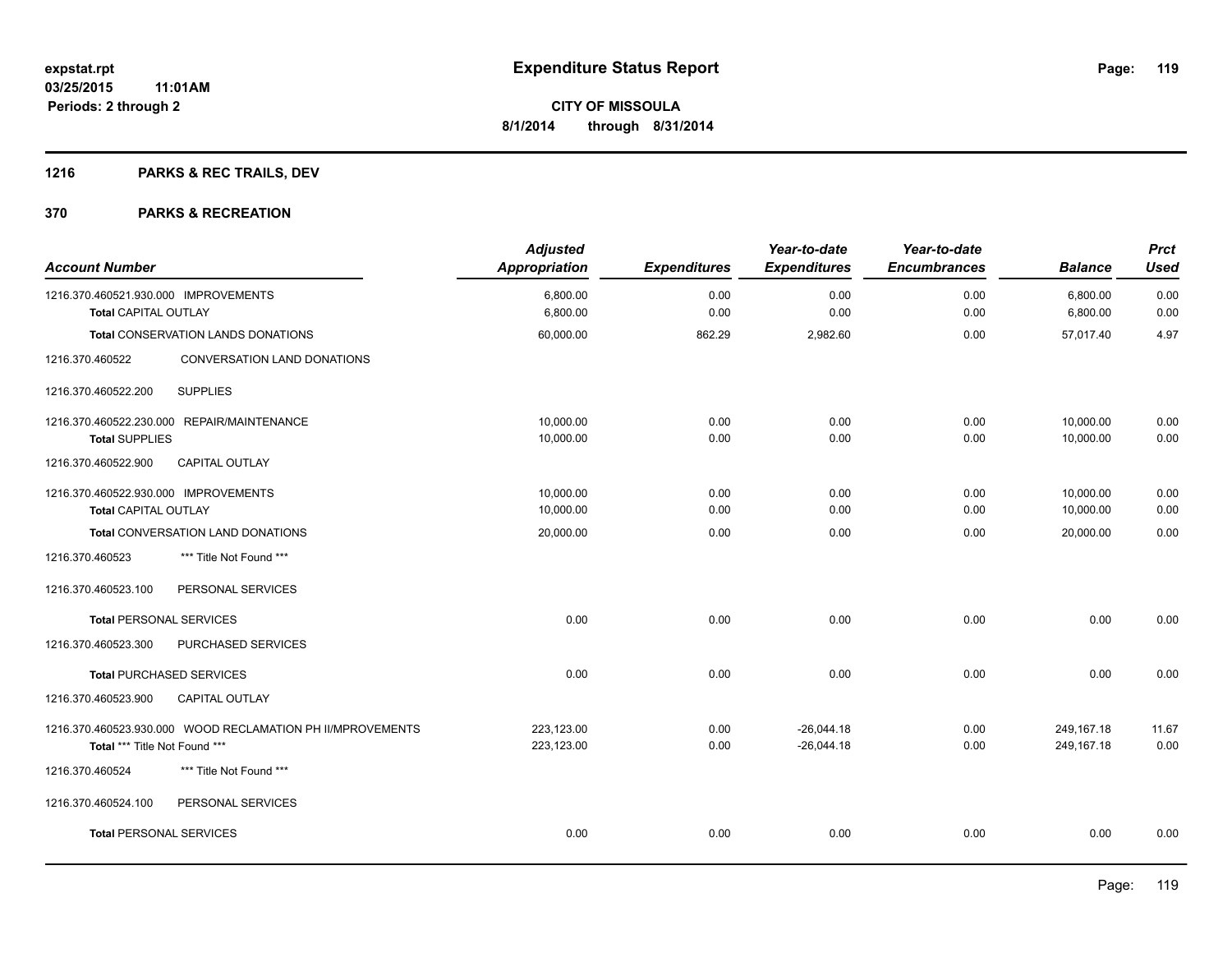## **1216 PARKS & REC TRAILS, DEV**

| <b>Account Number</b>                     | <b>Adjusted</b><br><b>Appropriation</b> | <b>Expenditures</b> | Year-to-date<br><b>Expenditures</b> | Year-to-date<br><b>Encumbrances</b> | <b>Balance</b> | <b>Prct</b><br><b>Used</b> |
|-------------------------------------------|-----------------------------------------|---------------------|-------------------------------------|-------------------------------------|----------------|----------------------------|
| <b>SUPPLIES</b><br>1216.370.460524.200    |                                         |                     |                                     |                                     |                |                            |
| <b>Total SUPPLIES</b>                     | 0.00                                    | 0.00                | 0.00                                | 0.00                                | 0.00           | 0.00                       |
| 1216.370.460524.300<br>PURCHASED SERVICES |                                         |                     |                                     |                                     |                |                            |
| Total *** Title Not Found ***             | 0.00                                    | 0.00                | 0.00                                | 0.00                                | 0.00           | 0.00                       |
| <b>Total PARKS &amp; REC TRAILS, DEV</b>  | 1,244,393.00                            | 1.287.29            | $-22,286.58$                        | 0.00                                | 1,266,679.58   | 0.00                       |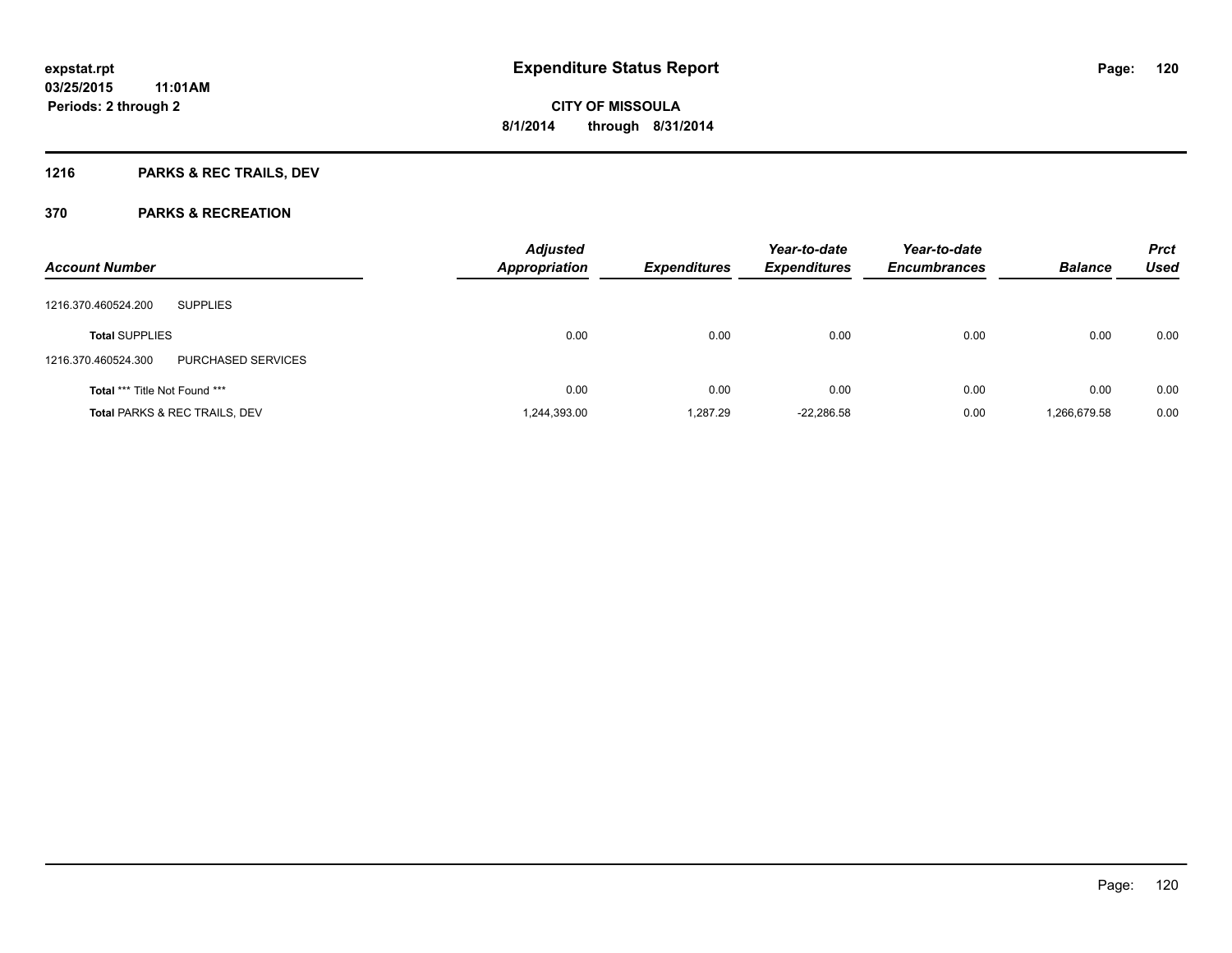#### **1217 PARKS CITY LIFE GYM LEASE**

|                                                         | <b>Adjusted</b>      |                     | Year-to-date        | Year-to-date        |                | <b>Prct</b> |
|---------------------------------------------------------|----------------------|---------------------|---------------------|---------------------|----------------|-------------|
| <b>Account Number</b>                                   | <b>Appropriation</b> | <b>Expenditures</b> | <b>Expenditures</b> | <b>Encumbrances</b> | <b>Balance</b> | <b>Used</b> |
| CITY LIFE GYM LEASE<br>1217.370.460440                  |                      |                     |                     |                     |                |             |
| PERSONAL SERVICES<br>1217.370.460440.100                |                      |                     |                     |                     |                |             |
| 1217.370.460440.110.000 SALARIES AND WAGES              | 12,000.00            | 0.00                | 0.00                | 0.00                | 12,000.00      | 0.00        |
| <b>Total PERSONAL SERVICES</b>                          | 12,000.00            | 0.00                | 0.00                | 0.00                | 12,000.00      | 0.00        |
| 1217.370.460440.200<br><b>SUPPLIES</b>                  |                      |                     |                     |                     |                |             |
| 1217.370.460440.220.000 OPERATING SUPPLIES              | 2,500.00             | 0.00                | 0.00                | 0.00                | 2,500.00       | 0.00        |
| 1217.370.460440.230.000 REPAIR/MAINTENANCE              | 2,500.00             | 872.50              | 872.50              | 0.00                | 1.627.50       | 34.90       |
| <b>Total SUPPLIES</b>                                   | 5,000.00             | 872.50              | 872.50              | 0.00                | 4,127.50       | 17.45       |
| 1217.370.460440.300<br>PURCHASED SERVICES               |                      |                     |                     |                     |                |             |
| 1217.370.460440.320.000 PRINTING & DUPLICATING          | 1.000.00             | 0.00                | 0.00                | 0.00                | 1.000.00       | 0.00        |
| 1217.370.460440.330.000 PUBLICITY, SUBSCRIPTIONS & DUES | 1,000.00             | 0.00                | 0.00                | 0.00                | 1,000.00       | 0.00        |
| <b>Total PURCHASED SERVICES</b>                         | 2,000.00             | 0.00                | 0.00                | 0.00                | 2,000.00       | 0.00        |
| 1217.370.460440.500<br><b>FIXED CHARGES</b>             |                      |                     |                     |                     |                |             |
| 1217.370.460440.500.000 LEASE/FIXED CHARGES             | 24.000.00            | 2.000.00            | 6.000.00            | 0.00                | 18,000.00      | 25.00       |
| <b>Total FIXED CHARGES</b>                              | 24,000.00            | 2,000.00            | 6,000.00            | 0.00                | 18,000.00      | 25.00       |
| Total CITY LIFE GYM LEASE                               | 43,000.00            | 2,872.50            | 6,872.50            | 0.00                | 36,127.50      | 15.98       |
| 1217.370.460471<br><b>RECREATION ADULTS</b>             |                      |                     |                     |                     |                |             |
| <b>SUPPLIES</b><br>1217.370.460471.200                  |                      |                     |                     |                     |                |             |
| <b>Total RECREATION ADULTS</b>                          | 0.00                 | 0.00                | 0.00                | 0.00                | 0.00           | 0.00        |
| <b>Total PARKS CITY LIFE GYM LEASE</b>                  | 43,000.00            | 2,872.50            | 6,872.50            | 0.00                | 36,127.50      | 15.98       |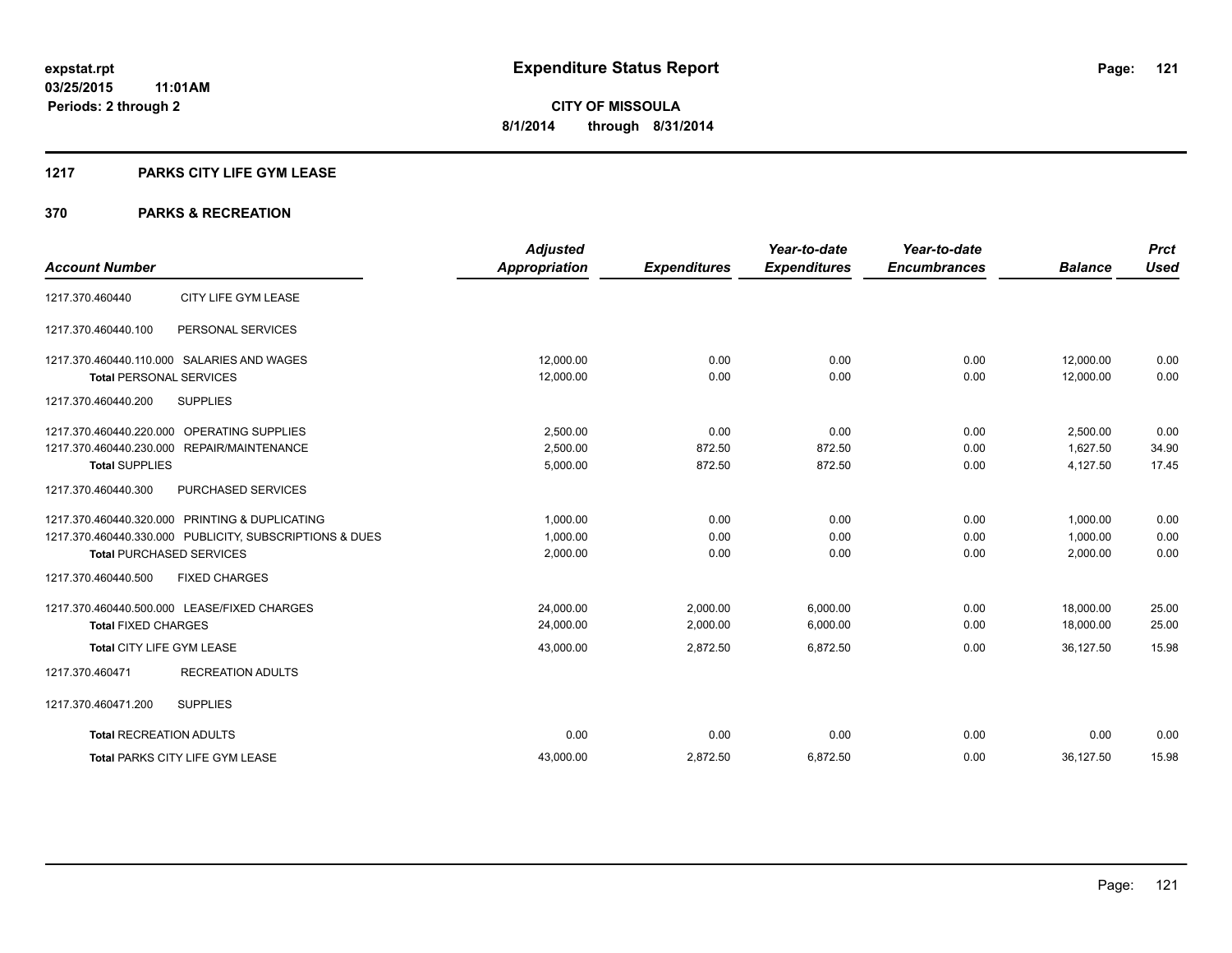#### **1218 ALL ABILITIES PLAYGROUND**

|                                                  | <b>Adjusted</b>      |                     | Year-to-date        | Year-to-date        |                | <b>Prct</b> |
|--------------------------------------------------|----------------------|---------------------|---------------------|---------------------|----------------|-------------|
| <b>Account Number</b>                            | <b>Appropriation</b> | <b>Expenditures</b> | <b>Expenditures</b> | <b>Encumbrances</b> | <b>Balance</b> | <b>Used</b> |
| <b>PLAYGROUNDS</b><br>1218.370.460444            |                      |                     |                     |                     |                |             |
| <b>PURCHASED SERVICES</b><br>1218.370.460444.300 |                      |                     |                     |                     |                |             |
| 1218.370.460444.350.000 PROFESSIONAL SERVICES    | 50,000.00            | 25.965.84           | 25,965.84           | 0.00                | 24.034.16      | 51.93       |
| <b>Total PURCHASED SERVICES</b>                  | 50,000.00            | 25,965.84           | 25,965.84           | 0.00                | 24,034.16      | 51.93       |
| <b>CAPITAL OUTLAY</b><br>1218.370.460444.900     |                      |                     |                     |                     |                |             |
| 1218.370.460444.930.000 IMPROVEMENTS             | 736.092.00           | 0.00                | 0.00                | 0.00                | 736.092.00     | 0.00        |
| <b>Total CAPITAL OUTLAY</b>                      | 736,092.00           | 0.00                | 0.00                | 0.00                | 736,092.00     | 0.00        |
| <b>Total PLAYGROUNDS</b>                         | 786,092.00           | 25,965.84           | 25,965.84           | 0.00                | 760,126.16     | 3.30        |
| <b>Total ALL ABILITIES PLAYGROUND</b>            | 786,092.00           | 25,965.84           | 25,965.84           | 0.00                | 760.126.16     | 3.30        |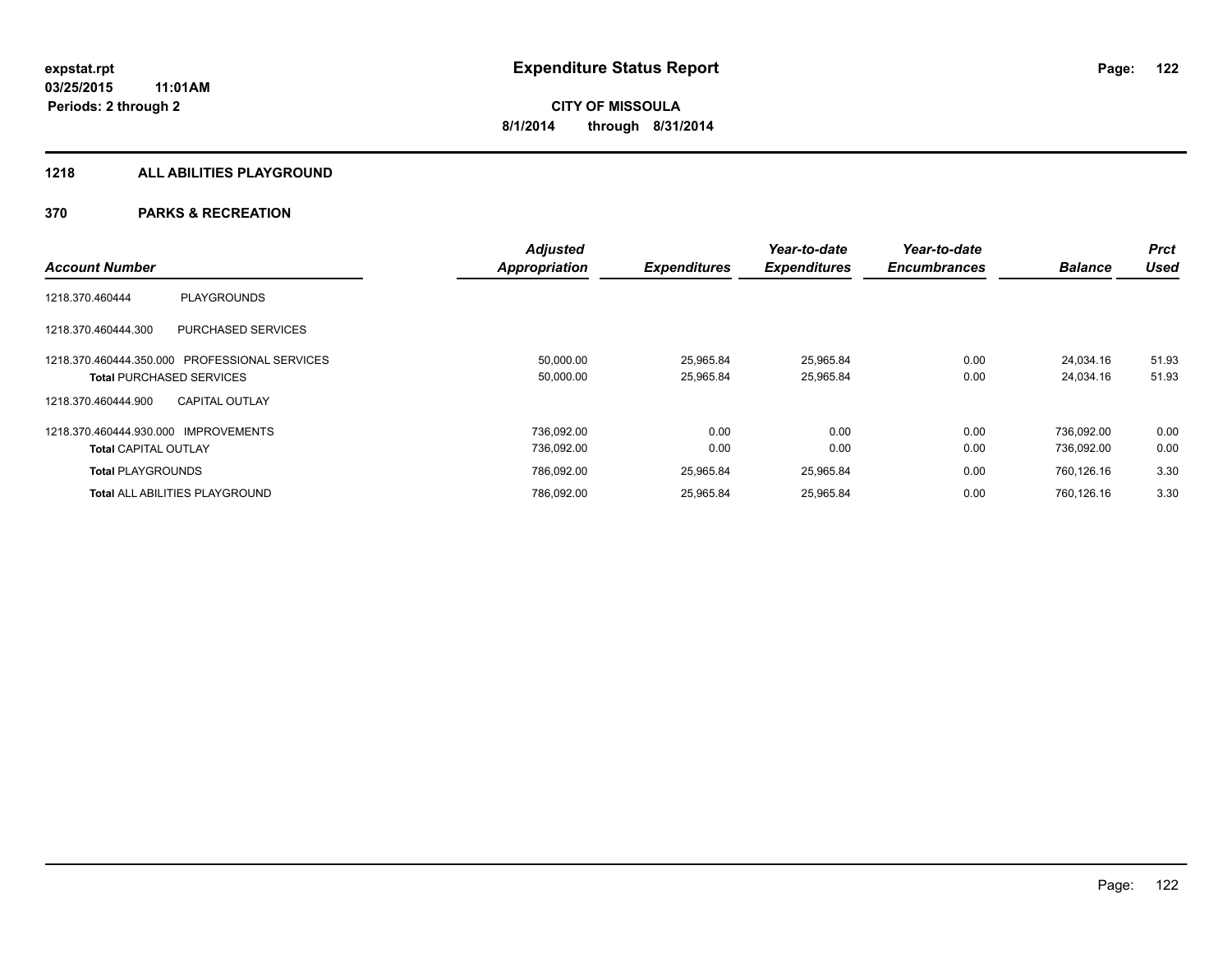#### **1219 FY14 PARK & TRAIL BOND**

| <b>Account Number</b> |                                         | <b>Adjusted</b><br><b>Appropriation</b> | <b>Expenditures</b> | Year-to-date<br><b>Expenditures</b> | Year-to-date<br><b>Encumbrances</b> | <b>Balance</b> | <b>Prct</b><br><b>Used</b> |
|-----------------------|-----------------------------------------|-----------------------------------------|---------------------|-------------------------------------|-------------------------------------|----------------|----------------------------|
| 1219.370.460401       | FORT MSLA REGIONAL PARK                 |                                         |                     |                                     |                                     |                |                            |
| 1219.370.460401.300   | PURCHASED SERVICES                      |                                         |                     |                                     |                                     |                |                            |
|                       | Total FORT MSLA REGIONAL PARK           | 0.00                                    | 0.00                | 0.00                                | 0.00                                | 0.00           | 0.00                       |
| 1219.370.460444       | <b>PLAYGROUNDS</b>                      |                                         |                     |                                     |                                     |                |                            |
| 1219.370.460444.300   | PURCHASED SERVICES                      |                                         |                     |                                     |                                     |                |                            |
|                       | <b>Total PURCHASED SERVICES</b>         | 0.00                                    | 0.00                | 0.00                                | 0.00                                | 0.00           | 0.00                       |
| 1219.370.460444.900   | <b>CAPITAL OUTLAY</b>                   |                                         |                     |                                     |                                     |                |                            |
|                       | <b>Total FY14 PARK &amp; TRAIL BOND</b> | 0.00                                    | 0.00                | 0.00                                | 0.00                                | 0.00           | 0.00                       |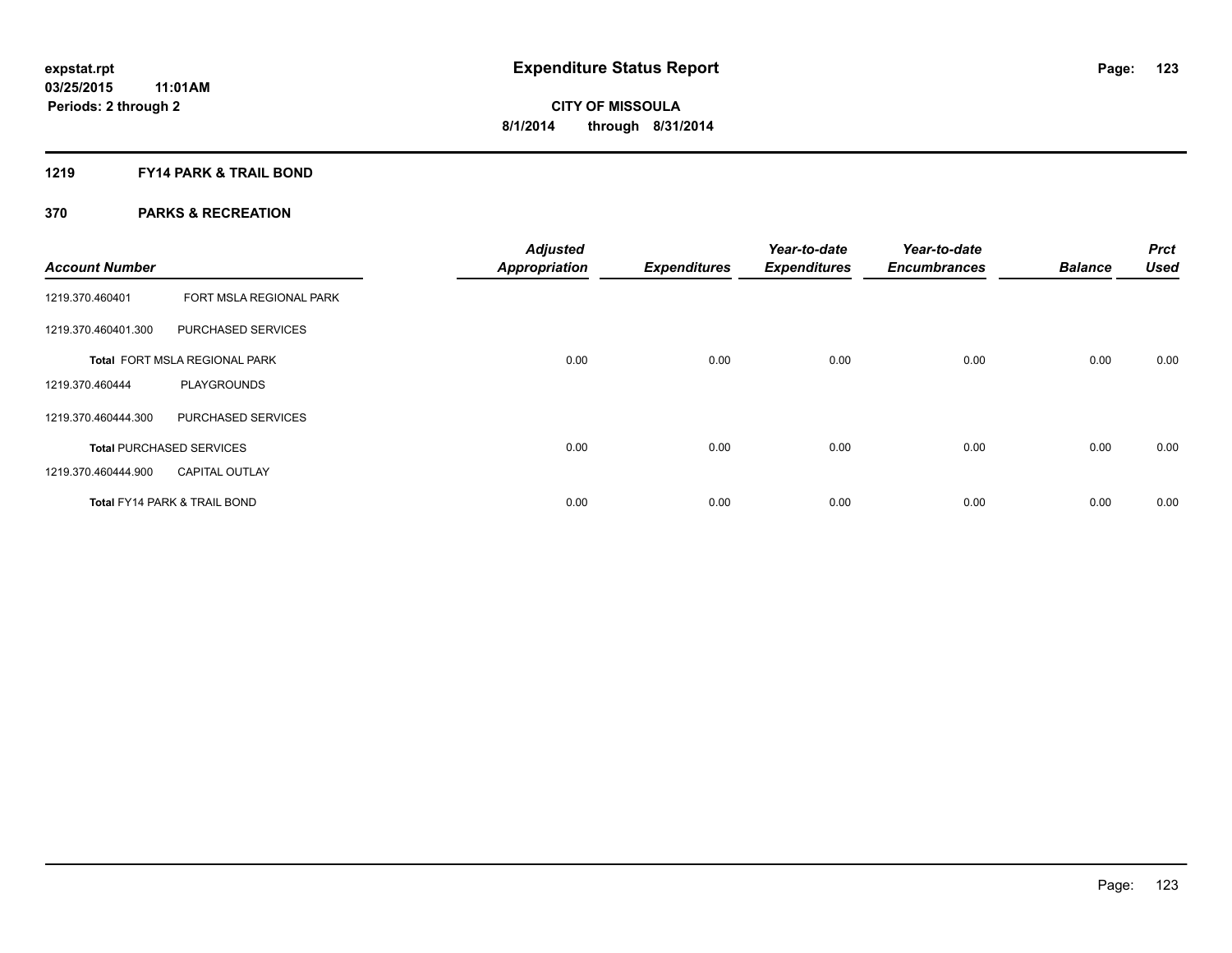#### **03/25/2015 11:01AM Periods: 2 through 2**

**124**

**CITY OF MISSOULA 8/1/2014 through 8/31/2014**

#### **1241 CREMAIN WALL & CEMETERY DONATIONS FUND**

**340 CEMETERY**

|                                               | <b>Adjusted</b>      |                     | Year-to-date        | Year-to-date        |                | <b>Prct</b> |
|-----------------------------------------------|----------------------|---------------------|---------------------|---------------------|----------------|-------------|
| <b>Account Number</b>                         | <b>Appropriation</b> | <b>Expenditures</b> | <b>Expenditures</b> | <b>Encumbrances</b> | <b>Balance</b> | <b>Used</b> |
| <b>FACILITIES</b><br>1241.340.430920          |                      |                     |                     |                     |                |             |
| 1241.340.430920.900<br><b>CAPITAL OUTLAY</b>  |                      |                     |                     |                     |                |             |
| 1241.340.430920.930.000 IMPROVEMENTS          | 2,500.00             | 0.00                | 0.00                | 0.00                | 2,500.00       | 0.00        |
| <b>Total FACILITIES</b>                       | 2,500.00             | 0.00                | 0.00                | 0.00                | 2,500.00       | 0.00        |
| <b>CEMETERY MEMORIAL</b><br>1241.340.430921   |                      |                     |                     |                     |                |             |
| <b>CAPITAL OUTLAY</b><br>1241.340.430921.900  |                      |                     |                     |                     |                |             |
| <b>Total CEMETERY MEMORIAL</b>                | 0.00                 | 0.00                | 0.00                | 0.00                | 0.00           | 0.00        |
| <b>GROUNDS MAINTENANCE</b><br>1241.340.430930 |                      |                     |                     |                     |                |             |
| 1241.340.430930.900<br><b>CAPITAL OUTLAY</b>  |                      |                     |                     |                     |                |             |
| 1241.340.430930.930.000 IMPROVEMENTS          | 0.00                 | 81.00               | 81.00               | 0.00                | $-81.00$       | 0.00        |
| <b>Total GROUNDS MAINTENANCE</b>              | 0.00                 | 81.00               | 81.00               | 0.00                | $-81.00$       | 0.00        |
| Total CREMAIN WALL & CEMETERY DONATIONS FUND  | 2,500.00             | 81.00               | 81.00               | 0.00                | 2,419.00       | 3.24        |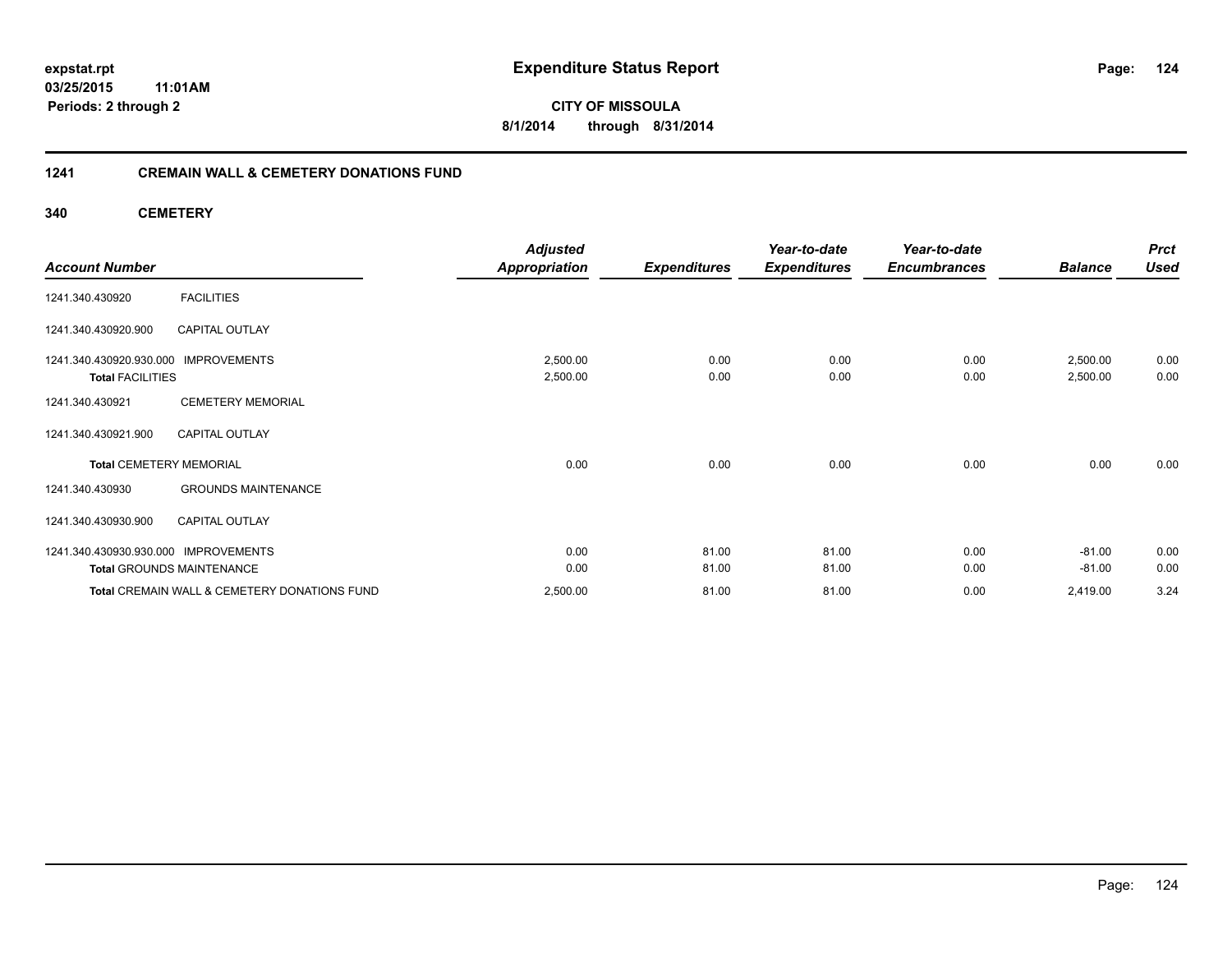#### **1242 CEMETERY CARE FUND**

#### **340 CEMETERY**

|                                     |                                               | <b>Adjusted</b> |                     | Year-to-date        | Year-to-date        |                | <b>Prct</b> |
|-------------------------------------|-----------------------------------------------|-----------------|---------------------|---------------------|---------------------|----------------|-------------|
| <b>Account Number</b>               |                                               | Appropriation   | <b>Expenditures</b> | <b>Expenditures</b> | <b>Encumbrances</b> | <b>Balance</b> | <b>Used</b> |
| 1242.340.430920                     | <b>FACILITIES</b>                             |                 |                     |                     |                     |                |             |
| 1242.340.430920.800                 | OTHER OBJECTS                                 |                 |                     |                     |                     |                |             |
| 1242.340.430920.845.000 CONTINGENCY |                                               | 10,000.00       | 0.00                | 0.00                | 0.00                | 10,000.00      | 0.00        |
| <b>Total OTHER OBJECTS</b>          |                                               | 10,000.00       | 0.00                | 0.00                | 0.00                | 10,000.00      | 0.00        |
| 1242.340.430920.900                 | <b>CAPITAL OUTLAY</b>                         |                 |                     |                     |                     |                |             |
|                                     | 1242.340.430920.940.000 MACHINERY & EQUIPMENT | 65,000.00       | 0.00                | 0.00                | 0.00                | 65,000.00      | 0.00        |
| <b>Total CAPITAL OUTLAY</b>         |                                               | 65,000.00       | 0.00                | 0.00                | 0.00                | 65,000.00      | 0.00        |
| <b>Total FACILITIES</b>             |                                               | 75,000.00       | 0.00                | 0.00                | 0.00                | 75,000.00      | 0.00        |
| 1242.340.430930                     | <b>GROUNDS MAINTENANCE</b>                    |                 |                     |                     |                     |                |             |
| 1242.340.430930.900                 | <b>CAPITAL OUTLAY</b>                         |                 |                     |                     |                     |                |             |
|                                     | <b>Total GROUNDS MAINTENANCE</b>              | 0.00            | 0.00                | 0.00                | 0.00                | 0.00           | 0.00        |
| <b>Total CEMETERY CARE FUND</b>     |                                               | 75,000.00       | 0.00                | 0.00                | 0.00                | 75,000.00      | 0.00        |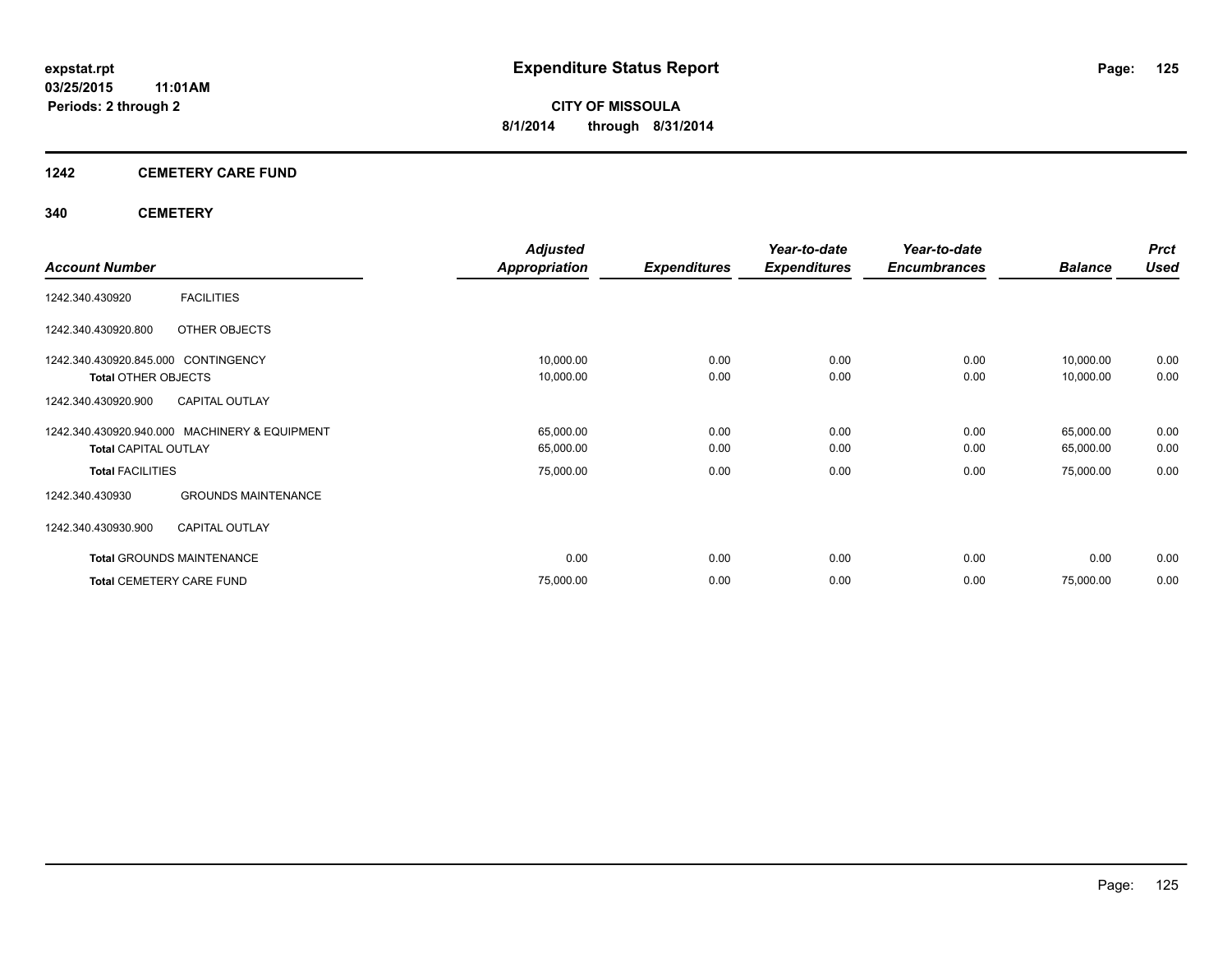#### **1243 CEMETERY MEMORIAL FUND**

#### **340 CEMETERY**

| <b>Account Number</b>                                                  |                                     | <b>Adjusted</b><br><b>Appropriation</b> | <b>Expenditures</b> | Year-to-date<br><b>Expenditures</b> | Year-to-date<br><b>Encumbrances</b> | <b>Balance</b>       | Prct<br><b>Used</b> |
|------------------------------------------------------------------------|-------------------------------------|-----------------------------------------|---------------------|-------------------------------------|-------------------------------------|----------------------|---------------------|
| 1243.340.430921                                                        | <b>CEMETERY MEMORIAL</b>            |                                         |                     |                                     |                                     |                      |                     |
| 1243.340.430921.900                                                    | <b>CAPITAL OUTLAY</b>               |                                         |                     |                                     |                                     |                      |                     |
| 1243.340.430921.930.000 IMPROVEMENTS<br><b>Total CEMETERY MEMORIAL</b> |                                     | 2,000.00<br>2,000.00                    | 0.00<br>0.00        | 0.00<br>0.00                        | 0.00<br>0.00                        | 2,000.00<br>2,000.00 | 0.00<br>0.00        |
| 1243.340.430930                                                        | <b>GROUNDS MAINTENANCE</b>          |                                         |                     |                                     |                                     |                      |                     |
| 1243.340.430930.900                                                    | <b>CAPITAL OUTLAY</b>               |                                         |                     |                                     |                                     |                      |                     |
|                                                                        | <b>Total GROUNDS MAINTENANCE</b>    | 0.00                                    | 0.00                | 0.00                                | 0.00                                | 0.00                 | 0.00                |
|                                                                        | <b>Total CEMETERY MEMORIAL FUND</b> | 2,000.00                                | 0.00                | 0.00                                | 0.00                                | 2,000.00             | 0.00                |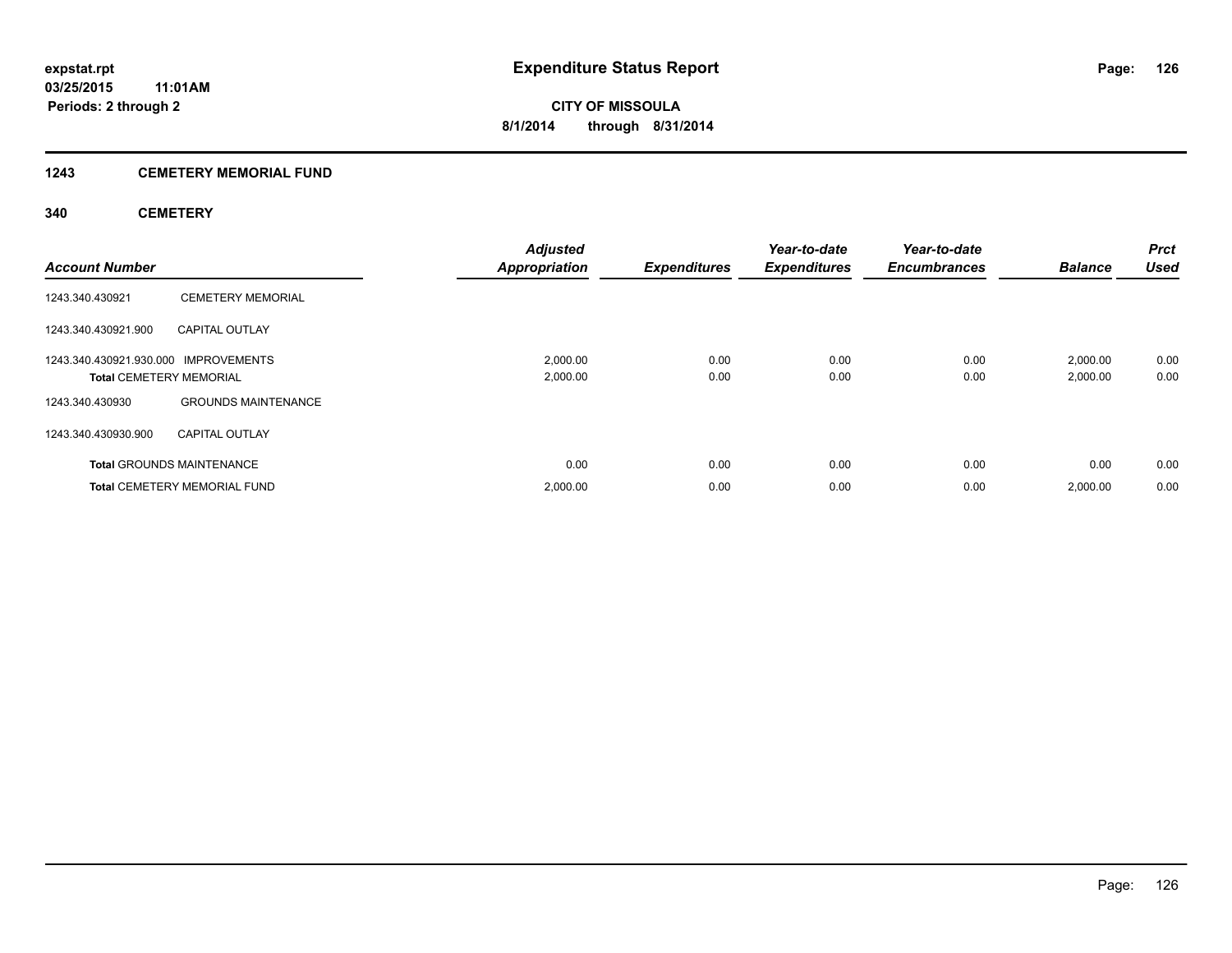#### **1265 TITLE 1 PROJECTS FUND**

## **240 FINANCE**

| <b>Account Number</b>         |                                                | <b>Adjusted</b><br><b>Appropriation</b> | <b>Expenditures</b> | Year-to-date<br><b>Expenditures</b> | Year-to-date<br><b>Encumbrances</b> | <b>Balance</b> | <b>Prct</b><br><b>Used</b> |
|-------------------------------|------------------------------------------------|-----------------------------------------|---------------------|-------------------------------------|-------------------------------------|----------------|----------------------------|
|                               |                                                |                                         |                     |                                     |                                     |                |                            |
| 1265.240.411850               | ECONOMIC DEVELOPMENT                           |                                         |                     |                                     |                                     |                |                            |
| 1265.240.411850.500           | <b>FIXED CHARGES</b>                           |                                         |                     |                                     |                                     |                |                            |
| <b>Total FIXED CHARGES</b>    |                                                | 0.00                                    | 0.00                | 0.00                                | 0.00                                | 0.00           | 0.00                       |
| 1265.240.411850.700           | <b>GRANTS &amp; CONTRIBUTIONS</b>              |                                         |                     |                                     |                                     |                |                            |
|                               | 1265.240.411850.700.000 GRANTS & CONTRIBUTIONS | 59,088.00                               | 0.00                | 0.00                                | 0.00                                | 59,088.00      | 0.00                       |
|                               | <b>Total GRANTS &amp; CONTRIBUTIONS</b>        | 59,088.00                               | 0.00                | 0.00                                | 0.00                                | 59,088.00      | 0.00                       |
| 1265.240.411850.800           | <b>OTHER OBJECTS</b>                           |                                         |                     |                                     |                                     |                |                            |
| <b>Total OTHER OBJECTS</b>    |                                                | 0.00                                    | 0.00                | 0.00                                | 0.00                                | 0.00           | 0.00                       |
|                               | Total ECONOMIC DEVELOPMENT                     | 59,088.00                               | 0.00                | 0.00                                | 0.00                                | 59,088.00      | 0.00                       |
| 1265.240.440150               | *** Title Not Found ***                        |                                         |                     |                                     |                                     |                |                            |
| 1265.240.440150.800           | <b>OTHER OBJECTS</b>                           |                                         |                     |                                     |                                     |                |                            |
| Total *** Title Not Found *** |                                                | 0.00                                    | 0.00                | 0.00                                | 0.00                                | 0.00           | 0.00                       |
| 1265.240.470343               | MISSOULA HOUSING CORPORATION                   |                                         |                     |                                     |                                     |                |                            |
| 1265.240.470343.700           | <b>GRANTS &amp; CONTRIBUTIONS</b>              |                                         |                     |                                     |                                     |                |                            |
|                               | <b>Total MISSOULA HOUSING CORPORATION</b>      | 0.00                                    | 0.00                | 0.00                                | 0.00                                | 0.00           | 0.00                       |
|                               | Total TITLE 1 PROJECTS FUND                    | 59,088.00                               | 0.00                | 0.00                                | 0.00                                | 59,088.00      | 0.00                       |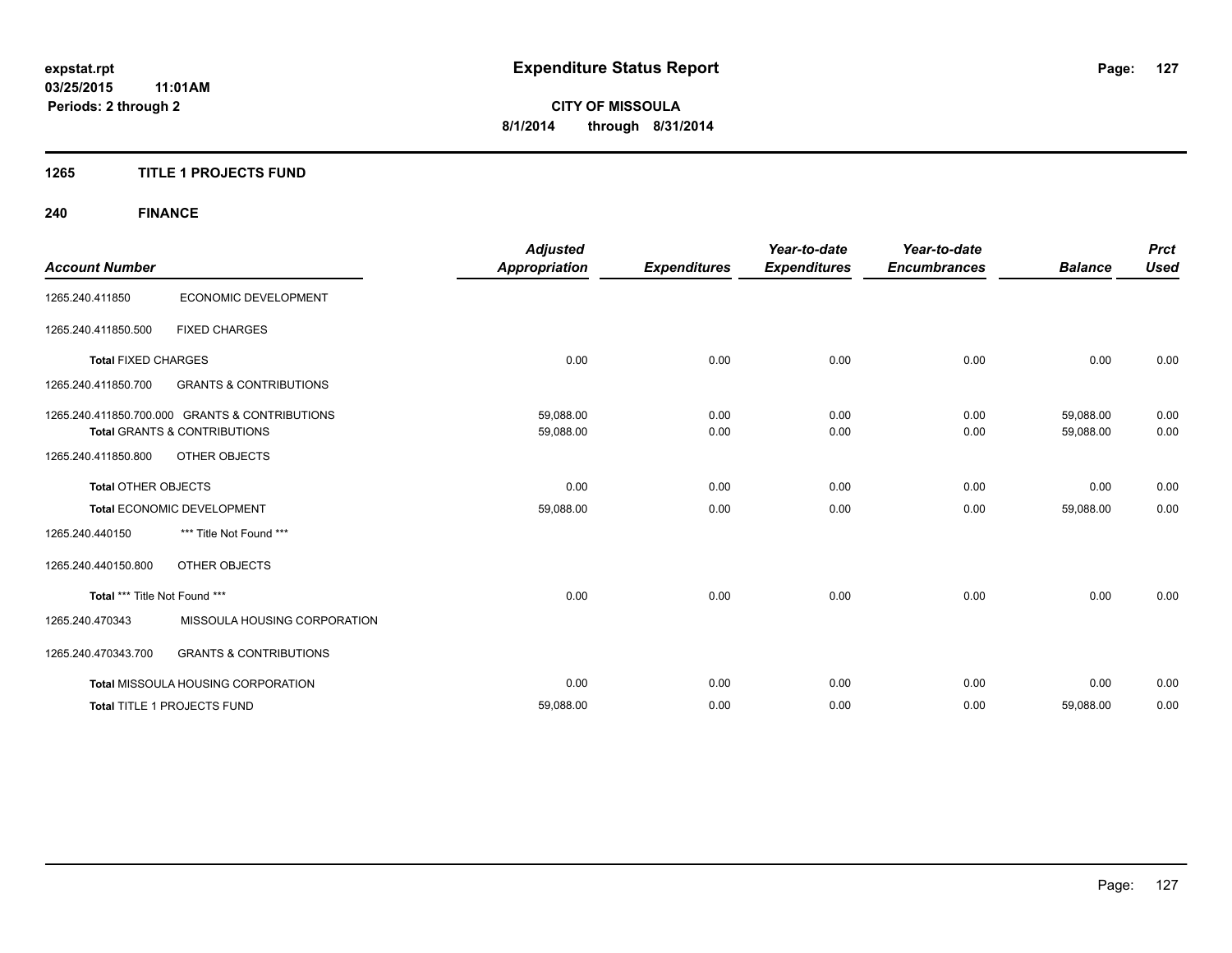**03/25/2015 11:01AM Periods: 2 through 2**

**CITY OF MISSOULA 8/1/2014 through 8/31/2014**

#### **1396 PROGRAM INCOME REVOLVING LOAN PROGRAM**

| <b>Account Number</b>      |                                                    | <b>Adjusted</b><br><b>Appropriation</b> | <b>Expenditures</b> | Year-to-date<br><b>Expenditures</b> | Year-to-date<br><b>Encumbrances</b> | <b>Balance</b> | <b>Prct</b><br><b>Used</b> |
|----------------------------|----------------------------------------------------|-----------------------------------------|---------------------|-------------------------------------|-------------------------------------|----------------|----------------------------|
| 1396.390.470200            | <b>HOUSING REHAB</b>                               |                                         |                     |                                     |                                     |                |                            |
| 1396.390.470200.700        | <b>GRANTS &amp; CONTRIBUTIONS</b>                  |                                         |                     |                                     |                                     |                |                            |
|                            | 1396.390.470200.700.000 RENTAL REHAB GRANTS        | 51,791.00                               | 0.00                | 0.00                                | 0.00                                | 51,791.00      | 0.00                       |
| <b>Total HOUSING REHAB</b> |                                                    | 51,791.00                               | 0.00                | 0.00                                | 0.00                                | 51,791.00      | 0.00                       |
| 1396.390.470401            | <b>WORD GRANT</b>                                  |                                         |                     |                                     |                                     |                |                            |
| 1396.390.470401.300        | PURCHASED SERVICES                                 |                                         |                     |                                     |                                     |                |                            |
| <b>Total WORD GRANT</b>    |                                                    | 0.00                                    | 0.00                | 0.00                                | 0.00                                | 0.00           | 0.00                       |
|                            | <b>Total PROGRAM INCOME REVOLVING LOAN PROGRAM</b> | 51,791.00                               | 0.00                | 0.00                                | 0.00                                | 51,791.00      | 0.00                       |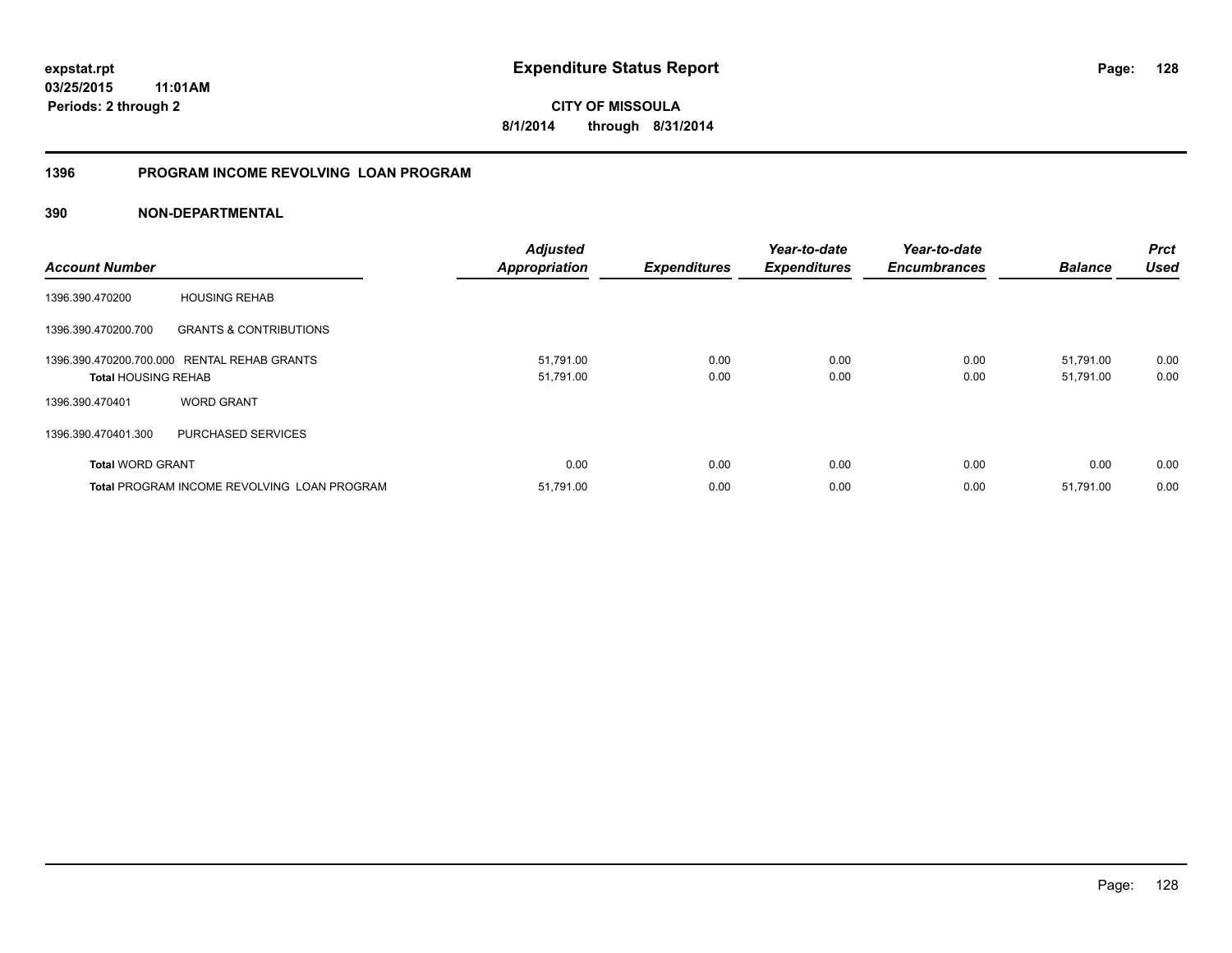#### **1397 STATE HOME PROGRAM INCOME**

| <b>Account Number</b> |                                                                                                          | <b>Adjusted</b><br>Appropriation | <b>Expenditures</b> | Year-to-date<br><b>Expenditures</b> | Year-to-date<br><b>Encumbrances</b> | <b>Balance</b>           | Prct<br>Used |
|-----------------------|----------------------------------------------------------------------------------------------------------|----------------------------------|---------------------|-------------------------------------|-------------------------------------|--------------------------|--------------|
| 1397.390.470200       | <b>HOUSING REHAB</b>                                                                                     |                                  |                     |                                     |                                     |                          |              |
| 1397.390.470200.300   | PURCHASED SERVICES                                                                                       |                                  |                     |                                     |                                     |                          |              |
|                       | 1397.390.470200.350.000 STATE HOME PROGRAM INCOME/CONTRACT SVS<br><b>Total STATE HOME PROGRAM INCOME</b> | 600,000.00<br>600,000.00         | 0.00<br>0.00        | 0.00<br>0.00                        | 0.00<br>0.00                        | 600.000.00<br>600.000.00 | 0.00<br>0.00 |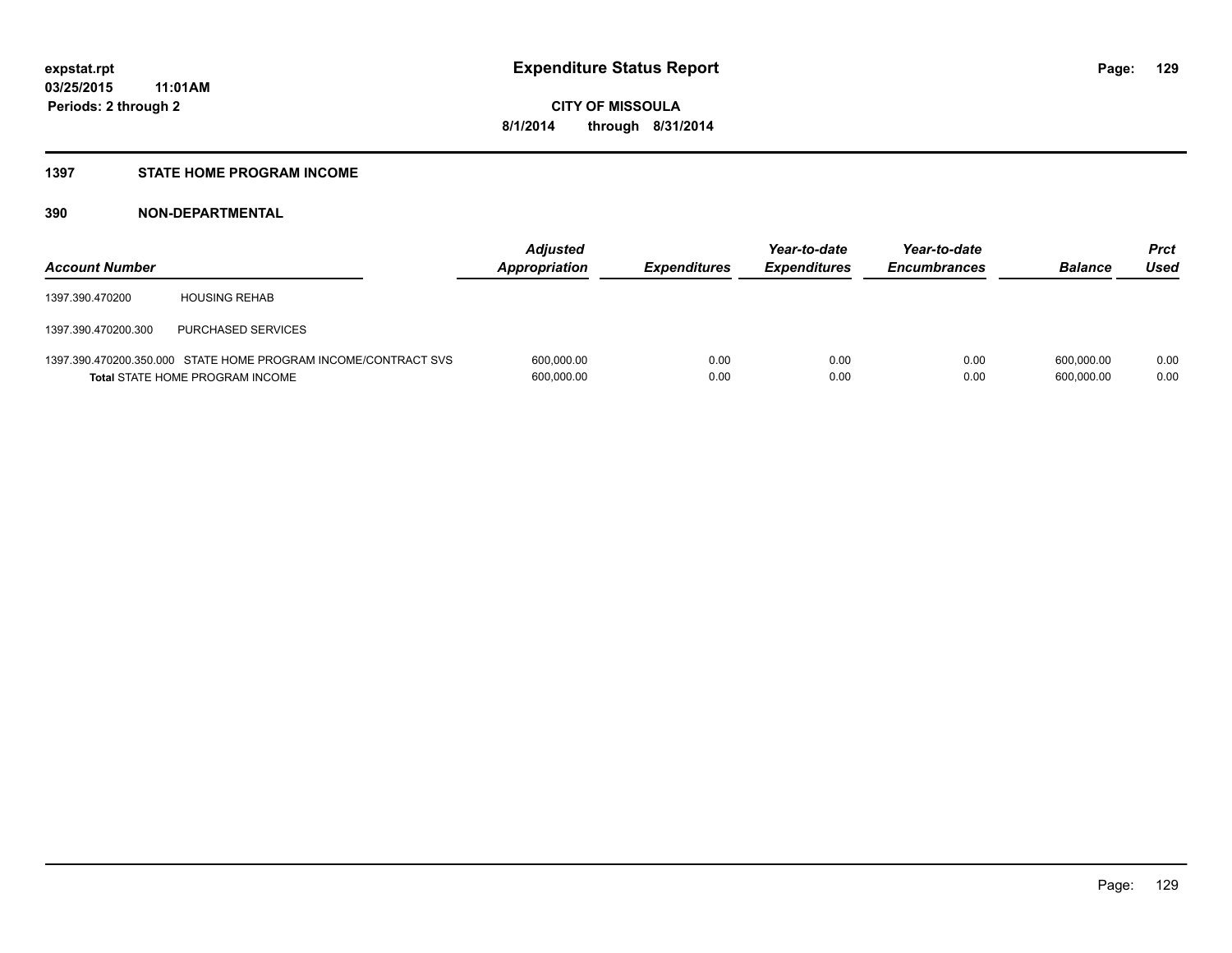**2250 PLANNING FUND**

#### **250 DEVELOPMENT SERVICES**

|                                           |                                                         | <b>Adjusted</b>      |                     | Year-to-date        | Year-to-date        |                | <b>Prct</b> |
|-------------------------------------------|---------------------------------------------------------|----------------------|---------------------|---------------------|---------------------|----------------|-------------|
| <b>Account Number</b>                     |                                                         | <b>Appropriation</b> | <b>Expenditures</b> | <b>Expenditures</b> | <b>Encumbrances</b> | <b>Balance</b> | <b>Used</b> |
| 2250.250.411030                           | <b>PLANNING</b>                                         |                      |                     |                     |                     |                |             |
| 2250.250.411030.100                       | PERSONAL SERVICES                                       |                      |                     |                     |                     |                |             |
|                                           | 2250.250.411030.110.000 SALARIES AND WAGES              | 296,680.00           | 2,000.00            | 2,000.00            | 0.00                | 294,680.00     | 0.67        |
| 2250.250.411030.140.000                   | <b>EMPLOYER CONTRIBUTIONS</b>                           | 90,685.00            | 336.81              | 336.81              | 0.00                | 90,348.19      | 0.37        |
|                                           | 2250.250.411030.141.000 STATE RETIREMENT CONTRIBUTIONS  | 0.00                 | 2.00                | 2.00                | 0.00                | $-2.00$        | 0.00        |
| <b>Total PERSONAL SERVICES</b>            |                                                         | 387,365.00           | 2,338.81            | 2,338.81            | 0.00                | 385,026.19     | 0.60        |
| 2250.250.411030.200                       | <b>SUPPLIES</b>                                         |                      |                     |                     |                     |                |             |
| 2250.250.411030.210.000 OFFICE SUPPLIES   |                                                         | 2,550.00             | 0.00                | 0.00                | 0.00                | 2,550.00       | 0.00        |
|                                           | 2250.250.411030.220.000 OPERATING SUPPLIES              | 1,300.00             | 0.00                | 0.00                | 0.00                | 1,300.00       | 0.00        |
| <b>Total SUPPLIES</b>                     |                                                         | 3,850.00             | 0.00                | 0.00                | 0.00                | 3,850.00       | 0.00        |
| 2250.250.411030.300                       | PURCHASED SERVICES                                      |                      |                     |                     |                     |                |             |
| 2250.250.411030.310.000 COMMUNICATIONS    |                                                         | 1,100.00             | 0.00                | 0.00                | 0.00                | 1,100.00       | 0.00        |
|                                           | 2250.250.411030.320.000 PRINTING & DUPLICATING          | 9,300.00             | 0.00                | 0.00                | 0.00                | 9,300.00       | 0.00        |
|                                           | 2250.250.411030.330.000 PUBLICITY, SUBSCRIPTIONS & DUES | 3,306.00             | 0.00                | 0.00                | 0.00                | 3,306.00       | 0.00        |
| 2250.250.411030.344.000 TELEPHONE SERVICE |                                                         | 125.00               | 11.03               | 11.03               | 0.00                | 113.97         | 8.82        |
|                                           | 2250.250.411030.350.000 PROFESSIONAL SERVICES           | 100,000.00           | 9,591.59            | 9,591.59            | 0.00                | 90,408.41      | 9.59        |
|                                           | 2250.250.411030.360.000 REPAIR & MAINTENANCE            | 1,540.00             | 0.00                | 0.00                | 0.00                | 1,540.00       | 0.00        |
| 2250.250.411030.370.000                   | <b>TRAVEL</b>                                           | 5,185.00             | 0.00                | 0.00                | 0.00                | 5,185.00       | 0.00        |
| 2250.250.411030.380.000 TRAINING          |                                                         | 3,595.00             | 0.00                | 0.00                | 0.00                | 3,595.00       | 0.00        |
|                                           | 2250.250.411030.390.000 OTHER PURCHASED SERVICES        | 4,750.00             | 0.00                | 0.00                | 0.00                | 4,750.00       | 0.00        |
| <b>Total PURCHASED SERVICES</b>           |                                                         | 128,901.00           | 9,602.62            | 9,602.62            | 0.00                | 119,298.38     | 7.45        |
| 2250.250.411030.500                       | <b>FIXED CHARGES</b>                                    |                      |                     |                     |                     |                |             |
| 2250.250.411030.500.000 FIXED CHARGES     |                                                         | 24,000.00            | 0.00                | 0.00                | 0.00                | 24,000.00      | 0.00        |
| <b>Total FIXED CHARGES</b>                |                                                         | 24,000.00            | 0.00                | 0.00                | 0.00                | 24,000.00      | 0.00        |
| 2250.250.411030.800                       | OTHER OBJECTS                                           |                      |                     |                     |                     |                |             |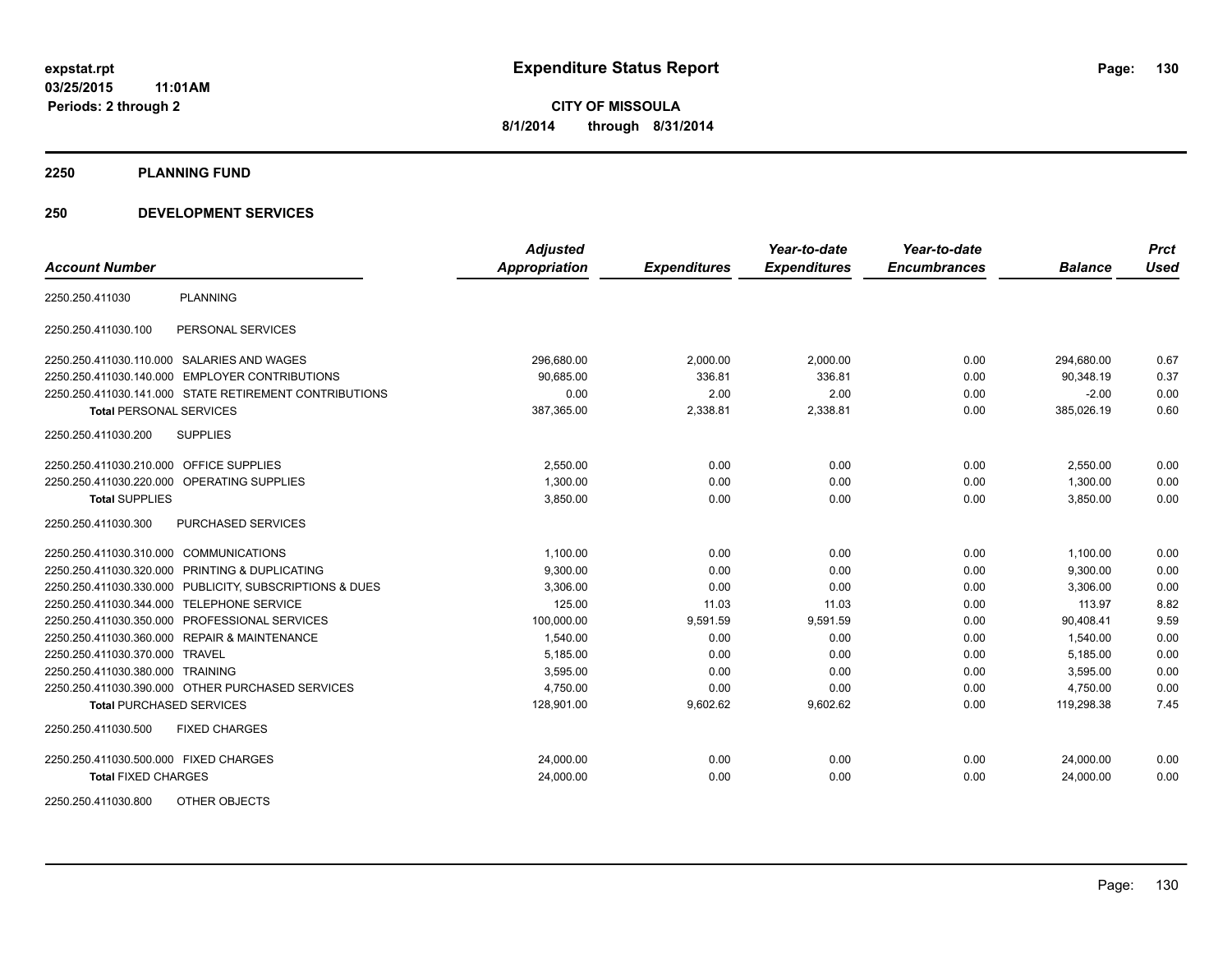**2250 PLANNING FUND**

#### **250 DEVELOPMENT SERVICES**

| <b>Account Number</b>                                             |                                     | <b>Adjusted</b><br><b>Appropriation</b> | <b>Expenditures</b> | Year-to-date<br><b>Expenditures</b> | Year-to-date<br><b>Encumbrances</b> | <b>Balance</b>           | <b>Prct</b><br><b>Used</b> |
|-------------------------------------------------------------------|-------------------------------------|-----------------------------------------|---------------------|-------------------------------------|-------------------------------------|--------------------------|----------------------------|
| 2250.250.411030.845.000 CONTINGENCY<br><b>Total OTHER OBJECTS</b> |                                     | 149,604.00<br>149,604.00                | 0.00<br>0.00        | 0.00<br>0.00                        | 0.00<br>0.00                        | 149,604.00<br>149,604.00 | 0.00<br>0.00               |
| <b>Total PLANNING</b>                                             |                                     | 693,720.00                              | 11,941.43           | 11,941.43                           | 0.00                                | 681,778.57               | 1.72                       |
| 2250.250.411050                                                   | DEVELOPMENT & PERMIT REVIEWS        |                                         |                     |                                     |                                     |                          |                            |
| 2250.250.411050.200                                               | <b>SUPPLIES</b>                     |                                         |                     |                                     |                                     |                          |                            |
|                                                                   | Total DEVELOPMENT & PERMIT REVIEWS  | 0.00                                    | 0.00                | 0.00                                | 0.00                                | 0.00                     | 0.00                       |
| 2250.250.411070                                                   | <b>TRANSPORTATION</b>               |                                         |                     |                                     |                                     |                          |                            |
| 2250.250.411070.100                                               | PERSONAL SERVICES                   |                                         |                     |                                     |                                     |                          |                            |
| <b>Total TRANSPORTATION</b>                                       |                                     | 0.00                                    | 0.00                | 0.00                                | 0.00                                | 0.00                     | 0.00                       |
| 2250.250.430255                                                   | <b>BIKE-PED PROGRAM</b>             |                                         |                     |                                     |                                     |                          |                            |
| 2250.250.430255.300                                               | PURCHASED SERVICES                  |                                         |                     |                                     |                                     |                          |                            |
| Total BIKE-PED PROGRAM                                            |                                     | 0.00                                    | 0.00                | 0.00                                | 0.00                                | 0.00                     | 0.00                       |
| 2250.250.521000                                                   | INTERFUND OPERATING TRANSFERS       |                                         |                     |                                     |                                     |                          |                            |
| 2250.250.521000.800                                               | <b>OTHER OBJECTS</b>                |                                         |                     |                                     |                                     |                          |                            |
|                                                                   | Total INTERFUND OPERATING TRANSFERS | 0.00                                    | 0.00                | 0.00                                | 0.00                                | 0.00                     | 0.00                       |
| <b>Total PLANNING FUND</b>                                        |                                     | 693,720.00                              | 11,941.43           | 11,941.43                           | 0.00                                | 681,778.57               | 1.72                       |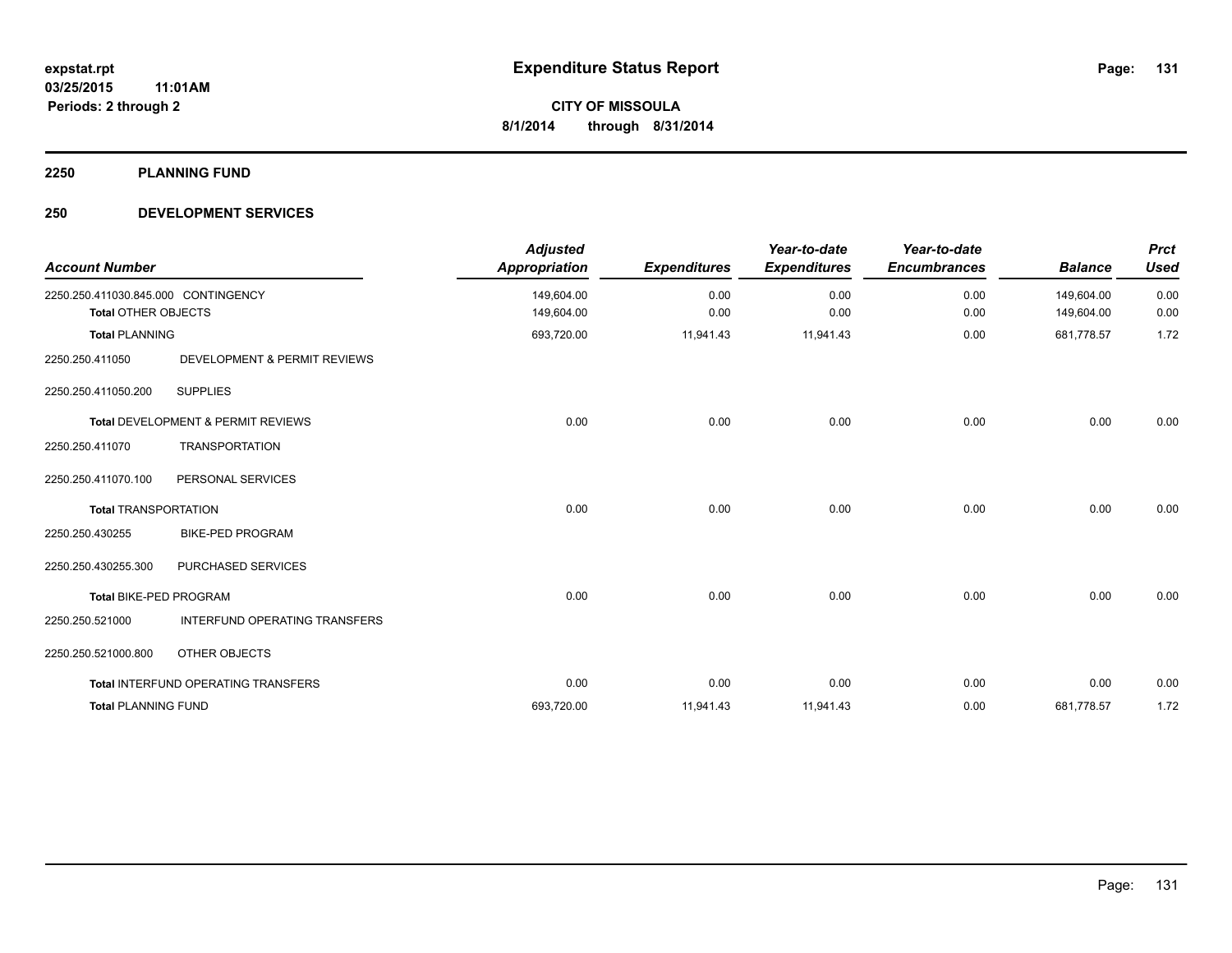#### **2310 PUBLIC SAFETY INFORMATION SYSTEMS**

#### **310 BUILDING INSPECTION**

| <b>Account Number</b> |                                                | <b>Adjusted</b><br><b>Appropriation</b> | <b>Expenditures</b> | Year-to-date<br><b>Expenditures</b> | Year-to-date<br><b>Encumbrances</b> | <b>Balance</b> | <b>Prct</b><br>Used |
|-----------------------|------------------------------------------------|-----------------------------------------|---------------------|-------------------------------------|-------------------------------------|----------------|---------------------|
| 2310.310.420510       | ADMINISTRATION                                 |                                         |                     |                                     |                                     |                |                     |
| 2310.310.420510.800   | OTHER OBJECTS                                  |                                         |                     |                                     |                                     |                |                     |
|                       | <b>Total PUBLIC SAFETY INFORMATION SYSTEMS</b> | 0.00                                    | 0.00                | 0.00                                | 0.00                                | 0.00           | 0.00                |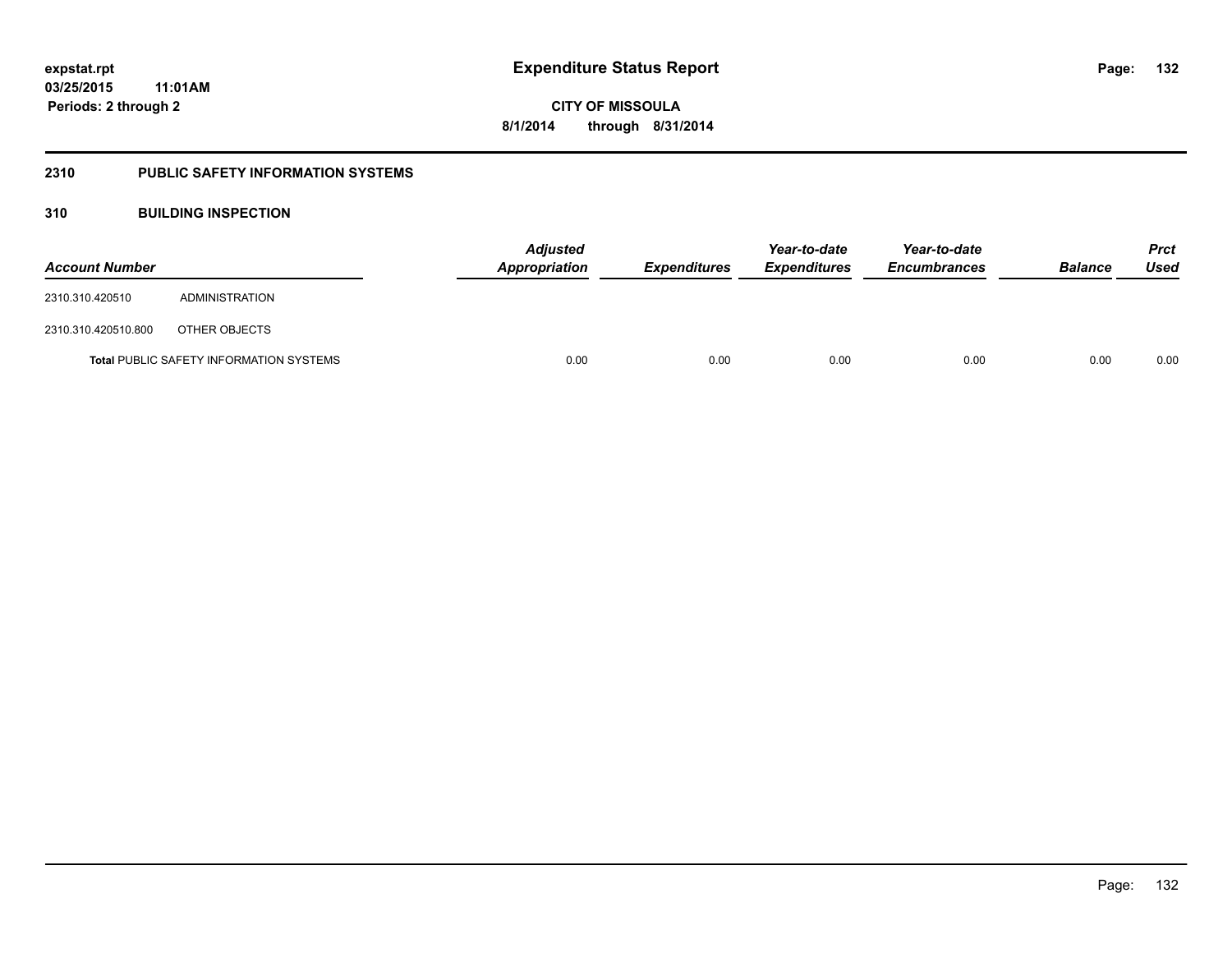**2321 IMPACT FEE FUND**

| <b>Account Number</b>           |                                                                                                    | <b>Adjusted</b><br><b>Appropriation</b> | <b>Expenditures</b> | Year-to-date<br><b>Expenditures</b> | Year-to-date<br><b>Encumbrances</b> | <b>Balance</b>               | <b>Prct</b><br><b>Used</b> |
|---------------------------------|----------------------------------------------------------------------------------------------------|-----------------------------------------|---------------------|-------------------------------------|-------------------------------------|------------------------------|----------------------------|
| 2321.390.430247                 | HILLVIEW WAY STREET IMPROVEMENTS                                                                   |                                         |                     |                                     |                                     |                              |                            |
| 2321.390.430247.900             | CAPITAL OUTLAY                                                                                     |                                         |                     |                                     |                                     |                              |                            |
|                                 | 2321.390.430247.930.000 HILLVIEW WAY STREET IMPROVEMENTS<br>Total HILLVIEW WAY STREET IMPROVEMENTS | 1,069,122.00<br>1,069,122.00            | 0.00<br>0.00        | 0.00<br>0.00                        | 0.00<br>0.00                        | 1,069,122.00<br>1,069,122.00 | 0.00<br>0.00               |
| 2321.390.430248                 | <b>CREGG LN IMPROVEMENTS</b>                                                                       |                                         |                     |                                     |                                     |                              |                            |
| 2321.390.430248.900             | <b>CAPITAL OUTLAY</b>                                                                              |                                         |                     |                                     |                                     |                              |                            |
|                                 | 2321.390.430248.930.000 CREGG LN IMPROVEMENTS<br><b>Total CREGG LN IMPROVEMENTS</b>                | 225,480.00<br>225,480.00                | 0.00<br>0.00        | 0.00<br>0.00                        | 0.00<br>0.00                        | 225,480.00<br>225,480.00     | 0.00<br>0.00               |
| 2321.390.430249                 | OLD US HWY 93 IMPROVEMENTS                                                                         |                                         |                     |                                     |                                     |                              |                            |
| 2321.390.430249.900             | <b>CAPITAL OUTLAY</b>                                                                              |                                         |                     |                                     |                                     |                              |                            |
|                                 | 2321.390.430249.930.000 OLD US HWY 93 IMPROVEMENTS<br>Total OLD US HWY 93 IMPROVEMENTS             | 77,500.00<br>77,500.00                  | 0.00<br>0.00        | 0.00<br>0.00                        | 0.00<br>0.00                        | 77,500.00<br>77,500.00       | 0.00<br>0.00               |
| 2321.390.430260                 | TRAFFIC & PEDESTRIAN SERVICES                                                                      |                                         |                     |                                     |                                     |                              |                            |
| 2321.390.430260.300             | <b>PURCHASED SERVICES</b>                                                                          |                                         |                     |                                     |                                     |                              |                            |
| <b>Total PURCHASED SERVICES</b> |                                                                                                    | 0.00                                    | 0.00                | 0.00                                | 0.00                                | 0.00                         | 0.00                       |
| 2321.390.430260.900             | CAPITAL OUTLAY                                                                                     |                                         |                     |                                     |                                     |                              |                            |
|                                 | 2321.390.430260.930.000 VAN BUREN ST RECONSTRUCTION<br>Total TRAFFIC & PEDESTRIAN SERVICES         | 85,000.00<br>85,000.00                  | 0.00<br>0.00        | 0.00<br>0.00                        | 0.00<br>0.00                        | 85,000.00<br>85,000.00       | 0.00<br>0.00               |
| 2321.390.430261                 | *** Title Not Found ***                                                                            |                                         |                     |                                     |                                     |                              |                            |
| 2321.390.430261.300             | PURCHASED SERVICES                                                                                 |                                         |                     |                                     |                                     |                              |                            |
| <b>Total PURCHASED SERVICES</b> |                                                                                                    | 0.00                                    | 0.00                | 0.00                                | 0.00                                | 0.00                         | 0.00                       |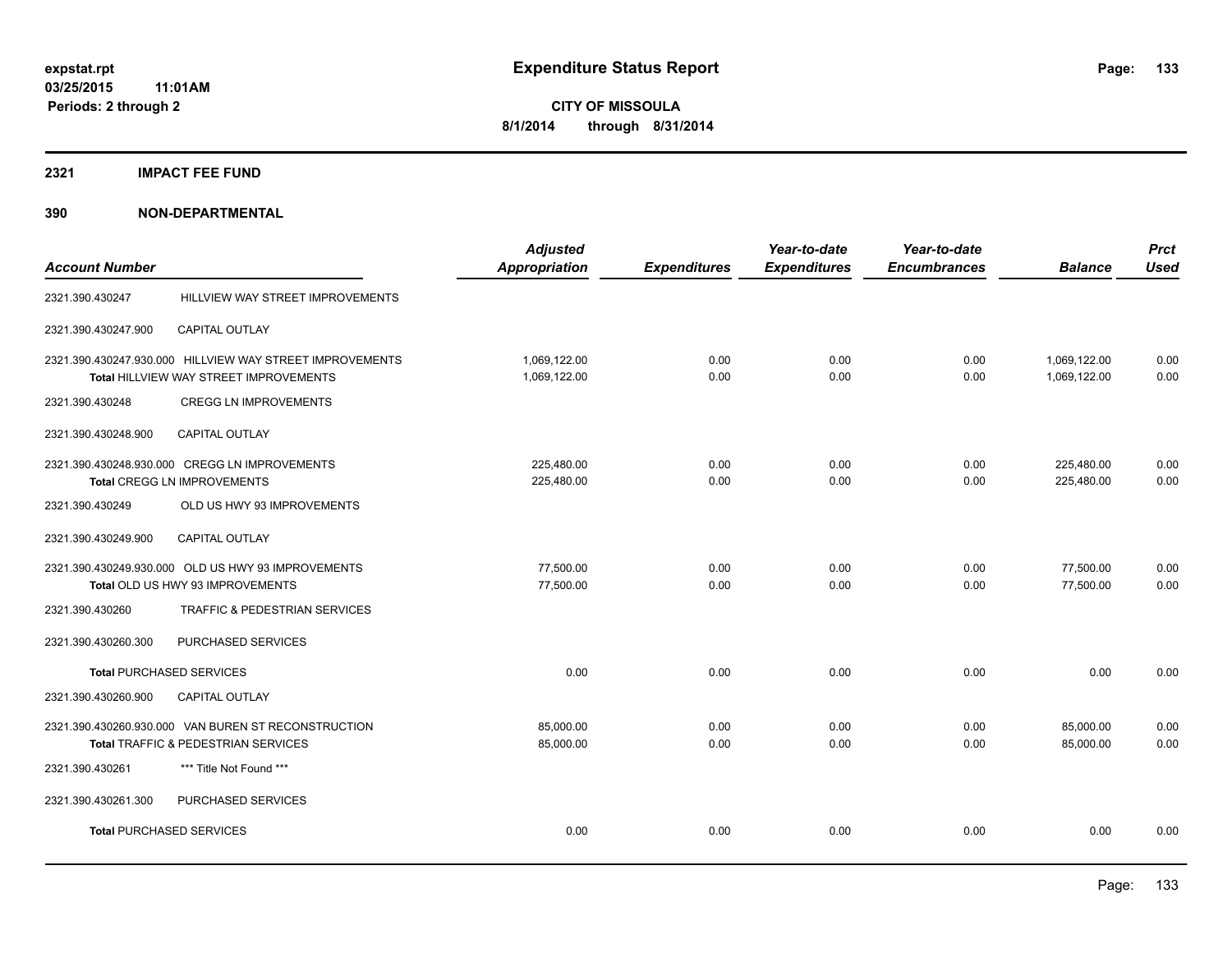#### **2321 IMPACT FEE FUND**

| <b>Account Number</b>                 |                                                | <b>Adjusted</b><br>Appropriation | <b>Expenditures</b> | Year-to-date<br><b>Expenditures</b> | Year-to-date<br><b>Encumbrances</b> | <b>Balance</b> | <b>Prct</b><br><b>Used</b> |
|---------------------------------------|------------------------------------------------|----------------------------------|---------------------|-------------------------------------|-------------------------------------|----------------|----------------------------|
|                                       |                                                |                                  |                     |                                     |                                     |                |                            |
| 2321.390.430261.800                   | OTHER OBJECTS                                  |                                  |                     |                                     |                                     |                |                            |
| <b>Total OTHER OBJECTS</b>            |                                                | 0.00                             | 0.00                | 0.00                                | 0.00                                | 0.00           | 0.00                       |
| 2321.390.430261.900                   | <b>CAPITAL OUTLAY</b>                          |                                  |                     |                                     |                                     |                |                            |
| Total *** Title Not Found ***         |                                                | 0.00                             | 0.00                | 0.00                                | 0.00                                | 0.00           | 0.00                       |
| 2321.390.430280                       | MILLER CR: BRIGGS TO MOCKINGBIRD               |                                  |                     |                                     |                                     |                |                            |
| 2321.390.430280.900                   | <b>CAPITAL OUTLAY</b>                          |                                  |                     |                                     |                                     |                |                            |
|                                       | Total MILLER CR: BRIGGS TO MOCKINGBIRD         | 0.00                             | 0.00                | 0.00                                | 0.00                                | 0.00           | 0.00                       |
| 2321.390.430281                       | SOUTH 3RD STREET PROJECT                       |                                  |                     |                                     |                                     |                |                            |
| 2321.390.430281.900                   | <b>CAPITAL OUTLAY</b>                          |                                  |                     |                                     |                                     |                |                            |
|                                       | 2321.390.430281.930.000 SO 3RD ST/IMPROVEMENTS | 785,000.00                       | 137,887.26          | 168,127.75                          | 0.00                                | 616,872.25     | 21.42                      |
|                                       | Total SOUTH 3RD STREET PROJECT                 | 785,000.00                       | 137,887.26          | 168,127.75                          | 0.00                                | 616,872.25     | 21.42                      |
| 2321.390.460401                       | FORT MSLA REGIONAL PARK                        |                                  |                     |                                     |                                     |                |                            |
| 2321.390.460401.900                   | CAPITAL OUTLAY                                 |                                  |                     |                                     |                                     |                |                            |
| 2321.390.460401.930.000 FORT MISSOULA |                                                | 150,000.00                       | 0.00                | 0.00                                | 0.00                                | 150,000.00     | 0.00                       |
|                                       | Total FORT MSLA REGIONAL PARK                  | 150,000.00                       | 0.00                | 0.00                                | 0.00                                | 150,000.00     | 0.00                       |
| 2321.390.460404                       | <b>EATON TRAIL</b>                             |                                  |                     |                                     |                                     |                |                            |
| 2321.390.460404.100                   | PERSONAL SERVICES                              |                                  |                     |                                     |                                     |                |                            |
|                                       | <b>Total PERSONAL SERVICES</b>                 | 0.00                             | 0.00                | 0.00                                | 0.00                                | 0.00           | 0.00                       |
| 2321.390.460404.300                   | PURCHASED SERVICES                             |                                  |                     |                                     |                                     |                |                            |
|                                       | <b>Total PURCHASED SERVICES</b>                | 0.00                             | 0.00                | 0.00                                | 0.00                                | 0.00           | 0.00                       |
|                                       |                                                |                                  |                     |                                     |                                     |                |                            |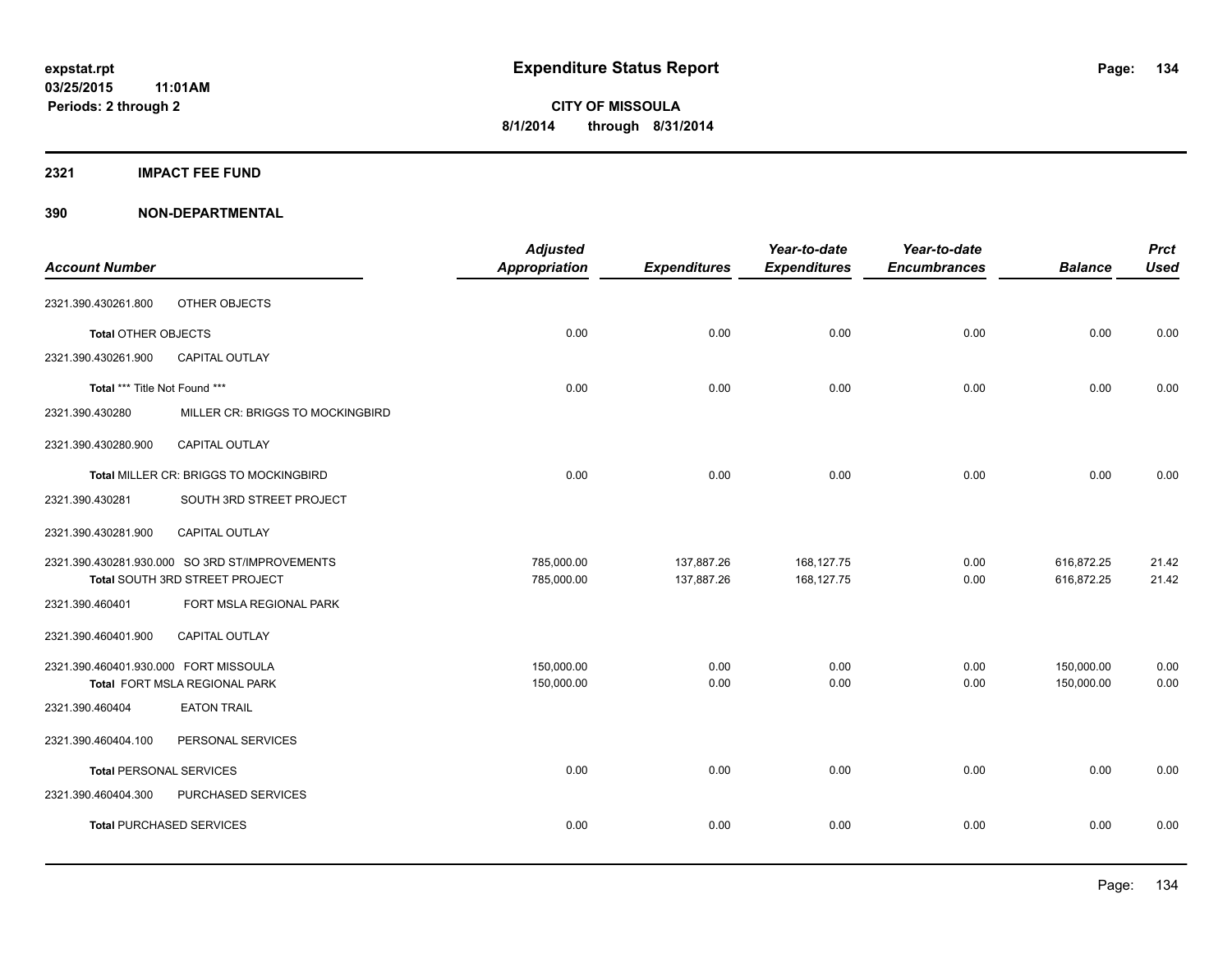**2321 IMPACT FEE FUND**

| <b>Account Number</b>          |                                                | <b>Adjusted</b><br><b>Appropriation</b> | <b>Expenditures</b> | Year-to-date<br><b>Expenditures</b> | Year-to-date<br><b>Encumbrances</b> | <b>Balance</b> | <b>Prct</b><br><b>Used</b> |
|--------------------------------|------------------------------------------------|-----------------------------------------|---------------------|-------------------------------------|-------------------------------------|----------------|----------------------------|
|                                |                                                |                                         |                     |                                     |                                     |                |                            |
| 2321.390.460404.900            | CAPITAL OUTLAY                                 |                                         |                     |                                     |                                     |                |                            |
| <b>Total EATON TRAIL</b>       |                                                | 0.00                                    | 0.00                | 0.00                                | 0.00                                | 0.00           | 0.00                       |
| 2321.390.460406                | WHITE PINE PARK                                |                                         |                     |                                     |                                     |                |                            |
| 2321.390.460406.100            | PERSONAL SERVICES                              |                                         |                     |                                     |                                     |                |                            |
| <b>Total PERSONAL SERVICES</b> |                                                | 0.00                                    | 0.00                | 0.00                                | 0.00                                | 0.00           | 0.00                       |
| 2321.390.460406.300            | PURCHASED SERVICES                             |                                         |                     |                                     |                                     |                |                            |
| <b>Total WHITE PINE PARK</b>   |                                                | 0.00                                    | 0.00                | 0.00                                | 0.00                                | 0.00           | 0.00                       |
| 2321.390.460408                | <b>CONSERVATION LAND MANAGEMENT PLAN</b>       |                                         |                     |                                     |                                     |                |                            |
| 2321.390.460408.900            | CAPITAL OUTLAY                                 |                                         |                     |                                     |                                     |                |                            |
|                                | Total CONSERVATION LAND MANAGEMENT PLAN        | 0.00                                    | 0.00                | 0.00                                | 0.00                                | 0.00           | 0.00                       |
| 2321.390.460409                | MISSOULA TO LOLO TRAIL                         |                                         |                     |                                     |                                     |                |                            |
| 2321.390.460409.900            | CAPITAL OUTLAY                                 |                                         |                     |                                     |                                     |                |                            |
|                                | 2321.390.460409.930.000 MISSOULA TO LOLO TRAIL | 24,465.00                               | 0.00                | 0.00                                | 0.00                                | 24,465.00      | 0.00                       |
|                                | Total MISSOULA TO LOLO TRAIL                   | 24,465.00                               | 0.00                | 0.00                                | 0.00                                | 24,465.00      | 0.00                       |
| 2321.390.460411                | <b>NMT ADMIN</b>                               |                                         |                     |                                     |                                     |                |                            |
| 2321.390.460411.900            | <b>CAPITAL OUTLAY</b>                          |                                         |                     |                                     |                                     |                |                            |
| <b>Total NMT ADMIN</b>         |                                                | 0.00                                    | 0.00                | 0.00                                | 0.00                                | 0.00           | 0.00                       |
| 2321.390.460412                | PLEASANT VIEW PARK                             |                                         |                     |                                     |                                     |                |                            |
| 2321.390.460412.900            | CAPITAL OUTLAY                                 |                                         |                     |                                     |                                     |                |                            |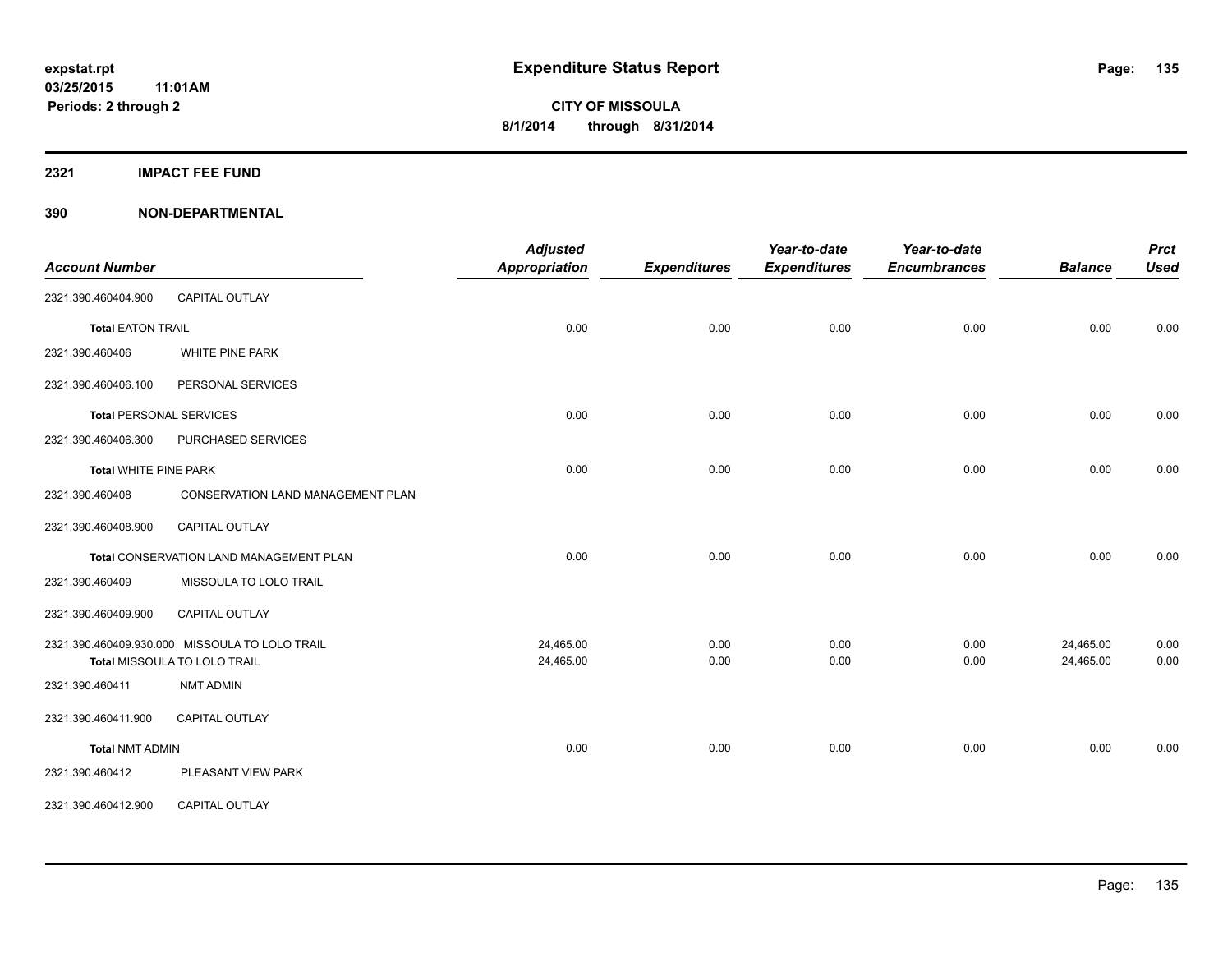**2321 IMPACT FEE FUND**

| <b>Account Number</b>           |                                      | <b>Adjusted</b><br><b>Appropriation</b> | <b>Expenditures</b> | Year-to-date<br><b>Expenditures</b> | Year-to-date<br><b>Encumbrances</b> | <b>Balance</b> | <b>Prct</b><br><b>Used</b> |
|---------------------------------|--------------------------------------|-----------------------------------------|---------------------|-------------------------------------|-------------------------------------|----------------|----------------------------|
| <b>Total PLEASANT VIEW PARK</b> |                                      | 0.00                                    | 0.00                | 0.00                                | 0.00                                | 0.00           | 0.00                       |
| 2321.390.510000                 | UNALLOCATED IMPACT FEES              |                                         |                     |                                     |                                     |                |                            |
| 2321.390.510000.800             | OTHER OBJECTS                        |                                         |                     |                                     |                                     |                |                            |
| <b>Total OTHER OBJECTS</b>      |                                      | 0.00                                    | 0.00                | 0.00                                | 0.00                                | 0.00           | 0.00                       |
| 2321.390.510000.900             | CAPITAL OUTLAY                       |                                         |                     |                                     |                                     |                |                            |
|                                 | <b>Total UNALLOCATED IMPACT FEES</b> | 0.00                                    | 0.00                | 0.00                                | 0.00                                | 0.00           | 0.00                       |
| <b>Total IMPACT FEE FUND</b>    |                                      | 2,416,567.00                            | 137.887.26          | 168.127.75                          | 0.00                                | 2.248.439.25   | 6.96                       |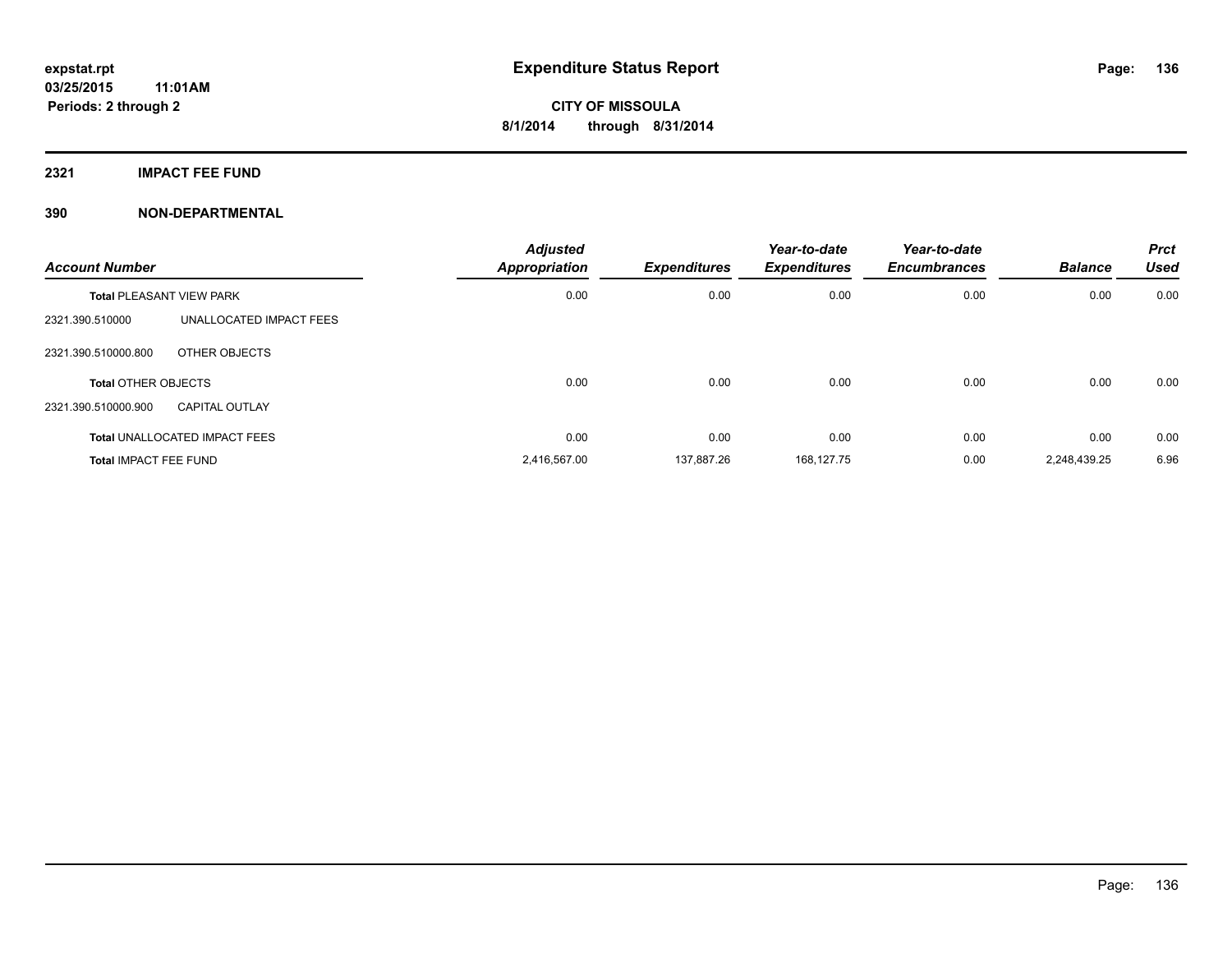#### **2322 GEORGE ELMER/CATTLE DR INTERSECTION**

|                                                  | <b>Adjusted</b>      |                     | Year-to-date        | Year-to-date        |                | <b>Prct</b> |
|--------------------------------------------------|----------------------|---------------------|---------------------|---------------------|----------------|-------------|
| <b>Account Number</b>                            | <b>Appropriation</b> | <b>Expenditures</b> | <b>Expenditures</b> | <b>Encumbrances</b> | <b>Balance</b> | <b>Used</b> |
| SPECIAL ASSESSMENTS<br>2322.390.510100           |                      |                     |                     |                     |                |             |
| <b>PURCHASED SERVICES</b><br>2322.390.510100.300 |                      |                     |                     |                     |                |             |
| 2322.390.510100.350.000 PROFESSIONAL SERVICES    | 15,000.00            | 0.00                | 0.00                | 0.00                | 15.000.00      | 0.00        |
| <b>Total PURCHASED SERVICES</b>                  | 15,000.00            | 0.00                | 0.00                | 0.00                | 15,000.00      | 0.00        |
| OTHER OBJECTS<br>2322.390.510100.800             |                      |                     |                     |                     |                |             |
| <b>Total OTHER OBJECTS</b>                       | 0.00                 | 0.00                | 0.00                | 0.00                | 0.00           | 0.00        |
| 2322.390.510100.900<br><b>CAPITAL OUTLAY</b>     |                      |                     |                     |                     |                |             |
| <b>Total CAPITAL OUTLAY</b>                      | 0.00                 | 0.00                | 0.00                | 0.00                | 0.00           | 0.00        |
| <b>Total GEORGE ELMER/CATTLE DR INTERSECTION</b> | 15,000.00            | 0.00                | 0.00                | 0.00                | 15,000.00      | 0.00        |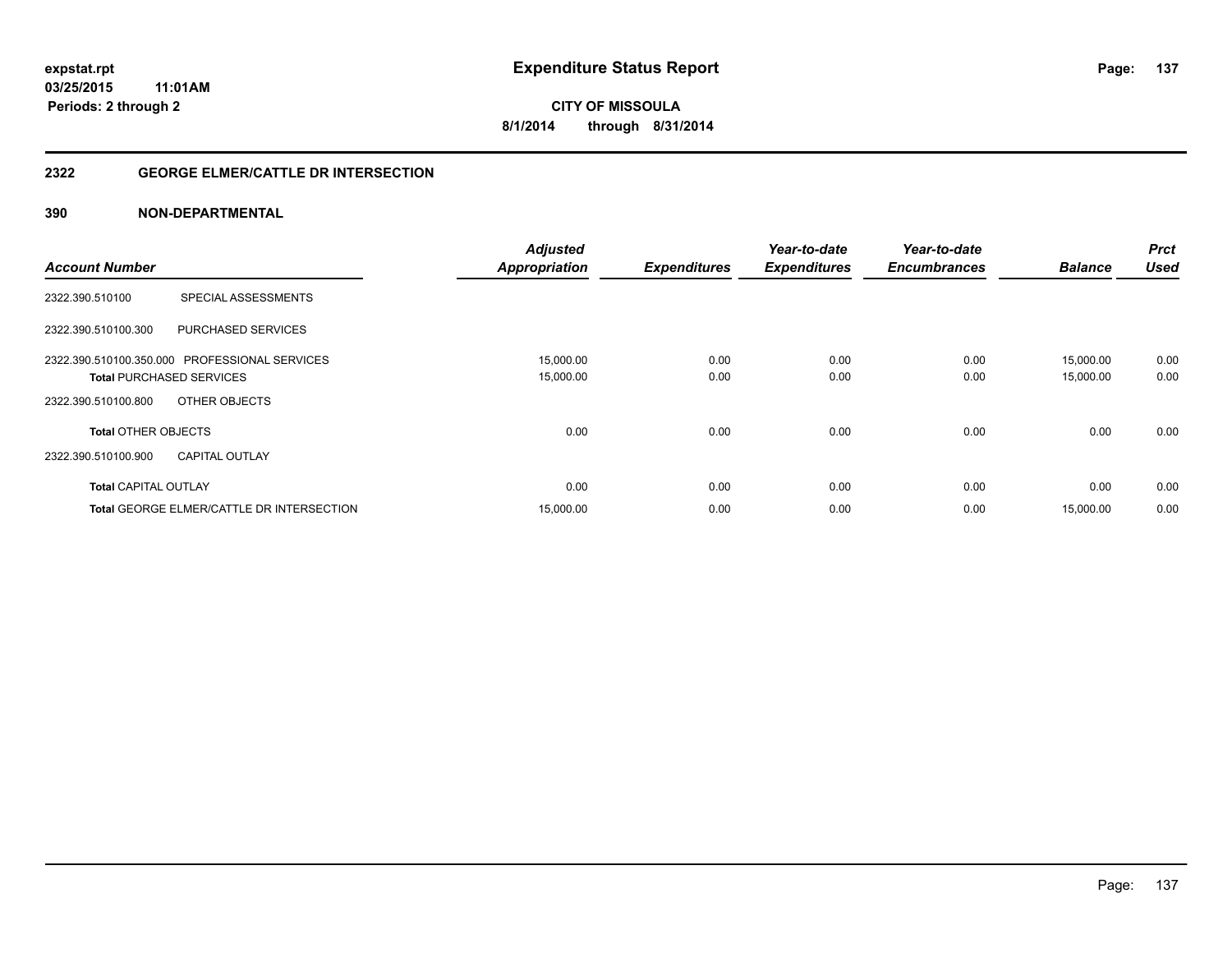#### **2365 PUBLIC ART FUND**

#### **220 MAYOR**

|                                                  | <b>Adjusted</b>      |                     | Year-to-date        | Year-to-date        |                | <b>Prct</b> |
|--------------------------------------------------|----------------------|---------------------|---------------------|---------------------|----------------|-------------|
| <b>Account Number</b>                            | <b>Appropriation</b> | <b>Expenditures</b> | <b>Expenditures</b> | <b>Encumbrances</b> | <b>Balance</b> | <b>Used</b> |
| 2365.220.460518<br>PUBLIC ART PROJECTS           |                      |                     |                     |                     |                |             |
| 2365.220.460518.300<br><b>PURCHASED SERVICES</b> |                      |                     |                     |                     |                |             |
| 2365.220.460518.350.000 PROFESSIONAL SERVICES    | 3,000.00             | 0.00                | 0.00                | 0.00                | 3,000.00       | 0.00        |
| <b>Total PURCHASED SERVICES</b>                  | 3,000.00             | 0.00                | 0.00                | 0.00                | 3,000.00       | 0.00        |
| OTHER OBJECTS<br>2365.220.460518.800             |                      |                     |                     |                     |                |             |
| 2365.220.460518.845.000 CONTINGENCY              | 24,256.00            | 0.00                | 0.00                | 0.00                | 24,256.00      | 0.00        |
| <b>Total OTHER OBJECTS</b>                       | 24,256.00            | 0.00                | 0.00                | 0.00                | 24,256.00      | 0.00        |
| <b>CAPITAL OUTLAY</b><br>2365.220.460518.900     |                      |                     |                     |                     |                |             |
| 2365.220.460518.930.000 IMPROVEMENTS             | 5,615.00             | 5,000.00            | 5,000.00            | 0.00                | 615.00         | 89.05       |
| <b>Total CAPITAL OUTLAY</b>                      | 5,615.00             | 5,000.00            | 5,000.00            | 0.00                | 615.00         | 89.05       |
| <b>Total PUBLIC ART FUND</b>                     | 32,871.00            | 5,000.00            | 5,000.00            | 0.00                | 27,871.00      | 15.21       |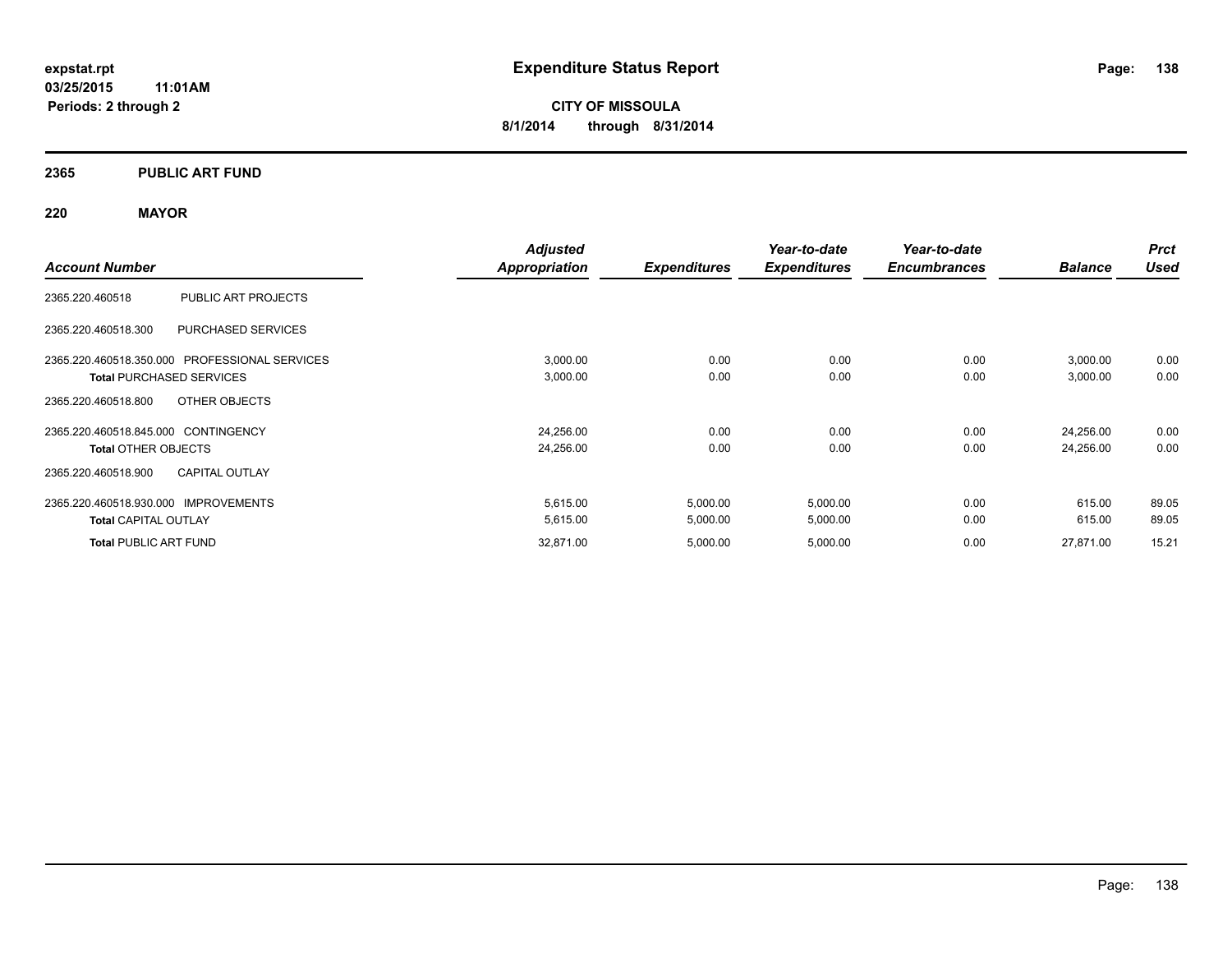#### **2371 EMPLOYEE HEALTH INSURANCE LEVY FUND**

| <b>Account Number</b>      |                                                  | <b>Adjusted</b><br><b>Appropriation</b> | <b>Expenditures</b> | Year-to-date<br><b>Expenditures</b> | Year-to-date<br><b>Encumbrances</b> | <b>Balance</b>               | <b>Prct</b><br>Used |
|----------------------------|--------------------------------------------------|-----------------------------------------|---------------------|-------------------------------------|-------------------------------------|------------------------------|---------------------|
| 2371.390.521000            | INTERFUND OPERATING TRANSFERS                    |                                         |                     |                                     |                                     |                              |                     |
| 2371.390.521000.800        | OTHER OBJECTS                                    |                                         |                     |                                     |                                     |                              |                     |
| <b>Total OTHER OBJECTS</b> | 2371.390.521000.820.000 TRANSFERS TO OTHER FUNDS | 1.324.945.00<br>1,324,945.00            | 0.00<br>0.00        | 0.00<br>0.00                        | 0.00<br>0.00                        | 1.324.945.00<br>1,324,945.00 | 0.00<br>0.00        |
|                            | <b>Total INTERFUND OPERATING TRANSFERS</b>       | 1.324.945.00                            | 0.00                | 0.00                                | 0.00                                | 1.324.945.00                 | 0.00                |
|                            | <b>Total EMPLOYEE HEALTH INSURANCE LEVY FUND</b> | 1.324.945.00                            | 0.00                | 0.00                                | 0.00                                | 1.324.945.00                 | 0.00                |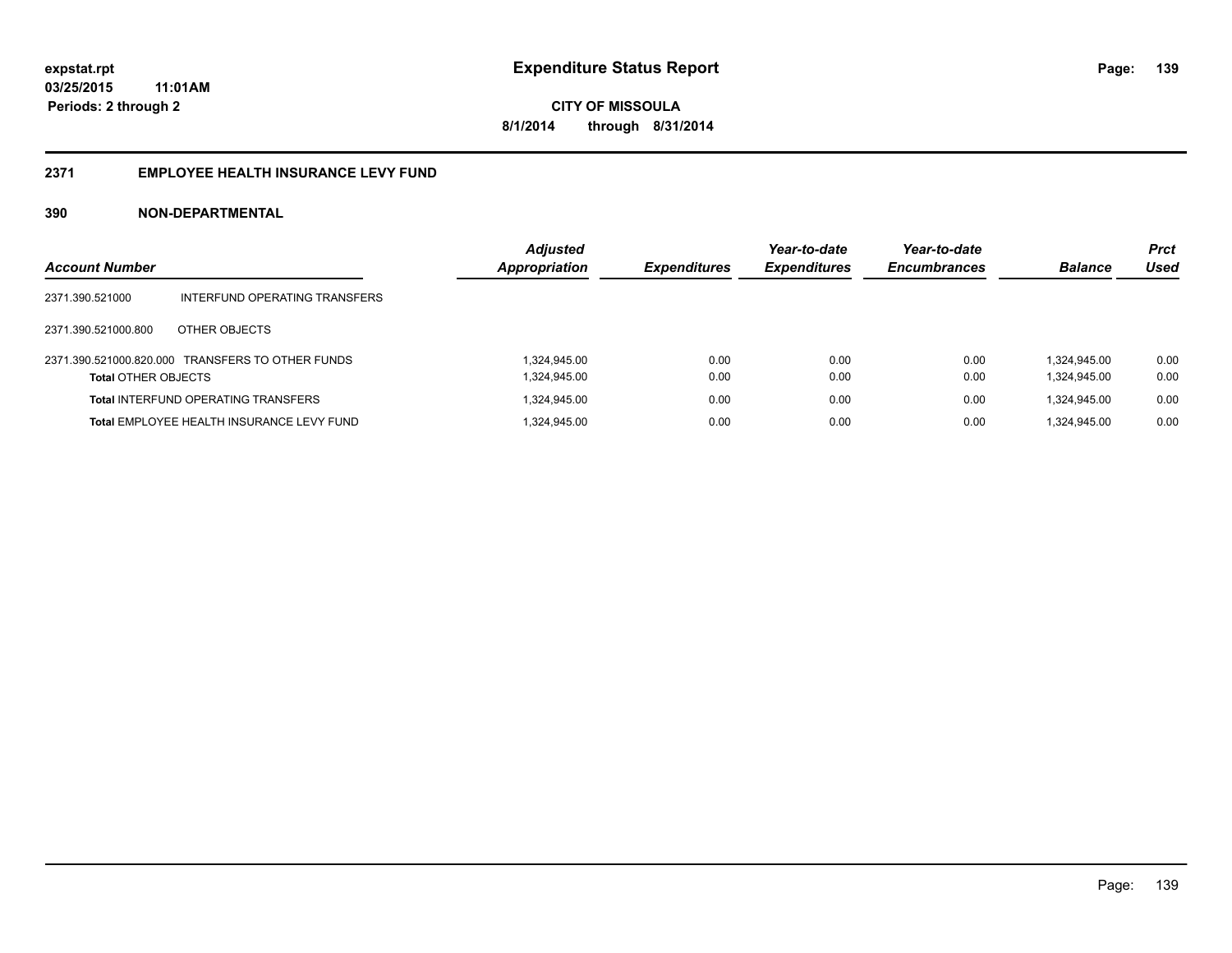#### **2372 PERMISSIVE MEDICAL LEVY**

| <b>Account Number</b> |                                                                                                | <b>Adjusted</b><br>Appropriation | <b>Expenditures</b> | Year-to-date<br><b>Expenditures</b> | Year-to-date<br><b>Encumbrances</b> | <b>Balance</b>               | <b>Prct</b><br>Used |
|-----------------------|------------------------------------------------------------------------------------------------|----------------------------------|---------------------|-------------------------------------|-------------------------------------|------------------------------|---------------------|
| 2372.390.521000       | INTERFUND OPERATING TRANSFERS                                                                  |                                  |                     |                                     |                                     |                              |                     |
| 2372.390.521000.800   | OTHER OBJECTS                                                                                  |                                  |                     |                                     |                                     |                              |                     |
|                       | 2372.390.521000.820.000 TRANSFERS TO OTHER FUNDS<br><b>Total INTERFUND OPERATING TRANSFERS</b> | 2,971,522.00<br>2,971,522.00     | 0.00<br>0.00        | 0.00<br>0.00                        | 0.00<br>0.00                        | 2.971.522.00<br>2.971.522.00 | 0.00<br>0.00        |
|                       | <b>Total PERMISSIVE MEDICAL LEVY</b>                                                           | 2,971,522.00                     | 0.00                | 0.00                                | 0.00                                | 2.971.522.00                 | 0.00                |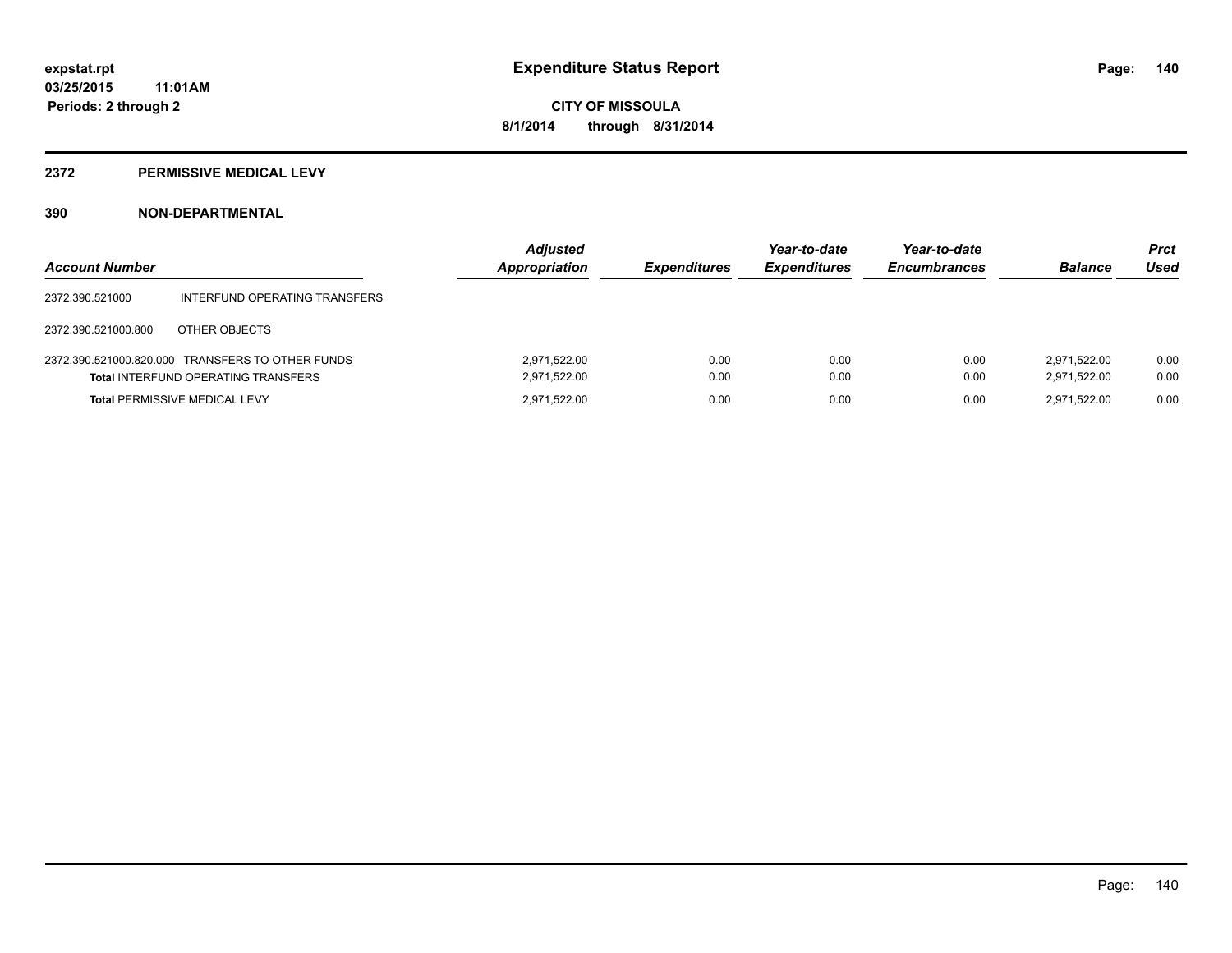#### **2389 CABLE TELEVISION FRANCHISE FUND**

|                                                          | <b>Adjusted</b> |                     | Year-to-date        | Year-to-date        |                | <b>Prct</b> |
|----------------------------------------------------------|-----------------|---------------------|---------------------|---------------------|----------------|-------------|
| <b>Account Number</b>                                    | Appropriation   | <b>Expenditures</b> | <b>Expenditures</b> | <b>Encumbrances</b> | <b>Balance</b> | <b>Used</b> |
| <b>CABLE TV FRANCHISE</b><br>2389.390.411810             |                 |                     |                     |                     |                |             |
| <b>PURCHASED SERVICES</b><br>2389.390.411810.300         |                 |                     |                     |                     |                |             |
| 2389.390.411810.350.000<br><b>PROFESSIONAL SERVICES</b>  | 5,000.00        | 0.00                | 0.00                | 0.00                | 5,000.00       | 0.00        |
| 2389.390.411810.370.000 TRAVEL                           | 1,000.00        | 0.00                | 0.00                | 0.00                | 1.000.00       | 0.00        |
| 2389.390.411810.380.000 TRAINING                         | 1.000.00        | 0.00                | 0.00                | 0.00                | 1.000.00       | 0.00        |
| <b>Total PURCHASED SERVICES</b>                          | 7,000.00        | 0.00                | 0.00                | 0.00                | 7,000.00       | 0.00        |
| <b>GRANTS &amp; CONTRIBUTIONS</b><br>2389.390.411810.700 |                 |                     |                     |                     |                |             |
| 2389.390.411810.700.000 GRANTS & CONTRIBUTIONS           | 440,000.00      | 0.00                | 0.00                | 0.00                | 440.000.00     | 0.00        |
| <b>Total GRANTS &amp; CONTRIBUTIONS</b>                  | 440,000.00      | 0.00                | 0.00                | 0.00                | 440,000.00     | 0.00        |
| OTHER OBJECTS<br>2389.390.411810.800                     |                 |                     |                     |                     |                |             |
| 2389.390.411810.820.000 TRANSFERS TO OTHER FUNDS         | 244,110.00      | 0.00                | 0.00                | 0.00                | 244.110.00     | 0.00        |
| <b>Total OTHER OBJECTS</b>                               | 244.110.00      | 0.00                | 0.00                | 0.00                | 244.110.00     | 0.00        |
| 2389.390.411810.900<br><b>CAPITAL OUTLAY</b>             |                 |                     |                     |                     |                |             |
| 2389.390.411810.940.000 MACHINERY & EQUIPMENT            | 44,890.00       | 0.00                | 0.00                | 0.00                | 44,890.00      | 0.00        |
| <b>Total CAPITAL OUTLAY</b>                              | 44,890.00       | 0.00                | 0.00                | 0.00                | 44,890.00      | 0.00        |
| <b>Total CABLE TELEVISION FRANCHISE FUND</b>             | 736,000.00      | 0.00                | 0.00                | 0.00                | 736,000.00     | 0.00        |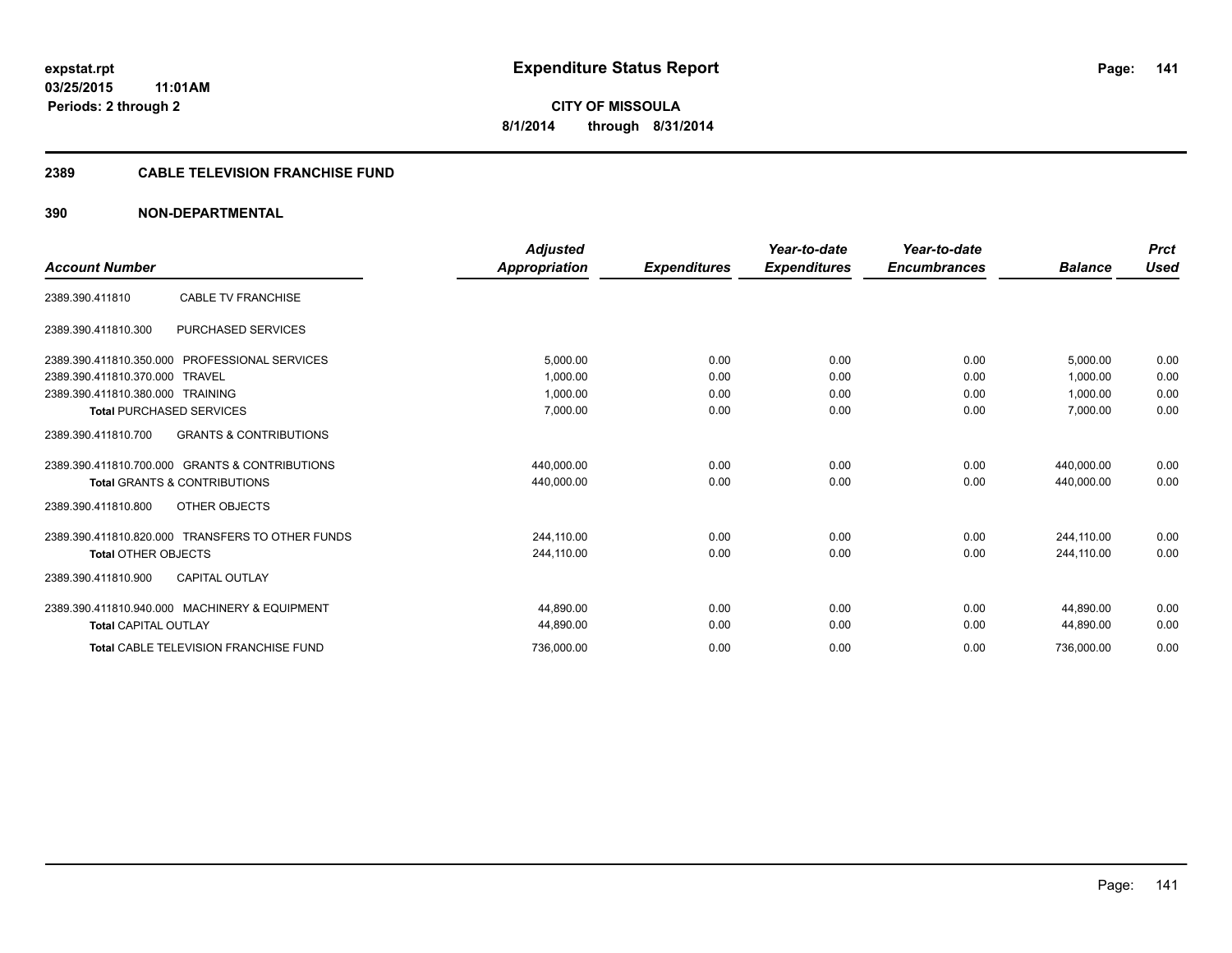#### **2390 DRUG FORFEITURE FUND**

## **290 POLICE**

|                                                          | <b>Adjusted</b>      |                     | Year-to-date        | Year-to-date        |                | <b>Prct</b> |
|----------------------------------------------------------|----------------------|---------------------|---------------------|---------------------|----------------|-------------|
| <b>Account Number</b>                                    | <b>Appropriation</b> | <b>Expenditures</b> | <b>Expenditures</b> | <b>Encumbrances</b> | <b>Balance</b> | <b>Used</b> |
| <b>NARCOTICS</b><br>2390.290.420142                      |                      |                     |                     |                     |                |             |
| PERSONAL SERVICES<br>2390.290.420142.100                 |                      |                     |                     |                     |                |             |
| <b>Total PERSONAL SERVICES</b>                           | 0.00                 | 0.00                | 0.00                | 0.00                | 0.00           | 0.00        |
| 2390.290.420142.200<br><b>SUPPLIES</b>                   |                      |                     |                     |                     |                |             |
| 2390.290.420142.220.000 OPERATING SUPPLIES               | 3,000.00             | 2,603.31            | 2,664.29            | 0.00                | 335.71         | 88.81       |
| 2390.290.420142.230.000<br><b>REPAIR/MAINTENANCE</b>     | 3,000.00             | 0.00                | 0.00                | 0.00                | 3,000.00       | 0.00        |
| 2390.290.420142.231.000<br><b>GASOLINE</b>               | 500.00               | 0.00                | 0.00                | 0.00                | 500.00         | 0.00        |
| <b>Total SUPPLIES</b>                                    | 6,500.00             | 2,603.31            | 2,664.29            | 0.00                | 3,835.71       | 40.99       |
| 2390.290.420142.300<br>PURCHASED SERVICES                |                      |                     |                     |                     |                |             |
| 2390.290.420142.310.000 COMMUNICATIONS                   | 500.00               | 0.00                | 0.00                | 0.00                | 500.00         | 0.00        |
| 2390.290.420142.320.000 PRINTING & DUPLICATING           | 300.00               | 0.00                | 0.00                | 0.00                | 300.00         | 0.00        |
| 2390.290.420142.360.000 REPAIR & MAINTENANCE             | 1,000.00             | 0.00                | 0.00                | 0.00                | 1,000.00       | 0.00        |
| 2390.290.420142.370.000 TRAVEL                           | 4,000.00             | 0.00                | 0.00                | 0.00                | 4,000.00       | 0.00        |
| 2390.290.420142.380.000 TRAINING                         | 2.000.00             | 0.00                | 0.00                | 0.00                | 2,000.00       | 0.00        |
| 2390.290.420142.390.000 OTHER PURCHASED SERVICES         | 500.00               | 0.00                | 0.00                | 0.00                | 500.00         | 0.00        |
| <b>Total PURCHASED SERVICES</b>                          | 8,300.00             | 0.00                | 0.00                | 0.00                | 8,300.00       | 0.00        |
| 2390.290.420142.500<br><b>FIXED CHARGES</b>              |                      |                     |                     |                     |                |             |
| 2390.290.420142.500.000 FIXED CHARGES                    | 1,000.00             | 0.00                | 0.00                | 0.00                | 1,000.00       | 0.00        |
| <b>Total FIXED CHARGES</b>                               | 1,000.00             | 0.00                | 0.00                | 0.00                | 1,000.00       | 0.00        |
| 2390.290.420142.700<br><b>GRANTS &amp; CONTRIBUTIONS</b> |                      |                     |                     |                     |                |             |
| <b>Total GRANTS &amp; CONTRIBUTIONS</b>                  | 0.00                 | 0.00                | 0.00                | 0.00                | 0.00           | 0.00        |
| 2390.290.420142.800<br>OTHER OBJECTS                     |                      |                     |                     |                     |                |             |
| <b>Total OTHER OBJECTS</b>                               | 0.00                 | 0.00                | 0.00                | 0.00                | 0.00           | 0.00        |
| 2390.290.420142.900<br><b>CAPITAL OUTLAY</b>             |                      |                     |                     |                     |                |             |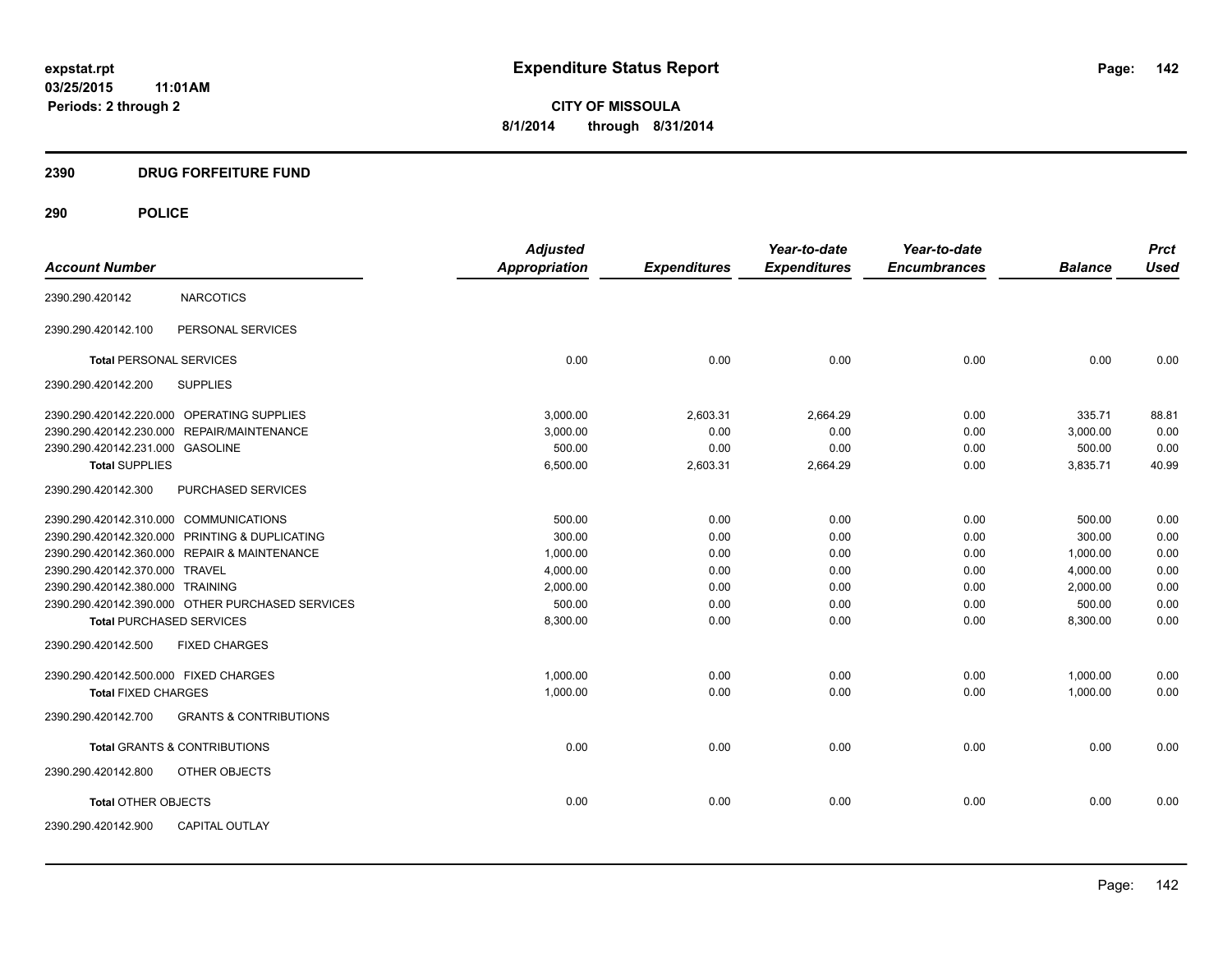#### **2390 DRUG FORFEITURE FUND**

## **290 POLICE**

| <b>Account Number</b>                                                        | <b>Adjusted</b><br>Appropriation | <b>Expenditures</b> | Year-to-date<br><b>Expenditures</b> | Year-to-date<br><b>Encumbrances</b> | <b>Balance</b>         | Prct<br>Used |
|------------------------------------------------------------------------------|----------------------------------|---------------------|-------------------------------------|-------------------------------------|------------------------|--------------|
| 2390.290.420142.940.000 MACHINERY & EQUIPMENT<br><b>Total CAPITAL OUTLAY</b> | 12,000.00<br>12,000.00           | 0.00<br>0.00        | 0.00<br>0.00                        | 0.00<br>0.00                        | 12.000.00<br>12.000.00 | 0.00<br>0.00 |
| <b>Total DRUG FORFEITURE FUND</b>                                            | 27,800.00                        | 2.603.31            | 2.664.29                            | 0.00                                | 25.135.71              | 9.58         |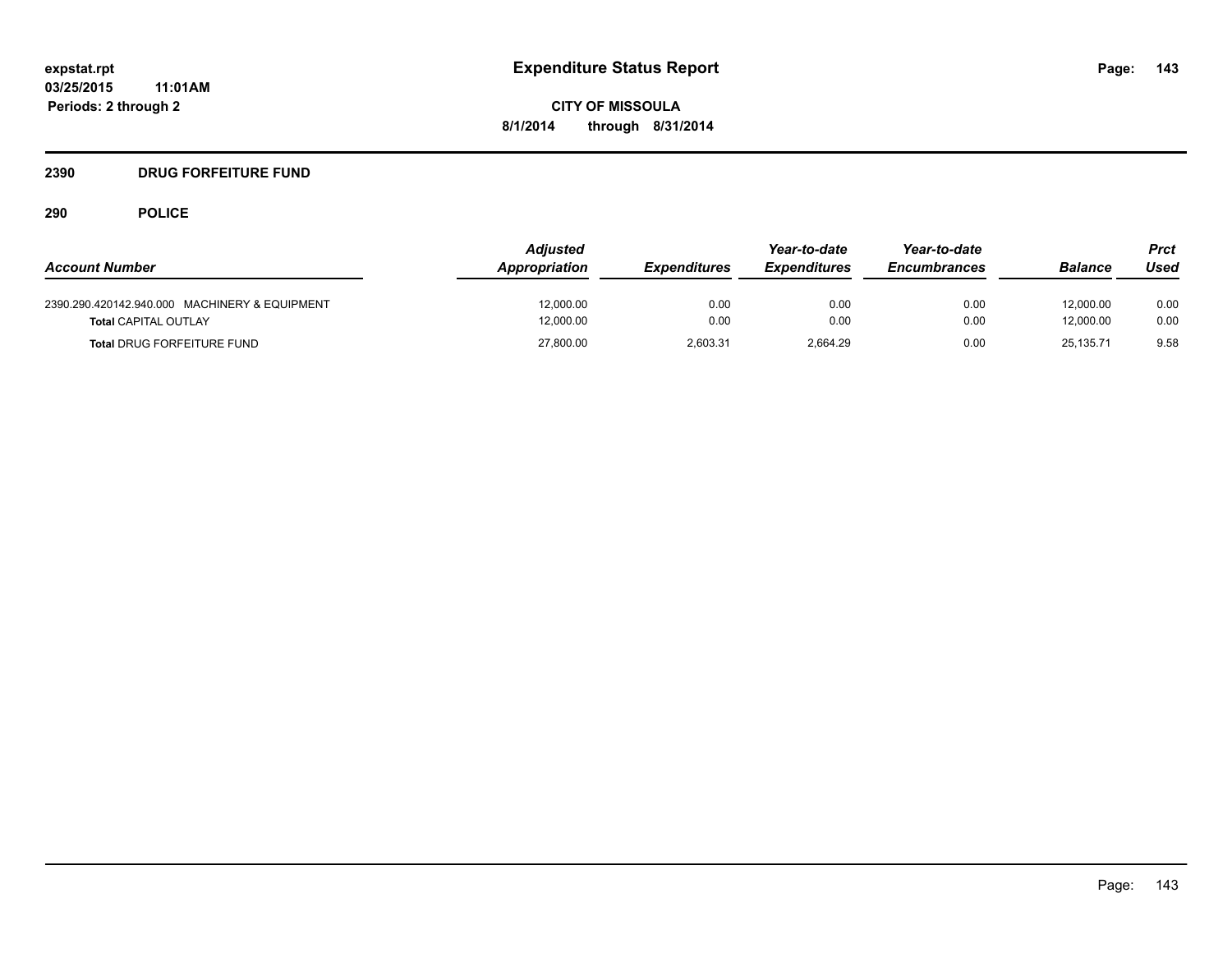#### **2394 BUILDING INSPECTION FUND**

#### **310 BUILDING INSPECTION**

| <b>Account Number</b>                                      | <b>Adjusted</b><br>Appropriation | <b>Expenditures</b> | Year-to-date<br><b>Expenditures</b> | Year-to-date<br><b>Encumbrances</b> | <b>Balance</b> | <b>Prct</b><br><b>Used</b> |
|------------------------------------------------------------|----------------------------------|---------------------|-------------------------------------|-------------------------------------|----------------|----------------------------|
|                                                            |                                  |                     |                                     |                                     |                |                            |
| PROTECTIVE INSPECTIONS<br>2394.310.420500                  |                                  |                     |                                     |                                     |                |                            |
| 2394.310.420500.100<br>PERSONAL SERVICES                   |                                  |                     |                                     |                                     |                |                            |
| 2394.310.420500.110.000 SALARIES AND WAGES                 | 612,658.00                       | 44,563.37           | 57,673.50                           | 0.00                                | 554,984.50     | 9.41                       |
| 2394.310.420500.120.000<br>OVERTIME/TERMINATION            | 500.00                           | 0.00                | 0.00                                | 0.00                                | 500.00         | 0.00                       |
| 2394.310.420500.130.000 OTHER                              | 19,836.00                        | 0.00                | 0.00                                | 0.00                                | 19,836.00      | 0.00                       |
| 2394.310.420500.140.000 EMPLOYER CONTRIBUTIONS             | 206,562.00                       | 14,351.11           | 27,182.86                           | 0.00                                | 179,379.14     | 13.16                      |
| 2394.310.420500.141.000 STATE RETIREMENT CONTRIBUTIONS     | 0.00                             | 44.56               | 57.67                               | 0.00                                | $-57.67$       | 0.00                       |
| <b>Total PERSONAL SERVICES</b>                             | 839,556.00                       | 58,959.04           | 84,914.03                           | 0.00                                | 754,641.97     | 10.11                      |
| <b>SUPPLIES</b><br>2394.310.420500.200                     |                                  |                     |                                     |                                     |                |                            |
| 2394.310.420500.210.000 OFFICE SUPPLIES                    | 2,200.00                         | 19.79               | 221.53                              | 0.00                                | 1,978.47       | 10.07                      |
| OPERATING SUPPLIES<br>2394.310.420500.220.000              | 5,500.00                         | 0.00                | 0.00                                | 0.00                                | 5,500.00       | 0.00                       |
| 2394.310.420500.230.000 REPAIR/MAINTENANCE                 | 3,000.00                         | 0.00                | 11.00                               | 0.00                                | 2.989.00       | 0.37                       |
| 2394.310.420500.231.000 GASOLINE                           | 11,475.00                        | 0.00                | 0.00                                | 0.00                                | 11,475.00      | 0.00                       |
| 2394.310.420500.250.000 SUPPLIES FOR RESALE                | 500.00                           | 0.00                | 0.00                                | 0.00                                | 500.00         | 0.00                       |
| <b>Total SUPPLIES</b>                                      | 22,675.00                        | 19.79               | 232.53                              | 0.00                                | 22,442.47      | 1.03                       |
| 2394.310.420500.300<br>PURCHASED SERVICES                  |                                  |                     |                                     |                                     |                |                            |
| 2394.310.420500.310.000 COMMUNICATIONS                     | 1,000.00                         | 0.00                | 0.00                                | 0.00                                | 1,000.00       | 0.00                       |
| 2394.310.420500.320.000 PRINTING & DUPLICATING             | 7,600.00                         | 647.06              | 647.06                              | 0.00                                | 6,952.94       | 8.51                       |
| PUBLICITY, SUBSCRIPTIONS & DUES<br>2394.310.420500.330.000 | 2,100.00                         | 343.50              | 478.50                              | 0.00                                | 1.621.50       | 22.79                      |
| 2394.310.420500.344.000 TELEPHONE SERVICE                  | 13,548.00                        | 476.00              | 952.00                              | 0.00                                | 12,596.00      | 7.03                       |
| PROFESSIONAL SERVICES<br>2394.310.420500.350.000           | 5,300.00                         | 1,865.67            | 2,298.79                            | 0.00                                | 3,001.21       | 43.37                      |
| 2394.310.420500.360.000 REPAIR & MAINTENANCE               | 33,378.00                        | 2.88                | 38.26                               | 0.00                                | 33,339.74      | 0.11                       |
| 2394.310.420500.370.000 TRAVEL                             | 5,025.00                         | 0.00                | 0.00                                | 0.00                                | 5,025.00       | 0.00                       |
| 2394.310.420500.380.000 TRAINING                           | 6,500.00                         | 200.00              | 200.00                              | 0.00                                | 6,300.00       | 3.08                       |
| <b>Total PURCHASED SERVICES</b>                            | 74,451.00                        | 3,535.11            | 4,614.61                            | 0.00                                | 69,836.39      | 6.20                       |
| 2394.310.420500.500<br><b>FIXED CHARGES</b>                |                                  |                     |                                     |                                     |                |                            |
| 2394.310.420500.500.000 FIXED CHARGES                      | 259,008.00                       | 2,055.44            | 2,055.44                            | 0.00                                | 256,952.56     | 0.79                       |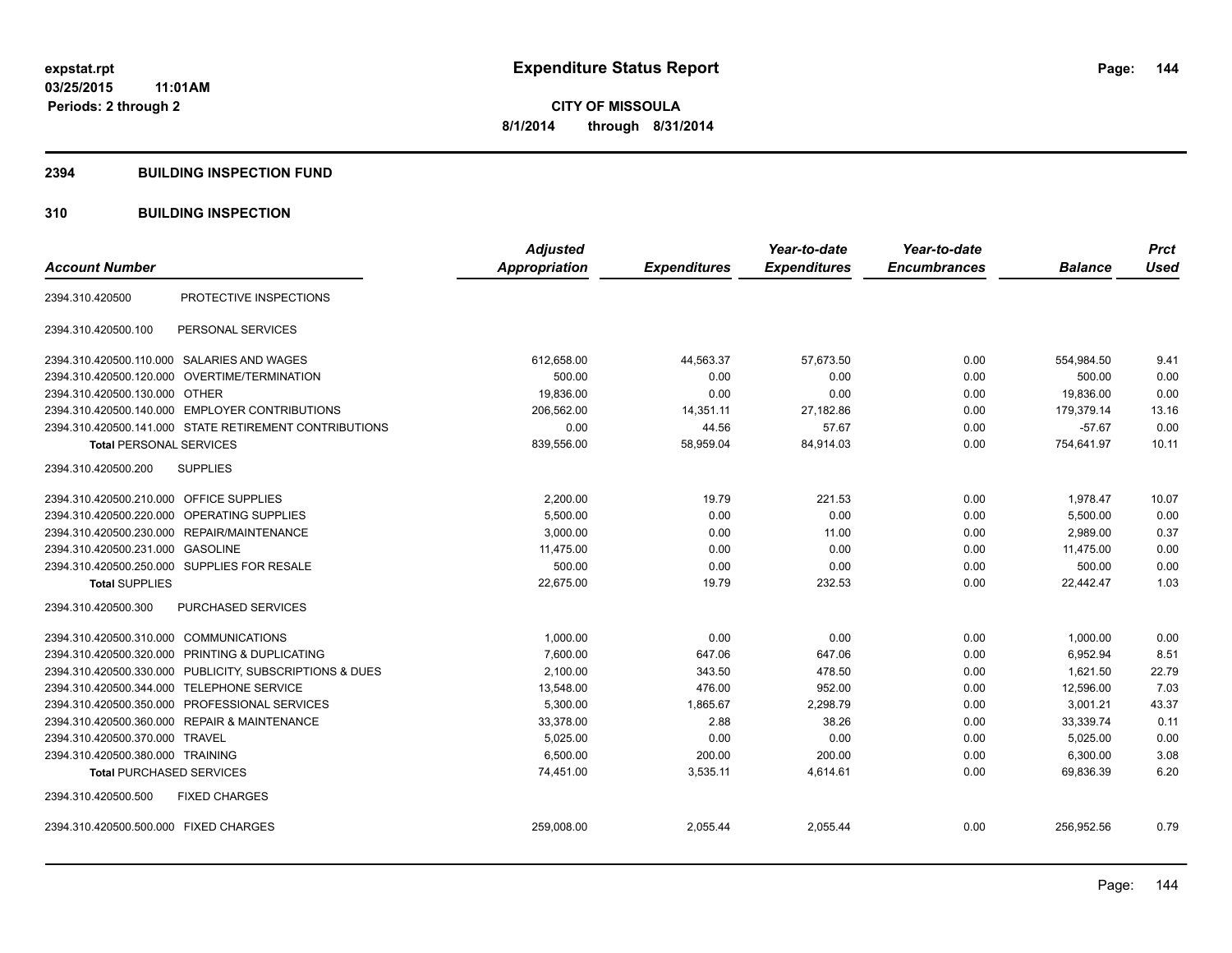#### **2394 BUILDING INSPECTION FUND**

#### **310 BUILDING INSPECTION**

| <b>Account Number</b>          |                                       | <b>Adjusted</b><br>Appropriation | <b>Expenditures</b> | Year-to-date<br><b>Expenditures</b> | Year-to-date<br><b>Encumbrances</b> | <b>Balance</b> | <b>Prct</b><br><b>Used</b> |
|--------------------------------|---------------------------------------|----------------------------------|---------------------|-------------------------------------|-------------------------------------|----------------|----------------------------|
| <b>Total FIXED CHARGES</b>     |                                       | 259,008.00                       | 2,055.44            | 2,055.44                            | 0.00                                | 256,952.56     | 0.79                       |
| 2394.310.420500.600            | <b>DEBT SERVICE</b>                   |                                  |                     |                                     |                                     |                |                            |
| <b>Total DEBT SERVICE</b>      |                                       | 0.00                             | 0.00                | 0.00                                | 0.00                                | 0.00           | 0.00                       |
| 2394.310.420500.900            | <b>CAPITAL OUTLAY</b>                 |                                  |                     |                                     |                                     |                |                            |
| <b>Total CAPITAL OUTLAY</b>    |                                       | 0.00                             | 0.00                | 0.00                                | 0.00                                | 0.00           | 0.00                       |
|                                | <b>Total PROTECTIVE INSPECTIONS</b>   | 1,195,690.00                     | 64,569.38           | 91,816.61                           | 0.00                                | 1,103,873.39   | 7.68                       |
| 2394.310.510110                | <b>MERCHANT SERVICES</b>              |                                  |                     |                                     |                                     |                |                            |
| 2394.310.510110.500            | <b>FIXED CHARGES</b>                  |                                  |                     |                                     |                                     |                |                            |
| <b>Total MERCHANT SERVICES</b> |                                       | 0.00                             | 0.00                | 0.00                                | 0.00                                | 0.00           | 0.00                       |
|                                | <b>Total BUILDING INSPECTION FUND</b> | 1,195,690.00                     | 64,569.38           | 91,816.61                           | 0.00                                | 1,103,873.39   | 7.68                       |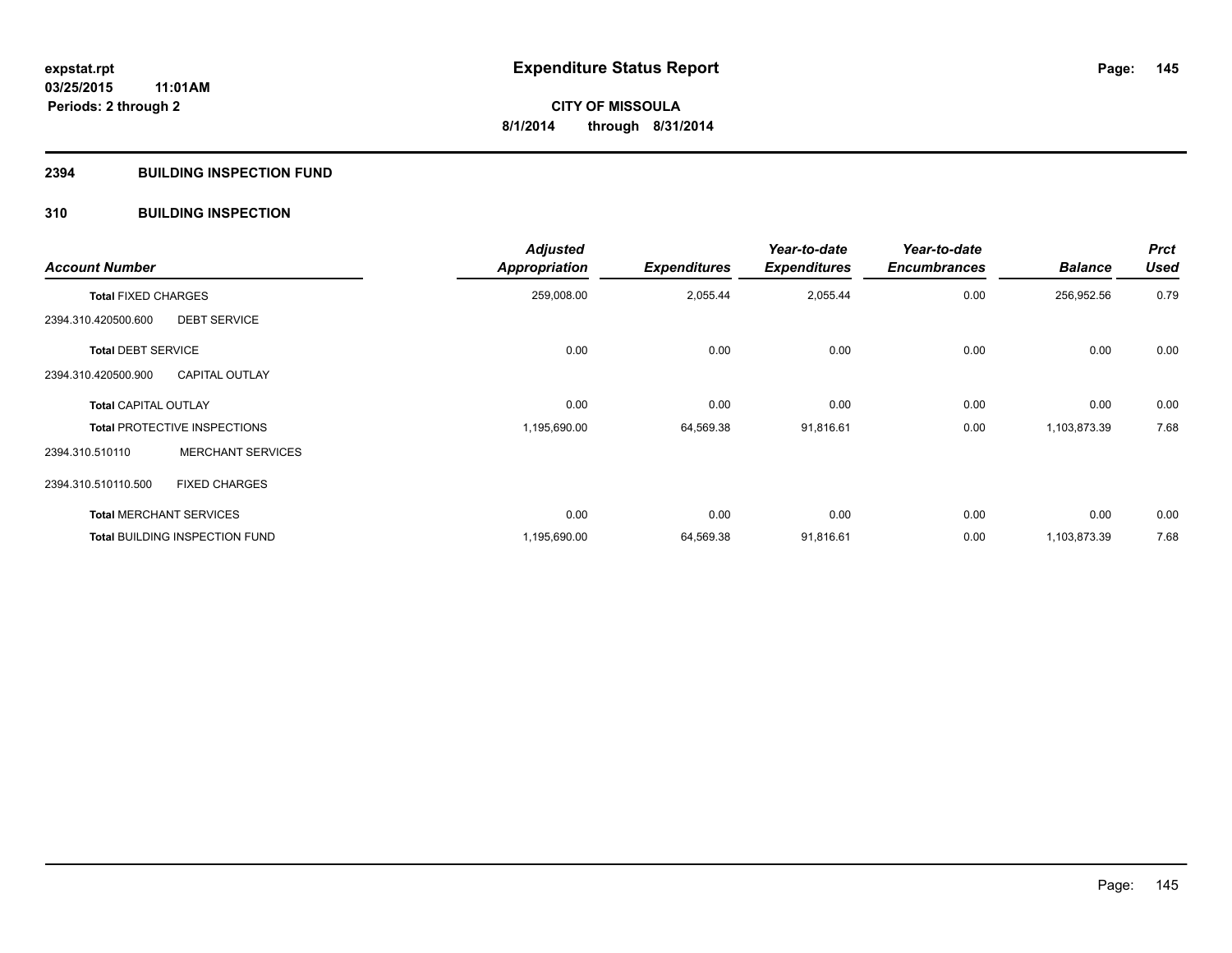#### **2395 CITY GRANTS & PROGRAM INCOME FUND**

#### **390 NON-DEPARTMENTAL**

| <b>Account Number</b>       |                                                                                  | <b>Adjusted</b><br><b>Appropriation</b> | <b>Expenditures</b> | Year-to-date<br><b>Expenditures</b> | Year-to-date<br><b>Encumbrances</b> | <b>Balance</b>       | <b>Prct</b><br><b>Used</b> |
|-----------------------------|----------------------------------------------------------------------------------|-----------------------------------------|---------------------|-------------------------------------|-------------------------------------|----------------------|----------------------------|
| 2395.390.470200             | <b>HOUSING REHAB</b>                                                             |                                         |                     |                                     |                                     |                      |                            |
| 2395.390.470200.700         | <b>GRANTS &amp; CONTRIBUTIONS</b>                                                |                                         |                     |                                     |                                     |                      |                            |
|                             | <b>Total GRANTS &amp; CONTRIBUTIONS</b>                                          | 0.00                                    | 0.00                | 0.00                                | 0.00                                | 0.00                 | 0.00                       |
| 2395.390.470200.800         | OTHER OBJECTS                                                                    |                                         |                     |                                     |                                     |                      |                            |
| <b>Total HOUSING REHAB</b>  |                                                                                  | 0.00                                    | 0.00                | 0.00                                | 0.00                                | 0.00                 | 0.00                       |
| 2395.390.470210             | <b>ADMINISTRATION</b>                                                            |                                         |                     |                                     |                                     |                      |                            |
| 2395.390.470210.300         | PURCHASED SERVICES                                                               |                                         |                     |                                     |                                     |                      |                            |
|                             | 2395.390.470210.350.000 PROFESSIONAL SERVICES<br><b>Total PURCHASED SERVICES</b> | 2,103.00<br>2,103.00                    | 0.00<br>0.00        | 0.00<br>0.00                        | 0.00<br>0.00                        | 2,103.00<br>2,103.00 | 0.00<br>0.00               |
| 2395.390.470210.800         | OTHER OBJECTS                                                                    |                                         |                     |                                     |                                     |                      |                            |
| <b>Total OTHER OBJECTS</b>  |                                                                                  | 0.00                                    | 0.00                | 0.00                                | 0.00                                | 0.00                 | 0.00                       |
| <b>Total ADMINISTRATION</b> |                                                                                  | 2,103.00                                | 0.00                | 0.00                                | 0.00                                | 2,103.00             | 0.00                       |
| 2395.390.470220             | ACQUISITION OF PROPERTY                                                          |                                         |                     |                                     |                                     |                      |                            |
| 2395.390.470220.300         | PURCHASED SERVICES                                                               |                                         |                     |                                     |                                     |                      |                            |
|                             | Total ACQUISITION OF PROPERTY                                                    | 0.00                                    | 0.00                | 0.00                                | 0.00                                | 0.00                 | 0.00                       |
| 2395.390.470300             | ECONOMIC DEVELOPMENT                                                             |                                         |                     |                                     |                                     |                      |                            |
| 2395.390.470300.700         | <b>GRANTS &amp; CONTRIBUTIONS</b>                                                |                                         |                     |                                     |                                     |                      |                            |
|                             | Total ECONOMIC DEVELOPMENT                                                       | 0.00                                    | 0.00                | 0.00                                | 0.00                                | 0.00                 | 0.00                       |
|                             | Total CITY GRANTS & PROGRAM INCOME FUND                                          | 2,103.00                                | 0.00                | 0.00                                | 0.00                                | 2,103.00             | 0.00                       |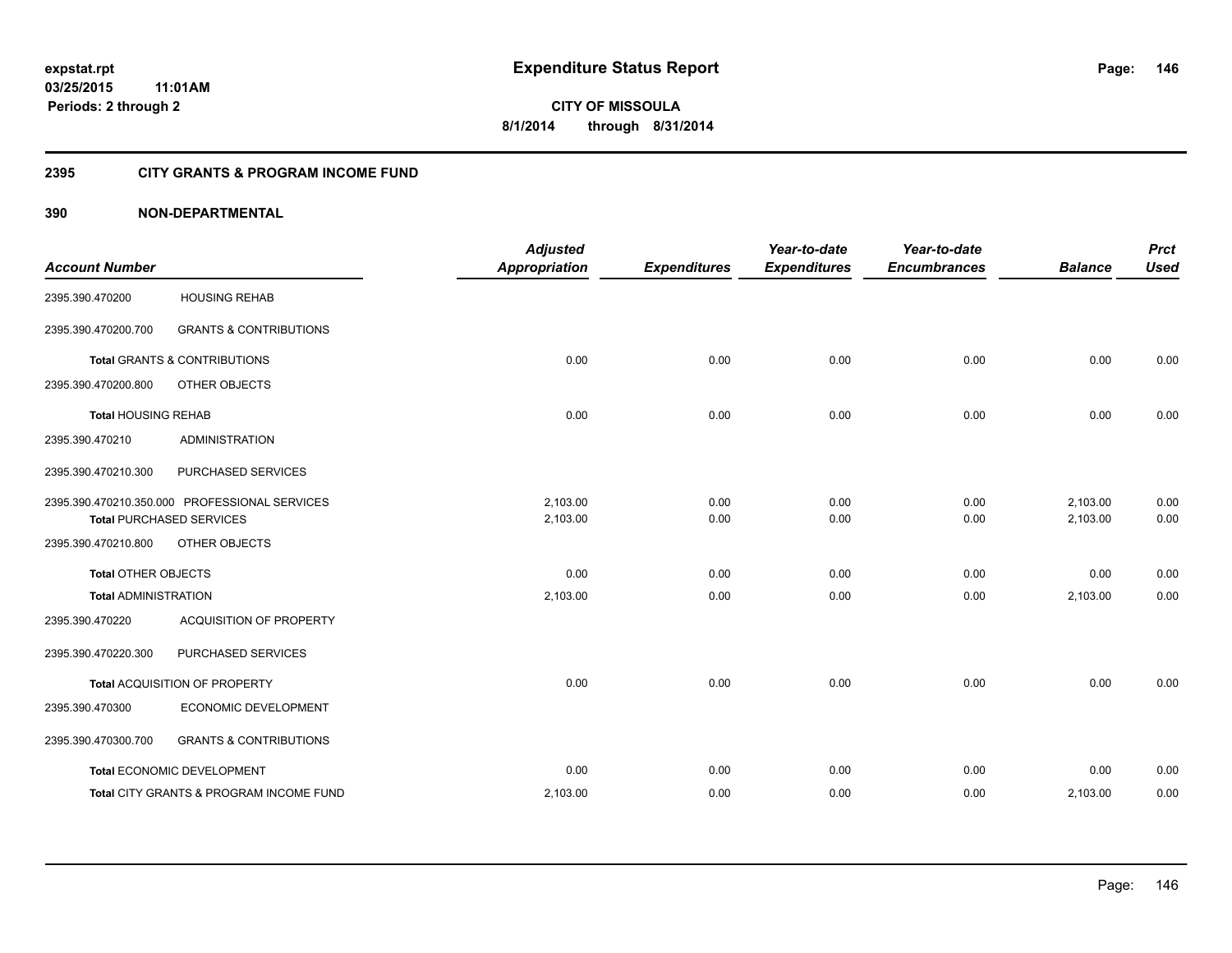**CITY OF MISSOULA 8/1/2014 through 8/31/2014**

#### **2396 ENERGY EFFICIENCY REVOLVING LOAN FUND**

#### **390 NON-DEPARTMENTAL**

| <b>Account Number</b> |                                             | <b>Adjusted</b><br><b>Appropriation</b> | <b>Expenditures</b> | Year-to-date<br><b>Expenditures</b> | Year-to-date<br><b>Encumbrances</b> | <b>Balance</b> | <b>Prct</b><br>Used |
|-----------------------|---------------------------------------------|-----------------------------------------|---------------------|-------------------------------------|-------------------------------------|----------------|---------------------|
| 2396.390.510001       | EECBG REVOLVING LOAN FUND                   |                                         |                     |                                     |                                     |                |                     |
| 2396.390.510001.700   | <b>GRANTS &amp; CONTRIBUTIONS</b>           |                                         |                     |                                     |                                     |                |                     |
|                       | Total ENERGY EFFICIENCY REVOLVING LOAN FUND | 0.00                                    | 0.00                | 0.00                                | 0.00                                | 0.00           | 0.00                |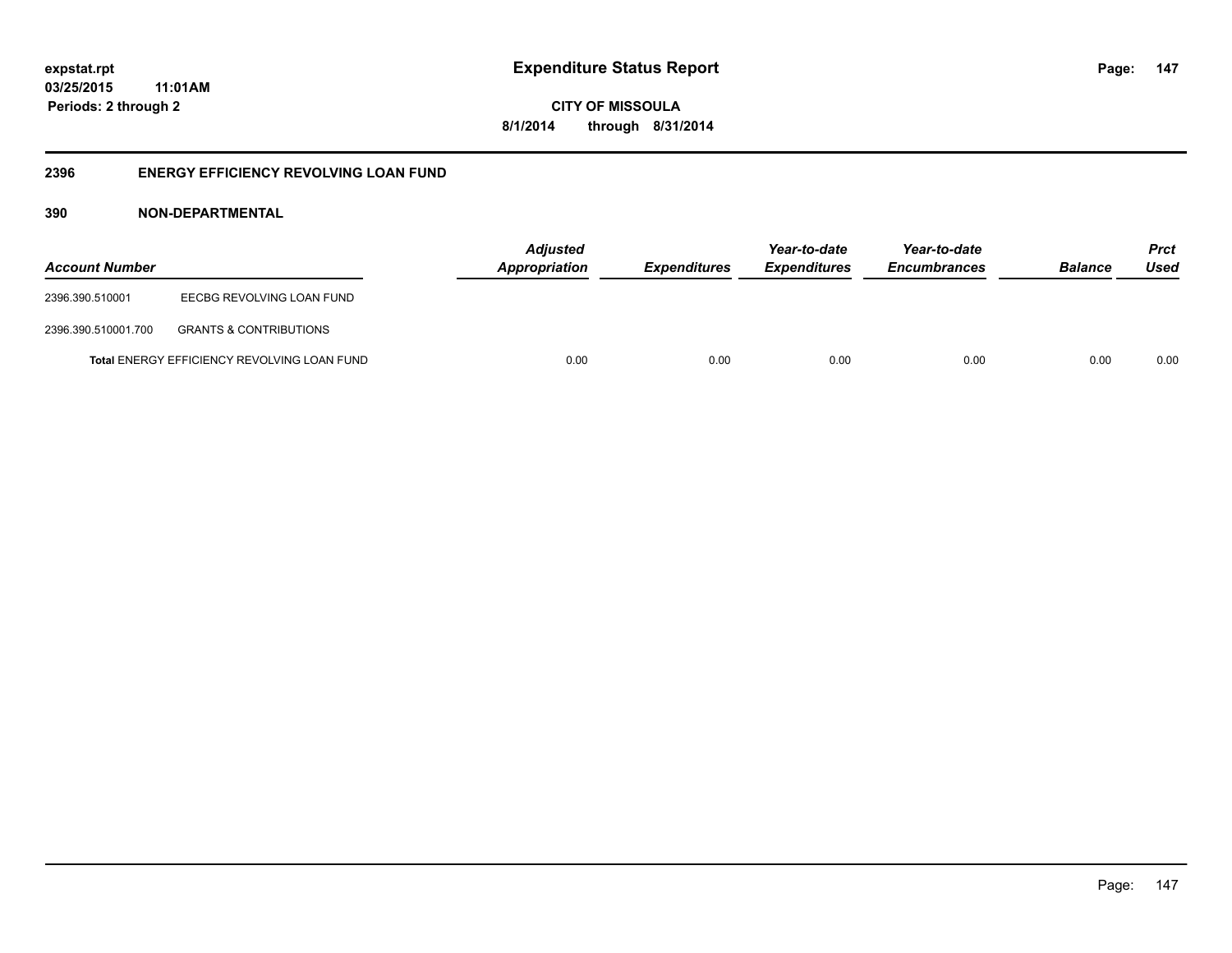**CITY OF MISSOULA 8/1/2014 through 8/31/2014**

#### **2399 DANGEROUS BUILDING DEMOLITION & REPAIR F**

#### **310 BUILDING INSPECTION**

| <b>Account Number</b>               |                                                           | <b>Adjusted</b><br><b>Appropriation</b> | <b>Expenditures</b> | Year-to-date<br><b>Expenditures</b> | Year-to-date<br><b>Encumbrances</b> | <b>Balance</b>         | <b>Prct</b><br>Used |
|-------------------------------------|-----------------------------------------------------------|-----------------------------------------|---------------------|-------------------------------------|-------------------------------------|------------------------|---------------------|
| 2399.310.420510                     | ADMINISTRATION                                            |                                         |                     |                                     |                                     |                        |                     |
| 2399.310.420510.800                 | OTHER OBJECTS                                             |                                         |                     |                                     |                                     |                        |                     |
| 2399.310.420510.845.000 CONTINGENCY | <b>Total DANGEROUS BUILDING DEMOLITION &amp; REPAIR F</b> | 15,000.00<br>15,000.00                  | 0.00<br>0.00        | 0.00<br>0.00                        | 0.00<br>0.00                        | 15,000.00<br>15,000.00 | 0.00<br>0.00        |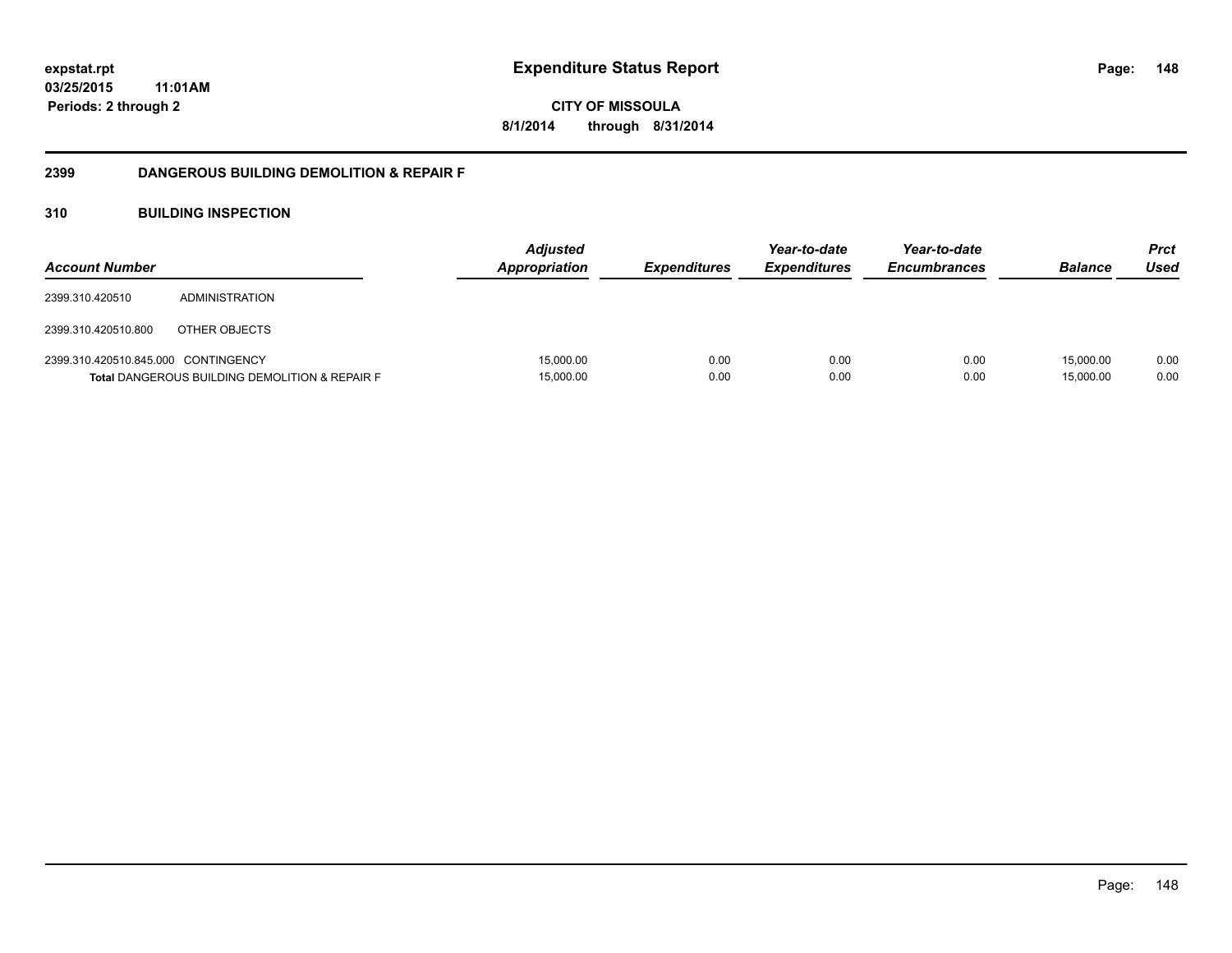**CITY OF MISSOULA 8/1/2014 through 8/31/2014**

#### **2400 STREET LIGHTING ASSESSMENTS FUND**

### **280 PUBLIC WORKS ADMIN/ENGINEERING**

| <b>Account Number</b> |                                                   | <b>Adjusted</b><br>Appropriation | <b>Expenditures</b> | Year-to-date<br><b>Expenditures</b> | Year-to-date<br><b>Encumbrances</b> | <b>Balance</b> | Prct<br>Used |
|-----------------------|---------------------------------------------------|----------------------------------|---------------------|-------------------------------------|-------------------------------------|----------------|--------------|
| 2400.280.430263       | <b>STREET LIGHTING</b>                            |                                  |                     |                                     |                                     |                |              |
| 2400.280.430263.300   | PURCHASED SERVICES                                |                                  |                     |                                     |                                     |                |              |
|                       | 2400.280.430263.341.000 ELECTRICITY & NATURAL GAS | 323,551.00                       | 25.959.38           | 25,959.38                           | 0.00                                | 297.591.62     | 8.02         |
|                       | 2400.280.430263.350.000 PROFESSIONAL SERVICES     | 21,806.00                        | 0.00                | 0.00                                | 0.00                                | 21.806.00      | 0.00         |
|                       | <b>Total STREET LIGHTING ASSESSMENTS FUND</b>     | 345.357.00                       | 25.959.38           | 25,959.38                           | 0.00                                | 319.397.62     | 7.52         |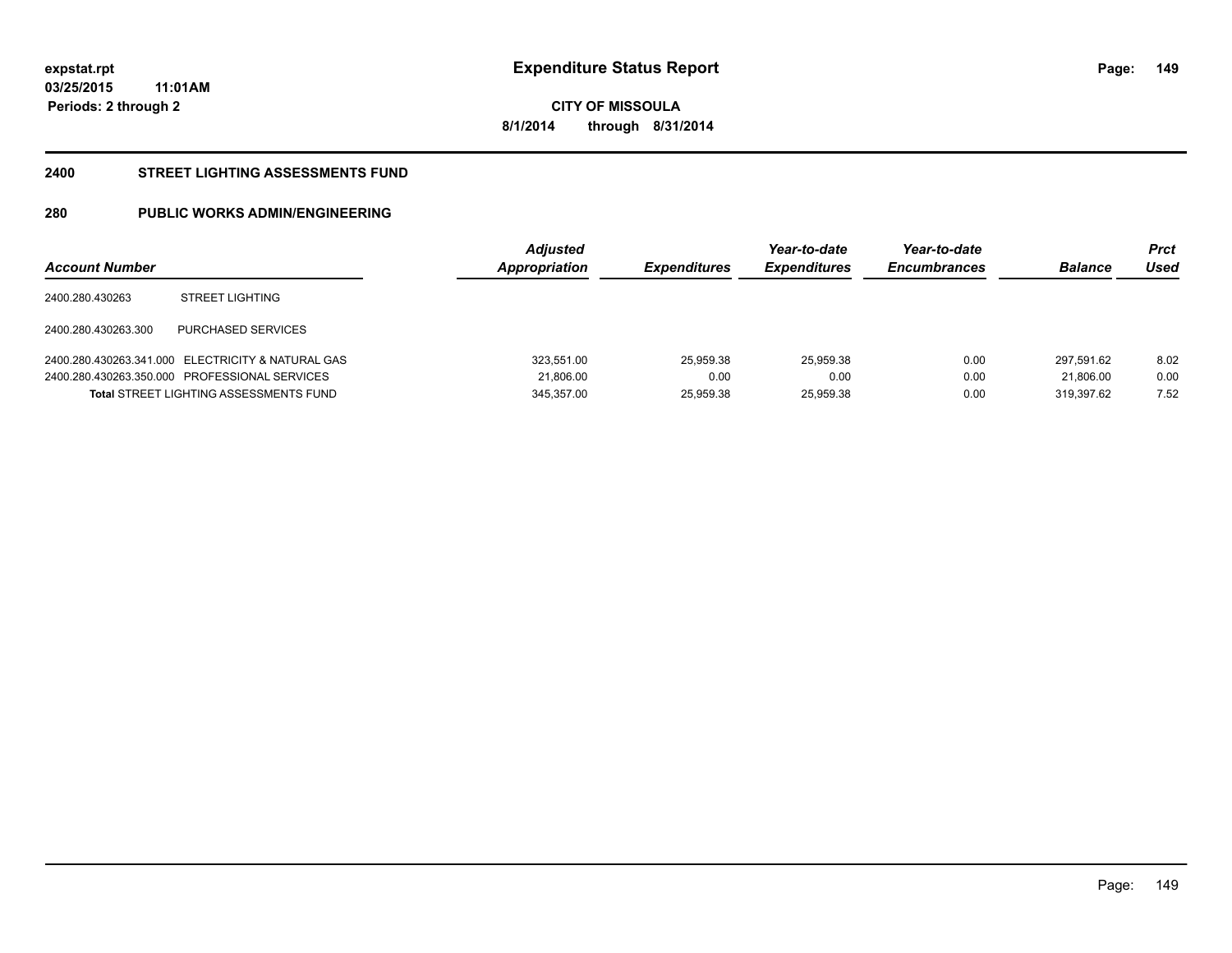**CITY OF MISSOULA 8/1/2014 through 8/31/2014**

#### **2500 STREET MAINTENANCE ASSESSMENT FUND**

#### **390 NON-DEPARTMENTAL**

| <b>Account Number</b>                                                          | <b>Adjusted</b><br><b>Appropriation</b> | <b>Expenditures</b>  | Year-to-date<br><b>Expenditures</b> | Year-to-date<br><b>Encumbrances</b> | <b>Balance</b>         | <b>Prct</b><br>Used |
|--------------------------------------------------------------------------------|-----------------------------------------|----------------------|-------------------------------------|-------------------------------------|------------------------|---------------------|
| 2500.390.521000<br>INTERFUND OPERATING TRANSFERS                               |                                         |                      |                                     |                                     |                        |                     |
| 2500.390.521000.300<br>PURCHASED SERVICES                                      |                                         |                      |                                     |                                     |                        |                     |
| 2500.390.521000.345.000 GARBAGE<br><b>Total PURCHASED SERVICES</b>             | 32.014.00<br>32,014.00                  | 1,953.17<br>1,953.17 | 3,906.34<br>3,906.34                | 0.00<br>0.00                        | 28.107.66<br>28.107.66 | 12.20<br>12.20      |
| 2500.390.521000.800<br>OTHER OBJECTS                                           |                                         |                      |                                     |                                     |                        |                     |
| 2500.390.521000.820.000 TRANSFERS TO OTHER FUNDS<br><b>Total OTHER OBJECTS</b> | 27.281.00<br>27,281.00                  | 0.00<br>0.00         | 0.00<br>0.00                        | 0.00<br>0.00                        | 27.281.00<br>27.281.00 | 0.00<br>0.00        |
| <b>Total STREET MAINTENANCE ASSESSMENT FUND</b>                                | 59.295.00                               | 1.953.17             | 3,906.34                            | 0.00                                | 55.388.66              | 6.59                |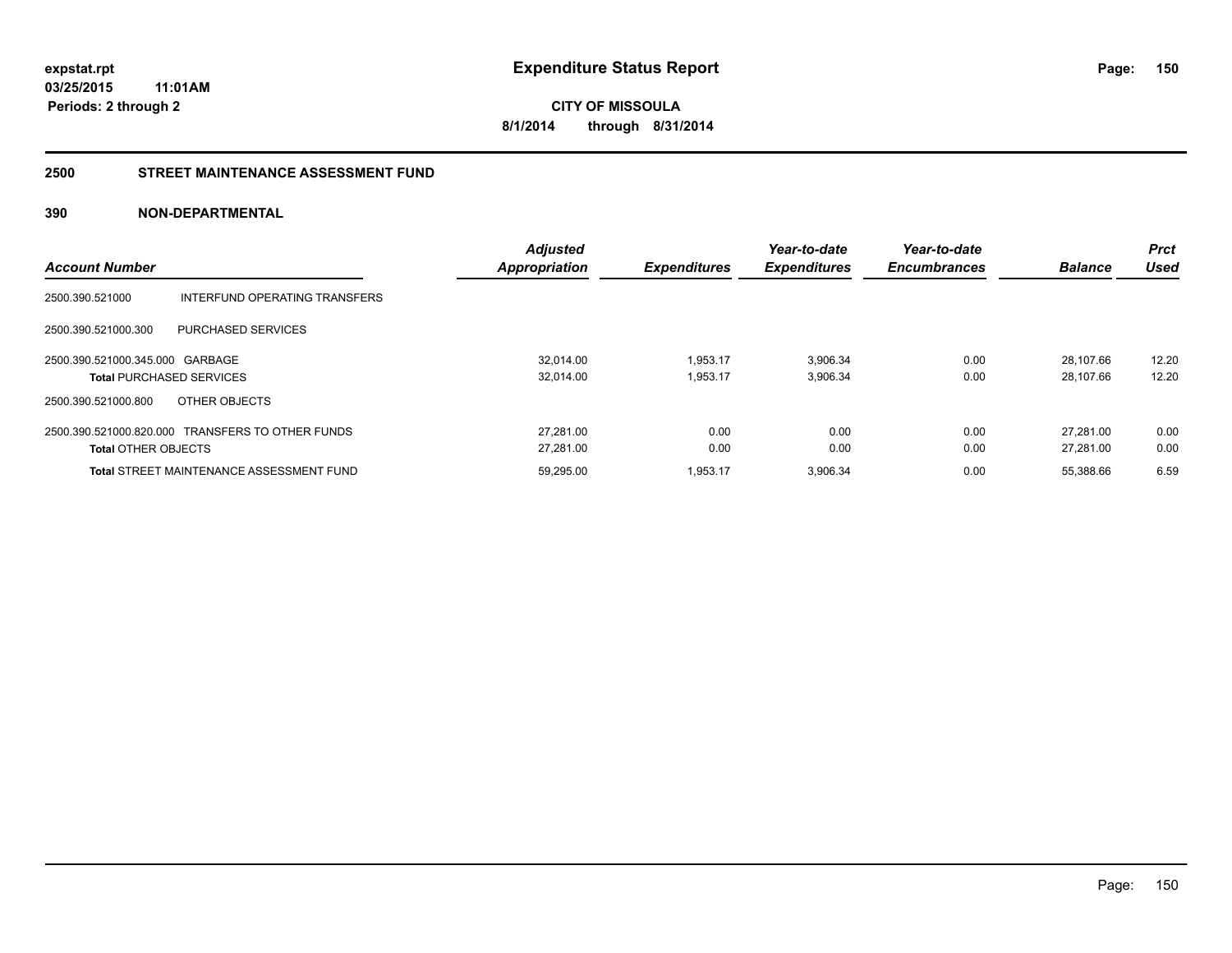**CITY OF MISSOULA 8/1/2014 through 8/31/2014**

#### **2510 RUSSELL PARK MAINTENANCE ASSESSMENT FUND**

| <b>Account Number</b>      |                                                       | <b>Adjusted</b><br>Appropriation | <b>Expenditures</b> | Year-to-date<br><b>Expenditures</b> | Year-to-date<br><b>Encumbrances</b> | <b>Balance</b> | <b>Prct</b><br><b>Used</b> |
|----------------------------|-------------------------------------------------------|----------------------------------|---------------------|-------------------------------------|-------------------------------------|----------------|----------------------------|
| 2510.370.460430            | <b>PARKS</b>                                          |                                  |                     |                                     |                                     |                |                            |
| 2510.370.460430.800        | OTHER OBJECTS                                         |                                  |                     |                                     |                                     |                |                            |
| <b>Total OTHER OBJECTS</b> |                                                       | 0.00                             | 0.00                | 0.00                                | 0.00                                | 0.00           | 0.00                       |
| <b>Total PARKS</b>         |                                                       | 0.00                             | 0.00                | 0.00                                | 0.00                                | 0.00           | 0.00                       |
|                            | <b>Total RUSSELL PARK MAINTENANCE ASSESSMENT FUND</b> | 0.00                             | 0.00                | 0.00                                | 0.00                                | 0.00           | 0.00                       |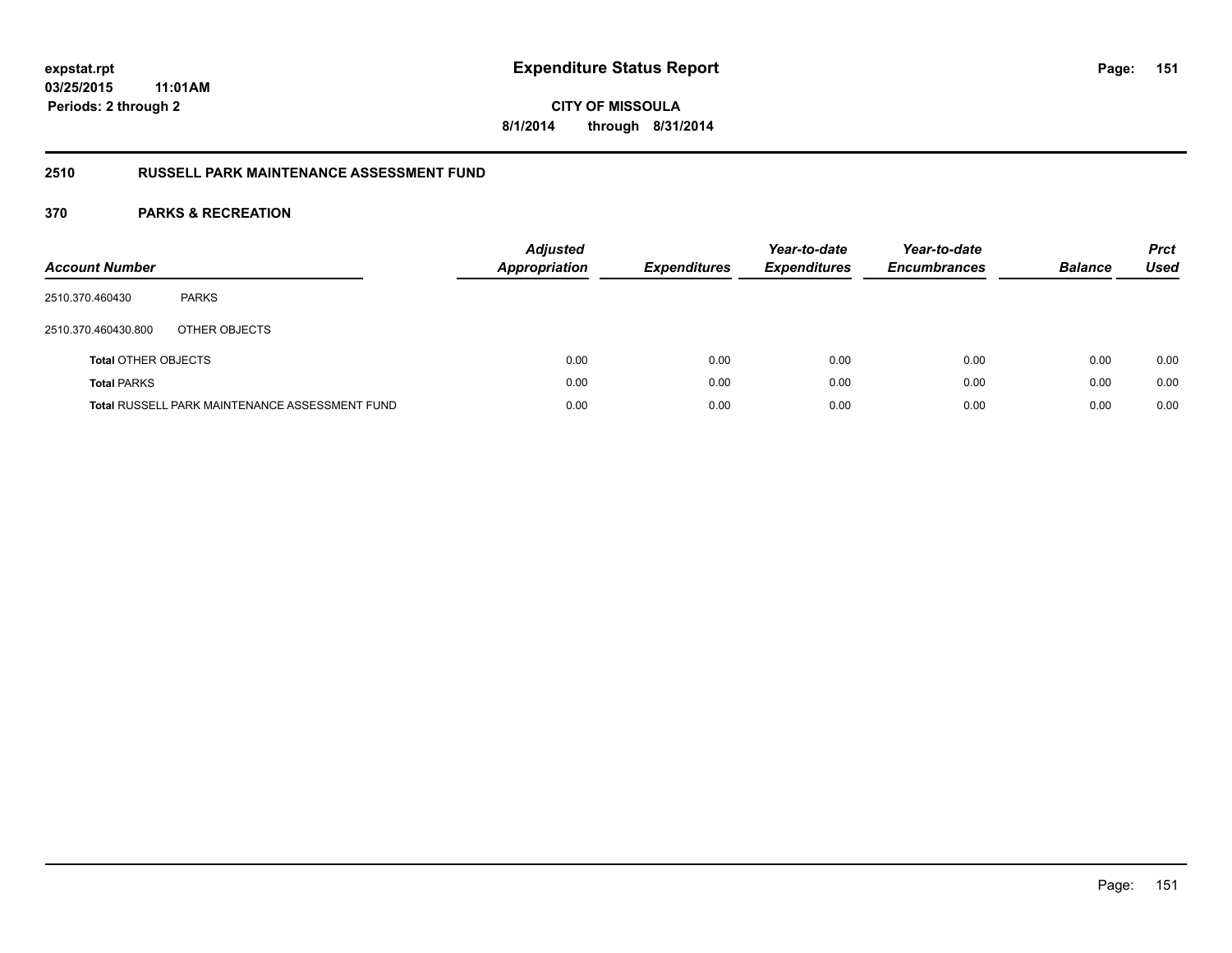**CITY OF MISSOULA 8/1/2014 through 8/31/2014**

#### **2511 WILLOWWOOD PARK MAINTENANCE ASSESSMENT F**

| <b>Account Number</b>     |                                                       | <b>Adjusted</b><br><b>Appropriation</b> | <b>Expenditures</b> | Year-to-date<br><b>Expenditures</b> | Year-to-date<br><b>Encumbrances</b> | <b>Balance</b> | <b>Prct</b><br><b>Used</b> |
|---------------------------|-------------------------------------------------------|-----------------------------------------|---------------------|-------------------------------------|-------------------------------------|----------------|----------------------------|
| 2511.370.460430           | <b>PARKS</b>                                          |                                         |                     |                                     |                                     |                |                            |
| 2511.370.460430.600       | <b>DEBT SERVICE</b>                                   |                                         |                     |                                     |                                     |                |                            |
| <b>Total DEBT SERVICE</b> |                                                       | 0.00                                    | 0.00                | 0.00                                | 0.00                                | 0.00           | 0.00                       |
| 2511.370.460430.800       | OTHER OBJECTS                                         |                                         |                     |                                     |                                     |                |                            |
|                           | <b>Total WILLOWWOOD PARK MAINTENANCE ASSESSMENT F</b> | 0.00                                    | 0.00                | 0.00                                | 0.00                                | 0.00           | 0.00                       |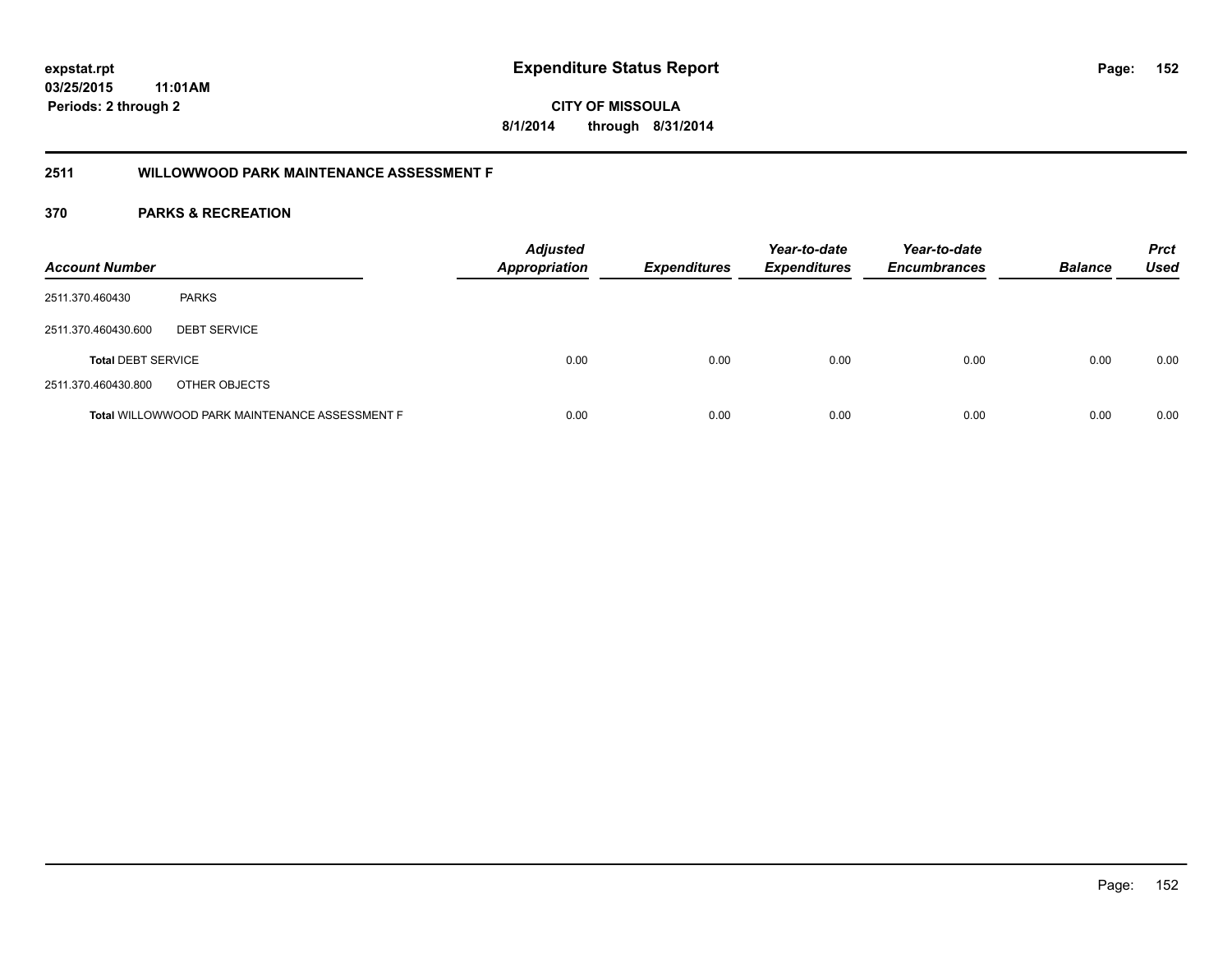#### **2512 ROAD DISTRICT #1**

|                                                           | <b>Adjusted</b>      |                     | Year-to-date        | Year-to-date        |                | <b>Prct</b> |
|-----------------------------------------------------------|----------------------|---------------------|---------------------|---------------------|----------------|-------------|
| <b>Account Number</b>                                     | <b>Appropriation</b> | <b>Expenditures</b> | <b>Expenditures</b> | <b>Encumbrances</b> | <b>Balance</b> | <b>Used</b> |
| PUBLIC WORKS ADMINISTRATION<br>2512.320.430100            |                      |                     |                     |                     |                |             |
| 2512.320.430100.100<br>PERSONAL SERVICES                  |                      |                     |                     |                     |                |             |
| 2512.320.430100.110.000 SALARIES AND WAGES                | 14.940.00            | 0.00                | 0.00                | 0.00                | 14,940.00      | 0.00        |
| 2512.320.430100.140.000 EMPLOYER CONTRIBUTIONS            | 2,355.00             | 0.00                | 0.00                | 0.00                | 2,355.00       | 0.00        |
| Total PERSONAL SERVICES                                   | 17,295.00            | 0.00                | 0.00                | 0.00                | 17,295.00      | 0.00        |
| PURCHASED SERVICES<br>2512.320.430100.300                 |                      |                     |                     |                     |                |             |
| 2512.320.430100.350.000 PROFESSIONAL SERVICES             | 20,000.00            | 0.00                | 0.00                | 0.00                | 20,000.00      | 0.00        |
| <b>Total PURCHASED SERVICES</b>                           | 20,000.00            | 0.00                | 0.00                | 0.00                | 20,000.00      | 0.00        |
| 2512.320.430100.800<br>OTHER OBJECTS                      |                      |                     |                     |                     |                |             |
| <b>Total OTHER OBJECTS</b>                                | 0.00                 | 0.00                | 0.00                | 0.00                | 0.00           | 0.00        |
| <b>Total PUBLIC WORKS ADMINISTRATION</b>                  | 37,295.00            | 0.00                | 0.00                | 0.00                | 37,295.00      | 0.00        |
| <b>FACILITY</b><br>2512.320.430220                        |                      |                     |                     |                     |                |             |
| PURCHASED SERVICES<br>2512.320.430220.300                 |                      |                     |                     |                     |                |             |
| <b>Total FACILITY</b>                                     | 0.00                 | 0.00                | 0.00                | 0.00                | 0.00           | 0.00        |
| 2512.320.430230<br><b>STREET RESTORATION</b>              |                      |                     |                     |                     |                |             |
| <b>SUPPLIES</b><br>2512.320.430230.200                    |                      |                     |                     |                     |                |             |
| 2512.320.430230.220.000 STREET RESTORATION/OPERATING SUPP | 1,401.00             | 0.00                | 0.00                | 0.00                | 1,401.00       | 0.00        |
| 2512.320.430230.230.000 STREET RESTORATION/MAINT & REPAIR | 31,739.00            | 0.00                | 0.00                | 0.00                | 31,739.00      | 0.00        |
| <b>Total SUPPLIES</b>                                     | 33,140.00            | 0.00                | 0.00                | 0.00                | 33,140.00      | 0.00        |
| 2512.320.430230.400<br><b>BUILDING MATERIALS</b>          |                      |                     |                     |                     |                |             |
| 2512.320.430230.400.000 BUILDING MATERIALS                | 115,418.00           | 0.00                | 0.00                | 0.00                | 115,418.00     | 0.00        |
| <b>Total BUILDING MATERIALS</b>                           | 115,418.00           | 0.00                | 0.00                | 0.00                | 115,418.00     | 0.00        |
|                                                           |                      |                     |                     |                     |                |             |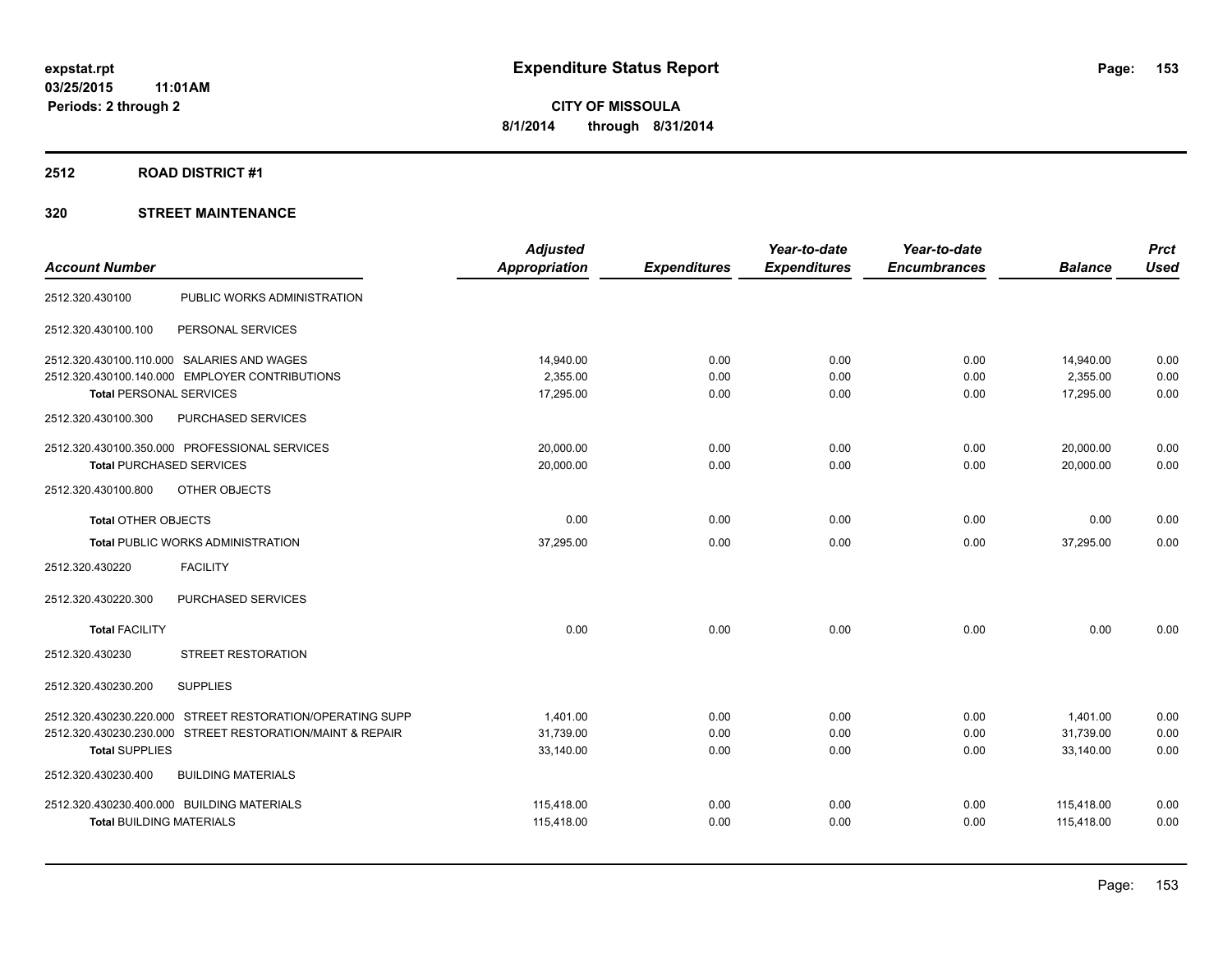#### **2512 ROAD DISTRICT #1**

|                                                                                                                                    | <b>Adjusted</b>                    |                      | Year-to-date         | Year-to-date         |                                    | <b>Prct</b>          |
|------------------------------------------------------------------------------------------------------------------------------------|------------------------------------|----------------------|----------------------|----------------------|------------------------------------|----------------------|
| <b>Account Number</b>                                                                                                              | <b>Appropriation</b>               | <b>Expenditures</b>  | <b>Expenditures</b>  | <b>Encumbrances</b>  | <b>Balance</b>                     | <b>Used</b>          |
| OTHER OBJECTS<br>2512.320.430230.800                                                                                               |                                    |                      |                      |                      |                                    |                      |
| <b>Total OTHER OBJECTS</b>                                                                                                         | 0.00                               | 0.00                 | 0.00                 | 0.00                 | 0.00                               | 0.00                 |
| 2512.320.430230.900<br><b>CAPITAL OUTLAY</b>                                                                                       |                                    |                      |                      |                      |                                    |                      |
| 2512.320.430230.930.000 IMPROVEMENTS<br><b>Total CAPITAL OUTLAY</b>                                                                | 527,303.00<br>527,303.00           | 0.00<br>0.00         | 0.00<br>0.00         | 0.00<br>0.00         | 527,303.00<br>527,303.00           | 0.00<br>0.00         |
| <b>Total STREET RESTORATION</b>                                                                                                    | 675,861.00                         | 0.00                 | 0.00                 | 0.00                 | 675,861.00                         | 0.00                 |
| 2512.320.430234<br><b>CURB &amp; GUTTERS</b>                                                                                       |                                    |                      |                      |                      |                                    |                      |
| <b>CAPITAL OUTLAY</b><br>2512.320.430234.900                                                                                       |                                    |                      |                      |                      |                                    |                      |
| 2512.320.430234.930.000 ADA SIDEWALK ASSISTANCE<br>Total CURB & GUTTERS                                                            | 60,000.00<br>60,000.00             | 0.00<br>0.00         | 0.00<br>0.00         | 0.00<br>0.00         | 60,000.00<br>60,000.00             | 0.00<br>0.00         |
| 2512.320.430240<br>STREET MAINTENANCE                                                                                              |                                    |                      |                      |                      |                                    |                      |
| <b>SUPPLIES</b><br>2512.320.430240.200                                                                                             |                                    |                      |                      |                      |                                    |                      |
| 2512.320.430240.220.000 STREET MAINT/OPER SUPPLIES<br>2512.320.430240.230.000 STREET MAINT/REPAIR & MAINT<br><b>Total SUPPLIES</b> | 1,401.00<br>17,045.00<br>18,446.00 | 0.00<br>0.00<br>0.00 | 0.00<br>0.00<br>0.00 | 0.00<br>0.00<br>0.00 | 1,401.00<br>17,045.00<br>18,446.00 | 0.00<br>0.00<br>0.00 |
| 2512.320.430240.400<br><b>BUILDING MATERIALS</b>                                                                                   |                                    |                      |                      |                      |                                    |                      |
| 2512.320.430240.400.000 BUILDING MATERIALS<br><b>Total BUILDING MATERIALS</b>                                                      | 59,783.00<br>59.783.00             | 0.00<br>0.00         | 0.00<br>0.00         | 0.00<br>0.00         | 59,783.00<br>59.783.00             | 0.00<br>0.00         |
| <b>Total STREET MAINTENANCE</b>                                                                                                    | 78,229.00                          | 0.00                 | 0.00                 | 0.00                 | 78.229.00                          | 0.00                 |
| TRANSFER CENTER IMPROVEMENTS<br>2512.320.430247                                                                                    |                                    |                      |                      |                      |                                    |                      |
| 2512.320.430247.900<br><b>CAPITAL OUTLAY</b>                                                                                       |                                    |                      |                      |                      |                                    |                      |
| Total TRANSFER CENTER IMPROVEMENTS                                                                                                 | 0.00                               | 0.00                 | 0.00                 | 0.00                 | 0.00                               | 0.00                 |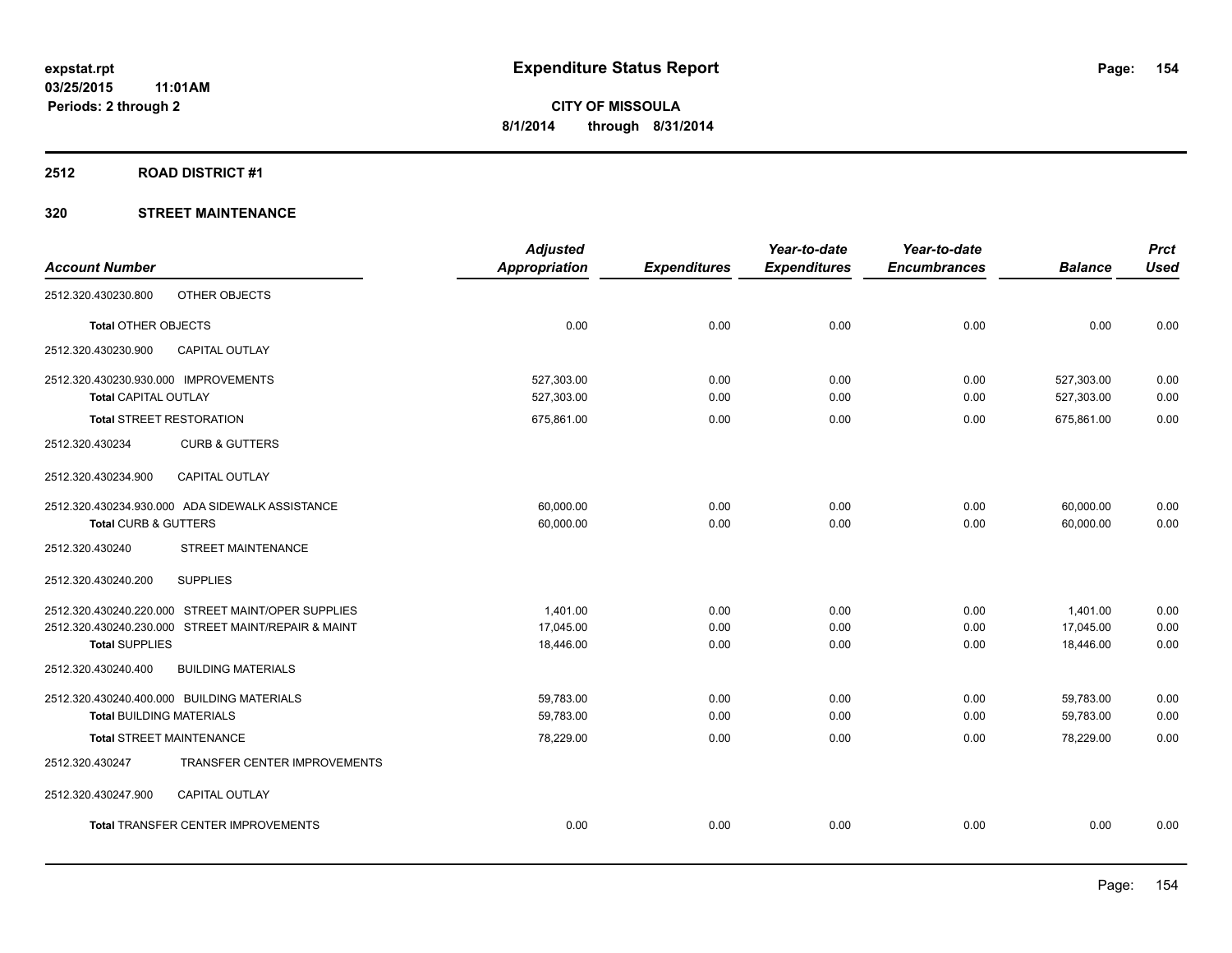#### **2512 ROAD DISTRICT #1**

|                                                               | <b>Adjusted</b>      |                     | Year-to-date        | Year-to-date        |                | <b>Prct</b> |
|---------------------------------------------------------------|----------------------|---------------------|---------------------|---------------------|----------------|-------------|
| <b>Account Number</b>                                         | <b>Appropriation</b> | <b>Expenditures</b> | <b>Expenditures</b> | <b>Encumbrances</b> | <b>Balance</b> | <b>Used</b> |
| ICE & SNOW REMOVAL<br>2512.320.430251                         |                      |                     |                     |                     |                |             |
| 2512.320.430251.100<br>PERSONAL SERVICES                      |                      |                     |                     |                     |                |             |
| 2512.320.430251.110.000 SALARIES AND WAGES                    | 10,680.00            | 0.00                | 0.00                | 0.00                | 10,680.00      | 0.00        |
| 2512.320.430251.140.000 EMPLOYER CONTRIBUTIONS                | 3,900.00             | 0.00                | 0.00                | 0.00                | 3,900.00       | 0.00        |
| <b>Total PERSONAL SERVICES</b>                                | 14,580.00            | 0.00                | 0.00                | 0.00                | 14,580.00      | 0.00        |
| <b>SUPPLIES</b><br>2512.320.430251.200                        |                      |                     |                     |                     |                |             |
| 2512.320.430251.220.000 OPERATING SUPPLIES                    | 86,343.00            | 0.00                | 0.00                | 0.00                | 86,343.00      | 0.00        |
| 2512.320.430251.230.000 SNOW/ICE CTRL REPAIR & MAINT          | 12,544.00            | 0.00                | 0.00                | 0.00                | 12,544.00      | 0.00        |
| <b>Total SUPPLIES</b>                                         | 98,887.00            | 0.00                | 0.00                | 0.00                | 98,887.00      | 0.00        |
| Total ICE & SNOW REMOVAL                                      | 113.467.00           | 0.00                | 0.00                | 0.00                | 113.467.00     | 0.00        |
| 2512.320.430252<br><b>STREET CLEANING</b>                     |                      |                     |                     |                     |                |             |
| 2512.320.430252.200<br><b>SUPPLIES</b>                        |                      |                     |                     |                     |                |             |
| 2512.320.430252.220.000 STREET CLEANING/OPERATING SUPPLIES    | 1.869.00             | 0.00                | 0.00                | 0.00                | 1,869.00       | 0.00        |
| 2512.320.430252.230.000 STREET CLEANING/REPAIR & MAINT        | 22,285.00            | 0.00                | 0.00                | 0.00                | 22,285.00      | 0.00        |
| <b>Total SUPPLIES</b>                                         | 24,154.00            | 0.00                | 0.00                | 0.00                | 24,154.00      | 0.00        |
| 2512.320.430252.500<br><b>FIXED CHARGES</b>                   |                      |                     |                     |                     |                |             |
| 2512.320.430252.500.000 FIXED CHARGES                         | 10,000.00            | 0.00                | 10,000.00           | 0.00                | 0.00           | 100.00      |
| <b>Total FIXED CHARGES</b>                                    | 10,000.00            | 0.00                | 10,000.00           | 0.00                | 0.00           | 100.00      |
| <b>Total STREET CLEANING</b>                                  | 34,154.00            | 0.00                | 10.000.00           | 0.00                | 24,154.00      | 29.28       |
| 2512.320.430265<br><b>SIGNING &amp; STRIPING</b>              |                      |                     |                     |                     |                |             |
| 2512.320.430265.200<br><b>SUPPLIES</b>                        |                      |                     |                     |                     |                |             |
| 2512.320.430265.230.000 SIGNING & STRIPING-REPAIR/MAINTENANCE | 8,865.00             | 0.00                | 0.00                | 0.00                | 8,865.00       | 0.00        |
| 2512.320.430265.231.000 SIGNING & STRIPING/GASOLINE           | 1,135.00             | 0.00                | 0.00                | 0.00                | 1,135.00       | 0.00        |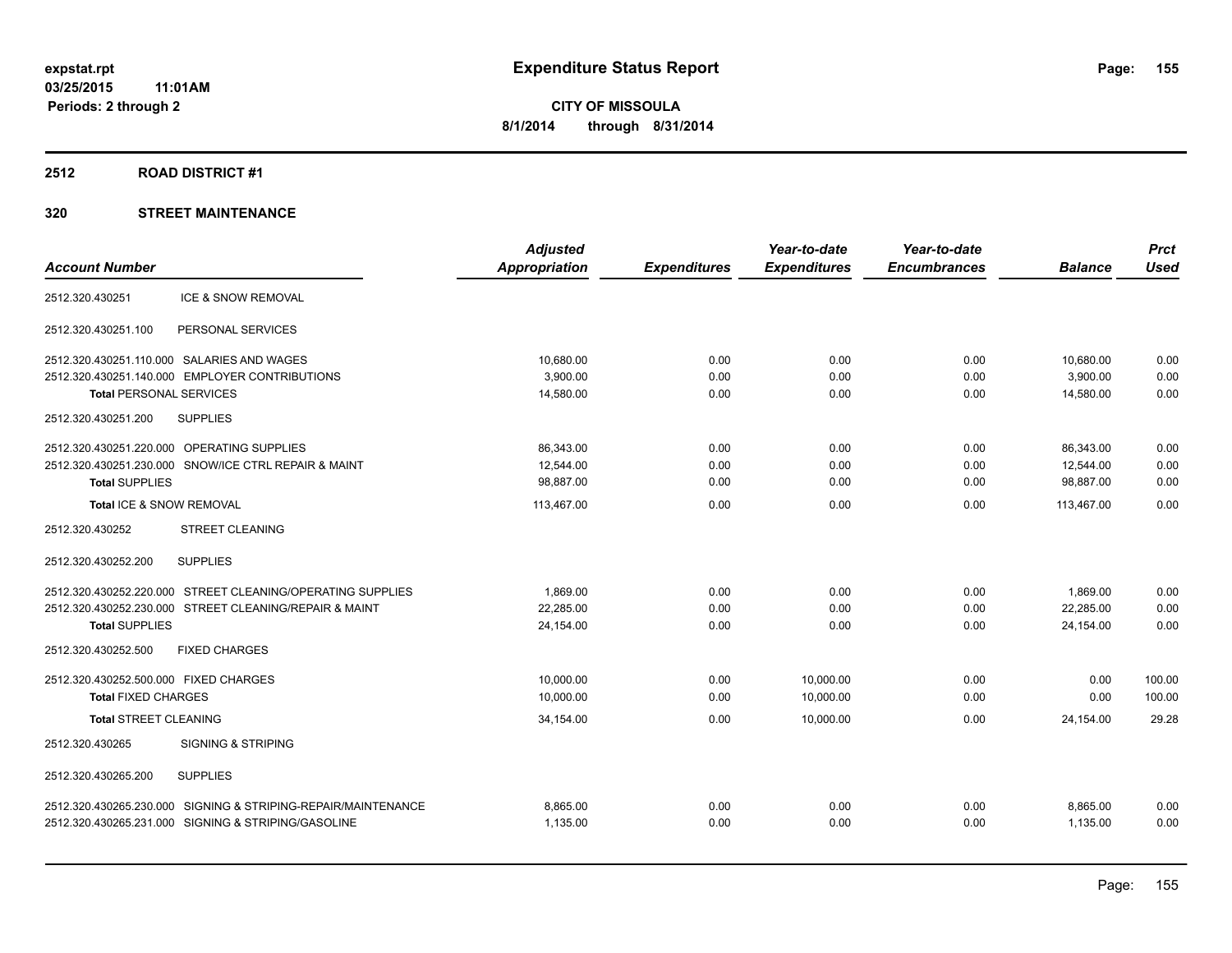#### **2512 ROAD DISTRICT #1**

| <b>Account Number</b>               |                                                         | <b>Adjusted</b><br>Appropriation | <b>Expenditures</b> | Year-to-date<br><b>Expenditures</b> | Year-to-date<br><b>Encumbrances</b> | <b>Balance</b> | <b>Prct</b><br><b>Used</b> |
|-------------------------------------|---------------------------------------------------------|----------------------------------|---------------------|-------------------------------------|-------------------------------------|----------------|----------------------------|
| <b>Total SIGNING &amp; STRIPING</b> |                                                         | 10,000.00                        | 0.00                | 0.00                                | 0.00                                | 10,000.00      | 0.00                       |
| 2512.320.431200                     | FLOOD CONTROL                                           |                                  |                     |                                     |                                     |                |                            |
| 2512.320.431200.900                 | <b>CAPITAL OUTLAY</b>                                   |                                  |                     |                                     |                                     |                |                            |
|                                     | 2512.320.431200.930.000 FLOOD CONTROL MAINT/MPROVEMENTS | 10,000.00                        | 0.00                | 0.00                                | 0.00                                | 10,000.00      | 0.00                       |
| <b>Total FLOOD CONTROL</b>          |                                                         | 10,000.00                        | 0.00                | 0.00                                | 0.00                                | 10,000.00      | 0.00                       |
| 2512.320.460434                     | <b>GREENWAYS &amp; HORTICULTURE</b>                     |                                  |                     |                                     |                                     |                |                            |
| 2512.320.460434.200                 | <b>SUPPLIES</b>                                         |                                  |                     |                                     |                                     |                |                            |
|                                     | 2512.320.460434.230.000 ADOPT A TRAFFIC CIRCLE          | 2.500.00                         | 184.99              | 370.94                              | 0.00                                | 2,129.06       | 14.84                      |
|                                     | <b>Total GREENWAYS &amp; HORTICULTURE</b>               | 2,500.00                         | 184.99              | 370.94                              | 0.00                                | 2,129.06       | 14.84                      |
| 2512.320.490504                     | <b>DEBT SERVICE</b>                                     |                                  |                     |                                     |                                     |                |                            |
| 2512.320.490504.600                 | <b>DEBT SERVICE</b>                                     |                                  |                     |                                     |                                     |                |                            |
| 2512.320.490504.610.000             | PRINCIPAL                                               | 218,771.00                       | 45,470.94           | 45,470.94                           | 0.00                                | 173,300.06     | 20.78                      |
|                                     | 2512.320.490504.620.000 INTEREST / SERVICE FEES         | 32,025.00                        | 2,584.58            | 2,584.58                            | 0.00                                | 29.440.42      | 8.07                       |
| <b>Total DEBT SERVICE</b>           |                                                         | 250,796.00                       | 48,055.52           | 48,055.52                           | 0.00                                | 202,740.48     | 19.16                      |
| Total ROAD DISTRICT #1              |                                                         | 1,272,302.00                     | 48,240.51           | 58,426.46                           | 0.00                                | 1,213,875.54   | 4.59                       |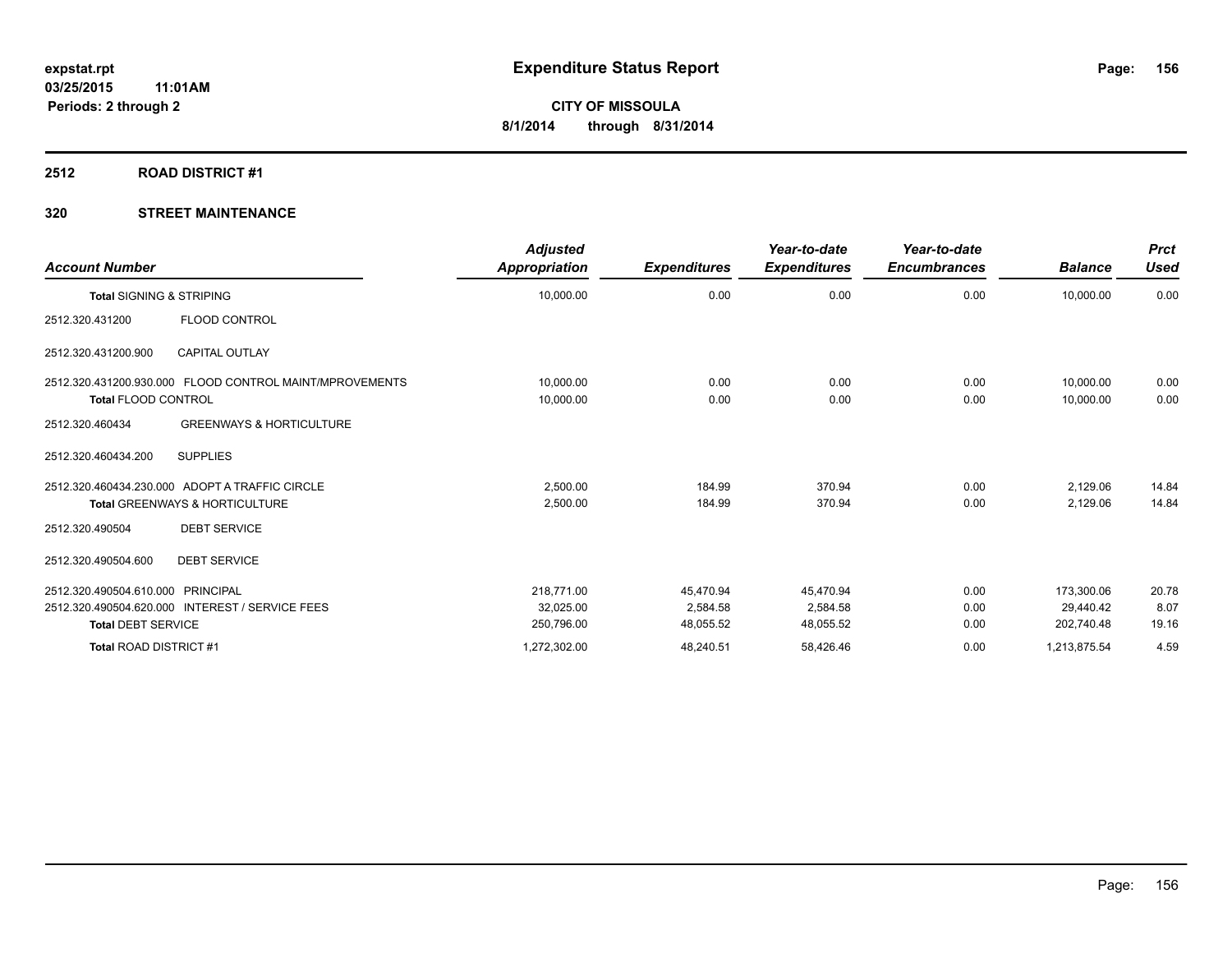### **2513 PARK DISTRICT #1**

#### **270 CITY ATTORNEY**

| <b>Account Number</b>      |                                | <b>Adjusted</b><br><b>Appropriation</b> | <b>Expenditures</b> | Year-to-date<br><b>Expenditures</b> | Year-to-date<br><b>Encumbrances</b> | <b>Balance</b> | <b>Prct</b><br>Used |
|----------------------------|--------------------------------|-----------------------------------------|---------------------|-------------------------------------|-------------------------------------|----------------|---------------------|
| 2513.270.460484            | <b>CONSERVATION LANDS MGMT</b> |                                         |                     |                                     |                                     |                |                     |
| 2513.270.460484.100        | PERSONAL SERVICES              |                                         |                     |                                     |                                     |                |                     |
| <b>Total CITY ATTORNEY</b> |                                | 0.00                                    | 0.00                | 0.00                                | 0.00                                | 0.00           | 0.00                |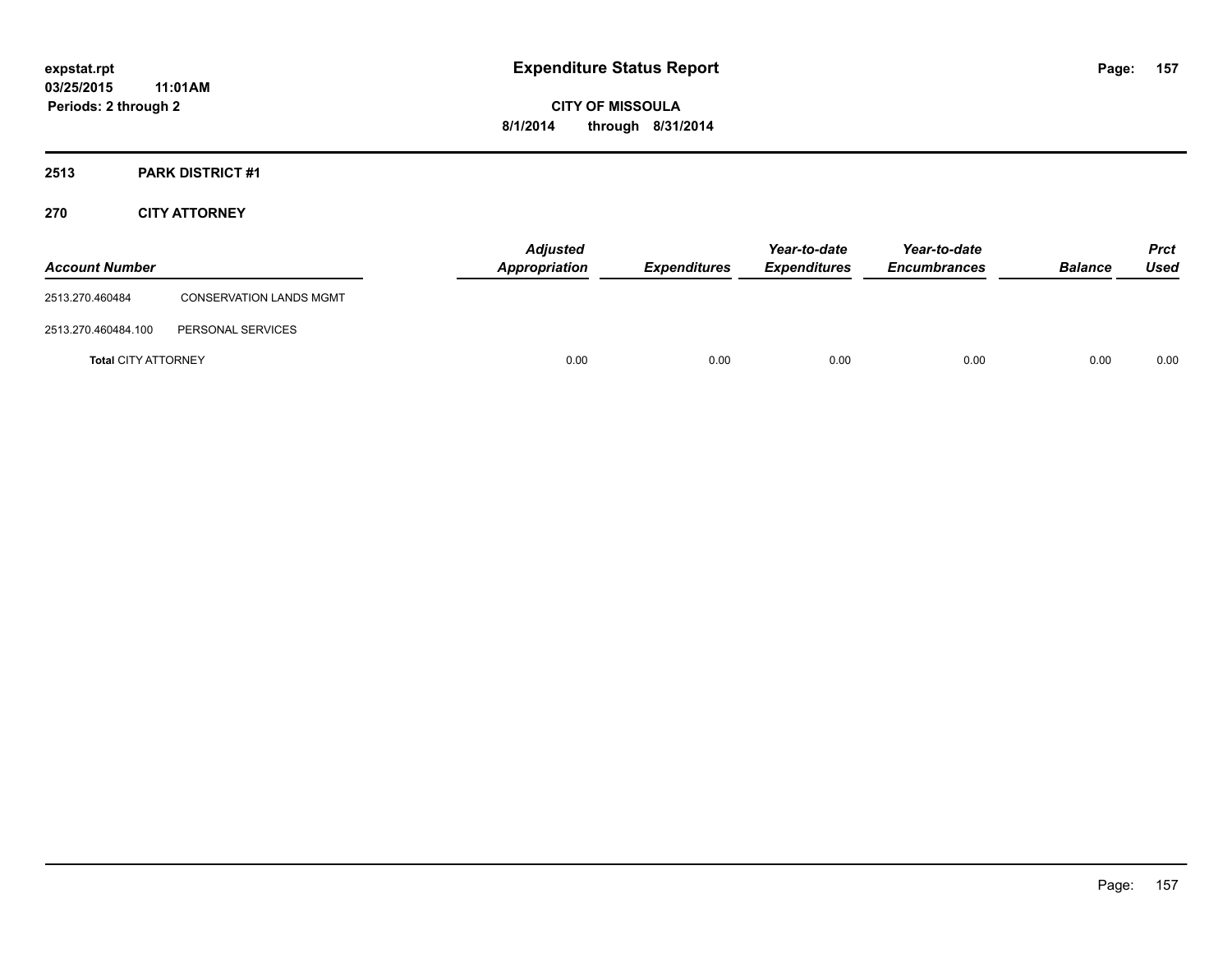### **2513 PARK DISTRICT #1**

|                                |                                                        | <b>Adjusted</b> |                     | Year-to-date        | Year-to-date        |                | <b>Prct</b> |
|--------------------------------|--------------------------------------------------------|-----------------|---------------------|---------------------|---------------------|----------------|-------------|
| <b>Account Number</b>          |                                                        | Appropriation   | <b>Expenditures</b> | <b>Expenditures</b> | <b>Encumbrances</b> | <b>Balance</b> | <b>Used</b> |
| 2513.370.460400                | RENOVATE REPLACE IMPROV                                |                 |                     |                     |                     |                |             |
| 2513.370.460400.300            | PURCHASED SERVICES                                     |                 |                     |                     |                     |                |             |
|                                | 2513.370.460400.350.000 RENOVATE REPLACE IMPROVE       | 40,000.00       | 0.00                | 0.00                | 0.00                | 40,000.00      | 0.00        |
|                                | <b>Total PURCHASED SERVICES</b>                        | 40,000.00       | 0.00                | 0.00                | 0.00                | 40,000.00      | 0.00        |
| 2513.370.460400.900            | <b>CAPITAL OUTLAY</b>                                  |                 |                     |                     |                     |                |             |
|                                | 2513.370.460400.930.000 RENOVATE REPLACE IMPROVE       | 30,000.00       | 0.00                | 0.00                | 0.00                | 30,000.00      | 0.00        |
| <b>Total CAPITAL OUTLAY</b>    |                                                        | 30.000.00       | 0.00                | 0.00                | 0.00                | 30.000.00      | 0.00        |
|                                | Total RENOVATE REPLACE IMPROV                          | 70,000.00       | 0.00                | 0.00                | 0.00                | 70,000.00      | 0.00        |
| 2513.370.460432                | PARK ADMIN                                             |                 |                     |                     |                     |                |             |
| 2513.370.460432.100            | PERSONAL SERVICES                                      |                 |                     |                     |                     |                |             |
|                                | 2513.370.460432.141.000 STATE RETIREMENT CONTRIBUTIONS | 0.00            | 5.40                | 6.20                | 0.00                | $-6.20$        | 0.00        |
| <b>Total PERSONAL SERVICES</b> |                                                        | 0.00            | 5.40                | 6.20                | 0.00                | $-6.20$        | 0.00        |
| 2513.370.460432.300            | PURCHASED SERVICES                                     |                 |                     |                     |                     |                |             |
|                                | 2513.370.460432.350.000 PROFESSIONAL SERVICES          | 11.500.00       | 1.360.00            | 1.360.00            | 0.00                | 10,140.00      | 11.83       |
|                                | 2513.370.460432.360.000 REPAIR & MAINTENANCE           | 3,000.00        | 0.00                | 0.00                | 0.00                | 3,000.00       | 0.00        |
|                                | <b>Total PURCHASED SERVICES</b>                        | 14,500.00       | 1,360.00            | 1,360.00            | 0.00                | 13,140.00      | 9.38        |
| 2513.370.460432.600            | <b>DEBT SERVICE</b>                                    |                 |                     |                     |                     |                |             |
| <b>Total DEBT SERVICE</b>      |                                                        | 0.00            | 0.00                | 0.00                | 0.00                | 0.00           | 0.00        |
| <b>Total PARK ADMIN</b>        |                                                        | 14,500.00       | 1,365.40            | 1,366.20            | 0.00                | 13,133.80      | 9.42        |
| 2513.370.460434                | <b>GREENWAYS &amp; HORTICULTURE</b>                    |                 |                     |                     |                     |                |             |
| 2513.370.460434.100            | PERSONAL SERVICES                                      |                 |                     |                     |                     |                |             |
|                                | 2513.370.460434.110.000 GREENWAYS & HORTCULTURE        | 8,842.00        | 2,005.70            | 2,005.70            | 0.00                | 6,836.30       | 22.68       |
|                                |                                                        |                 |                     |                     |                     |                |             |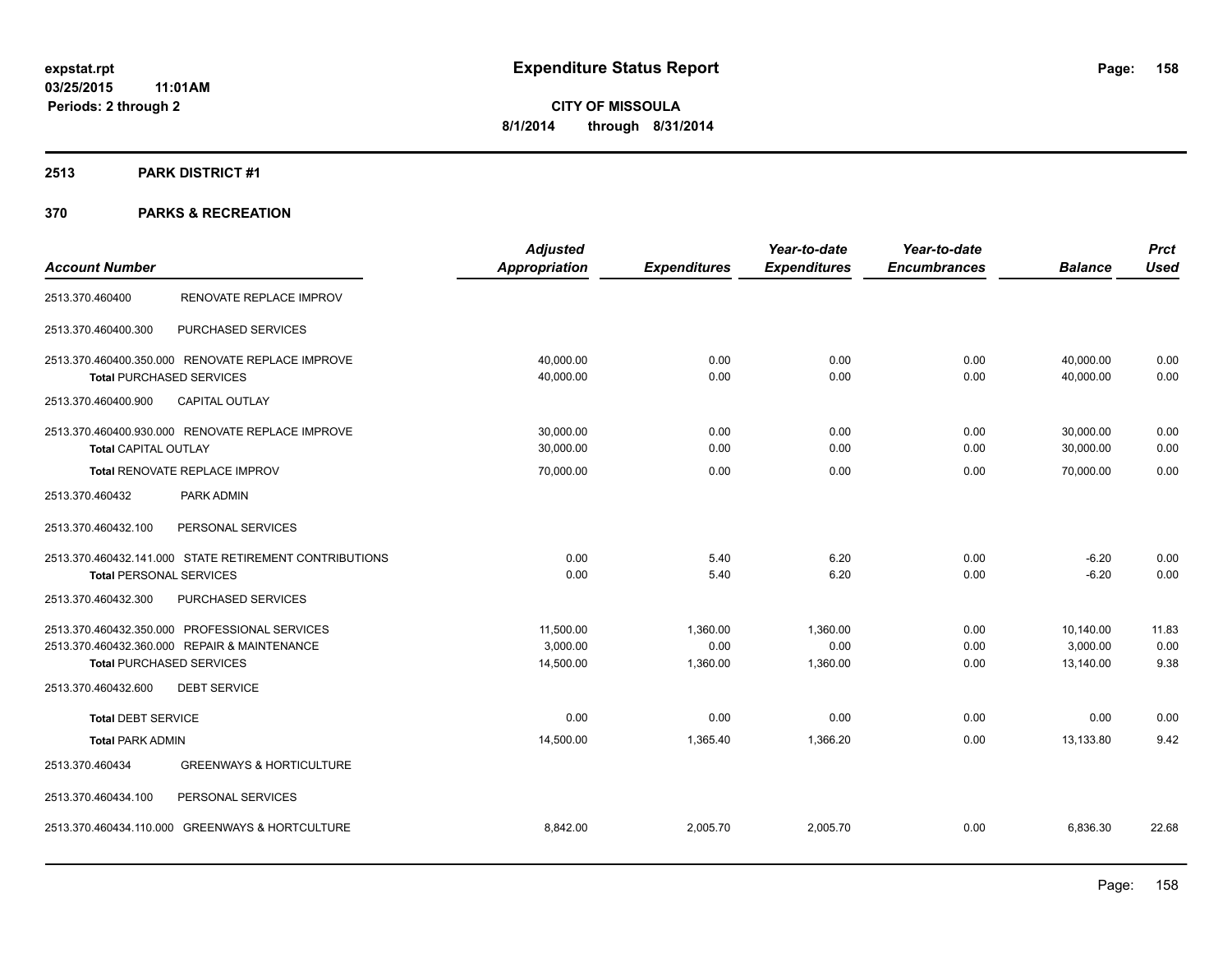#### **2513 PARK DISTRICT #1**

| <b>Account Number</b>                                | <b>Adjusted</b><br>Appropriation | <b>Expenditures</b> | Year-to-date<br><b>Expenditures</b> | Year-to-date<br><b>Encumbrances</b> | <b>Balance</b> | <b>Prct</b><br><b>Used</b> |
|------------------------------------------------------|----------------------------------|---------------------|-------------------------------------|-------------------------------------|----------------|----------------------------|
| 2513.370.460434.140.000 GREENWAYS & HORTICLTURE      | 1,356.00                         | 290.95              | 290.95                              | 0.00                                | 1,065.05       | 21.46                      |
| <b>Total PERSONAL SERVICES</b>                       | 10,198.00                        | 2,296.65            | 2,296.65                            | 0.00                                | 7,901.35       | 22.52                      |
| <b>SUPPLIES</b><br>2513.370.460434.200               |                                  |                     |                                     |                                     |                |                            |
| 2513.370.460434.220.000 OPERATING SUPPLIES           | 3,373.00                         | 536.93              | 536.93                              | 0.00                                | 2,836.07       | 15.92                      |
| 2513.370.460434.230.000 REPAIR/MAINTENANCE           | 7,134.00                         | 0.00                | 0.00                                | 0.00                                | 7,134.00       | 0.00                       |
| 2513.370.460434.231.000 GASOLINE                     | 2,000.00                         | 0.00                | 0.00                                | 0.00                                | 2,000.00       | 0.00                       |
| <b>Total SUPPLIES</b>                                | 12,507.00                        | 536.93              | 536.93                              | 0.00                                | 11,970.07      | 4.29                       |
| PURCHASED SERVICES<br>2513.370.460434.300            |                                  |                     |                                     |                                     |                |                            |
| 2513.370.460434.341.000 ELECTRICITY & NATURAL GAS    | 310.00                           | 18.15               | 27.22                               | 0.00                                | 282.78         | 8.78                       |
| 2513.370.460434.343.000 WATER CHARGES                | 310.00                           | 7,680.80            | 7,680.80                            | 0.00                                | $-7,370.80$    | 2,477.68                   |
| 2513.370.460434.345.000 GARBAGE                      | 136.00                           | 0.00                | 0.00                                | 0.00                                | 136.00         | 0.00                       |
| 2513.370.460434.360.000 REPAIR & MAINTENANCE         | 2,589.00                         | 0.00                | 0.00                                | 0.00                                | 2,589.00       | 0.00                       |
| <b>Total PURCHASED SERVICES</b>                      | 3,345.00                         | 7,698.95            | 7,708.02                            | 0.00                                | $-4,363.02$    | 230.43                     |
| <b>Total GREENWAYS &amp; HORTICULTURE</b>            | 26,050.00                        | 10,532.53           | 10.541.60                           | 0.00                                | 15,508.40      | 40.47                      |
| 2513.370.460439<br><b>URBAN FORESTRY</b>             |                                  |                     |                                     |                                     |                |                            |
| <b>SUPPLIES</b><br>2513.370.460439.200               |                                  |                     |                                     |                                     |                |                            |
| OPERATING SUPPLIES<br>2513.370.460439.220.000        | 24,352.00                        | 1,284.27            | 1,284.27                            | 0.00                                | 23,067.73      | 5.27                       |
| <b>REPAIR/MAINTENANCE</b><br>2513.370.460439.230.000 | 3.952.00                         | 0.00                | 0.00                                | 0.00                                | 3.952.00       | 0.00                       |
| <b>Total SUPPLIES</b>                                | 28,304.00                        | 1,284.27            | 1,284.27                            | 0.00                                | 27,019.73      | 4.54                       |
| PURCHASED SERVICES<br>2513.370.460439.300            |                                  |                     |                                     |                                     |                |                            |
| 2513.370.460439.350.000 PROFESSIONAL SERVICES        | 2,660.00                         | 60.00               | 60.00                               | 0.00                                | 2,600.00       | 2.26                       |
| 2513.370.460439.360.000 REPAIR & MAINTENANCE         | 60,000.00                        | 9,902.60            | 9,902.60                            | 0.00                                | 50,097.40      | 16.50                      |
| <b>Total PURCHASED SERVICES</b>                      | 62,660.00                        | 9,962.60            | 9,962.60                            | 0.00                                | 52,697.40      | 15.90                      |
| <b>Total URBAN FORESTRY</b>                          | 90,964.00                        | 11,246.87           | 11,246.87                           | 0.00                                | 79,717.13      | 12.36                      |
| <b>SPRAY DECKS</b><br>2513.370.460474                |                                  |                     |                                     |                                     |                |                            |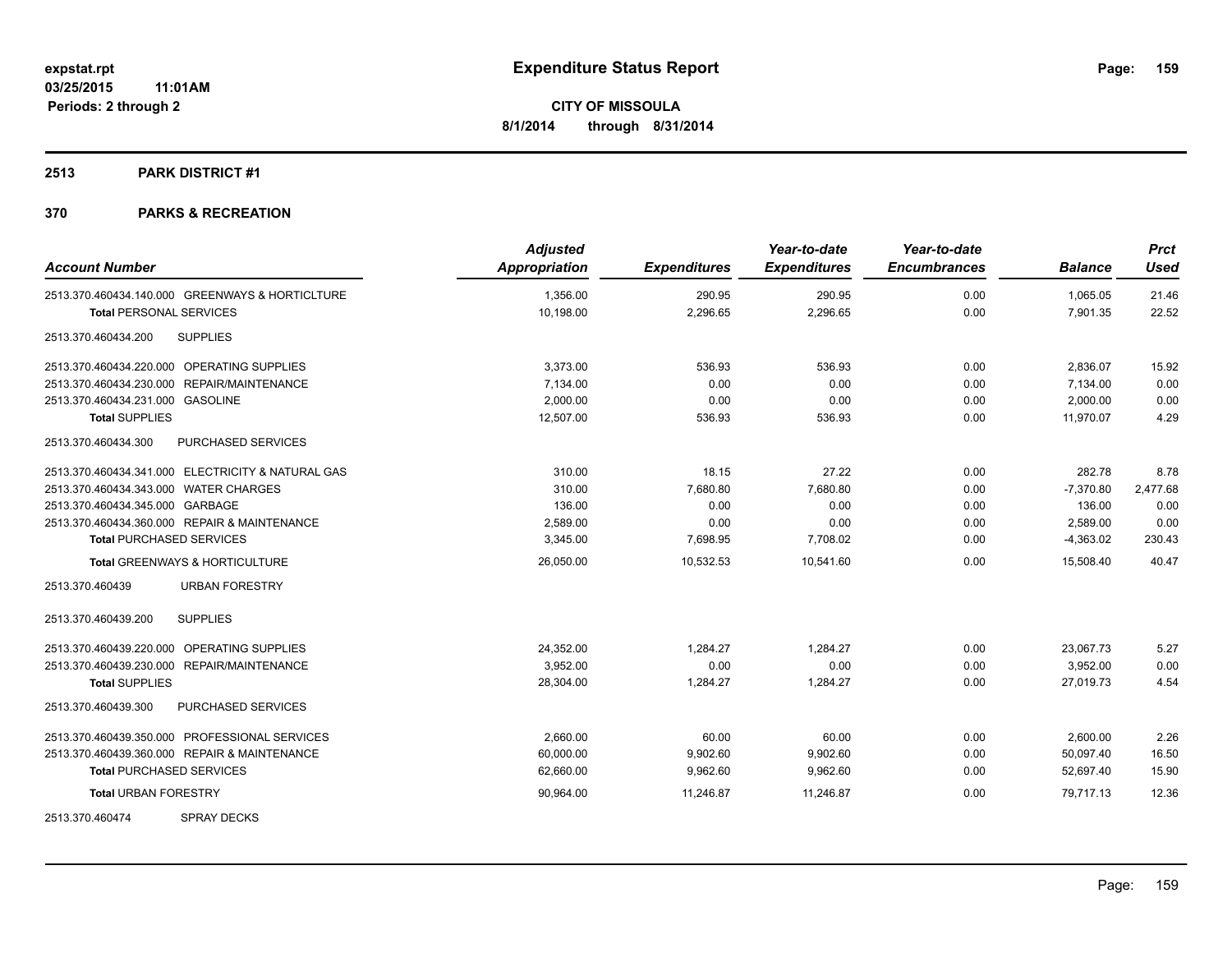#### **2513 PARK DISTRICT #1**

| <b>Account Number</b>                                        | <b>Adjusted</b><br><b>Appropriation</b> | <b>Expenditures</b> | Year-to-date<br><b>Expenditures</b> | Year-to-date<br><b>Encumbrances</b> | <b>Balance</b> | <b>Prct</b><br><b>Used</b> |
|--------------------------------------------------------------|-----------------------------------------|---------------------|-------------------------------------|-------------------------------------|----------------|----------------------------|
|                                                              |                                         |                     |                                     |                                     |                |                            |
| <b>SUPPLIES</b><br>2513.370.460474.200                       |                                         |                     |                                     |                                     |                |                            |
| 2513.370.460474.230.000 SPRAY DECKS/REPAIR/MAINTENANCE       | 1,600.00                                | 0.00                | 0.00                                | 0.00                                | 1,600.00       | 0.00                       |
| <b>Total SUPPLIES</b>                                        | 1,600.00                                | 0.00                | 0.00                                | 0.00                                | 1.600.00       | 0.00                       |
| 2513.370.460474.300<br><b>PURCHASED SERVICES</b>             |                                         |                     |                                     |                                     |                |                            |
| 2513.370.460474.341.000 ELECTRICITY & NATURAL GAS            | 2.100.00                                | 0.00                | 0.00                                | 0.00                                | 2,100.00       | 0.00                       |
| 2513.370.460474.360.000 REPAIR & MAINTENANCE                 | 6,300.00                                | 0.00                | 0.00                                | 0.00                                | 6,300.00       | 0.00                       |
| <b>Total PURCHASED SERVICES</b>                              | 8,400.00                                | 0.00                | 0.00                                | 0.00                                | 8,400.00       | 0.00                       |
| <b>Total SPRAY DECKS</b>                                     | 10,000.00                               | 0.00                | 0.00                                | 0.00                                | 10,000.00      | 0.00                       |
| 2513.370.460477<br><b>GRILL VAN</b>                          |                                         |                     |                                     |                                     |                |                            |
| PURCHASED SERVICES<br>2513.370.460477.300                    |                                         |                     |                                     |                                     |                |                            |
| <b>Total GRILL VAN</b>                                       | 0.00                                    | 0.00                | 0.00                                | 0.00                                | 0.00           | 0.00                       |
| 2513.370.460484<br><b>CONSERVATION LANDS MGMT</b>            |                                         |                     |                                     |                                     |                |                            |
| 2513.370.460484.100<br>PERSONAL SERVICES                     |                                         |                     |                                     |                                     |                |                            |
| 2513.370.460484.110.000 CONSRVTN LAND MGMT/WAGES             | 58,793.00                               | 3,391.00            | 4.187.60                            | 0.00                                | 54,605.40      | 7.12                       |
| 2513.370.460484.140.000 CONSRVTN LAND MGMT/EMP CONTRIBUTIONS | 31,394.00                               | 685.17              | 840.20                              | 0.00                                | 30,553.80      | 2.68                       |
| <b>Total PERSONAL SERVICES</b>                               | 90,187.00                               | 4,076.17            | 5,027.80                            | 0.00                                | 85,159.20      | 5.57                       |
| 2513.370.460484.200<br><b>SUPPLIES</b>                       |                                         |                     |                                     |                                     |                |                            |
| <b>Total SUPPLIES</b>                                        | 0.00                                    | 0.00                | 0.00                                | 0.00                                | 0.00           | 0.00                       |
| 2513.370.460484.300<br>PURCHASED SERVICES                    |                                         |                     |                                     |                                     |                |                            |
| 2513.370.460484.350.000 PROFESSIONAL SERVICES                | 37,127.00                               | 4,419.55            | 7,844.30                            | 0.00                                | 29,282.70      | 21.13                      |
| <b>Total PURCHASED SERVICES</b>                              | 37,127.00                               | 4,419.55            | 7,844.30                            | 0.00                                | 29,282.70      | 21.13                      |
| <b>Total CONSERVATION LANDS MGMT</b>                         | 127,314.00                              | 8,495.72            | 12,872.10                           | 0.00                                | 114,441.90     | 10.11                      |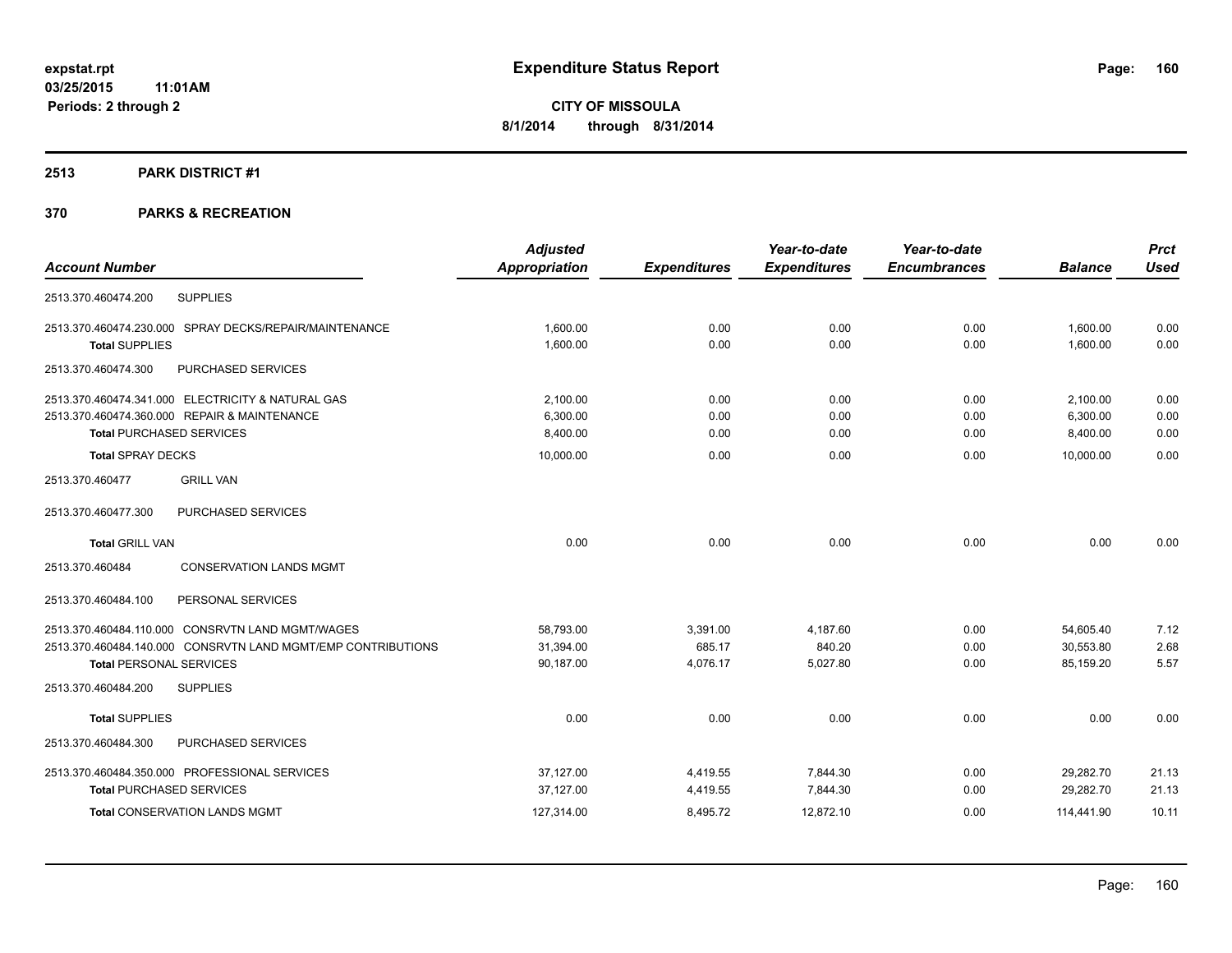#### **2513 PARK DISTRICT #1**

|                                       |                                                               | <b>Adjusted</b>      |                     | Year-to-date        | Year-to-date        |                | <b>Prct</b> |
|---------------------------------------|---------------------------------------------------------------|----------------------|---------------------|---------------------|---------------------|----------------|-------------|
| <b>Account Number</b>                 |                                                               | <b>Appropriation</b> | <b>Expenditures</b> | <b>Expenditures</b> | <b>Encumbrances</b> | <b>Balance</b> | <b>Used</b> |
| 2513.370.460485                       | <b>SAFETY &amp; TRAINING</b>                                  |                      |                     |                     |                     |                |             |
| 2513.370.460485.100                   | PERSONAL SERVICES                                             |                      |                     |                     |                     |                |             |
| <b>Total PERSONAL SERVICES</b>        |                                                               | 0.00                 | 0.00                | 0.00                | 0.00                | 0.00           | 0.00        |
| 2513.370.460485.300                   | PURCHASED SERVICES                                            |                      |                     |                     |                     |                |             |
| <b>Total SAFETY &amp; TRAINING</b>    |                                                               | 0.00                 | 0.00                | 0.00                | 0.00                | 0.00           | 0.00        |
| 2513.370.460501                       | PARK MAINTENANCE ROUTINE                                      |                      |                     |                     |                     |                |             |
| 2513.370.460501.100                   | PERSONAL SERVICES                                             |                      |                     |                     |                     |                |             |
|                                       | 2513.370.460501.110.000 PARK MAINT ROUTINE/SALARIES AND WAGES | 10,402.00            | 0.00                | 0.00                | 0.00                | 10,402.00      | 0.00        |
|                                       | 2513.370.460501.140.000 PARK MAINT ROUTINE/WAGES              | 2,164.00             | 0.00                | 0.00                | 0.00                | 2,164.00       | 0.00        |
| <b>Total PERSONAL SERVICES</b>        |                                                               | 12,566.00            | 0.00                | 0.00                | 0.00                | 12,566.00      | 0.00        |
| 2513.370.460501.200                   | <b>SUPPLIES</b>                                               |                      |                     |                     |                     |                |             |
|                                       | 2513.370.460501.220.000 OPERATING SUPPLIES                    | 41,491.00            | 4,449.83            | 5,445.22            | 0.00                | 36,045.78      | 13.12       |
|                                       | 2513.370.460501.230.000 REPAIR/MAINTENANCE                    | 77,580.00            | 5,279.05            | 6,057.21            | 0.00                | 71,522.79      | 7.81        |
| 2513.370.460501.231.000 GASOLINE      |                                                               | 8,144.00             | 0.00                | 0.00                | 0.00                | 8,144.00       | 0.00        |
| <b>Total SUPPLIES</b>                 |                                                               | 127,215.00           | 9,728.88            | 11,502.43           | 0.00                | 115,712.57     | 9.04        |
| 2513.370.460501.300                   | PURCHASED SERVICES                                            |                      |                     |                     |                     |                |             |
|                                       | 2513.370.460501.341.000 ELECTRICITY & NATURAL GAS             | 26,212.00            | 5,859.55            | 7,939.40            | 0.00                | 18,272.60      | 30.29       |
| 2513.370.460501.343.000 WATER CHARGES |                                                               | 7,375.00             | 0.00                | 0.00                | 0.00                | 7,375.00       | 0.00        |
| 2513.370.460501.345.000 GARBAGE       |                                                               | 2,954.00             | 282.80              | 282.80              | 0.00                | 2,671.20       | 9.57        |
|                                       | 2513.370.460501.350.000 PROFESSIONAL SERVICES                 | 5,558.00             | 437.12              | 625.12              | 0.00                | 4,932.88       | 11.25       |
|                                       | 2513.370.460501.360.000 REPAIR & MAINTENANCE                  | 55,751.00            | 4,035.50            | 4,610.50            | 0.00                | 51,140.50      | 8.27        |
|                                       | <b>Total PURCHASED SERVICES</b>                               | 97,850.00            | 10,614.97           | 13,457.82           | 0.00                | 84,392.18      | 13.75       |
|                                       | Total PARK MAINTENANCE ROUTINE                                | 237,631.00           | 20,343.85           | 24,960.25           | 0.00                | 212,670.75     | 10.50       |
| 2513.370.460506                       | <b>CARAS PARK IMPROVEMENTS</b>                                |                      |                     |                     |                     |                |             |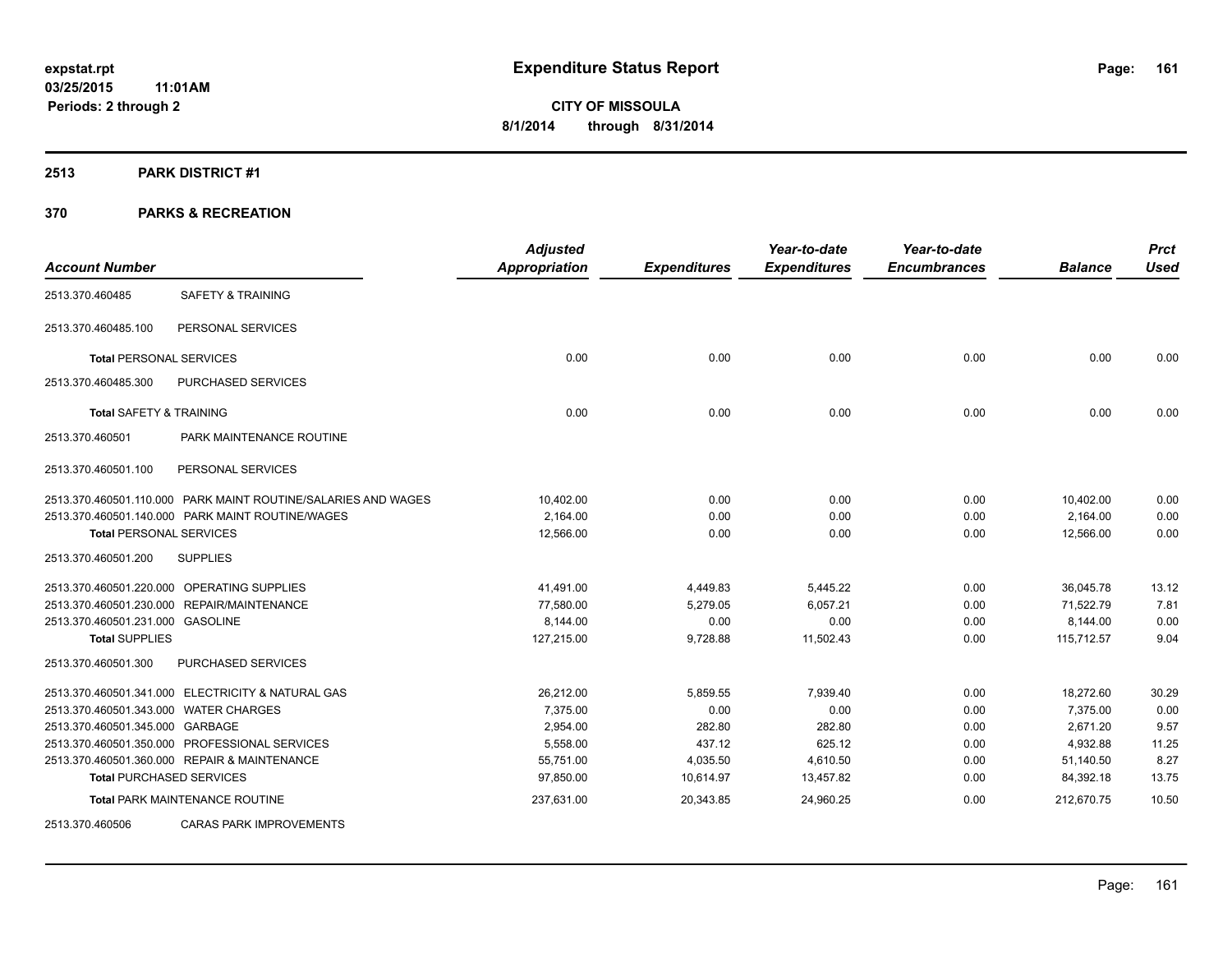### **2513 PARK DISTRICT #1**

| <b>Account Number</b>             |                                                 | <b>Adjusted</b><br><b>Appropriation</b> | <b>Expenditures</b> | Year-to-date<br><b>Expenditures</b> | Year-to-date<br><b>Encumbrances</b> | <b>Balance</b> | <b>Prct</b><br><b>Used</b> |
|-----------------------------------|-------------------------------------------------|-----------------------------------------|---------------------|-------------------------------------|-------------------------------------|----------------|----------------------------|
| 2513.370.460506.900               | <b>CAPITAL OUTLAY</b>                           |                                         |                     |                                     |                                     |                |                            |
|                                   | <b>Total CARAS PARK IMPROVEMENTS</b>            | 0.00                                    | 0.00                | 0.00                                | 0.00                                | 0.00           | 0.00                       |
| 2513.370.490504                   | <b>DEBT SERVICE</b>                             |                                         |                     |                                     |                                     |                |                            |
| 2513.370.490504.600               | <b>DEBT SERVICE</b>                             |                                         |                     |                                     |                                     |                |                            |
| 2513.370.490504.610.000 PRINCIPAL |                                                 | 57.511.00                               | 103.590.49          | 103.590.49                          | 0.00                                | $-46.079.49$   | 180.12                     |
|                                   | 2513.370.490504.620.000 INTEREST / SERVICE FEES | 487.00                                  | 1.946.27            | 1,946.27                            | 0.00                                | $-1,459.27$    | 399.64                     |
| <b>Total DEBT SERVICE</b>         |                                                 | 57,998.00                               | 105,536.76          | 105,536.76                          | 0.00                                | -47,538.76     | 181.97                     |
| <b>Total PARK DISTRICT #1</b>     |                                                 | 634.457.00                              | 157.521.13          | 166.523.78                          | 0.00                                | 467.933.22     | 26.25                      |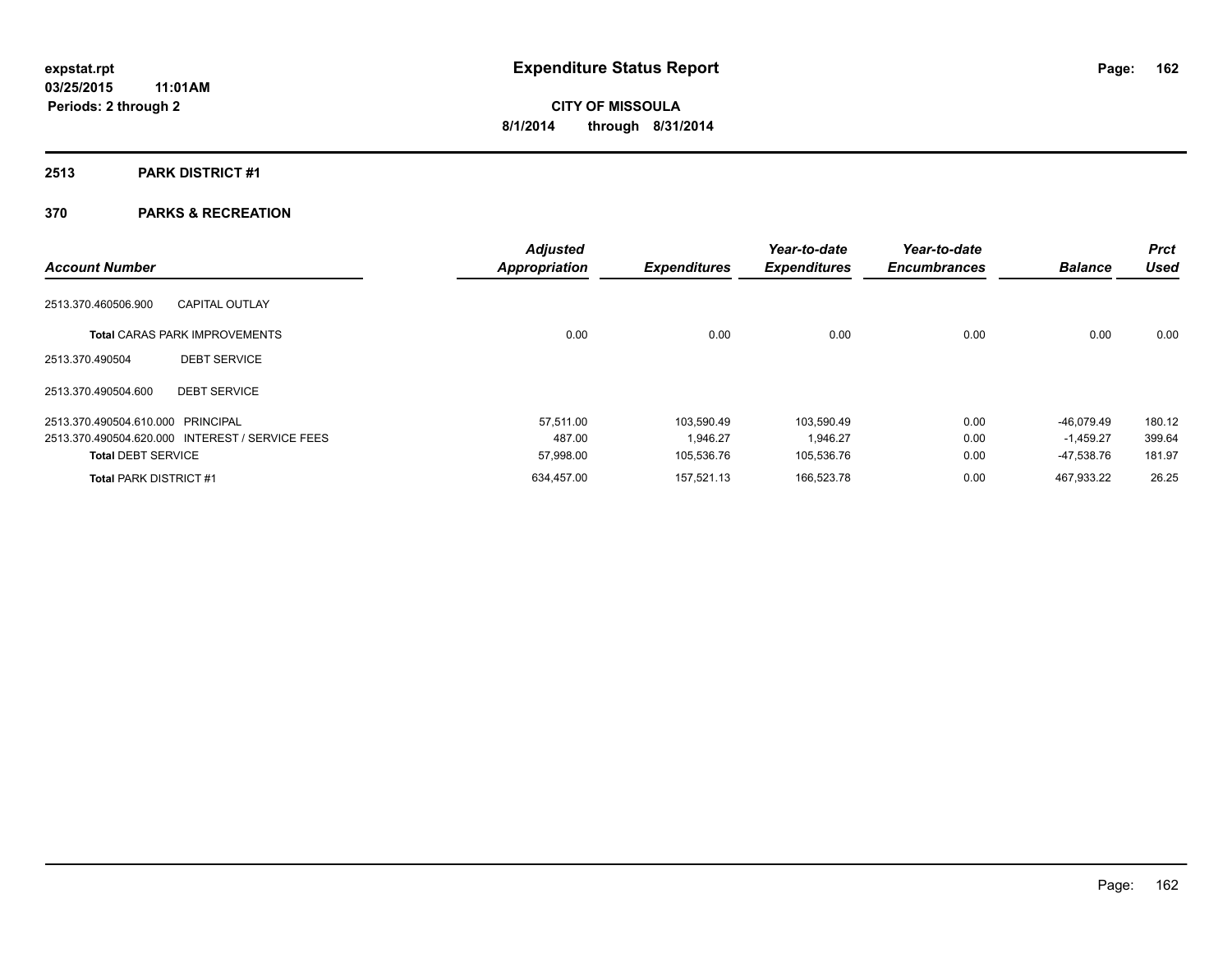### **2514 PUBLIC SAFETY & JUSTICE DISTRICT**

#### **297 PUBLIC SAFETY/JUSTICE**

| <b>Account Number</b> |                                                   | <b>Adjusted</b><br>Appropriation | <b>Expenditures</b> | Year-to-date<br><b>Expenditures</b> | Year-to-date<br><b>Encumbrances</b> | <b>Balance</b> | <b>Prct</b><br><b>Used</b> |
|-----------------------|---------------------------------------------------|----------------------------------|---------------------|-------------------------------------|-------------------------------------|----------------|----------------------------|
| 2514.297.420000       | <b>PUBLIC SAFETY</b>                              |                                  |                     |                                     |                                     |                |                            |
| 2514.297.420000.300   | PURCHASED SERVICES                                |                                  |                     |                                     |                                     |                |                            |
|                       | <b>Total PUBLIC SAFETY &amp; JUSTICE DISTRICT</b> | 0.00                             | 0.00                | 0.00                                | 0.00                                | 0.00           | 0.00                       |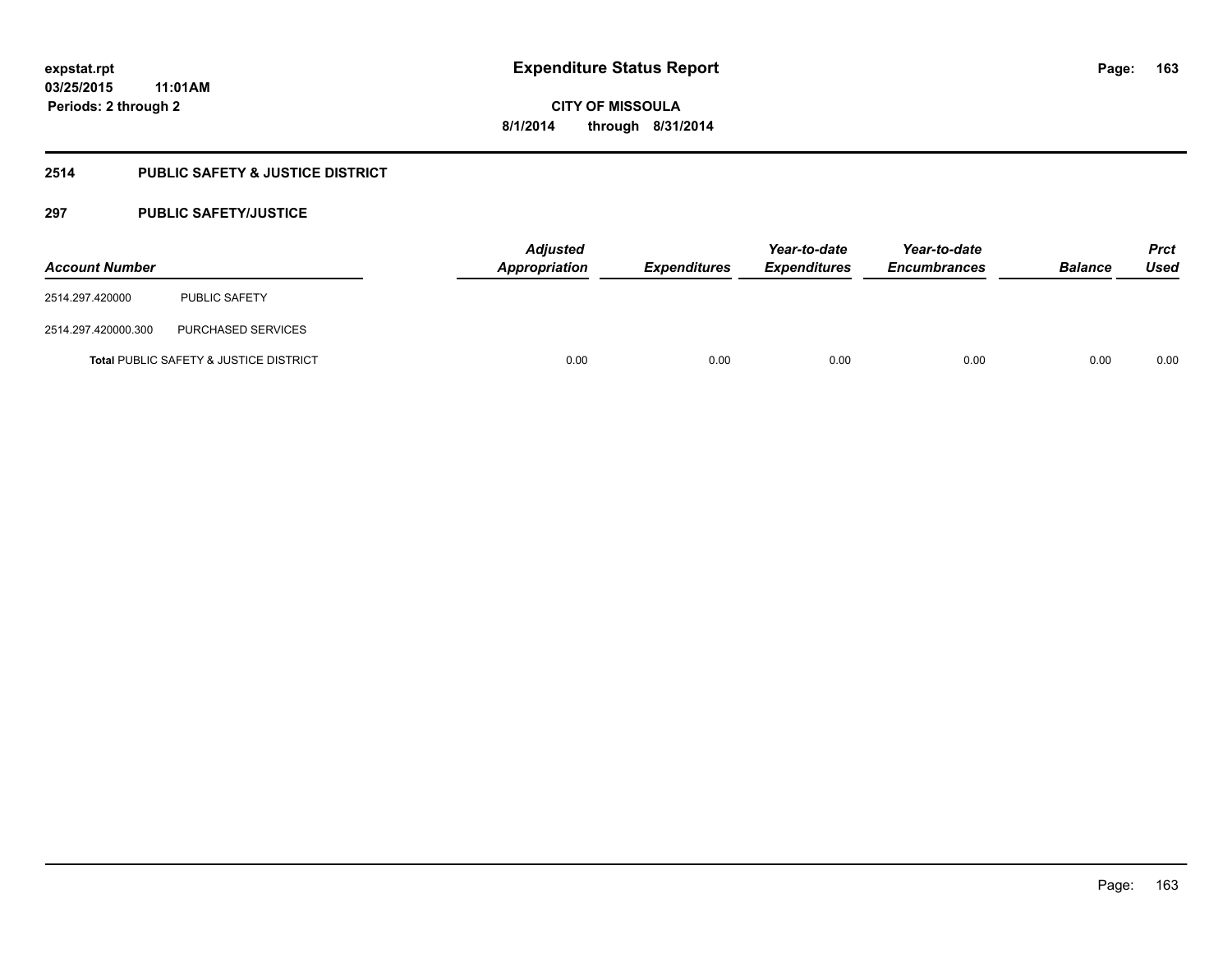#### **2820 STATE GAS TAX FUND**

#### **280 PUBLIC WORKS ADMIN/ENGINEERING**

|                                                  | <b>Adjusted</b>      |                     | Year-to-date        | Year-to-date        |                | <b>Prct</b> |
|--------------------------------------------------|----------------------|---------------------|---------------------|---------------------|----------------|-------------|
| <b>Account Number</b>                            | <b>Appropriation</b> | <b>Expenditures</b> | <b>Expenditures</b> | <b>Encumbrances</b> | <b>Balance</b> | <b>Used</b> |
| STREET RESTORATION<br>2820.280.430230            |                      |                     |                     |                     |                |             |
| PURCHASED SERVICES<br>2820.280.430230.300        |                      |                     |                     |                     |                |             |
| <b>Total PURCHASED SERVICES</b>                  | 0.00                 | 0.00                | 0.00                | 0.00                | 0.00           | 0.00        |
| 2820.280.430230.500<br><b>FIXED CHARGES</b>      |                      |                     |                     |                     |                |             |
| <b>Total FIXED CHARGES</b>                       | 0.00                 | 0.00                | 0.00                | 0.00                | 0.00           | 0.00        |
| 2820.280.430230.800<br>OTHER OBJECTS             |                      |                     |                     |                     |                |             |
| 2820.280.430230.820.000 TRANSFERS TO OTHER FUNDS | 564,000.00           | 0.00                | 0.00                | 0.00                | 564,000.00     | 0.00        |
| <b>Total OTHER OBJECTS</b>                       | 564,000.00           | 0.00                | 0.00                | 0.00                | 564,000.00     | 0.00        |
| <b>CAPITAL OUTLAY</b><br>2820.280.430230.900     |                      |                     |                     |                     |                |             |
| 2820.280.430230.930.000<br><b>IMPROVEMENTS</b>   | 373,100.00           | 137,294.81          | 154,502.81          | 0.00                | 218,597.19     | 41.41       |
| <b>Total CAPITAL OUTLAY</b>                      | 373,100.00           | 137,294.81          | 154,502.81          | 0.00                | 218,597.19     | 41.41       |
| <b>Total STATE GAS TAX FUND</b>                  | 937,100.00           | 137,294.81          | 154,502.81          | 0.00                | 782,597.19     | 16.49       |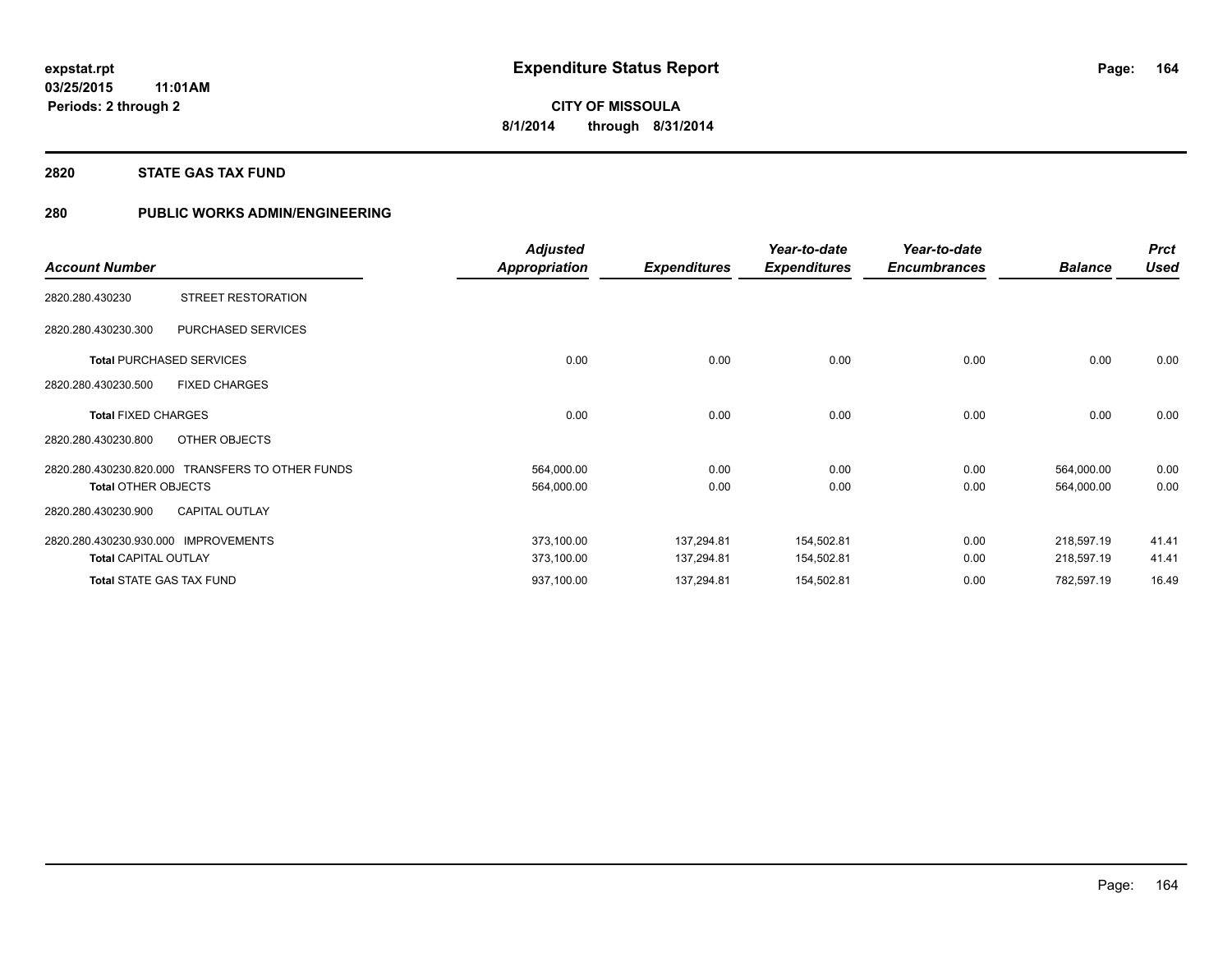**165**

**03/25/2015 11:01AM Periods: 2 through 2**

**CITY OF MISSOULA 8/1/2014 through 8/31/2014**

#### **2918 LAW ENFORCEMENT BLOCK GRANT FUND**

| <b>Account Number</b>           |                                            | <b>Adjusted</b><br>Appropriation | <b>Expenditures</b> | Year-to-date<br><b>Expenditures</b> | Year-to-date<br><b>Encumbrances</b> | <b>Balance</b> | <b>Prct</b><br><b>Used</b> |
|---------------------------------|--------------------------------------------|----------------------------------|---------------------|-------------------------------------|-------------------------------------|----------------|----------------------------|
| 2918.290.420170                 | <b>JAG VIII GRANT</b>                      |                                  |                     |                                     |                                     |                |                            |
| 2918.290.420170.200             | <b>SUPPLIES</b>                            |                                  |                     |                                     |                                     |                |                            |
| <b>Total SUPPLIES</b>           |                                            | 0.00                             | 0.00                | 0.00                                | 0.00                                | 0.00           | 0.00                       |
| 2918.290.420170.300             | PURCHASED SERVICES                         |                                  |                     |                                     |                                     |                |                            |
| <b>Total PURCHASED SERVICES</b> |                                            | 0.00                             | 0.00                | 0.00                                | 0.00                                | 0.00           | 0.00                       |
| 2918.290.420170.900             | <b>CAPITAL OUTLAY</b>                      |                                  |                     |                                     |                                     |                |                            |
| Total JAG VIII GRANT            |                                            | 0.00                             | 0.00                | 0.00                                | 0.00                                | 0.00           | 0.00                       |
| 2918.290.420171                 | <b>JAG IX GRANT</b>                        |                                  |                     |                                     |                                     |                |                            |
| 2918.290.420171.200             | <b>SUPPLIES</b>                            |                                  |                     |                                     |                                     |                |                            |
|                                 | 2918.290.420171.220.000 OPERATING SUPPLIES | 0.00                             | 1,726.00            | 1,726.00                            | 0.00                                | $-1,726.00$    | 0.00                       |
| <b>Total SUPPLIES</b>           |                                            | 0.00                             | 1,726.00            | 1,726.00                            | 0.00                                | $-1,726.00$    | 0.00                       |
| 2918.290.420171.300             | PURCHASED SERVICES                         |                                  |                     |                                     |                                     |                |                            |
| 2918.290.420171.370.000 TRAVEL  |                                            | 0.00                             | 300.00              | 300.00                              | 0.00                                | $-300.00$      | 0.00                       |
| <b>Total PURCHASED SERVICES</b> |                                            | 0.00                             | 300.00              | 300.00                              | 0.00                                | $-300.00$      | 0.00                       |
| 2918.290.420171.700             | <b>GRANTS &amp; CONTRIBUTIONS</b>          |                                  |                     |                                     |                                     |                |                            |
|                                 | Total GRANTS & CONTRIBUTIONS               | 0.00                             | 0.00                | 0.00                                | 0.00                                | 0.00           | 0.00                       |
| Total JAG IX GRANT              |                                            | 0.00                             | 2,026.00            | 2,026.00                            | 0.00                                | $-2,026.00$    | 0.00                       |
| 2918.290.420173                 | <b>JAG XI</b>                              |                                  |                     |                                     |                                     |                |                            |
| 2918.290.420173.200             | <b>SUPPLIES</b>                            |                                  |                     |                                     |                                     |                |                            |
| <b>Total SUPPLIES</b>           |                                            | 0.00                             | 0.00                | 0.00                                | 0.00                                | 0.00           | 0.00                       |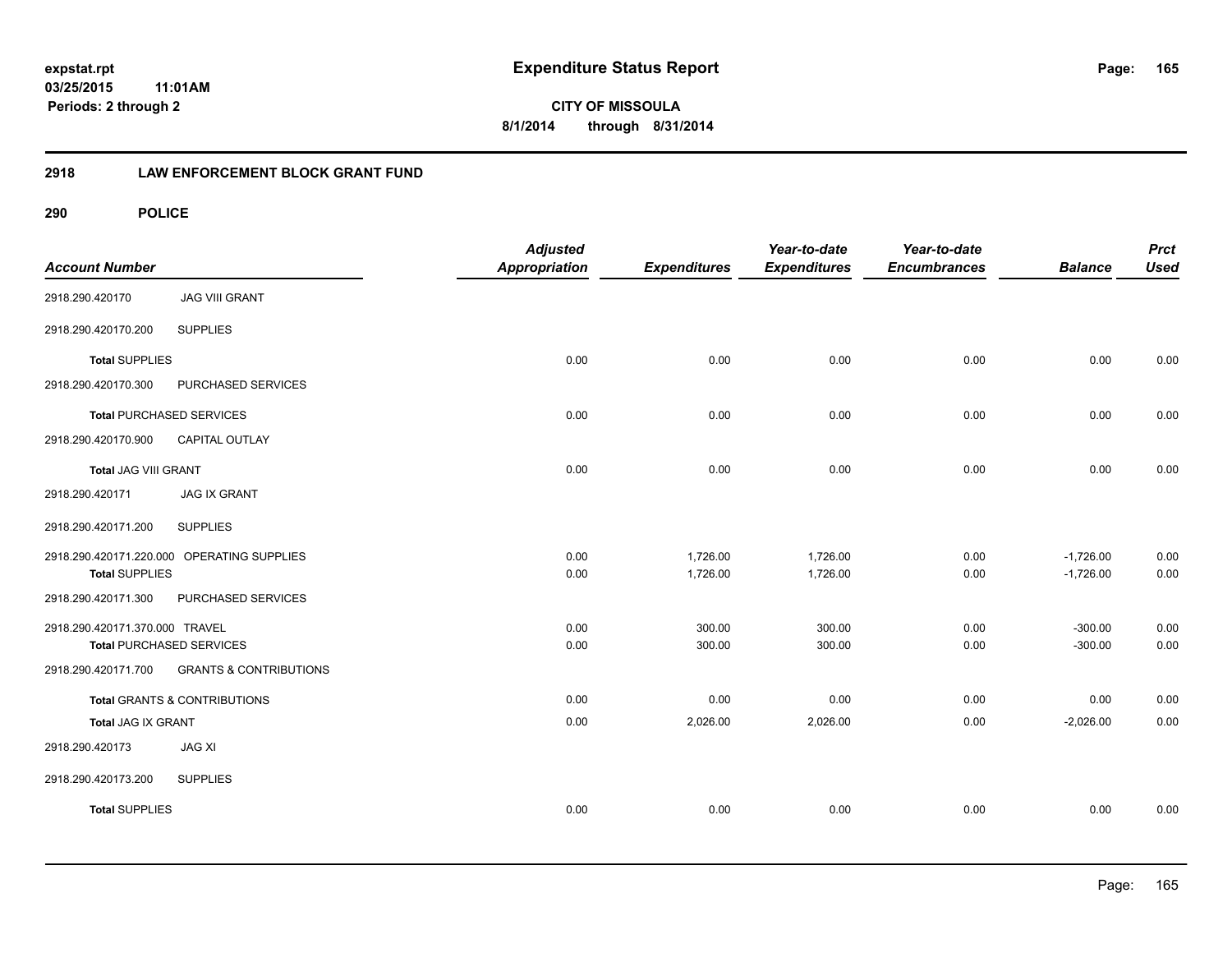**CITY OF MISSOULA 8/1/2014 through 8/31/2014**

#### **2918 LAW ENFORCEMENT BLOCK GRANT FUND**

| <b>Account Number</b>       |                                                                                | <b>Adjusted</b><br><b>Appropriation</b> | <b>Expenditures</b> | Year-to-date<br><b>Expenditures</b> | Year-to-date<br><b>Encumbrances</b> | <b>Balance</b>         | <b>Prct</b><br><b>Used</b> |
|-----------------------------|--------------------------------------------------------------------------------|-----------------------------------------|---------------------|-------------------------------------|-------------------------------------|------------------------|----------------------------|
| 2918.290.420173.300         | PURCHASED SERVICES                                                             |                                         |                     |                                     |                                     |                        |                            |
|                             | <b>Total PURCHASED SERVICES</b>                                                | 0.00                                    | 0.00                | 0.00                                | 0.00                                | 0.00                   | 0.00                       |
| 2918.290.420173.700         | <b>GRANTS &amp; CONTRIBUTIONS</b>                                              |                                         |                     |                                     |                                     |                        |                            |
|                             | 2918.290.420173.700.000 GRANTS & CONTRIBUTIONS<br>Total GRANTS & CONTRIBUTIONS | 58,000.00<br>58,000.00                  | 0.00<br>0.00        | 0.00<br>0.00                        | 0.00<br>0.00                        | 58,000.00<br>58,000.00 | 0.00<br>0.00               |
| 2918.290.420173.900         | CAPITAL OUTLAY                                                                 |                                         |                     |                                     |                                     |                        |                            |
| <b>Total CAPITAL OUTLAY</b> |                                                                                | 0.00                                    | 0.00                | 0.00                                | 0.00                                | 0.00                   | 0.00                       |
| Total JAG XI                |                                                                                | 58,000.00                               | 0.00                | 0.00                                | 0.00                                | 58,000.00              | 0.00                       |
| 2918.290.420174             | <b>JAG V GRANT</b>                                                             |                                         |                     |                                     |                                     |                        |                            |
| 2918.290.420174.200         | <b>SUPPLIES</b>                                                                |                                         |                     |                                     |                                     |                        |                            |
| <b>Total SUPPLIES</b>       |                                                                                | 0.00                                    | 0.00                | 0.00                                | 0.00                                | 0.00                   | 0.00                       |
| 2918.290.420174.300         | PURCHASED SERVICES                                                             |                                         |                     |                                     |                                     |                        |                            |
|                             | <b>Total PURCHASED SERVICES</b>                                                | 0.00                                    | 0.00                | 0.00                                | 0.00                                | 0.00                   | 0.00                       |
| 2918.290.420174.700         | <b>GRANTS &amp; CONTRIBUTIONS</b>                                              |                                         |                     |                                     |                                     |                        |                            |
|                             | Total GRANTS & CONTRIBUTIONS                                                   | 0.00                                    | 0.00                | 0.00                                | 0.00                                | 0.00                   | 0.00                       |
| 2918.290.420174.900         | CAPITAL OUTLAY                                                                 |                                         |                     |                                     |                                     |                        |                            |
| Total JAG V GRANT           |                                                                                | 0.00                                    | 0.00                | 0.00                                | 0.00                                | 0.00                   | 0.00                       |
| 2918.290.420175             | <b>JAG X GRANT</b>                                                             |                                         |                     |                                     |                                     |                        |                            |
| 2918.290.420175.200         | <b>SUPPLIES</b>                                                                |                                         |                     |                                     |                                     |                        |                            |
| <b>Total SUPPLIES</b>       |                                                                                | 0.00                                    | 0.00                | 0.00                                | 0.00                                | 0.00                   | 0.00                       |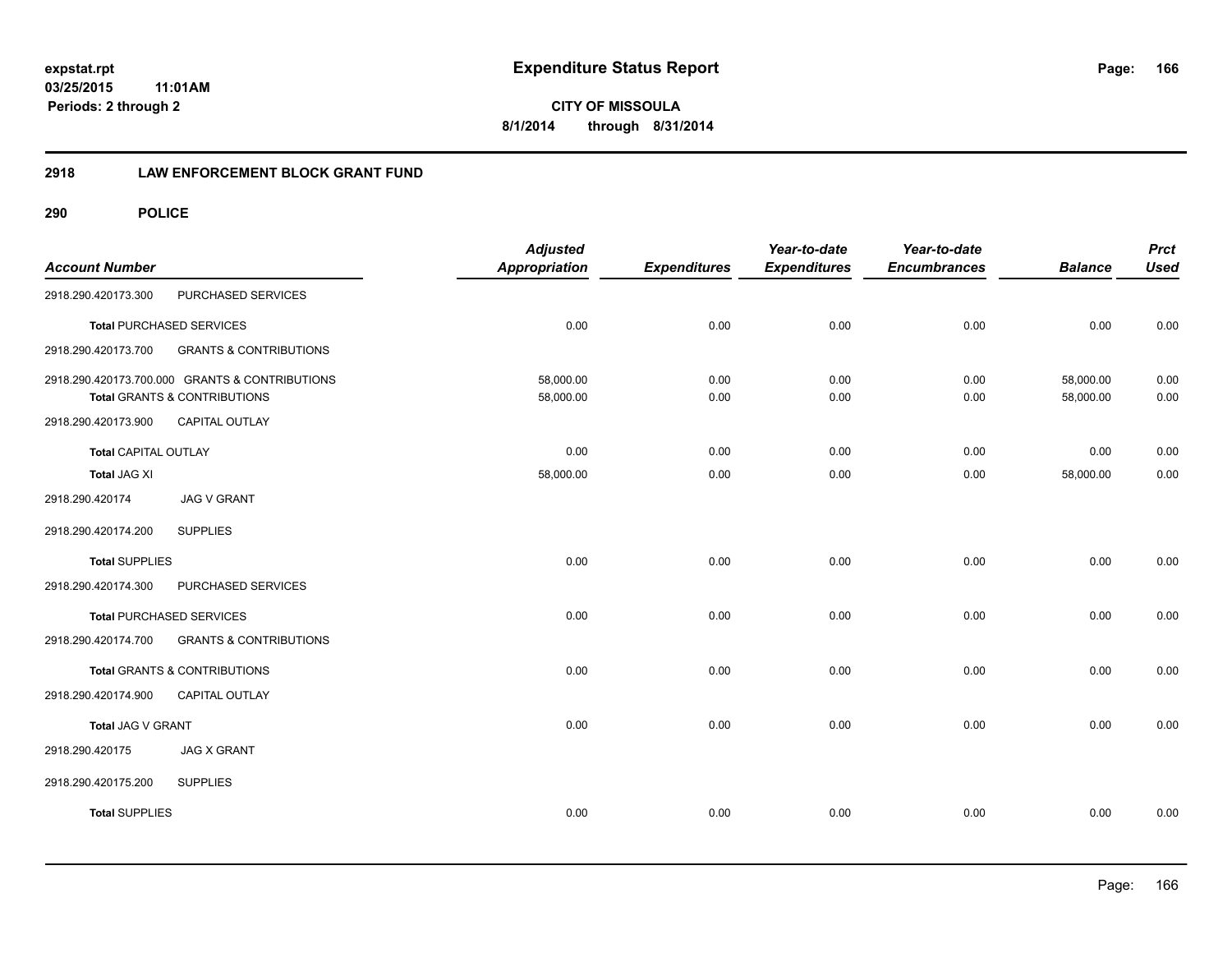# **03/25/2015**

**167**

**11:01AM Periods: 2 through 2**

**CITY OF MISSOULA 8/1/2014 through 8/31/2014**

#### **2918 LAW ENFORCEMENT BLOCK GRANT FUND**

| <b>Account Number</b>          |                                                             | <b>Adjusted</b><br><b>Appropriation</b> | <b>Expenditures</b> | Year-to-date<br><b>Expenditures</b> | Year-to-date<br><b>Encumbrances</b> | <b>Balance</b>         | <b>Prct</b><br><b>Used</b> |
|--------------------------------|-------------------------------------------------------------|-----------------------------------------|---------------------|-------------------------------------|-------------------------------------|------------------------|----------------------------|
| 2918.290.420175.300            | PURCHASED SERVICES                                          |                                         |                     |                                     |                                     |                        |                            |
| <b>Total JAG X GRANT</b>       | 2918.290.420175.350.000 PROFESSIONAL SERVICES               | 25,166.00<br>25,166.00                  | 0.00<br>0.00        | 0.00<br>0.00                        | 0.00<br>0.00                        | 25,166.00<br>25,166.00 | 0.00<br>0.00               |
| 2918.290.420176                | <b>JAG VII GRANT</b>                                        |                                         |                     |                                     |                                     |                        |                            |
| 2918.290.420176.100            | PERSONAL SERVICES                                           |                                         |                     |                                     |                                     |                        |                            |
| <b>Total PERSONAL SERVICES</b> |                                                             | 0.00                                    | 0.00                | 0.00                                | 0.00                                | 0.00                   | 0.00                       |
| 2918.290.420176.200            | <b>SUPPLIES</b>                                             |                                         |                     |                                     |                                     |                        |                            |
| <b>Total SUPPLIES</b>          |                                                             | 0.00                                    | 0.00                | 0.00                                | 0.00                                | 0.00                   | 0.00                       |
| 2918.290.420176.300            | PURCHASED SERVICES                                          |                                         |                     |                                     |                                     |                        |                            |
|                                | <b>Total PURCHASED SERVICES</b>                             | 0.00                                    | 0.00                | 0.00                                | 0.00                                | 0.00                   | 0.00                       |
| 2918.290.420176.700            | <b>GRANTS &amp; CONTRIBUTIONS</b>                           |                                         |                     |                                     |                                     |                        |                            |
|                                | Total GRANTS & CONTRIBUTIONS                                | 0.00                                    | 0.00                | 0.00                                | 0.00                                | 0.00                   | 0.00                       |
| 2918.290.420176.900            | <b>CAPITAL OUTLAY</b>                                       |                                         |                     |                                     |                                     |                        |                            |
| Total JAG VII GRANT            |                                                             | 0.00                                    | 0.00                | 0.00                                | 0.00                                | 0.00                   | 0.00                       |
| 2918.290.420177                | <b>SMART POLICING</b>                                       |                                         |                     |                                     |                                     |                        |                            |
| 2918.290.420177.700            | <b>GRANTS &amp; CONTRIBUTIONS</b>                           |                                         |                     |                                     |                                     |                        |                            |
| <b>Total SMART POLICING</b>    |                                                             | 0.00                                    | 0.00                | 0.00                                | 0.00                                | 0.00                   | 0.00                       |
| 2918.290.420178                | COPS HIRING FY2011                                          |                                         |                     |                                     |                                     |                        |                            |
| 2918.290.420178.100            | PERSONAL SERVICES                                           |                                         |                     |                                     |                                     |                        |                            |
|                                | 2918.290.420178.110.000 COPS HIRING FY12/SALARIES AND WAGES | 40,150.00                               | 6,296.59            | 8,187.56                            | 0.00                                | 31,962.44              | 20.39                      |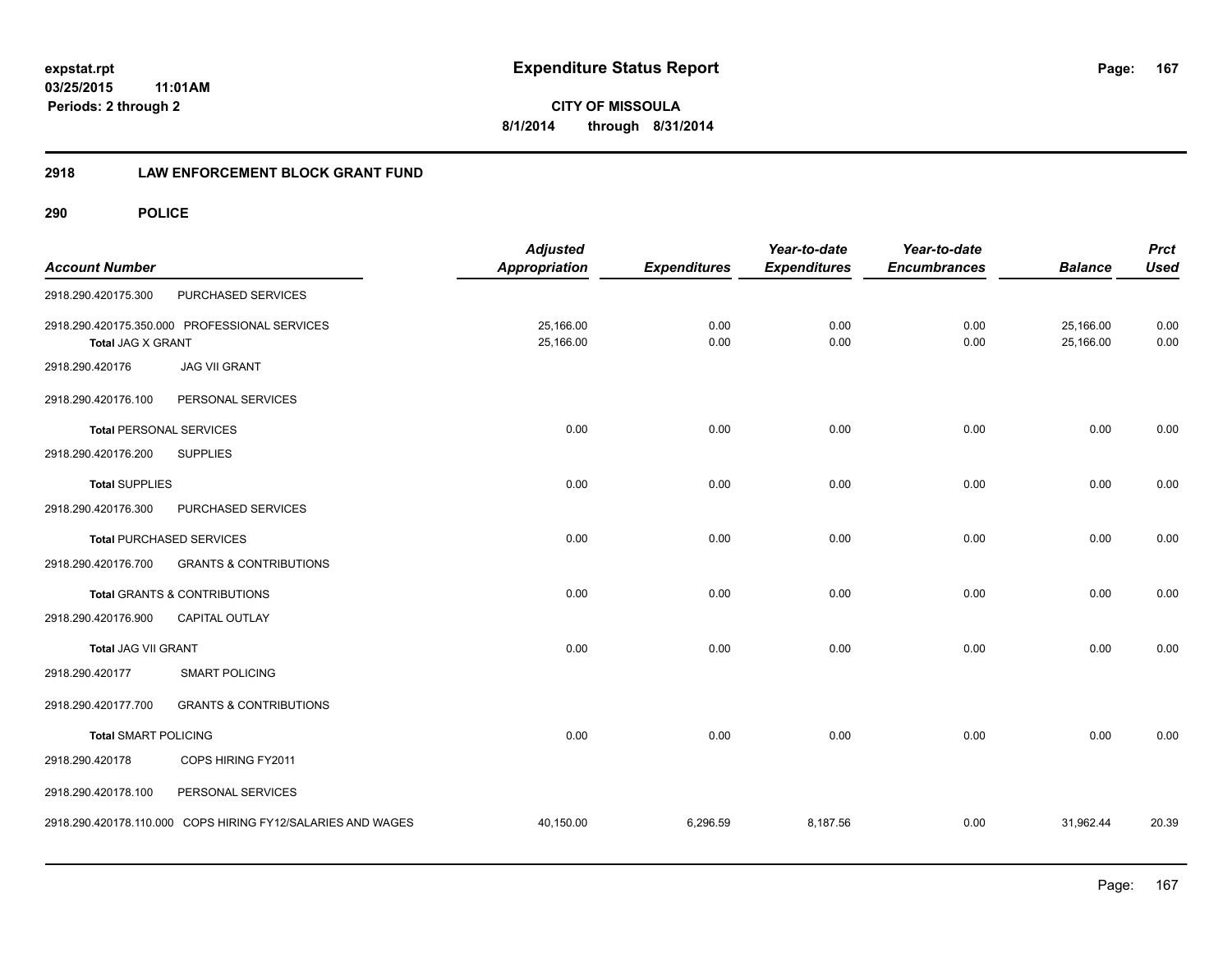#### **2918 LAW ENFORCEMENT BLOCK GRANT FUND**

| <b>Account Number</b>           |                                                           | <b>Adjusted</b><br>Appropriation | <b>Expenditures</b> | Year-to-date<br><b>Expenditures</b> | Year-to-date<br><b>Encumbrances</b> | <b>Balance</b> | <b>Prct</b><br><b>Used</b> |
|---------------------------------|-----------------------------------------------------------|----------------------------------|---------------------|-------------------------------------|-------------------------------------|----------------|----------------------------|
|                                 | 2918.290.420178.115.000 SALARIES/HEALTH INSURANCE BENEFIT | 0.00                             | 570.00              | 826.50                              | 0.00                                | $-826.50$      | 0.00                       |
|                                 | 2918.290.420178.120.000 OVERTIME/TERMINATION              | 14,850.00                        | 0.00                | 0.00                                | 0.00                                | 14,850.00      | 0.00                       |
|                                 | 2918.290.420178.140.000 EMPLOYER CONTRIBUTIONS            | 0.00                             | 1,663.71            | 2,499.15                            | 0.00                                | $-2,499.15$    | 0.00                       |
|                                 | 2918.290.420178.141.000 STATE RETIREMENT CONTRIBUTIONS    | 0.00                             | 2,016.72            | 2,647.43                            | 0.00                                | $-2,647.43$    | 0.00                       |
| <b>Total PERSONAL SERVICES</b>  |                                                           | 55,000.00                        | 10,547.02           | 14,160.64                           | 0.00                                | 40,839.36      | 25.75                      |
| 2918.290.420178.200             | <b>SUPPLIES</b>                                           |                                  |                     |                                     |                                     |                |                            |
| <b>Total SUPPLIES</b>           |                                                           | 0.00                             | 0.00                | 0.00                                | 0.00                                | 0.00           | 0.00                       |
| 2918.290.420178.300             | PURCHASED SERVICES                                        |                                  |                     |                                     |                                     |                |                            |
| <b>Total PURCHASED SERVICES</b> |                                                           | 0.00                             | 0.00                | 0.00                                | 0.00                                | 0.00           | 0.00                       |
| 2918.290.420178.900             | <b>CAPITAL OUTLAY</b>                                     |                                  |                     |                                     |                                     |                |                            |
| <b>Total CAPITAL OUTLAY</b>     |                                                           | 0.00                             | 0.00                | 0.00                                | 0.00                                | 0.00           | 0.00                       |
| Total COPS HIRING FY2011        |                                                           | 55,000.00                        | 10,547.02           | 14,160.64                           | 0.00                                | 40,839.36      | 25.75                      |
| 2918.290.420179                 | <b>FY14 COPS HIRING GRANT</b>                             |                                  |                     |                                     |                                     |                |                            |
| 2918.290.420179.100             | PERSONAL SERVICES                                         |                                  |                     |                                     |                                     |                |                            |
|                                 | <b>Total FY14 COPS HIRING GRANT</b>                       | 0.00                             | 0.00                | 0.00                                | 0.00                                | 0.00           | 0.00                       |
| 2918.290.420190                 | LAW ENFORCEMENT BLOCK GRANT                               |                                  |                     |                                     |                                     |                |                            |
| 2918.290.420190.900             | <b>CAPITAL OUTLAY</b>                                     |                                  |                     |                                     |                                     |                |                            |
|                                 | Total LAW ENFORCEMENT BLOCK GRANT                         | 0.00                             | 0.00                | 0.00                                | 0.00                                | 0.00           | 0.00                       |
| <b>Total POLICE</b>             |                                                           | 138,166.00                       | 12,573.02           | 16,186.64                           | 0.00                                | 121,979.36     | 11.72                      |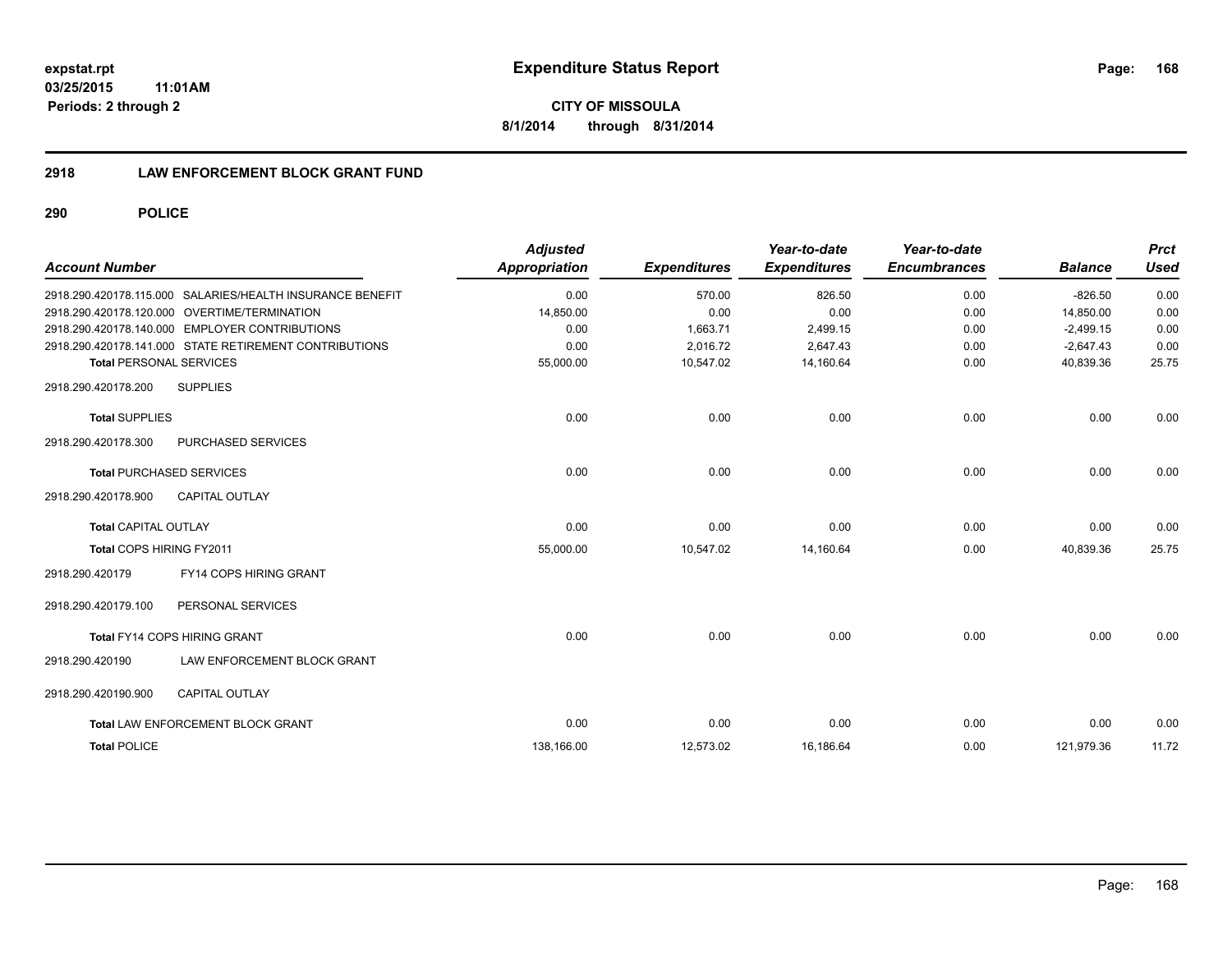**CITY OF MISSOULA 8/1/2014 through 8/31/2014**

#### **2918 LAW ENFORCEMENT BLOCK GRANT FUND**

#### **390 NON-DEPARTMENTAL**

| <b>Account Number</b>         |                                               | <b>Adjusted</b><br><b>Appropriation</b> | <b>Expenditures</b> | Year-to-date<br><b>Expenditures</b> | Year-to-date<br><b>Encumbrances</b> | <b>Balance</b> | <b>Prct</b><br>Used |
|-------------------------------|-----------------------------------------------|-----------------------------------------|---------------------|-------------------------------------|-------------------------------------|----------------|---------------------|
| 2918.390.420191               | <b>COPS TECHNOLOGY</b>                        |                                         |                     |                                     |                                     |                |                     |
| 2918.390.420191.500           | <b>FIXED CHARGES</b>                          |                                         |                     |                                     |                                     |                |                     |
| <b>Total NON-DEPARTMENTAL</b> |                                               | 0.00                                    | 0.00                | 0.00                                | 0.00                                | 0.00           | 0.00                |
|                               | <b>Total LAW ENFORCEMENT BLOCK GRANT FUND</b> | 138,166.00                              | 12,573.02           | 16.186.64                           | 0.00                                | 121.979.36     | 11.72               |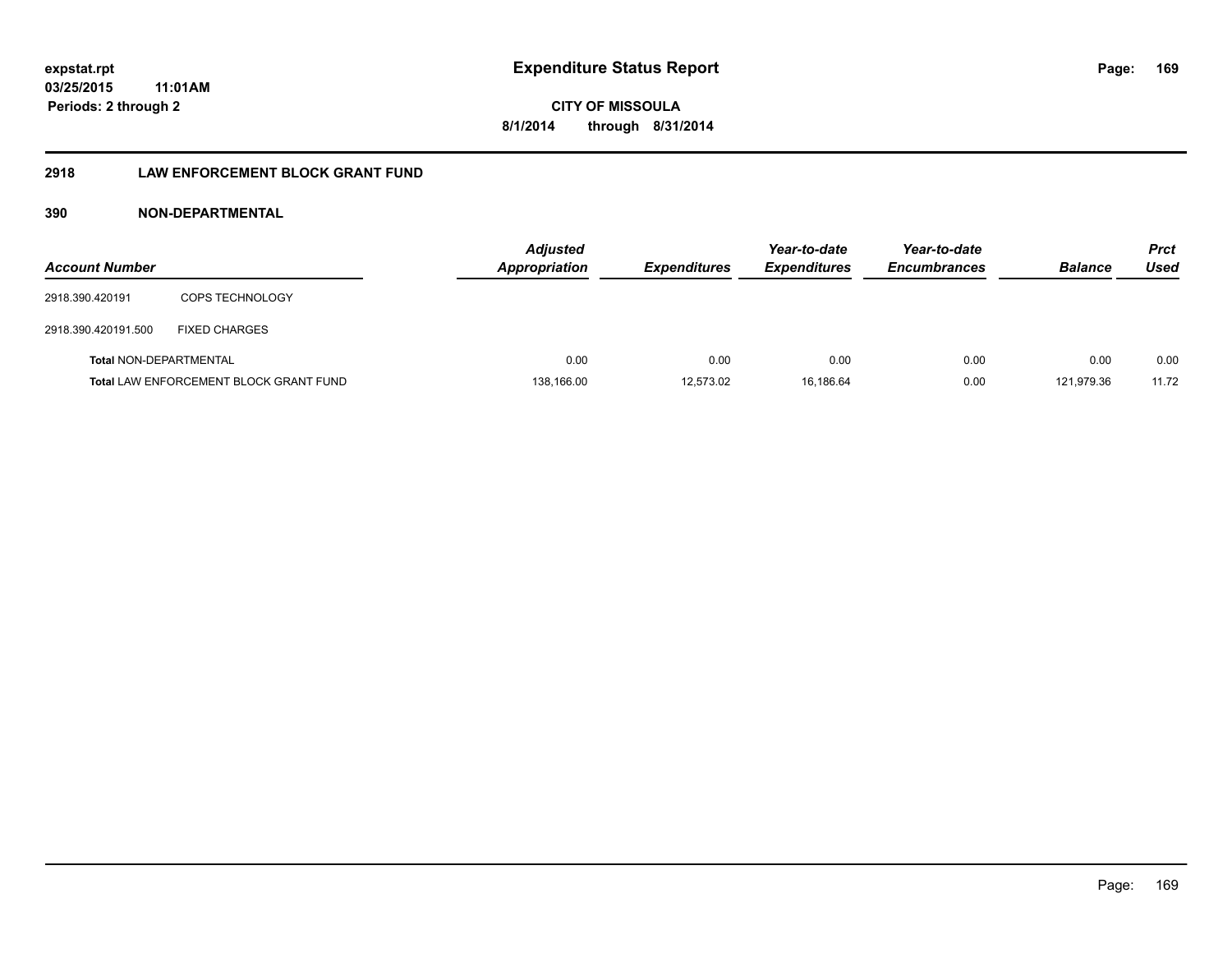**CITY OF MISSOULA 8/1/2014 through 8/31/2014**

**2919 HIDTA FUND**

| <b>Account Number</b>                                    | <b>Adjusted</b><br><b>Appropriation</b> | <b>Expenditures</b> | Year-to-date<br><b>Expenditures</b> | Year-to-date<br><b>Encumbrances</b> | <b>Balance</b> | <b>Prct</b><br><b>Used</b> |
|----------------------------------------------------------|-----------------------------------------|---------------------|-------------------------------------|-------------------------------------|----------------|----------------------------|
| <b>HIDTA STATE FORFEITURES</b><br>2919.290.420142        |                                         |                     |                                     |                                     |                |                            |
| PERSONAL SERVICES<br>2919.290.420142.100                 |                                         |                     |                                     |                                     |                |                            |
| 2919.290.420142.120.000 OVERTIME/TERMINATION             | 15,000.00                               | 0.00                | 0.00                                | 0.00                                | 15,000.00      | 0.00                       |
| 2919.290.420142.140.000 EMPLOYER CONTRIBUTIONS           | 1,350.00                                | 0.00                | 0.00                                | 0.00                                | 1,350.00       | 0.00                       |
| <b>Total PERSONAL SERVICES</b>                           | 16,350.00                               | 0.00                | 0.00                                | 0.00                                | 16,350.00      | 0.00                       |
| <b>SUPPLIES</b><br>2919.290.420142.200                   |                                         |                     |                                     |                                     |                |                            |
| 2919.290.420142.210.000 OFFICE SUPPLIES                  | 500.00                                  | 0.00                | 0.00                                | 0.00                                | 500.00         | 0.00                       |
| 2919.290.420142.220.000 OPERATING SUPPLIES               | 500.00                                  | 0.00                | 338.32                              | 0.00                                | 161.68         | 67.66                      |
| <b>Total SUPPLIES</b>                                    | 1,000.00                                | 0.00                | 338.32                              | 0.00                                | 661.68         | 33.83                      |
| 2919.290.420142.300<br>PURCHASED SERVICES                |                                         |                     |                                     |                                     |                |                            |
| 2919.290.420142.341.000 ELECTRICITY & NATURAL GAS        | 4.600.00                                | 0.00                | 0.00                                | 0.00                                | 4,600.00       | 0.00                       |
| 2919.290.420142.344.000 TELEPHONE SERVICE                | 250.00                                  | 0.00                | 0.00                                | 0.00                                | 250.00         | 0.00                       |
| 2919.290.420142.350.000 PROFESSIONAL SERVICES            | 4.000.00                                | 0.00                | 67.50                               | 0.00                                | 3,932.50       | 1.69                       |
| 2919.290.420142.350.011 TOWING/PROFESSIONAL SERVICES     | 0.00                                    | 100.00              | 100.00                              | 0.00                                | $-100.00$      | 0.00                       |
| 2919.290.420142.360.000 REPAIR & MAINTENANCE             | 1.200.00                                | 0.00                | 0.00                                | 0.00                                | 1.200.00       | 0.00                       |
| 2919.290.420142.370.000 TRAVEL                           | 1,500.00                                | 0.00                | 0.00                                | 0.00                                | 1.500.00       | 0.00                       |
| 2919.290.420142.380.000 TRAINING                         | 1,500.00                                | 0.00                | 0.00                                | 0.00                                | 1,500.00       | 0.00                       |
| 2919.290.420142.390.000 OTHER PURCHASED SERVICES         | 200.00                                  | 0.00                | 0.00                                | 0.00                                | 200.00         | 0.00                       |
| <b>Total PURCHASED SERVICES</b>                          | 13,250.00                               | 100.00              | 167.50                              | 0.00                                | 13,082.50      | 1.26                       |
| 2919.290.420142.500<br><b>FIXED CHARGES</b>              |                                         |                     |                                     |                                     |                |                            |
| 2919.290.420142.500.000 FIXED CHARGES                    | 11.700.00                               | 1,719.87            | 5,159.61                            | 0.00                                | 6,540.39       | 44.10                      |
| <b>Total FIXED CHARGES</b>                               | 11,700.00                               | 1.719.87            | 5,159.61                            | 0.00                                | 6,540.39       | 44.10                      |
| <b>GRANTS &amp; CONTRIBUTIONS</b><br>2919.290.420142.700 |                                         |                     |                                     |                                     |                |                            |
| 2919.290.420142.700.000 HIDTA STATE FORFEITURE           | 100,000.00                              | 20.00               | 20.00                               | 0.00                                | 99,980.00      | 0.02                       |
| 2919.290.420142.700.003 FEDERAL/GRANTS & CONTRIBUTIONS   | 0.00                                    | 950.00              | 950.00                              | 0.00                                | $-950.00$      | 0.00                       |
| <b>Total GRANTS &amp; CONTRIBUTIONS</b>                  | 100,000.00                              | 970.00              | 970.00                              | 0.00                                | 99,030.00      | 0.97                       |
|                                                          |                                         |                     |                                     |                                     |                |                            |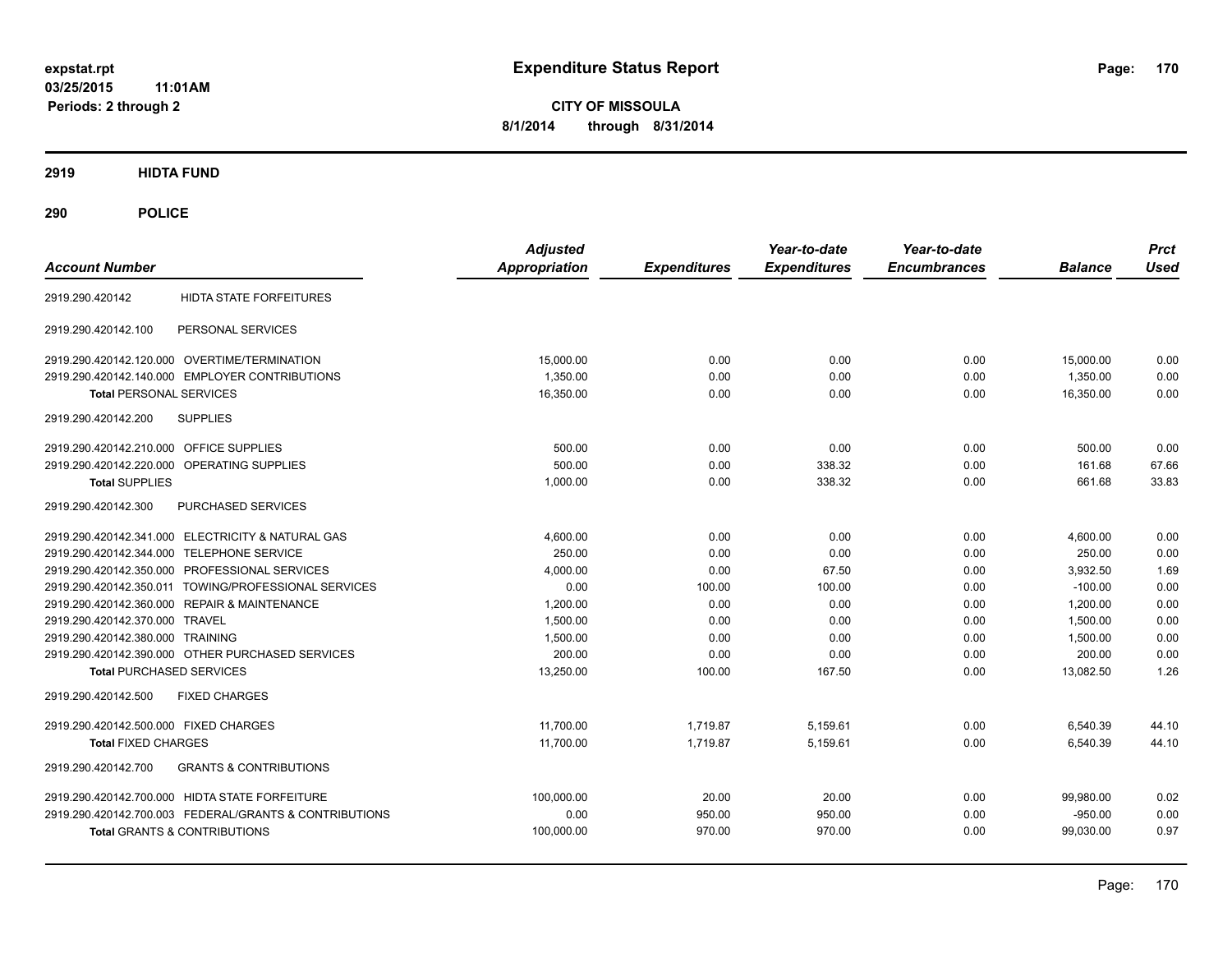**CITY OF MISSOULA 8/1/2014 through 8/31/2014**

**2919 HIDTA FUND**

| <b>Account Number</b>                        | <b>Adjusted</b><br>Appropriation | <b>Expenditures</b> | Year-to-date<br><b>Expenditures</b> | Year-to-date<br><b>Encumbrances</b> | <b>Balance</b> | <b>Prct</b><br><b>Used</b> |
|----------------------------------------------|----------------------------------|---------------------|-------------------------------------|-------------------------------------|----------------|----------------------------|
| <b>CAPITAL OUTLAY</b><br>2919.290.420142.900 |                                  |                     |                                     |                                     |                |                            |
| 2919.290.420142.920.000 BUILDINGS            | 50,000.00                        | 0.00                | 0.00                                | 0.00                                | 50.000.00      | 0.00                       |
| <b>Total CAPITAL OUTLAY</b>                  | 50,000.00                        | 0.00                | 0.00                                | 0.00                                | 50,000.00      | 0.00                       |
| <b>Total HIDTA FUND</b>                      | 192,300.00                       | 2.789.87            | 6,635.43                            | 0.00                                | 185.664.57     | 3.45                       |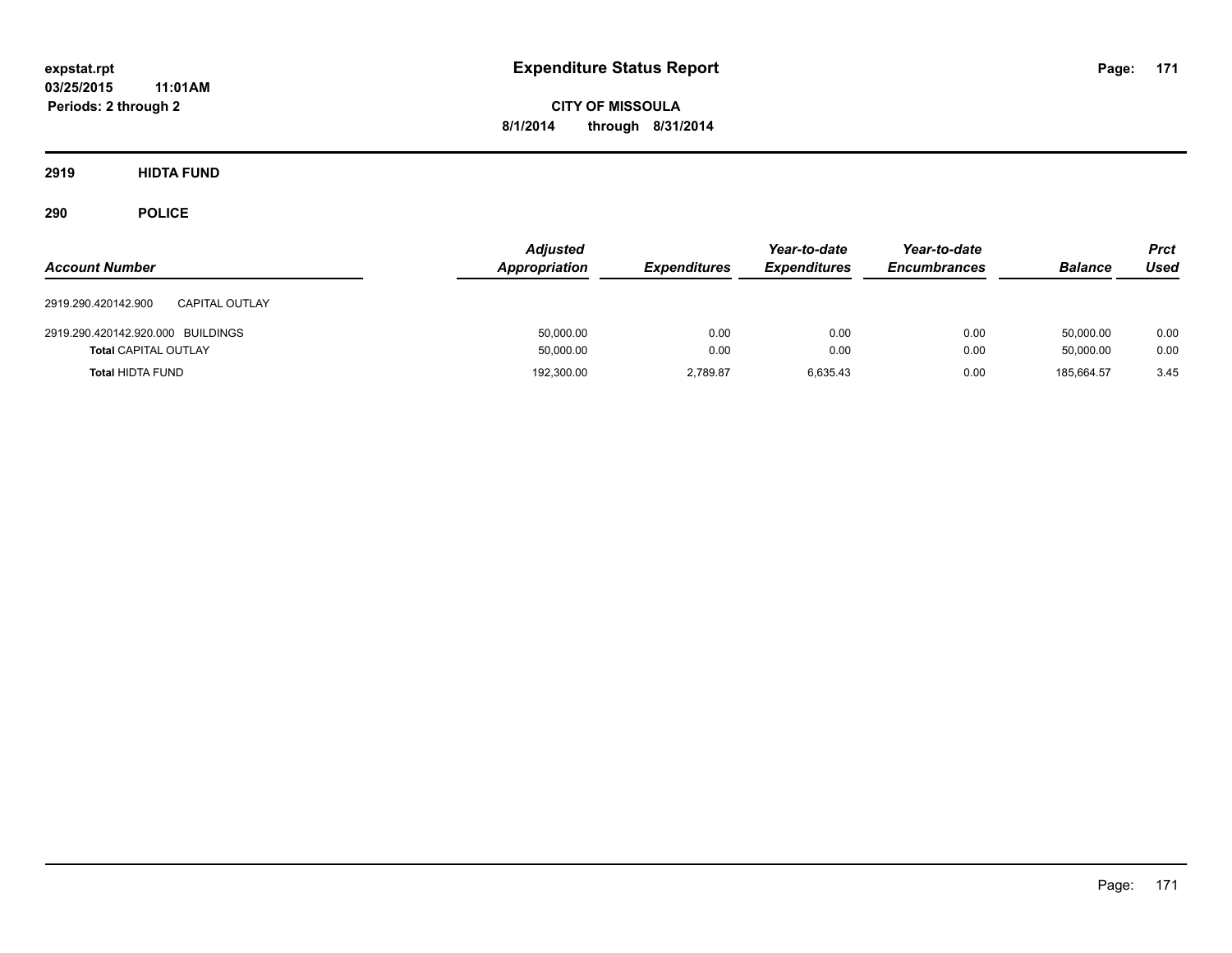#### **2939 CDBG PROGRAM INCOME ACCOUNT**

|                                 |                                                  | <b>Adjusted</b>      |                     | Year-to-date        | Year-to-date        |                | <b>Prct</b> |
|---------------------------------|--------------------------------------------------|----------------------|---------------------|---------------------|---------------------|----------------|-------------|
| <b>Account Number</b>           |                                                  | <b>Appropriation</b> | <b>Expenditures</b> | <b>Expenditures</b> | <b>Encumbrances</b> | <b>Balance</b> | <b>Used</b> |
| 2939.400.470000                 | <b>HOUSING &amp; COMMUNITY DEVELOPMENT</b>       |                      |                     |                     |                     |                |             |
| 2939.400.470000.300             | PURCHASED SERVICES                               |                      |                     |                     |                     |                |             |
|                                 | 2939.400.470000.350.000 PROFESSIONAL SERVICES    | 14.383.00            | 0.00                | 0.00                | 0.00                | 14.383.00      | 0.00        |
| <b>Total PURCHASED SERVICES</b> |                                                  | 14,383.00            | 0.00                | 0.00                | 0.00                | 14,383.00      | 0.00        |
| 2939.400.470000.800             | OTHER OBJECTS                                    |                      |                     |                     |                     |                |             |
| <b>Total OTHER OBJECTS</b>      |                                                  | 0.00                 | 0.00                | 0.00                | 0.00                | 0.00           | 0.00        |
|                                 | <b>Total HOUSING &amp; COMMUNITY DEVELOPMENT</b> | 14,383.00            | 0.00                | 0.00                | 0.00                | 14,383.00      | 0.00        |
|                                 | <b>Total CDBG PROGRAM INCOME ACCOUNT</b>         | 14.383.00            | 0.00                | 0.00                | 0.00                | 14.383.00      | 0.00        |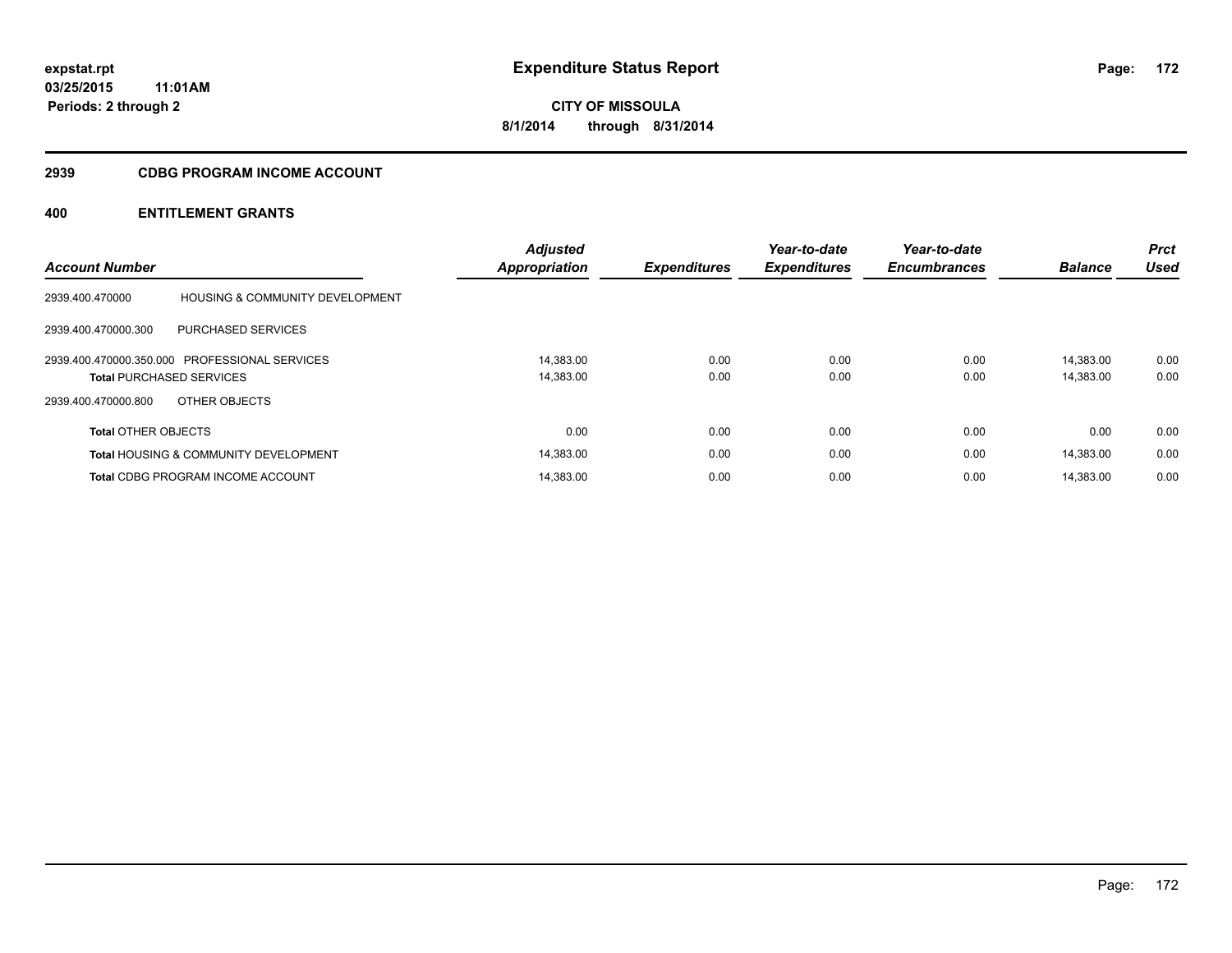**2940 CDBG FUND**

| <b>Account Number</b>                                |                                                              | <b>Adjusted</b><br><b>Appropriation</b> | <b>Expenditures</b> | Year-to-date<br><b>Expenditures</b> | Year-to-date<br><b>Encumbrances</b> | <b>Balance</b>         | <b>Prct</b><br><b>Used</b> |
|------------------------------------------------------|--------------------------------------------------------------|-----------------------------------------|---------------------|-------------------------------------|-------------------------------------|------------------------|----------------------------|
| 2940.400.470001                                      | <b>FAIR HOUSING STUDY</b>                                    |                                         |                     |                                     |                                     |                        |                            |
| 2940.400.470001.700                                  | <b>GRANTS &amp; CONTRIBUTIONS</b>                            |                                         |                     |                                     |                                     |                        |                            |
| Total FAIR HOUSING STUDY                             |                                                              | 0.00                                    | 0.00                | 0.00                                | 0.00                                | 0.00                   | 0.00                       |
| 2940.400.470291                                      | <b>YWCA</b>                                                  |                                         |                     |                                     |                                     |                        |                            |
| 2940.400.470291.700                                  | <b>GRANTS &amp; CONTRIBUTIONS</b>                            |                                         |                     |                                     |                                     |                        |                            |
| 2940.400.470291.700.000<br><b>Total YWCA</b>         | FY13 YWCA                                                    | 17,000.00<br>17,000.00                  | 0.00<br>0.00        | 0.00<br>0.00                        | 0.00<br>0.00                        | 17,000.00<br>17,000.00 | 0.00<br>0.00               |
| 2940.400.470292                                      | FY12 homeWORD                                                |                                         |                     |                                     |                                     |                        |                            |
| 2940.400.470292.700                                  | <b>GRANTS &amp; CONTRIBUTIONS</b>                            |                                         |                     |                                     |                                     |                        |                            |
| Total FY12 homeWORD                                  | 2940.400.470292.700.000 FY13 homeWORD/GRANTS & CONTRIBUTIONS | 6,707.00<br>6,707.00                    | 0.00<br>0.00        | 0.00<br>0.00                        | 0.00<br>0.00                        | 6,707.00<br>6,707.00   | 0.00<br>0.00               |
| 2940.400.470293                                      | MISSOULA FOOD BANK                                           |                                         |                     |                                     |                                     |                        |                            |
| 2940.400.470293.700                                  | <b>GRANTS &amp; CONTRIBUTIONS</b>                            |                                         |                     |                                     |                                     |                        |                            |
|                                                      | Total MISSOULA FOOD BANK                                     | 0.00                                    | 0.00                | 0.00                                | 0.00                                | 0.00                   | 0.00                       |
| 2940.400.470294                                      | FY12 WORD                                                    |                                         |                     |                                     |                                     |                        |                            |
| 2940.400.470294.700                                  | <b>GRANTS &amp; CONTRIBUTIONS</b>                            |                                         |                     |                                     |                                     |                        |                            |
| 2940.400.470294.700.000 FY13 WORD<br>Total FY12 WORD |                                                              | 17,000.00<br>17,000.00                  | 0.00<br>0.00        | 0.00<br>0.00                        | 0.00<br>0.00                        | 17,000.00<br>17,000.00 | 0.00<br>0.00               |
| 2940.400.470296                                      | MISSOULA AGING SERVICES                                      |                                         |                     |                                     |                                     |                        |                            |
| 2940.400.470296.700                                  | <b>GRANTS &amp; CONTRIBUTIONS</b>                            |                                         |                     |                                     |                                     |                        |                            |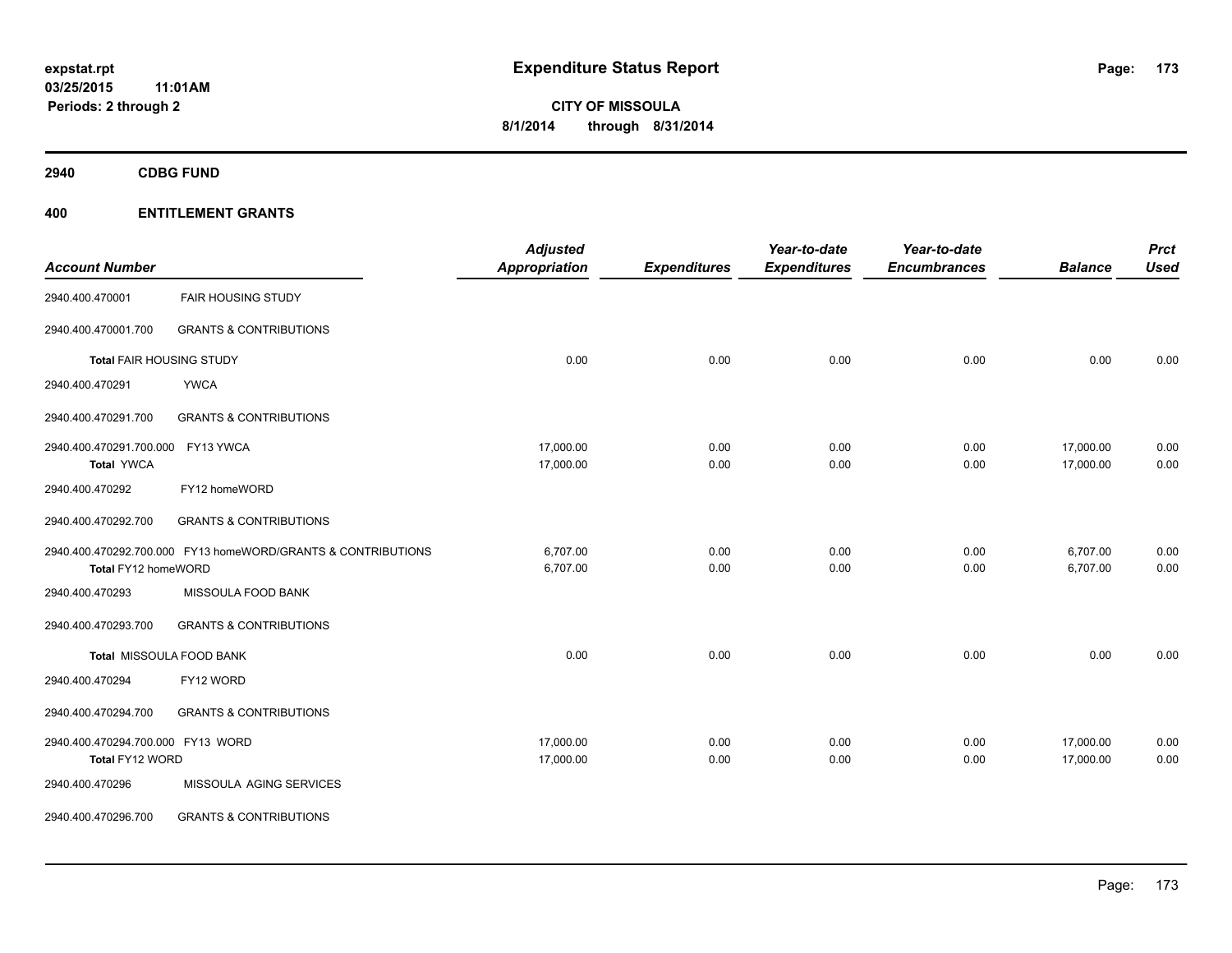**2940 CDBG FUND**

| <b>Account Number</b>                                |                                                                                              | <b>Adjusted</b><br>Appropriation | <b>Expenditures</b>  | Year-to-date<br><b>Expenditures</b> | Year-to-date<br><b>Encumbrances</b> | <b>Balance</b>           | <b>Prct</b><br><b>Used</b> |
|------------------------------------------------------|----------------------------------------------------------------------------------------------|----------------------------------|----------------------|-------------------------------------|-------------------------------------|--------------------------|----------------------------|
|                                                      | 2940.400.470296.700.000 GRANTS & CONTRIBUTIONS<br>Total MISSOULA AGING SERVICES              | 17,000.00<br>17,000.00           | 0.00<br>0.00         | 0.00<br>0.00                        | 0.00<br>0.00                        | 17,000.00<br>17,000.00   | 0.00<br>0.00               |
| 2940.400.470298                                      | FY12 RAMP                                                                                    |                                  |                      |                                     |                                     |                          |                            |
| 2940.400.470298.700                                  | <b>GRANTS &amp; CONTRIBUTIONS</b>                                                            |                                  |                      |                                     |                                     |                          |                            |
| 2940.400.470298.700.000 FY13 RAMP<br>Total FY12 RAMP |                                                                                              | 75,000.00<br>75,000.00           | 1,695.28<br>1,695.28 | 1,695.28<br>1,695.28                | 0.00<br>0.00                        | 73,304.72<br>73,304.72   | 2.26<br>2.26               |
| 2940.400.470313                                      | MISSOULA SENIOR CENTER                                                                       |                                  |                      |                                     |                                     |                          |                            |
| 2940.400.470313.700                                  | <b>GRANTS &amp; CONTRIBUTIONS</b>                                                            |                                  |                      |                                     |                                     |                          |                            |
|                                                      | <b>Total MISSOULA SENIOR CENTER</b>                                                          | 0.00                             | 0.00                 | 0.00                                | 0.00                                | 0.00                     | 0.00                       |
| 2940.400.470315                                      | MISSOULA PARKS & REC                                                                         |                                  |                      |                                     |                                     |                          |                            |
| 2940.400.470315.700                                  | <b>GRANTS &amp; CONTRIBUTIONS</b>                                                            |                                  |                      |                                     |                                     |                          |                            |
| 2940.400.470315.700.000 FY13 PARKS & REC             | Total MISSOULA PARKS & REC                                                                   | 160,000.00<br>160,000.00         | 0.00<br>0.00         | 0.00<br>0.00                        | 0.00<br>0.00                        | 160,000.00<br>160,000.00 | 0.00<br>0.00               |
| 2940.400.470318                                      | FY12 POVERELLO FACILITY REPAIRS                                                              |                                  |                      |                                     |                                     |                          |                            |
| 2940.400.470318.700                                  | <b>GRANTS &amp; CONTRIBUTIONS</b>                                                            |                                  |                      |                                     |                                     |                          |                            |
| 2940.400.470318.700.000 FY13 POVERELLO               | Total FY12 POVERELLO FACILITY REPAIRS                                                        | 12,000.00<br>12,000.00           | 0.00<br>0.00         | 0.00<br>0.00                        | 0.00<br>0.00                        | 12,000.00<br>12,000.00   | 0.00<br>0.00               |
| 2940.400.470335                                      | <b>GRANT &amp; COMMUNITY PROGRAMS</b>                                                        |                                  |                      |                                     |                                     |                          |                            |
| 2940.400.470335.300                                  | PURCHASED SERVICES                                                                           |                                  |                      |                                     |                                     |                          |                            |
|                                                      | 2940.400.470335.350.000 PROFESSIONAL SERVICES<br><b>Total GRANT &amp; COMMUNITY PROGRAMS</b> | 130,366.00<br>130,366.00         | 0.00<br>0.00         | 0.00<br>0.00                        | 0.00<br>0.00                        | 130,366.00<br>130,366.00 | 0.00<br>0.00               |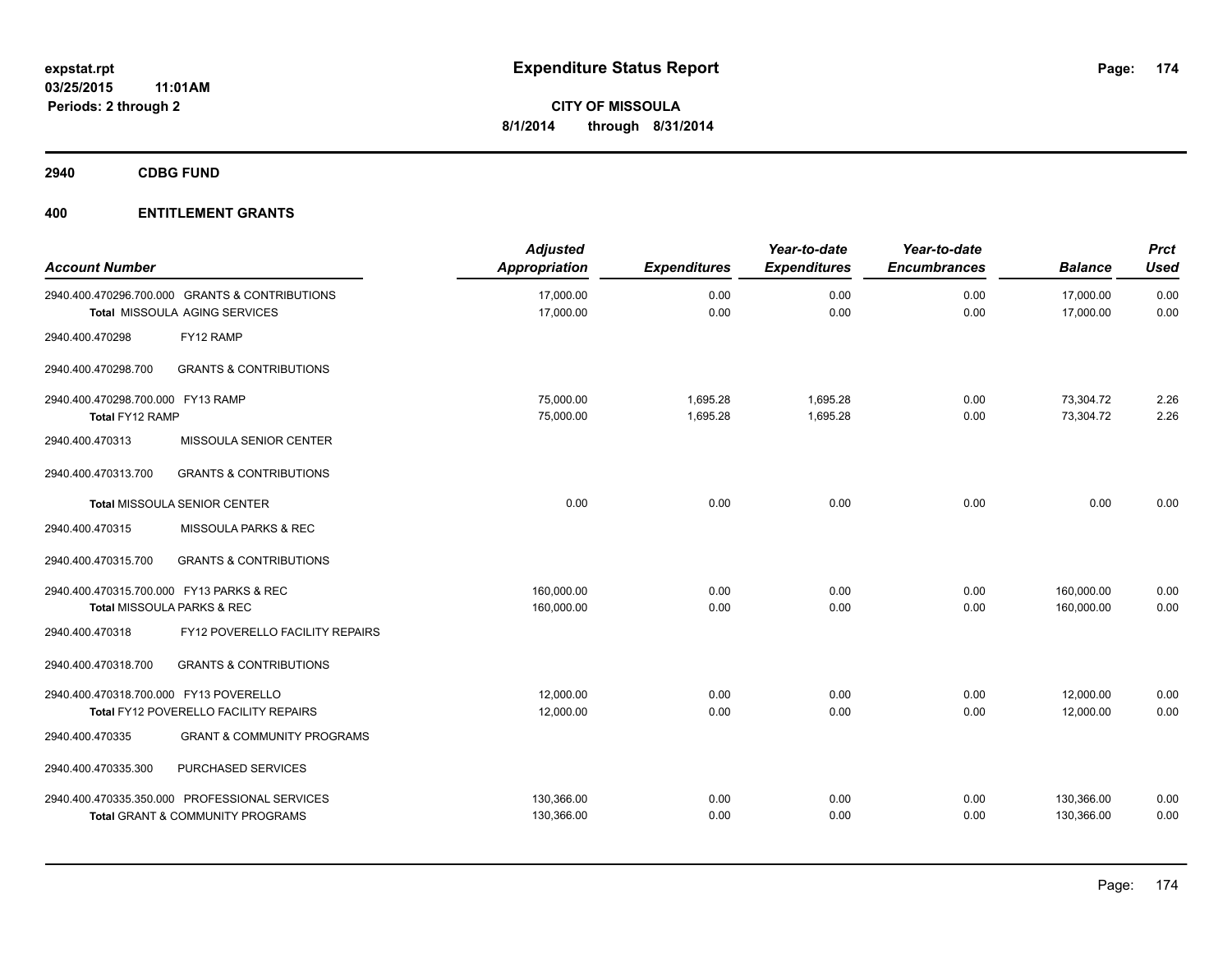**2940 CDBG FUND**

| <b>Account Number</b>  |                                                                                                       | <b>Adjusted</b><br>Appropriation | <b>Expenditures</b> | Year-to-date<br><b>Expenditures</b> | Year-to-date<br><b>Encumbrances</b> | <b>Balance</b>           | <b>Prct</b><br><b>Used</b> |
|------------------------|-------------------------------------------------------------------------------------------------------|----------------------------------|---------------------|-------------------------------------|-------------------------------------|--------------------------|----------------------------|
| 2940.400.470372        | WESTERN MT MENTAL HEALTH CENTER                                                                       |                                  |                     |                                     |                                     |                          |                            |
| 2940.400.470372.700    | <b>GRANTS &amp; CONTRIBUTIONS</b>                                                                     |                                  |                     |                                     |                                     |                          |                            |
|                        | 2940.400.470372.700.000 PY12 WESTERN MT MENTAL HEALTH CENTER<br>Total WESTERN MT MENTAL HEALTH CENTER | 175,000.00<br>175,000.00         | 0.00<br>0.00        | 0.00<br>0.00                        | 0.00<br>0.00                        | 175,000.00<br>175.000.00 | 0.00<br>0.00               |
| 2940.400.470397        | FY12 GARDEN CITY HARVEST                                                                              |                                  |                     |                                     |                                     |                          |                            |
| 2940.400.470397.700    | <b>GRANTS &amp; CONTRIBUTIONS</b>                                                                     |                                  |                     |                                     |                                     |                          |                            |
|                        | 2940.400.470397.700.000 FY13 GARDEN CITY HARVEST<br>Total FY12 GARDEN CITY HARVEST                    | 10,000.00<br>10,000.00           | 0.00<br>0.00        | 0.00<br>0.00                        | 0.00<br>0.00                        | 10,000.00<br>10.000.00   | 0.00<br>0.00               |
| 2940.400.470403        | FY12 PARKS & RECREATION GRANTS                                                                        |                                  |                     |                                     |                                     |                          |                            |
| 2940.400.470403.700    | <b>GRANTS &amp; CONTRIBUTIONS</b>                                                                     |                                  |                     |                                     |                                     |                          |                            |
|                        | <b>Total FY12 PARKS &amp; RECREATION GRANTS</b>                                                       | 0.00                             | 0.00                | 0.00                                | 0.00                                | 0.00                     | 0.00                       |
| 2940.400.470440        | FY10 DIST XI HRS/RESIDENCES REHAB                                                                     |                                  |                     |                                     |                                     |                          |                            |
| 2940.400.470440.700    | <b>GRANTS &amp; CONTRIBUTIONS</b>                                                                     |                                  |                     |                                     |                                     |                          |                            |
|                        | Total FY10 DIST XI HRS/RESIDENCES REHAB                                                               | 0.00                             | 0.00                | 0.00                                | 0.00                                | 0.00                     | 0.00                       |
| 2940.400.470520        | TENANT BASED RENTAL ASSISTANCE                                                                        |                                  |                     |                                     |                                     |                          |                            |
| 2940.400.470520.700    | <b>GRANTS &amp; CONTRIBUTIONS</b>                                                                     |                                  |                     |                                     |                                     |                          |                            |
|                        | Total TENANT BASED RENTAL ASSISTANCE                                                                  | 0.00                             | 0.00                | 0.00                                | 0.00                                | 0.00                     | 0.00                       |
| <b>Total CDBG FUND</b> |                                                                                                       | 620.073.00                       | 1,695.28            | 1,695.28                            | 0.00                                | 618,377.72               | 0.27                       |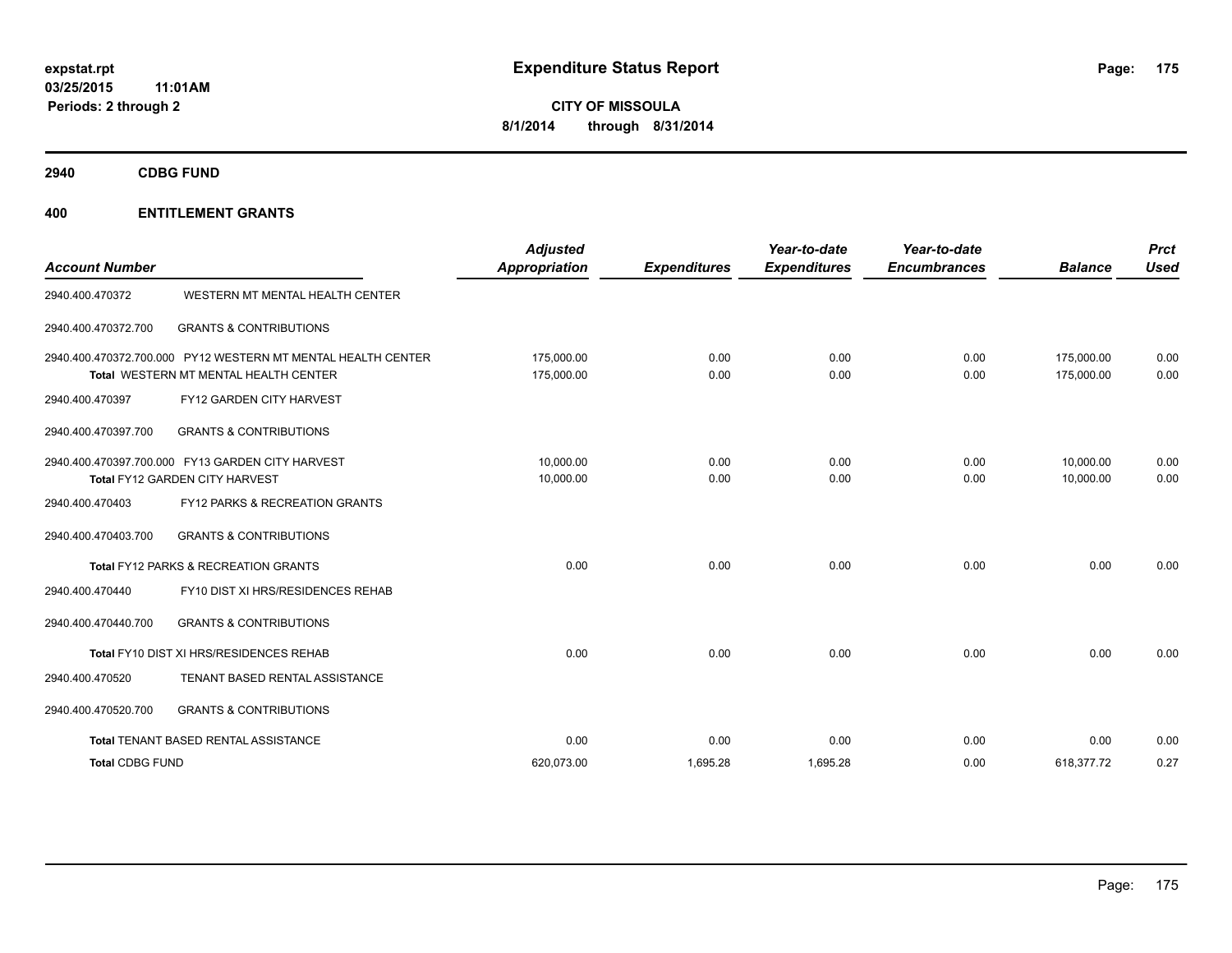**2941 HOME FUND**

|                                    |                                                         | <b>Adjusted</b>      |                     | Year-to-date        | Year-to-date        |                | <b>Prct</b> |
|------------------------------------|---------------------------------------------------------|----------------------|---------------------|---------------------|---------------------|----------------|-------------|
| <b>Account Number</b>              |                                                         | <b>Appropriation</b> | <b>Expenditures</b> | <b>Expenditures</b> | <b>Encumbrances</b> | <b>Balance</b> | <b>Used</b> |
| 2941.400.470327                    | *** Title Not Found ***                                 |                      |                     |                     |                     |                |             |
| 2941.400.470327.700                | <b>GRANTS &amp; CONTRIBUTIONS</b>                       |                      |                     |                     |                     |                |             |
| Total *** Title Not Found ***      |                                                         | 0.00                 | 0.00                | 0.00                | 0.00                | 0.00           | 0.00        |
| 2941.400.470335                    | <b>GRANT &amp; COMMUNITY PROGRAMS</b>                   |                      |                     |                     |                     |                |             |
| 2941.400.470335.300                | PURCHASED SERVICES                                      |                      |                     |                     |                     |                |             |
| 2941.400.470335.350.000 ADMIN FEES |                                                         | 352,009.00           | 0.00                | 0.00                | 0.00                | 352,009.00     | 0.00        |
| <b>Total PURCHASED SERVICES</b>    |                                                         | 352,009.00           | 0.00                | 0.00                | 0.00                | 352,009.00     | 0.00        |
| 2941.400.470335.800                | OTHER OBJECTS                                           |                      |                     |                     |                     |                |             |
| <b>Total OTHER OBJECTS</b>         |                                                         | 0.00                 | 0.00                | 0.00                | 0.00                | 0.00           | 0.00        |
|                                    | Total GRANT & COMMUNITY PROGRAMS                        | 352,009.00           | 0.00                | 0.00                | 0.00                | 352,009.00     | 0.00        |
| 2941.400.470372                    | WESTERN MT MENTAL HEALTH CENTER                         |                      |                     |                     |                     |                |             |
| 2941.400.470372.700                | <b>GRANTS &amp; CONTRIBUTIONS</b>                       |                      |                     |                     |                     |                |             |
|                                    | 2941.400.470372.700.000 WESTERN MT MENTAL HEALTH CENTER | 0.00                 | 77,955.89           | 77,955.89           | 0.00                | $-77,955.89$   | 0.00        |
|                                    | Total WESTERN MT MENTAL HEALTH CENTER                   | 0.00                 | 77,955.89           | 77,955.89           | 0.00                | $-77,955.89$   | 0.00        |
| 2941.400.470385                    | FY14 DISTRICT XI HRC TBRA                               |                      |                     |                     |                     |                |             |
| 2941.400.470385.700                | <b>GRANTS &amp; CONTRIBUTIONS</b>                       |                      |                     |                     |                     |                |             |
|                                    | Total FY14 DISTRICT XI HRC TBRA                         | 0.00                 | 0.00                | 0.00                | 0.00                | 0.00           | 0.00        |
| 2941.400.470405                    | HOME PROGRAM INCOME                                     |                      |                     |                     |                     |                |             |
| 2941.400.470405.700                | <b>GRANTS &amp; CONTRIBUTIONS</b>                       |                      |                     |                     |                     |                |             |
|                                    | Total HOME PROGRAM INCOME                               | 0.00                 | 0.00                | 0.00                | 0.00                | 0.00           | 0.00        |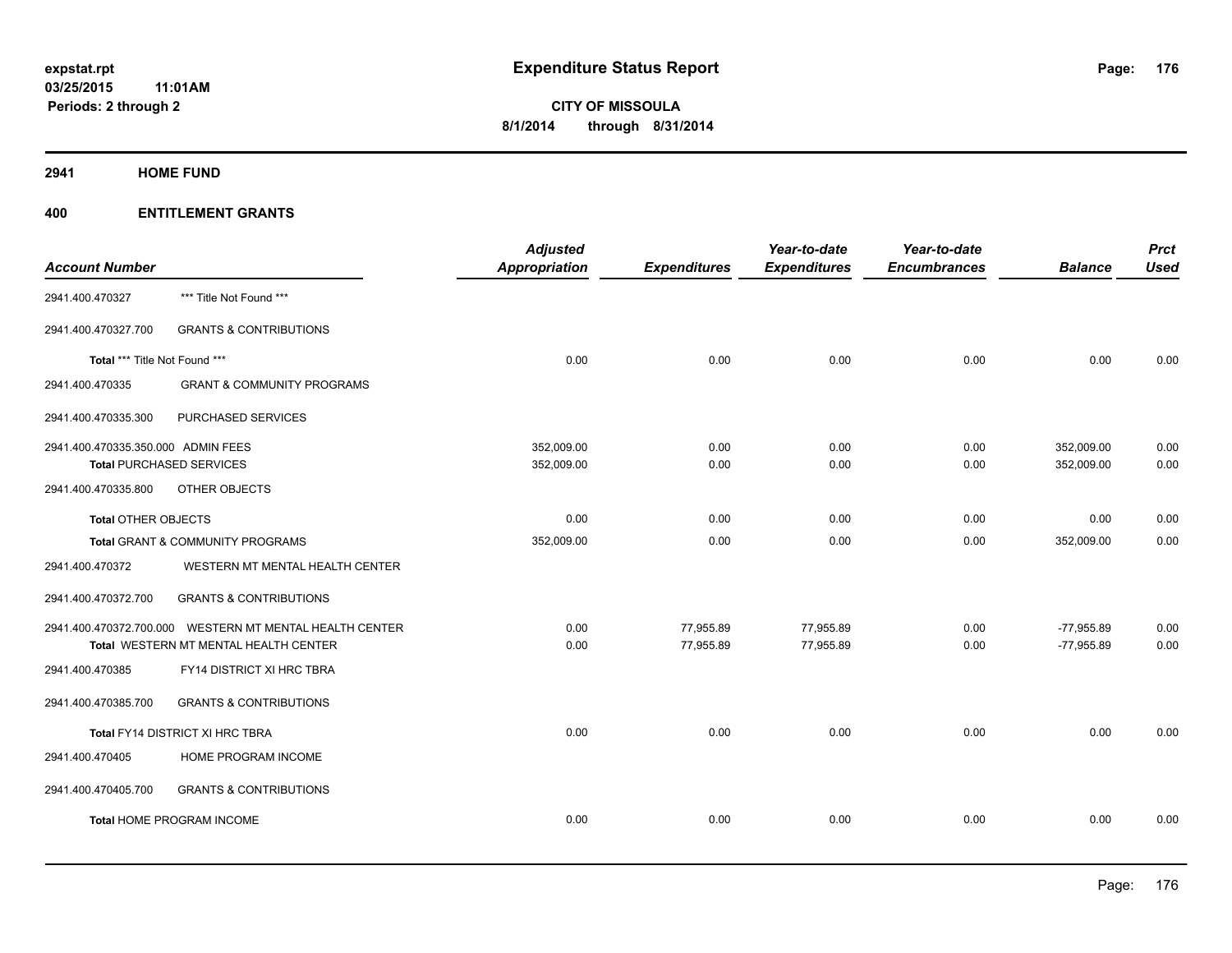**2941 HOME FUND**

| <b>Account Number</b>             |                                              | <b>Adjusted</b><br><b>Appropriation</b> | <b>Expenditures</b> | Year-to-date<br><b>Expenditures</b> | Year-to-date<br><b>Encumbrances</b> | <b>Balance</b> | <b>Prct</b><br><b>Used</b> |
|-----------------------------------|----------------------------------------------|-----------------------------------------|---------------------|-------------------------------------|-------------------------------------|----------------|----------------------------|
| 2941.400.470407                   | FY12 DIST XI HRC                             |                                         |                     |                                     |                                     |                |                            |
| 2941.400.470407.700               | <b>GRANTS &amp; CONTRIBUTIONS</b>            |                                         |                     |                                     |                                     |                |                            |
| Total FY12 DIST XI HRC            |                                              | 0.00                                    | 0.00                | 0.00                                | 0.00                                | 0.00           | 0.00                       |
| 2941.400.470408                   | FY12 homeWORD                                |                                         |                     |                                     |                                     |                |                            |
| 2941.400.470408.700               | <b>GRANTS &amp; CONTRIBUTIONS</b>            |                                         |                     |                                     |                                     |                |                            |
| Total FY12 homeWORD               |                                              | 0.00                                    | 0.00                | 0.00                                | 0.00                                | 0.00           | 0.00                       |
| 2941.400.470410                   | FY10-12 DIST XI HRC/1ST TIME HOMEBUYER       |                                         |                     |                                     |                                     |                |                            |
| 2941.400.470410.700               | <b>GRANTS &amp; CONTRIBUTIONS</b>            |                                         |                     |                                     |                                     |                |                            |
|                                   | Total FY10-12 DIST XI HRC/1ST TIME HOMEBUYER | 0.00                                    | 0.00                | 0.00                                | 0.00                                | 0.00           | 0.00                       |
| 2941.400.470520                   | TENANT BASED RENTAL ASSISTANCE               |                                         |                     |                                     |                                     |                |                            |
| 2941.400.470520.700               | <b>GRANTS &amp; CONTRIBUTIONS</b>            |                                         |                     |                                     |                                     |                |                            |
| 2941.400.470520.700.000 WORD TBRA |                                              | 0.00                                    | 11,788.00           | 11,788.00                           | 0.00                                | $-11,788.00$   | 0.00                       |
|                                   | Total TENANT BASED RENTAL ASSISTANCE         | 0.00                                    | 11,788.00           | 11,788.00                           | 0.00                                | $-11,788.00$   | 0.00                       |
| 2941.400.521000                   | <b>INTERFUND OPERATING TRANSFERS</b>         |                                         |                     |                                     |                                     |                |                            |
| 2941.400.521000.800               | OTHER OBJECTS                                |                                         |                     |                                     |                                     |                |                            |
|                                   | Total INTERFUND OPERATING TRANSFERS          | 0.00                                    | 0.00                | 0.00                                | 0.00                                | 0.00           | 0.00                       |
| <b>Total HOME FUND</b>            |                                              | 352,009.00                              | 89,743.89           | 89,743.89                           | 0.00                                | 262,265.11     | 25.49                      |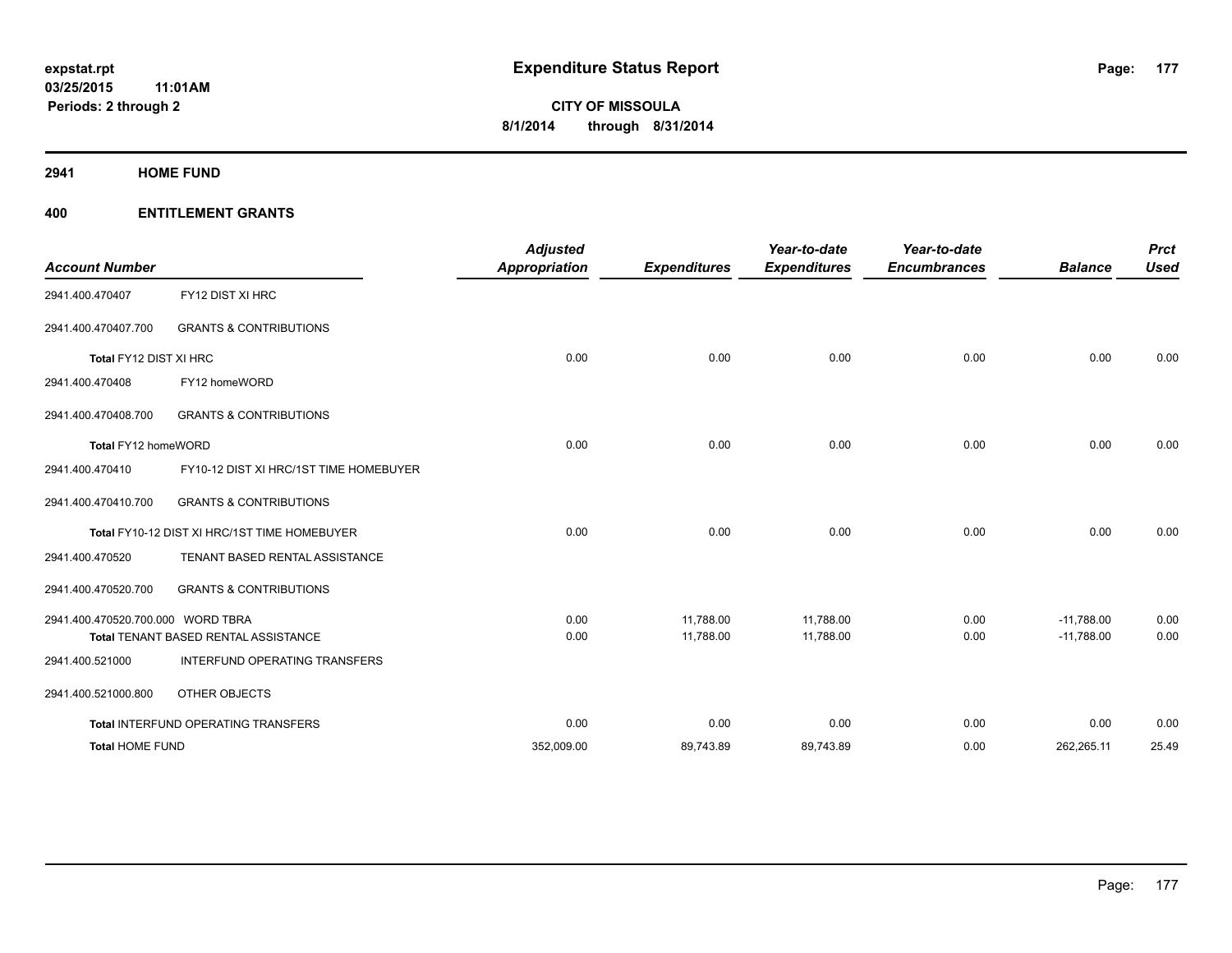**2942 ADDI PROGRAM**

| <b>Account Number</b>        |                                                             | <b>Adjusted</b><br><b>Appropriation</b> | <b>Expenditures</b> | Year-to-date<br><b>Expenditures</b> | Year-to-date<br><b>Encumbrances</b> | <b>Balance</b> | <b>Prct</b><br><b>Used</b> |
|------------------------------|-------------------------------------------------------------|-----------------------------------------|---------------------|-------------------------------------|-------------------------------------|----------------|----------------------------|
| 2942.400.470335              | <b>GRANT &amp; COMMUNITY PROGRAMS</b>                       |                                         |                     |                                     |                                     |                |                            |
| 2942.400.470335.300          | PURCHASED SERVICES                                          |                                         |                     |                                     |                                     |                |                            |
|                              | <b>Total GRANT &amp; COMMUNITY PROGRAMS</b>                 | 0.00                                    | 0.00                | 0.00                                | 0.00                                | 0.00           | 0.00                       |
| 2942.400.470370              | PARENTING PLACE                                             |                                         |                     |                                     |                                     |                |                            |
| 2942.400.470370.700          | <b>GRANTS &amp; CONTRIBUTIONS</b>                           |                                         |                     |                                     |                                     |                |                            |
|                              | 2942.400.470370.700.000 ADDI FUNDS-1ST TIME HOMEBUYERS FUND | 12,243.00                               | 0.00                | 0.00                                | 0.00                                | 12.243.00      | 0.00                       |
| <b>Total PARENTING PLACE</b> |                                                             | 12,243.00                               | 0.00                | 0.00                                | 0.00                                | 12.243.00      | 0.00                       |
| <b>Total ADDI PROGRAM</b>    |                                                             | 12,243.00                               | 0.00                | 0.00                                | 0.00                                | 12,243.00      | 0.00                       |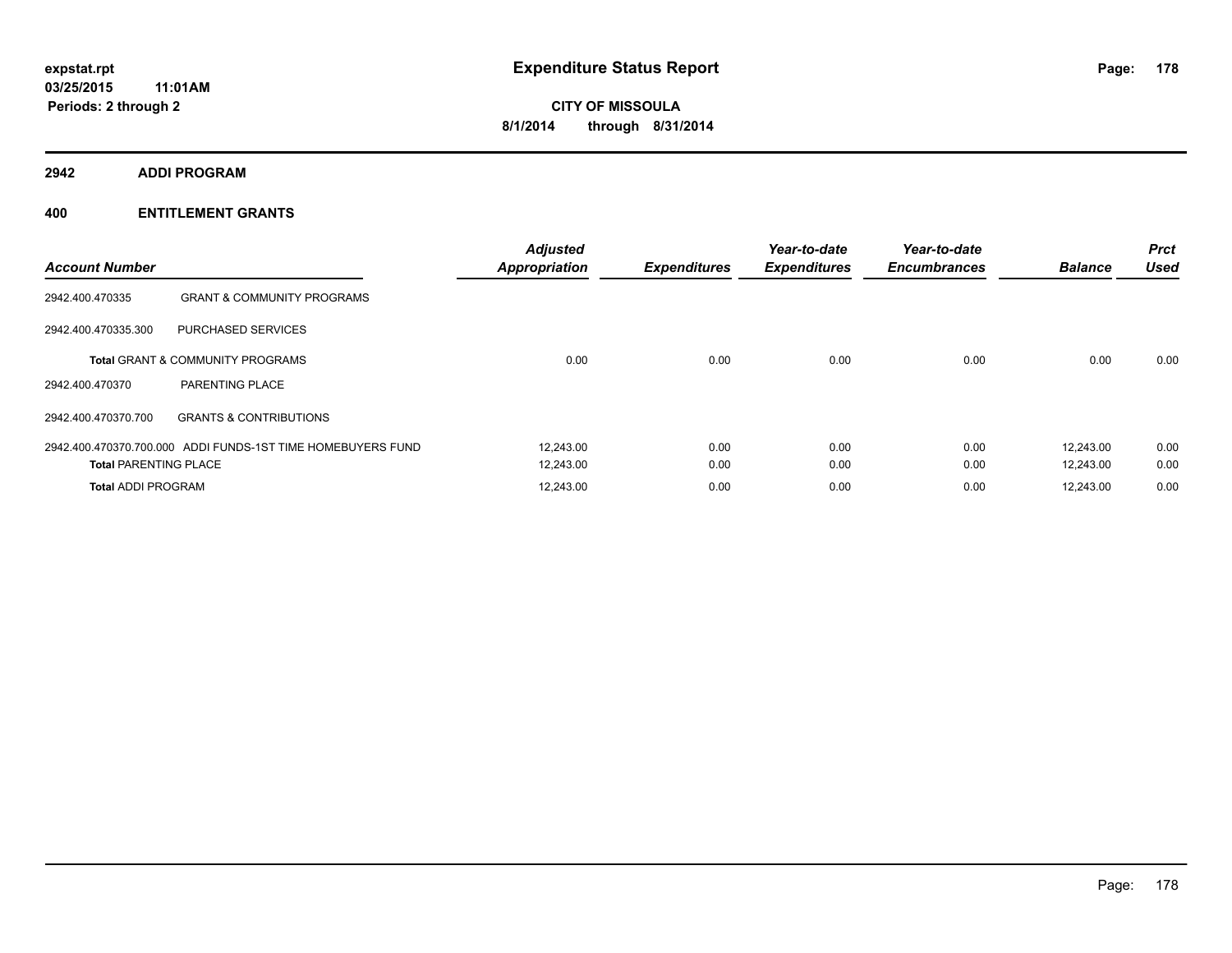#### **2943 CITY HOME PROGRAM INCOME**

|                                                          | <b>Adjusted</b>      |                     | Year-to-date        | Year-to-date        |                | <b>Prct</b> |
|----------------------------------------------------------|----------------------|---------------------|---------------------|---------------------|----------------|-------------|
| <b>Account Number</b>                                    | <b>Appropriation</b> | <b>Expenditures</b> | <b>Expenditures</b> | <b>Encumbrances</b> | <b>Balance</b> | <b>Used</b> |
| *** Title Not Found ***<br>2943.400.470405               |                      |                     |                     |                     |                |             |
| 2943.400.470405.300<br>PURCHASED SERVICES                |                      |                     |                     |                     |                |             |
| 2943.400.470405.350.000 PROFESSIONAL SERVICES            | 35.000.00            | 0.00                | 0.00                | 0.00                | 35.000.00      | 0.00        |
| 2943.400.470405.390.000 OTHER PURCHASED SERVICES         | 500.00               | 0.00                | 0.00                | 0.00                | 500.00         | 0.00        |
| <b>Total PURCHASED SERVICES</b>                          | 35,500.00            | 0.00                | 0.00                | 0.00                | 35.500.00      | 0.00        |
| <b>GRANTS &amp; CONTRIBUTIONS</b><br>2943.400.470405.700 |                      |                     |                     |                     |                |             |
| <b>Total GRANTS &amp; CONTRIBUTIONS</b>                  | 0.00                 | 0.00                | 0.00                | 0.00                | 0.00           | 0.00        |
| Total *** Title Not Found ***                            | 35,500.00            | 0.00                | 0.00                | 0.00                | 35.500.00      | 0.00        |
| <b>Total CITY HOME PROGRAM INCOME</b>                    | 35.500.00            | 0.00                | 0.00                | 0.00                | 35.500.00      | 0.00        |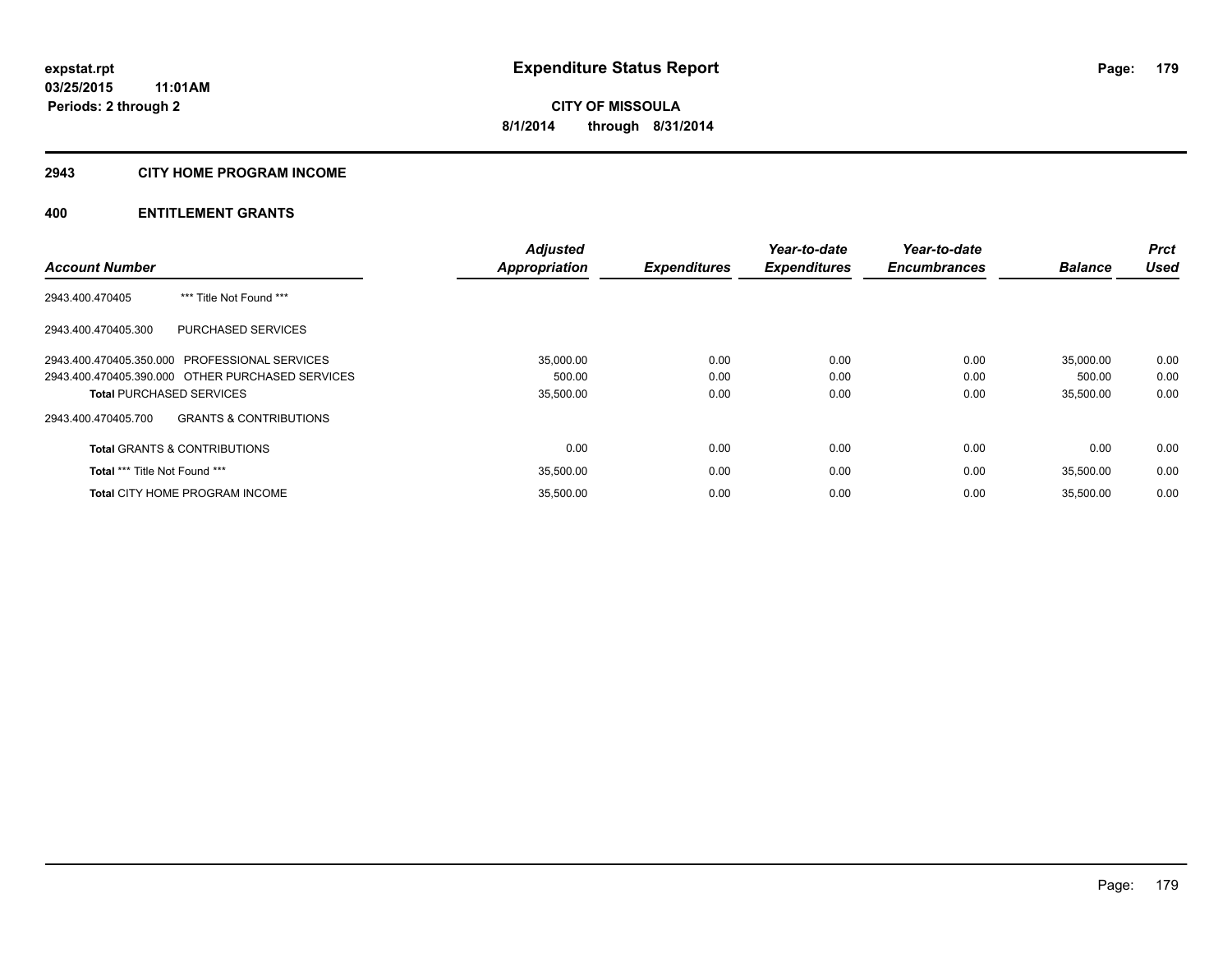**CITY OF MISSOULA 8/1/2014 through 8/31/2014**

#### **2944 NEIGHBORHOOD STABILIZATION PROGRAM**

| <b>Account Number</b> |                                 | <b>Adjusted</b><br>Appropriation | <b>Expenditures</b> | Year-to-date<br><b>Expenditures</b> | Year-to-date<br><b>Encumbrances</b> | <b>Balance</b> | <b>Prct</b><br><b>Used</b> |
|-----------------------|---------------------------------|----------------------------------|---------------------|-------------------------------------|-------------------------------------|----------------|----------------------------|
| 2944.400.470425       | SILVERTIP APARTMENTS            |                                  |                     |                                     |                                     |                |                            |
| 2944.400.470425.300   | PURCHASED SERVICES              |                                  |                     |                                     |                                     |                |                            |
|                       | <b>Total PURCHASED SERVICES</b> | 0.00                             | 0.00                | 0.00                                | 0.00                                | 0.00           | 0.00                       |
|                       | <b>Total ENTITLEMENT GRANTS</b> | 0.00                             | 0.00                | 0.00                                | 0.00                                | 0.00           | 0.00                       |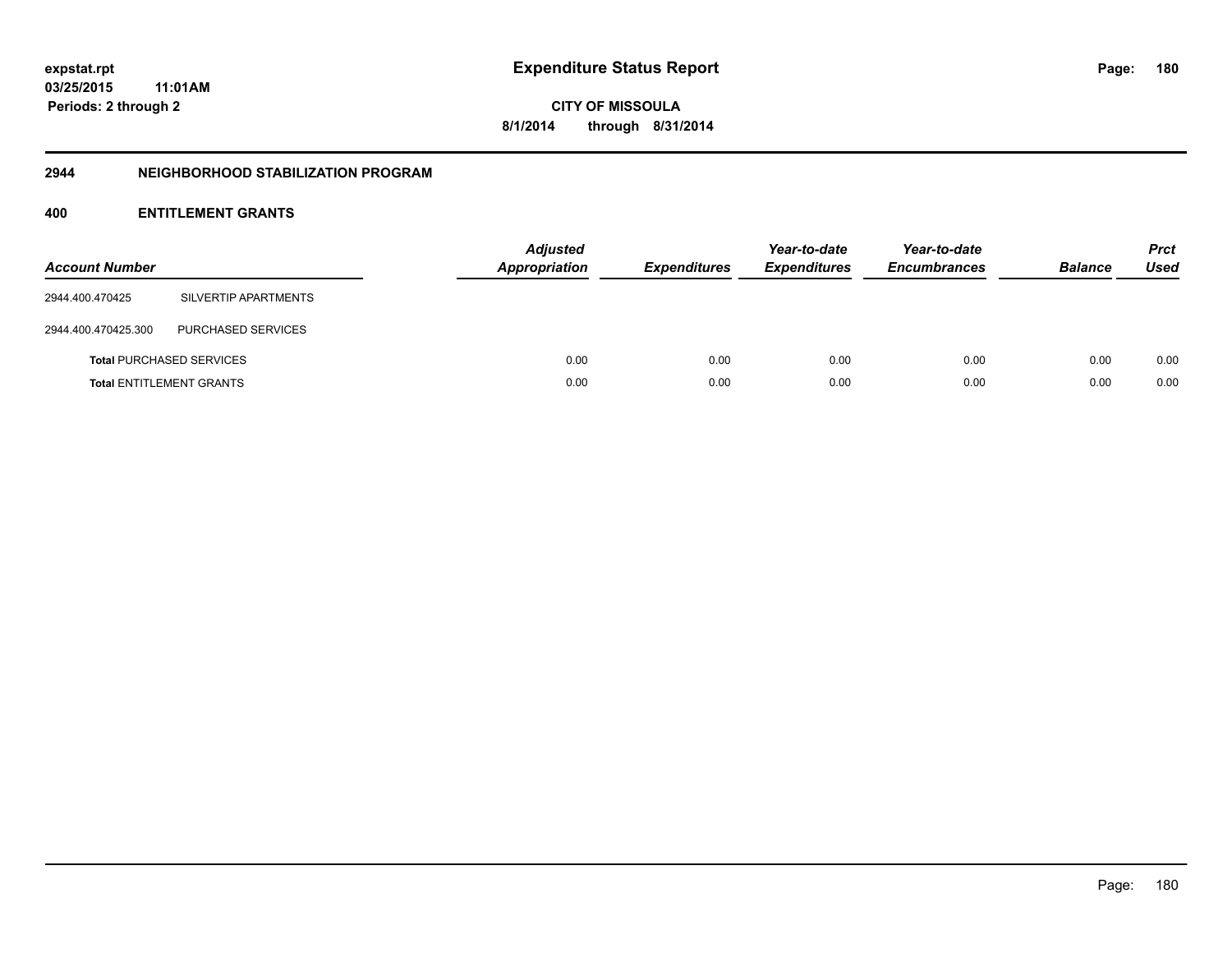**03/25/2015 11:01AM Periods: 2 through 2**

**CITY OF MISSOULA 8/1/2014 through 8/31/2014**

#### **2944 NEIGHBORHOOD STABILIZATION PROGRAM**

## **401 MHA/SILVERTIP**

| <b>Account Number</b>      |                                 | <b>Adjusted</b><br><b>Appropriation</b> | <b>Expenditures</b> | Year-to-date<br><b>Expenditures</b> | Year-to-date<br><b>Encumbrances</b> | <b>Balance</b> | <b>Prct</b><br><b>Used</b> |
|----------------------------|---------------------------------|-----------------------------------------|---------------------|-------------------------------------|-------------------------------------|----------------|----------------------------|
| 2944.401.470425            | *** Title Not Found ***         |                                         |                     |                                     |                                     |                |                            |
| 2944.401.470425.300        | PURCHASED SERVICES              |                                         |                     |                                     |                                     |                |                            |
|                            | <b>Total PURCHASED SERVICES</b> | 0.00                                    | 0.00                | 0.00                                | 0.00                                | 0.00           | 0.00                       |
| <b>Total MHA/SILVERTIP</b> |                                 | 0.00                                    | 0.00                | 0.00                                | 0.00                                | 0.00           | 0.00                       |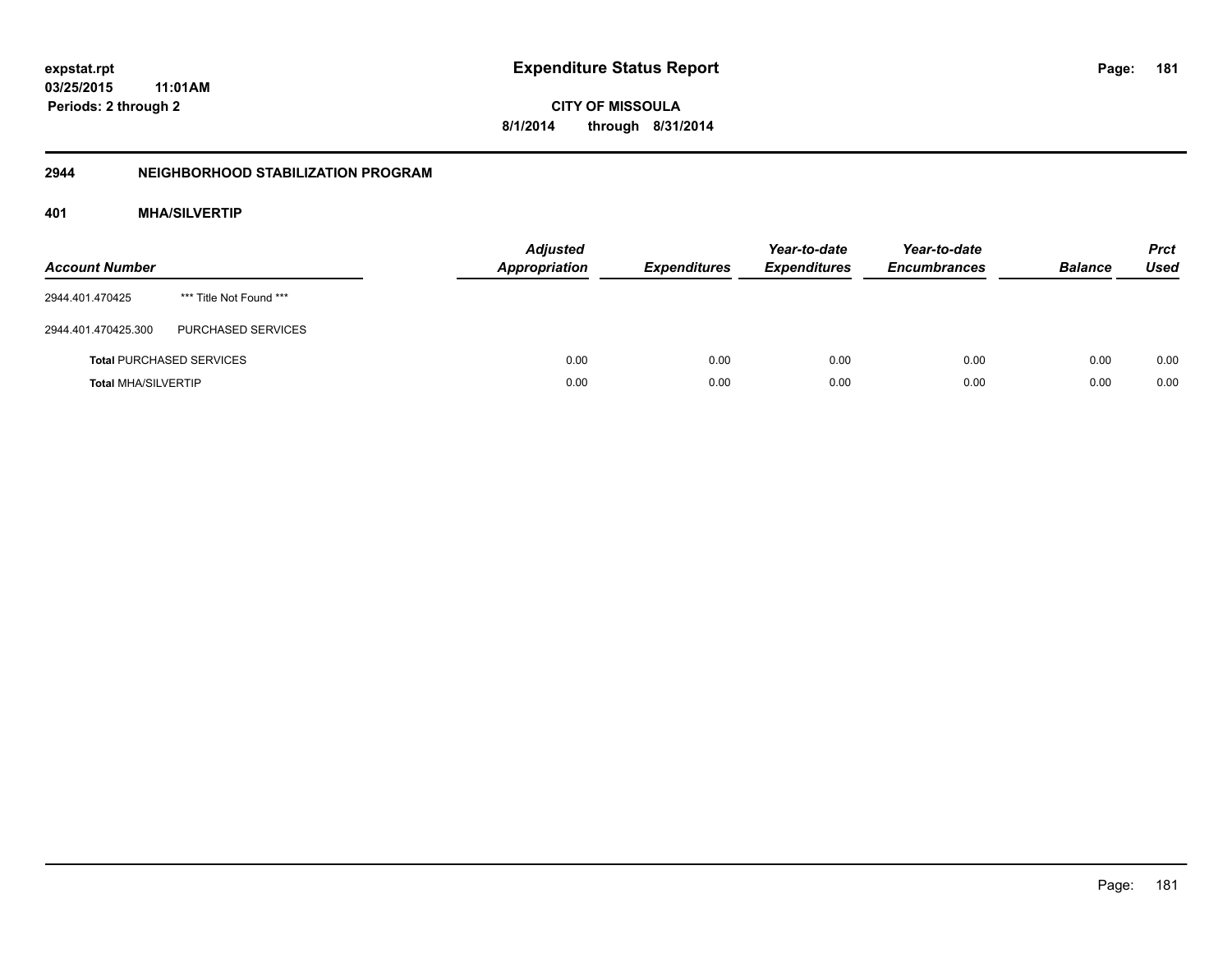**03/25/2015 11:01AM Periods: 2 through 2**

**CITY OF MISSOULA 8/1/2014 through 8/31/2014**

## **2944 NEIGHBORHOOD STABILIZATION PROGRAM**

## **402 HUD/SILVERTIP**

| <b>Account Number</b> |                                                 | <b>Adjusted</b><br>Appropriation | <b>Expenditures</b> | Year-to-date<br><b>Expenditures</b> | Year-to-date<br><b>Encumbrances</b> | <b>Balance</b> | Prct<br>Used |
|-----------------------|-------------------------------------------------|----------------------------------|---------------------|-------------------------------------|-------------------------------------|----------------|--------------|
| 2944.402.470425       | *** Title Not Found ***                         |                                  |                     |                                     |                                     |                |              |
| 2944.402.470425.300   | PURCHASED SERVICES                              |                                  |                     |                                     |                                     |                |              |
|                       | <b>Total NEIGHBORHOOD STABILIZATION PROGRAM</b> | 0.00                             | 0.00                | 0.00                                | 0.00                                | 0.00           | 0.00         |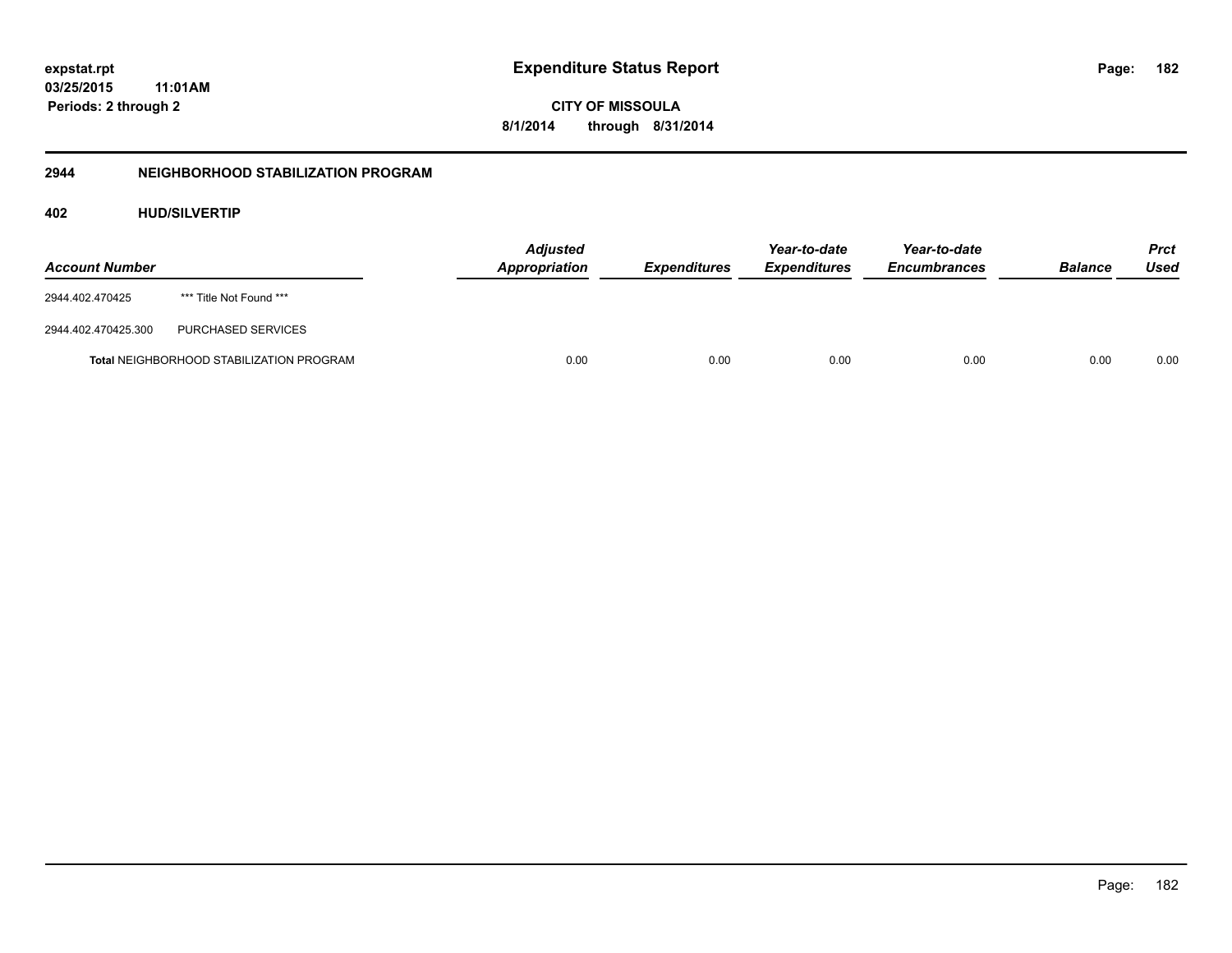#### **2955 TRANSPORTATION**

|                                            |                                                         | <b>Adjusted</b>      |                     | Year-to-date        | Year-to-date        |                | <b>Prct</b> |
|--------------------------------------------|---------------------------------------------------------|----------------------|---------------------|---------------------|---------------------|----------------|-------------|
| <b>Account Number</b>                      |                                                         | <b>Appropriation</b> | <b>Expenditures</b> | <b>Expenditures</b> | <b>Encumbrances</b> | <b>Balance</b> | <b>Used</b> |
| 2955.250.411070                            | <b>TRANSPORTATION</b>                                   |                      |                     |                     |                     |                |             |
| 2955.250.411070.100                        | PERSONAL SERVICES                                       |                      |                     |                     |                     |                |             |
| 2955.250.411070.110.000 SALARIES AND WAGES |                                                         | 253,880.00           | 1,796.35            | 1,796.35            | 0.00                | 252,083.65     | 0.71        |
|                                            | 2955.250.411070.140.000 EMPLOYER CONTRIBUTIONS          | 87.768.00            | 407.30              | 407.30              | 0.00                | 87.360.70      | 0.46        |
|                                            | 2955.250.411070.141.000 STATE RETIREMENT CONTRIBUTIONS  | 0.00                 | 3.59                | 3.59                | 0.00                | $-3.59$        | 0.00        |
| <b>Total PERSONAL SERVICES</b>             |                                                         | 341,648.00           | 2,207.24            | 2,207.24            | 0.00                | 339,440.76     | 0.65        |
| 2955.250.411070.200                        | <b>SUPPLIES</b>                                         |                      |                     |                     |                     |                |             |
| 2955.250.411070.210.000 OFFICE SUPPLIES    |                                                         | 5,000.00             | 98.62               | 98.62               | 0.00                | 4,901.38       | 1.97        |
| 2955.250.411070.231.000                    | <b>GASOLINE</b>                                         | 0.00                 | 37.94               | 37.94               | 0.00                | $-37.94$       | 0.00        |
| <b>Total SUPPLIES</b>                      |                                                         | 5,000.00             | 136.56              | 136.56              | 0.00                | 4,863.44       | 2.73        |
| 2955.250.411070.300                        | PURCHASED SERVICES                                      |                      |                     |                     |                     |                |             |
| 2955.250.411070.310.000 COMMUNICATIONS     |                                                         | 500.00               | 0.00                | 0.00                | 0.00                | 500.00         | 0.00        |
|                                            | 2955.250.411070.320.000 PRINTING & DUPLICATING          | 4,400.00             | 0.00                | 0.00                | 0.00                | 4,400.00       | 0.00        |
|                                            | 2955.250.411070.330.000 PUBLICITY, SUBSCRIPTIONS & DUES | 4,000.00             | 0.00                | 0.00                | 0.00                | 4,000.00       | 0.00        |
|                                            | 2955.250.411070.341.000 ELECTRICITY & NATURAL GAS       | 2,650.00             | 50.01               | 50.01               | 0.00                | 2,599.99       | 1.89        |
| 2955.250.411070.344.000 TELEPHONE SERVICE  |                                                         | 880.00               | 54.97               | 54.97               | 0.00                | 825.03         | 6.25        |
|                                            | 2955.250.411070.360.000 REPAIR & MAINTENANCE            | 7,900.00             | 0.00                | 0.00                | 0.00                | 7,900.00       | 0.00        |
| 2955.250.411070.370.000 TRAVEL             |                                                         | 6,000.00             | 830.00              | 830.00              | 0.00                | 5,170.00       | 13.83       |
| 2955.250.411070.380.000 TRAINING           |                                                         | 2,500.00             | 0.00                | 0.00                | 0.00                | 2,500.00       | 0.00        |
| <b>Total PURCHASED SERVICES</b>            |                                                         | 28,830.00            | 934.98              | 934.98              | 0.00                | 27,895.02      | 3.24        |
| 2955.250.411070.500                        | <b>FIXED CHARGES</b>                                    |                      |                     |                     |                     |                |             |
| 2955.250.411070.500.000 FIXED CHARGES      |                                                         | 17,004.00            | 0.00                | 0.00                | 0.00                | 17,004.00      | 0.00        |
| <b>Total FIXED CHARGES</b>                 |                                                         | 17,004.00            | 0.00                | 0.00                | 0.00                | 17.004.00      | 0.00        |
| 2955.250.411070.700                        | <b>GRANTS &amp; CONTRIBUTIONS</b>                       |                      |                     |                     |                     |                |             |
| <b>Total GRANTS &amp; CONTRIBUTIONS</b>    |                                                         | 0.00                 | 0.00                | 0.00                | 0.00                | 0.00           | 0.00        |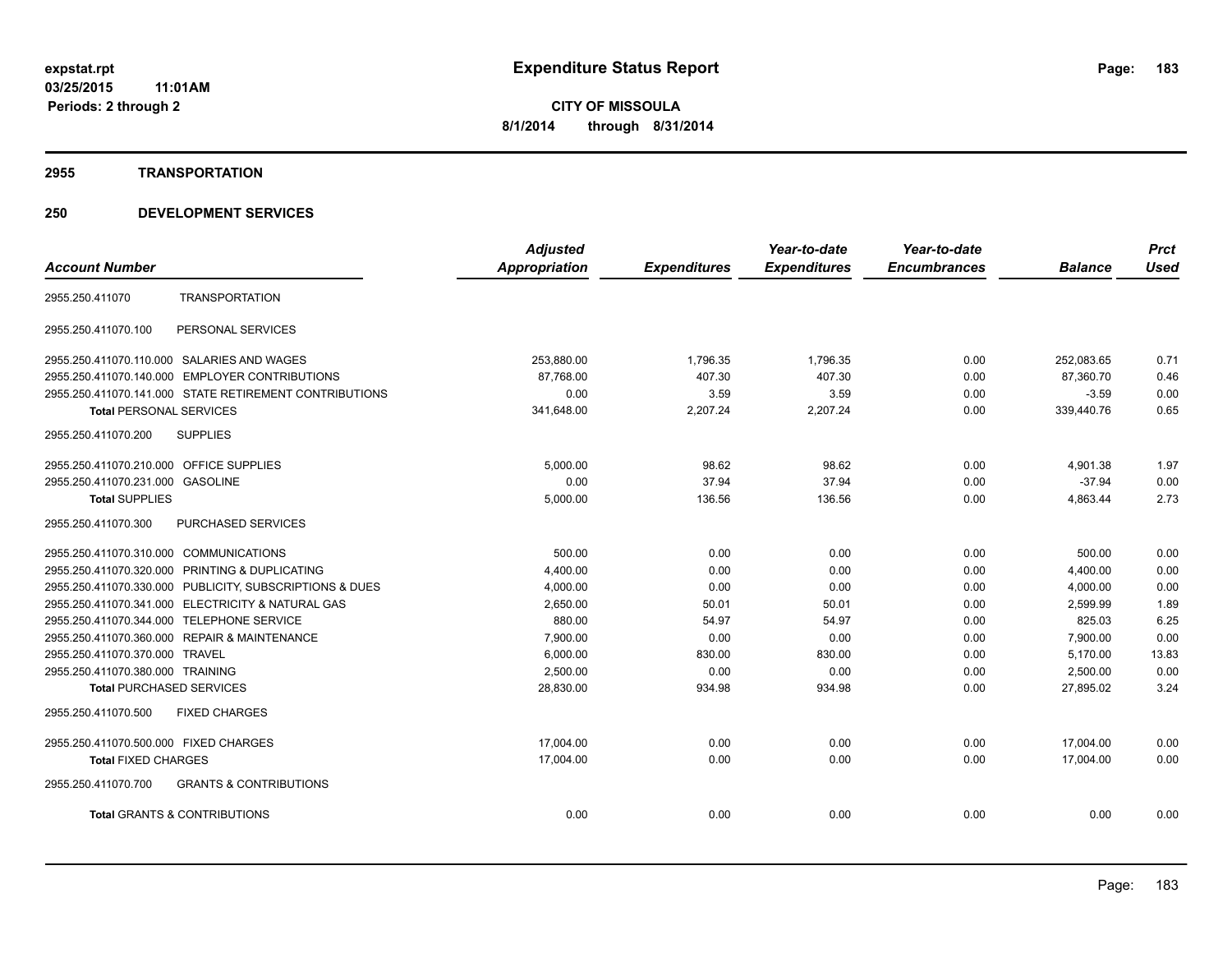#### **2955 TRANSPORTATION**

|                                                         | <b>Adjusted</b>      |                     | Year-to-date        | Year-to-date        |                | <b>Prct</b> |
|---------------------------------------------------------|----------------------|---------------------|---------------------|---------------------|----------------|-------------|
| <b>Account Number</b>                                   | <b>Appropriation</b> | <b>Expenditures</b> | <b>Expenditures</b> | <b>Encumbrances</b> | <b>Balance</b> | <b>Used</b> |
| OTHER OBJECTS<br>2955.250.411070.800                    |                      |                     |                     |                     |                |             |
| 2955.250.411070.845.000 CONTINGENCY                     | 32,825.00            | 0.00                | 0.00                | 0.00                | 32,825.00      | 0.00        |
| <b>Total OTHER OBJECTS</b>                              | 32,825.00            | 0.00                | 0.00                | 0.00                | 32,825.00      | 0.00        |
| <b>Total TRANSPORTATION</b>                             | 425,307.00           | 3,278.78            | 3,278.78            | 0.00                | 422,028.22     | 0.77        |
| <b>MIM MDT</b><br>2955.250.411080                       |                      |                     |                     |                     |                |             |
| 2955.250.411080.100<br>PERSONAL SERVICES                |                      |                     |                     |                     |                |             |
| 2955.250.411080.110.000 SALARIES AND WAGES              | 66,675.00            | 1,796.33            | 1,796.33            | 0.00                | 64,878.67      | 2.69        |
| 2955.250.411080.140.000 EMPLOYER CONTRIBUTIONS          | 26,412.00            | 407.34              | 407.34              | 0.00                | 26,004.66      | 1.54        |
| <b>Total PERSONAL SERVICES</b>                          | 93,087.00            | 2,203.67            | 2,203.67            | 0.00                | 90,883.33      | 2.37        |
| 2955.250.411080.200<br><b>SUPPLIES</b>                  |                      |                     |                     |                     |                |             |
| 2955.250.411080.210.000 OFFICE SUPPLIES                 | 290.00               | 13.47               | 13.47               | 0.00                | 276.53         | 4.64        |
| 2955.250.411080.240.000 OTHER SUPPLIES                  | 132.00               | 0.00                | 0.00                | 0.00                | 132.00         | 0.00        |
| <b>Total SUPPLIES</b>                                   | 422.00               | 13.47               | 13.47               | 0.00                | 408.53         | 3.19        |
| PURCHASED SERVICES<br>2955.250.411080.300               |                      |                     |                     |                     |                |             |
| 2955.250.411080.310.000 COMMUNICATIONS                  | 55.00                | 0.00                | 0.00                | 0.00                | 55.00          | 0.00        |
| PRINTING & DUPLICATING<br>2955.250.411080.320.000       | 0.00                 | 16.17               | 16.17               | 0.00                | $-16.17$       | 0.00        |
| 2955.250.411080.330.000 PUBLICITY, SUBSCRIPTIONS & DUES | 18,620.00            | 365.00              | 365.00              | 0.00                | 18,255.00      | 1.96        |
| 2955.250.411080.344.000 TELEPHONE SERVICE               | 430.00               | 0.40                | 0.40                | 0.00                | 429.60         | 0.09        |
| 2955.250.411080.350.000 PROFESSIONAL SERVICES           | 4,049.00             | 0.00                | 0.00                | 0.00                | 4,049.00       | 0.00        |
| 2955.250.411080.360.000 REPAIR & MAINTENANCE            | 2,426.00             | 0.00                | 0.00                | 0.00                | 2,426.00       | 0.00        |
| 2955.250.411080.370.000 TRAVEL                          | 1.000.00             | 0.00                | 0.00                | 0.00                | 1.000.00       | 0.00        |
| 2955.250.411080.380.000 TRAINING                        | 4.951.00             | 0.00                | 0.00                | 0.00                | 4,951.00       | 0.00        |
| <b>Total PURCHASED SERVICES</b>                         | 31,531.00            | 381.57              | 381.57              | 0.00                | 31,149.43      | 1.21        |
| 2955.250.411080.500<br><b>FIXED CHARGES</b>             |                      |                     |                     |                     |                |             |
| 2955.250.411080.500.000 FIXED CHARGES                   | 3,582.00             | 0.00                | 0.00                | 0.00                | 3,582.00       | 0.00        |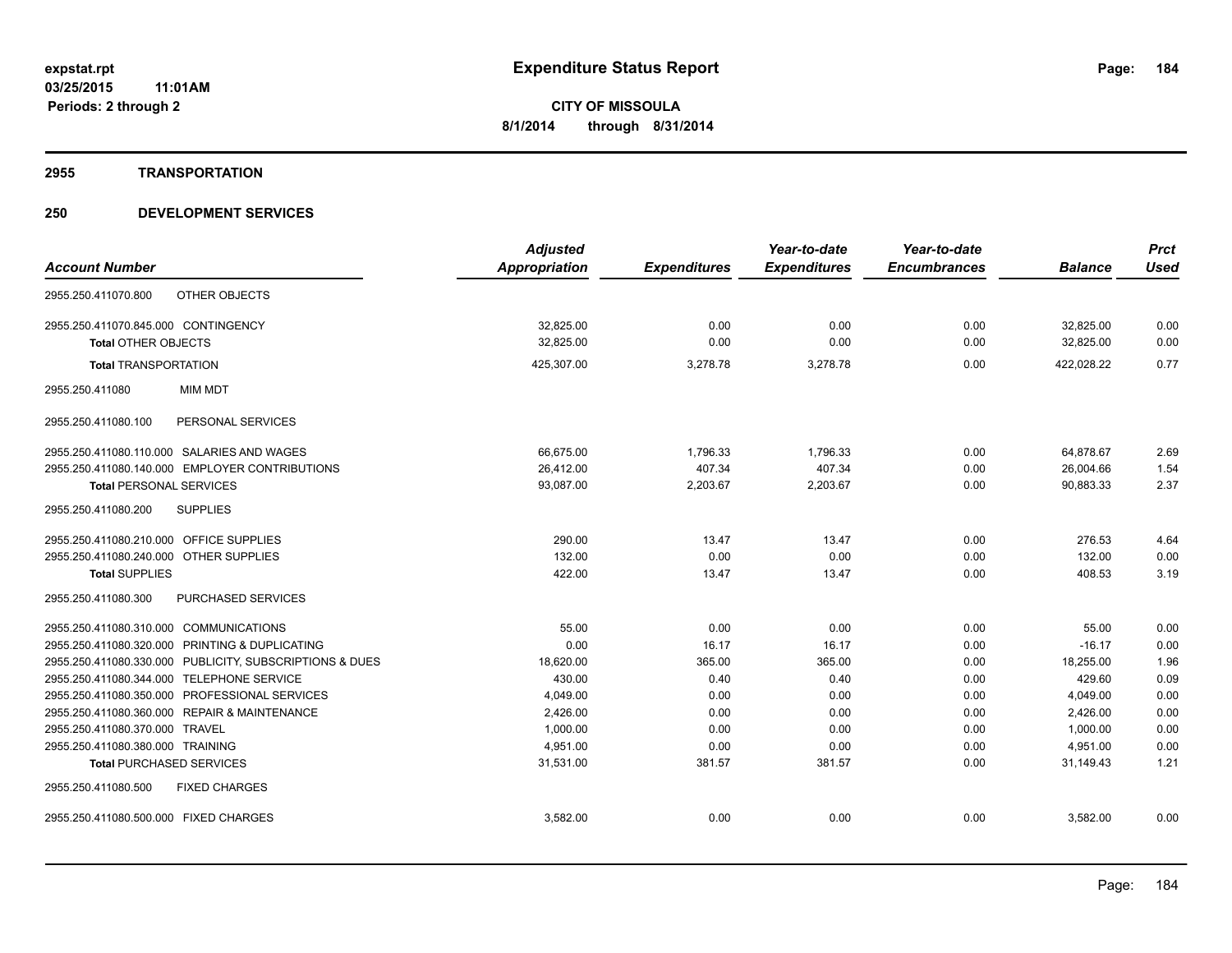#### **2955 TRANSPORTATION**

|                                                          | <b>Adjusted</b> |                     | Year-to-date        | Year-to-date        |                | <b>Prct</b> |
|----------------------------------------------------------|-----------------|---------------------|---------------------|---------------------|----------------|-------------|
| <b>Account Number</b>                                    | Appropriation   | <b>Expenditures</b> | <b>Expenditures</b> | <b>Encumbrances</b> | <b>Balance</b> | <b>Used</b> |
| <b>Total FIXED CHARGES</b>                               | 3,582.00        | 0.00                | 0.00                | 0.00                | 3,582.00       | 0.00        |
| <b>GRANTS &amp; CONTRIBUTIONS</b><br>2955.250.411080.700 |                 |                     |                     |                     |                |             |
| 2955.250.411080.700.000 GRANTS & CONTRIBUTIONS           | 18.281.00       | 0.00                | 0.00                | 0.00                | 18.281.00      | 0.00        |
| <b>Total GRANTS &amp; CONTRIBUTIONS</b>                  | 18,281.00       | 0.00                | 0.00                | 0.00                | 18,281.00      | 0.00        |
| OTHER OBJECTS<br>2955.250.411080.800                     |                 |                     |                     |                     |                |             |
| <b>Total OTHER OBJECTS</b>                               | 0.00            | 0.00                | 0.00                | 0.00                | 0.00           | 0.00        |
| <b>Total MIM MDT</b>                                     | 146,903.00      | 2,598.71            | 2,598.71            | 0.00                | 144,304.29     | 1.77        |
| 2955.250.411081<br><b>MIM-TRANSIT</b>                    |                 |                     |                     |                     |                |             |
| PERSONAL SERVICES<br>2955.250.411081.100                 |                 |                     |                     |                     |                |             |
| 2955.250.411081.110.000 SALARIES AND WAGES               | 53,954.00       | 0.00                | 0.00                | 0.00                | 53,954.00      | 0.00        |
| 2955.250.411081.140.000 EMPLOYER CONTRIBUTIONS           | 21,725.00       | 0.00                | 0.00                | 0.00                | 21,725.00      | 0.00        |
| <b>Total PERSONAL SERVICES</b>                           | 75,679.00       | 0.00                | 0.00                | 0.00                | 75,679.00      | 0.00        |
| 2955.250.411081.200<br><b>SUPPLIES</b>                   |                 |                     |                     |                     |                |             |
| 2955.250.411081.210.000 OFFICE SUPPLIES                  | 210.00          | 0.00                | 0.00                | 0.00                | 210.00         | 0.00        |
| 2955.250.411081.240.000 OTHER SUPPLIES                   | 68.00           | 0.00                | 0.00                | 0.00                | 68.00          | 0.00        |
| <b>Total SUPPLIES</b>                                    | 278.00          | 0.00                | 0.00                | 0.00                | 278.00         | 0.00        |
| <b>PURCHASED SERVICES</b><br>2955.250.411081.300         |                 |                     |                     |                     |                |             |
| 2955.250.411081.310.000 COMMUNICATIONS                   | 45.00           | 0.00                | 0.00                | 0.00                | 45.00          | 0.00        |
| 2955.250.411081.330.000 PUBLICITY, SUBSCRIPTIONS & DUES  | 17,362.00       | 0.00                | 0.00                | 0.00                | 17,362.00      | 0.00        |
| 2955.250.411081.344.000 TELEPHONE SERVICE                | 270.00          | 0.00                | 0.00                | 0.00                | 270.00         | 0.00        |
| 2955.250.411081.350.000 PROFESSIONAL SERVICES            | 5,264.00        | 0.00                | 0.00                | 0.00                | 5,264.00       | 0.00        |
| 2955.250.411081.360.000 REPAIR & MAINTENANCE             | 2,790.00        | 0.00                | 0.00                | 0.00                | 2,790.00       | 0.00        |
| 2955.250.411081.370.000 TRAVEL                           | 1,000.00        | 0.00                | 0.00                | 0.00                | 1,000.00       | 0.00        |
| 2955.250.411081.380.000 TRAINING                         | 4,499.00        | 0.00                | 0.00                | 0.00                | 4,499.00       | 0.00        |
| <b>Total PURCHASED SERVICES</b>                          | 31,230.00       | 0.00                | 0.00                | 0.00                | 31,230.00      | 0.00        |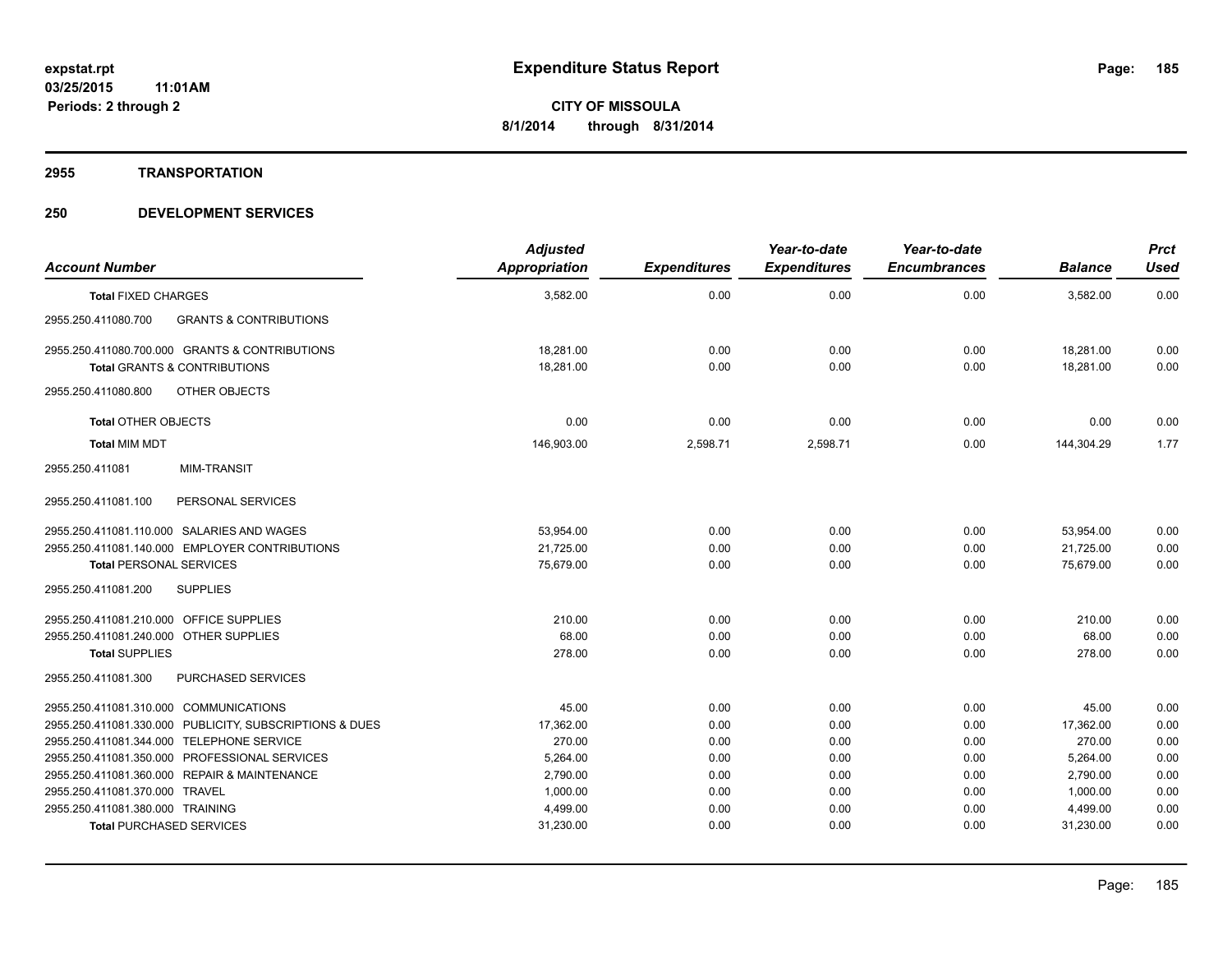#### **2955 TRANSPORTATION**

|                                                          | <b>Adjusted</b>      |                     | Year-to-date        | Year-to-date        |                | <b>Prct</b> |
|----------------------------------------------------------|----------------------|---------------------|---------------------|---------------------|----------------|-------------|
| <b>Account Number</b>                                    | <b>Appropriation</b> | <b>Expenditures</b> | <b>Expenditures</b> | <b>Encumbrances</b> | <b>Balance</b> | <b>Used</b> |
| <b>FIXED CHARGES</b><br>2955.250.411081.500              |                      |                     |                     |                     |                |             |
| 2955.250.411081.500.000 FIXED CHARGES                    | 2,919.00             | 0.00                | 0.00                | 0.00                | 2,919.00       | 0.00        |
| <b>Total FIXED CHARGES</b>                               | 2,919.00             | 0.00                | 0.00                | 0.00                | 2,919.00       | 0.00        |
| <b>GRANTS &amp; CONTRIBUTIONS</b><br>2955.250.411081.700 |                      |                     |                     |                     |                |             |
| 2955.250.411081.700.000 GRANTS & CONTRIBUTIONS           | 14,356.00            | 0.00                | 0.00                | 0.00                | 14,356.00      | 0.00        |
| Total GRANTS & CONTRIBUTIONS                             | 14,356.00            | 0.00                | 0.00                | 0.00                | 14,356.00      | 0.00        |
| <b>Total MIM-TRANSIT</b>                                 | 124,462.00           | 0.00                | 0.00                | 0.00                | 124,462.00     | 0.00        |
| <b>BIKE-PED PROGRAM</b><br>2955.250.430255               |                      |                     |                     |                     |                |             |
| 2955.250.430255.100<br>PERSONAL SERVICES                 |                      |                     |                     |                     |                |             |
| 2955.250.430255.110.000 SALARIES AND WAGES               | 46,737.00            | 0.00                | 0.00                | 0.00                | 46,737.00      | 0.00        |
| 2955.250.430255.140.000 EMPLOYER CONTRIBUTIONS           | 16,570.00            | 0.00                | 0.00                | 0.00                | 16,570.00      | 0.00        |
| <b>Total PERSONAL SERVICES</b>                           | 63,307.00            | 0.00                | 0.00                | 0.00                | 63,307.00      | 0.00        |
| 2955.250.430255.200<br><b>SUPPLIES</b>                   |                      |                     |                     |                     |                |             |
| 2955.250.430255.210.000 OFFICE SUPPLIES                  | 200.00               | 0.00                | 0.00                | 0.00                | 200.00         | 0.00        |
| <b>Total SUPPLIES</b>                                    | 200.00               | 0.00                | 0.00                | 0.00                | 200.00         | 0.00        |
| PURCHASED SERVICES<br>2955.250.430255.300                |                      |                     |                     |                     |                |             |
| 2955.250.430255.320.000 PRINTING & DUPLICATING           | 375.00               | 0.00                | 0.00                | 0.00                | 375.00         | 0.00        |
| 2955.250.430255.330.000 PUBLICITY, SUBSCRIPTIONS & DUES  | 395.00               | 0.00                | 0.00                | 0.00                | 395.00         | 0.00        |
| 2955.250.430255.344.000 TELEPHONE SERVICE                | 29.00                | 1.50                | 1.50                | 0.00                | 27.50          | 5.17        |
| 2955.250.430255.350.000 PROFESSIONAL SERVICES            | 4,004.00             | 0.00                | 0.00                | 0.00                | 4,004.00       | 0.00        |
| 2955.250.430255.370.000 TRAVEL                           | 800.00               | 0.00                | 0.00                | 0.00                | 800.00         | 0.00        |
| 2955.250.430255.380.000 TRAINING                         | 650.00               | 0.00                | 0.00                | 0.00                | 650.00         | 0.00        |
| 2955.250.430255.390.000 OTHER PURCHASED SERVICES         | 4,300.00             | 0.00                | 0.00                | 0.00                | 4,300.00       | 0.00        |
| <b>Total PURCHASED SERVICES</b>                          | 10,553.00            | 1.50                | 1.50                | 0.00                | 10,551.50      | 0.01        |
| 2955.250.430255.500<br><b>FIXED CHARGES</b>              |                      |                     |                     |                     |                |             |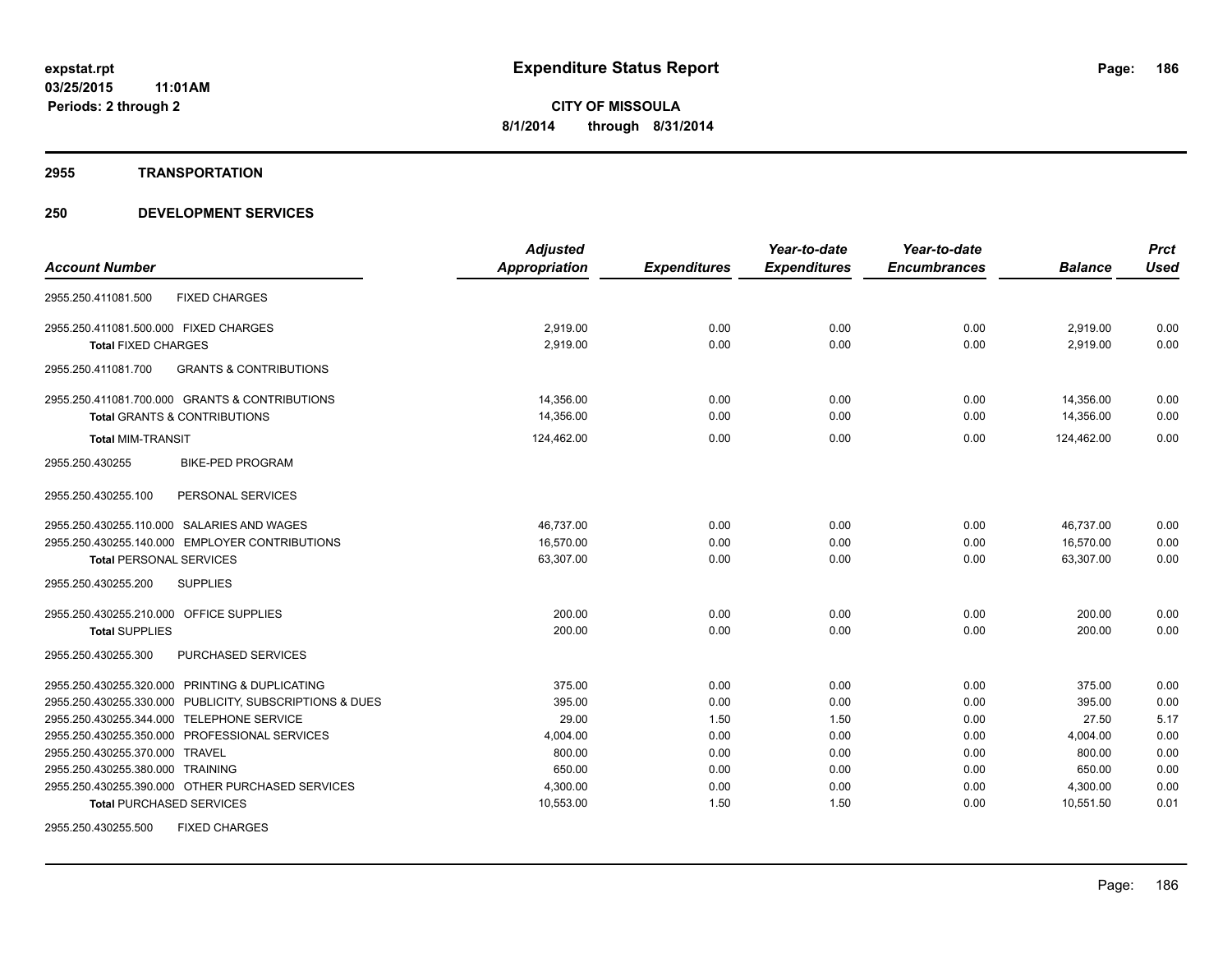**2955 TRANSPORTATION**

|                                       |                                            | <b>Adjusted</b>      |                     | Year-to-date        | Year-to-date        |                | <b>Prct</b> |
|---------------------------------------|--------------------------------------------|----------------------|---------------------|---------------------|---------------------|----------------|-------------|
| <b>Account Number</b>                 |                                            | <b>Appropriation</b> | <b>Expenditures</b> | <b>Expenditures</b> | <b>Encumbrances</b> | <b>Balance</b> | Used        |
| 2955.250.430255.500.000 FIXED CHARGES |                                            | 658.00               | 0.00                | 0.00                | 0.00                | 658.00         | 0.00        |
| <b>Total FIXED CHARGES</b>            |                                            | 658.00               | 0.00                | 0.00                | 0.00                | 658.00         | 0.00        |
| <b>Total BIKE-PED PROGRAM</b>         |                                            | 74,718.00            | 1.50                | 1.50                | 0.00                | 74,716.50      | 0.00        |
| 2955.250.521000                       | INTERFUND OPERATING TRANSFERS              |                      |                     |                     |                     |                |             |
| 2955.250.521000.800                   | OTHER OBJECTS                              |                      |                     |                     |                     |                |             |
|                                       | <b>Total INTERFUND OPERATING TRANSFERS</b> | 0.00                 | 0.00                | 0.00                | 0.00                | 0.00           | 0.00        |
| <b>Total TRANSPORTATION</b>           |                                            | 771,390.00           | 5.878.99            | 5.878.99            | 0.00                | 765.511.01     | 0.76        |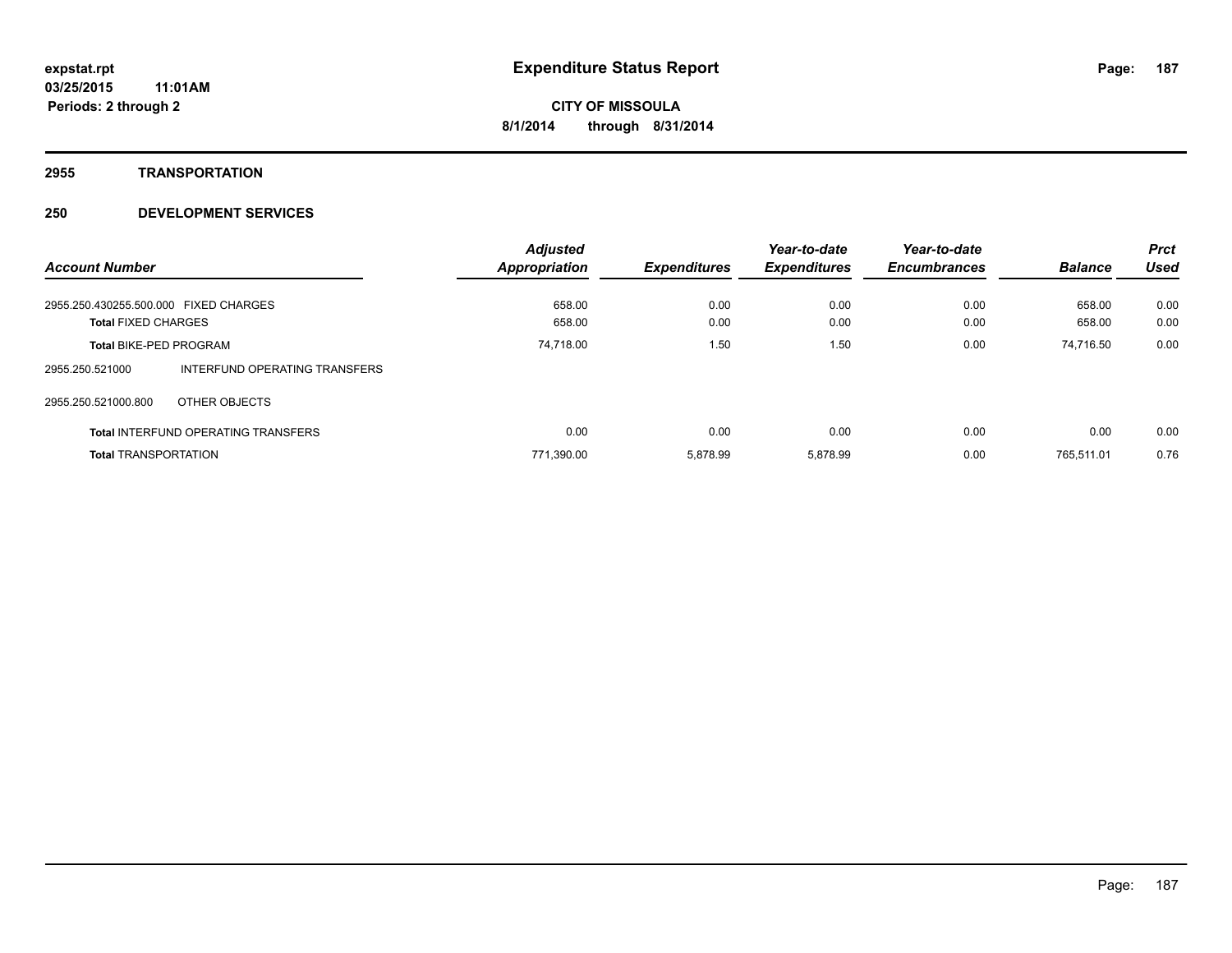## **2987 FEDERAL TRANSPORTATION FUND**

## **370 PARKS & RECREATION**

| <b>Account Number</b>                                  | <b>Adjusted</b><br><b>Appropriation</b> | <b>Expenditures</b> | Year-to-date<br><b>Expenditures</b> | Year-to-date<br><b>Encumbrances</b> | <b>Balance</b> | <b>Prct</b><br><b>Used</b> |
|--------------------------------------------------------|-----------------------------------------|---------------------|-------------------------------------|-------------------------------------|----------------|----------------------------|
| DV ACCOUNTABILITY GRANT<br>2987.370.411121             |                                         |                     |                                     |                                     |                |                            |
| 2987.370.411121.100<br>PERSONAL SERVICES               |                                         |                     |                                     |                                     |                |                            |
| 2987.370.411121.141.000 STATE RETIREMENT CONTRIBUTIONS | 0.00                                    | 0.76                | 0.93                                | 0.00                                | $-0.93$        | 0.00                       |
| <b>Total DV ACCOUNTABILITY GRANT</b>                   | 0.00                                    | 0.76                | 0.93                                | 0.00                                | $-0.93$        | 0.00                       |
| *** Title Not Found ***<br>2987.370.430258             |                                         |                     |                                     |                                     |                |                            |
| PERSONAL SERVICES<br>2987.370.430258.100               |                                         |                     |                                     |                                     |                |                            |
| 2987.370.430258.110.000 SALARIES AND WAGES             | 0.00                                    | 762.93              | 929.59                              | 0.00                                | $-929.59$      | 0.00                       |
| 2987.370.430258.140.000 EMPLOYER CONTRIBUTIONS         | 0.00                                    | 173.00              | 210.80                              | 0.00                                | $-210.80$      | 0.00                       |
| Total *** Title Not Found ***                          | 0.00                                    | 935.93              | 1,140.39                            | 0.00                                | $-1,140.39$    | 0.00                       |
| <b>Total PARKS &amp; RECREATION</b>                    | 0.00                                    | 936.69              | 1,141.32                            | 0.00                                | $-1,141.32$    | 0.00                       |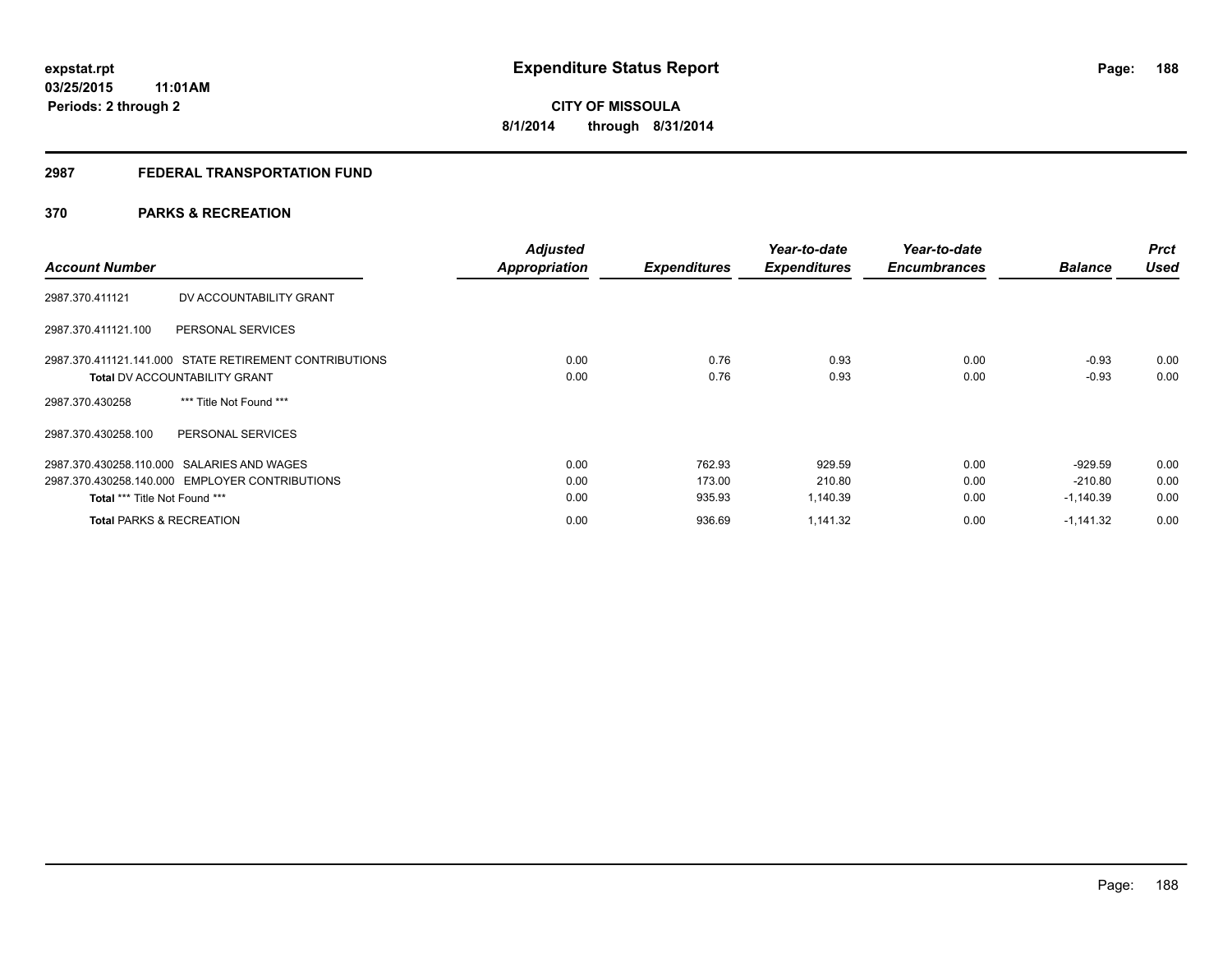## **2987 FEDERAL TRANSPORTATION FUND**

| <b>Account Number</b>          |                                                                                                 | <b>Adjusted</b><br><b>Appropriation</b> | <b>Expenditures</b>    | Year-to-date<br><b>Expenditures</b> | Year-to-date<br><b>Encumbrances</b> | <b>Balance</b>           | <b>Prct</b><br><b>Used</b> |
|--------------------------------|-------------------------------------------------------------------------------------------------|-----------------------------------------|------------------------|-------------------------------------|-------------------------------------|--------------------------|----------------------------|
| 2987.390.430233                | *** Title Not Found ***                                                                         |                                         |                        |                                     |                                     |                          |                            |
| 2987.390.430233.900            | <b>CAPITAL OUTLAY</b>                                                                           |                                         |                        |                                     |                                     |                          |                            |
| Total *** Title Not Found ***  |                                                                                                 | 0.00                                    | 0.00                   | 0.00                                | 0.00                                | 0.00                     | 0.00                       |
| 2987.390.430256                | SAFE ROUTES TO SCHOOLS                                                                          |                                         |                        |                                     |                                     |                          |                            |
| 2987.390.430256.900            | CAPITAL OUTLAY                                                                                  |                                         |                        |                                     |                                     |                          |                            |
|                                | Total SAFE ROUTES TO SCHOOLS                                                                    | 0.00                                    | 0.00                   | 0.00                                | 0.00                                | 0.00                     | 0.00                       |
| 2987.390.430257                | <b>BICYCLE COMMUTER NETWORK</b>                                                                 |                                         |                        |                                     |                                     |                          |                            |
| 2987.390.430257.900            | <b>CAPITAL OUTLAY</b>                                                                           |                                         |                        |                                     |                                     |                          |                            |
|                                | 2987.390.430257.930.000 BICYCLE COMMUTER NETWORK/IMPROVEMENTS<br>Total BICYCLE COMMUTER NETWORK | 762,189.00<br>762,189.00                | 0.00<br>0.00           | 0.00<br>0.00                        | 0.00<br>0.00                        | 762,189.00<br>762,189.00 | 0.00<br>0.00               |
| 2987.390.430258                | <b>GRANT CREEK TRAIL BCN</b>                                                                    |                                         |                        |                                     |                                     |                          |                            |
| 2987.390.430258.100            | PERSONAL SERVICES                                                                               |                                         |                        |                                     |                                     |                          |                            |
| <b>Total PERSONAL SERVICES</b> |                                                                                                 | 0.00                                    | 0.00                   | 0.00                                | 0.00                                | 0.00                     | 0.00                       |
| 2987.390.430258.900            | <b>CAPITAL OUTLAY</b>                                                                           |                                         |                        |                                     |                                     |                          |                            |
|                                | 2987.390.430258.930.000 GRANT CREEK TRAIL BCN<br>Total GRANT CREEK TRAIL BCN                    | 870,129.00<br>870,129.00                | 61,252.03<br>61,252.03 | 61,252.03<br>61,252.03              | 0.00<br>0.00                        | 808,876.97<br>808,876.97 | 7.04<br>7.04               |
| 2987.390.430259                | RTLSNK CR/BRDWAY CROSSING                                                                       |                                         |                        |                                     |                                     |                          |                            |
| 2987.390.430259.900            | <b>CAPITAL OUTLAY</b>                                                                           |                                         |                        |                                     |                                     |                          |                            |
|                                | Total RTLSNK CR/BRDWAY CROSSING                                                                 | 0.00                                    | 0.00                   | 0.00                                | 0.00                                | 0.00                     | 0.00                       |
| 2987.390.430262                | MASTER SIDEWALK PLAN                                                                            |                                         |                        |                                     |                                     |                          |                            |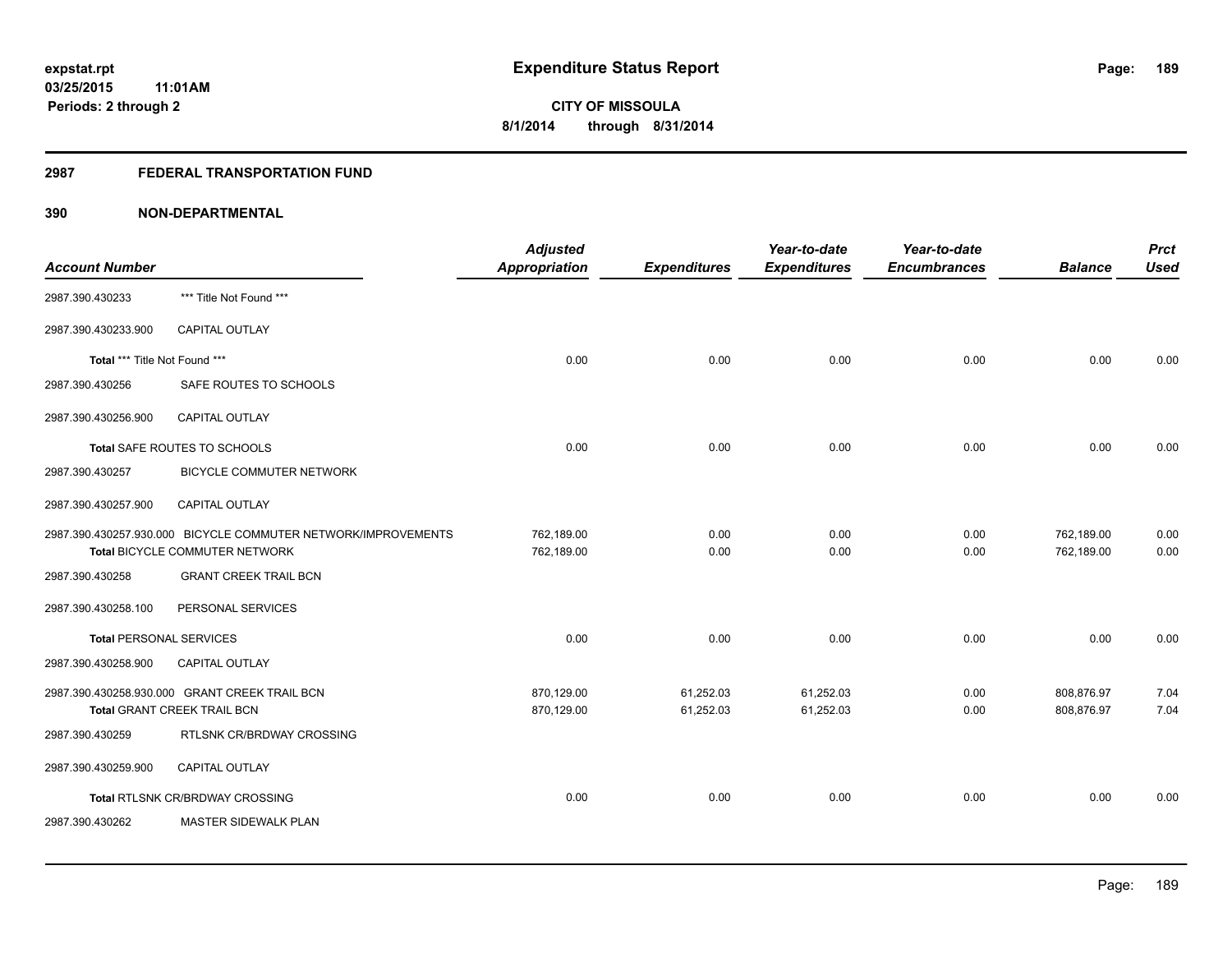### **2987 FEDERAL TRANSPORTATION FUND**

| <b>Account Number</b>      |                                            | <b>Adjusted</b><br><b>Appropriation</b> | <b>Expenditures</b> | Year-to-date<br><b>Expenditures</b> | Year-to-date<br><b>Encumbrances</b> | <b>Balance</b> | <b>Prct</b><br><b>Used</b> |
|----------------------------|--------------------------------------------|-----------------------------------------|---------------------|-------------------------------------|-------------------------------------|----------------|----------------------------|
|                            |                                            |                                         |                     |                                     |                                     |                |                            |
| 2987.390.430262.900        | CAPITAL OUTLAY                             |                                         |                     |                                     |                                     |                |                            |
|                            | <b>Total MASTER SIDEWALK PLAN</b>          | 0.00                                    | 0.00                | 0.00                                | 0.00                                | 0.00           | 0.00                       |
| 2987.390.430271            | HIGGINS HILL/BECKWITH RECONSTRUCTION       |                                         |                     |                                     |                                     |                |                            |
| 2987.390.430271.900        | <b>CAPITAL OUTLAY</b>                      |                                         |                     |                                     |                                     |                |                            |
|                            | Total HIGGINS HILL/BECKWITH RECONSTRUCTION | 0.00                                    | 0.00                | 0.00                                | 0.00                                | 0.00           | 0.00                       |
| 2987.390.430272            | SIGNALIZATION                              |                                         |                     |                                     |                                     |                |                            |
| 2987.390.430272.900        | <b>CAPITAL OUTLAY</b>                      |                                         |                     |                                     |                                     |                |                            |
| <b>Total SIGNALIZATION</b> |                                            | 0.00                                    | 0.00                | 0.00                                | 0.00                                | 0.00           | 0.00                       |
| 2987.390.430276            | RUSSELL S 3RD IMPROVEMENTS                 |                                         |                     |                                     |                                     |                |                            |
| 2987.390.430276.900        | <b>CAPITAL OUTLAY</b>                      |                                         |                     |                                     |                                     |                |                            |
|                            | Total RUSSELL S 3RD IMPROVEMENTS           | 0.00                                    | 0.00                | 0.00                                | 0.00                                | 0.00           | 0.00                       |
| 2987.390.430278            | LOLO ST-BRIDGE TO DUNCAN S/C               |                                         |                     |                                     |                                     |                |                            |
| 2987.390.430278.900        | CAPITAL OUTLAY                             |                                         |                     |                                     |                                     |                |                            |
|                            | Total LOLO ST-BRIDGE TO DUNCAN S/C         | 0.00                                    | 0.00                | 0.00                                | 0.00                                | 0.00           | 0.00                       |
| 2987.390.430279            | U OF M CROSSWALK PROJECT                   |                                         |                     |                                     |                                     |                |                            |
| 2987.390.430279.900        | CAPITAL OUTLAY                             |                                         |                     |                                     |                                     |                |                            |
|                            | Total U OF M CROSSWALK PROJECT             | 0.00                                    | 0.00                | 0.00                                | 0.00                                | 0.00           | 0.00                       |
| 2987.390.460405            | PLAYFAIR PARK - MINOR IMPROVEMENTS         |                                         |                     |                                     |                                     |                |                            |
| 2987.390.460405.900        | CAPITAL OUTLAY                             |                                         |                     |                                     |                                     |                |                            |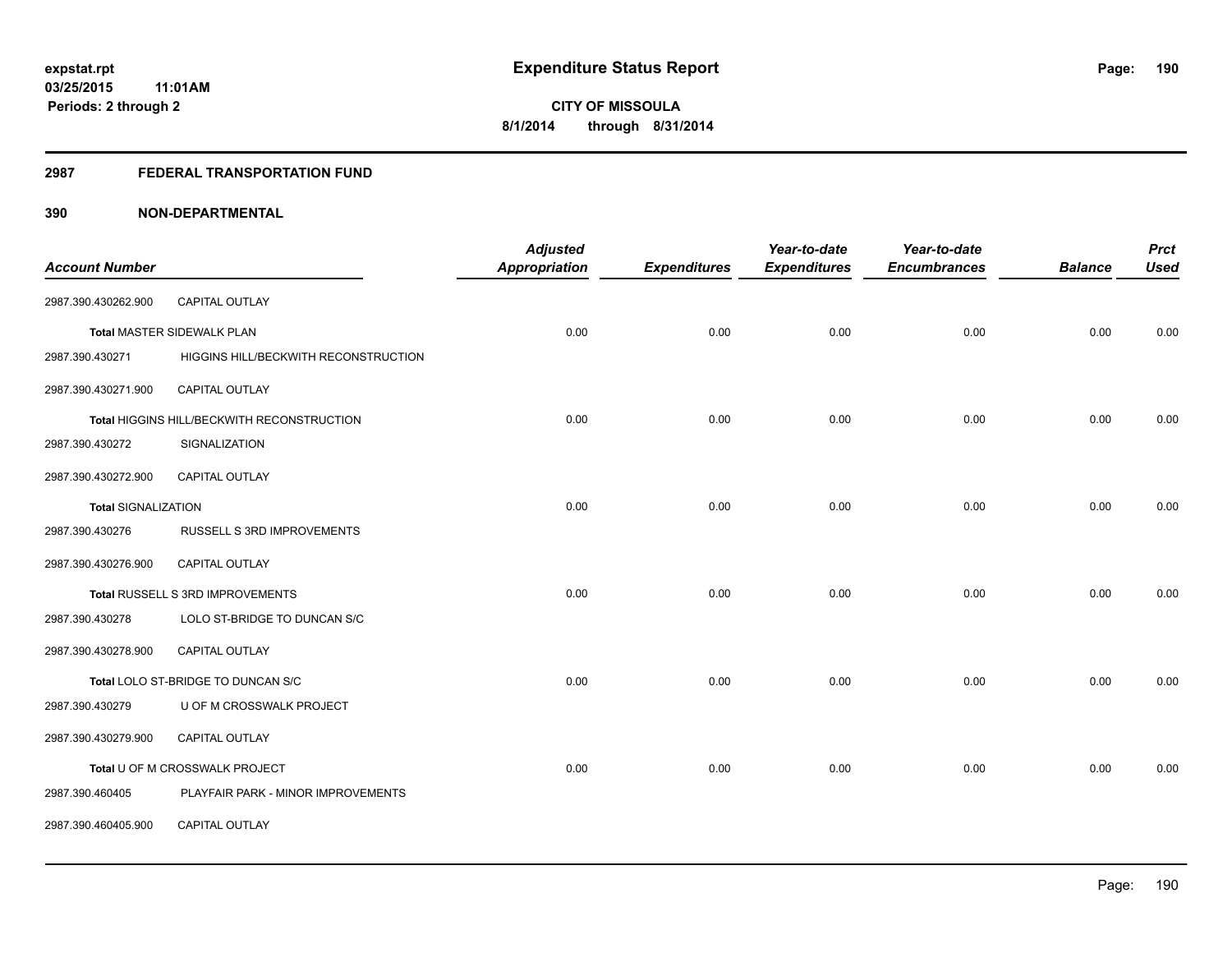## **2987 FEDERAL TRANSPORTATION FUND**

| <b>Account Number</b>           |                                                 | <b>Adjusted</b><br>Appropriation | <b>Expenditures</b> | Year-to-date<br><b>Expenditures</b> | Year-to-date<br><b>Encumbrances</b> | <b>Balance</b> | <b>Prct</b><br><b>Used</b> |
|---------------------------------|-------------------------------------------------|----------------------------------|---------------------|-------------------------------------|-------------------------------------|----------------|----------------------------|
|                                 | <b>Total PLAYFAIR PARK - MINOR IMPROVEMENTS</b> | 0.00                             | 0.00                | 0.00                                | 0.00                                | 0.00           | 0.00                       |
| 2987.390.460415                 | SOUTH HILLS TRAIL SYSTEM                        |                                  |                     |                                     |                                     |                |                            |
| 2987.390.460415.900             | <b>CAPITAL OUTLAY</b>                           |                                  |                     |                                     |                                     |                |                            |
|                                 | Total SOUTH HILLS TRAIL SYSTEM                  | 0.00                             | 0.00                | 0.00                                | 0.00                                | 0.00           | 0.00                       |
| 2987.390.460435                 | SILVER PARK MILL SITE                           |                                  |                     |                                     |                                     |                |                            |
| 2987.390.460435.900             | <b>CAPITAL OUTLAY</b>                           |                                  |                     |                                     |                                     |                |                            |
|                                 | Total SILVER PARK MILL SITE                     | 0.00                             | 0.00                | 0.00                                | 0.00                                | 0.00           | 0.00                       |
| 2987.390.460509                 | <b>KIM WILLIAMS TRAIL</b>                       |                                  |                     |                                     |                                     |                |                            |
| 2987.390.460509.900             | <b>CAPITAL OUTLAY</b>                           |                                  |                     |                                     |                                     |                |                            |
| <b>Total KIM WILLIAMS TRAIL</b> |                                                 | 0.00                             | 0.00                | 0.00                                | 0.00                                | 0.00           | 0.00                       |
| 2987.390.510000                 | <b>MISCELLANEOUS</b>                            |                                  |                     |                                     |                                     |                |                            |
| 2987.390.510000.800             | OTHER OBJECTS                                   |                                  |                     |                                     |                                     |                |                            |
| <b>Total MISCELLANEOUS</b>      |                                                 | 0.00                             | 0.00                | 0.00                                | 0.00                                | 0.00           | 0.00                       |
| <b>Total NON-DEPARTMENTAL</b>   |                                                 | 1,632,318.00                     | 61,252.03           | 61,252.03                           | 0.00                                | 1,571,065.97   | 3.75                       |
|                                 | <b>Total FEDERAL TRANSPORTATION FUND</b>        | 1,632,318.00                     | 62,188.72           | 62,393.35                           | 0.00                                | 1,569,924.65   | 3.82                       |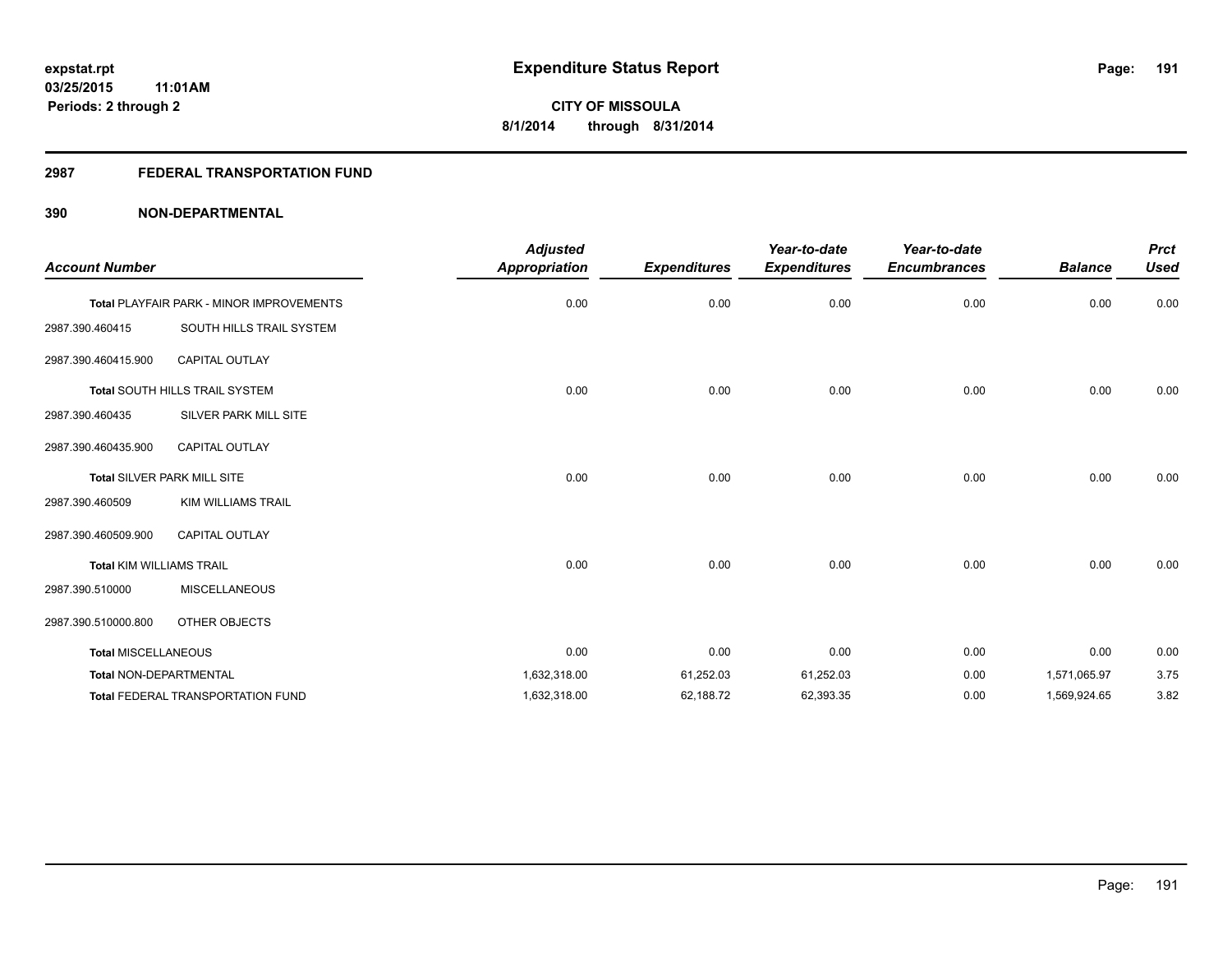### **2988 GRANTS & DONATIONS FUND**

## **223 CITY CLERK**

| <b>Account Number</b>   |                      | <b>Adjusted</b><br>Appropriation | <b>Expenditures</b> | Year-to-date<br><b>Expenditures</b> | Year-to-date<br><b>Encumbrances</b> | <b>Balance</b> | <b>Prct</b><br><b>Used</b> |
|-------------------------|----------------------|----------------------------------|---------------------|-------------------------------------|-------------------------------------|----------------|----------------------------|
| 2988.223.420000         | <b>PUBLIC SAFETY</b> |                                  |                     |                                     |                                     |                |                            |
| 2988.223.420000.200     | <b>SUPPLIES</b>      |                                  |                     |                                     |                                     |                |                            |
| <b>Total CITY CLERK</b> |                      | 0.00                             | 0.00                | 0.00                                | 0.00                                | 0.00           | 0.00                       |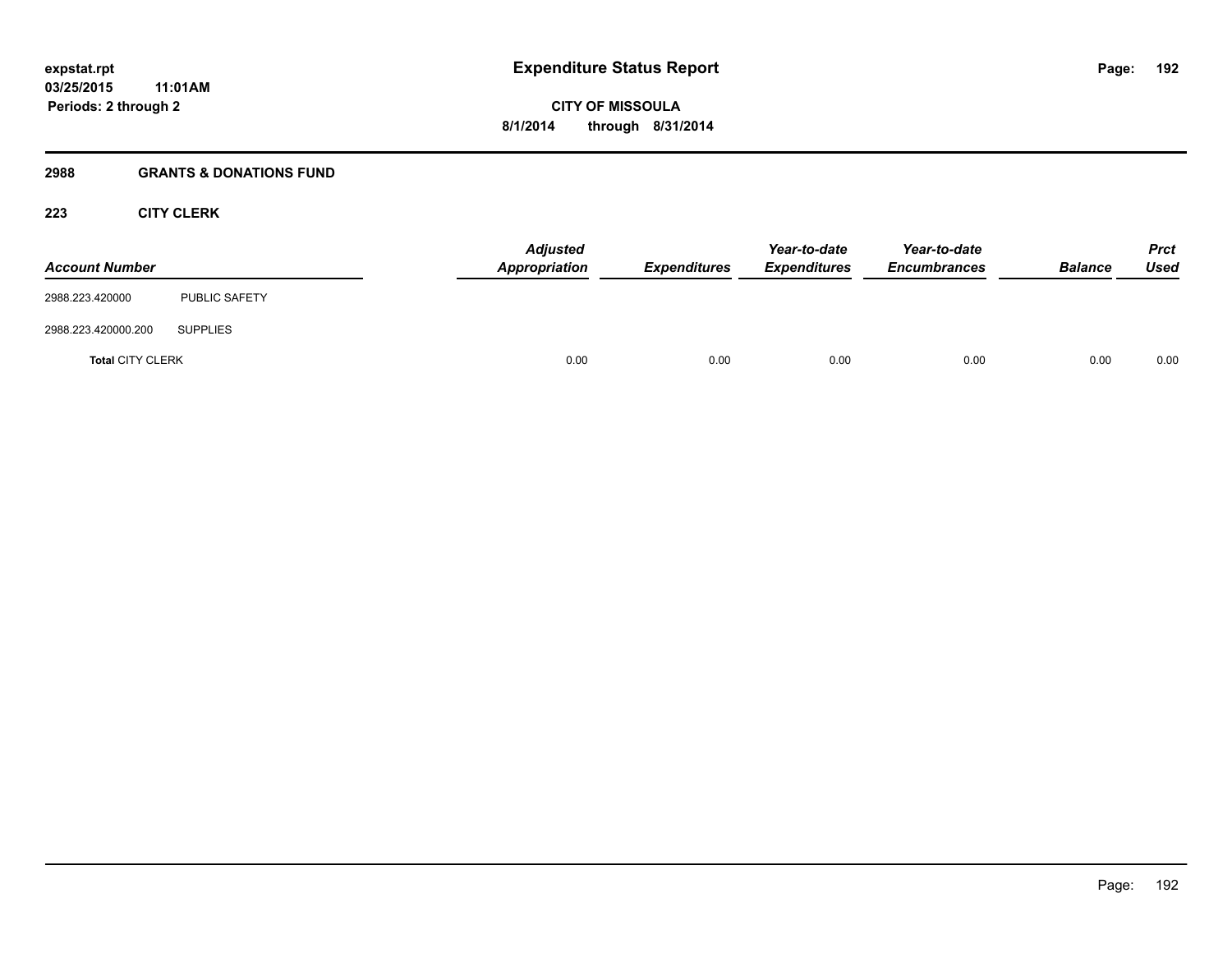#### **2988 GRANTS & DONATIONS FUND**

## **270 CITY ATTORNEY**

| <b>Account Number</b>           |                                                        | <b>Adjusted</b><br><b>Appropriation</b> | <b>Expenditures</b> | Year-to-date<br><b>Expenditures</b> | Year-to-date<br><b>Encumbrances</b> | <b>Balance</b> | <b>Prct</b><br>Used |
|---------------------------------|--------------------------------------------------------|-----------------------------------------|---------------------|-------------------------------------|-------------------------------------|----------------|---------------------|
| 2988.270.411121                 | DV ACCOUNTABILITY GRANT                                |                                         |                     |                                     |                                     |                |                     |
| 2988.270.411121.100             | PERSONAL SERVICES                                      |                                         |                     |                                     |                                     |                |                     |
|                                 | 2988.270.411121.110.000 DV GRANT/SALARIES AND WAGES    | 0.00                                    | 3.405.46            | 4,389.73                            | 0.00                                | $-4,389.73$    | 0.00                |
|                                 | 2988.270.411121.140.000 EMPLOYER CONTRIBUTIONS         | 0.00                                    | 964.22              | 1.834.89                            | 0.00                                | $-1.834.89$    | 0.00                |
|                                 | 2988.270.411121.141.000 STATE RETIREMENT CONTRIBUTIONS | 0.00                                    | 3.41                | 4.39                                | 0.00                                | -4.39          | 0.00                |
| <b>Total PERSONAL SERVICES</b>  |                                                        | 0.00                                    | 4,373.09            | 6,229.01                            | 0.00                                | $-6,229.01$    | 0.00                |
| 2988.270.411121.300             | PURCHASED SERVICES                                     |                                         |                     |                                     |                                     |                |                     |
| <b>Total PURCHASED SERVICES</b> |                                                        | 0.00                                    | 0.00                | 0.00                                | 0.00                                | 0.00           | 0.00                |
| <b>Total CITY ATTORNEY</b>      |                                                        | 0.00                                    | 4.373.09            | 6,229.01                            | 0.00                                | $-6.229.01$    | 0.00                |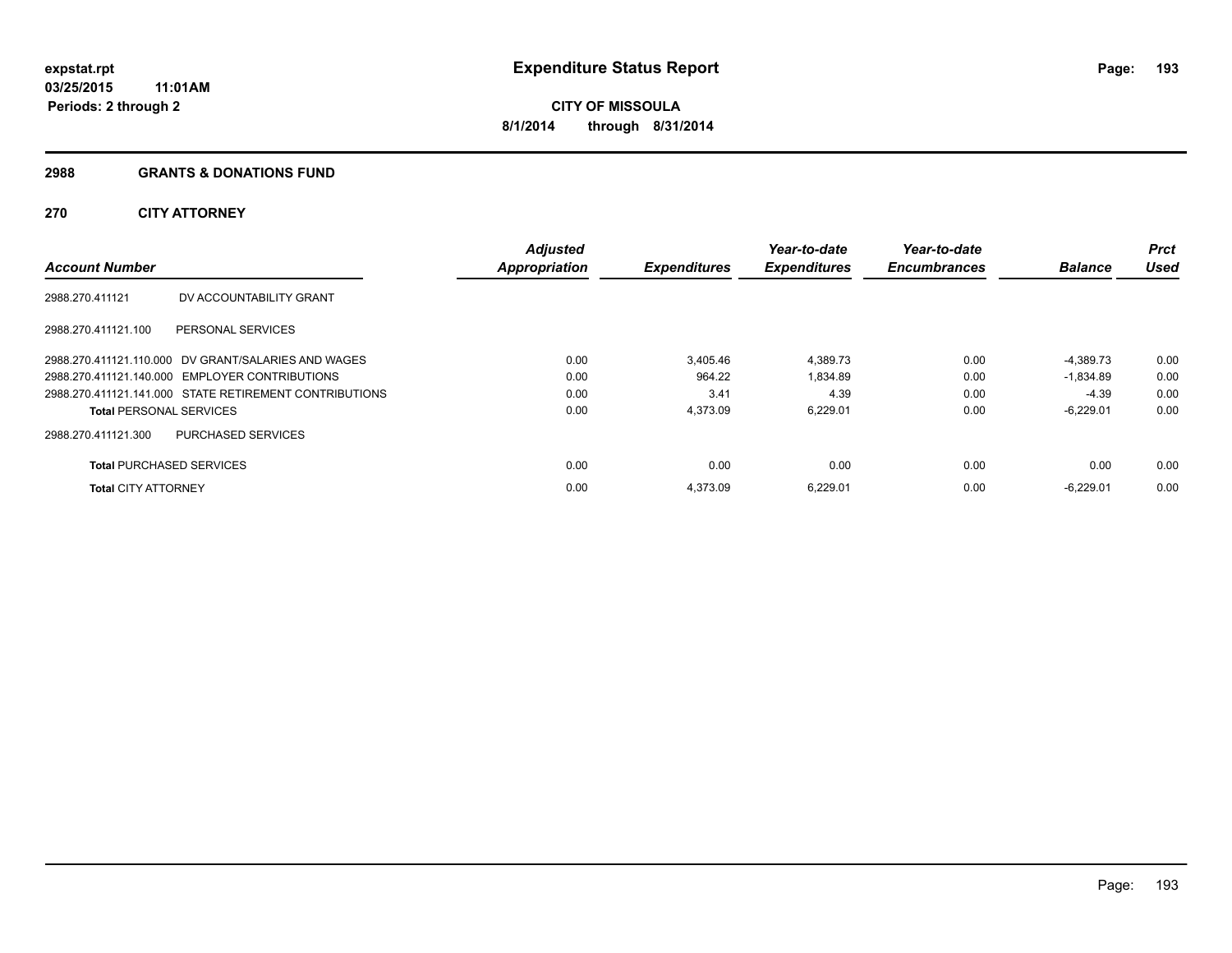### **2988 GRANTS & DONATIONS FUND**

## **290 POLICE**

| <b>Account Number</b> |                    | <b>Adjusted</b><br><b>Appropriation</b> | <b>Expenditures</b> | Year-to-date<br><b>Expenditures</b> | Year-to-date<br><b>Encumbrances</b> | <b>Balance</b> | <b>Prct</b><br><b>Used</b> |
|-----------------------|--------------------|-----------------------------------------|---------------------|-------------------------------------|-------------------------------------|----------------|----------------------------|
| 2988.290.420186       | FY15 HITDA         |                                         |                     |                                     |                                     |                |                            |
| 2988.290.420186.200   | <b>SUPPLIES</b>    |                                         |                     |                                     |                                     |                |                            |
| <b>Total SUPPLIES</b> |                    | 0.00                                    | 0.00                | 0.00                                | 0.00                                | 0.00           | 0.00                       |
| 2988.290.420186.300   | PURCHASED SERVICES |                                         |                     |                                     |                                     |                |                            |
| <b>Total POLICE</b>   |                    | 0.00                                    | 0.00                | 0.00                                | 0.00                                | 0.00           | 0.00                       |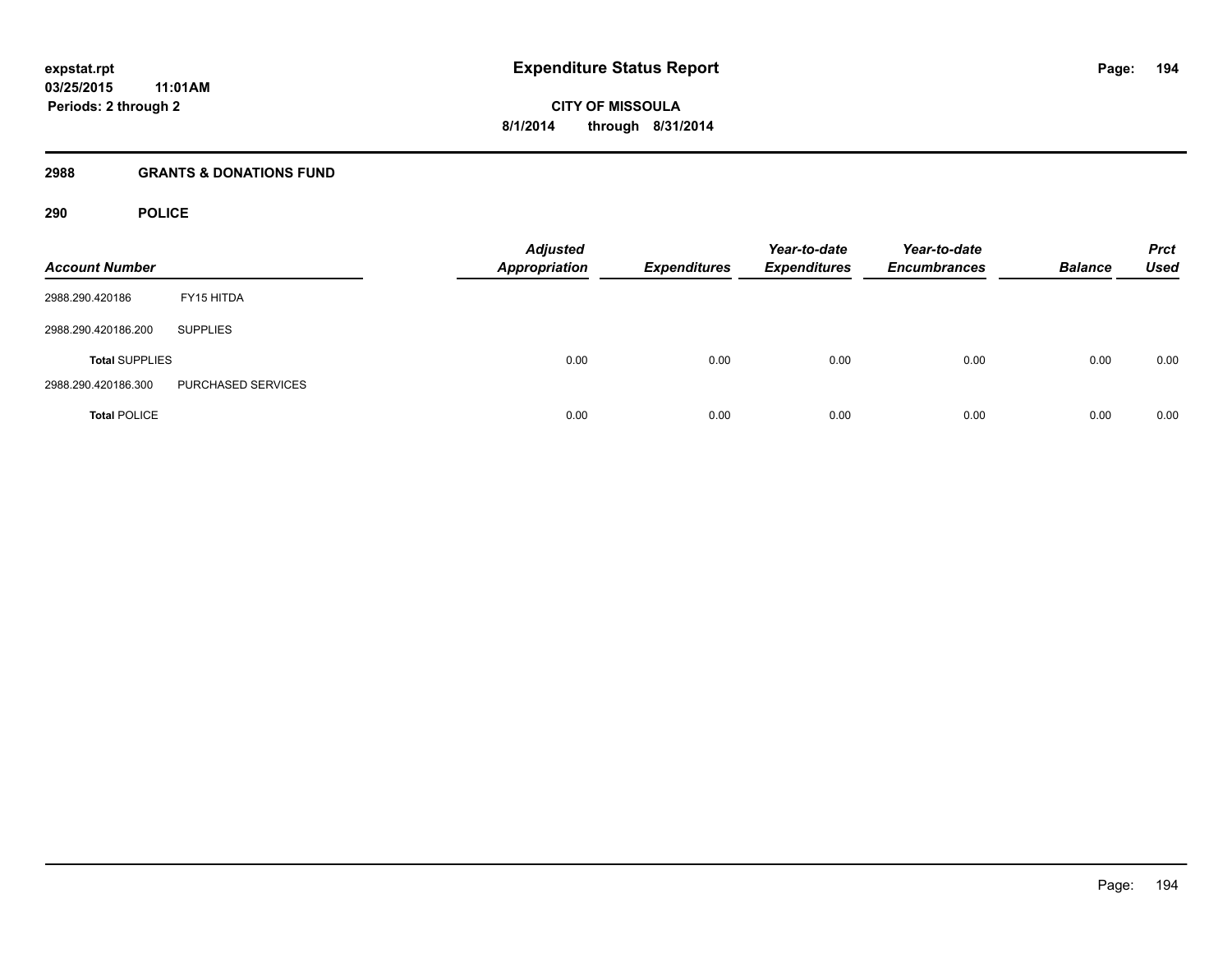#### **2988 GRANTS & DONATIONS FUND**

|                               |                                                | <b>Adjusted</b> |                     | Year-to-date        | Year-to-date        |                | <b>Prct</b> |
|-------------------------------|------------------------------------------------|-----------------|---------------------|---------------------|---------------------|----------------|-------------|
| <b>Account Number</b>         |                                                | Appropriation   | <b>Expenditures</b> | <b>Expenditures</b> | <b>Encumbrances</b> | <b>Balance</b> | <b>Used</b> |
| 2988.390.402816               | *** Title Not Found ***                        |                 |                     |                     |                     |                |             |
| 2988.390.402816.300           | PURCHASED SERVICES                             |                 |                     |                     |                     |                |             |
| Total *** Title Not Found *** |                                                | 0.00            | 0.00                | 0.00                | 0.00                | 0.00           | 0.00        |
| 2988.390.410105               | WAPIKIYA HOMEOWNERS ASSN GRANT                 |                 |                     |                     |                     |                |             |
| 2988.390.410105.200           | <b>SUPPLIES</b>                                |                 |                     |                     |                     |                |             |
|                               | Total WAPIKIYA HOMEOWNERS ASSN GRANT           | 0.00            | 0.00                | 0.00                | 0.00                | 0.00           | 0.00        |
| 2988.390.420000               | <b>MISC GRANTS</b>                             |                 |                     |                     |                     |                |             |
| 2988.390.420000.700           | <b>GRANTS &amp; CONTRIBUTIONS</b>              |                 |                     |                     |                     |                |             |
|                               | 2988.390.420000.700.000 GRANTS & CONTRIBUTIONS | 46,000.00       | 1,332.85            | 1,332.85            | 0.00                | 44,667.15      | 2.90        |
|                               | Total GRANTS & CONTRIBUTIONS                   | 46,000.00       | 1,332.85            | 1,332.85            | 0.00                | 44,667.15      | 2.90        |
| 2988.390.420000.800           | OTHER OBJECTS                                  |                 |                     |                     |                     |                |             |
| <b>Total OTHER OBJECTS</b>    |                                                | 0.00            | 0.00                | 0.00                | 0.00                | 0.00           | 0.00        |
| <b>Total MISC GRANTS</b>      |                                                | 46,000.00       | 1,332.85            | 1,332.85            | 0.00                | 44,667.15      | 2.90        |
| 2988.390.420110               | COPS TECHNOLOGY GRANT(D0J)                     |                 |                     |                     |                     |                |             |
| 2988.390.420110.900           | <b>CAPITAL OUTLAY</b>                          |                 |                     |                     |                     |                |             |
|                               | Total COPS TECHNOLOGY GRANT(D0J)               | 0.00            | 0.00                | 0.00                | 0.00                | 0.00           | 0.00        |
| 2988.390.420112               | COPS TECH GRANT X2 \$750,000                   |                 |                     |                     |                     |                |             |
| 2988.390.420112.300           | PURCHASED SERVICES                             |                 |                     |                     |                     |                |             |
|                               | <b>Total PURCHASED SERVICES</b>                | 0.00            | 0.00                | 0.00                | 0.00                | 0.00           | 0.00        |
| 2988.390.420112.800           | OTHER OBJECTS                                  |                 |                     |                     |                     |                |             |
|                               |                                                |                 |                     |                     |                     |                |             |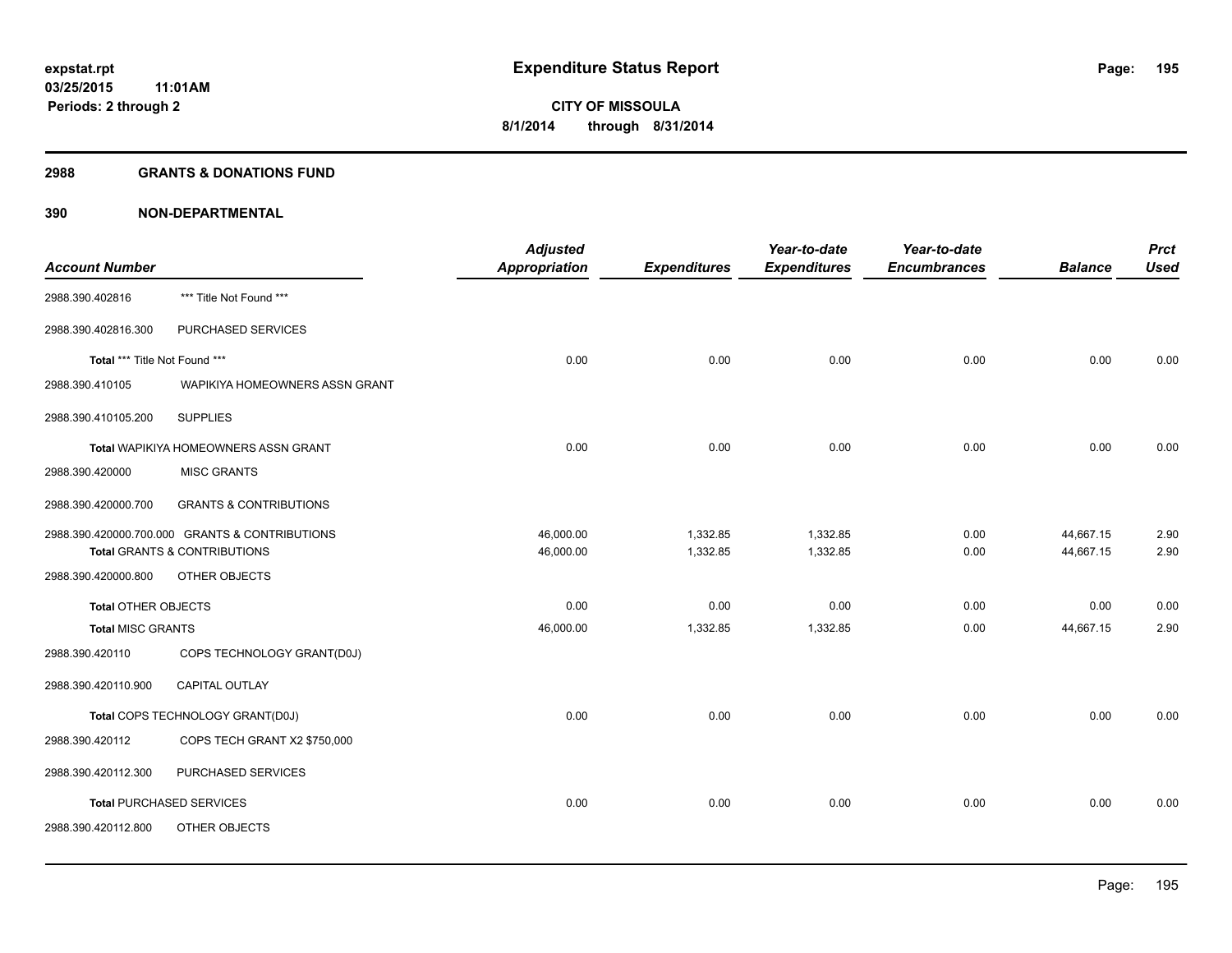#### **2988 GRANTS & DONATIONS FUND**

|                                                                                                                                                            | <b>Adjusted</b>              |                        | Year-to-date           | Year-to-date         |                                  | <b>Prct</b>          |
|------------------------------------------------------------------------------------------------------------------------------------------------------------|------------------------------|------------------------|------------------------|----------------------|----------------------------------|----------------------|
| <b>Account Number</b>                                                                                                                                      | <b>Appropriation</b>         | <b>Expenditures</b>    | <b>Expenditures</b>    | <b>Encumbrances</b>  | <b>Balance</b>                   | <b>Used</b>          |
| <b>Total OTHER OBJECTS</b>                                                                                                                                 | 0.00                         | 0.00                   | 0.00                   | 0.00                 | 0.00                             | 0.00                 |
| CAPITAL OUTLAY<br>2988.390.420112.900                                                                                                                      |                              |                        |                        |                      |                                  |                      |
| 2988.390.420112.940.000 MACHINERY & EQUIPMENT<br>Total COPS TECH GRANT X2 \$750,000                                                                        | 34,000.00<br>34,000.00       | 0.00<br>0.00           | 0.00<br>0.00           | 0.00<br>0.00         | 34,000.00<br>34,000.00           | 0.00<br>0.00         |
| ANTI-GRAFFITI PROJECT<br>2988.390.420143                                                                                                                   |                              |                        |                        |                      |                                  |                      |
| <b>SUPPLIES</b><br>2988.390.420143.200                                                                                                                     |                              |                        |                        |                      |                                  |                      |
| 2988.390.420143.210.000 OFFICE SUPPLIES - ANTI-GRAFFITI PROJECT<br>2988.390.420143.220.000 OPERATING SUPPLIES-ANTI GRAFITTI<br>Total ANTI-GRAFFITI PROJECT | 5,000.00<br>0.00<br>5,000.00 | 0.00<br>23.95<br>23.95 | 0.00<br>23.95<br>23.95 | 0.00<br>0.00<br>0.00 | 5,000.00<br>$-23.95$<br>4,976.05 | 0.00<br>0.00<br>0.48 |
| <b>BIAS CRIME CONTROL CAMPAIGN</b><br>2988.390.420144                                                                                                      |                              |                        |                        |                      |                                  |                      |
| 2988.390.420144.300<br>PURCHASED SERVICES                                                                                                                  |                              |                        |                        |                      |                                  |                      |
| 2988.390.420144.350.000 BIAS CAMPAIGN - PROFESSIONAL SERVICES<br>Total BIAS CRIME CONTROL CAMPAIGN                                                         | 10.000.00<br>10,000.00       | 0.00<br>0.00           | 0.00<br>0.00           | 0.00<br>0.00         | 10,000.00<br>10,000.00           | 0.00<br>0.00         |
| FY10 UNDERAGE DRINKING<br>2988.390.420145                                                                                                                  |                              |                        |                        |                      |                                  |                      |
| PERSONAL SERVICES<br>2988.390.420145.100                                                                                                                   |                              |                        |                        |                      |                                  |                      |
| <b>Total PERSONAL SERVICES</b>                                                                                                                             | 0.00                         | 0.00                   | 0.00                   | 0.00                 | 0.00                             | 0.00                 |
| <b>SUPPLIES</b><br>2988.390.420145.200                                                                                                                     |                              |                        |                        |                      |                                  |                      |
| <b>Total SUPPLIES</b>                                                                                                                                      | 0.00                         | 0.00                   | 0.00                   | 0.00                 | 0.00                             | 0.00                 |
| 2988.390.420145.300<br>PURCHASED SERVICES                                                                                                                  |                              |                        |                        |                      |                                  |                      |
| Total FY10 UNDERAGE DRINKING                                                                                                                               | 0.00                         | 0.00                   | 0.00                   | 0.00                 | 0.00                             | 0.00                 |
| <b>TRAFFIC POLICING-UNIFORM</b><br>2988.390.420150                                                                                                         |                              |                        |                        |                      |                                  |                      |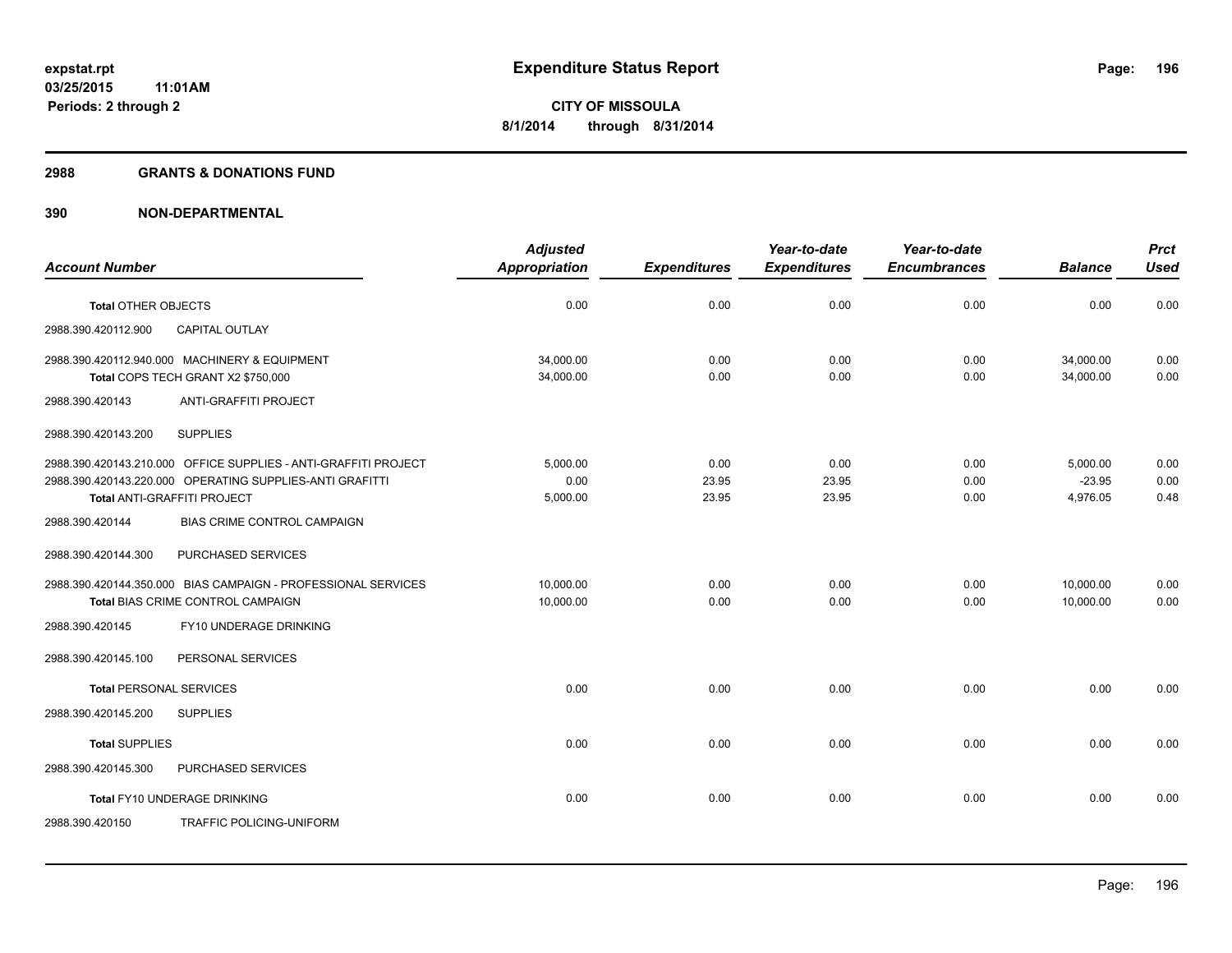### **2988 GRANTS & DONATIONS FUND**

|                                            |                                                                  | <b>Adjusted</b>      |                     | Year-to-date        | Year-to-date        |                | <b>Prct</b> |
|--------------------------------------------|------------------------------------------------------------------|----------------------|---------------------|---------------------|---------------------|----------------|-------------|
| <b>Account Number</b>                      |                                                                  | <b>Appropriation</b> | <b>Expenditures</b> | <b>Expenditures</b> | <b>Encumbrances</b> | <b>Balance</b> | <b>Used</b> |
| 2988.390.420150.900                        | <b>CAPITAL OUTLAY</b>                                            |                      |                     |                     |                     |                |             |
|                                            |                                                                  |                      |                     |                     |                     |                |             |
|                                            | <b>Total TRAFFIC POLICING-UNIFORM</b>                            | 0.00                 | 0.00                | 0.00                | 0.00                | 0.00           | 0.00        |
| 2988.390.420160                            | FY09 POLICE ICAC FEDERAL GRANT                                   |                      |                     |                     |                     |                |             |
| 2988.390.420160.100                        | PERSONAL SERVICES                                                |                      |                     |                     |                     |                |             |
|                                            | 2988.390.420160.110.000 FY09 POLICE ICAC GRANT/SALARIES          | 59,584.00            | 7,495.04            | 9,734.90            | 0.00                | 49,849.10      | 16.34       |
|                                            | 2988.390.420160.115.000 SALARIES/HEALTH INSURANCE BENEFIT        | 0.00                 | 570.00              | 826.50              | 0.00                | $-826.50$      | 0.00        |
|                                            | 2988.390.420160.120.000 FY09 POLICE ICAC GRANT/OT & /TERMINATION | 0.00                 | 1,731.03            | 1,857.48            | 0.00                | $-1,857.48$    | 0.00        |
| 2988.390.420160.130.000 OTHER              |                                                                  | 675.00               | 0.00                | 0.00                | 0.00                | 675.00         | 0.00        |
|                                            | 2988.390.420160.140.000 FY09 POLICE ICAC GRANT                   | 19,070.00            | 2,064.17            | 2,790.21            | 0.00                | 16,279.79      | 14.63       |
|                                            | 2988.390.420160.141.000 STATE RETIREMENT CONTRIBUTIONS           | 0.00                 | 2,368.70            | 3,101.88            | 0.00                | $-3,101.88$    | 0.00        |
| <b>Total PERSONAL SERVICES</b>             |                                                                  | 79,329.00            | 14,228.94           | 18.310.97           | 0.00                | 61.018.03      | 23.08       |
| 2988.390.420160.200                        | <b>SUPPLIES</b>                                                  |                      |                     |                     |                     |                |             |
|                                            | 2988.390.420160.210.000 FY09 POLIC ICAC GRANT/SUPPLIES           | 620.00               | 0.00                | 0.00                | 0.00                | 620.00         | 0.00        |
|                                            | 2988.390.420160.220.000 OPERATING SUPPLIES                       | 7,570.00             | 0.00                | 0.00                | 0.00                | 7,570.00       | 0.00        |
|                                            | 2988.390.420160.230.000 REPAIR/MAINTENANCE                       | 3.000.00             | 0.00                | 0.00                | 0.00                | 3.000.00       | 0.00        |
| 2988.390.420160.231.000 GASOLINE           |                                                                  | 8.500.00             | 0.00                | 0.00                | 0.00                | 8.500.00       | 0.00        |
| <b>Total SUPPLIES</b>                      |                                                                  | 19,690.00            | 0.00                | 0.00                | 0.00                | 19,690.00      | 0.00        |
| 2988.390.420160.300                        | PURCHASED SERVICES                                               |                      |                     |                     |                     |                |             |
| 2988.390.420160.344.000 TELEPHONE SERVICE  |                                                                  | 979.00               | 0.00                | 0.00                | 0.00                | 979.00         | 0.00        |
|                                            | 2988.390.420160.370.000 Fy09 POLICE ICAC GRANT/TRAVEL            | 500.00               | 319.50              | 319.50              | 0.00                | 180.50         | 63.90       |
| 2988.390.420160.380.000 TRAINING           |                                                                  | 1,500.00             | 0.00                | 0.00                | 0.00                | 1,500.00       | 0.00        |
| <b>Total PURCHASED SERVICES</b>            |                                                                  | 2,979.00             | 319.50              | 319.50              | 0.00                | 2,659.50       | 10.73       |
| 2988.390.420160.400                        | <b>BUILDING MATERIALS</b>                                        |                      |                     |                     |                     |                |             |
| 2988.390.420160.400.000 BUILDING MATERIALS |                                                                  | 700.00               | 0.00                | 0.00                | 0.00                | 700.00         | 0.00        |
| <b>Total BUILDING MATERIALS</b>            |                                                                  | 700.00               | 0.00                | 0.00                | 0.00                | 700.00         | 0.00        |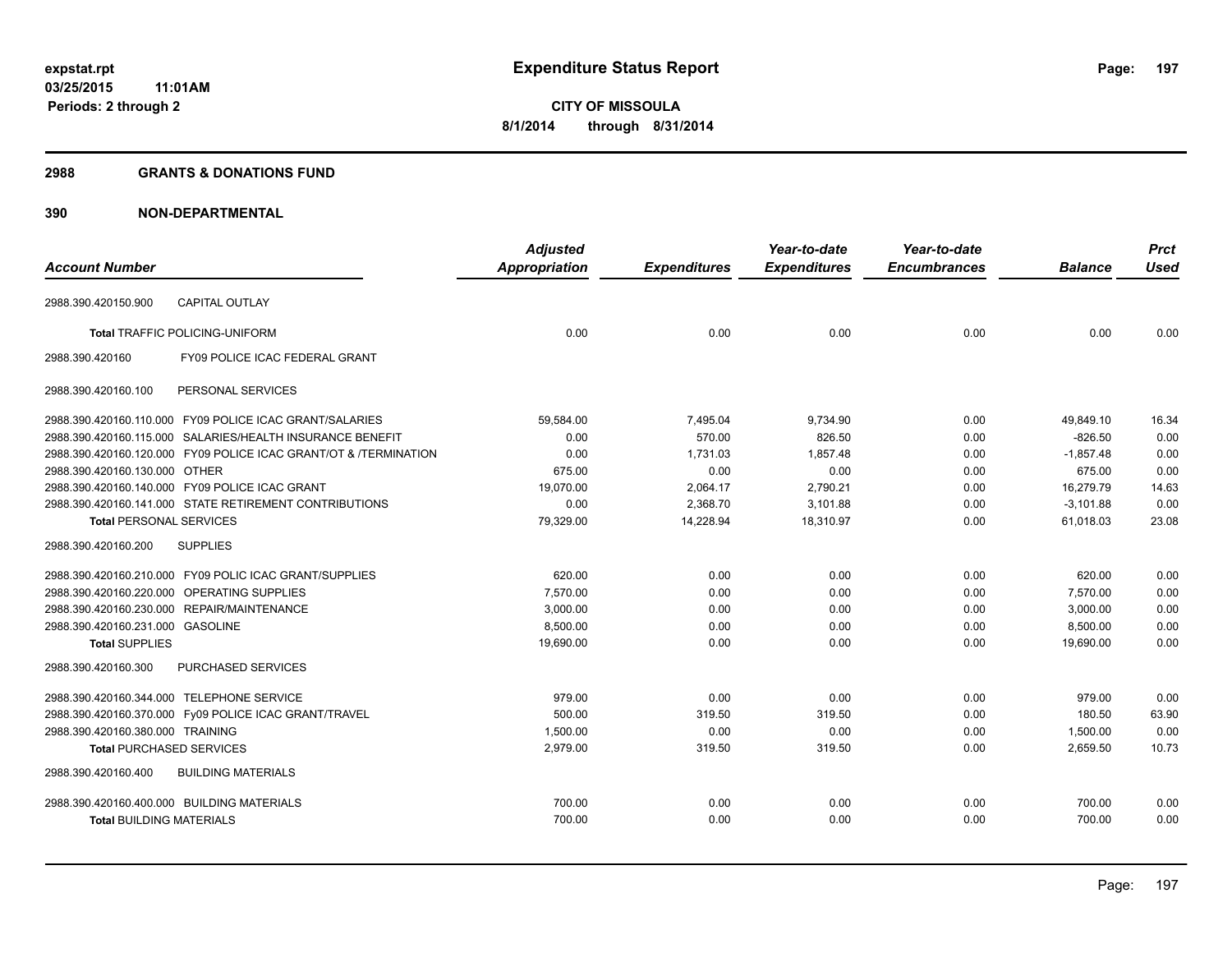#### **2988 GRANTS & DONATIONS FUND**

|                                |                                                                 | <b>Adjusted</b>      |                     | Year-to-date        | Year-to-date        |                | <b>Prct</b> |
|--------------------------------|-----------------------------------------------------------------|----------------------|---------------------|---------------------|---------------------|----------------|-------------|
| <b>Account Number</b>          |                                                                 | <b>Appropriation</b> | <b>Expenditures</b> | <b>Expenditures</b> | <b>Encumbrances</b> | <b>Balance</b> | <b>Used</b> |
| 2988.390.420160.500            | <b>FIXED CHARGES</b>                                            |                      |                     |                     |                     |                |             |
| <b>Total FIXED CHARGES</b>     |                                                                 | 0.00                 | 0.00                | 0.00                | 0.00                | 0.00           | 0.00        |
| 2988.390.420160.800            | OTHER OBJECTS                                                   |                      |                     |                     |                     |                |             |
| <b>Total OTHER OBJECTS</b>     |                                                                 | 0.00                 | 0.00                | 0.00                | 0.00                | 0.00           | 0.00        |
| 2988.390.420160.900            | <b>CAPITAL OUTLAY</b>                                           |                      |                     |                     |                     |                |             |
| <b>Total CAPITAL OUTLAY</b>    |                                                                 | 0.00                 | 0.00                | 0.00                | 0.00                | 0.00           | 0.00        |
|                                | Total FY09 POLICE ICAC FEDERAL GRANT                            | 102,698.00           | 14,548.44           | 18,630.47           | 0.00                | 84,067.53      | 18.14       |
| 2988.390.420180                | <b>BULLETPROOF VEST PROGRAM</b>                                 |                      |                     |                     |                     |                |             |
| 2988.390.420180.200            | <b>SUPPLIES</b>                                                 |                      |                     |                     |                     |                |             |
|                                | 2988.390.420180.220.000 OPERATING SUPPLIES-BULLETPROOF VEST GNT | 10,500.00            | 0.00                | 0.00                | 0.00                | 10,500.00      | 0.00        |
|                                | Total BULLETPROOF VEST PROGRAM                                  | 10,500.00            | 0.00                | 0.00                | 0.00                | 10,500.00      | 0.00        |
| 2988.390.420181                | FY12 HIDTA                                                      |                      |                     |                     |                     |                |             |
| 2988.390.420181.100            | PERSONAL SERVICES                                               |                      |                     |                     |                     |                |             |
| <b>Total PERSONAL SERVICES</b> |                                                                 | 0.00                 | 0.00                | 0.00                | 0.00                | 0.00           | 0.00        |
| 2988.390.420181.200            | <b>SUPPLIES</b>                                                 |                      |                     |                     |                     |                |             |
| <b>Total SUPPLIES</b>          |                                                                 | 0.00                 | 0.00                | 0.00                | 0.00                | 0.00           | 0.00        |
| 2988.390.420181.300            | PURCHASED SERVICES                                              |                      |                     |                     |                     |                |             |
|                                | <b>Total PURCHASED SERVICES</b>                                 | 0.00                 | 0.00                | 0.00                | 0.00                | 0.00           | 0.00        |
| 2988.390.420181.500            | <b>FIXED CHARGES</b>                                            |                      |                     |                     |                     |                |             |
| <b>Total FIXED CHARGES</b>     |                                                                 | 0.00                 | 0.00                | 0.00                | 0.00                | 0.00           | 0.00        |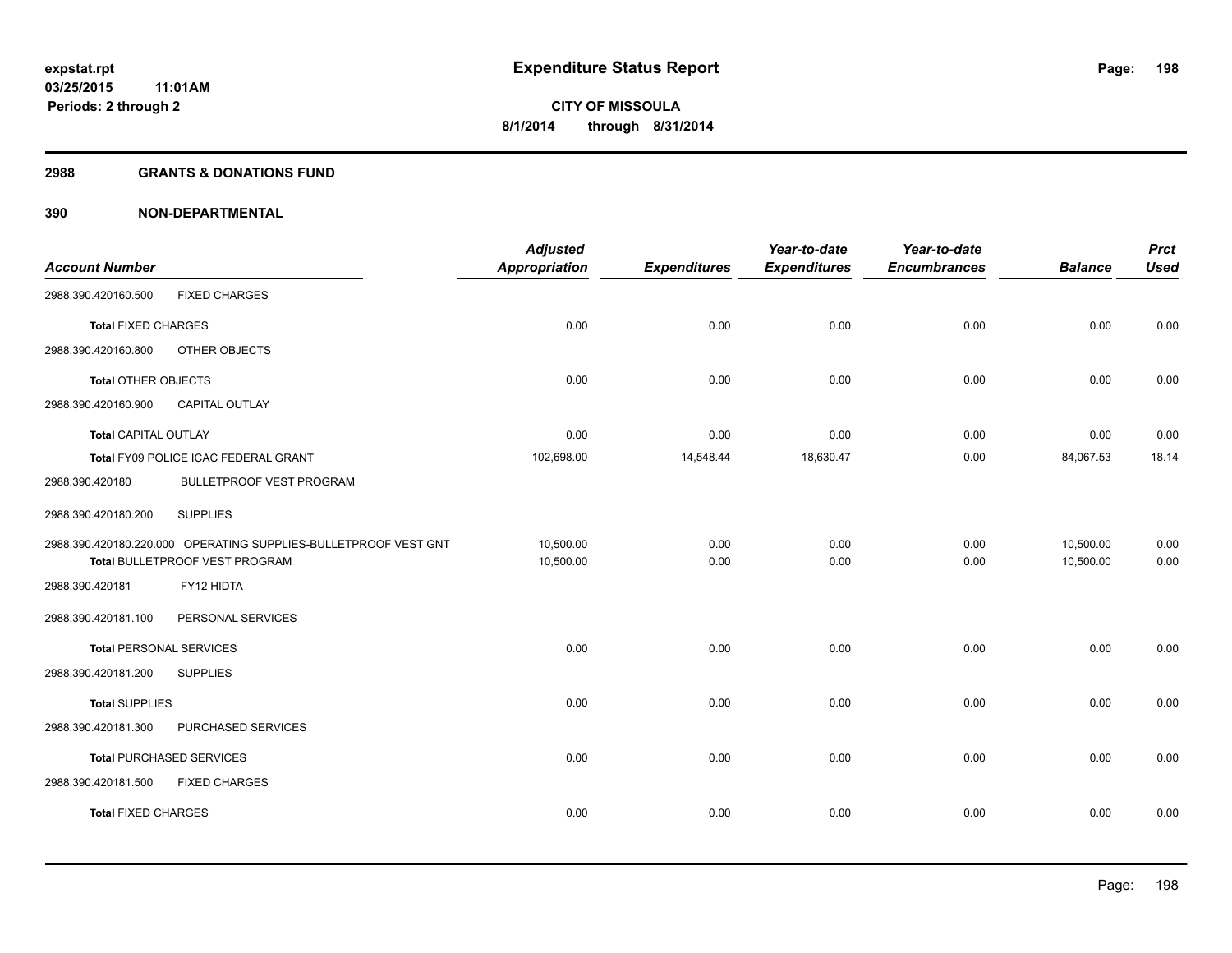#### **2988 GRANTS & DONATIONS FUND**

|                                |                                                               | <b>Adjusted</b>      |                     | Year-to-date        | Year-to-date        |                    | <b>Prct</b>  |
|--------------------------------|---------------------------------------------------------------|----------------------|---------------------|---------------------|---------------------|--------------------|--------------|
| <b>Account Number</b>          |                                                               | <b>Appropriation</b> | <b>Expenditures</b> | <b>Expenditures</b> | <b>Encumbrances</b> | <b>Balance</b>     | <b>Used</b>  |
| 2988.390.420181.900            | CAPITAL OUTLAY                                                |                      |                     |                     |                     |                    |              |
| Total FY12 HIDTA               |                                                               | 0.00                 | 0.00                | 0.00                | 0.00                | 0.00               | 0.00         |
| 2988.390.420184                | DUI TASK FORCE GRANT                                          |                      |                     |                     |                     |                    |              |
| 2988.390.420184.100            | PERSONAL SERVICES                                             |                      |                     |                     |                     |                    |              |
|                                | 2988.390.420184.120.000 DUI TASK FORCE OVERTIME/TERMINATION   | 4,300.00             | 0.00                | 0.00                | 0.00                | 4,300.00           | 0.00         |
| <b>Total PERSONAL SERVICES</b> | 2988.390.420184.140.000 DUI TASK FORCE-EMPLOYER CONTRIBUTIONS | 700.00<br>5,000.00   | 0.00<br>0.00        | 0.00<br>0.00        | 0.00<br>0.00        | 700.00<br>5,000.00 | 0.00<br>0.00 |
| 2988.390.420184.200            | <b>SUPPLIES</b>                                               |                      |                     |                     |                     |                    |              |
| <b>Total SUPPLIES</b>          |                                                               | 0.00                 | 0.00                | 0.00                | 0.00                | 0.00               | 0.00         |
| Total DUI TASK FORCE GRANT     |                                                               | 5,000.00             | 0.00                | 0.00                | 0.00                | 5,000.00           | 0.00         |
| 2988.390.420185                | DUI - COPS IN SHOPS                                           |                      |                     |                     |                     |                    |              |
| 2988.390.420185.100            | PERSONAL SERVICES                                             |                      |                     |                     |                     |                    |              |
| <b>Total PERSONAL SERVICES</b> |                                                               | 0.00                 | 0.00                | 0.00                | 0.00                | 0.00               | 0.00         |
| 2988.390.420185.200            | <b>SUPPLIES</b>                                               |                      |                     |                     |                     |                    |              |
| Total DUI - COPS IN SHOPS      |                                                               | 0.00                 | 0.00                | 0.00                | 0.00                | 0.00               | 0.00         |
| 2988.390.420186                | FY15 HITDA                                                    |                      |                     |                     |                     |                    |              |
| 2988.390.420186.100            | PERSONAL SERVICES                                             |                      |                     |                     |                     |                    |              |
| <b>Total PERSONAL SERVICES</b> |                                                               | 0.00                 | 0.00                | 0.00                | 0.00                | 0.00               | 0.00         |
| 2988.390.420186.200            | <b>SUPPLIES</b>                                               |                      |                     |                     |                     |                    |              |
| <b>Total SUPPLIES</b>          |                                                               | 0.00                 | 0.00                | 0.00                | 0.00                | 0.00               | 0.00         |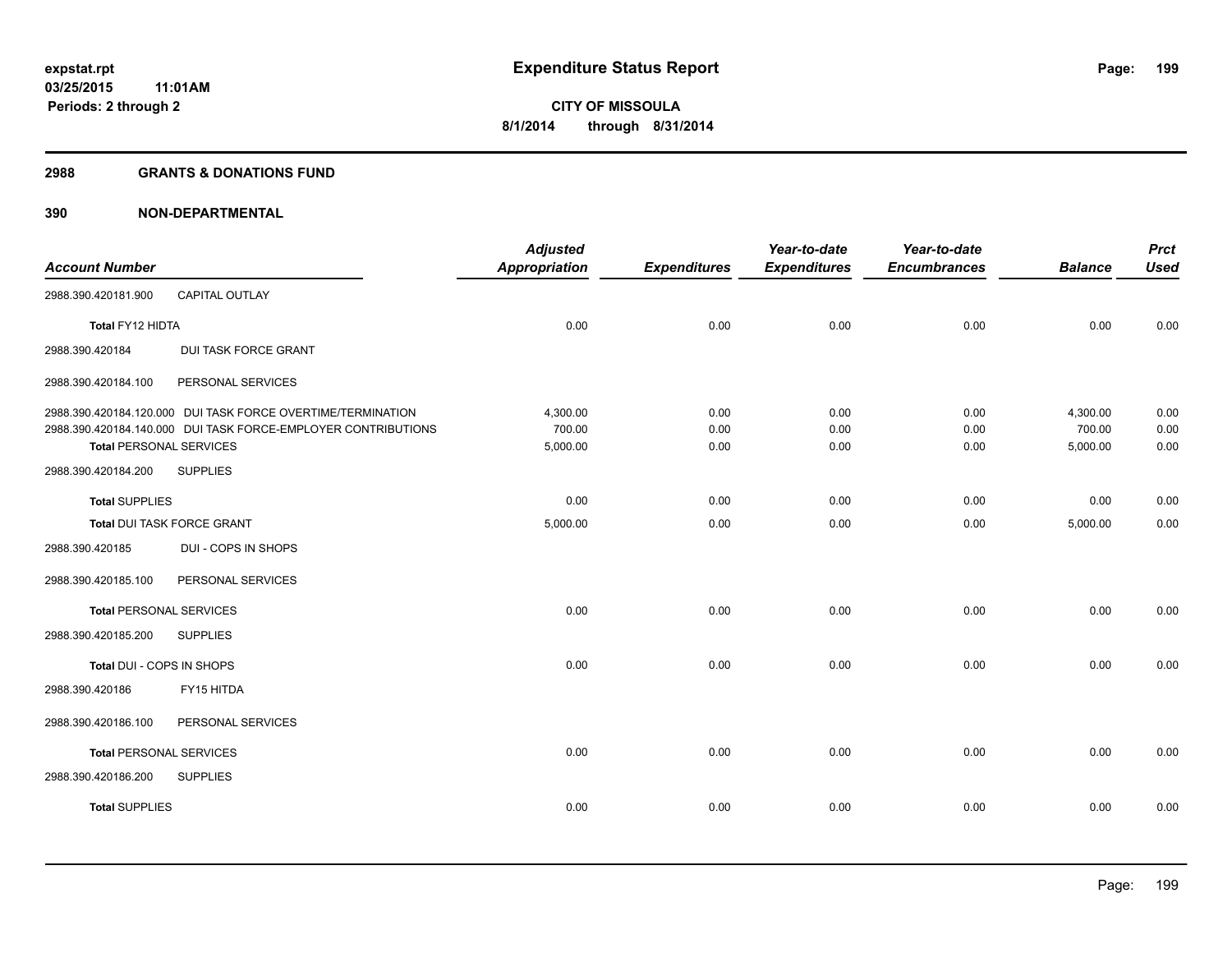#### **2988 GRANTS & DONATIONS FUND**

| <b>Account Number</b>  |                                                              | <b>Adjusted</b><br><b>Appropriation</b> | <b>Expenditures</b> | Year-to-date<br><b>Expenditures</b> | Year-to-date<br><b>Encumbrances</b> | <b>Balance</b> | <b>Prct</b><br><b>Used</b> |
|------------------------|--------------------------------------------------------------|-----------------------------------------|---------------------|-------------------------------------|-------------------------------------|----------------|----------------------------|
|                        |                                                              |                                         |                     |                                     |                                     |                |                            |
| 2988.390.420186.300    | PURCHASED SERVICES                                           |                                         |                     |                                     |                                     |                |                            |
|                        | <b>Total PURCHASED SERVICES</b>                              | 0.00                                    | 0.00                | 0.00                                | 0.00                                | 0.00           | 0.00                       |
| 2988.390.420186.500    | <b>FIXED CHARGES</b>                                         |                                         |                     |                                     |                                     |                |                            |
| Total FY15 HITDA       |                                                              | 0.00                                    | 0.00                | 0.00                                | 0.00                                | 0.00           | 0.00                       |
| 2988.390.420190        | STATE OT SEAT BELT GRANT                                     |                                         |                     |                                     |                                     |                |                            |
| 2988.390.420190.100    | PERSONAL SERVICES                                            |                                         |                     |                                     |                                     |                |                            |
|                        | 2988.390.420190.110.113 SALARIES AND WAGES                   | 30,000.00                               | 290.81              | 290.81                              | 0.00                                | 29,709.19      | 0.97                       |
|                        | 2988.390.420190.120.000 OVERTIME/TERMINATION - MDOT/SEATBELT | 0.00                                    | 6,605.13            | 9,351.29                            | 0.00                                | $-9,351.29$    | 0.00                       |
|                        | 2988.390.420190.140.000 EMPLOYER CONTRIBUTIONS-MDOT/SEATBELT | 5,000.00                                | 470.37              | 661.21                              | 0.00                                | 4,338.79       | 13.22                      |
|                        | <b>Total PERSONAL SERVICES</b>                               | 35,000.00                               | 7,366.31            | 10,303.31                           | 0.00                                | 24,696.69      | 29.44                      |
| 2988.390.420190.200    | <b>SUPPLIES</b>                                              |                                         |                     |                                     |                                     |                |                            |
| <b>Total SUPPLIES</b>  |                                                              | 0.00                                    | 0.00                | 0.00                                | 0.00                                | 0.00           | 0.00                       |
| 2988.390.420190.300    | PURCHASED SERVICES                                           |                                         |                     |                                     |                                     |                |                            |
|                        | <b>Total PURCHASED SERVICES</b>                              | 0.00                                    | 0.00                | 0.00                                | 0.00                                | 0.00           | 0.00                       |
|                        | Total STATE OT SEAT BELT GRANT                               | 35,000.00                               | 7,366.31            | 10,303.31                           | 0.00                                | 24,696.69      | 29.44                      |
| 2988.390.420191        | <b>HIDTA INITIATIVE</b>                                      |                                         |                     |                                     |                                     |                |                            |
| 2988.390.420191.100    | PERSONAL SERVICES                                            |                                         |                     |                                     |                                     |                |                            |
| Total HIDTA INITIATIVE |                                                              | 0.00                                    | 0.00                | 0.00                                | 0.00                                | 0.00           | 0.00                       |
| 2988.390.420192        | UNDERAGE DRINKING GRANT                                      |                                         |                     |                                     |                                     |                |                            |
| 2988.390.420192.100    | PERSONAL SERVICES                                            |                                         |                     |                                     |                                     |                |                            |
|                        | <b>Total UNDERAGE DRINKING GRANT</b>                         | 0.00                                    | 0.00                | 0.00                                | 0.00                                | 0.00           | 0.00                       |
|                        |                                                              |                                         |                     |                                     |                                     |                |                            |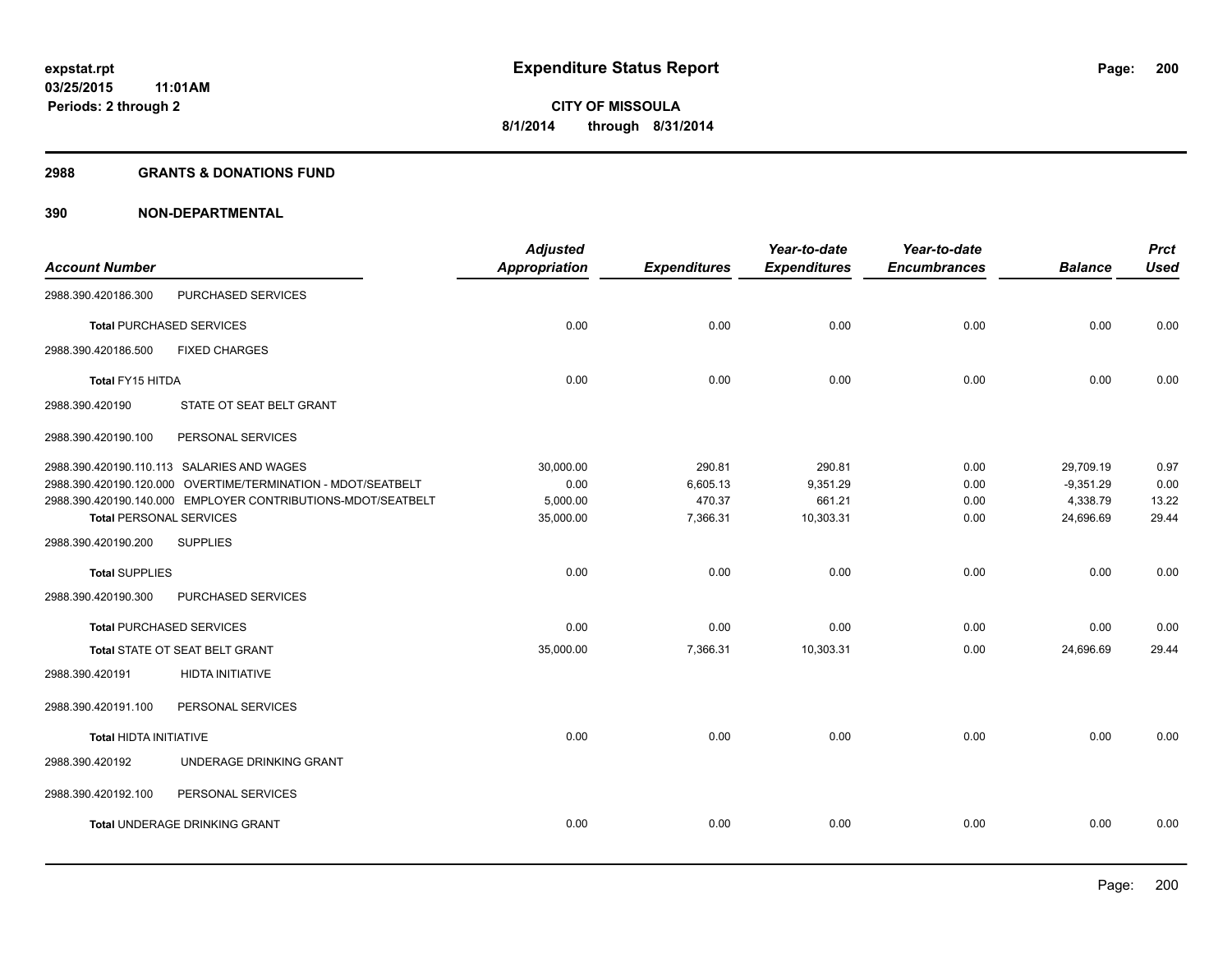#### **2988 GRANTS & DONATIONS FUND**

| <b>Account Number</b>                                    | <b>Adjusted</b><br>Appropriation | <b>Expenditures</b> | Year-to-date<br><b>Expenditures</b> | Year-to-date<br><b>Encumbrances</b> | <b>Balance</b> | <b>Prct</b><br><b>Used</b> |
|----------------------------------------------------------|----------------------------------|---------------------|-------------------------------------|-------------------------------------|----------------|----------------------------|
| FY13 HIDTA<br>2988.390.420193                            |                                  |                     |                                     |                                     |                |                            |
| PERSONAL SERVICES<br>2988.390.420193.100                 |                                  |                     |                                     |                                     |                |                            |
| 2988.390.420193.120.000 OVERTIME/TERMINATION-FY13 HIDTA  | 25,000.00                        | 0.00                | 0.00                                | 0.00                                | 25,000.00      | 0.00                       |
| 2988.390.420193.140.000 EMPLOYER CONTRIBUTIONS           | 2,250.00                         | 0.00                | 0.00                                | 0.00                                | 2,250.00       | 0.00                       |
| <b>Total PERSONAL SERVICES</b>                           | 27.250.00                        | 0.00                | 0.00                                | 0.00                                | 27.250.00      | 0.00                       |
| 2988.390.420193.200<br><b>SUPPLIES</b>                   |                                  |                     |                                     |                                     |                |                            |
| 2988.390.420193.210.000 OFFICE SUPPLIES                  | 1,000.00                         | 0.00                | 0.00                                | 0.00                                | 1,000.00       | 0.00                       |
| 2988.390.420193.220.000 OPERATING SUPPLIES               | 35,000.00                        | 0.00                | 0.00                                | 0.00                                | 35,000.00      | 0.00                       |
| <b>Total SUPPLIES</b>                                    | 36,000.00                        | 0.00                | 0.00                                | 0.00                                | 36,000.00      | 0.00                       |
| 2988.390.420193.300<br><b>PURCHASED SERVICES</b>         |                                  |                     |                                     |                                     |                |                            |
| 2988.390.420193.344.000 TELEPHONE SERVICE - FY13 HIDTA   | 1.800.00                         | 0.00                | 0.00                                | 0.00                                | 1,800.00       | 0.00                       |
| 2988.390.420193.350.000 PROFESSIONAL SERVICES-FY13 HIDTA | 48.000.00                        | 0.00                | 0.00                                | 0.00                                | 48,000.00      | 0.00                       |
| 2988.390.420193.360.000 REPAIR & MAINTENANCE             | 1,500.00                         | 0.00                | 0.00                                | 0.00                                | 1,500.00       | 0.00                       |
| 2988.390.420193.370.000 TRAVEL-FY13 HIDTA                | 3.000.00                         | 0.00                | 0.00                                | 0.00                                | 3.000.00       | 0.00                       |
| <b>Total PURCHASED SERVICES</b>                          | 54,300.00                        | 0.00                | 0.00                                | 0.00                                | 54,300.00      | 0.00                       |
| <b>FIXED CHARGES</b><br>2988.390.420193.500              |                                  |                     |                                     |                                     |                |                            |
| 2988.390.420193.500.000 FIXED CHARGES-FY13 HIDTA         | 55.000.00                        | 0.00                | 0.00                                | 0.00                                | 55,000.00      | 0.00                       |
| <b>Total FIXED CHARGES</b>                               | 55,000.00                        | 0.00                | 0.00                                | 0.00                                | 55,000.00      | 0.00                       |
| Total FY13 HIDTA                                         | 172,550.00                       | 0.00                | 0.00                                | 0.00                                | 172,550.00     | 0.00                       |
| UNDERAGE DRINKING GRANT<br>2988.390.420194               |                                  |                     |                                     |                                     |                |                            |
| PERSONAL SERVICES<br>2988.390.420194.100                 |                                  |                     |                                     |                                     |                |                            |
| 2988.390.420194.120.000 OVERTIME/TERMINATION-FY08 EUDL   | 0.00                             | 1,492.09            | 1,492.09                            | 0.00                                | $-1,492.09$    | 0.00                       |
| 2988.390.420194.140.000 EMPLOYER CONTRIBUTIONS-FY08 EUDL | 0.00                             | 106.23              | 106.23                              | 0.00                                | $-106.23$      | 0.00                       |
| <b>Total PERSONAL SERVICES</b>                           | 0.00                             | 1,598.32            | 1,598.32                            | 0.00                                | $-1,598.32$    | 0.00                       |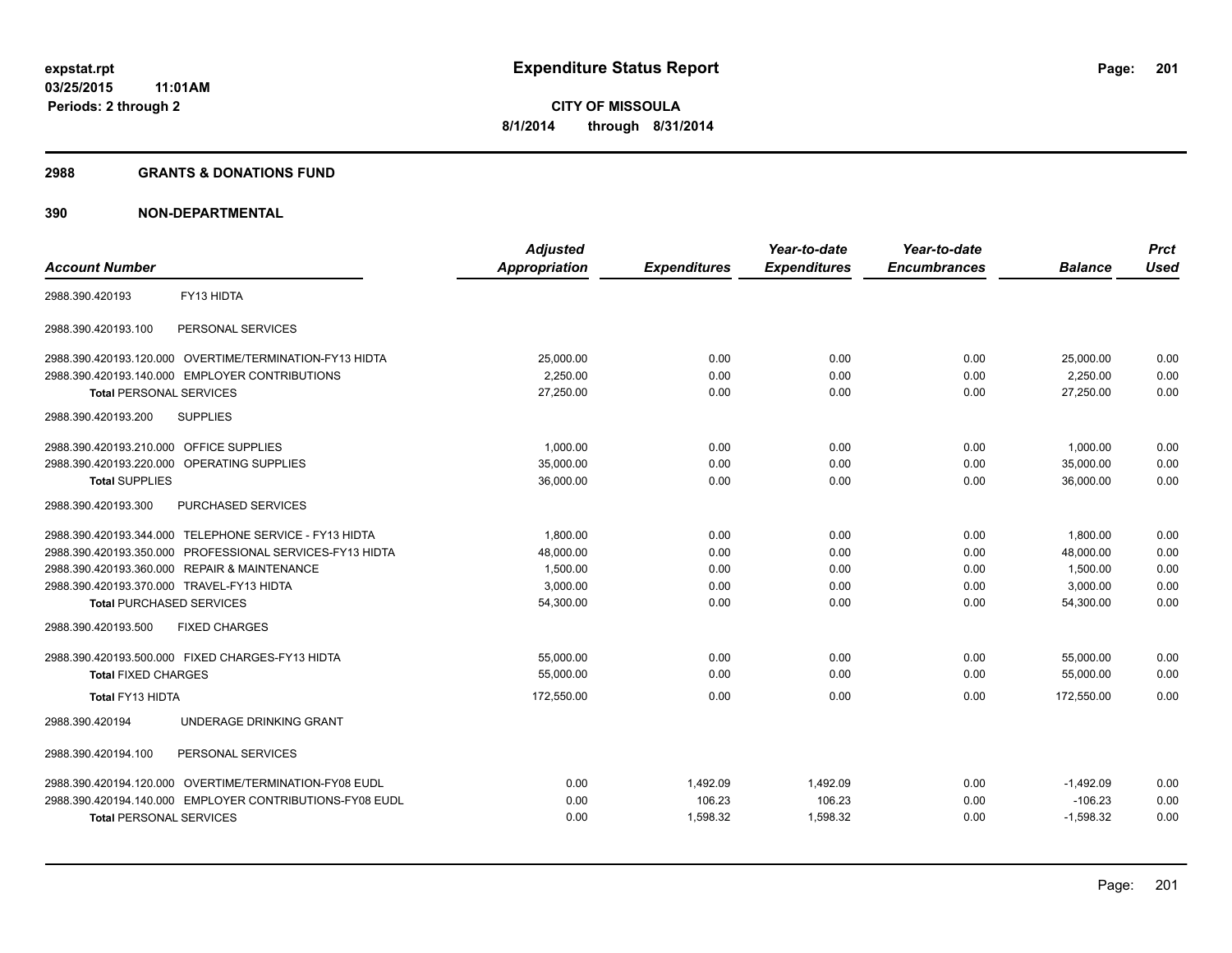#### **2988 GRANTS & DONATIONS FUND**

| <b>Account Number</b>                          | <b>Adjusted</b><br><b>Appropriation</b> | <b>Expenditures</b> | Year-to-date<br><b>Expenditures</b> | Year-to-date<br><b>Encumbrances</b> | <b>Balance</b> | <b>Prct</b><br><b>Used</b> |
|------------------------------------------------|-----------------------------------------|---------------------|-------------------------------------|-------------------------------------|----------------|----------------------------|
| <b>SUPPLIES</b><br>2988.390.420194.200         |                                         |                     |                                     |                                     |                |                            |
| <b>Total SUPPLIES</b>                          | 0.00                                    | 0.00                | 0.00                                | 0.00                                | 0.00           | 0.00                       |
| PURCHASED SERVICES<br>2988.390.420194.300      |                                         |                     |                                     |                                     |                |                            |
| <b>Total PURCHASED SERVICES</b>                | 0.00                                    | 0.00                | 0.00                                | 0.00                                | 0.00           | 0.00                       |
| <b>Total UNDERAGE DRINKING GRANT</b>           | 0.00                                    | 1,598.32            | 1,598.32                            | 0.00                                | $-1,598.32$    | 0.00                       |
| FY09 HIDTA<br>2988.390.420195                  |                                         |                     |                                     |                                     |                |                            |
| 2988.390.420195.100<br>PERSONAL SERVICES       |                                         |                     |                                     |                                     |                |                            |
| 2988.390.420195.120.000 OVERTIME/TERMINATION   | 0.00                                    | 815.75              | 1,155.04                            | 0.00                                | $-1,155.04$    | 0.00                       |
| 2988.390.420195.140.000 EMPLOYER CONTRIBUTIONS | 0.00                                    | 58.01               | 82.12                               | 0.00                                | $-82.12$       | 0.00                       |
| <b>Total PERSONAL SERVICES</b>                 | 0.00                                    | 873.76              | 1,237.16                            | 0.00                                | $-1,237.16$    | 0.00                       |
| 2988.390.420195.200<br><b>SUPPLIES</b>         |                                         |                     |                                     |                                     |                |                            |
| 2988.390.420195.220.000 OPERATING SUPPLIES     | 0.00                                    | 844.00              | 844.00                              | 0.00                                | $-844.00$      | 0.00                       |
| <b>Total SUPPLIES</b>                          | 0.00                                    | 844.00              | 844.00                              | 0.00                                | $-844.00$      | 0.00                       |
| 2988.390.420195.300<br>PURCHASED SERVICES      |                                         |                     |                                     |                                     |                |                            |
| 2988.390.420195.344.000 TELEPHONE SERVICE      | 0.00                                    | 264.24              | 492.44                              | 0.00                                | $-492.44$      | 0.00                       |
| 2988.390.420195.350.000 PROFESSIONAL SERVICES  | 0.00                                    | 502.00              | 553.00                              | 0.00                                | $-553.00$      | 0.00                       |
| <b>Total PURCHASED SERVICES</b>                | 0.00                                    | 766.24              | 1,045.44                            | 0.00                                | $-1,045.44$    | 0.00                       |
| 2988.390.420195.500<br><b>FIXED CHARGES</b>    |                                         |                     |                                     |                                     |                |                            |
| 2988.390.420195.500.000 FIXED CHARGES          | 0.00                                    | 5,470.30            | 16,410.90                           | 0.00                                | $-16,410.90$   | 0.00                       |
| <b>Total FIXED CHARGES</b>                     | 0.00                                    | 5,470.30            | 16,410.90                           | 0.00                                | $-16,410.90$   | 0.00                       |
| Total FY09 HIDTA                               | 0.00                                    | 7,954.30            | 19,537.50                           | 0.00                                | $-19,537.50$   | 0.00                       |
| <b>HIDTA 2010</b><br>2988.390.420196           |                                         |                     |                                     |                                     |                |                            |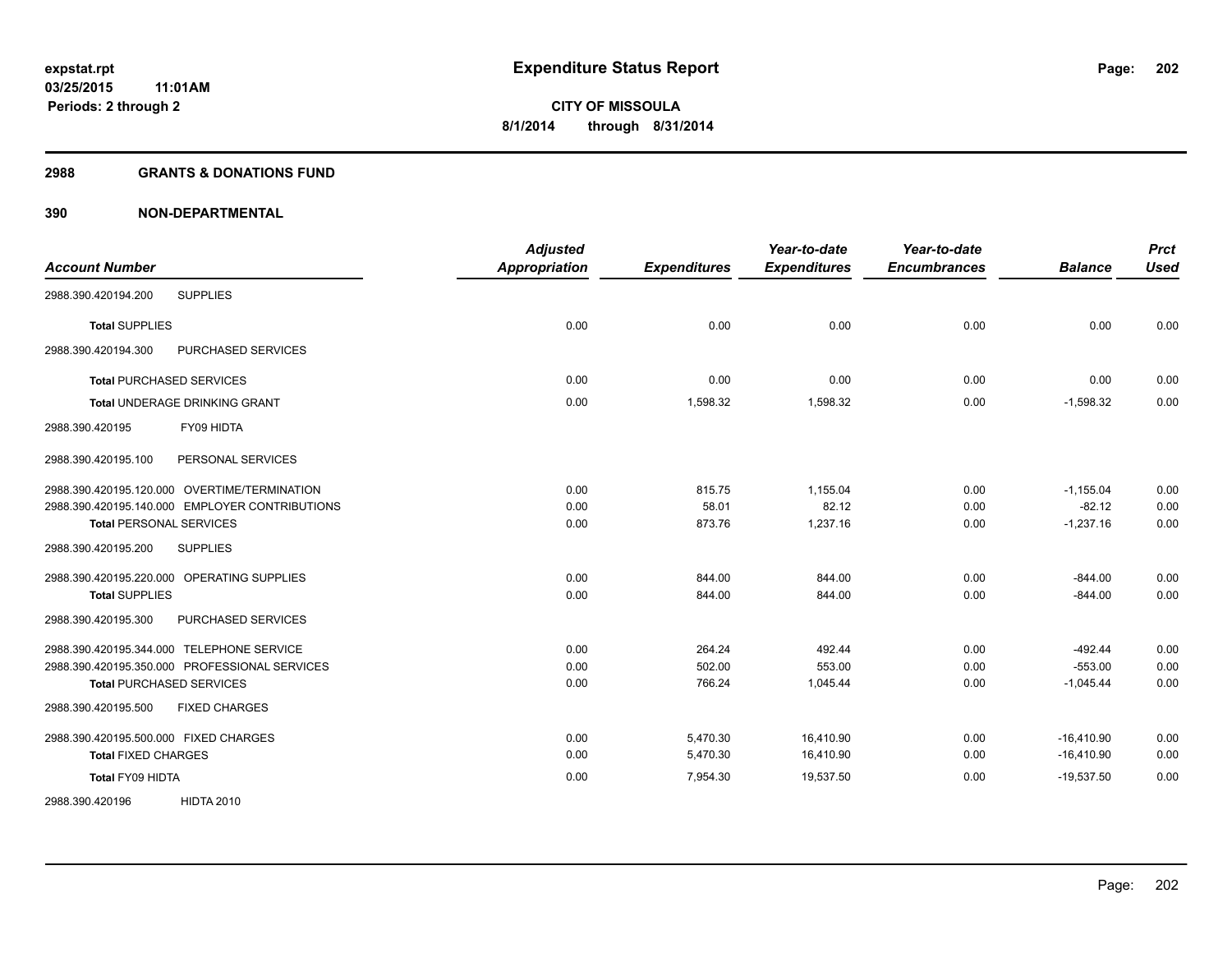#### **2988 GRANTS & DONATIONS FUND**

|                                 |                                                           | <b>Adjusted</b>      |                     | Year-to-date        | Year-to-date        |                | <b>Prct</b> |
|---------------------------------|-----------------------------------------------------------|----------------------|---------------------|---------------------|---------------------|----------------|-------------|
| <b>Account Number</b>           |                                                           | <b>Appropriation</b> | <b>Expenditures</b> | <b>Expenditures</b> | <b>Encumbrances</b> | <b>Balance</b> | <b>Used</b> |
| 2988.390.420196.100             | PERSONAL SERVICES                                         |                      |                     |                     |                     |                |             |
|                                 | 2988.390.420196.120.000 HIDTA 2014-OVERTIME/TERMINATION   | 25,000.00            | 0.00                | 0.00                | 0.00                | 25,000.00      | 0.00        |
|                                 | 2988.390.420196.140.000 HIDTA 2014-EMPLOYER CONTRIBUTIONS | 2,250.00             | 0.00                | 0.00                | 0.00                | 2,250.00       | 0.00        |
| <b>Total PERSONAL SERVICES</b>  |                                                           | 27,250.00            | 0.00                | 0.00                | 0.00                | 27.250.00      | 0.00        |
| 2988.390.420196.200             | <b>SUPPLIES</b>                                           |                      |                     |                     |                     |                |             |
|                                 | 2988.390.420196.210.000 HIDTA 2014 - OFFICE SUPPLIES      | 1,000.00             | 0.00                | 0.00                | 0.00                | 1,000.00       | 0.00        |
|                                 | 2988.390.420196.220.000 HIDTA 2014-OPERATING SUPPLIES     | 29,743.00            | 0.00                | 0.00                | 0.00                | 29,743.00      | 0.00        |
| <b>Total SUPPLIES</b>           |                                                           | 30,743.00            | 0.00                | 0.00                | 0.00                | 30.743.00      | 0.00        |
| 2988.390.420196.300             | PURCHASED SERVICES                                        |                      |                     |                     |                     |                |             |
|                                 | 2988.390.420196.344.000 HIDTA 2014-TELEPHONE SERVICE      | 1.200.00             | 0.00                | 0.00                | 0.00                | 1.200.00       | 0.00        |
|                                 | 2988.390.420196.350.000 HIDTA 2014-PROFESSIONAL SERVICES  | 47,156.00            | 0.00                | 0.00                | 0.00                | 47,156.00      | 0.00        |
|                                 | 2988.390.420196.360.000 HIDTA2014-REPAIR & MAINTENANCE    | 1,000.00             | 0.00                | 0.00                | 0.00                | 1,000.00       | 0.00        |
| 2988.390.420196.370.000 TRAVEL  |                                                           | 3.250.00             | 0.00                | 0.00                | 0.00                | 3.250.00       | 0.00        |
| <b>Total PURCHASED SERVICES</b> |                                                           | 52,606.00            | 0.00                | 0.00                | 0.00                | 52,606.00      | 0.00        |
| 2988.390.420196.500             | <b>FIXED CHARGES</b>                                      |                      |                     |                     |                     |                |             |
|                                 | 2988.390.420196.500.000 HIDTA 2014-FIXED CHARGES          | 39,150.00            | 0.00                | 0.00                | 0.00                | 39,150.00      | 0.00        |
| <b>Total FIXED CHARGES</b>      |                                                           | 39,150.00            | 0.00                | 0.00                | 0.00                | 39,150.00      | 0.00        |
| 2988.390.420196.900             | <b>CAPITAL OUTLAY</b>                                     |                      |                     |                     |                     |                |             |
| <b>Total CAPITAL OUTLAY</b>     |                                                           | 0.00                 | 0.00                | 0.00                | 0.00                | 0.00           | 0.00        |
| Total HIDTA 2010                |                                                           | 149,749.00           | 0.00                | 0.00                | 0.00                | 149,749.00     | 0.00        |
| 2988.390.420197                 | *** Title Not Found ***                                   |                      |                     |                     |                     |                |             |
| 2988.390.420197.100             | PERSONAL SERVICES                                         |                      |                     |                     |                     |                |             |
| Total *** Title Not Found ***   |                                                           | 0.00                 | 0.00                | 0.00                | 0.00                | 0.00           | 0.00        |
| 2988.390.420199                 | FY11 UNDERAGE DRINKING                                    |                      |                     |                     |                     |                |             |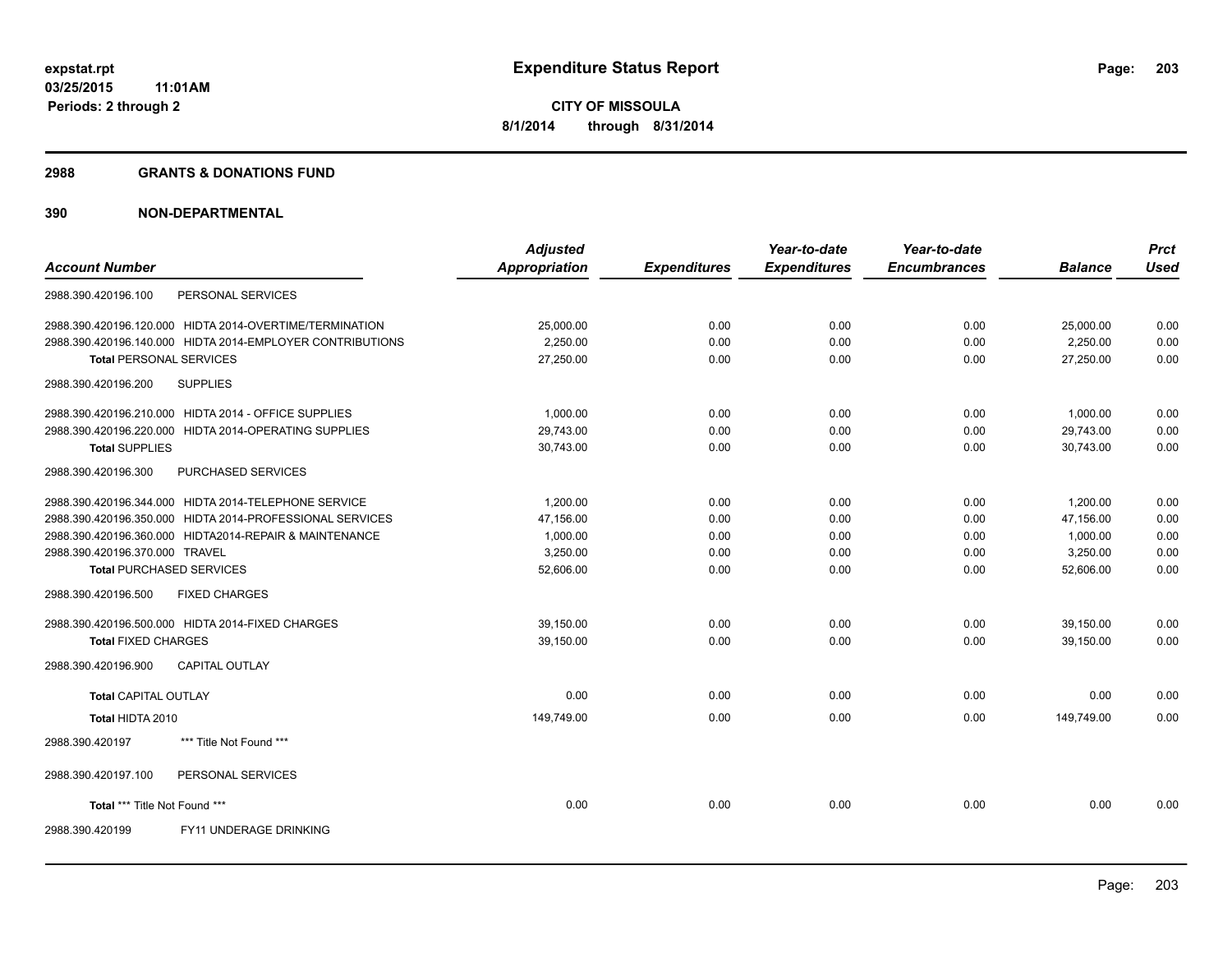#### **2988 GRANTS & DONATIONS FUND**

|                                |                                 | <b>Adjusted</b>      |                     | Year-to-date        | Year-to-date        |                | <b>Prct</b> |
|--------------------------------|---------------------------------|----------------------|---------------------|---------------------|---------------------|----------------|-------------|
| <b>Account Number</b>          |                                 | <b>Appropriation</b> | <b>Expenditures</b> | <b>Expenditures</b> | <b>Encumbrances</b> | <b>Balance</b> | <b>Used</b> |
| 2988.390.420199.100            | PERSONAL SERVICES               |                      |                     |                     |                     |                |             |
| <b>Total PERSONAL SERVICES</b> |                                 | 0.00                 | 0.00                | 0.00                | 0.00                | 0.00           | 0.00        |
| 2988.390.420199.200            | <b>SUPPLIES</b>                 |                      |                     |                     |                     |                |             |
| <b>Total SUPPLIES</b>          |                                 | 0.00                 | 0.00                | 0.00                | 0.00                | 0.00           | 0.00        |
| 2988.390.420199.300            | PURCHASED SERVICES              |                      |                     |                     |                     |                |             |
|                                | Total FY11 UNDERAGE DRINKING    | 0.00                 | 0.00                | 0.00                | 0.00                | 0.00           | 0.00        |
| 2988.390.420200                | FY11 HIDTA                      |                      |                     |                     |                     |                |             |
| 2988.390.420200.100            | PERSONAL SERVICES               |                      |                     |                     |                     |                |             |
| <b>Total PERSONAL SERVICES</b> |                                 | 0.00                 | 0.00                | 0.00                | 0.00                | 0.00           | 0.00        |
| 2988.390.420200.200            | <b>SUPPLIES</b>                 |                      |                     |                     |                     |                |             |
| <b>Total SUPPLIES</b>          |                                 | 0.00                 | 0.00                | 0.00                | 0.00                | 0.00           | 0.00        |
| 2988.390.420200.300            | PURCHASED SERVICES              |                      |                     |                     |                     |                |             |
|                                | <b>Total PURCHASED SERVICES</b> | 0.00                 | 0.00                | 0.00                | 0.00                | 0.00           | 0.00        |
| 2988.390.420200.500            | <b>FIXED CHARGES</b>            |                      |                     |                     |                     |                |             |
| Total FY11 HIDTA               |                                 | 0.00                 | 0.00                | 0.00                | 0.00                | 0.00           | 0.00        |
| 2988.390.420260                | *** Title Not Found ***         |                      |                     |                     |                     |                |             |
| 2988.390.420260.300            | PURCHASED SERVICES              |                      |                     |                     |                     |                |             |
| Total *** Title Not Found ***  |                                 | 0.00                 | 0.00                | 0.00                | 0.00                | 0.00           | 0.00        |
| 2988.390.420432                | <b>FIRE EXPLORERS</b>           |                      |                     |                     |                     |                |             |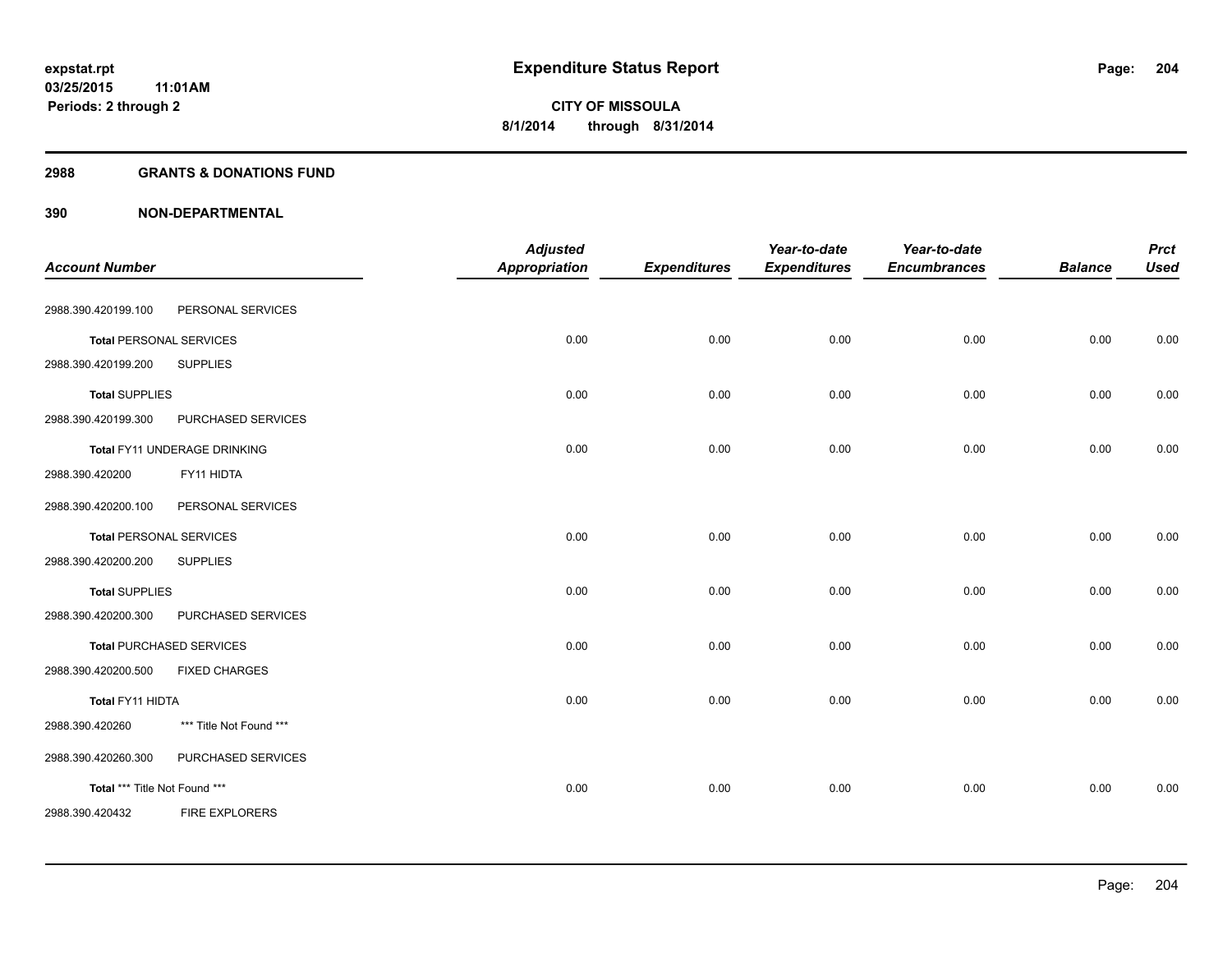#### **2988 GRANTS & DONATIONS FUND**

| <b>Account Number</b>         |                                   | <b>Adjusted</b><br>Appropriation | <b>Expenditures</b> | Year-to-date<br><b>Expenditures</b> | Year-to-date<br><b>Encumbrances</b> | <b>Balance</b> | <b>Prct</b><br><b>Used</b> |
|-------------------------------|-----------------------------------|----------------------------------|---------------------|-------------------------------------|-------------------------------------|----------------|----------------------------|
| 2988.390.420432.700           | <b>GRANTS &amp; CONTRIBUTIONS</b> |                                  |                     |                                     |                                     |                |                            |
| <b>Total FIRE EXPLORERS</b>   |                                   | 0.00                             | 0.00                | 0.00                                | 0.00                                | 0.00           | 0.00                       |
| 2988.390.420433               | <b>COMBAT CHALLENGE</b>           |                                  |                     |                                     |                                     |                |                            |
| 2988.390.420433.200           | <b>SUPPLIES</b>                   |                                  |                     |                                     |                                     |                |                            |
| <b>Total SUPPLIES</b>         |                                   | 0.00                             | 0.00                | 0.00                                | 0.00                                | 0.00           | 0.00                       |
| 2988.390.420433.300           | PURCHASED SERVICES                |                                  |                     |                                     |                                     |                |                            |
|                               | <b>Total PURCHASED SERVICES</b>   | 0.00                             | 0.00                | 0.00                                | 0.00                                | 0.00           | 0.00                       |
| 2988.390.420433.700           | <b>GRANTS &amp; CONTRIBUTIONS</b> |                                  |                     |                                     |                                     |                |                            |
| <b>Total COMBAT CHALLENGE</b> |                                   | 0.00                             | 0.00                | 0.00                                | 0.00                                | 0.00           | 0.00                       |
| 2988.390.420434               | THERMAL IMAGERS                   |                                  |                     |                                     |                                     |                |                            |
| 2988.390.420434.900           | <b>CAPITAL OUTLAY</b>             |                                  |                     |                                     |                                     |                |                            |
| <b>Total THERMAL IMAGERS</b>  |                                   | 0.00                             | 0.00                | 0.00                                | 0.00                                | 0.00           | 0.00                       |
| 2988.390.430100               | <b>GREEN BLOCKS PILOT PROJECT</b> |                                  |                     |                                     |                                     |                |                            |
| 2988.390.430100.300           | PURCHASED SERVICES                |                                  |                     |                                     |                                     |                |                            |
|                               | <b>Total PURCHASED SERVICES</b>   | 0.00                             | 0.00                | 0.00                                | 0.00                                | 0.00           | 0.00                       |
| 2988.390.430100.700           | <b>GRANTS &amp; CONTRIBUTIONS</b> |                                  |                     |                                     |                                     |                |                            |
|                               | Total GREEN BLOCKS PILOT PROJECT  | 0.00                             | 0.00                | 0.00                                | 0.00                                | 0.00           | 0.00                       |
| 2988.390.430230               | STREET RESTORATION                |                                  |                     |                                     |                                     |                |                            |
| 2988.390.430230.900           | CAPITAL OUTLAY                    |                                  |                     |                                     |                                     |                |                            |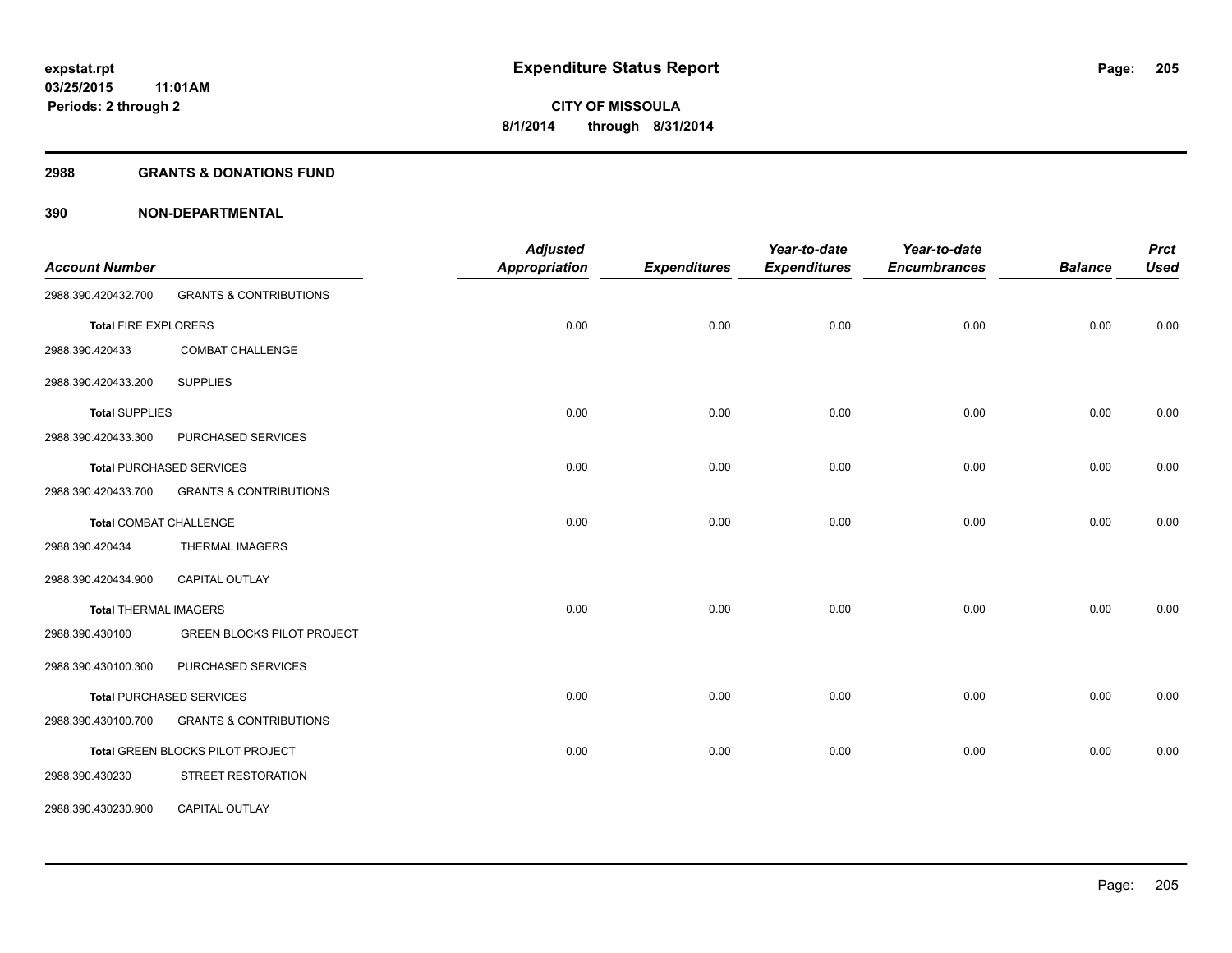#### **2988 GRANTS & DONATIONS FUND**

| <b>Account Number</b>                |                                      | <b>Adjusted</b><br><b>Appropriation</b> | <b>Expenditures</b> | Year-to-date<br><b>Expenditures</b> | Year-to-date<br><b>Encumbrances</b> | <b>Balance</b>         | <b>Prct</b><br><b>Used</b> |
|--------------------------------------|--------------------------------------|-----------------------------------------|---------------------|-------------------------------------|-------------------------------------|------------------------|----------------------------|
| 2988.390.430230.930.000 IMPROVEMENTS | <b>Total STREET RESTORATION</b>      | 24,822.00<br>24,822.00                  | 0.00<br>0.00        | 0.00<br>0.00                        | 0.00<br>0.00                        | 24,822.00<br>24,822.00 | 0.00<br>0.00               |
| 2988.390.430243                      | SCHILLING ST FOOT BRIDGE             |                                         |                     |                                     |                                     |                        |                            |
| 2988.390.430243.200                  | <b>SUPPLIES</b>                      |                                         |                     |                                     |                                     |                        |                            |
|                                      | Total SCHILLING ST FOOT BRIDGE       | 0.00                                    | 0.00                | 0.00                                | 0.00                                | 0.00                   | 0.00                       |
| 2988.390.430264                      | PEDESTRIAN SAFETY                    |                                         |                     |                                     |                                     |                        |                            |
| 2988.390.430264.900                  | <b>CAPITAL OUTLAY</b>                |                                         |                     |                                     |                                     |                        |                            |
| <b>Total PEDESTRIAN SAFETY</b>       |                                      | 0.00                                    | 0.00                | 0.00                                | 0.00                                | 0.00                   | 0.00                       |
| 2988.390.430300                      | <b>EECBG</b>                         |                                         |                     |                                     |                                     |                        |                            |
| 2988.390.430300.300                  | PURCHASED SERVICES                   |                                         |                     |                                     |                                     |                        |                            |
| <b>Total EECBG</b>                   |                                      | 0.00                                    | 0.00                | 0.00                                | 0.00                                | 0.00                   | 0.00                       |
| 2988.390.431400                      | <b>ENGINEERING</b>                   |                                         |                     |                                     |                                     |                        |                            |
| 2988.390.431400.300                  | PURCHASED SERVICES                   |                                         |                     |                                     |                                     |                        |                            |
| <b>Total ENGINEERING</b>             |                                      | 0.00                                    | 0.00                | 0.00                                | 0.00                                | 0.00                   | 0.00                       |
| 2988.390.460416                      | PARKS GPS TRACKING GRANT(ARRA)       |                                         |                     |                                     |                                     |                        |                            |
| 2988.390.460416.300                  | PURCHASED SERVICES                   |                                         |                     |                                     |                                     |                        |                            |
|                                      | Total PARKS GPS TRACKING GRANT(ARRA) | 0.00                                    | 0.00                | 0.00                                | 0.00                                | 0.00                   | 0.00                       |
| 2988.390.470402                      | <b>BROWNFIELDS CLEANUP</b>           |                                         |                     |                                     |                                     |                        |                            |
| 2988.390.470402.700                  | <b>GRANTS &amp; CONTRIBUTIONS</b>    |                                         |                     |                                     |                                     |                        |                            |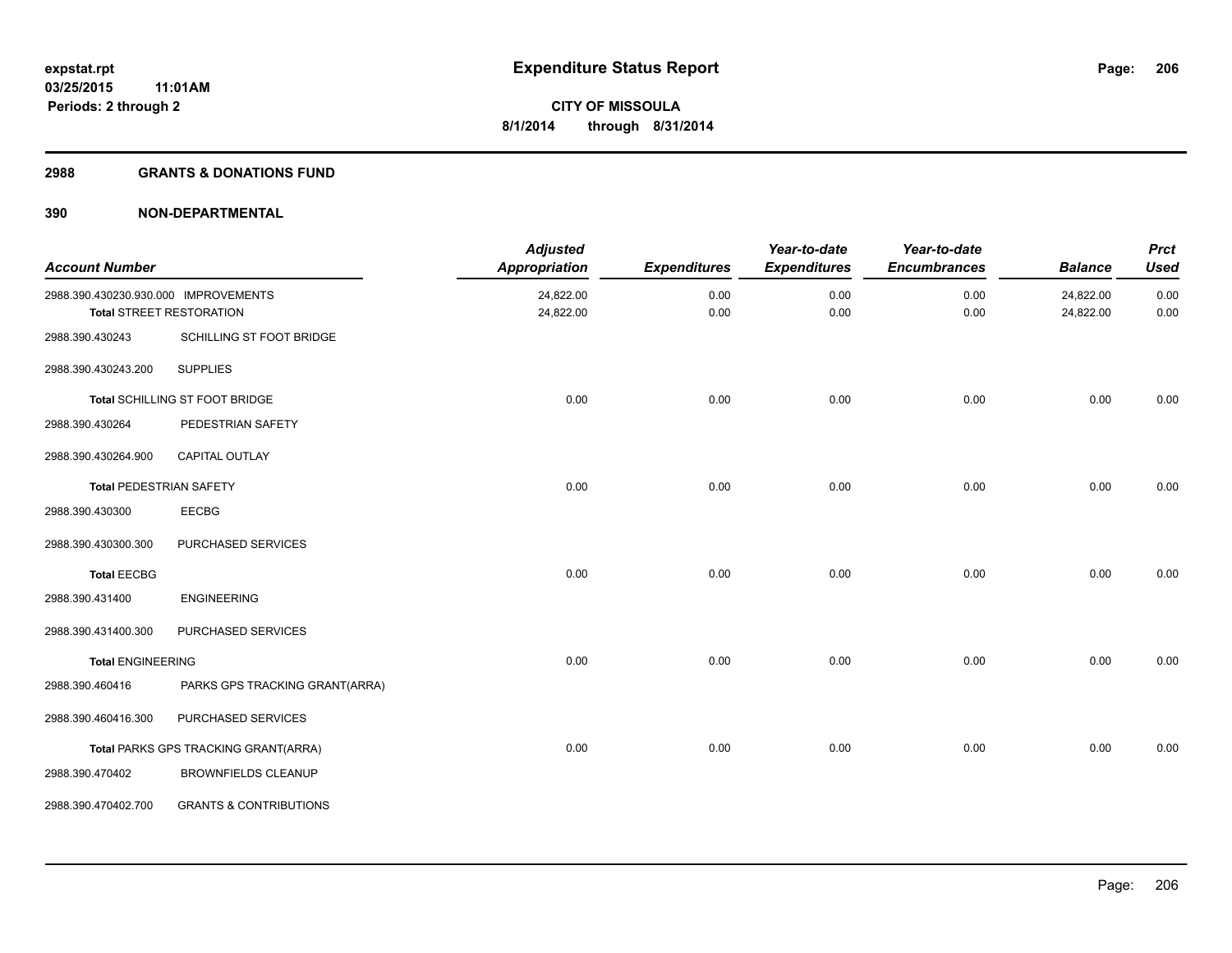#### **2988 GRANTS & DONATIONS FUND**

| <b>Account Number</b>                                                                      |                                            | <b>Adjusted</b><br><b>Appropriation</b> | <b>Expenditures</b> | Year-to-date<br><b>Expenditures</b> | Year-to-date<br><b>Encumbrances</b> | <b>Balance</b>           | <b>Prct</b><br><b>Used</b> |
|--------------------------------------------------------------------------------------------|--------------------------------------------|-----------------------------------------|---------------------|-------------------------------------|-------------------------------------|--------------------------|----------------------------|
| <b>Total BROWNFIELDS CLEANUP</b>                                                           |                                            | 0.00                                    | 0.00                | 0.00                                | 0.00                                | 0.00                     | 0.00                       |
| 2988.390.470404                                                                            | <b>BROWNFIELDS CLEANUP RLF</b>             |                                         |                     |                                     |                                     |                          |                            |
| 2988.390.470404.300                                                                        | PURCHASED SERVICES                         |                                         |                     |                                     |                                     |                          |                            |
| <b>Total PURCHASED SERVICES</b>                                                            |                                            | 0.00                                    | 0.00                | 0.00                                | 0.00                                | 0.00                     | 0.00                       |
| 2988.390.470404.700                                                                        | <b>GRANTS &amp; CONTRIBUTIONS</b>          |                                         |                     |                                     |                                     |                          |                            |
| 2988.390.470404.700.000 BROWNSFIELD RLF CLEANUP<br><b>Total GRANTS &amp; CONTRIBUTIONS</b> |                                            | 433,065.00<br>433,065.00                | 0.00<br>0.00        | 0.00<br>0.00                        | 0.00<br>0.00                        | 433,065.00<br>433,065.00 | 0.00<br>0.00               |
| 2988.390.470404.800                                                                        | OTHER OBJECTS                              |                                         |                     |                                     |                                     |                          |                            |
| <b>Total OTHER OBJECTS</b>                                                                 |                                            | 0.00                                    | 0.00                | 0.00                                | 0.00                                | 0.00                     | 0.00                       |
| Total BROWNFIELDS CLEANUP RLF                                                              |                                            | 433,065.00                              | 0.00                | 0.00                                | 0.00                                | 433,065.00               | 0.00                       |
| 2988.390.470405                                                                            | BROWNSFIELD AREA-WIDE PLANNING GRANT       |                                         |                     |                                     |                                     |                          |                            |
| 2988.390.470405.700                                                                        | <b>GRANTS &amp; CONTRIBUTIONS</b>          |                                         |                     |                                     |                                     |                          |                            |
| <b>Total GRANTS &amp; CONTRIBUTIONS</b>                                                    |                                            | 0.00                                    | 0.00                | 0.00                                | 0.00                                | 0.00                     | 0.00                       |
| 2988.390.470405.800                                                                        | OTHER OBJECTS                              |                                         |                     |                                     |                                     |                          |                            |
|                                                                                            | Total BROWNSFIELD AREA-WIDE PLANNING GRANT | 0.00                                    | 0.00                | 0.00                                | 0.00                                | 0.00                     | 0.00                       |
| 2988.390.480002                                                                            | <b>DEPT OF AG INTERN</b>                   |                                         |                     |                                     |                                     |                          |                            |
| 2988.390.480002.100                                                                        | PERSONAL SERVICES                          |                                         |                     |                                     |                                     |                          |                            |
| <b>Total DEPT OF AG INTERN</b>                                                             |                                            | 0.00                                    | 0.00                | 0.00                                | 0.00                                | 0.00                     | 0.00                       |
| <b>Total NON-DEPARTMENTAL</b>                                                              |                                            | 1,028,384.00                            | 32,824.17           | 51,426.40                           | 0.00                                | 976,957.60               | 5.00                       |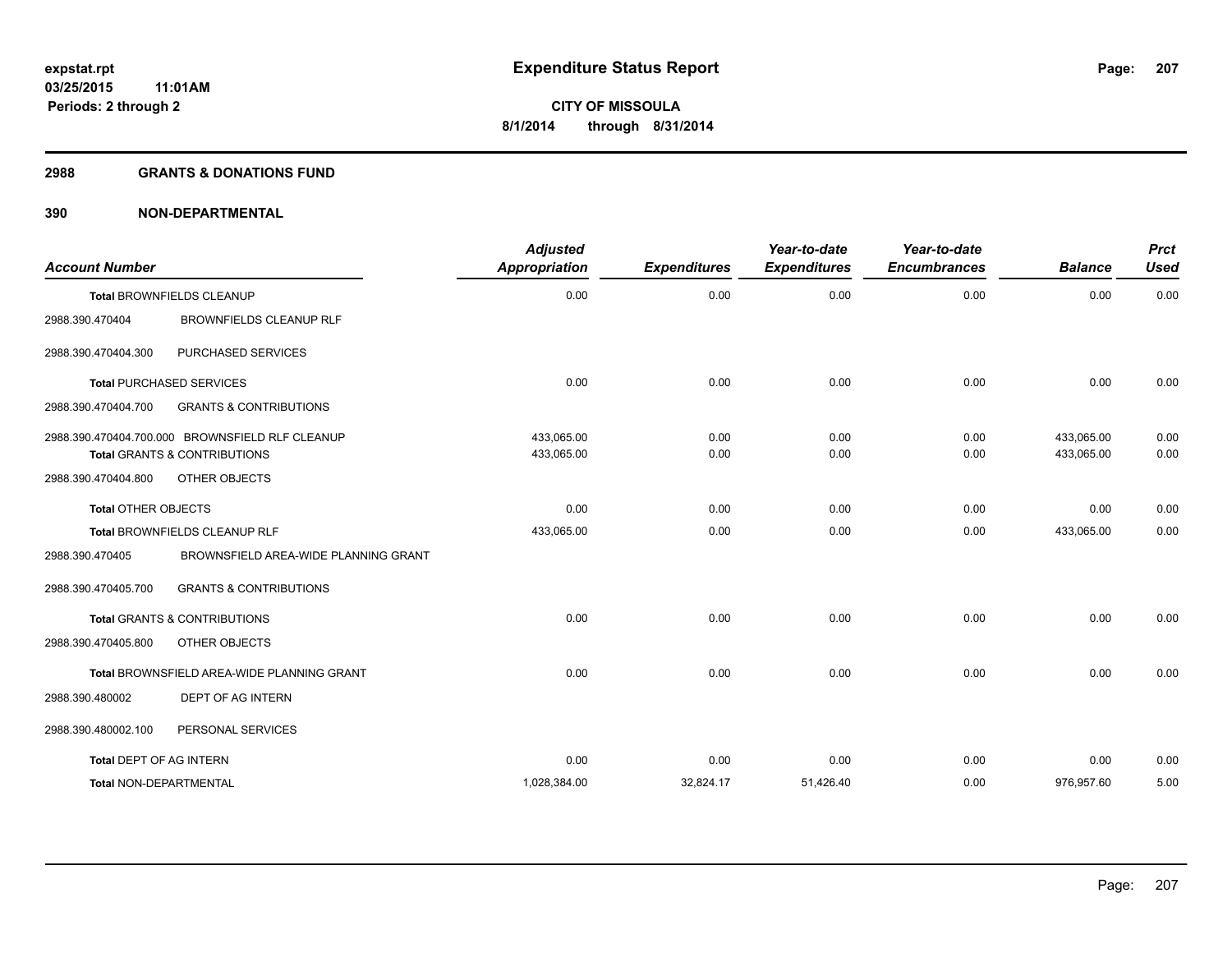#### **2988 GRANTS & DONATIONS FUND**

## **400 ENTITLEMENT GRANTS**

| <b>Account Number</b>               |                                                  | <b>Adjusted</b><br><b>Appropriation</b> | <b>Expenditures</b> | Year-to-date<br><b>Expenditures</b> | Year-to-date<br><b>Encumbrances</b> | <b>Balance</b> | <b>Prct</b><br><b>Used</b> |
|-------------------------------------|--------------------------------------------------|-----------------------------------------|---------------------|-------------------------------------|-------------------------------------|----------------|----------------------------|
| 2988.400.470320                     | <b>GOOMZEE INC BSTF GRANT</b>                    |                                         |                     |                                     |                                     |                |                            |
| 2988.400.470320.700                 | <b>GRANTS &amp; CONTRIBUTIONS</b>                |                                         |                     |                                     |                                     |                |                            |
| <b>Total GOOMZEE INC BSTF GRANT</b> |                                                  | 0.00                                    | 0.00                | 0.00                                | 0.00                                | 0.00           | 0.00                       |
| 2988.400.470321                     | ADVANCED TECHNOLOGY GROUP/ BSTF GRANT            |                                         |                     |                                     |                                     |                |                            |
| 2988.400.470321.700                 | <b>GRANTS &amp; CONTRIBUTIONS</b>                |                                         |                     |                                     |                                     |                |                            |
|                                     | Total ADVANCED TECHNOLOGY GROUP/ BSTF GRANT      | 0.00                                    | 0.00                | 0.00                                | 0.00                                | 0.00           | 0.00                       |
| 2988.400.470322                     | RIVERTOP RENEWABLES/BSTFG                        |                                         |                     |                                     |                                     |                |                            |
| 2988.400.470322.700                 | <b>GRANTS &amp; CONTRIBUTIONS</b>                |                                         |                     |                                     |                                     |                |                            |
|                                     | 2988.400.470322.700.000 RIVERTOP RENEWABLE/BSTFG | 30,000.00                               | 0.00                | 0.00                                | 0.00                                | 30,000.00      | 0.00                       |
|                                     | <b>Total RIVERTOP RENEWABLES/BSTFG</b>           | 30,000.00                               | 0.00                | 0.00                                | 0.00                                | 30,000.00      | 0.00                       |
| 2988.400.470323                     | <b>TERRA ECHOS/BSTFG</b>                         |                                         |                     |                                     |                                     |                |                            |
| 2988.400.470323.700                 | <b>GRANTS &amp; CONTRIBUTIONS</b>                |                                         |                     |                                     |                                     |                |                            |
|                                     | <b>Total TERRA ECHOS/BSTFG</b>                   | 0.00                                    | 0.00                | 0.00                                | 0.00                                | 0.00           | 0.00                       |
|                                     | <b>Total ENTITLEMENT GRANTS</b>                  | 30,000.00                               | 0.00                | 0.00                                | 0.00                                | 30,000.00      | 0.00                       |
|                                     | <b>Total GRANTS &amp; DONATIONS FUND</b>         | 1,058,384.00                            | 37,197.26           | 57,655.41                           | 0.00                                | 1,000,728.59   | 5.45                       |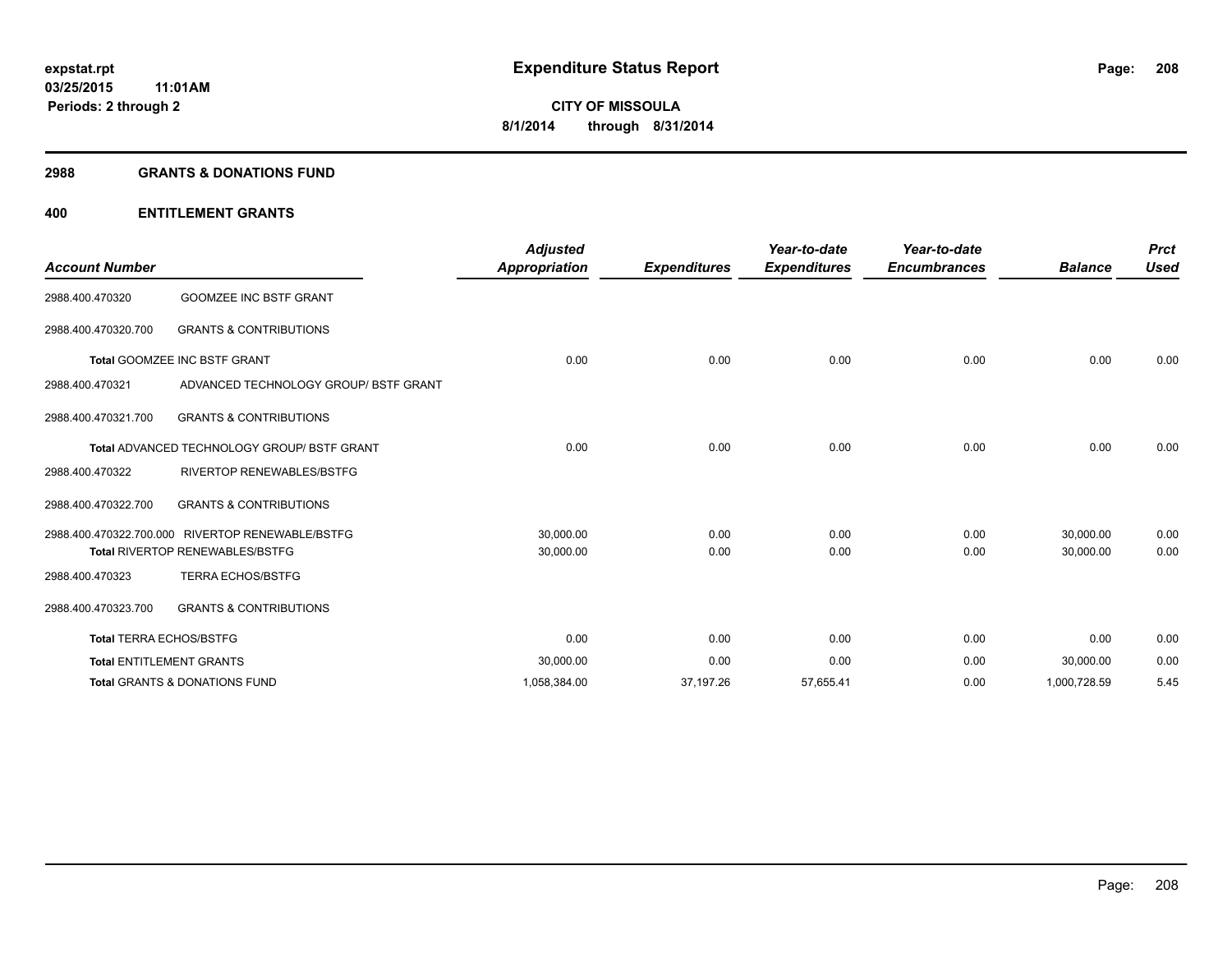## **3000 SID REVOLVING FUND**

| <b>Account Number</b>           |                                                                                                | <b>Adjusted</b><br><b>Appropriation</b> | <b>Expenditures</b> | Year-to-date<br><b>Expenditures</b> | Year-to-date<br><b>Encumbrances</b> | <b>Balance</b>           | <b>Prct</b><br>Used |
|---------------------------------|------------------------------------------------------------------------------------------------|-----------------------------------------|---------------------|-------------------------------------|-------------------------------------|--------------------------|---------------------|
| 3000.390.521000                 | INTERFUND OPERATING TRANSFERS                                                                  |                                         |                     |                                     |                                     |                          |                     |
| 3000.390.521000.800             | OTHER OBJECTS                                                                                  |                                         |                     |                                     |                                     |                          |                     |
|                                 | 3000.390.521000.820.000 TRANSFERS TO OTHER FUNDS<br><b>Total INTERFUND OPERATING TRANSFERS</b> | 100,000.00<br>100,000.00                | 0.00<br>0.00        | 0.00<br>0.00                        | 0.00<br>0.00                        | 100.000.00<br>100.000.00 | 0.00<br>0.00        |
| <b>Total SID REVOLVING FUND</b> |                                                                                                | 100,000.00                              | 0.00                | 0.00                                | 0.00                                | 100.000.00               | 0.00                |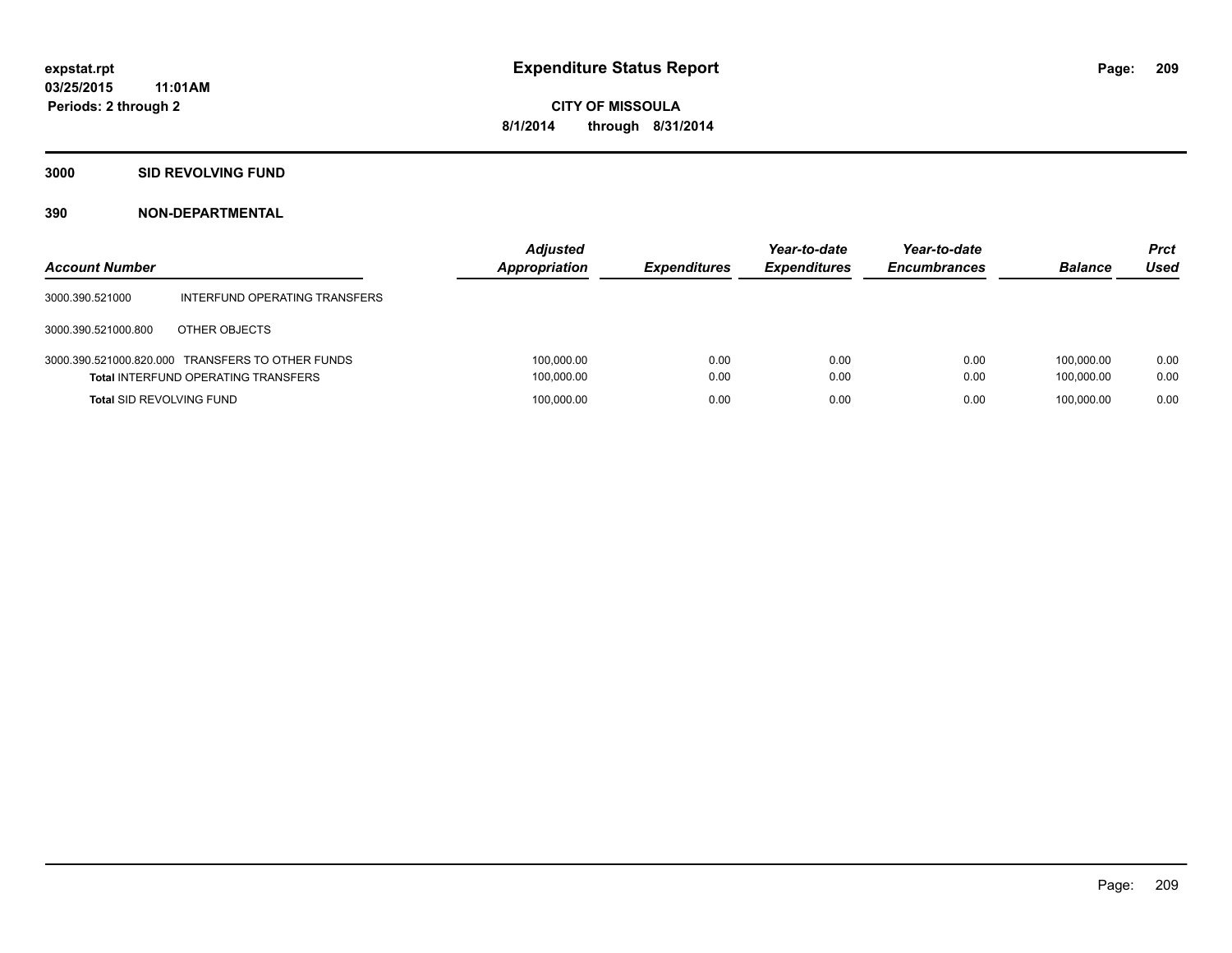## **3070 1996 OPEN SPACE GO BONDS**

| <b>Account Number</b>      |                                | Adjusted<br><b>Appropriation</b> | <b>Expenditures</b> | Year-to-date<br><b>Expenditures</b> | Year-to-date<br><b>Encumbrances</b> | <b>Balance</b> | <b>Prct</b><br>Used |
|----------------------------|--------------------------------|----------------------------------|---------------------|-------------------------------------|-------------------------------------|----------------|---------------------|
| 3070.390.490100            | <b>GO BONDS</b>                |                                  |                     |                                     |                                     |                |                     |
| 3070.390.490100.800        | OTHER OBJECTS                  |                                  |                     |                                     |                                     |                |                     |
| <b>Total OTHER OBJECTS</b> |                                | 0.00                             | 0.00                | 0.00                                | 0.00                                | 0.00           | 0.00                |
| <b>Total GO BONDS</b>      |                                | 0.00                             | 0.00                | 0.00                                | 0.00                                | 0.00           | 0.00                |
|                            | Total 1996 OPEN SPACE GO BONDS | 0.00                             | 0.00                | 0.00                                | 0.00                                | 0.00           | 0.00                |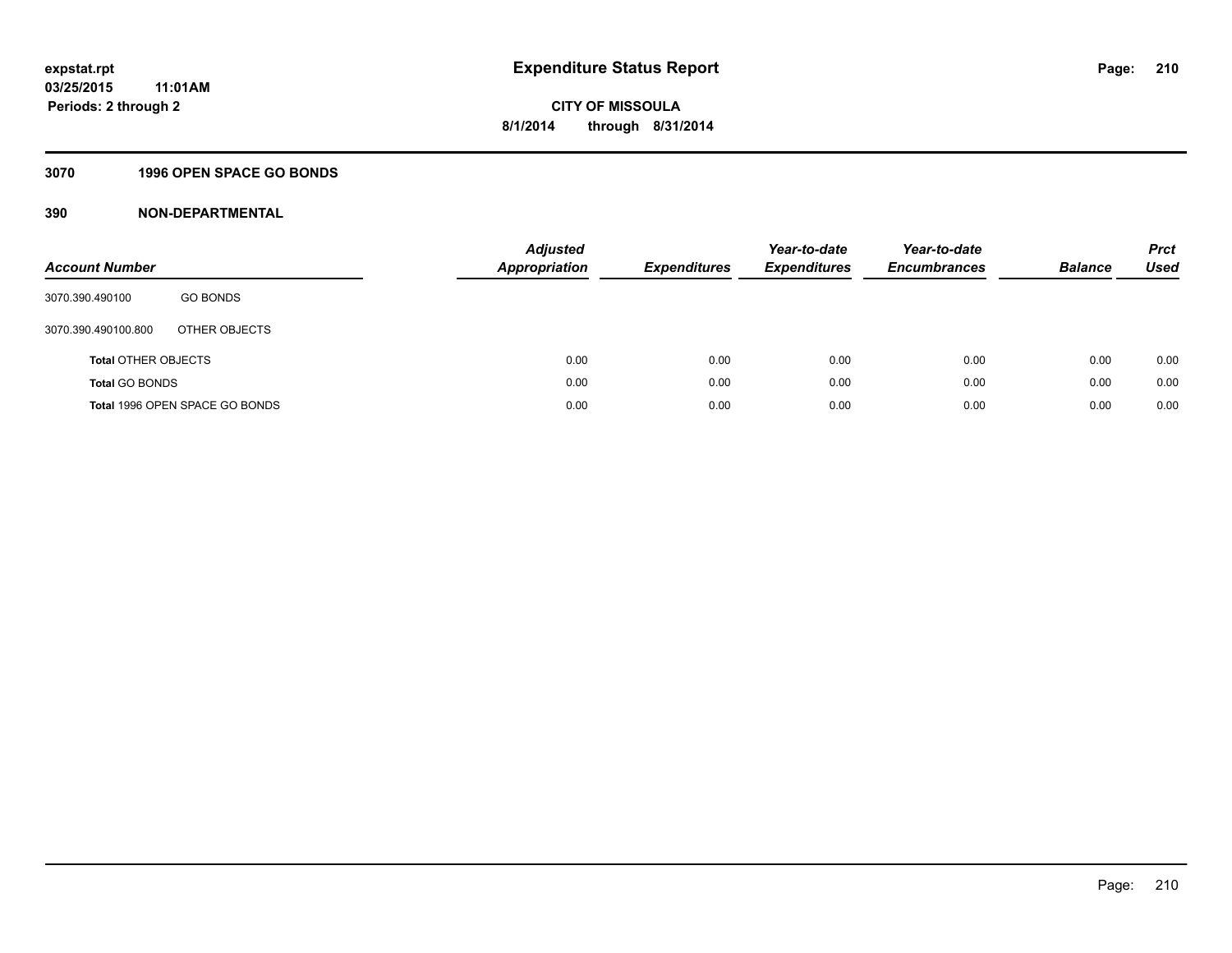## **3075 1997 OPEN SPACE G O BOND FUND**

| <b>Account Number</b>      |                                     | <b>Adjusted</b><br><b>Appropriation</b> | <b>Expenditures</b> | Year-to-date<br><b>Expenditures</b> | Year-to-date<br><b>Encumbrances</b> | <b>Balance</b> | <b>Prct</b><br>Used |
|----------------------------|-------------------------------------|-----------------------------------------|---------------------|-------------------------------------|-------------------------------------|----------------|---------------------|
| 3075.390.490100            | <b>GO BONDS</b>                     |                                         |                     |                                     |                                     |                |                     |
| 3075.390.490100.800        | OTHER OBJECTS                       |                                         |                     |                                     |                                     |                |                     |
| <b>Total OTHER OBJECTS</b> |                                     | 0.00                                    | 0.00                | 0.00                                | 0.00                                | 0.00           | 0.00                |
| <b>Total GO BONDS</b>      |                                     | 0.00                                    | 0.00                | 0.00                                | 0.00                                | 0.00           | 0.00                |
|                            | Total 1997 OPEN SPACE G O BOND FUND | 0.00                                    | 0.00                | 0.00                                | 0.00                                | 0.00           | 0.00                |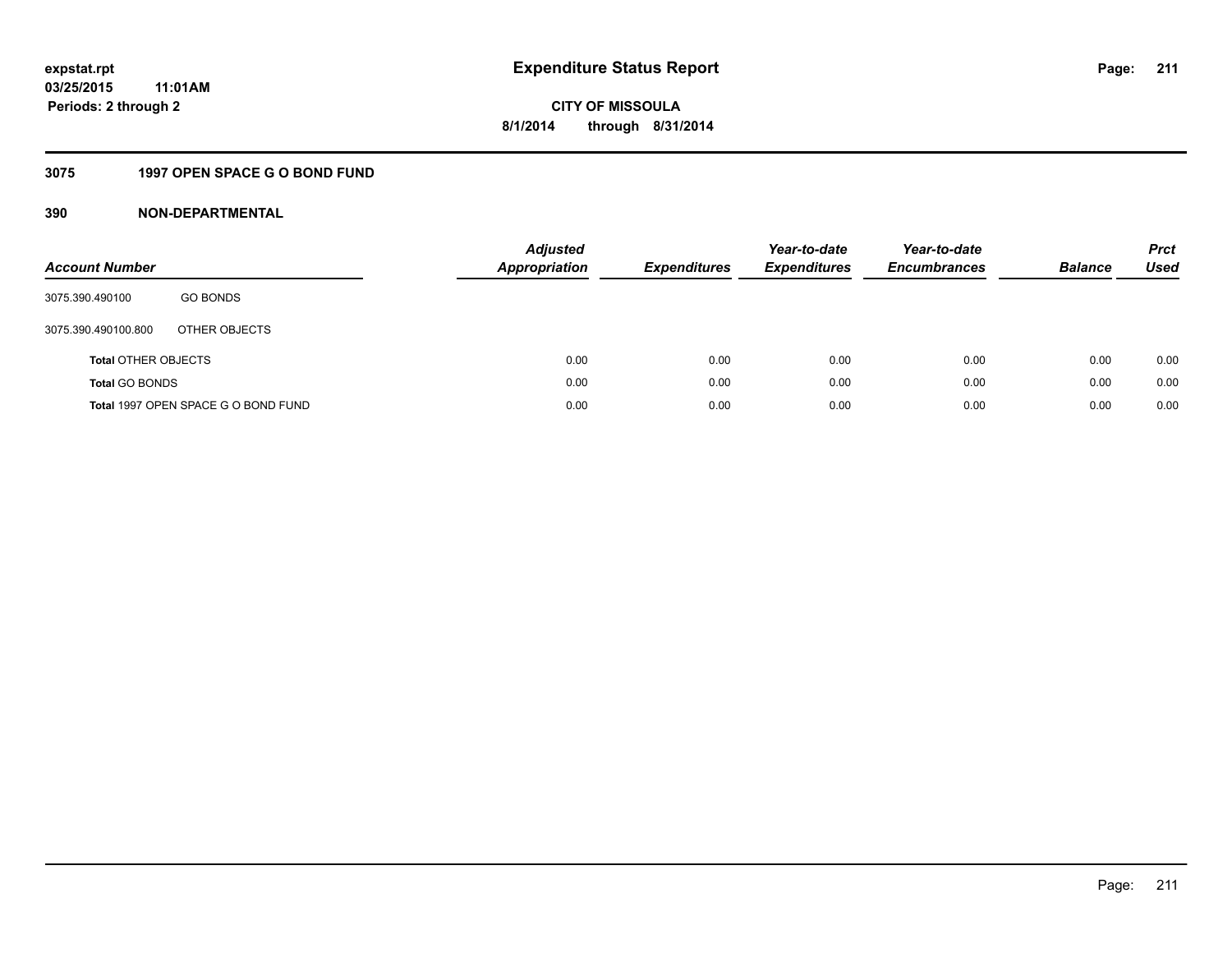## **03/25/2015 11:01AM Periods: 2 through 2**

**CITY OF MISSOULA 8/1/2014 through 8/31/2014**

## **3080 1994 FIRE EQUIP/CITY HALLS REFUND BOND F**

| <b>Account Number</b>      |                                                | <b>Adjusted</b><br><b>Appropriation</b> | <b>Expenditures</b> | Year-to-date<br><b>Expenditures</b> | Year-to-date<br><b>Encumbrances</b> | <b>Balance</b> | <b>Prct</b><br><b>Used</b> |
|----------------------------|------------------------------------------------|-----------------------------------------|---------------------|-------------------------------------|-------------------------------------|----------------|----------------------------|
| 3080.390.490100            | <b>GO BONDS</b>                                |                                         |                     |                                     |                                     |                |                            |
| 3080.390.490100.600        | <b>DEBT SERVICE</b>                            |                                         |                     |                                     |                                     |                |                            |
| <b>Total DEBT SERVICE</b>  |                                                | 0.00                                    | 0.00                | 0.00                                | 0.00                                | 0.00           | 0.00                       |
| 3080.390.490100.800        | OTHER OBJECTS                                  |                                         |                     |                                     |                                     |                |                            |
| <b>Total OTHER OBJECTS</b> |                                                | 0.00                                    | 0.00                | 0.00                                | 0.00                                | 0.00           | 0.00                       |
| <b>Total GO BONDS</b>      |                                                | 0.00                                    | 0.00                | 0.00                                | 0.00                                | 0.00           | 0.00                       |
|                            | Total 1994 FIRE EQUIP/CITY HALLS REFUND BOND F | 0.00                                    | 0.00                | 0.00                                | 0.00                                | 0.00           | 0.00                       |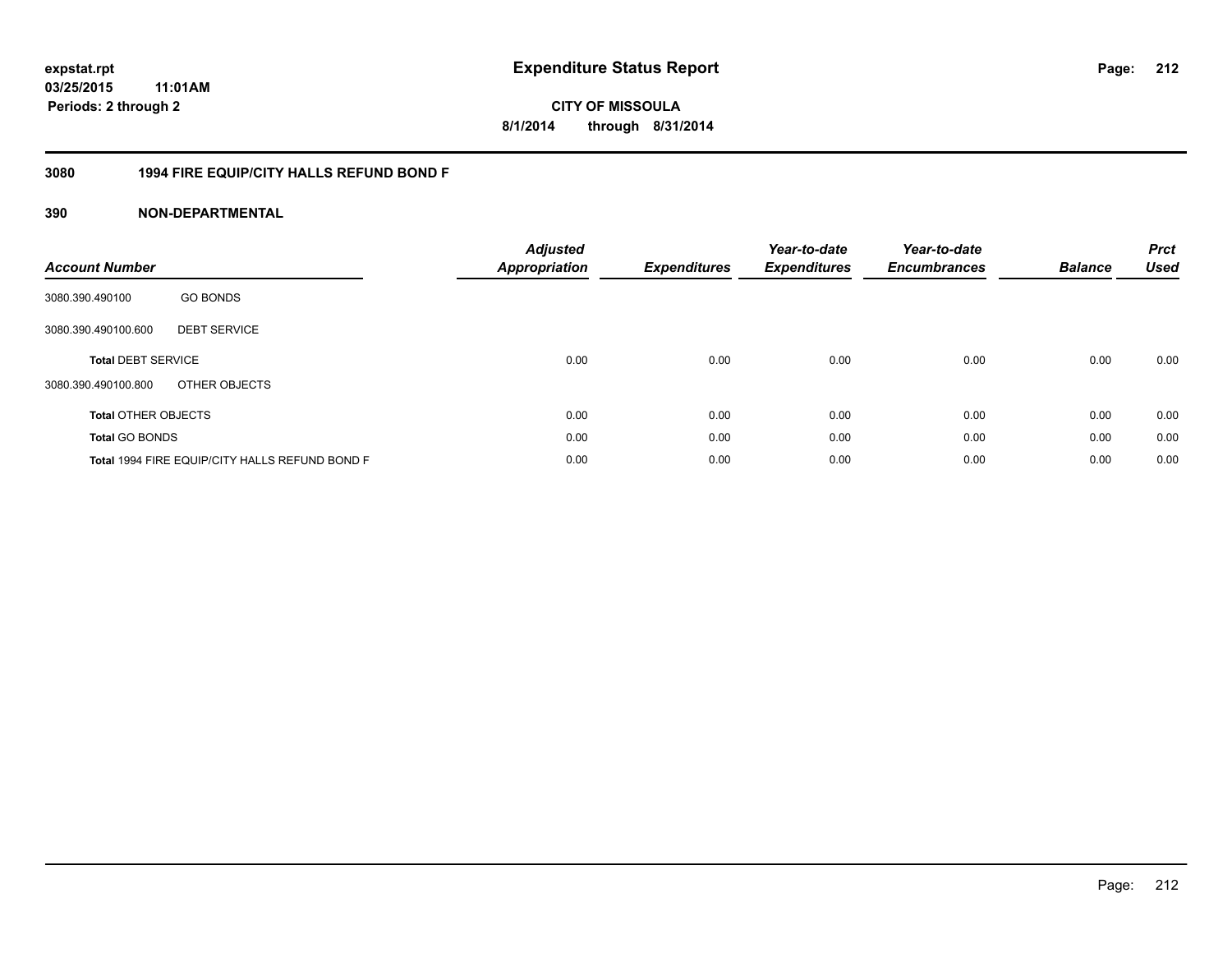## **3085 1993 FIRE STATION G O BOND FUND**

| <b>Account Number</b>      |                                       | Adjusted<br><b>Appropriation</b> | <b>Expenditures</b> | Year-to-date<br><b>Expenditures</b> | Year-to-date<br><b>Encumbrances</b> | <b>Balance</b> | <b>Prct</b><br><b>Used</b> |
|----------------------------|---------------------------------------|----------------------------------|---------------------|-------------------------------------|-------------------------------------|----------------|----------------------------|
| 3085.390.490100            | <b>GO BONDS</b>                       |                                  |                     |                                     |                                     |                |                            |
| 3085.390.490100.800        | OTHER OBJECTS                         |                                  |                     |                                     |                                     |                |                            |
| <b>Total OTHER OBJECTS</b> |                                       | 0.00                             | 0.00                | 0.00                                | 0.00                                | 0.00           | 0.00                       |
| <b>Total GO BONDS</b>      |                                       | 0.00                             | 0.00                | 0.00                                | 0.00                                | 0.00           | 0.00                       |
|                            | Total 1993 FIRE STATION G O BOND FUND | 0.00                             | 0.00                | 0.00                                | 0.00                                | 0.00           | 0.00                       |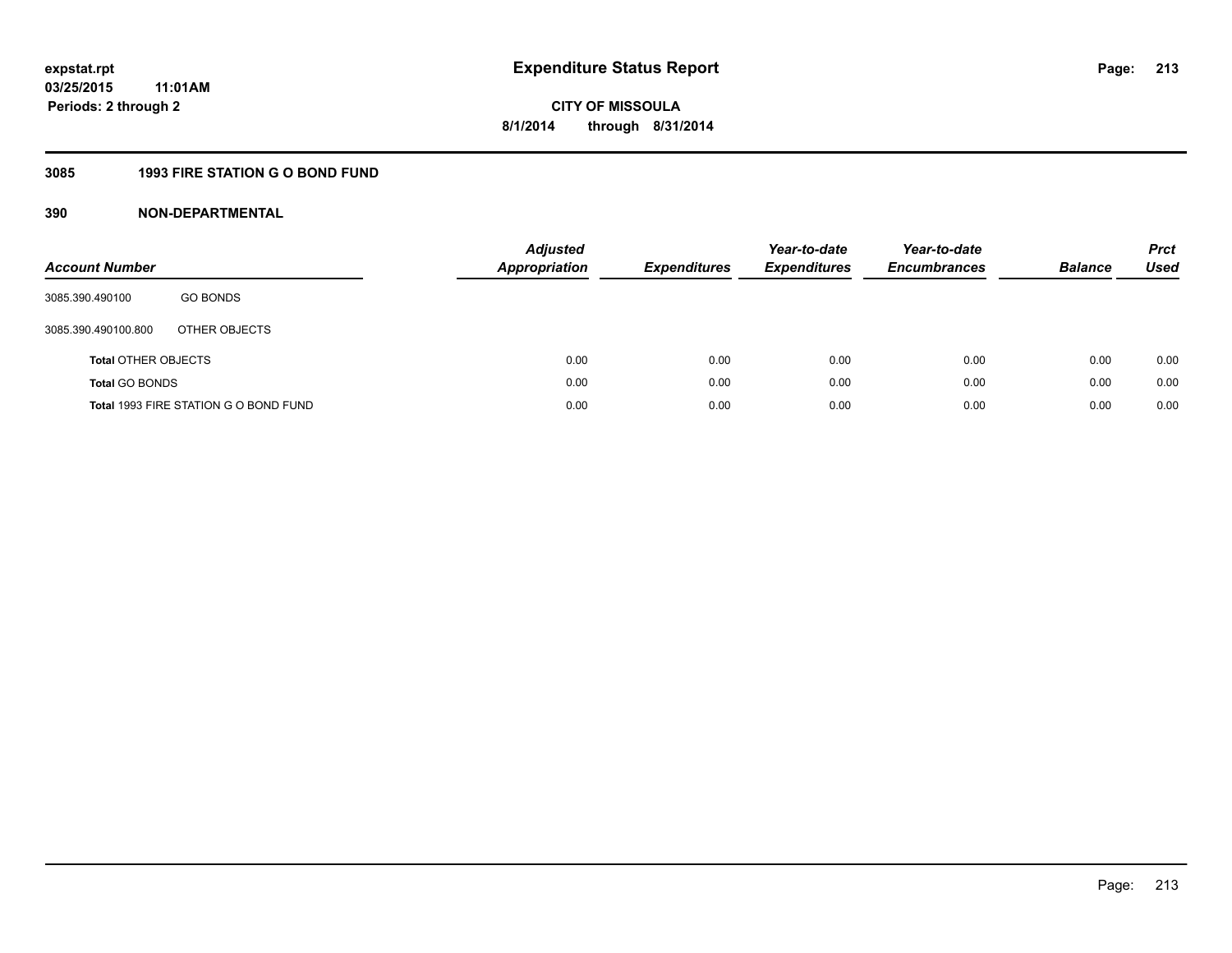## **3090 2004 AQUATICS BOND**

| <b>Account Number</b>           |                     | <b>Adjusted</b><br>Appropriation | <b>Expenditures</b> | Year-to-date<br><b>Expenditures</b> | Year-to-date<br><b>Encumbrances</b> | <b>Balance</b> | <b>Prct</b><br><b>Used</b> |
|---------------------------------|---------------------|----------------------------------|---------------------|-------------------------------------|-------------------------------------|----------------|----------------------------|
| 3090.390.490100                 | <b>GO BONDS</b>     |                                  |                     |                                     |                                     |                |                            |
| 3090.390.490100.600             | <b>DEBT SERVICE</b> |                                  |                     |                                     |                                     |                |                            |
| <b>Total DEBT SERVICE</b>       |                     | 0.00                             | 0.00                | 0.00                                | 0.00                                | 0.00           | 0.00                       |
| 3090.390.490100.800             | OTHER OBJECTS       |                                  |                     |                                     |                                     |                |                            |
| <b>Total OTHER OBJECTS</b>      |                     | 0.00                             | 0.00                | 0.00                                | 0.00                                | 0.00           | 0.00                       |
| <b>Total GO BONDS</b>           |                     | 0.00                             | 0.00                | 0.00                                | 0.00                                | 0.00           | 0.00                       |
| <b>Total 2004 AQUATICS BOND</b> |                     | 0.00                             | 0.00                | 0.00                                | 0.00                                | 0.00           | 0.00                       |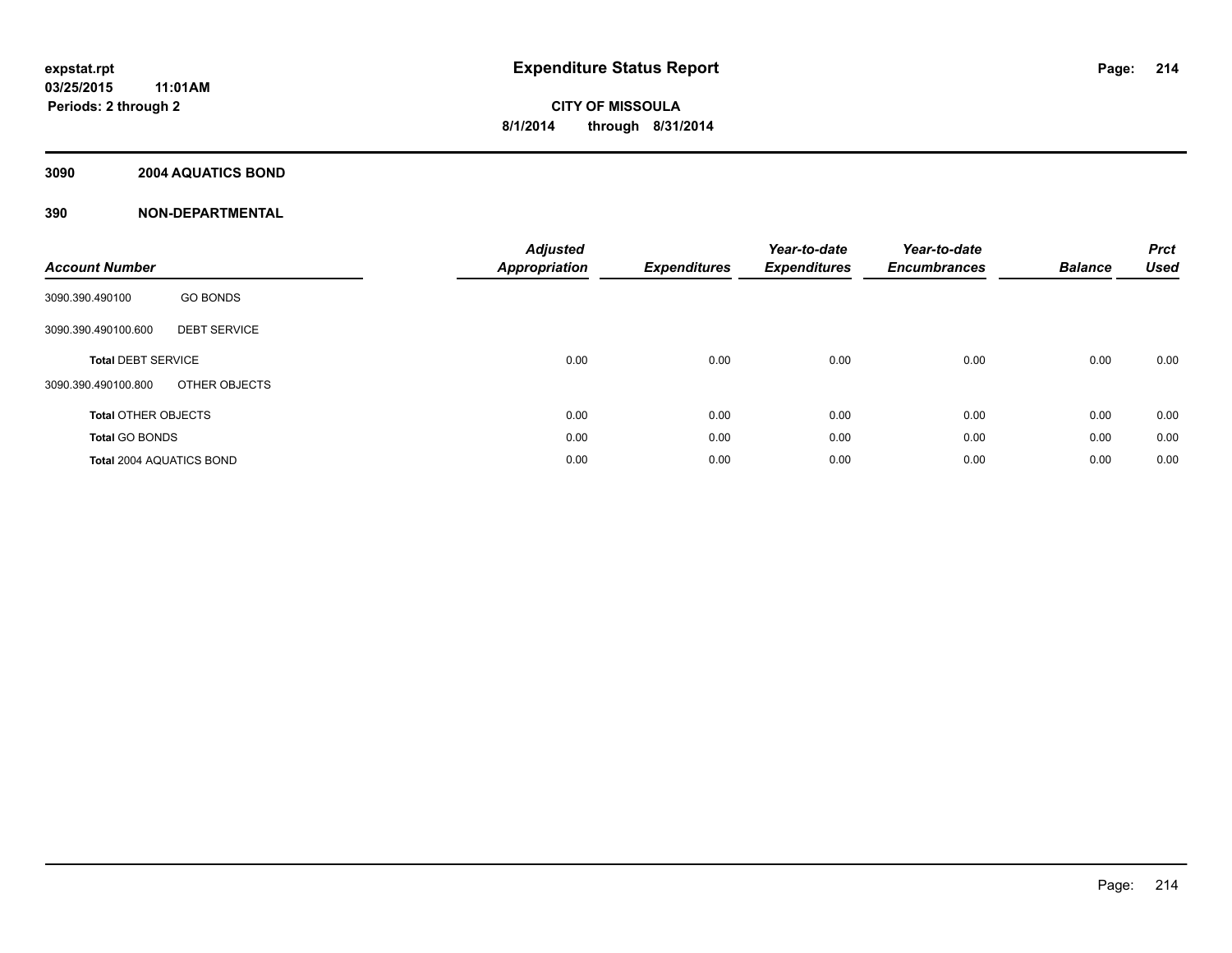## **3091 SERIES 2012A AQUATICS REFUNDING BOND**

|                                                   | <b>Adjusted</b>      |                     | Year-to-date        | Year-to-date        |                | <b>Prct</b> |
|---------------------------------------------------|----------------------|---------------------|---------------------|---------------------|----------------|-------------|
| <b>Account Number</b>                             | <b>Appropriation</b> | <b>Expenditures</b> | <b>Expenditures</b> | <b>Encumbrances</b> | <b>Balance</b> | <b>Used</b> |
| <b>GO BONDS</b><br>3091.390.490100                |                      |                     |                     |                     |                |             |
| <b>DEBT SERVICE</b><br>3091.390.490100.600        |                      |                     |                     |                     |                |             |
| 3091.390.490100.610.000 PRINCIPAL                 | 440,000.00           | 0.00                | 0.00                | 0.00                | 440.000.00     | 0.00        |
| 3091.390.490100.620.000 INTEREST / SERVICE FEES   | 99,698.00            | 0.00                | 0.00                | 0.00                | 99,698.00      | 0.00        |
| <b>Total DEBT SERVICE</b>                         | 539,698.00           | 0.00                | 0.00                | 0.00                | 539,698.00     | 0.00        |
| OTHER OBJECTS<br>3091.390.490100.800              |                      |                     |                     |                     |                |             |
| <b>Total OTHER OBJECTS</b>                        | 0.00                 | 0.00                | 0.00                | 0.00                | 0.00           | 0.00        |
| <b>Total GO BONDS</b>                             | 539,698.00           | 0.00                | 0.00                | 0.00                | 539,698.00     | 0.00        |
| <b>Total SERIES 2012A AQUATICS REFUNDING BOND</b> | 539,698.00           | 0.00                | 0.00                | 0.00                | 539.698.00     | 0.00        |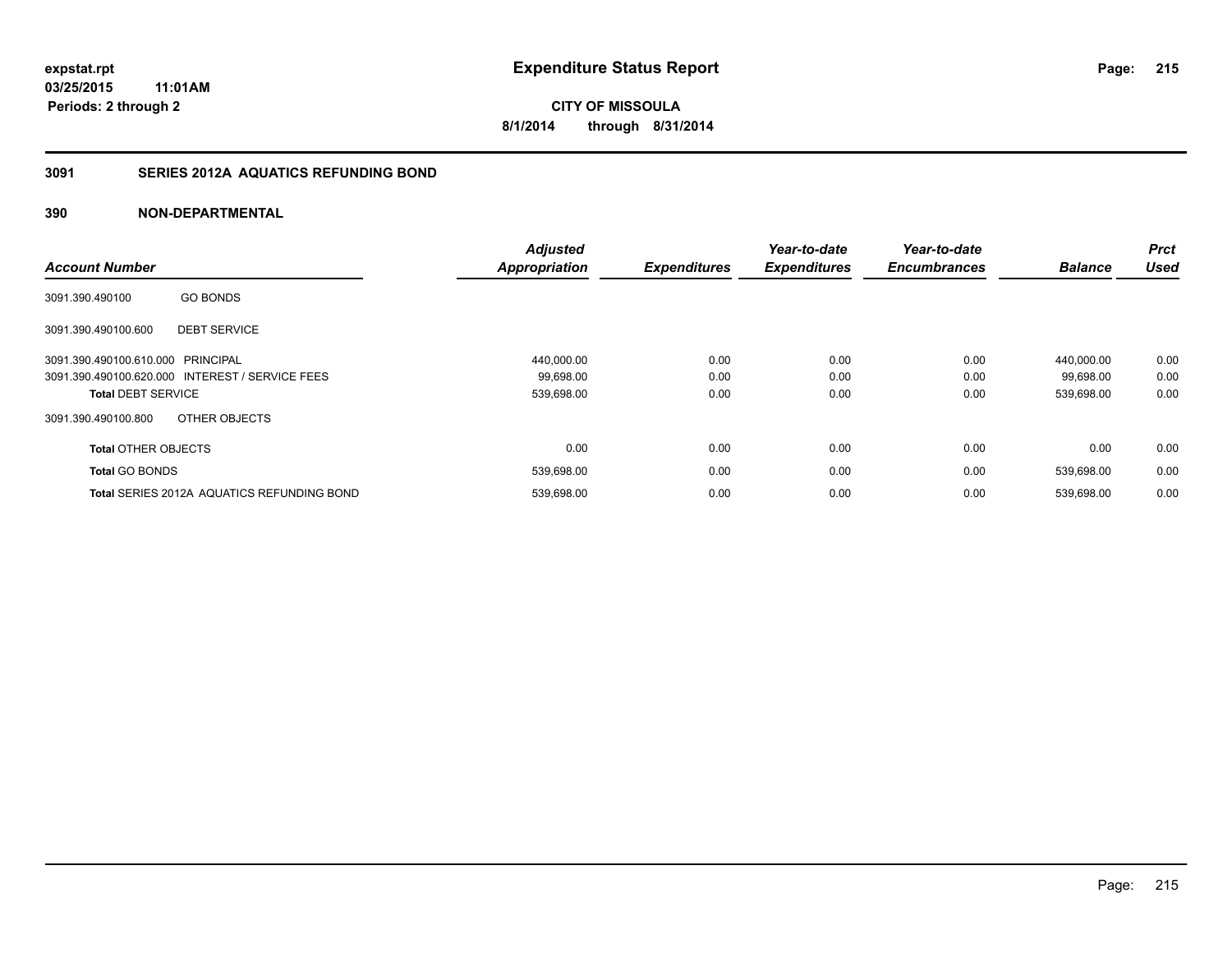## **3092 Series 2013A GO REFUNDING BONDS**

| <b>Account Number</b>             |                                                 | <b>Adjusted</b><br><b>Appropriation</b> | <b>Expenditures</b> | Year-to-date<br><b>Expenditures</b> | Year-to-date<br><b>Encumbrances</b> | <b>Balance</b> | <b>Prct</b><br><b>Used</b> |
|-----------------------------------|-------------------------------------------------|-----------------------------------------|---------------------|-------------------------------------|-------------------------------------|----------------|----------------------------|
|                                   |                                                 |                                         |                     |                                     |                                     |                |                            |
| 3092.390.490100                   | <b>GO BONDS</b>                                 |                                         |                     |                                     |                                     |                |                            |
| 3092.390.490100.600               | <b>DEBT SERVICE</b>                             |                                         |                     |                                     |                                     |                |                            |
| 3092.390.490100.610.000 PRINCIPAL |                                                 | 570,000.00                              | 0.00                | 0.00                                | 0.00                                | 570,000.00     | 0.00                       |
|                                   | 3092.390.490100.620.000 INTEREST / SERVICE FEES | 121,800.00                              | 0.00                | 0.00                                | 0.00                                | 121,800.00     | 0.00                       |
| <b>Total GO BONDS</b>             |                                                 | 691,800.00                              | 0.00                | 0.00                                | 0.00                                | 691,800.00     | 0.00                       |
| 3092.390.521000                   | INTERFUND OPERATING TRANSFERS                   |                                         |                     |                                     |                                     |                |                            |
| 3092.390.521000.800               | OTHER OBJECTS                                   |                                         |                     |                                     |                                     |                |                            |
|                                   | <b>Total INTERFUND OPERATING TRANSFERS</b>      | 0.00                                    | 0.00                | 0.00                                | 0.00                                | 0.00           | 0.00                       |
|                                   | <b>Total Series 2013A GO REFUNDING BONDS</b>    | 691,800.00                              | 0.00                | 0.00                                | 0.00                                | 691,800.00     | 0.00                       |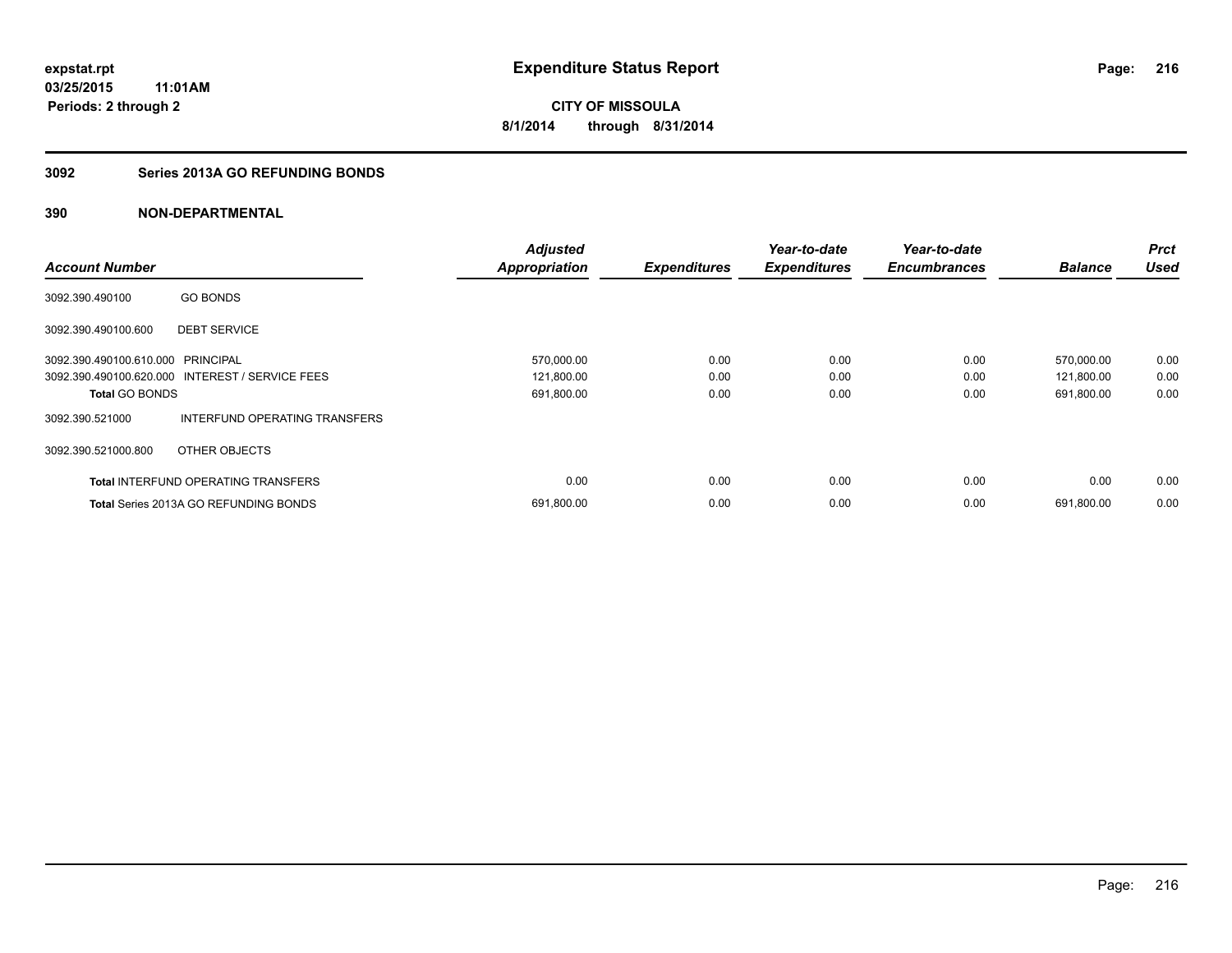### **03/25/2015 11:01AM Periods: 2 through 2**

**CITY OF MISSOULA 8/1/2014 through 8/31/2014**

#### **3095 2004 REFUNDING BONDS DEBT SERVICE**

| <b>Account Number</b>     |                                                | <b>Adjusted</b><br><b>Appropriation</b> | <b>Expenditures</b> | Year-to-date<br><b>Expenditures</b> | Year-to-date<br><b>Encumbrances</b> | <b>Balance</b> | <b>Prct</b><br><b>Used</b> |
|---------------------------|------------------------------------------------|-----------------------------------------|---------------------|-------------------------------------|-------------------------------------|----------------|----------------------------|
| 3095.390.490100           | <b>GO BONDS</b>                                |                                         |                     |                                     |                                     |                |                            |
| 3095.390.490100.600       | <b>DEBT SERVICE</b>                            |                                         |                     |                                     |                                     |                |                            |
| <b>Total DEBT SERVICE</b> |                                                | 0.00                                    | 0.00                | 0.00                                | 0.00                                | 0.00           | 0.00                       |
| <b>Total GO BONDS</b>     |                                                | 0.00                                    | 0.00                | 0.00                                | 0.00                                | 0.00           | 0.00                       |
|                           | <b>Total 2004 REFUNDING BONDS DEBT SERVICE</b> | 0.00                                    | 0.00                | 0.00                                | 0.00                                | 0.00           | 0.00                       |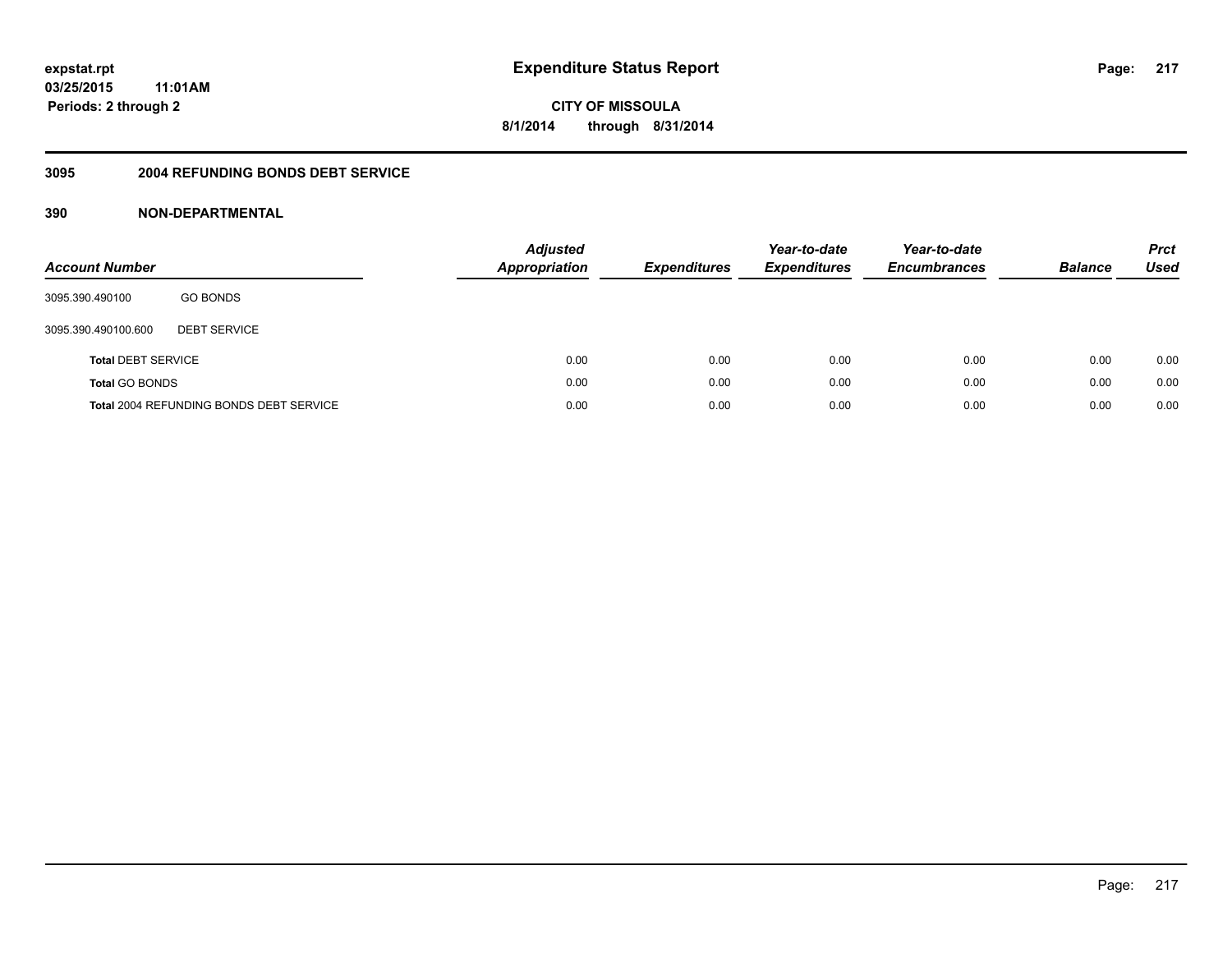### **3096 NEW FIRE STATION GO BOND**

|                            |                                                 | <b>Adjusted</b>      |                     | Year-to-date        | Year-to-date        |                | <b>Prct</b> |
|----------------------------|-------------------------------------------------|----------------------|---------------------|---------------------|---------------------|----------------|-------------|
| <b>Account Number</b>      |                                                 | <b>Appropriation</b> | <b>Expenditures</b> | <b>Expenditures</b> | <b>Encumbrances</b> | <b>Balance</b> | <b>Used</b> |
| 3096.390.490100            | <b>GO BONDS</b>                                 |                      |                     |                     |                     |                |             |
| 3096.390.490100.600        | <b>DEBT SERVICE</b>                             |                      |                     |                     |                     |                |             |
|                            | 3096.390.490100.620.000 INTEREST / SERVICE FEES | 0.00                 | 350.00              | 350.00              | 0.00                | $-350.00$      | 0.00        |
| <b>Total DEBT SERVICE</b>  |                                                 | 0.00                 | 350.00              | 350.00              | 0.00                | $-350.00$      | 0.00        |
| 3096.390.490100.800        | OTHER OBJECTS                                   |                      |                     |                     |                     |                |             |
| <b>Total OTHER OBJECTS</b> |                                                 | 0.00                 | 0.00                | 0.00                | 0.00                | 0.00           | 0.00        |
| <b>Total GO BONDS</b>      |                                                 | 0.00                 | 350.00              | 350.00              | 0.00                | $-350.00$      | 0.00        |
|                            | <b>Total NEW FIRE STATION GO BOND</b>           | 0.00                 | 350.00              | 350.00              | 0.00                | $-350.00$      | 0.00        |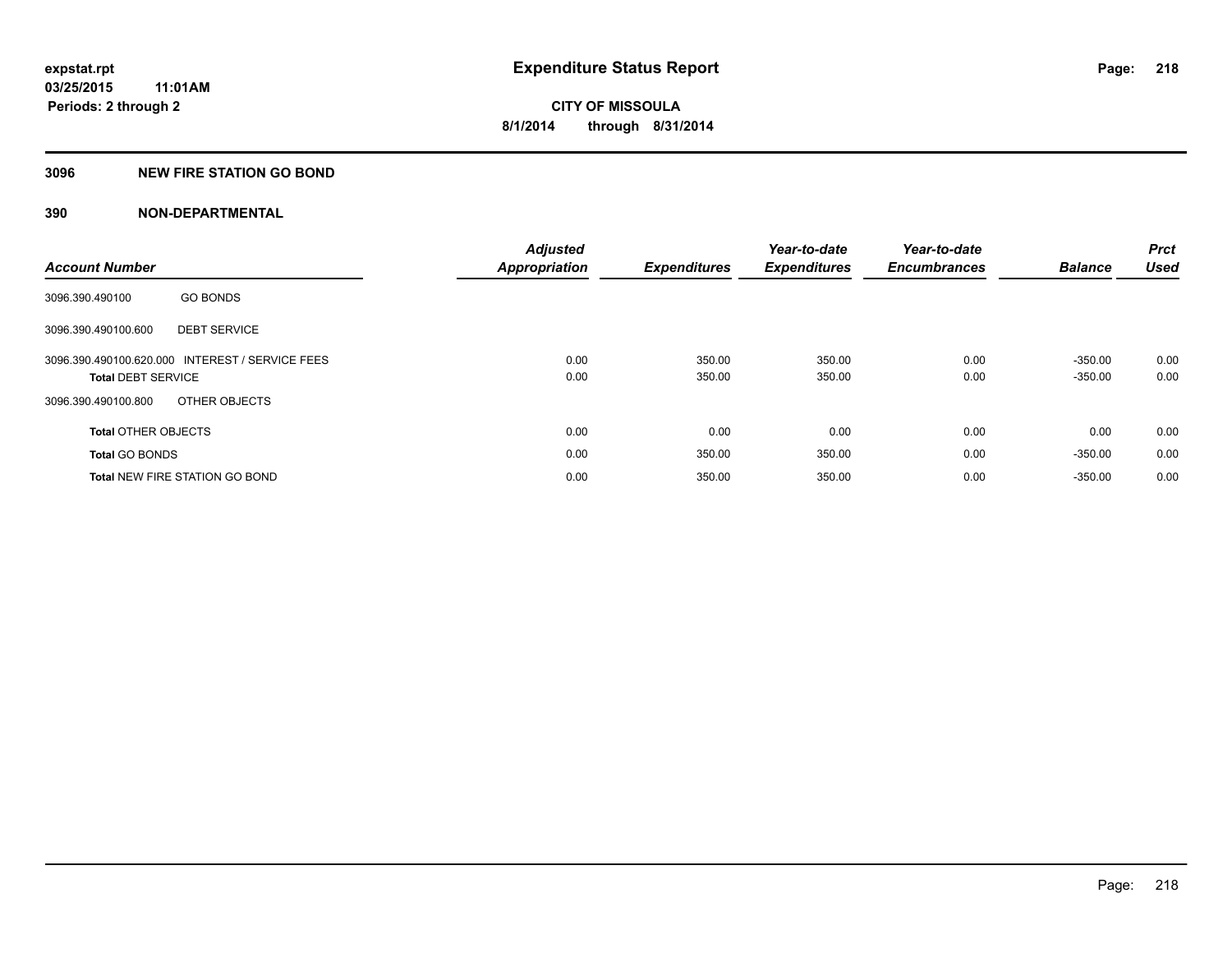### **3097 2007 REFUNDING BONDS**

| <b>Account Number</b>      |                            | <b>Adjusted</b><br><b>Appropriation</b> | <b>Expenditures</b> | Year-to-date<br><b>Expenditures</b> | Year-to-date<br><b>Encumbrances</b> | <b>Balance</b> | <b>Prct</b><br><b>Used</b> |
|----------------------------|----------------------------|-----------------------------------------|---------------------|-------------------------------------|-------------------------------------|----------------|----------------------------|
| 3097.390.490100            | <b>GO BONDS</b>            |                                         |                     |                                     |                                     |                |                            |
| 3097.390.490100.600        | <b>DEBT SERVICE</b>        |                                         |                     |                                     |                                     |                |                            |
| <b>Total GO BONDS</b>      |                            | 0.00                                    | 0.00                | 0.00                                | 0.00                                | 0.00           | 0.00                       |
| 3097.390.490500            | <b>DEBT PAYMENTS</b>       |                                         |                     |                                     |                                     |                |                            |
| 3097.390.490500.500        | <b>FIXED CHARGES</b>       |                                         |                     |                                     |                                     |                |                            |
| <b>Total DEBT PAYMENTS</b> |                            | 0.00                                    | 0.00                | 0.00                                | 0.00                                | 0.00           | 0.00                       |
|                            | Total 2007 REFUNDING BONDS | 0.00                                    | 0.00                | 0.00                                | 0.00                                | 0.00           | 0.00                       |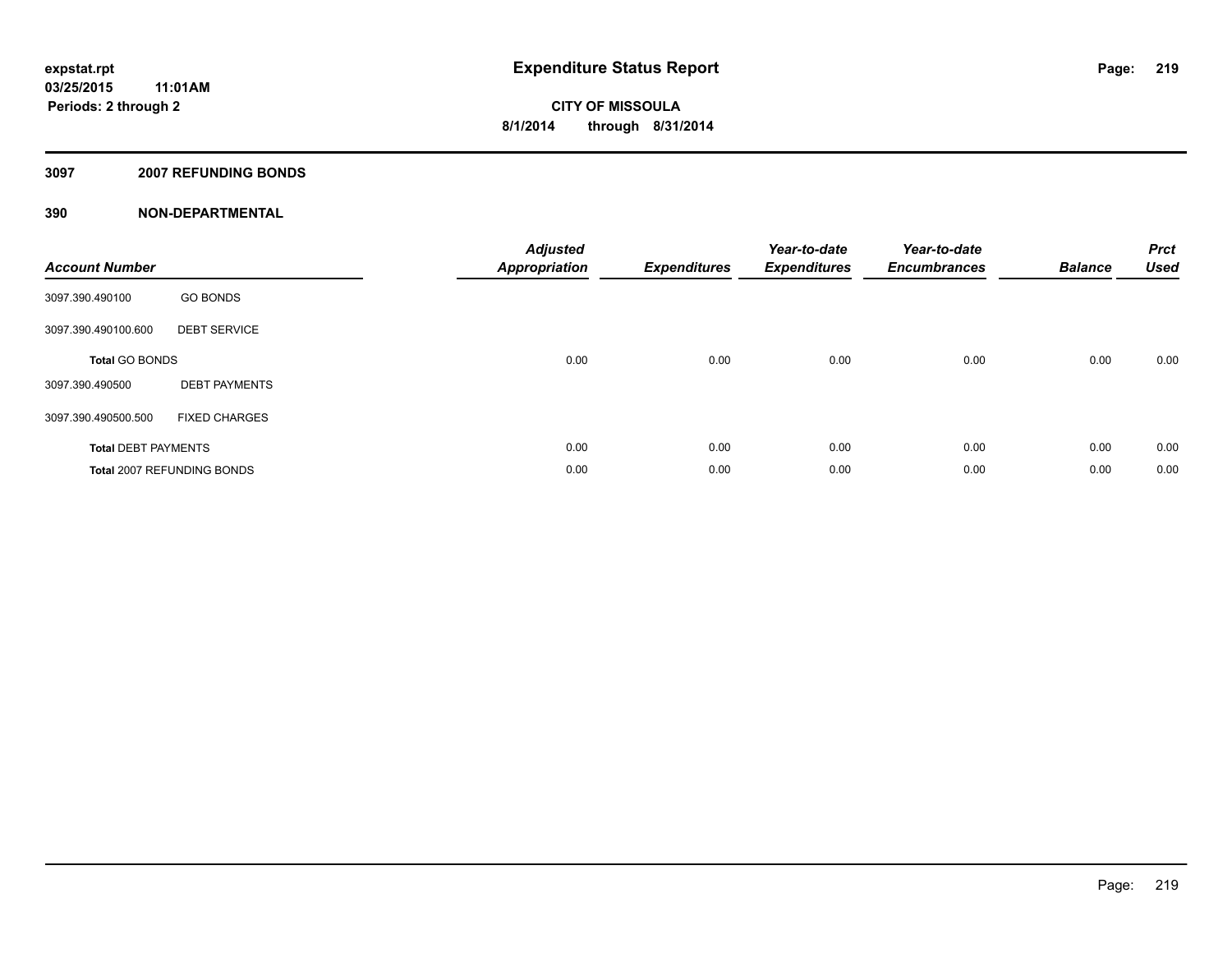### **3100 SIDEWALK & CURB WARRANTS FUND**

| <b>Account Number</b> |                                                | <b>Adjusted</b><br><b>Appropriation</b> | <b>Expenditures</b> | Year-to-date<br><b>Expenditures</b> | Year-to-date<br><b>Encumbrances</b> | <b>Balance</b> | <b>Prct</b><br><b>Used</b> |
|-----------------------|------------------------------------------------|-----------------------------------------|---------------------|-------------------------------------|-------------------------------------|----------------|----------------------------|
| 3100.390.490300       | SPECIAL IMPROVEMENTS BONDS                     |                                         |                     |                                     |                                     |                |                            |
| 3100.390.490300.600   | <b>DEBT SERVICE</b>                            |                                         |                     |                                     |                                     |                |                            |
|                       | <b>Total SPECIAL IMPROVEMENTS BONDS</b>        | 0.00                                    | 0.00                | 0.00                                | 0.00                                | 0.00           | 0.00                       |
| 3100.390.521000       | INTERFUND OPERATING TRANSFERS                  |                                         |                     |                                     |                                     |                |                            |
| 3100.390.521000.800   | OTHER OBJECTS                                  |                                         |                     |                                     |                                     |                |                            |
|                       | <b>Total INTERFUND OPERATING TRANSFERS</b>     | 0.00                                    | 0.00                | 0.00                                | 0.00                                | 0.00           | 0.00                       |
|                       | <b>Total SIDEWALK &amp; CURB WARRANTS FUND</b> | 0.00                                    | 0.00                | 0.00                                | 0.00                                | 0.00           | 0.00                       |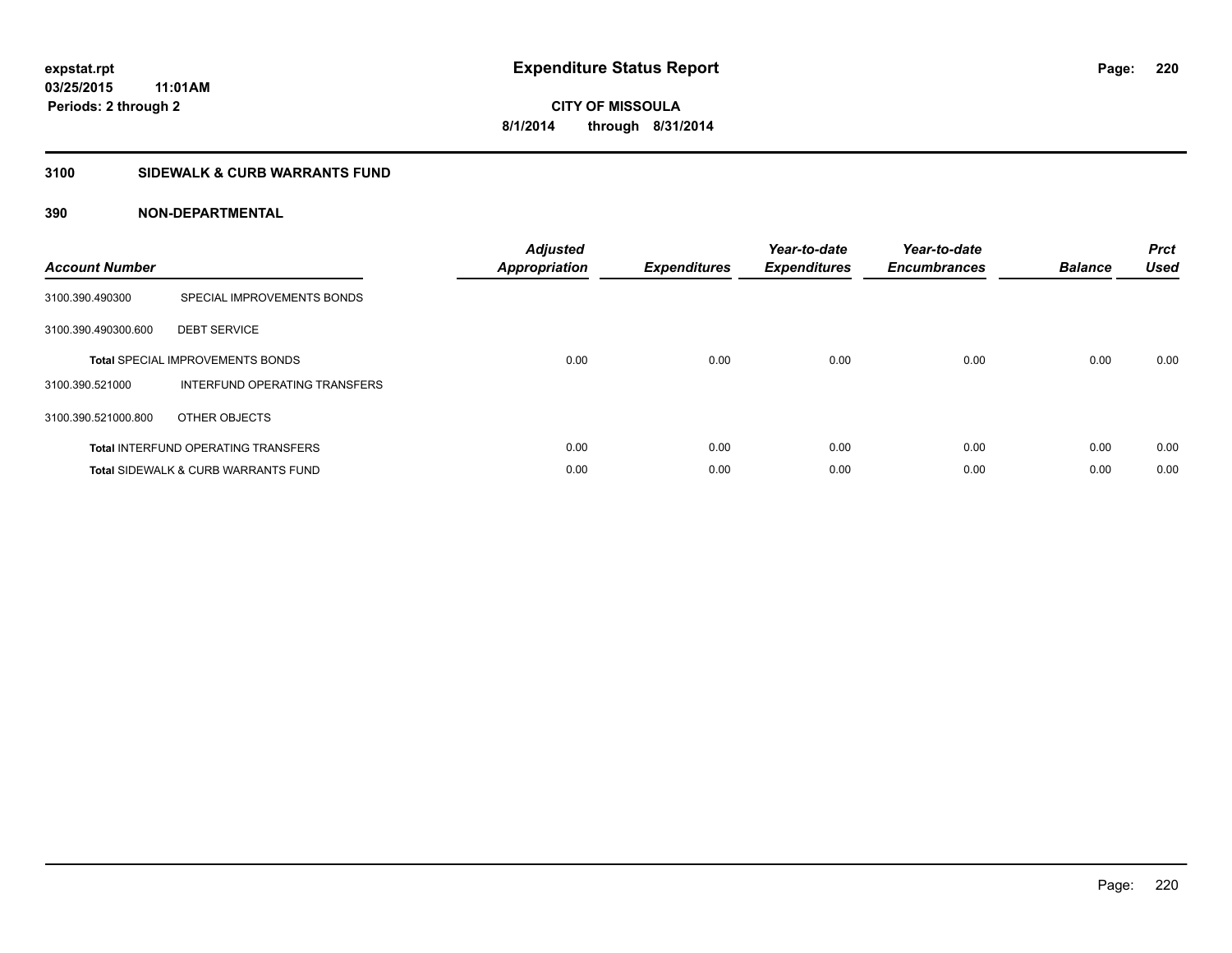### **03/25/2015 11:01AM Periods: 2 through 2**

**CITY OF MISSOULA 8/1/2014 through 8/31/2014**

### **3200 FY99 SIDEWALK & CURB DEBT SERVICE FUND**

| <b>Account Number</b>      |                                              | <b>Adjusted</b><br><b>Appropriation</b> | <b>Expenditures</b> | Year-to-date<br><b>Expenditures</b> | Year-to-date<br><b>Encumbrances</b> | <b>Balance</b> | <b>Prct</b><br><b>Used</b> |
|----------------------------|----------------------------------------------|-----------------------------------------|---------------------|-------------------------------------|-------------------------------------|----------------|----------------------------|
| 3200.390.490300            | SPECIAL IMPROVEMENTS BONDS                   |                                         |                     |                                     |                                     |                |                            |
| 3200.390.490300.600        | <b>DEBT SERVICE</b>                          |                                         |                     |                                     |                                     |                |                            |
|                            | <b>Total SPECIAL IMPROVEMENTS BONDS</b>      | 0.00                                    | 0.00                | 0.00                                | 0.00                                | 0.00           | 0.00                       |
| 3200.390.510100            | SPECIAL ASSESSMENTS                          |                                         |                     |                                     |                                     |                |                            |
| 3200.390.510100.600        | <b>DEBT SERVICE</b>                          |                                         |                     |                                     |                                     |                |                            |
| <b>Total DEBT SERVICE</b>  |                                              | 0.00                                    | 0.00                | 0.00                                | 0.00                                | 0.00           | 0.00                       |
| 3200.390.510100.800        | OTHER OBJECTS                                |                                         |                     |                                     |                                     |                |                            |
| <b>Total OTHER OBJECTS</b> |                                              | 0.00                                    | 0.00                | 0.00                                | 0.00                                | 0.00           | 0.00                       |
|                            | <b>Total SPECIAL ASSESSMENTS</b>             | 0.00                                    | 0.00                | 0.00                                | 0.00                                | 0.00           | 0.00                       |
|                            | Total FY99 SIDEWALK & CURB DEBT SERVICE FUND | 0.00                                    | 0.00                | 0.00                                | 0.00                                | 0.00           | 0.00                       |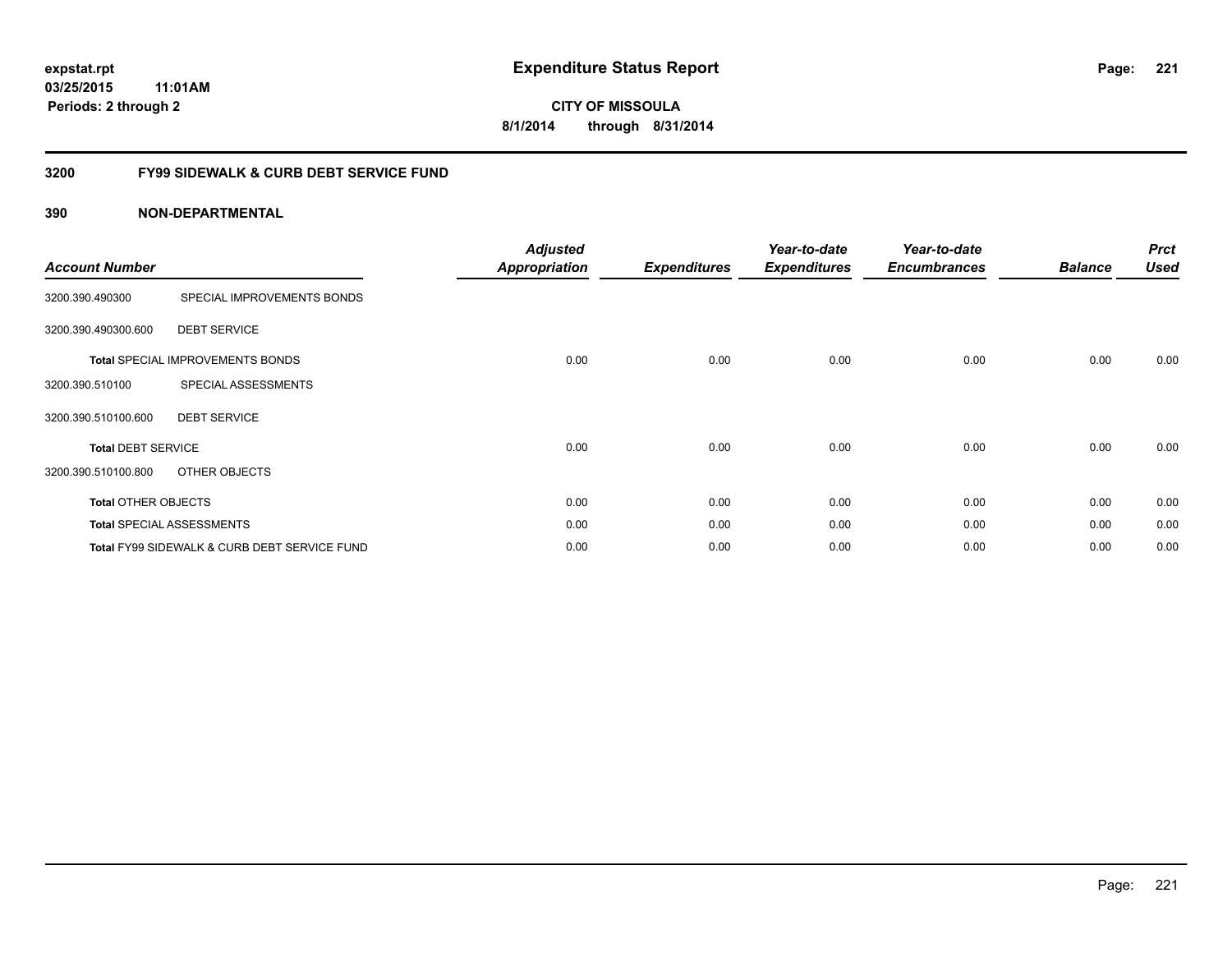### **03/25/2015 11:01AM Periods: 2 through 2**

**CITY OF MISSOULA 8/1/2014 through 8/31/2014**

### **3300 FY00 SIDEWALK & CURB DEBT SERVICE FUND**

| <b>Account Number</b> |                                              | <b>Adjusted</b><br>Appropriation | <b>Expenditures</b> | Year-to-date<br><b>Expenditures</b> | Year-to-date<br><b>Encumbrances</b> | <b>Balance</b> | <b>Prct</b><br>Used |
|-----------------------|----------------------------------------------|----------------------------------|---------------------|-------------------------------------|-------------------------------------|----------------|---------------------|
| 3300.390.510100       | SPECIAL ASSESSMENTS                          |                                  |                     |                                     |                                     |                |                     |
| 3300.390.510100.600   | <b>DEBT SERVICE</b>                          |                                  |                     |                                     |                                     |                |                     |
|                       | <b>Total SPECIAL ASSESSMENTS</b>             | 0.00                             | 0.00                | 0.00                                | 0.00                                | 0.00           | 0.00                |
|                       | Total FY00 SIDEWALK & CURB DEBT SERVICE FUND | 0.00                             | 0.00                | 0.00                                | 0.00                                | 0.00           | 0.00                |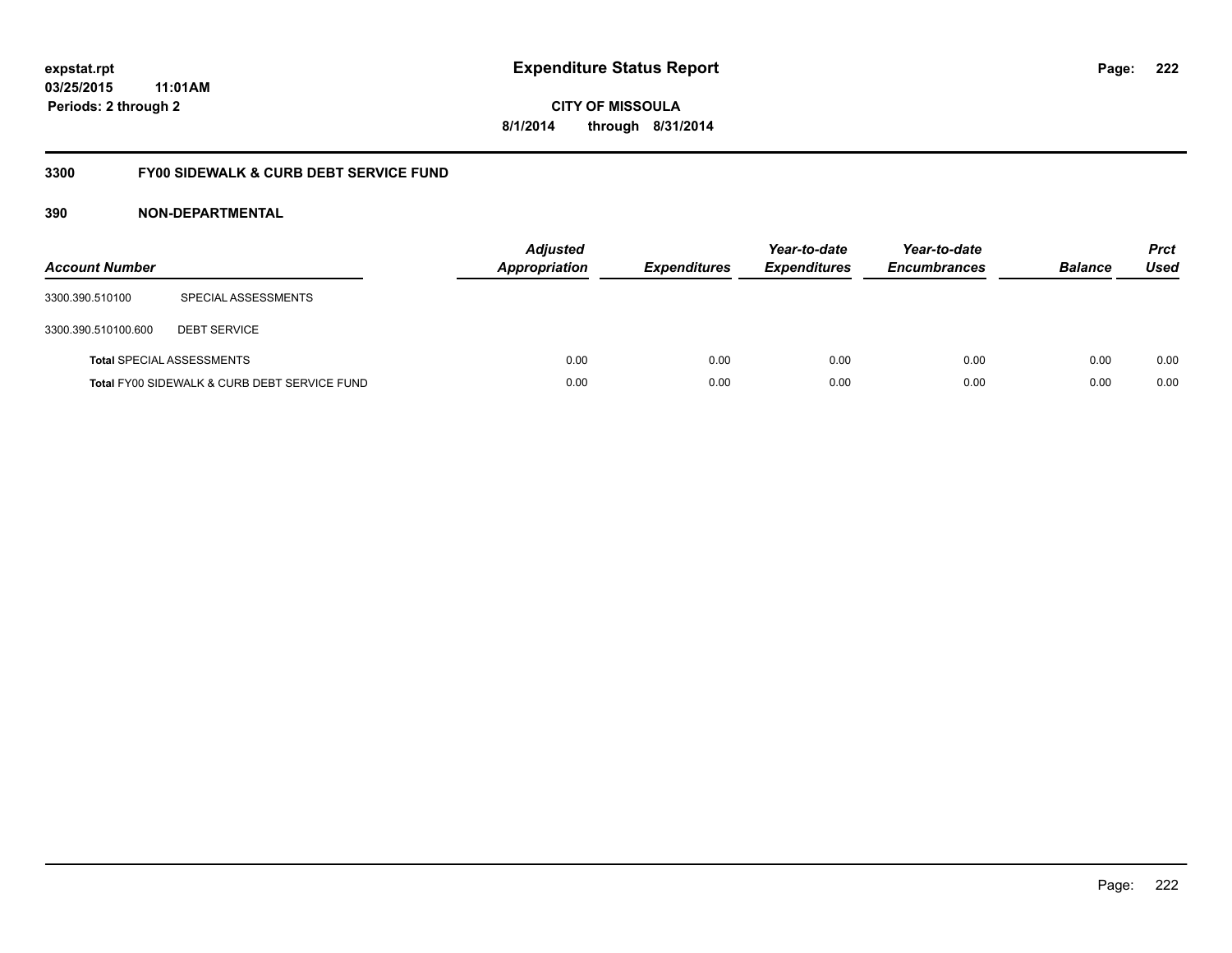**3305 JUDGMENT LEVIES**

| <b>Account Number</b>           |                           | <b>Adjusted</b><br>Appropriation | <b>Expenditures</b> | Year-to-date<br><b>Expenditures</b> | Year-to-date<br><b>Encumbrances</b> | <b>Balance</b> | <b>Prct</b><br><b>Used</b> |
|---------------------------------|---------------------------|----------------------------------|---------------------|-------------------------------------|-------------------------------------|----------------|----------------------------|
| 3305.390.490550                 | <b>JUDGMENT LEVY DEBT</b> |                                  |                     |                                     |                                     |                |                            |
| 3305.390.490550.600             | <b>DEBT SERVICE</b>       |                                  |                     |                                     |                                     |                |                            |
| <b>Total JUDGMENT LEVY DEBT</b> |                           | 0.00                             | 0.00                | 0.00                                | 0.00                                | 0.00           | 0.00                       |
| <b>Total JUDGMENT LEVIES</b>    |                           | 0.00                             | 0.00                | 0.00                                | 0.00                                | 0.00           | 0.00                       |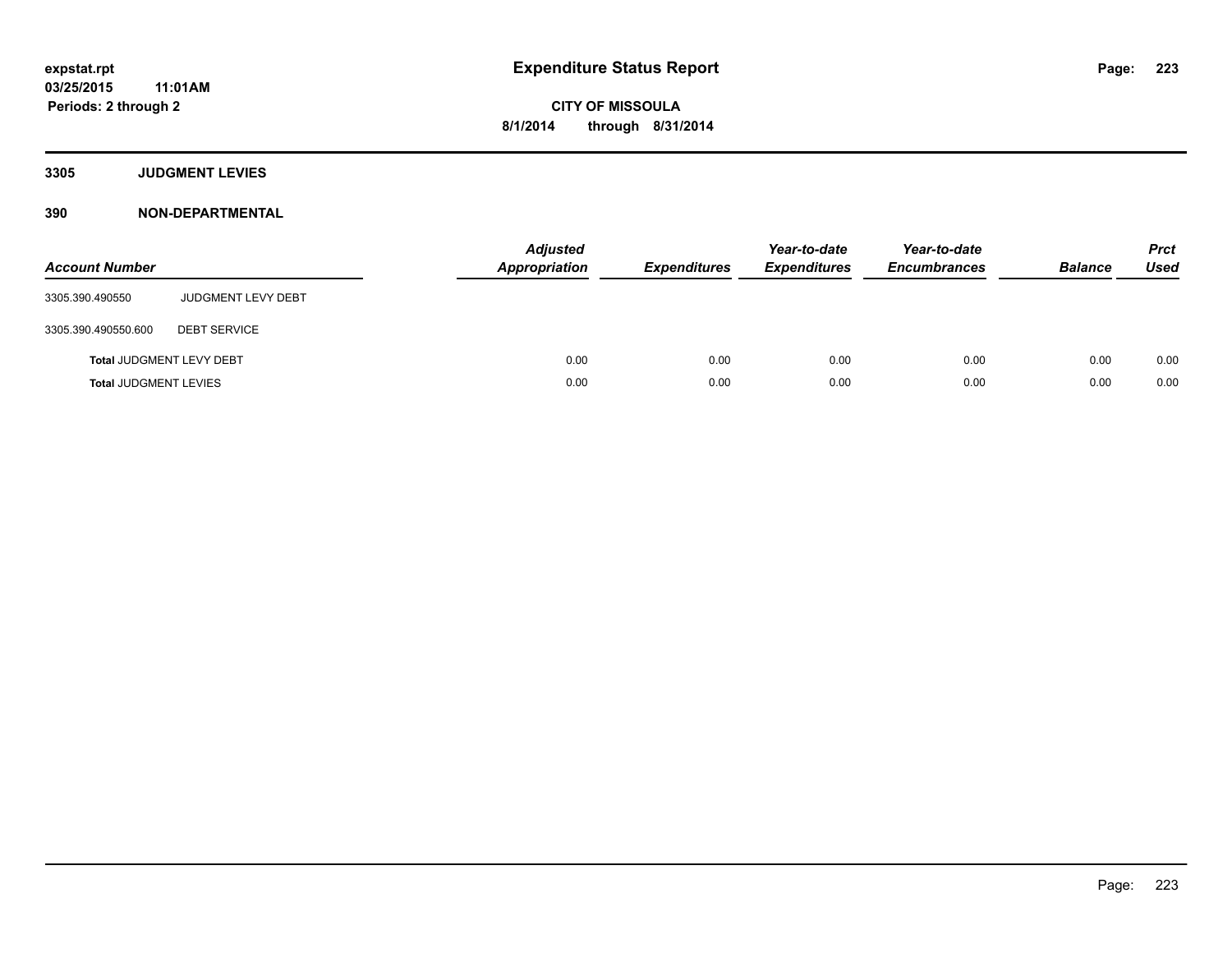### **03/25/2015 11:01AM Periods: 2 through 2**

**CITY OF MISSOULA 8/1/2014 through 8/31/2014**

### **3400 FY01 SIDEWALK & CURB DEBT SERVICE FUND**

| <b>Account Number</b>     |                                              | <b>Adjusted</b><br><b>Appropriation</b> | <b>Expenditures</b> | Year-to-date<br><b>Expenditures</b> | Year-to-date<br><b>Encumbrances</b> | <b>Balance</b> | <b>Prct</b><br>Used |
|---------------------------|----------------------------------------------|-----------------------------------------|---------------------|-------------------------------------|-------------------------------------|----------------|---------------------|
| 3400.390.510100           | SPECIAL ASSESSMENTS                          |                                         |                     |                                     |                                     |                |                     |
| 3400.390.510100.600       | <b>DEBT SERVICE</b>                          |                                         |                     |                                     |                                     |                |                     |
| <b>Total DEBT SERVICE</b> |                                              | 0.00                                    | 0.00                | 0.00                                | 0.00                                | 0.00           | 0.00                |
|                           | <b>Total SPECIAL ASSESSMENTS</b>             | 0.00                                    | 0.00                | 0.00                                | 0.00                                | 0.00           | 0.00                |
|                           | Total FY01 SIDEWALK & CURB DEBT SERVICE FUND | 0.00                                    | 0.00                | 0.00                                | 0.00                                | 0.00           | 0.00                |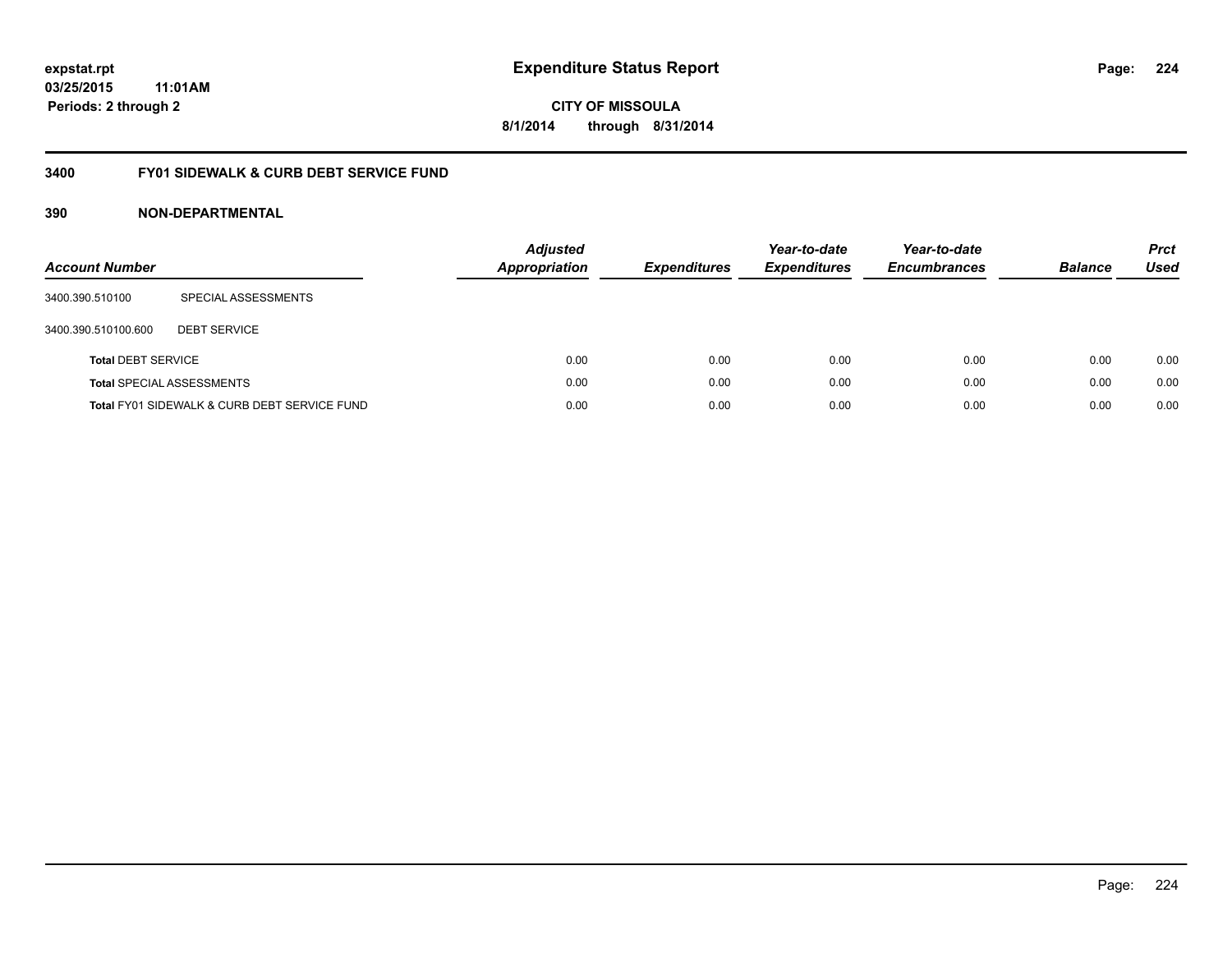### **03/25/2015 11:01AM Periods: 2 through 2**

**CITY OF MISSOULA 8/1/2014 through 8/31/2014**

### **3410 FY02 SIDEWALK & CURB DEBT SERVICE FUND**

| <b>Account Number</b>            |                                                 | <b>Adjusted</b><br><b>Appropriation</b> | <b>Expenditures</b> | Year-to-date<br><b>Expenditures</b> | Year-to-date<br><b>Encumbrances</b> | <b>Balance</b>         | <b>Prct</b><br>Used |
|----------------------------------|-------------------------------------------------|-----------------------------------------|---------------------|-------------------------------------|-------------------------------------|------------------------|---------------------|
| 3410.390.510100                  | SPECIAL ASSESSMENTS                             |                                         |                     |                                     |                                     |                        |                     |
| 3410.390.510100.600              | <b>DEBT SERVICE</b>                             |                                         |                     |                                     |                                     |                        |                     |
| <b>Total DEBT SERVICE</b>        | 3410.390.510100.620.000 INTEREST / SERVICE FEES | 0.00<br>0.00                            | 0.00<br>0.00        | 350.00<br>350.00                    | 0.00<br>0.00                        | $-350.00$<br>$-350.00$ | 0.00<br>0.00        |
| <b>Total SPECIAL ASSESSMENTS</b> |                                                 | 0.00                                    | 0.00                | 350.00                              | 0.00                                | $-350.00$              | 0.00                |
|                                  | Total FY02 SIDEWALK & CURB DEBT SERVICE FUND    | 0.00                                    | 0.00                | 350.00                              | 0.00                                | $-350.00$              | 0.00                |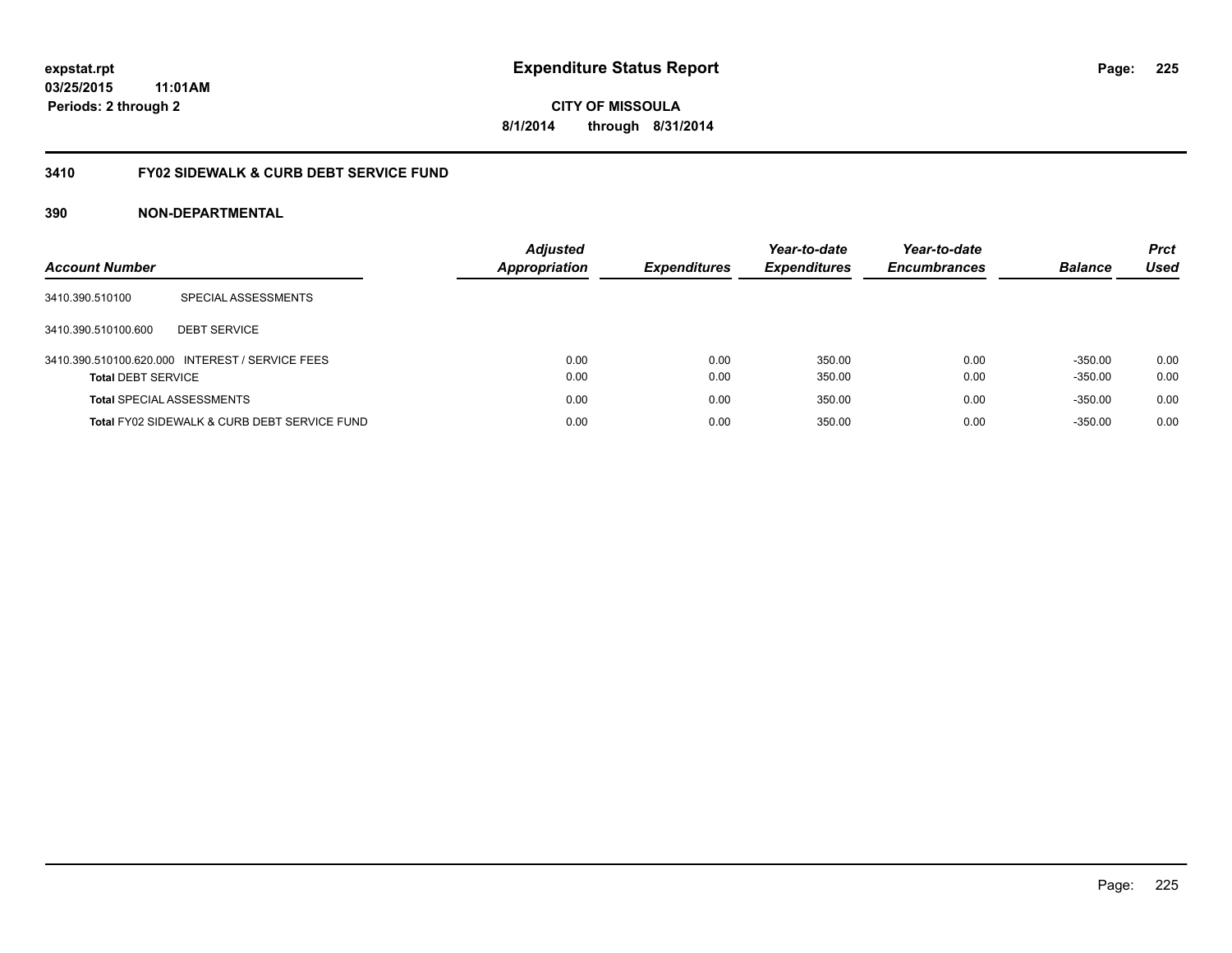### **3420 FY03 SIDEWALK & CURB DEBT SERVICE**

|                                   |                                                    | <b>Adjusted</b>      |                     | Year-to-date        | Year-to-date        |                | <b>Prct</b> |
|-----------------------------------|----------------------------------------------------|----------------------|---------------------|---------------------|---------------------|----------------|-------------|
| <b>Account Number</b>             |                                                    | <b>Appropriation</b> | <b>Expenditures</b> | <b>Expenditures</b> | <b>Encumbrances</b> | <b>Balance</b> | <b>Used</b> |
| 3420.390.510100                   | SPECIAL ASSESSMENTS                                |                      |                     |                     |                     |                |             |
| 3420.390.510100.600               | <b>DEBT SERVICE</b>                                |                      |                     |                     |                     |                |             |
| 3420.390.510100.610.000 PRINCIPAL |                                                    | 25,000.00            | 0.00                | 0.00                | 0.00                | 25,000.00      | 0.00        |
|                                   | 3420.390.510100.620.000 INTEREST / SERVICE FEES    | 1,300.00             | 0.00                | 350.00              | 0.00                | 950.00         | 26.92       |
|                                   | <b>Total SPECIAL ASSESSMENTS</b>                   | 26,300.00            | 0.00                | 350.00              | 0.00                | 25,950.00      | 1.33        |
| 3420.390.510110                   | <b>MERCHANT SERVICES</b>                           |                      |                     |                     |                     |                |             |
| 3420.390.510110.500               | <b>FIXED CHARGES</b>                               |                      |                     |                     |                     |                |             |
| <b>Total MERCHANT SERVICES</b>    |                                                    | 0.00                 | 0.00                | 0.00                | 0.00                | 0.00           | 0.00        |
|                                   | <b>Total FY03 SIDEWALK &amp; CURB DEBT SERVICE</b> | 26.300.00            | 0.00                | 350.00              | 0.00                | 25.950.00      | 1.33        |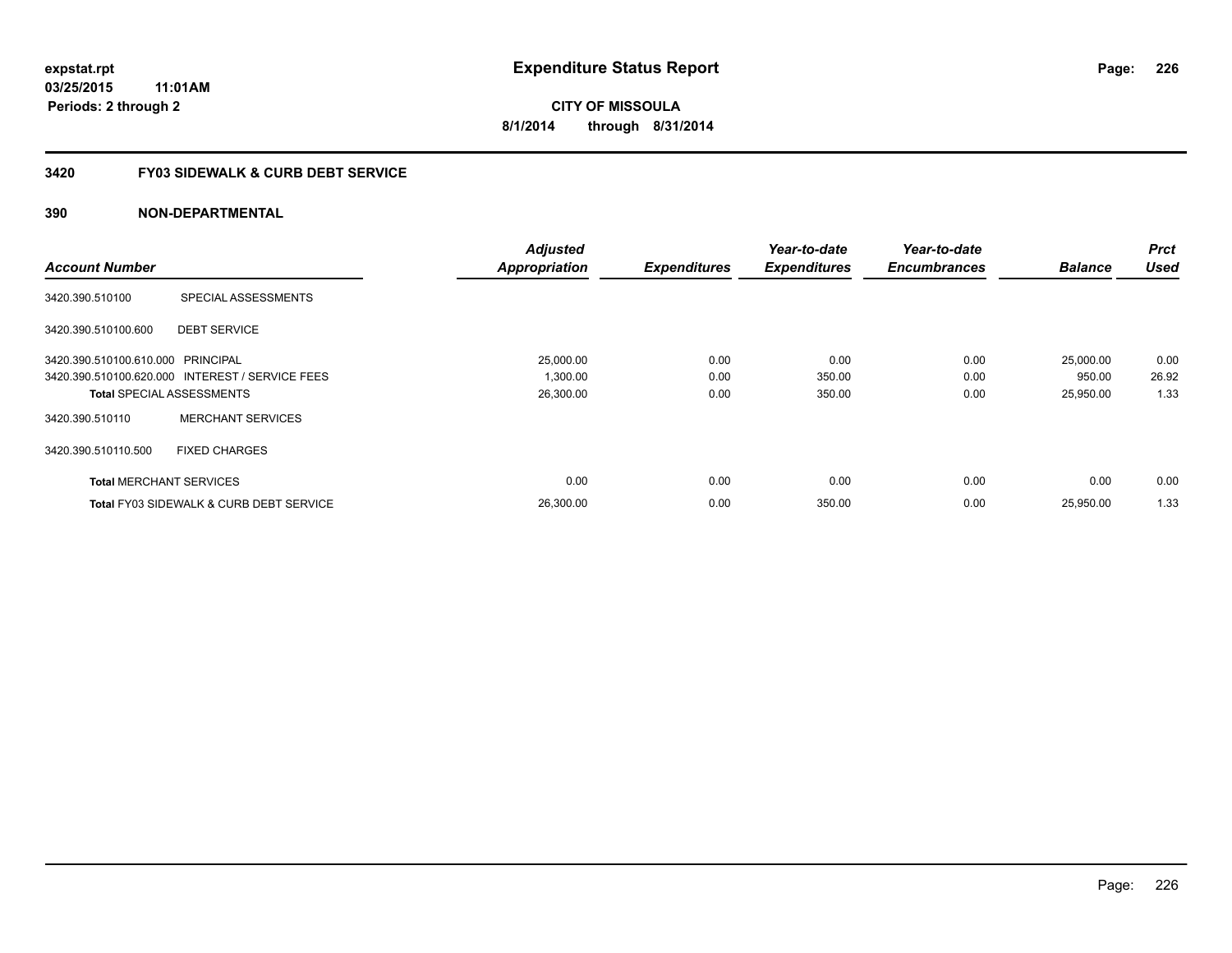### **3430 FY04 SIDEWALK CURB DEBT SERVICE**

|                                   |                                                 | <b>Adjusted</b> |                     | Year-to-date        | Year-to-date        |                | <b>Prct</b> |
|-----------------------------------|-------------------------------------------------|-----------------|---------------------|---------------------|---------------------|----------------|-------------|
| <b>Account Number</b>             |                                                 | Appropriation   | <b>Expenditures</b> | <b>Expenditures</b> | <b>Encumbrances</b> | <b>Balance</b> | <b>Used</b> |
| 3430.390.510100                   | SPECIAL ASSESSMENTS                             |                 |                     |                     |                     |                |             |
| 3430.390.510100.600               | <b>DEBT SERVICE</b>                             |                 |                     |                     |                     |                |             |
| 3430.390.510100.610.000 PRINCIPAL |                                                 | 10.000.00       | 0.00                | 0.00                | 0.00                | 10.000.00      | 0.00        |
|                                   | 3430.390.510100.620.000 INTEREST / SERVICE FEES | 1.295.00        | 0.00                | 0.00                | 0.00                | 1.295.00       | 0.00        |
| <b>Total DEBT SERVICE</b>         |                                                 | 11.295.00       | 0.00                | 0.00                | 0.00                | 11.295.00      | 0.00        |
|                                   | <b>Total SPECIAL ASSESSMENTS</b>                | 11.295.00       | 0.00                | 0.00                | 0.00                | 11.295.00      | 0.00        |
|                                   | <b>Total FY04 SIDEWALK CURB DEBT SERVICE</b>    | 11.295.00       | 0.00                | 0.00                | 0.00                | 11.295.00      | 0.00        |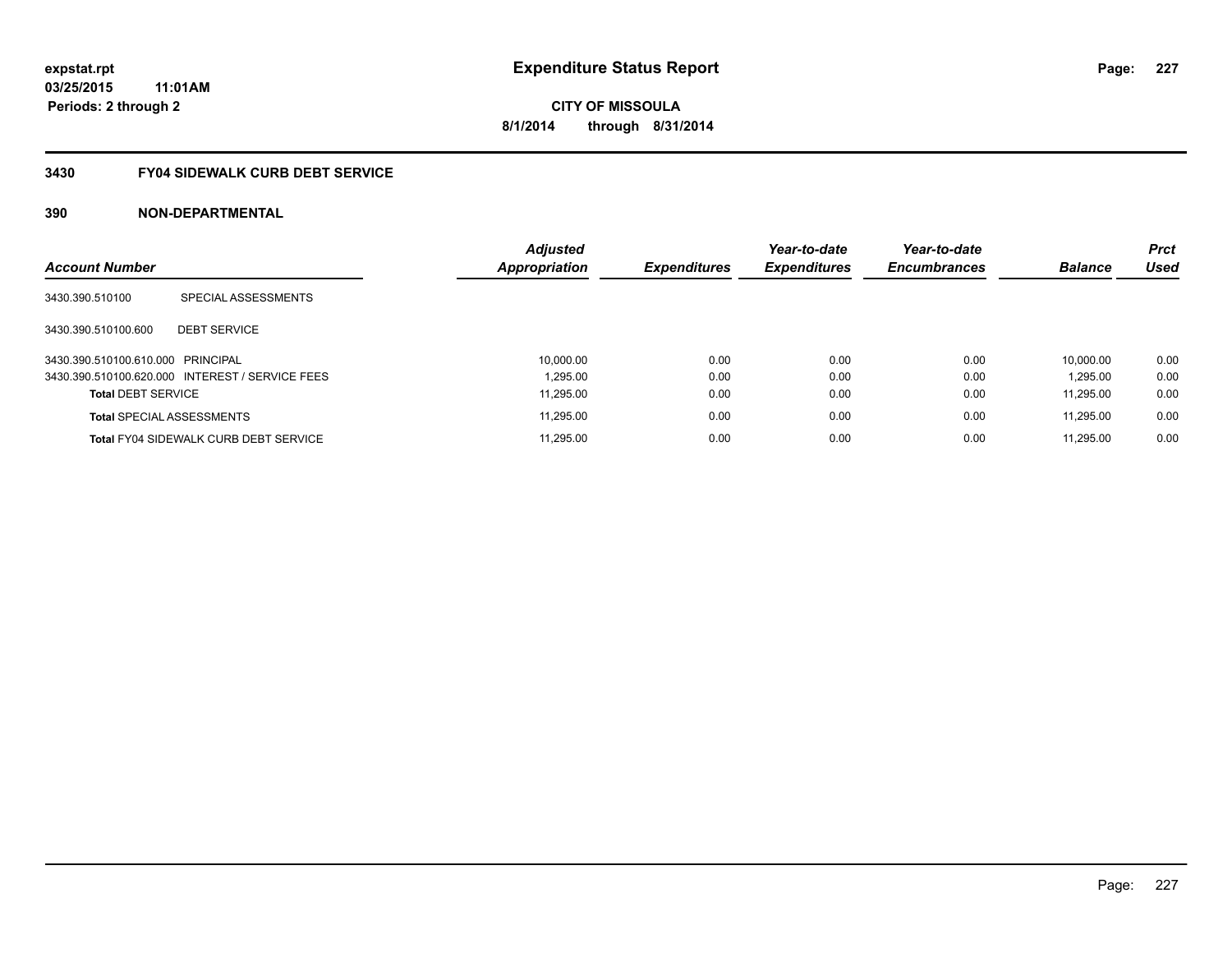#### **3440 FY 05 SIDEWALK AND CURB**

|                                   |                                                 | <b>Adjusted</b> |                     | Year-to-date        | Year-to-date        |                | <b>Prct</b> |
|-----------------------------------|-------------------------------------------------|-----------------|---------------------|---------------------|---------------------|----------------|-------------|
| <b>Account Number</b>             |                                                 | Appropriation   | <b>Expenditures</b> | <b>Expenditures</b> | <b>Encumbrances</b> | <b>Balance</b> | <b>Used</b> |
| 3440.390.510100                   | SPECIAL ASSESSMENTS                             |                 |                     |                     |                     |                |             |
| 3440.390.510100.600               | <b>DEBT SERVICE</b>                             |                 |                     |                     |                     |                |             |
| 3440.390.510100.610.000 PRINCIPAL |                                                 | 35.000.00       | 0.00                | 0.00                | 0.00                | 35.000.00      | 0.00        |
|                                   | 3440.390.510100.620.000 INTEREST / SERVICE FEES | 5.163.00        | 0.00                | 0.00                | 0.00                | 5.163.00       | 0.00        |
| <b>Total DEBT SERVICE</b>         |                                                 | 40,163.00       | 0.00                | 0.00                | 0.00                | 40.163.00      | 0.00        |
|                                   | <b>Total SPECIAL ASSESSMENTS</b>                | 40.163.00       | 0.00                | 0.00                | 0.00                | 40.163.00      | 0.00        |
|                                   | Total FY 05 SIDEWALK AND CURB                   | 40.163.00       | 0.00                | 0.00                | 0.00                | 40.163.00      | 0.00        |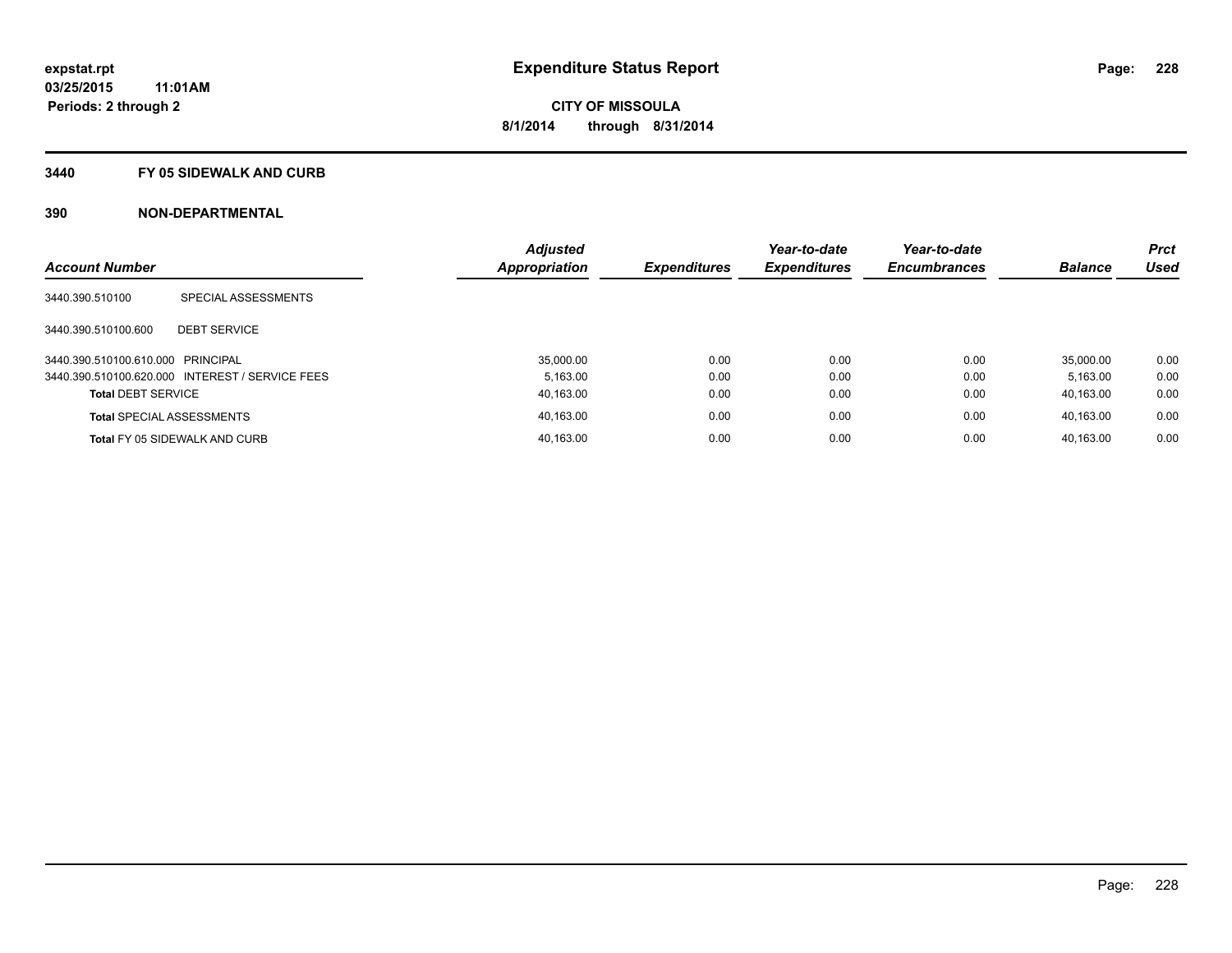#### **3450 FY 06 SIDEWALK AND CURB**

| <b>Account Number</b>             |                                                 | <b>Adjusted</b><br><b>Appropriation</b> | <b>Expenditures</b> | Year-to-date<br><b>Expenditures</b> | Year-to-date<br><b>Encumbrances</b> | <b>Balance</b> | <b>Prct</b><br><b>Used</b> |
|-----------------------------------|-------------------------------------------------|-----------------------------------------|---------------------|-------------------------------------|-------------------------------------|----------------|----------------------------|
| 3450.390.510100                   | SPECIAL ASSESSMENTS                             |                                         |                     |                                     |                                     |                |                            |
| 3450.390.510100.600               | <b>DEBT SERVICE</b>                             |                                         |                     |                                     |                                     |                |                            |
| 3450.390.510100.610.000 PRINCIPAL |                                                 | 25.000.00                               | 0.00                | 0.00                                | 0.00                                | 25.000.00      | 0.00                       |
|                                   | 3450.390.510100.620.000 INTEREST / SERVICE FEES | 4.569.00                                | 0.00                | 0.00                                | 0.00                                | 4.569.00       | 0.00                       |
| <b>Total DEBT SERVICE</b>         |                                                 | 29,569.00                               | 0.00                | 0.00                                | 0.00                                | 29.569.00      | 0.00                       |
|                                   | <b>Total SPECIAL ASSESSMENTS</b>                | 29,569.00                               | 0.00                | 0.00                                | 0.00                                | 29.569.00      | 0.00                       |
|                                   | <b>Total FY 06 SIDEWALK AND CURB</b>            | 29.569.00                               | 0.00                | 0.00                                | 0.00                                | 29.569.00      | 0.00                       |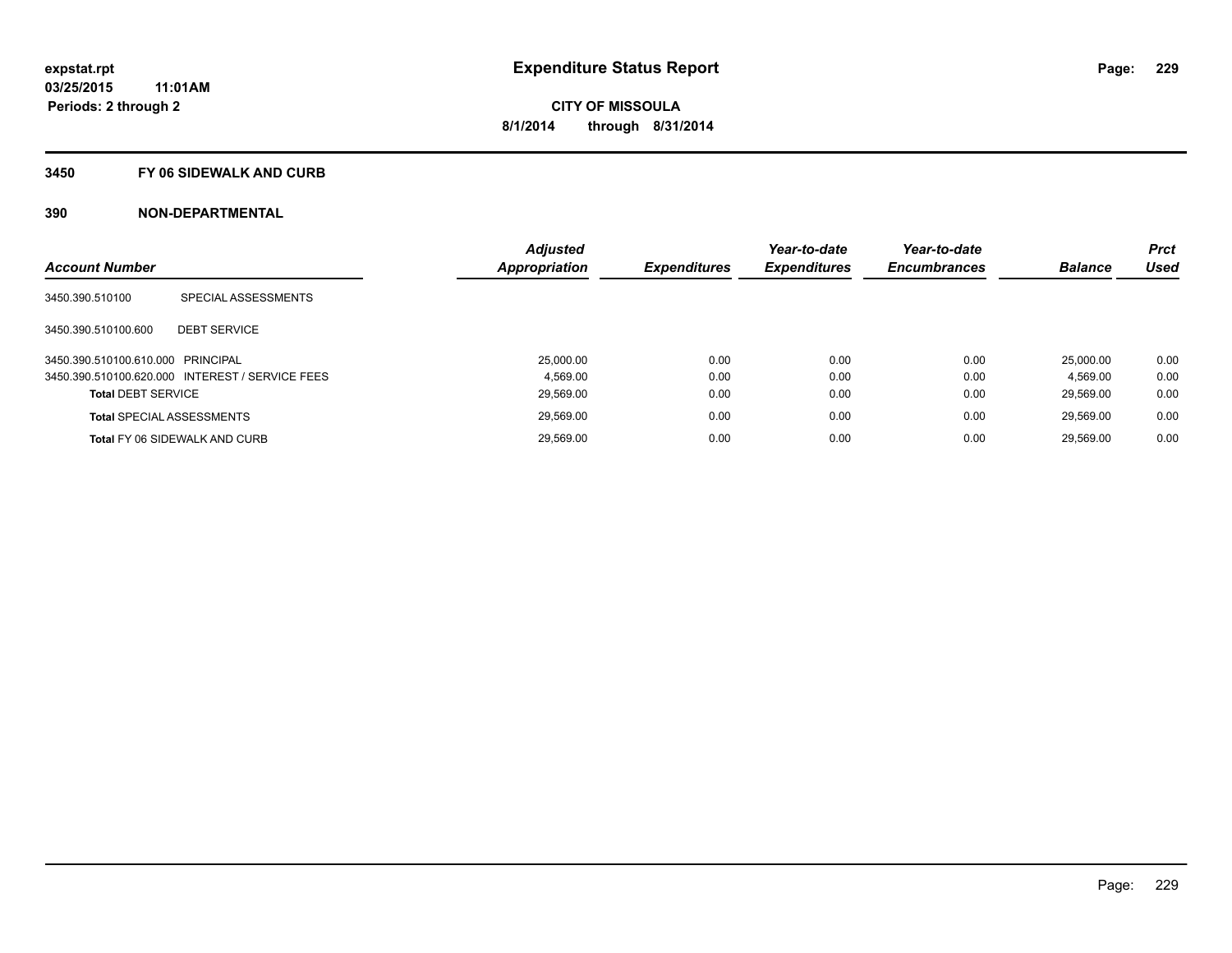### **3460 FY07 SIDEWALK AND CURB DEBT**

| <b>Account Number</b>             |                                                 | <b>Adjusted</b><br>Appropriation | <b>Expenditures</b> | Year-to-date<br><b>Expenditures</b> | Year-to-date<br><b>Encumbrances</b> | <b>Balance</b> | <b>Prct</b><br>Used |
|-----------------------------------|-------------------------------------------------|----------------------------------|---------------------|-------------------------------------|-------------------------------------|----------------|---------------------|
| 3460.390.510100                   | SPECIAL ASSESSMENTS                             |                                  |                     |                                     |                                     |                |                     |
| 3460.390.510100.600               | <b>DEBT SERVICE</b>                             |                                  |                     |                                     |                                     |                |                     |
| 3460.390.510100.610.000 PRINCIPAL |                                                 | 75,000.00                        | 0.00                | 0.00                                | 0.00                                | 75,000.00      | 0.00                |
|                                   | 3460.390.510100.620.000 INTEREST / SERVICE FEES | 17.110.00                        | 0.00                | 0.00                                | 0.00                                | 17.110.00      | 0.00                |
|                                   | <b>Total FY07 SIDEWALK AND CURB DEBT</b>        | 92,110.00                        | 0.00                | 0.00                                | 0.00                                | 92,110.00      | 0.00                |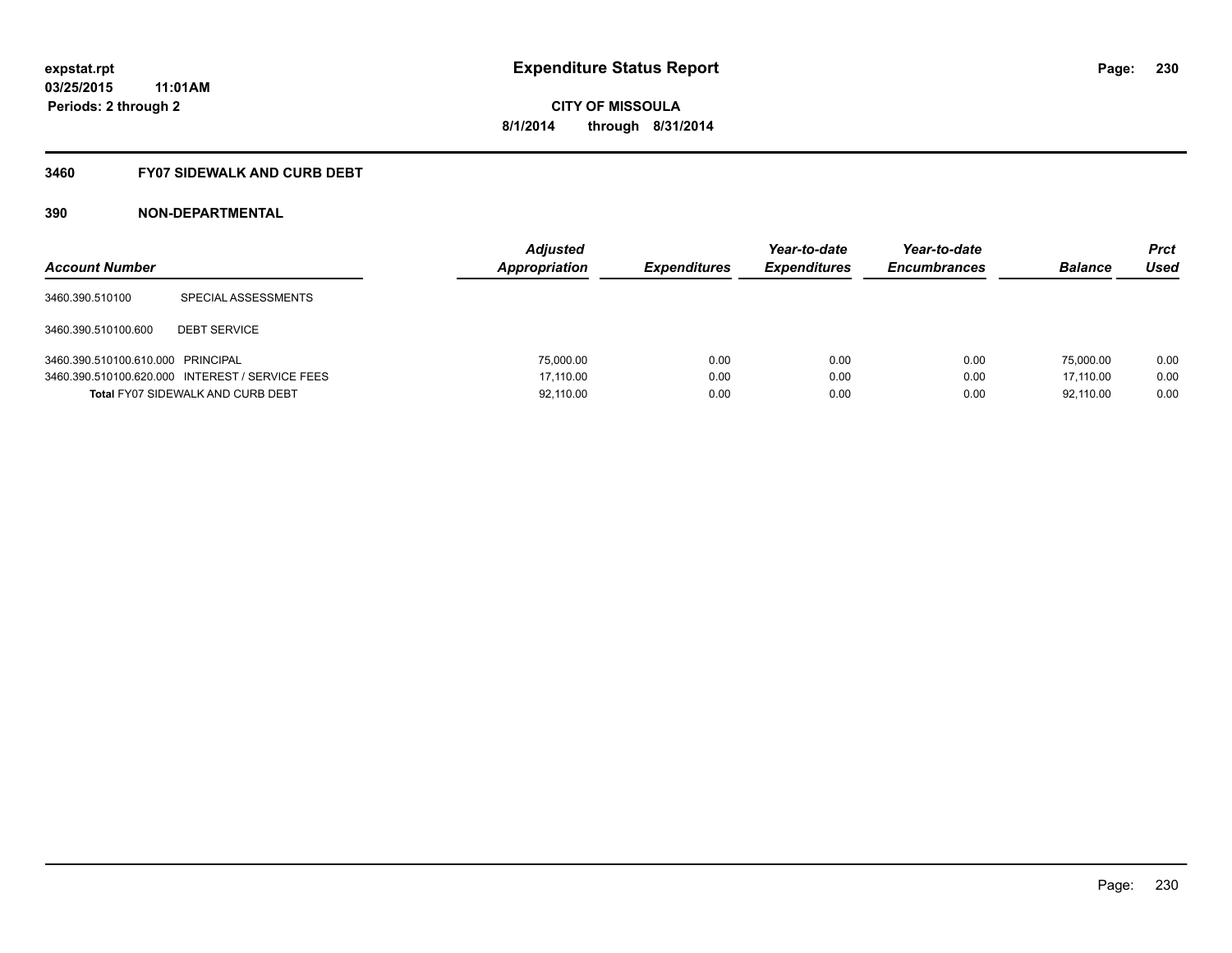**03/25/2015 11:01AM Periods: 2 through 2**

# **CITY OF MISSOULA 8/1/2014 through 8/31/2014**

### **3461 SERIES 2008A SIDEWALK AND CURB**

### **280 PUBLIC WORKS ADMIN/ENGINEERING**

| <b>Account Number</b> |                                             | Adjusted<br>Appropriation | <b>Expenditures</b> | Year-to-date<br><b>Expenditures</b> | Year-to-date<br><b>Encumbrances</b> | <b>Balance</b> | <b>Prct</b><br><b>Used</b> |
|-----------------------|---------------------------------------------|---------------------------|---------------------|-------------------------------------|-------------------------------------|----------------|----------------------------|
| 3461.280.521000       | INTERFUND OPERATING TRANSFERS               |                           |                     |                                     |                                     |                |                            |
| 3461.280.521000.800   | OTHER OBJECTS                               |                           |                     |                                     |                                     |                |                            |
|                       | <b>Total PUBLIC WORKS ADMIN/ENGINEERING</b> | 0.00                      | 0.00                | 0.00                                | 0.00                                | 0.00           | 0.00                       |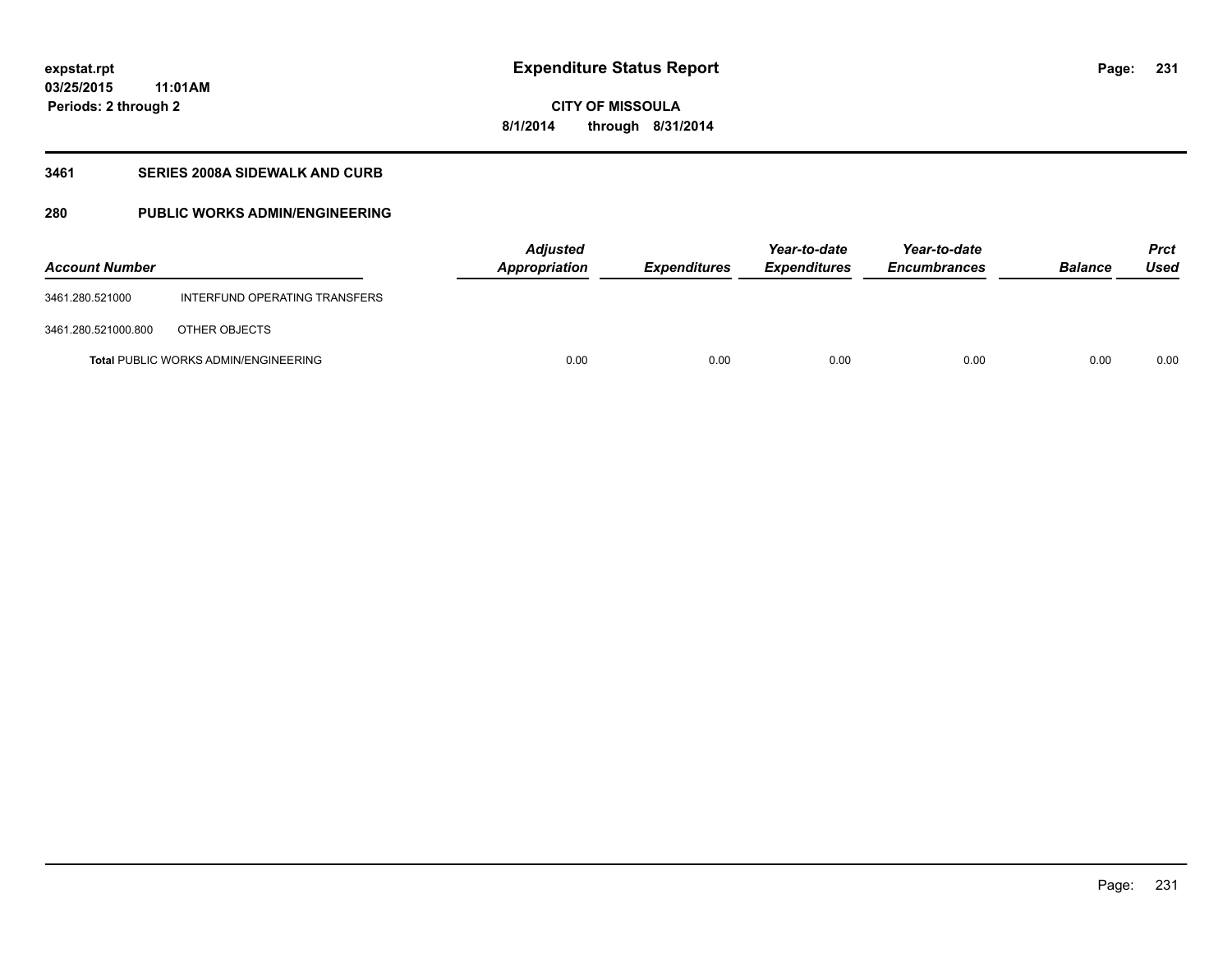### **3461 SERIES 2008A SIDEWALK AND CURB**

| <b>Account Number</b>             |                                                 | <b>Adjusted</b><br><b>Appropriation</b> | <b>Expenditures</b> | Year-to-date<br><b>Expenditures</b> | Year-to-date<br><b>Encumbrances</b> | <b>Balance</b> | <b>Prct</b><br><b>Used</b> |
|-----------------------------------|-------------------------------------------------|-----------------------------------------|---------------------|-------------------------------------|-------------------------------------|----------------|----------------------------|
|                                   |                                                 |                                         |                     |                                     |                                     |                |                            |
| 3461.390.510100                   | SPECIAL ASSESSMENTS                             |                                         |                     |                                     |                                     |                |                            |
| 3461.390.510100.600               | <b>DEBT SERVICE</b>                             |                                         |                     |                                     |                                     |                |                            |
| 3461.390.510100.610.000 PRINCIPAL |                                                 | 50,000.00                               | 0.00                | 0.00                                | 0.00                                | 50,000.00      | 0.00                       |
|                                   | 3461.390.510100.620.000 INTEREST / SERVICE FEES | 12,213.00                               | 0.00                | 0.00                                | 0.00                                | 12,213.00      | 0.00                       |
| <b>Total SPECIAL ASSESSMENTS</b>  |                                                 | 62,213.00                               | 0.00                | 0.00                                | 0.00                                | 62,213.00      | 0.00                       |
| 3461.390.521000                   | INTERFUND OPERATING TRANSFERS                   |                                         |                     |                                     |                                     |                |                            |
| 3461.390.521000.800               | OTHER OBJECTS                                   |                                         |                     |                                     |                                     |                |                            |
|                                   | <b>Total INTERFUND OPERATING TRANSFERS</b>      | 0.00                                    | 0.00                | 0.00                                | 0.00                                | 0.00           | 0.00                       |
|                                   | <b>Total SERIES 2008A SIDEWALK AND CURB</b>     | 62,213.00                               | 0.00                | 0.00                                | 0.00                                | 62.213.00      | 0.00                       |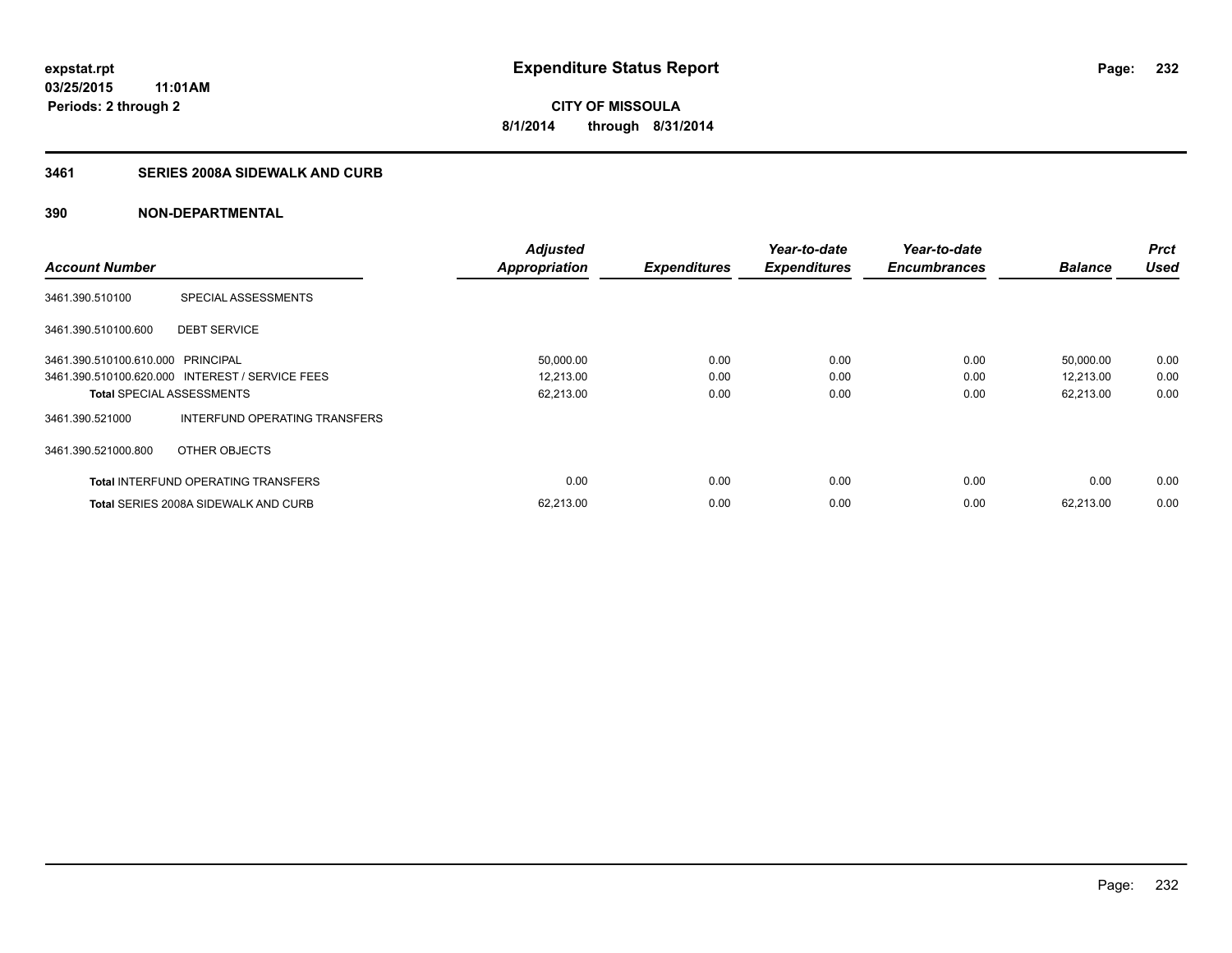#### **3462 SERIES 2009 SIDEWALK AND CURB**

|                                   |                                                 | <b>Adjusted</b>      |                     | Year-to-date        | Year-to-date        |                | <b>Prct</b> |
|-----------------------------------|-------------------------------------------------|----------------------|---------------------|---------------------|---------------------|----------------|-------------|
| <b>Account Number</b>             |                                                 | <b>Appropriation</b> | <b>Expenditures</b> | <b>Expenditures</b> | <b>Encumbrances</b> | <b>Balance</b> | <b>Used</b> |
| 3462.390.510100                   | SPECIAL ASSESSMENTS                             |                      |                     |                     |                     |                |             |
| 3462.390.510100.600               | <b>DEBT SERVICE</b>                             |                      |                     |                     |                     |                |             |
| 3462.390.510100.610.000 PRINCIPAL |                                                 | 50,000.00            | 0.00                | 0.00                | 0.00                | 50.000.00      | 0.00        |
|                                   | 3462.390.510100.620.000 INTEREST / SERVICE FEES | 17,143.00            | 300.00              | 300.00              | 0.00                | 16,843.00      | 1.75        |
| <b>Total SPECIAL ASSESSMENTS</b>  |                                                 | 67,143.00            | 300.00              | 300.00              | 0.00                | 66,843.00      | 0.45        |
| 3462.390.521000                   | INTERFUND OPERATING TRANSFERS                   |                      |                     |                     |                     |                |             |
| 3462.390.521000.800               | OTHER OBJECTS                                   |                      |                     |                     |                     |                |             |
|                                   | <b>Total INTERFUND OPERATING TRANSFERS</b>      | 0.00                 | 0.00                | 0.00                | 0.00                | 0.00           | 0.00        |
|                                   | <b>Total SERIES 2009 SIDEWALK AND CURB</b>      | 67,143.00            | 300.00              | 300.00              | 0.00                | 66.843.00      | 0.45        |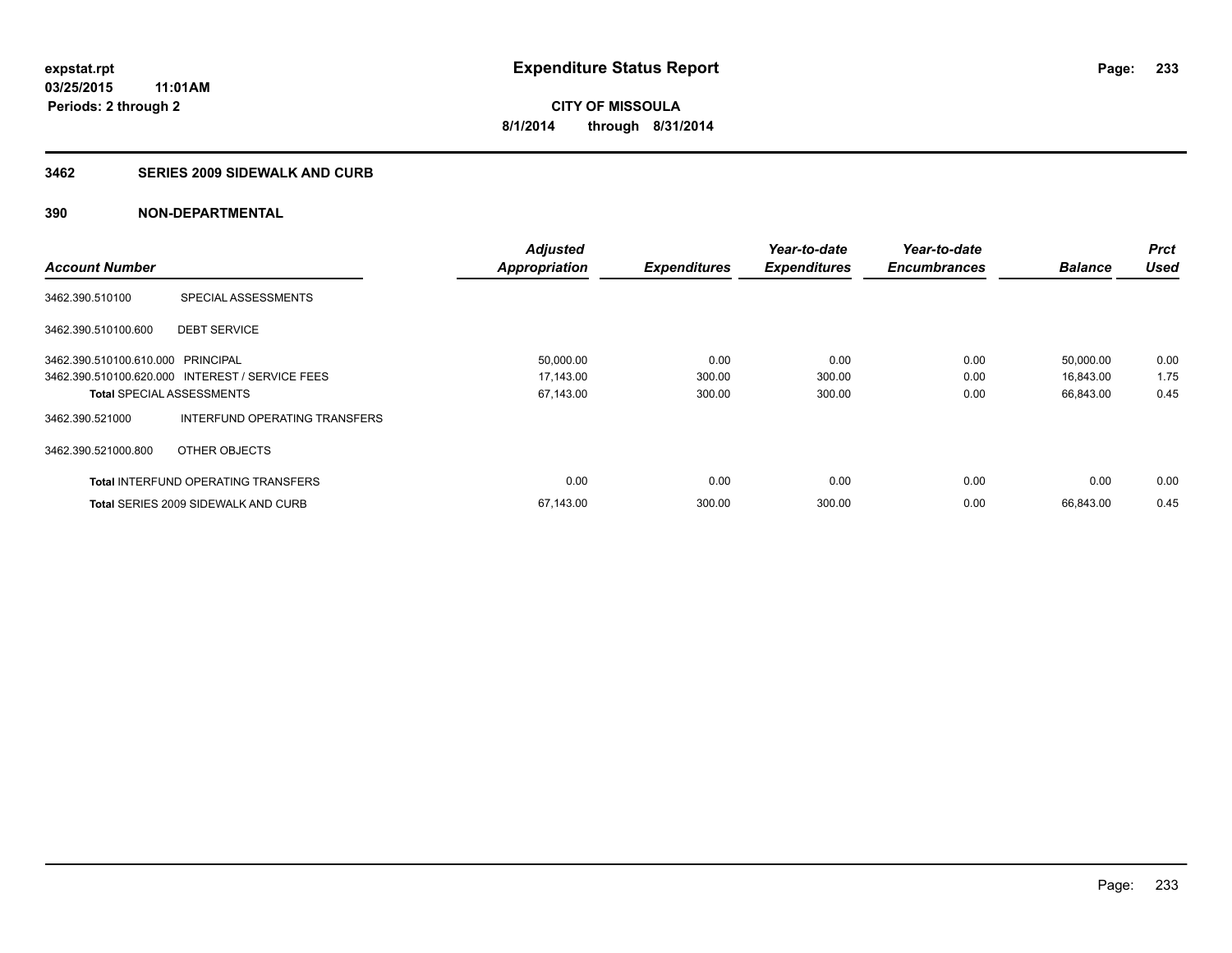#### **3463 SERIES 2010 SIDEWALK AND CURB**

|                                   |                                                 | <b>Adjusted</b>      |                     | Year-to-date        | Year-to-date        |                | <b>Prct</b> |
|-----------------------------------|-------------------------------------------------|----------------------|---------------------|---------------------|---------------------|----------------|-------------|
| <b>Account Number</b>             |                                                 | <b>Appropriation</b> | <b>Expenditures</b> | <b>Expenditures</b> | <b>Encumbrances</b> | <b>Balance</b> | <b>Used</b> |
| 3463.390.510100                   | SPECIAL ASSESSMENTS                             |                      |                     |                     |                     |                |             |
| 3463.390.510100.600               | <b>DEBT SERVICE</b>                             |                      |                     |                     |                     |                |             |
| 3463.390.510100.610.000 PRINCIPAL |                                                 | 75,000.00            | 0.00                | 0.00                | 0.00                | 75.000.00      | 0.00        |
|                                   | 3463.390.510100.620.000 INTEREST / SERVICE FEES | 28,038.00            | 350.00              | 350.00              | 0.00                | 27,688.00      | 1.25        |
|                                   | <b>Total SPECIAL ASSESSMENTS</b>                | 103,038.00           | 350.00              | 350.00              | 0.00                | 102,688.00     | 0.34        |
| 3463.390.510110                   | <b>MERCHANT SERVICES</b>                        |                      |                     |                     |                     |                |             |
| 3463.390.510110.500               | <b>FIXED CHARGES</b>                            |                      |                     |                     |                     |                |             |
| <b>Total MERCHANT SERVICES</b>    |                                                 | 0.00                 | 0.00                | 0.00                | 0.00                | 0.00           | 0.00        |
|                                   | <b>Total SERIES 2010 SIDEWALK AND CURB</b>      | 103,038.00           | 350.00              | 350.00              | 0.00                | 102.688.00     | 0.34        |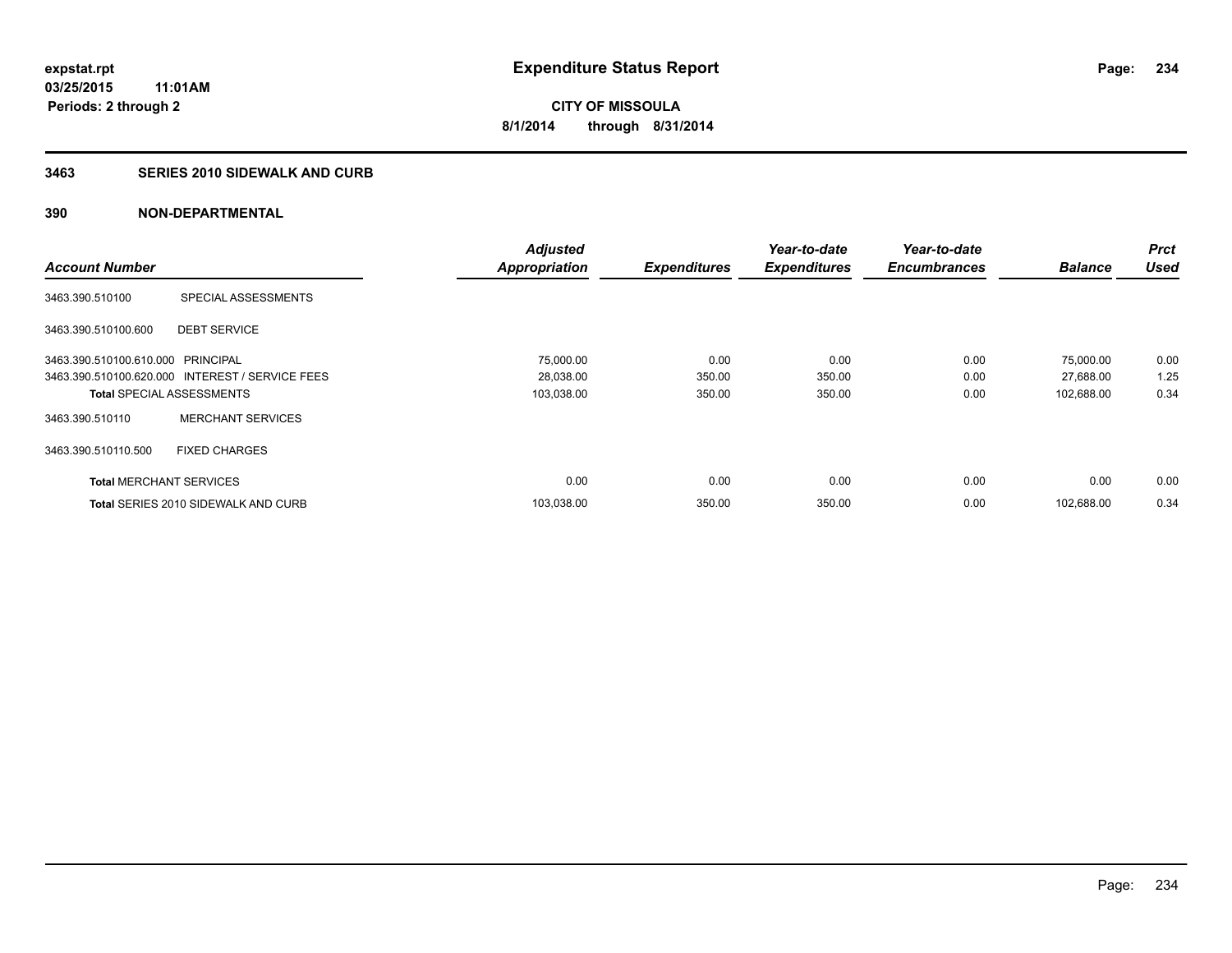#### **3464 FY12 S/C DEBT SERVICE**

| <b>Account Number</b>             |                                                 | <b>Adjusted</b><br><b>Appropriation</b> | <b>Expenditures</b> | Year-to-date<br><b>Expenditures</b> | Year-to-date<br><b>Encumbrances</b> | <b>Balance</b> | <b>Prct</b><br><b>Used</b> |
|-----------------------------------|-------------------------------------------------|-----------------------------------------|---------------------|-------------------------------------|-------------------------------------|----------------|----------------------------|
| 3464.390.510100                   | SPECIAL ASSESSMENTS                             |                                         |                     |                                     |                                     |                |                            |
| 3464.390.510100.600               | <b>DEBT SERVICE</b>                             |                                         |                     |                                     |                                     |                |                            |
| 3464.390.510100.610.000 PRINCIPAL |                                                 | 50.000.00                               | 0.00                | 0.00                                | 0.00                                | 50.000.00      | 0.00                       |
|                                   | 3464.390.510100.620.000 INTEREST / SERVICE FEES | 22.560.00                               | 350.00              | 350.00                              | 0.00                                | 22.210.00      | 1.55                       |
| <b>Total DEBT SERVICE</b>         |                                                 | 72.560.00                               | 350.00              | 350.00                              | 0.00                                | 72.210.00      | 0.48                       |
|                                   | <b>Total SPECIAL ASSESSMENTS</b>                | 72.560.00                               | 350.00              | 350.00                              | 0.00                                | 72.210.00      | 0.48                       |
|                                   | Total FY12 S/C DEBT SERVICE                     | 72.560.00                               | 350.00              | 350.00                              | 0.00                                | 72.210.00      | 0.48                       |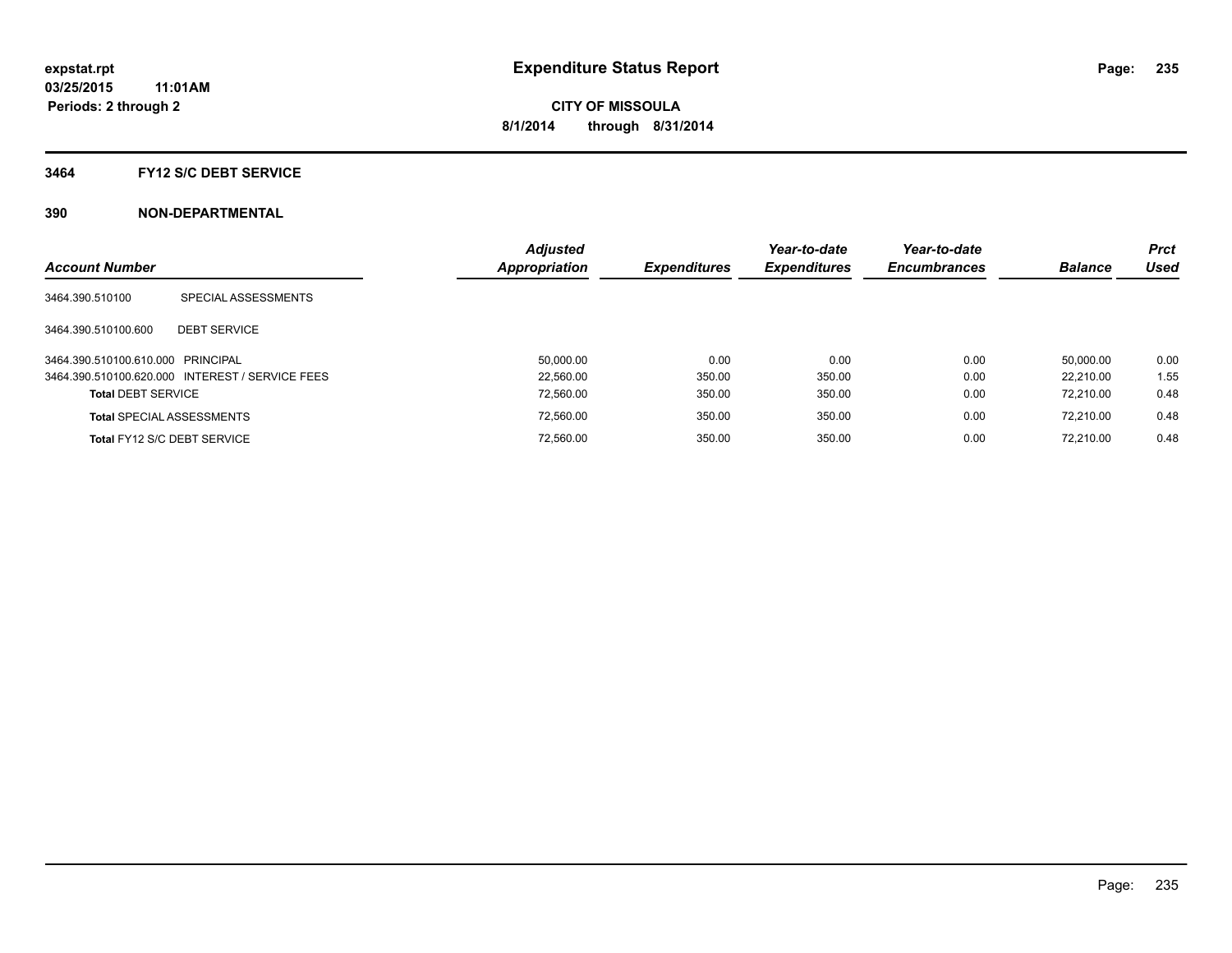### **3465 FY13 SIDEWALK/CURB DEBT SERVICE**

| <b>Account Number</b>             |                                                 | <b>Adjusted</b><br>Appropriation | <b>Expenditures</b> | Year-to-date<br><b>Expenditures</b> | Year-to-date<br><b>Encumbrances</b> | <b>Balance</b> | <b>Prct</b><br>Used |
|-----------------------------------|-------------------------------------------------|----------------------------------|---------------------|-------------------------------------|-------------------------------------|----------------|---------------------|
| 3465.390.510100                   | SPECIAL ASSESSMENTS                             |                                  |                     |                                     |                                     |                |                     |
|                                   |                                                 |                                  |                     |                                     |                                     |                |                     |
| 3465.390.510100.600               | <b>DEBT SERVICE</b>                             |                                  |                     |                                     |                                     |                |                     |
| 3465.390.510100.610.000 PRINCIPAL |                                                 | 29,000.00                        | 0.00                | 0.00                                | 0.00                                | 29.000.00      | 0.00                |
|                                   | 3465.390.510100.620.000 INTEREST / SERVICE FEES | 11.976.00                        | 0.00                | 0.00                                | 0.00                                | 11.976.00      | 0.00                |
| <b>Total DEBT SERVICE</b>         |                                                 | 40.976.00                        | 0.00                | 0.00                                | 0.00                                | 40.976.00      | 0.00                |
| <b>Total SPECIAL ASSESSMENTS</b>  |                                                 | 40.976.00                        | 0.00                | 0.00                                | 0.00                                | 40.976.00      | 0.00                |
|                                   | <b>Total FY13 SIDEWALK/CURB DEBT SERVICE</b>    | 40.976.00                        | 0.00                | 0.00                                | 0.00                                | 40.976.00      | 0.00                |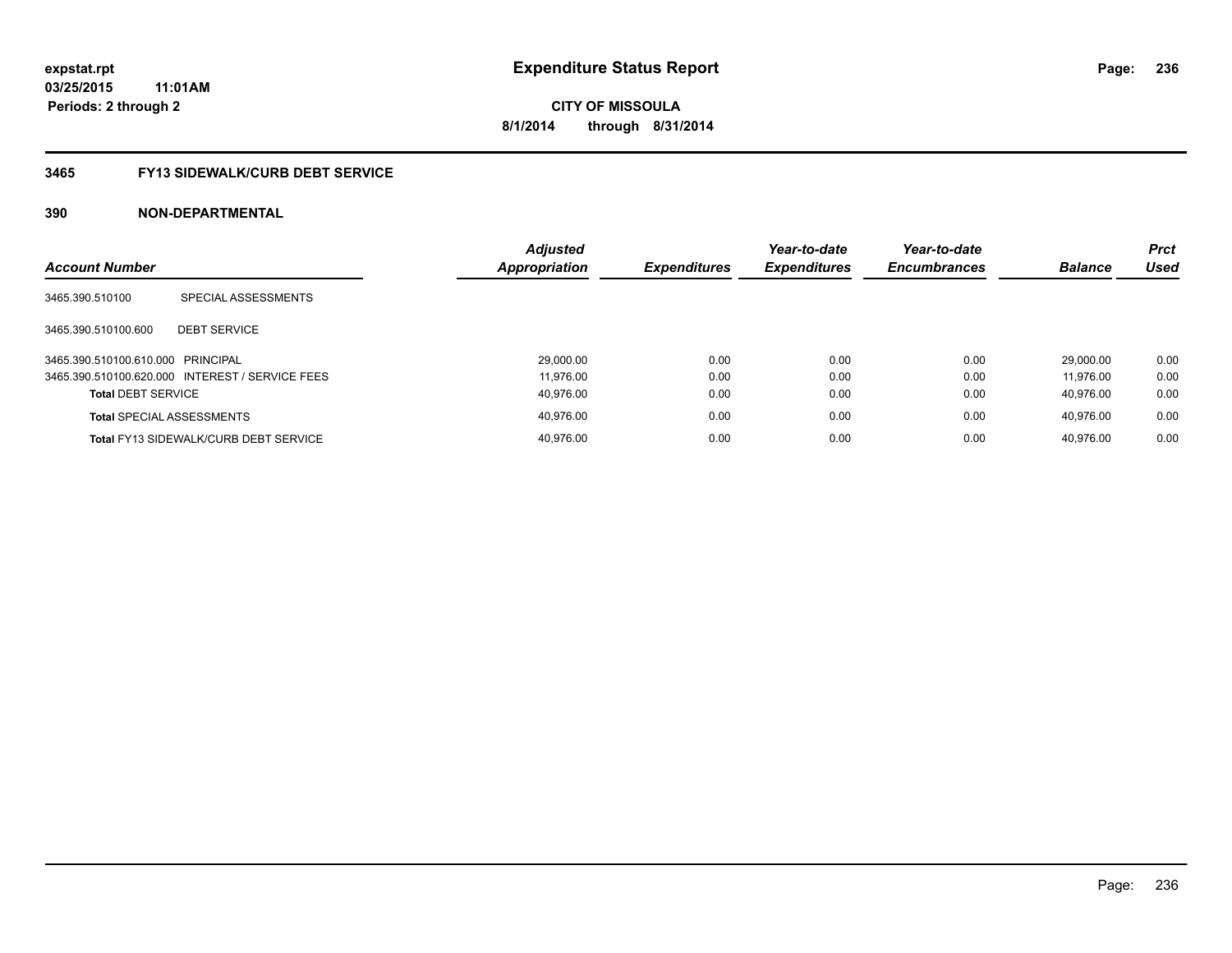### **3491 SID 491 DEBT SERVICE FUND**

| <b>Account Number</b>     |                                  | <b>Adjusted</b><br><b>Appropriation</b> | <b>Expenditures</b> | Year-to-date<br><b>Expenditures</b> | Year-to-date<br><b>Encumbrances</b> | <b>Balance</b> | <b>Prct</b><br>Used |
|---------------------------|----------------------------------|-----------------------------------------|---------------------|-------------------------------------|-------------------------------------|----------------|---------------------|
| 3491.390.510100           | SPECIAL ASSESSMENTS              |                                         |                     |                                     |                                     |                |                     |
| 3491.390.510100.600       | <b>DEBT SERVICE</b>              |                                         |                     |                                     |                                     |                |                     |
| <b>Total DEBT SERVICE</b> |                                  | 0.00                                    | 0.00                | 0.00                                | 0.00                                | 0.00           | 0.00                |
|                           | <b>Total SPECIAL ASSESSMENTS</b> | 0.00                                    | 0.00                | 0.00                                | 0.00                                | 0.00           | 0.00                |
|                           | Total SID 491 DEBT SERVICE FUND  | 0.00                                    | 0.00                | 0.00                                | 0.00                                | 0.00           | 0.00                |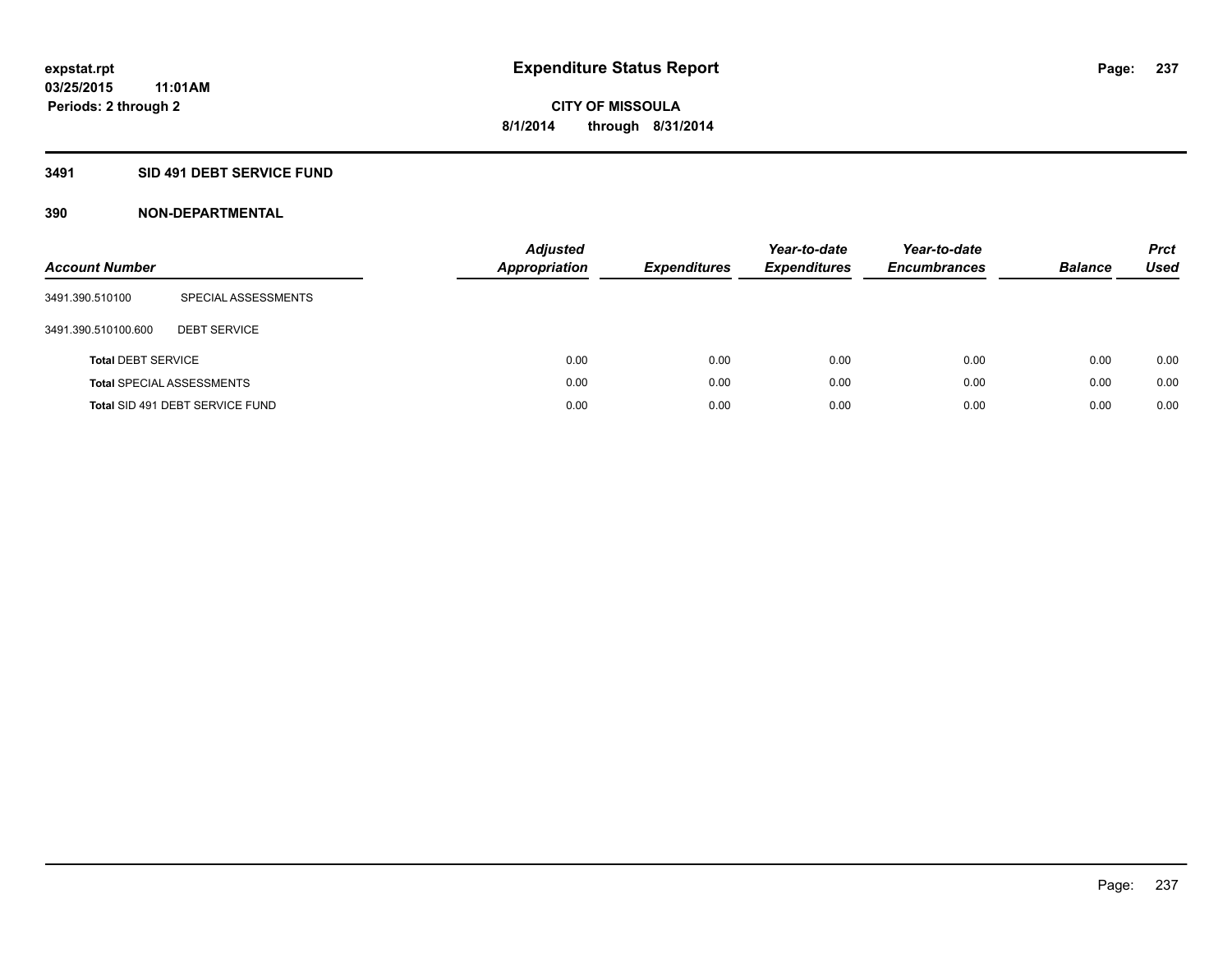### **3495 SID 495 DEBT SERVICE FUND**

| <b>Account Number</b> |                                  | <b>Adjusted</b><br>Appropriation | <b>Expenditures</b> | Year-to-date<br><b>Expenditures</b> | Year-to-date<br><b>Encumbrances</b> | <b>Balance</b> | <b>Prct</b><br><b>Used</b> |
|-----------------------|----------------------------------|----------------------------------|---------------------|-------------------------------------|-------------------------------------|----------------|----------------------------|
| 3495.390.510100       | SPECIAL ASSESSMENTS              |                                  |                     |                                     |                                     |                |                            |
| 3495.390.510100.800   | OTHER OBJECTS                    |                                  |                     |                                     |                                     |                |                            |
|                       | <b>Total SPECIAL ASSESSMENTS</b> | 0.00                             | 0.00                | 0.00                                | 0.00                                | 0.00           | 0.00                       |
|                       | Total SID 495 DEBT SERVICE FUND  | 0.00                             | 0.00                | 0.00                                | 0.00                                | 0.00           | 0.00                       |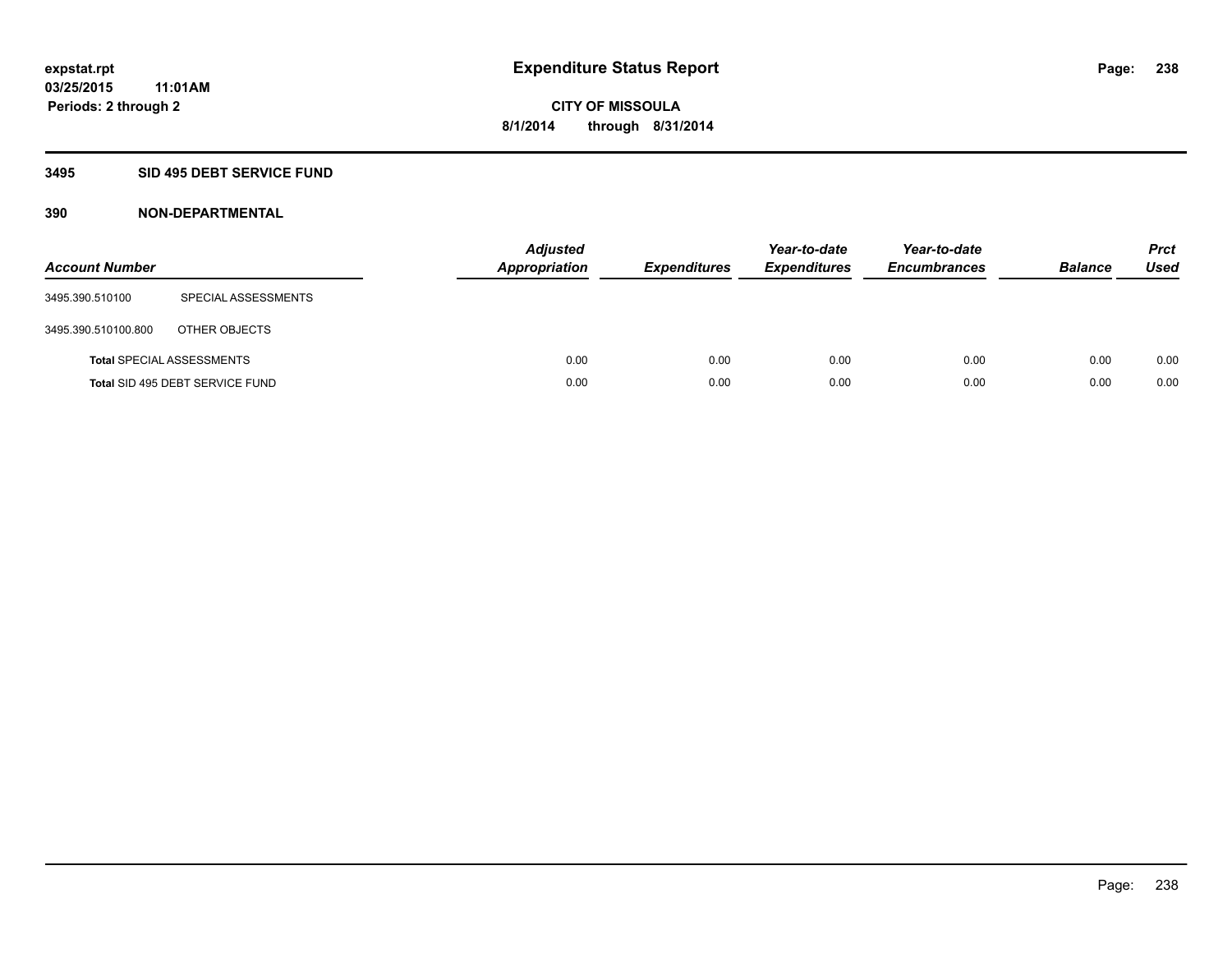### **3497 SID 497 DEBT SERVICE FUND**

| <b>Account Number</b>      |                                  | <b>Adjusted</b><br><b>Appropriation</b> | <b>Expenditures</b> | Year-to-date<br><b>Expenditures</b> | Year-to-date<br><b>Encumbrances</b> | <b>Balance</b> | <b>Prct</b><br><b>Used</b> |
|----------------------------|----------------------------------|-----------------------------------------|---------------------|-------------------------------------|-------------------------------------|----------------|----------------------------|
| 3497.390.510000            | <b>MISCELLANEOUS</b>             |                                         |                     |                                     |                                     |                |                            |
| 3497.390.510000.800        | OTHER OBJECTS                    |                                         |                     |                                     |                                     |                |                            |
| <b>Total MISCELLANEOUS</b> |                                  | 0.00                                    | 0.00                | 0.00                                | 0.00                                | 0.00           | 0.00                       |
| 3497.390.510100            | SPECIAL ASSESSMENTS              |                                         |                     |                                     |                                     |                |                            |
| 3497.390.510100.600        | <b>DEBT SERVICE</b>              |                                         |                     |                                     |                                     |                |                            |
| <b>Total DEBT SERVICE</b>  |                                  | 0.00                                    | 0.00                | 0.00                                | 0.00                                | 0.00           | 0.00                       |
| 3497.390.510100.800        | OTHER OBJECTS                    |                                         |                     |                                     |                                     |                |                            |
| <b>Total OTHER OBJECTS</b> |                                  | 0.00                                    | 0.00                | 0.00                                | 0.00                                | 0.00           | 0.00                       |
|                            | <b>Total SPECIAL ASSESSMENTS</b> | 0.00                                    | 0.00                | 0.00                                | 0.00                                | 0.00           | 0.00                       |
|                            | Total SID 497 DEBT SERVICE FUND  | 0.00                                    | 0.00                | 0.00                                | 0.00                                | 0.00           | 0.00                       |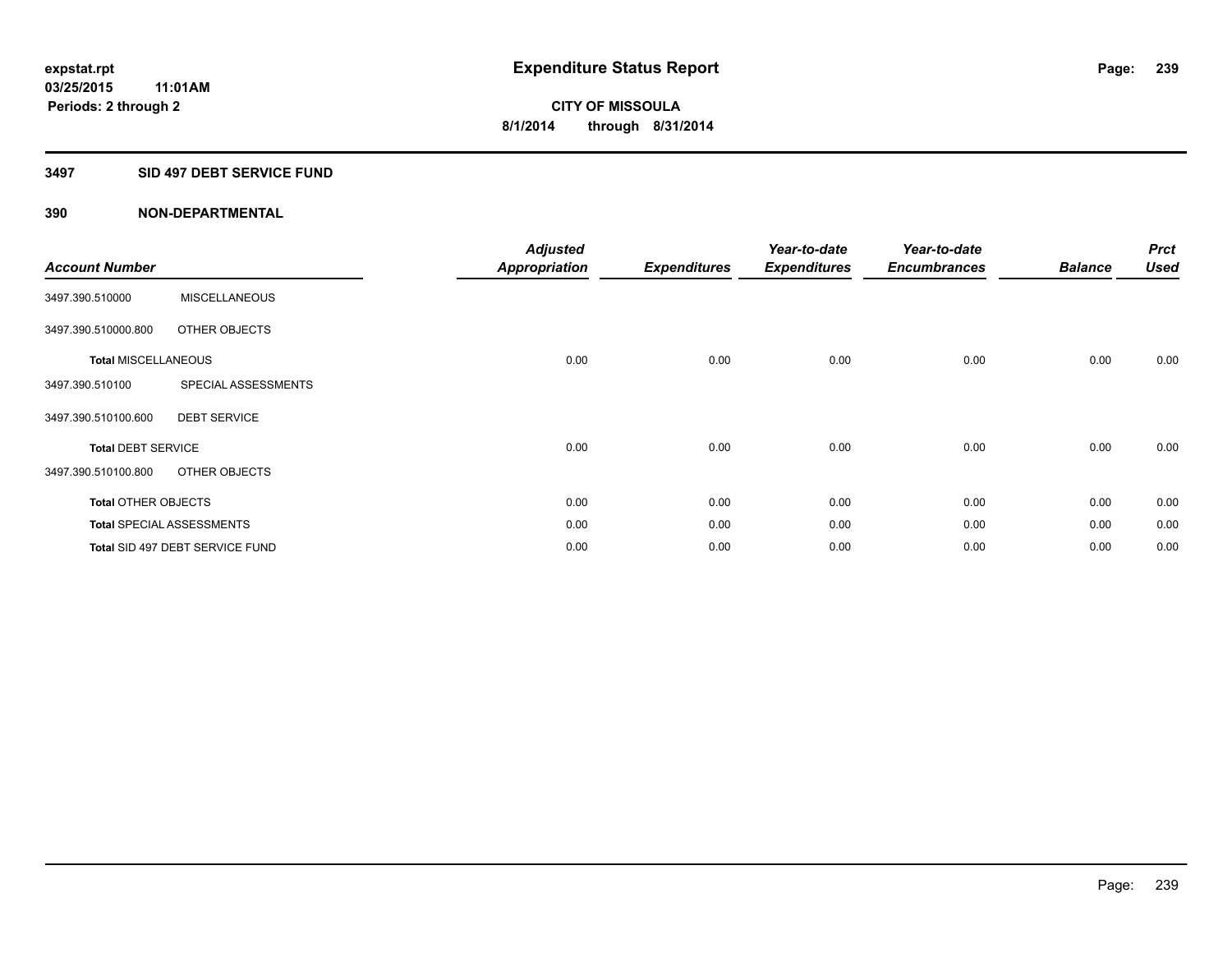### **3498 SID 498 DEBT SERVICE FUND**

| <b>Account Number</b>     |                                  | <b>Adjusted</b><br><b>Appropriation</b> | <b>Expenditures</b> | Year-to-date<br><b>Expenditures</b> | Year-to-date<br><b>Encumbrances</b> | <b>Balance</b> | <b>Prct</b><br>Used |
|---------------------------|----------------------------------|-----------------------------------------|---------------------|-------------------------------------|-------------------------------------|----------------|---------------------|
| 3498.390.510100           | SPECIAL ASSESSMENTS              |                                         |                     |                                     |                                     |                |                     |
| 3498.390.510100.600       | <b>DEBT SERVICE</b>              |                                         |                     |                                     |                                     |                |                     |
| <b>Total DEBT SERVICE</b> |                                  | 0.00                                    | 0.00                | 0.00                                | 0.00                                | 0.00           | 0.00                |
|                           | <b>Total SPECIAL ASSESSMENTS</b> | 0.00                                    | 0.00                | 0.00                                | 0.00                                | 0.00           | 0.00                |
|                           | Total SID 498 DEBT SERVICE FUND  | 0.00                                    | 0.00                | 0.00                                | 0.00                                | 0.00           | 0.00                |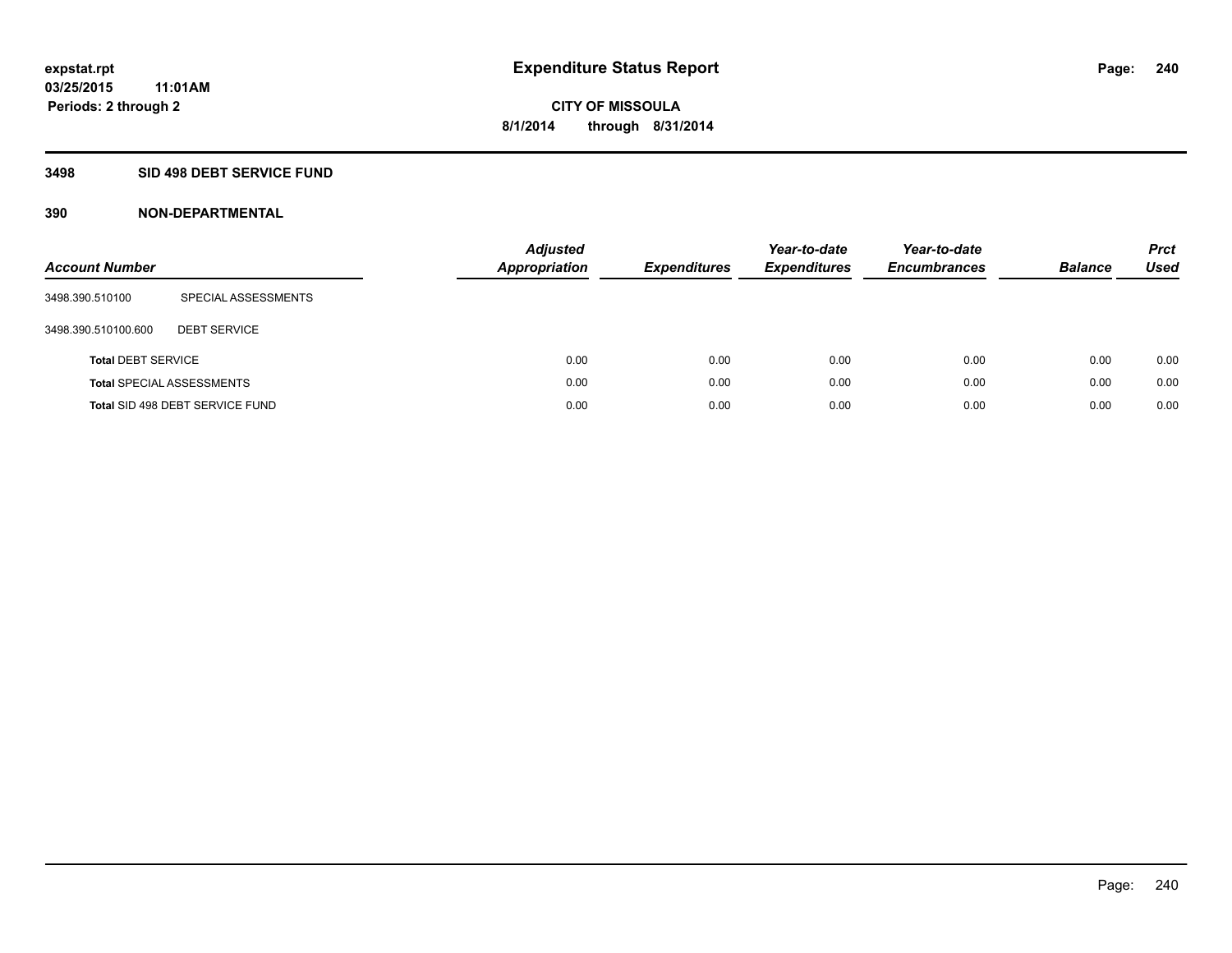#### **3500 SID 500 DEBT SERVICE FUND**

| <b>Account Number</b>      |                                  | <b>Adjusted</b><br>Appropriation | <b>Expenditures</b> | Year-to-date<br><b>Expenditures</b> | Year-to-date<br><b>Encumbrances</b> | <b>Balance</b> | <b>Prct</b><br><b>Used</b> |
|----------------------------|----------------------------------|----------------------------------|---------------------|-------------------------------------|-------------------------------------|----------------|----------------------------|
| 3500.390.510100            | SPECIAL ASSESSMENTS              |                                  |                     |                                     |                                     |                |                            |
| 3500.390.510100.600        | <b>DEBT SERVICE</b>              |                                  |                     |                                     |                                     |                |                            |
| <b>Total DEBT SERVICE</b>  |                                  | 0.00                             | 0.00                | 0.00                                | 0.00                                | 0.00           | 0.00                       |
| 3500.390.510100.800        | OTHER OBJECTS                    |                                  |                     |                                     |                                     |                |                            |
| <b>Total OTHER OBJECTS</b> |                                  | 0.00                             | 0.00                | 0.00                                | 0.00                                | 0.00           | 0.00                       |
|                            | <b>Total SPECIAL ASSESSMENTS</b> | 0.00                             | 0.00                | 0.00                                | 0.00                                | 0.00           | 0.00                       |
|                            | Total SID 500 DEBT SERVICE FUND  | 0.00                             | 0.00                | 0.00                                | 0.00                                | 0.00           | 0.00                       |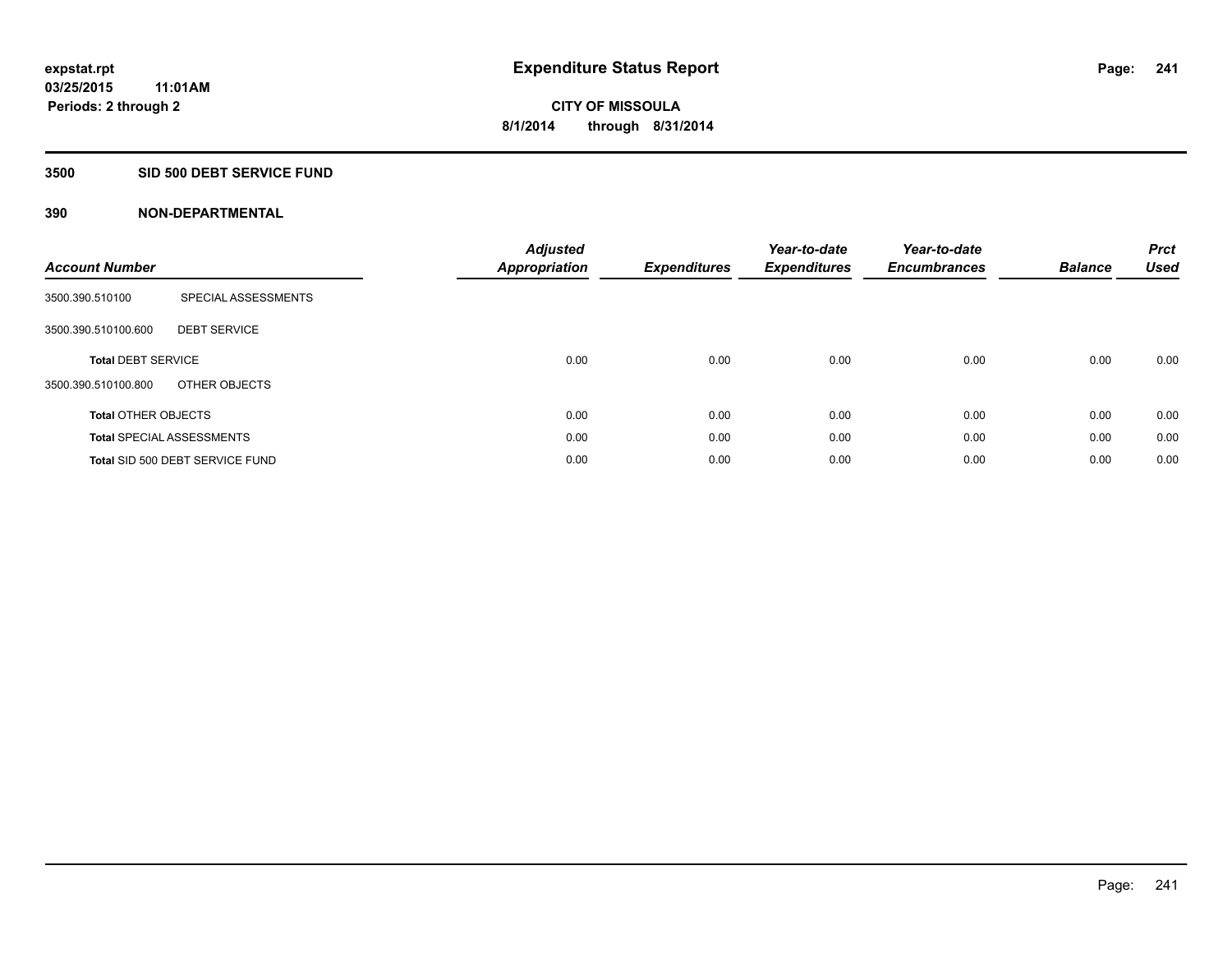### **3501 SID 501 DEBT SERVICE FUND**

| <b>Account Number</b>     |                                  | Adjusted<br><b>Appropriation</b> | <b>Expenditures</b> | Year-to-date<br><b>Expenditures</b> | Year-to-date<br><b>Encumbrances</b> | <b>Balance</b> | <b>Prct</b><br>Used |
|---------------------------|----------------------------------|----------------------------------|---------------------|-------------------------------------|-------------------------------------|----------------|---------------------|
| 3501.390.510100           | SPECIAL ASSESSMENTS              |                                  |                     |                                     |                                     |                |                     |
| 3501.390.510100.600       | <b>DEBT SERVICE</b>              |                                  |                     |                                     |                                     |                |                     |
| <b>Total DEBT SERVICE</b> |                                  | 0.00                             | 0.00                | 0.00                                | 0.00                                | 0.00           | 0.00                |
|                           | <b>Total SPECIAL ASSESSMENTS</b> | 0.00                             | 0.00                | 0.00                                | 0.00                                | 0.00           | 0.00                |
|                           | Total SID 501 DEBT SERVICE FUND  | 0.00                             | 0.00                | 0.00                                | 0.00                                | 0.00           | 0.00                |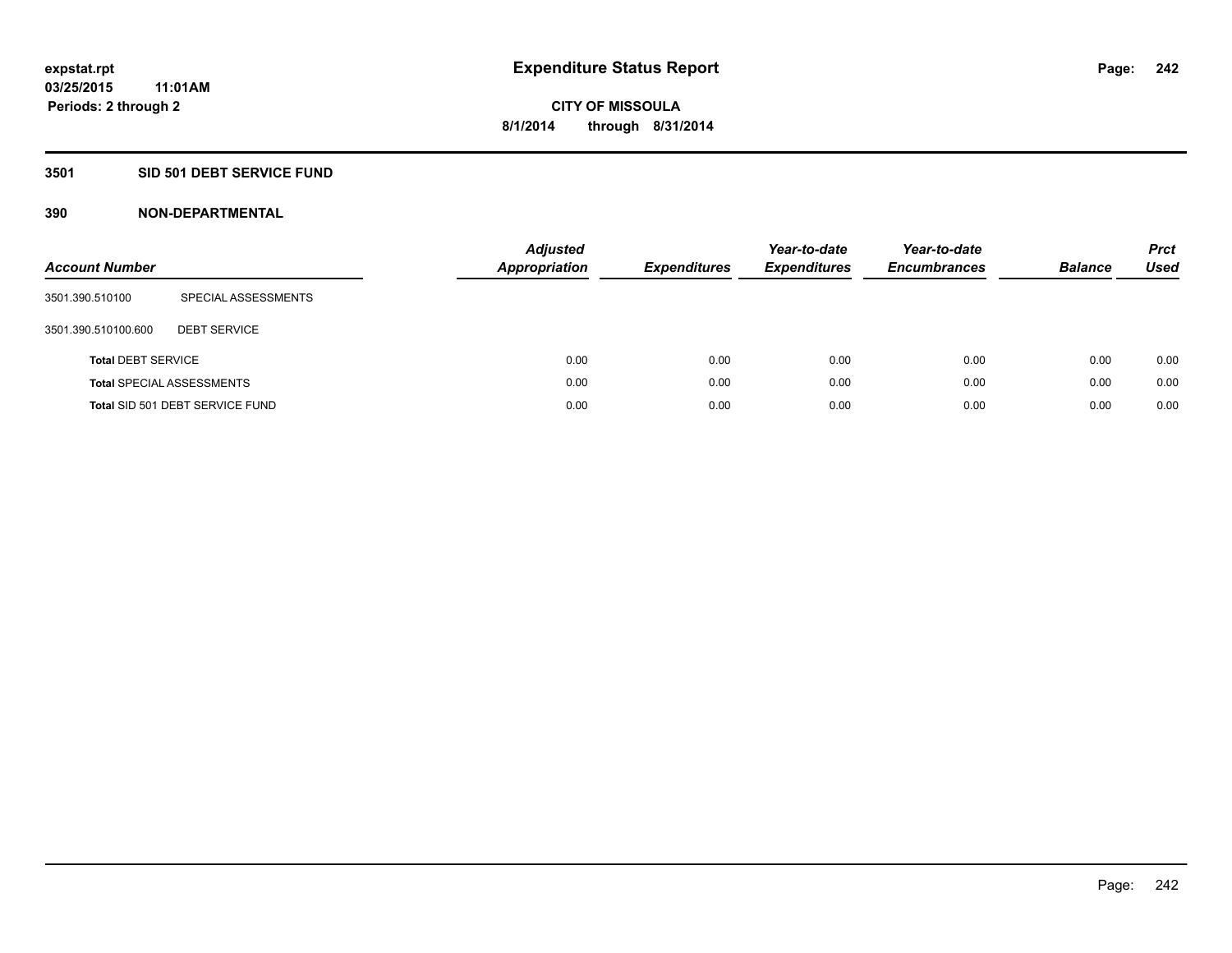### **3503 SID 503 DEBT SERVICE FUND**

| <b>Account Number</b>     |                                  | Adjusted<br><b>Appropriation</b> | <b>Expenditures</b> | Year-to-date<br><b>Expenditures</b> | Year-to-date<br><b>Encumbrances</b> | <b>Balance</b> | <b>Prct</b><br>Used |
|---------------------------|----------------------------------|----------------------------------|---------------------|-------------------------------------|-------------------------------------|----------------|---------------------|
| 3503.390.510100           | SPECIAL ASSESSMENTS              |                                  |                     |                                     |                                     |                |                     |
| 3503.390.510100.600       | <b>DEBT SERVICE</b>              |                                  |                     |                                     |                                     |                |                     |
| <b>Total DEBT SERVICE</b> |                                  |                                  | 0.00<br>0.00        | 0.00                                | 0.00                                | 0.00           | 0.00                |
|                           | <b>Total SPECIAL ASSESSMENTS</b> |                                  | 0.00<br>0.00        | 0.00                                | 0.00                                | 0.00           | 0.00                |
|                           | Total SID 503 DEBT SERVICE FUND  |                                  | 0.00<br>0.00        | 0.00                                | 0.00                                | 0.00           | 0.00                |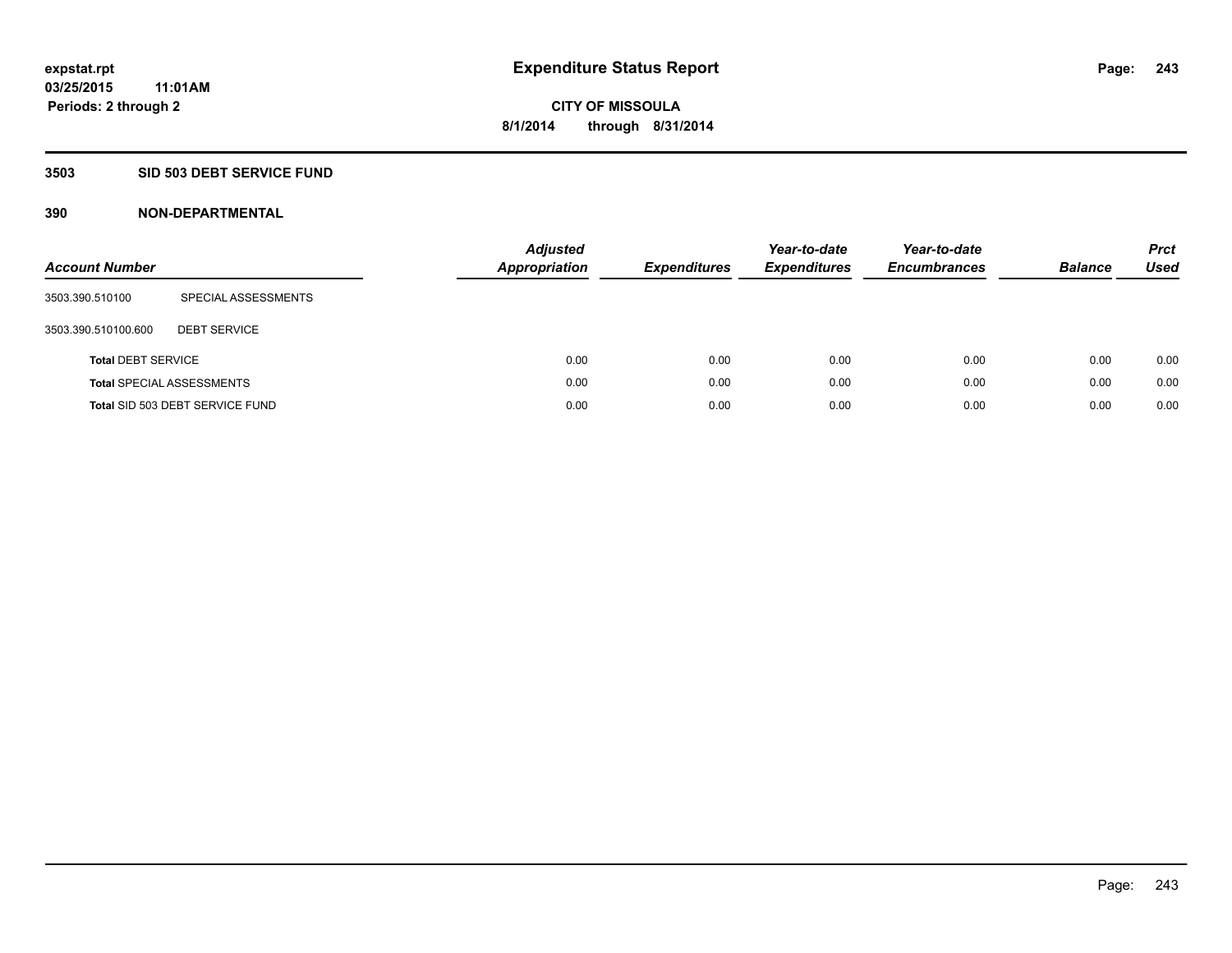### **3505 SID 505 DEBT SERVICE FUND**

| <b>Account Number</b>     |                                  | <b>Adjusted</b><br><b>Appropriation</b> | <b>Expenditures</b> | Year-to-date<br><b>Expenditures</b> | Year-to-date<br><b>Encumbrances</b> | <b>Balance</b> | <b>Prct</b><br>Used |
|---------------------------|----------------------------------|-----------------------------------------|---------------------|-------------------------------------|-------------------------------------|----------------|---------------------|
| 3505.390.510100           | SPECIAL ASSESSMENTS              |                                         |                     |                                     |                                     |                |                     |
| 3505.390.510100.600       | <b>DEBT SERVICE</b>              |                                         |                     |                                     |                                     |                |                     |
| <b>Total DEBT SERVICE</b> |                                  | 0.00                                    | 0.00                | 0.00                                | 0.00                                | 0.00           | 0.00                |
|                           | <b>Total SPECIAL ASSESSMENTS</b> | 0.00                                    | 0.00                | 0.00                                | 0.00                                | 0.00           | 0.00                |
|                           | Total SID 505 DEBT SERVICE FUND  | 0.00                                    | 0.00                | 0.00                                | 0.00                                | 0.00           | 0.00                |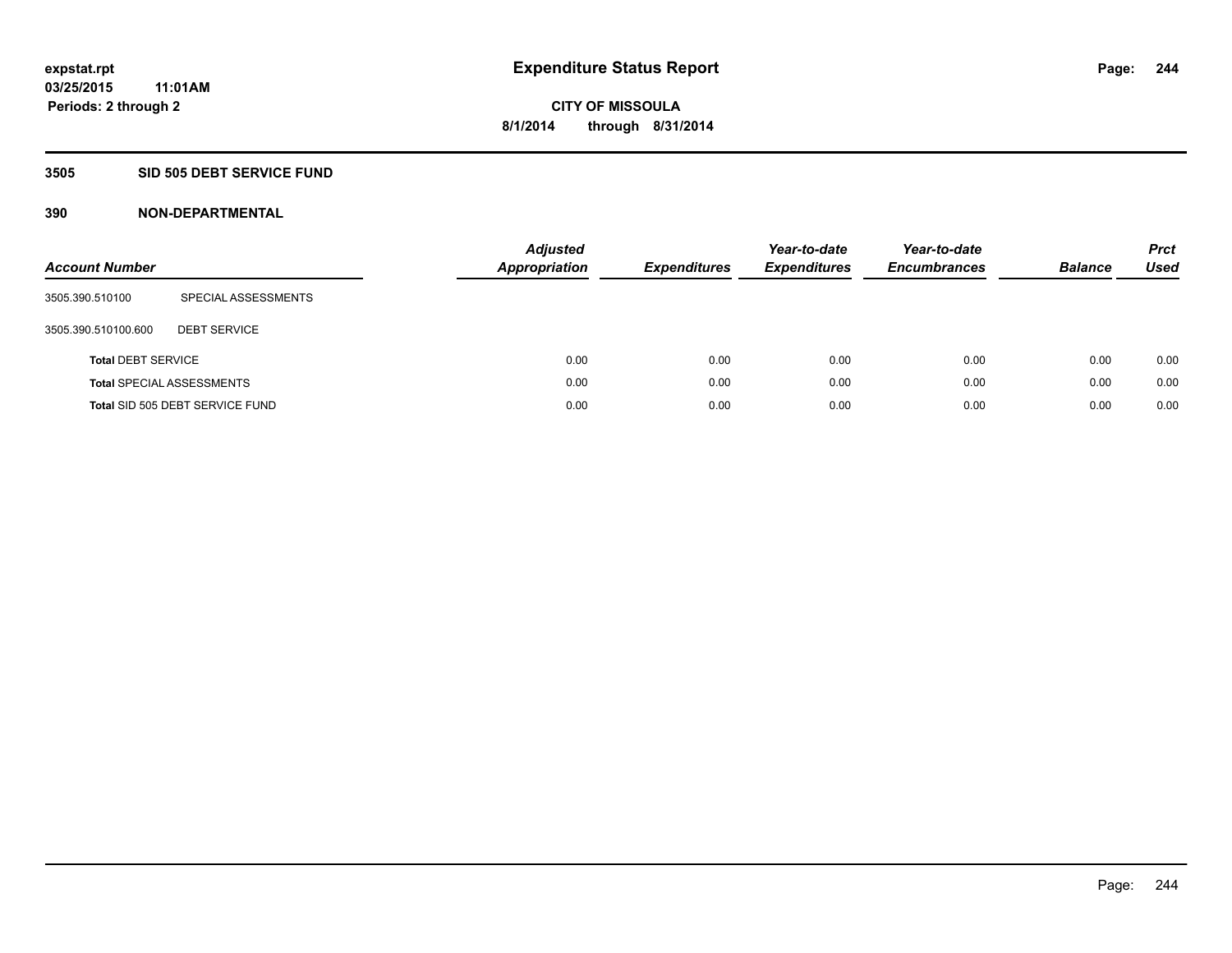### **3506 SID 506 DEBT SERVICE FUND**

| <b>Account Number</b>     |                                  | <b>Adjusted</b><br><b>Appropriation</b> | <b>Expenditures</b> | Year-to-date<br><b>Expenditures</b> | Year-to-date<br><b>Encumbrances</b> | <b>Balance</b> | <b>Prct</b><br>Used |
|---------------------------|----------------------------------|-----------------------------------------|---------------------|-------------------------------------|-------------------------------------|----------------|---------------------|
| 3506.390.510100           | SPECIAL ASSESSMENTS              |                                         |                     |                                     |                                     |                |                     |
| 3506.390.510100.600       | <b>DEBT SERVICE</b>              |                                         |                     |                                     |                                     |                |                     |
| <b>Total DEBT SERVICE</b> |                                  | 0.00                                    | 0.00                | 0.00                                | 0.00                                | 0.00           | 0.00                |
|                           | <b>Total SPECIAL ASSESSMENTS</b> | 0.00                                    | 0.00                | 0.00                                | 0.00                                | 0.00           | 0.00                |
|                           | Total SID 506 DEBT SERVICE FUND  | 0.00                                    | 0.00                | 0.00                                | 0.00                                | 0.00           | 0.00                |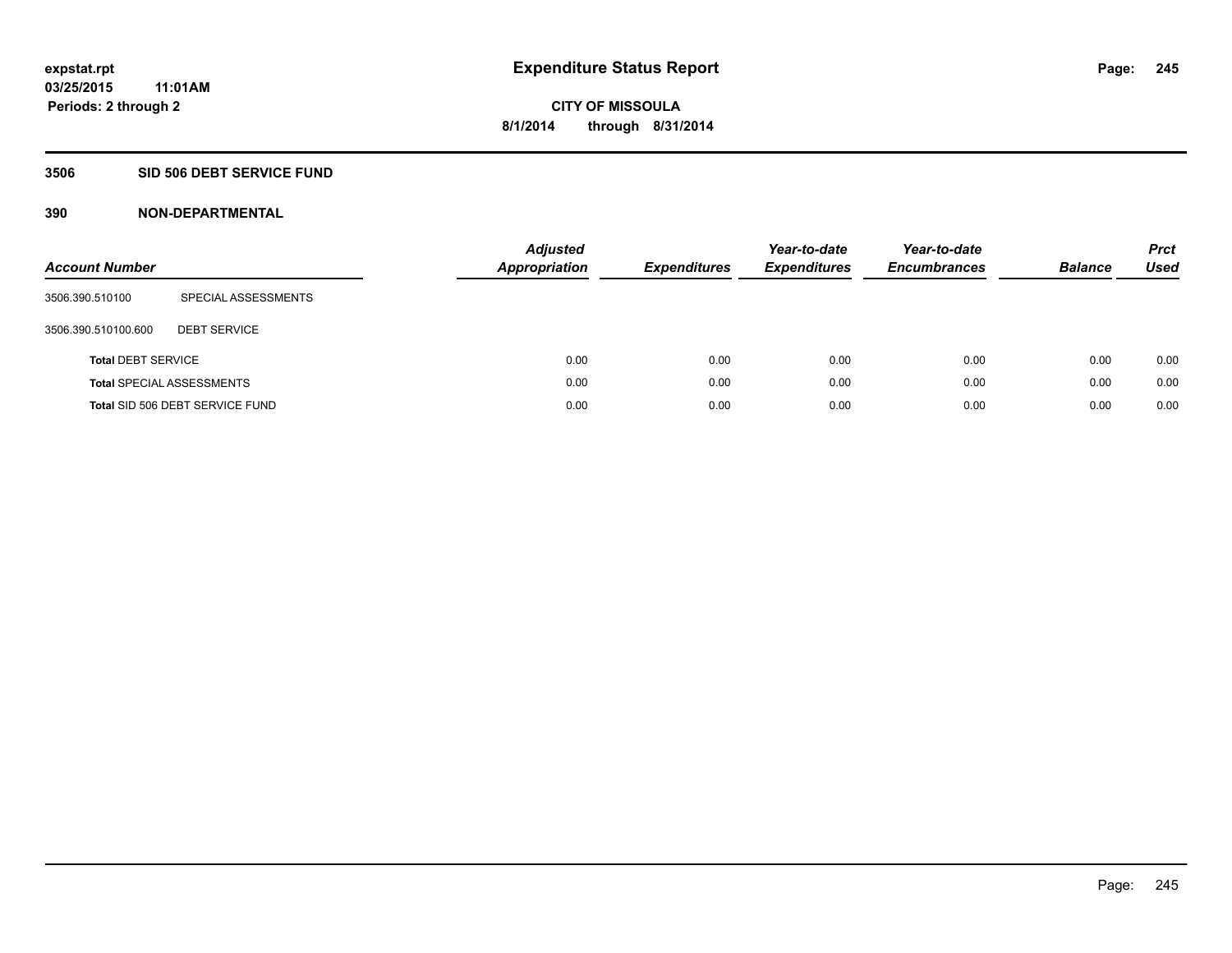### **3510 SID 510 DEBT SERVICE FUND**

| <b>Account Number</b>     |                                  | <b>Adjusted</b><br><b>Appropriation</b> | <b>Expenditures</b> | Year-to-date<br><b>Expenditures</b> | Year-to-date<br><b>Encumbrances</b> | <b>Balance</b> | <b>Prct</b><br>Used |
|---------------------------|----------------------------------|-----------------------------------------|---------------------|-------------------------------------|-------------------------------------|----------------|---------------------|
| 3510.390.510100           | SPECIAL ASSESSMENTS              |                                         |                     |                                     |                                     |                |                     |
| 3510.390.510100.600       | <b>DEBT SERVICE</b>              |                                         |                     |                                     |                                     |                |                     |
| <b>Total DEBT SERVICE</b> |                                  | 0.00                                    | 0.00                | 0.00                                | 0.00                                | 0.00           | 0.00                |
|                           | <b>Total SPECIAL ASSESSMENTS</b> | 0.00                                    | 0.00                | 0.00                                | 0.00                                | 0.00           | 0.00                |
|                           | Total SID 510 DEBT SERVICE FUND  | 0.00                                    | 0.00                | 0.00                                | 0.00                                | 0.00           | 0.00                |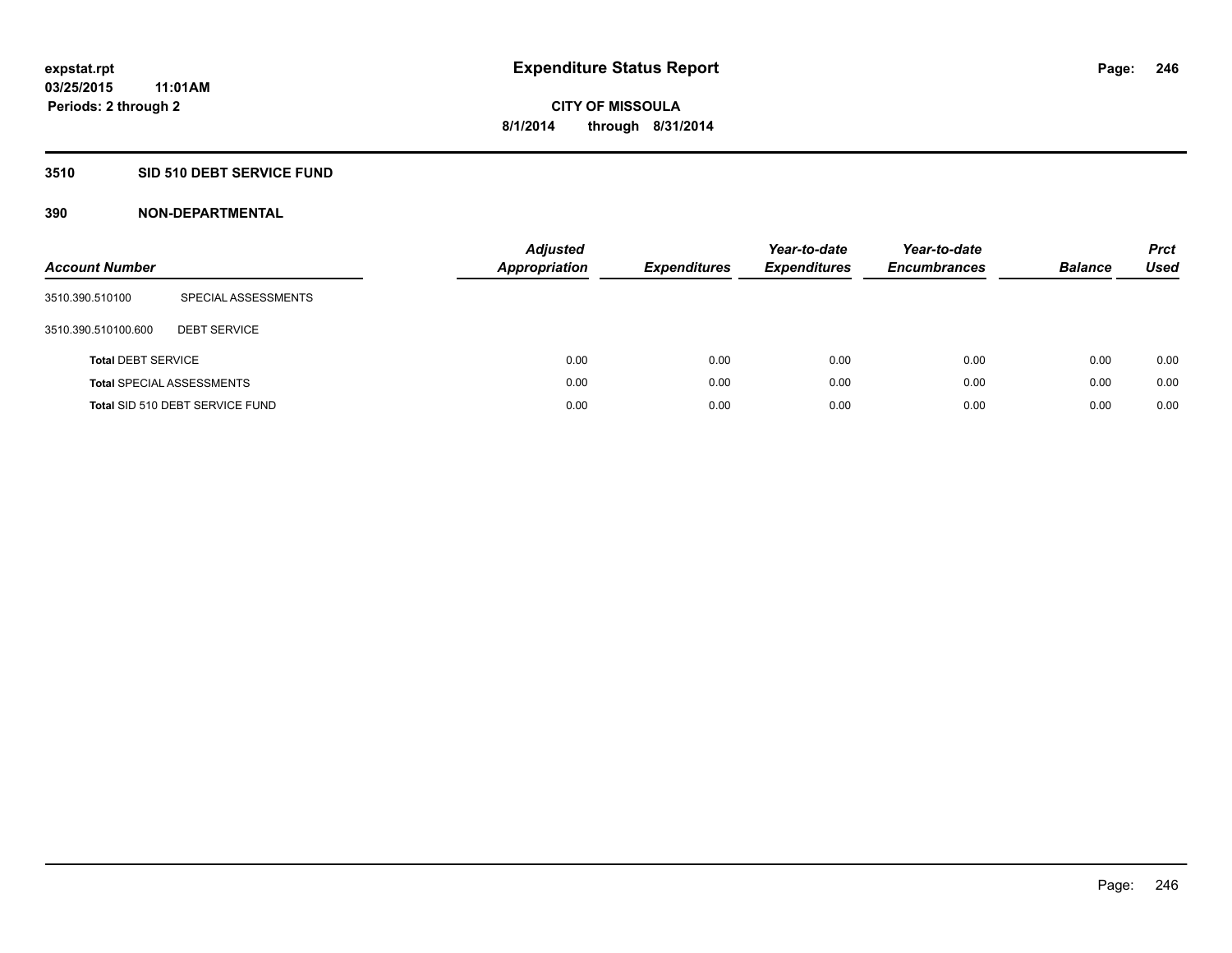### **3511 SID 511 DEBT SERVICE FUND**

| <b>Account Number</b>     |                                  | <b>Adjusted</b><br><b>Appropriation</b> | <b>Expenditures</b> | Year-to-date<br><b>Expenditures</b> | Year-to-date<br><b>Encumbrances</b> | <b>Balance</b> | <b>Prct</b><br>Used |
|---------------------------|----------------------------------|-----------------------------------------|---------------------|-------------------------------------|-------------------------------------|----------------|---------------------|
| 3511.390.510100           | SPECIAL ASSESSMENTS              |                                         |                     |                                     |                                     |                |                     |
| 3511.390.510100.600       | <b>DEBT SERVICE</b>              |                                         |                     |                                     |                                     |                |                     |
| <b>Total DEBT SERVICE</b> |                                  | 0.00                                    | 0.00                | 0.00                                | 0.00                                | 0.00           | 0.00                |
|                           | <b>Total SPECIAL ASSESSMENTS</b> | 0.00                                    | 0.00                | 0.00                                | 0.00                                | 0.00           | 0.00                |
|                           | Total SID 511 DEBT SERVICE FUND  | 0.00                                    | 0.00                | 0.00                                | 0.00                                | 0.00           | 0.00                |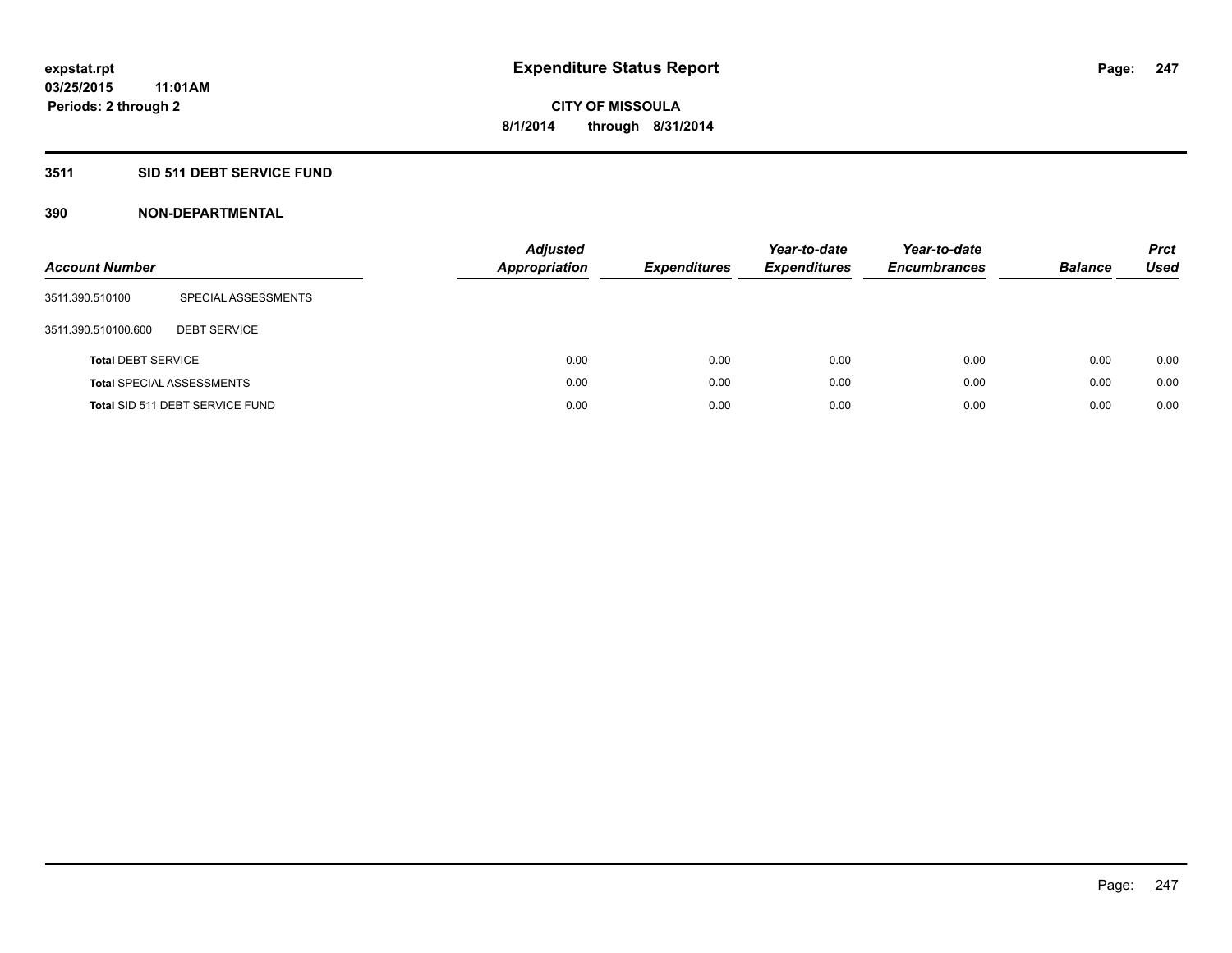### **3512 SID 512 DEBT SERVICE FUND**

| <b>Account Number</b>             |                                                 | <b>Adjusted</b><br>Appropriation | <b>Expenditures</b> | Year-to-date<br><b>Expenditures</b> | Year-to-date<br><b>Encumbrances</b> | <b>Balance</b> | Prct<br><b>Used</b> |
|-----------------------------------|-------------------------------------------------|----------------------------------|---------------------|-------------------------------------|-------------------------------------|----------------|---------------------|
| 3512.390.510100                   | SPECIAL ASSESSMENTS                             |                                  |                     |                                     |                                     |                |                     |
| 3512.390.510100.600               | <b>DEBT SERVICE</b>                             |                                  |                     |                                     |                                     |                |                     |
| 3512.390.510100.610.000 PRINCIPAL |                                                 | 74.175.00                        | 0.00                | 0.00                                | 0.00                                | 74.175.00      | 0.00                |
|                                   | 3512.390.510100.620.000 INTEREST / SERVICE FEES | 7.118.00                         | 350.00              | 350.00                              | 0.00                                | 6.768.00       | 4.92                |
|                                   | Total SID 512 DEBT SERVICE FUND                 | 81,293.00                        | 350.00              | 350.00                              | 0.00                                | 80.943.00      | 0.43                |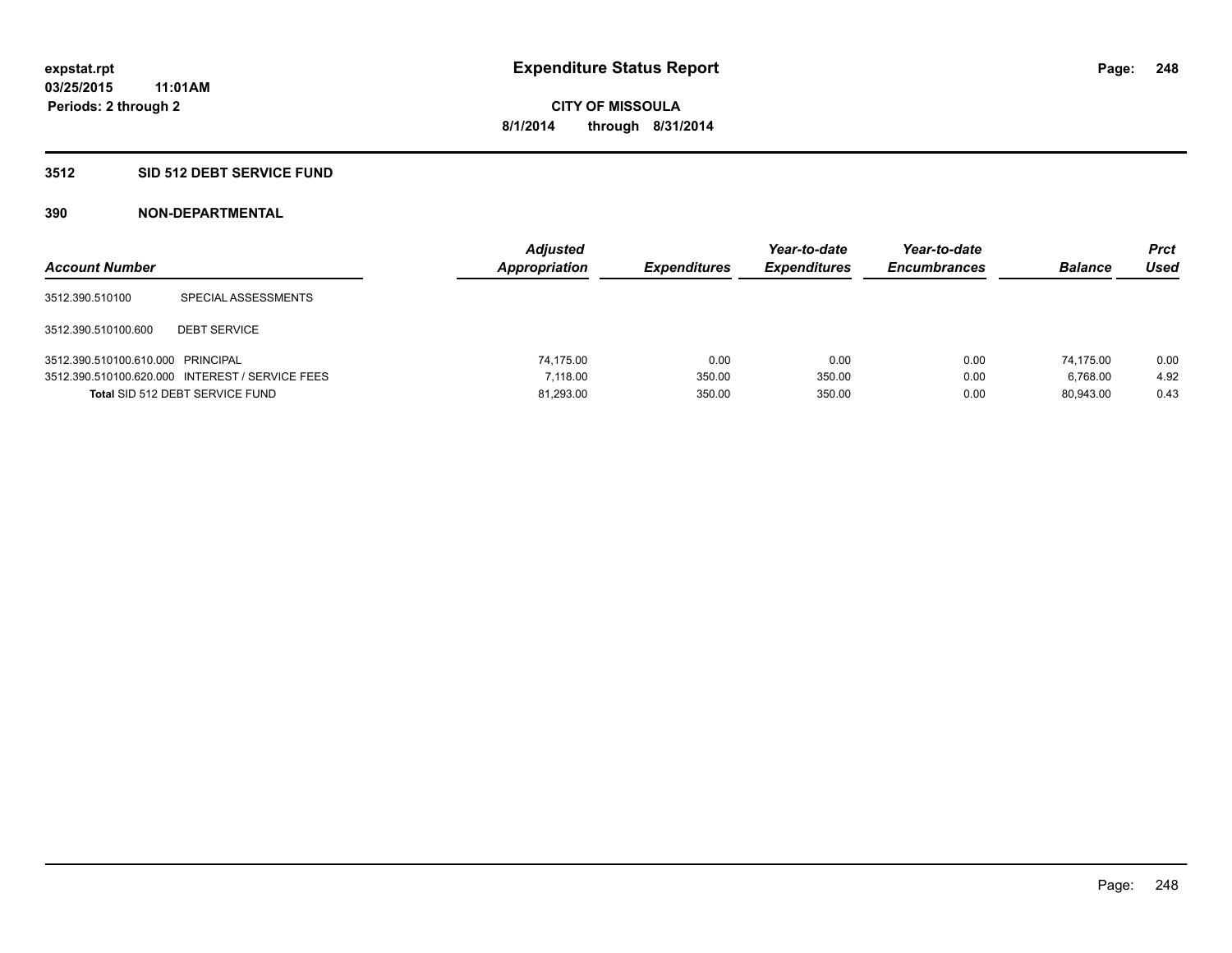### **3513 SID 513 DEBT SERVICE FUND**

### **280 PUBLIC WORKS ADMIN/ENGINEERING**

| <b>Account Number</b> |                                             | <b>Adjusted</b><br>Appropriation | <b>Expenditures</b> | Year-to-date<br><b>Expenditures</b> | Year-to-date<br><b>Encumbrances</b> | <b>Balance</b> | <b>Prct</b><br>Used |
|-----------------------|---------------------------------------------|----------------------------------|---------------------|-------------------------------------|-------------------------------------|----------------|---------------------|
| 3513.280.521000       | INTERFUND OPERATING TRANSFERS               |                                  |                     |                                     |                                     |                |                     |
| 3513.280.521000.800   | OTHER OBJECTS                               |                                  |                     |                                     |                                     |                |                     |
|                       | <b>Total PUBLIC WORKS ADMIN/ENGINEERING</b> | 0.00                             | 0.00                | 0.00                                | 0.00                                | 0.00           | 0.00                |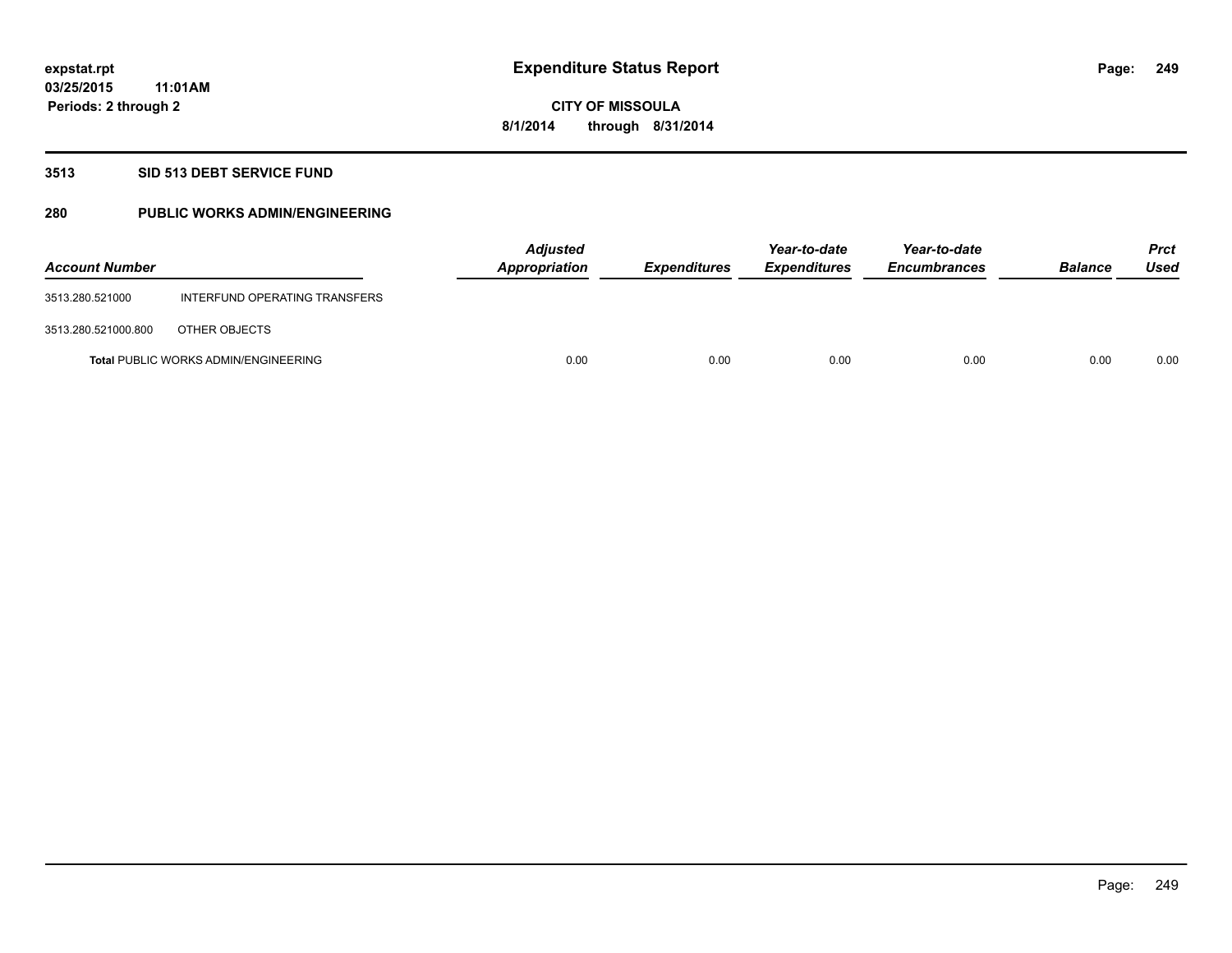### **3513 SID 513 DEBT SERVICE FUND**

| <b>Account Number</b>     |                                            | <b>Adjusted</b><br><b>Appropriation</b> | <b>Expenditures</b> | Year-to-date<br><b>Expenditures</b> | Year-to-date<br><b>Encumbrances</b> | <b>Balance</b> | <b>Prct</b><br><b>Used</b> |
|---------------------------|--------------------------------------------|-----------------------------------------|---------------------|-------------------------------------|-------------------------------------|----------------|----------------------------|
| 3513.390.510100           | SPECIAL ASSESSMENTS                        |                                         |                     |                                     |                                     |                |                            |
| 3513.390.510100.600       | <b>DEBT SERVICE</b>                        |                                         |                     |                                     |                                     |                |                            |
| <b>Total DEBT SERVICE</b> |                                            | 0.00                                    | 0.00                | 0.00                                | 0.00                                | 0.00           | 0.00                       |
| 3513.390.510100.800       | OTHER OBJECTS                              |                                         |                     |                                     |                                     |                |                            |
|                           | <b>Total SPECIAL ASSESSMENTS</b>           | 0.00                                    | 0.00                | 0.00                                | 0.00                                | 0.00           | 0.00                       |
| 3513.390.521000           | INTERFUND OPERATING TRANSFERS              |                                         |                     |                                     |                                     |                |                            |
| 3513.390.521000.800       | OTHER OBJECTS                              |                                         |                     |                                     |                                     |                |                            |
|                           | <b>Total INTERFUND OPERATING TRANSFERS</b> | 0.00                                    | 0.00                | 0.00                                | 0.00                                | 0.00           | 0.00                       |
|                           | Total SID 513 DEBT SERVICE FUND            | 0.00                                    | 0.00                | 0.00                                | 0.00                                | 0.00           | 0.00                       |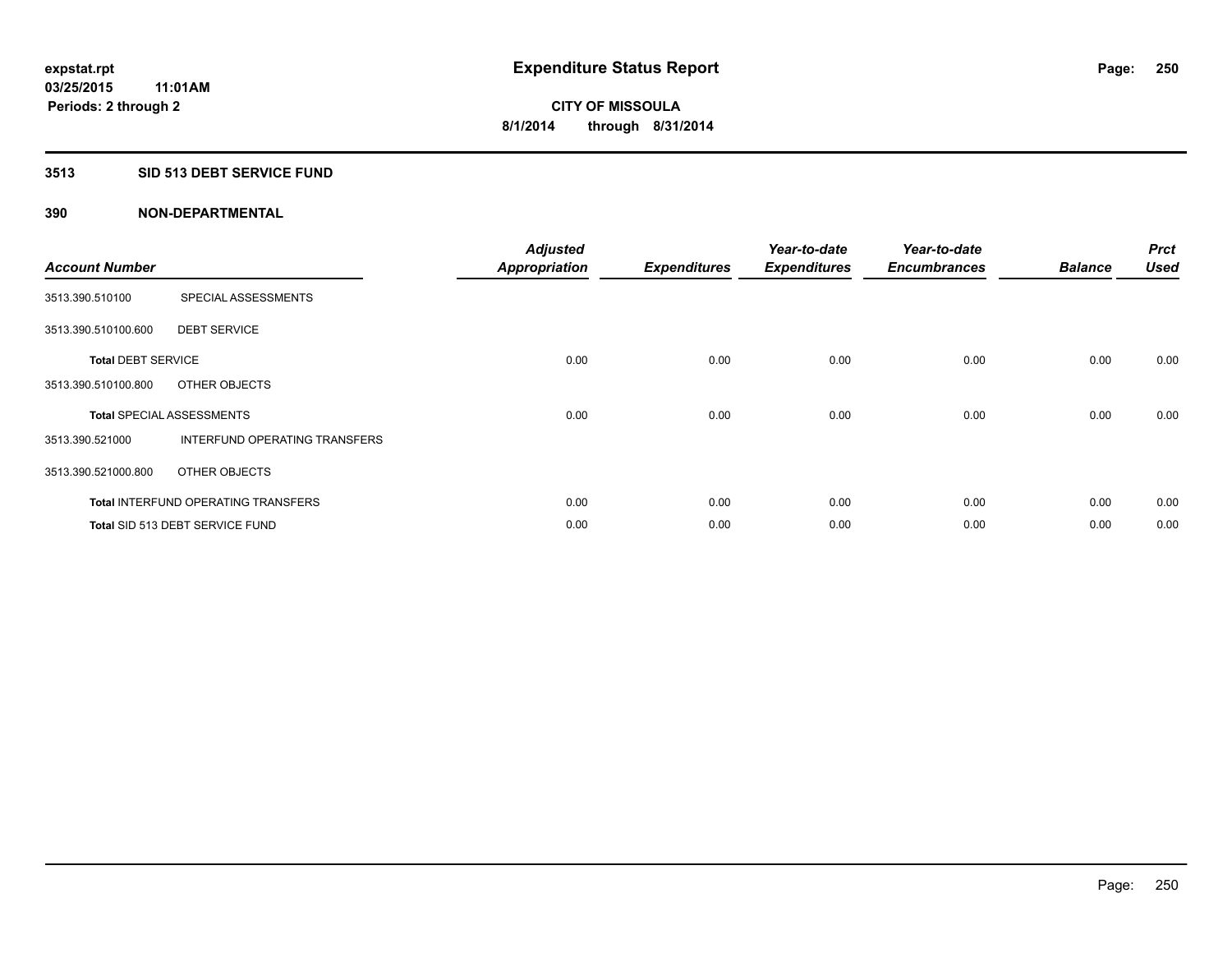### **3514 SID 514 DEBT SERVICE FUND**

| <b>Account Number</b>     |                                  | <b>Adjusted</b><br><b>Appropriation</b> | <b>Expenditures</b> | Year-to-date<br><b>Expenditures</b> | Year-to-date<br><b>Encumbrances</b> | <b>Balance</b> | <b>Prct</b><br>Used |
|---------------------------|----------------------------------|-----------------------------------------|---------------------|-------------------------------------|-------------------------------------|----------------|---------------------|
| 3514.390.510100           | SPECIAL ASSESSMENTS              |                                         |                     |                                     |                                     |                |                     |
| 3514.390.510100.600       | <b>DEBT SERVICE</b>              |                                         |                     |                                     |                                     |                |                     |
| <b>Total DEBT SERVICE</b> |                                  |                                         | 0.00<br>0.00        | 0.00                                | 0.00                                | 0.00           | 0.00                |
|                           | <b>Total SPECIAL ASSESSMENTS</b> |                                         | 0.00<br>0.00        | 0.00                                | 0.00                                | 0.00           | 0.00                |
|                           | Total SID 514 DEBT SERVICE FUND  |                                         | 0.00<br>0.00        | 0.00                                | 0.00                                | 0.00           | 0.00                |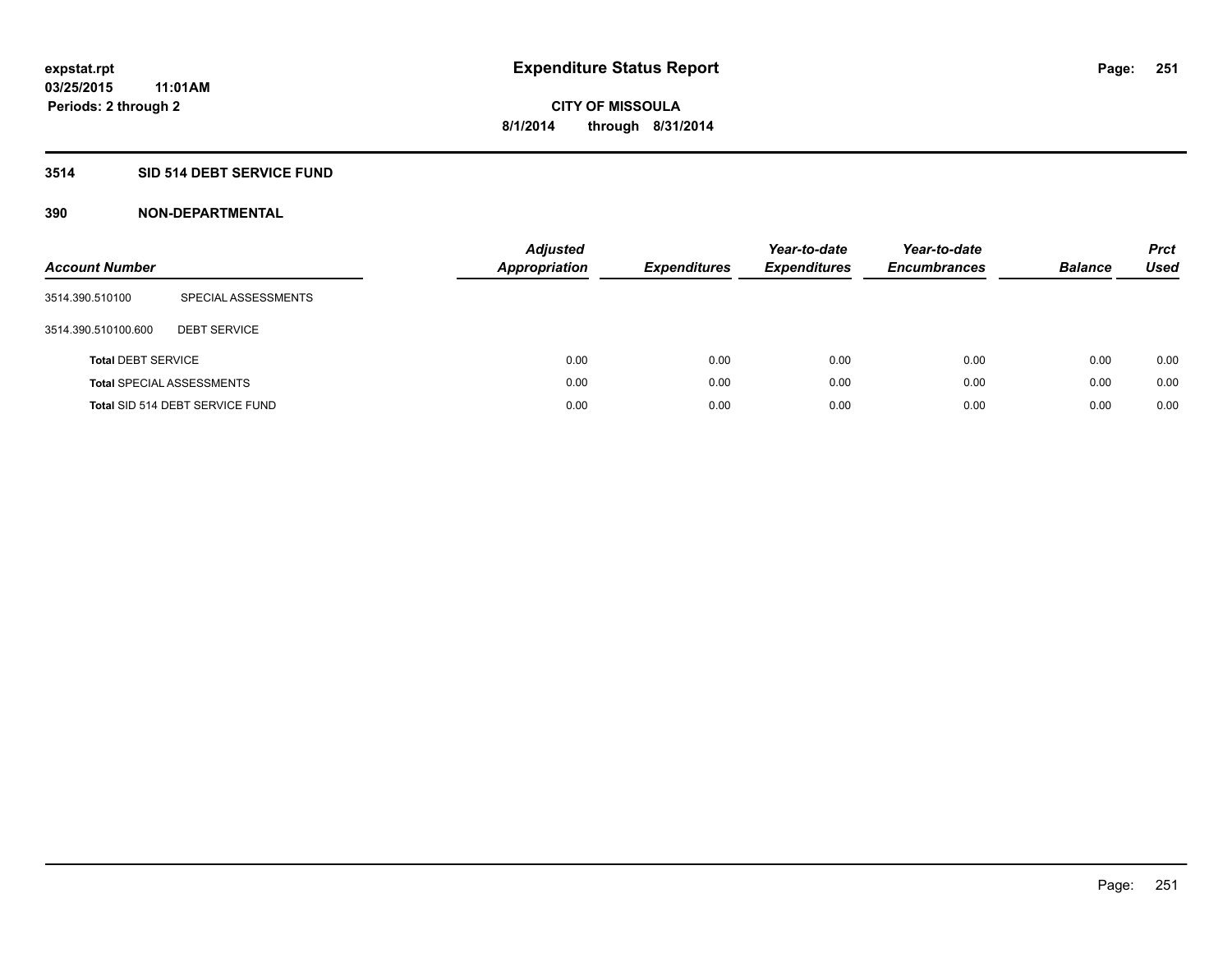### **3515 SID 515 DEBT SERVICE FUND**

| <b>Account Number</b>      |                                  | <b>Adjusted</b><br>Appropriation | <b>Expenditures</b> | Year-to-date<br><b>Expenditures</b> | Year-to-date<br><b>Encumbrances</b> | <b>Balance</b> | <b>Prct</b><br><b>Used</b> |
|----------------------------|----------------------------------|----------------------------------|---------------------|-------------------------------------|-------------------------------------|----------------|----------------------------|
| 3515.390.510100            | SPECIAL ASSESSMENTS              |                                  |                     |                                     |                                     |                |                            |
| 3515.390.510100.600        | <b>DEBT SERVICE</b>              |                                  |                     |                                     |                                     |                |                            |
| <b>Total DEBT SERVICE</b>  |                                  | 0.00                             | 0.00                | 0.00                                | 0.00                                | 0.00           | 0.00                       |
| 3515.390.510100.800        | OTHER OBJECTS                    |                                  |                     |                                     |                                     |                |                            |
| <b>Total OTHER OBJECTS</b> |                                  | 0.00                             | 0.00                | 0.00                                | 0.00                                | 0.00           | 0.00                       |
|                            | <b>Total SPECIAL ASSESSMENTS</b> | 0.00                             | 0.00                | 0.00                                | 0.00                                | 0.00           | 0.00                       |
|                            | Total SID 515 DEBT SERVICE FUND  | 0.00                             | 0.00                | 0.00                                | 0.00                                | 0.00           | 0.00                       |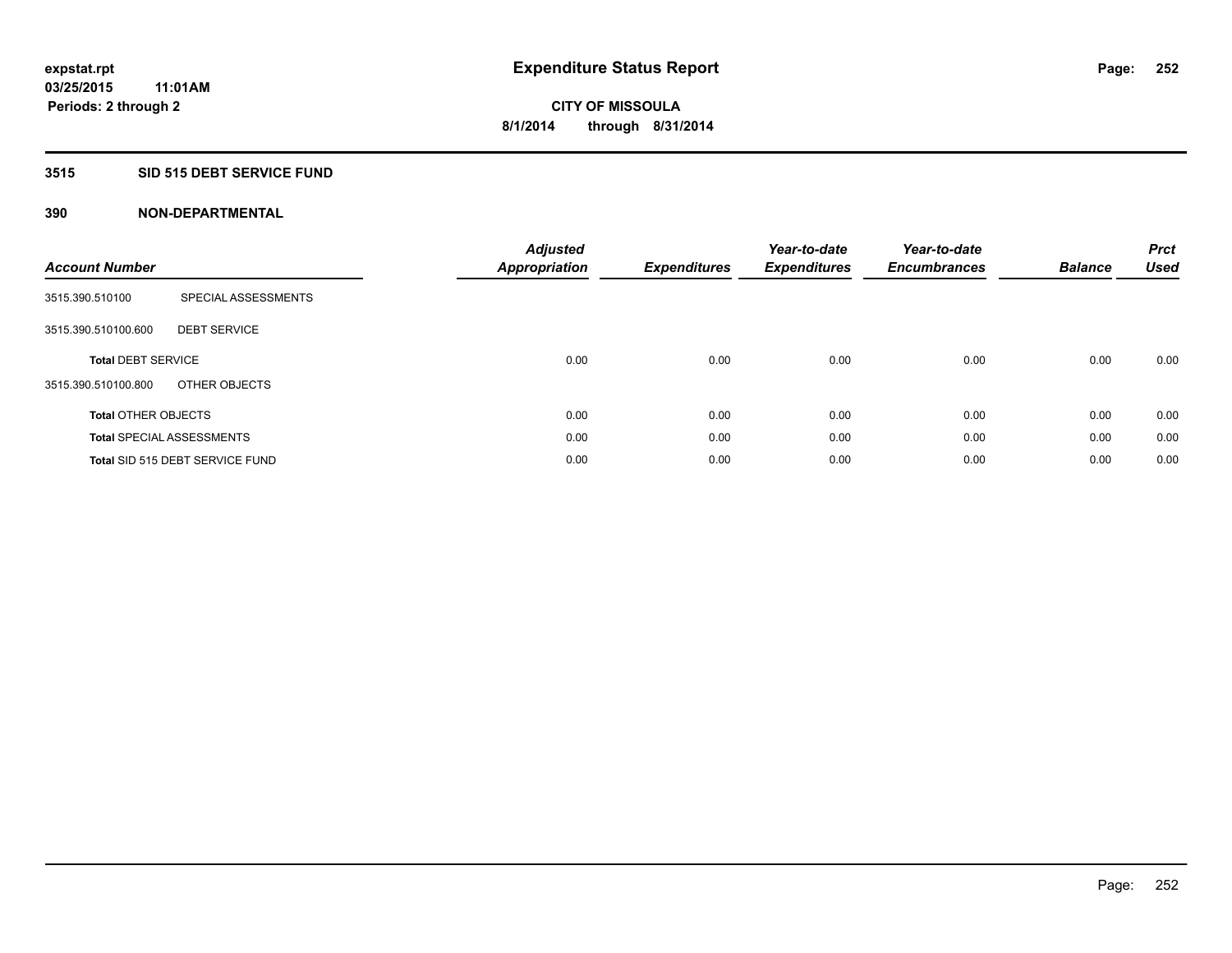### **3517 SID 517 DEBT SERVICE FUND**

| <b>Account Number</b>     |                                  | <b>Adjusted</b><br><b>Appropriation</b> | <b>Expenditures</b> | Year-to-date<br><b>Expenditures</b> | Year-to-date<br><b>Encumbrances</b> | <b>Balance</b> | <b>Prct</b><br>Used |
|---------------------------|----------------------------------|-----------------------------------------|---------------------|-------------------------------------|-------------------------------------|----------------|---------------------|
| 3517.390.510100           | SPECIAL ASSESSMENTS              |                                         |                     |                                     |                                     |                |                     |
| 3517.390.510100.600       | <b>DEBT SERVICE</b>              |                                         |                     |                                     |                                     |                |                     |
| <b>Total DEBT SERVICE</b> |                                  | 0.00                                    | 0.00                | 0.00                                | 0.00                                | 0.00           | 0.00                |
|                           | <b>Total SPECIAL ASSESSMENTS</b> | 0.00                                    | 0.00                | 0.00                                | 0.00                                | 0.00           | 0.00                |
|                           | Total SID 517 DEBT SERVICE FUND  | 0.00                                    | 0.00                | 0.00                                | 0.00                                | 0.00           | 0.00                |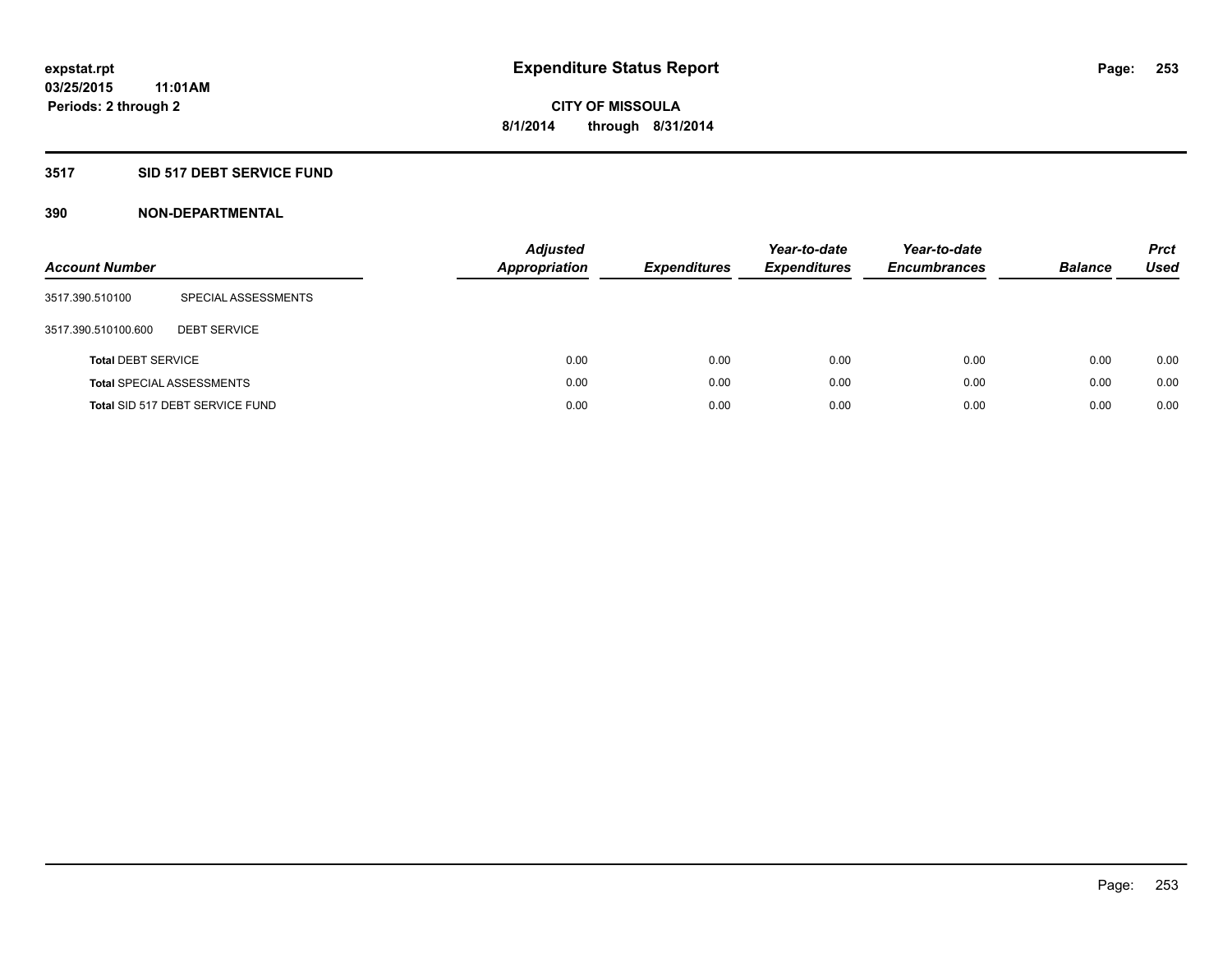### **3518 SID 518 DEBT SERVICE FUND**

| <b>Account Number</b> |                                            | <b>Adjusted</b><br>Appropriation | <b>Expenditures</b> | Year-to-date<br><b>Expenditures</b> | Year-to-date<br><b>Encumbrances</b> | <b>Balance</b> | <b>Prct</b><br><b>Used</b> |
|-----------------------|--------------------------------------------|----------------------------------|---------------------|-------------------------------------|-------------------------------------|----------------|----------------------------|
| 3518.390.510100       | SPECIAL ASSESSMENTS                        |                                  |                     |                                     |                                     |                |                            |
| 3518.390.510100.600   | <b>DEBT SERVICE</b>                        |                                  |                     |                                     |                                     |                |                            |
|                       | <b>Total SPECIAL ASSESSMENTS</b>           | 0.00                             | 0.00                | 0.00                                | 0.00                                | 0.00           | 0.00                       |
| 3518.390.521000       | INTERFUND OPERATING TRANSFERS              |                                  |                     |                                     |                                     |                |                            |
| 3518.390.521000.800   | OTHER OBJECTS                              |                                  |                     |                                     |                                     |                |                            |
|                       | <b>Total INTERFUND OPERATING TRANSFERS</b> | 0.00                             | 0.00                | 0.00                                | 0.00                                | 0.00           | 0.00                       |
|                       | Total SID 518 DEBT SERVICE FUND            | 0.00                             | 0.00                | 0.00                                | 0.00                                | 0.00           | 0.00                       |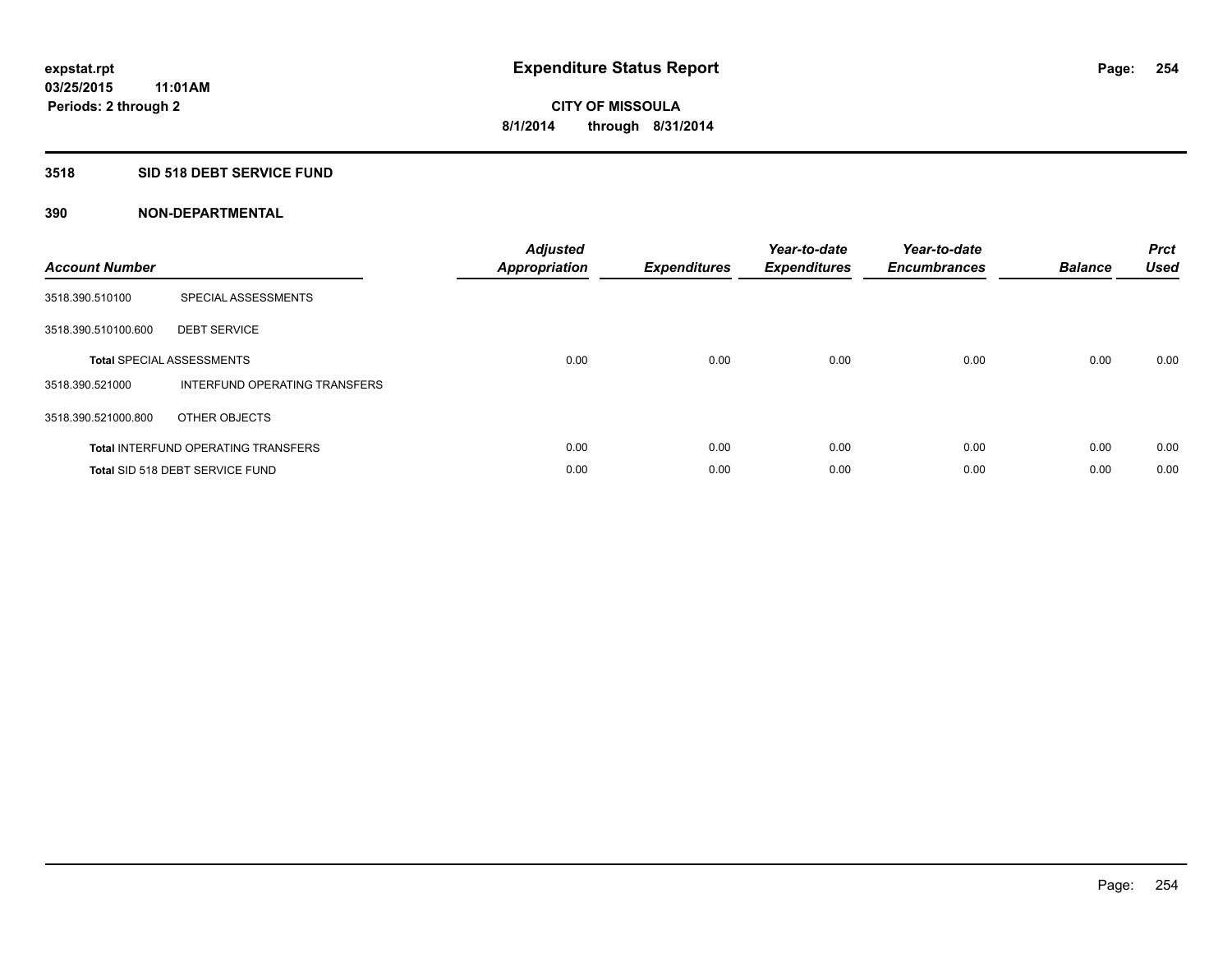### **3519 SID 519 DEBT SERVICE FUND**

| <b>Account Number</b> |                                            | <b>Adjusted</b><br>Appropriation | <b>Expenditures</b> | Year-to-date<br><b>Expenditures</b> | Year-to-date<br><b>Encumbrances</b> | <b>Balance</b> | <b>Prct</b><br><b>Used</b> |
|-----------------------|--------------------------------------------|----------------------------------|---------------------|-------------------------------------|-------------------------------------|----------------|----------------------------|
| 3519.390.510100       | SPECIAL ASSESSMENTS                        |                                  |                     |                                     |                                     |                |                            |
| 3519.390.510100.600   | <b>DEBT SERVICE</b>                        |                                  |                     |                                     |                                     |                |                            |
|                       | <b>Total SPECIAL ASSESSMENTS</b>           | 0.00                             | 0.00                | 0.00                                | 0.00                                | 0.00           | 0.00                       |
| 3519.390.521000       | INTERFUND OPERATING TRANSFERS              |                                  |                     |                                     |                                     |                |                            |
| 3519.390.521000.800   | OTHER OBJECTS                              |                                  |                     |                                     |                                     |                |                            |
|                       | <b>Total INTERFUND OPERATING TRANSFERS</b> | 0.00                             | 0.00                | 0.00                                | 0.00                                | 0.00           | 0.00                       |
|                       | Total SID 519 DEBT SERVICE FUND            | 0.00                             | 0.00                | 0.00                                | 0.00                                | 0.00           | 0.00                       |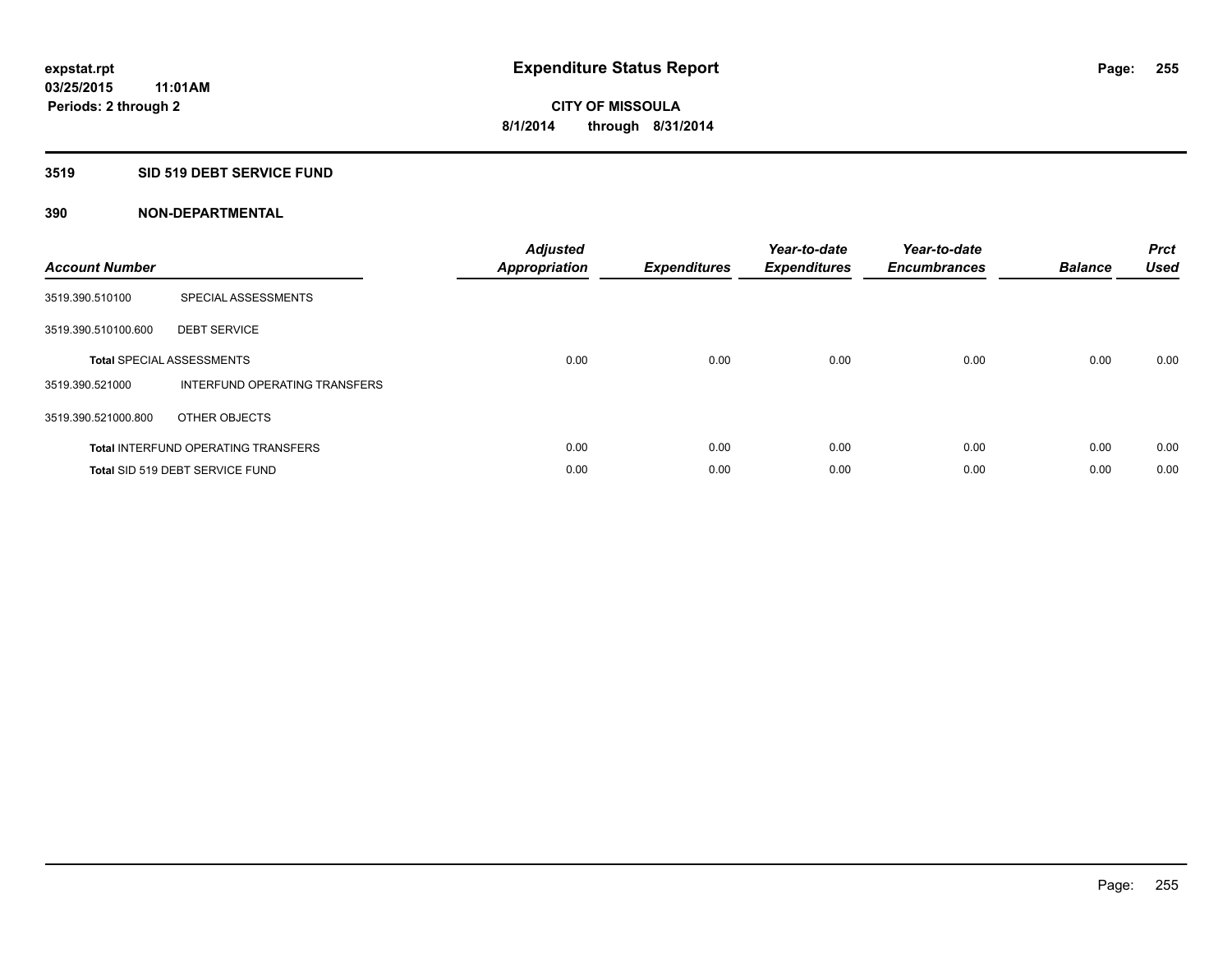#### **3520 SID 520 DEBT SERVICE FUND**

|                                   |                                                 | <b>Adjusted</b>      |                     | Year-to-date        | Year-to-date        |                | Prct        |
|-----------------------------------|-------------------------------------------------|----------------------|---------------------|---------------------|---------------------|----------------|-------------|
| <b>Account Number</b>             |                                                 | <b>Appropriation</b> | <b>Expenditures</b> | <b>Expenditures</b> | <b>Encumbrances</b> | <b>Balance</b> | <b>Used</b> |
| 3520.390.510100                   | SPECIAL ASSESSMENTS                             |                      |                     |                     |                     |                |             |
| 3520.390.510100.600               | <b>DEBT SERVICE</b>                             |                      |                     |                     |                     |                |             |
| 3520.390.510100.610.000 PRINCIPAL |                                                 | 133,000.00           | 0.00                | 0.00                | 0.00                | 133.000.00     | 0.00        |
|                                   | 3520.390.510100.620.000 INTEREST / SERVICE FEES | 27,280.00            | 0.00                | 0.00                | 0.00                | 27,280.00      | 0.00        |
| <b>Total SPECIAL ASSESSMENTS</b>  |                                                 | 160,280.00           | 0.00                | 0.00                | 0.00                | 160,280.00     | 0.00        |
| 3520.390.510110                   | <b>MERCHANT SERVICES</b>                        |                      |                     |                     |                     |                |             |
| 3520.390.510110.500               | <b>FIXED CHARGES</b>                            |                      |                     |                     |                     |                |             |
| <b>Total MERCHANT SERVICES</b>    |                                                 | 0.00                 | 0.00                | 0.00                | 0.00                | 0.00           | 0.00        |
|                                   | Total SID 520 DEBT SERVICE FUND                 | 160,280.00           | 0.00                | 0.00                | 0.00                | 160.280.00     | 0.00        |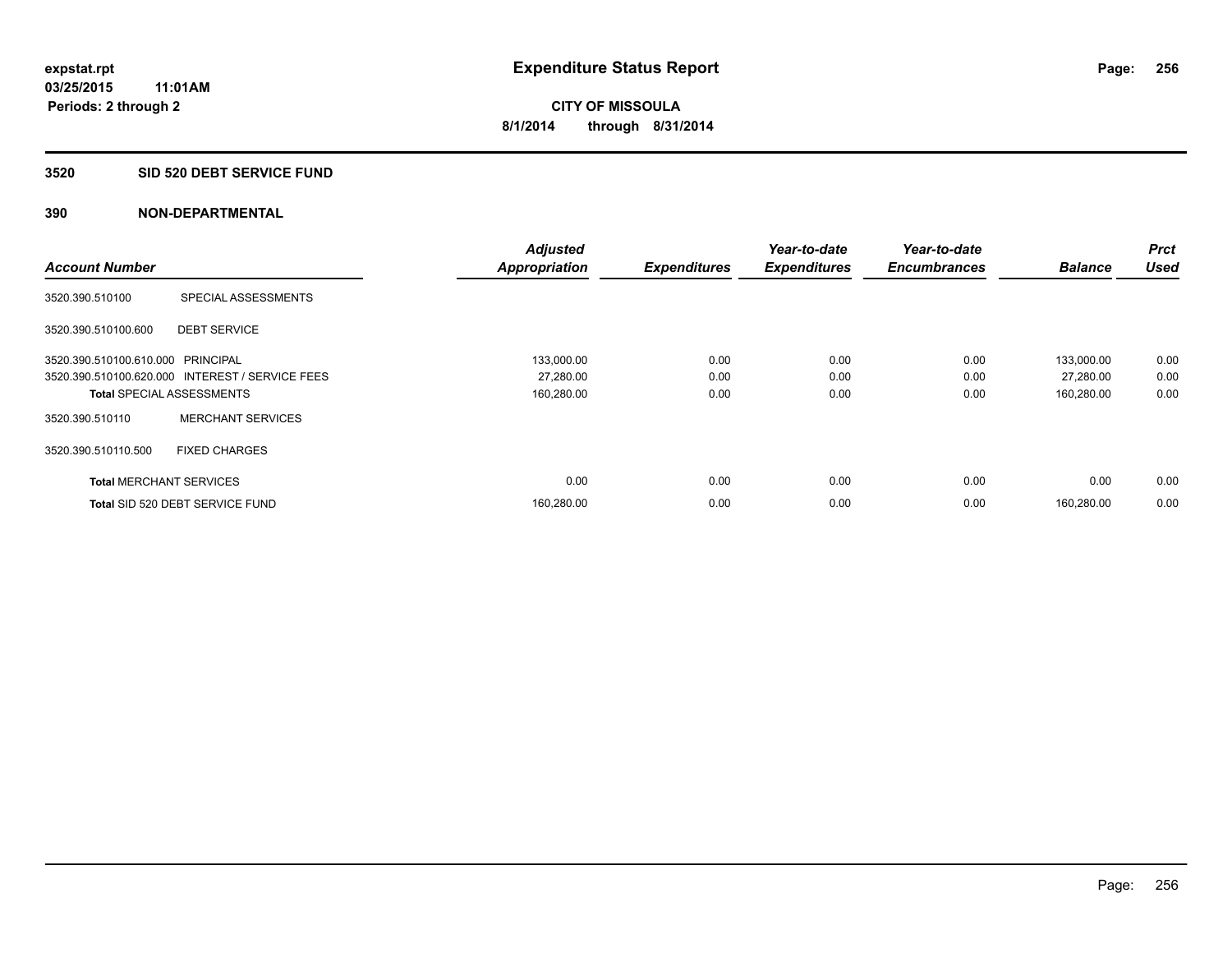### **3521 SID 521 DEBT SERVICE FUND**

| <b>Account Number</b>             |                                                 | <b>Adjusted</b><br>Appropriation | <b>Expenditures</b> | Year-to-date<br><b>Expenditures</b> | Year-to-date<br><b>Encumbrances</b> | <b>Balance</b> | <b>Prct</b><br>Used |
|-----------------------------------|-------------------------------------------------|----------------------------------|---------------------|-------------------------------------|-------------------------------------|----------------|---------------------|
| 3521.390.510100                   | SPECIAL ASSESSMENTS                             |                                  |                     |                                     |                                     |                |                     |
| 3521.390.510100.600               | <b>DEBT SERVICE</b>                             |                                  |                     |                                     |                                     |                |                     |
| 3521.390.510100.610.000 PRINCIPAL |                                                 | 338.00                           | 0.00                | 0.00                                | 0.00                                | 338.00         | 0.00                |
|                                   | 3521.390.510100.620.000 INTEREST / SERVICE FEES | 382.00                           | 0.00                | 0.00                                | 0.00                                | 382.00         | 0.00                |
| <b>Total DEBT SERVICE</b>         |                                                 | 720.00                           | 0.00                | 0.00                                | 0.00                                | 720.00         | 0.00                |
|                                   | <b>Total SPECIAL ASSESSMENTS</b>                | 720.00                           | 0.00                | 0.00                                | 0.00                                | 720.00         | 0.00                |
|                                   | Total SID 521 DEBT SERVICE FUND                 | 720.00                           | 0.00                | 0.00                                | 0.00                                | 720.00         | 0.00                |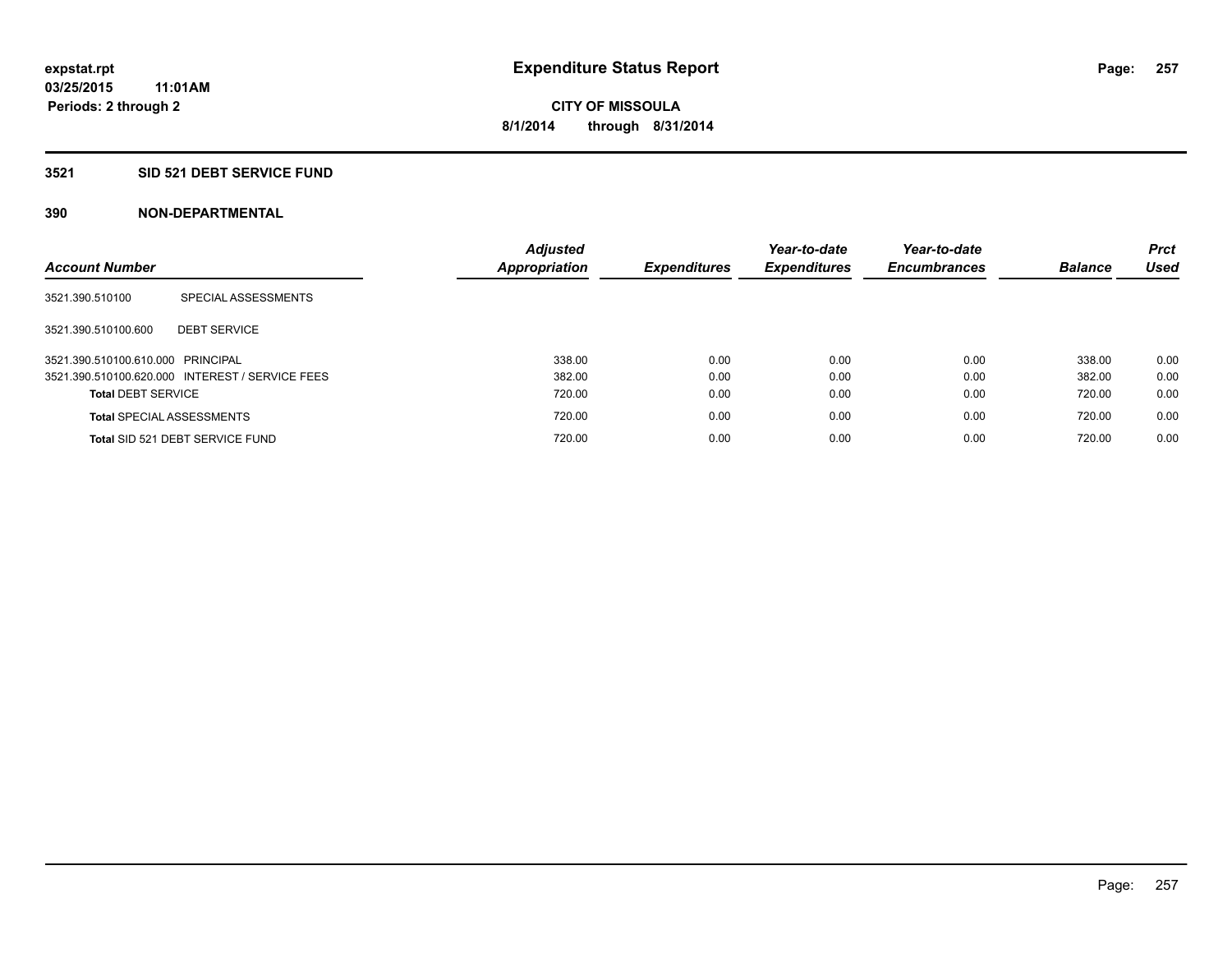### **3522 SID 522 DEBT SERVICE FUND**

| <b>Account Number</b>             |                                                 | <b>Adjusted</b><br><b>Appropriation</b> | <b>Expenditures</b> | Year-to-date<br><b>Expenditures</b> | Year-to-date<br><b>Encumbrances</b> | <b>Balance</b> | <b>Prct</b><br><b>Used</b> |
|-----------------------------------|-------------------------------------------------|-----------------------------------------|---------------------|-------------------------------------|-------------------------------------|----------------|----------------------------|
| 3522.390.510100                   | SPECIAL ASSESSMENTS                             |                                         |                     |                                     |                                     |                |                            |
| 3522.390.510100.600               | <b>DEBT SERVICE</b>                             |                                         |                     |                                     |                                     |                |                            |
| 3522.390.510100.610.000 PRINCIPAL |                                                 | 488.00                                  | 0.00                | 0.00                                | 0.00                                | 488.00         | 0.00                       |
|                                   | 3522.390.510100.620.000 INTEREST / SERVICE FEES | 47.00                                   | 0.00                | 0.00                                | 0.00                                | 47.00          | 0.00                       |
| <b>Total DEBT SERVICE</b>         |                                                 | 535.00                                  | 0.00                | 0.00                                | 0.00                                | 535.00         | 0.00                       |
|                                   | <b>Total SPECIAL ASSESSMENTS</b>                | 535.00                                  | 0.00                | 0.00                                | 0.00                                | 535.00         | 0.00                       |
|                                   | Total SID 522 DEBT SERVICE FUND                 | 535.00                                  | 0.00                | 0.00                                | 0.00                                | 535.00         | 0.00                       |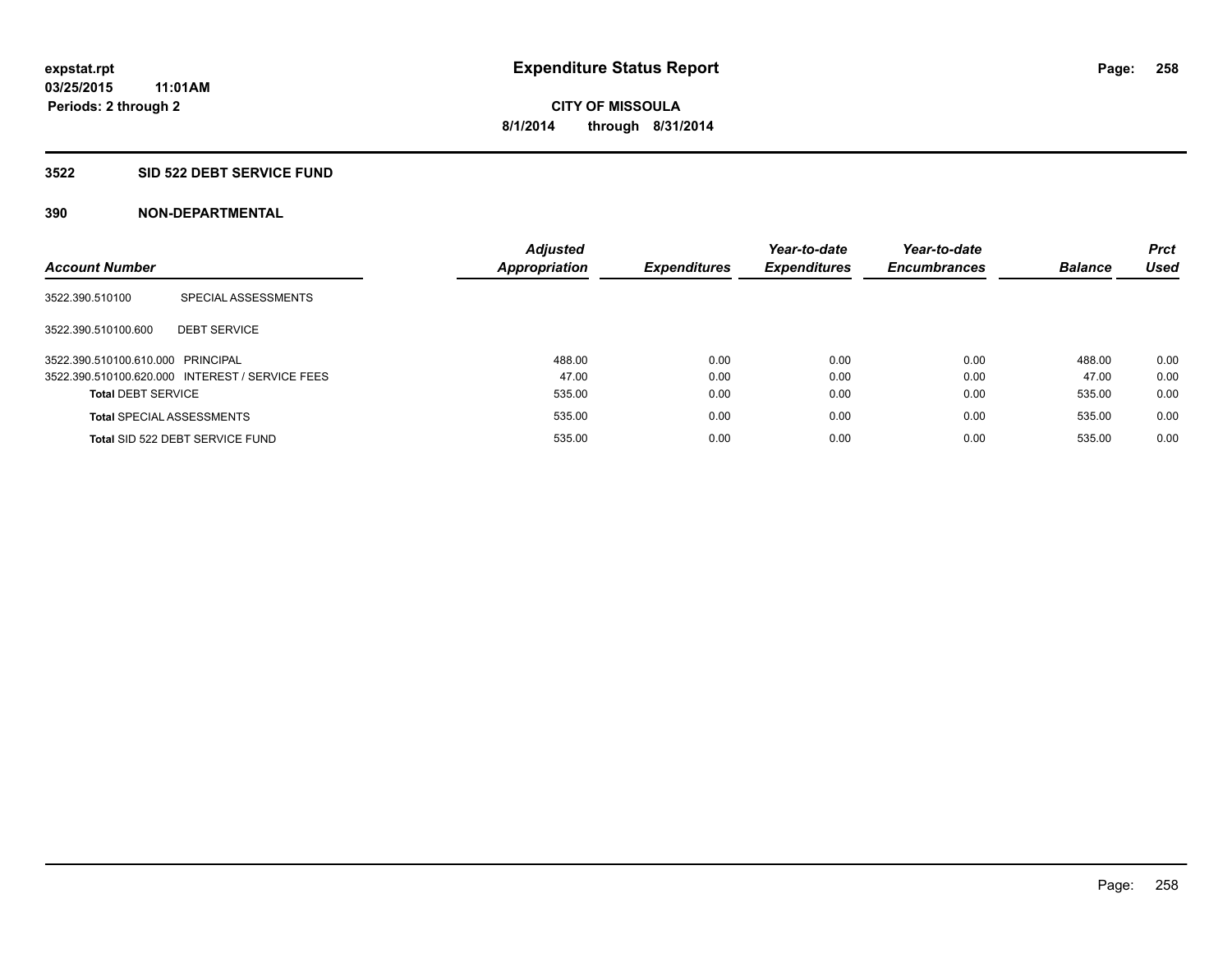### **3524 SID 524 DEBT SERVICE FUND**

|                                   |                                                 | <b>Adjusted</b>      |                     | Year-to-date        | Year-to-date        |                | Prct        |
|-----------------------------------|-------------------------------------------------|----------------------|---------------------|---------------------|---------------------|----------------|-------------|
| <b>Account Number</b>             |                                                 | <b>Appropriation</b> | <b>Expenditures</b> | <b>Expenditures</b> | <b>Encumbrances</b> | <b>Balance</b> | <b>Used</b> |
| 3524.390.510100                   | SPECIAL ASSESSMENTS                             |                      |                     |                     |                     |                |             |
| 3524.390.510100.600               | <b>DEBT SERVICE</b>                             |                      |                     |                     |                     |                |             |
| 3524.390.510100.610.000 PRINCIPAL |                                                 | 217,000.00           | 0.00                | 0.00                | 0.00                | 217,000.00     | 0.00        |
|                                   | 3524.390.510100.620.000 INTEREST / SERVICE FEES | 89,400.00            | 0.00                | 0.00                | 0.00                | 89,400.00      | 0.00        |
| <b>Total SPECIAL ASSESSMENTS</b>  |                                                 | 306,400.00           | 0.00                | 0.00                | 0.00                | 306,400.00     | 0.00        |
| 3524.390.510110                   | <b>MERCHANT SERVICES</b>                        |                      |                     |                     |                     |                |             |
| 3524.390.510110.500               | <b>FIXED CHARGES</b>                            |                      |                     |                     |                     |                |             |
| <b>Total MERCHANT SERVICES</b>    |                                                 | 0.00                 | 0.00                | 0.00                | 0.00                | 0.00           | 0.00        |
|                                   | Total SID 524 DEBT SERVICE FUND                 | 306,400.00           | 0.00                | 0.00                | 0.00                | 306.400.00     | 0.00        |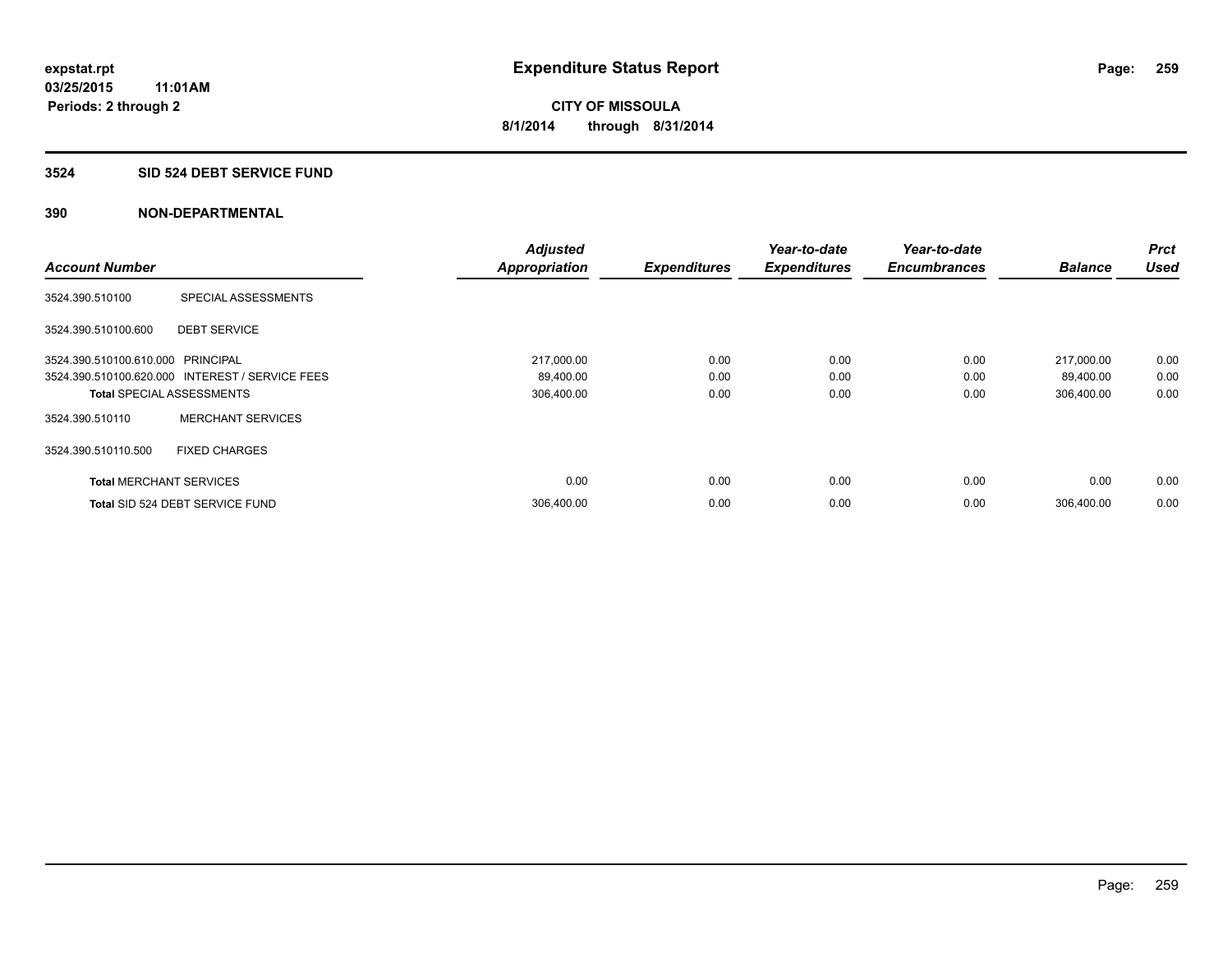#### **3525 SID 525 DEBT SERVICE FUND**

| <b>Account Number</b>             |                                                 | <b>Adjusted</b><br><b>Appropriation</b> | <b>Expenditures</b> | Year-to-date<br><b>Expenditures</b> | Year-to-date<br><b>Encumbrances</b> | <b>Balance</b> | <b>Prct</b><br><b>Used</b> |
|-----------------------------------|-------------------------------------------------|-----------------------------------------|---------------------|-------------------------------------|-------------------------------------|----------------|----------------------------|
| 3525.390.510100                   | SPECIAL ASSESSMENTS                             |                                         |                     |                                     |                                     |                |                            |
| 3525.390.510100.600               | <b>DEBT SERVICE</b>                             |                                         |                     |                                     |                                     |                |                            |
| 3525.390.510100.610.000 PRINCIPAL |                                                 | 25.000.00                               | 0.00                | 0.00                                | 0.00                                | 25.000.00      | 0.00                       |
|                                   | 3525.390.510100.620.000 INTEREST / SERVICE FEES | 6.500.00                                | 0.00                | 0.00                                | 0.00                                | 6.500.00       | 0.00                       |
| <b>Total DEBT SERVICE</b>         |                                                 | 31,500.00                               | 0.00                | 0.00                                | 0.00                                | 31.500.00      | 0.00                       |
|                                   | <b>Total SPECIAL ASSESSMENTS</b>                | 31,500.00                               | 0.00                | 0.00                                | 0.00                                | 31.500.00      | 0.00                       |
|                                   | Total SID 525 DEBT SERVICE FUND                 | 31.500.00                               | 0.00                | 0.00                                | 0.00                                | 31.500.00      | 0.00                       |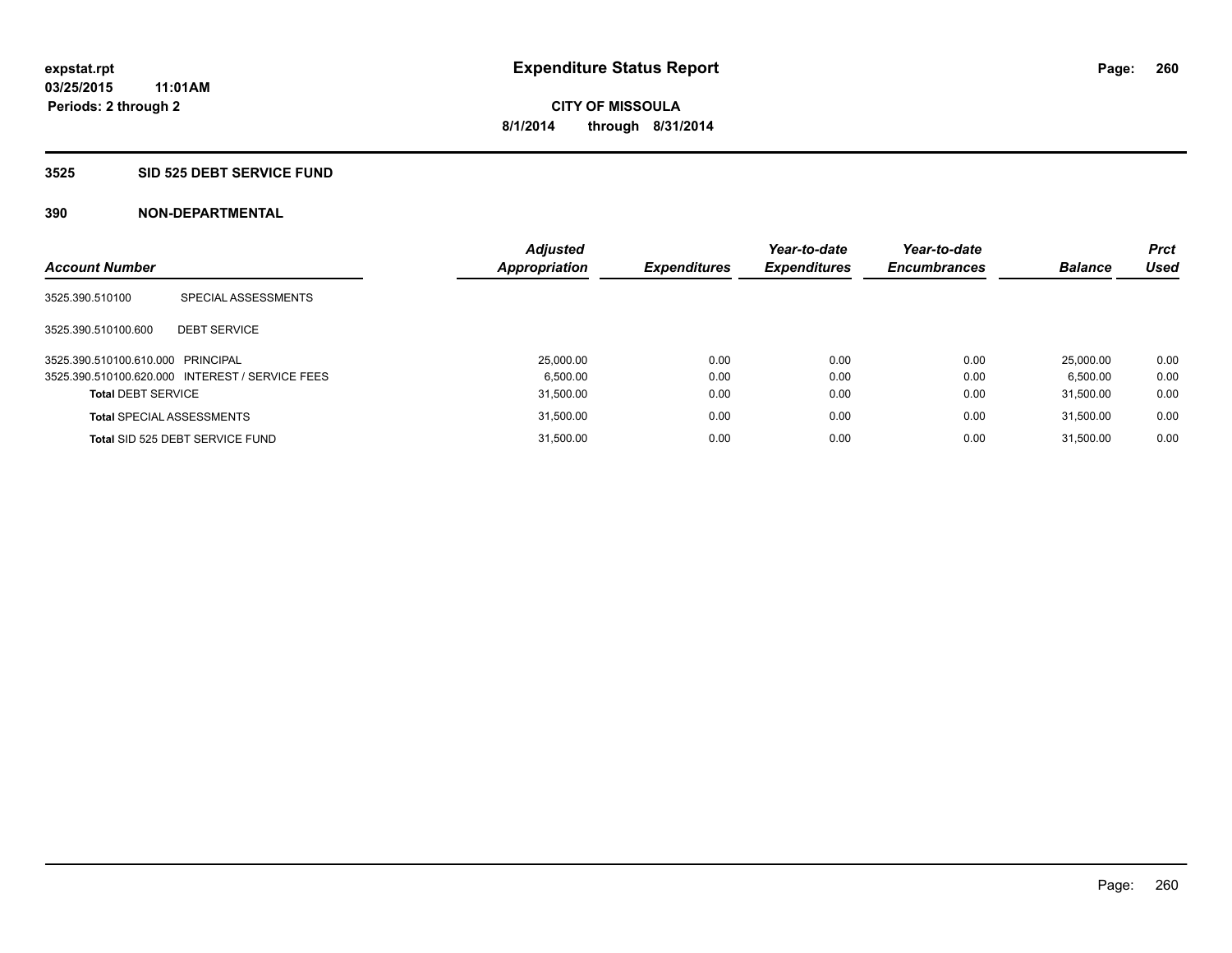### **3526 SID 526 DEBT SERVICE FUND**

| <b>Account Number</b>             |                                                 | <b>Adjusted</b><br><b>Appropriation</b> | <b>Expenditures</b> | Year-to-date<br><b>Expenditures</b> | Year-to-date<br><b>Encumbrances</b> | <b>Balance</b> | <b>Prct</b><br><b>Used</b> |
|-----------------------------------|-------------------------------------------------|-----------------------------------------|---------------------|-------------------------------------|-------------------------------------|----------------|----------------------------|
| 3526.390.510100                   | SPECIAL ASSESSMENTS                             |                                         |                     |                                     |                                     |                |                            |
| 3526.390.510100.600               | <b>DEBT SERVICE</b>                             |                                         |                     |                                     |                                     |                |                            |
| 3526.390.510100.610.000 PRINCIPAL |                                                 | 148.000.00                              | 0.00                | 0.00                                | 0.00                                | 148.000.00     | 0.00                       |
|                                   | 3526.390.510100.620.000 INTEREST / SERVICE FEES | 45.300.00                               | 0.00                | 0.00                                | 0.00                                | 45.300.00      | 0.00                       |
| <b>Total DEBT SERVICE</b>         |                                                 | 193,300.00                              | 0.00                | 0.00                                | 0.00                                | 193.300.00     | 0.00                       |
|                                   | <b>Total SPECIAL ASSESSMENTS</b>                | 193.300.00                              | 0.00                | 0.00                                | 0.00                                | 193.300.00     | 0.00                       |
|                                   | Total SID 526 DEBT SERVICE FUND                 | 193.300.00                              | 0.00                | 0.00                                | 0.00                                | 193.300.00     | 0.00                       |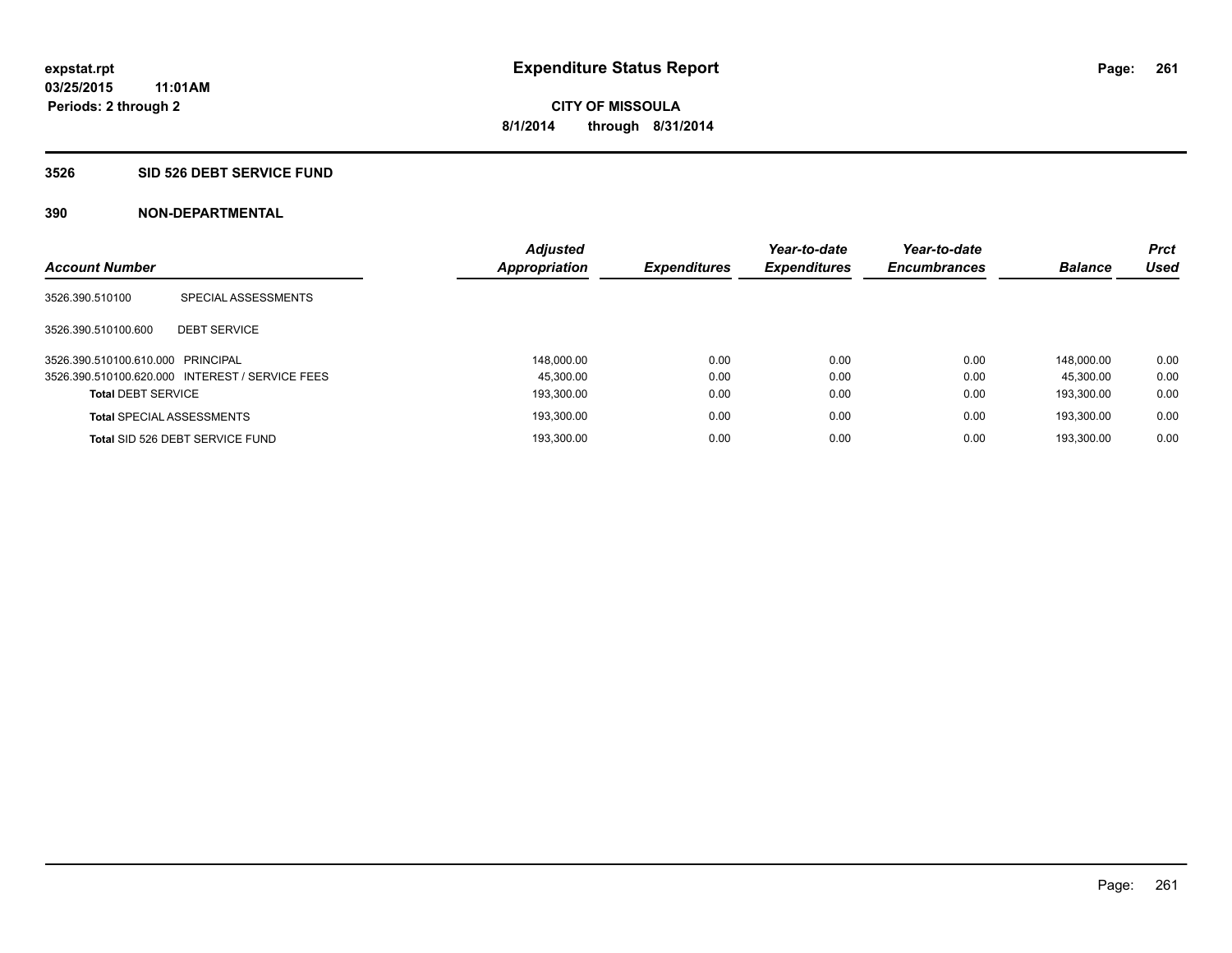### **3527 SID 527 DEBT SERVICE FUND**

| <b>Account Number</b>     |                                  | <b>Adjusted</b><br><b>Appropriation</b> | <b>Expenditures</b> | Year-to-date<br><b>Expenditures</b> | Year-to-date<br><b>Encumbrances</b> | <b>Balance</b> | <b>Prct</b><br>Used |
|---------------------------|----------------------------------|-----------------------------------------|---------------------|-------------------------------------|-------------------------------------|----------------|---------------------|
| 3527.390.510100           | SPECIAL ASSESSMENTS              |                                         |                     |                                     |                                     |                |                     |
| 3527.390.510100.600       | <b>DEBT SERVICE</b>              |                                         |                     |                                     |                                     |                |                     |
| <b>Total DEBT SERVICE</b> |                                  | 0.00                                    | 0.00                | 0.00                                | 0.00                                | 0.00           | 0.00                |
|                           | <b>Total SPECIAL ASSESSMENTS</b> | 0.00                                    | 0.00                | 0.00                                | 0.00                                | 0.00           | 0.00                |
|                           | Total SID 527 DEBT SERVICE FUND  | 0.00                                    | 0.00                | 0.00                                | 0.00                                | 0.00           | 0.00                |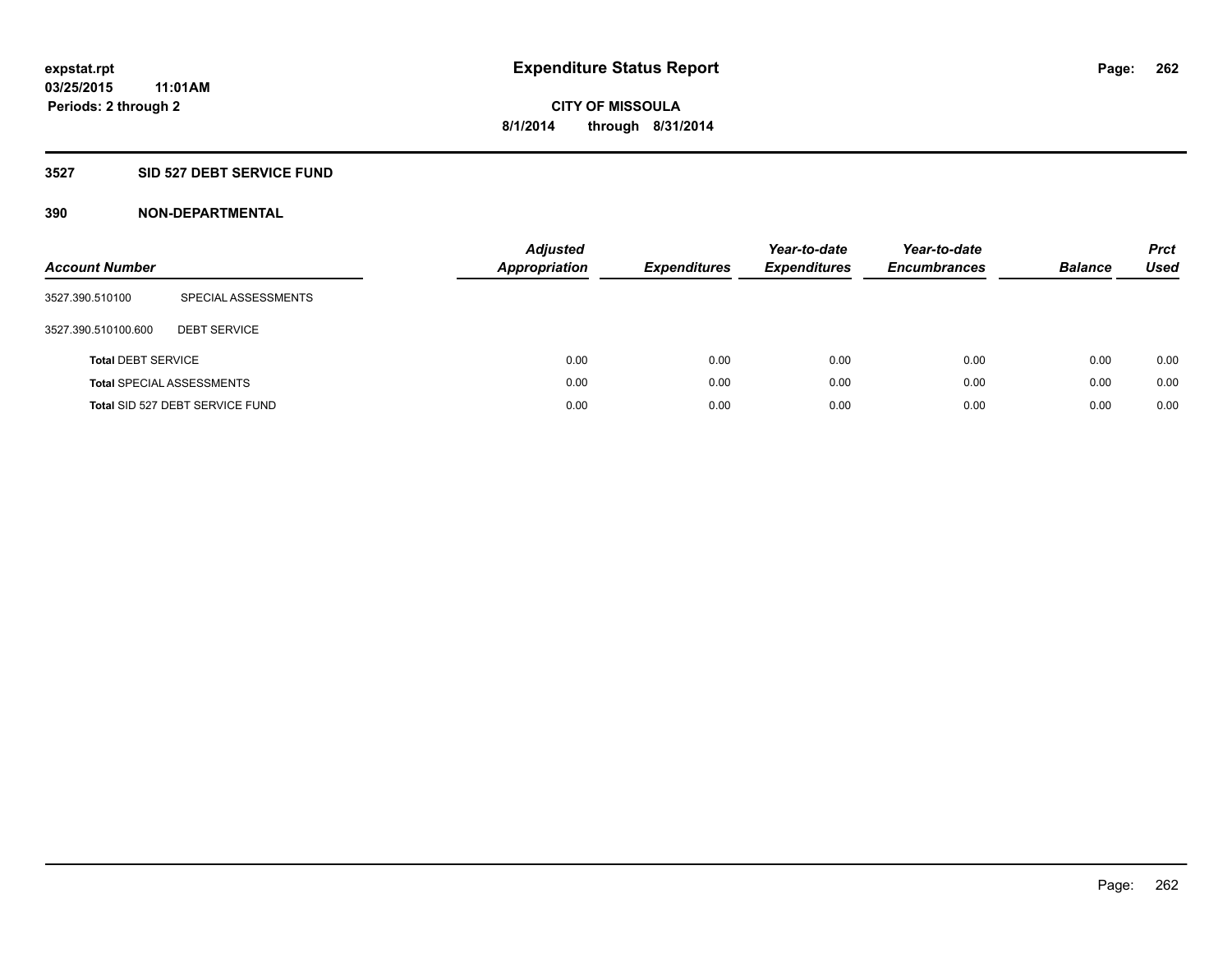### **3530 SID 530 DEBT SERVICE FUND**

| <b>Account Number</b>             |                                                 | <b>Adjusted</b><br>Appropriation | <b>Expenditures</b> | Year-to-date<br><b>Expenditures</b> | Year-to-date<br><b>Encumbrances</b> | <b>Balance</b> | <b>Prct</b><br><b>Used</b> |
|-----------------------------------|-------------------------------------------------|----------------------------------|---------------------|-------------------------------------|-------------------------------------|----------------|----------------------------|
| 3530.390.510100                   | SPECIAL ASSESSMENTS                             |                                  |                     |                                     |                                     |                |                            |
| 3530.390.510100.600               | <b>DEBT SERVICE</b>                             |                                  |                     |                                     |                                     |                |                            |
| 3530.390.510100.610.000 PRINCIPAL |                                                 | 670.00                           | 0.00                | 670.00                              | 0.00                                | 0.00           | 100.00                     |
|                                   | 3530.390.510100.620.000 INTEREST / SERVICE FEES | 10.00                            | 0.00                | 6.68                                | 0.00                                | 3.32           | 66.80                      |
|                                   | <b>Total SPECIAL ASSESSMENTS</b>                | 680.00                           | 0.00                | 676.68                              | 0.00                                | 3.32           | 99.51                      |
| 3530.390.521000                   | INTERFUND OPERATING TRANSFERS                   |                                  |                     |                                     |                                     |                |                            |
| 3530.390.521000.800               | OTHER OBJECTS                                   |                                  |                     |                                     |                                     |                |                            |
| <b>Total OTHER OBJECTS</b>        |                                                 | 0.00                             | 0.00                | 0.00                                | 0.00                                | 0.00           | 0.00                       |
|                                   | <b>Total INTERFUND OPERATING TRANSFERS</b>      | 0.00                             | 0.00                | 0.00                                | 0.00                                | 0.00           | 0.00                       |
|                                   | Total SID 530 DEBT SERVICE FUND                 | 680.00                           | 0.00                | 676.68                              | 0.00                                | 3.32           | 99.51                      |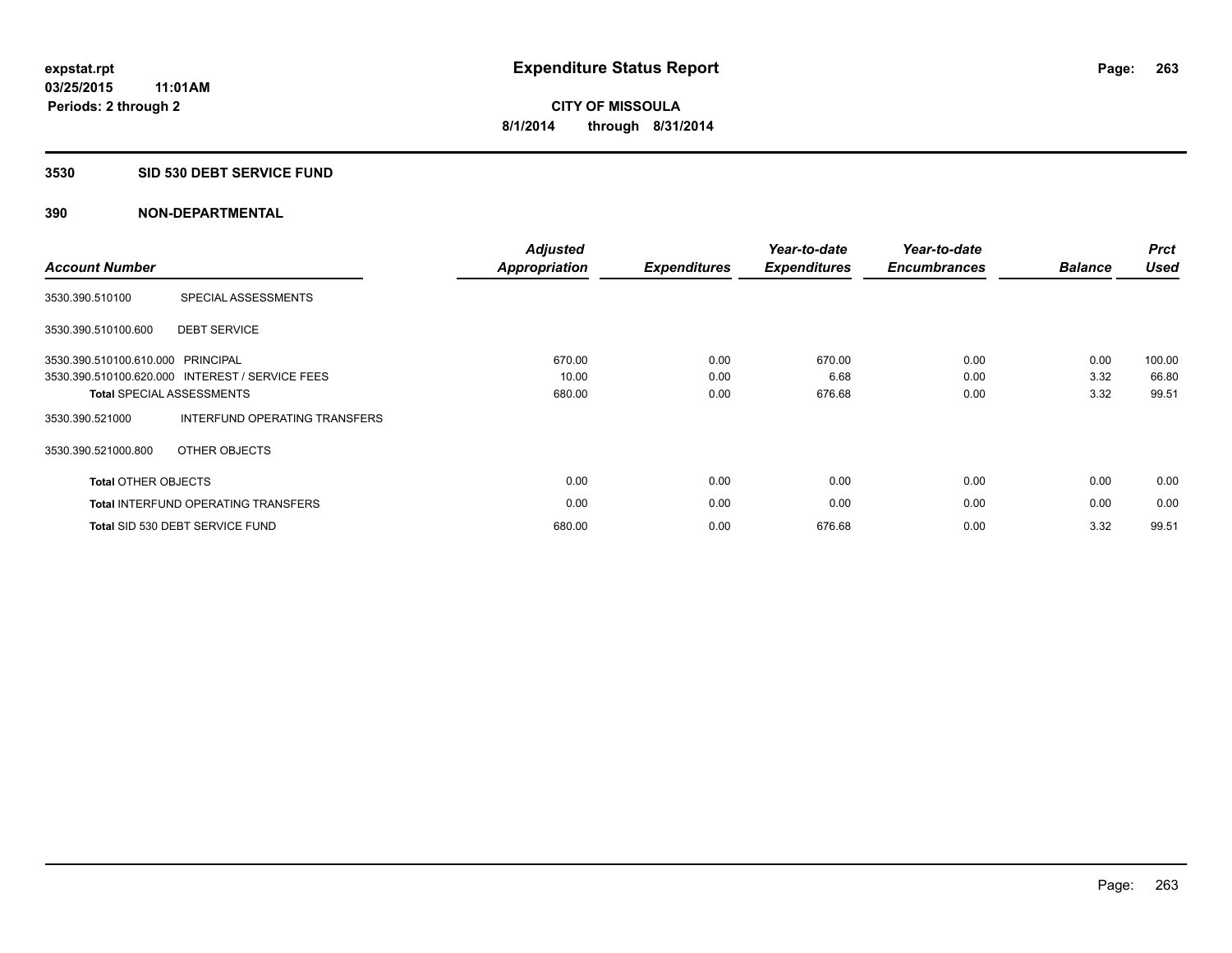### **3531 SID 531 HICKORY ST CALMING**

| <b>Account Number</b> |                                            | <b>Adjusted</b><br>Appropriation | <b>Expenditures</b> | Year-to-date<br><b>Expenditures</b> | Year-to-date<br><b>Encumbrances</b> | <b>Balance</b> | <b>Prct</b><br>Used |
|-----------------------|--------------------------------------------|----------------------------------|---------------------|-------------------------------------|-------------------------------------|----------------|---------------------|
| 3531.390.521000       | INTERFUND OPERATING TRANSFERS              |                                  |                     |                                     |                                     |                |                     |
| 3531.390.521000.800   | OTHER OBJECTS                              |                                  |                     |                                     |                                     |                |                     |
|                       | <b>Total INTERFUND OPERATING TRANSFERS</b> | 0.00                             | 0.00                | 0.00                                | 0.00                                | 0.00           | 0.00                |
|                       | <b>Total SID 531 HICKORY ST CALMING</b>    | 0.00                             | 0.00                | 0.00                                | 0.00                                | 0.00           | 0.00                |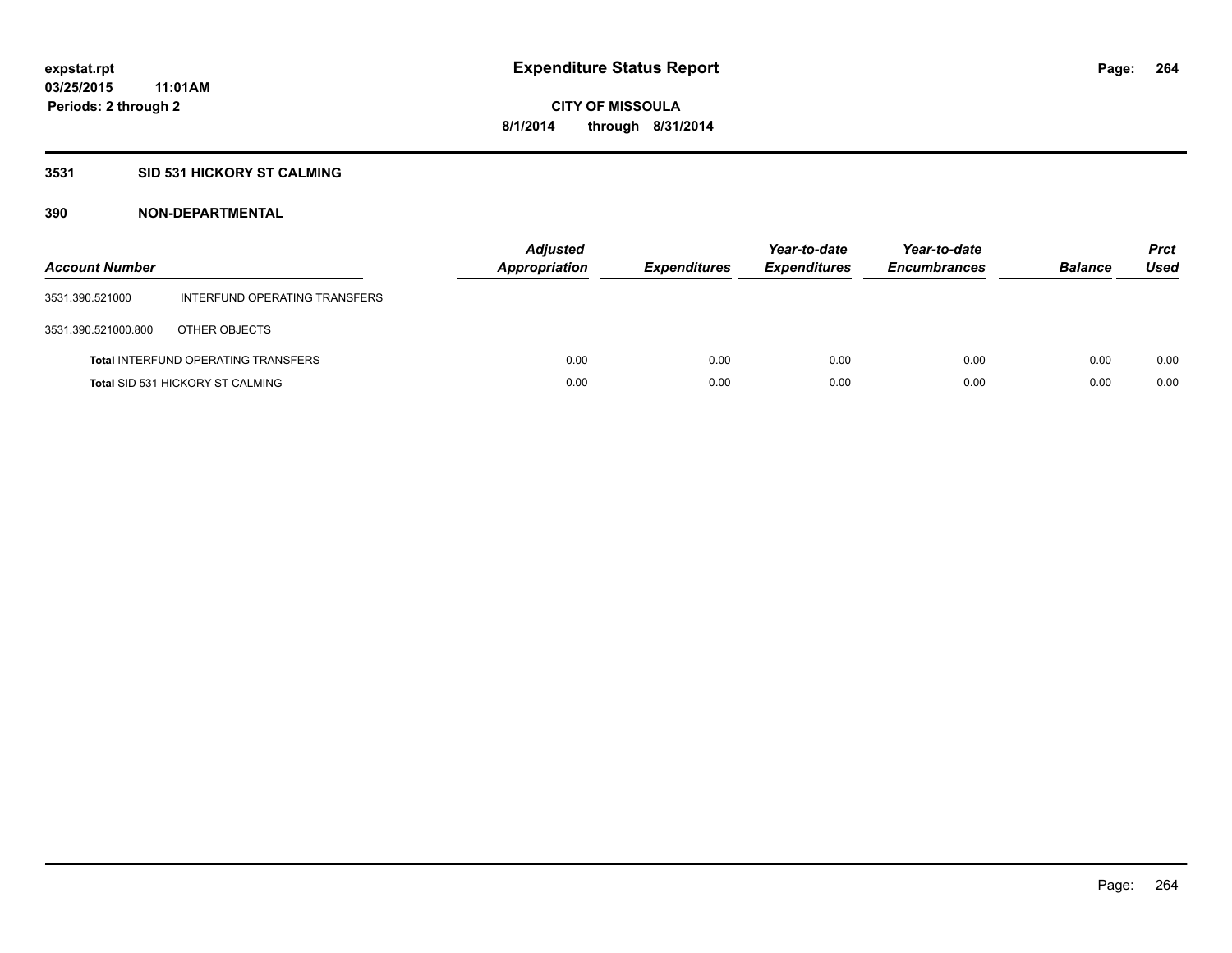### **3532 SID 532 DEBT SERVICE FUND**

| <b>Account Number</b>             |                                                 | <b>Adjusted</b><br>Appropriation | <b>Expenditures</b> | Year-to-date<br><b>Expenditures</b> | Year-to-date<br><b>Encumbrances</b> | <b>Balance</b> | <b>Prct</b><br><b>Used</b> |
|-----------------------------------|-------------------------------------------------|----------------------------------|---------------------|-------------------------------------|-------------------------------------|----------------|----------------------------|
| 3532.390.510100                   | SPECIAL ASSESSMENTS                             |                                  |                     |                                     |                                     |                |                            |
| 3532.390.510100.600               | <b>DEBT SERVICE</b>                             |                                  |                     |                                     |                                     |                |                            |
| 3532.390.510100.610.000 PRINCIPAL |                                                 | 30,000.00                        | 0.00                | 0.00                                | 0.00                                | 30.000.00      | 0.00                       |
|                                   | 3532.390.510100.620.000 INTEREST / SERVICE FEES | 13.363.00                        | 0.00                | 0.00                                | 0.00                                | 13.363.00      | 0.00                       |
| <b>Total DEBT SERVICE</b>         |                                                 | 43,363.00                        | 0.00                | 0.00                                | 0.00                                | 43.363.00      | 0.00                       |
|                                   | <b>Total SPECIAL ASSESSMENTS</b>                | 43.363.00                        | 0.00                | 0.00                                | 0.00                                | 43.363.00      | 0.00                       |
|                                   | Total SID 532 DEBT SERVICE FUND                 | 43.363.00                        | 0.00                | 0.00                                | 0.00                                | 43.363.00      | 0.00                       |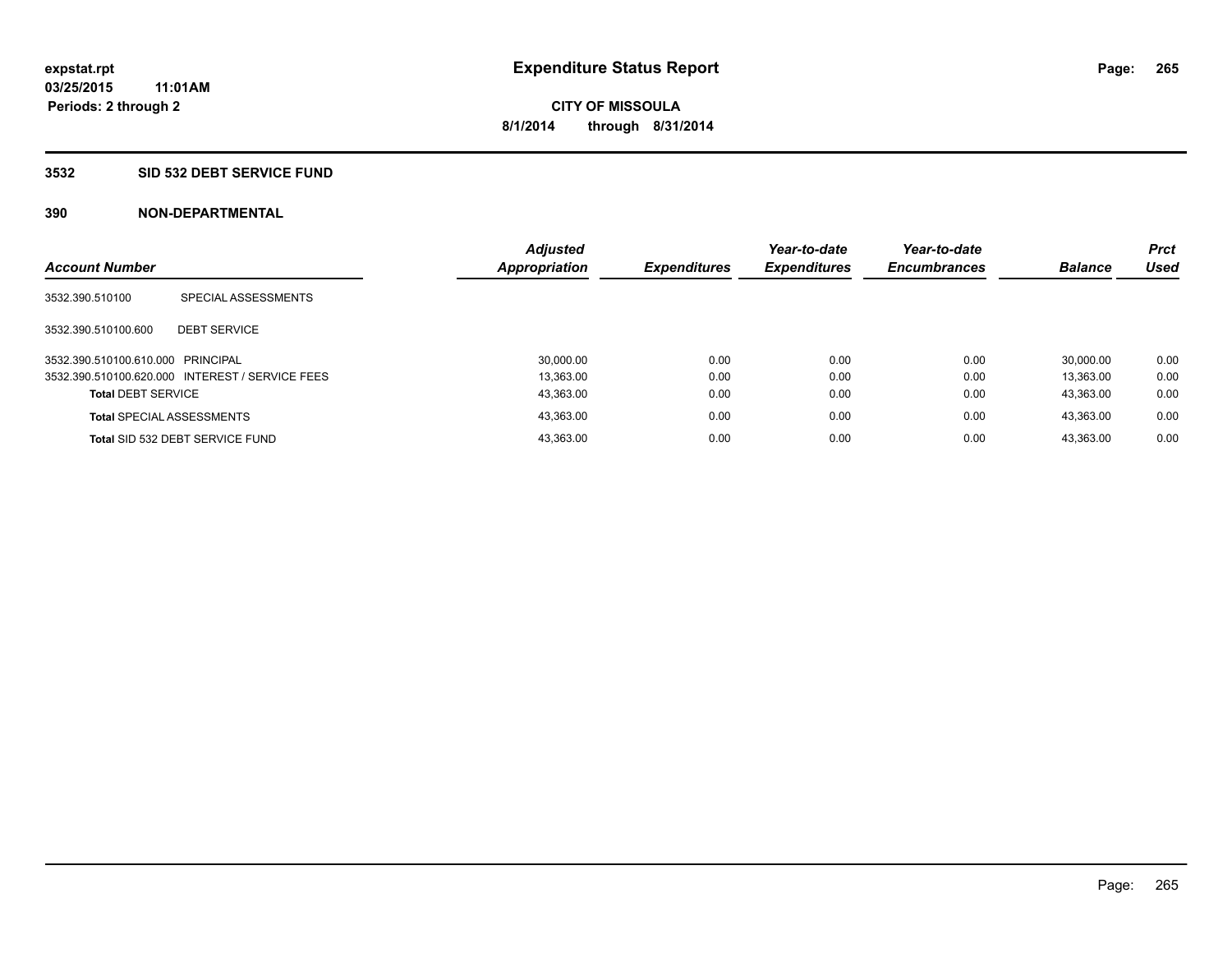### **3533 GILBERT ST SEWER SID DEBT FUND**

|                                   |                                                 | <b>Adjusted</b>      |                     | Year-to-date        | Year-to-date        |                | <b>Prct</b> |
|-----------------------------------|-------------------------------------------------|----------------------|---------------------|---------------------|---------------------|----------------|-------------|
| <b>Account Number</b>             |                                                 | <b>Appropriation</b> | <b>Expenditures</b> | <b>Expenditures</b> | <b>Encumbrances</b> | <b>Balance</b> | <b>Used</b> |
| 3533.390.510100                   | SPECIAL ASSESSMENTS                             |                      |                     |                     |                     |                |             |
| 3533.390.510100.500               | <b>FIXED CHARGES</b>                            |                      |                     |                     |                     |                |             |
| <b>Total FIXED CHARGES</b>        |                                                 | 0.00                 | 0.00                | 0.00                | 0.00                | 0.00           | 0.00        |
| 3533.390.510100.600               | <b>DEBT SERVICE</b>                             |                      |                     |                     |                     |                |             |
| 3533.390.510100.610.000 PRINCIPAL |                                                 | 12,000.00            | 0.00                | 0.00                | 0.00                | 12,000.00      | 0.00        |
|                                   | 3533.390.510100.620.000 INTEREST / SERVICE FEES | 5,775.00             | 0.00                | 0.00                | 0.00                | 5,775.00       | 0.00        |
|                                   | <b>Total SPECIAL ASSESSMENTS</b>                | 17,775.00            | 0.00                | 0.00                | 0.00                | 17,775.00      | 0.00        |
| 3533.390.521000                   | INTERFUND OPERATING TRANSFERS                   |                      |                     |                     |                     |                |             |
| 3533.390.521000.800               | OTHER OBJECTS                                   |                      |                     |                     |                     |                |             |
|                                   | <b>Total INTERFUND OPERATING TRANSFERS</b>      | 0.00                 | 0.00                | 0.00                | 0.00                | 0.00           | 0.00        |
|                                   | Total GILBERT ST SEWER SID DEBT FUND            | 17,775.00            | 0.00                | 0.00                | 0.00                | 17,775.00      | 0.00        |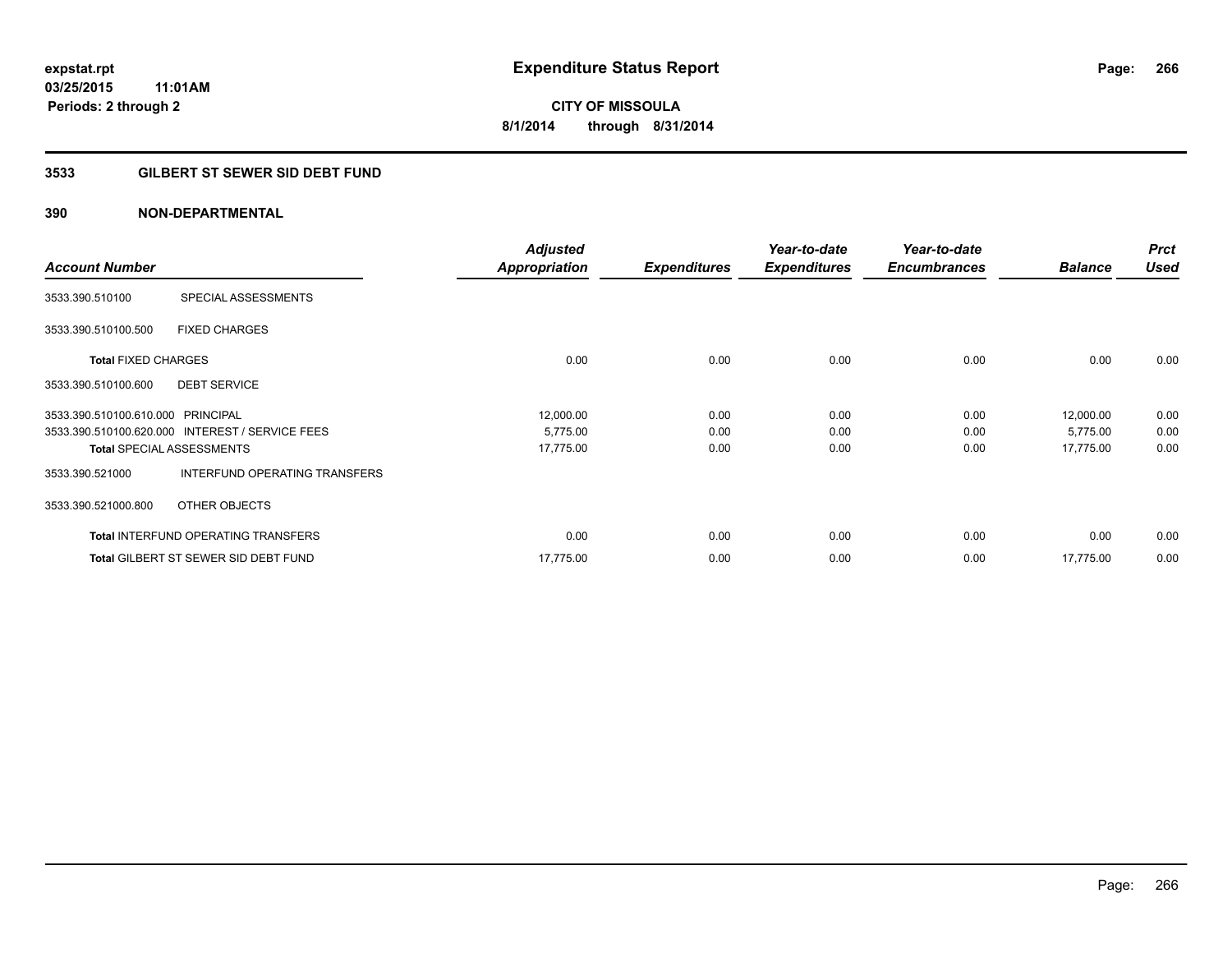### **3534 LINCOLNWOOD SEWER PHASE I**

| <b>Account Number</b>             |                                                 | <b>Adiusted</b><br><b>Appropriation</b> | <b>Expenditures</b> | Year-to-date<br><b>Expenditures</b> | Year-to-date<br><b>Encumbrances</b> | <b>Balance</b> | <b>Prct</b><br>Used |
|-----------------------------------|-------------------------------------------------|-----------------------------------------|---------------------|-------------------------------------|-------------------------------------|----------------|---------------------|
| 3534.390.510100                   | SPECIAL ASSESSMENTS                             |                                         |                     |                                     |                                     |                |                     |
| 3534.390.510100.600               | <b>DEBT SERVICE</b>                             |                                         |                     |                                     |                                     |                |                     |
| 3534.390.510100.610.000 PRINCIPAL |                                                 | 12,000.00                               | 0.00                | 0.00                                | 0.00                                | 12,000.00      | 0.00                |
|                                   | 3534.390.510100.620.000 INTEREST / SERVICE FEES | 6.413.00                                | 0.00                | 0.00                                | 0.00                                | 6.413.00       | 0.00                |
| <b>Total SPECIAL ASSESSMENTS</b>  |                                                 | 18.413.00                               | 0.00                | 0.00                                | 0.00                                | 18.413.00      | 0.00                |
|                                   | Total LINCOLNWOOD SEWER PHASE I                 | 18.413.00                               | 0.00                | 0.00                                | 0.00                                | 18.413.00      | 0.00                |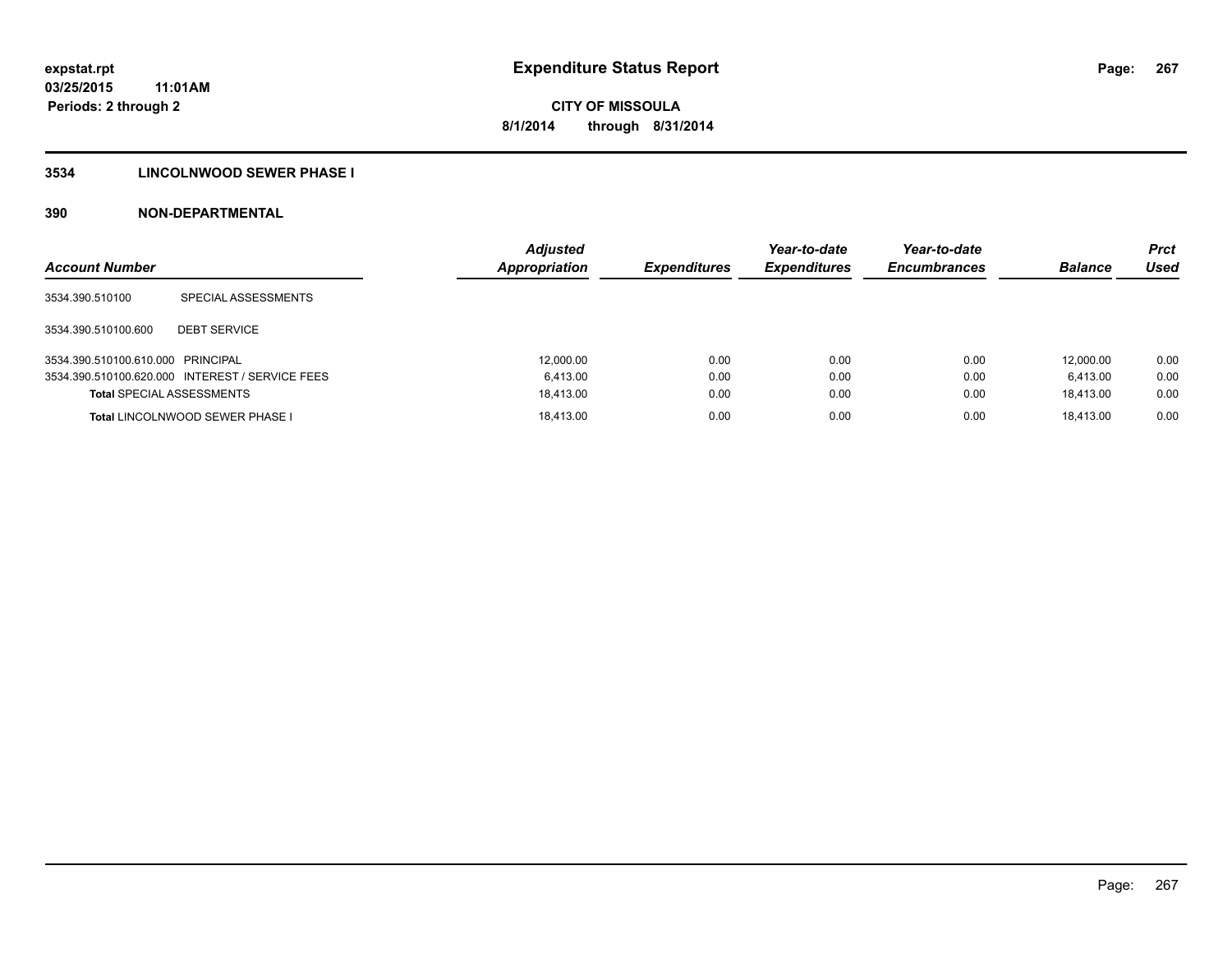### **3535 SLANT STREET TRAFFIC CALMING**

| <b>Account Number</b> |                                            | <b>Adjusted</b><br><b>Appropriation</b> | <b>Expenditures</b> | Year-to-date<br><b>Expenditures</b> | Year-to-date<br><b>Encumbrances</b> | <b>Balance</b> | <b>Prct</b><br><b>Used</b> |
|-----------------------|--------------------------------------------|-----------------------------------------|---------------------|-------------------------------------|-------------------------------------|----------------|----------------------------|
| 3535.390.510110       | <b>MERCHANT SERVICES</b>                   |                                         |                     |                                     |                                     |                |                            |
| 3535.390.510110.500   | <b>FIXED CHARGES</b>                       |                                         |                     |                                     |                                     |                |                            |
|                       | <b>Total MERCHANT SERVICES</b>             | 0.00                                    | 0.00                | 0.00                                | 0.00                                | 0.00           | 0.00                       |
| 3535.390.521000       | INTERFUND OPERATING TRANSFERS              |                                         |                     |                                     |                                     |                |                            |
| 3535.390.521000.800   | OTHER OBJECTS                              |                                         |                     |                                     |                                     |                |                            |
|                       | <b>Total INTERFUND OPERATING TRANSFERS</b> | 0.00                                    | 0.00                | 0.00                                | 0.00                                | 0.00           | 0.00                       |
|                       | <b>Total SLANT STREET TRAFFIC CALMING</b>  | 0.00                                    | 0.00                | 0.00                                | 0.00                                | 0.00           | 0.00                       |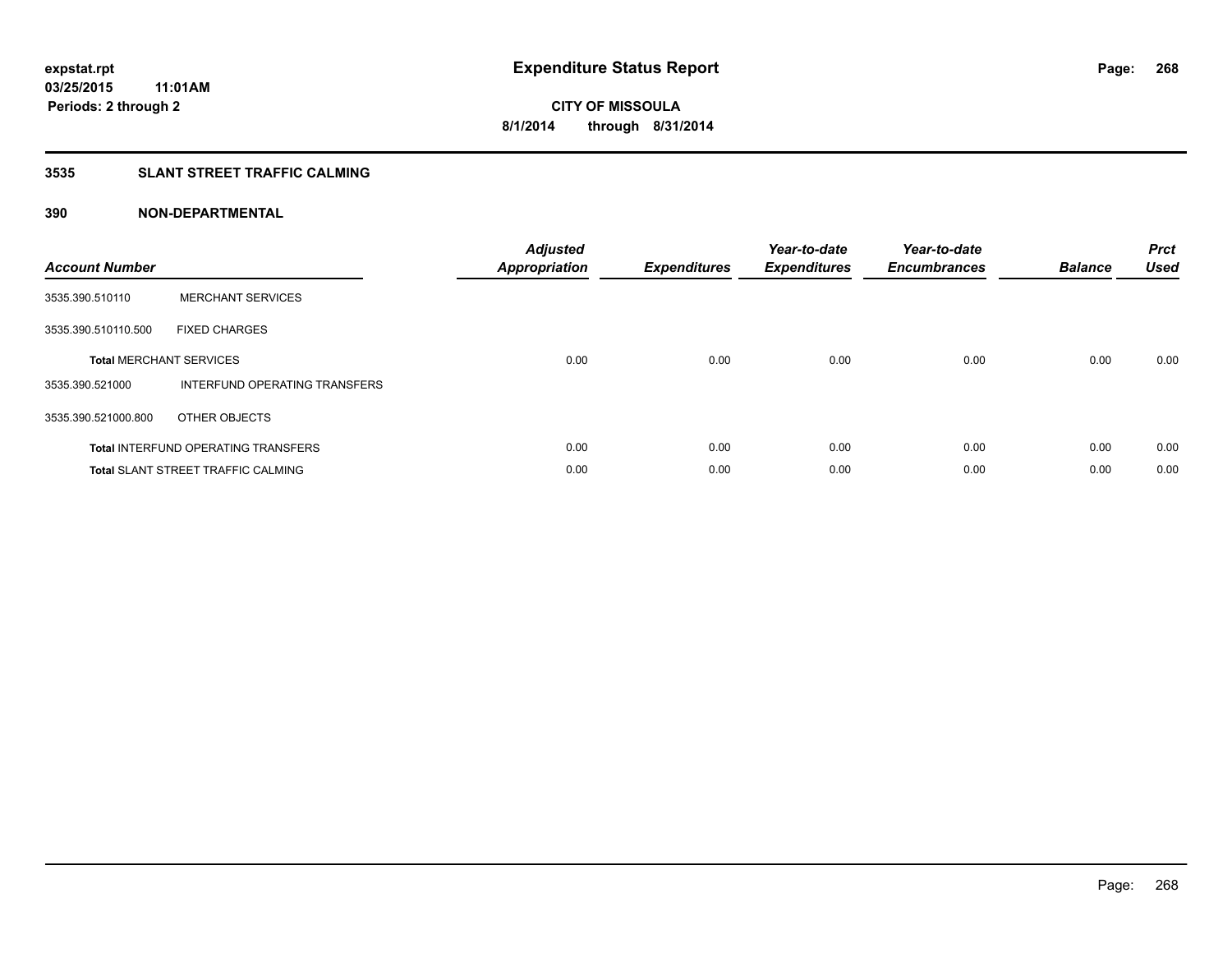### **3536 LINCOLNWOOD SEWER PHASE II**

| <b>Account Number</b>             |                                                 | <b>Adjusted</b><br><b>Appropriation</b> | <b>Expenditures</b> | Year-to-date<br><b>Expenditures</b> | Year-to-date<br><b>Encumbrances</b> | <b>Balance</b> | <b>Prct</b><br>Used |
|-----------------------------------|-------------------------------------------------|-----------------------------------------|---------------------|-------------------------------------|-------------------------------------|----------------|---------------------|
| 3536.390.510100                   | SPECIAL ASSESSMENTS                             |                                         |                     |                                     |                                     |                |                     |
| 3536.390.510100.600               | <b>DEBT SERVICE</b>                             |                                         |                     |                                     |                                     |                |                     |
| 3536.390.510100.610.000 PRINCIPAL |                                                 | 20,000.00                               | 0.00                | 0.00                                | 0.00                                | 20.000.00      | 0.00                |
|                                   | 3536.390.510100.620.000 INTEREST / SERVICE FEES | 11,100.00                               | 0.00                | 0.00                                | 0.00                                | 11.100.00      | 0.00                |
| <b>Total SPECIAL ASSESSMENTS</b>  |                                                 | 31,100.00                               | 0.00                | 0.00                                | 0.00                                | 31.100.00      | 0.00                |
|                                   | <b>Total LINCOLNWOOD SEWER PHASE II</b>         | 31,100.00                               | 0.00                | 0.00                                | 0.00                                | 31.100.00      | 0.00                |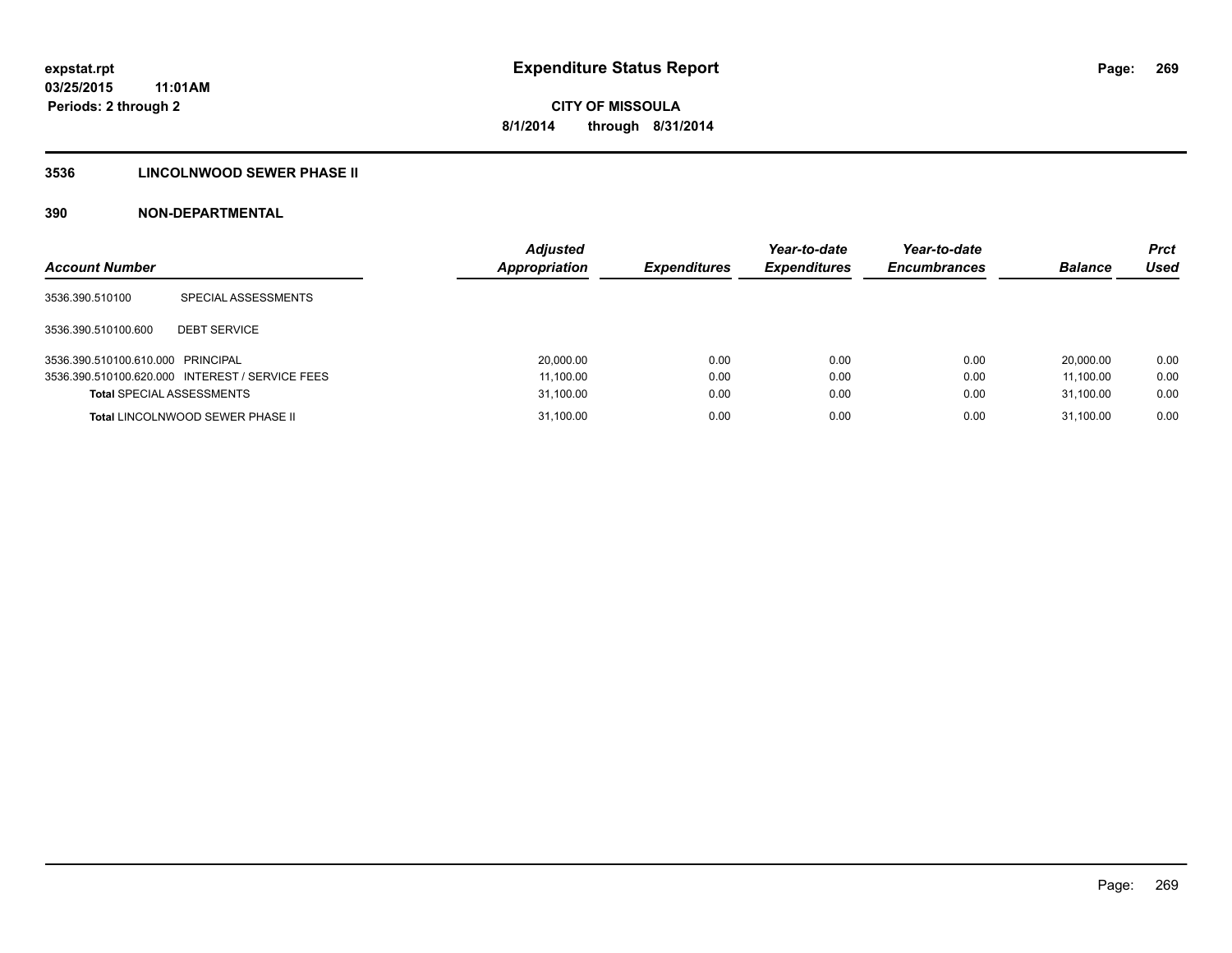### **3539 SOUTH 4TH STREET W TRAFFIC**

| <b>Account Number</b> |                                            | <b>Adjusted</b><br>Appropriation | <b>Expenditures</b> | Year-to-date<br><b>Expenditures</b> | Year-to-date<br><b>Encumbrances</b> | <b>Balance</b> | <b>Prct</b><br>Used |
|-----------------------|--------------------------------------------|----------------------------------|---------------------|-------------------------------------|-------------------------------------|----------------|---------------------|
| 3539.390.521000       | INTERFUND OPERATING TRANSFERS              |                                  |                     |                                     |                                     |                |                     |
| 3539.390.521000.800   | OTHER OBJECTS                              |                                  |                     |                                     |                                     |                |                     |
|                       | <b>Total INTERFUND OPERATING TRANSFERS</b> | 0.00                             | 0.00                | 0.00                                | 0.00                                | 0.00           | 0.00                |
|                       | <b>Total SOUTH 4TH STREET W TRAFFIC</b>    | 0.00                             | 0.00                | 0.00                                | 0.00                                | 0.00           | 0.00                |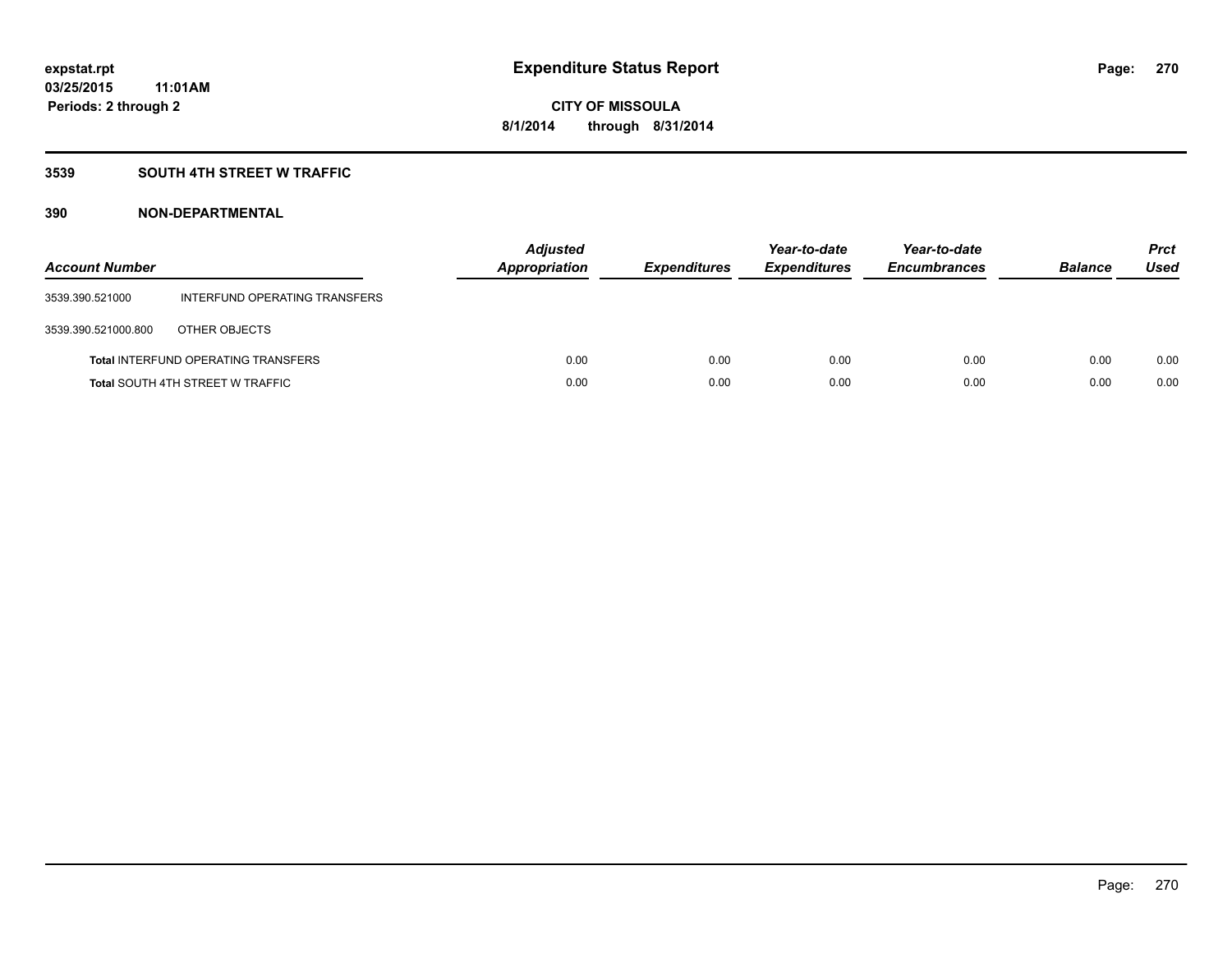### **3540 SID 540 DEBT SERVICE FUND**

| <b>Account Number</b>             |                                                 | <b>Adjusted</b><br>Appropriation | <b>Expenditures</b> | Year-to-date<br><b>Expenditures</b> | Year-to-date<br><b>Encumbrances</b> | <b>Balance</b> | <b>Prct</b><br><b>Used</b> |
|-----------------------------------|-------------------------------------------------|----------------------------------|---------------------|-------------------------------------|-------------------------------------|----------------|----------------------------|
|                                   |                                                 |                                  |                     |                                     |                                     |                |                            |
| 3540.390.510100                   | SPECIAL ASSESSMENTS                             |                                  |                     |                                     |                                     |                |                            |
| 3540.390.510100.600               | <b>DEBT SERVICE</b>                             |                                  |                     |                                     |                                     |                |                            |
| 3540.390.510100.610.000 PRINCIPAL |                                                 | 70.000.00                        | 0.00                | 0.00                                | 0.00                                | 70.000.00      | 0.00                       |
|                                   | 3540.390.510100.620.000 INTEREST / SERVICE FEES | 52.098.00                        | 0.00                | 0.00                                | 0.00                                | 52.098.00      | 0.00                       |
| <b>Total DEBT SERVICE</b>         |                                                 | 122,098.00                       | 0.00                | 0.00                                | 0.00                                | 122.098.00     | 0.00                       |
|                                   | <b>Total SPECIAL ASSESSMENTS</b>                | 122,098.00                       | 0.00                | 0.00                                | 0.00                                | 122.098.00     | 0.00                       |
|                                   | Total SID 540 DEBT SERVICE FUND                 | 122,098.00                       | 0.00                | 0.00                                | 0.00                                | 122.098.00     | 0.00                       |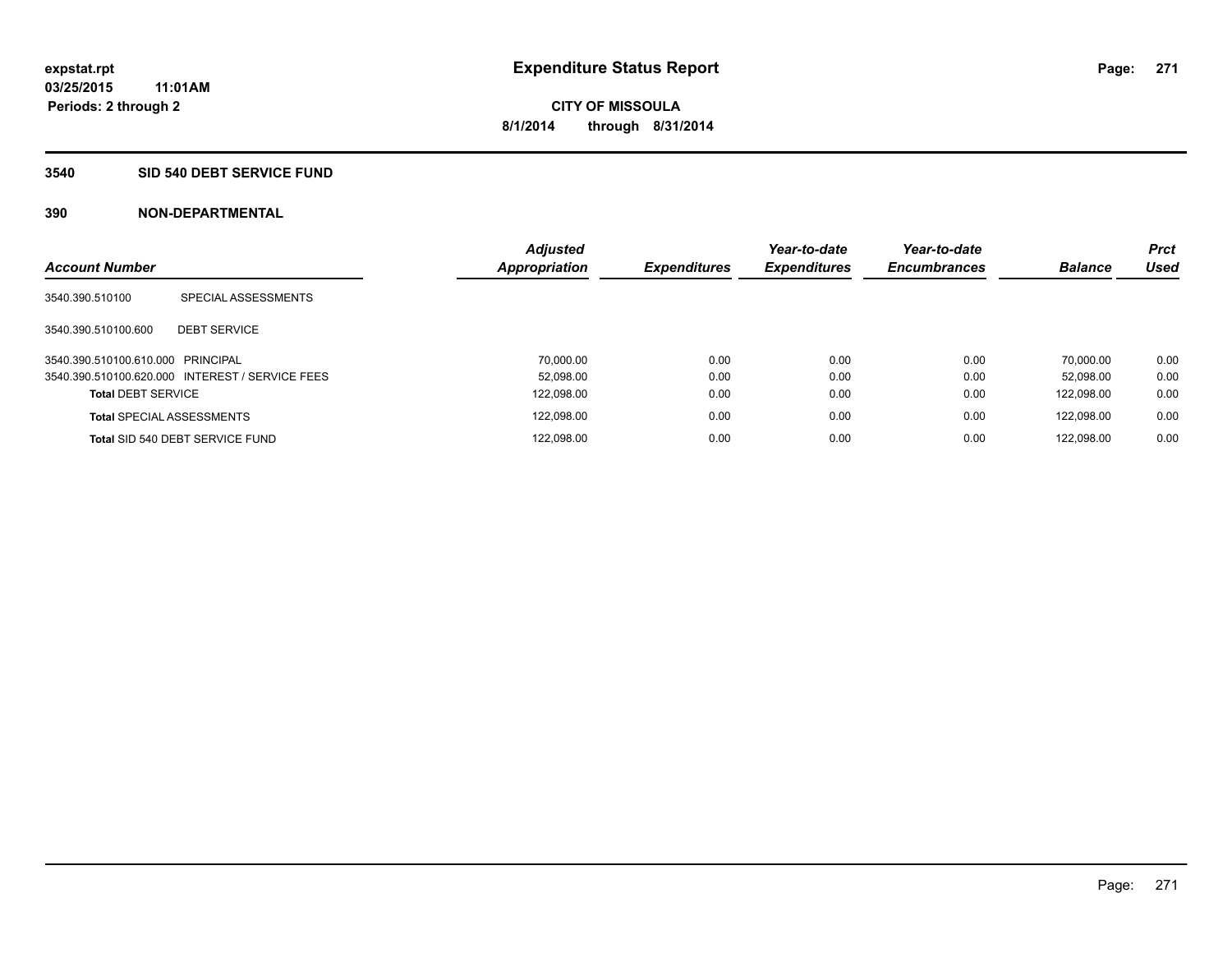### **3541 SID 541 DEBT SERVICE**

|                                           |                                  | <b>Adjusted</b>      |                     | Year-to-date        | Year-to-date        |                | <b>Prct</b> |
|-------------------------------------------|----------------------------------|----------------------|---------------------|---------------------|---------------------|----------------|-------------|
| <b>Account Number</b>                     |                                  | <b>Appropriation</b> | <b>Expenditures</b> | <b>Expenditures</b> | <b>Encumbrances</b> | <b>Balance</b> | <b>Used</b> |
| 3541.390.510100                           | SPECIAL ASSESSMENTS              |                      |                     |                     |                     |                |             |
| 3541.390.510100.600                       | <b>DEBT SERVICE</b>              |                      |                     |                     |                     |                |             |
| 3541.390.510100.610.000 PRINCIPAL         |                                  | 30,000.00            | 0.00                | 0.00                | 0.00                | 30,000.00      | 0.00        |
| 3541.390.510100.620.000 PINEVIEW PARK/INT |                                  | 30,383.00            | 300.00              | 300.00              | 0.00                | 30,083.00      | 0.99        |
|                                           | <b>Total SPECIAL ASSESSMENTS</b> | 60,383.00            | 300.00              | 300.00              | 0.00                | 60,083.00      | 0.50        |
| 3541.390.510110                           | <b>MERCHANT SERVICES</b>         |                      |                     |                     |                     |                |             |
| 3541.390.510110.500                       | <b>FIXED CHARGES</b>             |                      |                     |                     |                     |                |             |
| <b>Total MERCHANT SERVICES</b>            |                                  | 0.00                 | 0.00                | 0.00                | 0.00                | 0.00           | 0.00        |
| Total SID 541 DEBT SERVICE                |                                  | 60,383.00            | 300.00              | 300.00              | 0.00                | 60,083.00      | 0.50        |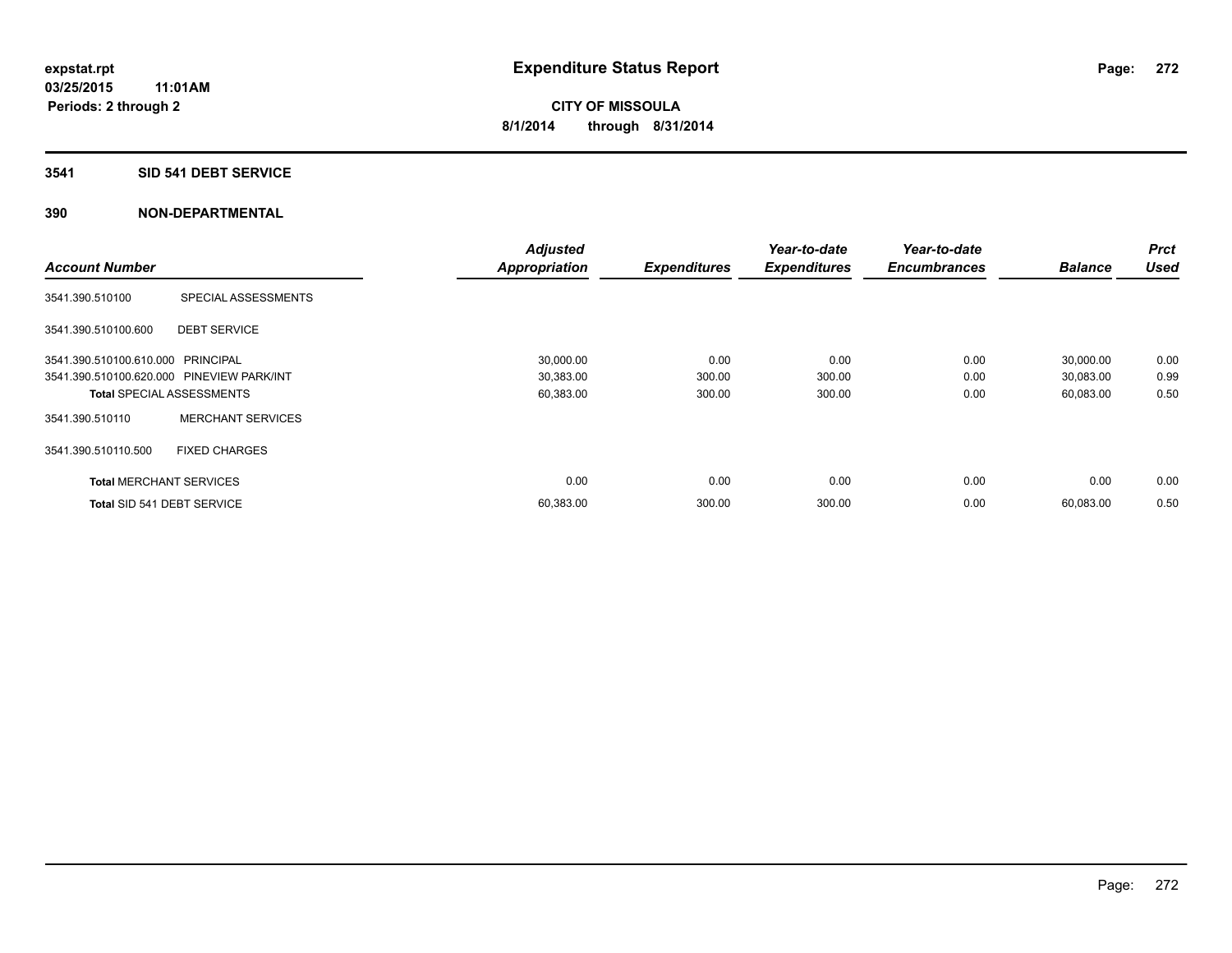#### **3543 SID 543 DEBT SERVICE**

| <b>Account Number</b>      |                                     | <b>Adjusted</b><br><b>Appropriation</b> | <b>Expenditures</b> | Year-to-date<br><b>Expenditures</b> | Year-to-date<br><b>Encumbrances</b> | <b>Balance</b> | <b>Prct</b><br><b>Used</b> |
|----------------------------|-------------------------------------|-----------------------------------------|---------------------|-------------------------------------|-------------------------------------|----------------|----------------------------|
| 3543.390.510000            | <b>MISCELLANEOUS</b>                |                                         |                     |                                     |                                     |                |                            |
| 3543.390.510000.800        | OTHER OBJECTS                       |                                         |                     |                                     |                                     |                |                            |
| <b>Total MISCELLANEOUS</b> |                                     | 0.00                                    | 0.00                | 0.00                                | 0.00                                | 0.00           | 0.00                       |
| 3543.390.510100            | SPECIAL ASSESSMENTS                 |                                         |                     |                                     |                                     |                |                            |
| 3543.390.510100.600        | <b>DEBT SERVICE</b>                 |                                         |                     |                                     |                                     |                |                            |
|                            | <b>Total SPECIAL ASSESSMENTS</b>    | 0.00                                    | 0.00                | 0.00                                | 0.00                                | 0.00           | 0.00                       |
| 3543.390.521000            | INTERFUND OPERATING TRANSFERS       |                                         |                     |                                     |                                     |                |                            |
| 3543.390.521000.800        | OTHER OBJECTS                       |                                         |                     |                                     |                                     |                |                            |
|                            | Total INTERFUND OPERATING TRANSFERS | 0.00                                    | 0.00                | 0.00                                | 0.00                                | 0.00           | 0.00                       |
|                            | Total SID 543 DEBT SERVICE          | 0.00                                    | 0.00                | 0.00                                | 0.00                                | 0.00           | 0.00                       |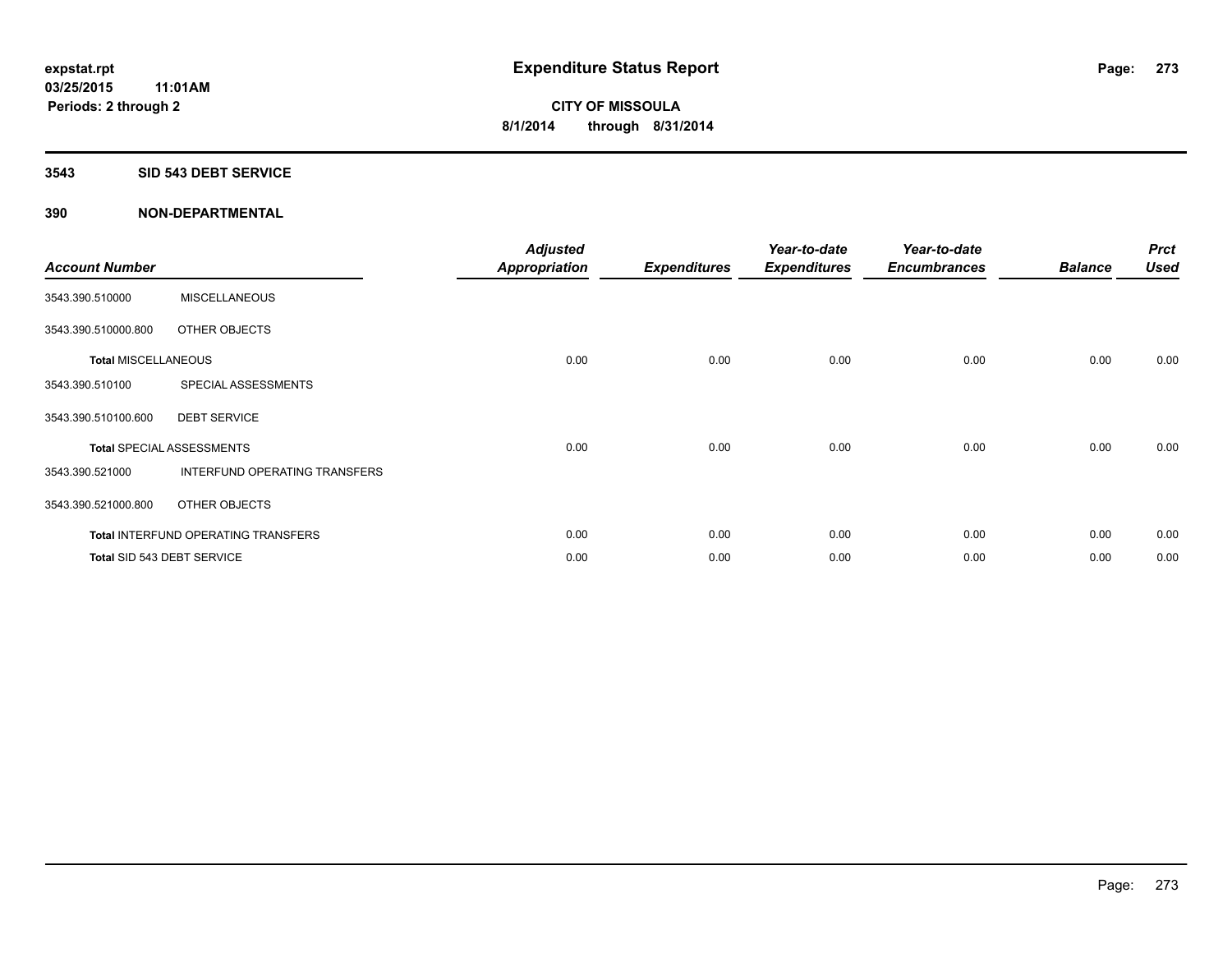### **3544 SID 544 RATTLESNAKE DEBT SERVICE**

| <b>Account Number</b>                      |                                                 | <b>Adjusted</b><br>Appropriation | <b>Expenditures</b> | Year-to-date<br><b>Expenditures</b> | Year-to-date<br><b>Encumbrances</b> | <b>Balance</b> | <b>Prct</b><br>Used |
|--------------------------------------------|-------------------------------------------------|----------------------------------|---------------------|-------------------------------------|-------------------------------------|----------------|---------------------|
| 3544.390.510100                            | SPECIAL ASSESSMENTS                             |                                  |                     |                                     |                                     |                |                     |
| 3544.390.510100.600                        | <b>DEBT SERVICE</b>                             |                                  |                     |                                     |                                     |                |                     |
| 3544.390.510100.610.000 SID 544C/PRINCIPAL |                                                 | 65.000.00                        | 0.00                | 0.00                                | 0.00                                | 65.000.00      | 0.00                |
|                                            | 3544.390.510100.620.000 INTEREST / SERVICE FEES | 51,638.00                        | 0.00                | 0.00                                | 0.00                                | 51.638.00      | 0.00                |
| <b>Total DEBT SERVICE</b>                  |                                                 | 116,638.00                       | 0.00                | 0.00                                | 0.00                                | 116.638.00     | 0.00                |
| <b>Total NON-DEPARTMENTAL</b>              |                                                 | 116.638.00                       | 0.00                | 0.00                                | 0.00                                | 116.638.00     | 0.00                |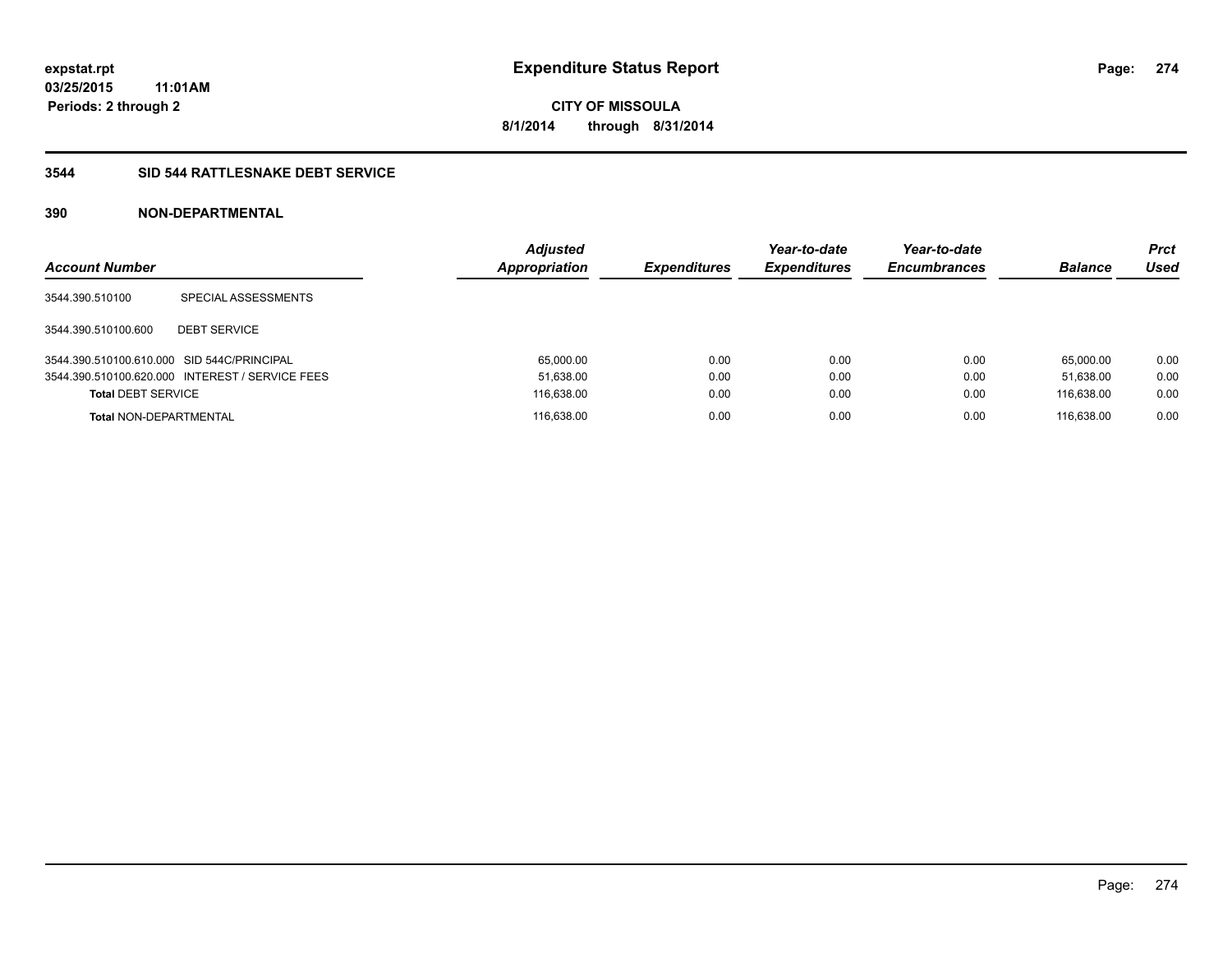**Periods: 2 through 2**

**CITY OF MISSOULA 8/1/2014 through 8/31/2014**

### **3544 SID 544 RATTLESNAKE DEBT SERVICE**

### **550 SID 544 PROJECT**

| <b>Account Number</b>     |                                                 | <b>Adjusted</b><br><b>Appropriation</b> | <b>Expenditures</b> | Year-to-date<br><b>Expenditures</b> | Year-to-date<br><b>Encumbrances</b> | <b>Balance</b> | Prct<br>Used |
|---------------------------|-------------------------------------------------|-----------------------------------------|---------------------|-------------------------------------|-------------------------------------|----------------|--------------|
| 3544.550.510100           | SPECIAL ASSESSMENTS                             |                                         |                     |                                     |                                     |                |              |
| 3544.550.510100.600       | <b>DEBT SERVICE</b>                             |                                         |                     |                                     |                                     |                |              |
|                           | 3544.550.510100.610.000 SID 544B ARRA/PRINCIPAL | 16,000.00                               | 0.00                | 0.00                                | 0.00                                | 16.000.00      | 0.00         |
|                           | 3544.550.510100.620.000 INTEREST / SERVICE FEES | 5.110.00                                | 0.00                | 0.00                                | 0.00                                | 5.110.00       | 0.00         |
| <b>Total DEBT SERVICE</b> |                                                 | 21,110.00                               | 0.00                | 0.00                                | 0.00                                | 21,110.00      | 0.00         |
| Total SID 544 PROJECT     |                                                 | 21.110.00                               | 0.00                | 0.00                                | 0.00                                | 21.110.00      | 0.00         |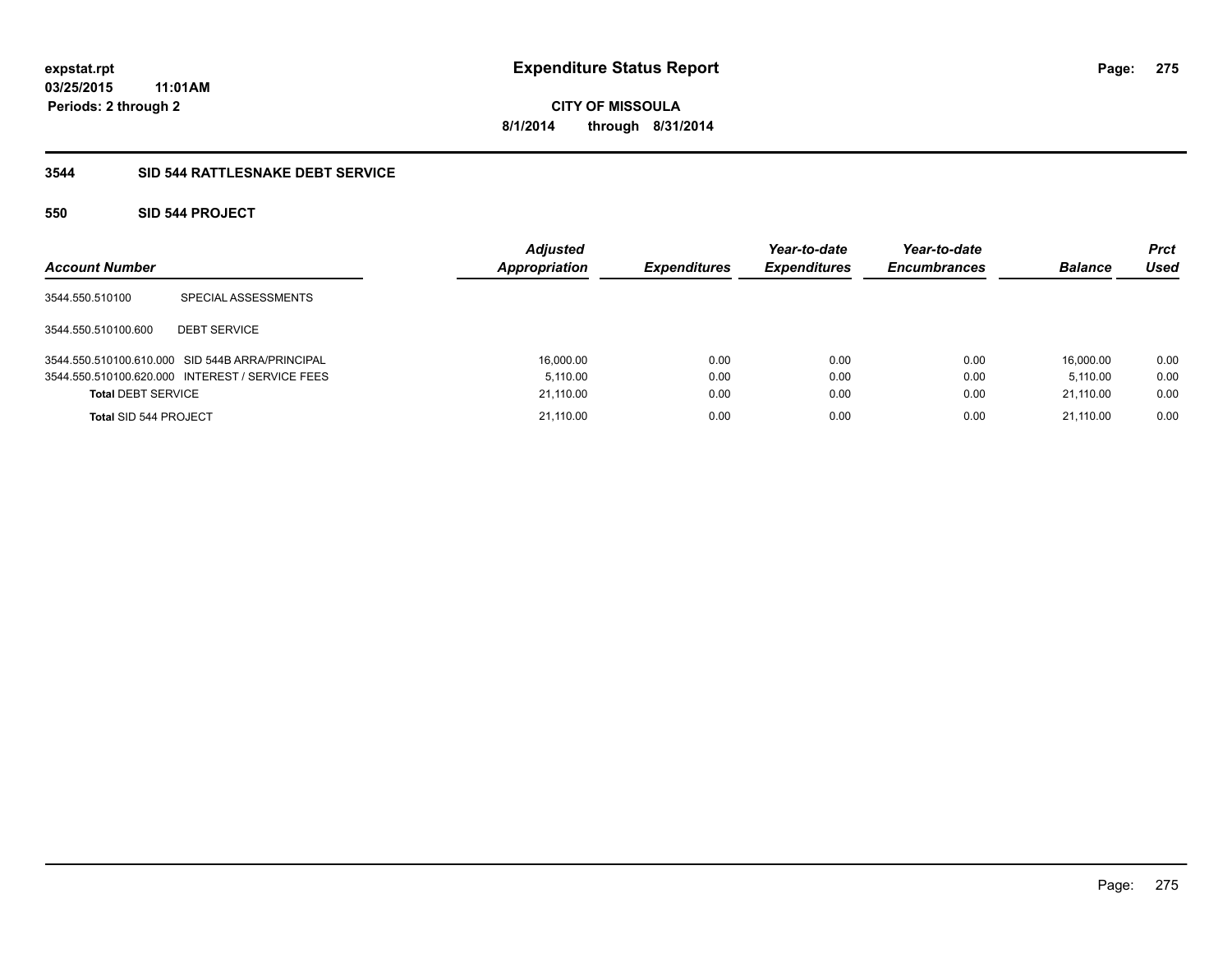### **3544 SID 544 RATTLESNAKE DEBT SERVICE**

### **555 LOLO STREET PROJECT**

| <b>Account Number</b>          |                                                           | <b>Adjusted</b><br><b>Appropriation</b> | <b>Expenditures</b> | Year-to-date<br><b>Expenditures</b> | Year-to-date<br><b>Encumbrances</b> | <b>Balance</b> | <b>Prct</b><br><b>Used</b> |
|--------------------------------|-----------------------------------------------------------|-----------------------------------------|---------------------|-------------------------------------|-------------------------------------|----------------|----------------------------|
| 3544.555.510100                | SPECIAL ASSESSMENTS                                       |                                         |                     |                                     |                                     |                |                            |
| 3544.555.510100.600            | <b>DEBT SERVICE</b>                                       |                                         |                     |                                     |                                     |                |                            |
|                                | 3544.555.510100.610.000 SID 544D LOLOD/PRINCIPAL          | 1,500.00                                | 0.00                | 0.00                                | 0.00                                | 1,500.00       | 0.00                       |
|                                | 3544.555.510100.620.000 SID 544 D INTEREST / SERVICE FEES | 928.00                                  | 0.00                | 0.00                                | 0.00                                | 928.00         | 0.00                       |
|                                | <b>Total SPECIAL ASSESSMENTS</b>                          | 2,428.00                                | 0.00                | 0.00                                | 0.00                                | 2,428.00       | 0.00                       |
| 3544.555.510110                | <b>MERCHANT SERVICES</b>                                  |                                         |                     |                                     |                                     |                |                            |
| 3544.555.510110.500            | <b>FIXED CHARGES</b>                                      |                                         |                     |                                     |                                     |                |                            |
| <b>Total MERCHANT SERVICES</b> |                                                           | 0.00                                    | 0.00                | 0.00                                | 0.00                                | 0.00           | 0.00                       |
|                                | <b>Total LOLO STREET PROJECT</b>                          | 2,428.00                                | 0.00                | 0.00                                | 0.00                                | 2,428.00       | 0.00                       |
|                                | Total SID 544 RATTLESNAKE DEBT SERVICE                    | 140,176.00                              | 0.00                | 0.00                                | 0.00                                | 140.176.00     | 0.00                       |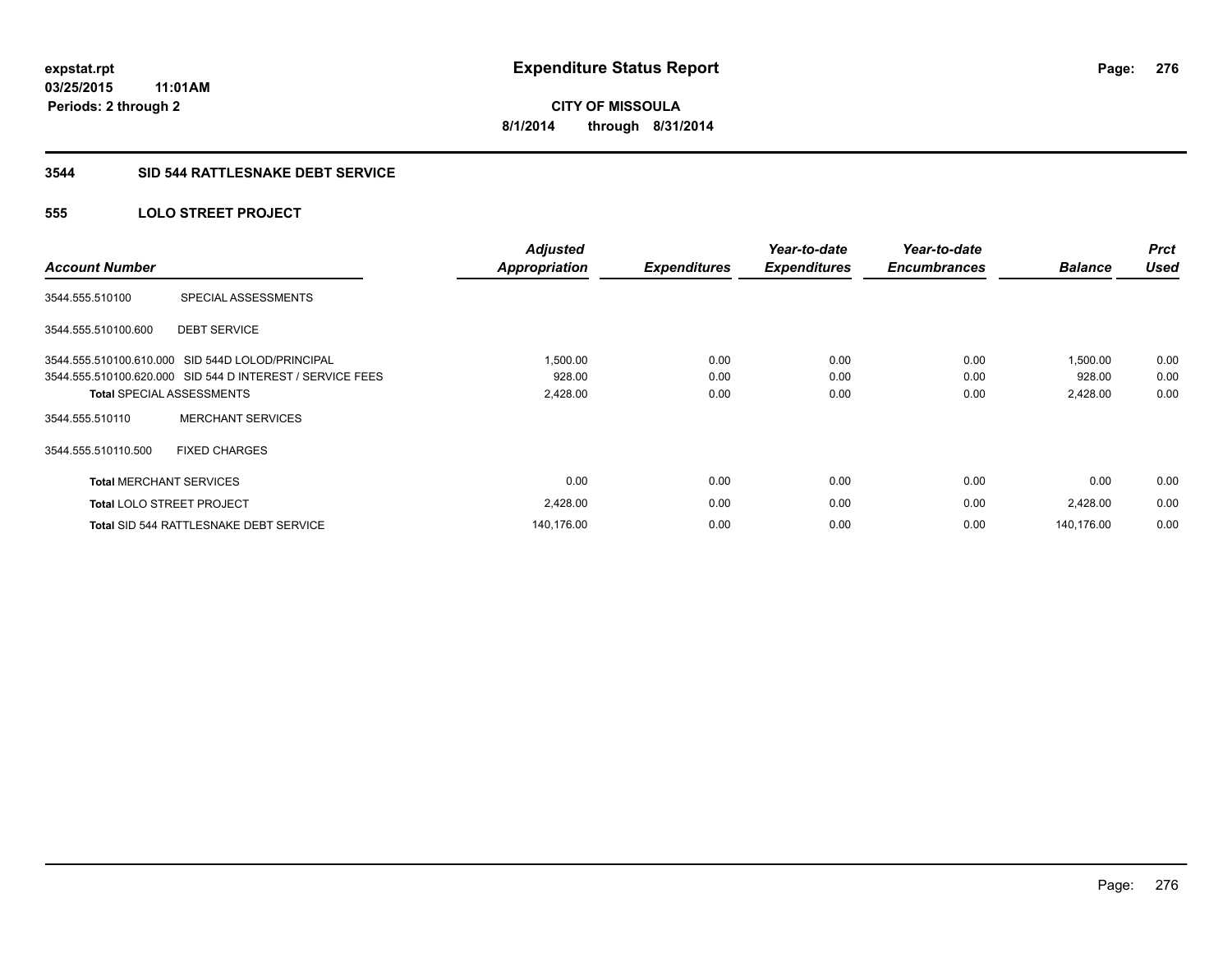### **3545 SID 545 DEBT SERVICE**

| <b>Account Number</b>          |                                            | <b>Adjusted</b><br><b>Appropriation</b> | <b>Expenditures</b> | Year-to-date<br><b>Expenditures</b> | Year-to-date<br><b>Encumbrances</b> | <b>Balance</b> | <b>Prct</b><br><b>Used</b> |
|--------------------------------|--------------------------------------------|-----------------------------------------|---------------------|-------------------------------------|-------------------------------------|----------------|----------------------------|
| 3545.390.510100                | SPECIAL ASSESSMENTS                        |                                         |                     |                                     |                                     |                |                            |
| 3545.390.510100.600            | <b>DEBT SERVICE</b>                        |                                         |                     |                                     |                                     |                |                            |
|                                | <b>Total SPECIAL ASSESSMENTS</b>           | 0.00                                    | 0.00                | 0.00                                | 0.00                                | 0.00           | 0.00                       |
| 3545.390.510110                | <b>MERCHANT SERVICES</b>                   |                                         |                     |                                     |                                     |                |                            |
| 3545.390.510110.500            | <b>FIXED CHARGES</b>                       |                                         |                     |                                     |                                     |                |                            |
| <b>Total MERCHANT SERVICES</b> |                                            | 0.00                                    | 0.00                | 0.00                                | 0.00                                | 0.00           | 0.00                       |
| 3545.390.521000                | INTERFUND OPERATING TRANSFERS              |                                         |                     |                                     |                                     |                |                            |
| 3545.390.521000.800            | OTHER OBJECTS                              |                                         |                     |                                     |                                     |                |                            |
|                                | <b>Total INTERFUND OPERATING TRANSFERS</b> | 0.00                                    | 0.00                | 0.00                                | 0.00                                | 0.00           | 0.00                       |
|                                | Total SID 545 DEBT SERVICE                 | 0.00                                    | 0.00                | 0.00                                | 0.00                                | 0.00           | 0.00                       |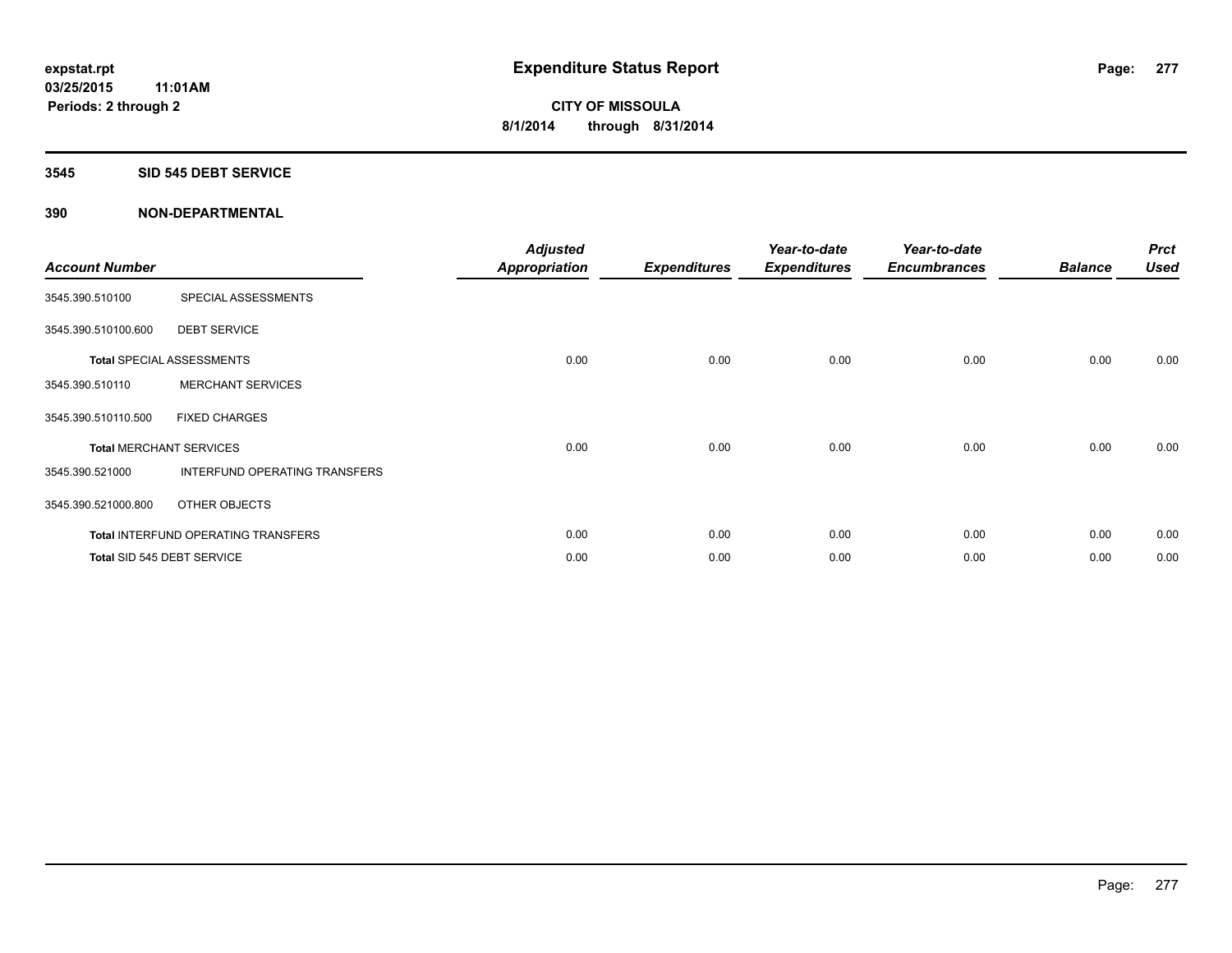#### **3546 SID 546 DEBT SERVICE**

| <b>Account Number</b>     |                                  | <b>Adjusted</b><br><b>Appropriation</b> | <b>Expenditures</b> | Year-to-date<br><b>Expenditures</b> | Year-to-date<br><b>Encumbrances</b> | <b>Balance</b> | <b>Prct</b><br>Used |
|---------------------------|----------------------------------|-----------------------------------------|---------------------|-------------------------------------|-------------------------------------|----------------|---------------------|
| 3546.390.510100           | SPECIAL ASSESSMENTS              |                                         |                     |                                     |                                     |                |                     |
| 3546.390.510100.600       | <b>DEBT SERVICE</b>              |                                         |                     |                                     |                                     |                |                     |
| <b>Total DEBT SERVICE</b> |                                  | 0.00                                    | 0.00                | 0.00                                | 0.00                                | 0.00           | 0.00                |
|                           | <b>Total SPECIAL ASSESSMENTS</b> | 0.00                                    | 0.00                | 0.00                                | 0.00                                | 0.00           | 0.00                |
|                           | Total SID 546 DEBT SERVICE       | 0.00                                    | 0.00                | 0.00                                | 0.00                                | 0.00           | 0.00                |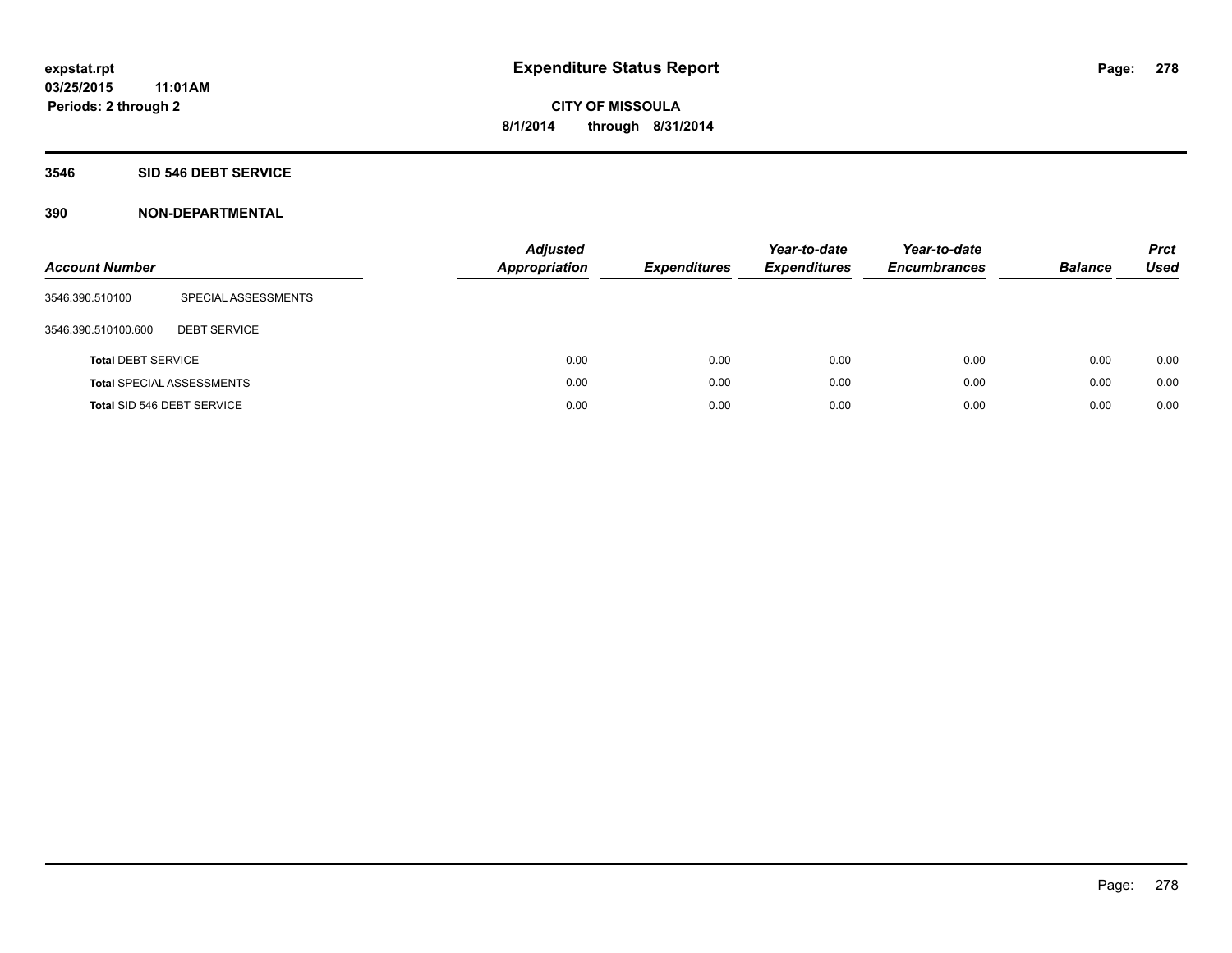### **3548 SID 548-5TH, 6TH & ARTHUR**

| <b>Account Number</b>                      |                                                 | <b>Adjusted</b><br><b>Appropriation</b> | <b>Expenditures</b> | Year-to-date<br><b>Expenditures</b> | Year-to-date<br><b>Encumbrances</b> | <b>Balance</b> | <b>Prct</b><br>Used |
|--------------------------------------------|-------------------------------------------------|-----------------------------------------|---------------------|-------------------------------------|-------------------------------------|----------------|---------------------|
| 3548.390.510100                            | SPECIAL ASSESSMENTS                             |                                         |                     |                                     |                                     |                |                     |
| 3548.390.510100.600                        | <b>DEBT SERVICE</b>                             |                                         |                     |                                     |                                     |                |                     |
| 3548.390.510100.610.000 SID 544C/PRINCIPAL |                                                 | 65.000.00                               | 0.00                | 0.00                                | 0.00                                | 65.000.00      | 0.00                |
|                                            | 3548.390.510100.620.000 INTEREST / SERVICE FEES | 48,475.00                               | 350.00              | 350.00                              | 0.00                                | 48.125.00      | 0.72                |
| <b>Total SPECIAL ASSESSMENTS</b>           |                                                 | 113.475.00                              | 350.00              | 350.00                              | 0.00                                | 113.125.00     | 0.31                |
|                                            | Total SID 548-5TH, 6TH & ARTHUR                 | 113.475.00                              | 350.00              | 350.00                              | 0.00                                | 113.125.00     | 0.31                |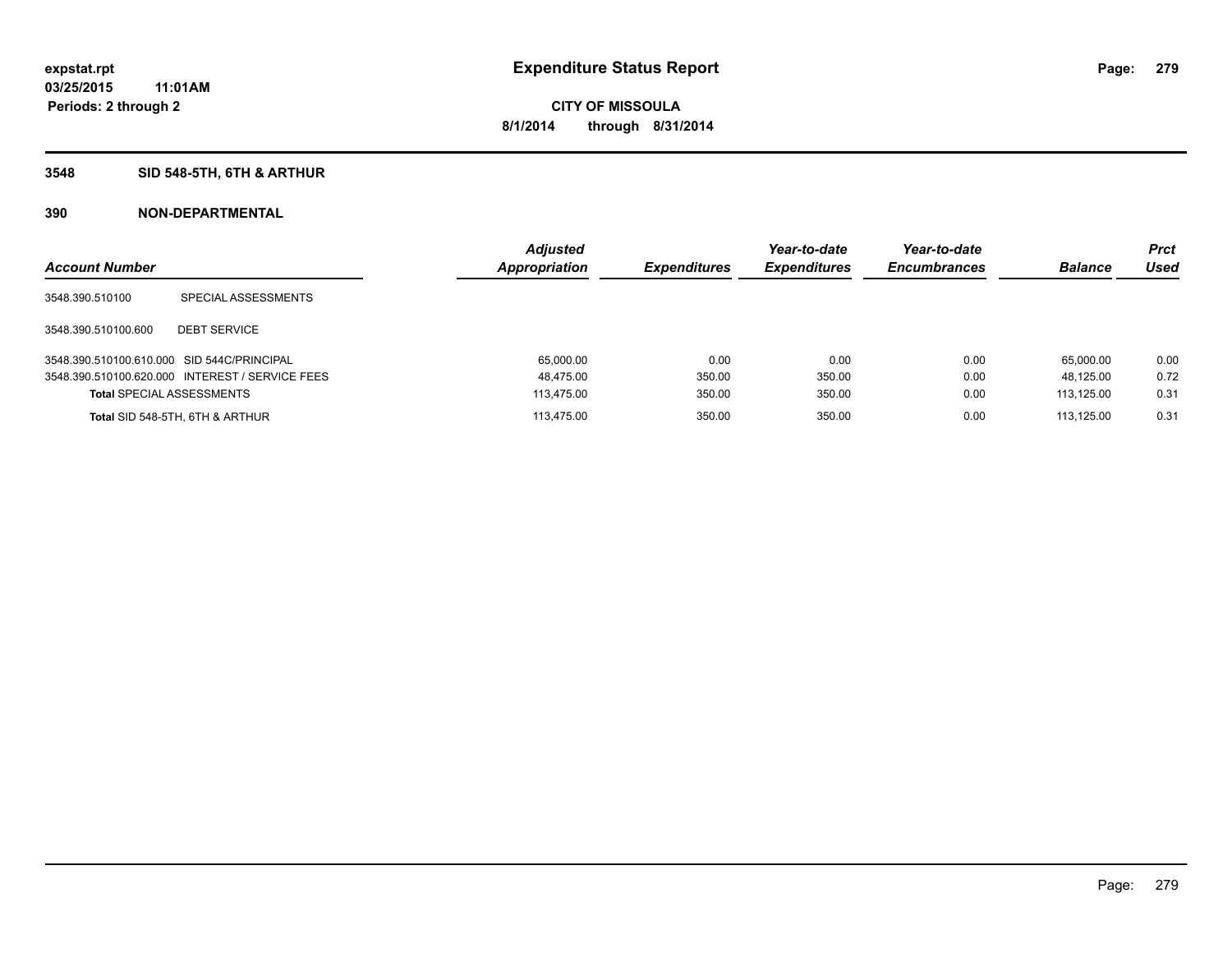#### **4060 CAPITAL IMPROVEMENT PROGRAM FUND**

| <b>Account Number</b>                   |                                          | <b>Adjusted</b><br><b>Appropriation</b> | <b>Expenditures</b> | Year-to-date<br><b>Expenditures</b> | Year-to-date<br><b>Encumbrances</b> | <b>Balance</b> | <b>Prct</b><br><b>Used</b> |
|-----------------------------------------|------------------------------------------|-----------------------------------------|---------------------|-------------------------------------|-------------------------------------|----------------|----------------------------|
|                                         |                                          |                                         |                     |                                     |                                     |                |                            |
| 4060.390.410000                         | <b>GENERAL GOVERNMENT</b>                |                                         |                     |                                     |                                     |                |                            |
| 4060.390.410000.600                     | <b>DEBT SERVICE</b>                      |                                         |                     |                                     |                                     |                |                            |
| <b>Total GENERAL GOVERNMENT</b>         |                                          | 0.00                                    | 0.00                | 0.00                                | 0.00                                | 0.00           | 0.00                       |
| 4060.390.410001                         | CORE OPERATING LIGHT VEHICLES            |                                         |                     |                                     |                                     |                |                            |
| 4060.390.410001.900                     | <b>CAPITAL OUTLAY</b>                    |                                         |                     |                                     |                                     |                |                            |
|                                         | Total CORE OPERATING LIGHT VEHICLES      | 0.00                                    | 0.00                | 0.00                                | 0.00                                | 0.00           | 0.00                       |
| 4060.390.410211                         | MAYORS NEIGHBORHOOD OFFICE REMODEL       |                                         |                     |                                     |                                     |                |                            |
| 4060.390.410211.900                     | CAPITAL OUTLAY                           |                                         |                     |                                     |                                     |                |                            |
|                                         | Total MAYORS NEIGHBORHOOD OFFICE REMODEL | 0.00                                    | 0.00                | 0.00                                | 0.00                                | 0.00           | 0.00                       |
| 4060.390.410360                         | <b>CITY HALL EXPANSION</b>               |                                         |                     |                                     |                                     |                |                            |
| 4060.390.410360.800                     | OTHER OBJECTS                            |                                         |                     |                                     |                                     |                |                            |
| Total CITY HALL EXPANSION               |                                          | 0.00                                    | 0.00                | 0.00                                | 0.00                                | 0.00           | 0.00                       |
| 4060.390.410368                         | MUNI COURT EXPANSION DEBT SERVICE        |                                         |                     |                                     |                                     |                |                            |
| 4060.390.410368.600                     | <b>DEBT SERVICE</b>                      |                                         |                     |                                     |                                     |                |                            |
| 4060.390.410368.610.000 PRINCIPAL       |                                          | 50,000.00                               | 0.00                | 0.00                                | 0.00                                | 50,000.00      | 0.00                       |
| 4060.390.410368.620.000 INTEREST & FEES |                                          | 33,985.00                               | 350.00              | 350.00                              | 0.00                                | 33,635.00      | 1.03                       |
|                                         | Total MUNI COURT EXPANSION DEBT SERVICE  | 83,985.00                               | 350.00              | 350.00                              | 0.00                                | 83,635.00      | 0.42                       |
| 4060.390.410550                         | <b>ACCOUNTING</b>                        |                                         |                     |                                     |                                     |                |                            |
| 4060.390.410550.900                     | <b>CAPITAL OUTLAY</b>                    |                                         |                     |                                     |                                     |                |                            |
| <b>Total ACCOUNTING</b>                 |                                          | 0.00                                    | 0.00                | 0.00                                | 0.00                                | 0.00           | 0.00                       |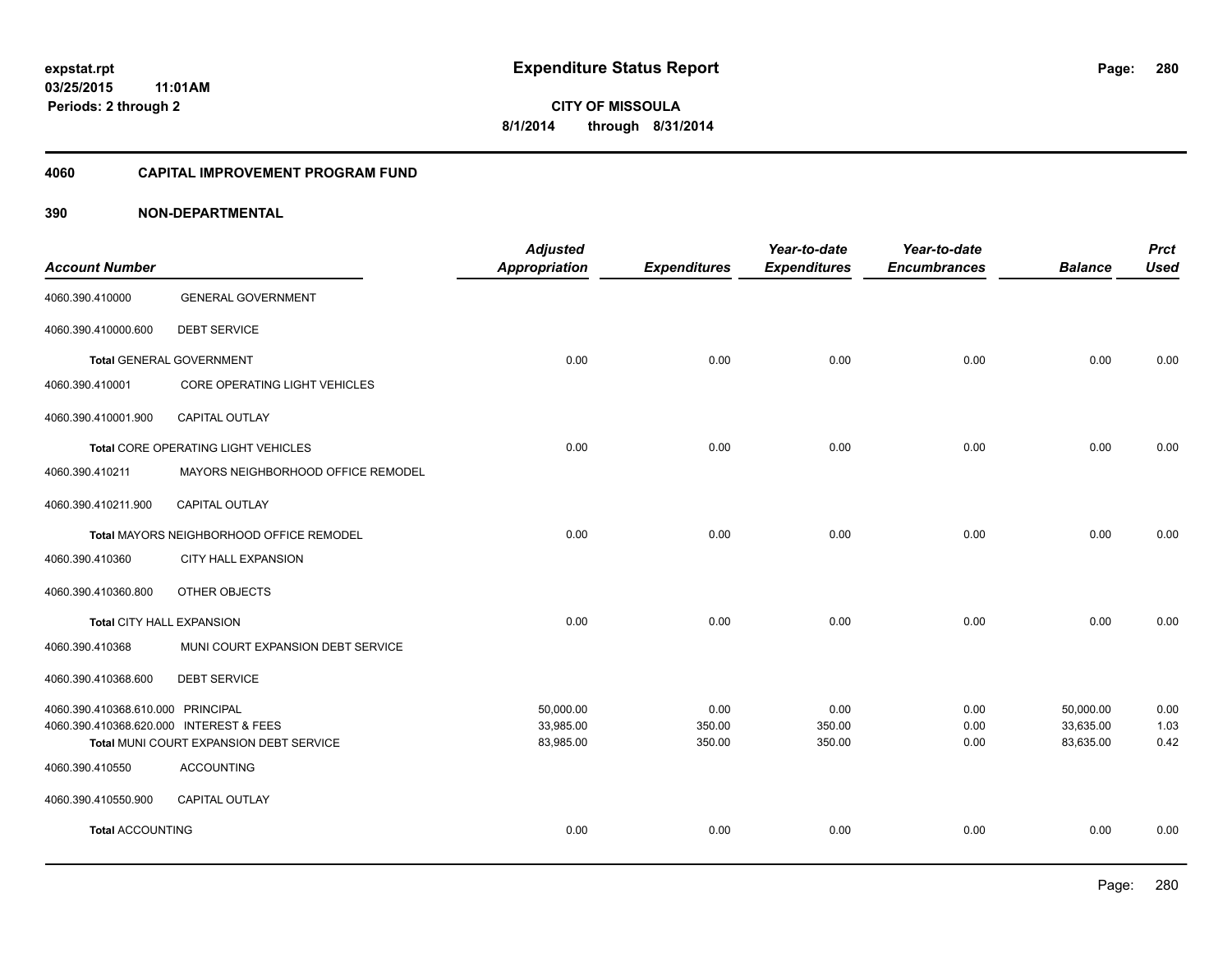### **03/25/2015 11:01AM Periods: 2 through 2**

**281**

**CITY OF MISSOULA 8/1/2014 through 8/31/2014**

#### **4060 CAPITAL IMPROVEMENT PROGRAM FUND**

| <b>Account Number</b> |                                                             | <b>Adjusted</b><br><b>Appropriation</b> | <b>Expenditures</b> | Year-to-date<br><b>Expenditures</b> | Year-to-date<br><b>Encumbrances</b> | <b>Balance</b> | <b>Prct</b><br><b>Used</b> |
|-----------------------|-------------------------------------------------------------|-----------------------------------------|---------------------|-------------------------------------|-------------------------------------|----------------|----------------------------|
| 4060.390.410560       | COPIERS/COMPUTER EQUIP                                      |                                         |                     |                                     |                                     |                |                            |
| 4060.390.410560.900   | <b>CAPITAL OUTLAY</b>                                       |                                         |                     |                                     |                                     |                |                            |
|                       | Total COPIERS/COMPUTER EQUIP                                | 0.00                                    | 0.00                | 0.00                                | 0.00                                | 0.00           | 0.00                       |
| 4060.390.410587       | <b>CUSTOMER SERVICE REQUEST MODULE</b>                      |                                         |                     |                                     |                                     |                |                            |
| 4060.390.410587.900   | CAPITAL OUTLAY                                              |                                         |                     |                                     |                                     |                |                            |
|                       | Total CUSTOMER SERVICE REQUEST MODULE                       | 0.00                                    | 0.00                | 0.00                                | 0.00                                | 0.00           | 0.00                       |
| 4060.390.411011       | <b>DVS-COMPUTERS &amp; ACCESSORIES</b>                      |                                         |                     |                                     |                                     |                |                            |
| 4060.390.411011.900   | <b>CAPITAL OUTLAY</b>                                       |                                         |                     |                                     |                                     |                |                            |
|                       | Total DVS-COMPUTERS & ACCESSORIES                           | 0.00                                    | 0.00                | 0.00                                | 0.00                                | 0.00           | 0.00                       |
| 4060.390.411241       | ENERGY CONSERVATION CLIMATE ACTION                          |                                         |                     |                                     |                                     |                |                            |
| 4060.390.411241.900   | CAPITAL OUTLAY                                              |                                         |                     |                                     |                                     |                |                            |
|                       | Total ENERGY CONSERVATION CLIMATE ACTION                    | 0.00                                    | 0.00                | 0.00                                | 0.00                                | 0.00           | 0.00                       |
| 4060.390.411242       | COUNCIL CHAMBERS HVAC                                       |                                         |                     |                                     |                                     |                |                            |
| 4060.390.411242.900   | <b>CAPITAL OUTLAY</b>                                       |                                         |                     |                                     |                                     |                |                            |
|                       | 4060.390.411242.930.000 CITY HALL ELEVATOR REPAIR           | 25,000.00                               | 0.00                | 0.00                                | 0.00                                | 25,000.00      | 0.00                       |
|                       | Total COUNCIL CHAMBERS HVAC                                 | 25,000.00                               | 0.00                | 0.00                                | 0.00                                | 25,000.00      | 0.00                       |
| 4060.390.411300       | <b>VOIP</b>                                                 |                                         |                     |                                     |                                     |                |                            |
| 4060.390.411300.600   | <b>DEBT SERVICE</b>                                         |                                         |                     |                                     |                                     |                |                            |
|                       | 4060.390.411300.610.000 INTERNALLY FINANCED EQUIP/PRINCIPAL | 148,493.00                              | 0.00                | 0.00                                | 0.00                                | 148,493.00     | 0.00                       |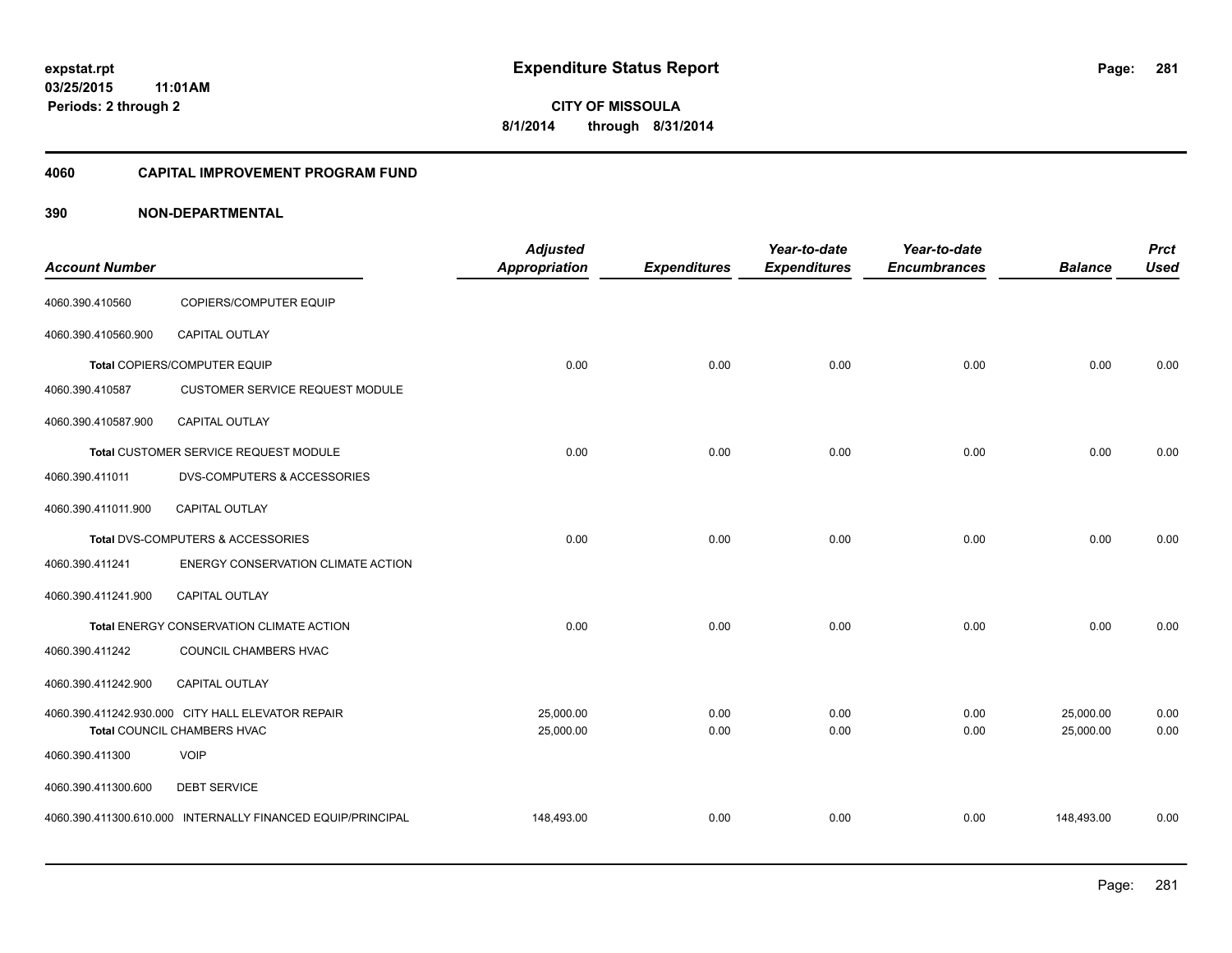#### **4060 CAPITAL IMPROVEMENT PROGRAM FUND**

| <b>Account Number</b>           |                                                                                                          | <b>Adjusted</b><br><b>Appropriation</b> | <b>Expenditures</b>      | Year-to-date<br><b>Expenditures</b> | Year-to-date<br><b>Encumbrances</b> | <b>Balance</b>                   | <b>Prct</b><br><b>Used</b> |
|---------------------------------|----------------------------------------------------------------------------------------------------------|-----------------------------------------|--------------------------|-------------------------------------|-------------------------------------|----------------------------------|----------------------------|
| <b>Total VOIP</b>               | 4060.390.411300.620.000 INTEREST / SERVICE FEES                                                          | 11,184.00<br>159,677.00                 | 0.00<br>0.00             | 0.00<br>0.00                        | 0.00<br>0.00                        | 11,184.00<br>159,677.00          | 0.00<br>0.00               |
| 4060.390.420001                 | PUBLIC SAFETY OPERATING/LIGHT VEHICLES                                                                   |                                         |                          |                                     |                                     |                                  |                            |
| 4060.390.420001.900             | <b>CAPITAL OUTLAY</b>                                                                                    |                                         |                          |                                     |                                     |                                  |                            |
|                                 | 4060.390.420001.940.000 PS CORE OPERATING LIGHT VEHICLES<br>Total PUBLIC SAFETY OPERATING/LIGHT VEHICLES | 0.00<br>0.00                            | 1.945.00<br>1,945.00     | 1.945.00<br>1,945.00                | 0.00<br>0.00                        | $-1,945.00$<br>$-1,945.00$       | 0.00<br>0.00               |
| 4060.390.420002                 | PUBLIC SAFETY CORE HEAVY EQUIP                                                                           |                                         |                          |                                     |                                     |                                  |                            |
| 4060.390.420002.900             | <b>CAPITAL OUTLAY</b>                                                                                    |                                         |                          |                                     |                                     |                                  |                            |
|                                 | 4060.390.420002.940.000 PS CORE HEAVY EQUIPMENT<br>Total PUBLIC SAFETY CORE HEAVY EQUIP                  | 0.00<br>0.00                            | 968,570.08<br>968,570.08 | 969,136.16<br>969,136.16            | 0.00<br>0.00                        | $-969, 136.16$<br>$-969, 136.16$ | 0.00<br>0.00               |
| 4060.390.430000                 | ADA IMPLEMENTATION                                                                                       |                                         |                          |                                     |                                     |                                  |                            |
| 4060.390.430000.900             | <b>CAPITAL OUTLAY</b>                                                                                    |                                         |                          |                                     |                                     |                                  |                            |
| <b>Total ADA IMPLEMENTATION</b> |                                                                                                          | 0.00                                    | 0.00                     | 0.00                                | 0.00                                | 0.00                             | 0.00                       |
| 4060.390.430001                 | PW CORE OPERATING LIGHT VEHICLES                                                                         |                                         |                          |                                     |                                     |                                  |                            |
| 4060.390.430001.900             | CAPITAL OUTLAY                                                                                           |                                         |                          |                                     |                                     |                                  |                            |
|                                 | 4060.390.430001.940.000 PW CORE OPERATING LIGHT VEHICLES<br>Total PW CORE OPERATING LIGHT VEHICLES       | 0.00<br>0.00                            | 0.00<br>0.00             | 33.635.00<br>33,635.00              | 0.00<br>0.00                        | $-33.635.00$<br>$-33,635.00$     | 0.00<br>0.00               |
| 4060.390.430002                 | PW CORE HEAVY EQUIPMENT                                                                                  |                                         |                          |                                     |                                     |                                  |                            |
| 4060.390.430002.900             | <b>CAPITAL OUTLAY</b>                                                                                    |                                         |                          |                                     |                                     |                                  |                            |
|                                 | 4060.390.430002.940.000 PW CORE HEAVY EQUIPMENT<br><b>Total PW CORE HEAVY EQUIPMENT</b>                  | 0.00<br>0.00                            | 592.62<br>592.62         | 615.37<br>615.37                    | 0.00<br>0.00                        | $-615.37$<br>$-615.37$           | 0.00<br>0.00               |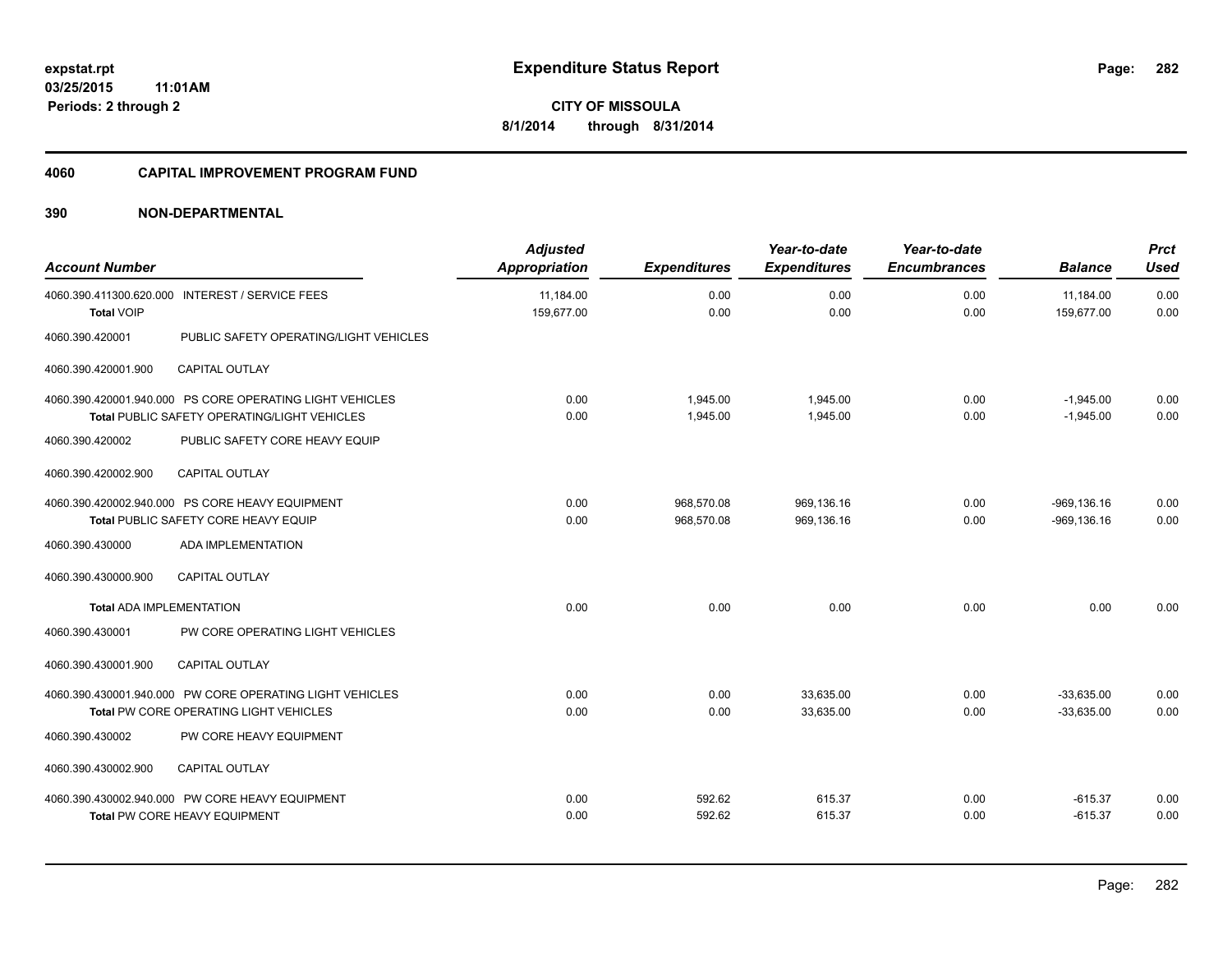### **03/25/2015 11:01AM Periods: 2 through 2**

**283**

**CITY OF MISSOULA 8/1/2014 through 8/31/2014**

#### **4060 CAPITAL IMPROVEMENT PROGRAM FUND**

|                              |                                                          | <b>Adjusted</b>      |                     | Year-to-date        | Year-to-date        |                | <b>Prct</b> |
|------------------------------|----------------------------------------------------------|----------------------|---------------------|---------------------|---------------------|----------------|-------------|
| <b>Account Number</b>        |                                                          | <b>Appropriation</b> | <b>Expenditures</b> | <b>Expenditures</b> | <b>Encumbrances</b> | <b>Balance</b> | <b>Used</b> |
| 4060.390.430004              | TRAFFIC SIGNAL LED CONVERSION                            |                      |                     |                     |                     |                |             |
| 4060.390.430004.900          | CAPITAL OUTLAY                                           |                      |                     |                     |                     |                |             |
|                              | Total TRAFFIC SIGNAL LED CONVERSION                      | 0.00                 | 0.00                | 0.00                | 0.00                | 0.00           | 0.00        |
| 4060.390.430013              | MAINTENANCE MANAGEMENT SYSTEM                            |                      |                     |                     |                     |                |             |
| 4060.390.430013.900          | <b>CAPITAL OUTLAY</b>                                    |                      |                     |                     |                     |                |             |
|                              | Total MAINTENANCE MANAGEMENT SYSTEM                      | 0.00                 | 0.00                | 0.00                | 0.00                | 0.00           | 0.00        |
| 4060.390.430221              | CENTRALIZED MAINT, TOOLS & FENCE                         |                      |                     |                     |                     |                |             |
| 4060.390.430221.900          | CAPITAL OUTLAY                                           |                      |                     |                     |                     |                |             |
|                              | 4060.390.430221.930.000 CENTRALIZED MAINT, TOOLS & FENCE | 0.00                 | 162,421.35          | 162,421.35          | 0.00                | $-162,421.35$  | 0.00        |
|                              | Total CENTRALIZED MAINT, TOOLS & FENCE                   | 0.00                 | 162,421.35          | 162,421.35          | 0.00                | $-162,421.35$  | 0.00        |
| 4060.390.430266              | <b>TRAFFIC CALMING</b>                                   |                      |                     |                     |                     |                |             |
| 4060.390.430266.900          | <b>CAPITAL OUTLAY</b>                                    |                      |                     |                     |                     |                |             |
| <b>Total TRAFFIC CALMING</b> |                                                          | 0.00                 | 0.00                | 0.00                | 0.00                | 0.00           | 0.00        |
| 4060.390.431401              | GIS-AERIAL PHOTOGRAPHY                                   |                      |                     |                     |                     |                |             |
| 4060.390.431401.300          | PURCHASED SERVICES                                       |                      |                     |                     |                     |                |             |
|                              | Total GIS-AERIAL PHOTOGRAPHY                             | 0.00                 | 0.00                | 0.00                | 0.00                | 0.00           | 0.00        |
| 4060.390.460001              | PARKS CORE OPERATING/LIGHT VEHICLES                      |                      |                     |                     |                     |                |             |
| 4060.390.460001.900          | <b>CAPITAL OUTLAY</b>                                    |                      |                     |                     |                     |                |             |
|                              | <b>Total PARKS CORE OPERATING/LIGHT VEHICLES</b>         | 0.00                 | 0.00                | 0.00                | 0.00                | 0.00           | 0.00        |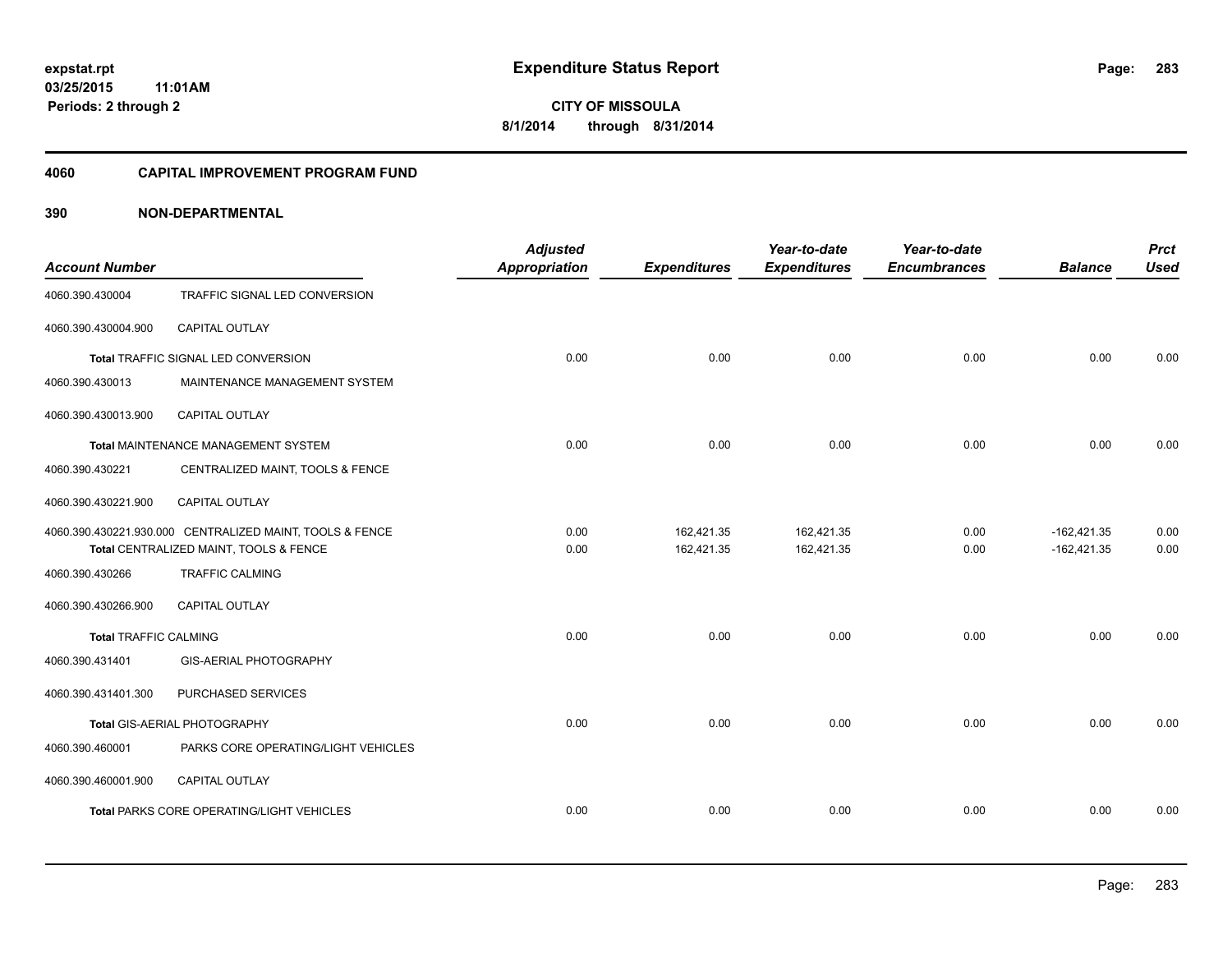### **03/25/2015 11:01AM Periods: 2 through 2**

**284**

**CITY OF MISSOULA 8/1/2014 through 8/31/2014**

#### **4060 CAPITAL IMPROVEMENT PROGRAM FUND**

|                                         |                                       | <b>Adjusted</b>      |                     | Year-to-date        | Year-to-date        |                         | <b>Prct</b>      |
|-----------------------------------------|---------------------------------------|----------------------|---------------------|---------------------|---------------------|-------------------------|------------------|
| <b>Account Number</b>                   |                                       | <b>Appropriation</b> | <b>Expenditures</b> | <b>Expenditures</b> | <b>Encumbrances</b> | <b>Balance</b>          | <b>Used</b>      |
| 4060.390.460002                         | PARKS CORE HEAVY EQUIPMENT            |                      |                     |                     |                     |                         |                  |
| 4060.390.460002.900                     | CAPITAL OUTLAY                        |                      |                     |                     |                     |                         |                  |
|                                         | Total PARKS CORE HEAVY EQUIPMENT      | 0.00                 | 0.00                | 0.00                | 0.00                | 0.00                    | 0.00             |
| 4060.390.460400                         | PARK MAINTENANCE & IMPROVEMENTS       |                      |                     |                     |                     |                         |                  |
| 4060.390.460400.100                     | PERSONAL SERVICES                     |                      |                     |                     |                     |                         |                  |
| <b>Total PERSONAL SERVICES</b>          |                                       | 0.00                 | 0.00                | 0.00                | 0.00                | 0.00                    | 0.00             |
| 4060.390.460400.900                     | <b>CAPITAL OUTLAY</b>                 |                      |                     |                     |                     |                         |                  |
|                                         | Total PARK MAINTENANCE & IMPROVEMENTS | 0.00                 | 0.00                | 0.00                | 0.00                | 0.00                    | 0.00             |
| 4060.390.460432                         | <b>AQUATICS SUPPORT</b>               |                      |                     |                     |                     |                         |                  |
| 4060.390.460432.900                     | CAPITAL OUTLAY                        |                      |                     |                     |                     |                         |                  |
| <b>Total AQUATICS SUPPORT</b>           |                                       | 0.00                 | 0.00                | 0.00                | 0.00                | 0.00                    | 0.00             |
| 4060.390.460438                         | MCCORMICK PARK SITE PLAN              |                      |                     |                     |                     |                         |                  |
| 4060.390.460438.900                     | CAPITAL OUTLAY                        |                      |                     |                     |                     |                         |                  |
|                                         | Total MCCORMICK PARK SITE PLAN        | 0.00                 | 0.00                | 0.00                | 0.00                | 0.00                    | 0.00             |
| 4060.390.460451                         | ART MUSEUM DEBT SERVICE               |                      |                     |                     |                     |                         |                  |
| 4060.390.460451.600                     | <b>DEBT SERVICE</b>                   |                      |                     |                     |                     |                         |                  |
| 4060.390.460451.610.000 PRINCIPAL       |                                       | 8.965.00             | 0.00                | 17,931.84           | 0.00                | $-8,966.84$             | 200.02           |
| 4060.390.460451.620.000 INTEREST & FEES | Total ART MUSEUM DEBT SERVICE         | 45.00<br>9,010.00    | 0.00<br>0.00        | 88.93<br>18,020.77  | 0.00<br>0.00        | $-43.93$<br>$-9,010.77$ | 197.62<br>200.01 |
| 4060.390.460452                         | <b>ART MUSEUM</b>                     |                      |                     |                     |                     |                         |                  |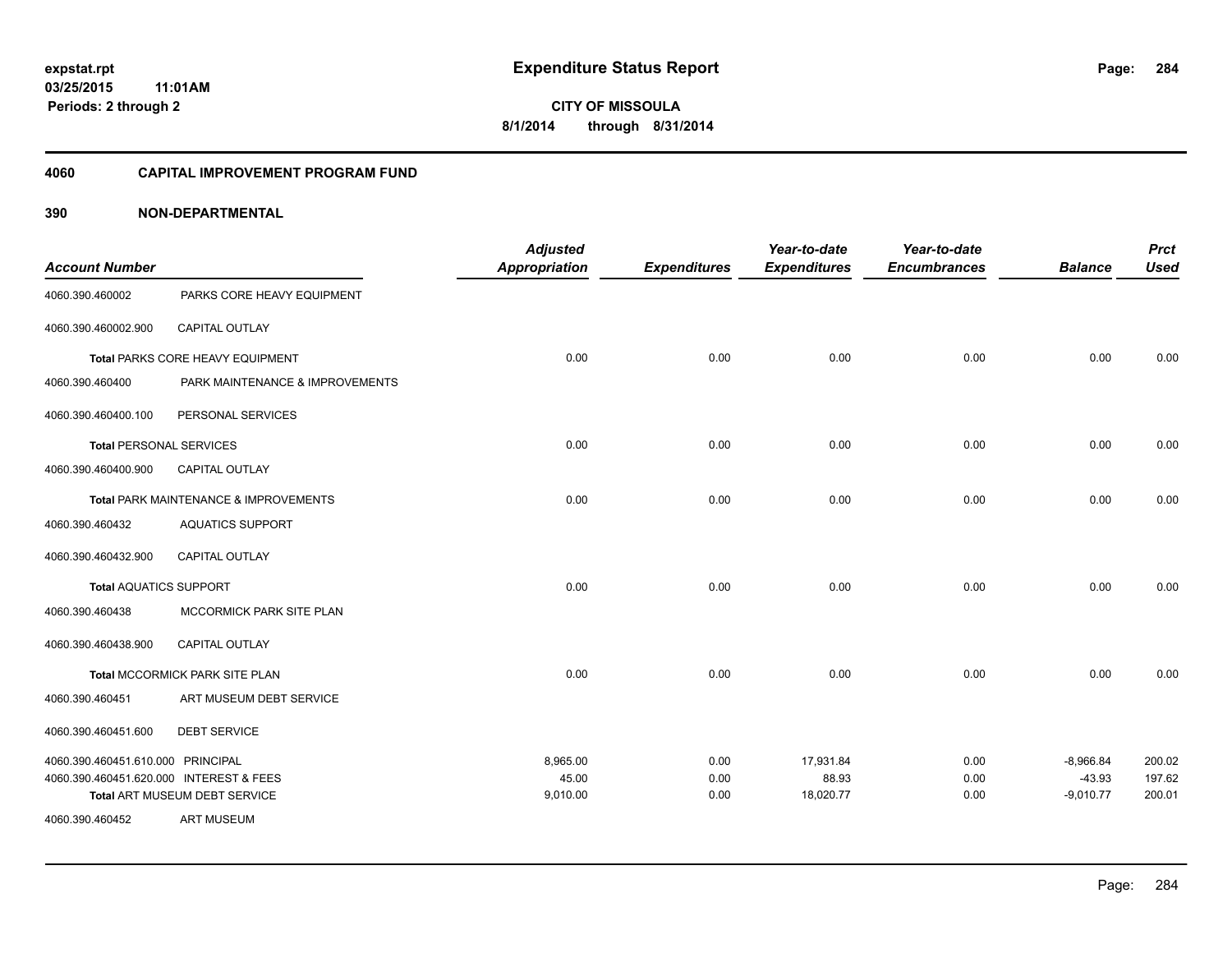#### **4060 CAPITAL IMPROVEMENT PROGRAM FUND**

### **390 NON-DEPARTMENTAL**

|                               |                                                                  | <b>Adjusted</b>      |                     | Year-to-date        | Year-to-date        |                | <b>Prct</b> |
|-------------------------------|------------------------------------------------------------------|----------------------|---------------------|---------------------|---------------------|----------------|-------------|
| <b>Account Number</b>         |                                                                  | <b>Appropriation</b> | <b>Expenditures</b> | <b>Expenditures</b> | <b>Encumbrances</b> | <b>Balance</b> | <b>Used</b> |
| 4060.390.460452.900           | <b>CAPITAL OUTLAY</b>                                            |                      |                     |                     |                     |                |             |
| <b>Total ART MUSEUM</b>       |                                                                  | 0.00                 | 0.00                | 0.00                | 0.00                | 0.00           | 0.00        |
| 4060.390.460485               | 50 METER POOL IMPROVEMENTS                                       |                      |                     |                     |                     |                |             |
| 4060.390.460485.900           | <b>CAPITAL OUTLAY</b>                                            |                      |                     |                     |                     |                |             |
|                               | Total 50 METER POOL IMPROVEMENTS                                 | 0.00                 | 0.00                | 0.00                | 0.00                | 0.00           | 0.00        |
| 4060.390.460507               | <b>METER CONVERSION</b>                                          |                      |                     |                     |                     |                |             |
| 4060.390.460507.900           | <b>CAPITAL OUTLAY</b>                                            |                      |                     |                     |                     |                |             |
| <b>Total METER CONVERSION</b> |                                                                  | 0.00                 | 0.00                | 0.00                | 0.00                | 0.00           | 0.00        |
| 4060.390.490100               | AQUATICS GEN FUND DEBT SERVICE                                   |                      |                     |                     |                     |                |             |
| 4060.390.490100.600           | <b>DEBT SERVICE</b>                                              |                      |                     |                     |                     |                |             |
|                               | 4060.390.490100.610.000 FY08 AQUATICS GEN FUND DEBT SVS/PRINCIPL | 85,000.00            | 0.00                | 0.00                | 0.00                | 85,000.00      | 0.00        |
|                               | 4060.390.490100.620.000 FY08 AQUATICS GEN FUND DEBT SVS/INTEREST | 48,723.00            | 0.00                | 0.00                | 0.00                | 48,723.00      | 0.00        |
|                               | <b>Total AQUATICS GEN FUND DEBT SERVICE</b>                      | 133,723.00           | 0.00                | 0.00                | 0.00                | 133,723.00     | 0.00        |
| 4060.390.490101               | 50 METER POOL DEBT SERVICE                                       |                      |                     |                     |                     |                |             |
| 4060.390.490101.600           | <b>DEBT SERVICE</b>                                              |                      |                     |                     |                     |                |             |
|                               | 4060.390.490101.610.000 50 METER POOL DEBT SERVICE               | 35.000.00            | 0.00                | 0.00                | 0.00                | 35.000.00      | 0.00        |
|                               | 4060.390.490101.620.000 50 METER POOL DEBT SERVICE/INTEREST      | 25,138.00            | 0.00                | 0.00                | 0.00                | 25,138.00      | 0.00        |
|                               | Total 50 METER POOL DEBT SERVICE                                 | 60,138.00            | 0.00                | 0.00                | 0.00                | 60,138.00      | 0.00        |
| 4060.390.490102               | 2010C ENERGY BONDS DEBT SERVICE                                  |                      |                     |                     |                     |                |             |

4060.390.490102.600 DEBT SERVICE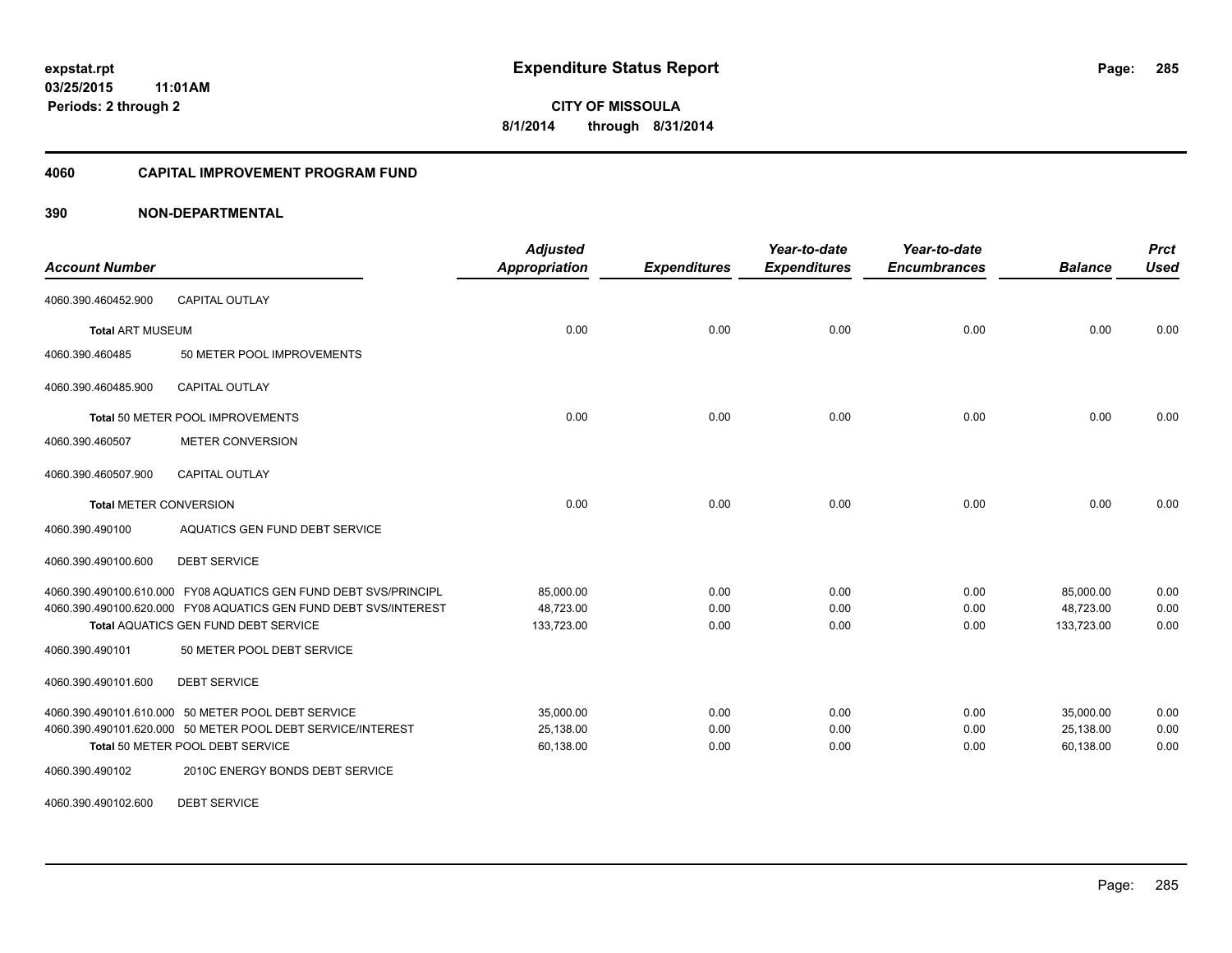#### **4060 CAPITAL IMPROVEMENT PROGRAM FUND**

| <b>Account Number</b>                                       | <b>Adjusted</b>      |                     | Year-to-date        | Year-to-date<br><b>Encumbrances</b> |                | <b>Prct</b><br><b>Used</b> |
|-------------------------------------------------------------|----------------------|---------------------|---------------------|-------------------------------------|----------------|----------------------------|
|                                                             | <b>Appropriation</b> | <b>Expenditures</b> | <b>Expenditures</b> |                                     | <b>Balance</b> |                            |
| 4060.390.490102.610.000 PRINCIPAL-2010C BONDS               | 60,000.00            | 0.00                | 0.00                | 0.00                                | 60,000.00      | 0.00                       |
| 4060.390.490102.620.000 INTEREST / SERVICE FEES-2010C BONDS | 24,125.00            | 0.00                | 0.00                | 0.00                                | 24,125.00      | 0.00                       |
| Total 2010C ENERGY BONDS DEBT SERVICE                       | 84,125.00            | 0.00                | 0.00                | 0.00                                | 84,125.00      | 0.00                       |
| 2010A REFUNDING DEBT SERVICE<br>4060.390.490103             |                      |                     |                     |                                     |                |                            |
| <b>DEBT SERVICE</b><br>4060.390.490103.600                  |                      |                     |                     |                                     |                |                            |
| 4060.390.490103.610.000 PRINCIPAL                           | 105,000.00           | 0.00                | 0.00                | 0.00                                | 105,000.00     | 0.00                       |
| 4060.390.490103.620.000 INTEREST / SERVICE FEES             | 22,436.00            | 0.00                | 350.00              | 0.00                                | 22,086.00      | 1.56                       |
| Total 2010A REFUNDING DEBT SERVICE                          | 127,436.00           | 0.00                | 350.00              | 0.00                                | 127,086.00     | 0.27                       |
| 07 FIRE BOND DEBT SVS \$680,000<br>4060.390.490429          |                      |                     |                     |                                     |                |                            |
| <b>DEBT SERVICE</b><br>4060.390.490429.600                  |                      |                     |                     |                                     |                |                            |
| 4060.390.490429.610.000 PRINCIPAL                           | 30,000.00            | 0.00                | 0.00                | 0.00                                | 30,000.00      | 0.00                       |
| 4060.390.490429.620.000 INTEREST / SERVICE FEES             | 19,875.00            | 0.00                | 350.00              | 0.00                                | 19,525.00      | 1.76                       |
| Total 07 FIRE BOND DEBT SVS \$680,000                       | 49,875.00            | 0.00                | 350.00              | 0.00                                | 49,525.00      | 0.70                       |
| 4060.390.490504<br>FY09 FINANCED CORE EQUIPMENT             |                      |                     |                     |                                     |                |                            |
| PURCHASED SERVICES<br>4060.390.490504.300                   |                      |                     |                     |                                     |                |                            |
| <b>Total PURCHASED SERVICES</b>                             | 0.00                 | 0.00                | 0.00                | 0.00                                | 0.00           | 0.00                       |
| <b>DEBT SERVICE</b><br>4060.390.490504.600                  |                      |                     |                     |                                     |                |                            |
| 4060.390.490504.610.000 FY09 CORE FINANCED EQUIP-PRINCIPAL  | 150,331.00           | 77,950.34           | 77,950.34           | 0.00                                | 72,380.66      | 51.85                      |
| 4060.390.490504.620.000 FY09 FINANCED CORE EQUIP-INTEREST   | 30,531.00            | 21,760.57           | 21,760.57           | 0.00                                | 8,770.43       | 71.27                      |
| Total FY09 FINANCED CORE EQUIPMENT                          | 180,862.00           | 99,710.91           | 99,710.91           | 0.00                                | 81,151.09      | 55.13                      |
| <b>CORE FINANCED EQUIPMENT</b><br>4060.390.490506           |                      |                     |                     |                                     |                |                            |
| <b>DEBT SERVICE</b><br>4060.390.490506.600                  |                      |                     |                     |                                     |                |                            |
| Total CORE FINANCED EQUIPMENT                               | 0.00                 | 0.00                | 0.00                | 0.00                                | 0.00           | 0.00                       |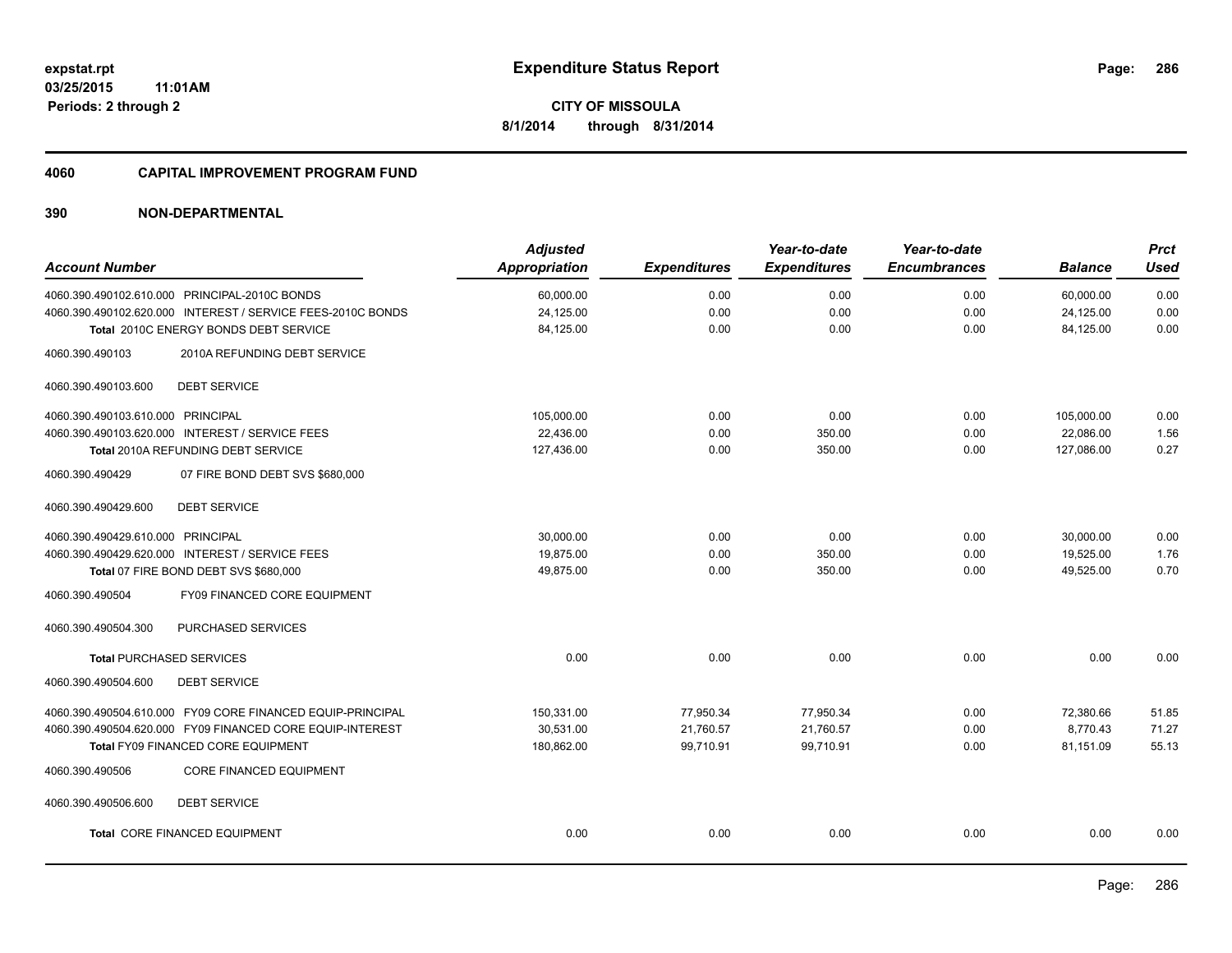### **03/25/2015 11:01AM Periods: 2 through 2**

**CITY OF MISSOULA 8/1/2014 through 8/31/2014**

### **4060 CAPITAL IMPROVEMENT PROGRAM FUND**

| <b>Account Number</b>         |                        | <b>Adjusted</b><br><b>Appropriation</b> | <b>Expenditures</b> | Year-to-date<br><b>Expenditures</b> | Year-to-date<br><b>Encumbrances</b> | <b>Balance</b> | <b>Prct</b><br><b>Used</b> |
|-------------------------------|------------------------|-----------------------------------------|---------------------|-------------------------------------|-------------------------------------|----------------|----------------------------|
| 4060.390.521001               | <b>TRANSFER TO CIP</b> |                                         |                     |                                     |                                     |                |                            |
| 4060.390.521001.800           | OTHER OBJECTS          |                                         |                     |                                     |                                     |                |                            |
| <b>Total TRANSFER TO CIP</b>  |                        | 0.00                                    | 0.00                | 0.00                                | 0.00                                | 0.00           | 0.00                       |
| <b>Total NON-DEPARTMENTAL</b> |                        | 913,831.00                              | 1,233,589.96        | 1,286,534.56                        | 0.00                                | $-372,703.56$  | 140.78                     |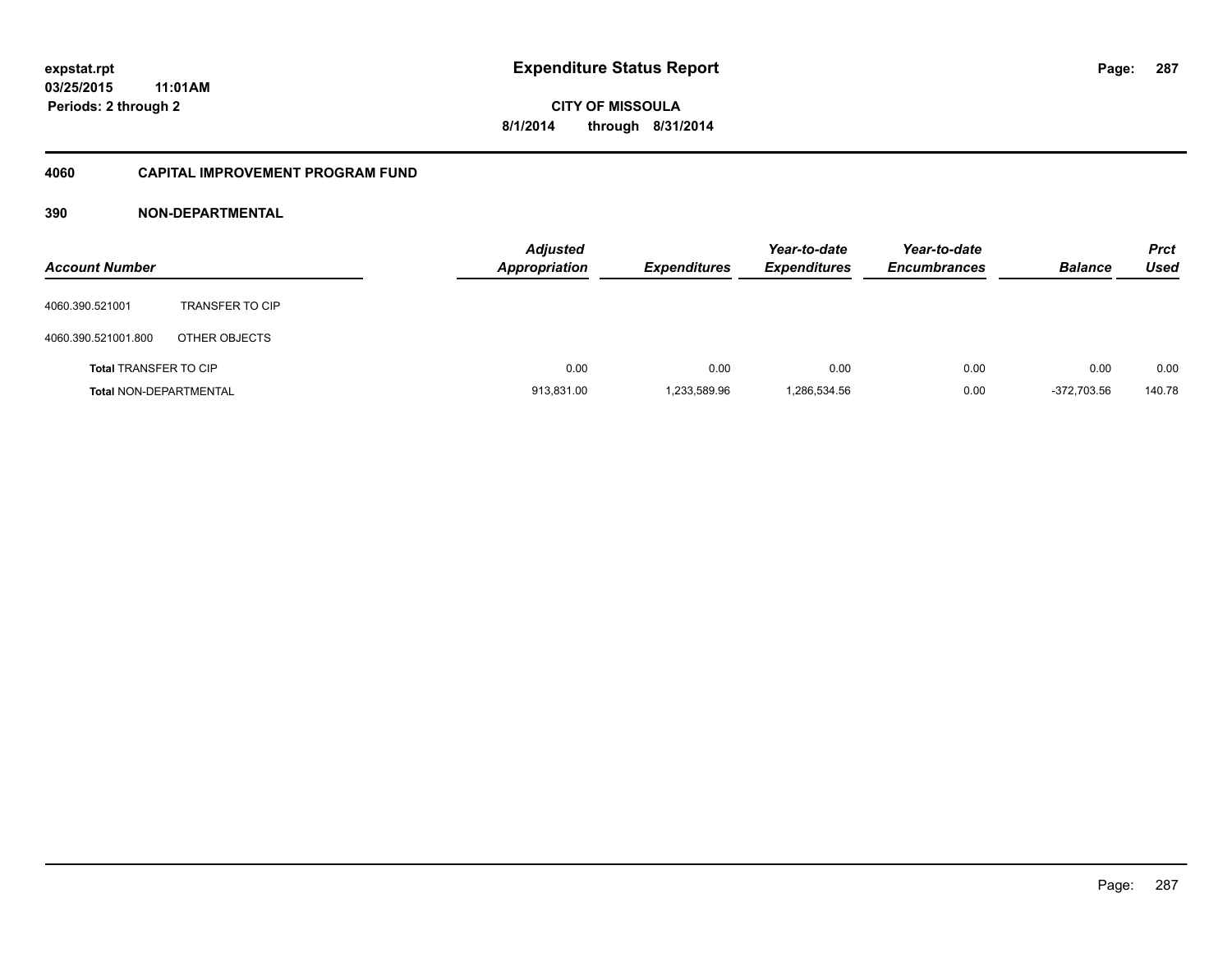#### **4060 CAPITAL IMPROVEMENT PROGRAM FUND**

### **391 ENERGY PERFORMANCE PROJ.**

| <b>Account Number</b> |                                               | <b>Adjusted</b><br><b>Appropriation</b> | <b>Expenditures</b> | Year-to-date<br><b>Expenditures</b> | Year-to-date<br><b>Encumbrances</b> | <b>Balance</b> | <b>Prct</b><br><b>Used</b> |
|-----------------------|-----------------------------------------------|-----------------------------------------|---------------------|-------------------------------------|-------------------------------------|----------------|----------------------------|
| 4060.391.411242       | COUNCIL CHAMBERS HVAC                         |                                         |                     |                                     |                                     |                |                            |
| 4060.391.411242.900   | <b>CAPITAL OUTLAY</b>                         |                                         |                     |                                     |                                     |                |                            |
|                       | <b>Total COUNCIL CHAMBERS HVAC</b>            | 0.00                                    | 0.00                | 0.00                                | 0.00                                | 0.00           | 0.00                       |
| 4060.391.411257       | JCI-CONSTRUCTION AND M&V                      |                                         |                     |                                     |                                     |                |                            |
| 4060.391.411257.300   | PURCHASED SERVICES                            |                                         |                     |                                     |                                     |                |                            |
|                       | Total JCI-CONSTRUCTION AND M&V                | 0.00                                    | 0.00                | 0.00                                | 0.00                                | 0.00           | 0.00                       |
| 4060.391.411258       | PARKS EXTERIOR TRAIL LIGHTING(ARRA)           |                                         |                     |                                     |                                     |                |                            |
| 4060.391.411258.900   | <b>CAPITAL OUTLAY</b>                         |                                         |                     |                                     |                                     |                |                            |
|                       | Total PARKS EXTERIOR TRAIL LIGHTING(ARRA)     | 0.00                                    | 0.00                | 0.00                                | 0.00                                | 0.00           | 0.00                       |
| 4060.391.420421       | FIRE STATION #1 HVAC SYSTEM                   |                                         |                     |                                     |                                     |                |                            |
| 4060.391.420421.900   | <b>CAPITAL OUTLAY</b>                         |                                         |                     |                                     |                                     |                |                            |
|                       | Total ENERGY PERFORMANCE PROJ.                | 0.00                                    | 0.00                | 0.00                                | 0.00                                | 0.00           | 0.00                       |
|                       | <b>Total CAPITAL IMPROVEMENT PROGRAM FUND</b> | 913,831.00                              | 1,233,589.96        | 1,286,534.56                        | 0.00                                | $-372,703.56$  | 140.78                     |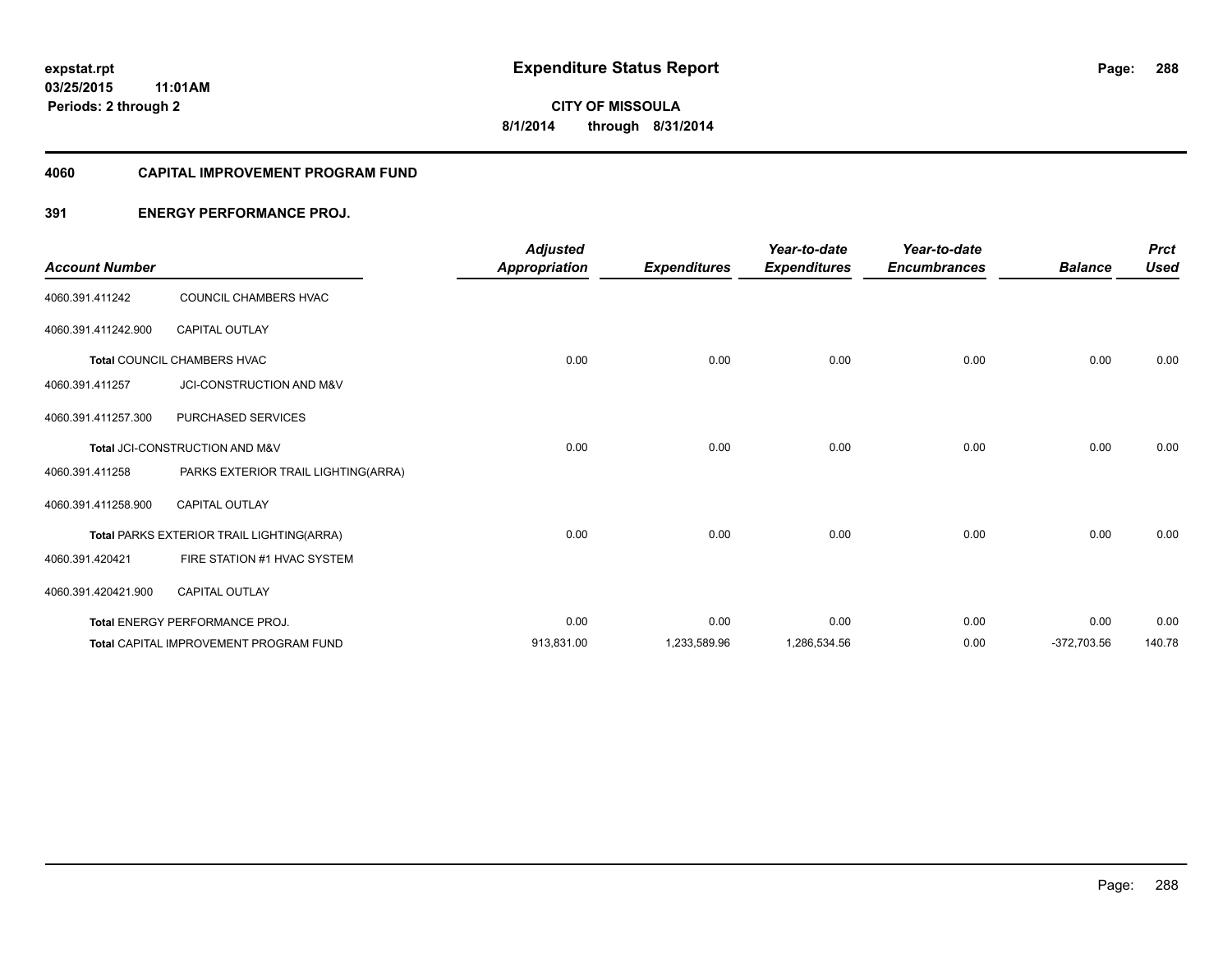**CITY OF MISSOULA 8/1/2014 through 8/31/2014**

#### **4130 1997 G O BOND OPEN SPACE PURCHASE FUND**

| <b>Account Number</b>                |                                              | <b>Adjusted</b><br><b>Appropriation</b> | <b>Expenditures</b> | Year-to-date<br><b>Expenditures</b> | Year-to-date<br><b>Encumbrances</b> | <b>Balance</b> | <b>Prct</b><br>Used |
|--------------------------------------|----------------------------------------------|-----------------------------------------|---------------------|-------------------------------------|-------------------------------------|----------------|---------------------|
| 4130.390.460480                      | VANDALISM                                    |                                         |                     |                                     |                                     |                |                     |
| 4130.390.460480.800                  | OTHER OBJECTS                                |                                         |                     |                                     |                                     |                |                     |
| <b>Total OTHER OBJECTS</b>           |                                              | 0.00                                    | 0.00                | 0.00                                | 0.00                                | 0.00           | 0.00                |
| 4130.390.460480.900                  | <b>CAPITAL OUTLAY</b>                        |                                         |                     |                                     |                                     |                |                     |
| 4130.390.460480.930.000 IMPROVEMENTS |                                              | 375.602.00                              | 0.00                | 0.00                                | 0.00                                | 375.602.00     | 0.00                |
|                                      | Total 1997 G O BOND OPEN SPACE PURCHASE FUND | 375,602.00                              | 0.00                | 0.00                                | 0.00                                | 375.602.00     | 0.00                |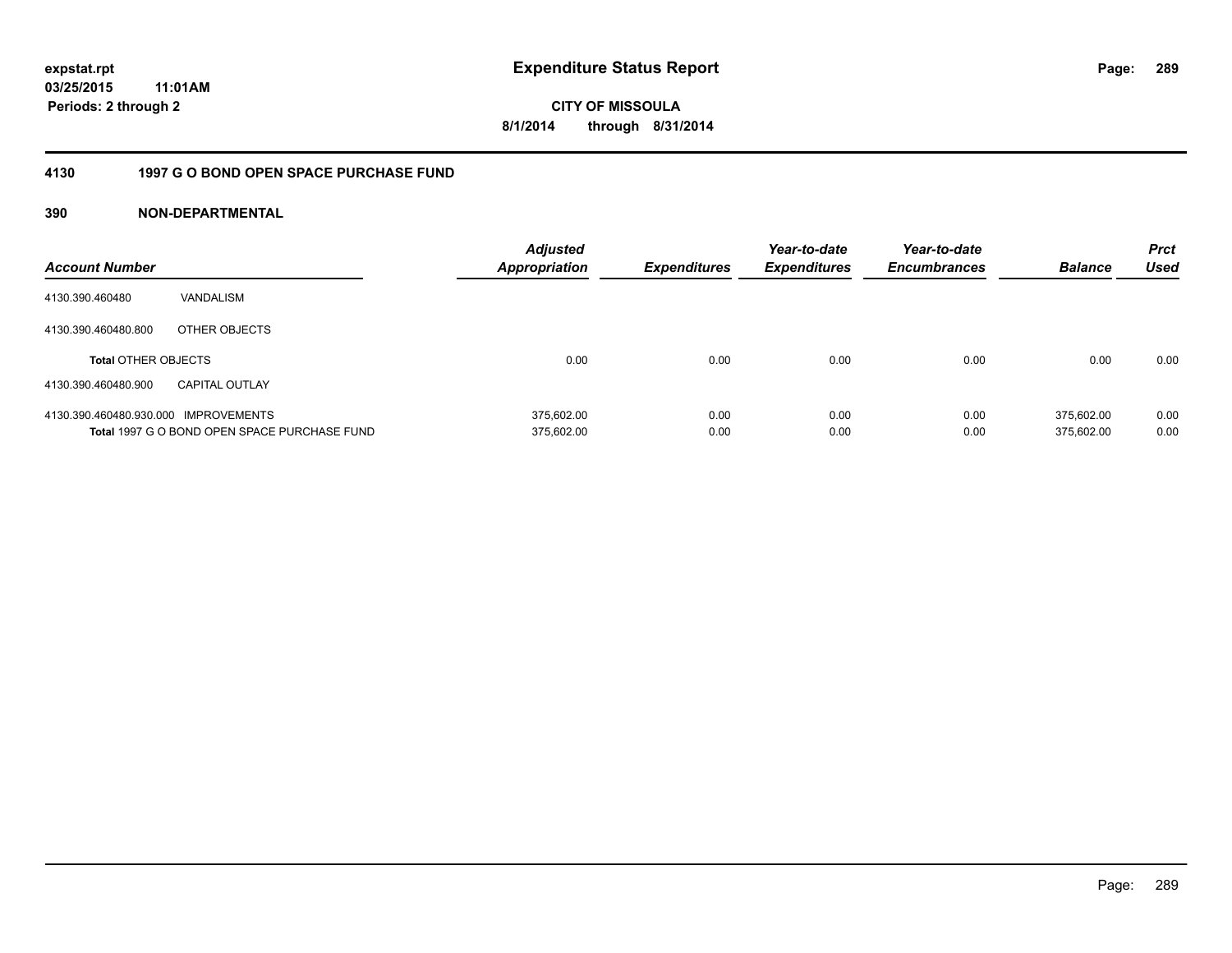#### **4196 NEW FIRE STATION GO BOND**

**300 FIRE**

| <b>Account Number</b>                         | <b>Adjusted</b><br><b>Appropriation</b> | Expenditures | Year-to-date<br><b>Expenditures</b> | Year-to-date<br><b>Encumbrances</b> | <b>Balance</b> | <b>Prct</b><br>Used |
|-----------------------------------------------|-----------------------------------------|--------------|-------------------------------------|-------------------------------------|----------------|---------------------|
| <b>FACILITY</b><br>4196.300.420420            |                                         |              |                                     |                                     |                |                     |
|                                               |                                         |              |                                     |                                     |                |                     |
| 4196.300.420420.800<br>OTHER OBJECTS          |                                         |              |                                     |                                     |                |                     |
| <b>Total OTHER OBJECTS</b>                    | 0.00                                    | 0.00         | 0.00                                | 0.00                                | 0.00           | 0.00                |
| 4196.300.420420.900<br><b>CAPITAL OUTLAY</b>  |                                         |              |                                     |                                     |                |                     |
| 4196.300.420420.930.000 IMPROVEMENTS          | 3.020.00                                | 0.00         | 0.00                                | 0.00                                | 3.020.00       | 0.00                |
| 4196.300.420420.940.000 MACHINERY & EQUIPMENT | 0.00                                    | 1.415.00     | 1,415.00                            | 0.00                                | $-1.415.00$    | 0.00                |
| <b>Total NEW FIRE STATION GO BOND</b>         | 3,020.00                                | 1.415.00     | 1,415.00                            | 0.00                                | 1,605.00       | 46.85               |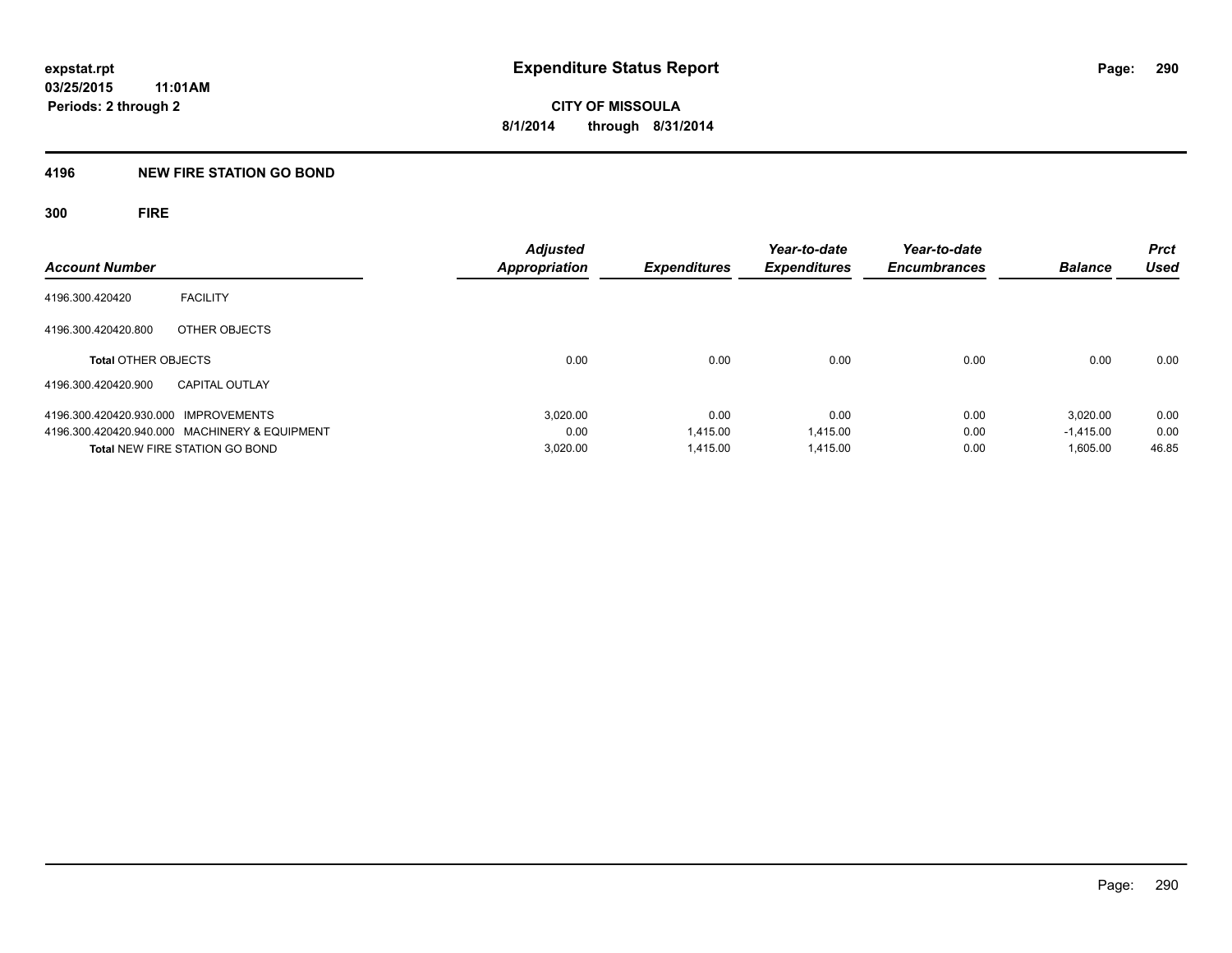**291**

**03/25/2015 11:01AM Periods: 2 through 2**

# **CITY OF MISSOULA 8/1/2014 through 8/31/2014**

#### **4450 S/C CONSTRUCTION FUND FOR FY06**

| <b>Account Number</b>      |                                             | <b>Adjusted</b><br>Appropriation | <b>Expenditures</b> | Year-to-date<br><b>Expenditures</b> | Year-to-date<br><b>Encumbrances</b> | <b>Balance</b> | <b>Prct</b><br>Used |
|----------------------------|---------------------------------------------|----------------------------------|---------------------|-------------------------------------|-------------------------------------|----------------|---------------------|
| 4450.280.521000            | INTERFUND OPERATING TRANSFERS               |                                  |                     |                                     |                                     |                |                     |
| 4450.280.521000.800        | OTHER OBJECTS                               |                                  |                     |                                     |                                     |                |                     |
| <b>Total OTHER OBJECTS</b> |                                             | 0.00                             | 0.00                | 0.00                                | 0.00                                | 0.00           | 0.00                |
|                            | <b>Total INTERFUND OPERATING TRANSFERS</b>  | 0.00                             | 0.00                | 0.00                                | 0.00                                | 0.00           | 0.00                |
|                            | <b>Total S/C CONSTRUCTION FUND FOR FY06</b> | 0.00                             | 0.00                | 0.00                                | 0.00                                | 0.00           | 0.00                |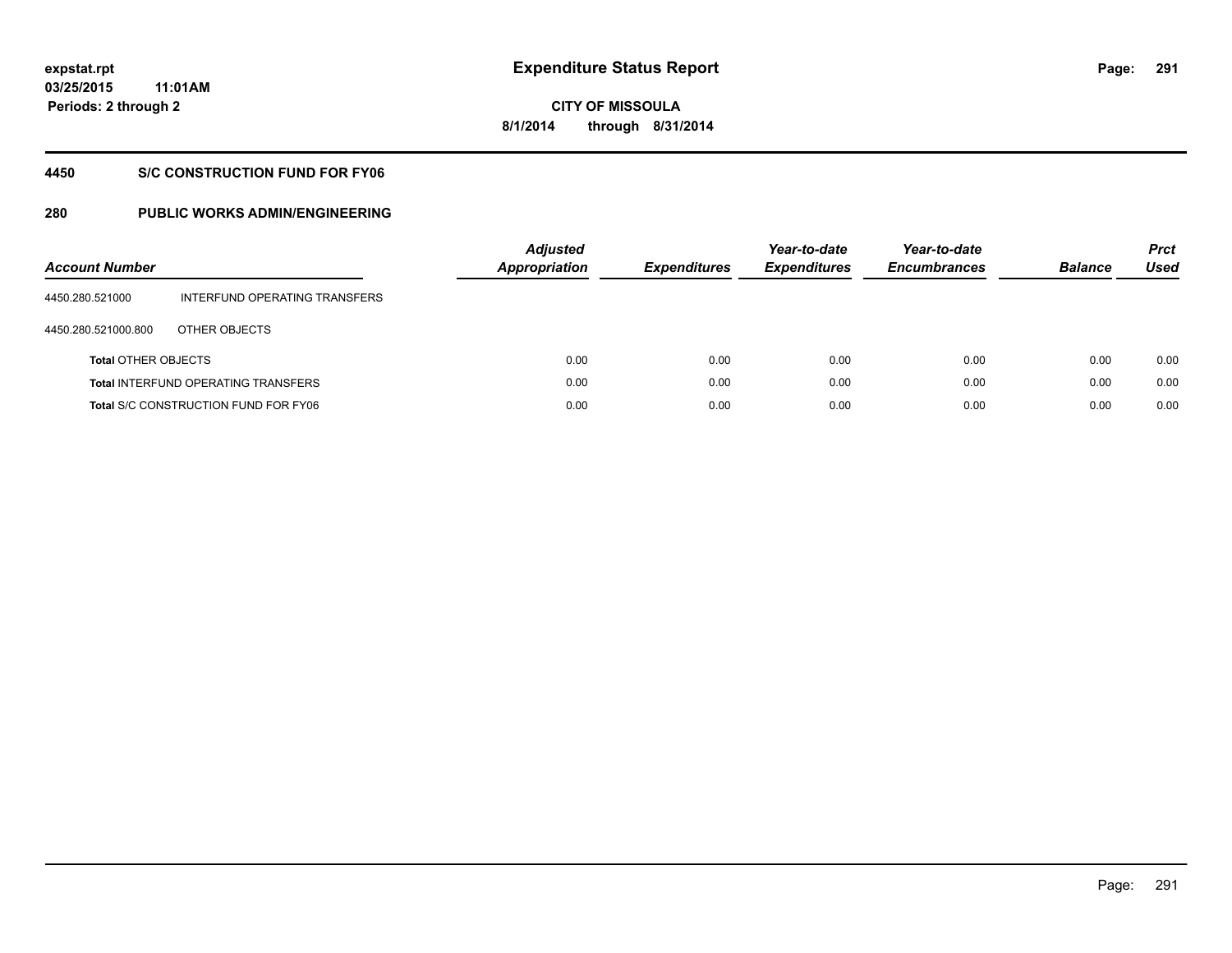#### **4451 FY07 S/C BOND FUND**

| <b>Account Number</b>    |                                            | <b>Adjusted</b><br><b>Appropriation</b> | <b>Expenditures</b> | Year-to-date<br><b>Expenditures</b> | Year-to-date<br><b>Encumbrances</b> | <b>Balance</b> | <b>Prct</b><br>Used |
|--------------------------|--------------------------------------------|-----------------------------------------|---------------------|-------------------------------------|-------------------------------------|----------------|---------------------|
| 4451.280.521000          | INTERFUND OPERATING TRANSFERS              |                                         |                     |                                     |                                     |                |                     |
| 4451.280.521000.800      | OTHER OBJECTS                              |                                         |                     |                                     |                                     |                |                     |
|                          | <b>Total INTERFUND OPERATING TRANSFERS</b> | 0.00                                    | 0.00                | 0.00                                | 0.00                                | 0.00           | 0.00                |
| Total FY07 S/C BOND FUND |                                            | 0.00                                    | 0.00                | 0.00                                | 0.00                                | 0.00           | 0.00                |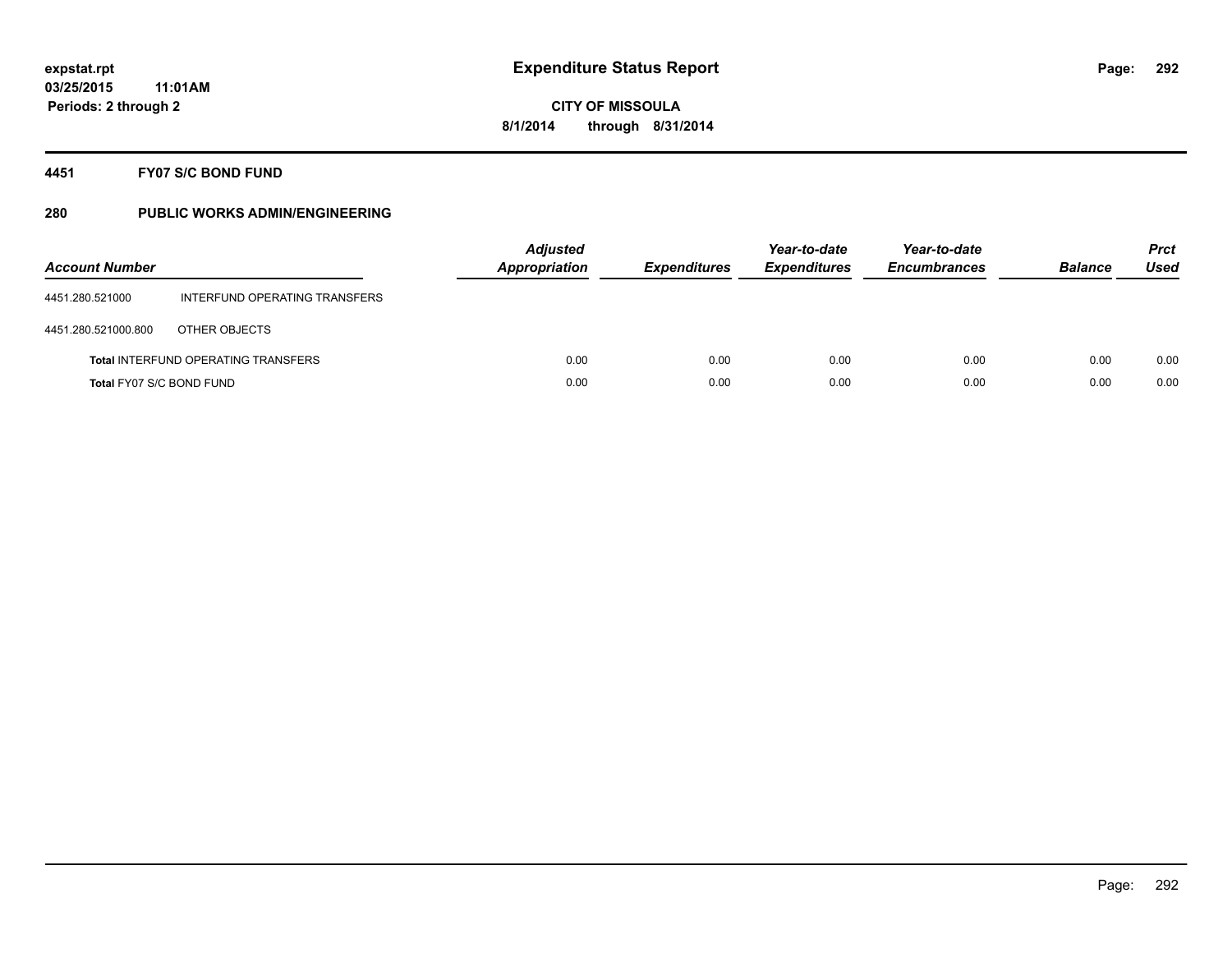**293**

**03/25/2015 11:01AM Periods: 2 through 2**

# **CITY OF MISSOULA 8/1/2014 through 8/31/2014**

### **4452 S/C CONSTRUCTION FUND FOR FY 08 BOND SAL**

| <b>Account Number</b>       |                                                       | <b>Adjusted</b><br><b>Appropriation</b> | <b>Expenditures</b> | Year-to-date<br><b>Expenditures</b> | Year-to-date<br><b>Encumbrances</b> | <b>Balance</b> | <b>Prct</b><br>Used |
|-----------------------------|-------------------------------------------------------|-----------------------------------------|---------------------|-------------------------------------|-------------------------------------|----------------|---------------------|
| 4452.280.430262             | <b>SIDEWALKS</b>                                      |                                         |                     |                                     |                                     |                |                     |
| 4452.280.430262.900         | CAPITAL OUTLAY                                        |                                         |                     |                                     |                                     |                |                     |
| <b>Total CAPITAL OUTLAY</b> |                                                       | 0.00                                    | 0.00                | 0.00                                | 0.00                                | 0.00           | 0.00                |
| <b>Total SIDEWALKS</b>      |                                                       | 0.00                                    | 0.00                | 0.00                                | 0.00                                | 0.00           | 0.00                |
|                             | <b>Total S/C CONSTRUCTION FUND FOR FY 08 BOND SAL</b> | 0.00                                    | 0.00                | 0.00                                | 0.00                                | 0.00           | 0.00                |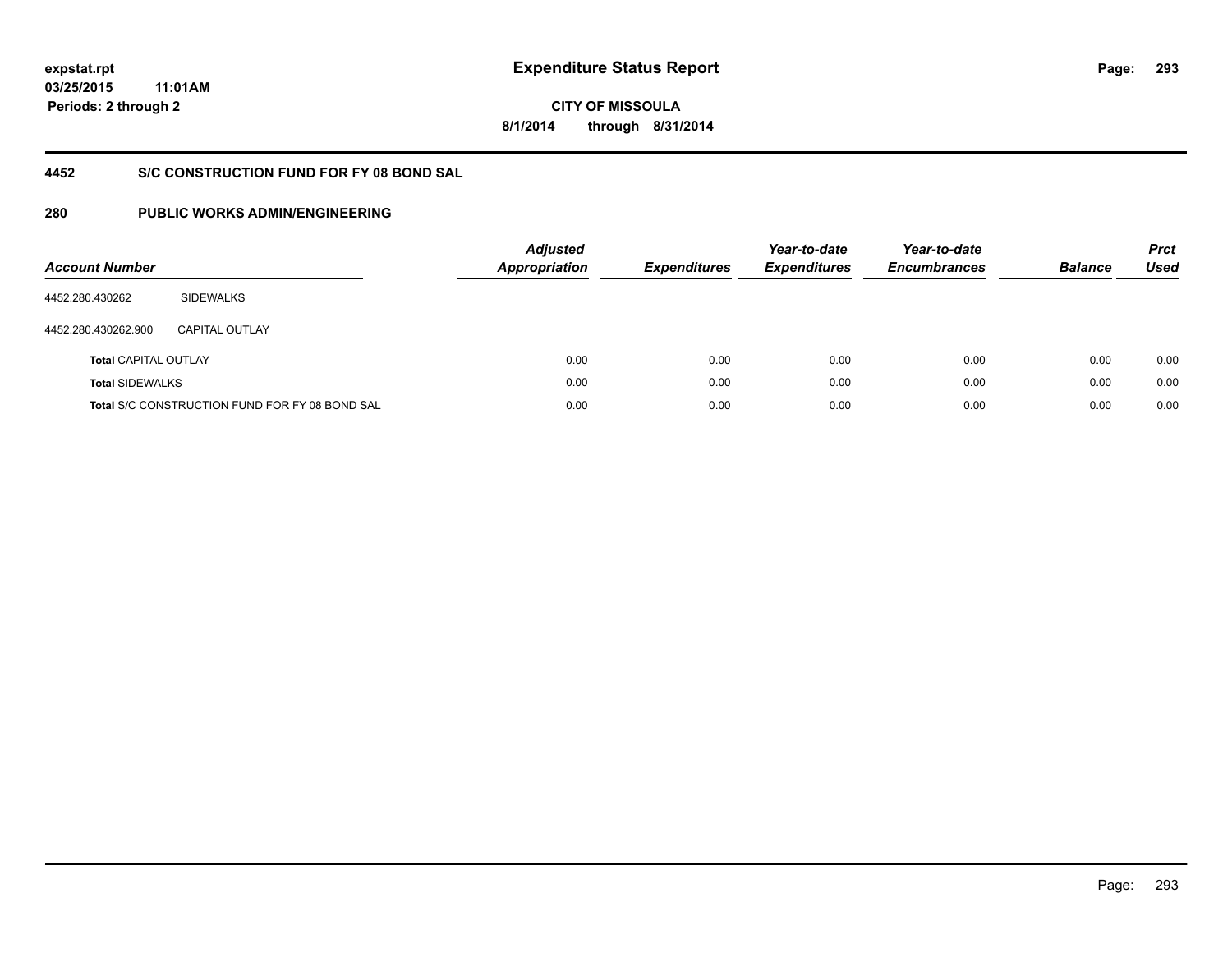# **03/25/2015**

**294**

**11:01AM Periods: 2 through 2**

**CITY OF MISSOULA 8/1/2014 through 8/31/2014**

#### **4453 S/C CONSTRUCTION FUND FY09 BOND**

| <b>Account Number</b>  |                                             | <b>Adjusted</b><br>Appropriation | <b>Expenditures</b> | Year-to-date<br><b>Expenditures</b> | Year-to-date<br><b>Encumbrances</b> | <b>Balance</b> | <b>Prct</b><br><b>Used</b> |
|------------------------|---------------------------------------------|----------------------------------|---------------------|-------------------------------------|-------------------------------------|----------------|----------------------------|
| 4453.280.430262        | <b>SIDEWALKS</b>                            |                                  |                     |                                     |                                     |                |                            |
| 4453.280.430262.900    | <b>CAPITAL OUTLAY</b>                       |                                  |                     |                                     |                                     |                |                            |
| <b>Total SIDEWALKS</b> |                                             | 0.00                             | 0.00                | 0.00                                | 0.00                                | 0.00           | 0.00                       |
| 4453.280.521000        | INTERFUND OPERATING TRANSFERS               |                                  |                     |                                     |                                     |                |                            |
| 4453.280.521000.800    | OTHER OBJECTS                               |                                  |                     |                                     |                                     |                |                            |
|                        | <b>Total PUBLIC WORKS ADMIN/ENGINEERING</b> | 0.00                             | 0.00                | 0.00                                | 0.00                                | 0.00           | 0.00                       |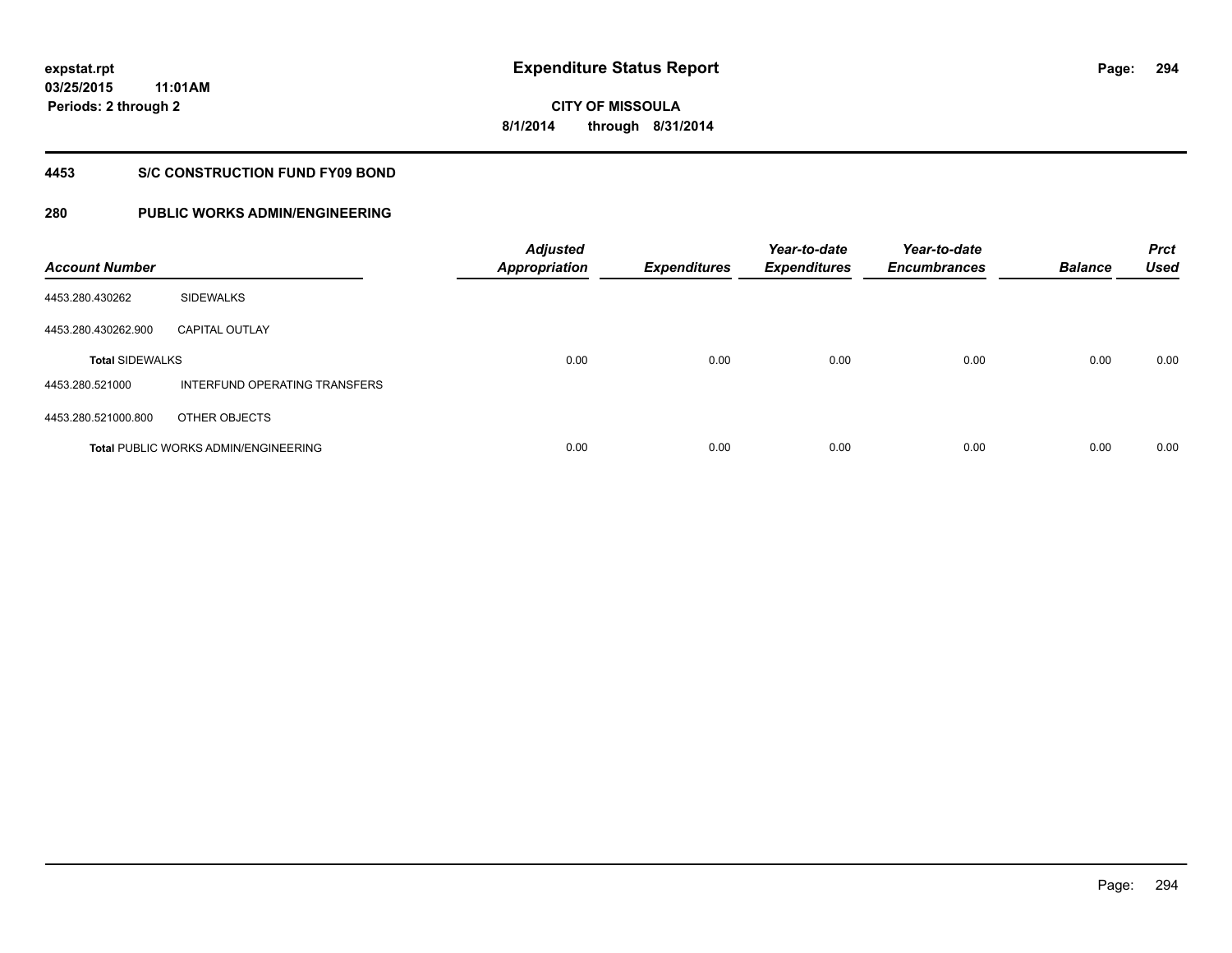**CITY OF MISSOULA 8/1/2014 through 8/31/2014**

#### **4453 S/C CONSTRUCTION FUND FY09 BOND**

| <b>Account Number</b> |                                              | <b>Adjusted</b><br>Appropriation | <b>Expenditures</b> | Year-to-date<br><b>Expenditures</b> | Year-to-date<br><b>Encumbrances</b> | <b>Balance</b> | <b>Prct</b><br>Used |
|-----------------------|----------------------------------------------|----------------------------------|---------------------|-------------------------------------|-------------------------------------|----------------|---------------------|
| 4453.390.410710       | *** Title Not Found ***                      |                                  |                     |                                     |                                     |                |                     |
| 4453.390.410710.500   | <b>FIXED CHARGES</b>                         |                                  |                     |                                     |                                     |                |                     |
|                       | <b>Total S/C CONSTRUCTION FUND FY09 BOND</b> | 0.00                             | 0.00                | 0.00                                | 0.00                                | 0.00           | 0.00                |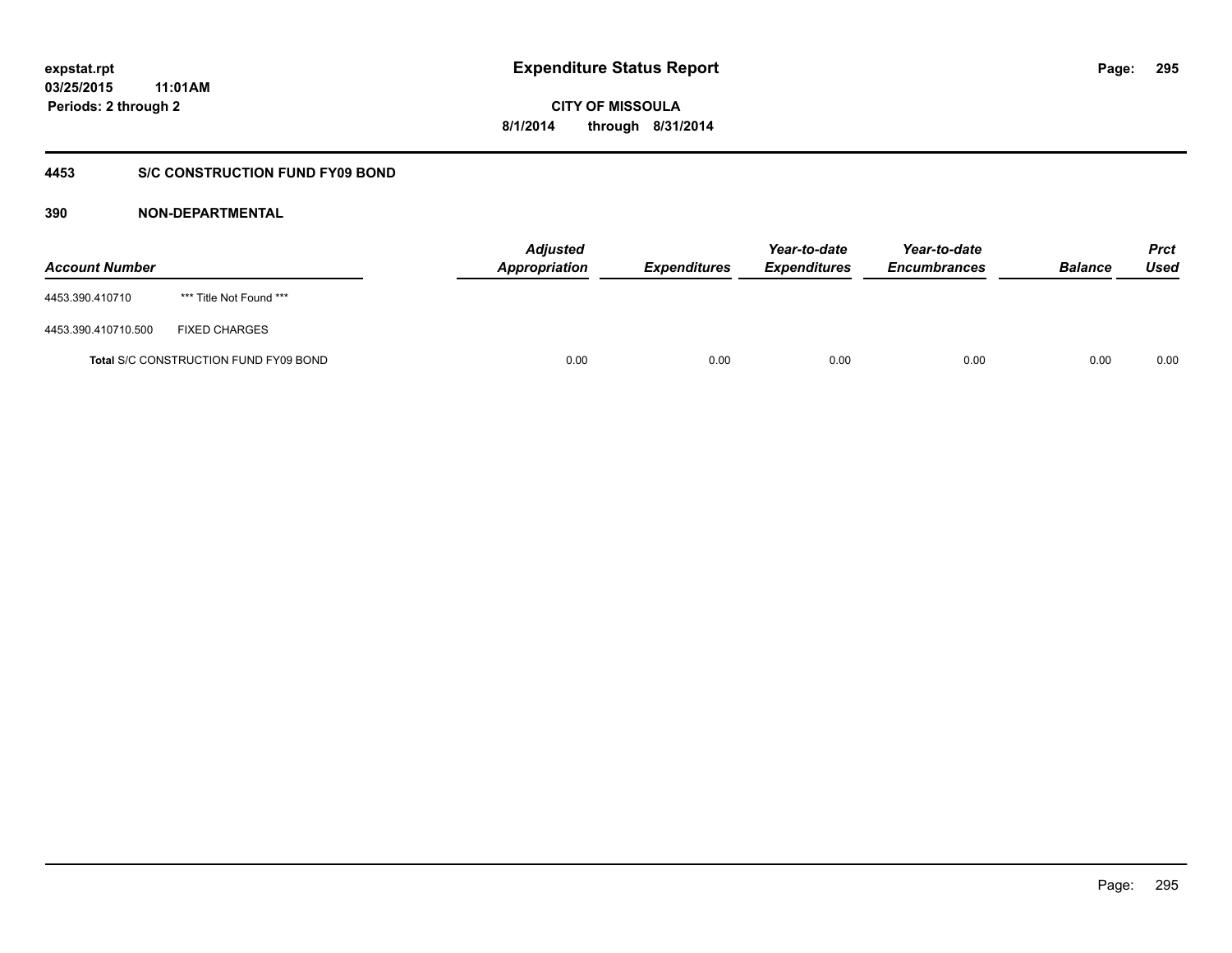# **CITY OF MISSOULA 8/1/2014 through 8/31/2014**

#### **4454 S/C CONSTRUCTION FUND FOR FY10**

| <b>Account Number</b>       |                                             | <b>Adjusted</b><br><b>Appropriation</b> | <b>Expenditures</b> | Year-to-date<br><b>Expenditures</b> | Year-to-date<br><b>Encumbrances</b> | <b>Balance</b> | <b>Prct</b><br><b>Used</b> |
|-----------------------------|---------------------------------------------|-----------------------------------------|---------------------|-------------------------------------|-------------------------------------|----------------|----------------------------|
| 4454.280.430262             | SIDEWALKS                                   |                                         |                     |                                     |                                     |                |                            |
| 4454.280.430262.900         | <b>CAPITAL OUTLAY</b>                       |                                         |                     |                                     |                                     |                |                            |
| <b>Total CAPITAL OUTLAY</b> |                                             | 0.00                                    | 0.00                | 0.00                                | 0.00                                | 0.00           | 0.00                       |
| <b>Total SIDEWALKS</b>      |                                             | 0.00                                    | 0.00                | 0.00                                | 0.00                                | 0.00           | 0.00                       |
|                             | <b>Total S/C CONSTRUCTION FUND FOR FY10</b> | 0.00                                    | 0.00                | 0.00                                | 0.00                                | 0.00           | 0.00                       |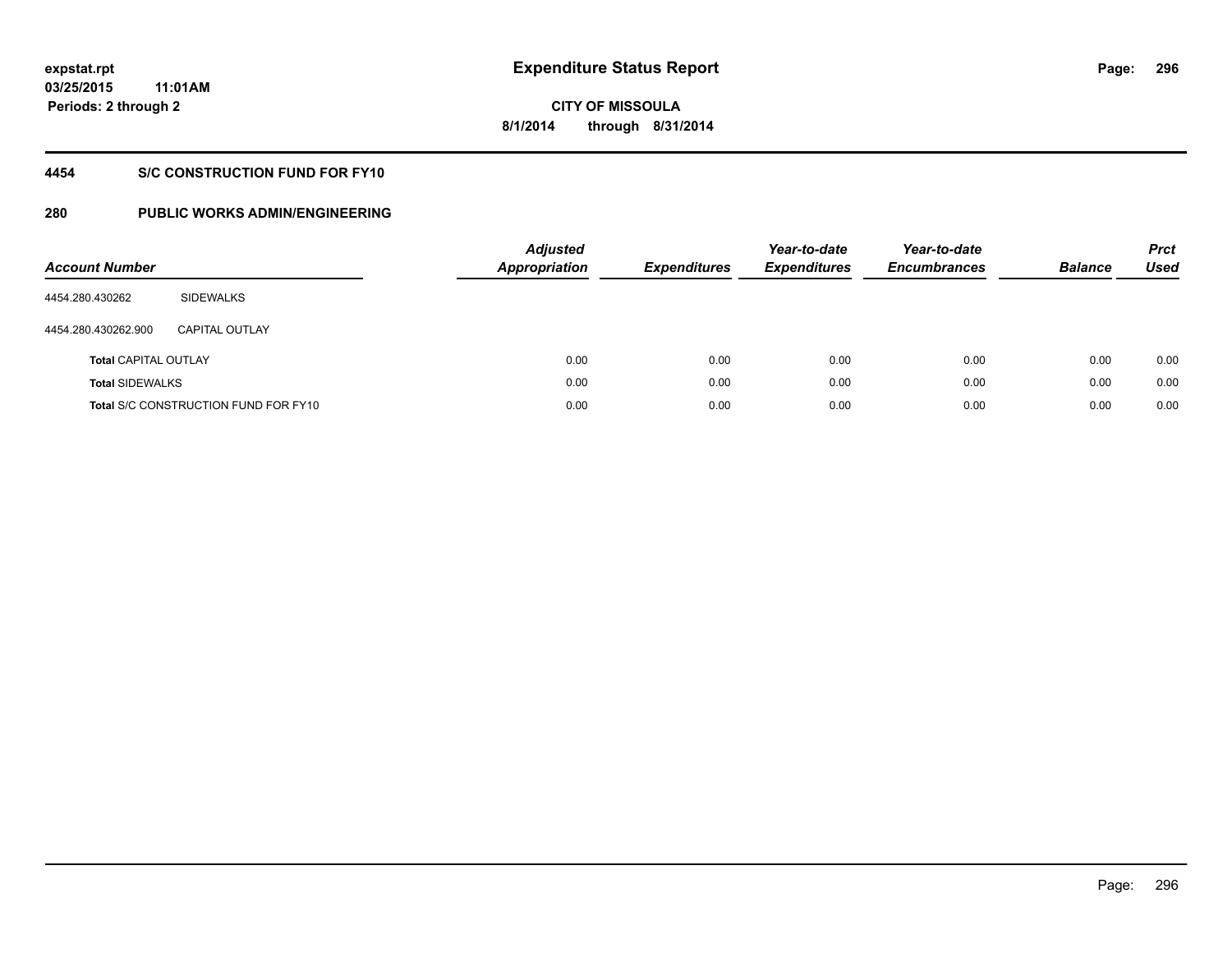#### **4455 FY11 S/C CONSTRUCTION FUND**

| <b>Account Number</b>       |                                         | <b>Adjusted</b><br><b>Appropriation</b> | <b>Expenditures</b> | Year-to-date<br><b>Expenditures</b> | Year-to-date<br><b>Encumbrances</b> | <b>Balance</b> | <b>Prct</b><br>Used |
|-----------------------------|-----------------------------------------|-----------------------------------------|---------------------|-------------------------------------|-------------------------------------|----------------|---------------------|
| 4455.280.430262             | SIDEWALKS                               |                                         |                     |                                     |                                     |                |                     |
| 4455.280.430262.900         | CAPITAL OUTLAY                          |                                         |                     |                                     |                                     |                |                     |
| <b>Total CAPITAL OUTLAY</b> |                                         | 0.00                                    | 0.00                | 0.00                                | 0.00                                | 0.00           | 0.00                |
| <b>Total SIDEWALKS</b>      |                                         | 0.00                                    | 0.00                | 0.00                                | 0.00                                | 0.00           | 0.00                |
|                             | <b>Total FY11 S/C CONSTRUCTION FUND</b> | 0.00                                    | 0.00                | 0.00                                | 0.00                                | 0.00           | 0.00                |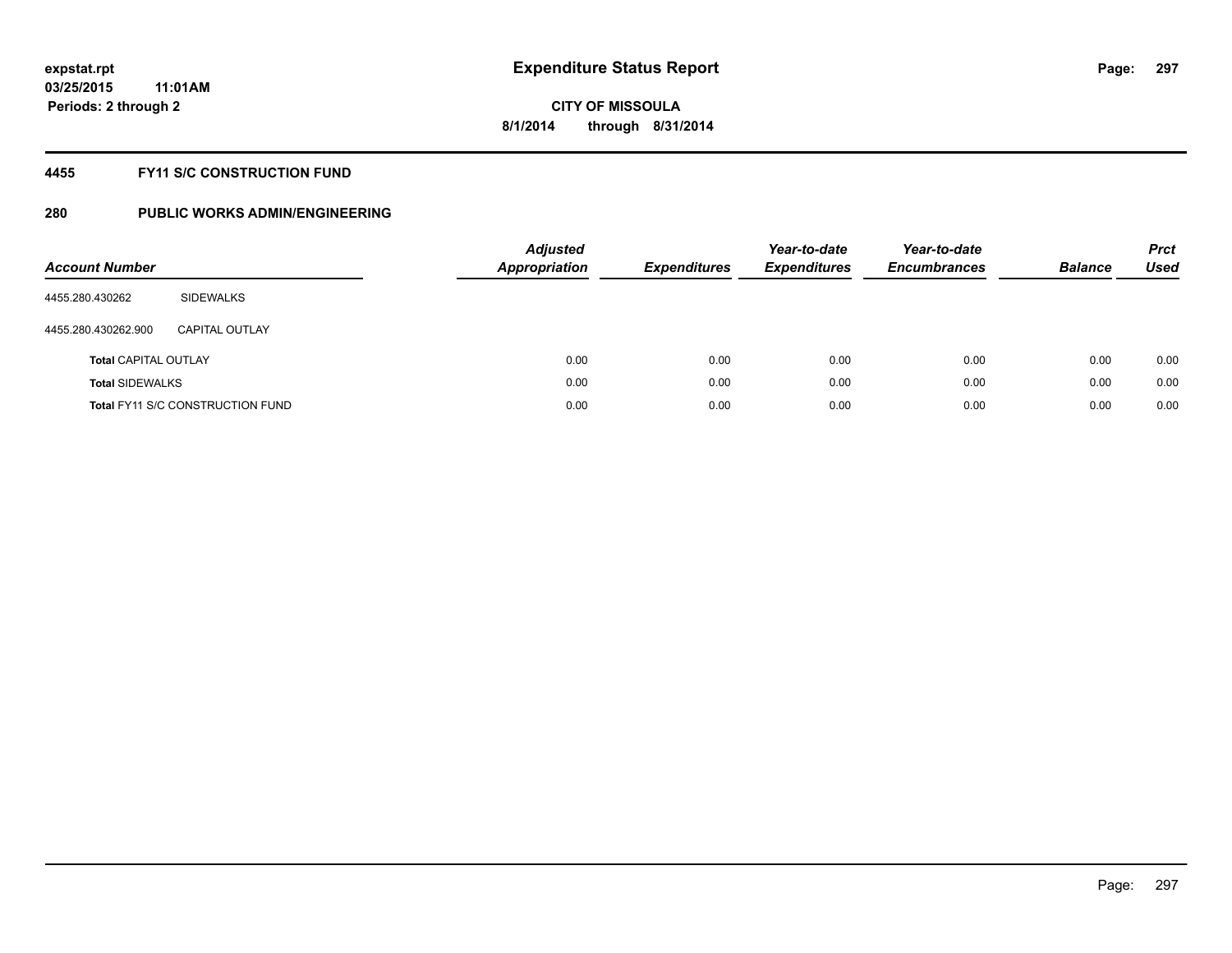#### **4456 FY12 S/C CONSTRUCTION FUND**

| <b>Account Number</b>  |                                            | <b>Adjusted</b><br><b>Appropriation</b> | <b>Expenditures</b> | Year-to-date<br><b>Expenditures</b> | Year-to-date<br><b>Encumbrances</b> | <b>Balance</b> | <b>Prct</b><br><b>Used</b> |
|------------------------|--------------------------------------------|-----------------------------------------|---------------------|-------------------------------------|-------------------------------------|----------------|----------------------------|
| 4456.280.430262        | <b>SIDEWALKS</b>                           |                                         |                     |                                     |                                     |                |                            |
| 4456.280.430262.900    | <b>CAPITAL OUTLAY</b>                      |                                         |                     |                                     |                                     |                |                            |
| <b>Total SIDEWALKS</b> |                                            | 0.00                                    | 0.00                | 0.00                                | 0.00                                | 0.00           | 0.00                       |
| 4456.280.521000        | INTERFUND OPERATING TRANSFERS              |                                         |                     |                                     |                                     |                |                            |
| 4456.280.521000.800    | OTHER OBJECTS                              |                                         |                     |                                     |                                     |                |                            |
|                        | <b>Total INTERFUND OPERATING TRANSFERS</b> | 0.00                                    | 0.00                | 0.00                                | 0.00                                | 0.00           | 0.00                       |
|                        | <b>Total FY12 S/C CONSTRUCTION FUND</b>    | 0.00                                    | 0.00                | 0.00                                | 0.00                                | 0.00           | 0.00                       |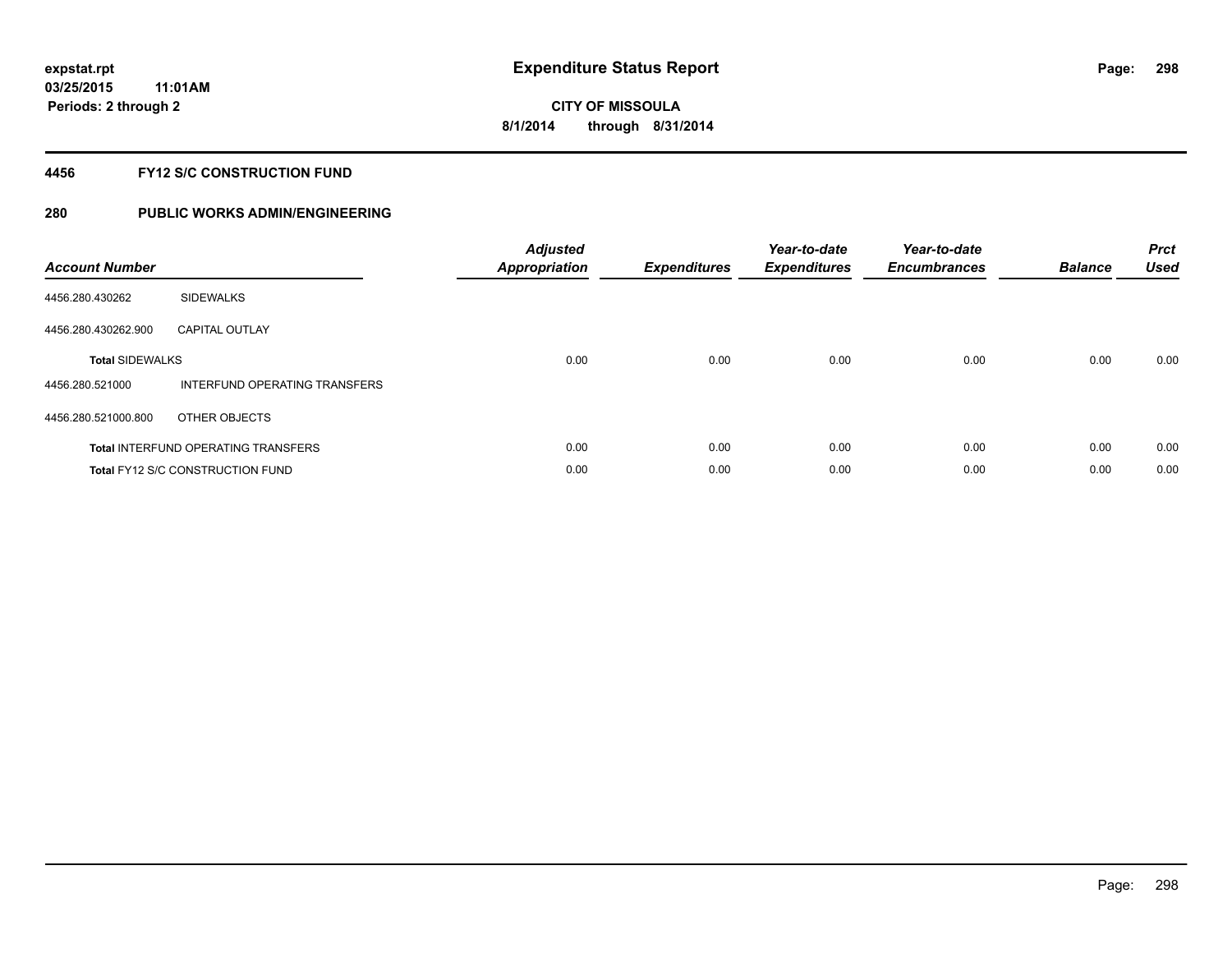# **CITY OF MISSOULA 8/1/2014 through 8/31/2014**

#### **4457 FY13 SIDEWALK/CURB CONSTRUCTION**

| <b>Account Number</b>  |                                              | <b>Adjusted</b><br><b>Appropriation</b> | <b>Expenditures</b> | Year-to-date<br><b>Expenditures</b> | Year-to-date<br><b>Encumbrances</b> | <b>Balance</b> | <b>Prct</b><br><b>Used</b> |
|------------------------|----------------------------------------------|-----------------------------------------|---------------------|-------------------------------------|-------------------------------------|----------------|----------------------------|
| 4457.280.430262        | <b>SIDEWALKS</b>                             |                                         |                     |                                     |                                     |                |                            |
| 4457.280.430262.300    | PURCHASED SERVICES                           |                                         |                     |                                     |                                     |                |                            |
|                        | <b>Total PURCHASED SERVICES</b>              | 0.00                                    | 0.00                | 0.00                                | 0.00                                | 0.00           | 0.00                       |
| 4457.280.430262.900    | <b>CAPITAL OUTLAY</b>                        |                                         |                     |                                     |                                     |                |                            |
| <b>Total SIDEWALKS</b> |                                              | 0.00                                    | 0.00                | 0.00                                | 0.00                                | 0.00           | 0.00                       |
| 4457.280.521000        | <b>INTERFUND OPERATING TRANSFERS</b>         |                                         |                     |                                     |                                     |                |                            |
| 4457.280.521000.800    | OTHER OBJECTS                                |                                         |                     |                                     |                                     |                |                            |
|                        | <b>Total INTERFUND OPERATING TRANSFERS</b>   | 0.00                                    | 0.00                | 0.00                                | 0.00                                | 0.00           | 0.00                       |
|                        | <b>Total FY13 SIDEWALK/CURB CONSTRUCTION</b> | 0.00                                    | 0.00                | 0.00                                | 0.00                                | 0.00           | 0.00                       |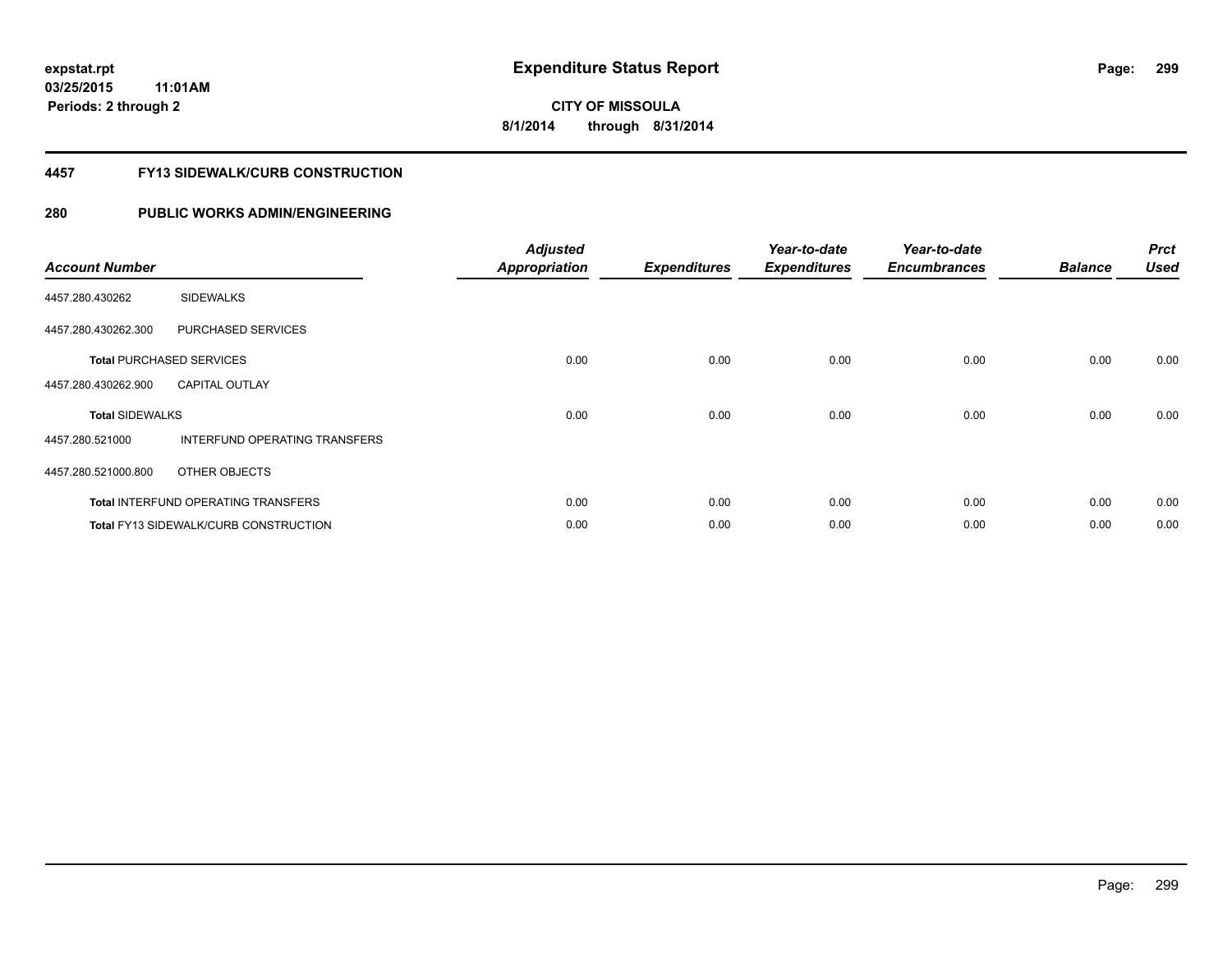**CITY OF MISSOULA 8/1/2014 through 8/31/2014**

#### **4458 FY14 SIDEWALK & CURB CONSTRUCTION**

| <b>Account Number</b>  |                                                    | <b>Adjusted</b><br>Appropriation | <b>Expenditures</b> | Year-to-date<br><b>Expenditures</b> | Year-to-date<br><b>Encumbrances</b> | <b>Balance</b> | <b>Prct</b><br><b>Used</b> |
|------------------------|----------------------------------------------------|----------------------------------|---------------------|-------------------------------------|-------------------------------------|----------------|----------------------------|
| 4458.280.430262        | <b>SIDEWALKS</b>                                   |                                  |                     |                                     |                                     |                |                            |
| 4458.280.430262.900    | <b>CAPITAL OUTLAY</b>                              |                                  |                     |                                     |                                     |                |                            |
| <b>Total SIDEWALKS</b> |                                                    | 0.00                             | 0.00                | 0.00                                | 0.00                                | 0.00           | 0.00                       |
| 4458.280.521000        | INTERFUND OPERATING TRANSFERS                      |                                  |                     |                                     |                                     |                |                            |
| 4458.280.521000.800    | OTHER OBJECTS                                      |                                  |                     |                                     |                                     |                |                            |
|                        | <b>Total INTERFUND OPERATING TRANSFERS</b>         | 0.00                             | 0.00                | 0.00                                | 0.00                                | 0.00           | 0.00                       |
|                        | <b>Total FY14 SIDEWALK &amp; CURB CONSTRUCTION</b> | 0.00                             | 0.00                | 0.00                                | 0.00                                | 0.00           | 0.00                       |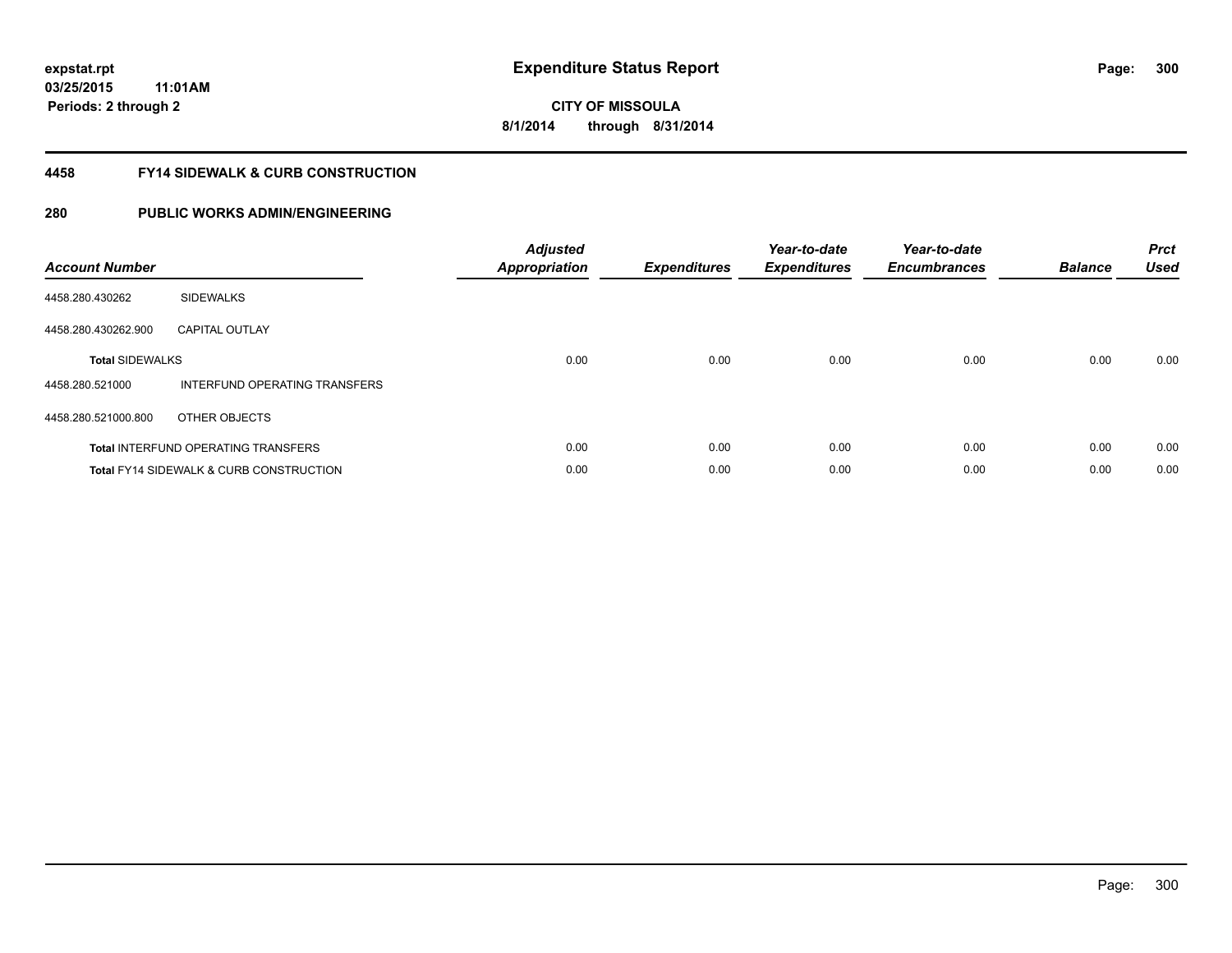# **CITY OF MISSOULA 8/1/2014 through 8/31/2014**

#### **4459 FY15 SIDEWALK/CURB CONSTRUCTION**

| <b>Account Number</b>                |                                              | <b>Adjusted</b><br><b>Appropriation</b> | <b>Expenditures</b>      | Year-to-date<br><i><b>Expenditures</b></i> | Year-to-date<br><b>Encumbrances</b> | <b>Balance</b>                 | <b>Prct</b><br>Used |
|--------------------------------------|----------------------------------------------|-----------------------------------------|--------------------------|--------------------------------------------|-------------------------------------|--------------------------------|---------------------|
| 4459.280.430262                      | <b>SIDEWALKS</b>                             |                                         |                          |                                            |                                     |                                |                     |
| 4459.280.430262.900                  | <b>CAPITAL OUTLAY</b>                        |                                         |                          |                                            |                                     |                                |                     |
| 4459.280.430262.930.000 IMPROVEMENTS | <b>Total FY15 SIDEWALK/CURB CONSTRUCTION</b> | 0.00<br>0.00                            | 124.350.23<br>124,350.23 | 124,350.23<br>124,350.23                   | 0.00<br>0.00                        | $-124.350.23$<br>$-124,350.23$ | 0.00<br>0.00        |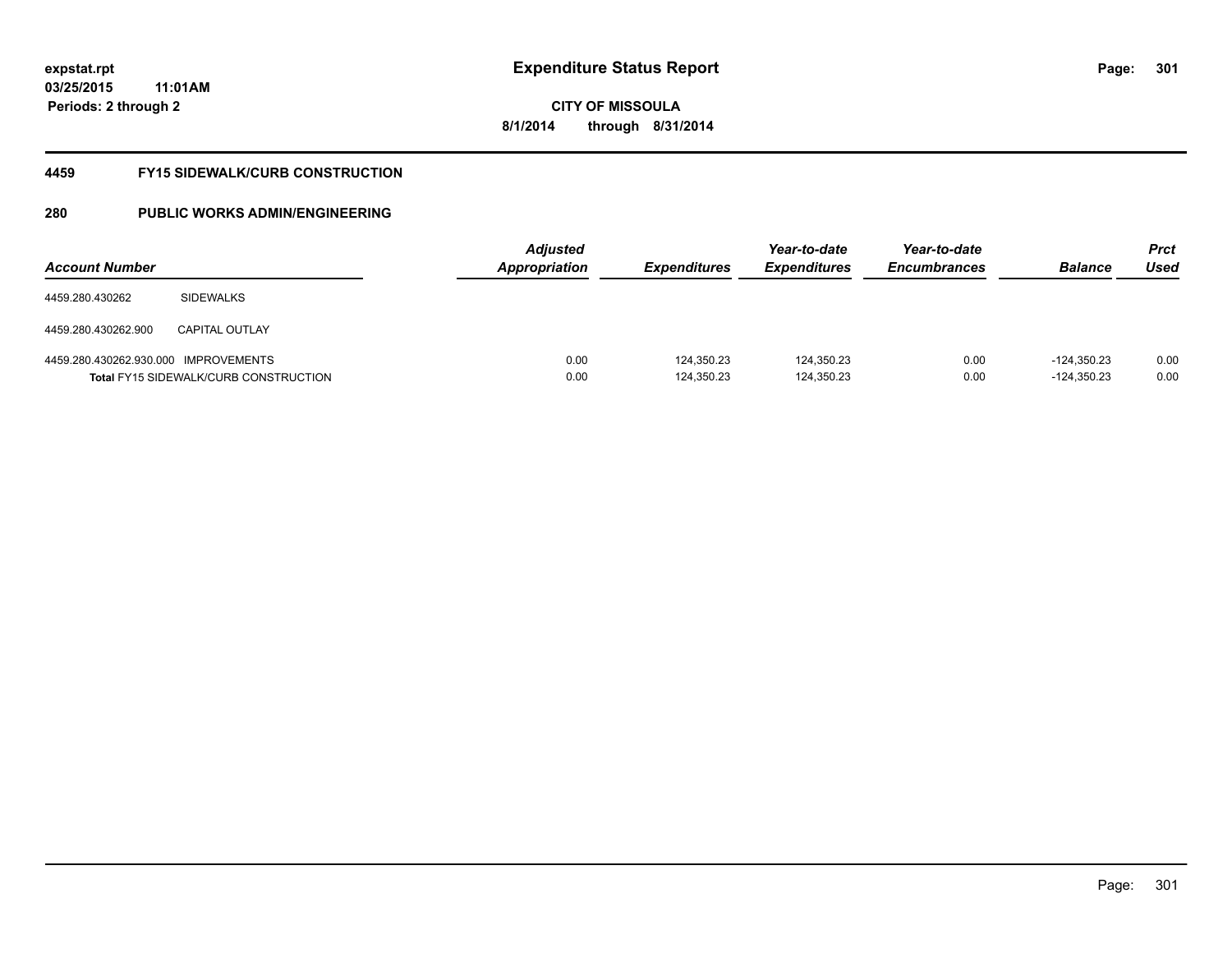#### **4531 SID 531 TRAFFIC CALMING**

| <b>Account Number</b>       |                                      | <b>Adjusted</b><br><b>Appropriation</b> | <b>Expenditures</b> | Year-to-date<br><b>Expenditures</b> | Year-to-date<br><b>Encumbrances</b> | <b>Balance</b> | <b>Prct</b><br>Used |
|-----------------------------|--------------------------------------|-----------------------------------------|---------------------|-------------------------------------|-------------------------------------|----------------|---------------------|
| 4531.390.510100             | SPECIAL ASSESSMENTS                  |                                         |                     |                                     |                                     |                |                     |
| 4531.390.510100.900         | CAPITAL OUTLAY                       |                                         |                     |                                     |                                     |                |                     |
| <b>Total CAPITAL OUTLAY</b> |                                      | 0.00                                    | 0.00                | 0.00                                | 0.00                                | 0.00           | 0.00                |
|                             | <b>Total SPECIAL ASSESSMENTS</b>     | 0.00                                    | 0.00                | 0.00                                | 0.00                                | 0.00           | 0.00                |
|                             | <b>Total SID 531 TRAFFIC CALMING</b> | 0.00                                    | 0.00                | 0.00                                | 0.00                                | 0.00           | 0.00                |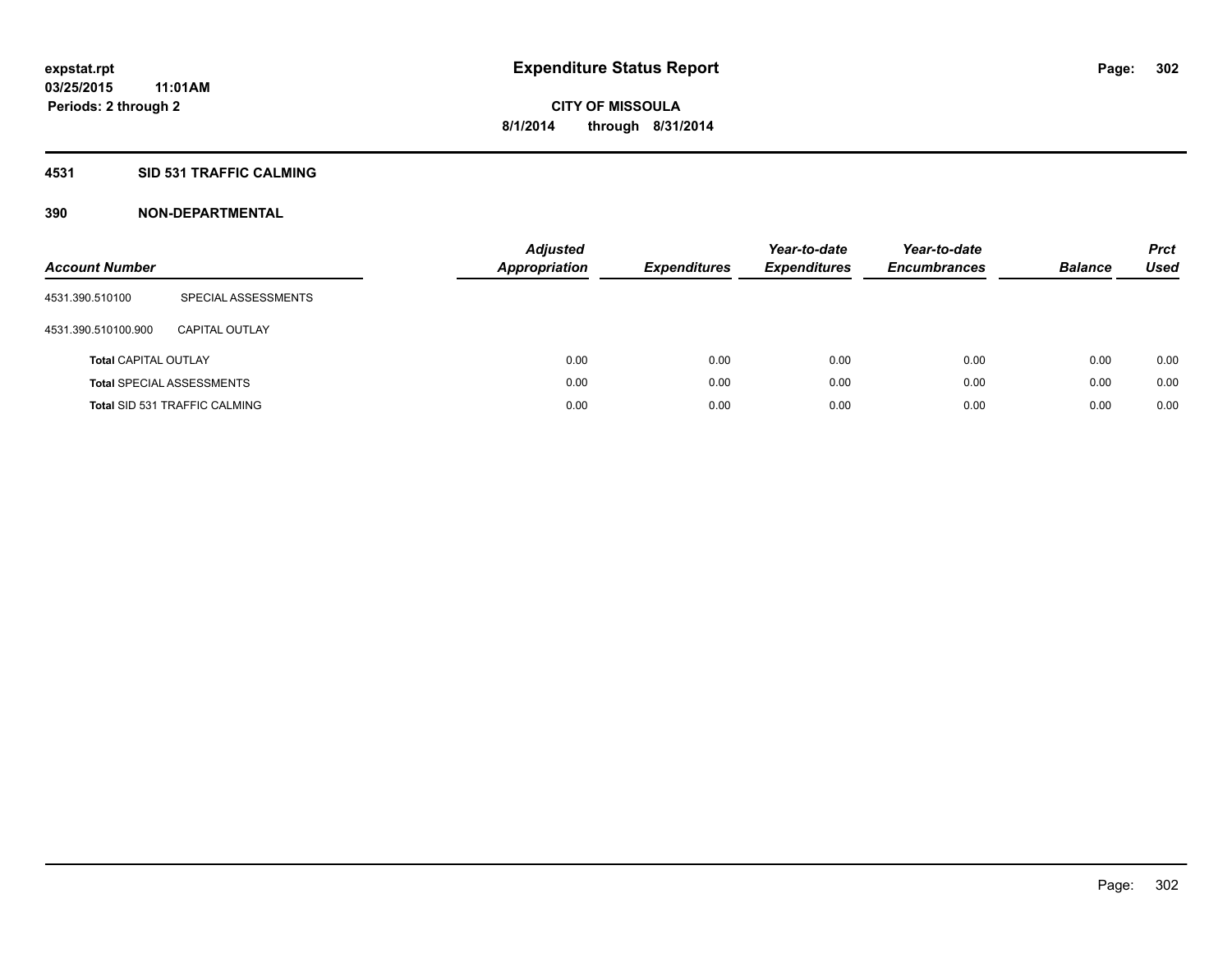#### **4532 MALONEY RANCH SID**

| <b>Account Number</b>          |                                  | <b>Adjusted</b><br>Appropriation | <b>Expenditures</b> | Year-to-date<br><b>Expenditures</b> | Year-to-date<br><b>Encumbrances</b> | <b>Balance</b> | <b>Prct</b><br><b>Used</b> |
|--------------------------------|----------------------------------|----------------------------------|---------------------|-------------------------------------|-------------------------------------|----------------|----------------------------|
| 4532.390.510100                | SPECIAL ASSESSMENTS              |                                  |                     |                                     |                                     |                |                            |
| 4532.390.510100.900            | <b>CAPITAL OUTLAY</b>            |                                  |                     |                                     |                                     |                |                            |
|                                | <b>Total SPECIAL ASSESSMENTS</b> | 0.00                             | 0.00                | 0.00                                | 0.00                                | 0.00           | 0.00                       |
| <b>Total MALONEY RANCH SID</b> |                                  | 0.00                             | 0.00                | 0.00                                | 0.00                                | 0.00           | 0.00                       |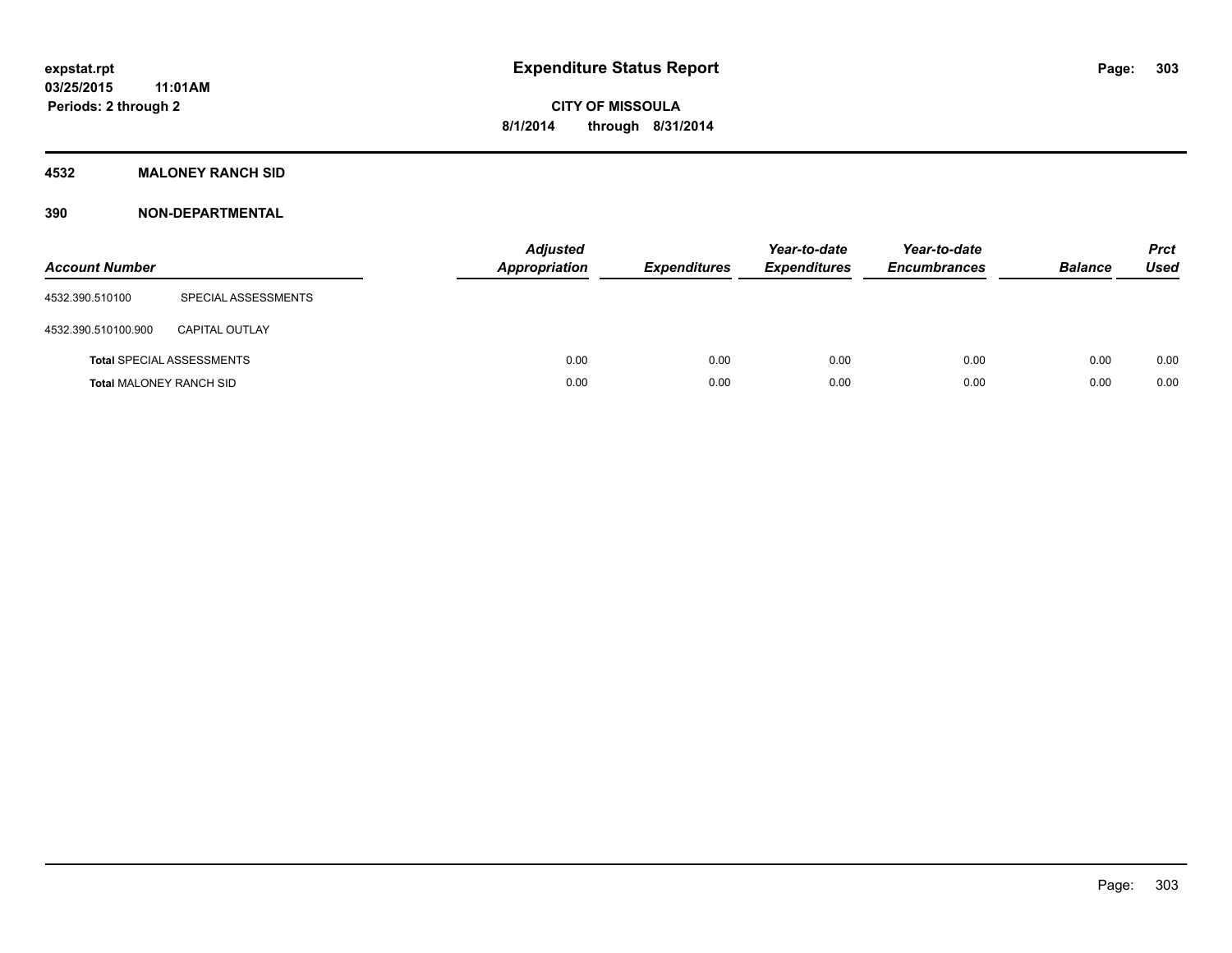#### **4534 SID 534 LINCOLNWOOD**

| <b>Account Number</b>      |                                            | <b>Adjusted</b><br>Appropriation | <b>Expenditures</b> | Year-to-date<br><b>Expenditures</b> | Year-to-date<br><b>Encumbrances</b> | <b>Balance</b> | <b>Prct</b><br><b>Used</b> |
|----------------------------|--------------------------------------------|----------------------------------|---------------------|-------------------------------------|-------------------------------------|----------------|----------------------------|
| 4534.390.521000            | INTERFUND OPERATING TRANSFERS              |                                  |                     |                                     |                                     |                |                            |
| 4534.390.521000.800        | OTHER OBJECTS                              |                                  |                     |                                     |                                     |                |                            |
| <b>Total OTHER OBJECTS</b> |                                            | 0.00                             | 0.00                | 0.00                                | 0.00                                | 0.00           | 0.00                       |
|                            | <b>Total INTERFUND OPERATING TRANSFERS</b> | 0.00                             | 0.00                | 0.00                                | 0.00                                | 0.00           | 0.00                       |
| Total SID 534 LINCOLNWOOD  |                                            | 0.00                             | 0.00                | 0.00                                | 0.00                                | 0.00           | 0.00                       |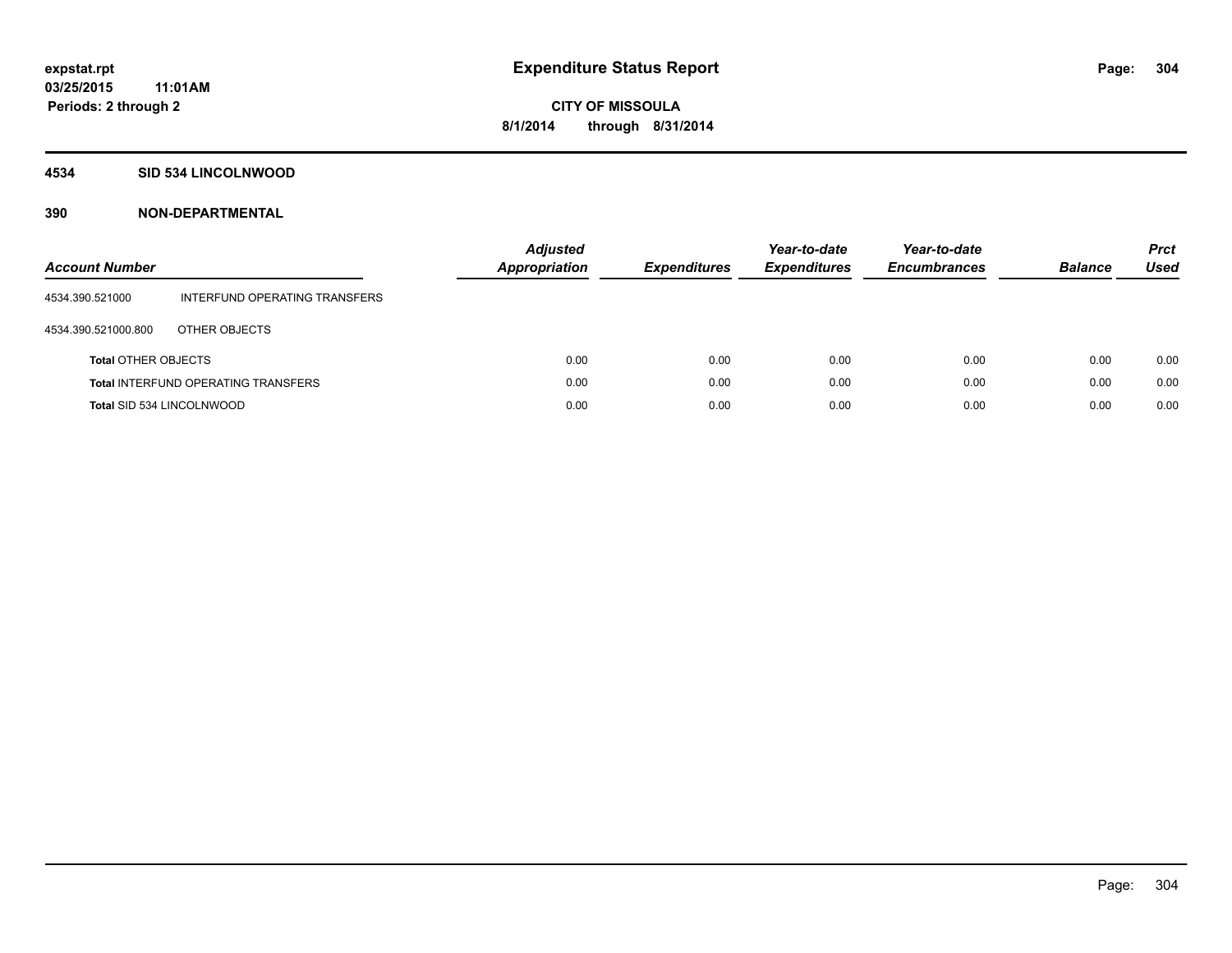#### **4540 SID 540 ENGLAND BLVD**

| <b>Account Number</b>      |                                            | <b>Adjusted</b><br>Appropriation | <b>Expenditures</b> | Year-to-date<br><b>Expenditures</b> | Year-to-date<br><b>Encumbrances</b> | <b>Balance</b> | <b>Prct</b><br>Used |
|----------------------------|--------------------------------------------|----------------------------------|---------------------|-------------------------------------|-------------------------------------|----------------|---------------------|
| 4540.390.521000            | INTERFUND OPERATING TRANSFERS              |                                  |                     |                                     |                                     |                |                     |
| 4540.390.521000.800        | OTHER OBJECTS                              |                                  |                     |                                     |                                     |                |                     |
|                            | <b>Total INTERFUND OPERATING TRANSFERS</b> | 0.00                             | 0.00                | 0.00                                | 0.00                                | 0.00           | 0.00                |
| Total SID 540 ENGLAND BLVD |                                            | 0.00                             | 0.00                | 0.00                                | 0.00                                | 0.00           | 0.00                |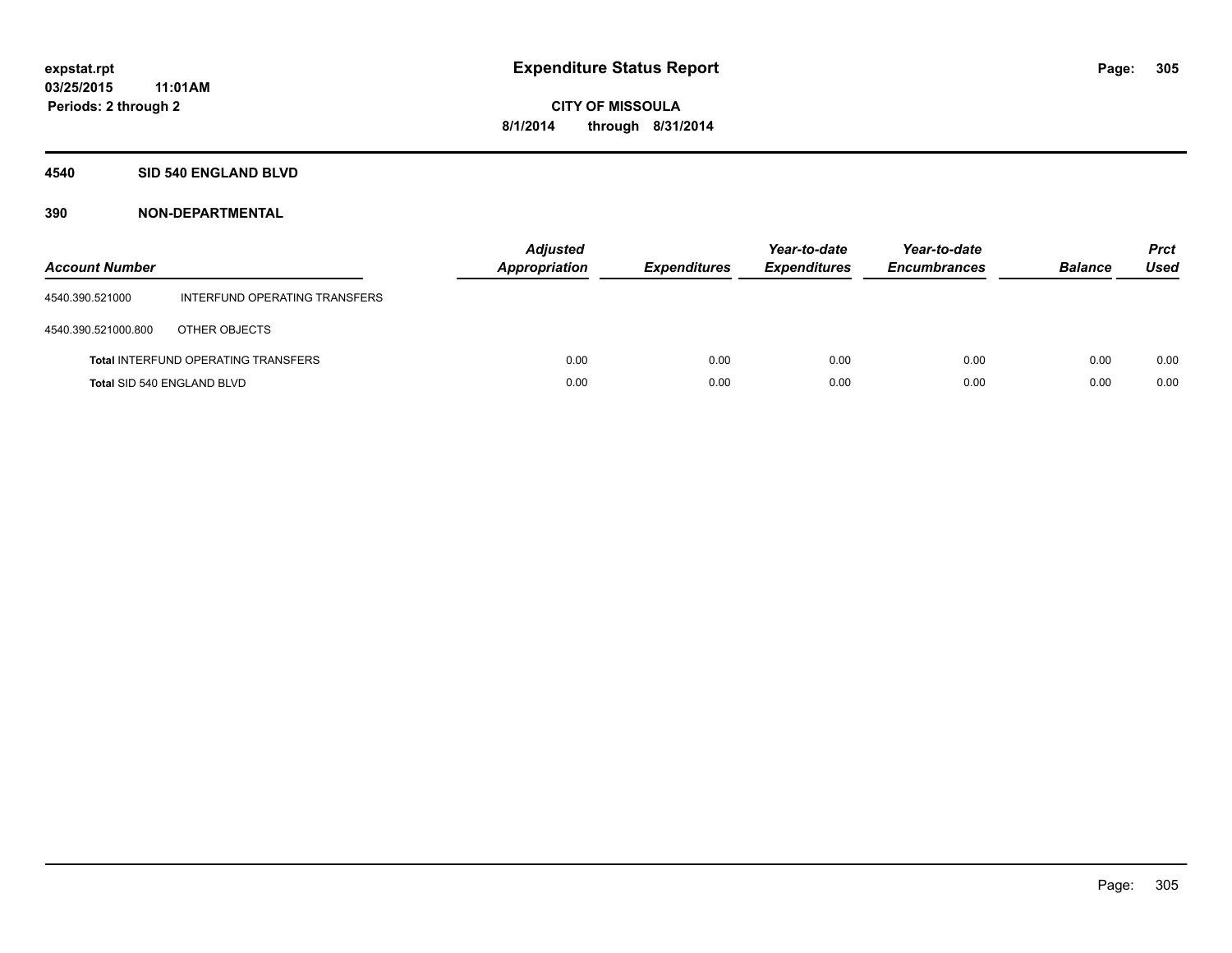#### **4541 SID 541 PINEVIEW PARK**

| <b>Account Number</b>         |                                  | <b>Adjusted</b><br><b>Appropriation</b> | <b>Expenditures</b> | Year-to-date<br><b>Expenditures</b> | Year-to-date<br><b>Encumbrances</b> | <b>Balance</b> | <b>Prct</b><br><b>Used</b> |
|-------------------------------|----------------------------------|-----------------------------------------|---------------------|-------------------------------------|-------------------------------------|----------------|----------------------------|
| 4541.390.410710               | *** Title Not Found ***          |                                         |                     |                                     |                                     |                |                            |
| 4541.390.410710.500           | <b>FIXED CHARGES</b>             |                                         |                     |                                     |                                     |                |                            |
| Total *** Title Not Found *** |                                  | 0.00                                    | 0.00                | 0.00                                | 0.00                                | 0.00           | 0.00                       |
| 4541.390.510100               | SPECIAL ASSESSMENTS              |                                         |                     |                                     |                                     |                |                            |
| 4541.390.510100.900           | <b>CAPITAL OUTLAY</b>            |                                         |                     |                                     |                                     |                |                            |
| <b>Total CAPITAL OUTLAY</b>   |                                  | 0.00                                    | 0.00                | 0.00                                | 0.00                                | 0.00           | 0.00                       |
|                               | <b>Total SPECIAL ASSESSMENTS</b> | 0.00                                    | 0.00                | 0.00                                | 0.00                                | 0.00           | 0.00                       |
|                               | Total SID 541 PINEVIEW PARK      | 0.00                                    | 0.00                | 0.00                                | 0.00                                | 0.00           | 0.00                       |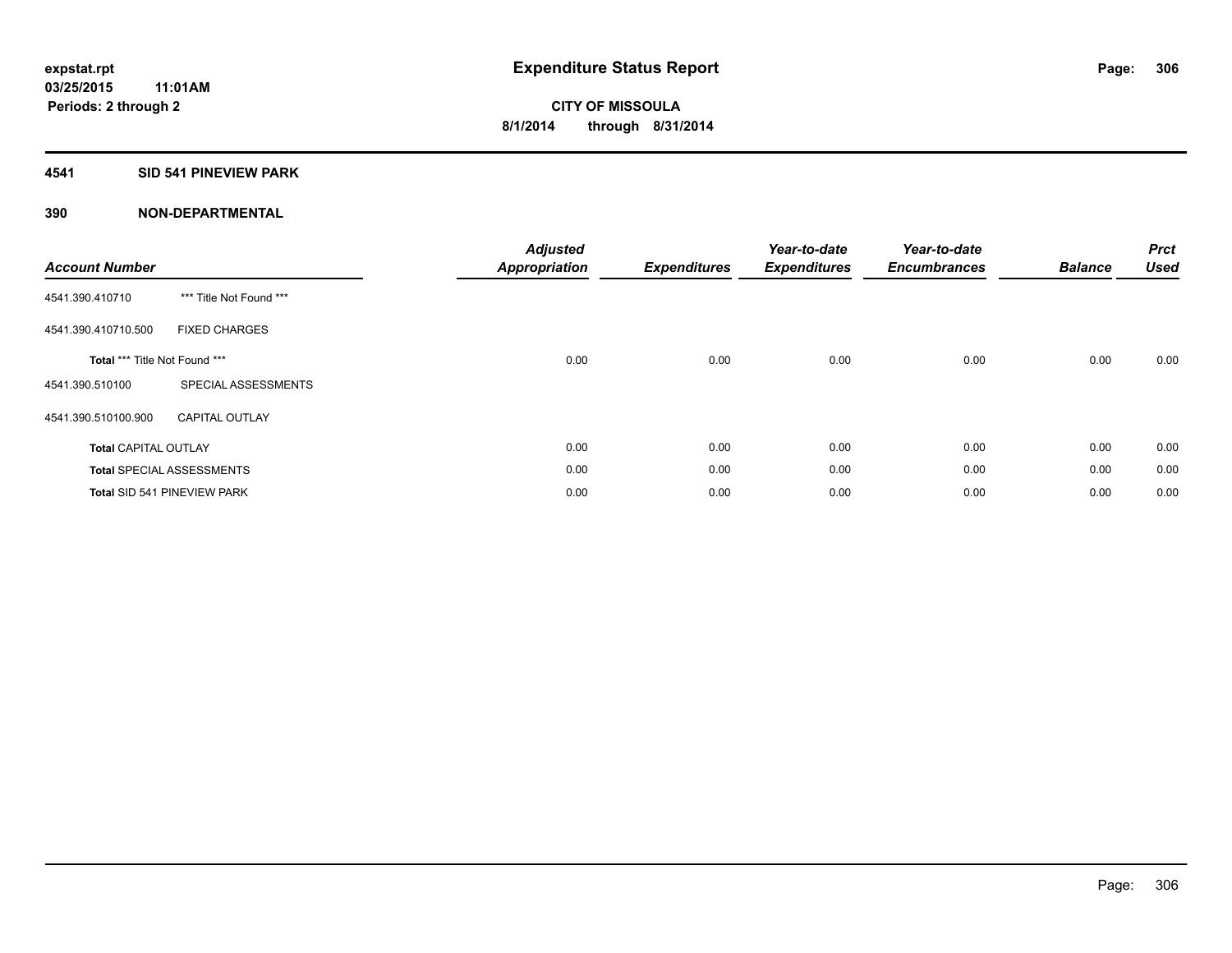#### **4542 SID 542 HILLVIEW WAY**

| <b>Account Number</b>       |                                  | <b>Adjusted</b><br><b>Appropriation</b> | <b>Expenditures</b> | Year-to-date<br><b>Expenditures</b> | Year-to-date<br><b>Encumbrances</b> | <b>Balance</b> | <b>Prct</b><br>Used |
|-----------------------------|----------------------------------|-----------------------------------------|---------------------|-------------------------------------|-------------------------------------|----------------|---------------------|
| 4542.390.510100             | SPECIAL ASSESSMENTS              |                                         |                     |                                     |                                     |                |                     |
| 4542.390.510100.900         | CAPITAL OUTLAY                   |                                         |                     |                                     |                                     |                |                     |
| <b>Total CAPITAL OUTLAY</b> |                                  | 0.00                                    | 0.00                | 0.00                                | 0.00                                | 0.00           | 0.00                |
|                             | <b>Total SPECIAL ASSESSMENTS</b> | 0.00                                    | 0.00                | 0.00                                | 0.00                                | 0.00           | 0.00                |
| Total SID 542 HILLVIEW WAY  |                                  | 0.00                                    | 0.00                | 0.00                                | 0.00                                | 0.00           | 0.00                |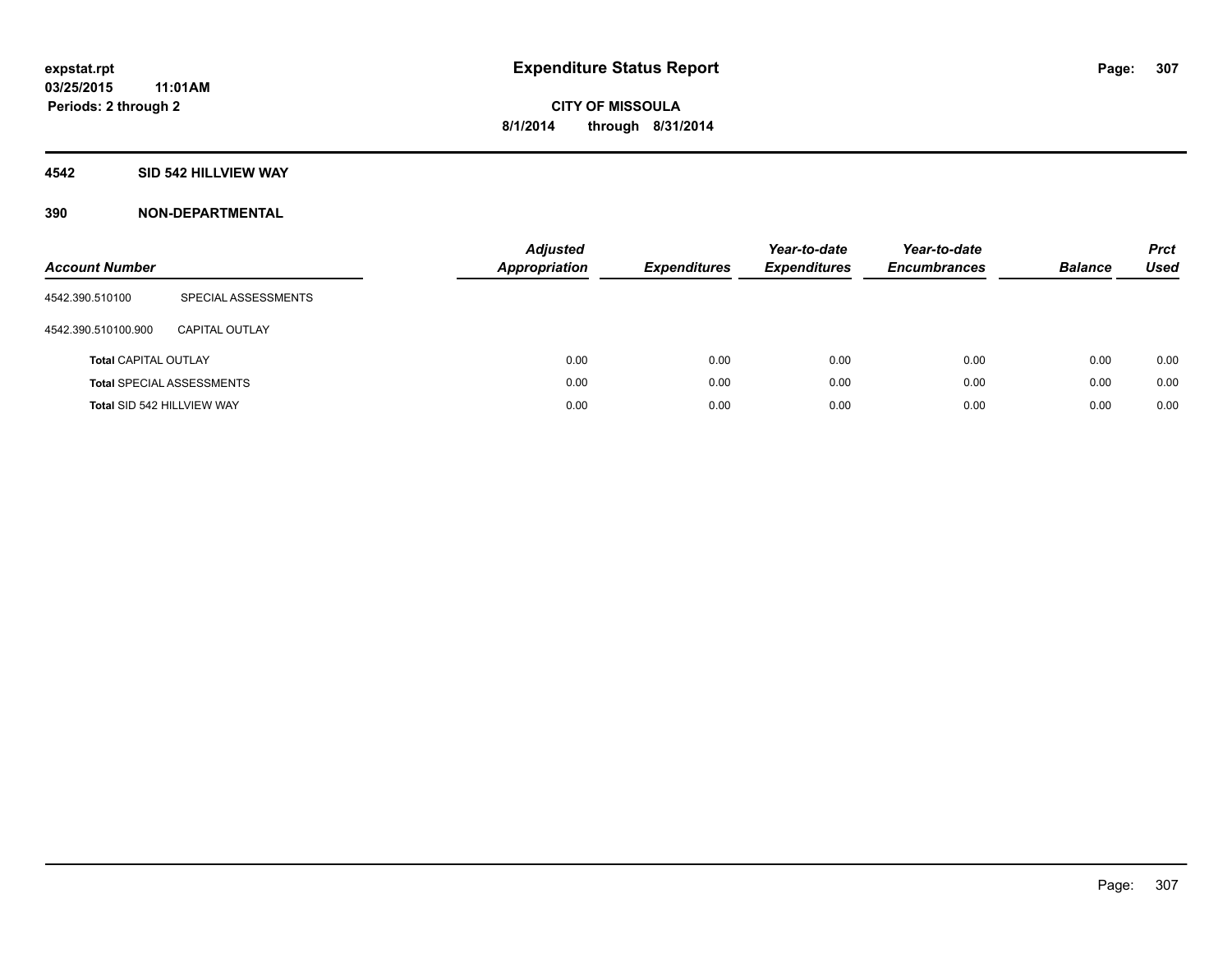#### **4543 SID 543 TRAFFIC CALMING**

| <b>Account Number</b>       |                                      | <b>Adjusted</b><br><b>Appropriation</b> | <b>Expenditures</b> | Year-to-date<br><b>Expenditures</b> | Year-to-date<br><b>Encumbrances</b> | <b>Balance</b> | <b>Prct</b><br><b>Used</b> |
|-----------------------------|--------------------------------------|-----------------------------------------|---------------------|-------------------------------------|-------------------------------------|----------------|----------------------------|
| 4543.390.510100             | SPECIAL ASSESSMENTS                  |                                         |                     |                                     |                                     |                |                            |
| 4543.390.510100.300         | PURCHASED SERVICES                   |                                         |                     |                                     |                                     |                |                            |
|                             | <b>Total PURCHASED SERVICES</b>      | 0.00                                    | 0.00                | 0.00                                | 0.00                                | 0.00           | 0.00                       |
| 4543.390.510100.900         | <b>CAPITAL OUTLAY</b>                |                                         |                     |                                     |                                     |                |                            |
| <b>Total CAPITAL OUTLAY</b> |                                      | 0.00                                    | 0.00                | 0.00                                | 0.00                                | 0.00           | 0.00                       |
|                             | <b>Total SPECIAL ASSESSMENTS</b>     | 0.00                                    | 0.00                | 0.00                                | 0.00                                | 0.00           | 0.00                       |
|                             | <b>Total SID 543 TRAFFIC CALMING</b> | 0.00                                    | 0.00                | 0.00                                | 0.00                                | 0.00           | 0.00                       |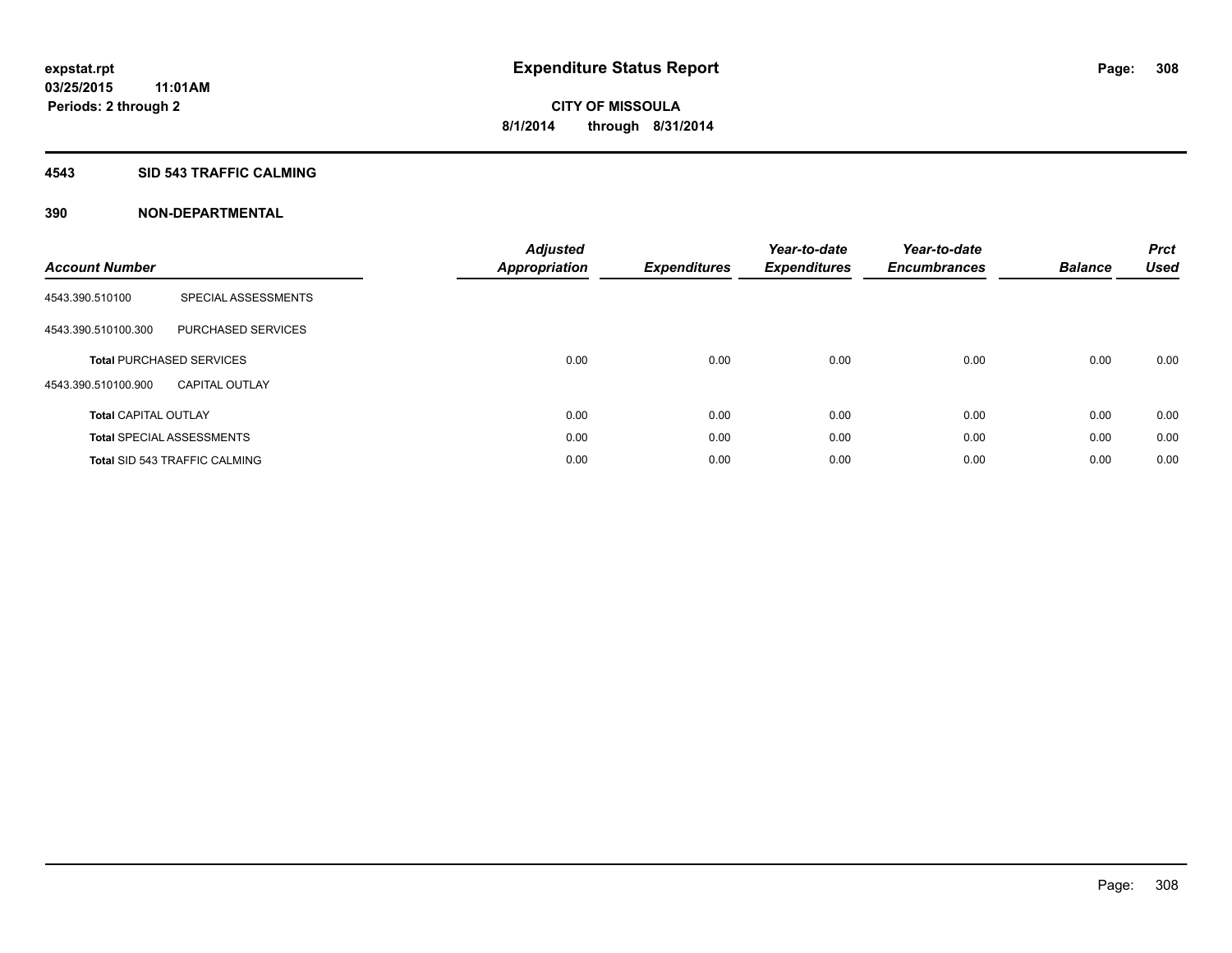### **4544 MILLER CREEK MITIGATION FUND**

| <b>Account Number</b>       |                                           | <b>Adjusted</b><br>Appropriation | <b>Expenditures</b> | Year-to-date<br><b>Expenditures</b> | Year-to-date<br><b>Encumbrances</b> | <b>Balance</b> | <b>Prct</b><br>Used |
|-----------------------------|-------------------------------------------|----------------------------------|---------------------|-------------------------------------|-------------------------------------|----------------|---------------------|
| 4544.390.510100             | SPECIAL ASSESSMENTS                       |                                  |                     |                                     |                                     |                |                     |
| 4544.390.510100.900         | CAPITAL OUTLAY                            |                                  |                     |                                     |                                     |                |                     |
| <b>Total CAPITAL OUTLAY</b> |                                           | 0.00                             | 0.00                | 0.00                                | 0.00                                | 0.00           | 0.00                |
|                             | <b>Total SPECIAL ASSESSMENTS</b>          | 0.00                             | 0.00                | 0.00                                | 0.00                                | 0.00           | 0.00                |
|                             | <b>Total MILLER CREEK MITIGATION FUND</b> | 0.00                             | 0.00                | 0.00                                | 0.00                                | 0.00           | 0.00                |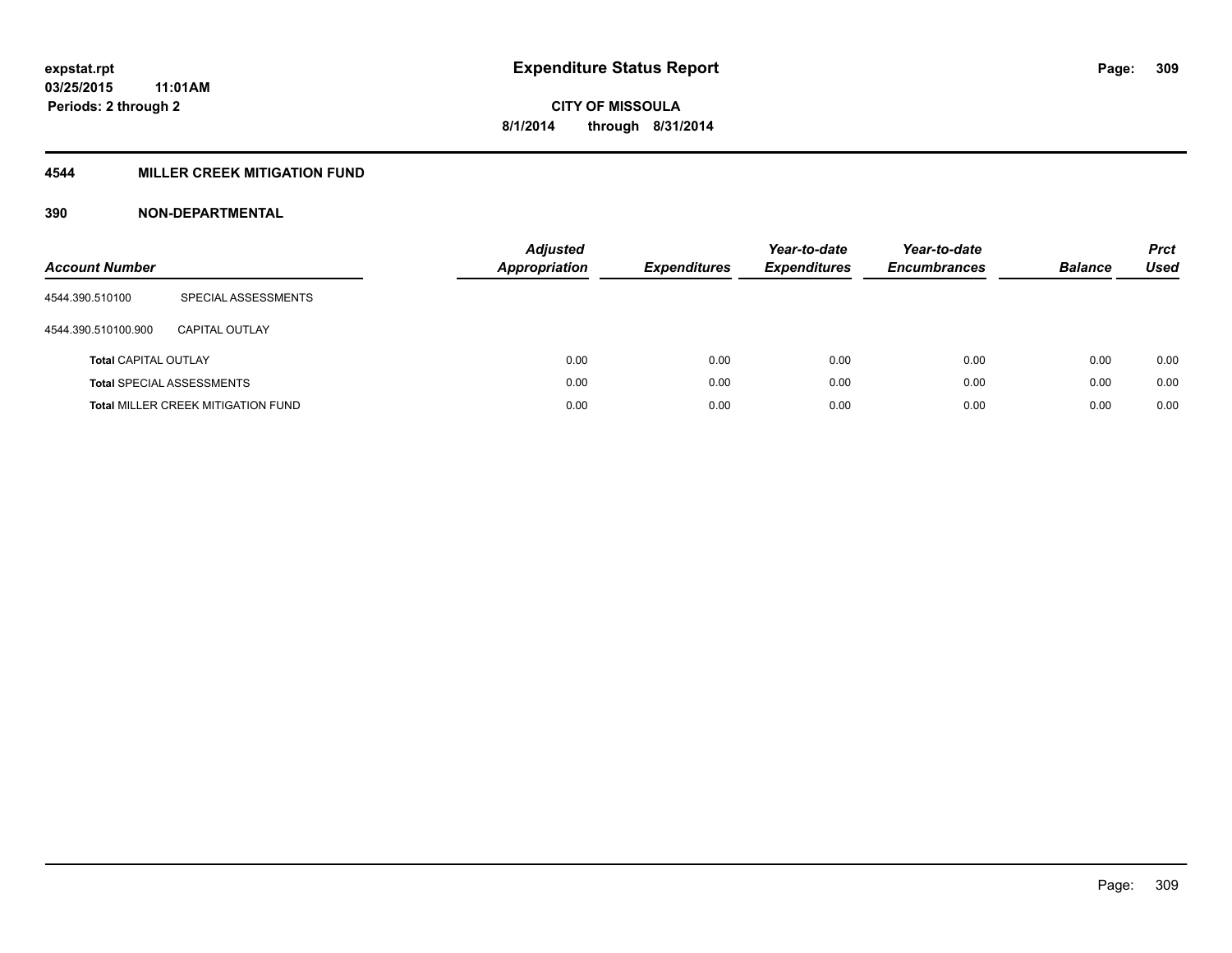#### **4545 MILLER CREEK TWITE CONSTRUCTION**

| <b>Account Number</b>       |                                              | <b>Adjusted</b><br>Appropriation | <b>Expenditures</b> | Year-to-date<br><b>Expenditures</b> | Year-to-date<br><b>Encumbrances</b> | <b>Balance</b> | <b>Prct</b><br><b>Used</b> |
|-----------------------------|----------------------------------------------|----------------------------------|---------------------|-------------------------------------|-------------------------------------|----------------|----------------------------|
| 4545.390.510100             | SPECIAL ASSESSMENTS                          |                                  |                     |                                     |                                     |                |                            |
| 4545.390.510100.300         | <b>PURCHASED SERVICES</b>                    |                                  |                     |                                     |                                     |                |                            |
|                             | <b>Total PURCHASED SERVICES</b>              | 0.00                             | 0.00                | 0.00                                | 0.00                                | 0.00           | 0.00                       |
| 4545.390.510100.900         | <b>CAPITAL OUTLAY</b>                        |                                  |                     |                                     |                                     |                |                            |
| <b>Total CAPITAL OUTLAY</b> |                                              | 0.00                             | 0.00                | 0.00                                | 0.00                                | 0.00           | 0.00                       |
|                             | <b>Total SPECIAL ASSESSMENTS</b>             | 0.00                             | 0.00                | 0.00                                | 0.00                                | 0.00           | 0.00                       |
|                             | <b>Total MILLER CREEK TWITE CONSTRUCTION</b> | 0.00                             | 0.00                | 0.00                                | 0.00                                | 0.00           | 0.00                       |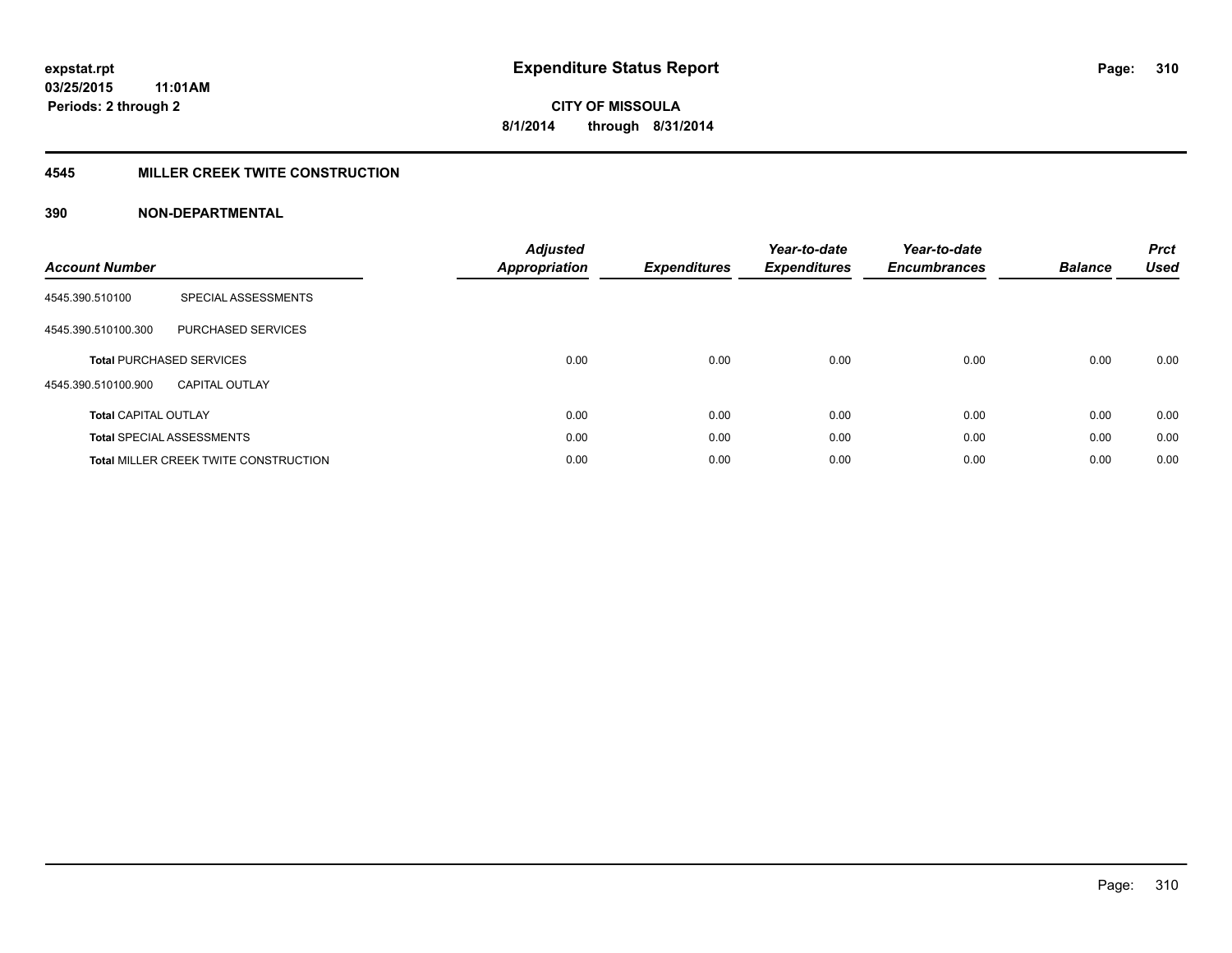#### **4546 MILLER CREEK MALOHNEY CONSTRUCTION**

| <b>Account Number</b>           |                                                 | <b>Adjusted</b><br><b>Appropriation</b> | <b>Expenditures</b> | Year-to-date<br><b>Expenditures</b> | Year-to-date<br><b>Encumbrances</b> | <b>Balance</b> | <b>Prct</b><br><b>Used</b> |
|---------------------------------|-------------------------------------------------|-----------------------------------------|---------------------|-------------------------------------|-------------------------------------|----------------|----------------------------|
| 4546.390.510100                 | SPECIAL ASSESSMENTS                             |                                         |                     |                                     |                                     |                |                            |
| 4546.390.510100.300             | PURCHASED SERVICES                              |                                         |                     |                                     |                                     |                |                            |
| <b>Total PURCHASED SERVICES</b> |                                                 | 0.00                                    | 0.00                | 0.00                                | 0.00                                | 0.00           | 0.00                       |
| 4546.390.510100.900             | CAPITAL OUTLAY                                  |                                         |                     |                                     |                                     |                |                            |
| <b>Total CAPITAL OUTLAY</b>     |                                                 | 0.00                                    | 0.00                | 0.00                                | 0.00                                | 0.00           | 0.00                       |
|                                 | <b>Total SPECIAL ASSESSMENTS</b>                | 0.00                                    | 0.00                | 0.00                                | 0.00                                | 0.00           | 0.00                       |
|                                 | <b>Total MILLER CREEK MALOHNEY CONSTRUCTION</b> | 0.00                                    | 0.00                | 0.00                                | 0.00                                | 0.00           | 0.00                       |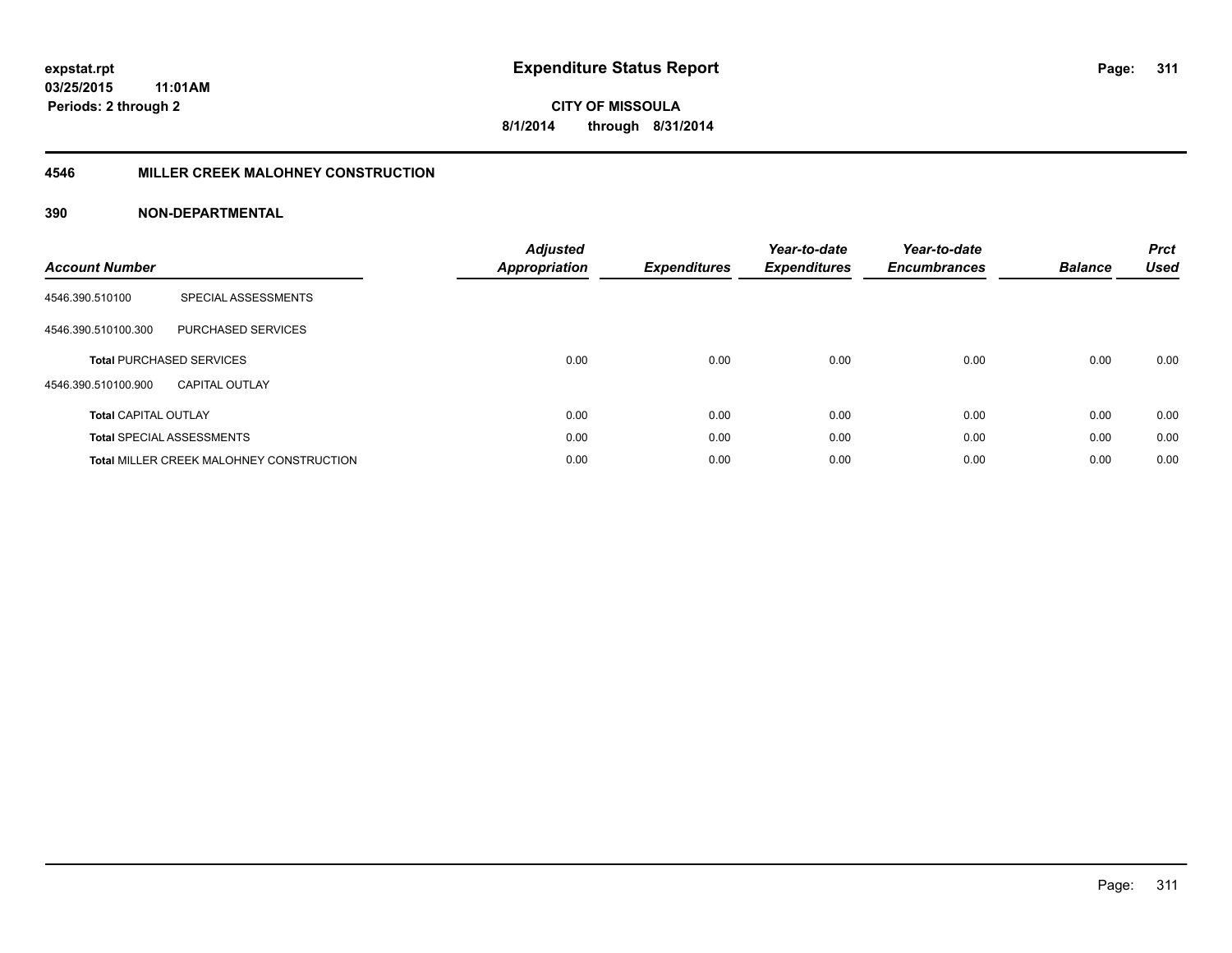#### **4547 MILLER CREEK MCCARTHY CONSTRUCTION**

| <b>Account Number</b>       |                                                 | <b>Adjusted</b><br><b>Appropriation</b> | <b>Expenditures</b> | Year-to-date<br><b>Expenditures</b> | Year-to-date<br><b>Encumbrances</b> | <b>Balance</b> | <b>Prct</b><br><b>Used</b> |
|-----------------------------|-------------------------------------------------|-----------------------------------------|---------------------|-------------------------------------|-------------------------------------|----------------|----------------------------|
| 4547.390.510100             | SPECIAL ASSESSMENTS                             |                                         |                     |                                     |                                     |                |                            |
| 4547.390.510100.300         | <b>PURCHASED SERVICES</b>                       |                                         |                     |                                     |                                     |                |                            |
|                             | <b>Total PURCHASED SERVICES</b>                 | 0.00                                    | 0.00                | 0.00                                | 0.00                                | 0.00           | 0.00                       |
| 4547.390.510100.900         | <b>CAPITAL OUTLAY</b>                           |                                         |                     |                                     |                                     |                |                            |
| <b>Total CAPITAL OUTLAY</b> |                                                 | 0.00                                    | 0.00                | 0.00                                | 0.00                                | 0.00           | 0.00                       |
|                             | <b>Total SPECIAL ASSESSMENTS</b>                | 0.00                                    | 0.00                | 0.00                                | 0.00                                | 0.00           | 0.00                       |
|                             | <b>Total MILLER CREEK MCCARTHY CONSTRUCTION</b> | 0.00                                    | 0.00                | 0.00                                | 0.00                                | 0.00           | 0.00                       |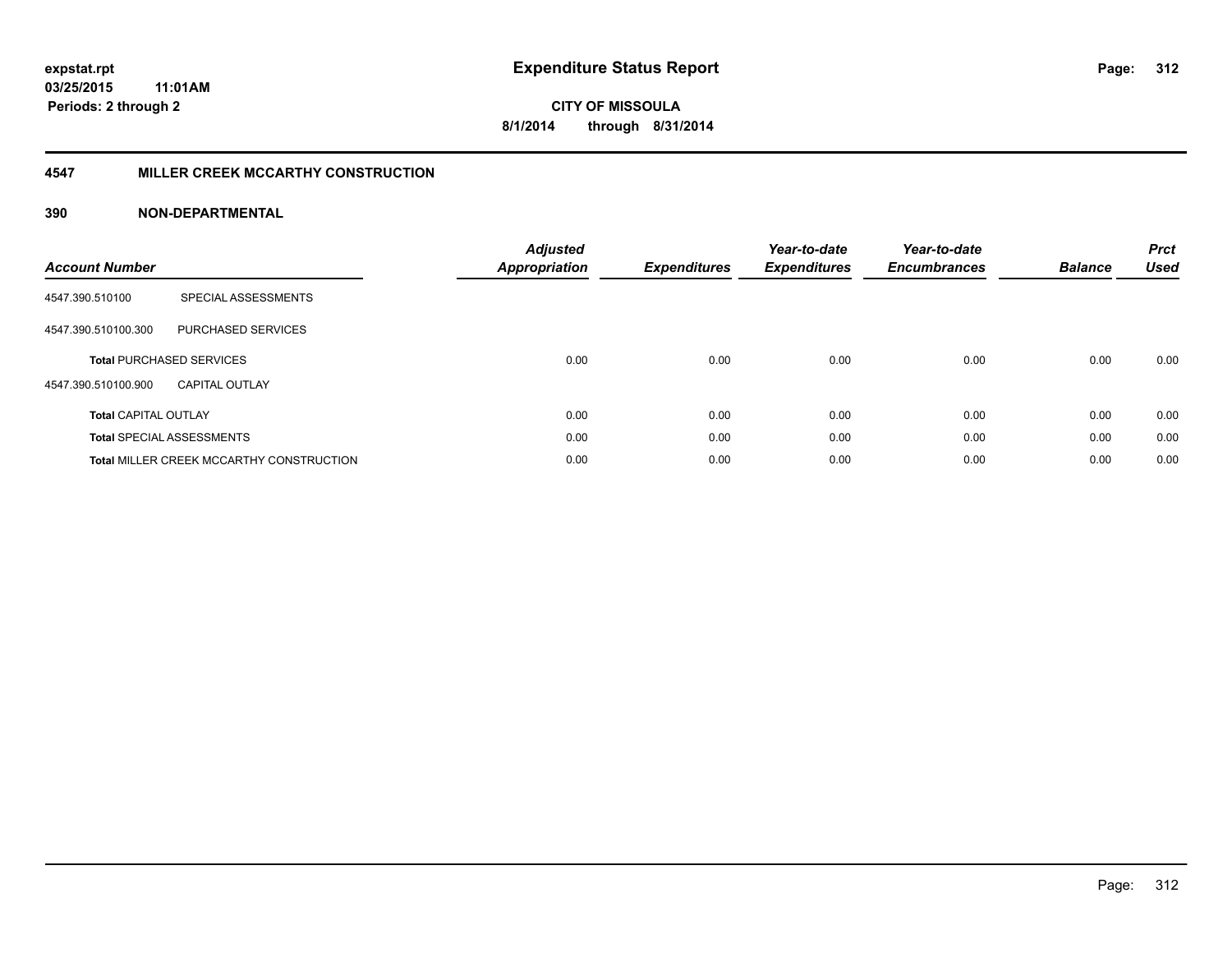# **4548 5TH,6TH & ARTHUR ROAD IMPROVEMENTS**

| <b>Account Number</b> |                                            | <b>Adjusted</b><br><b>Appropriation</b> | <b>Expenditures</b> | Year-to-date<br><b>Expenditures</b> | Year-to-date<br><b>Encumbrances</b> | <b>Balance</b> | <b>Prct</b><br><b>Used</b> |
|-----------------------|--------------------------------------------|-----------------------------------------|---------------------|-------------------------------------|-------------------------------------|----------------|----------------------------|
| 4548.390.510100       | SPECIAL ASSESSMENTS                        |                                         |                     |                                     |                                     |                |                            |
| 4548.390.510100.300   | PURCHASED SERVICES                         |                                         |                     |                                     |                                     |                |                            |
|                       | <b>Total PURCHASED SERVICES</b>            | 0.00                                    | 0.00                | 0.00                                | 0.00                                | 0.00           | 0.00                       |
| 4548.390.510100.900   | <b>CAPITAL OUTLAY</b>                      |                                         |                     |                                     |                                     |                |                            |
|                       | <b>Total SPECIAL ASSESSMENTS</b>           | 0.00                                    | 0.00                | 0.00                                | 0.00                                | 0.00           | 0.00                       |
| 4548.390.521000       | INTERFUND OPERATING TRANSFERS              |                                         |                     |                                     |                                     |                |                            |
| 4548.390.521000.800   | OTHER OBJECTS                              |                                         |                     |                                     |                                     |                |                            |
|                       | <b>Total INTERFUND OPERATING TRANSFERS</b> | 0.00                                    | 0.00                | 0.00                                | 0.00                                | 0.00           | 0.00                       |
|                       | Total 5TH.6TH & ARTHUR ROAD IMPROVEMENTS   | 0.00                                    | 0.00                | 0.00                                | 0.00                                | 0.00           | 0.00                       |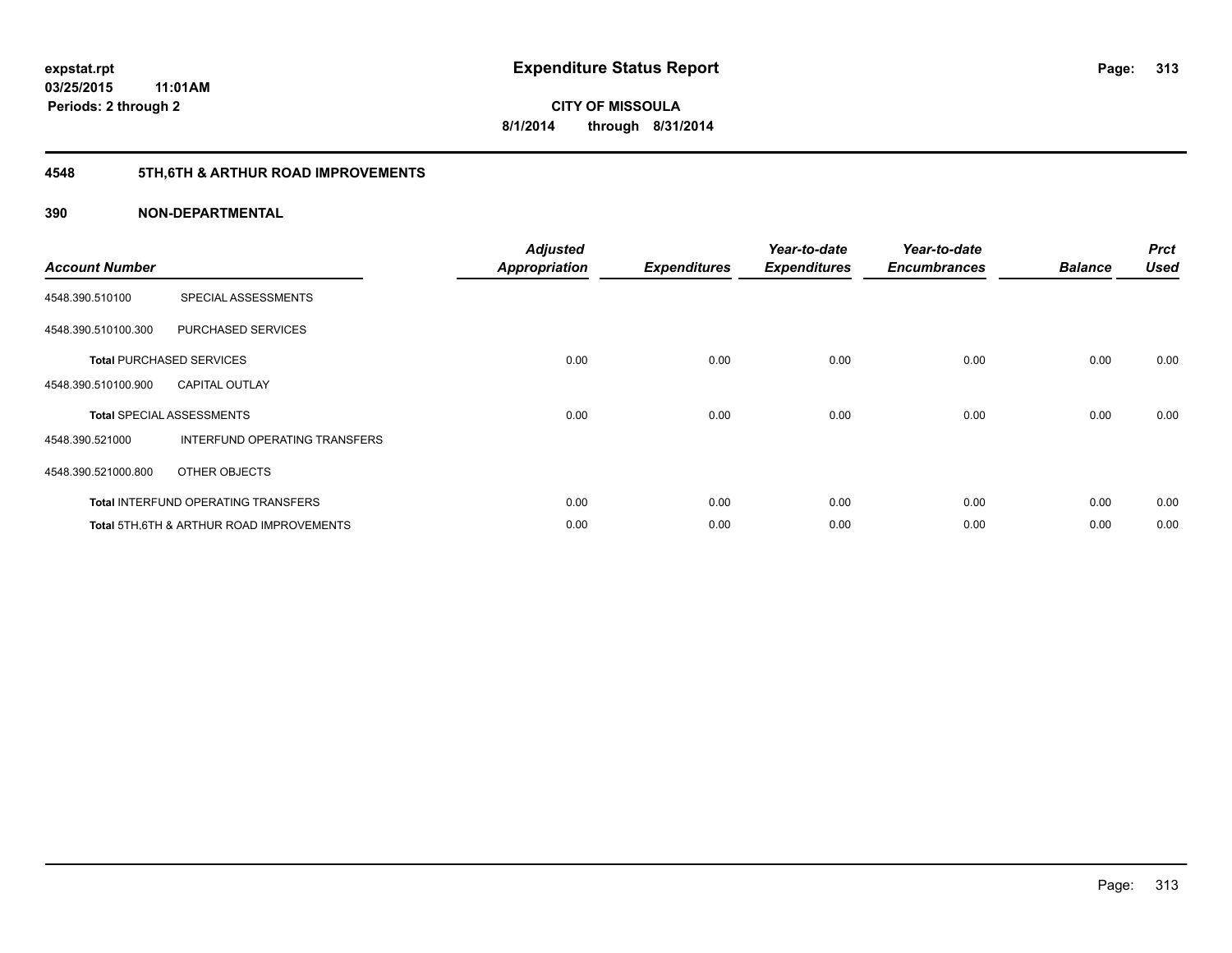**CITY OF MISSOULA 8/1/2014 through 8/31/2014**

#### **4745 MALONEY/TWITE MILLER CR \$1.2M CONTRIB**

| <b>Account Number</b>      |                                                     | <b>Adjusted</b><br>Appropriation | <b>Expenditures</b> | Year-to-date<br><b>Expenditures</b> | Year-to-date<br><b>Encumbrances</b> | <b>Balance</b> | <b>Prct</b><br><b>Used</b> |
|----------------------------|-----------------------------------------------------|----------------------------------|---------------------|-------------------------------------|-------------------------------------|----------------|----------------------------|
| 4745.390.510100            | SPECIAL ASSESSMENTS                                 |                                  |                     |                                     |                                     |                |                            |
| 4745.390.510100.300        | PURCHASED SERVICES                                  |                                  |                     |                                     |                                     |                |                            |
|                            | <b>Total PURCHASED SERVICES</b>                     | 0.00                             | 0.00                | 0.00                                | 0.00                                | 0.00           | 0.00                       |
| 4745.390.510100.800        | OTHER OBJECTS                                       |                                  |                     |                                     |                                     |                |                            |
| <b>Total OTHER OBJECTS</b> |                                                     | 0.00                             | 0.00                | 0.00                                | 0.00                                | 0.00           | 0.00                       |
| 4745.390.510100.900        | <b>CAPITAL OUTLAY</b>                               |                                  |                     |                                     |                                     |                |                            |
|                            | <b>Total MALONEY/TWITE MILLER CR \$1.2M CONTRIB</b> | 0.00                             | 0.00                | 0.00                                | 0.00                                | 0.00           | 0.00                       |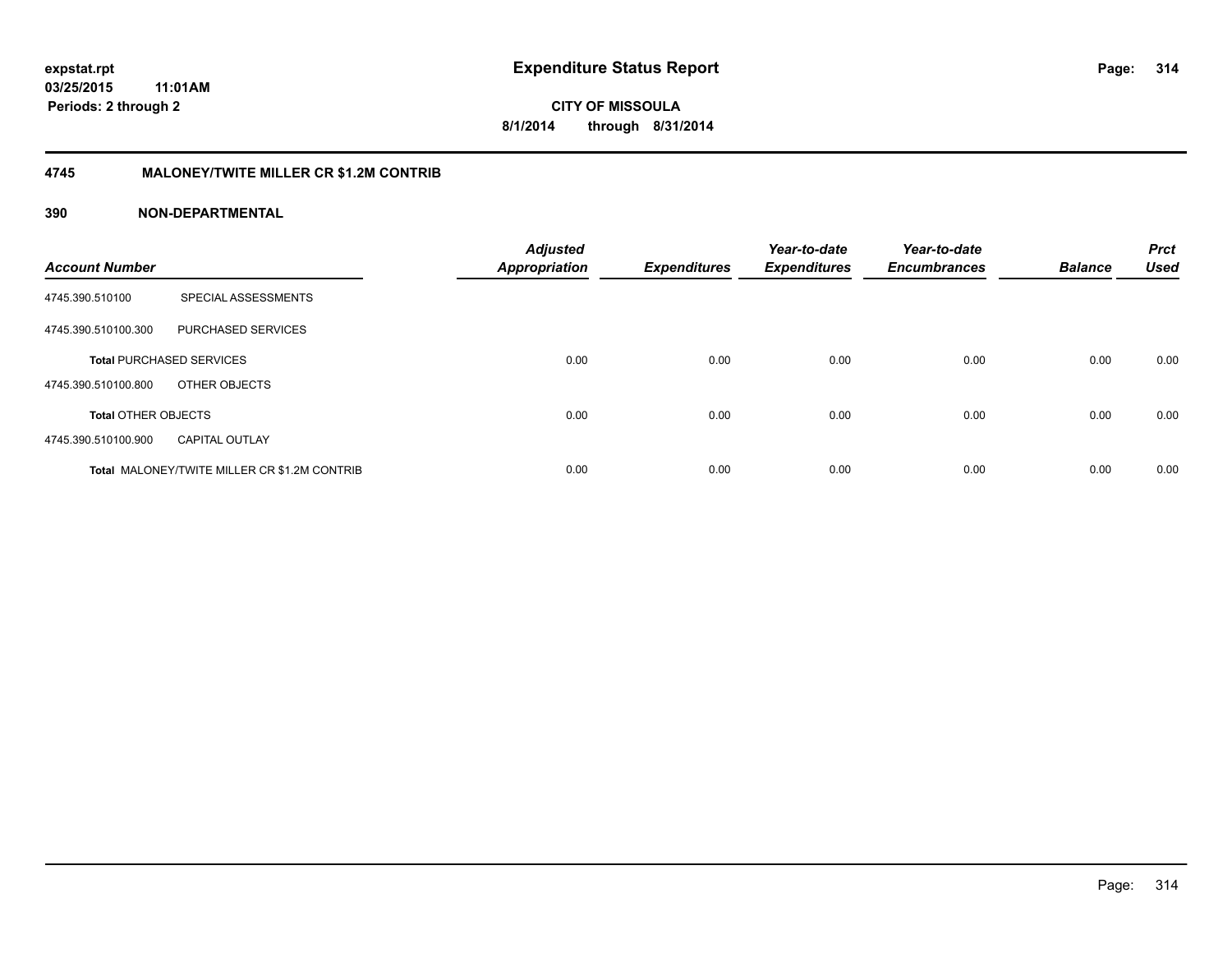#### **4941 HILLVIEW WAY CONSTRUCTION**

| <b>Account Number</b> |                                        | <b>Adjusted</b><br>Appropriation | <b>Expenditures</b> | Year-to-date<br><b>Expenditures</b> | Year-to-date<br><b>Encumbrances</b> | <b>Balance</b> | <b>Prct</b><br><b>Used</b> |
|-----------------------|----------------------------------------|----------------------------------|---------------------|-------------------------------------|-------------------------------------|----------------|----------------------------|
| 4941.280.430034       | <b>CONSTRUCTION</b>                    |                                  |                     |                                     |                                     |                |                            |
| 4941.280.430034.200   | <b>SUPPLIES</b>                        |                                  |                     |                                     |                                     |                |                            |
| <b>Total SUPPLIES</b> |                                        | 0.00                             | 0.00                | 0.00                                | 0.00                                | 0.00           | 0.00                       |
| 4941.280.430034.300   | PURCHASED SERVICES                     |                                  |                     |                                     |                                     |                |                            |
|                       | <b>Total PURCHASED SERVICES</b>        | 0.00                             | 0.00                | 0.00                                | 0.00                                | 0.00           | 0.00                       |
| 4941.280.430034.900   | <b>CAPITAL OUTLAY</b>                  |                                  |                     |                                     |                                     |                |                            |
|                       | <b>Total HILLVIEW WAY CONSTRUCTION</b> | 0.00                             | 0.00                | 0.00                                | 0.00                                | 0.00           | 0.00                       |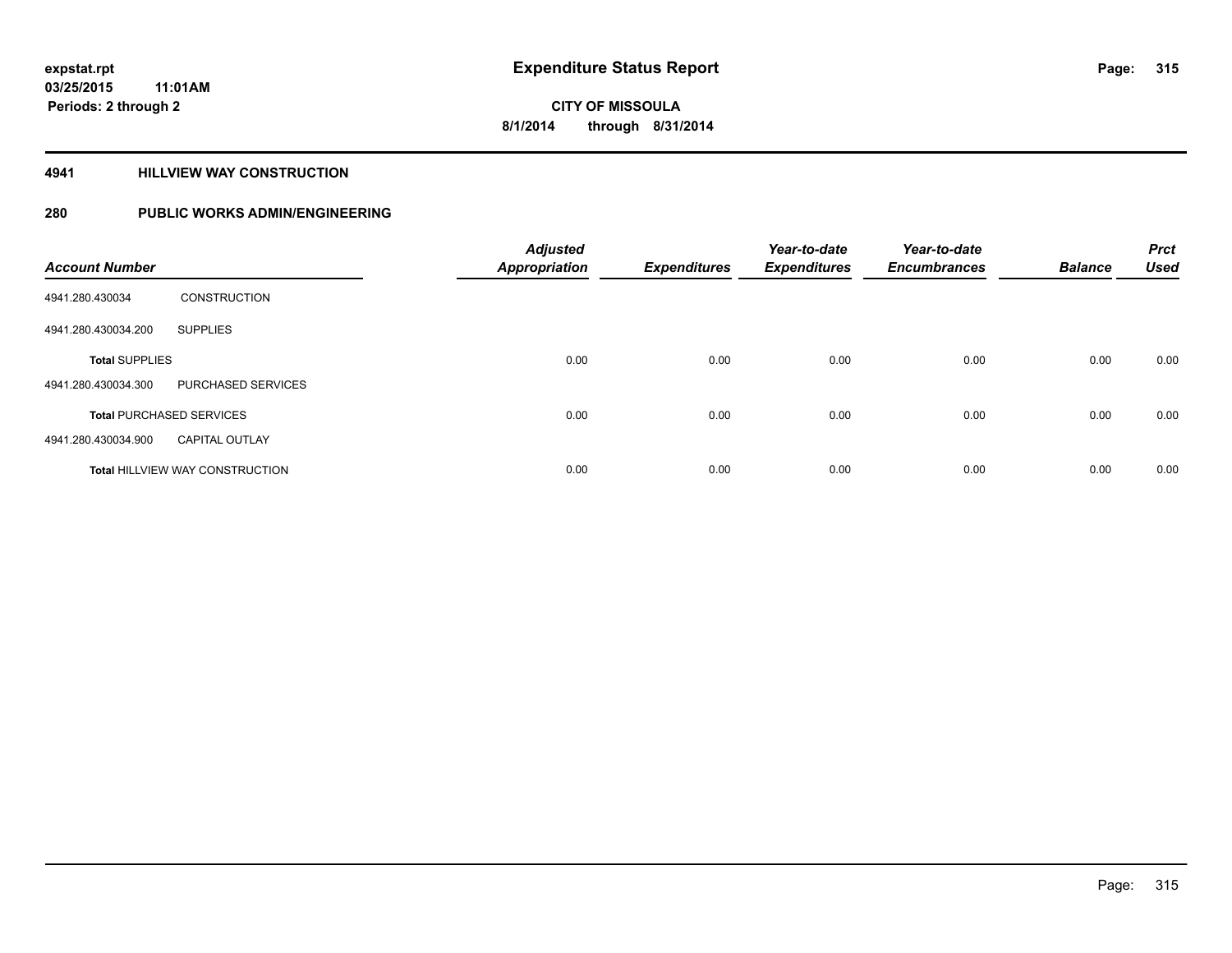# **4944 RATTLESNAKE SEWER COLLECTION (544)**

| <b>Account Number</b>         |                                 | <b>Adjusted</b><br><b>Appropriation</b> | <b>Expenditures</b> | Year-to-date<br><b>Expenditures</b> | Year-to-date<br><b>Encumbrances</b> | <b>Balance</b> | <b>Prct</b><br><b>Used</b> |
|-------------------------------|---------------------------------|-----------------------------------------|---------------------|-------------------------------------|-------------------------------------|----------------|----------------------------|
| 4944.390.510100               | SPECIAL ASSESSMENTS             |                                         |                     |                                     |                                     |                |                            |
| 4944.390.510100.300           | PURCHASED SERVICES              |                                         |                     |                                     |                                     |                |                            |
|                               | <b>Total PURCHASED SERVICES</b> | 0.00                                    | 0.00                | 0.00                                | 0.00                                | 0.00           | 0.00                       |
| 4944.390.510100.600           | <b>DEBT SERVICE</b>             |                                         |                     |                                     |                                     |                |                            |
| <b>Total DEBT SERVICE</b>     |                                 | 0.00                                    | 0.00                | 0.00                                | 0.00                                | 0.00           | 0.00                       |
| 4944.390.510100.900           | <b>CAPITAL OUTLAY</b>           |                                         |                     |                                     |                                     |                |                            |
| <b>Total NON-DEPARTMENTAL</b> |                                 | 0.00                                    | 0.00                | 0.00                                | 0.00                                | 0.00           | 0.00                       |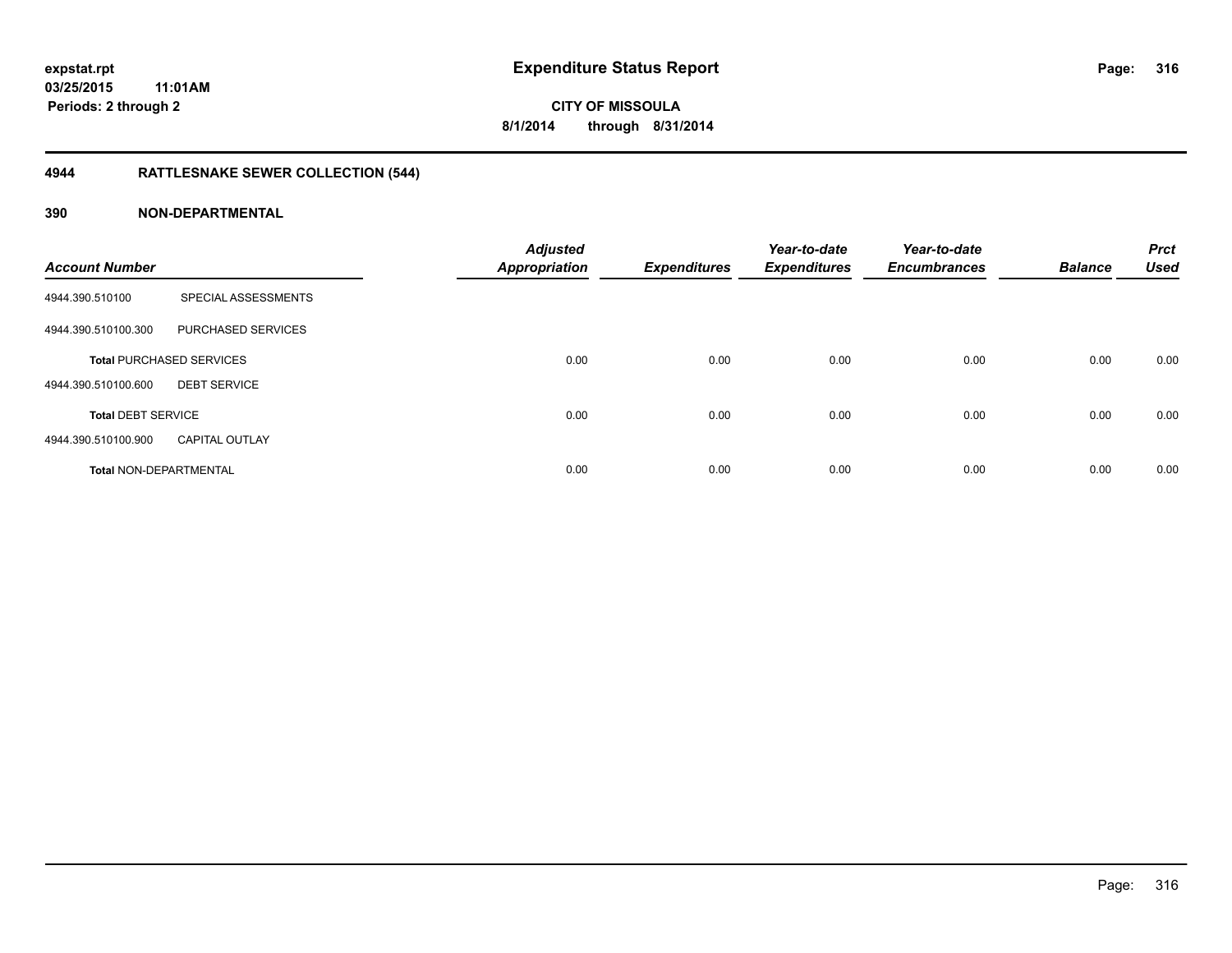**CITY OF MISSOULA 8/1/2014 through 8/31/2014**

# **4944 RATTLESNAKE SEWER COLLECTION (544)**

**550 SID 544 PROJECT**

| <b>Account Number</b>   |                                 | <b>Adjusted</b><br><b>Appropriation</b> | <b>Expenditures</b> | Year-to-date<br><b>Expenditures</b> | Year-to-date<br><b>Encumbrances</b> | <b>Balance</b> | <b>Prct</b><br><b>Used</b> |
|-------------------------|---------------------------------|-----------------------------------------|---------------------|-------------------------------------|-------------------------------------|----------------|----------------------------|
| 4944.550.430680         | <b>ARRA GRANT</b>               |                                         |                     |                                     |                                     |                |                            |
| 4944.550.430680.900     | CAPITAL OUTLAY                  |                                         |                     |                                     |                                     |                |                            |
| <b>Total ARRA GRANT</b> |                                 | 0.00                                    | 0.00                | 0.00                                | 0.00                                | 0.00           | 0.00                       |
| 4944.550.430681         | ARRA LOAN                       |                                         |                     |                                     |                                     |                |                            |
| 4944.550.430681.900     | CAPITAL OUTLAY                  |                                         |                     |                                     |                                     |                |                            |
| <b>Total ARRA LOAN</b>  |                                 | 0.00                                    | 0.00                | 0.00                                | 0.00                                | 0.00           | 0.00                       |
| 4944.550.430682         | <b>TSEP GRANT</b>               |                                         |                     |                                     |                                     |                |                            |
| 4944.550.430682.900     | CAPITAL OUTLAY                  |                                         |                     |                                     |                                     |                |                            |
| <b>Total TSEP GRANT</b> |                                 | 0.00                                    | 0.00                | 0.00                                | 0.00                                | 0.00           | 0.00                       |
| 4944.550.430685         | <b>SRF SID</b>                  |                                         |                     |                                     |                                     |                |                            |
| 4944.550.430685.900     | CAPITAL OUTLAY                  |                                         |                     |                                     |                                     |                |                            |
| <b>Total SRF SID</b>    |                                 | 0.00                                    | 0.00                | 0.00                                | 0.00                                | 0.00           | 0.00                       |
| 4944.550.430686         | SRF REV BOND                    |                                         |                     |                                     |                                     |                |                            |
| 4944.550.430686.300     | PURCHASED SERVICES              |                                         |                     |                                     |                                     |                |                            |
|                         | <b>Total PURCHASED SERVICES</b> | 0.00                                    | 0.00                | 0.00                                | 0.00                                | 0.00           | 0.00                       |
| 4944.550.430686.900     | CAPITAL OUTLAY                  |                                         |                     |                                     |                                     |                |                            |
| Total SRF REV BOND      |                                 | 0.00                                    | 0.00                | 0.00                                | 0.00                                | 0.00           | 0.00                       |
| 4944.550.430687         | ARRA LOAN SID                   |                                         |                     |                                     |                                     |                |                            |
| 4944.550.430687.900     | CAPITAL OUTLAY                  |                                         |                     |                                     |                                     |                |                            |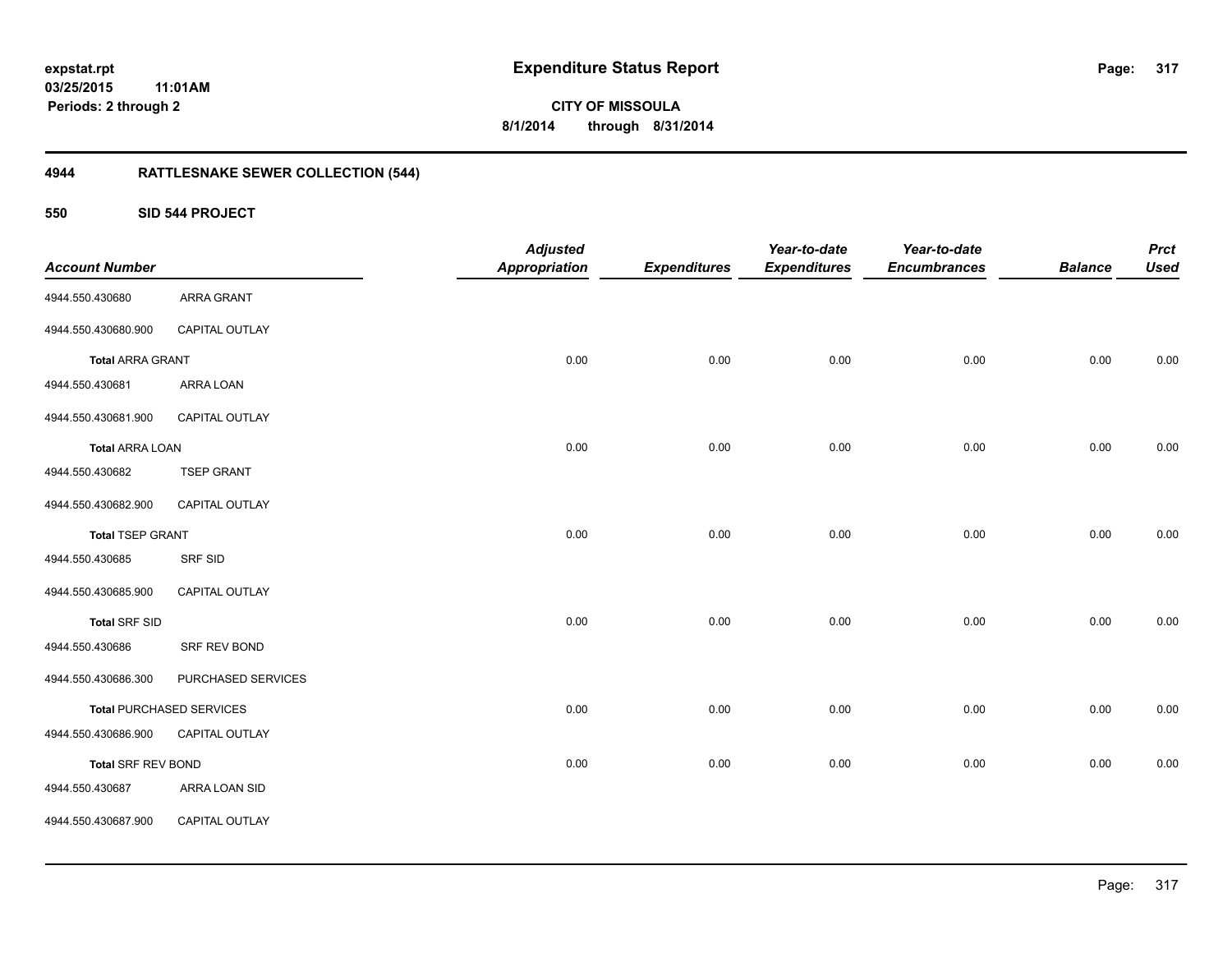**CITY OF MISSOULA 8/1/2014 through 8/31/2014**

# **4944 RATTLESNAKE SEWER COLLECTION (544)**

#### **550 SID 544 PROJECT**

| <b>Account Number</b> | <b>Adjusted</b><br><b>Appropriation</b> | <b>Expenditures</b> | Year-to-date<br><b>Expenditures</b> | Year-to-date<br><i><b>Encumbrances</b></i> | Balance | <b>Prct</b><br>Used |
|-----------------------|-----------------------------------------|---------------------|-------------------------------------|--------------------------------------------|---------|---------------------|
| Total SID 544 PROJECT | 0.00                                    | 0.00                | 0.00                                | 0.00                                       | 0.00    | 0.00                |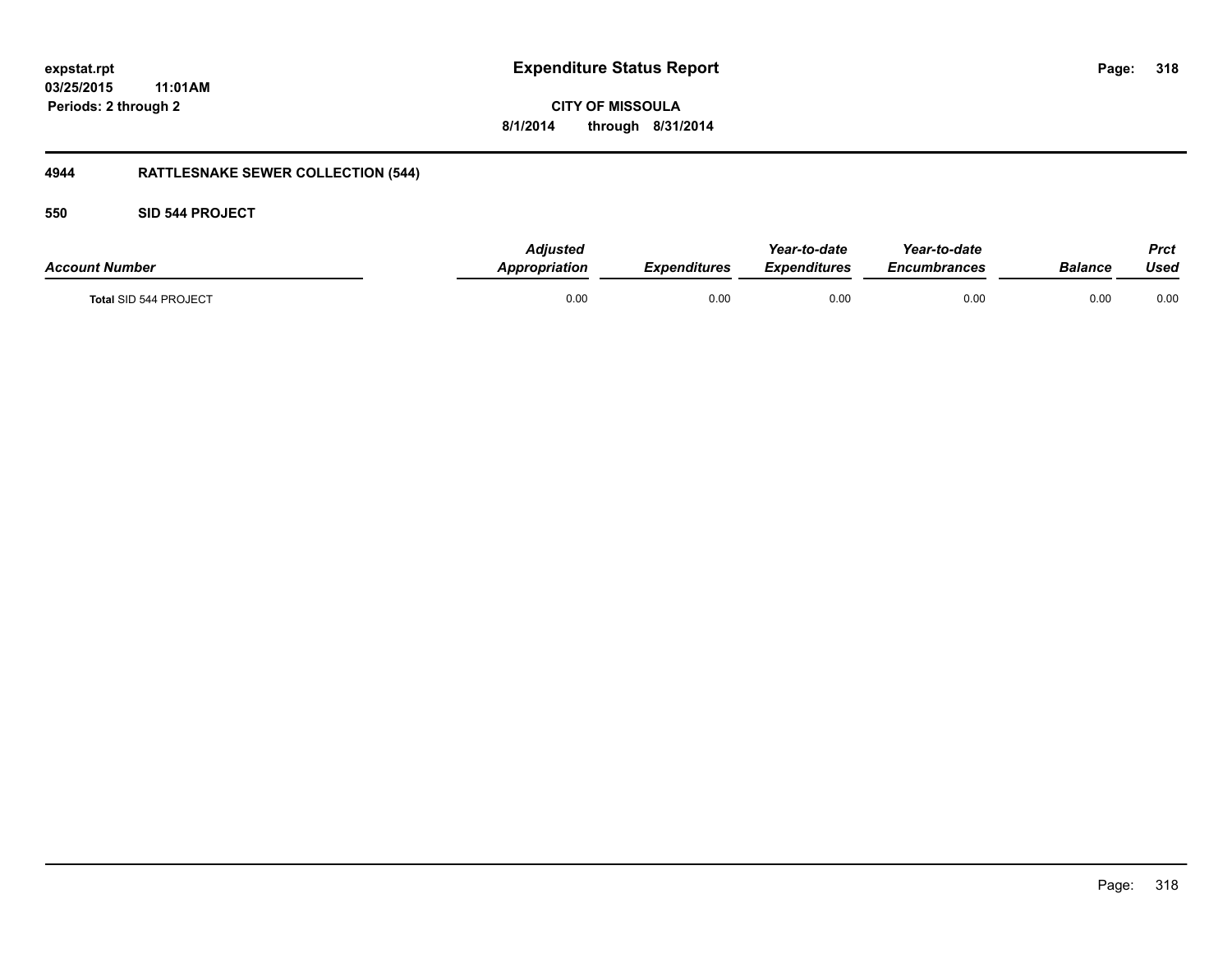# **4944 RATTLESNAKE SEWER COLLECTION (544)**

#### **555 LOLO STREET PROJECT**

| <b>Account Number</b>   |                                          | <b>Adjusted</b><br><b>Appropriation</b> | <b>Expenditures</b> | Year-to-date<br><b>Expenditures</b> | Year-to-date<br><b>Encumbrances</b> | <b>Balance</b> | <b>Prct</b><br><b>Used</b> |
|-------------------------|------------------------------------------|-----------------------------------------|---------------------|-------------------------------------|-------------------------------------|----------------|----------------------------|
| 4944.555.430680         | <b>ARRA GRANT</b>                        |                                         |                     |                                     |                                     |                |                            |
| 4944.555.430680.900     | <b>CAPITAL OUTLAY</b>                    |                                         |                     |                                     |                                     |                |                            |
| <b>Total ARRA GRANT</b> |                                          | 0.00                                    | 0.00                | 0.00                                | 0.00                                | 0.00           | 0.00                       |
| 4944.555.430685         | SRF SID                                  |                                         |                     |                                     |                                     |                |                            |
| 4944.555.430685.900     | <b>CAPITAL OUTLAY</b>                    |                                         |                     |                                     |                                     |                |                            |
| <b>Total SRF SID</b>    |                                          | 0.00                                    | 0.00                | 0.00                                | 0.00                                | 0.00           | 0.00                       |
| 4944.555.430686         | SRF REV BOND                             |                                         |                     |                                     |                                     |                |                            |
| 4944.555.430686.900     | <b>CAPITAL OUTLAY</b>                    |                                         |                     |                                     |                                     |                |                            |
|                         | Total RATTLESNAKE SEWER COLLECTION (544) | 0.00                                    | 0.00                | 0.00                                | 0.00                                | 0.00           | 0.00                       |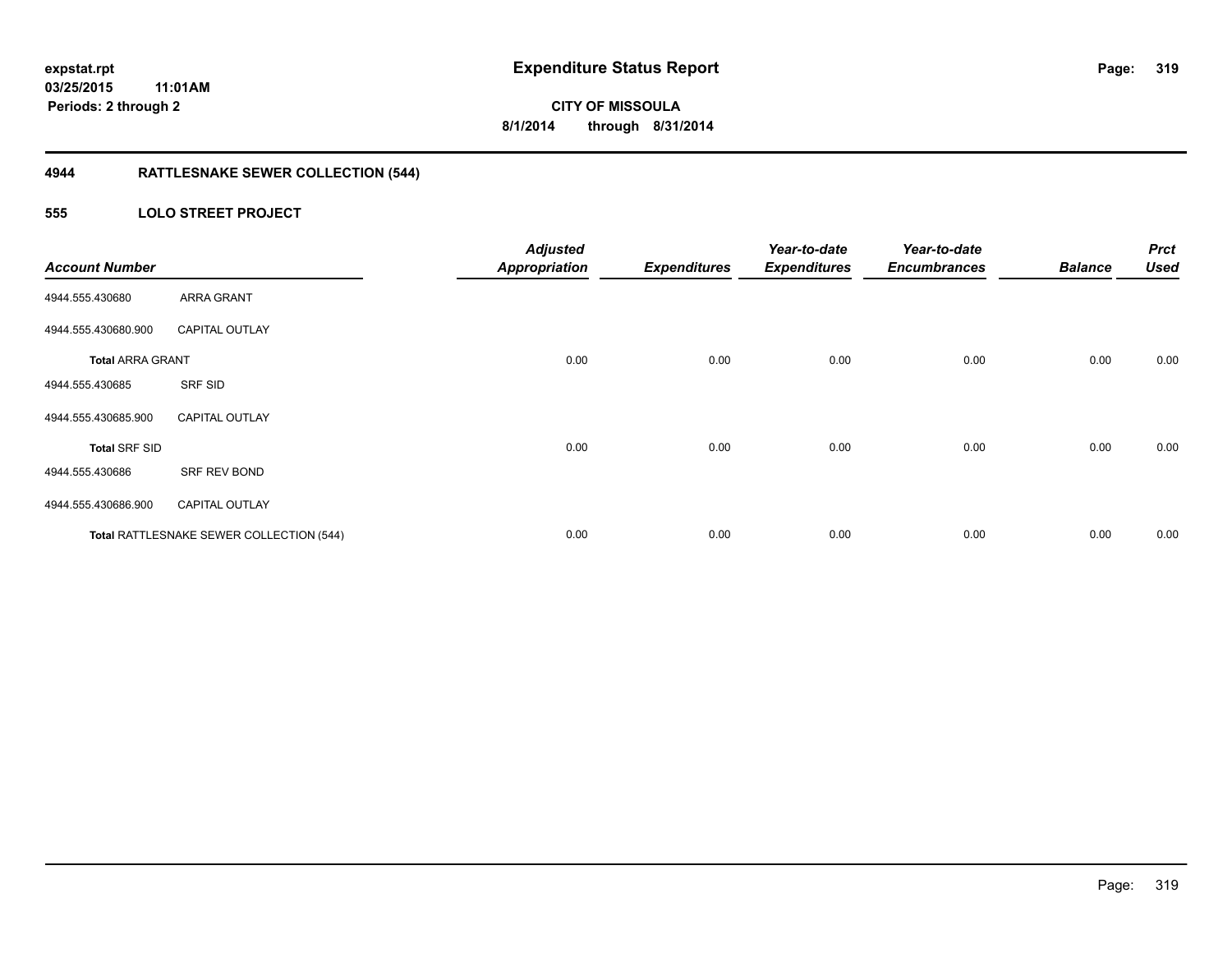#### **4946 PATTEE CREEK DR. TRAFFIC CALMING**

| <b>Account Number</b> |                                               | <b>Adjusted</b><br>Appropriation | <b>Expenditures</b> | Year-to-date<br><b>Expenditures</b> | Year-to-date<br><b>Encumbrances</b> | <b>Balance</b> | <b>Prct</b><br><b>Used</b> |
|-----------------------|-----------------------------------------------|----------------------------------|---------------------|-------------------------------------|-------------------------------------|----------------|----------------------------|
| 4946.390.510100       | SPECIAL ASSESSMENTS                           |                                  |                     |                                     |                                     |                |                            |
| 4946.390.510100.300   | PURCHASED SERVICES                            |                                  |                     |                                     |                                     |                |                            |
|                       | <b>Total PURCHASED SERVICES</b>               | 0.00                             | 0.00                | 0.00                                | 0.00                                | 0.00           | 0.00                       |
| 4946.390.510100.900   | <b>CAPITAL OUTLAY</b>                         |                                  |                     |                                     |                                     |                |                            |
|                       | <b>Total SPECIAL ASSESSMENTS</b>              | 0.00                             | 0.00                | 0.00                                | 0.00                                | 0.00           | 0.00                       |
|                       | <b>Total PATTEE CREEK DR. TRAFFIC CALMING</b> | 0.00                             | 0.00                | 0.00                                | 0.00                                | 0.00           | 0.00                       |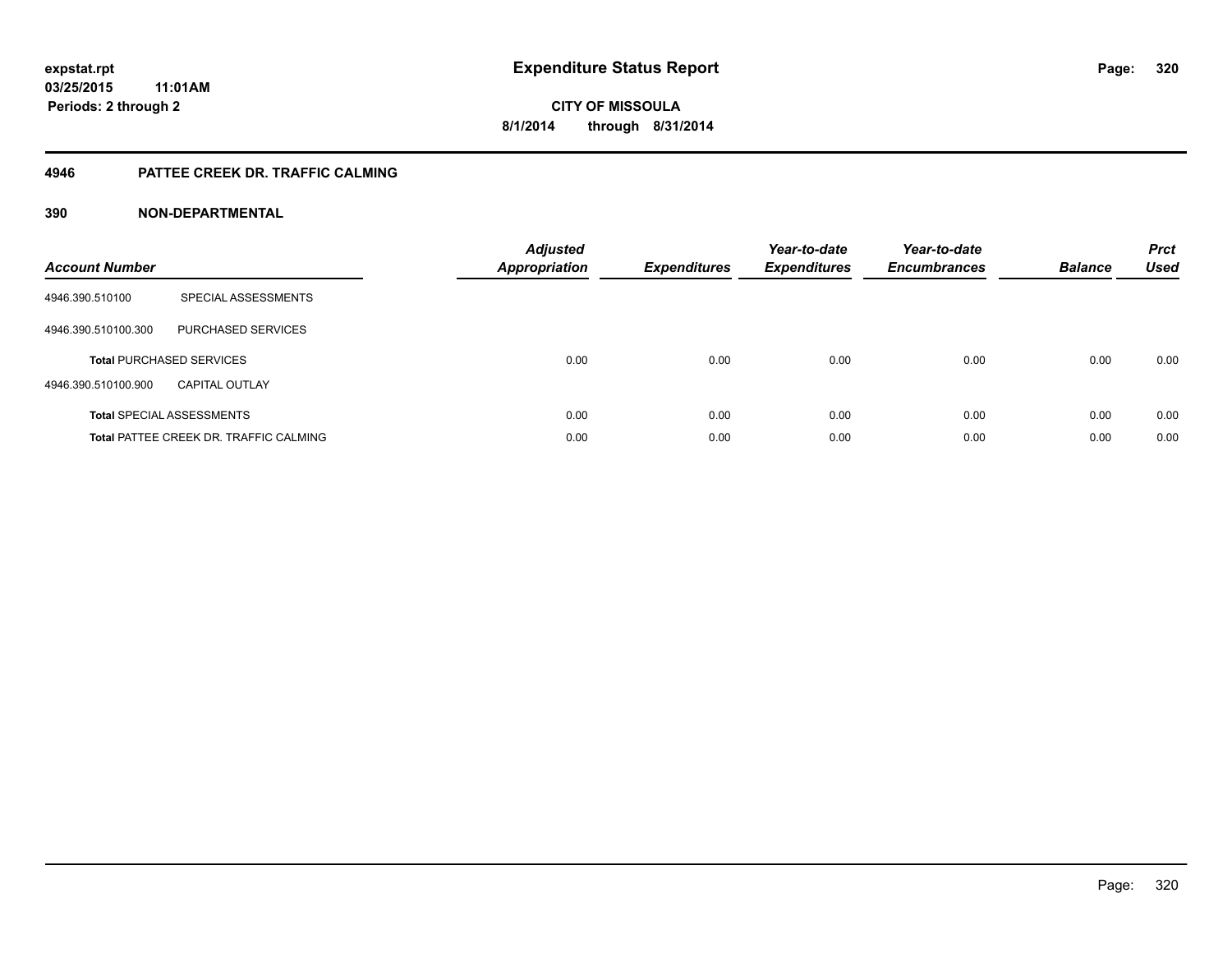#### **4948 STORMWATER OUTFALL RETROFITS**

| <b>Account Number</b> |                                               | <b>Adjusted</b><br><b>Appropriation</b> | <b>Expenditures</b> | Year-to-date<br><b>Expenditures</b> | Year-to-date<br><b>Encumbrances</b> | <b>Balance</b> | <b>Prct</b><br><b>Used</b> |
|-----------------------|-----------------------------------------------|-----------------------------------------|---------------------|-------------------------------------|-------------------------------------|----------------|----------------------------|
| 4948.390.431210       | CARAS PARK STORM WATER RETROFITS              |                                         |                     |                                     |                                     |                |                            |
| 4948.390.431210.300   | PURCHASED SERVICES                            |                                         |                     |                                     |                                     |                |                            |
|                       | <b>Total CARAS PARK STORM WATER RETROFITS</b> | 0.00                                    | 0.00                | 0.00                                | 0.00                                | 0.00           | 0.00                       |
| 4948.390.431212       | <b>BUCKHOUSE BRIDGE STORM WATER RETROFIT</b>  |                                         |                     |                                     |                                     |                |                            |
| 4948.390.431212.300   | PURCHASED SERVICES                            |                                         |                     |                                     |                                     |                |                            |
|                       | <b>Total STORMWATER OUTFALL RETROFITS</b>     | 0.00                                    | 0.00                | 0.00                                | 0.00                                | 0.00           | 0.00                       |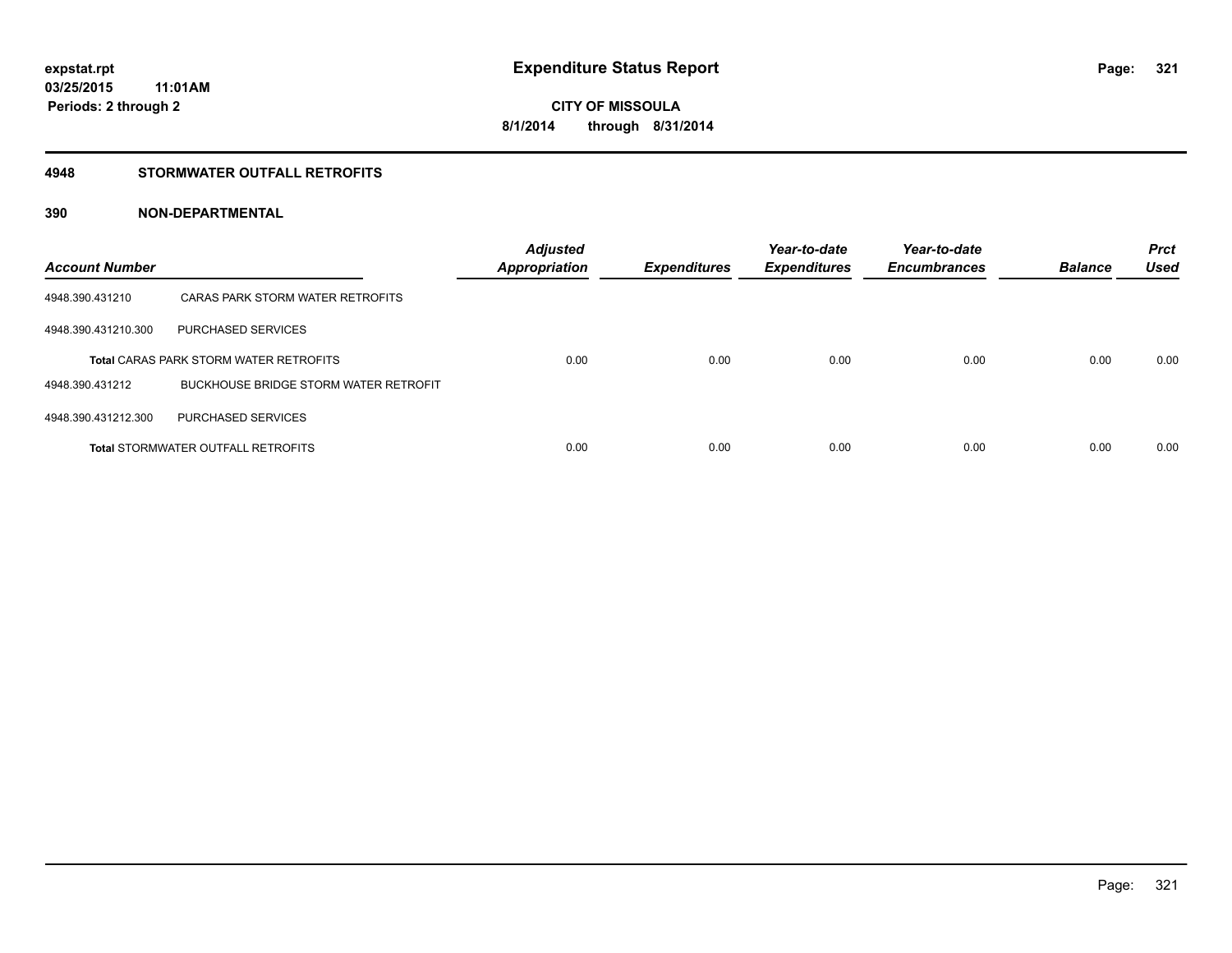#### **4990 ARRA ENHANCEMENTS**

#### **500 N HIGGINS STREETSCAPE**

| <b>Account Number</b>       |                                      | <b>Adjusted</b><br><b>Appropriation</b> | <b>Expenditures</b> | Year-to-date<br><b>Expenditures</b> | Year-to-date<br><b>Encumbrances</b> | <b>Balance</b> | <b>Prct</b><br><b>Used</b> |
|-----------------------------|--------------------------------------|-----------------------------------------|---------------------|-------------------------------------|-------------------------------------|----------------|----------------------------|
| 4990.500.430030             | PRELIMINARY ENGINEERING              |                                         |                     |                                     |                                     |                |                            |
| 4990.500.430030.900         | <b>CAPITAL OUTLAY</b>                |                                         |                     |                                     |                                     |                |                            |
|                             | <b>Total PRELIMINARY ENGINEERING</b> | 0.00                                    | 0.00                | 0.00                                | 0.00                                | 0.00           | 0.00                       |
| 4990.500.430031             | <b>CONTRUCTION ENGINEERING</b>       |                                         |                     |                                     |                                     |                |                            |
| 4990.500.430031.900         | <b>CAPITAL OUTLAY</b>                |                                         |                     |                                     |                                     |                |                            |
|                             | <b>Total CONTRUCTION ENGINEERING</b> | 0.00                                    | 0.00                | 0.00                                | 0.00                                | 0.00           | 0.00                       |
| 4990.500.430032             | CONTRACTOR PAYMENTS-CONTSTRUCTION    |                                         |                     |                                     |                                     |                |                            |
| 4990.500.430032.900         | <b>CAPITAL OUTLAY</b>                |                                         |                     |                                     |                                     |                |                            |
| <b>Total CAPITAL OUTLAY</b> |                                      | 0.00                                    | 0.00                | 0.00                                | 0.00                                | 0.00           | 0.00                       |
|                             | Total N HIGGINS STREETSCAPE          | 0.00                                    | 0.00                | 0.00                                | 0.00                                | 0.00           | 0.00                       |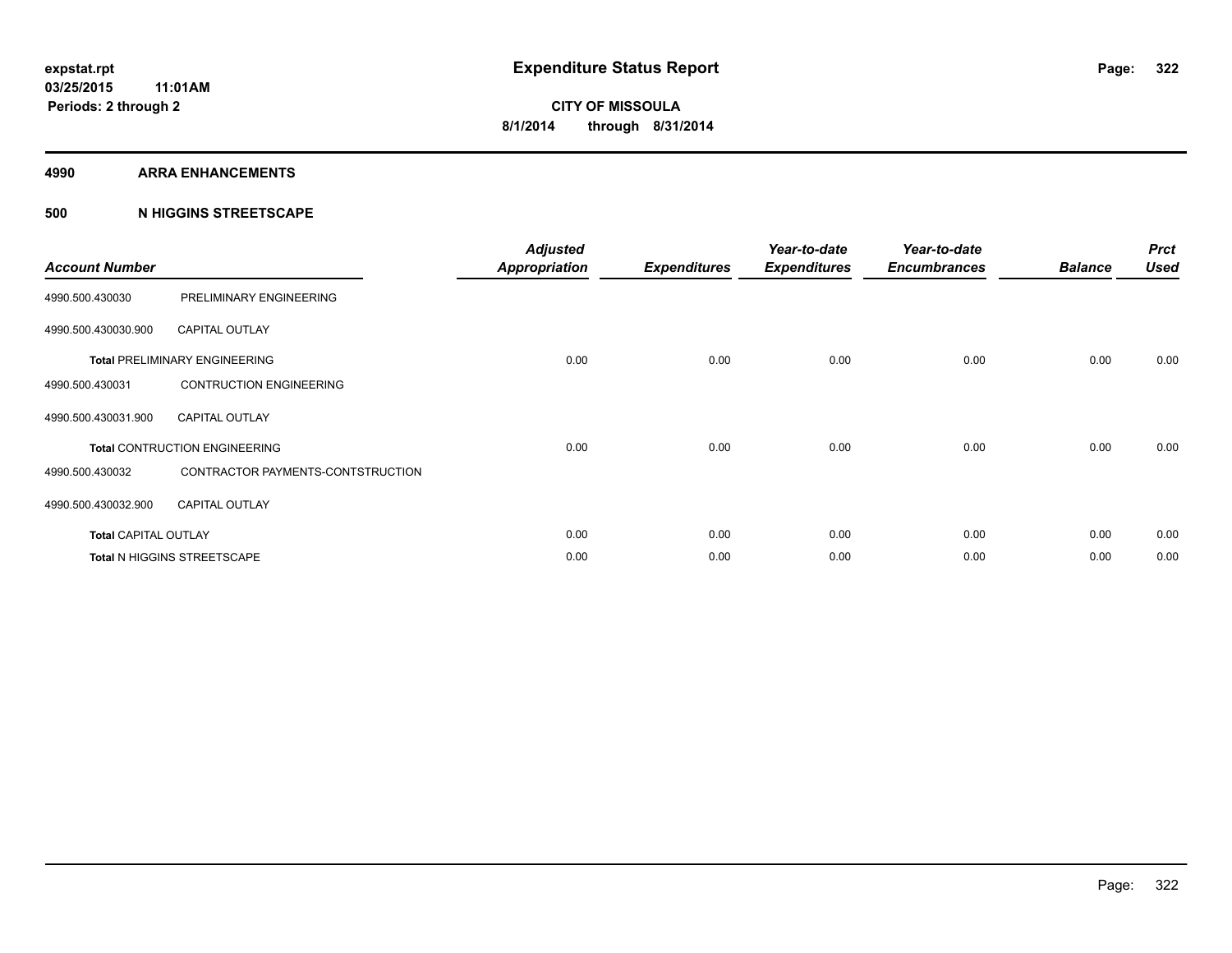#### **4990 ARRA ENHANCEMENTS**

#### **510 CURB RAMPS**

| <b>Account Number</b>   |                                   | <b>Adjusted</b><br>Appropriation | <b>Expenditures</b> | Year-to-date<br><b>Expenditures</b> | Year-to-date<br><b>Encumbrances</b> | <b>Balance</b> | <b>Prct</b><br>Used |
|-------------------------|-----------------------------------|----------------------------------|---------------------|-------------------------------------|-------------------------------------|----------------|---------------------|
| 4990.510.430032         | CONTRACTOR PAYMENTS-CONTSTRUCTION |                                  |                     |                                     |                                     |                |                     |
| 4990.510.430032.900     | <b>CAPITAL OUTLAY</b>             |                                  |                     |                                     |                                     |                |                     |
| <b>Total CURB RAMPS</b> |                                   | 0.00                             | 0.00                | 0.00                                | 0.00                                | 0.00           | 0.00                |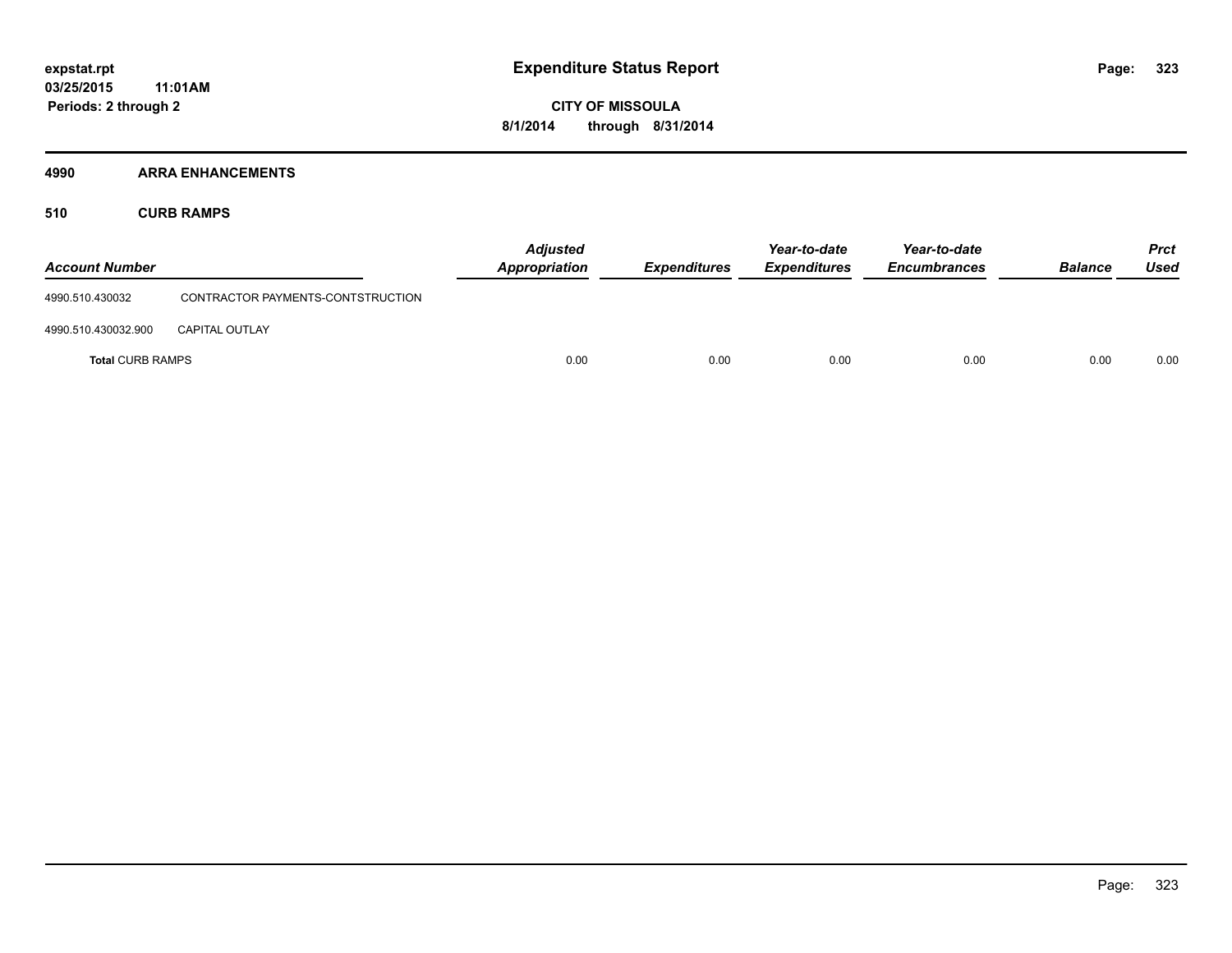**4990 ARRA ENHANCEMENTS**

#### **515 RSNAKE GATEWAY GREENOUGH DRIVE**

| <b>Account Number</b> |                                      | <b>Adjusted</b><br><b>Appropriation</b> | <b>Expenditures</b> | Year-to-date<br><b>Expenditures</b> | Year-to-date<br><b>Encumbrances</b> | <b>Balance</b> | <b>Prct</b><br><b>Used</b> |
|-----------------------|--------------------------------------|-----------------------------------------|---------------------|-------------------------------------|-------------------------------------|----------------|----------------------------|
| 4990.515.430030       | PRELIMINARY ENGINEERING              |                                         |                     |                                     |                                     |                |                            |
| 4990.515.430030.900   | <b>CAPITAL OUTLAY</b>                |                                         |                     |                                     |                                     |                |                            |
|                       | <b>Total PRELIMINARY ENGINEERING</b> | 0.00                                    | 0.00                | 0.00                                | 0.00                                | 0.00           | 0.00                       |
| 4990.515.430031       | <b>CONTRUCTION ENGINEERING</b>       |                                         |                     |                                     |                                     |                |                            |
| 4990.515.430031.900   | <b>CAPITAL OUTLAY</b>                |                                         |                     |                                     |                                     |                |                            |
|                       | <b>Total CONTRUCTION ENGINEERING</b> | 0.00                                    | 0.00                | 0.00                                | 0.00                                | 0.00           | 0.00                       |
| 4990.515.430032       | CONTRACTOR PAYMENTS-CONTSTRUCTION    |                                         |                     |                                     |                                     |                |                            |
| 4990.515.430032.900   | <b>CAPITAL OUTLAY</b>                |                                         |                     |                                     |                                     |                |                            |
|                       | <b>Total ARRA ENHANCEMENTS</b>       | 0.00                                    | 0.00                | 0.00                                | 0.00                                | 0.00           | 0.00                       |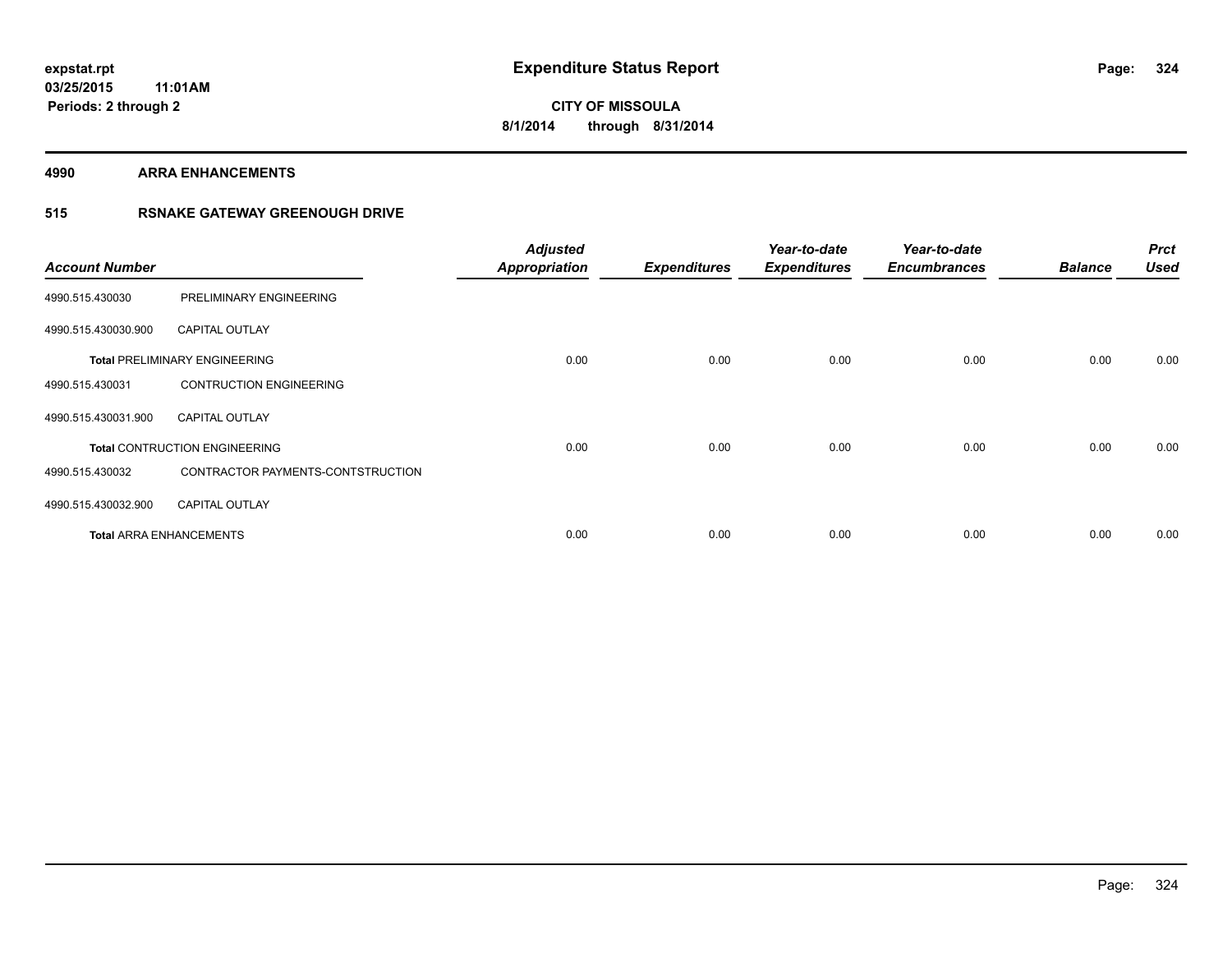**4991 ARRA HB645**

# **500 N HIGGINS STREETSCAPE**

| <b>Account Number</b> |                                    | <b>Adjusted</b><br>Appropriation | <b>Expenditures</b> | Year-to-date<br><b>Expenditures</b> | Year-to-date<br><b>Encumbrances</b> | <b>Balance</b> | Prct<br><b>Used</b> |
|-----------------------|------------------------------------|----------------------------------|---------------------|-------------------------------------|-------------------------------------|----------------|---------------------|
| 4991.500.430033       | N.HIGGINS/MTN WATER                |                                  |                     |                                     |                                     |                |                     |
| 4991.500.430033.900   | <b>CAPITAL OUTLAY</b>              |                                  |                     |                                     |                                     |                |                     |
|                       | <b>Total N HIGGINS STREETSCAPE</b> | 0.00                             | 0.00                | 0.00                                | 0.00                                | 0.00           | 0.00                |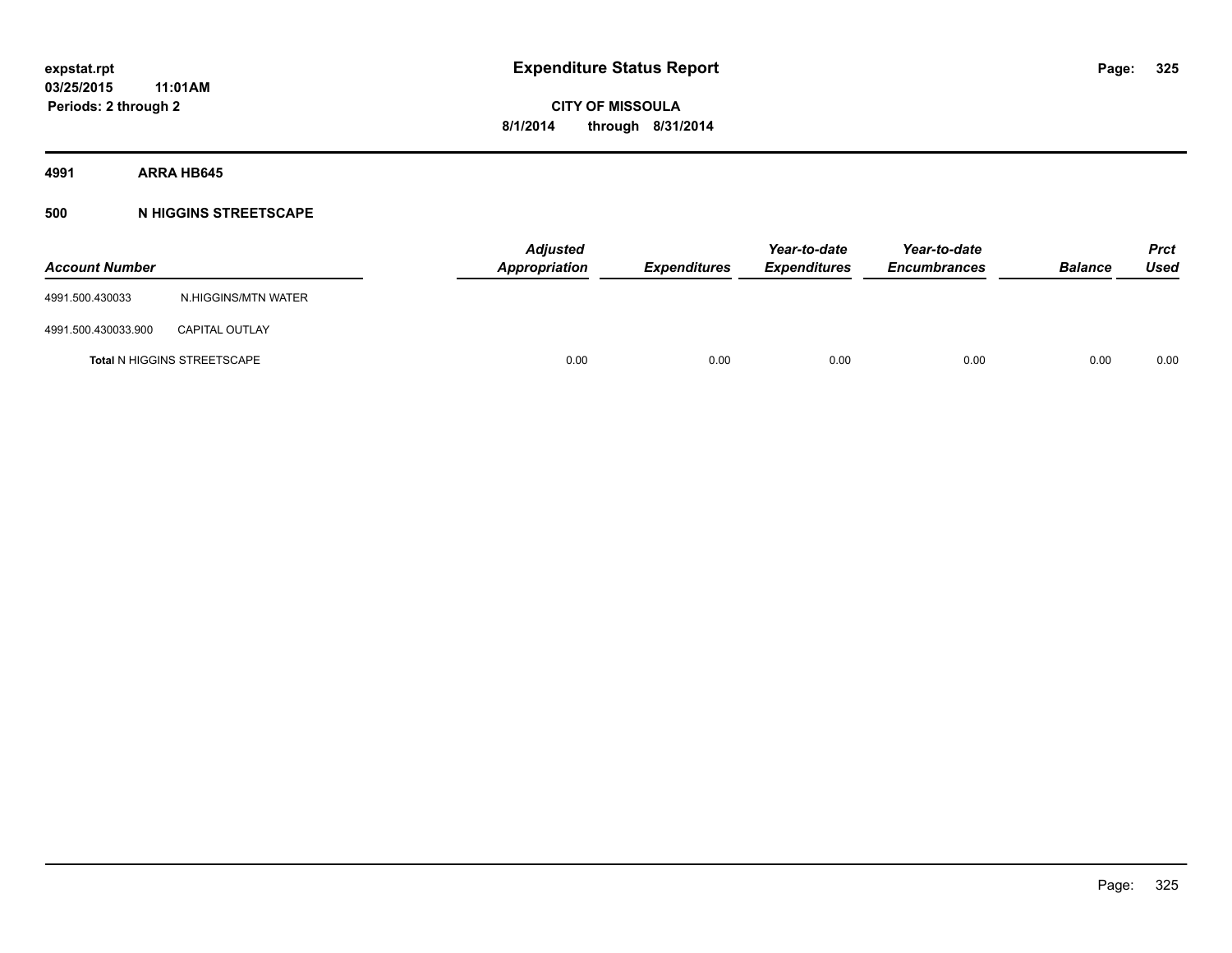**4991 ARRA HB645**

# **520 N HIGGINS PAVING**

| <b>Account Number</b>         |                                      | <b>Adjusted</b><br><b>Appropriation</b> | <b>Expenditures</b> | Year-to-date<br><b>Expenditures</b> | Year-to-date<br><b>Encumbrances</b> | <b>Balance</b> | <b>Prct</b><br><b>Used</b> |
|-------------------------------|--------------------------------------|-----------------------------------------|---------------------|-------------------------------------|-------------------------------------|----------------|----------------------------|
| 4991.520.430030               | PRELIMINARY ENGINEERING              |                                         |                     |                                     |                                     |                |                            |
| 4991.520.430030.900           | <b>CAPITAL OUTLAY</b>                |                                         |                     |                                     |                                     |                |                            |
|                               | <b>Total PRELIMINARY ENGINEERING</b> | 0.00                                    | 0.00                | 0.00                                | 0.00                                | 0.00           | 0.00                       |
| 4991.520.430031               | <b>CONTRUCTION ENGINEERING</b>       |                                         |                     |                                     |                                     |                |                            |
| 4991.520.430031.900           | <b>CAPITAL OUTLAY</b>                |                                         |                     |                                     |                                     |                |                            |
|                               | <b>Total CONTRUCTION ENGINEERING</b> | 0.00                                    | 0.00                | 0.00                                | 0.00                                | 0.00           | 0.00                       |
| 4991.520.430032               | CONTRACTOR PAYMENTS-CONTSTRUCTION    |                                         |                     |                                     |                                     |                |                            |
| 4991.520.430032.900           | <b>CAPITAL OUTLAY</b>                |                                         |                     |                                     |                                     |                |                            |
| <b>Total N HIGGINS PAVING</b> |                                      | 0.00                                    | 0.00                | 0.00                                | 0.00                                | 0.00           | 0.00                       |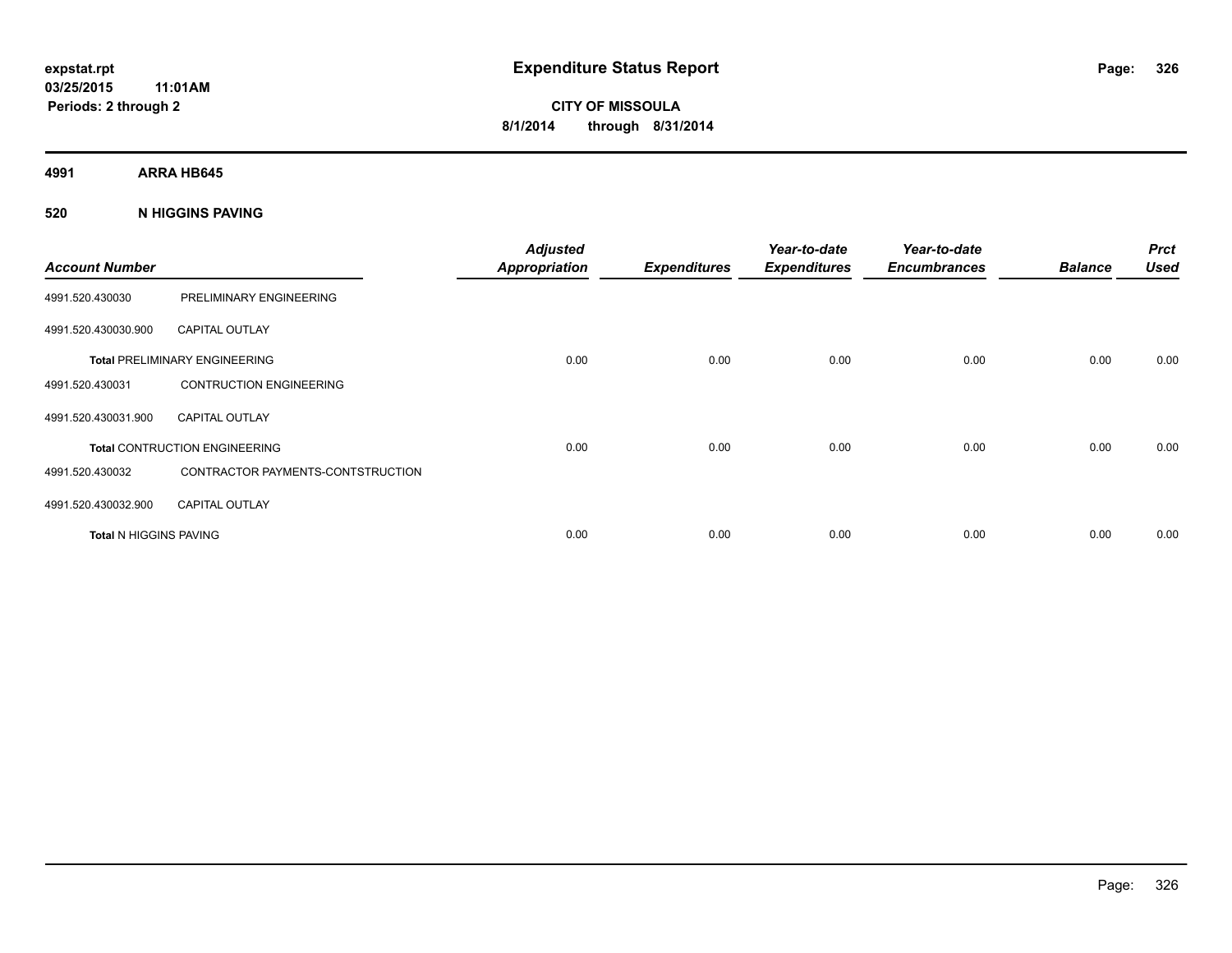**4991 ARRA HB645**

# **525 BROOKS ST CURB & SW IMPROVEMENTS**

| <b>Account Number</b> |                                                   | <b>Adjusted</b><br><b>Appropriation</b> | <b>Expenditures</b> | Year-to-date<br><b>Expenditures</b> | Year-to-date<br><b>Encumbrances</b> | <b>Balance</b> | <b>Prct</b><br><b>Used</b> |
|-----------------------|---------------------------------------------------|-----------------------------------------|---------------------|-------------------------------------|-------------------------------------|----------------|----------------------------|
| 4991.525.430030       | PRELIMINARY ENGINEERING                           |                                         |                     |                                     |                                     |                |                            |
| 4991.525.430030.900   | <b>CAPITAL OUTLAY</b>                             |                                         |                     |                                     |                                     |                |                            |
|                       | <b>Total PRELIMINARY ENGINEERING</b>              | 0.00                                    | 0.00                | 0.00                                | 0.00                                | 0.00           | 0.00                       |
| 4991.525.430031       | <b>CONTRUCTION ENGINEERING</b>                    |                                         |                     |                                     |                                     |                |                            |
| 4991.525.430031.900   | <b>CAPITAL OUTLAY</b>                             |                                         |                     |                                     |                                     |                |                            |
|                       | <b>Total CONTRUCTION ENGINEERING</b>              | 0.00                                    | 0.00                | 0.00                                | 0.00                                | 0.00           | 0.00                       |
| 4991.525.430032       | CONTRACTOR PAYMENTS-CONTSTRUCTION                 |                                         |                     |                                     |                                     |                |                            |
| 4991.525.430032.900   | <b>CAPITAL OUTLAY</b>                             |                                         |                     |                                     |                                     |                |                            |
|                       | <b>Total BROOKS ST CURB &amp; SW IMPROVEMENTS</b> | 0.00                                    | 0.00                | 0.00                                | 0.00                                | 0.00           | 0.00                       |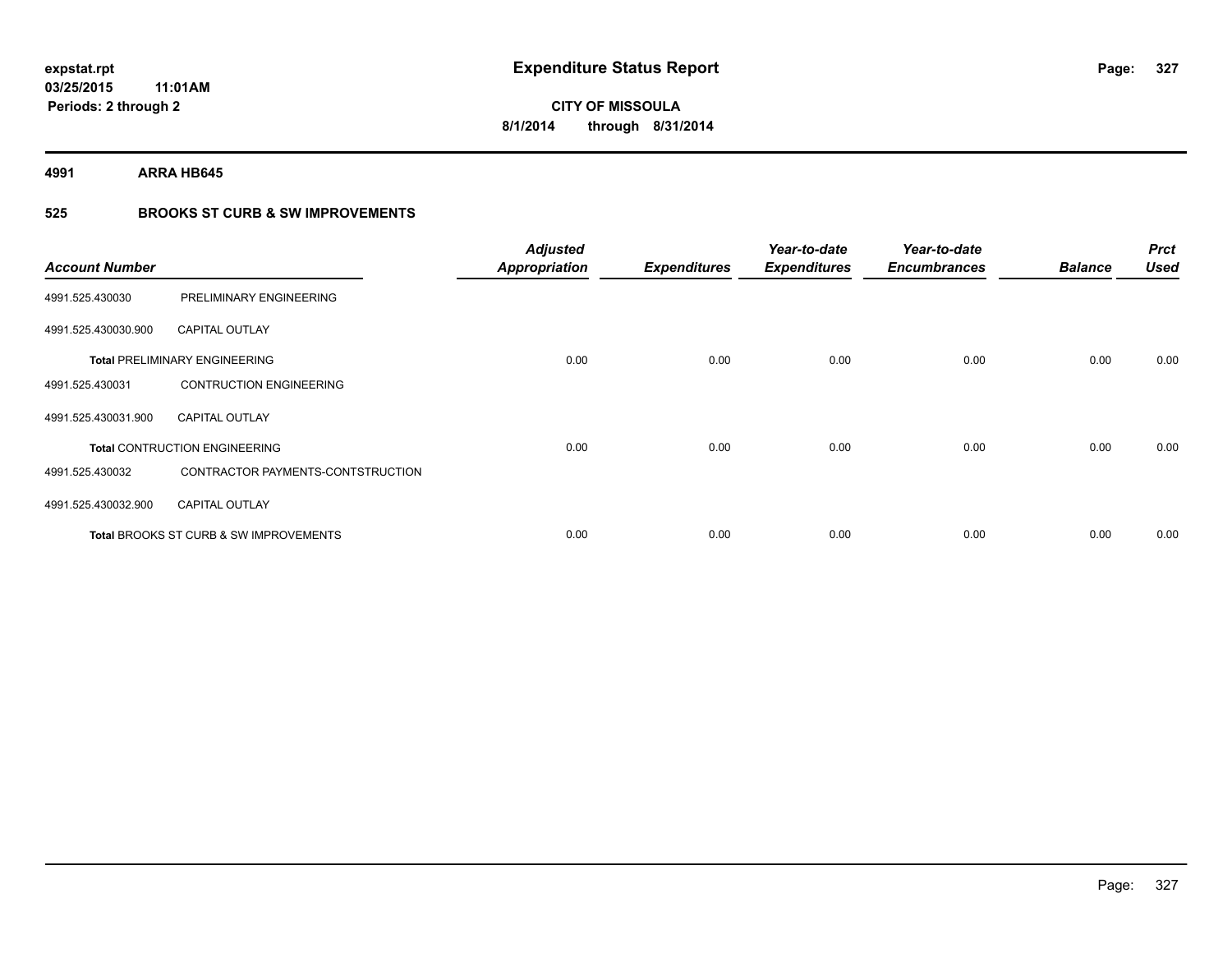**CITY OF MISSOULA 8/1/2014 through 8/31/2014**

**4991 ARRA HB645**

**530 CURB RAMPS**

| <b>Account Number</b>          |                                      | <b>Adjusted</b><br><b>Appropriation</b> | <b>Expenditures</b> | Year-to-date<br><b>Expenditures</b> | Year-to-date<br><b>Encumbrances</b> | <b>Balance</b> | <b>Prct</b><br><b>Used</b> |
|--------------------------------|--------------------------------------|-----------------------------------------|---------------------|-------------------------------------|-------------------------------------|----------------|----------------------------|
| 4991.530.430030                | PRELIMINARY ENGINEERING              |                                         |                     |                                     |                                     |                |                            |
| 4991.530.430030.100            | PERSONAL SERVICES                    |                                         |                     |                                     |                                     |                |                            |
| <b>Total PERSONAL SERVICES</b> |                                      | 0.00                                    | 0.00                | 0.00                                | 0.00                                | 0.00           | 0.00                       |
| 4991.530.430030.900            | <b>CAPITAL OUTLAY</b>                |                                         |                     |                                     |                                     |                |                            |
|                                | <b>Total PRELIMINARY ENGINEERING</b> | 0.00                                    | 0.00                | 0.00                                | 0.00                                | 0.00           | 0.00                       |
| 4991.530.430031                | <b>CONTRUCTION ENGINEERING</b>       |                                         |                     |                                     |                                     |                |                            |
| 4991.530.430031.900            | <b>CAPITAL OUTLAY</b>                |                                         |                     |                                     |                                     |                |                            |
|                                | <b>Total CONTRUCTION ENGINEERING</b> | 0.00                                    | 0.00                | 0.00                                | 0.00                                | 0.00           | 0.00                       |
| 4991.530.430032                | CONTRACTOR PAYMENTS-CONTSTRUCTION    |                                         |                     |                                     |                                     |                |                            |
| 4991.530.430032.900            | <b>CAPITAL OUTLAY</b>                |                                         |                     |                                     |                                     |                |                            |
| <b>Total CURB RAMPS</b>        |                                      | 0.00                                    | 0.00                | 0.00                                | 0.00                                | 0.00           | 0.00                       |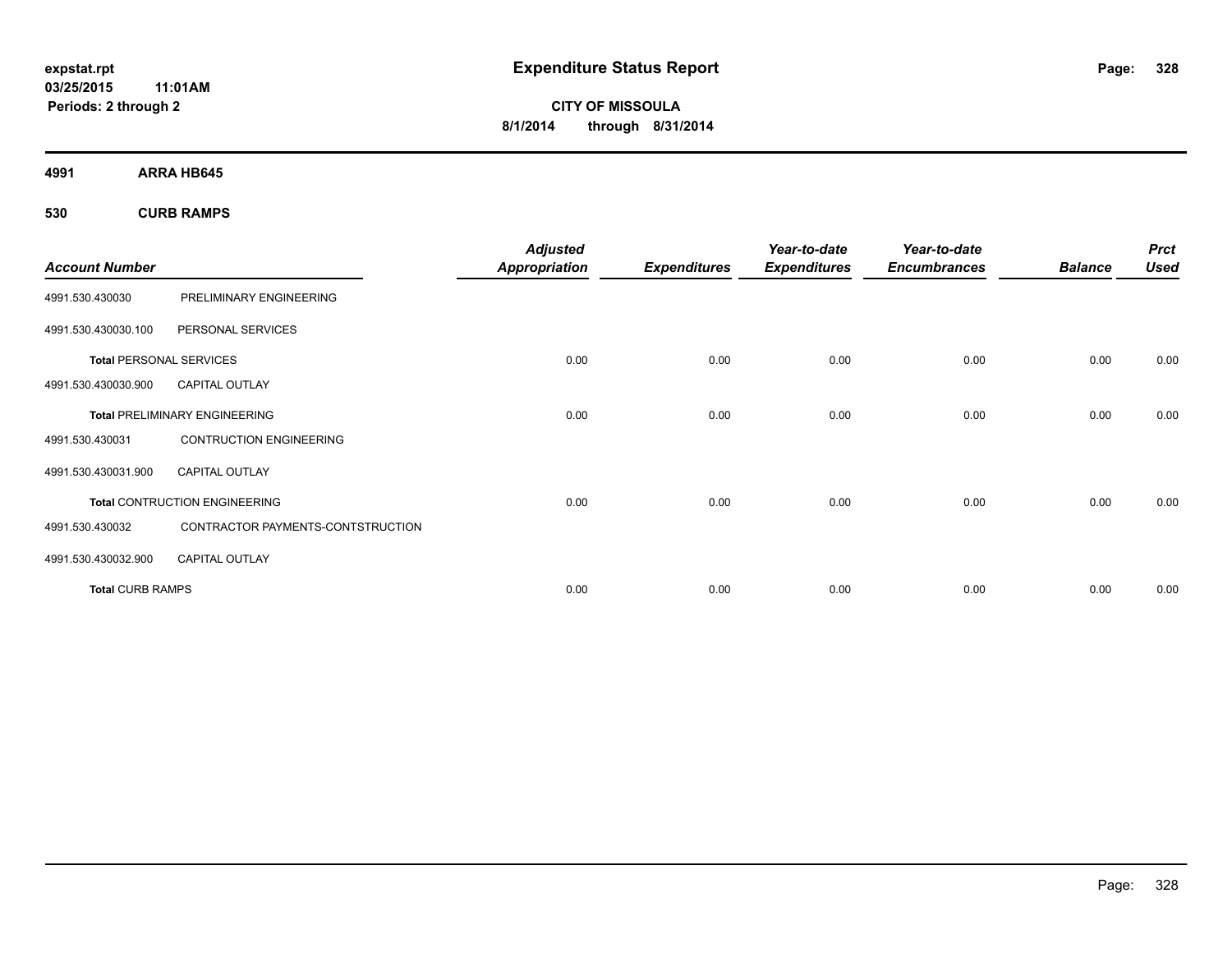**4991 ARRA HB645**

# **535 PARKS PLAYGROUND INSTALLS**

| <b>Account Number</b>          |                                        | <b>Adjusted</b><br><b>Appropriation</b> | <b>Expenditures</b> | Year-to-date<br><b>Expenditures</b> | Year-to-date<br><b>Encumbrances</b> | <b>Balance</b> | <b>Prct</b><br><b>Used</b> |
|--------------------------------|----------------------------------------|-----------------------------------------|---------------------|-------------------------------------|-------------------------------------|----------------|----------------------------|
| 4991.535.430030                | PRELIMINARY ENGINEERING                |                                         |                     |                                     |                                     |                |                            |
| 4991.535.430030.100            | PERSONAL SERVICES                      |                                         |                     |                                     |                                     |                |                            |
| <b>Total PERSONAL SERVICES</b> |                                        | 0.00                                    | 0.00                | 0.00                                | 0.00                                | 0.00           | 0.00                       |
| 4991.535.430030.900            | <b>CAPITAL OUTLAY</b>                  |                                         |                     |                                     |                                     |                |                            |
|                                | <b>Total PRELIMINARY ENGINEERING</b>   | 0.00                                    | 0.00                | 0.00                                | 0.00                                | 0.00           | 0.00                       |
| 4991.535.430031                | <b>CONTRUCTION ENGINEERING</b>         |                                         |                     |                                     |                                     |                |                            |
| 4991.535.430031.900            | <b>CAPITAL OUTLAY</b>                  |                                         |                     |                                     |                                     |                |                            |
|                                | <b>Total CONTRUCTION ENGINEERING</b>   | 0.00                                    | 0.00                | 0.00                                | 0.00                                | 0.00           | 0.00                       |
| 4991.535.430032                | CONTRACTOR PAYMENTS-CONTSTRUCTION      |                                         |                     |                                     |                                     |                |                            |
| 4991.535.430032.900            | <b>CAPITAL OUTLAY</b>                  |                                         |                     |                                     |                                     |                |                            |
|                                | <b>Total PARKS PLAYGROUND INSTALLS</b> | 0.00                                    | 0.00                | 0.00                                | 0.00                                | 0.00           | 0.00                       |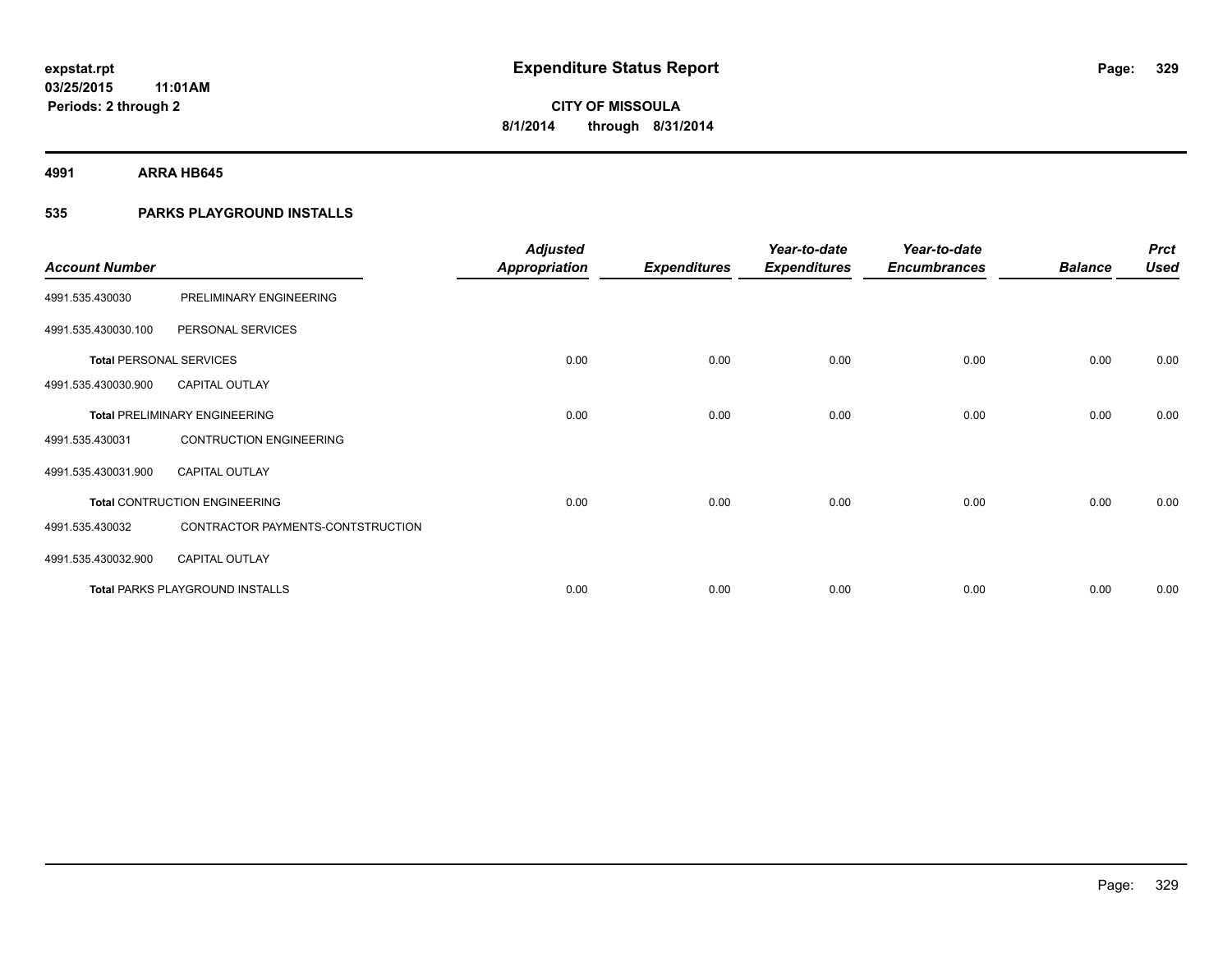**4991 ARRA HB645**

# **540 GREENOUGH PARK BRIDGE**

| <b>Account Number</b>          |                                      | <b>Adjusted</b><br><b>Appropriation</b> | <b>Expenditures</b> | Year-to-date<br><b>Expenditures</b> | Year-to-date<br><b>Encumbrances</b> | <b>Balance</b> | <b>Prct</b><br><b>Used</b> |
|--------------------------------|--------------------------------------|-----------------------------------------|---------------------|-------------------------------------|-------------------------------------|----------------|----------------------------|
| 4991.540.430030                | PRELIMINARY ENGINEERING              |                                         |                     |                                     |                                     |                |                            |
| 4991.540.430030.900            | <b>CAPITAL OUTLAY</b>                |                                         |                     |                                     |                                     |                |                            |
|                                | <b>Total PRELIMINARY ENGINEERING</b> | 0.00                                    | 0.00                | 0.00                                | 0.00                                | 0.00           | 0.00                       |
| 4991.540.430031                | <b>CONTRUCTION ENGINEERING</b>       |                                         |                     |                                     |                                     |                |                            |
| 4991.540.430031.900            | <b>CAPITAL OUTLAY</b>                |                                         |                     |                                     |                                     |                |                            |
|                                | <b>Total CONTRUCTION ENGINEERING</b> | 0.00                                    | 0.00                | 0.00                                | 0.00                                | 0.00           | 0.00                       |
| 4991.540.430032                | CONTRACTOR PAYMENTS-CONTSTRUCTION    |                                         |                     |                                     |                                     |                |                            |
| 4991.540.430032.100            | PERSONAL SERVICES                    |                                         |                     |                                     |                                     |                |                            |
| <b>Total PERSONAL SERVICES</b> |                                      | 0.00                                    | 0.00                | 0.00                                | 0.00                                | 0.00           | 0.00                       |
| 4991.540.430032.900            | <b>CAPITAL OUTLAY</b>                |                                         |                     |                                     |                                     |                |                            |
| <b>Total ARRA HB645</b>        |                                      | 0.00                                    | 0.00                | 0.00                                | 0.00                                | 0.00           | 0.00                       |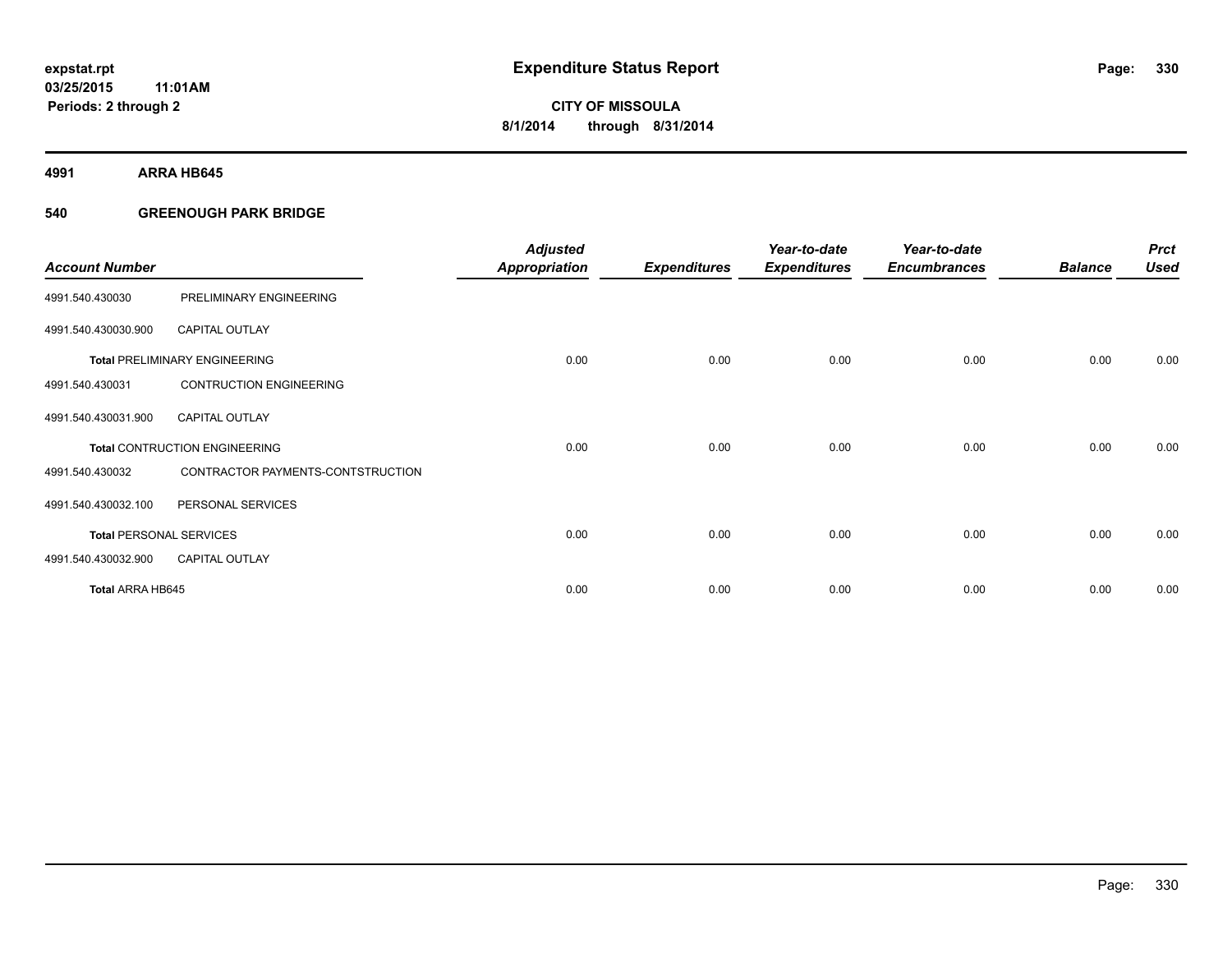# **4992 WFL MILLER CREEK ROAD**

# **390 NON-DEPARTMENTAL**

| <b>Account Number</b> |                             | Adjusted<br><b>Appropriation</b> | <b>Expenditures</b> | Year-to-date<br><b>Expenditures</b> | Year-to-date<br><b>Encumbrances</b> | <b>Balance</b> | <b>Prct</b><br><b>Used</b> |
|-----------------------|-----------------------------|----------------------------------|---------------------|-------------------------------------|-------------------------------------|----------------|----------------------------|
| 4992.390.430230       | STREET RESTORATION          |                                  |                     |                                     |                                     |                |                            |
| 4992.390.430230.900   | <b>CAPITAL OUTLAY</b>       |                                  |                     |                                     |                                     |                |                            |
|                       | Total WFL MILLER CREEK ROAD | 0.00                             | 0.00                | 0.00                                | 0.00                                | 0.00           | 0.00                       |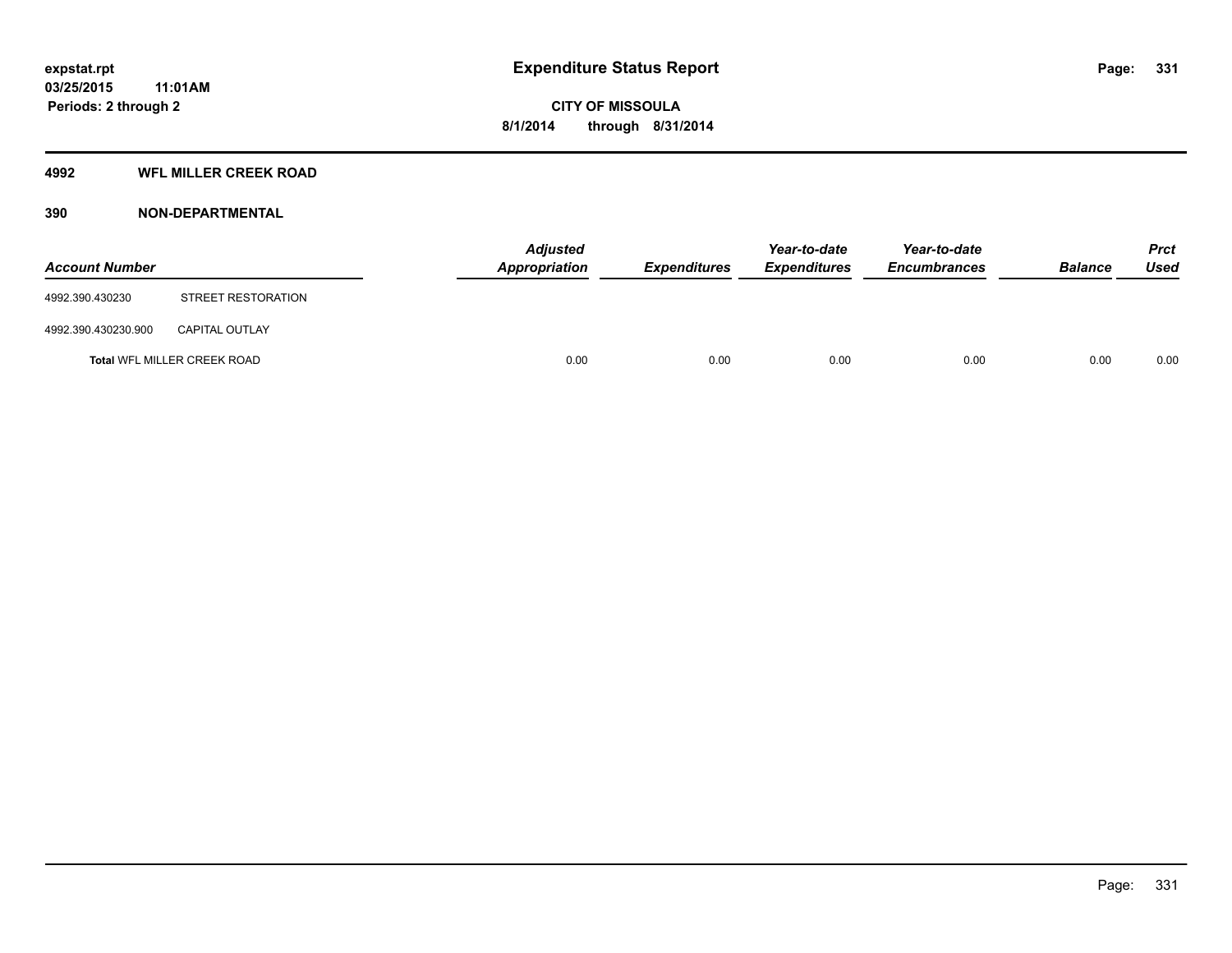### **4993 WESTERN FEDERAL LANDS**

# **280 PUBLIC WORKS ADMIN/ENGINEERING**

| <b>Account Number</b>          |                                                                                         | <b>Adjusted</b><br>Appropriation | <b>Expenditures</b>    | Year-to-date<br><b>Expenditures</b> | Year-to-date<br><b>Encumbrances</b> | <b>Balance</b>               | <b>Prct</b><br><b>Used</b> |
|--------------------------------|-----------------------------------------------------------------------------------------|----------------------------------|------------------------|-------------------------------------|-------------------------------------|------------------------------|----------------------------|
| 4993.280.430022                | RATTLESNAKE UNIVERSITY CROSSING                                                         |                                  |                        |                                     |                                     |                              |                            |
| 4993.280.430022.300            | <b>PURCHASED SERVICES</b>                                                               |                                  |                        |                                     |                                     |                              |                            |
|                                | <b>Total PURCHASED SERVICES</b>                                                         | 0.00                             | 0.00                   | 0.00                                | 0.00                                | 0.00                         | 0.00                       |
| 4993.280.430022.900            | <b>CAPITAL OUTLAY</b>                                                                   |                                  |                        |                                     |                                     |                              |                            |
|                                | Total RATTLESNAKE UNIVERSITY CROSSING                                                   | 0.00                             | 0.00                   | 0.00                                | 0.00                                | 0.00                         | 0.00                       |
| 4993.280.430024                | RUX PH 11/PROJ 2010-022(B)                                                              |                                  |                        |                                     |                                     |                              |                            |
| 4993.280.430024.100            | PERSONAL SERVICES                                                                       |                                  |                        |                                     |                                     |                              |                            |
| <b>Total PERSONAL SERVICES</b> |                                                                                         | 0.00                             | 0.00                   | 0.00                                | 0.00                                | 0.00                         | 0.00                       |
| 4993.280.430024.900            | <b>CAPITAL OUTLAY</b>                                                                   |                                  |                        |                                     |                                     |                              |                            |
|                                | 4993.280.430024.930.000 RUX PHASE 2-PROJ 2010-022(B<br>Total RUX PH 11/PROJ 2010-022(B) | 0.00<br>0.00                     | 37,959.51<br>37,959.51 | 37,959.51<br>37,959.51              | 0.00<br>0.00                        | $-37,959.51$<br>$-37,959.51$ | 0.00<br>0.00               |
| 4993.280.430223                | <b>FACILITY MAINT ENERGY CONSERVATION</b>                                               |                                  |                        |                                     |                                     |                              |                            |
| 4993.280.430223.900            | <b>CAPITAL OUTLAY</b>                                                                   |                                  |                        |                                     |                                     |                              |                            |
|                                | <b>Total FACILITY MAINT ENERGY CONSERVATION</b>                                         | 0.00                             | 0.00                   | 0.00                                | 0.00                                | 0.00                         | 0.00                       |
|                                | <b>Total WESTERN FEDERAL LANDS</b>                                                      | 0.00                             | 37,959.51              | 37,959.51                           | 0.00                                | $-37,959.51$                 | 0.00                       |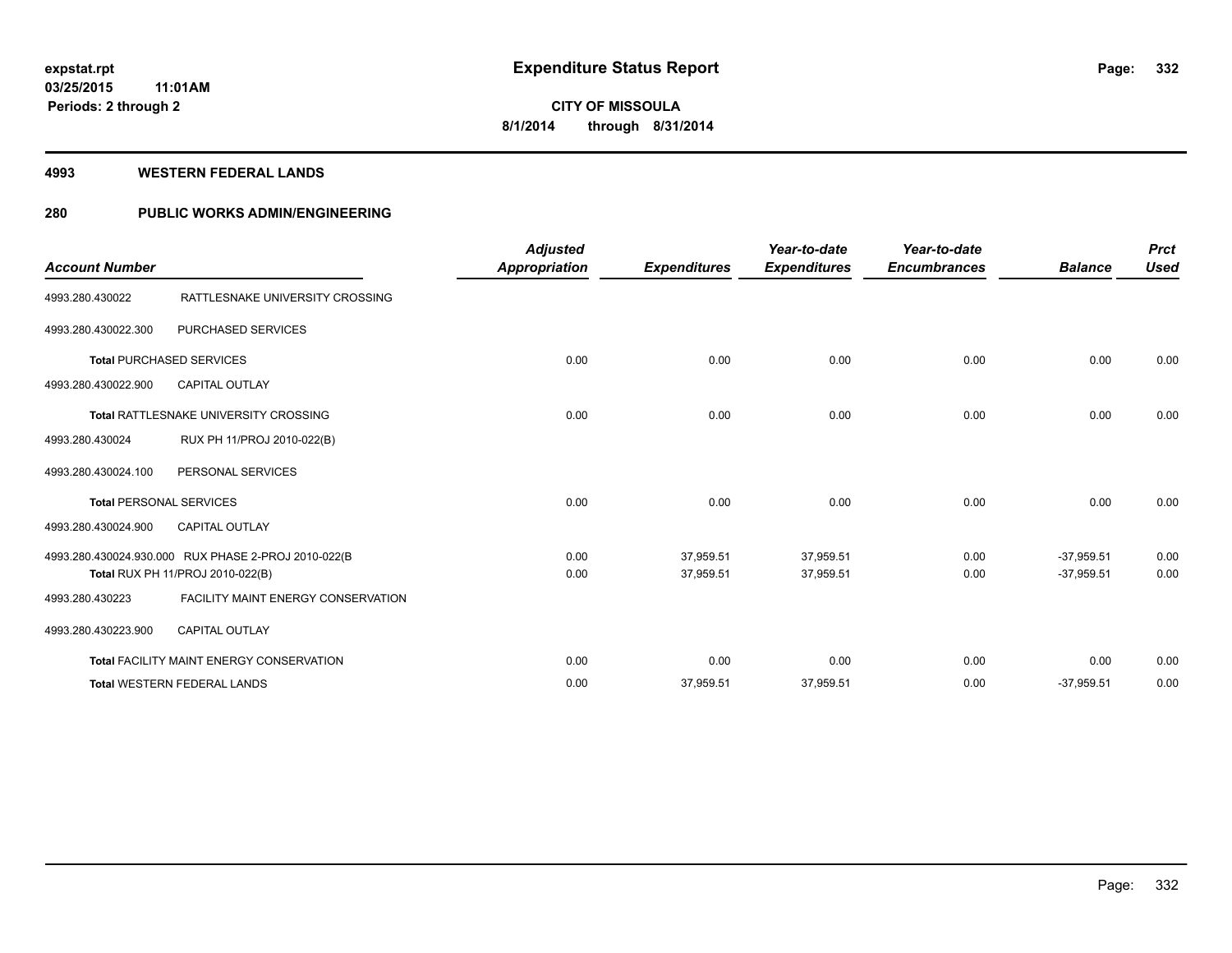**5020 CIVIC STADIUM**

# **395 PARKING COMMISSION**

| <b>Account Number</b>      |                                                     | <b>Adjusted</b><br><b>Appropriation</b> | <b>Expenditures</b> | Year-to-date<br><b>Expenditures</b> | Year-to-date<br><b>Encumbrances</b> | <b>Balance</b> | <b>Prct</b><br><b>Used</b> |
|----------------------------|-----------------------------------------------------|-----------------------------------------|---------------------|-------------------------------------|-------------------------------------|----------------|----------------------------|
|                            |                                                     |                                         |                     |                                     |                                     |                |                            |
| 5020.395.460000            | <b>CULTURE &amp; RECREATION</b>                     |                                         |                     |                                     |                                     |                |                            |
| 5020.395.460000.500        | <b>FIXED CHARGES</b>                                |                                         |                     |                                     |                                     |                |                            |
|                            | 5020.395.460000.500.000 CIVIC STADIUM/FIXED CHARGES | 3,000.00                                | 0.00                | 0.00                                | 0.00                                | 3,000.00       | 0.00                       |
|                            | Total CULTURE & RECREATION                          | 3,000.00                                | 0.00                | 0.00                                | 0.00                                | 3,000.00       | 0.00                       |
| 5020.395.490200            | REVENUE BOND DEBT SERVICE                           |                                         |                     |                                     |                                     |                |                            |
| 5020.395.490200.600        | <b>DEBT SERVICE</b>                                 |                                         |                     |                                     |                                     |                |                            |
| 5020.395.490200.610.000    | PRINCIPAL                                           | 33,420.00                               | 0.00                | 0.00                                | 0.00                                | 33,420.00      | 0.00                       |
| 5020.395.490200.620.000    | <b>INTEREST / SERVICE FEES</b>                      | 83,580.00                               | 0.00                | 0.00                                | 0.00                                | 83,580.00      | 0.00                       |
|                            | Total REVENUE BOND DEBT SERVICE                     | 117,000.00                              | 0.00                | 0.00                                | 0.00                                | 117,000.00     | 0.00                       |
| 5020.395.510000            | <b>MISCELLANEOUS</b>                                |                                         |                     |                                     |                                     |                |                            |
| 5020.395.510000.800        | OTHER OBJECTS                                       |                                         |                     |                                     |                                     |                |                            |
| <b>Total MISCELLANEOUS</b> |                                                     | 0.00                                    | 0.00                | 0.00                                | 0.00                                | 0.00           | 0.00                       |
| <b>Total CIVIC STADIUM</b> |                                                     | 120,000.00                              | 0.00                | 0.00                                | 0.00                                | 120,000.00     | 0.00                       |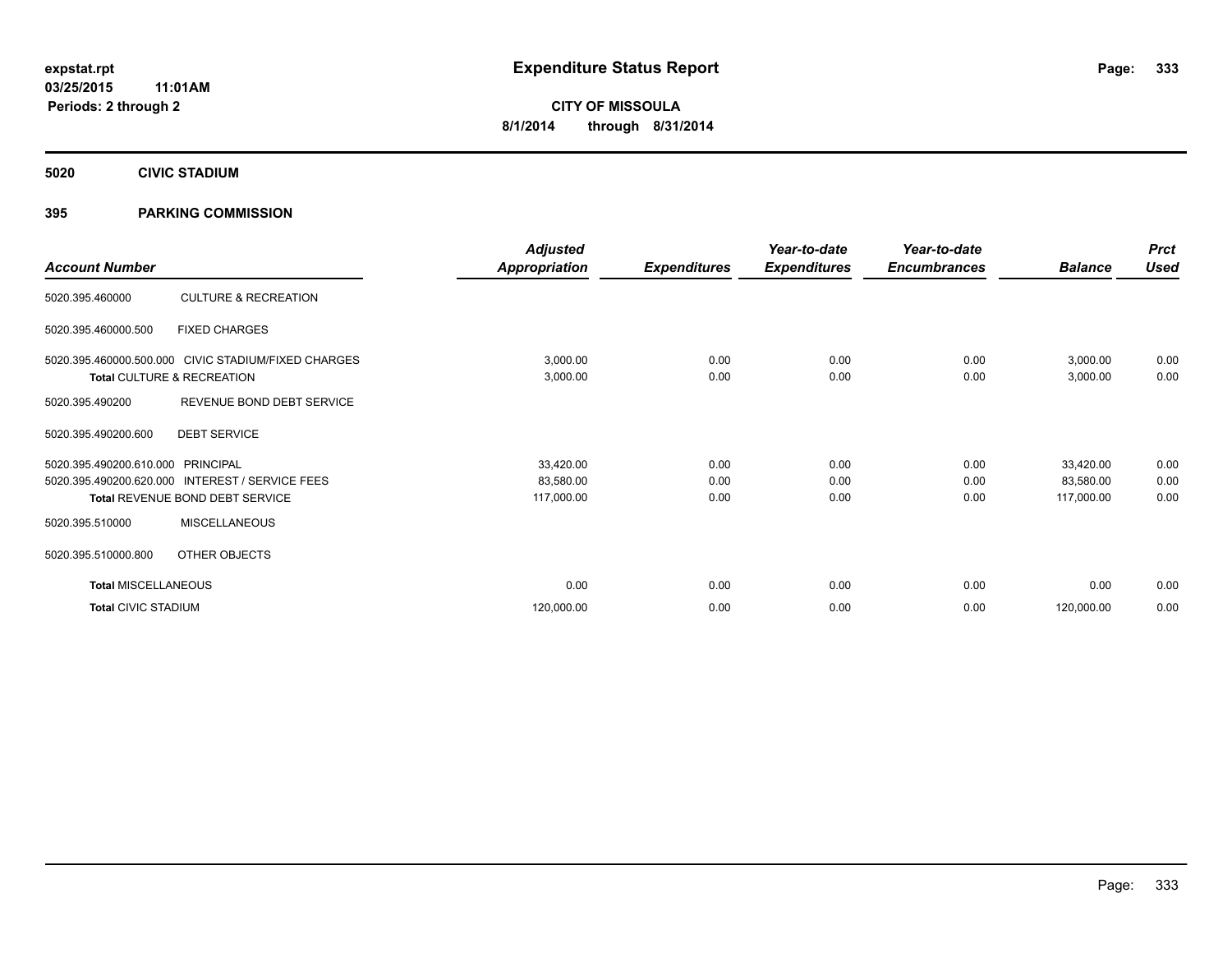# **CITY OF MISSOULA 8/1/2014 through 8/31/2014**

**5210 WATER**

# **335 WATER**

| <b>Account Number</b>           |                                                           | <b>Adjusted</b><br><b>Appropriation</b> | <b>Expenditures</b>    | Year-to-date<br><b>Expenditures</b> | Year-to-date<br><b>Encumbrances</b> | <b>Balance</b>           | <b>Prct</b><br><b>Used</b> |
|---------------------------------|-----------------------------------------------------------|-----------------------------------------|------------------------|-------------------------------------|-------------------------------------|--------------------------|----------------------------|
| 5210.335.430590                 | OTHER ACTIVITIES                                          |                                         |                        |                                     |                                     |                          |                            |
| 5210.335.430590.300             | <b>PURCHASED SERVICES</b>                                 |                                         |                        |                                     |                                     |                          |                            |
| <b>Total PURCHASED SERVICES</b> | 5210.335.430590.350.000 ACQUISITION/PROFESSIONAL SERVICES | 0.00<br>0.00                            | 71.343.39<br>71,343.39 | 71.343.39<br>71,343.39              | 0.00<br>0.00                        | -71.343.39<br>-71,343.39 | 0.00<br>0.00               |
| 5210.335.430590.900             | <b>CAPITAL OUTLAY</b>                                     |                                         |                        |                                     |                                     |                          |                            |
| <b>Total CAPITAL OUTLAY</b>     |                                                           | 0.00                                    | 0.00                   | 0.00                                | 0.00                                | 0.00                     | 0.00                       |
| <b>Total WATER</b>              |                                                           | 0.00                                    | 71,343.39              | 71,343.39                           | 0.00                                | -71.343.39               | 0.00                       |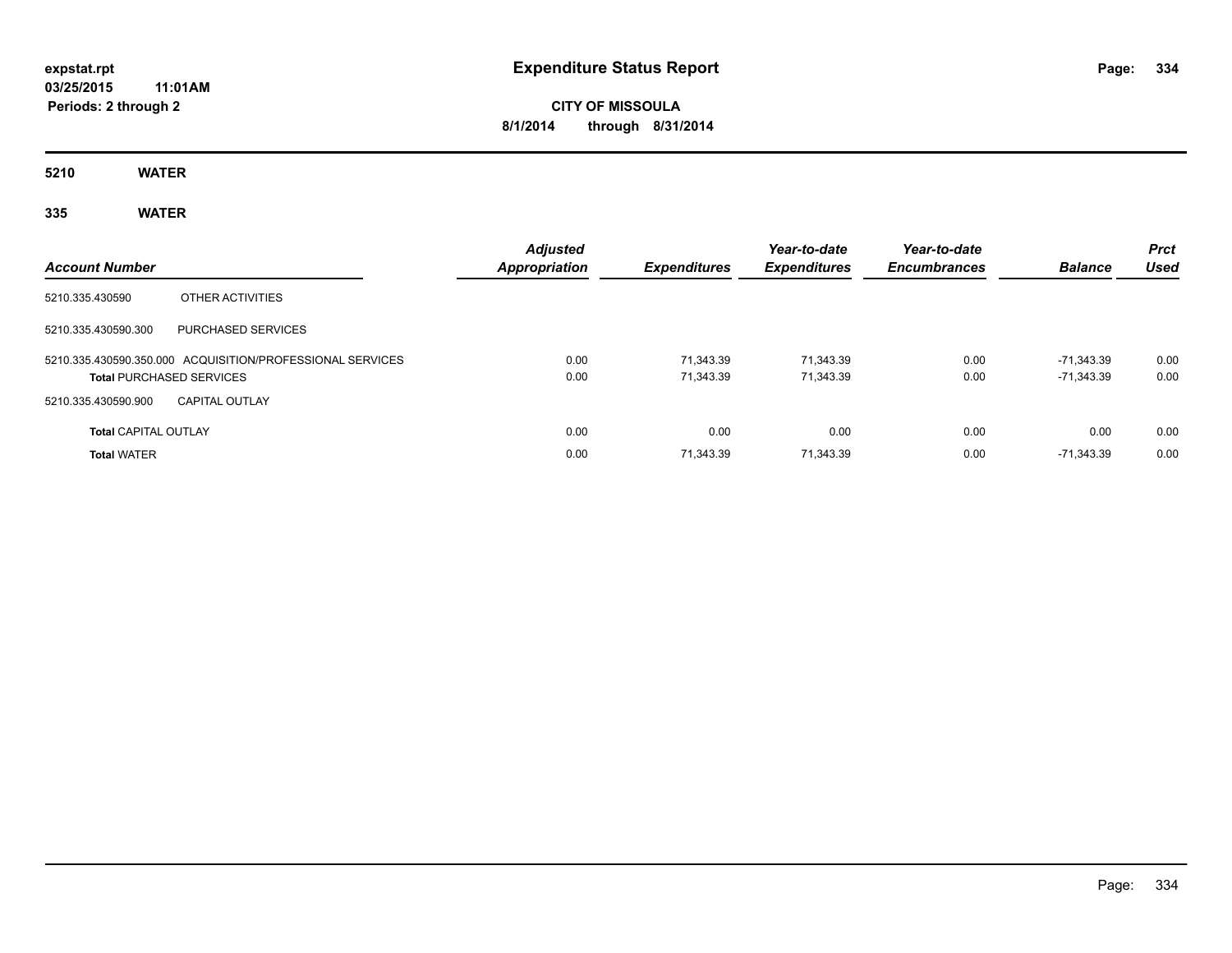# **5310 SEWER OPERATING BUDGET FUND**

|                                         |                                                         | <b>Adjusted</b>      |                     | Year-to-date        | Year-to-date        |                | <b>Prct</b> |
|-----------------------------------------|---------------------------------------------------------|----------------------|---------------------|---------------------|---------------------|----------------|-------------|
| <b>Account Number</b>                   |                                                         | <b>Appropriation</b> | <b>Expenditures</b> | <b>Expenditures</b> | <b>Encumbrances</b> | <b>Balance</b> | <b>Used</b> |
| 5310.330.410400                         | <b>DEPRECIATION</b>                                     |                      |                     |                     |                     |                |             |
| 5310.330.410400.800                     | OTHER OBJECTS                                           |                      |                     |                     |                     |                |             |
| <b>Total DEPRECIATION</b>               |                                                         | 0.00                 | 0.00                | 0.00                | 0.00                | 0.00           | 0.00        |
| 5310.330.430610                         | <b>ADMINISTRATION</b>                                   |                      |                     |                     |                     |                |             |
| 5310.330.430610.100                     | PERSONAL SERVICES                                       |                      |                     |                     |                     |                |             |
|                                         | 5310.330.430610.110.000 SALARIES AND WAGES              | 118,720.00           | 12,961.47           | 16,726.68           | 0.00                | 101,993.32     | 14.09       |
|                                         | 5310.330.430610.140.000 EMPLOYER CONTRIBUTIONS          | 37,856.00            | 3,735.62            | 7,286.85            | 0.00                | 30,569.15      | 19.25       |
| <b>Total PERSONAL SERVICES</b>          |                                                         | 156,576.00           | 16,697.09           | 24,013.53           | 0.00                | 132,562.47     | 15.34       |
| 5310.330.430610.200                     | <b>SUPPLIES</b>                                         |                      |                     |                     |                     |                |             |
| 5310.330.430610.210.000 OFFICE SUPPLIES |                                                         | 3,400.00             | 146.89              | 146.89              | 0.00                | 3,253.11       | 4.32        |
|                                         | 5310.330.430610.220.000 OPERATING SUPPLIES              | 1,000.00             | 81.50               | 81.50               | 0.00                | 918.50         | 8.15        |
| 5310.330.430610.231.000 GASOLINE        |                                                         | 60,000.00            | 0.00                | 0.00                | 0.00                | 60,000.00      | 0.00        |
| <b>Total SUPPLIES</b>                   |                                                         | 64,400.00            | 228.39              | 228.39              | 0.00                | 64,171.61      | 0.35        |
| 5310.330.430610.300                     | PURCHASED SERVICES                                      |                      |                     |                     |                     |                |             |
| 5310.330.430610.310.000 COMMUNICATIONS  |                                                         | 86.00                | 6.33                | 6.33                | 0.00                | 79.67          | 7.36        |
|                                         | 5310.330.430610.320.000 PRINTING & DUPLICATING          | 1,000.00             | 0.00                | 0.00                | 0.00                | 1,000.00       | 0.00        |
|                                         | 5310.330.430610.330.000 PUBLICITY, SUBSCRIPTIONS & DUES | 1,836.00             | 3,000.00            | 3,534.00            | 0.00                | $-1,698.00$    | 192.48      |
|                                         | 5310.330.430610.344.000 TELEPHONE SERVICE               | 16,337.00            | 1,789.66            | 2,906.35            | 0.00                | 13,430.65      | 17.79       |
|                                         | 5310.330.430610.350.000 PROFESSIONAL SERVICES           | 38,000.00            | 9,155.08            | 9,784.45            | 0.00                | 28,215.55      | 25.75       |
|                                         | 5310.330.430610.360.000 REPAIR & MAINTENANCE            | 5,794.00             | 675.61              | 978.41              | 0.00                | 4,815.59       | 16.89       |
| 5310.330.430610.370.000 TRAVEL          |                                                         | 3,000.00             | 0.00                | 0.00                | 0.00                | 3,000.00       | 0.00        |
| 5310.330.430610.380.000 TRAINING        |                                                         | 1,100.00             | 63.36               | 63.36               | 0.00                | 1,036.64       | 5.76        |
| <b>Total PURCHASED SERVICES</b>         |                                                         | 67,153.00            | 14,690.04           | 17,272.90           | 0.00                | 49,880.10      | 25.72       |
| 5310.330.430610.500                     | <b>FIXED CHARGES</b>                                    |                      |                     |                     |                     |                |             |
| 5310.330.430610.500.000 FIXED CHARGES   |                                                         | 1,173,327.00         | 0.00                | 200.00              | 0.00                | 1,173,127.00   | 0.02        |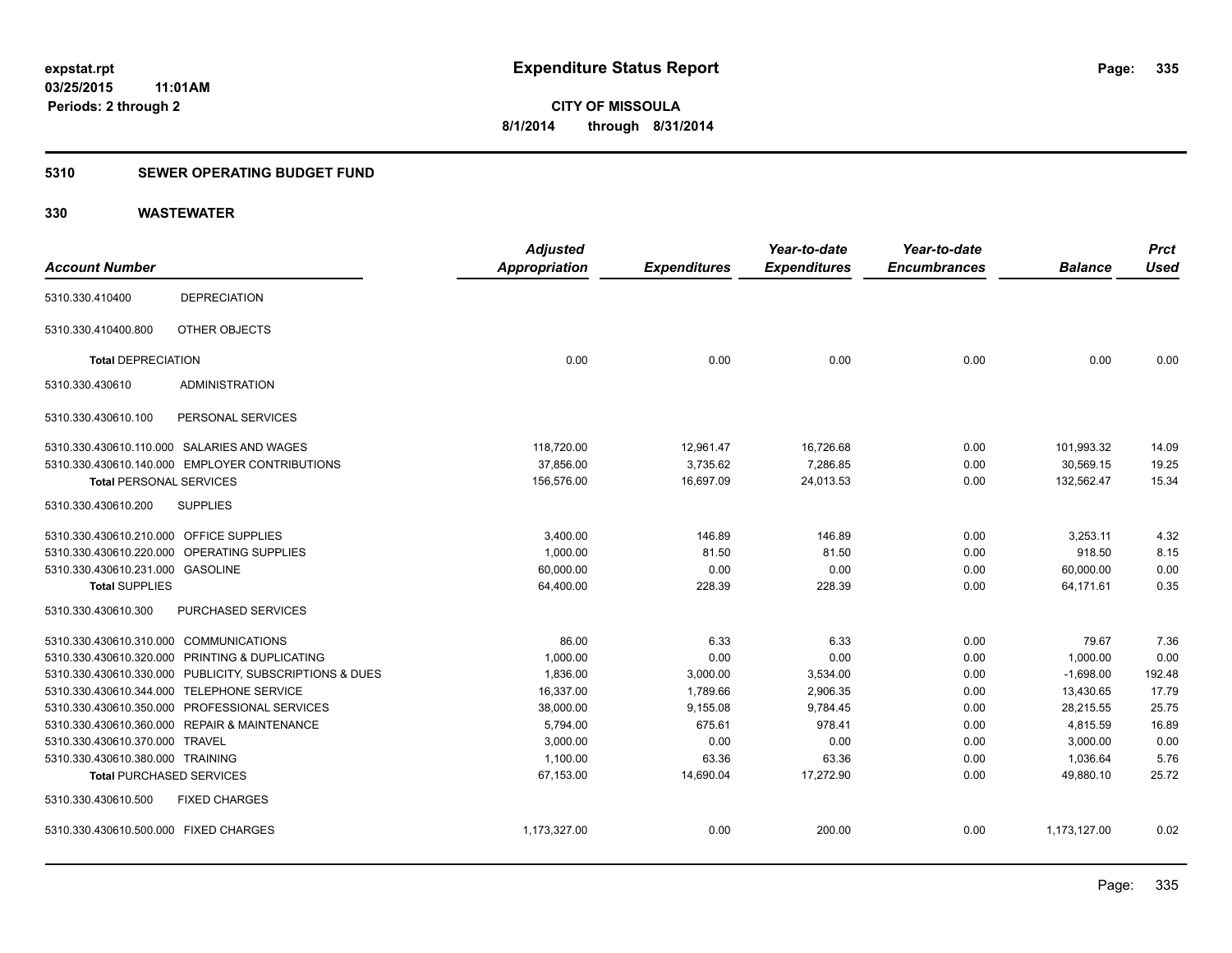# **5310 SEWER OPERATING BUDGET FUND**

| <b>Account Number</b>                      |                                                        | <b>Adjusted</b><br><b>Appropriation</b> | <b>Expenditures</b> | Year-to-date<br><b>Expenditures</b> | Year-to-date<br><b>Encumbrances</b> | <b>Balance</b> | <b>Prct</b><br><b>Used</b> |
|--------------------------------------------|--------------------------------------------------------|-----------------------------------------|---------------------|-------------------------------------|-------------------------------------|----------------|----------------------------|
| <b>Total FIXED CHARGES</b>                 |                                                        | 1,173,327.00                            | 0.00                | 200.00                              | 0.00                                | 1,173,127.00   | 0.02                       |
| 5310.330.430610.700                        | <b>GRANTS &amp; CONTRIBUTIONS</b>                      |                                         |                     |                                     |                                     |                |                            |
|                                            | 5310.330.430610.700.000 GRANTS & CONTRIBUTIONS         | 1,500.00                                | 0.00                | 0.00                                | 0.00                                | 1,500.00       | 0.00                       |
|                                            | <b>Total GRANTS &amp; CONTRIBUTIONS</b>                | 1,500.00                                | 0.00                | 0.00                                | 0.00                                | 1,500.00       | 0.00                       |
| 5310.330.430610.800                        | OTHER OBJECTS                                          |                                         |                     |                                     |                                     |                |                            |
| <b>Total OTHER OBJECTS</b>                 |                                                        | 0.00                                    | 0.00                | 0.00                                | 0.00                                | 0.00           | 0.00                       |
| 5310.330.430610.900                        | <b>CAPITAL OUTLAY</b>                                  |                                         |                     |                                     |                                     |                |                            |
| <b>Total CAPITAL OUTLAY</b>                |                                                        | 0.00                                    | 0.00                | 0.00                                | 0.00                                | 0.00           | 0.00                       |
| <b>Total ADMINISTRATION</b>                |                                                        | 1,462,956.00                            | 31,615.52           | 41,714.82                           | 0.00                                | 1,421,241.18   | 2.85                       |
| 5310.330.430630                            | <b>COLLECTIONS</b>                                     |                                         |                     |                                     |                                     |                |                            |
| 5310.330.430630.100                        | PERSONAL SERVICES                                      |                                         |                     |                                     |                                     |                |                            |
| 5310.330.430630.110.000 SALARIES AND WAGES |                                                        | 438.675.00                              | 54,650.78           | 70,928.02                           | 0.00                                | 367.746.98     | 16.17                      |
|                                            | 5310.330.430630.120.000 OVERTIME/TERMINATION           | 12,000.00                               | 1,201.91            | 1.537.39                            | 0.00                                | 10,462.61      | 12.81                      |
| 5310.330.430630.130.000 OTHER              |                                                        | 5,417.00                                | 0.00                | 0.00                                | 0.00                                | 5,417.00       | 0.00                       |
|                                            | 5310.330.430630.140.000 EMPLOYER CONTRIBUTIONS         | 186,970.00                              | 19,883.34           | 37,341.94                           | 0.00                                | 149,628.06     | 19.97                      |
|                                            | 5310.330.430630.141.000 STATE RETIREMENT CONTRIBUTIONS | 0.00                                    | 135.40              | 177.42                              | 0.00                                | $-177.42$      | 0.00                       |
| <b>Total PERSONAL SERVICES</b>             |                                                        | 643,062.00                              | 75,871.43           | 109,984.77                          | 0.00                                | 533,077.23     | 17.10                      |
| 5310.330.430630.200                        | <b>SUPPLIES</b>                                        |                                         |                     |                                     |                                     |                |                            |
| 5310.330.430630.220.000 OPERATING SUPPLIES |                                                        | 20,000.00                               | 1,986.23            | 2,763.11                            | 0.00                                | 17,236.89      | 13.82                      |
| 5310.330.430630.230.000 REPAIR/MAINTENANCE |                                                        | 77,050.00                               | 19,199.35           | 20,479.36                           | 0.00                                | 56,570.64      | 26.58                      |
| 5310.330.430630.240.000 OTHER SUPPLIES     |                                                        | 2,000.00                                | 187.88              | 187.88                              | 0.00                                | 1,812.12       | 9.39                       |
| <b>Total SUPPLIES</b>                      |                                                        | 99,050.00                               | 21,373.46           | 23,430.35                           | 0.00                                | 75.619.65      | 23.66                      |
| 5310.330.430630.300                        | PURCHASED SERVICES                                     |                                         |                     |                                     |                                     |                |                            |
| 5310.330.430630.310.000 COMMUNICATIONS     |                                                        | 984.00                                  | 0.00                | 0.00                                | 0.00                                | 984.00         | 0.00                       |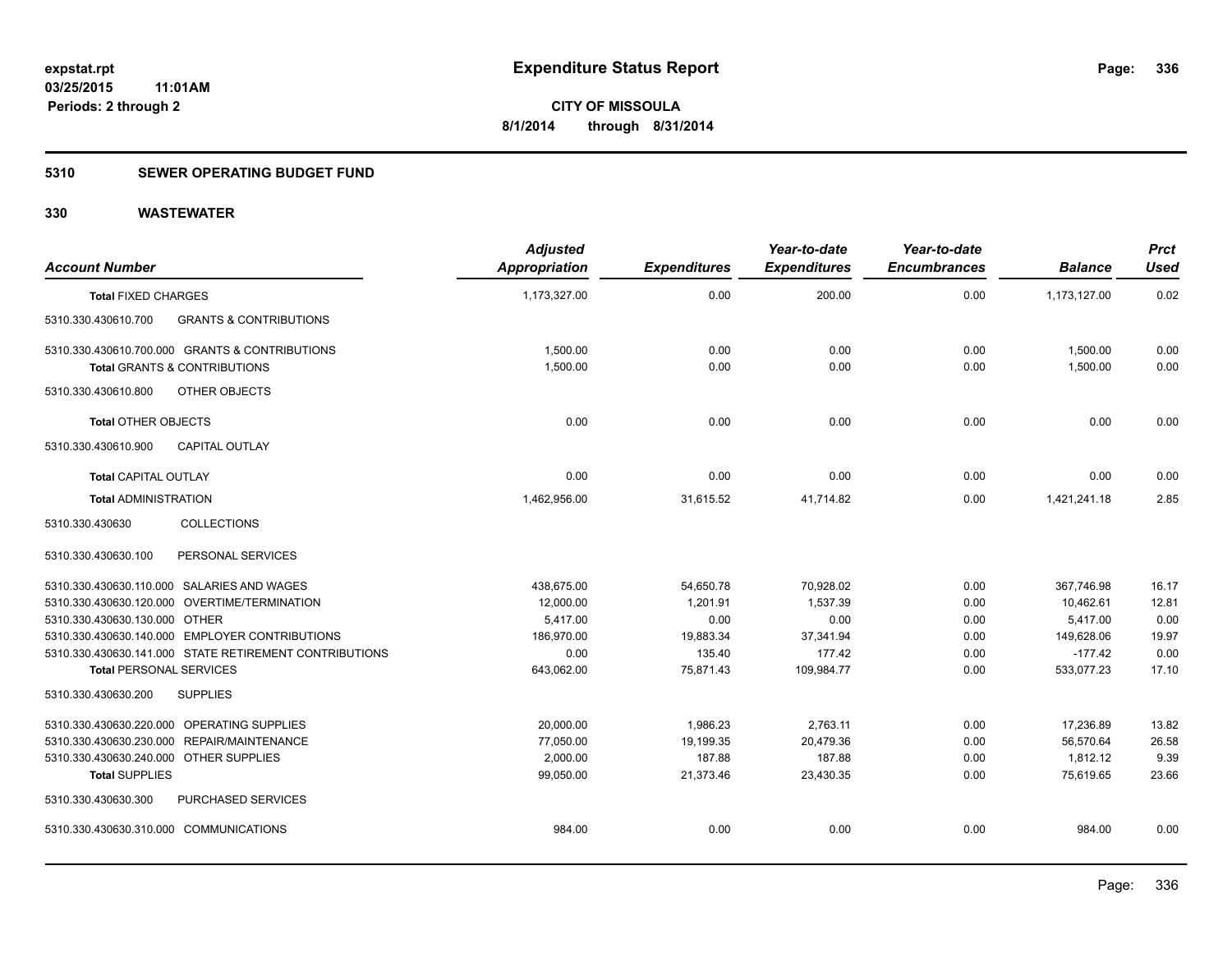# **5310 SEWER OPERATING BUDGET FUND**

| <b>Account Number</b>                             | <b>Adjusted</b><br>Appropriation | <b>Expenditures</b> | Year-to-date<br><b>Expenditures</b> | Year-to-date<br><b>Encumbrances</b> | <b>Balance</b> | <b>Prct</b><br><b>Used</b> |
|---------------------------------------------------|----------------------------------|---------------------|-------------------------------------|-------------------------------------|----------------|----------------------------|
| 5310.330.430630.341.000 ELECTRICITY & NATURAL GAS | 61,017.00                        | 5,403.73            | 5,403.73                            | 0.00                                | 55,613.27      | 8.86                       |
| 5310.330.430630.343.000 WATER CHARGES             | 6,468.00                         | 393.35              | 393.35                              | 0.00                                | 6,074.65       | 6.08                       |
| 5310.330.430630.350.000 PROFESSIONAL SERVICES     | 2,000.00                         | 0.00                | 0.00                                | 0.00                                | 2,000.00       | 0.00                       |
| 5310.330.430630.360.000 REPAIR & MAINTENANCE      | 104,360.00                       | 7,955.06            | 18,040.02                           | 0.00                                | 86,319.98      | 17.29                      |
| 5310.330.430630.370.000 TRAVEL                    | 3,000.00                         | 0.00                | 0.00                                | 0.00                                | 3,000.00       | 0.00                       |
| 5310.330.430630.380.000 TRAINING                  | 2,500.00                         | 0.00                | 0.00                                | 0.00                                | 2,500.00       | 0.00                       |
| <b>Total PURCHASED SERVICES</b>                   | 180,329.00                       | 13,752.14           | 23,837.10                           | 0.00                                | 156,491.90     | 13.22                      |
| 5310.330.430630.500<br><b>FIXED CHARGES</b>       |                                  |                     |                                     |                                     |                |                            |
| 5310.330.430630.500.000 FIXED CHARGES             | 60,000.00                        | 0.00                | 0.00                                | 0.00                                | 60,000.00      | 0.00                       |
| <b>Total FIXED CHARGES</b>                        | 60,000.00                        | 0.00                | 0.00                                | 0.00                                | 60,000.00      | 0.00                       |
| <b>CAPITAL OUTLAY</b><br>5310.330.430630.900      |                                  |                     |                                     |                                     |                |                            |
| <b>Total CAPITAL OUTLAY</b>                       | 0.00                             | 0.00                | 0.00                                | 0.00                                | 0.00           | 0.00                       |
| <b>Total COLLECTIONS</b>                          | 982,441.00                       | 110,997.03          | 157,252.22                          | 0.00                                | 825,188.78     | 16.01                      |
| 5310.330.430640<br>TREATMENT AND DISPOSAL         |                                  |                     |                                     |                                     |                |                            |
| 5310.330.430640.100<br>PERSONAL SERVICES          |                                  |                     |                                     |                                     |                |                            |
| 5310.330.430640.110.000 SALARIES AND WAGES        | 407,242.00                       | 49,290.58           | 63,874.94                           | 0.00                                | 343,367.06     | 15.68                      |
| 5310.330.430640.120.000 OVERTIME/TERMINATION      | 7,000.00                         | 1,229.90            | 1.229.90                            | 0.00                                | 5.770.10       | 17.57                      |
| 5310.330.430640.130.000 OTHER                     | 9.223.00                         | 0.00                | 0.00                                | 0.00                                | 9,223.00       | 0.00                       |
| 5310.330.430640.140.000 EMPLOYER CONTRIBUTIONS    | 169,880.00                       | 17,752.51           | 32,263.46                           | 0.00                                | 137,616.54     | 18.99                      |
| <b>Total PERSONAL SERVICES</b>                    | 593,345.00                       | 68,272.99           | 97,368.30                           | 0.00                                | 495,976.70     | 16.41                      |
| <b>SUPPLIES</b><br>5310.330.430640.200            |                                  |                     |                                     |                                     |                |                            |
| 5310.330.430640.220.000 OPERATING SUPPLIES        | 170,170.00                       | 11,371.29           | 22,792.81                           | 0.00                                | 147,377.19     | 13.39                      |
| REPAIR/MAINTENANCE<br>5310.330.430640.230.000     | 73,000.00                        | 11,610.84           | 13,453.93                           | 0.00                                | 59,546.07      | 18.43                      |
| 5310.330.430640.240.000 OTHER SUPPLIES            | 2,000.00                         | 0.00                | 0.00                                | 0.00                                | 2,000.00       | 0.00                       |
| <b>Total SUPPLIES</b>                             | 245,170.00                       | 22,982.13           | 36,246.74                           | 0.00                                | 208,923.26     | 14.78                      |
| PURCHASED SERVICES<br>5310.330.430640.300         |                                  |                     |                                     |                                     |                |                            |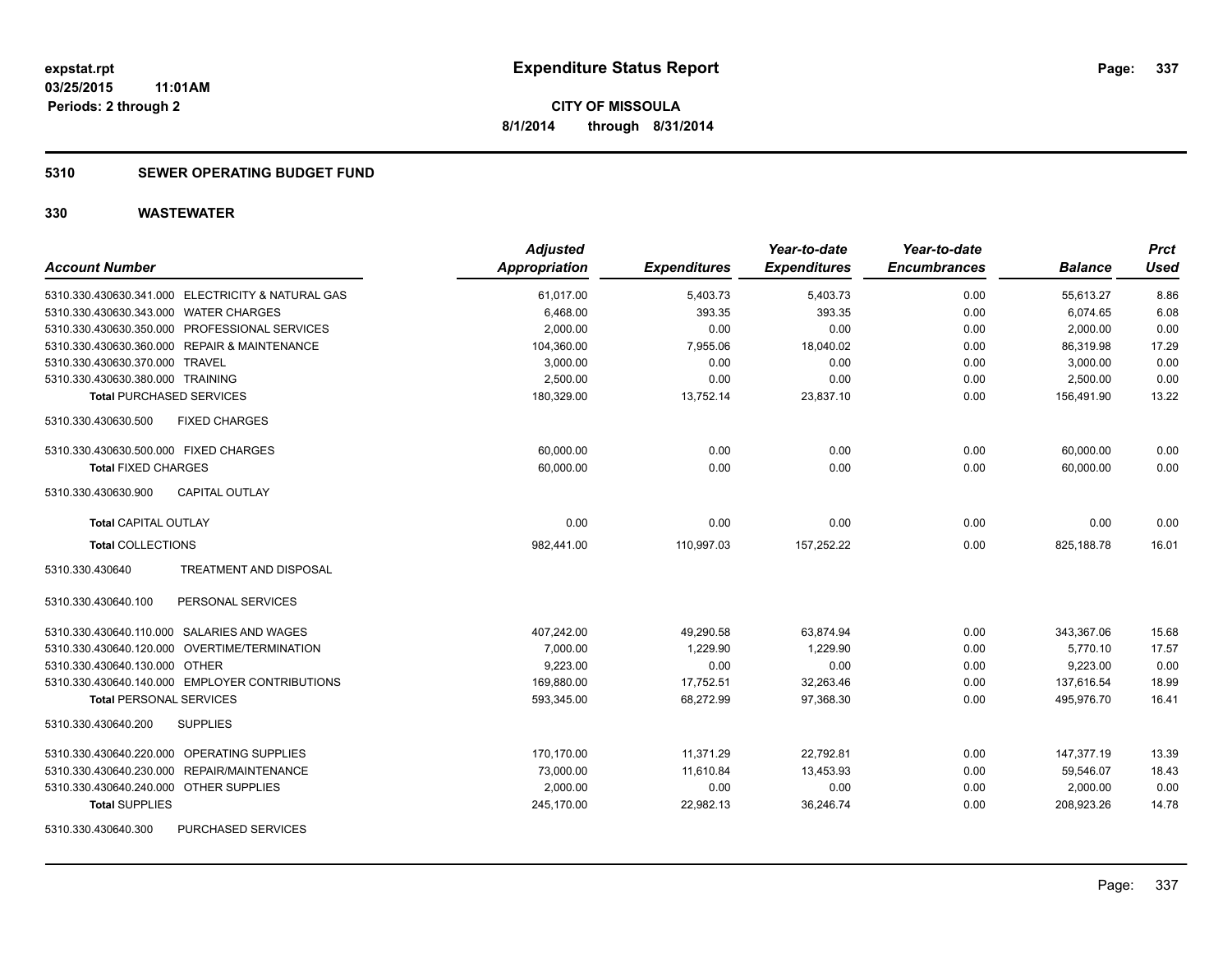# **5310 SEWER OPERATING BUDGET FUND**

|                                                   | <b>Adjusted</b> |                     | Year-to-date        | Year-to-date        |                | <b>Prct</b> |
|---------------------------------------------------|-----------------|---------------------|---------------------|---------------------|----------------|-------------|
| <b>Account Number</b>                             | Appropriation   | <b>Expenditures</b> | <b>Expenditures</b> | <b>Encumbrances</b> | <b>Balance</b> | <b>Used</b> |
| 5310.330.430640.310.000 COMMUNICATIONS            | 1,500.00        | 0.00                | 0.00                | 0.00                | 1,500.00       | 0.00        |
| 5310.330.430640.341.000 ELECTRICITY & NATURAL GAS | 439,563.00      | 42,044.67           | 42,044.67           | 0.00                | 397,518.33     | 9.57        |
| 5310.330.430640.343.000 WATER CHARGES             | 3,780.00        | 280.73              | 280.73              | 0.00                | 3,499.27       | 7.43        |
| 5310.330.430640.345.000 GARBAGE                   | 20,804.00       | 3,933.60            | 3,933.60            | 0.00                | 16,870.40      | 18.91       |
| 5310.330.430640.350.000 PROFESSIONAL SERVICES     | 1,000.00        | 0.00                | 0.00                | 0.00                | 1,000.00       | 0.00        |
| 5310.330.430640.360.000 REPAIR & MAINTENANCE      | 57,000.00       | 9,371.09            | 11,071.43           | 0.00                | 45,928.57      | 19.42       |
| 5310.330.430640.370.000 TRAVEL                    | 6,000.00        | 0.00                | 0.00                | 0.00                | 6,000.00       | 0.00        |
| 5310.330.430640.380.000 TRAINING                  | 3,000.00        | 0.00                | 1,149.00            | 0.00                | 1,851.00       | 38.30       |
| 5310.330.430640.390.000 OTHER PURCHASED SERVICES  | 403,075.00      | 40,404.00           | 40,404.00           | 0.00                | 362,671.00     | 10.02       |
| <b>Total PURCHASED SERVICES</b>                   | 935,722.00      | 96,034.09           | 98,883.43           | 0.00                | 836,838.57     | 10.57       |
| 5310.330.430640.900<br><b>CAPITAL OUTLAY</b>      |                 |                     |                     |                     |                |             |
| <b>Total CAPITAL OUTLAY</b>                       | 0.00            | 0.00                | 0.00                | 0.00                | 0.00           | 0.00        |
| <b>Total TREATMENT AND DISPOSAL</b>               | 1,774,237.00    | 187,289.21          | 232,498.47          | 0.00                | 1,541,738.53   | 13.10       |
| 5310.330.430650<br><b>LAB &amp; TESTING</b>       |                 |                     |                     |                     |                |             |
| PERSONAL SERVICES<br>5310.330.430650.100          |                 |                     |                     |                     |                |             |
| 5310.330.430650.110.000 SALARIES AND WAGES        | 156,694.00      | 18,496.75           | 23,956.76           | 0.00                | 132,737.24     | 15.29       |
| 5310.330.430650.120.000 OVERTIME/TERMINATION      | 0.00            | 187.67              | 194.17              | 0.00                | $-194.17$      | 0.00        |
| 5310.330.430650.140.000 EMPLOYER CONTRIBUTIONS    | 62,137.00       | 6,487.07            | 12,080.64           | 0.00                | 50,056.36      | 19.44       |
| <b>Total PERSONAL SERVICES</b>                    | 218,831.00      | 25,171.49           | 36,231.57           | 0.00                | 182,599.43     | 16.56       |
| 5310.330.430650.200<br><b>SUPPLIES</b>            |                 |                     |                     |                     |                |             |
| 5310.330.430650.220.000 OPERATING SUPPLIES        | 23,000.00       | 164.07              | 164.07              | 0.00                | 22,835.93      | 0.71        |
| 5310.330.430650.230.000 REPAIR/MAINTENANCE        | 2,000.00        | 0.00                | 0.00                | 0.00                | 2,000.00       | 0.00        |
| <b>Total SUPPLIES</b>                             | 25,000.00       | 164.07              | 164.07              | 0.00                | 24,835.93      | 0.66        |
| 5310.330.430650.300<br>PURCHASED SERVICES         |                 |                     |                     |                     |                |             |
| 5310.330.430650.310.000 COMMUNICATIONS            | 1,000.00        | 153.03              | 168.27              | 0.00                | 831.73         | 16.83       |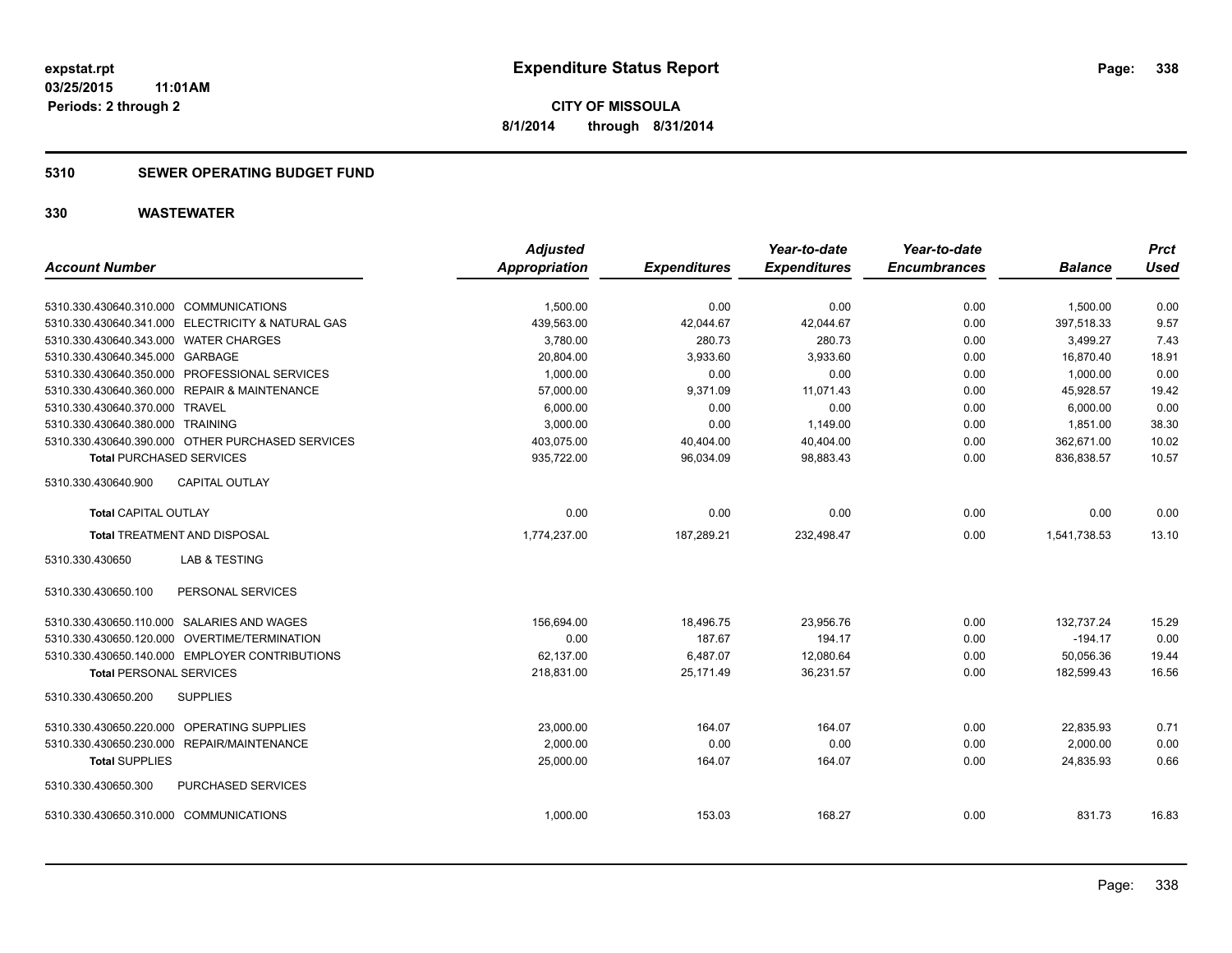# **5310 SEWER OPERATING BUDGET FUND**

| <b>Account Number</b>            |                                               | <b>Adjusted</b><br><b>Appropriation</b> | <b>Expenditures</b> | Year-to-date<br><b>Expenditures</b> | Year-to-date<br><b>Encumbrances</b> | <b>Balance</b> | <b>Prct</b><br><b>Used</b> |
|----------------------------------|-----------------------------------------------|-----------------------------------------|---------------------|-------------------------------------|-------------------------------------|----------------|----------------------------|
|                                  | 5310.330.430650.350.000 PROFESSIONAL SERVICES | 29,000.00                               | 3,162.00            | 4,514.00                            | 0.00                                | 24,486.00      | 15.57                      |
|                                  | 5310.330.430650.360.000 REPAIR & MAINTENANCE  | 4,000.00                                | 0.00                | 0.00                                | 0.00                                | 4,000.00       | 0.00                       |
| 5310.330.430650.370.000 TRAVEL   |                                               | 2,000.00                                | 0.00                | 0.00                                | 0.00                                | 2,000.00       | 0.00                       |
| 5310.330.430650.380.000 TRAINING |                                               | 1,000.00                                | 0.00                | 0.00                                | 0.00                                | 1,000.00       | 0.00                       |
|                                  | <b>Total PURCHASED SERVICES</b>               | 37,000.00                               | 3,315.03            | 4,682.27                            | 0.00                                | 32,317.73      | 12.65                      |
| 5310.330.430650.500              | <b>FIXED CHARGES</b>                          |                                         |                     |                                     |                                     |                |                            |
| <b>Total FIXED CHARGES</b>       |                                               | 0.00                                    | 0.00                | 0.00                                | 0.00                                | 0.00           | 0.00                       |
| 5310.330.430650.900              | CAPITAL OUTLAY                                |                                         |                     |                                     |                                     |                |                            |
| Total CAPITAL OUTLAY             |                                               | 0.00                                    | 0.00                | 0.00                                | 0.00                                | 0.00           | 0.00                       |
| <b>Total LAB &amp; TESTING</b>   |                                               | 280,831.00                              | 28,650.59           | 41,077.91                           | 0.00                                | 239,753.09     | 14.63                      |
| 5310.330.430660                  | <b>ENGINEEERING</b>                           |                                         |                     |                                     |                                     |                |                            |
| 5310.330.430660.300              | PURCHASED SERVICES                            |                                         |                     |                                     |                                     |                |                            |
|                                  | <b>Total PURCHASED SERVICES</b>               | 0.00                                    | 0.00                | 0.00                                | 0.00                                | 0.00           | 0.00                       |
| 5310.330.430660.500              | <b>FIXED CHARGES</b>                          |                                         |                     |                                     |                                     |                |                            |
| <b>Total FIXED CHARGES</b>       |                                               | 0.00                                    | 0.00                | 0.00                                | 0.00                                | 0.00           | 0.00                       |
| 5310.330.430660.900              | <b>CAPITAL OUTLAY</b>                         |                                         |                     |                                     |                                     |                |                            |
| <b>Total ENGINEEERING</b>        |                                               | 0.00                                    | 0.00                | 0.00                                | 0.00                                | 0.00           | 0.00                       |
| 5310.330.490504                  | <b>DEBT SERVICE</b>                           |                                         |                     |                                     |                                     |                |                            |
| 5310.330.490504.600              | <b>DEBT SERVICE</b>                           |                                         |                     |                                     |                                     |                |                            |
| <b>Total DEBT SERVICE</b>        |                                               | 0.00                                    | 0.00                | 0.00                                | 0.00                                | 0.00           | 0.00                       |
| 5310.330.499999                  | <b>NEW REQUESTS</b>                           |                                         |                     |                                     |                                     |                |                            |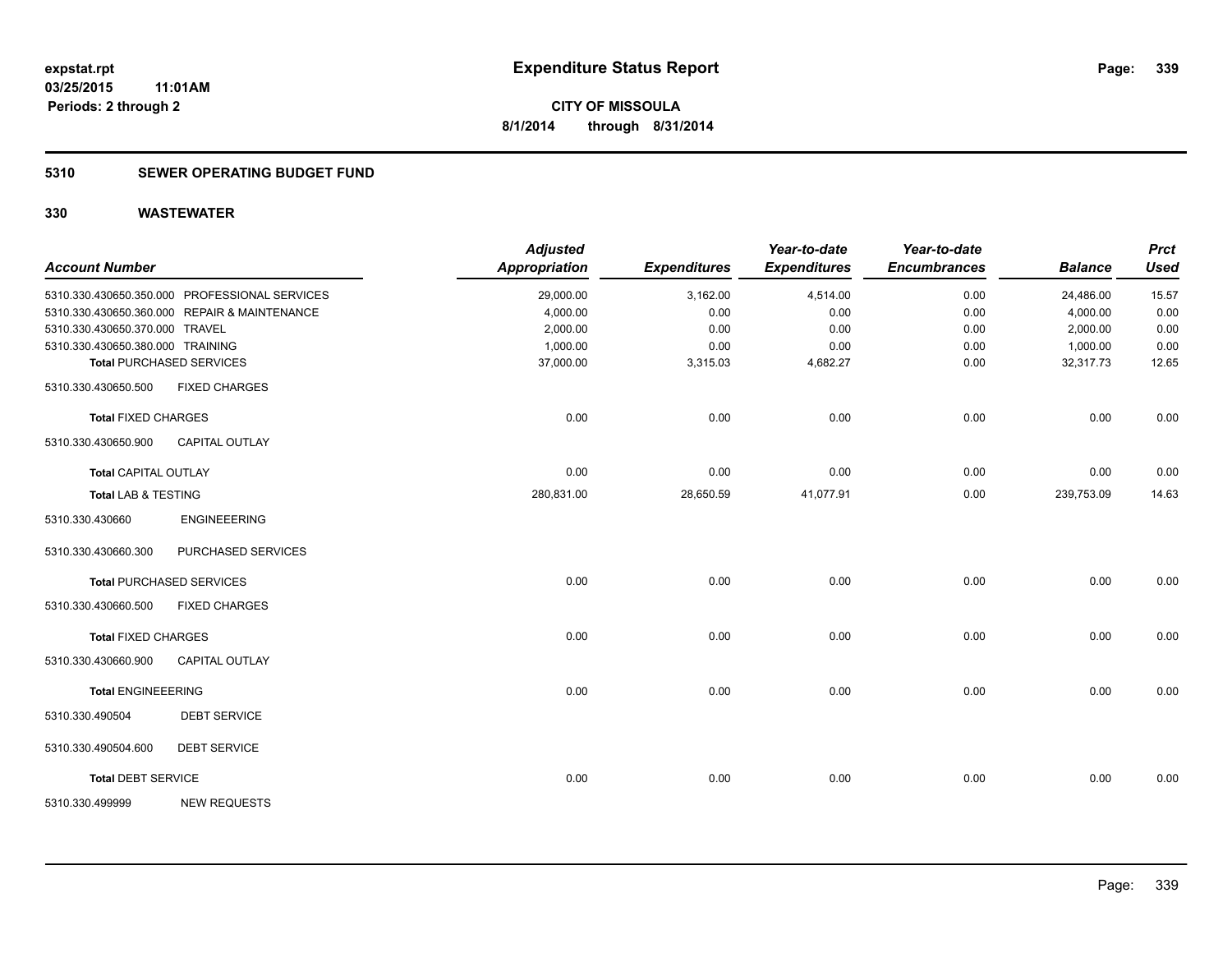# **5310 SEWER OPERATING BUDGET FUND**

| <b>Account Number</b>          |                                                              | <b>Adjusted</b><br><b>Appropriation</b> | <b>Expenditures</b> | Year-to-date<br><b>Expenditures</b> | Year-to-date<br><b>Encumbrances</b> | <b>Balance</b> | <b>Prct</b><br><b>Used</b> |
|--------------------------------|--------------------------------------------------------------|-----------------------------------------|---------------------|-------------------------------------|-------------------------------------|----------------|----------------------------|
| 5310.330.499999.100            | PERSONAL SERVICES                                            |                                         |                     |                                     |                                     |                |                            |
| <b>Total PERSONAL SERVICES</b> |                                                              | 0.00                                    | 0.00                | 0.00                                | 0.00                                | 0.00           | 0.00                       |
| 5310.330.499999.900            | <b>CAPITAL OUTLAY</b>                                        |                                         |                     |                                     |                                     |                |                            |
| <b>Total NEW REQUESTS</b>      |                                                              | 0.00                                    | 0.00                | 0.00                                | 0.00                                | 0.00           | 0.00                       |
| 5310.330.510000                | <b>MISCELLANEOUS</b>                                         |                                         |                     |                                     |                                     |                |                            |
| 5310.330.510000.900            | <b>CAPITAL OUTLAY</b>                                        |                                         |                     |                                     |                                     |                |                            |
| <b>Total MISCELLANEOUS</b>     |                                                              | 0.00                                    | 0.00                | 0.00                                | 0.00                                | 0.00           | 0.00                       |
| 5310.330.510110                | <b>MERCHANT SERVICES</b>                                     |                                         |                     |                                     |                                     |                |                            |
| 5310.330.510110.500            | <b>FIXED CHARGES</b>                                         |                                         |                     |                                     |                                     |                |                            |
|                                | 5310.330.510110.500.000 MERCHANT SERVICE FEES/FIIXED CHARGES | 34,500.00                               | 0.00                | 0.00                                | 0.00                                | 34,500.00      | 0.00                       |
|                                | <b>Total MERCHANT SERVICES</b>                               | 34,500.00                               | 0.00                | 0.00                                | 0.00                                | 34,500.00      | 0.00                       |
| 5310.330.521000                | <b>INTERFUND OPERATING TRANSFERS</b>                         |                                         |                     |                                     |                                     |                |                            |
| 5310.330.521000.800            | OTHER OBJECTS                                                |                                         |                     |                                     |                                     |                |                            |
|                                | Total INTERFUND OPERATING TRANSFERS                          | 0.00                                    | 0.00                | 0.00                                | 0.00                                | 0.00           | 0.00                       |
| <b>Total WASTEWATER</b>        |                                                              | 4,534,965.00                            | 358,552.35          | 472,543.42                          | 0.00                                | 4,062,421.58   | 10.42                      |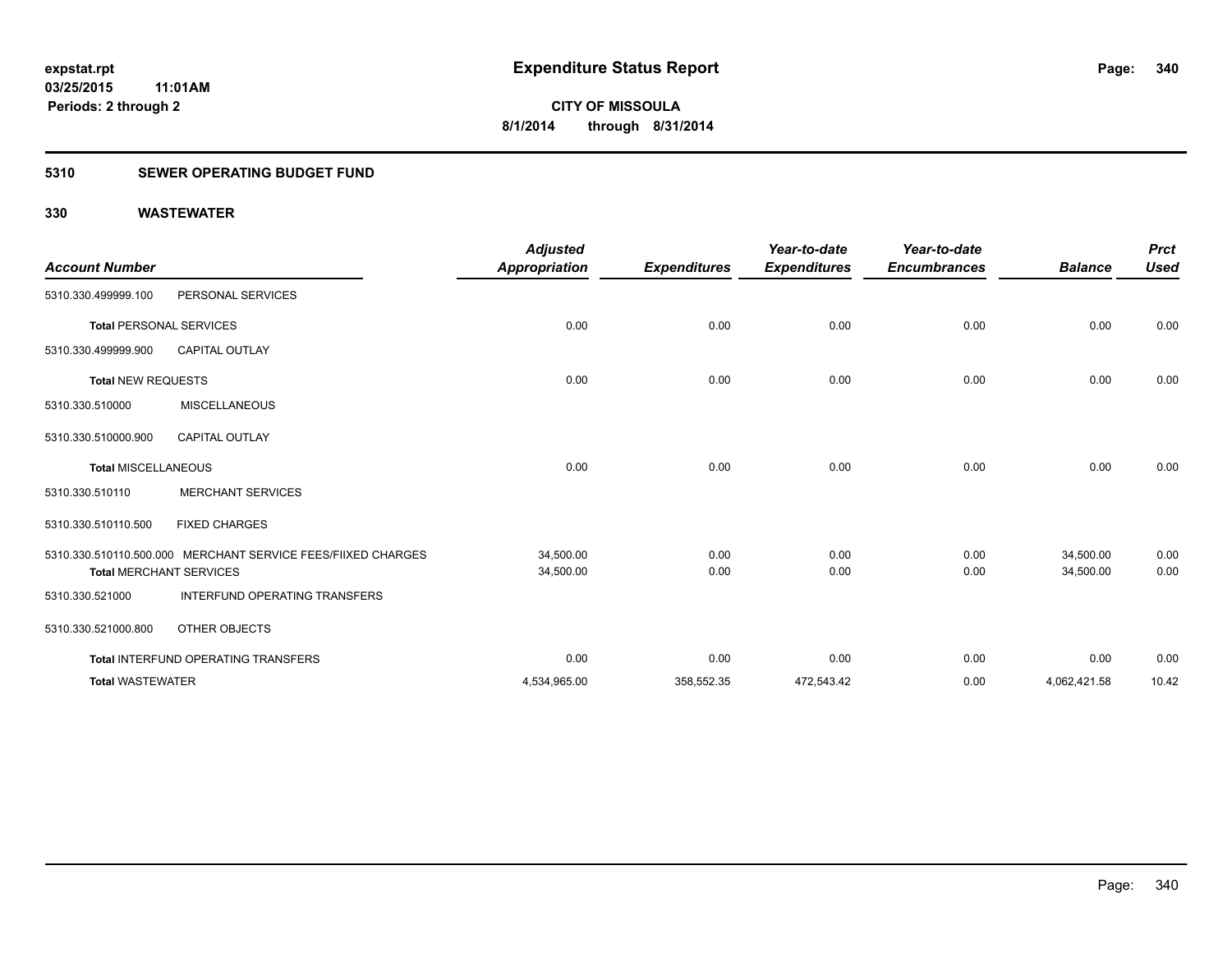**CITY OF MISSOULA 8/1/2014 through 8/31/2014**

# **5310 SEWER OPERATING BUDGET FUND**

# **900 DEPRECIATION**

| <b>Account Number</b>     |                                          | <b>Adjusted</b><br><b>Appropriation</b> | <b>Expenditures</b> | Year-to-date<br><b>Expenditures</b> | Year-to-date<br><b>Encumbrances</b> | <b>Balance</b> | <b>Prct</b><br><b>Used</b> |
|---------------------------|------------------------------------------|-----------------------------------------|---------------------|-------------------------------------|-------------------------------------|----------------|----------------------------|
| 5310.900.510000           | <b>MISCELLANEOUS</b>                     |                                         |                     |                                     |                                     |                |                            |
| 5310.900.510000.800       | OTHER OBJECTS                            |                                         |                     |                                     |                                     |                |                            |
| <b>Total DEPRECIATION</b> |                                          | 0.00                                    | 0.00                | 0.00                                | 0.00                                | 0.00           | 0.00                       |
|                           | <b>Total SEWER OPERATING BUDGET FUND</b> | 4,534,965.00                            | 358,552.35          | 472,543.42                          | 0.00                                | 4.062.421.58   | 10.42                      |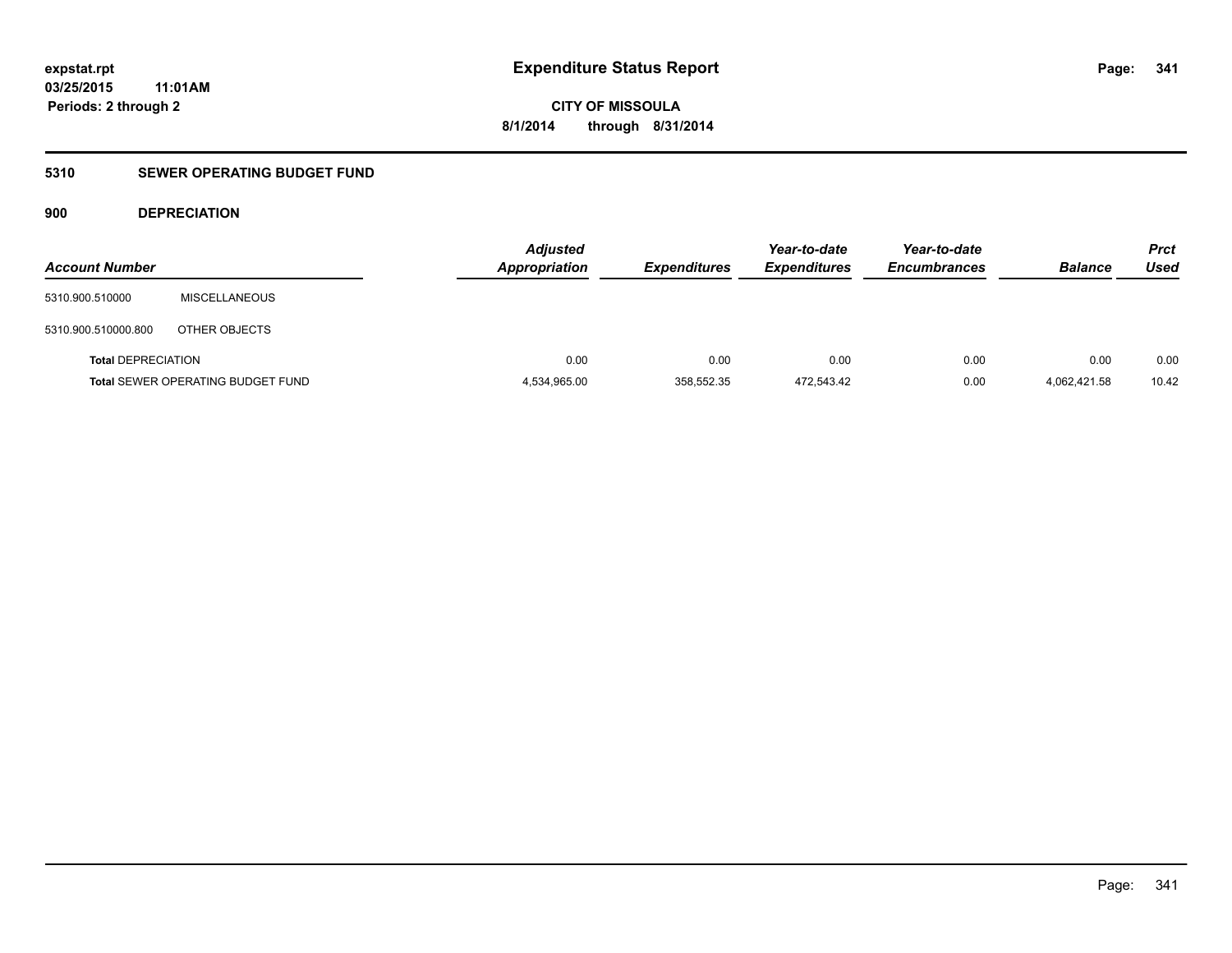**342**

**CITY OF MISSOULA 8/1/2014 through 8/31/2014**

# **5311 SEWER REVENUE COLLECTION & CLEARING FUND**

| <b>Account Number</b>      |                                                  | <b>Adjusted</b><br><b>Appropriation</b> | <b>Expenditures</b> | Year-to-date<br><b>Expenditures</b> | Year-to-date<br><b>Encumbrances</b> | <b>Balance</b> | <b>Prct</b><br><b>Used</b> |
|----------------------------|--------------------------------------------------|-----------------------------------------|---------------------|-------------------------------------|-------------------------------------|----------------|----------------------------|
| 5311.330.430670            | <b>CUSTOMER ACCOUNTING &amp; COLLECTION</b>      |                                         |                     |                                     |                                     |                |                            |
| 5311.330.430670.800        | OTHER OBJECTS                                    |                                         |                     |                                     |                                     |                |                            |
|                            | Total CUSTOMER ACCOUNTING & COLLECTION           | 0.00                                    | 0.00                | 0.00                                | 0.00                                | 0.00           | 0.00                       |
| 5311.330.510000            | <b>MISCELLANEOUS</b>                             |                                         |                     |                                     |                                     |                |                            |
| 5311.330.510000.800        | OTHER OBJECTS                                    |                                         |                     |                                     |                                     |                |                            |
| <b>Total MISCELLANEOUS</b> |                                                  | 0.00                                    | 0.00                | 0.00                                | 0.00                                | 0.00           | 0.00                       |
| 5311.330.510110            | <b>MERCHANT SERVICES</b>                         |                                         |                     |                                     |                                     |                |                            |
| 5311.330.510110.500        | <b>FIXED CHARGES</b>                             |                                         |                     |                                     |                                     |                |                            |
|                            | <b>Total MERCHANT SERVICES</b>                   | 0.00                                    | 0.00                | 0.00                                | 0.00                                | 0.00           | 0.00                       |
| 5311.330.521000            | SEWER REVENUE CLEARING                           |                                         |                     |                                     |                                     |                |                            |
| 5311.330.521000.500        | <b>FIXED CHARGES</b>                             |                                         |                     |                                     |                                     |                |                            |
| <b>Total FIXED CHARGES</b> |                                                  | 0.00                                    | 0.00                | 0.00                                | 0.00                                | 0.00           | 0.00                       |
| 5311.330.521000.600        | <b>DEBT SERVICE</b>                              |                                         |                     |                                     |                                     |                |                            |
| <b>Total DEBT SERVICE</b>  |                                                  | 0.00                                    | 0.00                | 0.00                                | 0.00                                | 0.00           | 0.00                       |
| 5311.330.521000.800        | OTHER OBJECTS                                    |                                         |                     |                                     |                                     |                |                            |
|                            | 5311.330.521000.820.000 TRANSFERS TO OTHER FUNDS | 7,200,001.00                            | 0.00                | 0.00                                | 0.00                                | 7,200,001.00   | 0.00                       |
|                            | Total SEWER REVENUE CLEARING                     | 7,200,001.00                            | 0.00                | 0.00                                | 0.00                                | 7,200,001.00   | 0.00                       |
|                            | Total SEWER REVENUE COLLECTION & CLEARING FUND   | 7,200,001.00                            | 0.00                | 0.00                                | 0.00                                | 7,200,001.00   | 0.00                       |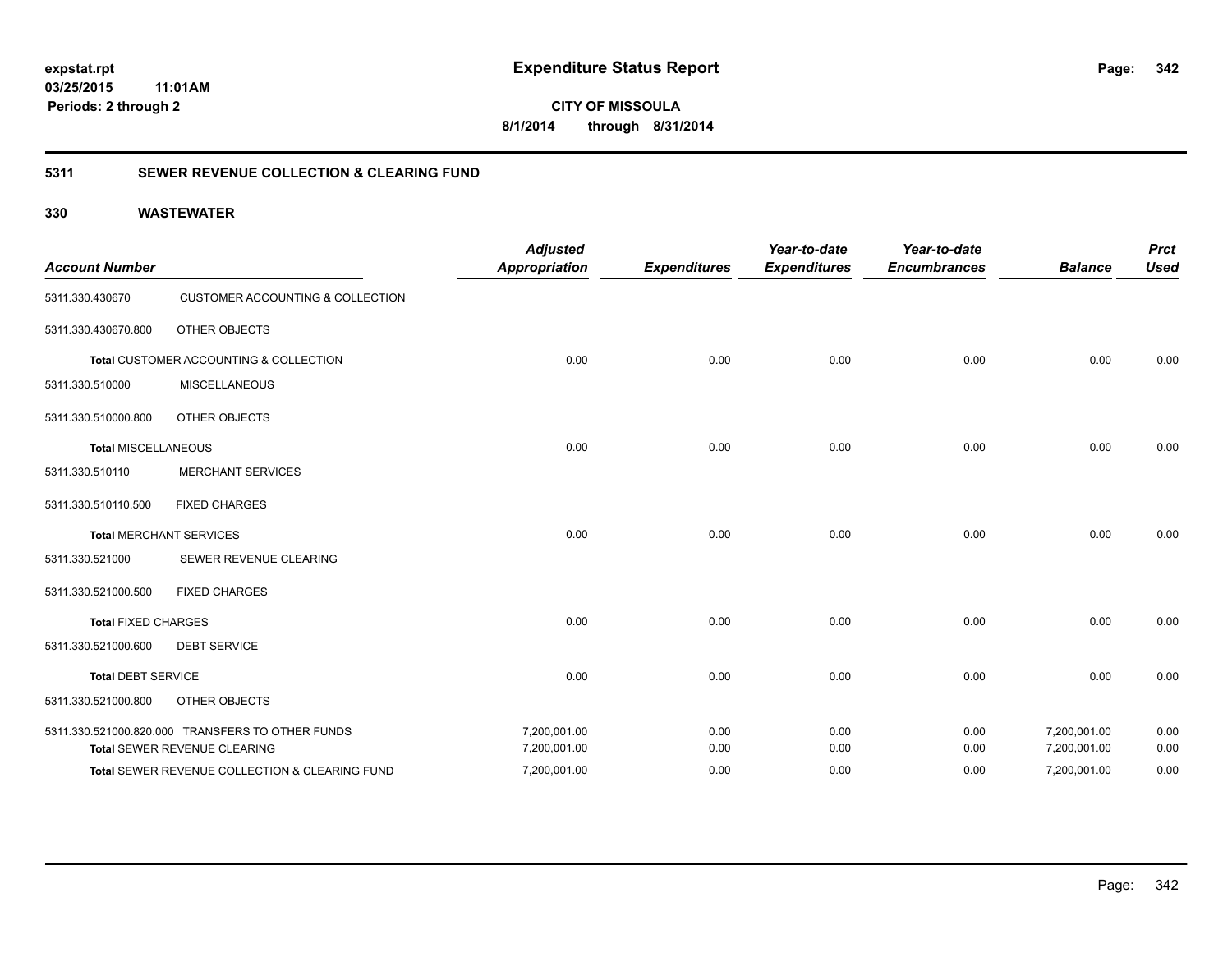### **5315 SEWER LOAN FUND**

| <b>Account Number</b>         |                                                                                                       | <b>Adjusted</b><br>Appropriation | <b>Expenditures</b>  | Year-to-date<br><b>Expenditures</b> | Year-to-date<br><b>Encumbrances</b> | <b>Balance</b>             | <b>Prct</b><br><b>Used</b> |
|-------------------------------|-------------------------------------------------------------------------------------------------------|----------------------------------|----------------------|-------------------------------------|-------------------------------------|----------------------------|----------------------------|
| 5315.330.430607               | *** Title Not Found ***                                                                               |                                  |                      |                                     |                                     |                            |                            |
| 5315.330.430607.300           | PURCHASED SERVICES                                                                                    |                                  |                      |                                     |                                     |                            |                            |
| Total *** Title Not Found *** | 5315.330.430607.390.000 OTHER PURCHASED SERVICES                                                      | 0.00<br>0.00                     | 3,680.00<br>3,680.00 | 3,680.00<br>3,680.00                | 0.00<br>0.00                        | $-3,680.00$<br>$-3,680.00$ | 0.00<br>0.00               |
| 5315.330.430670               | <b>CUSTOMER ACCOUNTING &amp; COLLECTION</b>                                                           |                                  |                      |                                     |                                     |                            |                            |
| 5315.330.430670.300           | PURCHASED SERVICES                                                                                    |                                  |                      |                                     |                                     |                            |                            |
|                               | <b>Total PURCHASED SERVICES</b>                                                                       | 0.00                             | 0.00                 | 0.00                                | 0.00                                | 0.00                       | 0.00                       |
| 5315.330.430670.600           | <b>DEBT SERVICE</b>                                                                                   |                                  |                      |                                     |                                     |                            |                            |
| <b>Total DEBT SERVICE</b>     |                                                                                                       | 0.00                             | 0.00                 | 0.00                                | 0.00                                | 0.00                       | 0.00                       |
| 5315.330.430670.800           | OTHER OBJECTS                                                                                         |                                  |                      |                                     |                                     |                            |                            |
|                               | 5315.330.430670.820.000 TRANSFERS TO OTHER FUNDS<br><b>Total CUSTOMER ACCOUNTING &amp; COLLECTION</b> | 20,000.00<br>20,000.00           | 0.00<br>0.00         | 0.00<br>0.00                        | 0.00<br>0.00                        | 20,000.00<br>20,000.00     | 0.00<br>0.00               |
| <b>Total SEWER LOAN FUND</b>  |                                                                                                       | 20,000.00                        | 3,680.00             | 3,680.00                            | 0.00                                | 16,320.00                  | 18.40                      |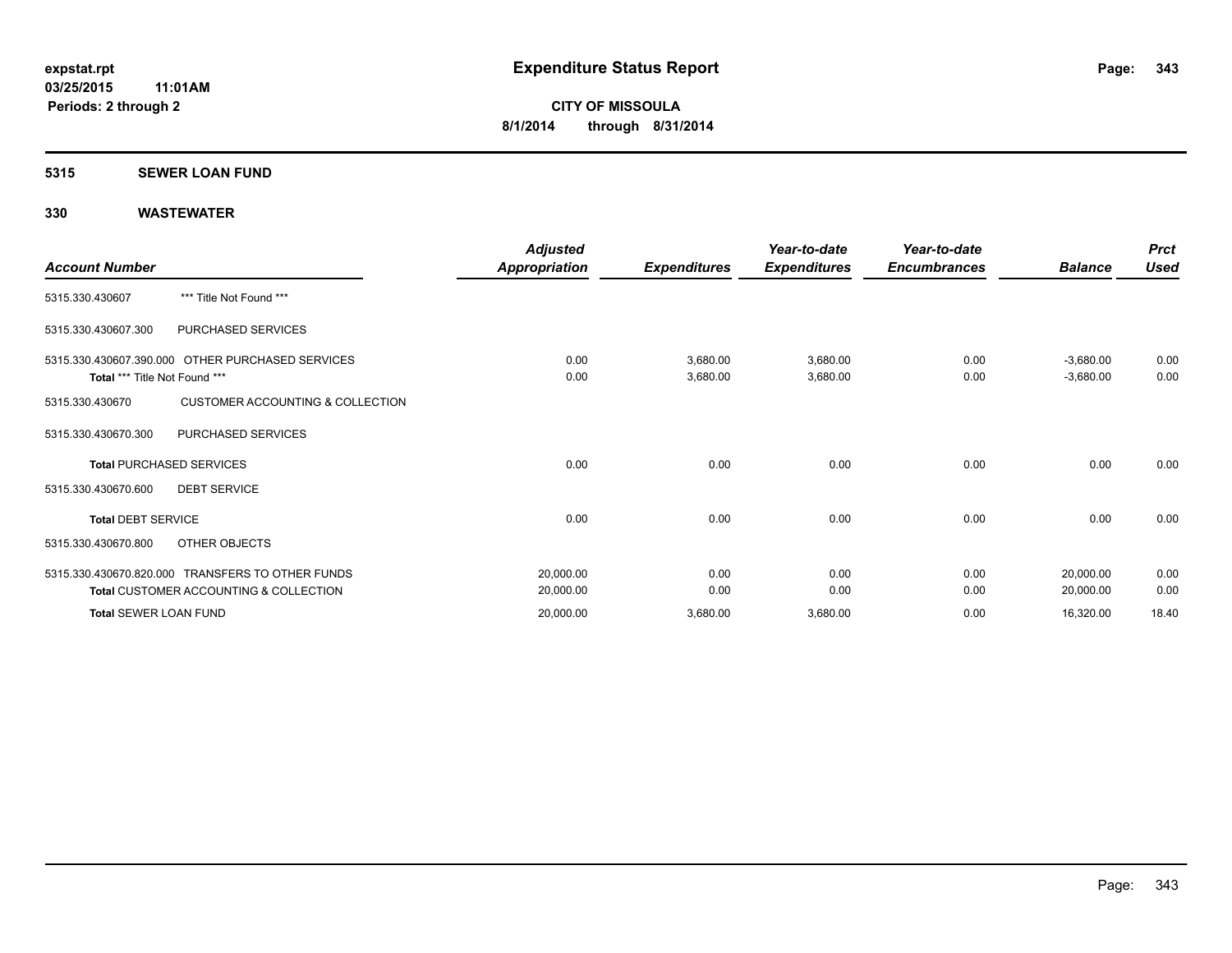# **03/25/2015**

**344**

**11:01AM Periods: 2 through 2**

**CITY OF MISSOULA 8/1/2014 through 8/31/2014**

# **5320 SEWER REPLACEMENT & DEPRECIATION FUND**

| <b>Account Number</b>           |                                        | <b>Adjusted</b><br><b>Appropriation</b> |                     | Year-to-date<br><b>Expenditures</b> | Year-to-date<br><b>Encumbrances</b> | <b>Balance</b> | <b>Prct</b><br><b>Used</b> |
|---------------------------------|----------------------------------------|-----------------------------------------|---------------------|-------------------------------------|-------------------------------------|----------------|----------------------------|
|                                 |                                        |                                         | <b>Expenditures</b> |                                     |                                     |                |                            |
| 5320.330.410400                 | <b>DEPRECIATION</b>                    |                                         |                     |                                     |                                     |                |                            |
| 5320.330.410400.800             | OTHER OBJECTS                          |                                         |                     |                                     |                                     |                |                            |
| <b>Total DEPRECIATION</b>       |                                        | 0.00                                    | 0.00                | 0.00                                | 0.00                                | 0.00           | 0.00                       |
| 5320.330.410551                 | <b>FINANCIAL SOFTWARE</b>              |                                         |                     |                                     |                                     |                |                            |
| 5320.330.410551.800             | OTHER OBJECTS                          |                                         |                     |                                     |                                     |                |                            |
| <b>Total FINANCIAL SOFTWARE</b> |                                        | 0.00                                    | 0.00                | 0.00                                | 0.00                                | 0.00           | 0.00                       |
| 5320.330.430611                 | FLOW BASED STUDY/CONSULTING            |                                         |                     |                                     |                                     |                |                            |
| 5320.330.430611.300             | PURCHASED SERVICES                     |                                         |                     |                                     |                                     |                |                            |
|                                 | Total FLOW BASED STUDY/CONSULTING      | 0.00                                    | 0.00                | 0.00                                | 0.00                                | 0.00           | 0.00                       |
| 5320.330.430612                 | STATE COMPLIANCE EDEN UPDATE           |                                         |                     |                                     |                                     |                |                            |
| 5320.330.430612.300             | PURCHASED SERVICES                     |                                         |                     |                                     |                                     |                |                            |
|                                 | Total STATE COMPLIANCE EDEN UPDATE     | 0.00                                    | 0.00                | 0.00                                | 0.00                                | 0.00           | 0.00                       |
| 5320.330.430613                 | <b>EQUIPMENT-TRUCKS</b>                |                                         |                     |                                     |                                     |                |                            |
| 5320.330.430613.900             | <b>CAPITAL OUTLAY</b>                  |                                         |                     |                                     |                                     |                |                            |
| <b>Total EQUIPMENT-TRUCKS</b>   |                                        | 0.00                                    | 0.00                | 0.00                                | 0.00                                | 0.00           | 0.00                       |
| 5320.330.430614                 | WW DEVELOPMENT FEE RECALCULATION       |                                         |                     |                                     |                                     |                |                            |
| 5320.330.430614.300             | PURCHASED SERVICES                     |                                         |                     |                                     |                                     |                |                            |
|                                 | Total WW DEVELOPMENT FEE RECALCULATION | 0.00                                    | 0.00                | 0.00                                | 0.00                                | 0.00           | 0.00                       |
| 5320.330.430615                 | WWTP OPTIMIZATION STUDY                |                                         |                     |                                     |                                     |                |                            |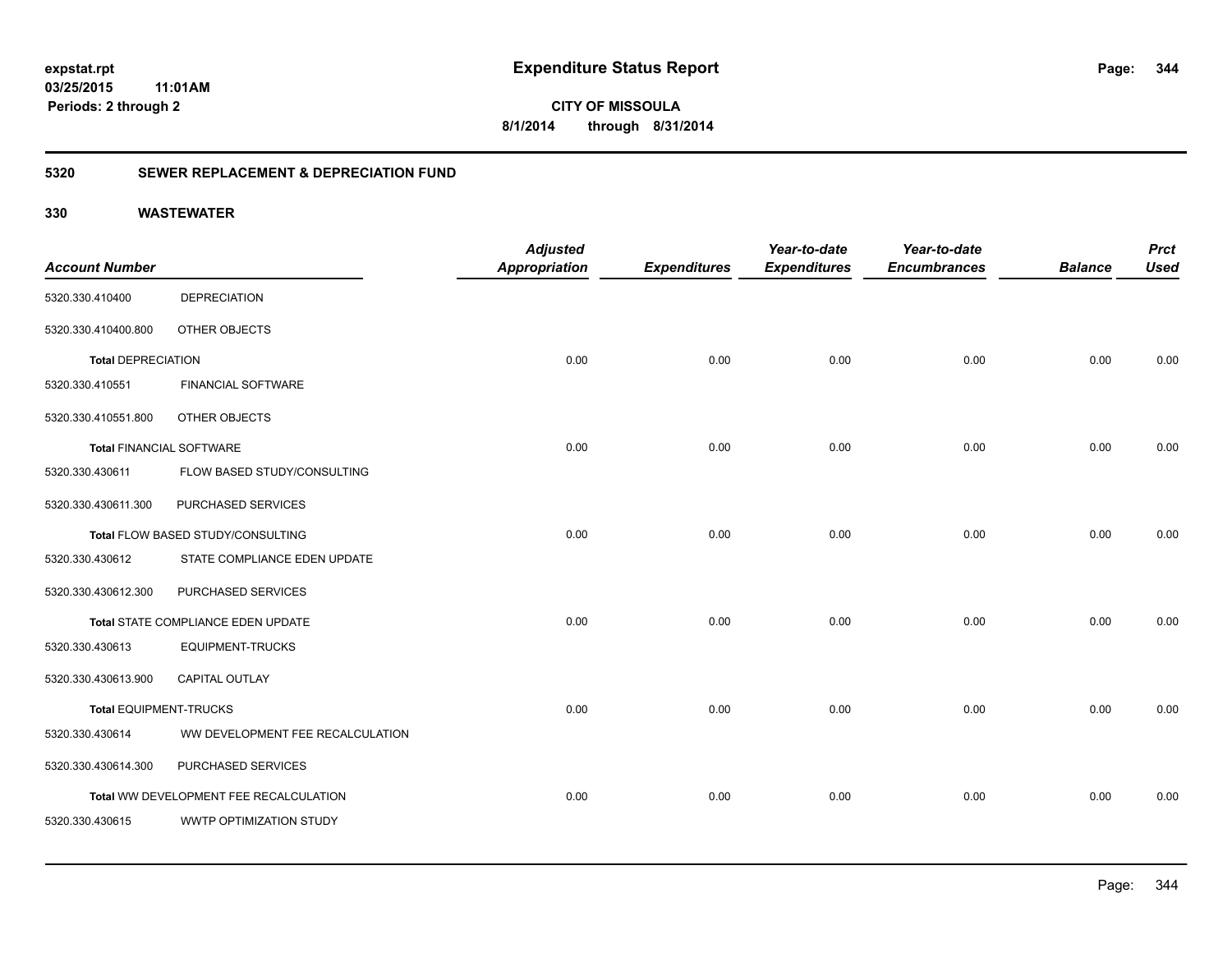**CITY OF MISSOULA 8/1/2014 through 8/31/2014**

# **5320 SEWER REPLACEMENT & DEPRECIATION FUND**

|                                      |                                                 | <b>Adjusted</b>      |                     | Year-to-date        | Year-to-date        |                | <b>Prct</b> |
|--------------------------------------|-------------------------------------------------|----------------------|---------------------|---------------------|---------------------|----------------|-------------|
| <b>Account Number</b>                |                                                 | <b>Appropriation</b> | <b>Expenditures</b> | <b>Expenditures</b> | <b>Encumbrances</b> | <b>Balance</b> | <b>Used</b> |
| 5320.330.430615.300                  | PURCHASED SERVICES                              |                      |                     |                     |                     |                |             |
|                                      | 5320.330.430615.350.000 WWTP OPTIMIZATION STUDY | 0.00                 | 2,089.60            | 2,089.60            | 0.00                | $-2,089.60$    | 0.00        |
|                                      | Total WWTP OPTIMIZATION STUDY                   | 0.00                 | 2,089.60            | 2,089.60            | 0.00                | $-2,089.60$    | 0.00        |
| 5320.330.430622                      | TREATMENT PLANT SOFTWARE UPGRADE                |                      |                     |                     |                     |                |             |
| 5320.330.430622.900                  | <b>CAPITAL OUTLAY</b>                           |                      |                     |                     |                     |                |             |
|                                      | Total TREATMENT PLANT SOFTWARE UPGRADE          | 0.00                 | 0.00                | 0.00                | 0.00                | 0.00           | 0.00        |
| 5320.330.430623                      | <b>LATERAL SWR MAIN EXT</b>                     |                      |                     |                     |                     |                |             |
| 5320.330.430623.300                  | PURCHASED SERVICES                              |                      |                     |                     |                     |                |             |
|                                      | <b>Total PURCHASED SERVICES</b>                 | 0.00                 | 0.00                | 0.00                | 0.00                | 0.00           | 0.00        |
| 5320.330.430623.900                  | <b>CAPITAL OUTLAY</b>                           |                      |                     |                     |                     |                |             |
| 5320.330.430623.930.000 IMPROVEMENTS |                                                 | 10,000.00            | 0.00                | 0.00                | 0.00                | 10,000.00      | 0.00        |
|                                      | <b>Total LATERAL SWR MAIN EXT</b>               | 10,000.00            | 0.00                | 0.00                | 0.00                | 10,000.00      | 0.00        |
| 5320.330.430624                      | <b>SEWER LINE REHAB</b>                         |                      |                     |                     |                     |                |             |
| 5320.330.430624.300                  | PURCHASED SERVICES                              |                      |                     |                     |                     |                |             |
|                                      | 5320.330.430624.360.000 REPAIR & MAINTENANCE    | 100,000.00           | 0.00                | 0.00                | 0.00                | 100,000.00     | 0.00        |
| <b>Total SEWER LINE REHAB</b>        |                                                 | 100,000.00           | 0.00                | 0.00                | 0.00                | 100,000.00     | 0.00        |
| 5320.330.430625                      | SWR MAIN MASTER PLANS                           |                      |                     |                     |                     |                |             |
| 5320.330.430625.300                  | PURCHASED SERVICES                              |                      |                     |                     |                     |                |             |
|                                      | <b>Total SWR MAIN MASTER PLANS</b>              | 0.00                 | 0.00                | 0.00                | 0.00                | 0.00           | 0.00        |
| 5320.330.430627                      | <b>BIOREACTOR NUTRIENT MONITORING</b>           |                      |                     |                     |                     |                |             |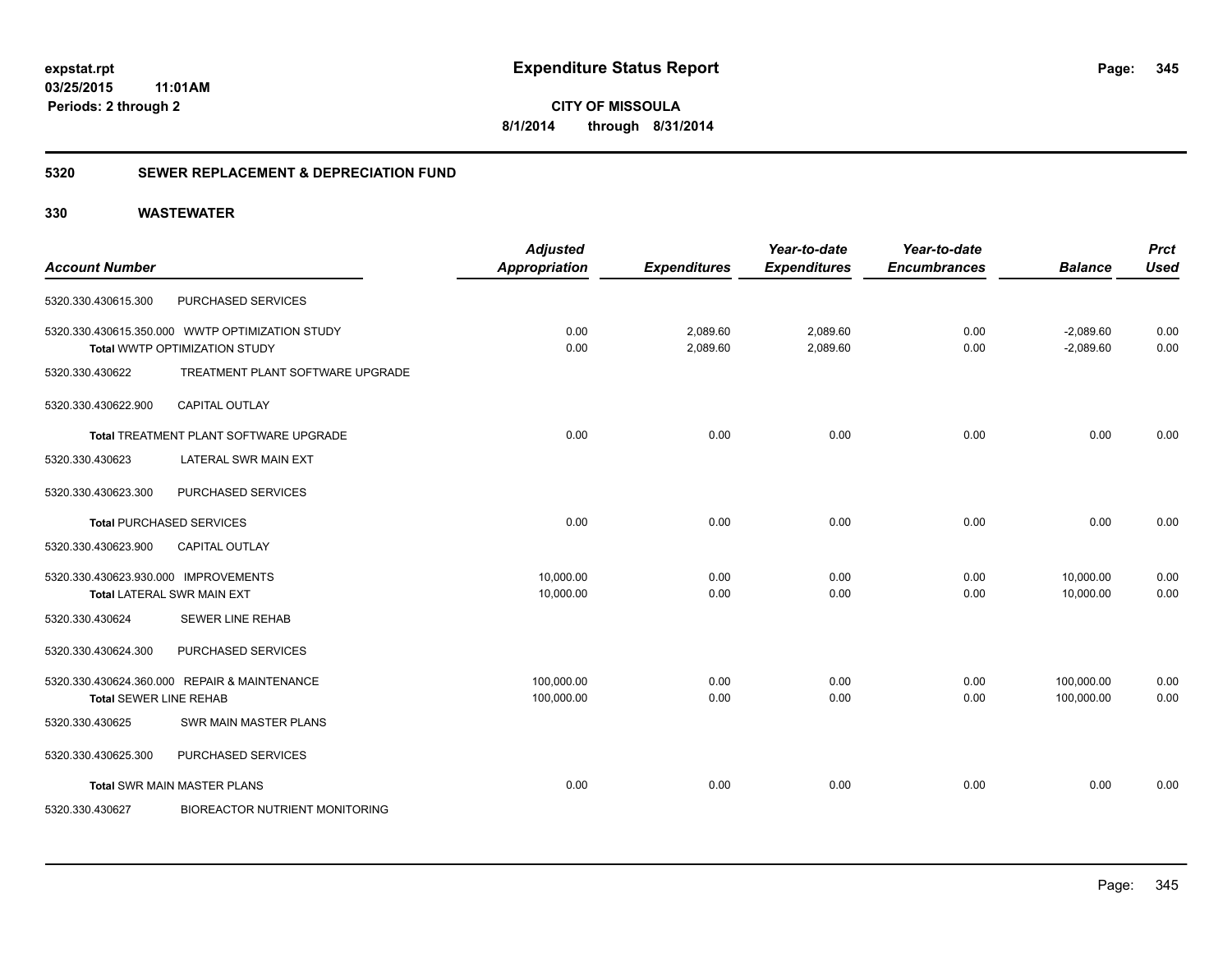**346**

**03/25/2015 11:01AM Periods: 2 through 2**

# **CITY OF MISSOULA 8/1/2014 through 8/31/2014**

# **5320 SEWER REPLACEMENT & DEPRECIATION FUND**

| <b>Account Number</b>                |                                                | <b>Adjusted</b><br><b>Appropriation</b> | <b>Expenditures</b> | Year-to-date<br><b>Expenditures</b> | Year-to-date<br><b>Encumbrances</b> | <b>Balance</b> | <b>Prct</b><br><b>Used</b> |
|--------------------------------------|------------------------------------------------|-----------------------------------------|---------------------|-------------------------------------|-------------------------------------|----------------|----------------------------|
| 5320.330.430627.900                  | CAPITAL OUTLAY                                 |                                         |                     |                                     |                                     |                |                            |
|                                      | Total BIOREACTOR NUTRIENT MONITORING           | 0.00                                    | 0.00                | 0.00                                | 0.00                                | 0.00           | 0.00                       |
| 5320.330.430628                      | STEP ELEC RETROFIT                             |                                         |                     |                                     |                                     |                |                            |
| 5320.330.430628.300                  | PURCHASED SERVICES                             |                                         |                     |                                     |                                     |                |                            |
| <b>Total STEP ELEC RETROFIT</b>      |                                                | 0.00                                    | 0.00                | 0.00                                | 0.00                                | 0.00           | 0.00                       |
| 5320.330.430630                      | <b>MISC PLANT REPAIRS</b>                      |                                         |                     |                                     |                                     |                |                            |
| 5320.330.430630.300                  | PURCHASED SERVICES                             |                                         |                     |                                     |                                     |                |                            |
|                                      | 5320.330.430630.360.000 REPAIR & MAINTENANCE   | 0.00                                    | 54,618.28           | 54,618.28                           | 0.00                                | $-54,618.28$   | 0.00                       |
|                                      | <b>Total PURCHASED SERVICES</b>                | 0.00                                    | 54,618.28           | 54,618.28                           | 0.00                                | $-54,618.28$   | 0.00                       |
| 5320.330.430630.900                  | <b>CAPITAL OUTLAY</b>                          |                                         |                     |                                     |                                     |                |                            |
| 5320.330.430630.930.000 IMPROVEMENTS |                                                | 150,000.00                              | 0.00                | 0.00                                | 0.00                                | 150,000.00     | 0.00                       |
| <b>Total CAPITAL OUTLAY</b>          |                                                | 150,000.00                              | 0.00                | 0.00                                | 0.00                                | 150,000.00     | 0.00                       |
| <b>Total MISC PLANT REPAIRS</b>      |                                                | 150,000.00                              | 54,618.28           | 54,618.28                           | 0.00                                | 95.381.72      | 36.41                      |
| 5320.330.430631                      | MISC SWR MAIN REPAIRS                          |                                         |                     |                                     |                                     |                |                            |
| 5320.330.430631.300                  | PURCHASED SERVICES                             |                                         |                     |                                     |                                     |                |                            |
|                                      | 5320.330.430631.360.000 MISC SEWER LINE REPAIR | 100,000.00                              | 1,742.40            | 6,275.40                            | 0.00                                | 93,724.60      | 6.28                       |
|                                      | <b>Total MISC SWR MAIN REPAIRS</b>             | 100,000.00                              | 1,742.40            | 6,275.40                            | 0.00                                | 93,724.60      | 6.28                       |
| 5320.330.430632                      | HYBRID POPLAR EFFLUENT APP                     |                                         |                     |                                     |                                     |                |                            |
| 5320.330.430632.900                  | <b>CAPITAL OUTLAY</b>                          |                                         |                     |                                     |                                     |                |                            |
|                                      | Total HYBRID POPLAR EFFLUENT APP               | 0.00                                    | 0.00                | 0.00                                | 0.00                                | 0.00           | 0.00                       |
| 5320.330.430637                      | SEWAGE LIFT STATION UPGRADE/REHAB              |                                         |                     |                                     |                                     |                |                            |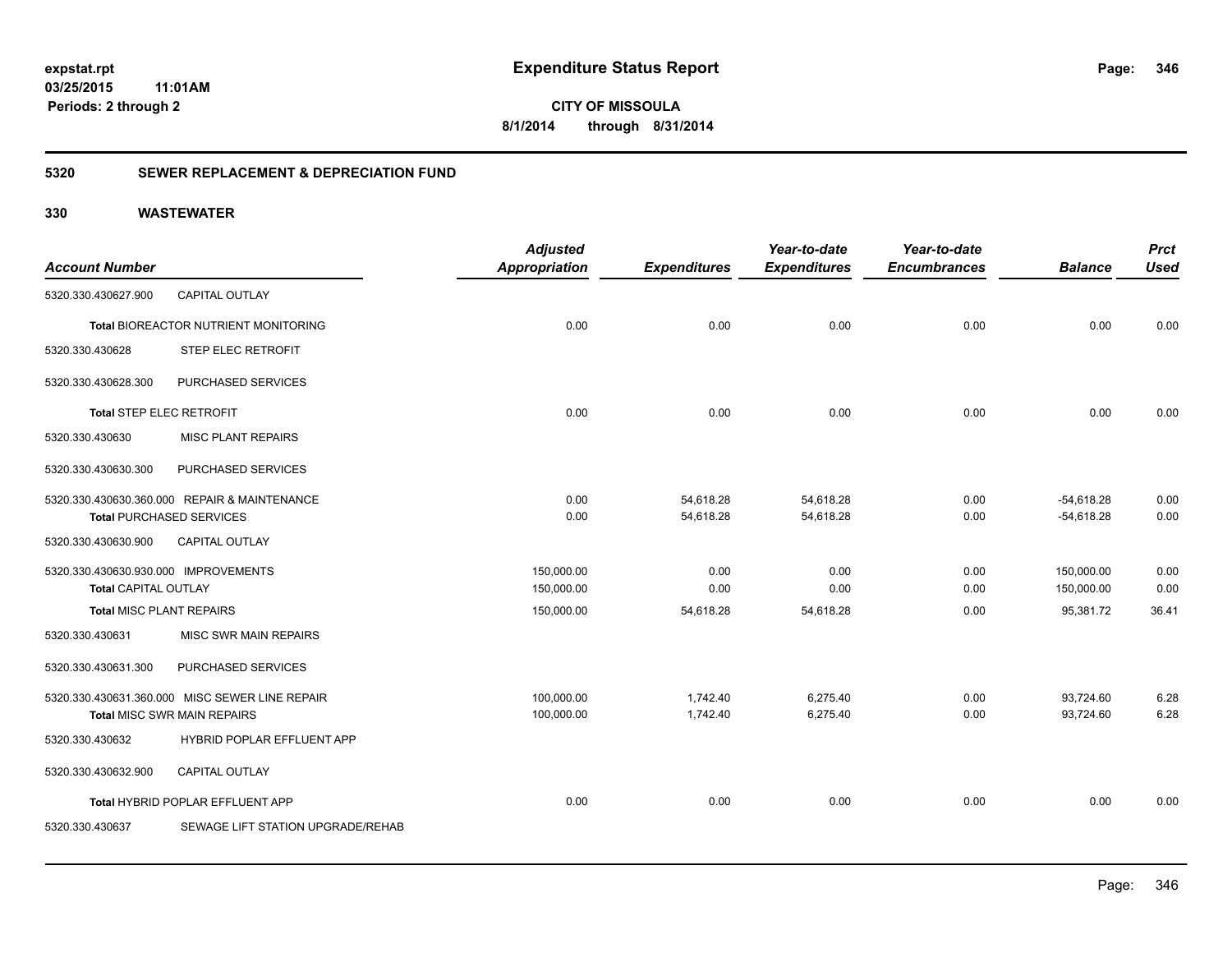**347**

**CITY OF MISSOULA 8/1/2014 through 8/31/2014**

# **5320 SEWER REPLACEMENT & DEPRECIATION FUND**

| <b>Account Number</b>                                             |                                         | <b>Adjusted</b>        |                     | Year-to-date        | Year-to-date        | <b>Balance</b>         | <b>Prct</b>  |
|-------------------------------------------------------------------|-----------------------------------------|------------------------|---------------------|---------------------|---------------------|------------------------|--------------|
|                                                                   |                                         | <b>Appropriation</b>   | <b>Expenditures</b> | <b>Expenditures</b> | <b>Encumbrances</b> |                        | <b>Used</b>  |
| 5320.330.430637.300                                               | PURCHASED SERVICES                      |                        |                     |                     |                     |                        |              |
|                                                                   | Total SEWAGE LIFT STATION UPGRADE/REHAB | 0.00                   | 0.00                | 0.00                | 0.00                | 0.00                   | 0.00         |
| 5320.330.430643                                                   | WWTP TELEMETRY UPGRADE PROJECT          |                        |                     |                     |                     |                        |              |
| 5320.330.430643.300                                               | PURCHASED SERVICES                      |                        |                     |                     |                     |                        |              |
|                                                                   | <b>Total PURCHASED SERVICES</b>         | 0.00                   | 0.00                | 0.00                | 0.00                | 0.00                   | 0.00         |
| 5320.330.430643.900                                               | CAPITAL OUTLAY                          |                        |                     |                     |                     |                        |              |
|                                                                   | Total WWTP TELEMETRY UPGRADE PROJECT    | 0.00                   | 0.00                | 0.00                | 0.00                | 0.00                   | 0.00         |
| 5320.330.430650                                                   | <b>LAB &amp; TESTING</b>                |                        |                     |                     |                     |                        |              |
| 5320.330.430650.300                                               | PURCHASED SERVICES                      |                        |                     |                     |                     |                        |              |
|                                                                   | <b>Total PURCHASED SERVICES</b>         | 0.00                   | 0.00                | 0.00                | 0.00                | 0.00                   | 0.00         |
| 5320.330.430650.900                                               | CAPITAL OUTLAY                          |                        |                     |                     |                     |                        |              |
| <b>Total LAB &amp; TESTING</b>                                    |                                         | 0.00                   | 0.00                | 0.00                | 0.00                | 0.00                   | 0.00         |
| 5320.330.430651                                                   | TRANSFER TO SEWER LOAN                  |                        |                     |                     |                     |                        |              |
| 5320.330.430651.800                                               | OTHER OBJECTS                           |                        |                     |                     |                     |                        |              |
|                                                                   | Total TRANSFER TO SEWER LOAN            | 0.00                   | 0.00                | 0.00                | 0.00                | 0.00                   | 0.00         |
| 5320.330.430660                                                   | <b>ENGINEEERING</b>                     |                        |                     |                     |                     |                        |              |
| 5320.330.430660.900                                               | CAPITAL OUTLAY                          |                        |                     |                     |                     |                        |              |
| 5320.330.430660.930.000 IMPROVEMENTS<br><b>Total ENGINEEERING</b> |                                         | 50,000.00<br>50,000.00 | 0.00<br>0.00        | 0.00<br>0.00        | 0.00<br>0.00        | 50,000.00<br>50,000.00 | 0.00<br>0.00 |
|                                                                   |                                         |                        |                     |                     |                     |                        |              |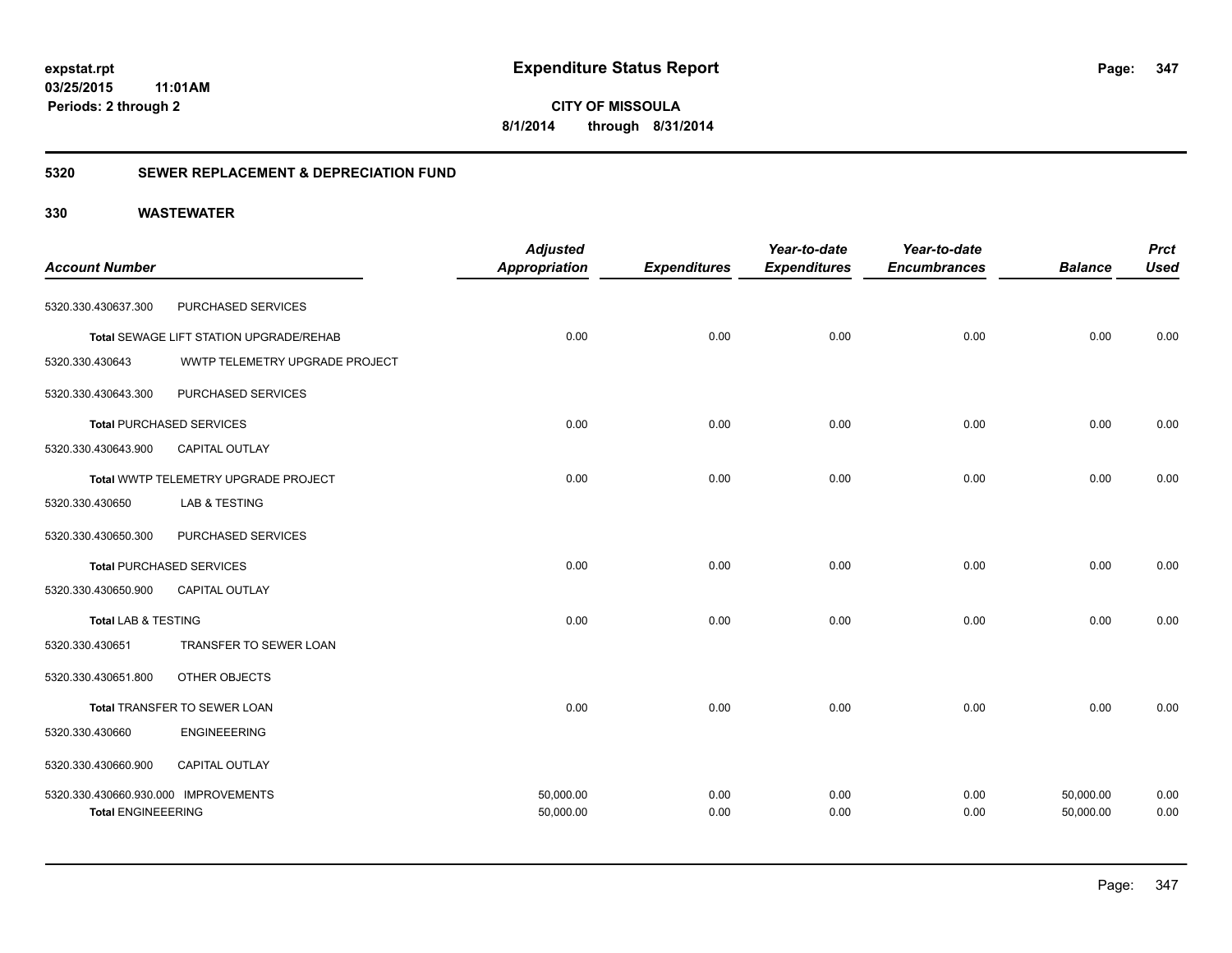**348**

**03/25/2015 11:01AM Periods: 2 through 2**

**CITY OF MISSOULA 8/1/2014 through 8/31/2014**

# **5320 SEWER REPLACEMENT & DEPRECIATION FUND**

|                         |                                  | <b>Adjusted</b>      |                     | Year-to-date        | Year-to-date        |                | <b>Prct</b> |
|-------------------------|----------------------------------|----------------------|---------------------|---------------------|---------------------|----------------|-------------|
| <b>Account Number</b>   |                                  | <b>Appropriation</b> | <b>Expenditures</b> | <b>Expenditures</b> | <b>Encumbrances</b> | <b>Balance</b> | <b>Used</b> |
| 5320.330.430680         | <b>WWTP REHAB</b>                |                      |                     |                     |                     |                |             |
| 5320.330.430680.300     | PURCHASED SERVICES               |                      |                     |                     |                     |                |             |
| <b>Total WWTP REHAB</b> |                                  | 0.00                 | 0.00                | 0.00                | 0.00                | 0.00           | 0.00        |
| 5320.330.430681         | EAST BROADWAY LIFT STATION       |                      |                     |                     |                     |                |             |
| 5320.330.430681.300     | PURCHASED SERVICES               |                      |                     |                     |                     |                |             |
|                         | <b>Total PURCHASED SERVICES</b>  | 0.00                 | 0.00                | 0.00                | 0.00                | 0.00           | 0.00        |
| 5320.330.430681.900     | <b>CAPITAL OUTLAY</b>            |                      |                     |                     |                     |                |             |
|                         | Total EAST BROADWAY LIFT STATION | 0.00                 | 0.00                | 0.00                | 0.00                | 0.00           | 0.00        |
| 5320.330.430682         | RESERVE ST LIFT STATION          |                      |                     |                     |                     |                |             |
| 5320.330.430682.300     | PURCHASED SERVICES               |                      |                     |                     |                     |                |             |
|                         | <b>Total PURCHASED SERVICES</b>  | 0.00                 | 0.00                | 0.00                | 0.00                | 0.00           | 0.00        |
| 5320.330.430682.900     | CAPITAL OUTLAY                   |                      |                     |                     |                     |                |             |
|                         | Total RESERVE ST LIFT STATION    | 0.00                 | 0.00                | 0.00                | 0.00                | 0.00           | 0.00        |
| 5320.330.430683         | DICKENS ST LIFT STATION          |                      |                     |                     |                     |                |             |
| 5320.330.430683.900     | <b>CAPITAL OUTLAY</b>            |                      |                     |                     |                     |                |             |
|                         | Total DICKENS ST LIFT STATION    | 0.00                 | 0.00                | 0.00                | 0.00                | 0.00           | 0.00        |
| 5320.330.430684         | MILLER CREEK SEWER INTERCEPTOR   |                      |                     |                     |                     |                |             |
| 5320.330.430684.300     | PURCHASED SERVICES               |                      |                     |                     |                     |                |             |
|                         | <b>Total PURCHASED SERVICES</b>  | 0.00                 | 0.00                | 0.00                | 0.00                | 0.00           | 0.00        |
|                         |                                  |                      |                     |                     |                     |                |             |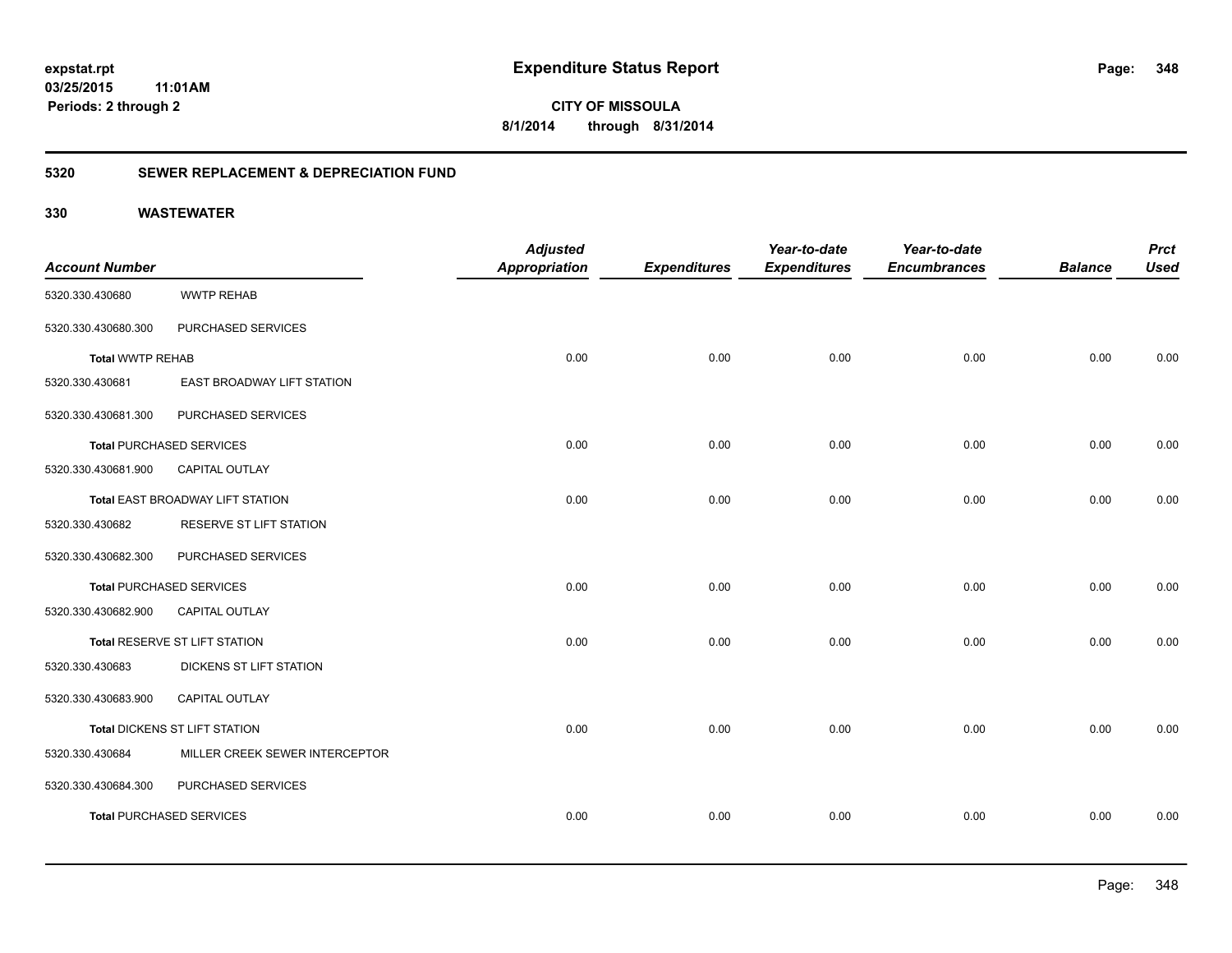# **03/25/2015**

**349**

**11:01AM Periods: 2 through 2**

**CITY OF MISSOULA 8/1/2014 through 8/31/2014**

# **5320 SEWER REPLACEMENT & DEPRECIATION FUND**

| <b>Account Number</b>         |                                            | <b>Adjusted</b><br><b>Appropriation</b> | <b>Expenditures</b> | Year-to-date<br><b>Expenditures</b> | Year-to-date<br><b>Encumbrances</b> | <b>Balance</b> | <b>Prct</b><br><b>Used</b> |
|-------------------------------|--------------------------------------------|-----------------------------------------|---------------------|-------------------------------------|-------------------------------------|----------------|----------------------------|
| 5320.330.430684.800           | OTHER OBJECTS                              |                                         |                     |                                     |                                     |                |                            |
|                               | Total MILLER CREEK SEWER INTERCEPTOR       | 0.00                                    | 0.00                | 0.00                                | 0.00                                | 0.00           | 0.00                       |
| 5320.330.430685               | TWAS ODOR CONTROL                          |                                         |                     |                                     |                                     |                |                            |
| 5320.330.430685.300           | PURCHASED SERVICES                         |                                         |                     |                                     |                                     |                |                            |
|                               | <b>Total TWAS ODOR CONTROL</b>             | 0.00                                    | 0.00                | 0.00                                | 0.00                                | 0.00           | 0.00                       |
| 5320.330.430688               | *** Title Not Found ***                    |                                         |                     |                                     |                                     |                |                            |
| 5320.330.430688.300           | PURCHASED SERVICES                         |                                         |                     |                                     |                                     |                |                            |
| Total *** Title Not Found *** |                                            | 0.00                                    | 0.00                | 0.00                                | 0.00                                | 0.00           | 0.00                       |
| 5320.330.430689               | FY11 \$1.29M Sewer Bond Construction       |                                         |                     |                                     |                                     |                |                            |
| 5320.330.430689.800           | OTHER OBJECTS                              |                                         |                     |                                     |                                     |                |                            |
|                               | Total FY11 \$1.29M Sewer Bond Construction | 0.00                                    | 0.00                | 0.00                                | 0.00                                | 0.00           | 0.00                       |
| 5320.330.430690               | OTHER ACTIVITIES                           |                                         |                     |                                     |                                     |                |                            |
| 5320.330.430690.300           | PURCHASED SERVICES                         |                                         |                     |                                     |                                     |                |                            |
| <b>Total OTHER ACTIVITIES</b> |                                            | 0.00                                    | 0.00                | 0.00                                | 0.00                                | 0.00           | 0.00                       |
| 5320.330.430691               | HYBRID POPLAR SEWER PROJECT                |                                         |                     |                                     |                                     |                |                            |
| 5320.330.430691.900           | <b>CAPITAL OUTLAY</b>                      |                                         |                     |                                     |                                     |                |                            |
|                               | Total HYBRID POPLAR SEWER PROJECT          | 0.00                                    | 0.00                | 0.00                                | 0.00                                | 0.00           | 0.00                       |
| 5320.330.430695               | FY13 SEWER REFUNDING                       |                                         |                     |                                     |                                     |                |                            |
| 5320.330.430695.300           | PURCHASED SERVICES                         |                                         |                     |                                     |                                     |                |                            |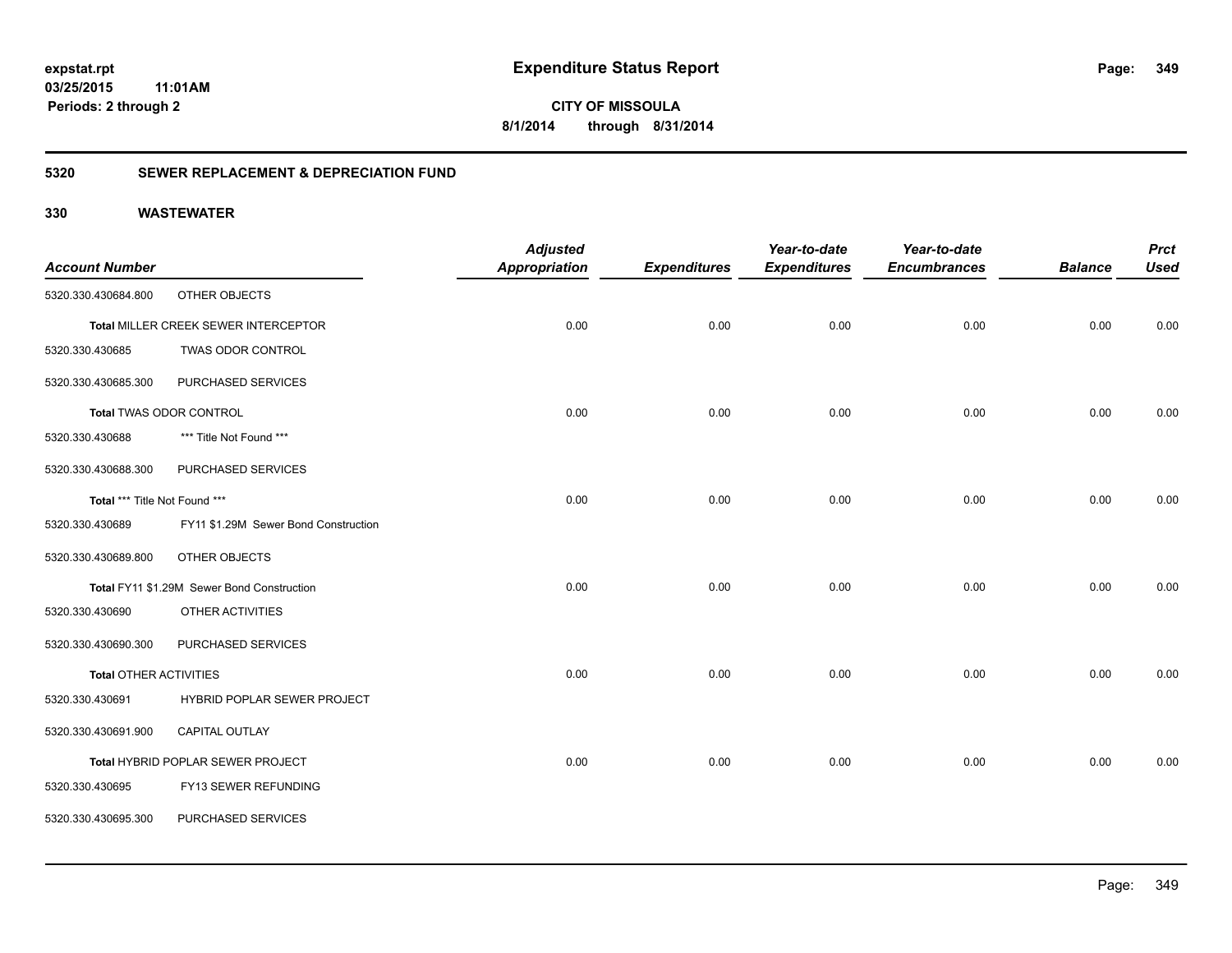**350**

**CITY OF MISSOULA 8/1/2014 through 8/31/2014**

# **5320 SEWER REPLACEMENT & DEPRECIATION FUND**

| <b>Account Number</b>     |                                                | <b>Adjusted</b><br><b>Appropriation</b> | <b>Expenditures</b> | Year-to-date<br><b>Expenditures</b> | Year-to-date<br><b>Encumbrances</b> | <b>Balance</b> | <b>Prct</b><br><b>Used</b> |
|---------------------------|------------------------------------------------|-----------------------------------------|---------------------|-------------------------------------|-------------------------------------|----------------|----------------------------|
|                           | Total FY13 SEWER REFUNDING                     | 0.00                                    | 0.00                | 0.00                                | 0.00                                | 0.00           | 0.00                       |
| 5320.330.430697           | <b>ALLEY PAVING</b>                            |                                         |                     |                                     |                                     |                |                            |
| 5320.330.430697.300       | PURCHASED SERVICES                             |                                         |                     |                                     |                                     |                |                            |
| <b>Total ALLEY PAVING</b> |                                                | 0.00                                    | 0.00                | 0.00                                | 0.00                                | 0.00           | 0.00                       |
| 5320.330.430700           | LINDA VISTA/MALONEY RANCH CAPACITY CONST       |                                         |                     |                                     |                                     |                |                            |
| 5320.330.430700.900       | <b>CAPITAL OUTLAY</b>                          |                                         |                     |                                     |                                     |                |                            |
|                           | Total LINDA VISTA/MALONEY RANCH CAPACITY CONST | 0.00                                    | 0.00                | 0.00                                | 0.00                                | 0.00           | 0.00                       |
| 5320.330.430701           | <b>HEADWORKS PROJECT</b>                       |                                         |                     |                                     |                                     |                |                            |
| 5320.330.430701.900       | CAPITAL OUTLAY                                 |                                         |                     |                                     |                                     |                |                            |
|                           | Total HEADWORKS PROJECT                        | 0.00                                    | 0.00                | 0.00                                | 0.00                                | 0.00           | 0.00                       |
| 5320.330.430702           | COUNTY RSID WYE SEWER PROJECT                  |                                         |                     |                                     |                                     |                |                            |
| 5320.330.430702.300       | PURCHASED SERVICES                             |                                         |                     |                                     |                                     |                |                            |
|                           | <b>Total PURCHASED SERVICES</b>                | 0.00                                    | 0.00                | 0.00                                | 0.00                                | 0.00           | 0.00                       |
| 5320.330.430702.900       | <b>CAPITAL OUTLAY</b>                          |                                         |                     |                                     |                                     |                |                            |
|                           | Total COUNTY RSID WYE SEWER PROJECT            | 0.00                                    | 0.00                | 0.00                                | 0.00                                | 0.00           | 0.00                       |
| 5320.330.430706           | RUSSELL ST INTERCEPTOR                         |                                         |                     |                                     |                                     |                |                            |
| 5320.330.430706.300       | PURCHASED SERVICES                             |                                         |                     |                                     |                                     |                |                            |
|                           | Total RUSSELL ST INTERCEPTOR                   | 0.00                                    | 0.00                | 0.00                                | 0.00                                | 0.00           | 0.00                       |
| 5320.330.430707           | RATTLESNAKE COLLECTION SYSTEM                  |                                         |                     |                                     |                                     |                |                            |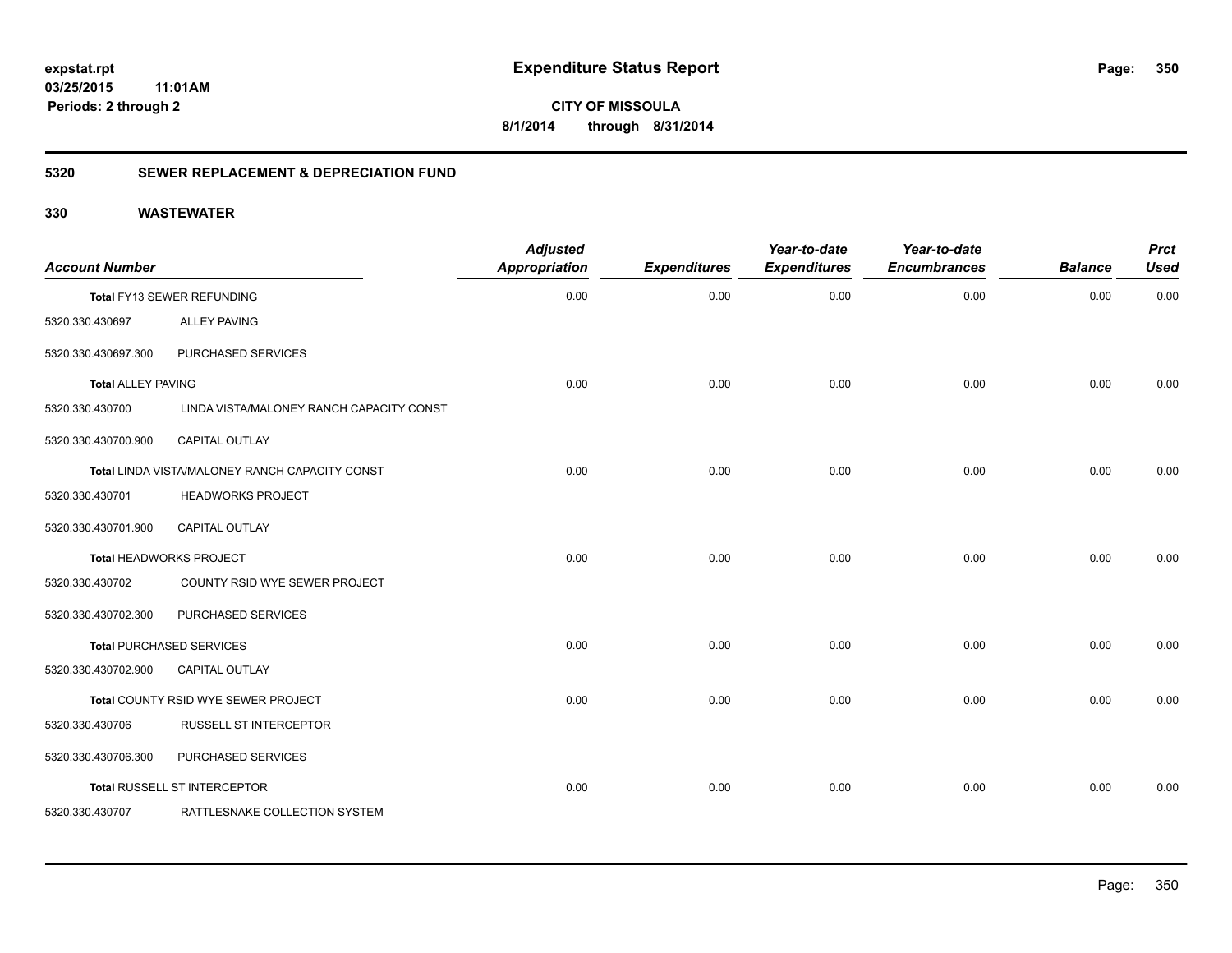**CITY OF MISSOULA 8/1/2014 through 8/31/2014**

# **5320 SEWER REPLACEMENT & DEPRECIATION FUND**

| <b>Account Number</b>     |                                                                                                                                           | <b>Adjusted</b><br><b>Appropriation</b> | <b>Expenditures</b>  | Year-to-date<br><b>Expenditures</b> | Year-to-date<br><b>Encumbrances</b> | <b>Balance</b>                     | <b>Prct</b><br><b>Used</b> |
|---------------------------|-------------------------------------------------------------------------------------------------------------------------------------------|-----------------------------------------|----------------------|-------------------------------------|-------------------------------------|------------------------------------|----------------------------|
| 5320.330.430707.900       | <b>CAPITAL OUTLAY</b>                                                                                                                     |                                         |                      |                                     |                                     |                                    |                            |
|                           | Total RATTLESNAKE COLLECTION SYSTEM                                                                                                       | 0.00                                    | 0.00                 | 0.00                                | 0.00                                | 0.00                               | 0.00                       |
| 5320.330.490505           | ACCELA LOAN DEBT SERVICE                                                                                                                  |                                         |                      |                                     |                                     |                                    |                            |
| 5320.330.490505.600       | <b>DEBT SERVICE</b>                                                                                                                       |                                         |                      |                                     |                                     |                                    |                            |
|                           | 5320.330.490505.610.000 ACCELA LOAN DEBT/PRINCIPAL<br>5320.330.490505.620.000 ACCELA LOAN DEBT/INTEREST<br>Total ACCELA LOAN DEBT SERVICE | 50.213.00<br>0.00<br>50,213.00          | 0.00<br>0.00<br>0.00 | 44,446.63<br>5,766.38<br>50,213.01  | 0.00<br>0.00<br>0.00                | 5.766.37<br>$-5,766.38$<br>$-0.01$ | 88.52<br>0.00<br>100.00    |
| 5320.330.490506           | <b>CORE FINANCED EQUIPMENT</b>                                                                                                            |                                         |                      |                                     |                                     |                                    |                            |
| 5320.330.490506.600       | <b>DEBT SERVICE</b>                                                                                                                       |                                         |                      |                                     |                                     |                                    |                            |
|                           | 5320.330.490506.610.000 FINANCED EQUIPMENT/PRINCIPAL<br>5320.330.490506.620.000 INTEREST / SERVICE FEES<br>Total CORE FINANCED EQUIPMENT  | 83,015.00<br>6.363.00<br>89,378.00      | 0.00<br>0.00<br>0.00 | 0.00<br>0.00<br>0.00                | 0.00<br>0.00<br>0.00                | 83,015.00<br>6.363.00<br>89.378.00 | 0.00<br>0.00<br>0.00       |
| 5320.330.499999           | <b>NEW REQUESTS</b>                                                                                                                       |                                         |                      |                                     |                                     |                                    |                            |
| 5320.330.499999.900       | <b>CAPITAL OUTLAY</b>                                                                                                                     |                                         |                      |                                     |                                     |                                    |                            |
| <b>Total NEW REQUESTS</b> |                                                                                                                                           | 0.00                                    | 0.00                 | 0.00                                | 0.00                                | 0.00                               | 0.00                       |
| 5320.330.521000           | <b>INTERFUND OPERATING TRANSFERS</b>                                                                                                      |                                         |                      |                                     |                                     |                                    |                            |
| 5320.330.521000.800       | OTHER OBJECTS                                                                                                                             |                                         |                      |                                     |                                     |                                    |                            |
|                           | Total INTERFUND OPERATING TRANSFERS                                                                                                       | 0.00                                    | 0.00                 | 0.00                                | 0.00                                | 0.00                               | 0.00                       |
|                           | Total SEWER REPLACEMENT & DEPRECIATION FUND                                                                                               | 549,591.00                              | 58,450.28            | 113,196.29                          | 0.00                                | 436,394.71                         | 20.60                      |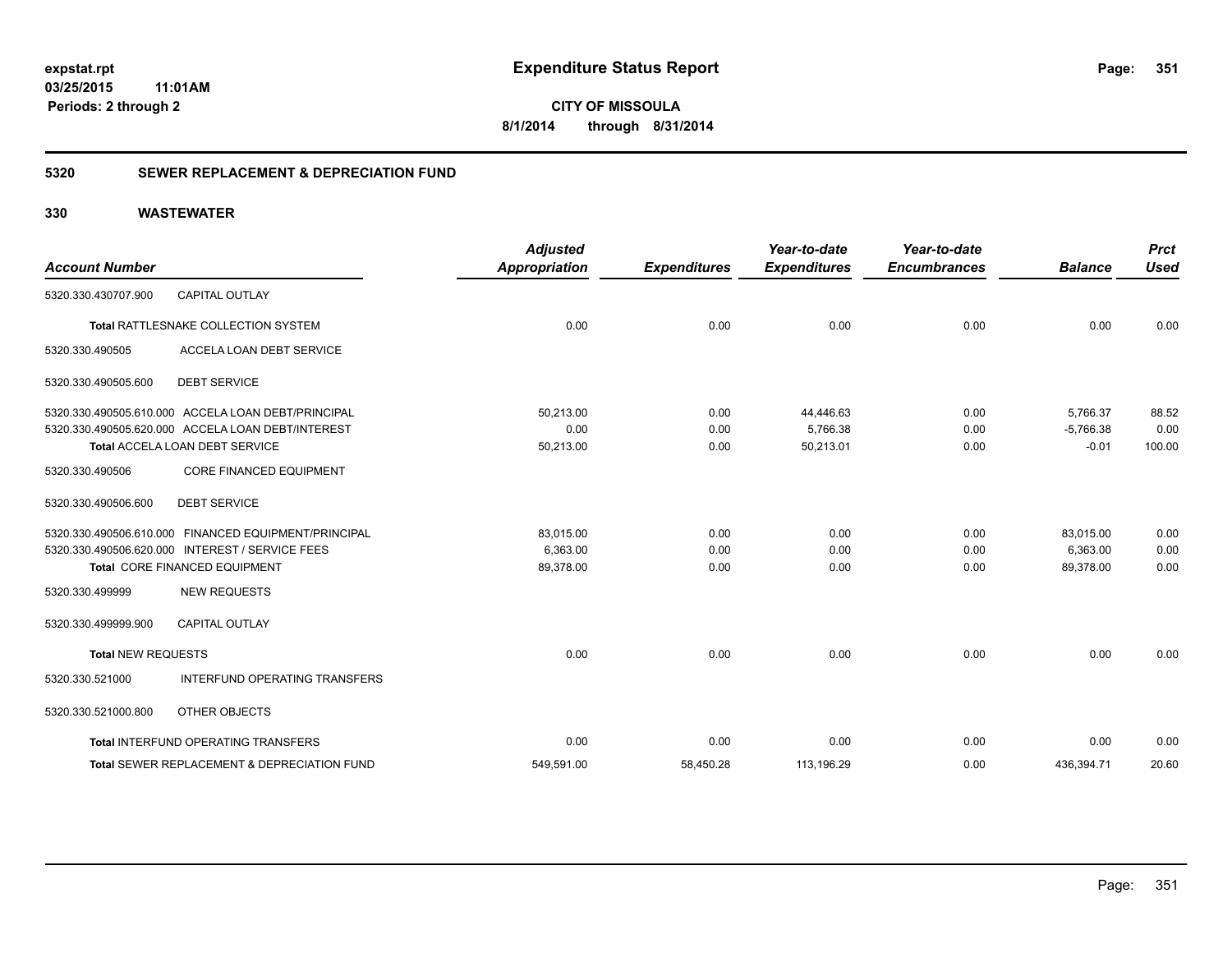# **5325 SEWER DEVELOPMENT FEE FUND**

| <b>Account Number</b>             |                                                            | <b>Adjusted</b><br>Appropriation | <b>Expenditures</b> | Year-to-date<br><b>Expenditures</b> | Year-to-date<br><b>Encumbrances</b> | <b>Balance</b> | <b>Prct</b><br><b>Used</b> |
|-----------------------------------|------------------------------------------------------------|----------------------------------|---------------------|-------------------------------------|-------------------------------------|----------------|----------------------------|
| 5325.330.430620                   | <b>FACILITIES</b>                                          |                                  |                     |                                     |                                     |                |                            |
| 5325.330.430620.900               | <b>CAPITAL OUTLAY</b>                                      |                                  |                     |                                     |                                     |                |                            |
| <b>Total FACILITIES</b>           |                                                            | 0.00                             | 0.00                | 0.00                                | 0.00                                | 0.00           | 0.00                       |
| 5325.330.430630                   | <b>COLLECTIONS</b>                                         |                                  |                     |                                     |                                     |                |                            |
| 5325.330.430630.300               | PURCHASED SERVICES                                         |                                  |                     |                                     |                                     |                |                            |
|                                   | <b>Total PURCHASED SERVICES</b>                            | 0.00                             | 0.00                | 0.00                                | 0.00                                | 0.00           | 0.00                       |
| 5325.330.430630.800               | OTHER OBJECTS                                              |                                  |                     |                                     |                                     |                |                            |
| <b>Total OTHER OBJECTS</b>        |                                                            | 0.00                             | 0.00                | 0.00                                | 0.00                                | 0.00           | 0.00                       |
| 5325.330.430630.900               | <b>CAPITAL OUTLAY</b>                                      |                                  |                     |                                     |                                     |                |                            |
| <b>Total COLLECTIONS</b>          |                                                            | 0.00                             | 0.00                | 0.00                                | 0.00                                | 0.00           | 0.00                       |
| 5325.330.430632                   | HYBRID POPLAR EFFLUENT APP                                 |                                  |                     |                                     |                                     |                |                            |
| 5325.330.430632.300               | PURCHASED SERVICES                                         |                                  |                     |                                     |                                     |                |                            |
|                                   | 5325.330.430632.360.000 HYBRID POPLAR EFFLUENT APPLICATION | 60,000.00                        | 0.00                | 0.00                                | 0.00                                | 60,000.00      | 0.00                       |
|                                   | <b>Total PURCHASED SERVICES</b>                            | 60,000.00                        | 0.00                | 0.00                                | 0.00                                | 60,000.00      | 0.00                       |
| 5325.330.430632.900               | <b>CAPITAL OUTLAY</b>                                      |                                  |                     |                                     |                                     |                |                            |
| 5325.330.430632.920.000 BUILDINGS |                                                            | 242,000.00                       | 42,722.99           | 43,052.99                           | 0.00                                | 198,947.01     | 17.79                      |
| <b>Total CAPITAL OUTLAY</b>       |                                                            | 242,000.00                       | 42,722.99           | 43,052.99                           | 0.00                                | 198,947.01     | 17.79                      |
|                                   | Total HYBRID POPLAR EFFLUENT APP                           | 302,000.00                       | 42,722.99           | 43,052.99                           | 0.00                                | 258,947.01     | 14.26                      |
| 5325.330.430636                   | OVERSIZING ASSISTANCE                                      |                                  |                     |                                     |                                     |                |                            |
| 5325.330.430636.900               | CAPITAL OUTLAY                                             |                                  |                     |                                     |                                     |                |                            |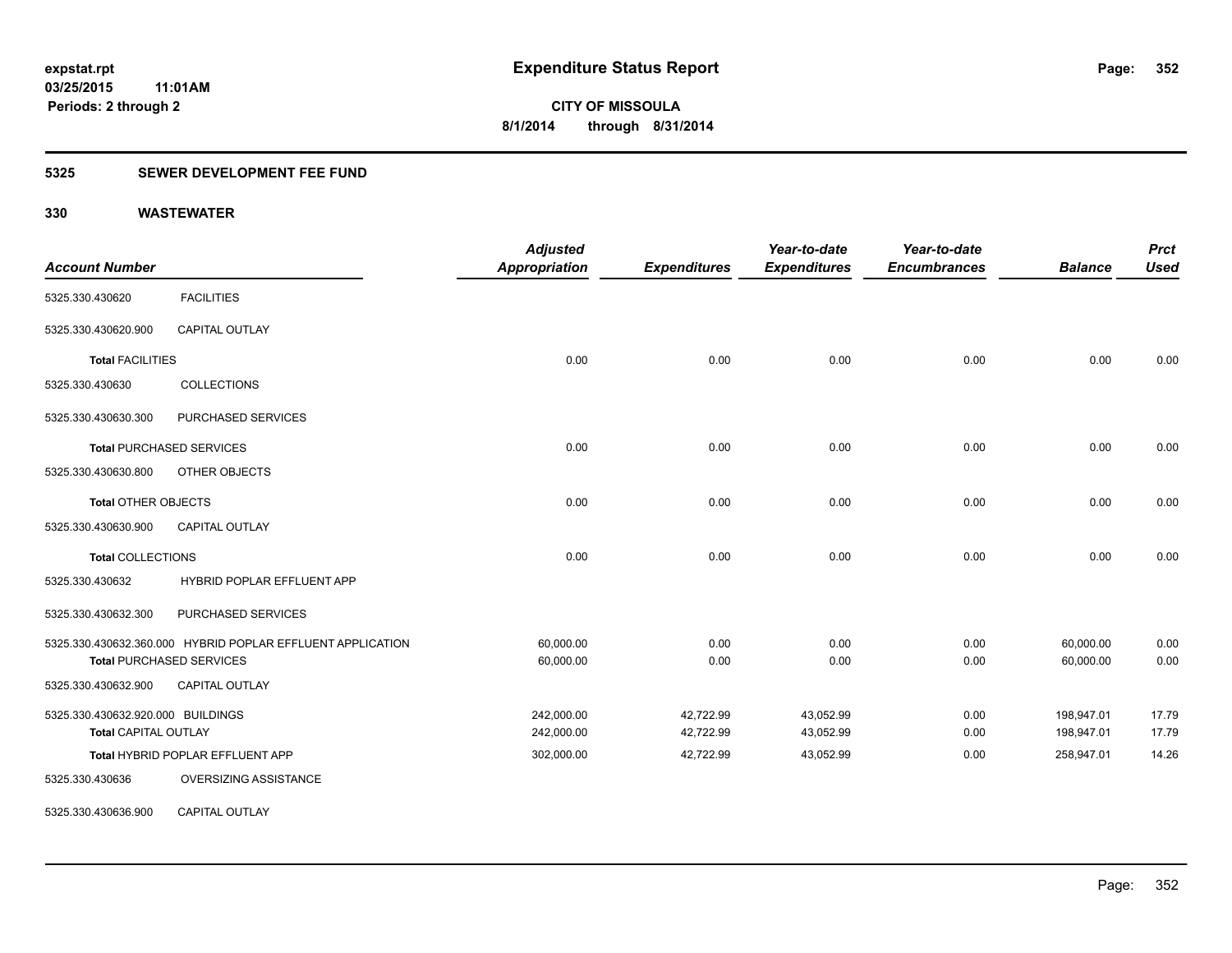# **5325 SEWER DEVELOPMENT FEE FUND**

| <b>Account Number</b>           |                                                                              | <b>Adjusted</b><br><b>Appropriation</b> | <b>Expenditures</b> | Year-to-date<br><b>Expenditures</b> | Year-to-date<br><b>Encumbrances</b> | <b>Balance</b>         | <b>Prct</b><br><b>Used</b> |
|---------------------------------|------------------------------------------------------------------------------|-----------------------------------------|---------------------|-------------------------------------|-------------------------------------|------------------------|----------------------------|
|                                 | 5325.330.430636.930.000 OVERSIZING ASSISTANCE<br>Total OVERSIZING ASSISTANCE | 50,000.00<br>50,000.00                  | 0.00<br>0.00        | 0.00<br>0.00                        | 0.00<br>0.00                        | 50,000.00<br>50,000.00 | 0.00<br>0.00               |
| 5325.330.430637                 | SEWAGE LIFT STATION UPGRADE/REHAB                                            |                                         |                     |                                     |                                     |                        |                            |
| 5325.330.430637.300             | PURCHASED SERVICES                                                           |                                         |                     |                                     |                                     |                        |                            |
|                                 | <b>Total SEWAGE LIFT STATION UPGRADE/REHAB</b>                               | 0.00                                    | 0.00                | 0.00                                | 0.00                                | 0.00                   | 0.00                       |
| 5325.330.430660                 | <b>ENGINEEERING</b>                                                          |                                         |                     |                                     |                                     |                        |                            |
| 5325.330.430660.300             | PURCHASED SERVICES                                                           |                                         |                     |                                     |                                     |                        |                            |
| <b>Total ENGINEEERING</b>       |                                                                              | 0.00                                    | 0.00                | 0.00                                | 0.00                                | 0.00                   | 0.00                       |
| 5325.330.430663                 | AIRPORT INTECEPTOR                                                           |                                         |                     |                                     |                                     |                        |                            |
| 5325.330.430663.300             | PURCHASED SERVICES                                                           |                                         |                     |                                     |                                     |                        |                            |
|                                 | <b>Total PURCHASED SERVICES</b>                                              | 0.00                                    | 0.00                | 0.00                                | 0.00                                | 0.00                   | 0.00                       |
| 5325.330.430663.900             | CAPITAL OUTLAY                                                               |                                         |                     |                                     |                                     |                        |                            |
| <b>Total AIRPORT INTECEPTOR</b> |                                                                              | 0.00                                    | 0.00                | 0.00                                | 0.00                                | 0.00                   | 0.00                       |
| 5325.330.430683                 | <b>TWITE PUMP STATION</b>                                                    |                                         |                     |                                     |                                     |                        |                            |
| 5325.330.430683.900             | CAPITAL OUTLAY                                                               |                                         |                     |                                     |                                     |                        |                            |
| <b>Total TWITE PUMP STATION</b> | 5325.330.430683.930.000 TWITE PUMP STATION                                   | 58,559.00<br>58,559.00                  | 0.00<br>0.00        | 0.00<br>0.00                        | 0.00<br>0.00                        | 58,559.00<br>58,559.00 | 0.00<br>0.00               |
| 5325.330.430684                 | MILLER CREEK INTERCEPTOR                                                     |                                         |                     |                                     |                                     |                        |                            |
| 5325.330.430684.900             | CAPITAL OUTLAY                                                               |                                         |                     |                                     |                                     |                        |                            |
|                                 | <b>Total MILLER CREEK INTERCEPTOR</b>                                        | 0.00                                    | 0.00                | 0.00                                | 0.00                                | 0.00                   | 0.00                       |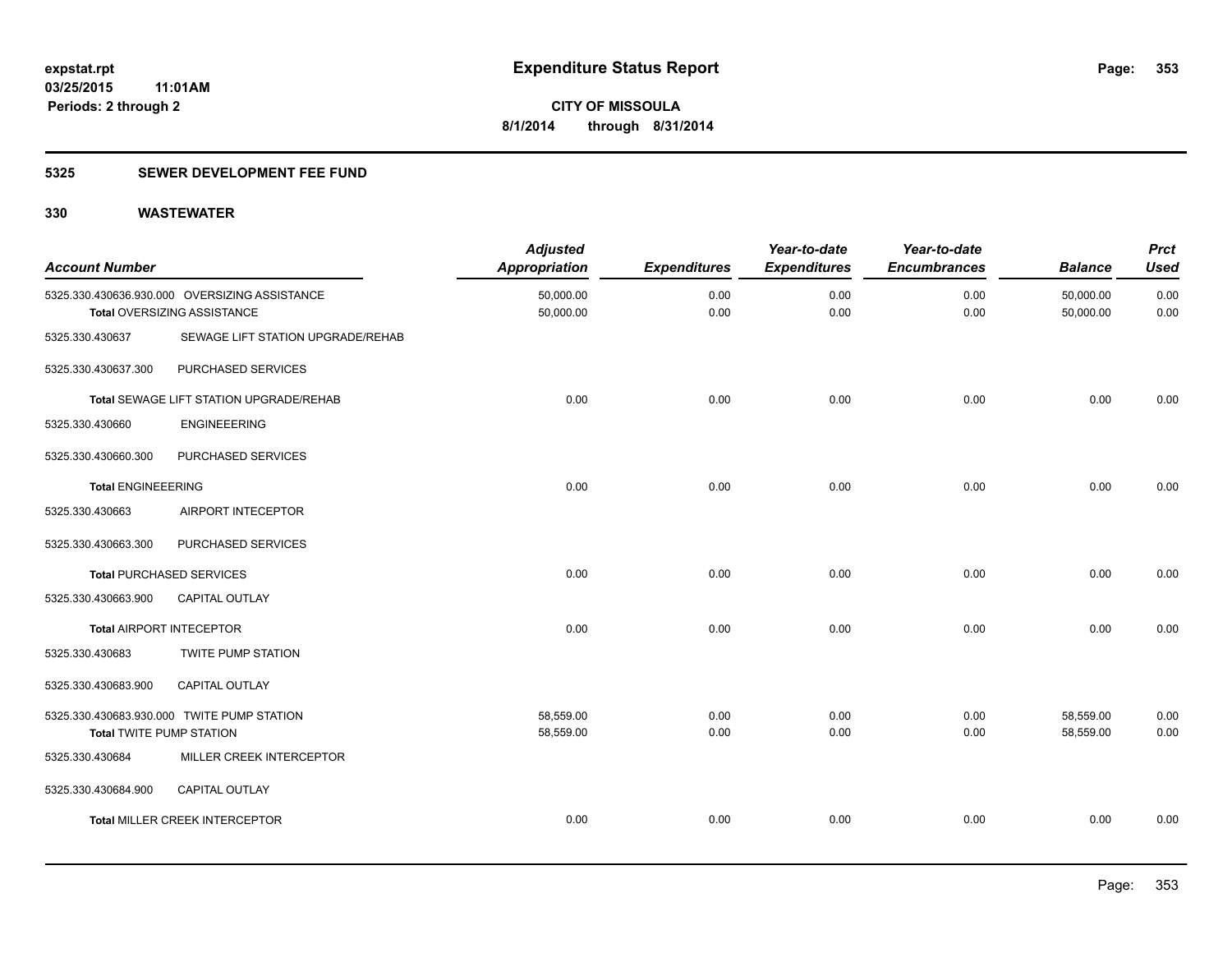# **5325 SEWER DEVELOPMENT FEE FUND**

|                               |                                                    | <b>Adjusted</b>      |                     | Year-to-date        | Year-to-date        |                | <b>Prct</b> |
|-------------------------------|----------------------------------------------------|----------------------|---------------------|---------------------|---------------------|----------------|-------------|
| <b>Account Number</b>         |                                                    | <b>Appropriation</b> | <b>Expenditures</b> | <b>Expenditures</b> | <b>Encumbrances</b> | <b>Balance</b> | <b>Used</b> |
| 5325.330.430690               | OTHER ACTIVITIES                                   |                      |                     |                     |                     |                |             |
| 5325.330.430690.300           | PURCHASED SERVICES                                 |                      |                     |                     |                     |                |             |
|                               | <b>Total PURCHASED SERVICES</b>                    | 0.00                 | 0.00                | 0.00                | 0.00                | 0.00           | 0.00        |
| 5325.330.430690.800           | OTHER OBJECTS                                      |                      |                     |                     |                     |                |             |
| Total OTHER OBJECTS           |                                                    | 0.00                 | 0.00                | 0.00                | 0.00                | 0.00           | 0.00        |
| 5325.330.430690.900           | <b>CAPITAL OUTLAY</b>                              |                      |                     |                     |                     |                |             |
| <b>Total OTHER ACTIVITIES</b> |                                                    | 0.00                 | 0.00                | 0.00                | 0.00                | 0.00           | 0.00        |
| 5325.330.430706               | <b>RUSSELL ST INTERCEPTOR</b>                      |                      |                     |                     |                     |                |             |
| 5325.330.430706.300           | PURCHASED SERVICES                                 |                      |                     |                     |                     |                |             |
|                               | Total RUSSELL ST INTERCEPTOR                       | 0.00                 | 0.00                | 0.00                | 0.00                | 0.00           | 0.00        |
| 5325.330.430711               | *** Title Not Found ***                            |                      |                     |                     |                     |                |             |
| 5325.330.430711.900           | <b>CAPITAL OUTLAY</b>                              |                      |                     |                     |                     |                |             |
| Total *** Title Not Found *** |                                                    | 0.00                 | 0.00                | 0.00                | 0.00                | 0.00           | 0.00        |
| 5325.330.490508               | EKO COMPOST LAND PURCHASE                          |                      |                     |                     |                     |                |             |
| 5325.330.490508.300           | PURCHASED SERVICES                                 |                      |                     |                     |                     |                |             |
|                               | 5325.330.490508.360.000 REPAIR & MAINTENANCE       | 5,000.00             | 0.00                | 0.00                | 0.00                | 5,000.00       | 0.00        |
|                               | <b>Total PURCHASED SERVICES</b>                    | 5,000.00             | 0.00                | 0.00                | 0.00                | 5,000.00       | 0.00        |
| 5325.330.490508.600           | <b>DEBT SERVICE</b>                                |                      |                     |                     |                     |                |             |
|                               | 5325.330.490508.610.000 EKO LAND/PRINCIPAL         | 247,185.00           | 0.00                | 0.00                | 0.00                | 247,185.00     | 0.00        |
|                               | 5325.330.490508.620.000 EKO LAND PURCHASE-INTEREST | 12,162.00            | 0.00                | 0.00                | 0.00                | 12,162.00      | 0.00        |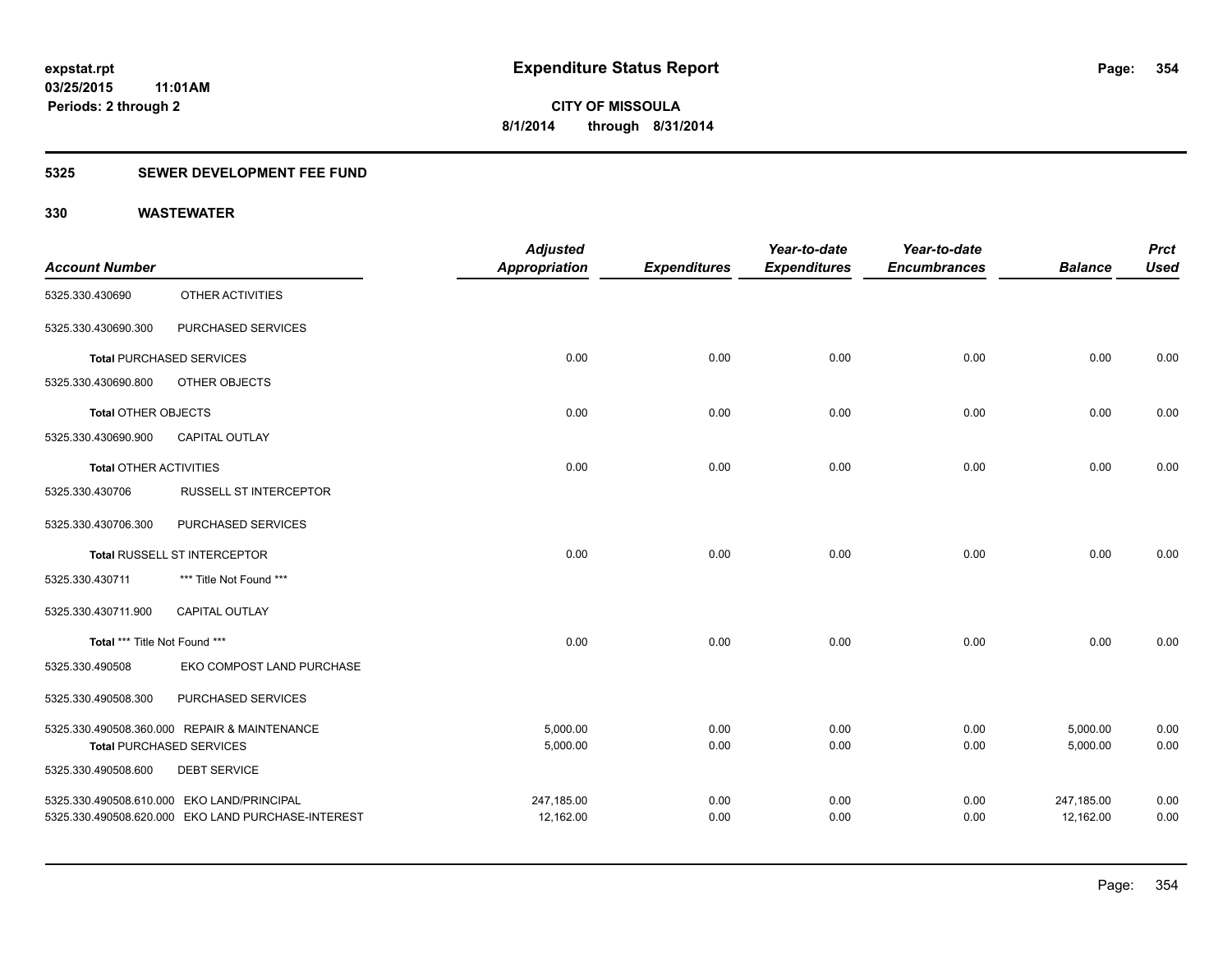# **5325 SEWER DEVELOPMENT FEE FUND**

| <b>Account Number</b>       |                                        | <b>Adjusted</b><br><b>Appropriation</b> | <b>Expenditures</b> | Year-to-date<br><b>Expenditures</b> | Year-to-date<br><b>Encumbrances</b> | <b>Balance</b> | <b>Prct</b><br><b>Used</b> |
|-----------------------------|----------------------------------------|-----------------------------------------|---------------------|-------------------------------------|-------------------------------------|----------------|----------------------------|
| <b>Total DEBT SERVICE</b>   |                                        | 259,347.00                              | 0.00                | 0.00                                | 0.00                                | 259,347.00     | 0.00                       |
| 5325.330.490508.900         | <b>CAPITAL OUTLAY</b>                  |                                         |                     |                                     |                                     |                |                            |
| <b>Total CAPITAL OUTLAY</b> |                                        | 0.00                                    | 0.00                | 0.00                                | 0.00                                | 0.00           | 0.00                       |
|                             | <b>Total EKO COMPOST LAND PURCHASE</b> | 264,347.00                              | 0.00                | 0.00                                | 0.00                                | 264,347.00     | 0.00                       |
| 5325.330.499999             | <b>NEW REQUESTS</b>                    |                                         |                     |                                     |                                     |                |                            |
| 5325.330.499999.900         | <b>CAPITAL OUTLAY</b>                  |                                         |                     |                                     |                                     |                |                            |
| <b>Total NEW REQUESTS</b>   |                                        | 0.00                                    | 0.00                | 0.00                                | 0.00                                | 0.00           | 0.00                       |
|                             | Total SEWER DEVELOPMENT FEE FUND       | 674,906.00                              | 42,722.99           | 43,052.99                           | 0.00                                | 631,853.01     | 6.38                       |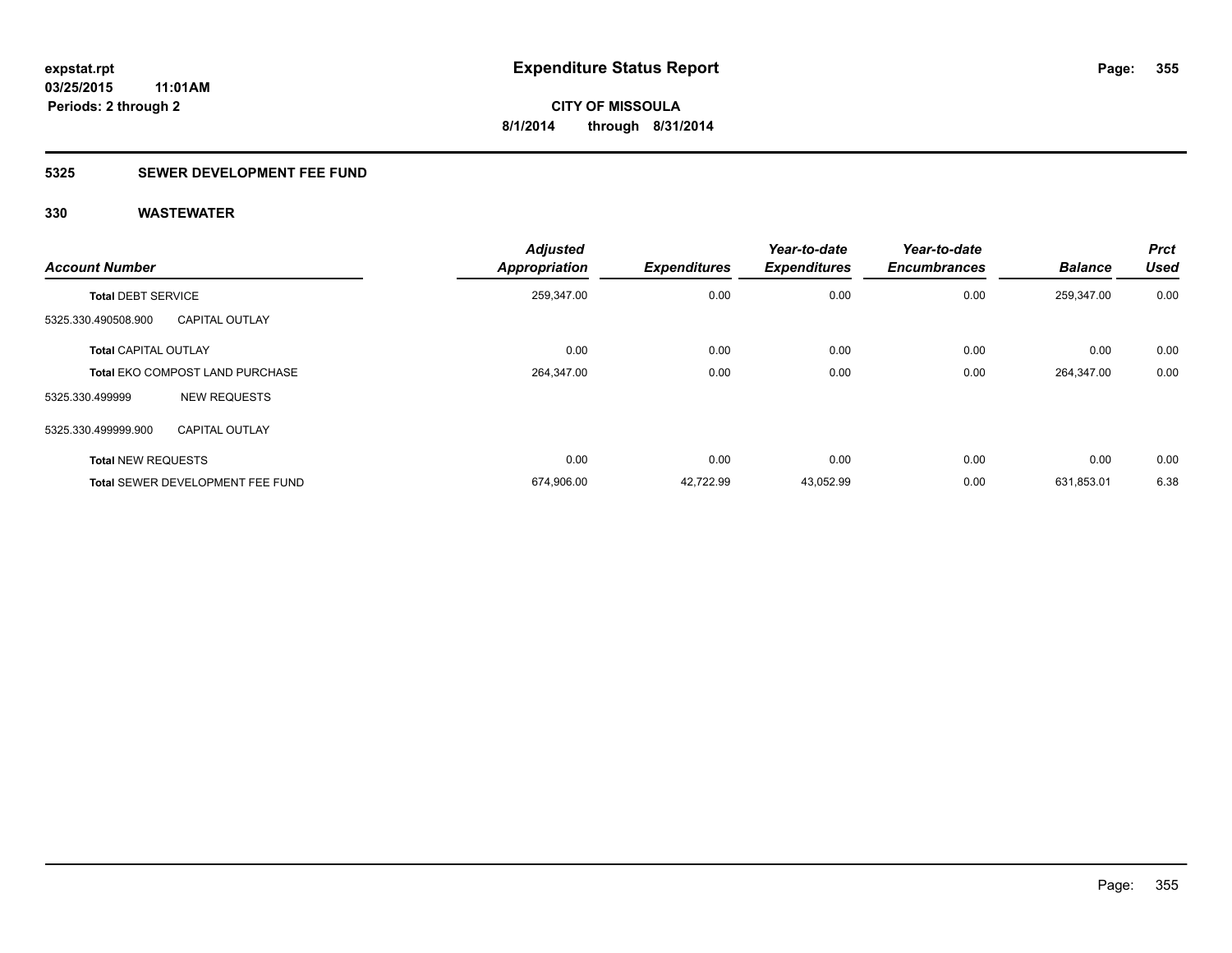### **5340 SEWER CONSTRUCTION FUND**

| <b>Account Number</b>      |                                                                                           | <b>Adjusted</b><br><b>Appropriation</b> | <b>Expenditures</b> | Year-to-date<br><b>Expenditures</b> | Year-to-date<br><b>Encumbrances</b> | <b>Balance</b>           | <b>Prct</b><br><b>Used</b> |
|----------------------------|-------------------------------------------------------------------------------------------|-----------------------------------------|---------------------|-------------------------------------|-------------------------------------|--------------------------|----------------------------|
| 5340.330.430632            | HYBRID POPLAR EFFLUENT APP                                                                |                                         |                     |                                     |                                     |                          |                            |
| 5340.330.430632.900        | <b>CAPITAL OUTLAY</b>                                                                     |                                         |                     |                                     |                                     |                          |                            |
|                            | 5340.330.430632.930.000 SOLIDS DEWATERING SCREW PRESS<br>Total HYBRID POPLAR EFFLUENT APP | 900,000.00<br>900,000.00                | 0.00<br>0.00        | 0.00<br>0.00                        | 0.00<br>0.00                        | 900.000.00<br>900,000.00 | 0.00<br>0.00               |
| 5340.330.430697            | <b>ALLEY PAVING</b>                                                                       |                                         |                     |                                     |                                     |                          |                            |
| 5340.330.430697.300        | PURCHASED SERVICES                                                                        |                                         |                     |                                     |                                     |                          |                            |
| <b>Total ALLEY PAVING</b>  | 5340.330.430697.350.000 BROAWAY INTECEPTOR                                                | 20,000.00<br>20,000.00                  | 0.00<br>0.00        | 0.00<br>0.00                        | 0.00<br>0.00                        | 20,000.00<br>20,000.00   | 0.00<br>0.00               |
| 5340.330.430701            | E RESERVE ST COLLECTOR                                                                    |                                         |                     |                                     |                                     |                          |                            |
| 5340.330.430701.800        | OTHER OBJECTS                                                                             |                                         |                     |                                     |                                     |                          |                            |
| <b>Total OTHER OBJECTS</b> |                                                                                           | 0.00                                    | 0.00                | 0.00                                | 0.00                                | 0.00                     | 0.00                       |
| 5340.330.430701.900        | <b>CAPITAL OUTLAY</b>                                                                     |                                         |                     |                                     |                                     |                          |                            |
|                            | Total E RESERVE ST COLLECTOR                                                              | 0.00                                    | 0.00                | 0.00                                | 0.00                                | 0.00                     | 0.00                       |
| 5340.330.430707            | RATTLESNAKE COLLECTION SYSTEM                                                             |                                         |                     |                                     |                                     |                          |                            |
| 5340.330.430707.800        | OTHER OBJECTS                                                                             |                                         |                     |                                     |                                     |                          |                            |
|                            | Total RATTLESNAKE COLLECTION SYSTEM                                                       | 0.00                                    | 0.00                | 0.00                                | 0.00                                | 0.00                     | 0.00                       |
| <b>Total WASTEWATER</b>    |                                                                                           | 920,000.00                              | 0.00                | 0.00                                | 0.00                                | 920,000.00               | 0.00                       |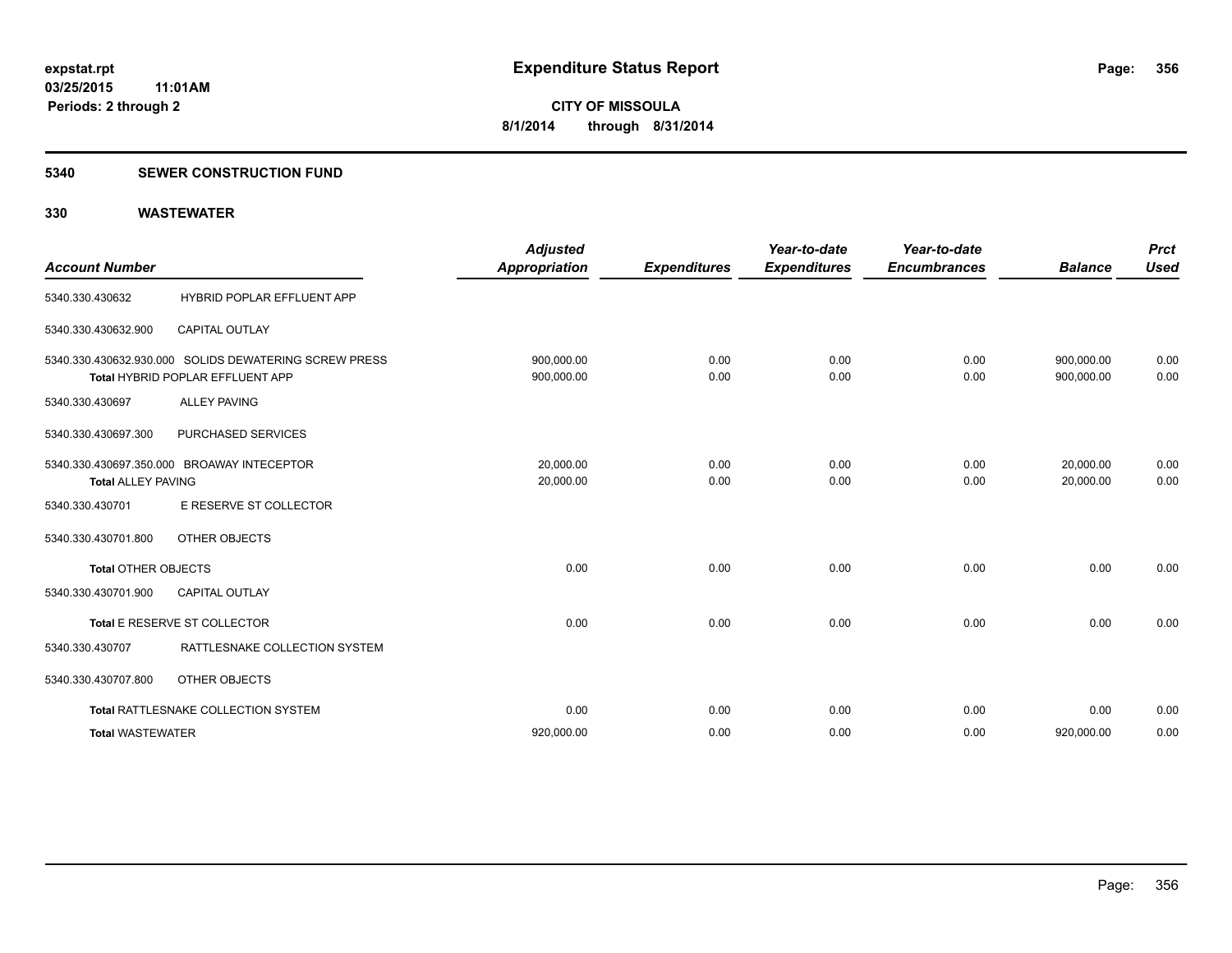# **5340 SEWER CONSTRUCTION FUND**

# **390 NON-DEPARTMENTAL**

| <b>Account Number</b>         |                                      | <b>Adjusted</b><br><b>Appropriation</b> | <b>Expenditures</b> | Year-to-date<br><b>Expenditures</b> | Year-to-date<br><b>Encumbrances</b> | <b>Balance</b> | <b>Prct</b><br>Used |
|-------------------------------|--------------------------------------|-----------------------------------------|---------------------|-------------------------------------|-------------------------------------|----------------|---------------------|
| 5340.390.430963               | BIOGAS ELECTRICAL GENERATION         |                                         |                     |                                     |                                     |                |                     |
| 5340.390.430963.900           | <b>CAPITAL OUTLAY</b>                |                                         |                     |                                     |                                     |                |                     |
| <b>Total NON-DEPARTMENTAL</b> |                                      | 0.00                                    | 0.00                | 0.00                                | 0.00                                | 0.00           | 0.00                |
|                               | <b>Total SEWER CONSTRUCTION FUND</b> | 920,000.00                              | 0.00                | 0.00                                | 0.00                                | 920.000.00     | 0.00                |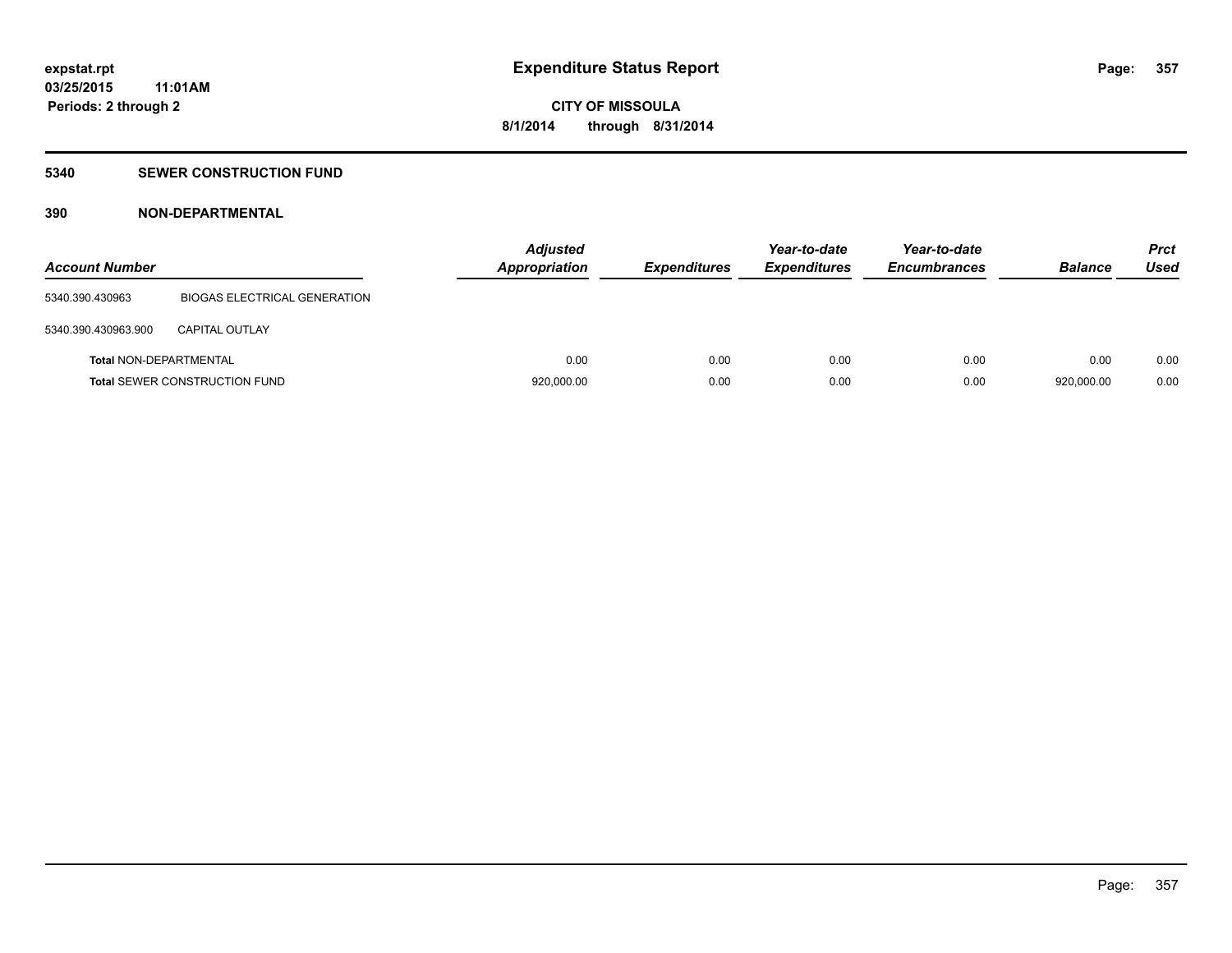**358**

**03/25/2015 11:01AM Periods: 2 through 2**

**CITY OF MISSOULA 8/1/2014 through 8/31/2014**

### **5361 2001 SEWER REVENUE BONDS-DEBT SERVICE**

| <b>Account Number</b>             |                                                 | <b>Adjusted</b><br>Appropriation | <b>Expenditures</b> | Year-to-date<br><b>Expenditures</b> | Year-to-date<br><b>Encumbrances</b> | <b>Balance</b> | <b>Prct</b><br>Used |
|-----------------------------------|-------------------------------------------------|----------------------------------|---------------------|-------------------------------------|-------------------------------------|----------------|---------------------|
| 5361.330.490200                   | REVENUE BOND DEBT SERVICE                       |                                  |                     |                                     |                                     |                |                     |
| 5361.330.490200.600               | <b>DEBT SERVICE</b>                             |                                  |                     |                                     |                                     |                |                     |
| 5361.330.490200.610.000 PRINCIPAL |                                                 | 27,000.00                        | 0.00                | 0.00                                | 0.00                                | 27.000.00      | 0.00                |
|                                   | 5361.330.490200.620.000 INTEREST / SERVICE FEES | 3.590.00                         | 0.00                | 0.00                                | 0.00                                | 3.590.00       | 0.00                |
| <b>Total DEBT SERVICE</b>         |                                                 | 30,590.00                        | 0.00                | 0.00                                | 0.00                                | 30.590.00      | 0.00                |
|                                   | <b>Total REVENUE BOND DEBT SERVICE</b>          | 30,590.00                        | 0.00                | 0.00                                | 0.00                                | 30.590.00      | 0.00                |
|                                   | Total 2001 SEWER REVENUE BONDS-DEBT SERVICE     | 30,590.00                        | 0.00                | 0.00                                | 0.00                                | 30.590.00      | 0.00                |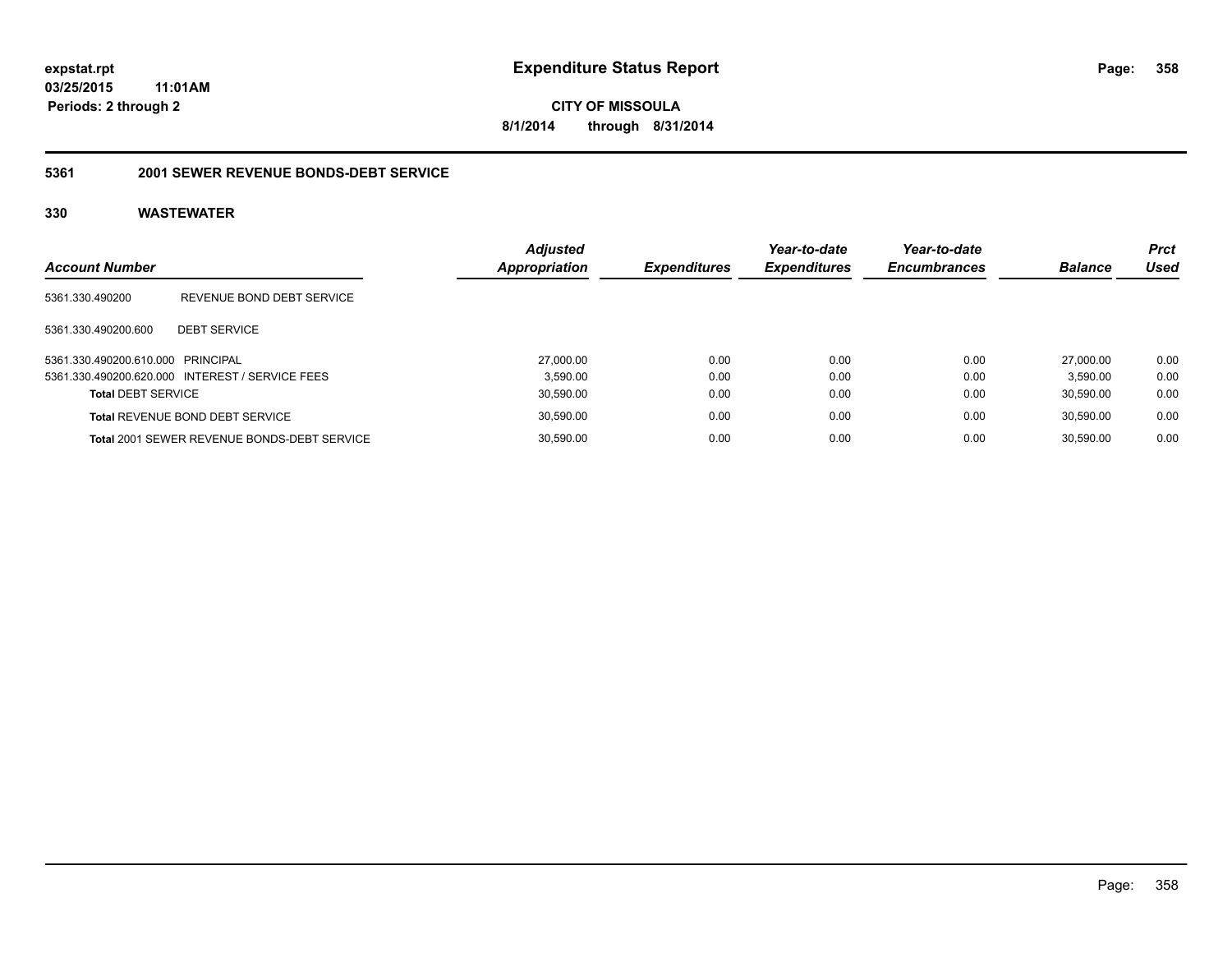**CITY OF MISSOULA 8/1/2014 through 8/31/2014**

# **5362 00 SEWER REVENUE BOND - SERIES B DEBT SE**

| <b>Account Number</b>      |                                                 | <b>Adjusted</b><br><b>Appropriation</b> | <b>Expenditures</b> | Year-to-date<br><b>Expenditures</b> | Year-to-date<br><b>Encumbrances</b> | <b>Balance</b> | <b>Prct</b><br><b>Used</b> |
|----------------------------|-------------------------------------------------|-----------------------------------------|---------------------|-------------------------------------|-------------------------------------|----------------|----------------------------|
| 5362.330.490200            | REVENUE BOND DEBT SERVICE                       |                                         |                     |                                     |                                     |                |                            |
| 5362.330.490200.600        | <b>DEBT SERVICE</b>                             |                                         |                     |                                     |                                     |                |                            |
| 5362.330.490200.610.000    | PRINCIPAL                                       | 44,000.00                               | 0.00                | 0.00                                | 0.00                                | 44.000.00      | 0.00                       |
|                            | 5362.330.490200.620.000 INTEREST / SERVICE FEES | 5,240.00                                | 0.00                | 0.00                                | 0.00                                | 5,240.00       | 0.00                       |
| <b>Total DEBT SERVICE</b>  |                                                 | 49,240.00                               | 0.00                | 0.00                                | 0.00                                | 49,240.00      | 0.00                       |
| 5362.330.490200.800        | OTHER OBJECTS                                   |                                         |                     |                                     |                                     |                |                            |
| <b>Total OTHER OBJECTS</b> |                                                 | 0.00                                    | 0.00                | 0.00                                | 0.00                                | 0.00           | 0.00                       |
|                            | <b>Total REVENUE BOND DEBT SERVICE</b>          | 49,240.00                               | 0.00                | 0.00                                | 0.00                                | 49.240.00      | 0.00                       |
|                            | Total 00 SEWER REVENUE BOND - SERIES B DEBT SE  | 49.240.00                               | 0.00                | 0.00                                | 0.00                                | 49.240.00      | 0.00                       |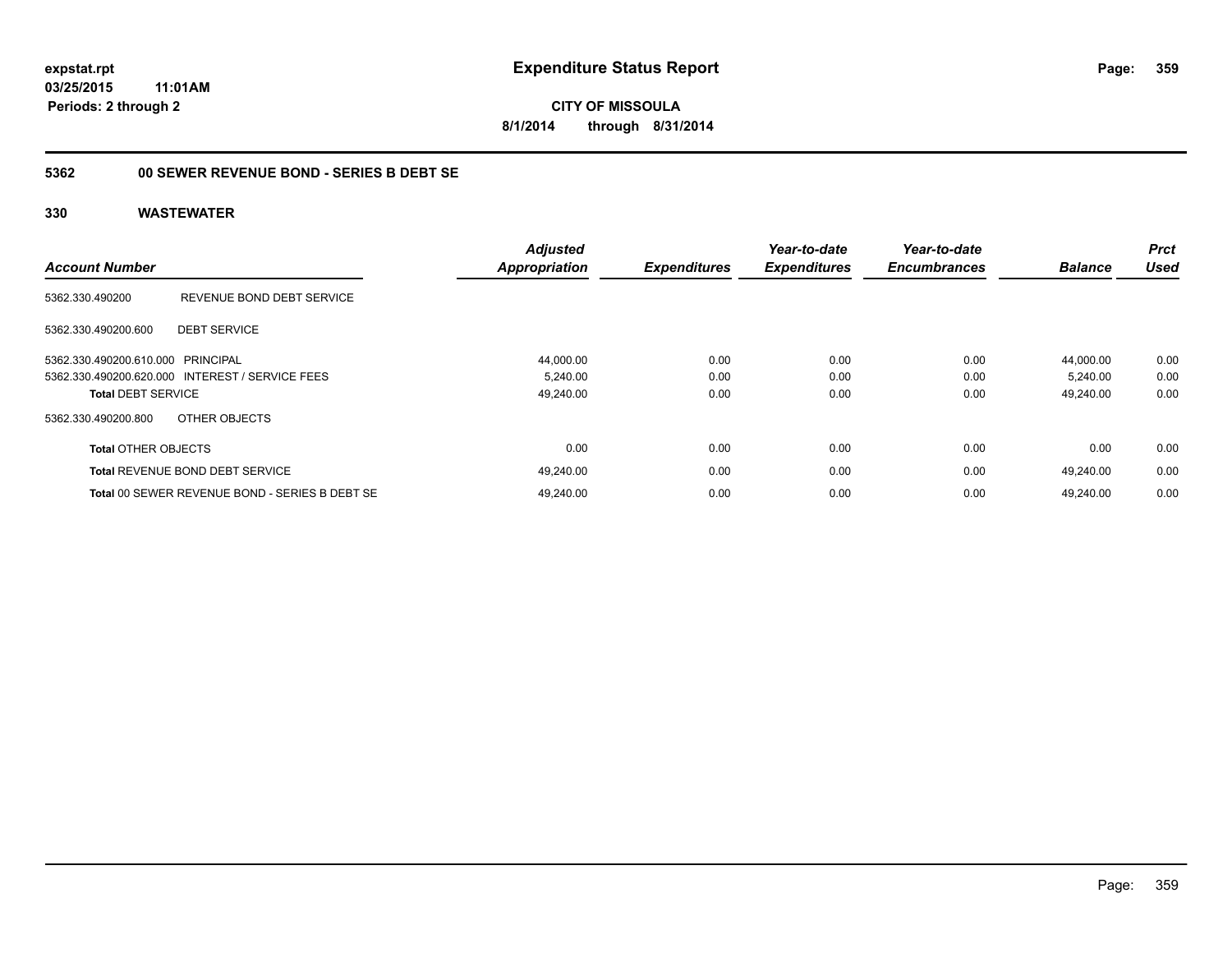**CITY OF MISSOULA 8/1/2014 through 8/31/2014**

# **5363 92 SEWER REVENUE BOND SERIES A DEBT SERV**

| Account Number            |                                                       | <b>Adjusted</b><br><b>Appropriation</b> | <b>Expenditures</b> | Year-to-date<br><b>Expenditures</b> | Year-to-date<br><b>Encumbrances</b> | <b>Balance</b> | <b>Prct</b><br>Used |
|---------------------------|-------------------------------------------------------|-----------------------------------------|---------------------|-------------------------------------|-------------------------------------|----------------|---------------------|
| 5363.330.490200           | REVENUE BOND DEBT SERVICE                             |                                         |                     |                                     |                                     |                |                     |
| 5363.330.490200.600       | <b>DEBT SERVICE</b>                                   |                                         |                     |                                     |                                     |                |                     |
| <b>Total DEBT SERVICE</b> |                                                       | 0.00                                    | 0.00                | 0.00                                | 0.00                                | 0.00           | 0.00                |
|                           | <b>Total REVENUE BOND DEBT SERVICE</b>                | 0.00                                    | 0.00                | 0.00                                | 0.00                                | 0.00           | 0.00                |
|                           | <b>Total 92 SEWER REVENUE BOND SERIES A DEBT SERV</b> | 0.00                                    | 0.00                | 0.00                                | 0.00                                | 0.00           | 0.00                |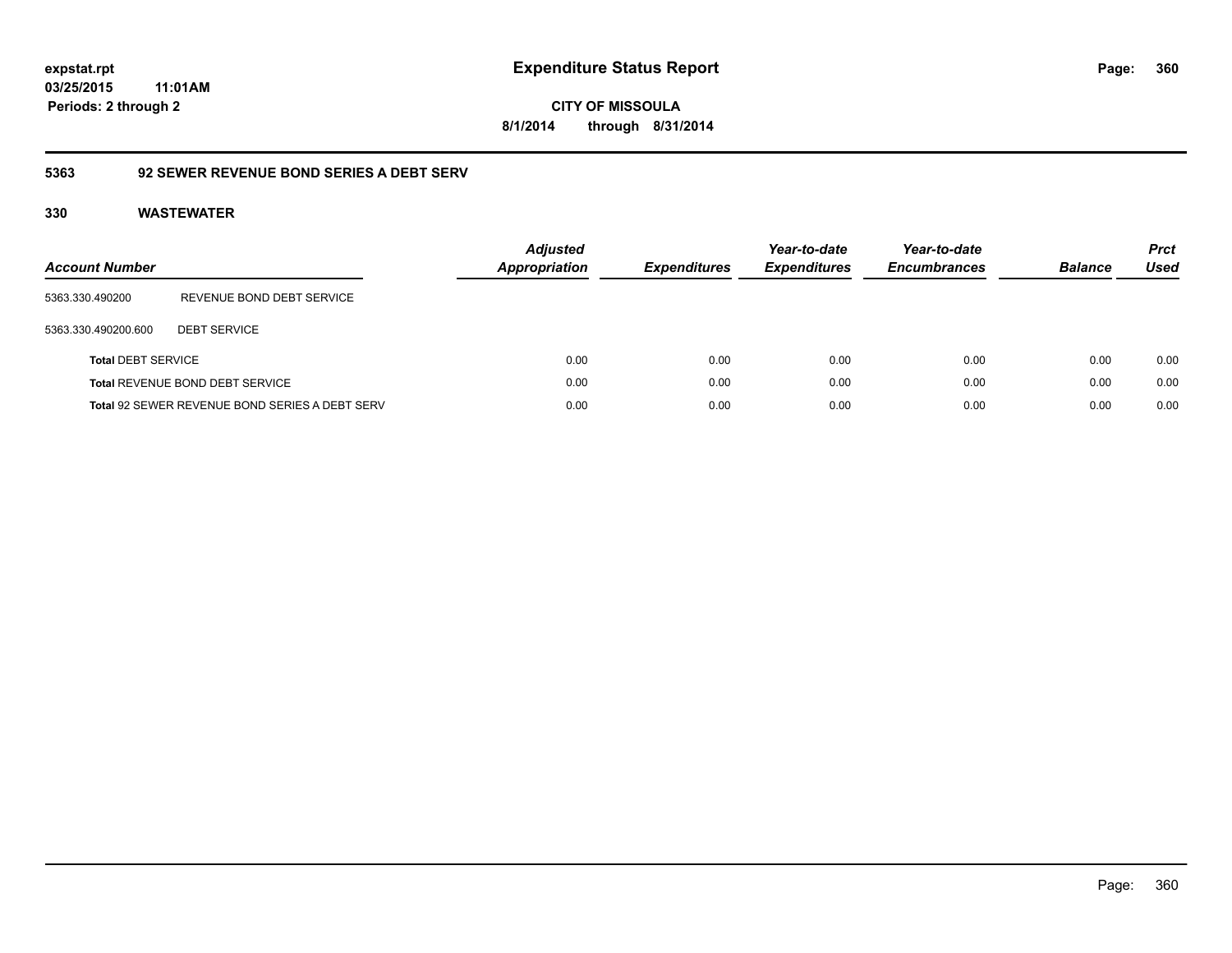# **03/25/2015**

**361**

**11:01AM Periods: 2 through 2**

**CITY OF MISSOULA 8/1/2014 through 8/31/2014**

#### **5364 92 SEWER REVENUE BOND - SERIES B DEBT S**

| <b>Account Number</b>     |                                               | <b>Adjusted</b><br><b>Appropriation</b> | <b>Expenditures</b> | Year-to-date<br><b>Expenditures</b> | Year-to-date<br><b>Encumbrances</b> | <b>Balance</b> | <b>Prct</b><br><b>Used</b> |
|---------------------------|-----------------------------------------------|-----------------------------------------|---------------------|-------------------------------------|-------------------------------------|----------------|----------------------------|
| 5364.330.490200           | REVENUE BOND DEBT SERVICE                     |                                         |                     |                                     |                                     |                |                            |
| 5364.330.490200.600       | <b>DEBT SERVICE</b>                           |                                         |                     |                                     |                                     |                |                            |
| <b>Total DEBT SERVICE</b> |                                               | 0.00                                    | 0.00                | 0.00                                | 0.00                                | 0.00           | 0.00                       |
|                           | Total REVENUE BOND DEBT SERVICE               | 0.00                                    | 0.00                | 0.00                                | 0.00                                | 0.00           | 0.00                       |
|                           | Total 92 SEWER REVENUE BOND - SERIES B DEBT S | 0.00                                    | 0.00                | 0.00                                | 0.00                                | 0.00           | 0.00                       |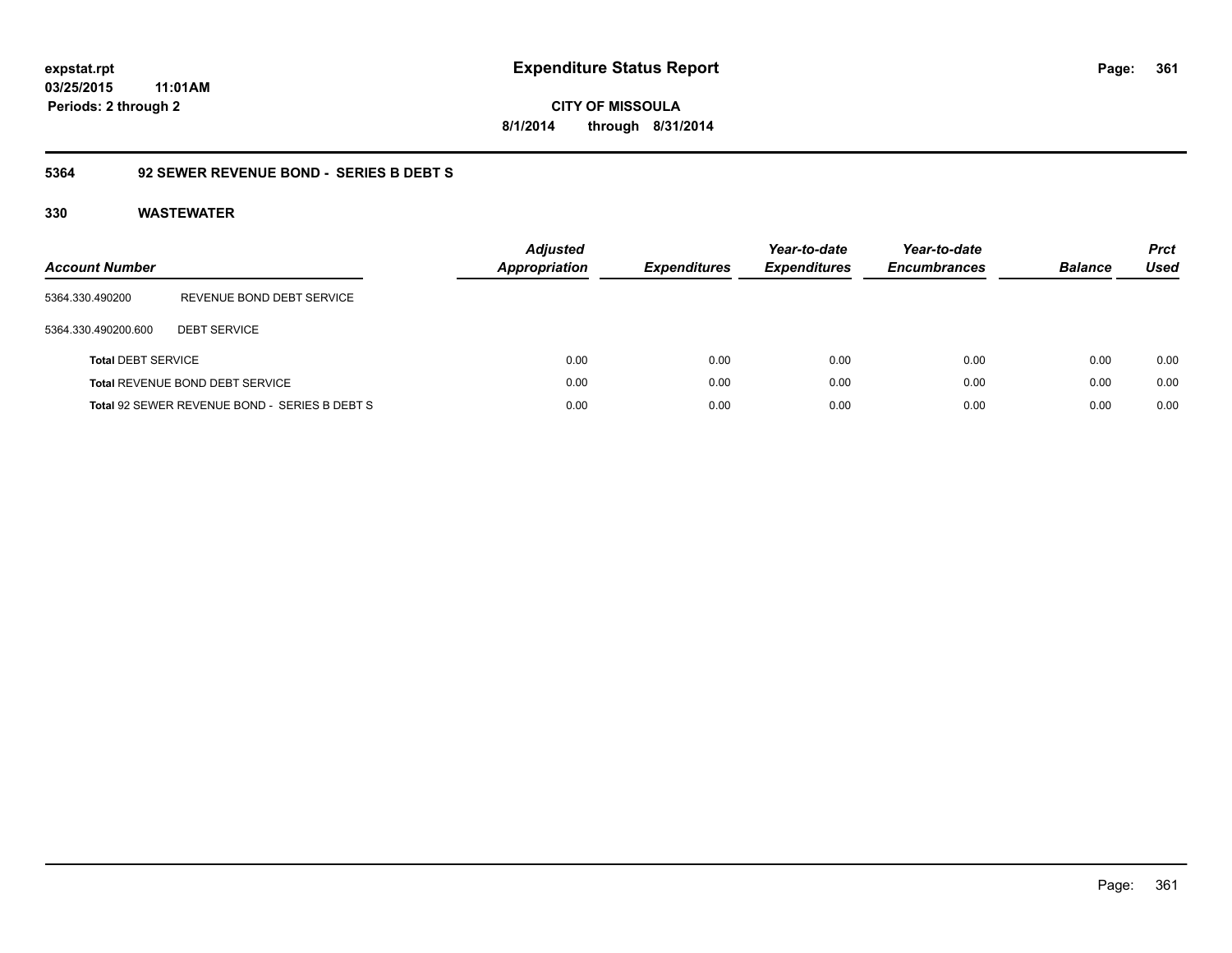**CITY OF MISSOULA 8/1/2014 through 8/31/2014**

#### **5365 99 SEWER REVENUE BONDS DEBT SERVICE FUND**

| <b>Account Number</b>             |                                                 | <b>Adjusted</b><br>Appropriation | <b>Expenditures</b> | Year-to-date<br><b>Expenditures</b> | Year-to-date<br><b>Encumbrances</b> | <b>Balance</b> | <b>Prct</b><br>Used |
|-----------------------------------|-------------------------------------------------|----------------------------------|---------------------|-------------------------------------|-------------------------------------|----------------|---------------------|
| 5365.330.490200                   | REVENUE BOND DEBT SERVICE                       |                                  |                     |                                     |                                     |                |                     |
| 5365.330.490200.600               | <b>DEBT SERVICE</b>                             |                                  |                     |                                     |                                     |                |                     |
| 5365.330.490200.610.000 PRINCIPAL |                                                 | 113,000.00                       | 0.00                | 0.00                                | 0.00                                | 113.000.00     | 0.00                |
|                                   | 5365.330.490200.620.000 INTEREST / SERVICE FEES | 11,180.00                        | 0.00                | 0.00                                | 0.00                                | 11.180.00      | 0.00                |
|                                   | Total REVENUE BOND DEBT SERVICE                 | 124,180.00                       | 0.00                | 0.00                                | 0.00                                | 124,180.00     | 0.00                |
|                                   | Total 99 SEWER REVENUE BONDS DEBT SERVICE FUND  | 124,180.00                       | 0.00                | 0.00                                | 0.00                                | 124.180.00     | 0.00                |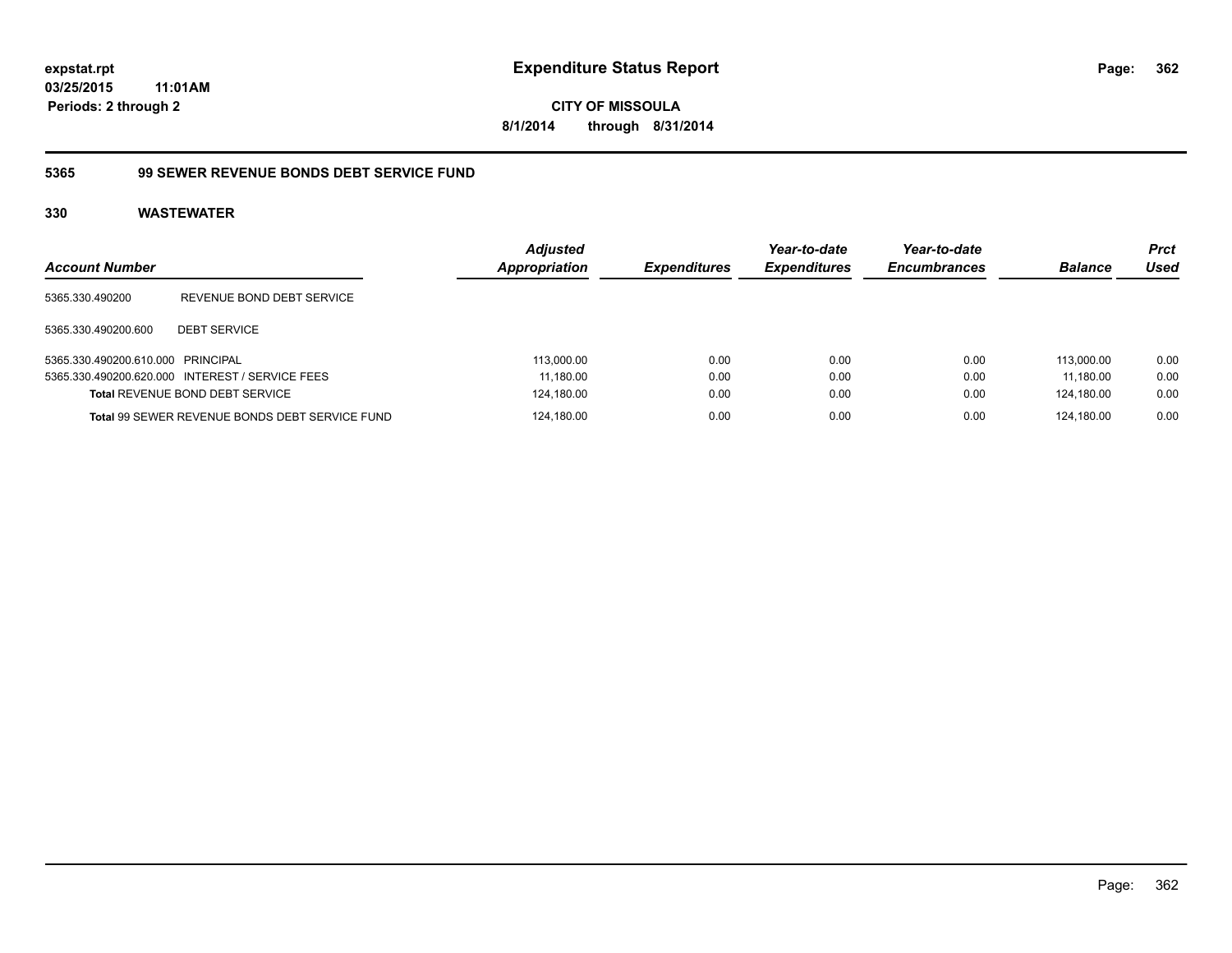**CITY OF MISSOULA 8/1/2014 through 8/31/2014**

#### **5366 92 SEWER REVENUE BOND - SERIES A BOND RE**

| Account Number              |                                                | <b>Adjusted</b><br><b>Appropriation</b> | <b>Expenditures</b> | Year-to-date<br><b>Expenditures</b> | Year-to-date<br><b>Encumbrances</b> | <b>Balance</b> | <b>Prct</b><br>Used |
|-----------------------------|------------------------------------------------|-----------------------------------------|---------------------|-------------------------------------|-------------------------------------|----------------|---------------------|
| 5366.330.430610             | ADMINISTRATION                                 |                                         |                     |                                     |                                     |                |                     |
| 5366.330.430610.800         | OTHER OBJECTS                                  |                                         |                     |                                     |                                     |                |                     |
| <b>Total OTHER OBJECTS</b>  |                                                | 0.00                                    | 0.00                | 0.00                                | 0.00                                | 0.00           | 0.00                |
| <b>Total ADMINISTRATION</b> |                                                | 0.00                                    | 0.00                | 0.00                                | 0.00                                | 0.00           | 0.00                |
|                             | Total 92 SEWER REVENUE BOND - SERIES A BOND RE | 0.00                                    | 0.00                | 0.00                                | 0.00                                | 0.00           | 0.00                |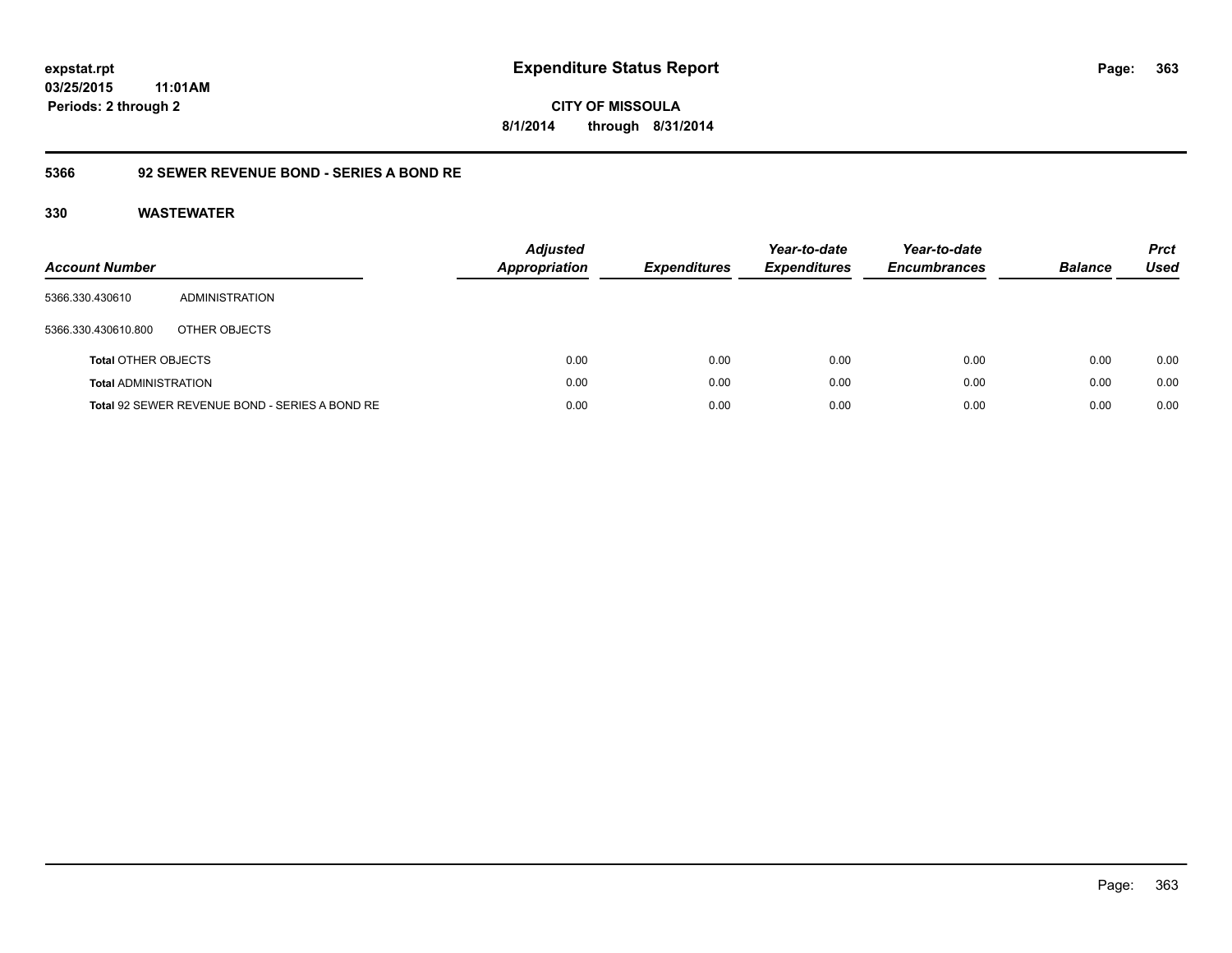**364**

**03/25/2015 11:01AM Periods: 2 through 2**

**CITY OF MISSOULA 8/1/2014 through 8/31/2014**

#### **5367 92 SEWER REVENUE BOND - SERIES B BOND RE**

| <b>Account Number</b>       |                                                | <b>Adjusted</b><br>Appropriation | <b>Expenditures</b> | Year-to-date<br><b>Expenditures</b> | Year-to-date<br><b>Encumbrances</b> | <b>Balance</b> | <b>Prct</b><br><b>Used</b> |
|-----------------------------|------------------------------------------------|----------------------------------|---------------------|-------------------------------------|-------------------------------------|----------------|----------------------------|
| 5367.330.430610             | ADMINISTRATION                                 |                                  |                     |                                     |                                     |                |                            |
| 5367.330.430610.800         | OTHER OBJECTS                                  |                                  |                     |                                     |                                     |                |                            |
| <b>Total OTHER OBJECTS</b>  |                                                | 0.00                             | 0.00                | 0.00                                | 0.00                                | 0.00           | 0.00                       |
| <b>Total ADMINISTRATION</b> |                                                | 0.00                             | 0.00                | 0.00                                | 0.00                                | 0.00           | 0.00                       |
|                             | Total 92 SEWER REVENUE BOND - SERIES B BOND RE | 0.00                             | 0.00                | 0.00                                | 0.00                                | 0.00           | 0.00                       |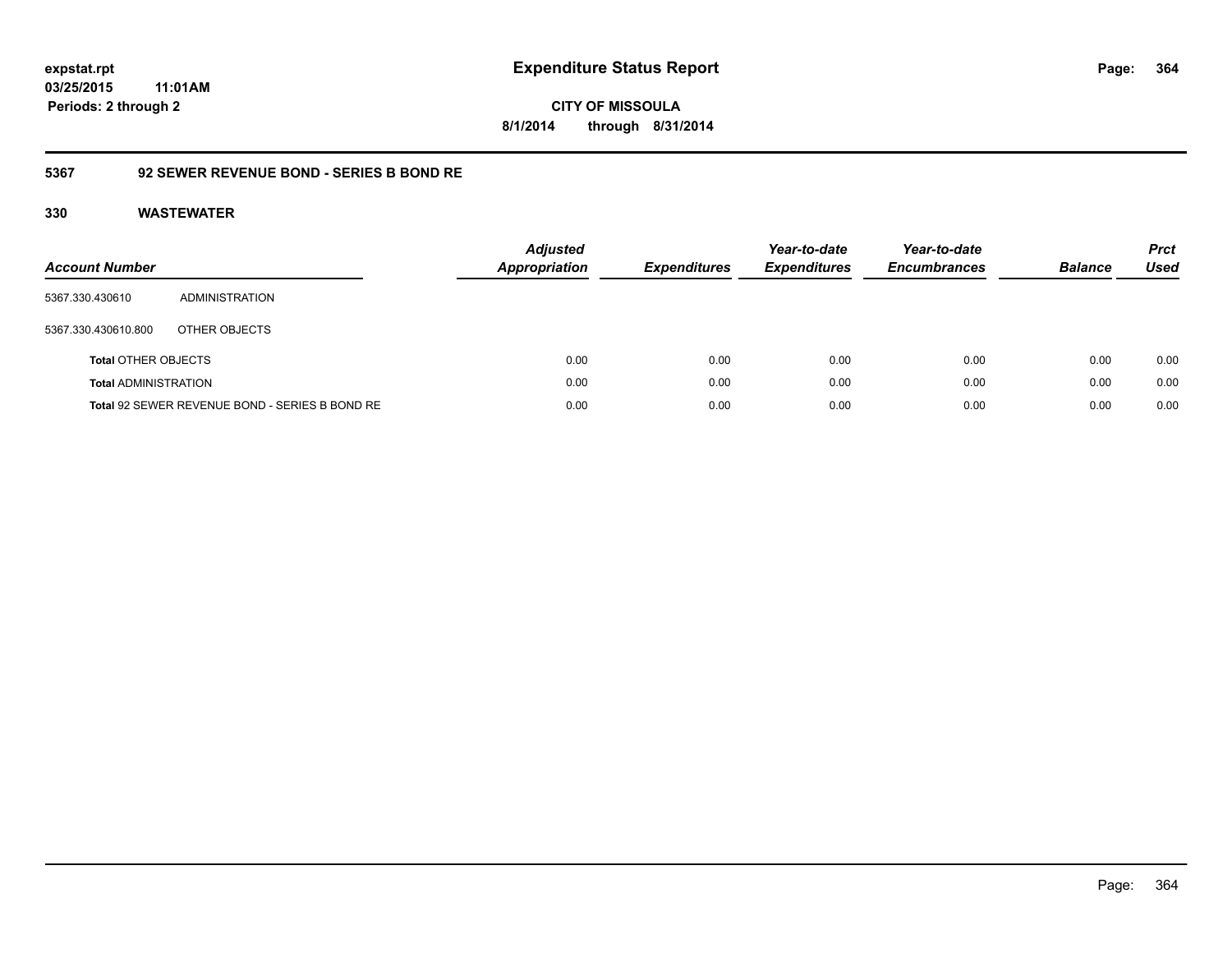#### **03/25/2015 11:01AM**

**Periods: 2 through 2**

## **CITY OF MISSOULA 8/1/2014 through 8/31/2014**

### **5368 00 SEWER REVENUE BOND RESERVE FUND**

|                             |                                                  | <b>Adjusted</b>      |                     | Year-to-date        | Year-to-date        |                | <b>Prct</b> |
|-----------------------------|--------------------------------------------------|----------------------|---------------------|---------------------|---------------------|----------------|-------------|
| <b>Account Number</b>       |                                                  | <b>Appropriation</b> | <b>Expenditures</b> | <b>Expenditures</b> | <b>Encumbrances</b> | <b>Balance</b> | Used        |
| 5368.330.430610             | <b>ADMINISTRATION</b>                            |                      |                     |                     |                     |                |             |
| 5368.330.430610.800         | OTHER OBJECTS                                    |                      |                     |                     |                     |                |             |
|                             | 5368.330.430610.820.000 TRANSFERS TO OTHER FUNDS | 4.280.00             | 0.00                | 0.00                | 0.00                | 4.280.00       | 0.00        |
| <b>Total OTHER OBJECTS</b>  |                                                  | 4,280.00             | 0.00                | 0.00                | 0.00                | 4.280.00       | 0.00        |
| <b>Total ADMINISTRATION</b> |                                                  | 4.280.00             | 0.00                | 0.00                | 0.00                | 4.280.00       | 0.00        |
|                             | Total 00 SEWER REVENUE BOND RESERVE FUND         | 4.280.00             | 0.00                | 0.00                | 0.00                | 4.280.00       | 0.00        |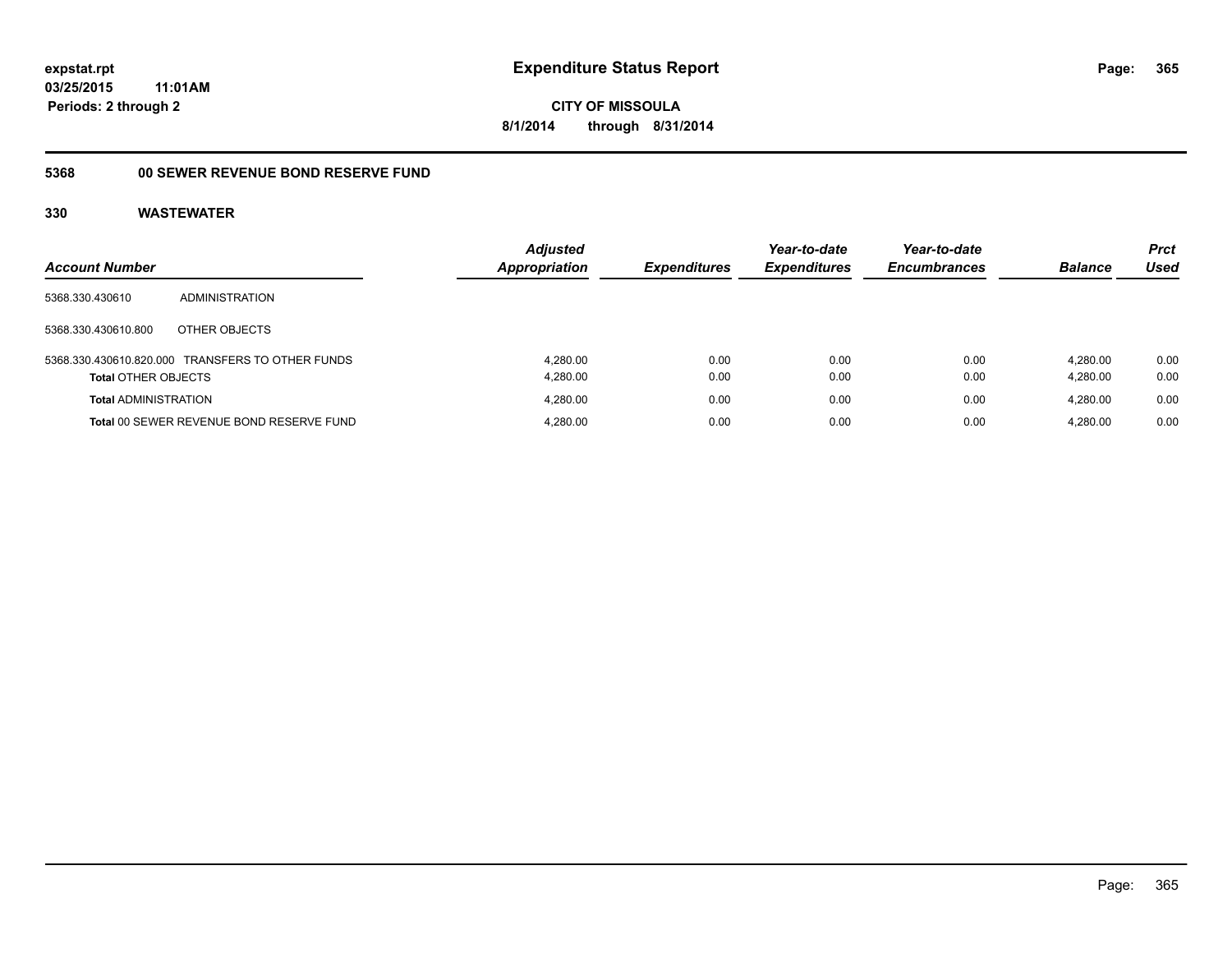#### **5369 2001 SEWER REVENUE BOND**

| <b>Account Number</b>       |                                                  | <b>Adjusted</b><br>Appropriation | <b>Expenditures</b> | Year-to-date<br><b>Expenditures</b> | Year-to-date<br><b>Encumbrances</b> | <b>Balance</b>       | <b>Prct</b><br>Used |
|-----------------------------|--------------------------------------------------|----------------------------------|---------------------|-------------------------------------|-------------------------------------|----------------------|---------------------|
| 5369.330.430610             | ADMINISTRATION                                   |                                  |                     |                                     |                                     |                      |                     |
| 5369.330.430610.800         | OTHER OBJECTS                                    |                                  |                     |                                     |                                     |                      |                     |
| <b>Total OTHER OBJECTS</b>  | 5369.330.430610.820.000 TRANSFERS TO OTHER FUNDS | 2.290.00<br>2,290.00             | 0.00<br>0.00        | 0.00<br>0.00                        | 0.00<br>0.00                        | 2.290.00<br>2,290.00 | 0.00<br>0.00        |
| <b>Total ADMINISTRATION</b> |                                                  | 2.290.00                         | 0.00                | 0.00                                | 0.00                                | 2.290.00             | 0.00                |
|                             | Total 2001 SEWER REVENUE BOND                    | 2.290.00                         | 0.00                | 0.00                                | 0.00                                | 2.290.00             | 0.00                |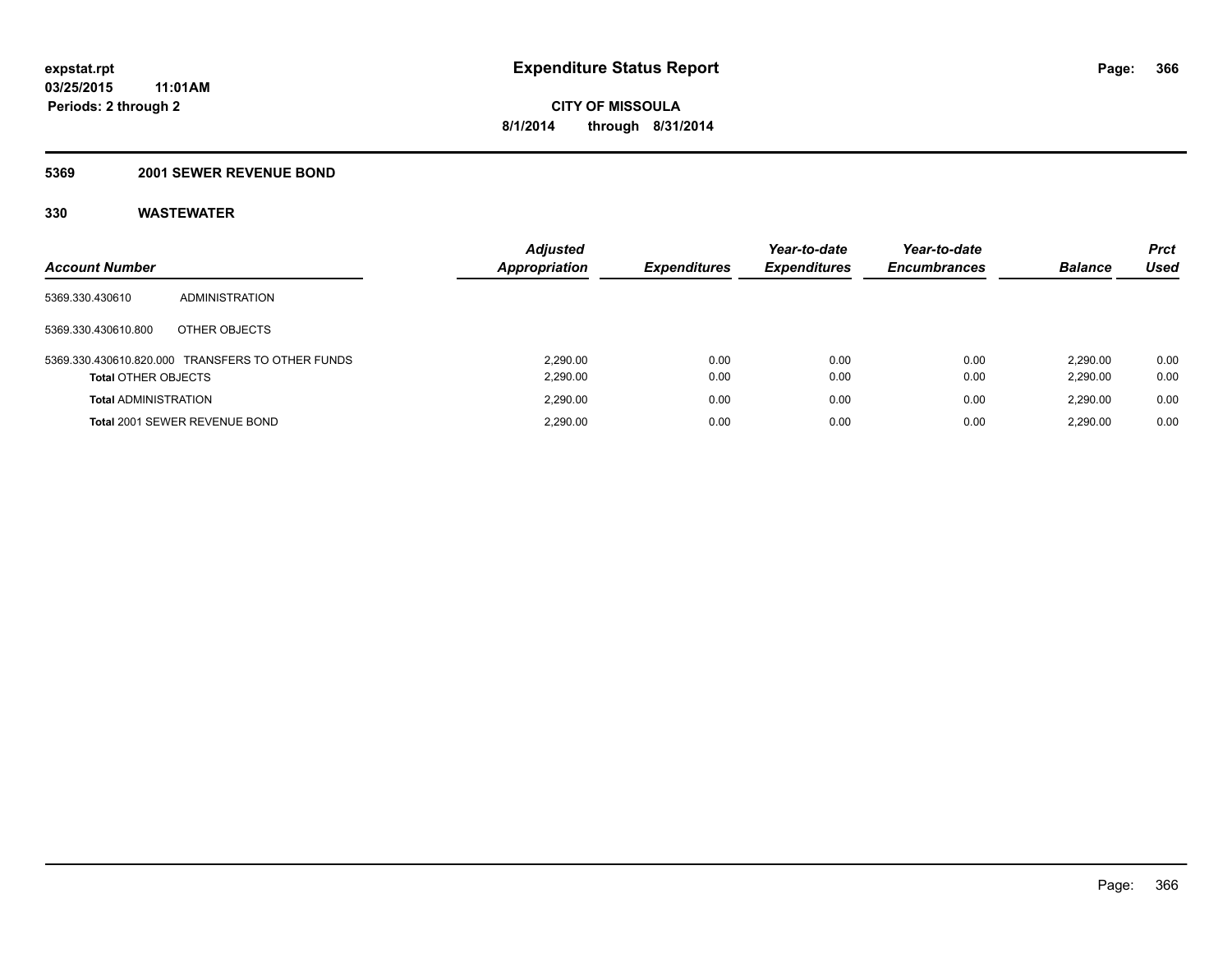**CITY OF MISSOULA 8/1/2014 through 8/31/2014**

#### **5370 99 SEWER REVENUE BOND RESERVE FUND**

| <b>Account Number</b>       |                                                  | <b>Adjusted</b><br><b>Appropriation</b> | <b>Expenditures</b> | Year-to-date<br><b>Expenditures</b> | Year-to-date<br><b>Encumbrances</b> | <b>Balance</b>       | <b>Prct</b><br>Used |
|-----------------------------|--------------------------------------------------|-----------------------------------------|---------------------|-------------------------------------|-------------------------------------|----------------------|---------------------|
| 5370.330.430610             | <b>ADMINISTRATION</b>                            |                                         |                     |                                     |                                     |                      |                     |
| 5370.330.430610.800         | OTHER OBJECTS                                    |                                         |                     |                                     |                                     |                      |                     |
| <b>Total ADMINISTRATION</b> | 5370.330.430610.820.000 TRANSFERS TO OTHER FUNDS | 8.970.00<br>8.970.00                    | 0.00<br>0.00        | 0.00<br>0.00                        | 0.00<br>0.00                        | 8.970.00<br>8.970.00 | 0.00<br>0.00        |
|                             | Total 99 SEWER REVENUE BOND RESERVE FUND         | 8.970.00                                | 0.00                | 0.00                                | 0.00                                | 8.970.00             | 0.00                |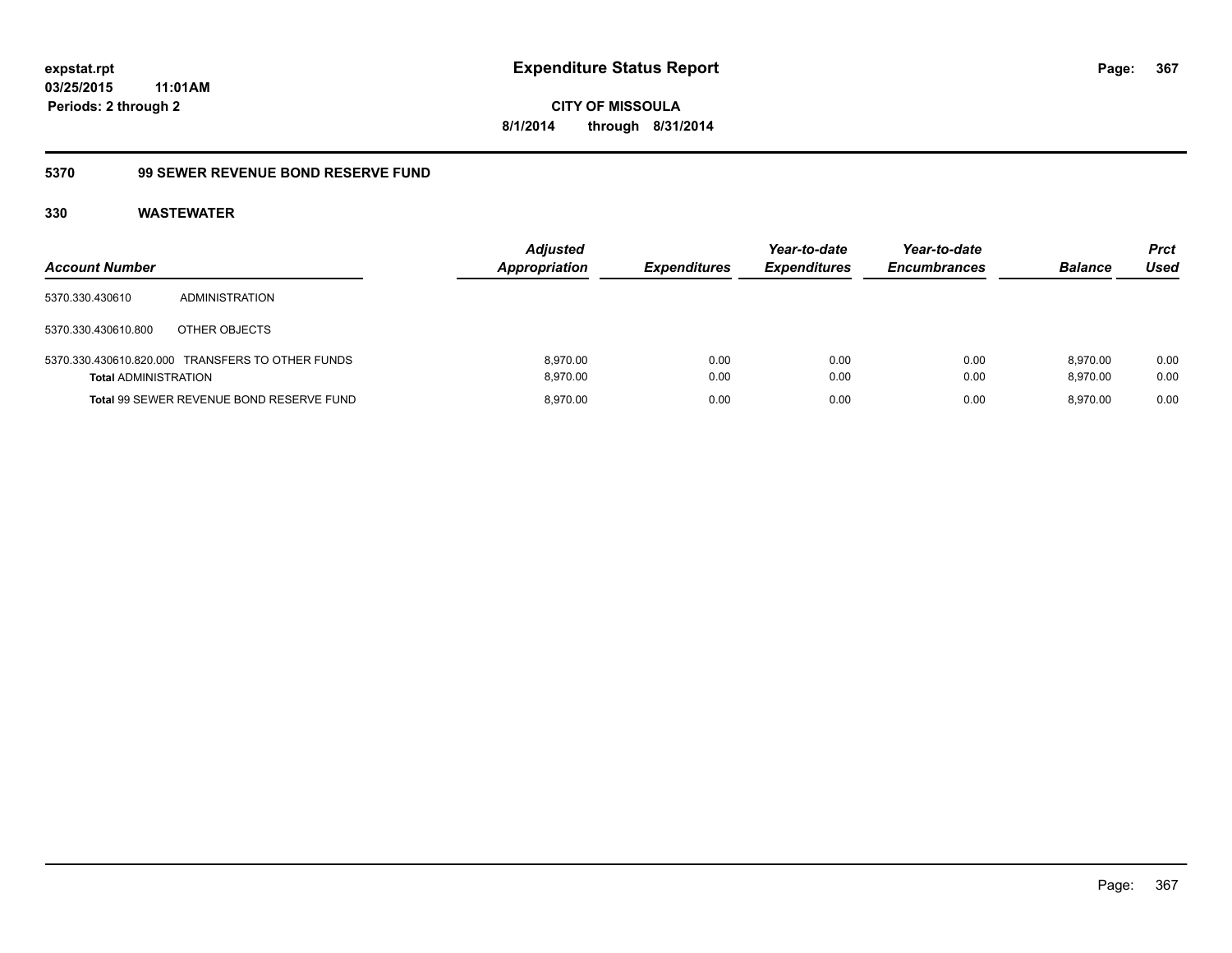#### **5371 2002 SEWER BONDS**

| <b>Account Number</b>             |                                                 | <b>Adjusted</b><br><b>Appropriation</b> | <b>Expenditures</b> | Year-to-date<br><b>Expenditures</b> | Year-to-date<br><b>Encumbrances</b> | <b>Balance</b> | Prct<br><b>Used</b> |
|-----------------------------------|-------------------------------------------------|-----------------------------------------|---------------------|-------------------------------------|-------------------------------------|----------------|---------------------|
| 5371.330.490200                   | REVENUE BOND DEBT SERVICE                       |                                         |                     |                                     |                                     |                |                     |
| 5371.330.490200.600               | <b>DEBT SERVICE</b>                             |                                         |                     |                                     |                                     |                |                     |
| 5371.330.490200.610.000 PRINCIPAL |                                                 | 74.000.00                               | 0.00                | 0.00                                | 0.00                                | 74.000.00      | 0.00                |
|                                   | 5371.330.490200.620.000 INTEREST / SERVICE FEES | 11.410.00                               | 0.00                | 0.00                                | 0.00                                | 11.410.00      | 0.00                |
|                                   | <b>Total REVENUE BOND DEBT SERVICE</b>          | 85,410.00                               | 0.00                | 0.00                                | 0.00                                | 85.410.00      | 0.00                |
| Total 2002 SEWER BONDS            |                                                 | 85,410.00                               | 0.00                | 0.00                                | 0.00                                | 85.410.00      | 0.00                |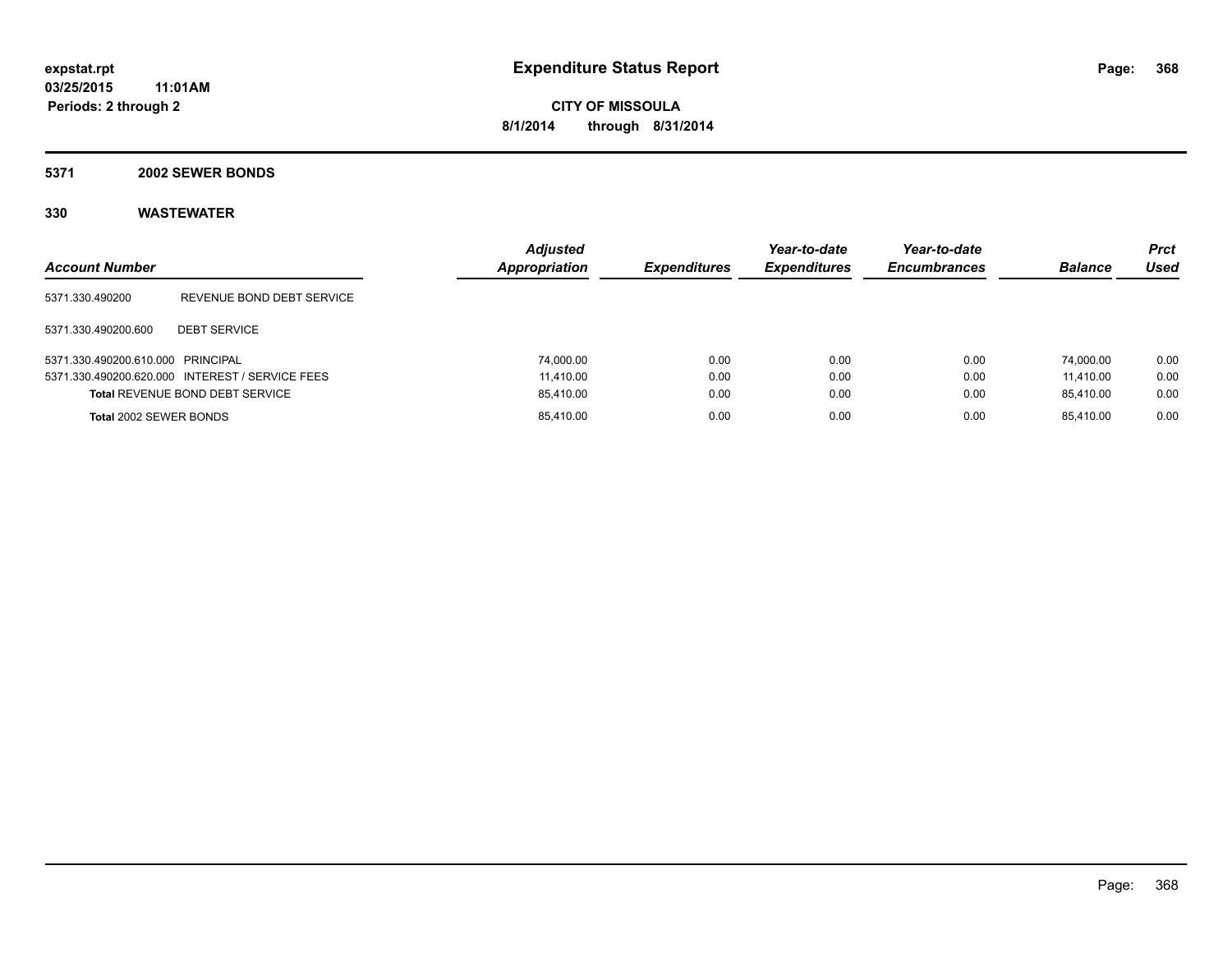#### **5372 2002 SEWER REVENUE BOND**

| <b>Account Number</b>       |                                                  | <b>Adjusted</b><br><b>Appropriation</b> | <b>Expenditures</b> | Year-to-date<br><b>Expenditures</b> | Year-to-date<br><b>Encumbrances</b> | <b>Balance</b>       | Prct<br>Used |
|-----------------------------|--------------------------------------------------|-----------------------------------------|---------------------|-------------------------------------|-------------------------------------|----------------------|--------------|
| 5372.330.430610             | ADMINISTRATION                                   |                                         |                     |                                     |                                     |                      |              |
| 5372.330.430610.800         | OTHER OBJECTS                                    |                                         |                     |                                     |                                     |                      |              |
| <b>Total ADMINISTRATION</b> | 5372.330.430610.820.000 TRANSFERS TO OTHER FUNDS | 8.840.00<br>8.840.00                    | 0.00<br>0.00        | 0.00<br>0.00                        | 0.00<br>0.00                        | 8.840.00<br>8.840.00 | 0.00<br>0.00 |
|                             | Total 2002 SEWER REVENUE BOND                    | 8.840.00                                | 0.00                | 0.00                                | 0.00                                | 8.840.00             | 0.00         |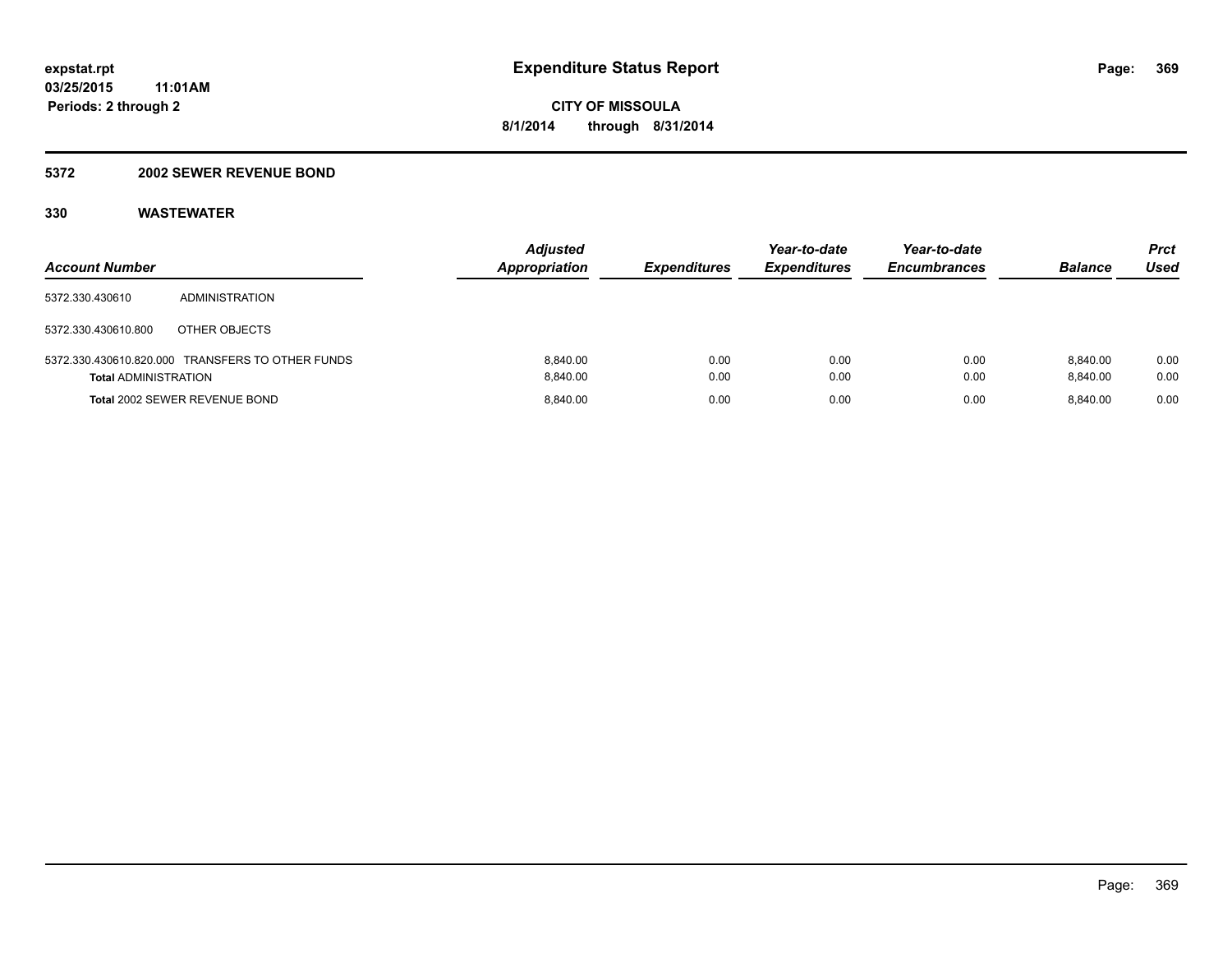**CITY OF MISSOULA 8/1/2014 through 8/31/2014**

#### **5373 2002 WWTP UPGRADE REVENUE BOND**

| <b>Account Number</b>             |                                                 | <b>Adjusted</b><br>Appropriation | <b>Expenditures</b> | Year-to-date<br><b>Expenditures</b> | Year-to-date<br><b>Encumbrances</b> | <b>Balance</b> | <b>Prct</b><br>Used |
|-----------------------------------|-------------------------------------------------|----------------------------------|---------------------|-------------------------------------|-------------------------------------|----------------|---------------------|
| 5373.330.490200                   | REVENUE BOND DEBT SERVICE                       |                                  |                     |                                     |                                     |                |                     |
| 5373.330.490200.600               | <b>DEBT SERVICE</b>                             |                                  |                     |                                     |                                     |                |                     |
| 5373.330.490200.610.000 PRINCIPAL |                                                 | 284.000.00                       | 0.00                | 0.00                                | 0.00                                | 284.000.00     | 0.00                |
|                                   | 5373.330.490200.620.000 INTEREST / SERVICE FEES | 47,350.00                        | 0.00                | 0.00                                | 0.00                                | 47.350.00      | 0.00                |
|                                   | <b>Total REVENUE BOND DEBT SERVICE</b>          | 331,350.00                       | 0.00                | 0.00                                | 0.00                                | 331.350.00     | 0.00                |
|                                   | Total 2002 WWTP UPGRADE REVENUE BOND            | 331,350.00                       | 0.00                | 0.00                                | 0.00                                | 331.350.00     | 0.00                |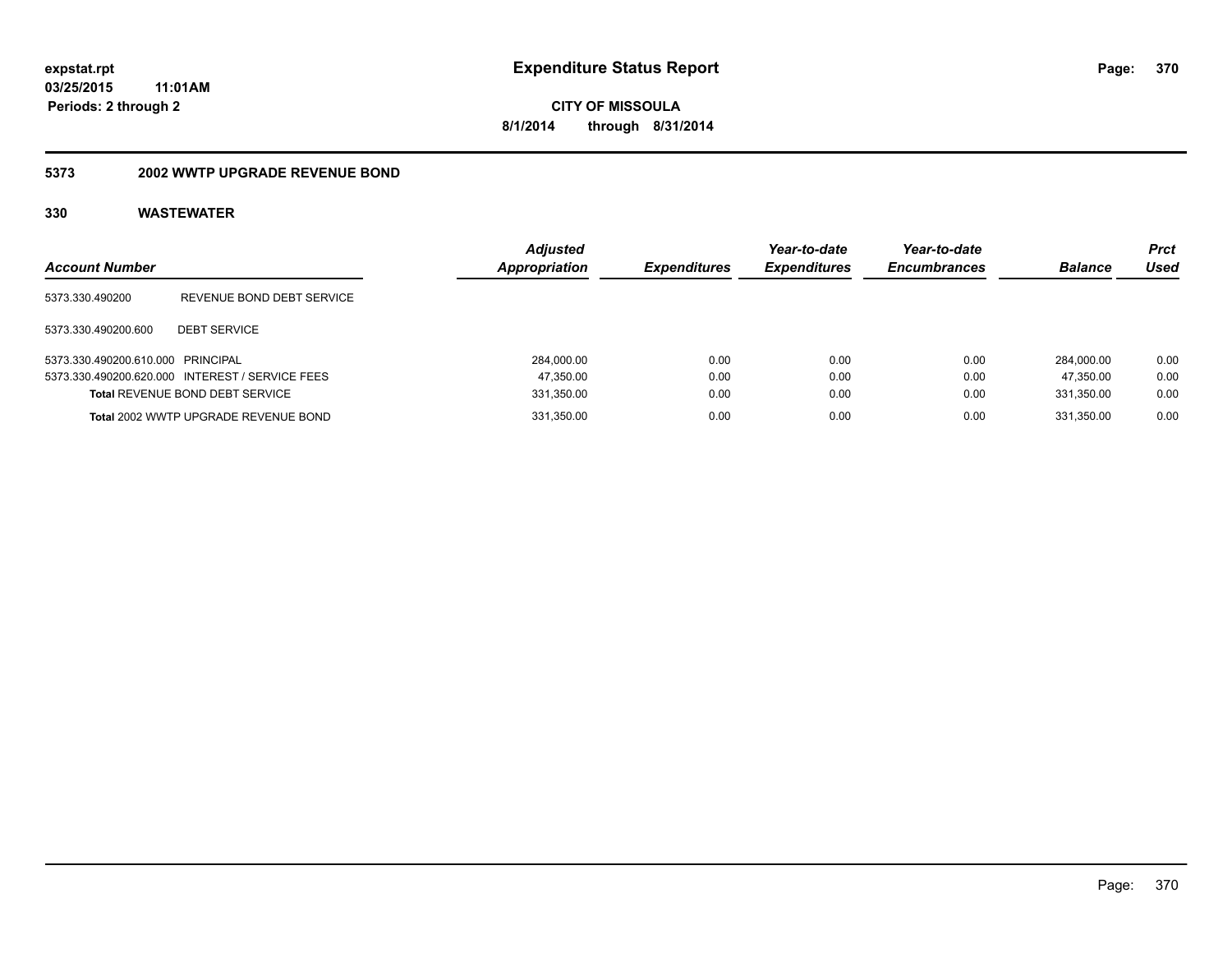#### **5374 2002 WWTP UPGRADE RESERVE**

| <b>Account Number</b>                                  |                                        | <b>Adjusted</b><br><b>Appropriation</b> | <b>Expenditures</b> | Year-to-date<br><b>Expenditures</b> | Year-to-date<br><b>Encumbrances</b> | <b>Balance</b>         | <b>Prct</b><br><b>Used</b> |
|--------------------------------------------------------|----------------------------------------|-----------------------------------------|---------------------|-------------------------------------|-------------------------------------|------------------------|----------------------------|
| 5374.330.430610                                        | <b>ADMINISTRATION</b>                  |                                         |                     |                                     |                                     |                        |                            |
| 5374.330.430610.800                                    | OTHER OBJECTS                          |                                         |                     |                                     |                                     |                        |                            |
| 5374.330.430610.820.000<br><b>Total ADMINISTRATION</b> | <b>TRANSFERS TO OTHER FUNDS</b>        | 30,132.00<br>30,132.00                  | 0.00<br>0.00        | 0.00<br>0.00                        | 0.00<br>0.00                        | 30,132.00<br>30,132.00 | 0.00<br>0.00               |
| 5374.330.490200                                        | REVENUE BOND DEBT SERVICE              |                                         |                     |                                     |                                     |                        |                            |
| 5374.330.490200.600                                    | <b>DEBT SERVICE</b>                    |                                         |                     |                                     |                                     |                        |                            |
| <b>Total DEBT SERVICE</b>                              |                                        | 0.00                                    | 0.00                | 0.00                                | 0.00                                | 0.00                   | 0.00                       |
|                                                        | <b>Total REVENUE BOND DEBT SERVICE</b> | 0.00                                    | 0.00                | 0.00                                | 0.00                                | 0.00                   | 0.00                       |
|                                                        | Total 2002 WWTP UPGRADE RESERVE        | 30,132.00                               | 0.00                | 0.00                                | 0.00                                | 30,132.00              | 0.00                       |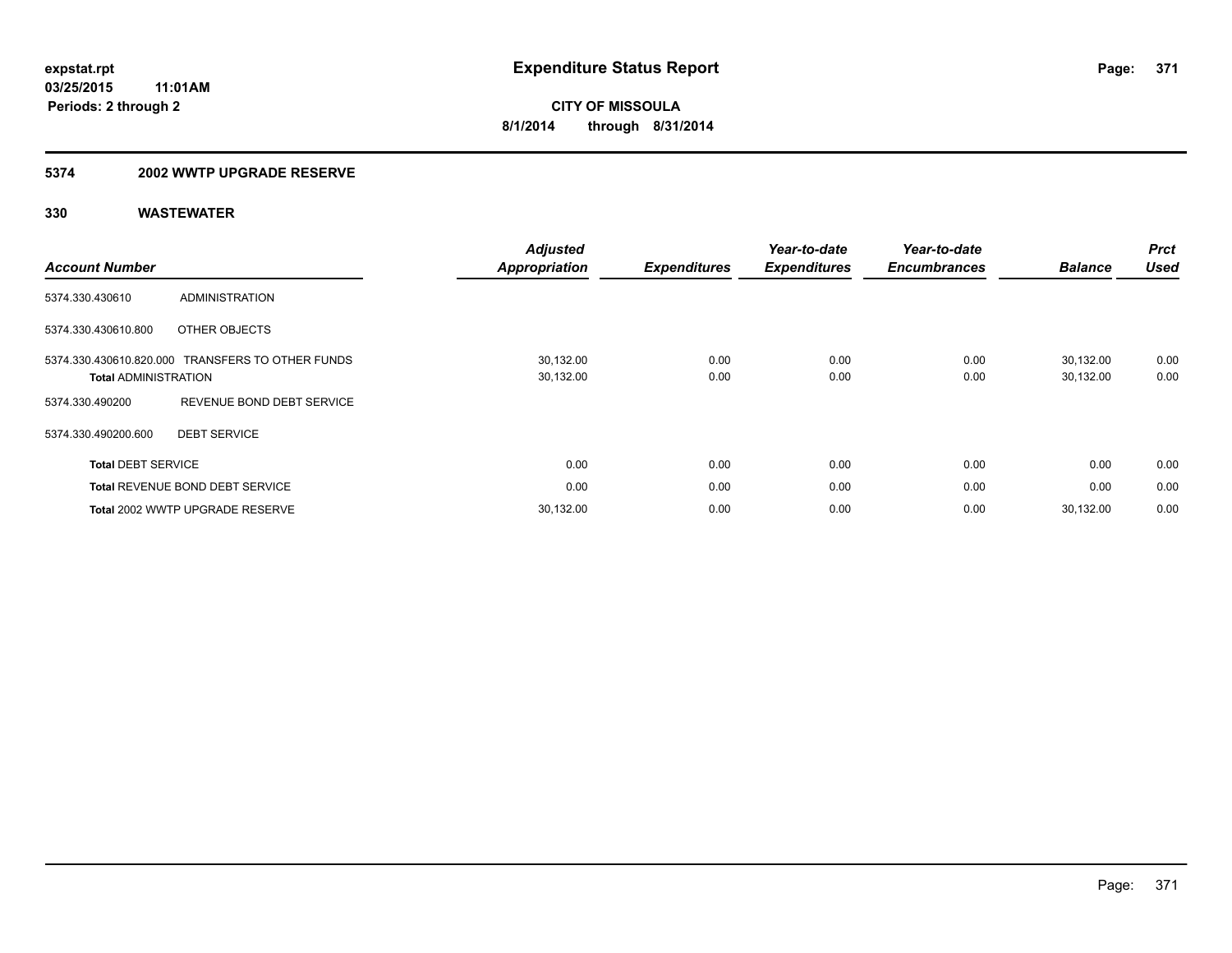#### **5375 2003 WWTP SRF \$3.8M EPA DEBT**

| <b>Account Number</b>             |                                                 | <b>Adjusted</b><br>Appropriation | <b>Expenditures</b> | Year-to-date<br><b>Expenditures</b> | Year-to-date<br><b>Encumbrances</b> | <b>Balance</b> | <b>Prct</b><br>Used |
|-----------------------------------|-------------------------------------------------|----------------------------------|---------------------|-------------------------------------|-------------------------------------|----------------|---------------------|
| 5375.330.490200                   | REVENUE BOND DEBT SERVICE                       |                                  |                     |                                     |                                     |                |                     |
| 5375.330.490200.600               | <b>DEBT SERVICE</b>                             |                                  |                     |                                     |                                     |                |                     |
| 5375.330.490200.610.000 PRINCIPAL |                                                 | 206.000.00                       | 0.00                | 0.00                                | 0.00                                | 206.000.00     | 0.00                |
|                                   | 5375.330.490200.620.000 INTEREST / SERVICE FEES | 44,595.00                        | 0.00                | 0.00                                | 0.00                                | 44.595.00      | 0.00                |
|                                   | <b>Total REVENUE BOND DEBT SERVICE</b>          | 250,595.00                       | 0.00                | 0.00                                | 0.00                                | 250.595.00     | 0.00                |
|                                   | Total 2003 WWTP SRF \$3.8M EPA DEBT             | 250,595.00                       | 0.00                | 0.00                                | 0.00                                | 250.595.00     | 0.00                |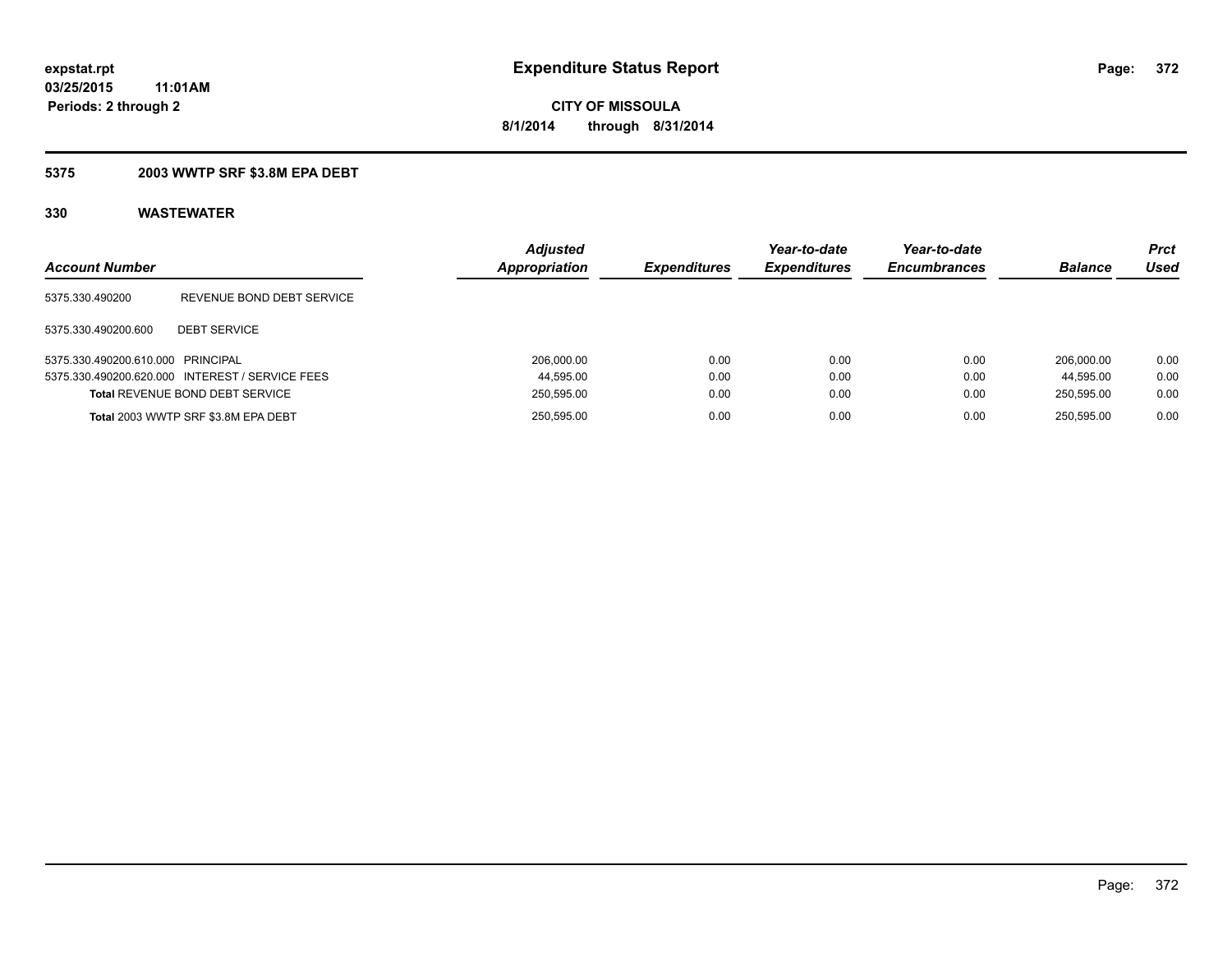#### **5376 2003 WWTP SRF \$3.8M EPA RESERVE**

| <b>Account Number</b>       |                                                  | <b>Adjusted</b><br><b>Appropriation</b> | <b>Expenditures</b> | Year-to-date<br><b>Expenditures</b> | Year-to-date<br><b>Encumbrances</b> | <b>Balance</b>         | Prct<br>Used |
|-----------------------------|--------------------------------------------------|-----------------------------------------|---------------------|-------------------------------------|-------------------------------------|------------------------|--------------|
| 5376.330.430610             | ADMINISTRATION                                   |                                         |                     |                                     |                                     |                        |              |
| 5376.330.430610.800         | OTHER OBJECTS                                    |                                         |                     |                                     |                                     |                        |              |
| <b>Total ADMINISTRATION</b> | 5376.330.430610.820.000 TRANSFERS TO OTHER FUNDS | 21,190.00<br>21,190.00                  | 0.00<br>0.00        | 0.00<br>0.00                        | 0.00<br>0.00                        | 21.190.00<br>21.190.00 | 0.00<br>0.00 |
|                             | Total 2003 WWTP SRF \$3.8M EPA RESERVE           | 21,190.00                               | 0.00                | 0.00                                | 0.00                                | 21.190.00              | 0.00         |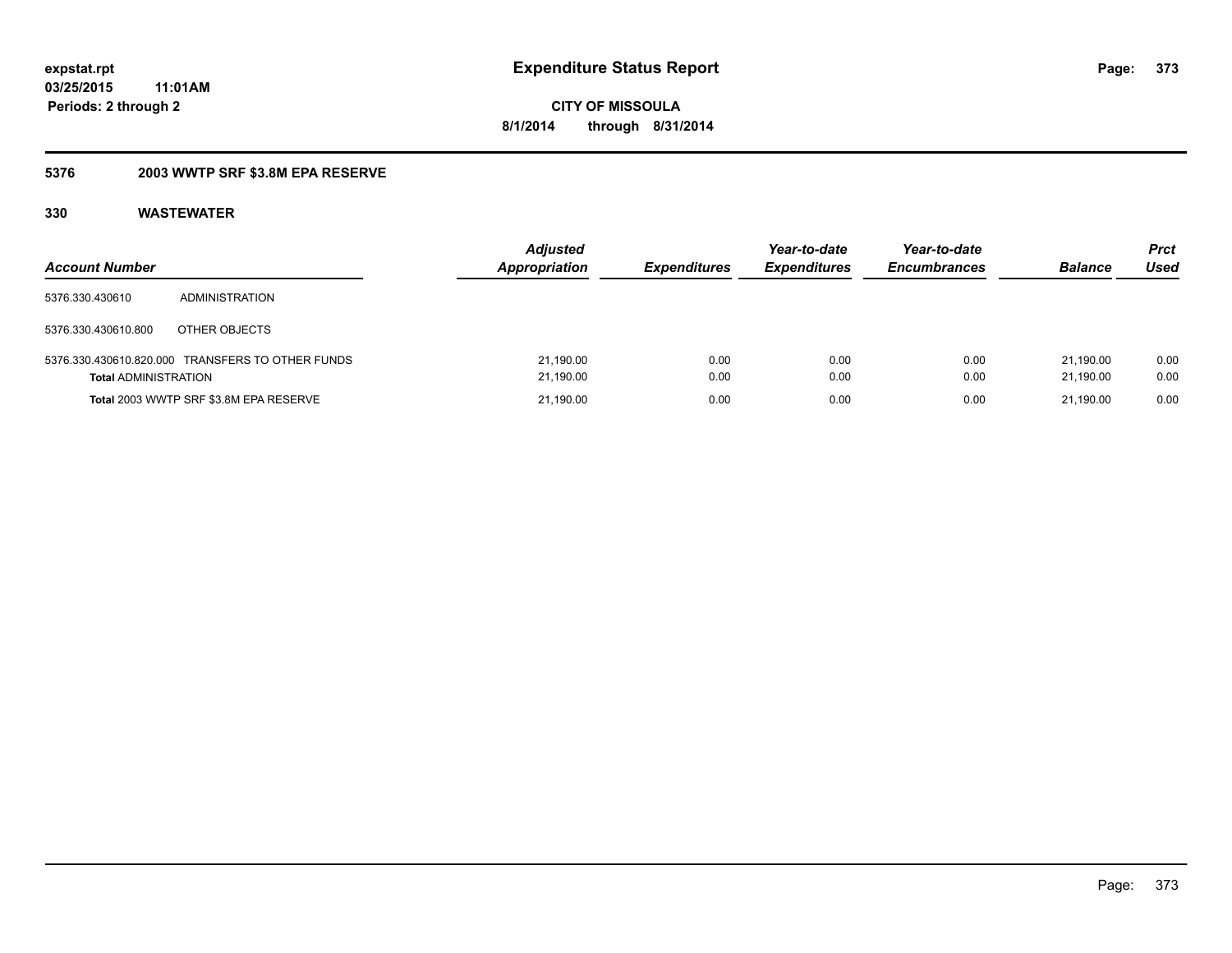**CITY OF MISSOULA 8/1/2014 through 8/31/2014**

### **5377 2004 WWTP \$3.023 LOAN DEBT SERVICE**

| <b>Account Number</b>             |                                                 | <b>Adjusted</b><br><b>Appropriation</b> | <b>Expenditures</b> | Year-to-date<br><b>Expenditures</b> | Year-to-date<br><b>Encumbrances</b> | <b>Balance</b> | <b>Prct</b><br>Used |
|-----------------------------------|-------------------------------------------------|-----------------------------------------|---------------------|-------------------------------------|-------------------------------------|----------------|---------------------|
| 5377.330.490200                   | REVENUE BOND DEBT SERVICE                       |                                         |                     |                                     |                                     |                |                     |
| 5377.330.490200.600               | <b>DEBT SERVICE</b>                             |                                         |                     |                                     |                                     |                |                     |
| 5377.330.490200.610.000 PRINCIPAL |                                                 | 197,000.00                              | 0.00                | 0.00                                | 0.00                                | 197.000.00     | 0.00                |
|                                   | 5377.330.490200.620.000 INTEREST / SERVICE FEES | 45,473.00                               | 0.00                | 0.00                                | 0.00                                | 45.473.00      | 0.00                |
|                                   | <b>Total REVENUE BOND DEBT SERVICE</b>          | 242.473.00                              | 0.00                | 0.00                                | 0.00                                | 242.473.00     | 0.00                |
|                                   | Total 2004 WWTP \$3.023 LOAN DEBT SERVICE       | 242.473.00                              | 0.00                | 0.00                                | 0.00                                | 242.473.00     | 0.00                |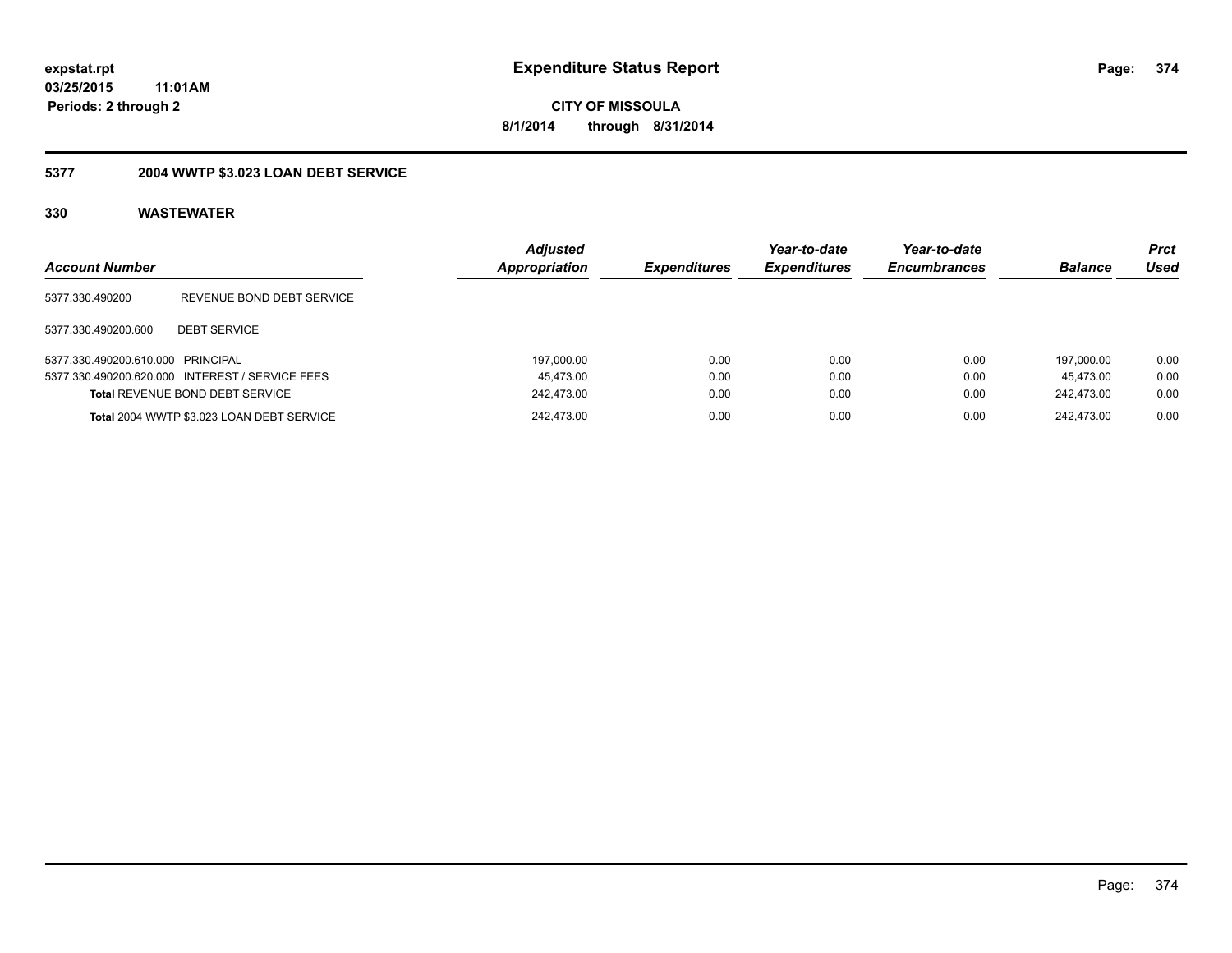### **5378 2004 WWTP \$3.023 LOAN RESERVE**

| <b>Account Number</b>       |                                                  | <b>Adjusted</b><br><b>Appropriation</b> | <b>Expenditures</b> | Year-to-date<br><b>Expenditures</b> | Year-to-date<br><b>Encumbrances</b> | <b>Balance</b>         | Prct<br><b>Used</b> |
|-----------------------------|--------------------------------------------------|-----------------------------------------|---------------------|-------------------------------------|-------------------------------------|------------------------|---------------------|
| 5378.330.430610             | ADMINISTRATION                                   |                                         |                     |                                     |                                     |                        |                     |
| 5378.330.430610.800         | OTHER OBJECTS                                    |                                         |                     |                                     |                                     |                        |                     |
| <b>Total ADMINISTRATION</b> | 5378.330.430610.820.000 TRANSFERS TO OTHER FUNDS | 21,200.00<br>21,200.00                  | 0.00<br>0.00        | 0.00<br>0.00                        | 0.00<br>0.00                        | 21.200.00<br>21,200.00 | 0.00<br>0.00        |
| 5378.330.490200             | REVENUE BOND DEBT SERVICE                        |                                         |                     |                                     |                                     |                        |                     |
| 5378.330.490200.600         | <b>DEBT SERVICE</b>                              |                                         |                     |                                     |                                     |                        |                     |
|                             | <b>Total REVENUE BOND DEBT SERVICE</b>           | 0.00                                    | 0.00                | 0.00                                | 0.00                                | 0.00                   | 0.00                |
|                             | Total 2004 WWTP \$3.023 LOAN RESERVE             | 21,200.00                               | 0.00                | 0.00                                | 0.00                                | 21,200.00              | 0.00                |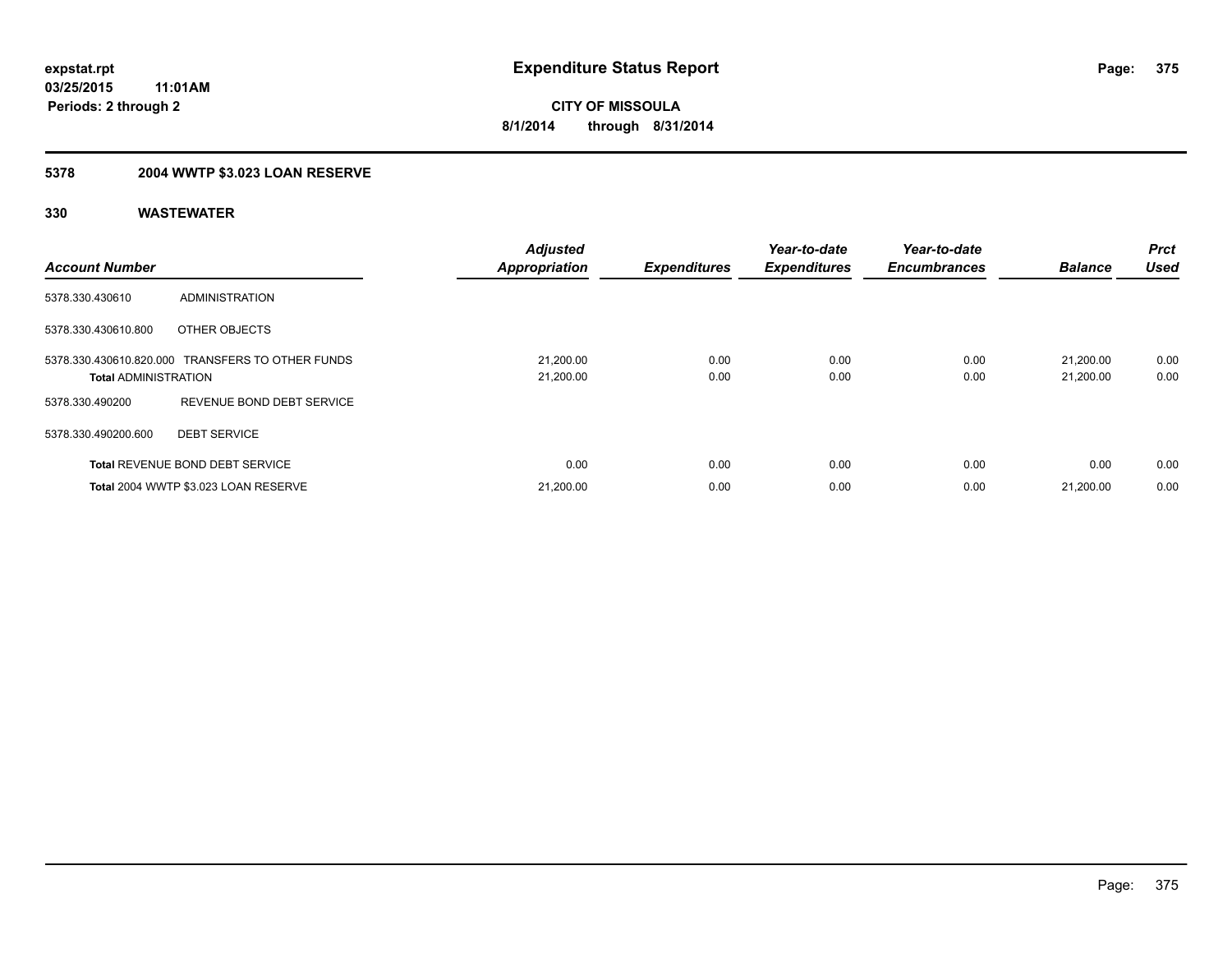#### **5379 2005 BRICH/BRDY/LIN/GIL SRF DEBT**

| <b>Account Number</b>             |                                                 | <b>Adjusted</b><br><b>Appropriation</b> | <b>Expenditures</b> | Year-to-date<br><b>Expenditures</b> | Year-to-date<br><b>Encumbrances</b> | <b>Balance</b> | <b>Prct</b><br><b>Used</b> |
|-----------------------------------|-------------------------------------------------|-----------------------------------------|---------------------|-------------------------------------|-------------------------------------|----------------|----------------------------|
| 5379.330.430610                   | <b>ADMINISTRATION</b>                           |                                         |                     |                                     |                                     |                |                            |
| 5379.330.430610.800               | OTHER OBJECTS                                   |                                         |                     |                                     |                                     |                |                            |
| <b>Total ADMINISTRATION</b>       |                                                 | 0.00                                    | 0.00                | 0.00                                | 0.00                                | 0.00           | 0.00                       |
| 5379.330.490200                   | REVENUE BOND DEBT SERVICE                       |                                         |                     |                                     |                                     |                |                            |
| 5379.330.490200.600               | <b>DEBT SERVICE</b>                             |                                         |                     |                                     |                                     |                |                            |
| 5379.330.490200.610.000 PRINCIPAL |                                                 | 86,000.00                               | 0.00                | 0.00                                | 0.00                                | 86,000.00      | 0.00                       |
|                                   | 5379.330.490200.620.000 INTEREST / SERVICE FEES | 23,389.00                               | 0.00                | 0.00                                | 0.00                                | 23,389.00      | 0.00                       |
|                                   | <b>Total REVENUE BOND DEBT SERVICE</b>          | 109,389.00                              | 0.00                | 0.00                                | 0.00                                | 109,389.00     | 0.00                       |
|                                   | Total 2005 BRICH/BRDY/LIN/GIL SRF DEBT          | 109,389.00                              | 0.00                | 0.00                                | 0.00                                | 109.389.00     | 0.00                       |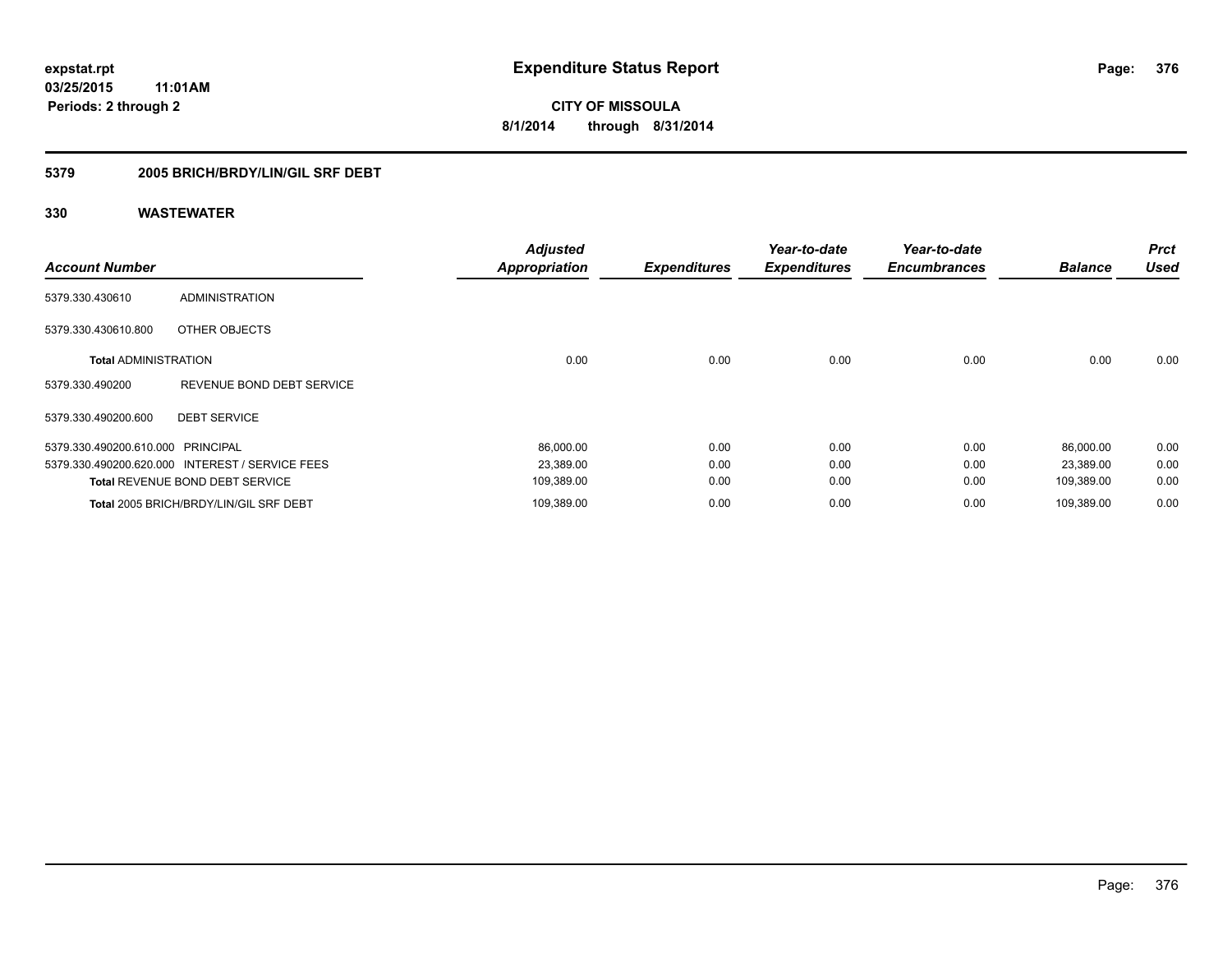# **5380 BRDWY/BIRCH/GILBERT/LINCOLNWOOD**

| <b>Account Number</b>       |                                                  | <b>Adjusted</b><br><b>Appropriation</b> | <b>Expenditures</b> | Year-to-date<br><b>Expenditures</b> | Year-to-date<br><b>Encumbrances</b> | <b>Balance</b>         | <b>Prct</b><br><b>Used</b> |
|-----------------------------|--------------------------------------------------|-----------------------------------------|---------------------|-------------------------------------|-------------------------------------|------------------------|----------------------------|
| 5380.330.430610             | <b>ADMINISTRATION</b>                            |                                         |                     |                                     |                                     |                        |                            |
| 5380.330.430610.800         | OTHER OBJECTS                                    |                                         |                     |                                     |                                     |                        |                            |
| <b>Total ADMINISTRATION</b> | 5380.330.430610.820.000 TRANSFERS TO OTHER FUNDS | 10,840.00<br>10,840.00                  | 0.00<br>0.00        | 0.00<br>0.00                        | 0.00<br>0.00                        | 10.840.00<br>10,840.00 | 0.00<br>0.00               |
| 5380.330.490200             | REVENUE BOND DEBT SERVICE                        |                                         |                     |                                     |                                     |                        |                            |
| 5380.330.490200.600         | <b>DEBT SERVICE</b>                              |                                         |                     |                                     |                                     |                        |                            |
|                             | <b>Total REVENUE BOND DEBT SERVICE</b>           | 0.00                                    | 0.00                | 0.00                                | 0.00                                | 0.00                   | 0.00                       |
|                             | Total BRDWY/BIRCH/GILBERT/LINCOLNWOOD            | 10.840.00                               | 0.00                | 0.00                                | 0.00                                | 10.840.00              | 0.00                       |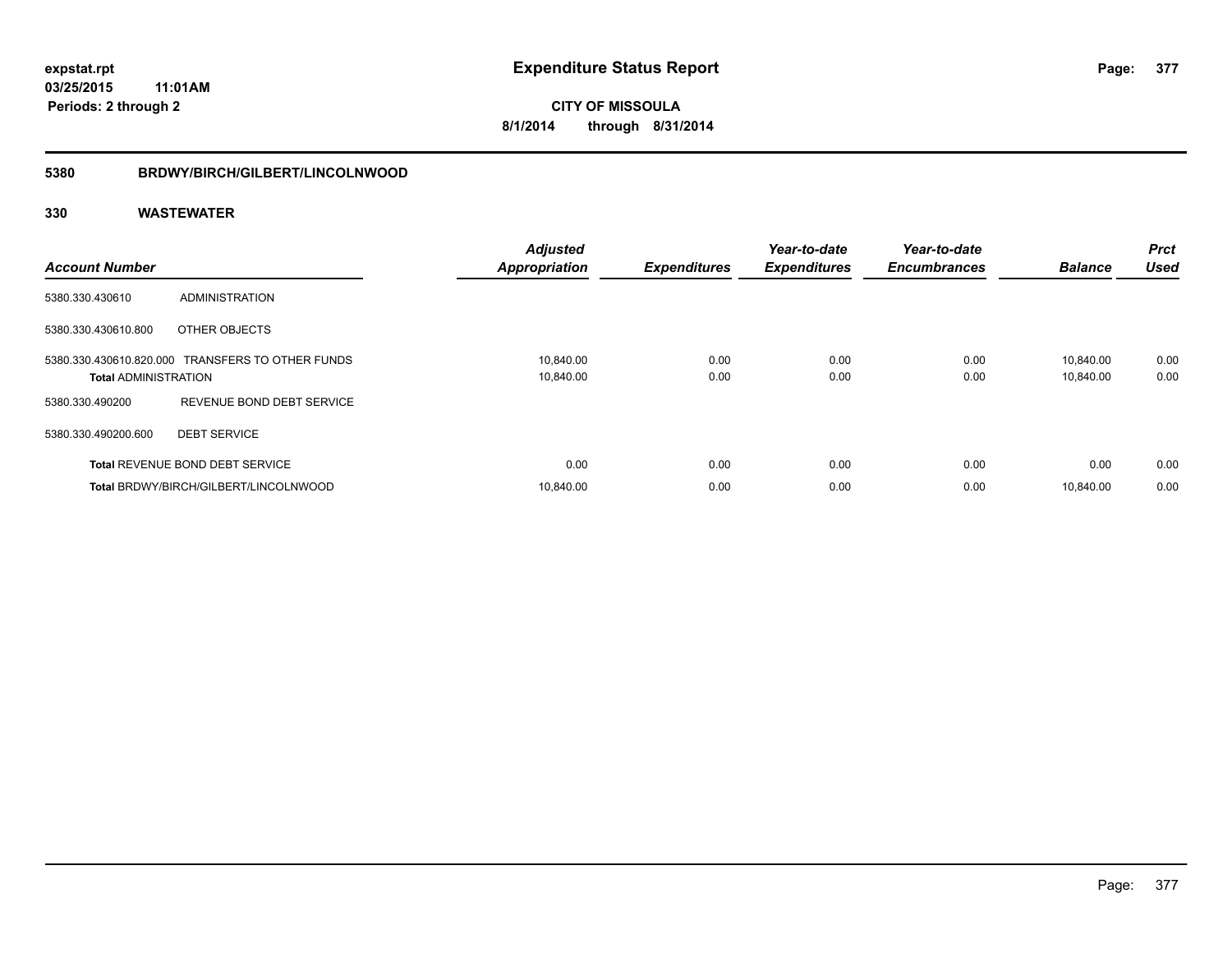#### **5381 LINCOLNWOOD PH2 DEBT SERVICE**

| <b>Account Number</b>       |                                        | <b>Adjusted</b><br>Appropriation | <b>Expenditures</b> | Year-to-date<br><b>Expenditures</b> | Year-to-date<br><b>Encumbrances</b> | <b>Balance</b> | <b>Prct</b><br><b>Used</b> |
|-----------------------------|----------------------------------------|----------------------------------|---------------------|-------------------------------------|-------------------------------------|----------------|----------------------------|
| 5381.330.430610             | ADMINISTRATION                         |                                  |                     |                                     |                                     |                |                            |
| 5381.330.430610.800         | OTHER OBJECTS                          |                                  |                     |                                     |                                     |                |                            |
| <b>Total ADMINISTRATION</b> |                                        | 0.00                             | 0.00                | 0.00                                | 0.00                                | 0.00           | 0.00                       |
| 5381.330.490200             | REVENUE BOND DEBT SERVICE              |                                  |                     |                                     |                                     |                |                            |
| 5381.330.490200.600         | <b>DEBT SERVICE</b>                    |                                  |                     |                                     |                                     |                |                            |
|                             | <b>Total REVENUE BOND DEBT SERVICE</b> | 0.00                             | 0.00                | 0.00                                | 0.00                                | 0.00           | 0.00                       |
|                             | Total LINCOLNWOOD PH2 DEBT SERVICE     | 0.00                             | 0.00                | 0.00                                | 0.00                                | 0.00           | 0.00                       |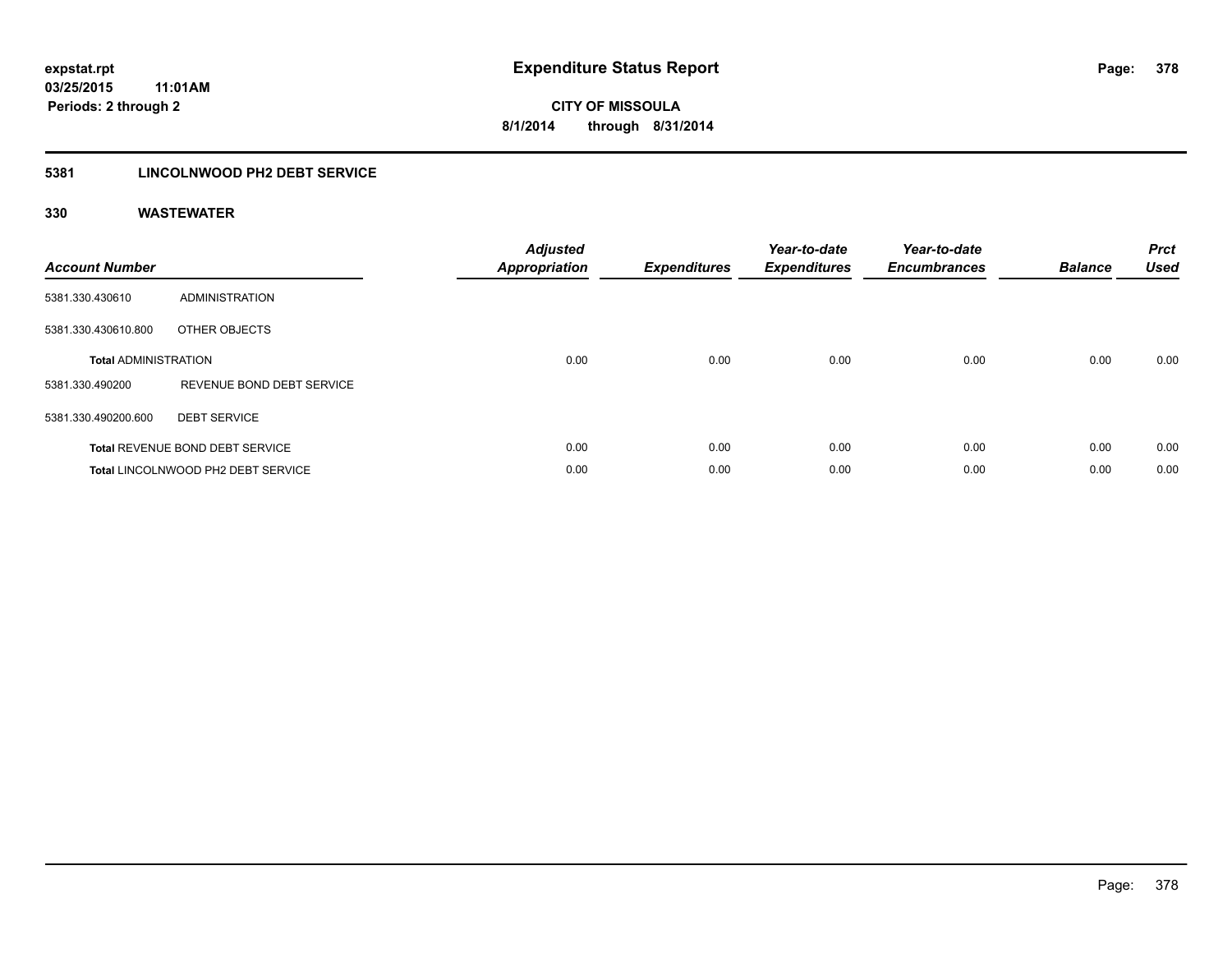#### **5382 LINCOLNWOOD PH2 RESERVE FUND**

| <b>Account Number</b>       |                                                  | <b>Adjusted</b><br><b>Appropriation</b> | <b>Expenditures</b> | Year-to-date<br><b>Expenditures</b> | Year-to-date<br><b>Encumbrances</b> | <b>Balance</b>         | Prct<br><b>Used</b> |
|-----------------------------|--------------------------------------------------|-----------------------------------------|---------------------|-------------------------------------|-------------------------------------|------------------------|---------------------|
| 5382.330.430610             | <b>ADMINISTRATION</b>                            |                                         |                     |                                     |                                     |                        |                     |
| 5382.330.430610.800         | OTHER OBJECTS                                    |                                         |                     |                                     |                                     |                        |                     |
| <b>Total ADMINISTRATION</b> | 5382.330.430610.820.000 TRANSFERS TO OTHER FUNDS | 21,850.00<br>21,850.00                  | 0.00<br>0.00        | 0.00<br>0.00                        | 0.00<br>0.00                        | 21.850.00<br>21,850.00 | 0.00<br>0.00        |
| 5382.330.490200             | REVENUE BOND DEBT SERVICE                        |                                         |                     |                                     |                                     |                        |                     |
| 5382.330.490200.600         | <b>DEBT SERVICE</b>                              |                                         |                     |                                     |                                     |                        |                     |
|                             | <b>Total REVENUE BOND DEBT SERVICE</b>           | 0.00                                    | 0.00                | 0.00                                | 0.00                                | 0.00                   | 0.00                |
|                             | Total LINCOLNWOOD PH2 RESERVE FUND               | 21,850.00                               | 0.00                | 0.00                                | 0.00                                | 21,850.00              | 0.00                |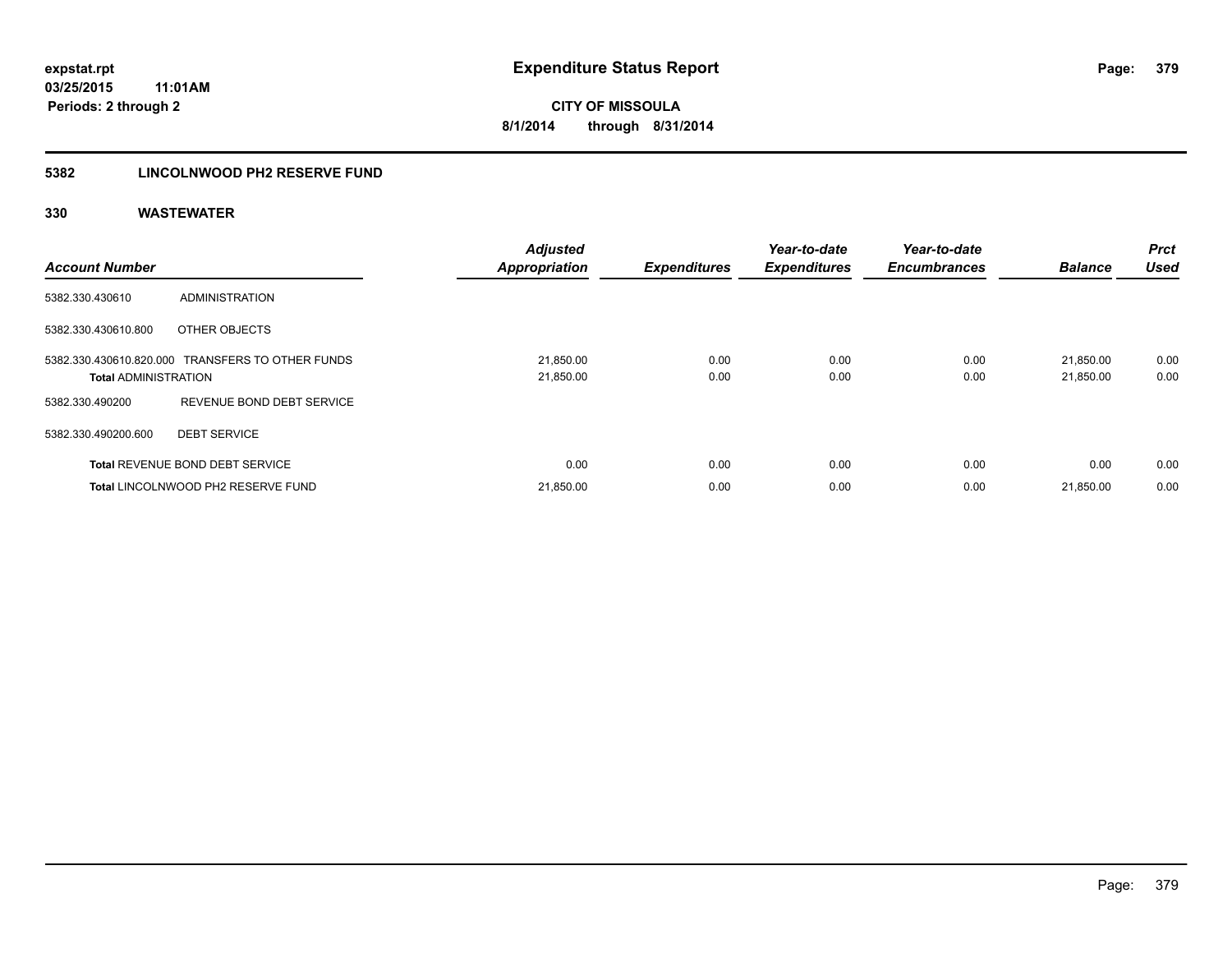**CITY OF MISSOULA 8/1/2014 through 8/31/2014**

#### **5383 FY09 RATTLESNAKE SEWER DEBT SVS**

| <b>Account Number</b>       |                           | <b>Adjusted</b><br><b>Appropriation</b> | <b>Expenditures</b> | Year-to-date<br><b>Expenditures</b> | Year-to-date<br><b>Encumbrances</b> | <b>Balance</b> | <b>Prct</b><br><b>Used</b> |
|-----------------------------|---------------------------|-----------------------------------------|---------------------|-------------------------------------|-------------------------------------|----------------|----------------------------|
| 5383.330.430610             | ADMINISTRATION            |                                         |                     |                                     |                                     |                |                            |
| 5383.330.430610.800         | OTHER OBJECTS             |                                         |                     |                                     |                                     |                |                            |
| <b>Total ADMINISTRATION</b> |                           | 0.00                                    | 0.00                | 0.00                                | 0.00                                | 0.00           | 0.00                       |
| 5383.330.490200             | REVENUE BOND DEBT SERVICE |                                         |                     |                                     |                                     |                |                            |
| 5383.330.490200.600         | <b>DEBT SERVICE</b>       |                                         |                     |                                     |                                     |                |                            |
| <b>Total DEBT SERVICE</b>   |                           | 0.00                                    | 0.00                | 0.00                                | 0.00                                | 0.00           | 0.00                       |
| <b>Total WASTEWATER</b>     |                           | 0.00                                    | 0.00                | 0.00                                | 0.00                                | 0.00           | 0.00                       |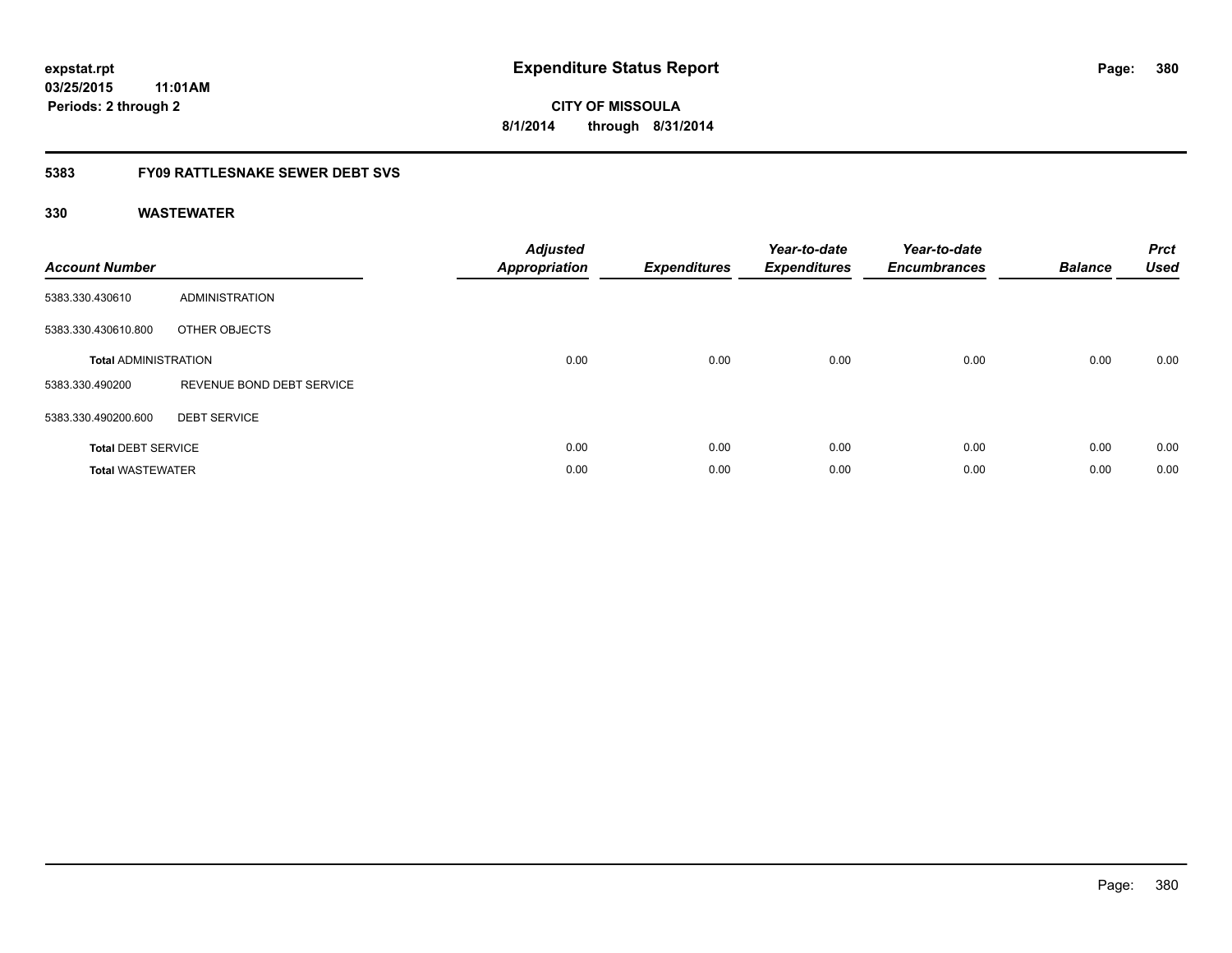**CITY OF MISSOULA 8/1/2014 through 8/31/2014**

#### **5383 FY09 RATTLESNAKE SEWER DEBT SVS**

#### **550 SID 544 PROJECT**

| <b>Account Number</b>             |                                                 | <b>Adjusted</b><br><b>Appropriation</b> | <b>Expenditures</b> | Year-to-date<br><b>Expenditures</b> | Year-to-date<br><b>Encumbrances</b> | <b>Balance</b> | <b>Prct</b><br>Used |
|-----------------------------------|-------------------------------------------------|-----------------------------------------|---------------------|-------------------------------------|-------------------------------------|----------------|---------------------|
| 5383.550.490200                   | REVENUE BOND DEBT SERVICE                       |                                         |                     |                                     |                                     |                |                     |
| 5383.550.490200.600               | <b>DEBT SERVICE</b>                             |                                         |                     |                                     |                                     |                |                     |
| 5383.550.490200.610.000 PRINCIPAL |                                                 | 20,000.00                               | 0.00                | 0.00                                | 0.00                                | 20.000.00      | 0.00                |
|                                   | 5383.550.490200.620.000 INTEREST / SERVICE FEES | 11,550.00                               | 0.00                | 0.00                                | 0.00                                | 11.550.00      | 0.00                |
| <b>Total DEBT SERVICE</b>         |                                                 | 31,550.00                               | 0.00                | 0.00                                | 0.00                                | 31.550.00      | 0.00                |
|                                   | <b>Total FY09 RATTLESNAKE SEWER DEBT SVS</b>    | 31,550.00                               | 0.00                | 0.00                                | 0.00                                | 31.550.00      | 0.00                |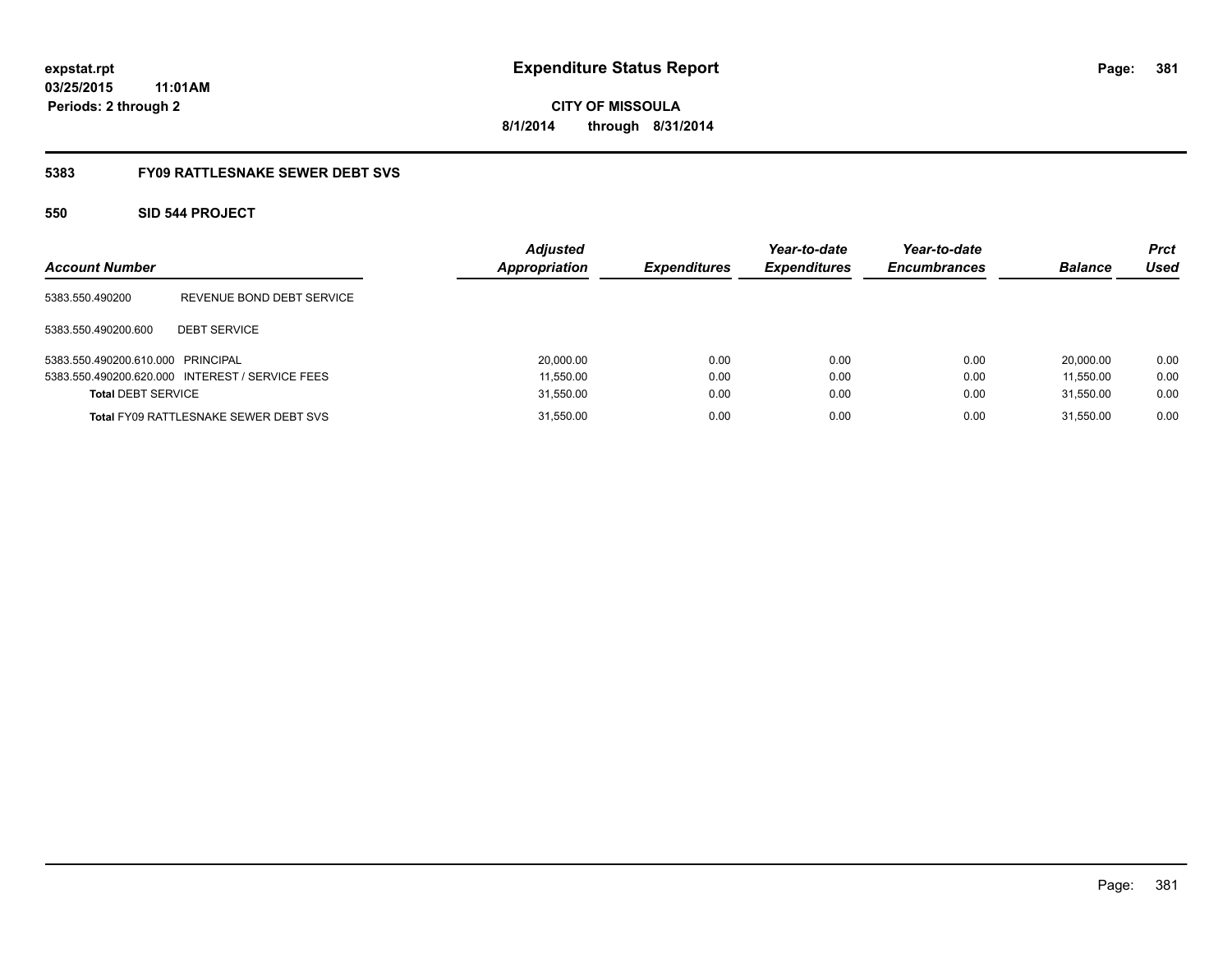#### **5384 09 LOLO BOND RESERVE**

| <b>Account Number</b>      |                                                  | <b>Adjusted</b><br><b>Appropriation</b> | <b>Expenditures</b> | Year-to-date<br><b>Expenditures</b> | Year-to-date<br><b>Encumbrances</b> | <b>Balance</b> | <b>Prct</b><br>Used |
|----------------------------|--------------------------------------------------|-----------------------------------------|---------------------|-------------------------------------|-------------------------------------|----------------|---------------------|
| 5384.330.490200            | REVENUE BOND DEBT SERVICE                        |                                         |                     |                                     |                                     |                |                     |
| 5384.330.490200.800        | OTHER OBJECTS                                    |                                         |                     |                                     |                                     |                |                     |
|                            | 5384.330.490200.820.000 TRANSFERS TO OTHER FUNDS | 4.644.00                                | 0.00                | 0.00                                | 0.00                                | 4.644.00       | 0.00                |
| <b>Total OTHER OBJECTS</b> |                                                  | 4.644.00                                | 0.00                | 0.00                                | 0.00                                | 4.644.00       | 0.00                |
|                            | <b>Total REVENUE BOND DEBT SERVICE</b>           | 4.644.00                                | 0.00                | 0.00                                | 0.00                                | 4.644.00       | 0.00                |
| Total 09 LOLO BOND RESERVE |                                                  | 4.644.00                                | 0.00                | 0.00                                | 0.00                                | 4.644.00       | 0.00                |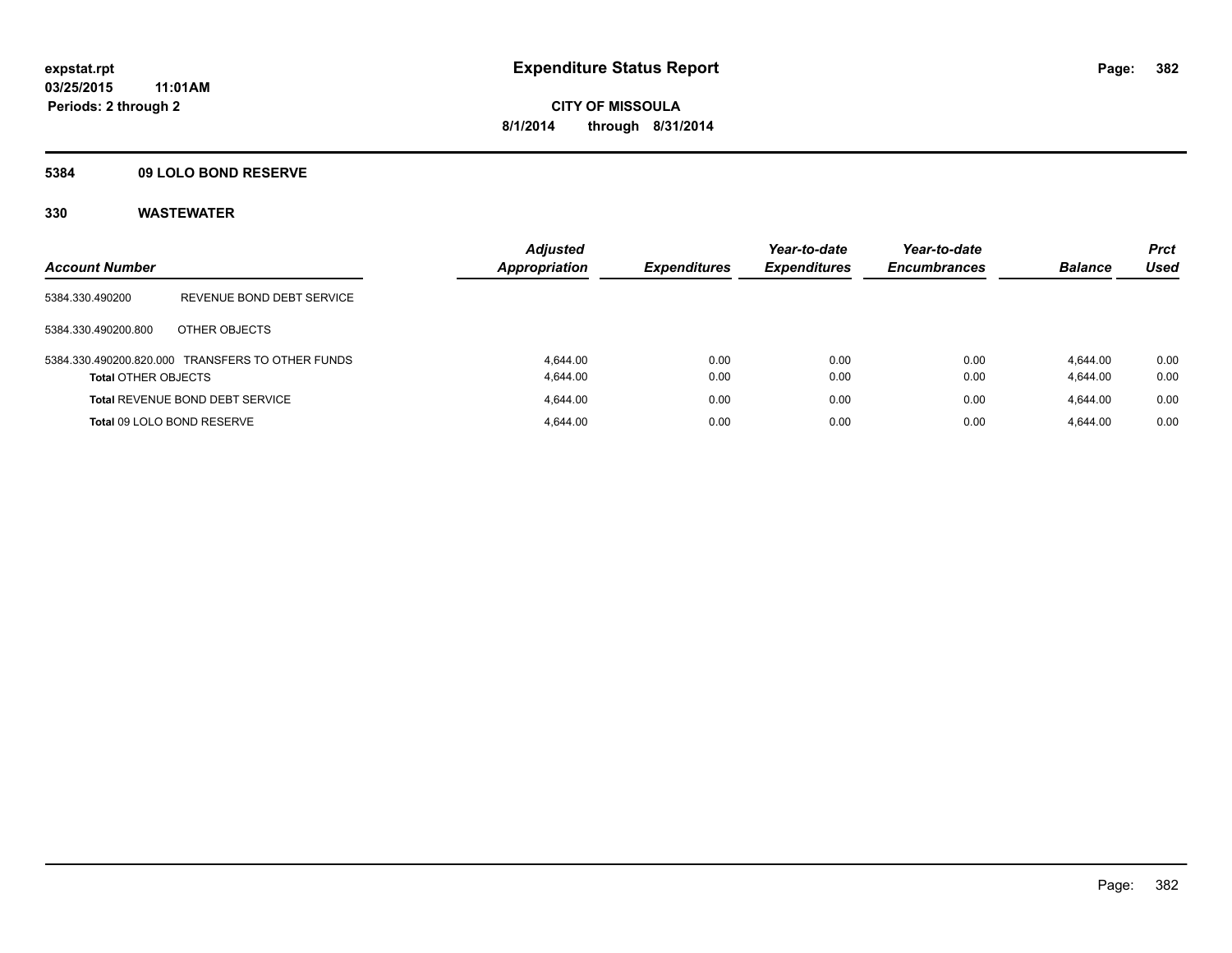#### **5386 FY10 HEADWORKS DEBT SERVICE**

| <b>Account Number</b>             |                                                 | <b>Adjusted</b><br><b>Appropriation</b> | <b>Expenditures</b> | Year-to-date<br><b>Expenditures</b> | Year-to-date<br><b>Encumbrances</b> | <b>Balance</b> | <b>Prct</b><br>Used |
|-----------------------------------|-------------------------------------------------|-----------------------------------------|---------------------|-------------------------------------|-------------------------------------|----------------|---------------------|
| 5386.330.490200                   | REVENUE BOND DEBT SERVICE                       |                                         |                     |                                     |                                     |                |                     |
| 5386.330.490200.600               | <b>DEBT SERVICE</b>                             |                                         |                     |                                     |                                     |                |                     |
| 5386.330.490200.610.000 PRINCIPAL |                                                 | 130.000.00                              | 0.00                | 0.00                                | 0.00                                | 130.000.00     | 0.00                |
|                                   | 5386.330.490200.620.000 INTEREST / SERVICE FEES | 566.949.00                              | 0.00                | 0.00                                | 0.00                                | 566.949.00     | 0.00                |
| <b>Total DEBT SERVICE</b>         |                                                 | 696.949.00                              | 0.00                | 0.00                                | 0.00                                | 696.949.00     | 0.00                |
|                                   | <b>Total REVENUE BOND DEBT SERVICE</b>          | 696.949.00                              | 0.00                | 0.00                                | 0.00                                | 696.949.00     | 0.00                |
|                                   | <b>Total FY10 HEADWORKS DEBT SERVICE</b>        | 696.949.00                              | 0.00                | 0.00                                | 0.00                                | 696.949.00     | 0.00                |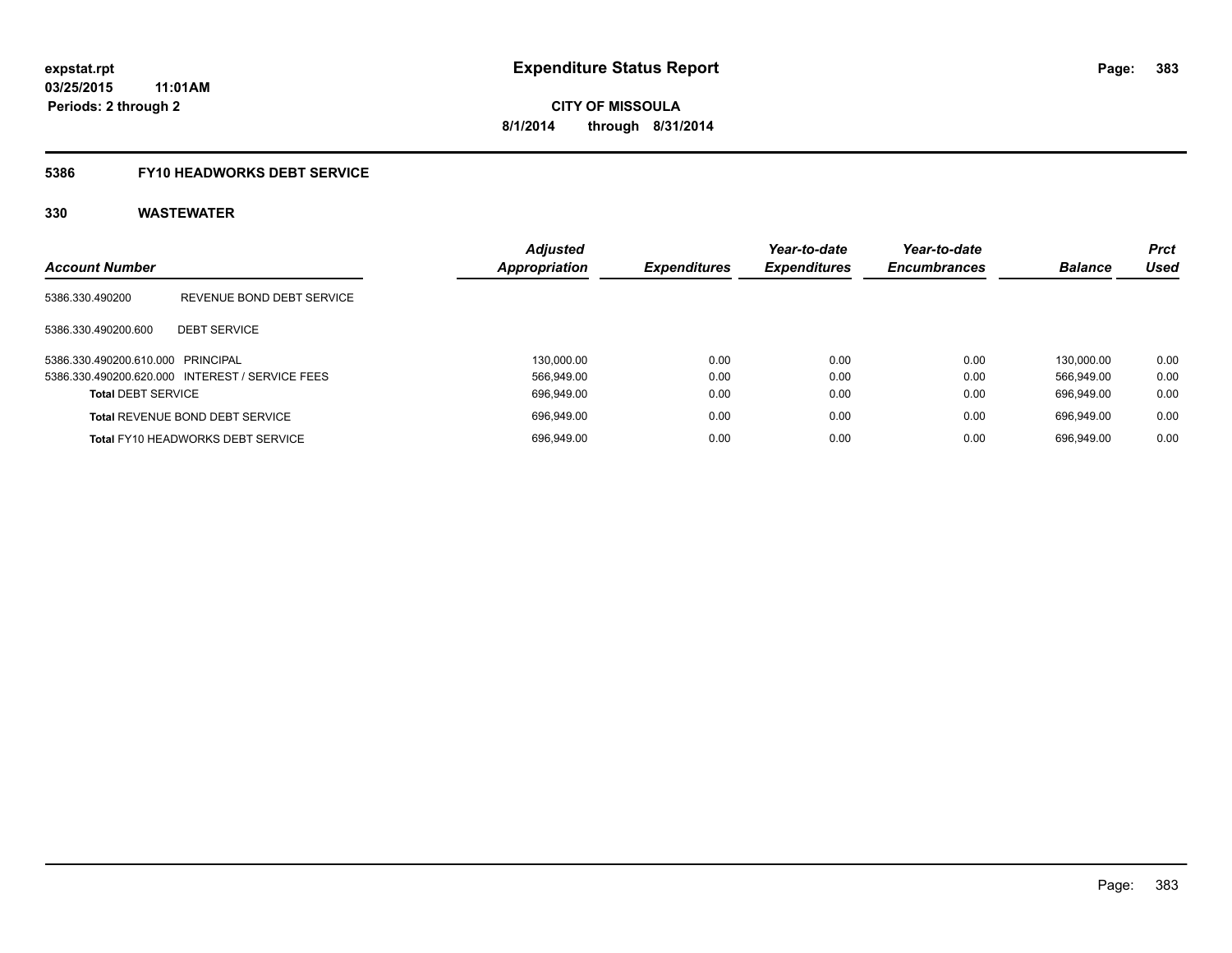**384**

**03/25/2015 11:01AM Periods: 2 through 2**

**CITY OF MISSOULA 8/1/2014 through 8/31/2014**

#### **5387 FY11 SEWER \$1.29M BOND DEBT SERVICE**

| <b>Account Number</b>             |                                                 | <b>Adjusted</b><br>Appropriation | <b>Expenditures</b> | Year-to-date<br><b>Expenditures</b> | Year-to-date<br><b>Encumbrances</b> | <b>Balance</b> | <b>Prct</b><br>Used |
|-----------------------------------|-------------------------------------------------|----------------------------------|---------------------|-------------------------------------|-------------------------------------|----------------|---------------------|
| 5387.330.490200                   | REVENUE BOND DEBT SERVICE                       |                                  |                     |                                     |                                     |                |                     |
| 5387.330.490200.600               | <b>DEBT SERVICE</b>                             |                                  |                     |                                     |                                     |                |                     |
| 5387.330.490200.610.000 PRINCIPAL |                                                 | 45,000.00                        | 0.00                | 0.00                                | 0.00                                | 45.000.00      | 0.00                |
|                                   | 5387.330.490200.620.000 INTEREST / SERVICE FEES | 58,430.00                        | 0.00                | 0.00                                | 0.00                                | 58.430.00      | 0.00                |
|                                   | <b>Total REVENUE BOND DEBT SERVICE</b>          | 103.430.00                       | 0.00                | 0.00                                | 0.00                                | 103.430.00     | 0.00                |
|                                   | Total FY11 SEWER \$1.29M BOND DEBT SERVICE      | 103.430.00                       | 0.00                | 0.00                                | 0.00                                | 103.430.00     | 0.00                |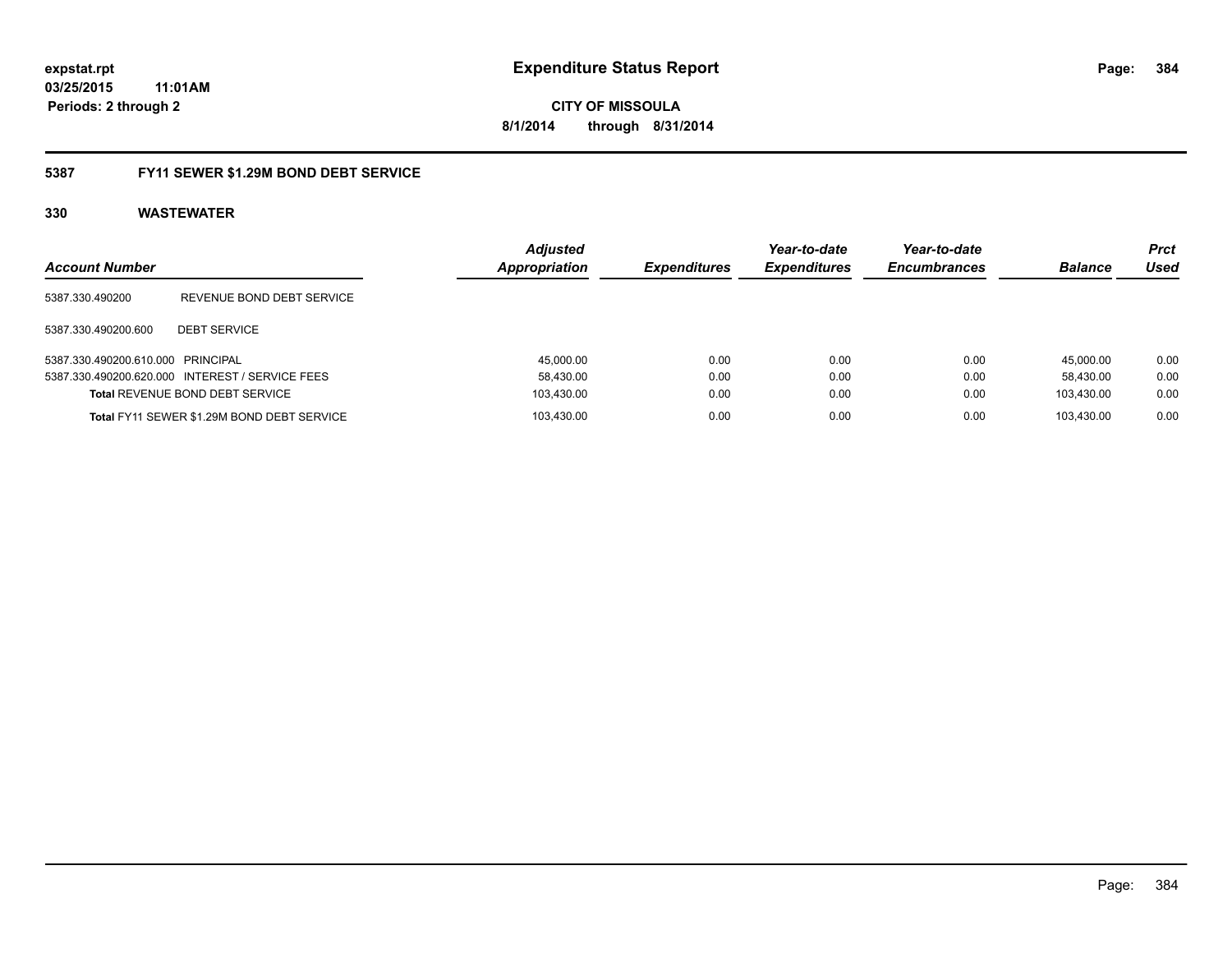**CITY OF MISSOULA 8/1/2014 through 8/31/2014**

### **5388 FY11 \$1.29M SEWER BOND RESERVE**

| <b>Account Number</b> |                                       | <b>Adjusted</b><br><b>Appropriation</b> | Expenditures | Year-to-date<br><b>Expenditures</b> | Year-to-date<br><b>Encumbrances</b> | <b>Balance</b> | <b>Prct</b><br>Used |
|-----------------------|---------------------------------------|-----------------------------------------|--------------|-------------------------------------|-------------------------------------|----------------|---------------------|
| 5388.330.430610       | ADMINISTRATION                        |                                         |              |                                     |                                     |                |                     |
| 5388.330.430610.800   | OTHER OBJECTS                         |                                         |              |                                     |                                     |                |                     |
|                       | Total FY11 \$1.29M SEWER BOND RESERVE | 0.00                                    | 0.00         | 0.00                                | 0.00                                | 0.00           | 0.00                |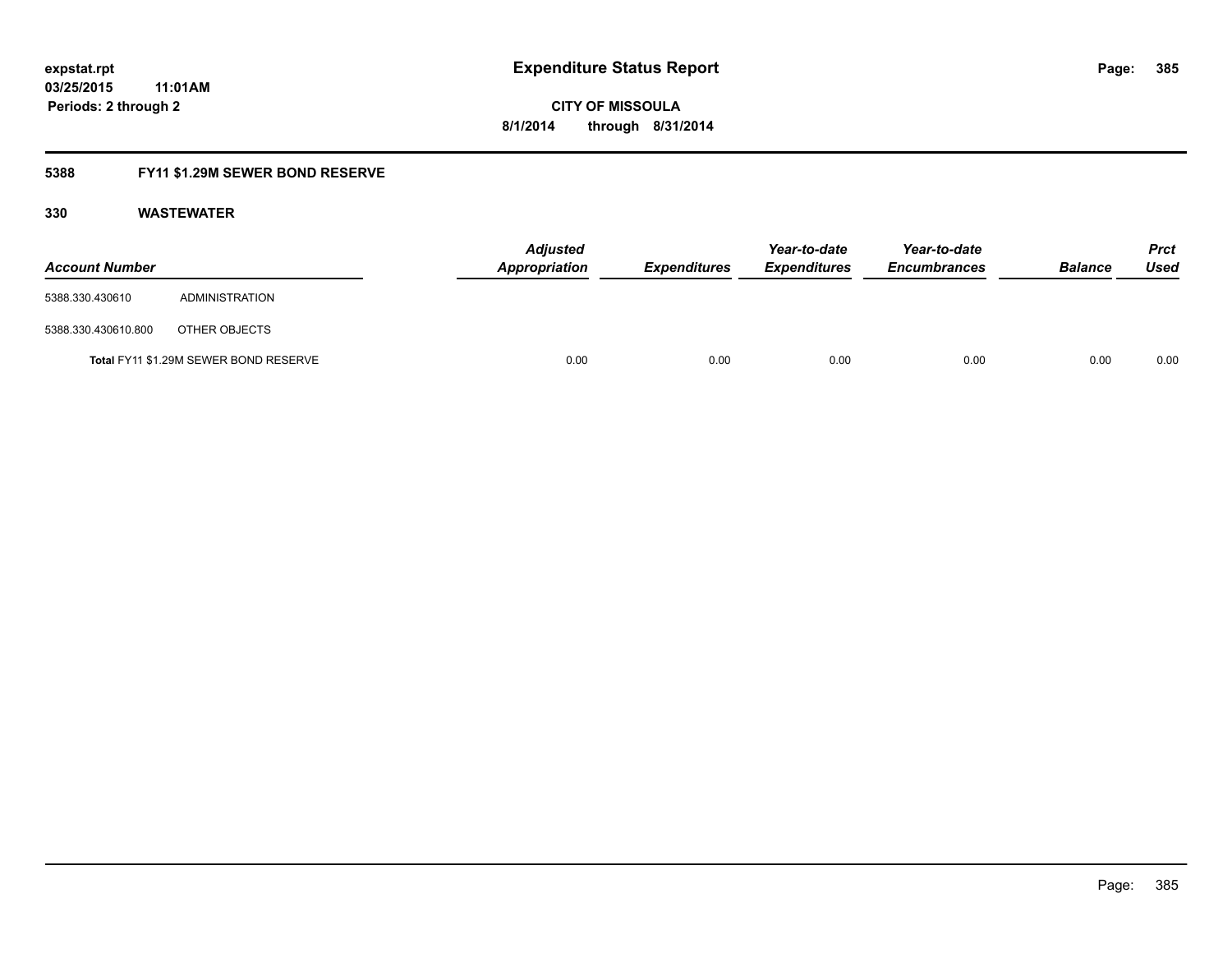**5711 AQUATICS**

| <b>Account Number</b>          |                                                             | <b>Adjusted</b><br><b>Appropriation</b> | <b>Expenditures</b> | Year-to-date<br><b>Expenditures</b> | Year-to-date<br><b>Encumbrances</b> | <b>Balance</b> | <b>Prct</b><br><b>Used</b> |
|--------------------------------|-------------------------------------------------------------|-----------------------------------------|---------------------|-------------------------------------|-------------------------------------|----------------|----------------------------|
| 5711.370.460000                | <b>CULTURE &amp; RECREATION</b>                             |                                         |                     |                                     |                                     |                |                            |
| 5711.370.460000.100            | PERSONAL SERVICES                                           |                                         |                     |                                     |                                     |                |                            |
|                                | Total CULTURE & RECREATION                                  | 0.00                                    | 0.00                | 0.00                                | 0.00                                | 0.00           | 0.00                       |
| 5711.370.460449                | <b>GRILL VAN</b>                                            |                                         |                     |                                     |                                     |                |                            |
| 5711.370.460449.100            | PERSONAL SERVICES                                           |                                         |                     |                                     |                                     |                |                            |
| <b>Total PERSONAL SERVICES</b> |                                                             | 0.00                                    | 0.00                | 0.00                                | 0.00                                | 0.00           | 0.00                       |
| 5711.370.460449.200            | <b>SUPPLIES</b>                                             |                                         |                     |                                     |                                     |                |                            |
| <b>Total SUPPLIES</b>          |                                                             | 0.00                                    | 0.00                | 0.00                                | 0.00                                | 0.00           | 0.00                       |
| 5711.370.460449.300            | PURCHASED SERVICES                                          |                                         |                     |                                     |                                     |                |                            |
| <b>Total GRILL VAN</b>         |                                                             | 0.00                                    | 0.00                | 0.00                                | 0.00                                | 0.00           | 0.00                       |
| 5711.370.460477                | <b>GRILL VAN</b>                                            |                                         |                     |                                     |                                     |                |                            |
| 5711.370.460477.100            | PERSONAL SERVICES                                           |                                         |                     |                                     |                                     |                |                            |
|                                | 5711.370.460477.110.000 GRILL VAN/SALARIES AND WAGES        | 20,256.00                               | 3,852.10            | 5,059.66                            | 0.00                                | 15,196.34      | 24.98                      |
|                                | 5711.370.460477.120.000 OVERTIME/TERMINATION                | 0.00                                    | 7.91                | 7.91                                | 0.00                                | $-7.91$        | 0.00                       |
|                                | 5711.370.460477.140.000 EMPLOYER CONTRIBUTIONS              | 2,975.00                                | 559.76              | 734.94                              | 0.00                                | 2,240.06       | 24.70                      |
| <b>Total PERSONAL SERVICES</b> |                                                             | 23,231.00                               | 4,419.77            | 5,802.51                            | 0.00                                | 17,428.49      | 24.98                      |
| 5711.370.460477.200            | <b>SUPPLIES</b>                                             |                                         |                     |                                     |                                     |                |                            |
|                                | 5711.370.460477.240.000 GRILL VAN/OTHER SUPPLIES            | 35,000.00                               | 0.00                | 0.00                                | 0.00                                | 35,000.00      | 0.00                       |
| <b>Total SUPPLIES</b>          |                                                             | 35,000.00                               | 0.00                | 0.00                                | 0.00                                | 35,000.00      | 0.00                       |
| 5711.370.460477.300            | PURCHASED SERVICES                                          |                                         |                     |                                     |                                     |                |                            |
|                                | 5711.370.460477.341.000 GRILL VAN/ELECTRICITY & NATURAL GAS | 5,000.00                                | 0.00                | 0.00                                | 0.00                                | 5,000.00       | 0.00                       |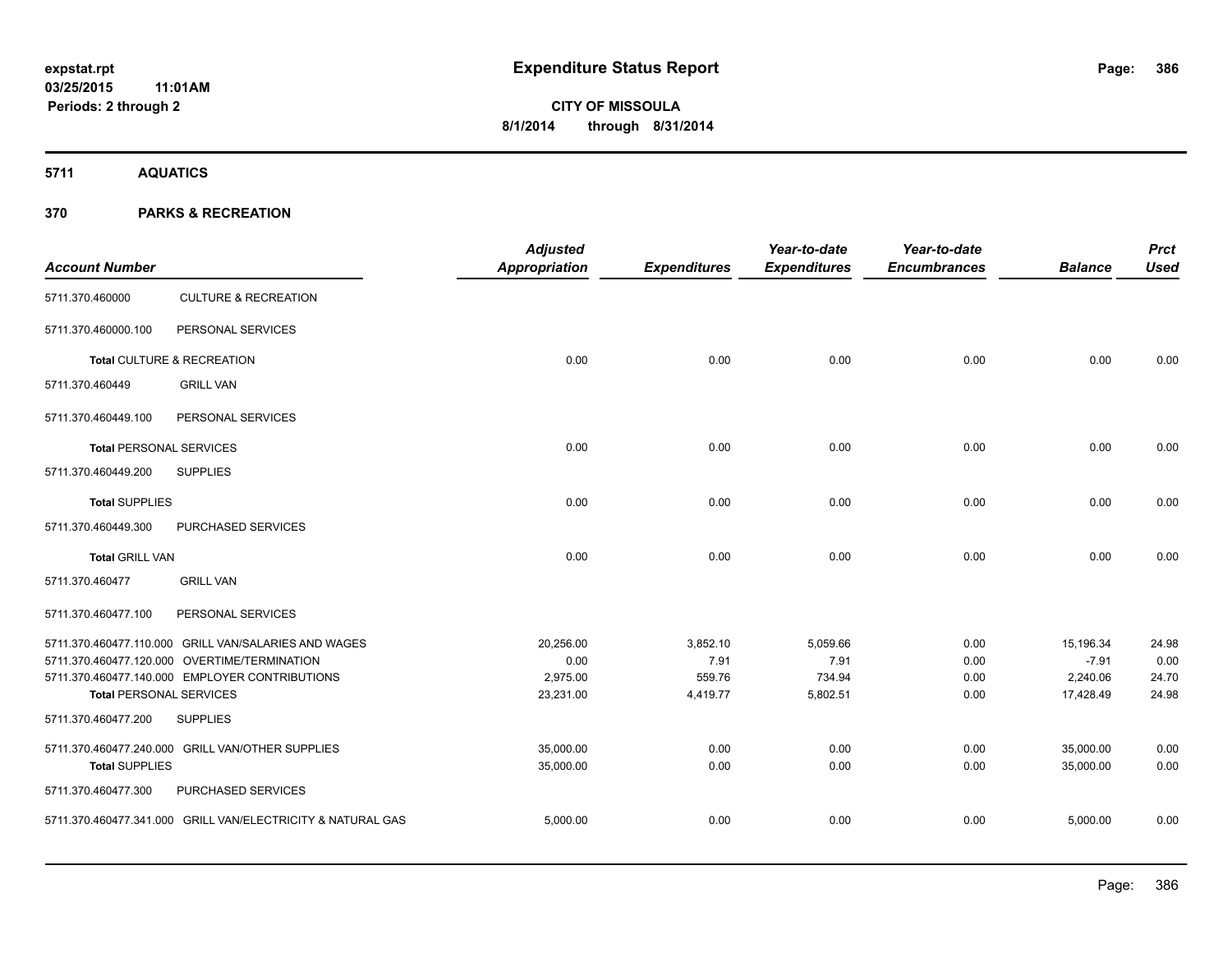**5711 AQUATICS**

| <b>Account Number</b>                   |                                                         | <b>Adjusted</b><br>Appropriation | <b>Expenditures</b> | Year-to-date<br><b>Expenditures</b> | Year-to-date<br><b>Encumbrances</b> | <b>Balance</b> | <b>Prct</b><br><b>Used</b> |
|-----------------------------------------|---------------------------------------------------------|----------------------------------|---------------------|-------------------------------------|-------------------------------------|----------------|----------------------------|
|                                         | 5711.370.460477.360.000 GRILL VAN/REPAIR & MAINTENANCE  | 2,000.00                         | 0.00<br>0.00        | 0.00<br>0.00                        | 0.00                                | 2,000.00       | 0.00<br>0.00               |
| <b>Total PURCHASED SERVICES</b>         |                                                         | 7,000.00                         |                     |                                     | 0.00                                | 7,000.00       |                            |
| <b>Total GRILL VAN</b>                  |                                                         | 65,231.00                        | 4,419.77            | 5,802.51                            | 0.00                                | 59.428.49      | 8.90                       |
| 5711.370.460490                         | <b>CURRENTS POOL EXPENSES</b>                           |                                  |                     |                                     |                                     |                |                            |
| 5711.370.460490.100                     | PERSONAL SERVICES                                       |                                  |                     |                                     |                                     |                |                            |
|                                         | 5711.370.460490.110.000 SALARIES AND WAGES              | 304,220.00                       | 80,654.43           | 106,240.24                          | 0.00                                | 197,979.76     | 34.92                      |
|                                         | 5711.370.460490.120.000 OVERTIME/TERMINATION            | 500.00                           | 62.52               | 101.03                              | 0.00                                | 398.97         | 20.21                      |
|                                         | 5711.370.460490.140.000 EMPLOYER CONTRIBUTIONS          | 84,736.00                        | 16,669.17           | 26,303.50                           | 0.00                                | 58,432.50      | 31.04                      |
|                                         | 5711.370.460490.141.000 STATE RETIREMENT CONTRIBUTIONS  | 0.00                             | 128.66              | 169.61                              | 0.00                                | $-169.61$      | 0.00                       |
| <b>Total PERSONAL SERVICES</b>          |                                                         | 389,456.00                       | 97,514.78           | 132,814.38                          | 0.00                                | 256,641.62     | 34.10                      |
| 5711.370.460490.200                     | <b>SUPPLIES</b>                                         |                                  |                     |                                     |                                     |                |                            |
| 5711.370.460490.210.000 OFFICE SUPPLIES |                                                         | 4,000.00                         | 0.00                | 0.00                                | 0.00                                | 4,000.00       | 0.00                       |
|                                         | 5711.370.460490.220.000 OPERATING SUPPLIES              | 15,000.00                        | 0.00                | 0.00                                | 0.00                                | 15,000.00      | 0.00                       |
|                                         | 5711.370.460490.230.000 REPAIR/MAINTENANCE              | 28,750.00                        | 0.00                | 0.00                                | 0.00                                | 28,750.00      | 0.00                       |
|                                         | 5711.370.460490.230.171 REPAIR/MAINTENANCE              | 0.00                             | 2,787.78            | 5,725.83                            | 0.00                                | $-5,725.83$    | 0.00                       |
|                                         | 5711.370.460490.230.178 REPAIR/MAINTENANCE              | 0.00                             | 29.37               | 364.56                              | 0.00                                | $-364.56$      | 0.00                       |
| 5711.370.460490.240.000 OTHER SUPPLIES  |                                                         | 12,000.00                        | 0.00                | 105.48                              | 0.00                                | 11,894.52      | 0.88                       |
| 5711.370.460490.240.174 OTHER SUPPLIES  |                                                         | 0.00                             | 870.02              | 2,354.95                            | 0.00                                | $-2,354.95$    | 0.00                       |
| 5711.370.460490.240.175 OTHER SUPPLIES  |                                                         | 0.00                             | 86.31               | 119.14                              | 0.00                                | $-119.14$      | 0.00                       |
| <b>Total SUPPLIES</b>                   |                                                         | 59,750.00                        | 3,773.48            | 8,669.96                            | 0.00                                | 51,080.04      | 14.51                      |
| 5711.370.460490.300                     | PURCHASED SERVICES                                      |                                  |                     |                                     |                                     |                |                            |
| 5711.370.460490.310.000 COMMUNICATIONS  |                                                         | 250.00                           | 0.00                | 0.00                                | 0.00                                | 250.00         | 0.00                       |
|                                         | 5711.370.460490.320.000 PRINTING & DUPLICATING          | 6,500.00                         | 0.00                | 0.00                                | 0.00                                | 6,500.00       | 0.00                       |
|                                         | 5711.370.460490.330.000 PUBLICITY, SUBSCRIPTIONS & DUES | 13,700.00                        | 62.00               | 137.00                              | 0.00                                | 13,563.00      | 1.00                       |
|                                         | 5711.370.460490.330.176 PUBLICITY, SUBSCRIPTIONS & DUES | 0.00                             | 150.00              | 150.00                              | 0.00                                | $-150.00$      | 0.00                       |
| 5711.370.460490.340.000 SEWER           |                                                         | 3,245.00                         | 0.00                | 2,131.14                            | 0.00                                | 1,113.86       | 65.67                      |
|                                         | 5711.370.460490.341.000 ELECTRICITY & NATURAL GAS       | 121,000.00                       | 8,337.23            | 8,337.23                            | 0.00                                | 112,662.77     | 6.89                       |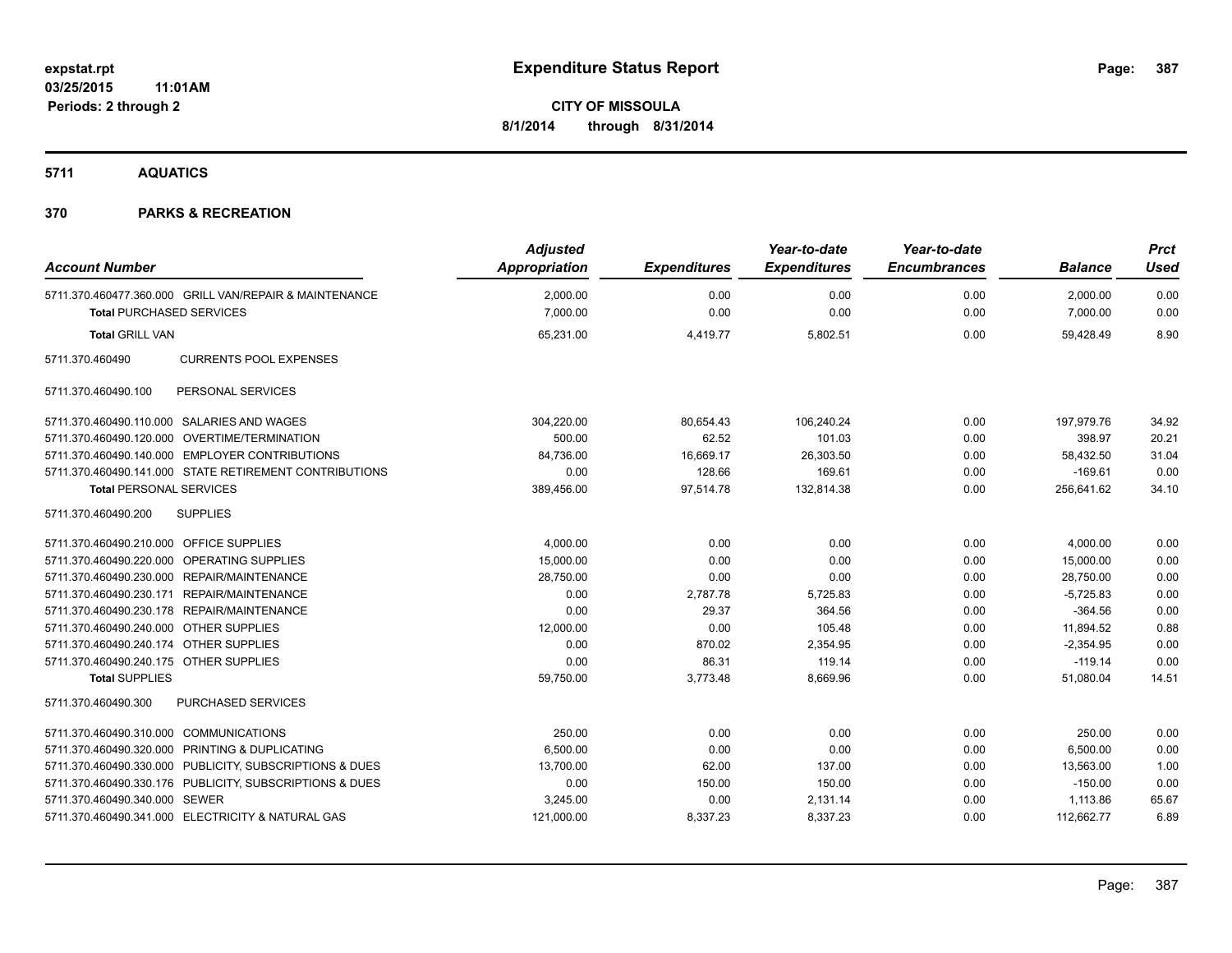**5711 AQUATICS**

| <b>Account Number</b>                            | <b>Adjusted</b><br>Appropriation | <b>Expenditures</b> | Year-to-date<br><b>Expenditures</b> | Year-to-date<br><b>Encumbrances</b> | <b>Balance</b> | <b>Prct</b><br><b>Used</b> |
|--------------------------------------------------|----------------------------------|---------------------|-------------------------------------|-------------------------------------|----------------|----------------------------|
| 5711.370.460490.343.000 WATER CHARGES            | 5,556.00                         | 629.71              | 629.71                              | 0.00                                | 4,926.29       | 11.33                      |
| 5711.370.460490.344.000 TELEPHONE SERVICE        | 3,439.00                         | 348.05              | 525.91                              | 0.00                                | 2,913.09       | 15.29                      |
| 5711.370.460490.345.000 GARBAGE                  | 2,620.00                         | 0.00                | 0.00                                | 0.00                                | 2,620.00       | 0.00                       |
| 5711.370.460490.350.000 PROFESSIONAL SERVICES    | 20,000.00                        | 651.25              | 4,982.85                            | 0.00                                | 15,017.15      | 24.91                      |
| 5711.370.460490.360.000 REPAIR & MAINTENANCE     | 4,000.00                         | 0.00                | 0.00                                | 0.00                                | 4,000.00       | 0.00                       |
| 5711.370.460490.360.194 REPAIR & MAINTENANCE     | 0.00                             | 35.00               | 86.00                               | 0.00                                | $-86.00$       | 0.00                       |
| 5711.370.460490.370.000 TRAVEL                   | 2,000.00                         | 0.00                | 0.00                                | 0.00                                | 2,000.00       | 0.00                       |
| 5711.370.460490.380.000 TRAINING                 | 2,000.00                         | 0.00                | 0.00                                | 0.00                                | 2,000.00       | 0.00                       |
| 5711.370.460490.390.000 OTHER PURCHASED SERVICES | 9,000.00                         | 65.00               | 65.00                               | 0.00                                | 8,935.00       | 0.72                       |
| <b>Total PURCHASED SERVICES</b>                  | 193,310.00                       | 10,278.24           | 17,044.84                           | 0.00                                | 176,265.16     | 8.82                       |
| 5711.370.460490.500<br><b>FIXED CHARGES</b>      |                                  |                     |                                     |                                     |                |                            |
| 5711.370.460490.500.000 FIXED CHARGES            | 381.00                           | 0.00                | 0.00                                | 0.00                                | 381.00         | 0.00                       |
| <b>Total FIXED CHARGES</b>                       | 381.00                           | 0.00                | 0.00                                | 0.00                                | 381.00         | 0.00                       |
| <b>OTHER OBJECTS</b><br>5711.370.460490.800      |                                  |                     |                                     |                                     |                |                            |
| <b>Total OTHER OBJECTS</b>                       | 0.00                             | 0.00                | 0.00                                | 0.00                                | 0.00           | 0.00                       |
| <b>CAPITAL OUTLAY</b><br>5711.370.460490.900     |                                  |                     |                                     |                                     |                |                            |
| <b>Total CAPITAL OUTLAY</b>                      | 0.00                             | 0.00                | 0.00                                | 0.00                                | 0.00           | 0.00                       |
| <b>Total CURRENTS POOL EXPENSES</b>              | 642,897.00                       | 111,566.50          | 158,529.18                          | 0.00                                | 484,367.82     | 24.66                      |
| 5711.370.460491<br>SPLASH POOLS EXPENSES         |                                  |                     |                                     |                                     |                |                            |
| 5711.370.460491.100<br>PERSONAL SERVICES         |                                  |                     |                                     |                                     |                |                            |
| 5711.370.460491.110.000 SALARIES AND WAGES       | 204,088.00                       | 44,149.07           | 58,309.55                           | 0.00                                | 145,778.45     | 28.57                      |
| 5711.370.460491.120.000 OVERTIME/TERMINATION     | 500.00                           | 64.80               | 78.52                               | 0.00                                | 421.48         | 15.70                      |
| 5711.370.460491.140.000 EMPLOYER CONTRIBUTIONS   | 45,071.00                        | 7,401.49            | 10,265.13                           | 0.00                                | 34,805.87      | 22.78                      |
| <b>Total PERSONAL SERVICES</b>                   | 249,659.00                       | 51,615.36           | 68,653.20                           | 0.00                                | 181,005.80     | 27.50                      |
| <b>SUPPLIES</b><br>5711.370.460491.200           |                                  |                     |                                     |                                     |                |                            |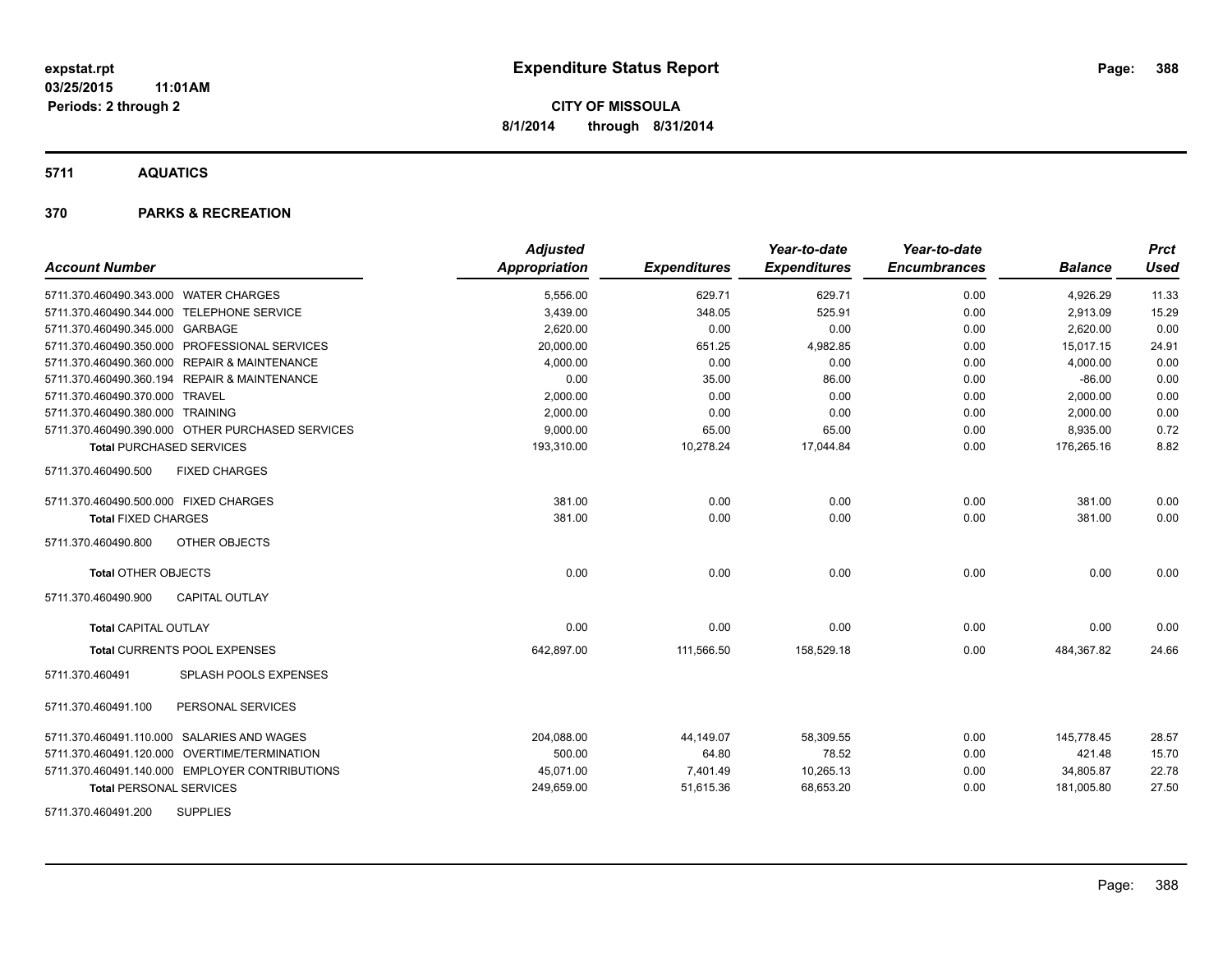#### **5711 AQUATICS**

|                                                                  | <b>Adjusted</b>      |                     | Year-to-date        | Year-to-date        |                | <b>Prct</b> |
|------------------------------------------------------------------|----------------------|---------------------|---------------------|---------------------|----------------|-------------|
| <b>Account Number</b>                                            | <b>Appropriation</b> | <b>Expenditures</b> | <b>Expenditures</b> | <b>Encumbrances</b> | <b>Balance</b> | <b>Used</b> |
| 5711.370.460491.210.000 OFFICE SUPPLIES                          | 500.00               | 0.00                | 0.00                | 0.00                | 500.00         | 0.00        |
| 5711.370.460491.220.000 OPERATING SUPPLIES                       | 15,000.00            | 0.00                | 0.00                | 0.00                | 15,000.00      | 0.00        |
| 5711.370.460491.220.172 OPERATING SUPPLIES                       | 0.00                 | 484.60              | 484.60              | 0.00                | $-484.60$      | 0.00        |
| 5711.370.460491.220.174 OPERATING SUPPLIES                       | 0.00                 | 474.90              | 1,227.56            | 0.00                | $-1,227.56$    | 0.00        |
| 5711.370.460491.220.194 OPERATING SUPPLIES                       | 0.00                 | 618.43              | 618.43              | 0.00                | $-618.43$      | 0.00        |
| 5711.370.460491.230.000 REPAIR/MAINTENANCE                       | 29,250.00            | 0.00                | 28.97               | 0.00                | 29,221.03      | 0.10        |
| 5711.370.460491.230.171 REPAIR/MAINTENANCE                       | 0.00                 | 6,615.95            | 14,421.85           | 0.00                | $-14,421.85$   | 0.00        |
| 5711.370.460491.230.174 REPAIR/MAINTENANCE                       | 0.00                 | 150.42              | 150.42              | 0.00                | $-150.42$      | 0.00        |
| 5711.370.460491.230.178 REPAIR/MAINTENANCE                       | 0.00                 | 1,112.34            | 1,675.56            | 0.00                | $-1,675.56$    | 0.00        |
| 5711.370.460491.230.194 REPAIR/MAINTENANCE                       | 0.00                 | 405.92              | 1,985.01            | 0.00                | $-1,985.01$    | 0.00        |
| 5711.370.460491.240.000 OTHER SUPPLIES                           | 74,000.00            | 0.00                | 0.00                | 0.00                | 74,000.00      | 0.00        |
| 5711.370.460491.240.171 OTHER SUPPLIES                           | 0.00                 | 1,995.90            | 1,995.90            | 0.00                | $-1,995.90$    | 0.00        |
| 5711.370.460491.240.174 OTHER SUPPLIES                           | 0.00                 | 23,704.35           | 40,465.96           | 0.00                | $-40,465.96$   | 0.00        |
| 5711.370.460491.240.175 OTHER SUPPLIES                           | 0.00                 | 0.00                | 20.78               | 0.00                | $-20.78$       | 0.00        |
| 5711.370.460491.240.180 OTHER SUPPLIES-MERCHANDISE SALES FRNTDSK | 0.00                 | 238.07              | 1,335.35            | 0.00                | $-1,335.35$    | 0.00        |
| <b>Total SUPPLIES</b>                                            | 118,750.00           | 35,800.88           | 64,410.39           | 0.00                | 54,339.61      | 54.24       |
| PURCHASED SERVICES<br>5711.370.460491.300                        |                      |                     |                     |                     |                |             |
| 5711.370.460491.310.000 COMMUNICATIONS                           | 250.00               | 0.00                | 0.00                | 0.00                | 250.00         | 0.00        |
| 5711.370.460491.320.000 PRINTING & DUPLICATING                   | 4,000.00             | 575.00              | 575.00              | 0.00                | 3,425.00       | 14.38       |
| 5711.370.460491.320.174 PRINTING & DUPLICATING                   | 0.00                 | 81.00               | 81.00               | 0.00                | $-81.00$       | 0.00        |
| 5711.370.460491.330.000 PUBLICITY, SUBSCRIPTIONS & DUES          | 3,500.00             | 1,139.00            | 1,139.00            | 0.00                | 2,361.00       | 32.54       |
| 5711.370.460491.330.176 PUBLICITY, SUBSCRIPTIONS & DUES          | 0.00                 | 150.00              | 150.00              | 0.00                | $-150.00$      | 0.00        |
| 5711.370.460491.340.000 SEWER                                    | 7,030.00             | 0.00                | 134.09              | 0.00                | 6,895.91       | 1.91        |
| 5711.370.460491.341.000 ELECTRICITY & NATURAL GAS                | 65,000.00            | 19,910.45           | 19,910.45           | 0.00                | 45,089.55      | 30.63       |
| 5711.370.460491.343.000 WATER CHARGES                            | 8,088.00             | 3,439.78            | 3,439.78            | 0.00                | 4,648.22       | 42.53       |
| 5711.370.460491.344.000 TELEPHONE SERVICE                        | 4,100.00             | 450.72              | 627.04              | 0.00                | 3,472.96       | 15.29       |
| 5711.370.460491.345.000 GARBAGE                                  | 2,031.00             | 408.41              | 693.59              | 0.00                | 1,337.41       | 34.15       |
| 5711.370.460491.350.000 PROFESSIONAL SERVICES                    | 10,000.00            | 340.00              | 340.00              | 0.00                | 9,660.00       | 3.40        |
| 5711.370.460491.360.000 REPAIR & MAINTENANCE                     | 4,500.00             | 169.00              | 883.77              | 0.00                | 3,616.23       | 19.64       |
| 5711.370.460491.360.194 REPAIR & MAINTENANCE                     | 0.00                 | 0.00                | 51.00               | 0.00                | $-51.00$       | 0.00        |
| 5711.370.460491.380.000 TRAINING                                 | 3,000.00             | 0.00                | 0.00                | 0.00                | 3,000.00       | 0.00        |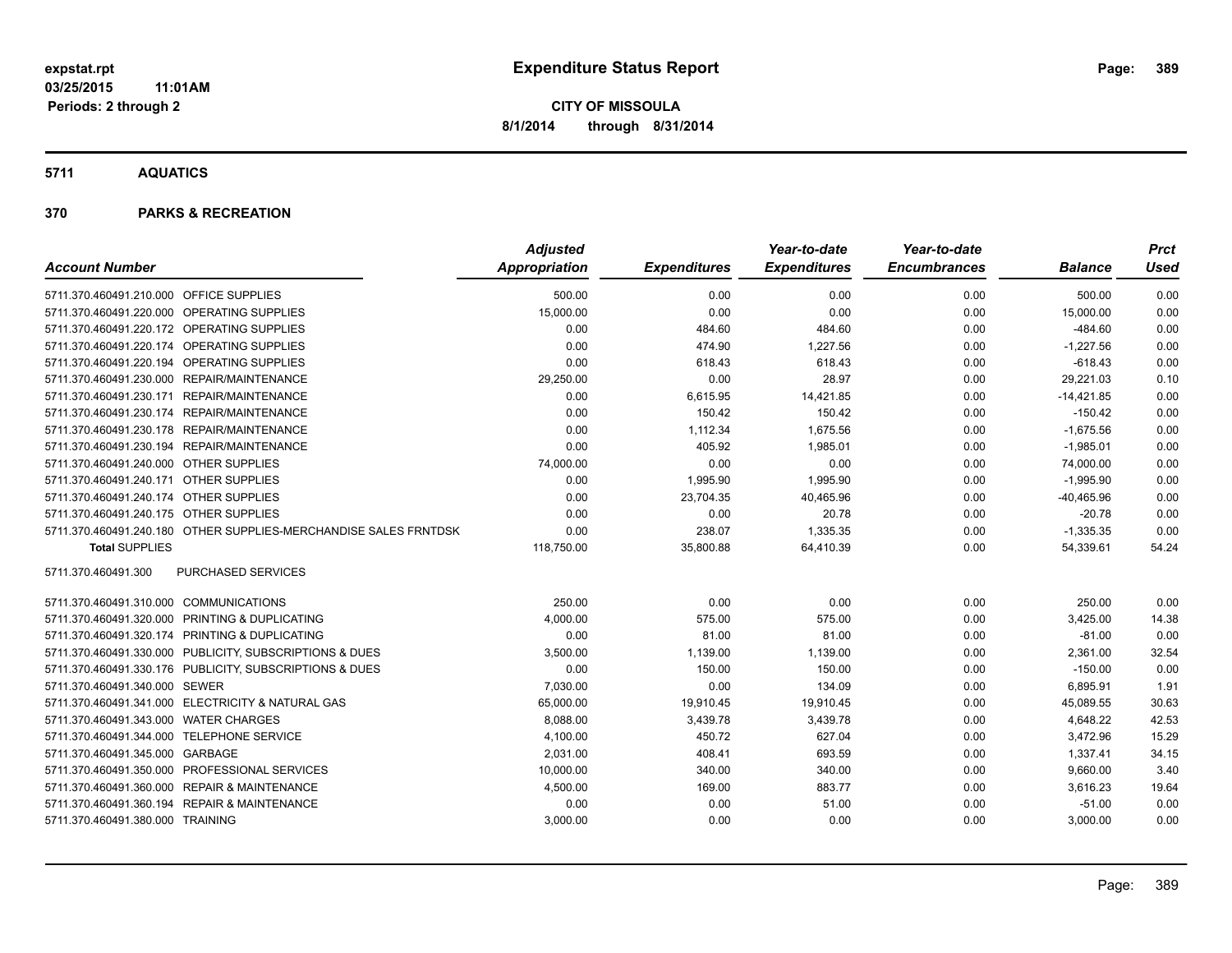**5711 AQUATICS**

| <b>Account Number</b>                                                               | <b>Adjusted</b><br>Appropriation | <b>Expenditures</b> | Year-to-date<br><b>Expenditures</b> | Year-to-date<br><b>Encumbrances</b> | <b>Balance</b>        | <b>Prct</b><br><b>Used</b> |
|-------------------------------------------------------------------------------------|----------------------------------|---------------------|-------------------------------------|-------------------------------------|-----------------------|----------------------------|
| 5711.370.460491.390.000 OTHER PURCHASED SERVICES<br><b>Total PURCHASED SERVICES</b> | 5,300.00<br>116,799.00           | 0.00<br>26,663.36   | 0.00<br>28,024.72                   | 0.00<br>0.00                        | 5,300.00<br>88,774.28 | 0.00<br>23.99              |
|                                                                                     |                                  |                     |                                     |                                     |                       |                            |
| OTHER OBJECTS<br>5711.370.460491.800                                                |                                  |                     |                                     |                                     |                       |                            |
| <b>Total OTHER OBJECTS</b>                                                          | 0.00                             | 0.00                | 0.00                                | 0.00                                | 0.00                  | 0.00                       |
| 5711.370.460491.900<br><b>CAPITAL OUTLAY</b>                                        |                                  |                     |                                     |                                     |                       |                            |
| <b>Total CAPITAL OUTLAY</b>                                                         | 0.00                             | 0.00                | 0.00                                | 0.00                                | 0.00                  | 0.00                       |
| Total SPLASH POOLS EXPENSES                                                         | 485,208.00                       | 114,079.60          | 161,088.31                          | 0.00                                | 324,119.69            | 33.20                      |
| <b>AQUATICS MAINTENANCE</b><br>5711.370.460493                                      |                                  |                     |                                     |                                     |                       |                            |
| PURCHASED SERVICES<br>5711.370.460493.300                                           |                                  |                     |                                     |                                     |                       |                            |
| <b>Total PURCHASED SERVICES</b>                                                     | 0.00                             | 0.00                | 0.00                                | 0.00                                | 0.00                  | 0.00                       |
| <b>FIXED CHARGES</b><br>5711.370.460493.500                                         |                                  |                     |                                     |                                     |                       |                            |
| <b>Total FIXED CHARGES</b>                                                          | 0.00                             | 0.00                | 0.00                                | 0.00                                | 0.00                  | 0.00                       |
| <b>CAPITAL OUTLAY</b><br>5711.370.460493.900                                        |                                  |                     |                                     |                                     |                       |                            |
| 5711.370.460493.920.000 BUILDINGS                                                   | 35,000.00                        | 0.00                | 0.00                                | 0.00                                | 35,000.00             | 0.00                       |
| 5711.370.460493.930.000 IMPROVEMENTS                                                | 0.00                             | 1,066.62            | 26,569.40                           | 0.00                                | $-26,569.40$          | 0.00                       |
| <b>Total AQUATICS MAINTENANCE</b><br>5711.370.460512<br>PARK MEMORIALS              | 35,000.00                        | 1,066.62            | 26,569.40                           | 0.00                                | 8,430.60              | 75.91                      |
|                                                                                     |                                  |                     |                                     |                                     |                       |                            |
| 5711.370.460512.200<br><b>SUPPLIES</b>                                              |                                  |                     |                                     |                                     |                       |                            |
| 5711.370.460512.220.000 PARTNERS IN PARK/OPERATING SUPPLIES                         | 15,000.00                        | 0.00                | 0.00                                | 0.00                                | 15,000.00             | 0.00                       |
| 5711.370.460512.230.000 PARTNERS IN PARK/REPAIR/MAINTENANCE                         | 10,000.00                        | 0.00                | 0.00                                | 0.00                                | 10,000.00             | 0.00                       |
| <b>Total SUPPLIES</b>                                                               | 25,000.00                        | 0.00                | 0.00                                | 0.00                                | 25,000.00             | 0.00                       |
| PURCHASED SERVICES<br>5711.370.460512.300                                           |                                  |                     |                                     |                                     |                       |                            |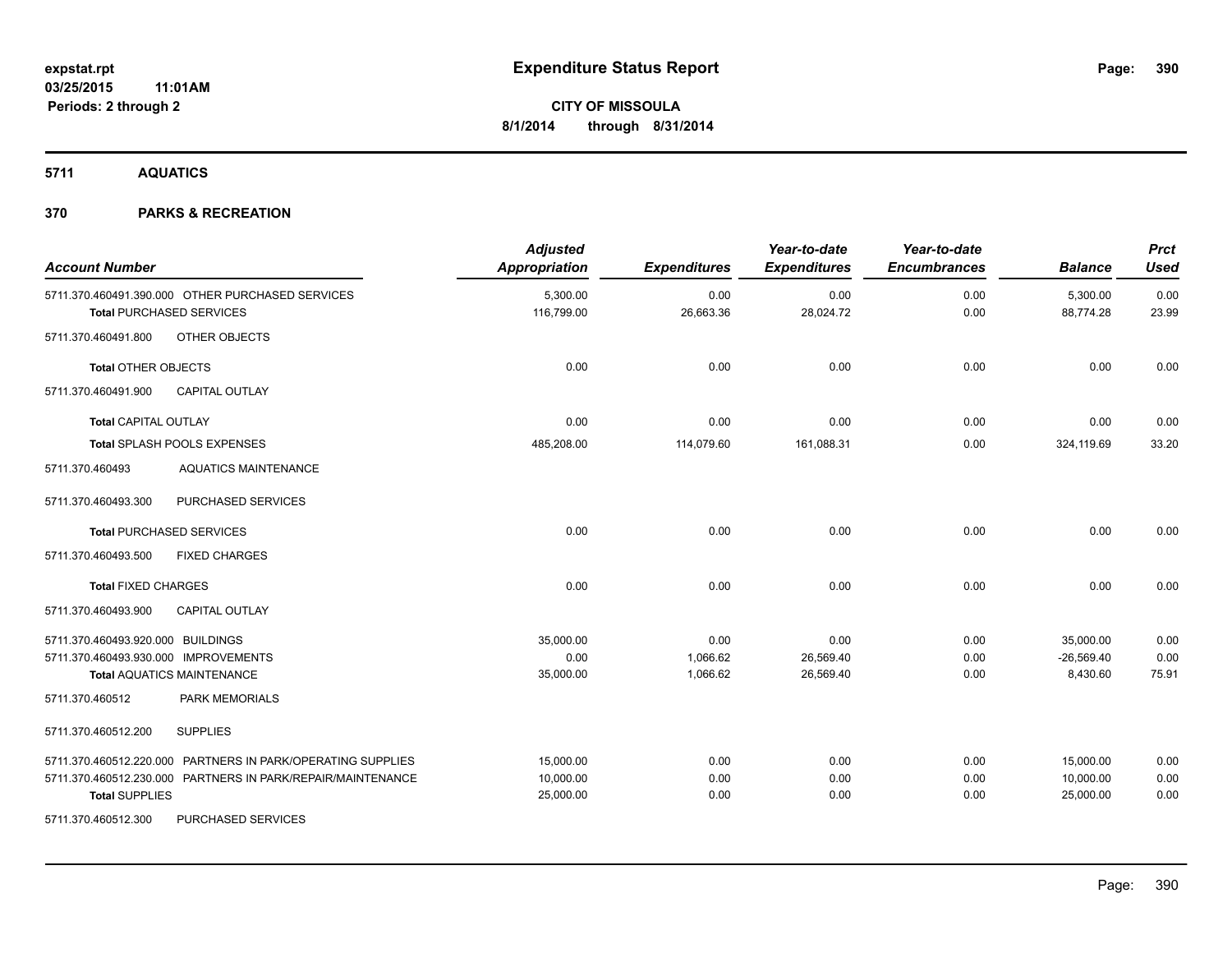**5711 AQUATICS**

| <b>Account Number</b>                                          | <b>Adjusted</b><br><b>Appropriation</b> | <b>Expenditures</b> | Year-to-date<br><b>Expenditures</b> | Year-to-date<br><b>Encumbrances</b> | <b>Balance</b> | <b>Prct</b><br><b>Used</b> |
|----------------------------------------------------------------|-----------------------------------------|---------------------|-------------------------------------|-------------------------------------|----------------|----------------------------|
| 5711.370.460512.350.000 PARTNERS IN PARK/PROFESSIONAL SERVICES | 10,000.00                               | 0.00                | 0.00                                | 0.00                                | 10,000.00      | 0.00                       |
| 5711.370.460512.360.000 PARTNERS IN PARK/REPAIR & MAINTENANCE  | 10,000.00                               | 0.00                | 0.00                                | 0.00                                | 10,000.00      | 0.00                       |
| 5711.370.460512.390.000 OTHER PURCHASED SERVICES               | 5,000.00                                | 0.00                | 0.00                                | 0.00                                | 5,000.00       | 0.00                       |
| <b>Total PURCHASED SERVICES</b>                                | 25,000.00                               | 0.00                | 0.00                                | 0.00                                | 25,000.00      | 0.00                       |
| 5711.370.460512.900<br><b>CAPITAL OUTLAY</b>                   |                                         |                     |                                     |                                     |                |                            |
| 5711.370.460512.920.000 PARTNERS IN PARK/BUILDINGS             | 10.000.00                               | 0.00                | 0.00                                | 0.00                                | 10,000.00      | 0.00                       |
| 5711.370.460512.930.000 PARTNERS IN PARK/IMPROVEMENTS          | 70,000.00                               | 0.00                | 0.00                                | 0.00                                | 70,000.00      | 0.00                       |
| 5711.370.460512.940.000 PARTNERS IN PARK/EQUIPMENT             | 20,000.00                               | 0.00                | 0.00                                | 0.00                                | 20,000.00      | 0.00                       |
| <b>Total CAPITAL OUTLAY</b>                                    | 100,000.00                              | 0.00                | 0.00                                | 0.00                                | 100,000.00     | 0.00                       |
| <b>Total PARK MEMORIALS</b>                                    | 150,000.00                              | 0.00                | 0.00                                | 0.00                                | 150,000.00     | 0.00                       |
| 5711.370.460519<br><b>AQUATICS CAPITAL</b>                     |                                         |                     |                                     |                                     |                |                            |
| <b>CAPITAL OUTLAY</b><br>5711.370.460519.900                   |                                         |                     |                                     |                                     |                |                            |
| <b>Total AQUATICS CAPITAL</b>                                  | 0.00                                    | 0.00                | 0.00                                | 0.00                                | 0.00           | 0.00                       |
| 5711.370.490500<br><b>DEBT PAYMENTS</b>                        |                                         |                     |                                     |                                     |                |                            |
| <b>DEBT SERVICE</b><br>5711.370.490500.600                     |                                         |                     |                                     |                                     |                |                            |
| <b>Total DEBT PAYMENTS</b>                                     | 0.00                                    | 0.00                | 0.00                                | 0.00                                | 0.00           | 0.00                       |
| <b>CORE FINANCED EQUIPMENT</b><br>5711.370.490506              |                                         |                     |                                     |                                     |                |                            |
| 5711.370.490506.600<br><b>DEBT SERVICE</b>                     |                                         |                     |                                     |                                     |                |                            |
| 5711.370.490506.610.000 GRILL VAN DEBT-PRINCIPAL               | 12,377.00                               | 0.00                | 0.00                                | 0.00                                | 12,377.00      | 0.00                       |
| Total CORE FINANCED EQUIPMENT                                  | 12,377.00                               | 0.00                | 0.00                                | 0.00                                | 12,377.00      | 0.00                       |
| 5711.370.510110<br><b>MERCHANT SERVICES</b>                    |                                         |                     |                                     |                                     |                |                            |
| <b>FIXED CHARGES</b><br>5711.370.510110.500                    |                                         |                     |                                     |                                     |                |                            |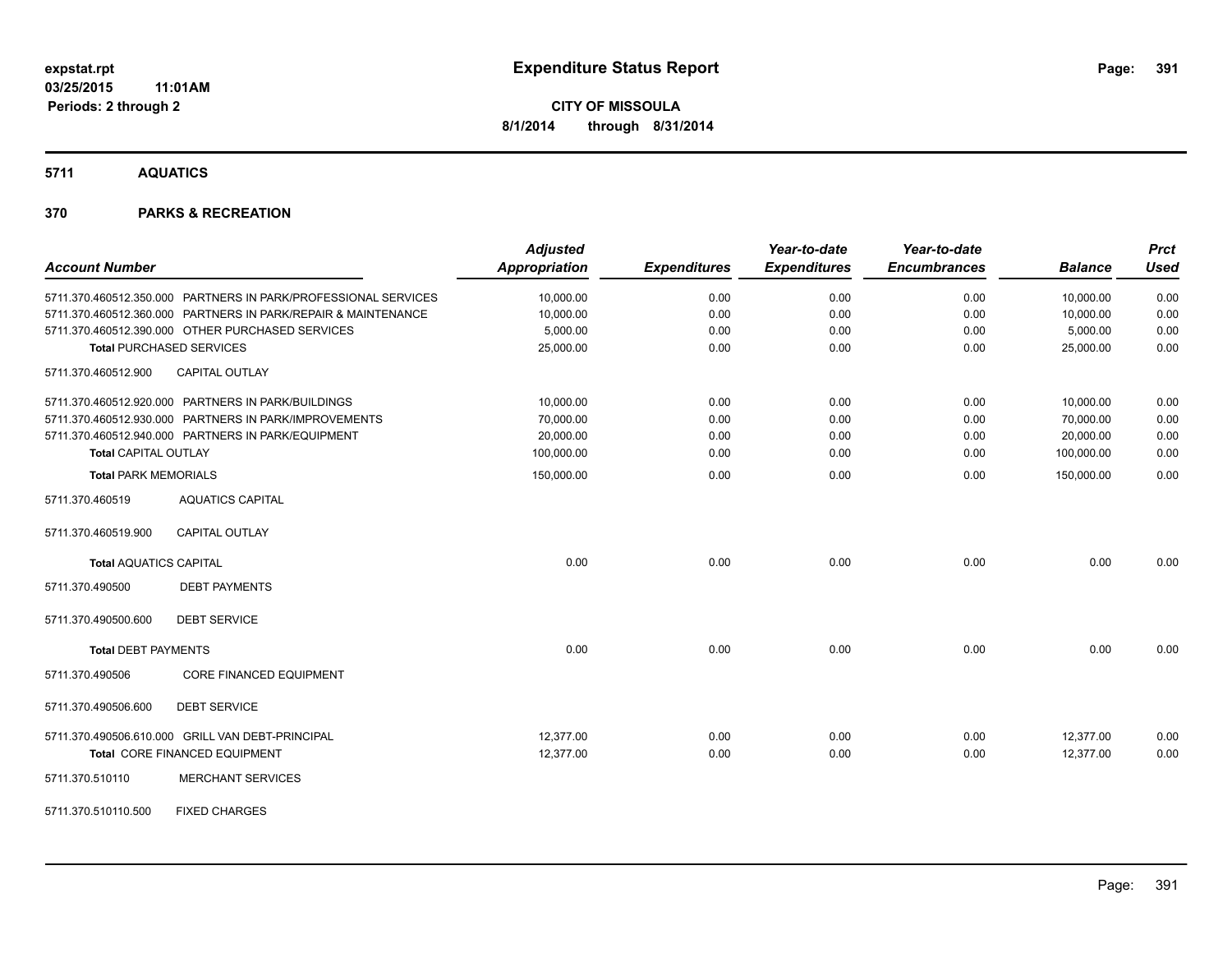**5711 AQUATICS**

| <b>Account Number</b>                         | Adjusted<br>Appropriation | <b>Expenditures</b> | Year-to-date<br><i><b>Expenditures</b></i> | Year-to-date<br><b>Encumbrances</b> | Balance      | <b>Prct</b><br>Used |
|-----------------------------------------------|---------------------------|---------------------|--------------------------------------------|-------------------------------------|--------------|---------------------|
| 5711.370.510110.550.000 MERCHANT SERVICE FEES | 14.000.00                 | 0.00                | 0.00                                       | 0.00                                | 14.000.00    | 0.00                |
| <b>Total MERCHANT SERVICES</b>                | 14,000.00                 | 0.00                | 0.00                                       | 0.00                                | 14.000.00    | 0.00                |
| <b>Total PARKS &amp; RECREATION</b>           | 1,404,713.00              | 231,132.49          | 351,989.40                                 | 0.00                                | 1,052,723.60 | 25.06               |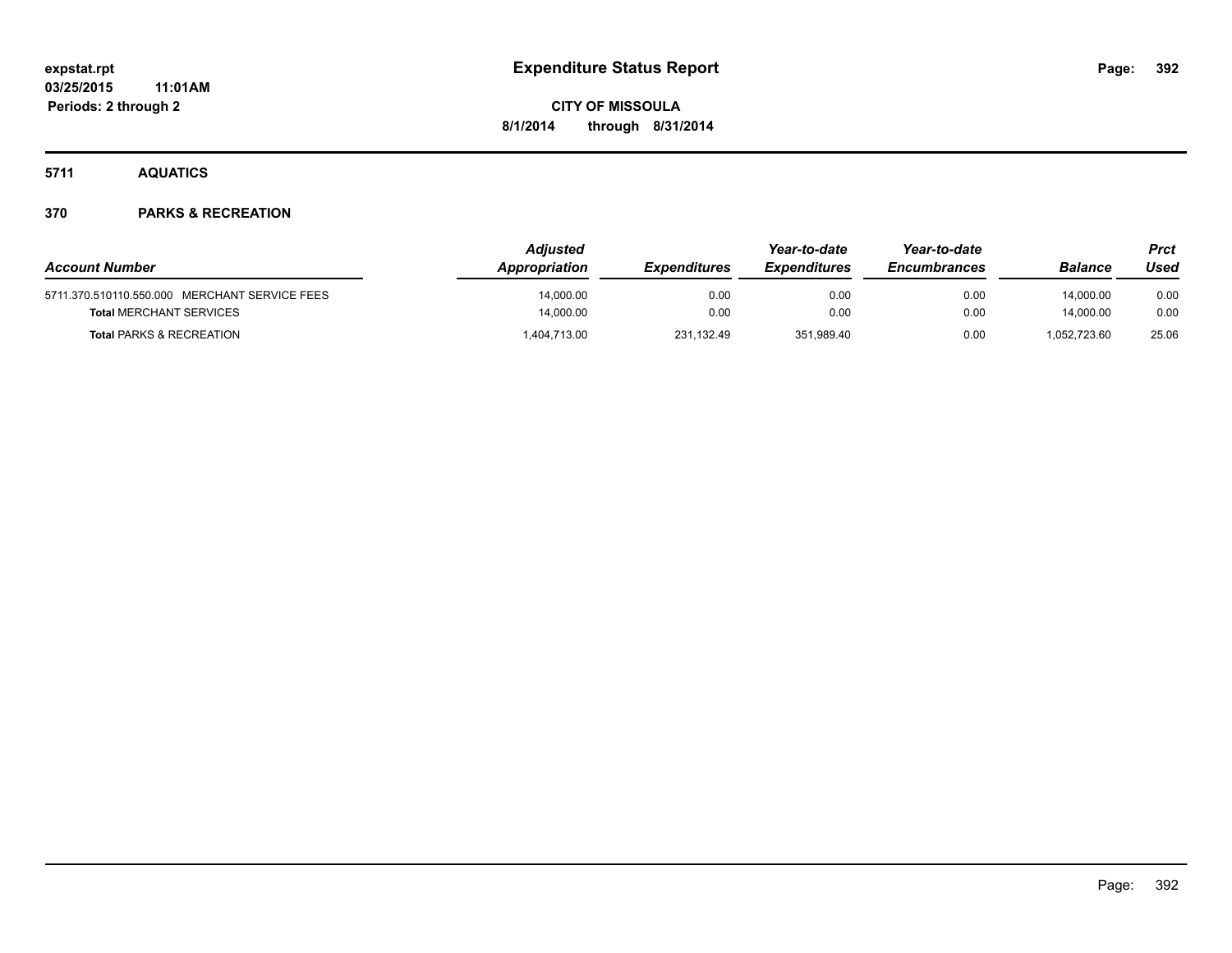**5711 AQUATICS**

#### **371 AQUATICS SALARIES**

| <b>Account Number</b>          |                                 | <b>Adjusted</b><br><b>Appropriation</b> | <b>Expenditures</b> | Year-to-date<br><b>Expenditures</b> | Year-to-date<br><b>Encumbrances</b> | <b>Balance</b> | <b>Prct</b><br><b>Used</b> |
|--------------------------------|---------------------------------|-----------------------------------------|---------------------|-------------------------------------|-------------------------------------|----------------|----------------------------|
| 5711.371.460000                | <b>CULTURE &amp; RECREATION</b> |                                         |                     |                                     |                                     |                |                            |
| 5711.371.460000.100            | PERSONAL SERVICES               |                                         |                     |                                     |                                     |                |                            |
|                                | Total CULTURE & RECREATION      | 0.00                                    | 0.00                | 0.00                                | 0.00                                | 0.00           | 0.00                       |
| 5711.371.460477                | <b>GRILL VAN</b>                |                                         |                     |                                     |                                     |                |                            |
| 5711.371.460477.100            | PERSONAL SERVICES               |                                         |                     |                                     |                                     |                |                            |
| <b>Total GRILL VAN</b>         |                                 | 0.00                                    | 0.00                | 0.00                                | 0.00                                | 0.00           | 0.00                       |
| 5711.371.460490                | <b>CURRENTS POOL EXPENSES</b>   |                                         |                     |                                     |                                     |                |                            |
| 5711.371.460490.100            | PERSONAL SERVICES               |                                         |                     |                                     |                                     |                |                            |
|                                | Total CURRENTS POOL EXPENSES    | 0.00                                    | 0.00                | 0.00                                | 0.00                                | 0.00           | 0.00                       |
| 5711.371.460491                | SPLASH POOLS EXPENSES           |                                         |                     |                                     |                                     |                |                            |
| 5711.371.460491.100            | PERSONAL SERVICES               |                                         |                     |                                     |                                     |                |                            |
| <b>Total AQUATICS SALARIES</b> |                                 | 0.00                                    | 0.00                | 0.00                                | 0.00                                | 0.00           | 0.00                       |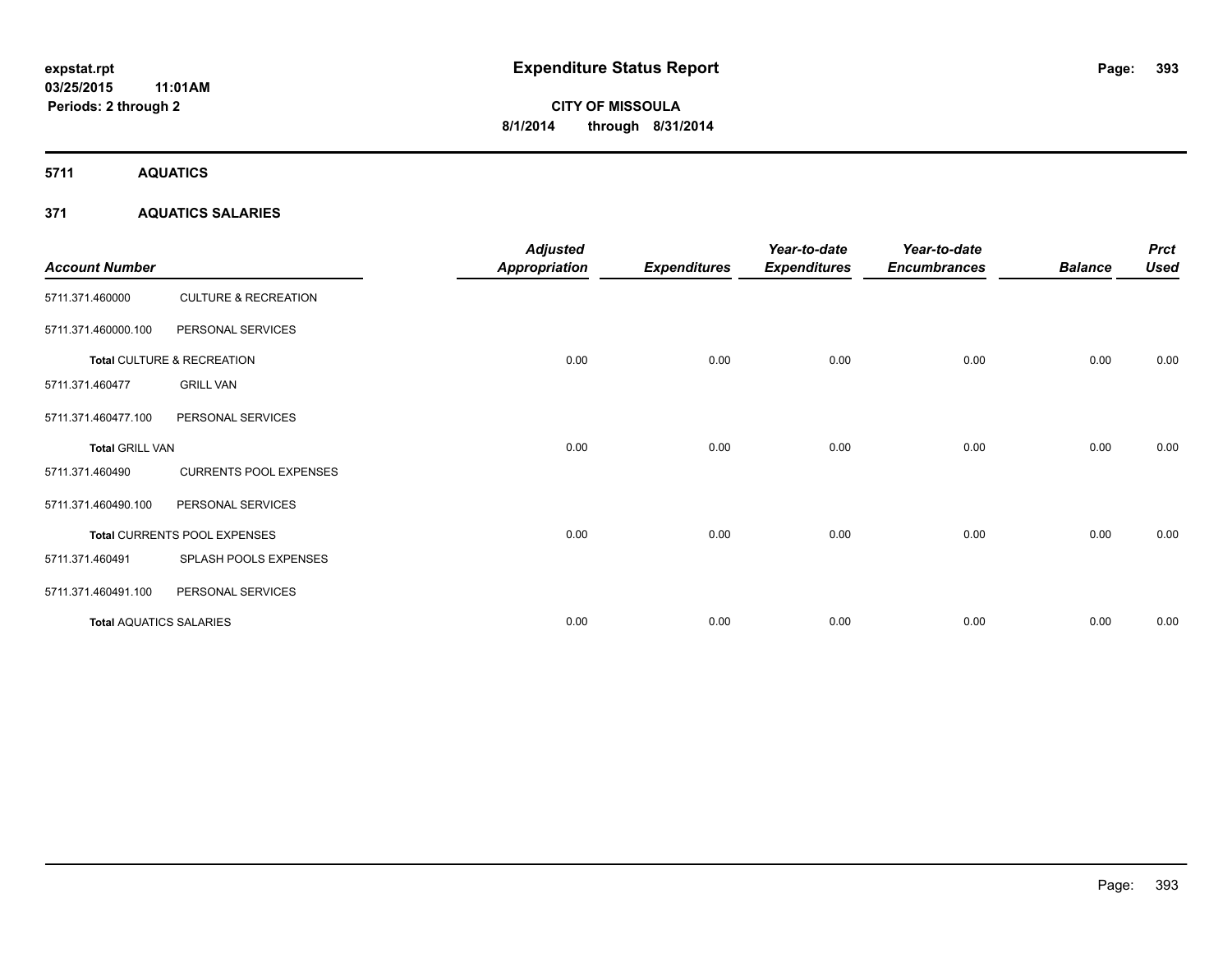**5711 AQUATICS**

#### **390 NON-DEPARTMENTAL**

| <b>Account Number</b>         |                       | <b>Adjusted</b><br><b>Appropriation</b> | <b>Expenditures</b> | Year-to-date<br><b>Expenditures</b> | Year-to-date<br><b>Encumbrances</b> | <b>Balance</b> | <b>Prct</b><br><b>Used</b> |
|-------------------------------|-----------------------|-----------------------------------------|---------------------|-------------------------------------|-------------------------------------|----------------|----------------------------|
| 5711.390.510000               | <b>MISCELLANEOUS</b>  |                                         |                     |                                     |                                     |                |                            |
| 5711.390.510000.800           | OTHER OBJECTS         |                                         |                     |                                     |                                     |                |                            |
| <b>Total OTHER OBJECTS</b>    |                       | 0.00                                    | 0.00                | 0.00                                | 0.00                                | 0.00           | 0.00                       |
| 5711.390.510000.900           | <b>CAPITAL OUTLAY</b> |                                         |                     |                                     |                                     |                |                            |
| <b>Total MISCELLANEOUS</b>    |                       | 0.00                                    | 0.00                | 0.00                                | 0.00                                | 0.00           | 0.00                       |
| <b>Total NON-DEPARTMENTAL</b> |                       | 0.00                                    | 0.00                | 0.00                                | 0.00                                | 0.00           | 0.00                       |
| <b>Total AQUATICS</b>         |                       | 1,404,713.00                            | 231,132.49          | 351,989.40                          | 0.00                                | 1,052,723.60   | 25.06                      |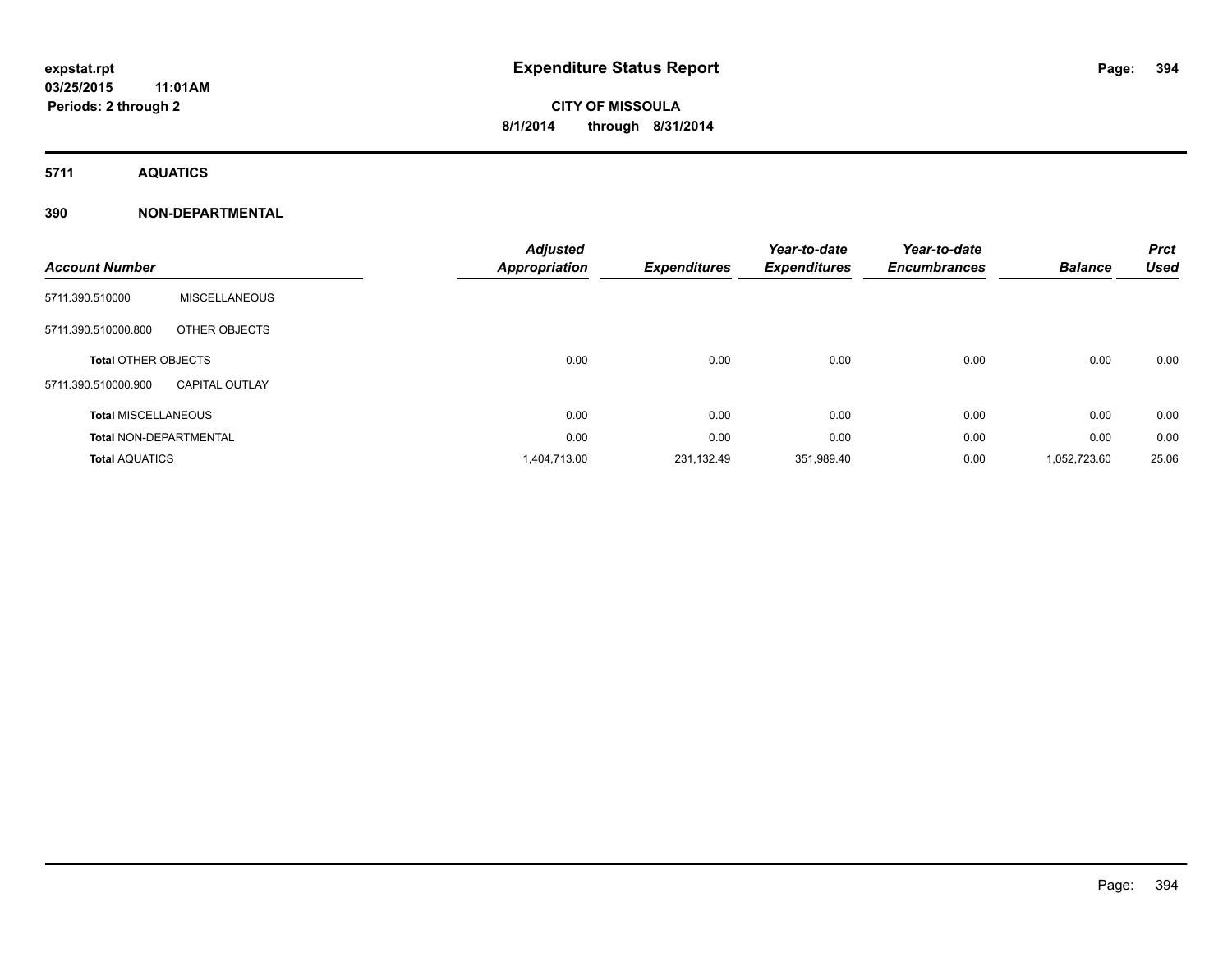#### **6050 EMPLOYEE BENEFIT PLAN FUND**

#### **390 NON-DEPARTMENTAL**

|                                          |                                                     | <b>Adjusted</b> |                     | Year-to-date        | Year-to-date        |                | <b>Prct</b> |
|------------------------------------------|-----------------------------------------------------|-----------------|---------------------|---------------------|---------------------|----------------|-------------|
| <b>Account Number</b>                    |                                                     | Appropriation   | <b>Expenditures</b> | <b>Expenditures</b> | <b>Encumbrances</b> | <b>Balance</b> | Used        |
| 6050.390.520800                          | <b>EMPLOYEE BENEFITS</b>                            |                 |                     |                     |                     |                |             |
| 6050.390.520800.300                      | PURCHASED SERVICES                                  |                 |                     |                     |                     |                |             |
|                                          | 6050.390.520800.350.000 PROFESSIONAL SERVICES       | 51.840.00       | 0.00                | 0.00                | 0.00                | 51.840.00      | 0.00        |
| 6050.390.520800.351.000 INSURANCE CLAIMS |                                                     | 5.091.229.00    | $-6.025.01$         | 410.667.20          | 0.00                | 4.680.561.80   | 8.07        |
| 6050.390.520800.352.000 HEALTH PROGRAMS  |                                                     | 80.000.00       | 0.00                | 0.00                | 0.00                | 80.000.00      | 0.00        |
|                                          | 6050.390.520800.353.000 ADMINISTRATION EXPENDITURES | 582.161.00      | 540.00              | 109.419.03          | 0.00                | 472.741.97     | 18.80       |
|                                          | <b>Total EMPLOYEE BENEFIT PLAN FUND</b>             | 5.805.230.00    | $-5.485.01$         | 520.086.23          | 0.00                | 5.285.143.77   | 8.96        |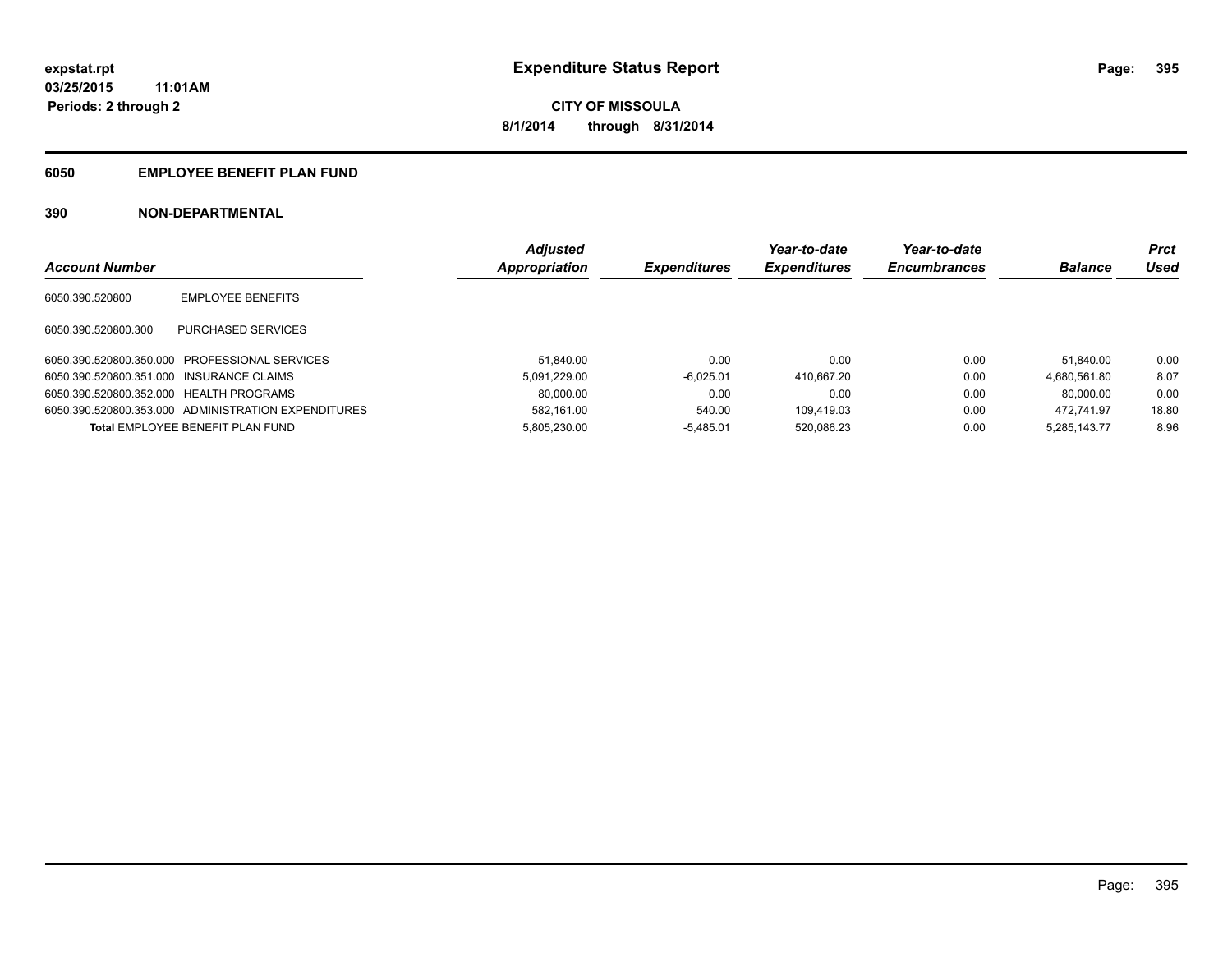#### **7370 PARKING COMMISSION FUND**

#### **395 PARKING COMMISSION**

|                                           |                                                         | <b>Adjusted</b> |                     | Year-to-date        | Year-to-date        |                | <b>Prct</b> |
|-------------------------------------------|---------------------------------------------------------|-----------------|---------------------|---------------------|---------------------|----------------|-------------|
| <b>Account Number</b>                     |                                                         | Appropriation   | <b>Expenditures</b> | <b>Expenditures</b> | <b>Encumbrances</b> | <b>Balance</b> | <b>Used</b> |
| 7370.395.430266                           | PARKING DIVISION                                        |                 |                     |                     |                     |                |             |
| 7370.395.430266.100                       | PERSONAL SERVICES                                       |                 |                     |                     |                     |                |             |
|                                           | 7370.395.430266.110.000 SALARIES AND WAGES              | 417,868.00      | 50,622.71           | 65,989.87           | 0.00                | 351,878.13     | 15.79       |
| 7370.395.430266.120.000                   | <b>OVERTIME/TERMINATION</b>                             | 7.234.00        | 0.00                | 4.34                | 0.00                | 7,229.66       | 0.06        |
|                                           | 7370.395.430266.140.000 EMPLOYER CONTRIBUTIONS          | 198.517.00      | 19,057.30           | 39.021.22           | 0.00                | 159,495.78     | 19.66       |
|                                           | 7370.395.430266.141.000 STATE RETIREMENT CONTRIBUTIONS  | 0.00            | 50.62               | 65.99               | 0.00                | $-65.99$       | 0.00        |
| <b>Total PERSONAL SERVICES</b>            |                                                         | 623,619.00      | 69,730.63           | 105,081.42          | 0.00                | 518,537.58     | 16.85       |
| 7370.395.430266.200                       | <b>SUPPLIES</b>                                         |                 |                     |                     |                     |                |             |
| 7370.395.430266.210.000 OFFICE SUPPLIES   |                                                         | 5,400.00        | 84.94               | 1,143.37            | 0.00                | 4,256.63       | 21.17       |
| 7370.395.430266.220.000                   | <b>OPERATING SUPPLIES</b>                               | 15,000.00       | 35.95               | 611.90              | 0.00                | 14,388.10      | 4.08        |
| 7370.395.430266.220.311 CLOTHING SUPPLIES |                                                         | 0.00            | 297.18              | 384.51              | 0.00                | -384.51        | 0.00        |
|                                           | 7370.395.430266.230.000 REPAIR/MAINTENANCE              | 18,000.00       | 105.34              | 247.21              | 0.00                | 17,752.79      | 1.37        |
| 7370.395.430266.231.000 GASOLINE          |                                                         | 8,000.00        | 365.94              | 365.94              | 0.00                | 7,634.06       | 4.57        |
| <b>Total SUPPLIES</b>                     |                                                         | 46,400.00       | 889.35              | 2,752.93            | 0.00                | 43,647.07      | 5.93        |
| 7370.395.430266.300                       | PURCHASED SERVICES                                      |                 |                     |                     |                     |                |             |
| 7370.395.430266.310.000 COMMUNICATIONS    |                                                         | 17,338.00       | 738.45              | 1,180.10            | 0.00                | 16,157.90      | 6.81        |
|                                           | 7370.395.430266.320.000 PRINTING & DUPLICATING          | 10,000.00       | 0.00                | 1.627.20            | 0.00                | 8,372.80       | 16.27       |
|                                           | 7370.395.430266.330.000 PUBLICITY, SUBSCRIPTIONS & DUES | 5,000.00        | 0.00                | 0.00                | 0.00                | 5,000.00       | 0.00        |
| 7370.395.430266.340.000 SEWER             |                                                         | 137.00          | 0.00                | 70.25               | 0.00                | 66.75          | 51.28       |
|                                           | 7370.395.430266.341.000 ELECTRICITY & NATURAL GAS       | 36,440.00       | 3,176.44            | 3,176.44            | 0.00                | 33,263.56      | 8.72        |
| 7370.395.430266.343.000 WATER CHARGES     |                                                         | 4,000.00        | 568.41              | 568.41              | 0.00                | 3,431.59       | 14.21       |
|                                           | 7370.395.430266.343.717 MARKET ON FRONT WATER CHARGES   | 0.00            | 197.06              | 197.06              | 0.00                | $-197.06$      | 0.00        |
|                                           | 7370.395.430266.344.000 TELEPHONE SERVICE               | 5.200.00        | 366.99              | 366.99              | 0.00                | 4,833.01       | 7.06        |
| 7370.395.430266.345.000 GARBAGE           |                                                         | 3,000.00        | 245.44              | 491.37              | 0.00                | 2,508.63       | 16.38       |
| 7370.395.430266.345.717 GARBAGE           |                                                         | 0.00            | 141.08              | 255.48              | 0.00                | $-255.48$      | 0.00        |
|                                           | 7370.395.430266.350.000 PROFESSIONAL SERVICES           | 61,250.00       | 0.00                | 65.00               | 0.00                | 61,185.00      | 0.11        |
|                                           | 7370.395.430266.350.702 SECURITY FOR GARAGES            | 0.00            | 1.249.50            | 1.861.50            | 0.00                | $-1,861.50$    | 0.00        |
|                                           | 7370.395.430266.350.703 STATE LICENSE INQUIRY           | 0.00            | 87.92               | 87.92               | 0.00                | $-87.92$       | 0.00        |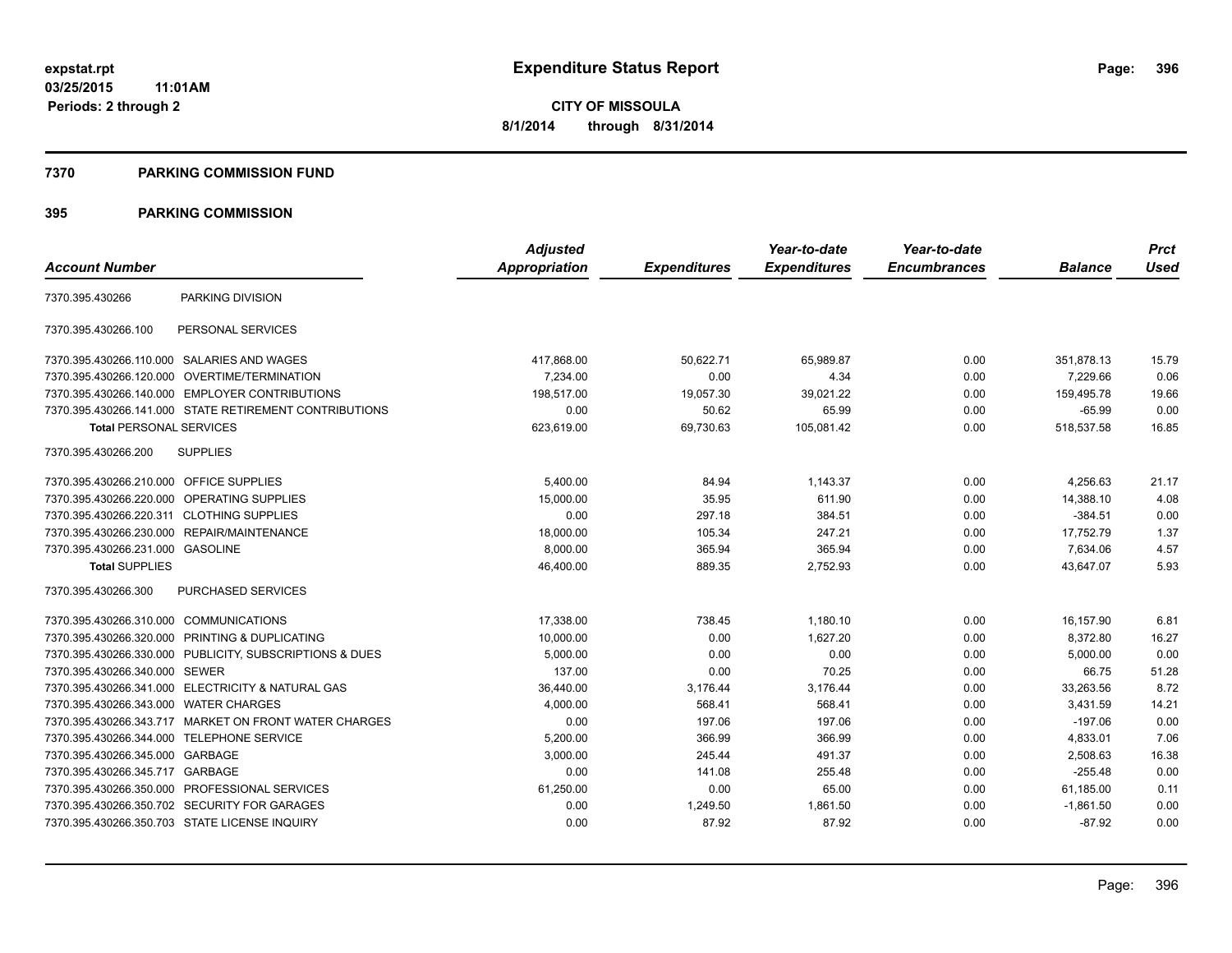#### **7370 PARKING COMMISSION FUND**

| <b>Account Number</b>                                    | <b>Adjusted</b><br><b>Appropriation</b> | <b>Expenditures</b> | Year-to-date<br><b>Expenditures</b> | Year-to-date<br><b>Encumbrances</b> | <b>Balance</b> | <b>Prct</b><br><b>Used</b> |
|----------------------------------------------------------|-----------------------------------------|---------------------|-------------------------------------|-------------------------------------|----------------|----------------------------|
| 7370.395.430266.360.000 REPAIR & MAINTENANCE             | 72,500.00                               | 0.00                | $-2.04$                             | 0.00                                | 72,502.04      | 0.00                       |
| 7370.395.430266.360.710 REPAIR & MAINTENANCE             | 0.00                                    | 397.50              | 397.50                              | 0.00                                | $-397.50$      | 0.00                       |
| 7370.395.430266.360.711 REPAIR & MAINTENANCE             | 0.00                                    | 2,569.00            | 2,569.00                            | 0.00                                | $-2,569.00$    | 0.00                       |
| 7370.395.430266.360.712 REPAIR & MAINTENANCE             | 0.00                                    | 210.20              | 210.20                              | 0.00                                | $-210.20$      | 0.00                       |
| 7370.395.430266.360.713 REPAIR & MAINTENANCE             | 0.00                                    | 258.94              | 11,037.94                           | 0.00                                | $-11,037.94$   | 0.00                       |
| 7370.395.430266.360.714 BANK ST/REPAIR & MAINTENANCE     | 0.00                                    | 220.00              | 297.25                              | 0.00                                | $-297.25$      | 0.00                       |
| 7370.395.430266.360.715 REPAIR & MAINTENANCE             | 0.00                                    | 1,209.04            | 1,309.04                            | 0.00                                | $-1,309.04$    | 0.00                       |
| 7370.395.430266.360.716 REPAIR & MAINTENANCE             | 0.00                                    | 17.07               | 17.07                               | 0.00                                | $-17.07$       | 0.00                       |
| 7370.395.430266.370.000 TRAVEL                           | 1,600.00                                | 1,403.94            | 1,403.94                            | 0.00                                | 196.06         | 87.75                      |
| 7370.395.430266.380.000 TRAINING                         | 1,900.00                                | 0.00                | 0.00                                | 0.00                                | 1.900.00       | 0.00                       |
| 7370.395.430266.390.000 OTHER PURCHASED SERVICES         | 161,059.00                              | 0.00                | 0.00                                | 0.00                                | 161,059.00     | 0.00                       |
| 7370.395.430266.390.044 JANITORIAL                       | 0.00                                    | 1,145.97            | 1,298.13                            | 0.00                                | $-1,298.13$    | 0.00                       |
| <b>Total PURCHASED SERVICES</b>                          | 379,424.00                              | 14,202.95           | 28,485.75                           | 0.00                                | 350,938.25     | 7.51                       |
| 7370.395.430266.400<br><b>BUILDING MATERIALS</b>         |                                         |                     |                                     |                                     |                |                            |
| <b>Total BUILDING MATERIALS</b>                          | 0.00                                    | 0.00                | 0.00                                | 0.00                                | 0.00           | 0.00                       |
| 7370.395.430266.500<br><b>FIXED CHARGES</b>              |                                         |                     |                                     |                                     |                |                            |
| 7370.395.430266.500.000 FIXED CHARGES                    | 190.121.00                              | 0.00                | 0.00                                | 0.00                                | 190,121.00     | 0.00                       |
| 7370.395.430266.500.733 FIXED CHARGES                    | 0.00                                    | 0.00                | 1,650.00                            | 0.00                                | $-1,650.00$    | 0.00                       |
| <b>Total FIXED CHARGES</b>                               | 190,121.00                              | 0.00                | 1,650.00                            | 0.00                                | 188,471.00     | 0.87                       |
| <b>DEBT SERVICE</b><br>7370.395.430266.600               |                                         |                     |                                     |                                     |                |                            |
| <b>Total DEBT SERVICE</b>                                | 0.00                                    | 0.00                | 0.00                                | 0.00                                | 0.00           | 0.00                       |
| 7370.395.430266.700<br><b>GRANTS &amp; CONTRIBUTIONS</b> |                                         |                     |                                     |                                     |                |                            |
| 7370.395.430266.700.000 GRANTS & CONTRIBUTIONS           | 74,000.00                               | 2,525.00            | 15,006.75                           | 0.00                                | 58,993.25      | 20.28                      |
| <b>Total GRANTS &amp; CONTRIBUTIONS</b>                  | 74,000.00                               | 2,525.00            | 15,006.75                           | 0.00                                | 58,993.25      | 20.28                      |
| 7370.395.430266.800<br>OTHER OBJECTS                     |                                         |                     |                                     |                                     |                |                            |
| 7370.395.430266.820.000 TRANSFERS TO OTHER FUNDS         | 162,328.00                              | 0.00                | 0.00                                | 0.00                                | 162,328.00     | 0.00                       |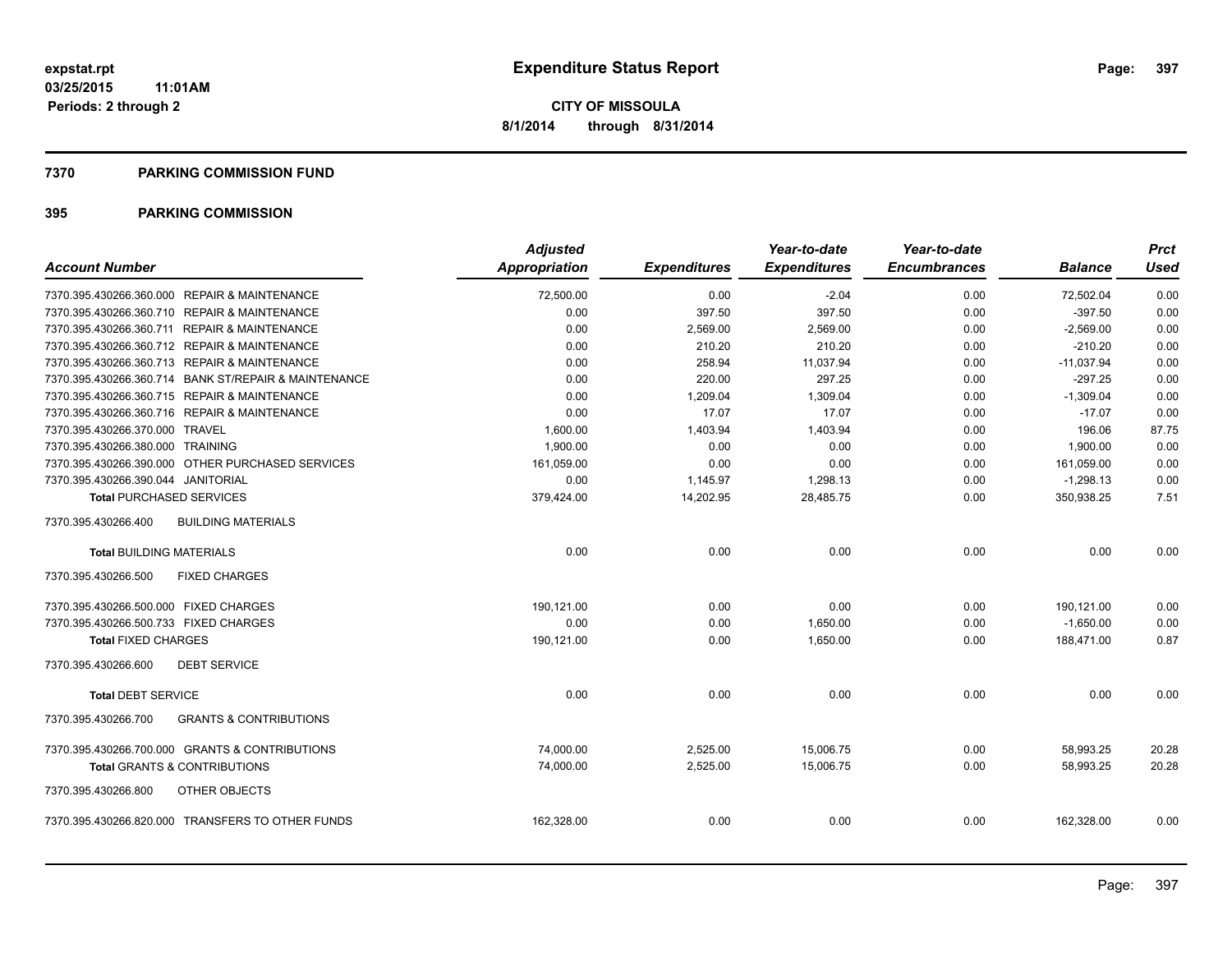#### **7370 PARKING COMMISSION FUND**

| <b>Account Number</b>                             |                                                      | <b>Adjusted</b><br><b>Appropriation</b> | <b>Expenditures</b> | Year-to-date<br><b>Expenditures</b> | Year-to-date<br><b>Encumbrances</b> | <b>Balance</b> | <b>Prct</b><br><b>Used</b> |
|---------------------------------------------------|------------------------------------------------------|-----------------------------------------|---------------------|-------------------------------------|-------------------------------------|----------------|----------------------------|
| 7370.395.430266.845.000 CONTINGENCY               |                                                      | 48,965.00                               | 0.00                | 0.00                                | 0.00                                | 48,965.00      | 0.00                       |
| <b>Total OTHER OBJECTS</b><br>7370.395.430266.900 | CAPITAL OUTLAY                                       | 211,293.00                              | 0.00                | 0.00                                | 0.00                                | 211,293.00     | 0.00                       |
|                                                   |                                                      |                                         |                     |                                     |                                     |                |                            |
|                                                   | 7370.395.430266.940.000 MACHINERY & EQUIPMENT        | 1,000,000.00                            | 0.00                | 0.00                                | 0.00                                | 1,000,000.00   | 0.00                       |
| <b>Total CAPITAL OUTLAY</b>                       |                                                      | 1,000,000.00                            | 0.00                | 0.00                                | 0.00                                | 1,000,000.00   | 0.00                       |
| <b>Total PARKING DIVISION</b>                     |                                                      | 2,524,857.00                            | 87,347.93           | 152,976.85                          | 0.00                                | 2,371,880.15   | 6.06                       |
| 7370.395.430267                                   | ON STREET TECHNOLOGY PROJECT                         |                                         |                     |                                     |                                     |                |                            |
| 7370.395.430267.900                               | CAPITAL OUTLAY                                       |                                         |                     |                                     |                                     |                |                            |
|                                                   | 7370.395.430267.940.000 ON STREET TECHNOLOGY PROJECT | 0.00                                    | 7,549.50            | 7,549.50                            | 0.00                                | $-7,549.50$    | 0.00                       |
|                                                   | Total ON STREET TECHNOLOGY PROJECT                   | 0.00                                    | 7,549.50            | 7,549.50                            | 0.00                                | $-7,549.50$    | 0.00                       |
| 7370.395.430271                                   | <b>TICKET DIVISION</b>                               |                                         |                     |                                     |                                     |                |                            |
| 7370.395.430271.100                               | PERSONAL SERVICES                                    |                                         |                     |                                     |                                     |                |                            |
| <b>Total TICKET DIVISION</b>                      |                                                      | 0.00                                    | 0.00                | 0.00                                | 0.00                                | 0.00           | 0.00                       |
| 7370.395.430622                                   | REVISED STEP SEWER DESIGN                            |                                         |                     |                                     |                                     |                |                            |
| 7370.395.430622.200                               | <b>SUPPLIES</b>                                      |                                         |                     |                                     |                                     |                |                            |
|                                                   | Total REVISED STEP SEWER DESIGN                      | 0.00                                    | 0.00                | 0.00                                | 0.00                                | 0.00           | 0.00                       |
| 7370.395.499999                                   | <b>NEW REQUESTS</b>                                  |                                         |                     |                                     |                                     |                |                            |
| 7370.395.499999.100                               | PERSONAL SERVICES                                    |                                         |                     |                                     |                                     |                |                            |
| <b>Total NEW REQUESTS</b>                         |                                                      | 0.00                                    | 0.00                | 0.00                                | 0.00                                | 0.00           | 0.00                       |
| 7370.395.510110                                   | <b>MERCHANT SERVICES</b>                             |                                         |                     |                                     |                                     |                |                            |
| 7370.395.510110.500                               | <b>FIXED CHARGES</b>                                 |                                         |                     |                                     |                                     |                |                            |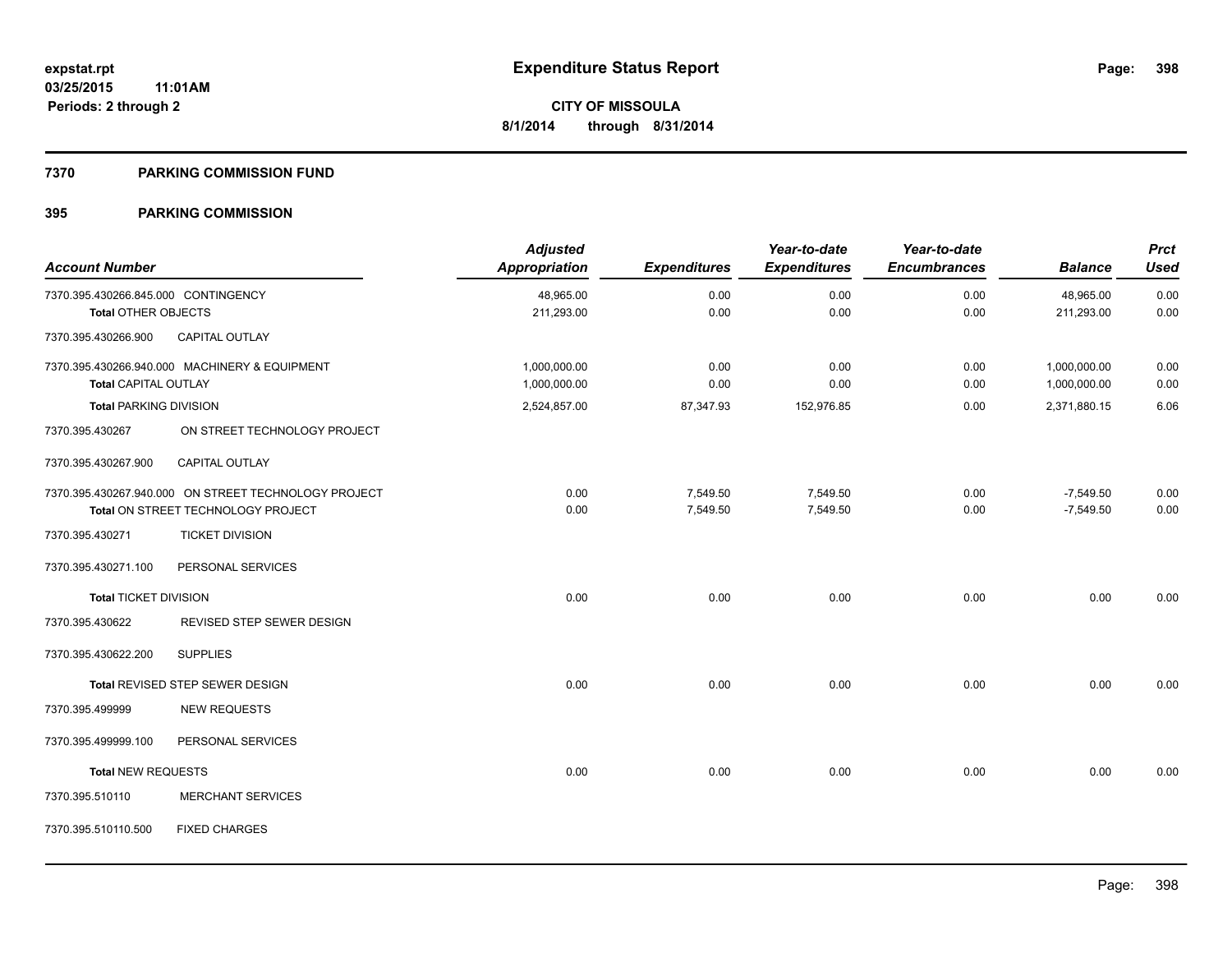# **7370 PARKING COMMISSION FUND**

| <b>Account Number</b>           | Adjusted<br>Appropriation | <b>Expenditures</b> | Year-to-date<br><b>Expenditures</b> | Year-to-date<br><b>Encumbrances</b> | <b>Balance</b> | Prct<br>Used |
|---------------------------------|---------------------------|---------------------|-------------------------------------|-------------------------------------|----------------|--------------|
| <b>Total MERCHANT SERVICES</b>  | 0.00                      | 0.00                | 0.00                                | 0.00                                | 0.00           | 0.00         |
| <b>Total PARKING COMMISSION</b> | 2,524,857.00              | 94,897.43           | 160,526.35                          | 0.00                                | 2.364.330.65   | 6.36         |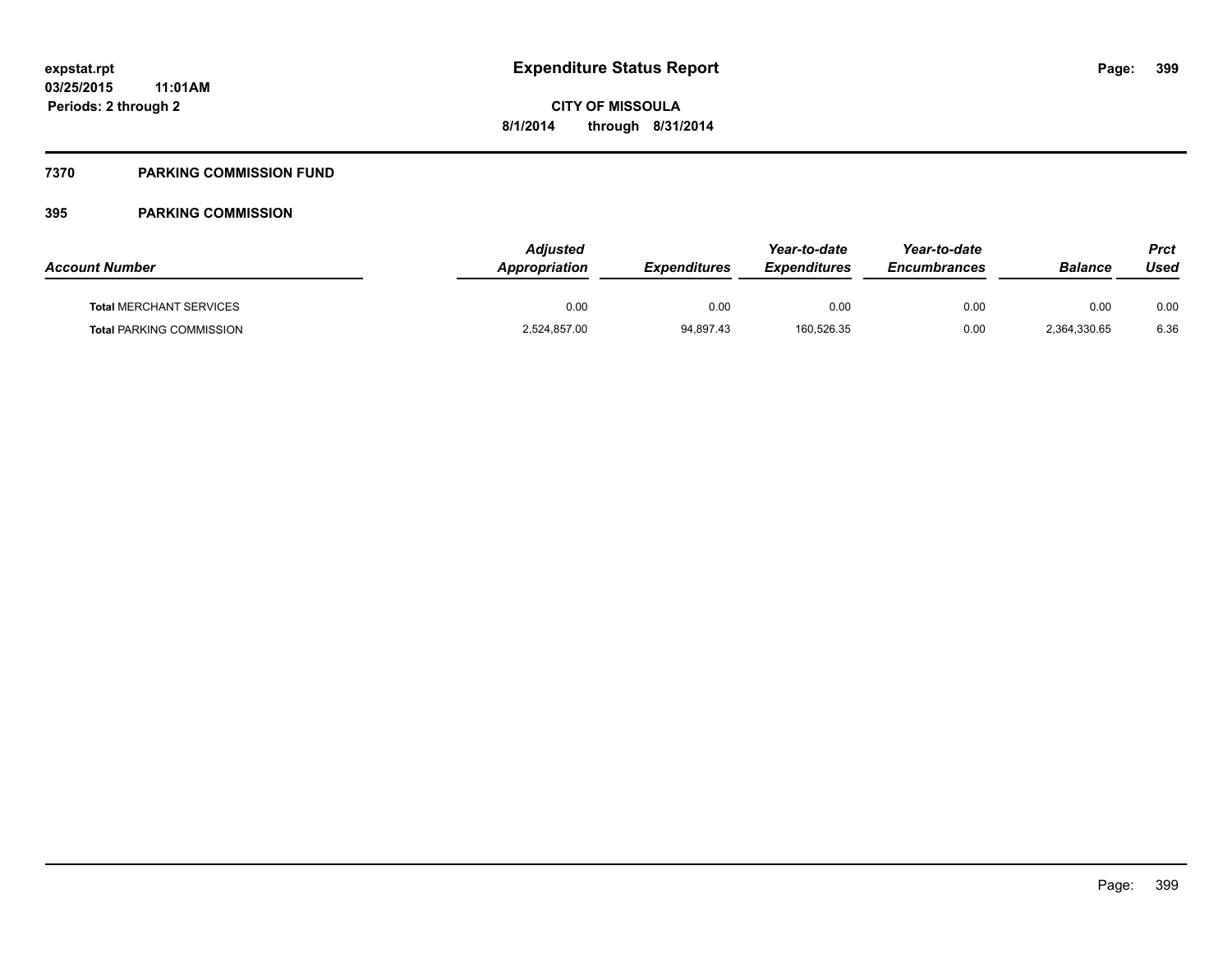## **7370 PARKING COMMISSION FUND**

# **900 DEPRECIATION**

| <b>Account Number</b>      |                                      | <b>Adjusted</b><br><b>Appropriation</b> | <b>Expenditures</b> | Year-to-date<br><b>Expenditures</b> | Year-to-date<br><b>Encumbrances</b> | <b>Balance</b> | <b>Prct</b><br><b>Used</b> |
|----------------------------|--------------------------------------|-----------------------------------------|---------------------|-------------------------------------|-------------------------------------|----------------|----------------------------|
| 7370.900.510000            | <b>MISCELLANEOUS</b>                 |                                         |                     |                                     |                                     |                |                            |
| 7370.900.510000.800        | OTHER OBJECTS                        |                                         |                     |                                     |                                     |                |                            |
| <b>Total OTHER OBJECTS</b> |                                      | 0.00                                    | 0.00                | 0.00                                | 0.00                                | 0.00           | 0.00                       |
| 7370.900.510000.900        | <b>CAPITAL OUTLAY</b>                |                                         |                     |                                     |                                     |                |                            |
| <b>Total DEPRECIATION</b>  |                                      | 0.00                                    | 0.00                | 0.00                                | 0.00                                | 0.00           | 0.00                       |
|                            | <b>Total PARKING COMMISSION FUND</b> | 2,524,857.00                            | 94,897.43           | 160,526.35                          | 0.00                                | 2,364,330.65   | 6.36                       |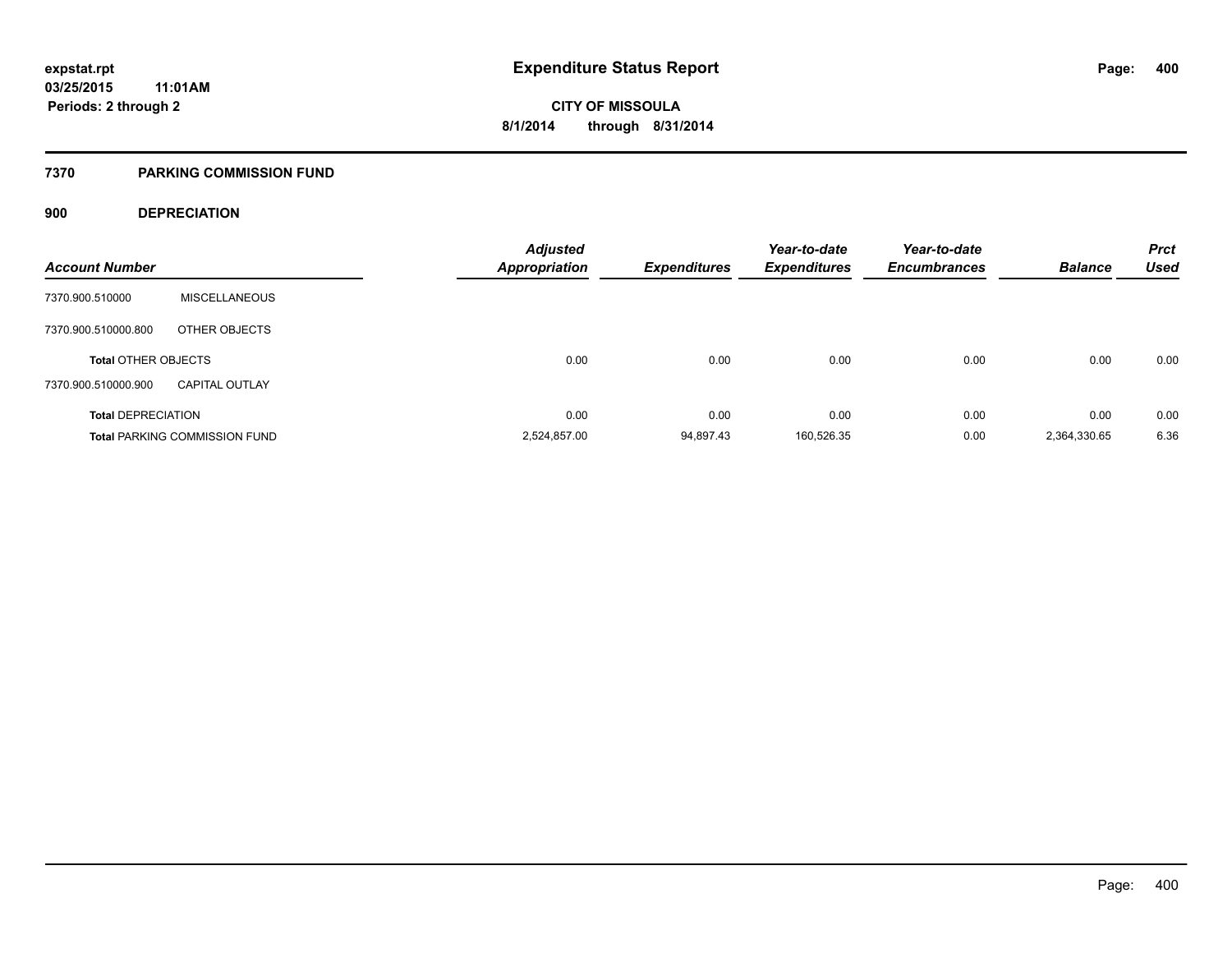# **7371 FRONT STREET PARKING BONDS**

|                               |                                                 | <b>Adjusted</b> |                     | Year-to-date        | Year-to-date        |                | <b>Prct</b> |
|-------------------------------|-------------------------------------------------|-----------------|---------------------|---------------------|---------------------|----------------|-------------|
| <b>Account Number</b>         |                                                 | Appropriation   | <b>Expenditures</b> | <b>Expenditures</b> | <b>Encumbrances</b> | <b>Balance</b> | <b>Used</b> |
| 7371.395.430266               | PARKING DIVISION                                |                 |                     |                     |                     |                |             |
| 7371.395.430266.800           | OTHER OBJECTS                                   |                 |                     |                     |                     |                |             |
| <b>Total PARKING DIVISION</b> |                                                 | 0.00            | 0.00                | 0.00                | 0.00                | 0.00           | 0.00        |
| 7371.395.490200               | REVENUE BOND DEBT SERVICE                       |                 |                     |                     |                     |                |             |
| 7371.395.490200.600           | <b>DEBT SERVICE</b>                             |                 |                     |                     |                     |                |             |
|                               | 7371.395.490200.620.000 INTEREST / SERVICE FEES | 0.00            | 0.00                | $-61,615.45$        | 0.00                | 61,615.45      | 0.00        |
|                               | Total REVENUE BOND DEBT SERVICE                 | 0.00            | 0.00                | $-61,615.45$        | 0.00                | 61,615.45      | 0.00        |
| 7371.395.490201               | SERIES 2014 MPC DEBT                            |                 |                     |                     |                     |                |             |
| 7371.395.490201.600           | <b>DEBT SERVICE</b>                             |                 |                     |                     |                     |                |             |
|                               | 7371.395.490201.620.000 INTEREST / SERVICE FEES | 269,059.00      | 0.00                | 0.00                | 0.00                | 269,059.00     | 0.00        |
|                               | Total SERIES 2014 MPC DEBT                      | 269,059.00      | 0.00                | 0.00                | 0.00                | 269,059.00     | 0.00        |
| 7371.395.490202               | *** Title Not Found ***                         |                 |                     |                     |                     |                |             |
| 7371.395.490202.600           | <b>DEBT SERVICE</b>                             |                 |                     |                     |                     |                |             |
| Total *** Title Not Found *** |                                                 | 0.00            | 0.00                | 0.00                | 0.00                | 0.00           | 0.00        |
|                               | <b>Total FRONT STREET PARKING BONDS</b>         | 269,059.00      | 0.00                | $-61,615.45$        | 0.00                | 330,674.45     | 0.00        |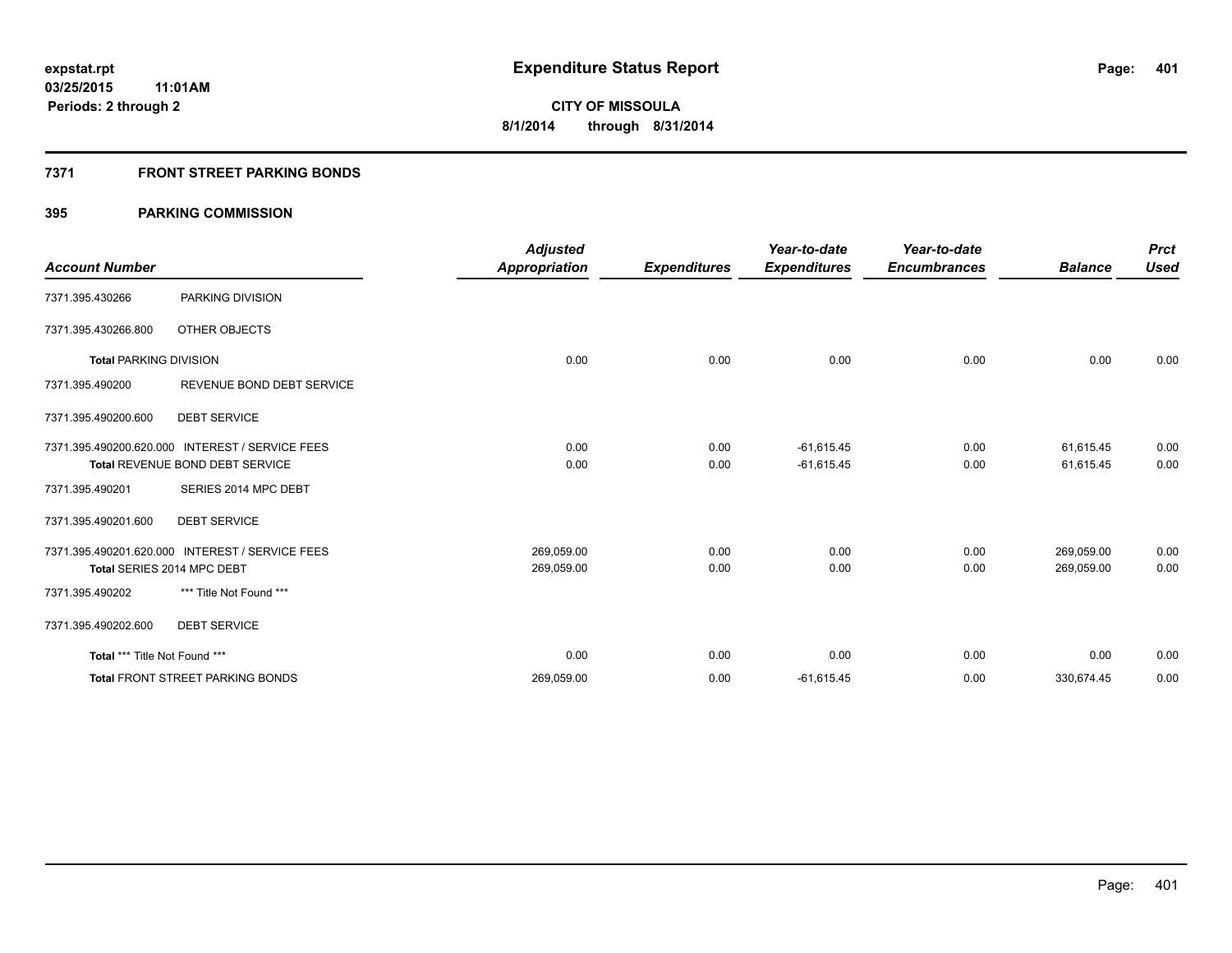# **7372 SINKING FUND/FRONT ST PARKING BONDS**

| <b>Account Number</b>         |                                                    | <b>Adjusted</b><br><b>Appropriation</b> | <b>Expenditures</b> | Year-to-date<br><b>Expenditures</b> | Year-to-date<br><b>Encumbrances</b> | <b>Balance</b> | <b>Prct</b><br><b>Used</b> |
|-------------------------------|----------------------------------------------------|-----------------------------------------|---------------------|-------------------------------------|-------------------------------------|----------------|----------------------------|
|                               |                                                    |                                         |                     |                                     |                                     |                |                            |
| 7372.395.430266               | PARKING DIVISION                                   |                                         |                     |                                     |                                     |                |                            |
| 7372.395.430266.800           | OTHER OBJECTS                                      |                                         |                     |                                     |                                     |                |                            |
| <b>Total PARKING DIVISION</b> |                                                    | 0.00                                    | 0.00                | 0.00                                | 0.00                                | 0.00           | 0.00                       |
| 7372.395.490200               | REVENUE BOND DEBT SERVICE                          |                                         |                     |                                     |                                     |                |                            |
| 7372.395.490200.600           | <b>DEBT SERVICE</b>                                |                                         |                     |                                     |                                     |                |                            |
|                               | Total REVENUE BOND DEBT SERVICE                    | 0.00                                    | 0.00                | 0.00                                | 0.00                                | 0.00           | 0.00                       |
| 7372.395.490201               | SERIES 2014 MPC DEBT                               |                                         |                     |                                     |                                     |                |                            |
| 7372.395.490201.600           | <b>DEBT SERVICE</b>                                |                                         |                     |                                     |                                     |                |                            |
|                               | 7372.395.490201.610.000 SERIES 2014 BOND-PRINCIPAL | 40,000.00                               | 0.00                | 0.00                                | 0.00                                | 40,000.00      | 0.00                       |
|                               | Total SERIES 2014 MPC DEBT                         | 40,000.00                               | 0.00                | 0.00                                | 0.00                                | 40,000.00      | 0.00                       |
|                               | Total SINKING FUND/FRONT ST PARKING BONDS          | 40,000.00                               | 0.00                | 0.00                                | 0.00                                | 40,000.00      | 0.00                       |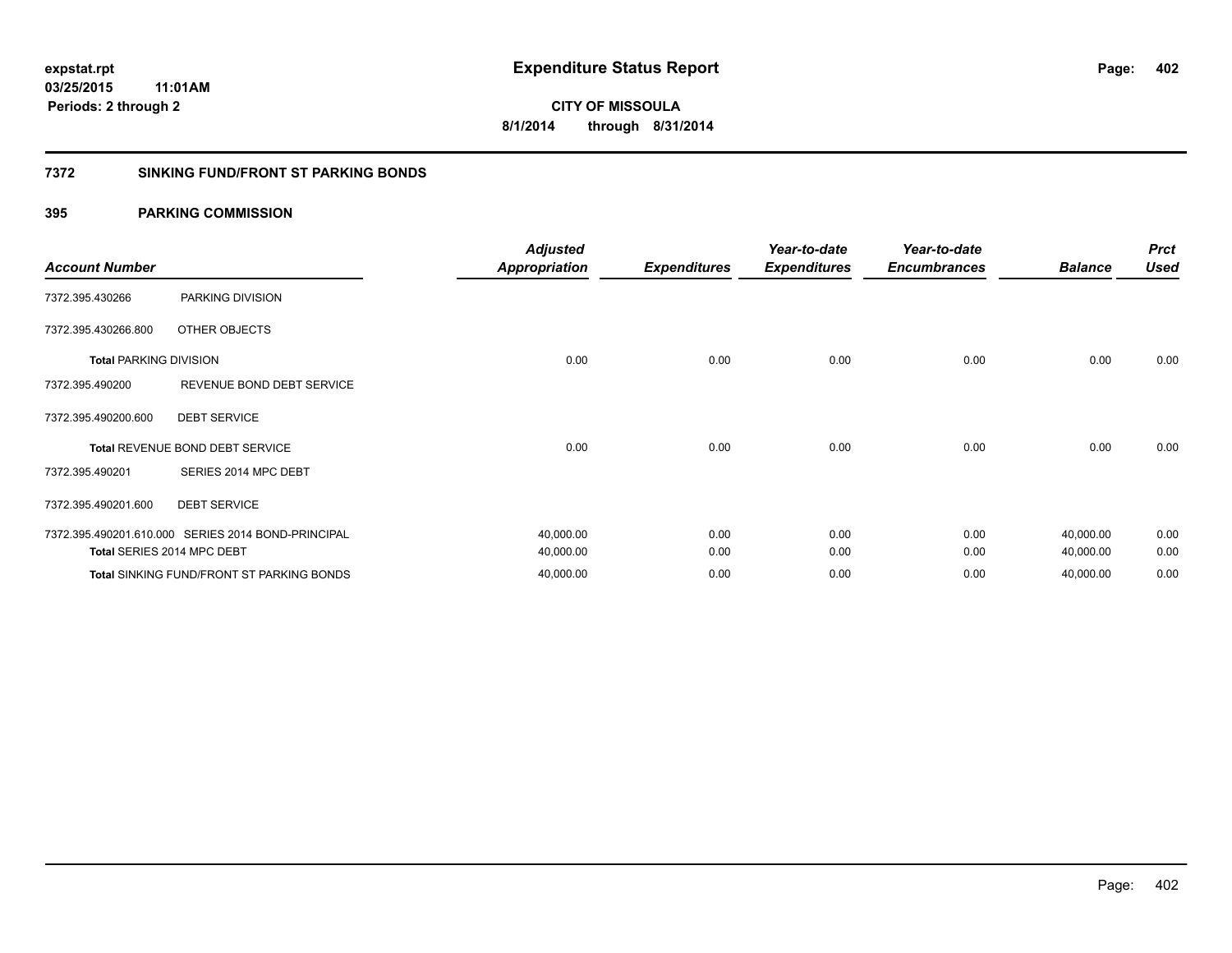# **7373 MPC SERIES 2010B CONSTRUCTION**

| <b>Account Number</b>         |                                 | <b>Adjusted</b><br><b>Appropriation</b> | <b>Expenditures</b> | Year-to-date<br><b>Expenditures</b> | Year-to-date<br><b>Encumbrances</b> | <b>Balance</b> | <b>Prct</b><br><b>Used</b> |
|-------------------------------|---------------------------------|-----------------------------------------|---------------------|-------------------------------------|-------------------------------------|----------------|----------------------------|
| 7373.395.430266               | PARKING DIVISION                |                                         |                     |                                     |                                     |                |                            |
| 7373.395.430266.600           | <b>DEBT SERVICE</b>             |                                         |                     |                                     |                                     |                |                            |
| <b>Total DEBT SERVICE</b>     |                                 | 0.00                                    | 0.00                | 0.00                                | 0.00                                | 0.00           | 0.00                       |
| 7373.395.430266.800           | OTHER OBJECTS                   |                                         |                     |                                     |                                     |                |                            |
| <b>Total PARKING DIVISION</b> |                                 | 0.00                                    | 0.00                | 0.00                                | 0.00                                | 0.00           | 0.00                       |
| 7373.395.430273               | PARKING STRUCTURES              |                                         |                     |                                     |                                     |                |                            |
| 7373.395.430273.300           | PURCHASED SERVICES              |                                         |                     |                                     |                                     |                |                            |
|                               | <b>Total PURCHASED SERVICES</b> | 0.00                                    | 0.00                | 0.00                                | 0.00                                | 0.00           | 0.00                       |
| 7373.395.430273.900           | <b>CAPITAL OUTLAY</b>           |                                         |                     |                                     |                                     |                |                            |
|                               | <b>Total PARKING STRUCTURES</b> | 0.00                                    | 0.00                | 0.00                                | 0.00                                | 0.00           | 0.00                       |
| 7373.395.490200               | REVENUE BOND DEBT SERVICE       |                                         |                     |                                     |                                     |                |                            |
| 7373.395.490200.300           | PURCHASED SERVICES              |                                         |                     |                                     |                                     |                |                            |
|                               | <b>Total PURCHASED SERVICES</b> | 0.00                                    | 0.00                | 0.00                                | 0.00                                | 0.00           | 0.00                       |
| 7373.395.490200.600           | <b>DEBT SERVICE</b>             |                                         |                     |                                     |                                     |                |                            |
|                               | Total REVENUE BOND DEBT SERVICE | 0.00                                    | 0.00                | 0.00                                | 0.00                                | 0.00           | 0.00                       |
| 7373.395.499999               | <b>NEW REQUESTS</b>             |                                         |                     |                                     |                                     |                |                            |
| 7373.395.499999.900           | CAPITAL OUTLAY                  |                                         |                     |                                     |                                     |                |                            |
| <b>Total NEW REQUESTS</b>     |                                 | 0.00                                    | 0.00                | 0.00                                | 0.00                                | 0.00           | 0.00                       |
| 7373.395.520000               | OTHER FINANCING USES            |                                         |                     |                                     |                                     |                |                            |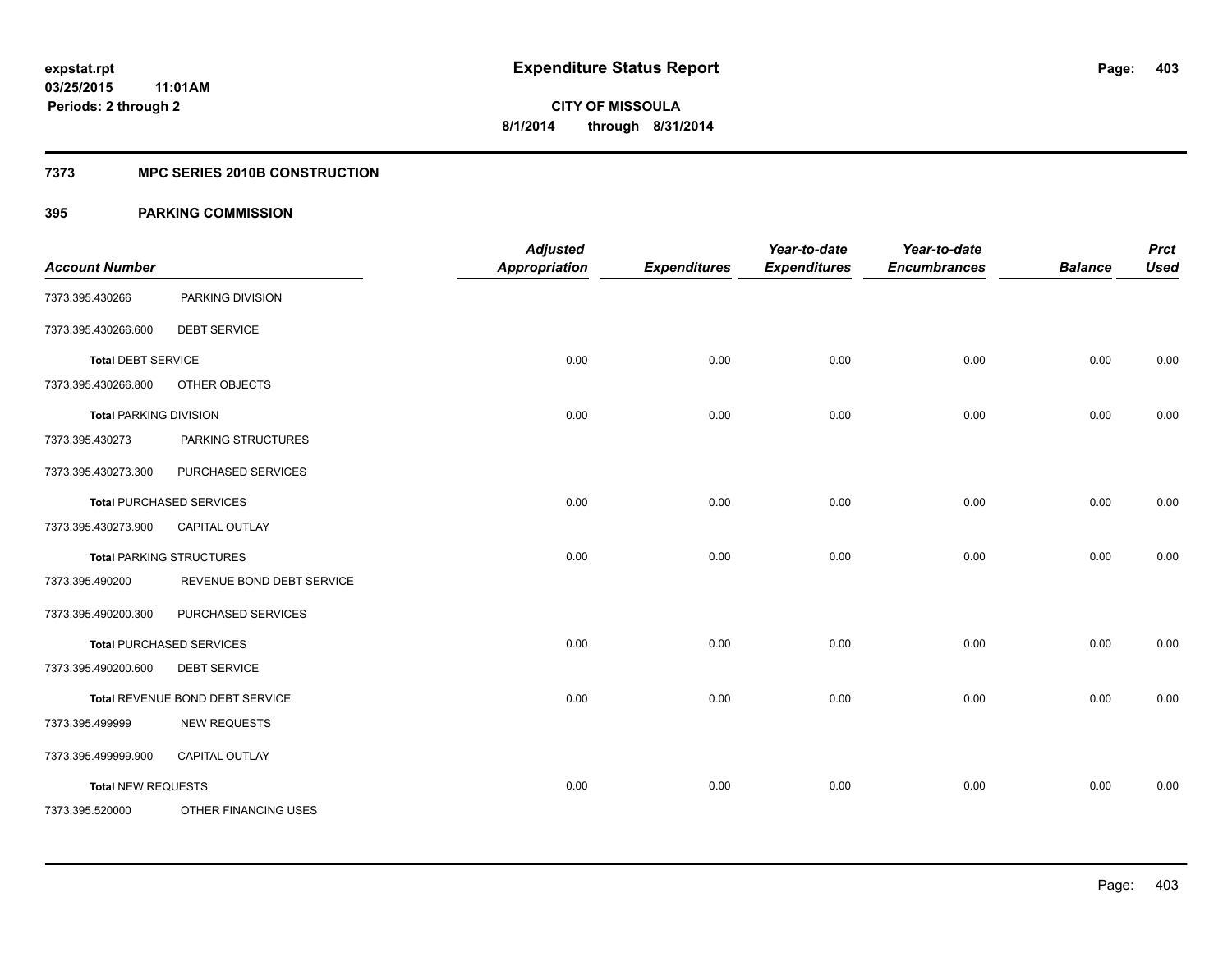# **7373 MPC SERIES 2010B CONSTRUCTION**

| <b>Account Number</b>                      | <b>Adjusted</b><br>Appropriation | <b>Expenditures</b> | Year-to-date<br><b>Expenditures</b> | Year-to-date<br><b>Encumbrances</b> | <b>Balance</b> | <b>Prct</b><br>Used |
|--------------------------------------------|----------------------------------|---------------------|-------------------------------------|-------------------------------------|----------------|---------------------|
| 7373.395.520000.600<br><b>DEBT SERVICE</b> |                                  |                     |                                     |                                     |                |                     |
| <b>Total PARKING COMMISSION</b>            | 0.00                             | 0.00                | 0.00                                | 0.00                                | 0.00           | 0.00                |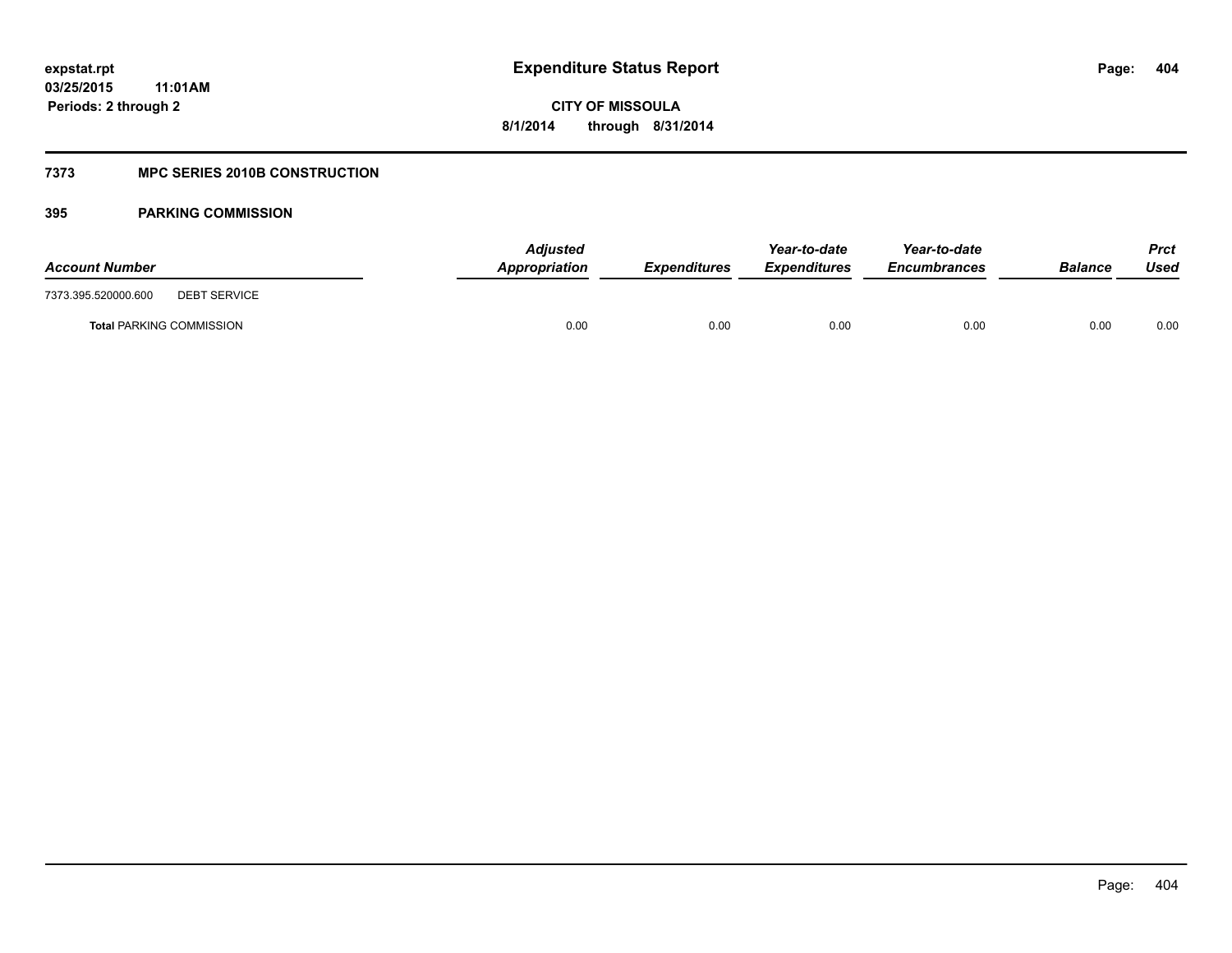**CITY OF MISSOULA 8/1/2014 through 8/31/2014**

# **7373 MPC SERIES 2010B CONSTRUCTION**

**900 DEPRECIATION**

| <b>Account Number</b> |                                            | <b>Adjusted</b><br><b>Appropriation</b> | <b>Expenditures</b> | Year-to-date<br><b>Expenditures</b> | Year-to-date<br><b>Encumbrances</b> | <b>Balance</b> | <b>Prct</b><br>Used |
|-----------------------|--------------------------------------------|-----------------------------------------|---------------------|-------------------------------------|-------------------------------------|----------------|---------------------|
| 7373.900.510000       | <b>MISCELLANEOUS</b>                       |                                         |                     |                                     |                                     |                |                     |
| 7373.900.510000.800   | OTHER OBJECTS                              |                                         |                     |                                     |                                     |                |                     |
|                       | <b>Total MPC SERIES 2010B CONSTRUCTION</b> | 0.00                                    | 0.00                | 0.00                                | 0.00                                | 0.00           | 0.00                |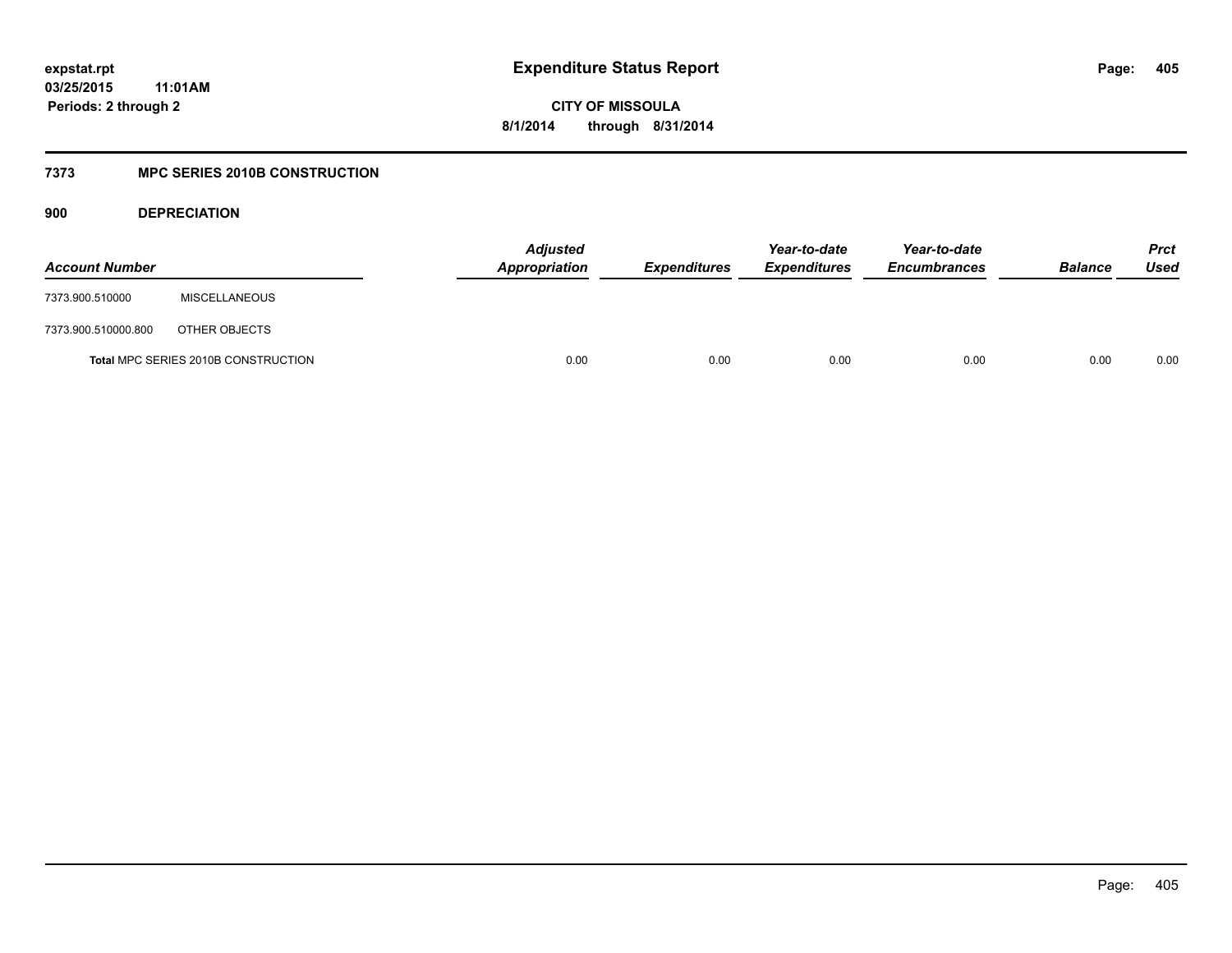# **7374 RESERVE FUND-PARKING BONDS**

| <b>Account Number</b> |                                         | <b>Adjusted</b><br>Appropriation | <b>Expenditures</b> | Year-to-date<br><b>Expenditures</b> | Year-to-date<br><b>Encumbrances</b> | <b>Balance</b> | <b>Prct</b><br>Used |
|-----------------------|-----------------------------------------|----------------------------------|---------------------|-------------------------------------|-------------------------------------|----------------|---------------------|
| 7374.395.430273       | <b>PARKING STRUCTURES</b>               |                                  |                     |                                     |                                     |                |                     |
| 7374.395.430273.900   | <b>CAPITAL OUTLAY</b>                   |                                  |                     |                                     |                                     |                |                     |
|                       | <b>Total PARKING STRUCTURES</b>         | 0.00                             | 0.00                | 0.00                                | 0.00                                | 0.00           | 0.00                |
|                       | <b>Total RESERVE FUND-PARKING BONDS</b> | 0.00                             | 0.00                | 0.00                                | 0.00                                | 0.00           | 0.00                |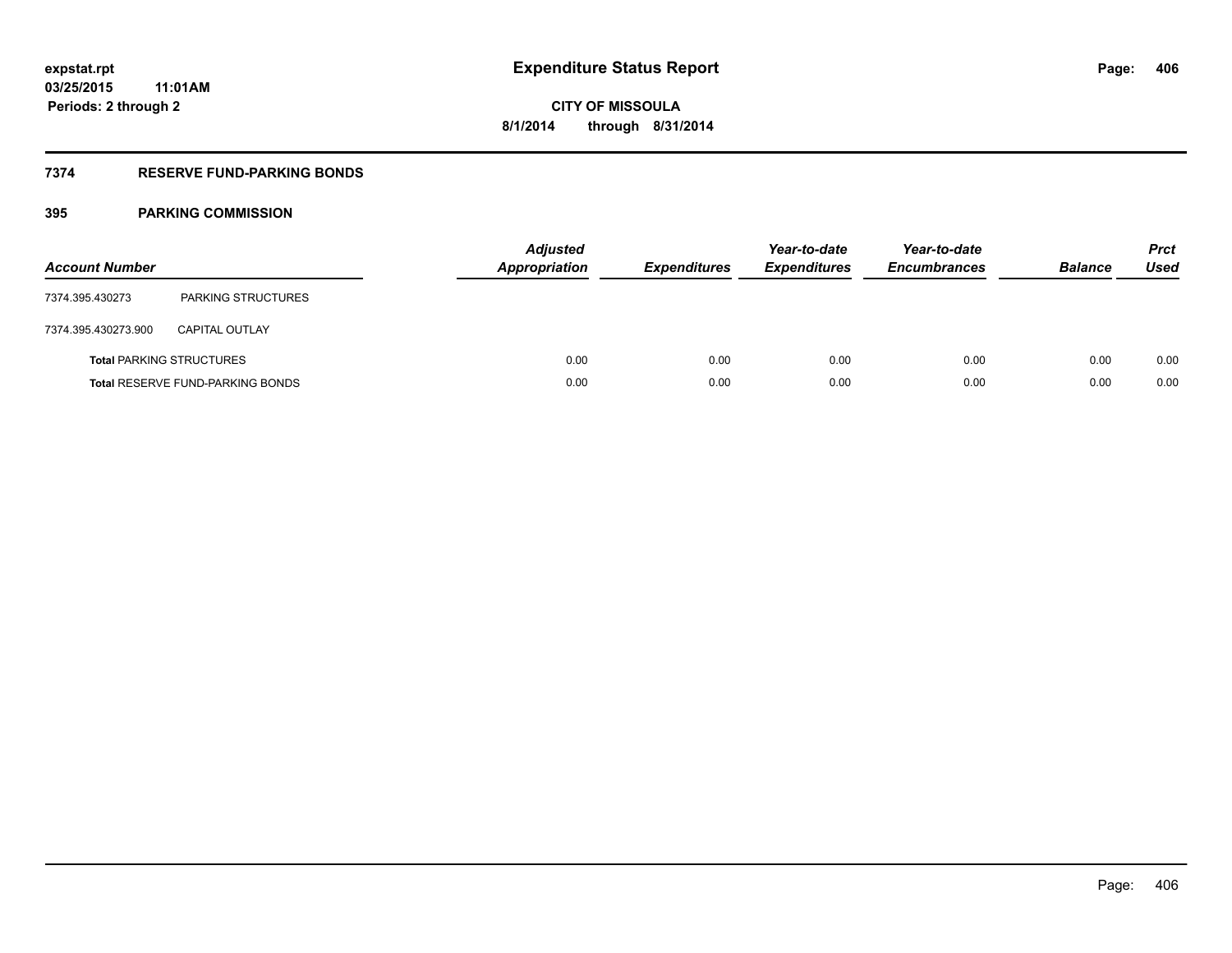## **7375 PLEDGED TAX INCREMENT-2010B BOND**

| <b>Account Number</b>                                                                          | <b>Adjusted</b><br><b>Appropriation</b> | <b>Expenditures</b> | Year-to-date<br><b>Expenditures</b> | Year-to-date<br><b>Encumbrances</b> | <b>Balance</b>           | <b>Prct</b><br><b>Used</b> |
|------------------------------------------------------------------------------------------------|-----------------------------------------|---------------------|-------------------------------------|-------------------------------------|--------------------------|----------------------------|
| PARKING DIVISION<br>7375.395.430266                                                            |                                         |                     |                                     |                                     |                          |                            |
| 7375.395.430266.800<br>OTHER OBJECTS                                                           |                                         |                     |                                     |                                     |                          |                            |
| 7375.395.430266.820.000 TRANSFERS TO OTHER FUNDS<br><b>Total PARKING DIVISION</b>              | 146,731.00<br>146,731.00                | 0.00<br>0.00        | 0.00<br>0.00                        | 0.00<br>0.00                        | 146.731.00<br>146,731.00 | 0.00<br>0.00               |
| REVENUE BOND DEBT SERVICE<br>7375.395.490200                                                   |                                         |                     |                                     |                                     |                          |                            |
| 7375.395.490200.300<br><b>PURCHASED SERVICES</b>                                               |                                         |                     |                                     |                                     |                          |                            |
| 7375.395.490200.390.000 EXCESS PLEDGED TAX INCREMENT<br><b>Total REVENUE BOND DEBT SERVICE</b> | 121.431.00<br>121,431.00                | 0.00<br>0.00        | 0.00<br>0.00                        | 0.00<br>0.00                        | 121.431.00<br>121.431.00 | 0.00<br>0.00               |
| Total PLEDGED TAX INCREMENT-2010B BOND                                                         | 268.162.00                              | 0.00                | 0.00                                | 0.00                                | 268.162.00               | 0.00                       |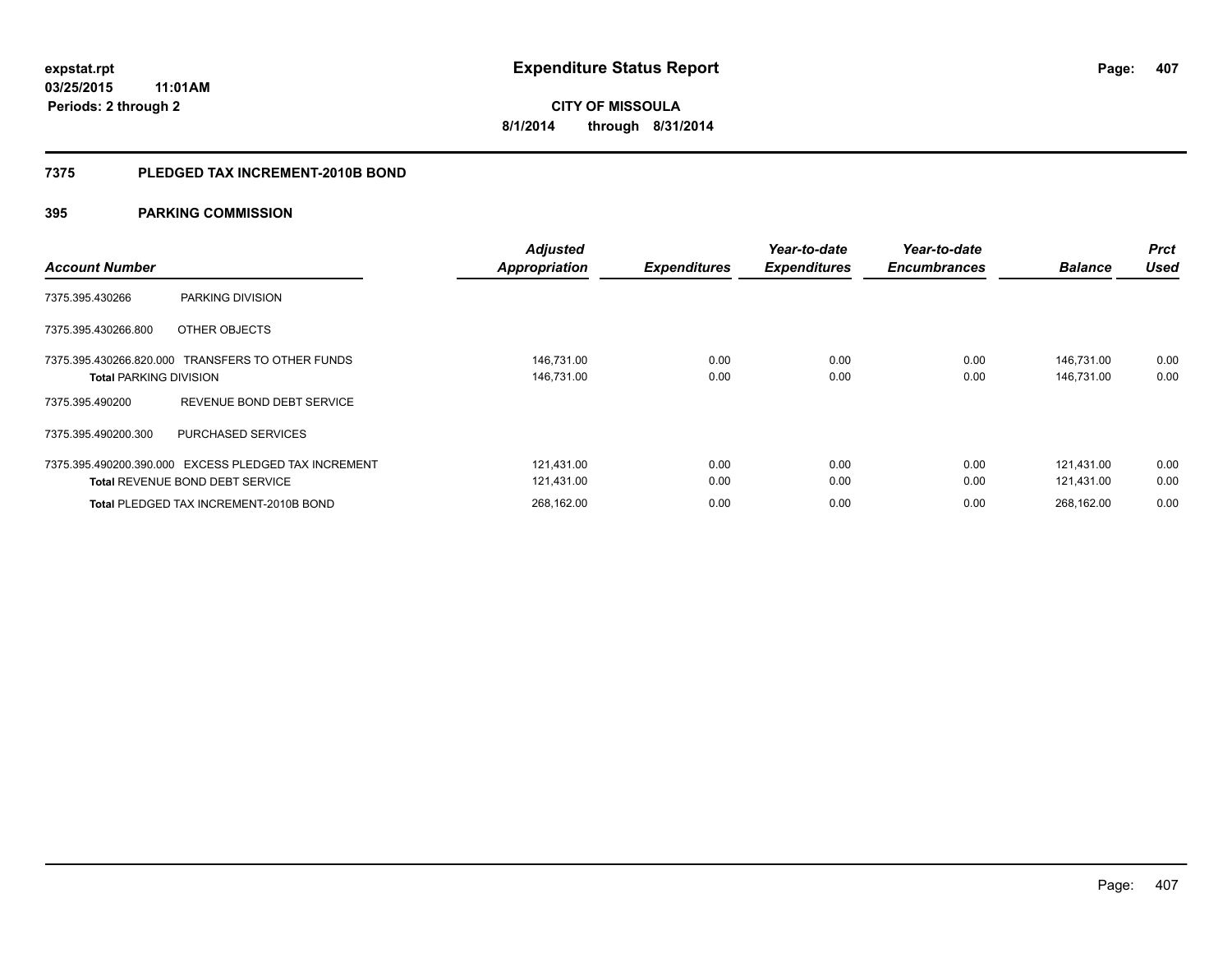# **7376 MPC 2010A BONDS DEBT INTEREST**

| <b>Account Number</b>         |                                        | <b>Adjusted</b><br>Appropriation | <b>Expenditures</b> | Year-to-date<br><b>Expenditures</b> | Year-to-date<br><b>Encumbrances</b> | <b>Balance</b> | <b>Prct</b><br><b>Used</b> |
|-------------------------------|----------------------------------------|----------------------------------|---------------------|-------------------------------------|-------------------------------------|----------------|----------------------------|
| 7376.395.430266               | PARKING DIVISION                       |                                  |                     |                                     |                                     |                |                            |
| 7376.395.430266.800           | OTHER OBJECTS                          |                                  |                     |                                     |                                     |                |                            |
| <b>Total PARKING DIVISION</b> |                                        | 0.00                             | 0.00                | 0.00                                | 0.00                                | 0.00           | 0.00                       |
| 7376.395.490200               | REVENUE BOND DEBT SERVICE              |                                  |                     |                                     |                                     |                |                            |
| 7376.395.490200.600           | <b>DEBT SERVICE</b>                    |                                  |                     |                                     |                                     |                |                            |
|                               | <b>Total REVENUE BOND DEBT SERVICE</b> | 0.00                             | 0.00                | 0.00                                | 0.00                                | 0.00           | 0.00                       |
|                               | Total MPC 2010A BONDS DEBT INTEREST    | 0.00                             | 0.00                | 0.00                                | 0.00                                | 0.00           | 0.00                       |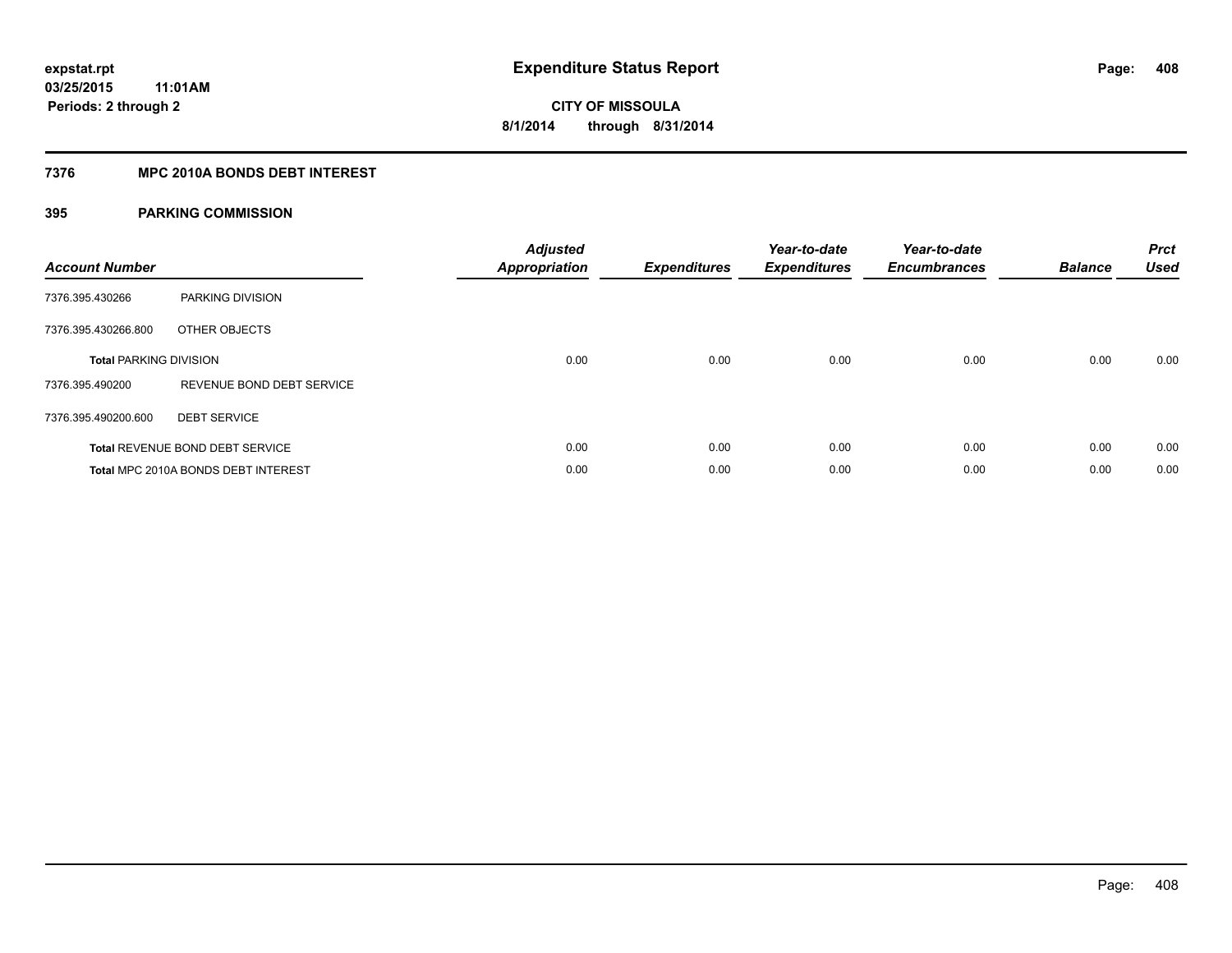# **7377 MPC 2010A BONDS SINKING FUND**

| <b>Account Number</b>         |                                    | <b>Adjusted</b><br>Appropriation | <b>Expenditures</b> | Year-to-date<br><b>Expenditures</b> | Year-to-date<br><b>Encumbrances</b> | <b>Balance</b> | <b>Prct</b><br><b>Used</b> |
|-------------------------------|------------------------------------|----------------------------------|---------------------|-------------------------------------|-------------------------------------|----------------|----------------------------|
| 7377.395.430266               | PARKING DIVISION                   |                                  |                     |                                     |                                     |                |                            |
| 7377.395.430266.800           | OTHER OBJECTS                      |                                  |                     |                                     |                                     |                |                            |
| <b>Total PARKING DIVISION</b> |                                    | 0.00                             | 0.00                | 0.00                                | 0.00                                | 0.00           | 0.00                       |
| 7377.395.490200               | REVENUE BOND DEBT SERVICE          |                                  |                     |                                     |                                     |                |                            |
| 7377.395.490200.600           | <b>DEBT SERVICE</b>                |                                  |                     |                                     |                                     |                |                            |
|                               | Total REVENUE BOND DEBT SERVICE    | 0.00                             | 0.00                | 0.00                                | 0.00                                | 0.00           | 0.00                       |
|                               | Total MPC 2010A BONDS SINKING FUND | 0.00                             | 0.00                | 0.00                                | 0.00                                | 0.00           | 0.00                       |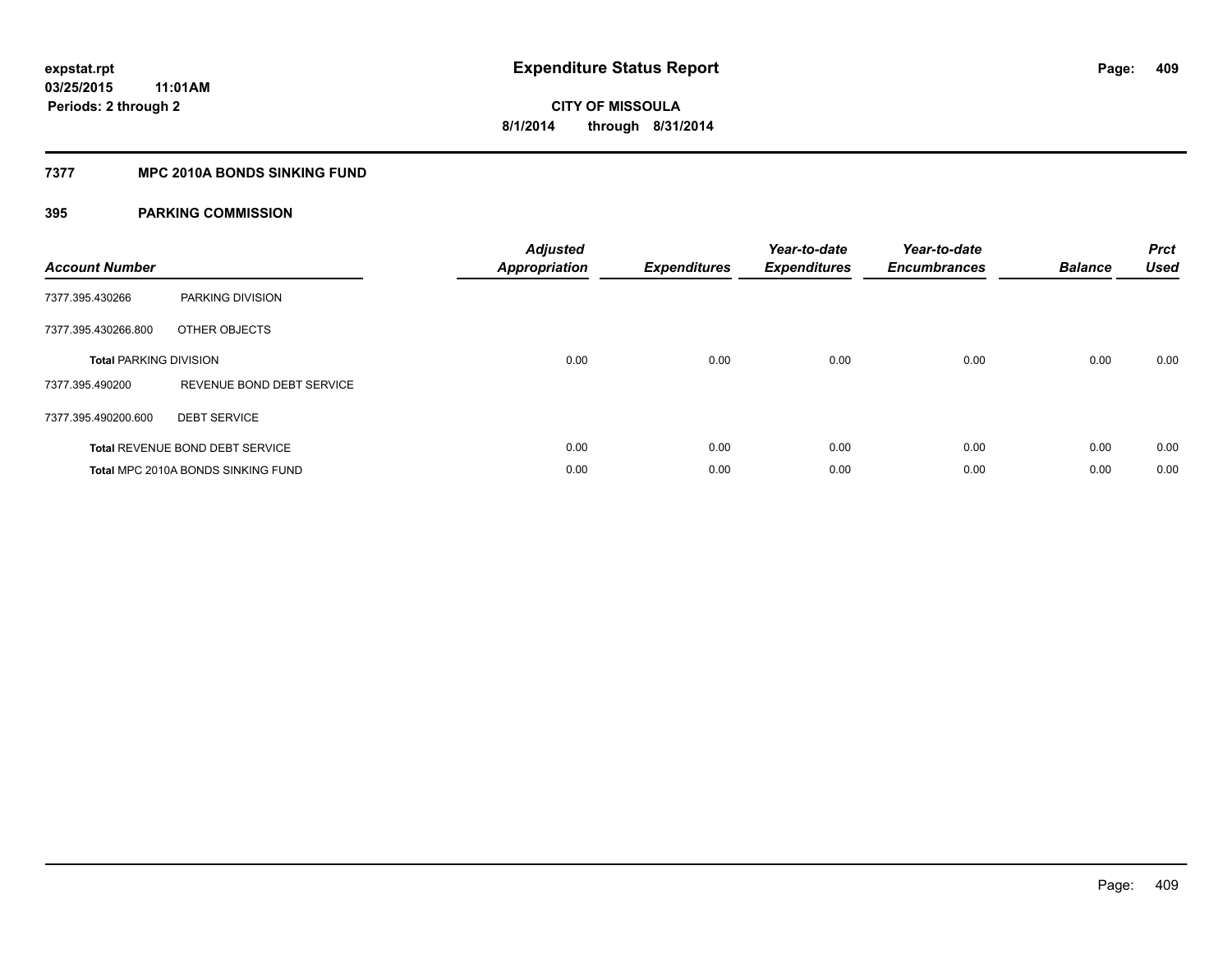## **7378 MPC 2010A BOND RESERVE**

| <b>Account Number</b>         |                                 | <b>Adjusted</b><br><b>Appropriation</b> | <b>Expenditures</b> | Year-to-date<br><b>Expenditures</b> | Year-to-date<br><b>Encumbrances</b> | <b>Balance</b> | <b>Prct</b><br><b>Used</b> |
|-------------------------------|---------------------------------|-----------------------------------------|---------------------|-------------------------------------|-------------------------------------|----------------|----------------------------|
| 7378.395.430266               | PARKING DIVISION                |                                         |                     |                                     |                                     |                |                            |
| 7378.395.430266.800           | OTHER OBJECTS                   |                                         |                     |                                     |                                     |                |                            |
| <b>Total PARKING DIVISION</b> |                                 | 0.00                                    | 0.00                | 0.00                                | 0.00                                | 0.00           | 0.00                       |
| 7378.395.430273               | PARKING STRUCTURES              |                                         |                     |                                     |                                     |                |                            |
| 7378.395.430273.900           | <b>CAPITAL OUTLAY</b>           |                                         |                     |                                     |                                     |                |                            |
|                               | <b>Total PARKING STRUCTURES</b> | 0.00                                    | 0.00                | 0.00                                | 0.00                                | 0.00           | 0.00                       |
|                               | Total MPC 2010A BOND RESERVE    | 0.00                                    | 0.00                | 0.00                                | 0.00                                | 0.00           | 0.00                       |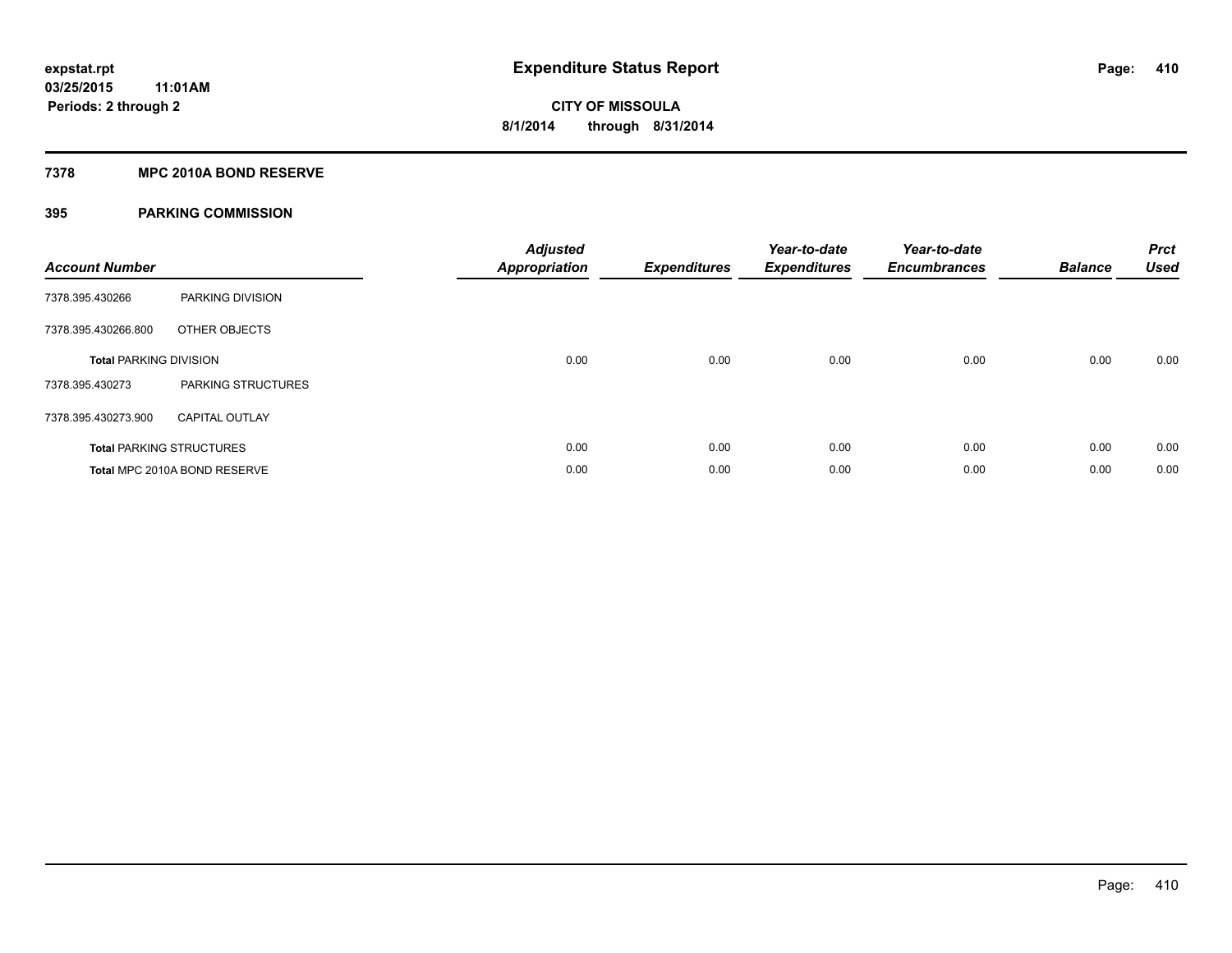# **7379 MPC 2010A BOND CONSTRUCTION**

| <b>Account Number</b>         |                                          | <b>Adjusted</b><br><b>Appropriation</b> | <b>Expenditures</b> | Year-to-date<br><b>Expenditures</b> | Year-to-date<br><b>Encumbrances</b> | <b>Balance</b> | <b>Prct</b><br>Used |
|-------------------------------|------------------------------------------|-----------------------------------------|---------------------|-------------------------------------|-------------------------------------|----------------|---------------------|
| 7379.395.430266               | PARKING DIVISION                         |                                         |                     |                                     |                                     |                |                     |
| 7379.395.430266.800           | OTHER OBJECTS                            |                                         |                     |                                     |                                     |                |                     |
| <b>Total PARKING DIVISION</b> |                                          | 0.00                                    | 0.00                | 0.00                                | 0.00                                | 0.00           | 0.00                |
| 7379.395.430273               | PARKING STRUCTURES                       |                                         |                     |                                     |                                     |                |                     |
| 7379.395.430273.900           | <b>CAPITAL OUTLAY</b>                    |                                         |                     |                                     |                                     |                |                     |
|                               | <b>Total PARKING STRUCTURES</b>          | 0.00                                    | 0.00                | 0.00                                | 0.00                                | 0.00           | 0.00                |
| 7379.395.490200               | REVENUE BOND DEBT SERVICE                |                                         |                     |                                     |                                     |                |                     |
| 7379.395.490200.600           | <b>DEBT SERVICE</b>                      |                                         |                     |                                     |                                     |                |                     |
|                               | <b>Total MPC 2010A BOND CONSTRUCTION</b> | 0.00                                    | 0.00                | 0.00                                | 0.00                                | 0.00           | 0.00                |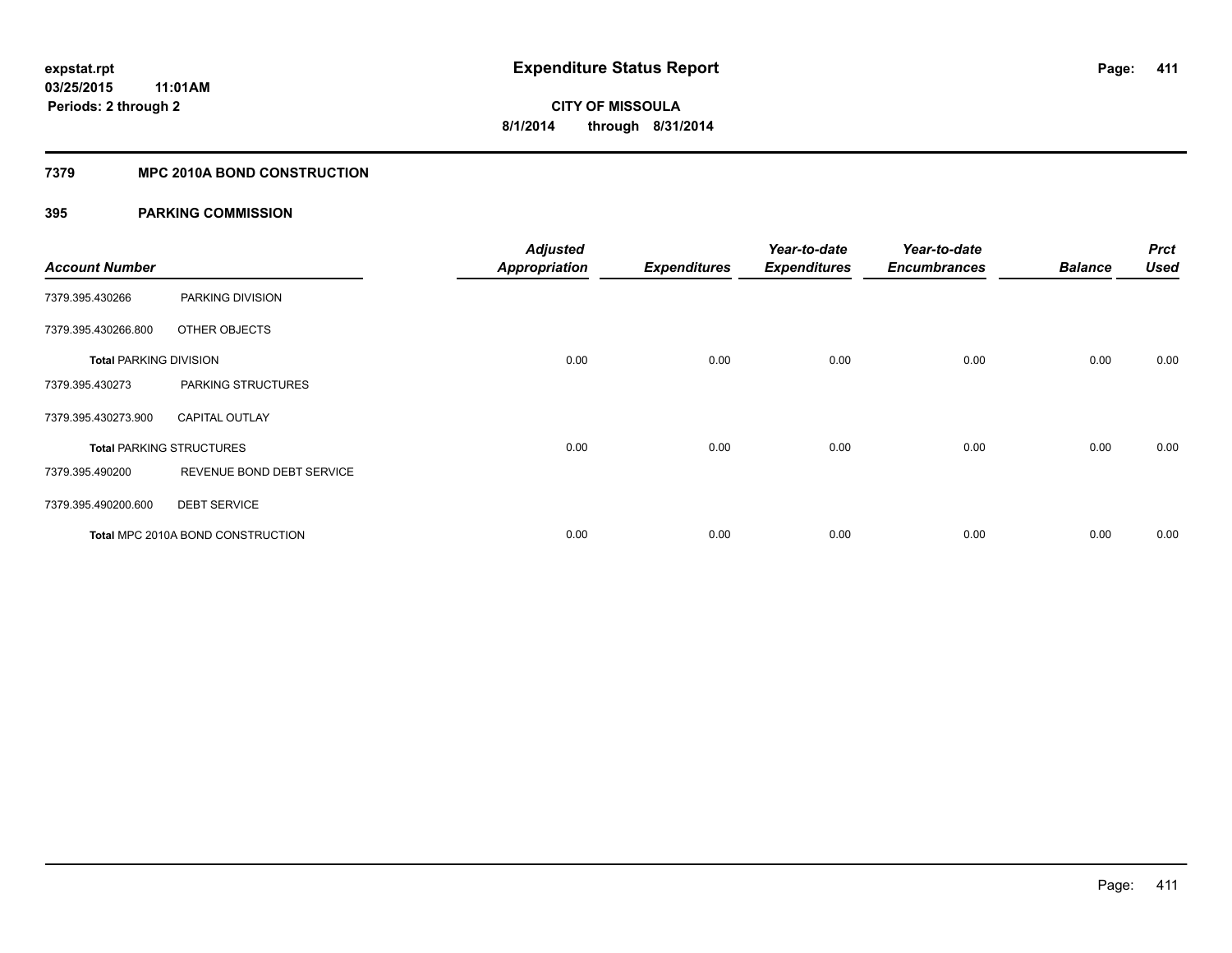**Periods: 2 through 2**

**CITY OF MISSOULA 8/1/2014 through 8/31/2014**

#### **7380 BUSINESS IMPROVEMENT DISTRICT**

**11:01AM**

# **375 BUSINESS IMPROVEMENT DISTRICT**

| <b>Account Number</b>                                      | <b>Adjusted</b><br>Appropriation | <b>Expenditures</b> | Year-to-date<br><b>Expenditures</b> | Year-to-date<br><b>Encumbrances</b> | <b>Balance</b> | <b>Prct</b><br><b>Used</b> |
|------------------------------------------------------------|----------------------------------|---------------------|-------------------------------------|-------------------------------------|----------------|----------------------------|
|                                                            |                                  |                     |                                     |                                     |                |                            |
| <b>BUSINESS IMPROVEMENT DISTRICT</b><br>7380.375.471210    |                                  |                     |                                     |                                     |                |                            |
| PURCHASED SERVICES<br>7380.375.471210.300                  |                                  |                     |                                     |                                     |                |                            |
| 7380.375.471210.350.000 PROFESSIONAL SERVICES              | 310.904.00                       | 0.00                | 0.00                                | 0.00                                | 310,904.00     | 0.00                       |
| <b>Total PURCHASED SERVICES</b>                            | 310,904.00                       | 0.00                | 0.00                                | 0.00                                | 310.904.00     | 0.00                       |
| 7380.375.471210.800<br>OTHER OBJECTS                       |                                  |                     |                                     |                                     |                |                            |
| 7380.375.471210.845.000 CONTINGENCY                        | 5,000.00                         | 0.00                | 0.00                                | 0.00                                | 5,000.00       | 0.00                       |
| <b>Total OTHER OBJECTS</b>                                 | 5,000.00                         | 0.00                | 0.00                                | 0.00                                | 5,000.00       | 0.00                       |
| <b>Total BUSINESS IMPROVEMENT DISTRICT</b>                 | 315,904.00                       | 0.00                | 0.00                                | 0.00                                | 315,904.00     | 0.00                       |
| <b>BID MARKETING</b><br>7380.375.471220                    |                                  |                     |                                     |                                     |                |                            |
| 7380.375.471220.300<br>PURCHASED SERVICES                  |                                  |                     |                                     |                                     |                |                            |
| 7380.375.471220.350.000 PROFESSIONAL SERVICES              | 45,100.00                        | 0.00                | 0.00                                | 0.00                                | 45,100.00      | 0.00                       |
| <b>Total BID MARKETING</b>                                 | 45,100.00                        | 0.00                | 0.00                                | 0.00                                | 45,100.00      | 0.00                       |
| 7380.375.471230<br>STREETSCAPE MAINTENANCE-BID             |                                  |                     |                                     |                                     |                |                            |
| PURCHASED SERVICES<br>7380.375.471230.300                  |                                  |                     |                                     |                                     |                |                            |
| 7380.375.471230.350.000 PROFESSIONAL SERVICES              | 60.000.00                        | 0.00                | 0.00                                | 0.00                                | 60,000.00      | 0.00                       |
| Total STREETSCAPE MAINTENANCE-BID                          | 60,000.00                        | 0.00                | 0.00                                | 0.00                                | 60,000.00      | 0.00                       |
| SAFETY-BID<br>7380.375.471240                              |                                  |                     |                                     |                                     |                |                            |
| 7380.375.471240.300<br>PURCHASED SERVICES                  |                                  |                     |                                     |                                     |                |                            |
| 7380.375.471240.350.000 PROFESSIONAL SERVICES - BID SAFETY | 0.00                             | 40,000.00           | 40,000.00                           | 0.00                                | $-40,000.00$   | 0.00                       |
| <b>Total SAFETY-BID</b>                                    | 0.00                             | 40,000.00           | 40,000.00                           | 0.00                                | $-40,000.00$   | 0.00                       |
| <b>Total BUSINESS IMPROVEMENT DISTRICT</b>                 | 421,004.00                       | 40,000.00           | 40,000.00                           | 0.00                                | 381,004.00     | 9.50                       |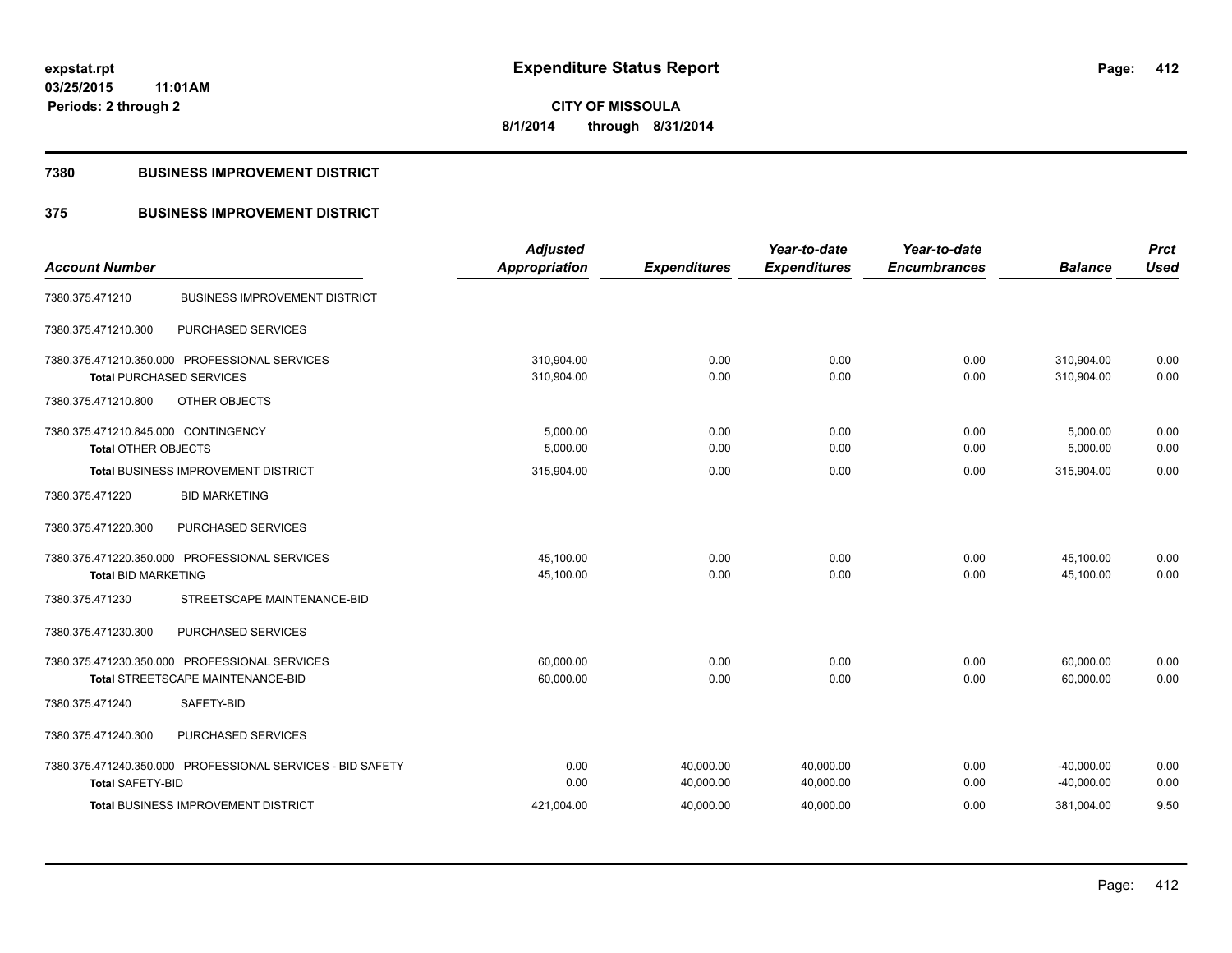**CITY OF MISSOULA 8/1/2014 through 8/31/2014**

#### **7381 TOURISM BUSINESS IMPROVEMENT DISTRICT**

# **375 BUSINESS IMPROVEMENT DISTRICT**

| <b>Account Number</b> |                                                                                                        | <b>Adjusted</b><br>Appropriation | <b>Expenditures</b> | Year-to-date<br><b>Expenditures</b> | Year-to-date<br><b>Encumbrances</b> | <b>Balance</b>           | <b>Prct</b><br>Used |
|-----------------------|--------------------------------------------------------------------------------------------------------|----------------------------------|---------------------|-------------------------------------|-------------------------------------|--------------------------|---------------------|
| 7381.375.471210       | <b>BUSINESS IMPROVEMENT DISTRICT</b>                                                                   |                                  |                     |                                     |                                     |                          |                     |
| 7381.375.471210.300   | <b>PURCHASED SERVICES</b>                                                                              |                                  |                     |                                     |                                     |                          |                     |
|                       | 7381.375.471210.390.000 OTHER PURCHASED SERVICES<br><b>Total TOURISM BUSINESS IMPROVEMENT DISTRICT</b> | 620,494.00<br>620,494.00         | 0.00<br>0.00        | 0.00<br>0.00                        | 0.00<br>0.00                        | 620.494.00<br>620,494.00 | 0.00<br>0.00        |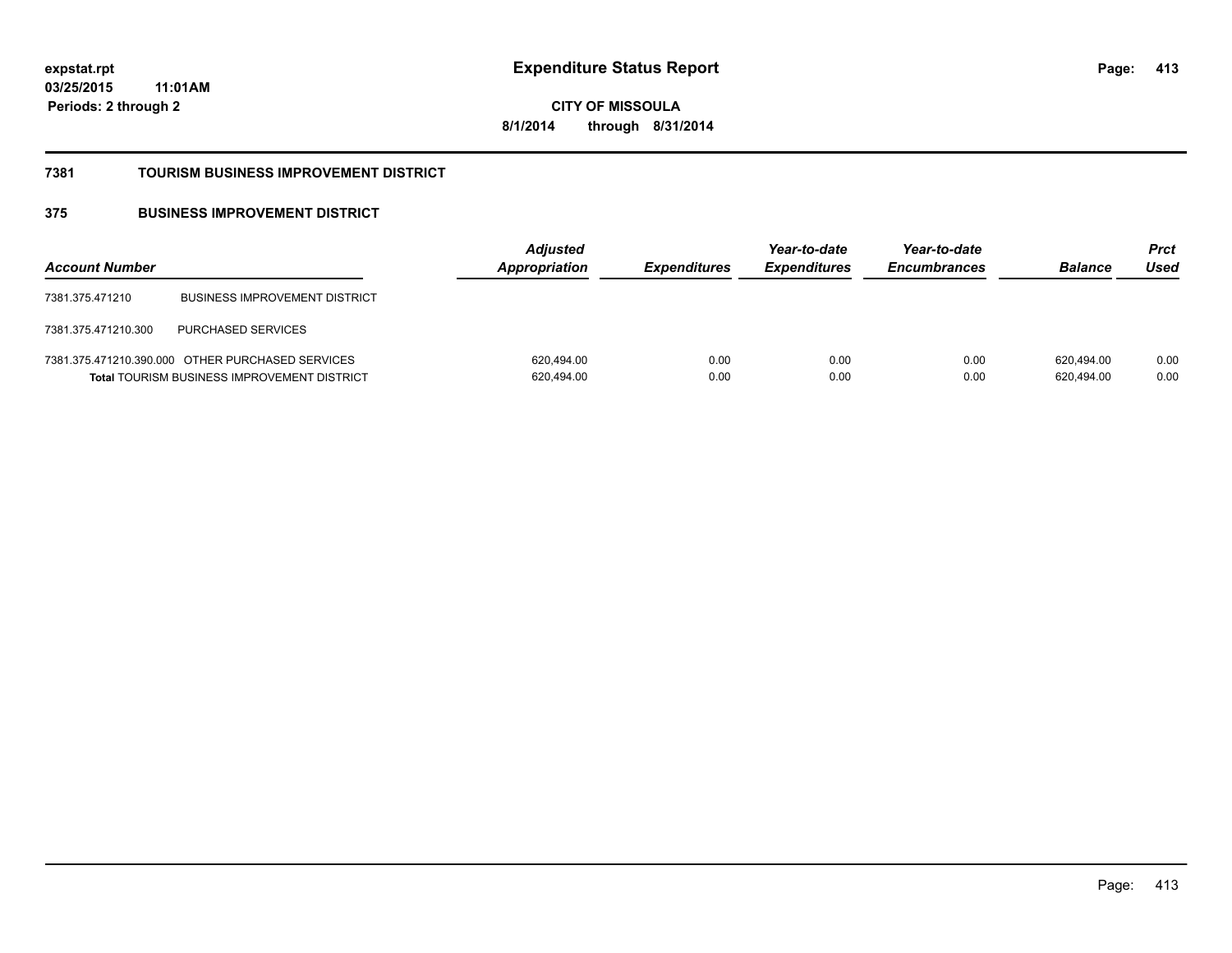# **7382 5.75M TIF RESERVE**

| <b>Account Number</b>   |                                | <b>Adjusted</b><br>Appropriation | <b>Expenditures</b> | Year-to-date<br><b>Expenditures</b> | Year-to-date<br><b>Encumbrances</b> | <b>Balance</b> | <b>Prct</b><br><b>Used</b> |
|-------------------------|--------------------------------|----------------------------------|---------------------|-------------------------------------|-------------------------------------|----------------|----------------------------|
| 7382.390.490607         | <b>TRANSFERS TO BROWNFIELD</b> |                                  |                     |                                     |                                     |                |                            |
| 7382.390.490607.800     | OTHER OBJECTS                  |                                  |                     |                                     |                                     |                |                            |
| Total 5.75M TIF RESERVE |                                | 0.00                             | 0.00                | 0.00                                | 0.00                                | 0.00           | 0.00                       |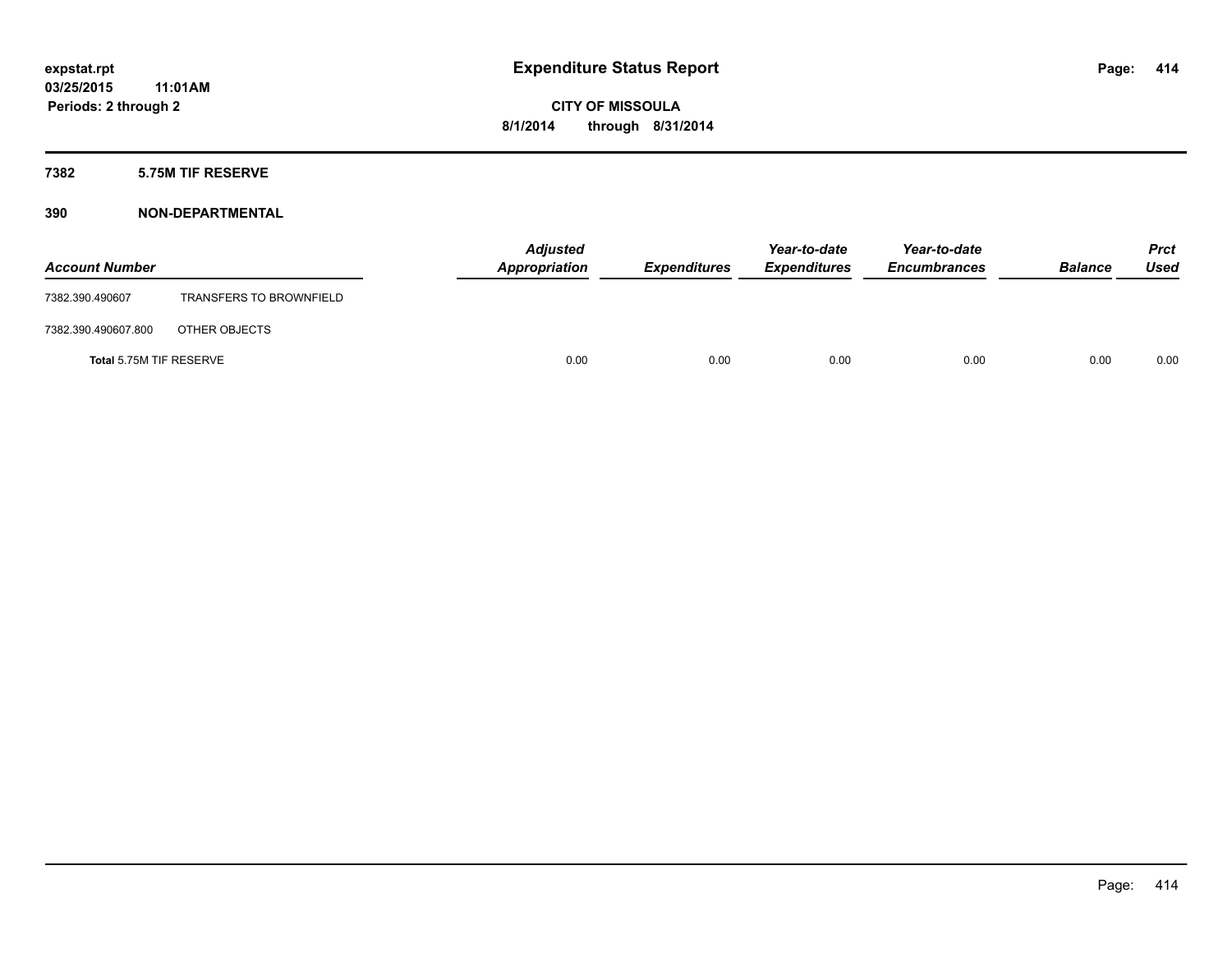# **7383 RIVERFRONT TRIANGLE URD**

|                                     |                                                | <b>Adjusted</b>      |                     | Year-to-date        | Year-to-date        |                | <b>Prct</b> |
|-------------------------------------|------------------------------------------------|----------------------|---------------------|---------------------|---------------------|----------------|-------------|
| <b>Account Number</b>               |                                                | <b>Appropriation</b> | <b>Expenditures</b> | <b>Expenditures</b> | <b>Encumbrances</b> | <b>Balance</b> | <b>Used</b> |
| 7383.385.470210                     | <b>ADMINISTRATION</b>                          |                      |                     |                     |                     |                |             |
| 7383.385.470210.800                 | OTHER OBJECTS                                  |                      |                     |                     |                     |                |             |
| <b>Total ADMINISTRATION</b>         |                                                | 0.00                 | 0.00                | 0.00                | 0.00                | 0.00           | 0.00        |
| 7383.385.470230                     | <b>PW FACILITY</b>                             |                      |                     |                     |                     |                |             |
| 7383.385.470230.700                 | <b>GRANTS &amp; CONTRIBUTIONS</b>              |                      |                     |                     |                     |                |             |
|                                     | <b>Total GRANTS &amp; CONTRIBUTIONS</b>        | 0.00                 | 0.00                | 0.00                | 0.00                | 0.00           | 0.00        |
| 7383.385.470230.800                 | OTHER OBJECTS                                  |                      |                     |                     |                     |                |             |
| 7383.385.470230.845.000 CONTINGENCY |                                                | 11,862.00            | 0.00                | 0.00                | 0.00                | 11,862.00      | 0.00        |
| <b>Total PW FACILITY</b>            |                                                | 11,862.00            | 0.00                | 0.00                | 0.00                | 11,862.00      | 0.00        |
| 7383.385.470260                     | <b>PLANNING &amp; MGMT</b>                     |                      |                     |                     |                     |                |             |
| 7383.385.470260.300                 | PURCHASED SERVICES                             |                      |                     |                     |                     |                |             |
|                                     | <b>Total PURCHASED SERVICES</b>                | 0.00                 | 0.00                | 0.00                | 0.00                | 0.00           | 0.00        |
| 7383.385.470260.700                 | <b>GRANTS &amp; CONTRIBUTIONS</b>              |                      |                     |                     |                     |                |             |
|                                     | 7383.385.470260.700.000 GRANTS & CONTRIBUTIONS | 15,000.00            | 0.00                | 0.00                | 0.00                | 15,000.00      | 0.00        |
| <b>Total PLANNING &amp; MGMT</b>    |                                                | 15,000.00            | 0.00                | 0.00                | 0.00                | 15,000.00      | 0.00        |
|                                     | Total RIVERFRONT TRIANGLE URD                  | 26,862.00            | 0.00                | 0.00                | 0.00                | 26,862.00      | 0.00        |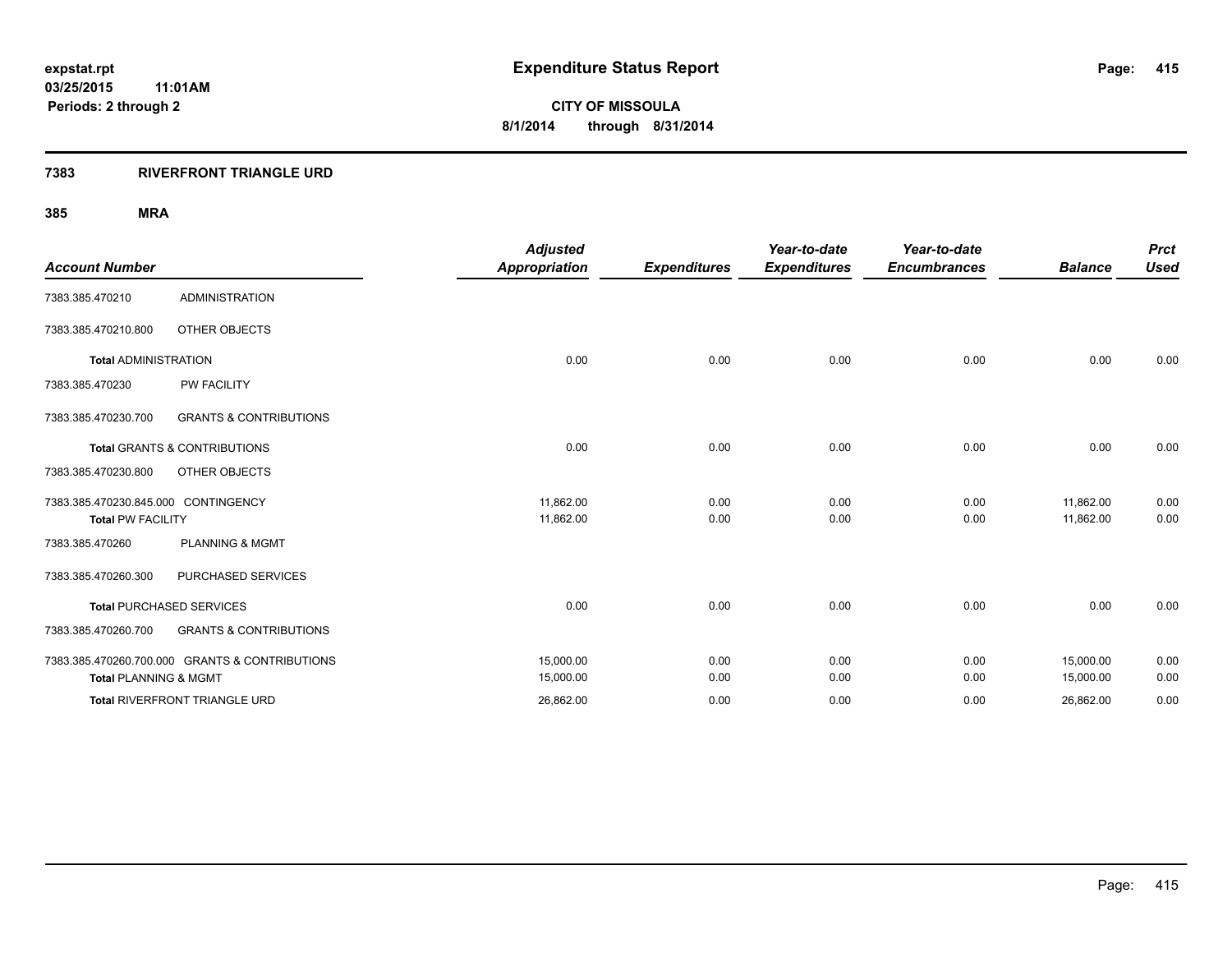# **7384 MILLSITE TAX INCREMENT FUND**

| <b>Account Number</b>       |                                          | <b>Adjusted</b><br><b>Appropriation</b> | <b>Expenditures</b> | Year-to-date<br><b>Expenditures</b> | Year-to-date<br><b>Encumbrances</b> | <b>Balance</b> | <b>Prct</b><br><b>Used</b> |
|-----------------------------|------------------------------------------|-----------------------------------------|---------------------|-------------------------------------|-------------------------------------|----------------|----------------------------|
| 7384.385.470210             | <b>ADMINISTRATION</b>                    |                                         |                     |                                     |                                     |                |                            |
| 7384.385.470210.800         | OTHER OBJECTS                            |                                         |                     |                                     |                                     |                |                            |
| <b>Total ADMINISTRATION</b> |                                          | 0.00                                    | 0.00                | 0.00                                | 0.00                                | 0.00           | 0.00                       |
| 7384.385.490200             | REVENUE BOND DEBT SERVICE                |                                         |                     |                                     |                                     |                |                            |
| 7384.385.490200.600         | <b>DEBT SERVICE</b>                      |                                         |                     |                                     |                                     |                |                            |
|                             | Total REVENUE BOND DEBT SERVICE          | 0.00                                    | 0.00                | 0.00                                | 0.00                                | 0.00           | 0.00                       |
|                             | <b>Total MILLSITE TAX INCREMENT FUND</b> | 0.00                                    | 0.00                | 0.00                                | 0.00                                | 0.00           | 0.00                       |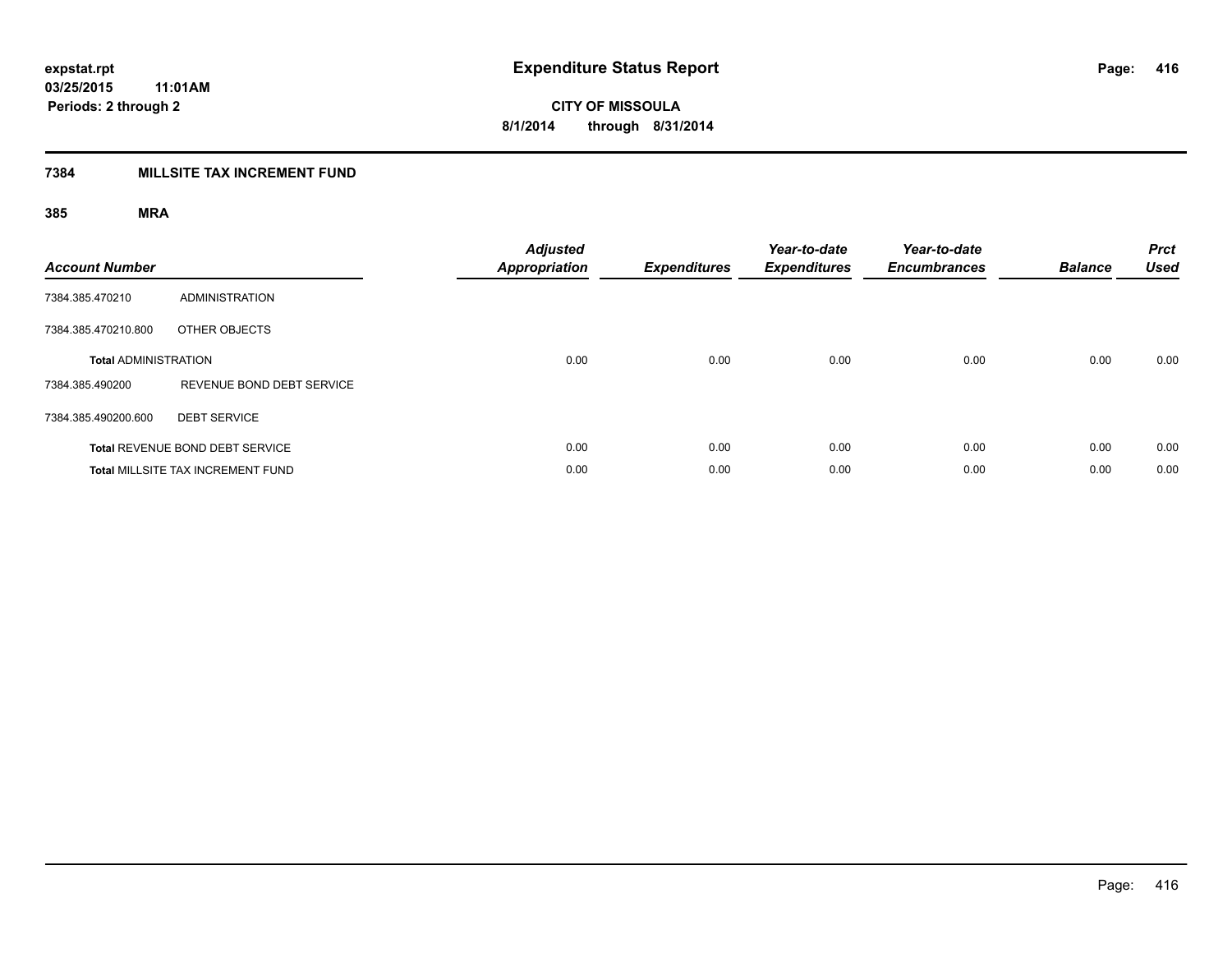# **7385 FRONT STREET URD**

| <b>Account Number</b>                                                                                     | <b>Adjusted</b><br><b>Appropriation</b> | <b>Expenditures</b>    | Year-to-date<br><b>Expenditures</b> | Year-to-date<br><b>Encumbrances</b> | <b>Balance</b>                 | <b>Prct</b><br><b>Used</b> |
|-----------------------------------------------------------------------------------------------------------|-----------------------------------------|------------------------|-------------------------------------|-------------------------------------|--------------------------------|----------------------------|
| <b>TENNIS COURT REBUILD</b><br>7385.385.460436                                                            |                                         |                        |                                     |                                     |                                |                            |
| 7385.385.460436.300<br>PURCHASED SERVICES                                                                 |                                         |                        |                                     |                                     |                                |                            |
| 7385.385.460436.350.000 PROFESSIONAL SERVICES<br><b>Total TENNIS COURT REBUILD</b>                        | 0.00<br>0.00                            | 16,127.20<br>16,127.20 | 16,127.20<br>16,127.20              | 0.00<br>0.00                        | $-16, 127.20$<br>$-16, 127.20$ | 0.00<br>0.00               |
| 7385.385.470230<br><b>PW FACILITY</b>                                                                     |                                         |                        |                                     |                                     |                                |                            |
| 7385.385.470230.300<br>PURCHASED SERVICES                                                                 |                                         |                        |                                     |                                     |                                |                            |
| 7385.385.470230.350.000 PROFESSIONAL SERVICES<br><b>Total PURCHASED SERVICES</b>                          | 0.00<br>0.00                            | 0.00<br>0.00           | 5,266.75<br>5,266.75                | 0.00<br>0.00                        | $-5,266.75$<br>$-5,266.75$     | 0.00<br>0.00               |
| 7385.385.470230.700<br><b>GRANTS &amp; CONTRIBUTIONS</b>                                                  |                                         |                        |                                     |                                     |                                |                            |
| 7385.385.470230.700.000 PROJECT EXPENSE-PUBLIC WORKS<br><b>Total GRANTS &amp; CONTRIBUTIONS</b>           | 164,560.00<br>164,560.00                | 0.00<br>0.00           | 0.00<br>0.00                        | 0.00<br>0.00                        | 164.560.00<br>164,560.00       | 0.00<br>0.00               |
| 7385.385.470230.800<br>OTHER OBJECTS                                                                      |                                         |                        |                                     |                                     |                                |                            |
| 7385.385.470230.845.000 CONTINGENCY<br><b>Total OTHER OBJECTS</b>                                         | 303.524.00<br>303,524.00                | 0.00<br>0.00           | 0.00<br>0.00                        | 0.00<br>0.00                        | 303,524.00<br>303,524.00       | 0.00<br>0.00               |
| <b>Total PW FACILITY</b>                                                                                  | 468,084.00                              | 0.00                   | 5,266.75                            | 0.00                                | 462,817.25                     | 1.13                       |
| 7385.385.470260<br><b>PLANNING &amp; MGMT</b>                                                             |                                         |                        |                                     |                                     |                                |                            |
| PURCHASED SERVICES<br>7385.385.470260.300                                                                 |                                         |                        |                                     |                                     |                                |                            |
| 7385.385.470260.350.000 PROFESSIONAL SERVICES<br><b>Total PURCHASED SERVICES</b>                          | 2,168.00<br>2,168.00                    | 0.00<br>0.00           | 0.00<br>0.00                        | 0.00<br>0.00                        | 2,168.00<br>2,168.00           | 0.00<br>0.00               |
| 7385.385.470260.700<br><b>GRANTS &amp; CONTRIBUTIONS</b>                                                  |                                         |                        |                                     |                                     |                                |                            |
| 7385.385.470260.700.000 PLANNING & MGMT/GRANTS & CONTRIBUTIONS<br><b>Total GRANTS &amp; CONTRIBUTIONS</b> | 10,000.00<br>10,000.00                  | 0.00<br>0.00           | 0.00<br>0.00                        | 0.00<br>0.00                        | 10,000.00<br>10,000.00         | 0.00<br>0.00               |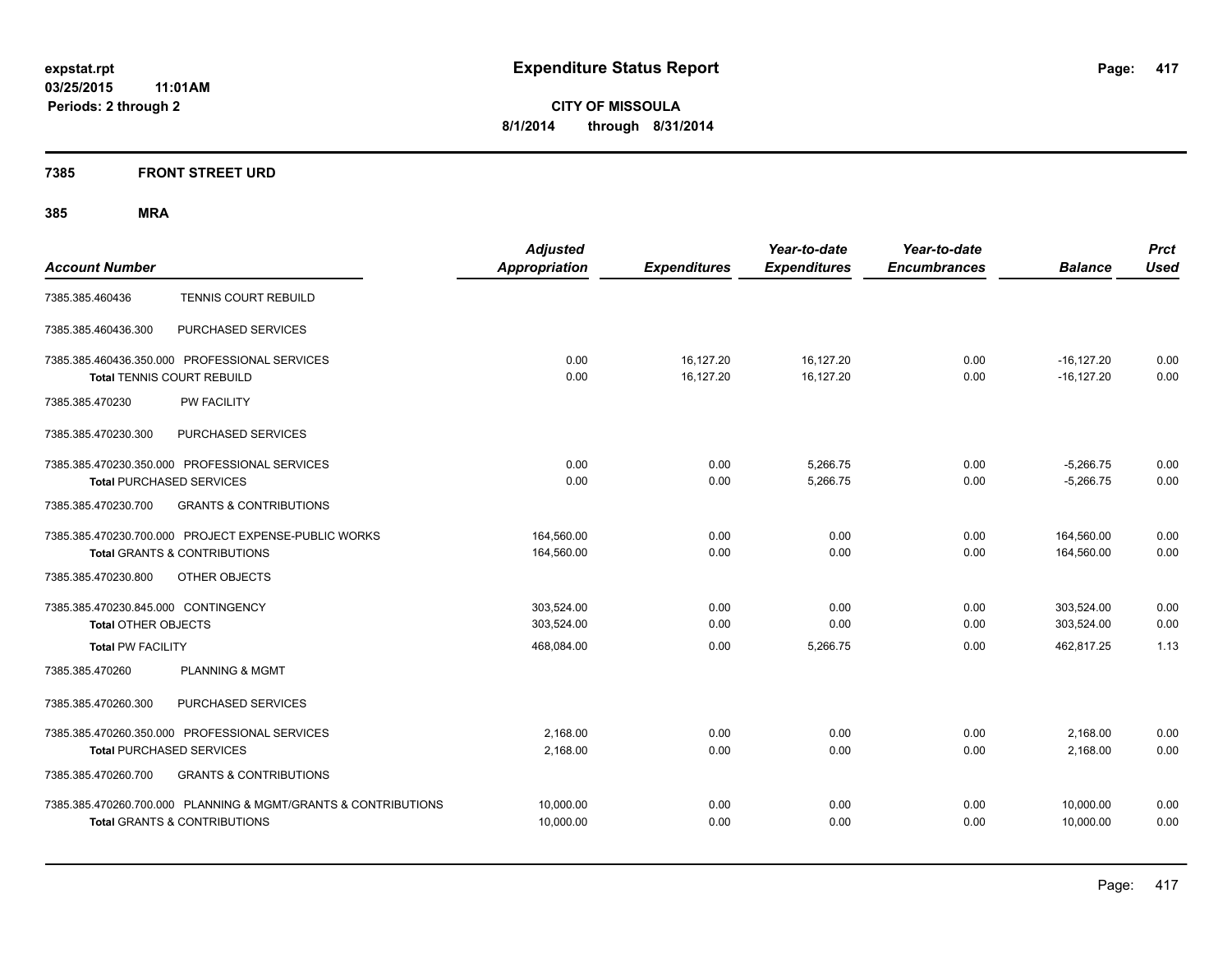**7385 FRONT STREET URD**

| <b>Account Number</b>                                    | <b>Adjusted</b><br><b>Appropriation</b> | <b>Expenditures</b> | Year-to-date<br><b>Expenditures</b> | Year-to-date<br><b>Encumbrances</b> | <b>Balance</b> | <b>Prct</b><br><b>Used</b> |
|----------------------------------------------------------|-----------------------------------------|---------------------|-------------------------------------|-------------------------------------|----------------|----------------------------|
| Total PLANNING & MGMT                                    | 12,168.00                               | 0.00                | 0.00                                | 0.00                                | 12,168.00      | 0.00                       |
| <b>CLEARING &amp; DEMO</b><br>7385.385.470270            |                                         |                     |                                     |                                     |                |                            |
| 7385.385.470270.700<br><b>GRANTS &amp; CONTRIBUTIONS</b> |                                         |                     |                                     |                                     |                |                            |
| <b>Total GRANTS &amp; CONTRIBUTIONS</b>                  | 0.00                                    | 0.00                | 0.00                                | 0.00                                | 0.00           | 0.00                       |
| OTHER OBJECTS<br>7385.385.470270.800                     |                                         |                     |                                     |                                     |                |                            |
| 7385.385.470270.845.000 CONTINGENCY                      | 50,000.00                               | 0.00                | 0.00                                | 0.00                                | 50,000.00      | 0.00                       |
| <b>Total CLEARING &amp; DEMO</b>                         | 50,000.00                               | 0.00                | 0.00                                | 0.00                                | 50,000.00      | 0.00                       |
| FRONT STREET PARKING STRUCTURE<br>7385.385.470281        |                                         |                     |                                     |                                     |                |                            |
| <b>CAPITAL OUTLAY</b><br>7385.385.470281.900             |                                         |                     |                                     |                                     |                |                            |
| <b>Total FRONT STREET PARKING STRUCTURE</b>              | 0.00                                    | 0.00                | 0.00                                | 0.00                                | 0.00           | 0.00                       |
| <b>Total FRONT STREET URD</b>                            | 530,252.00                              | 16,127.20           | 21,393.95                           | 0.00                                | 508,858.05     | 4.03                       |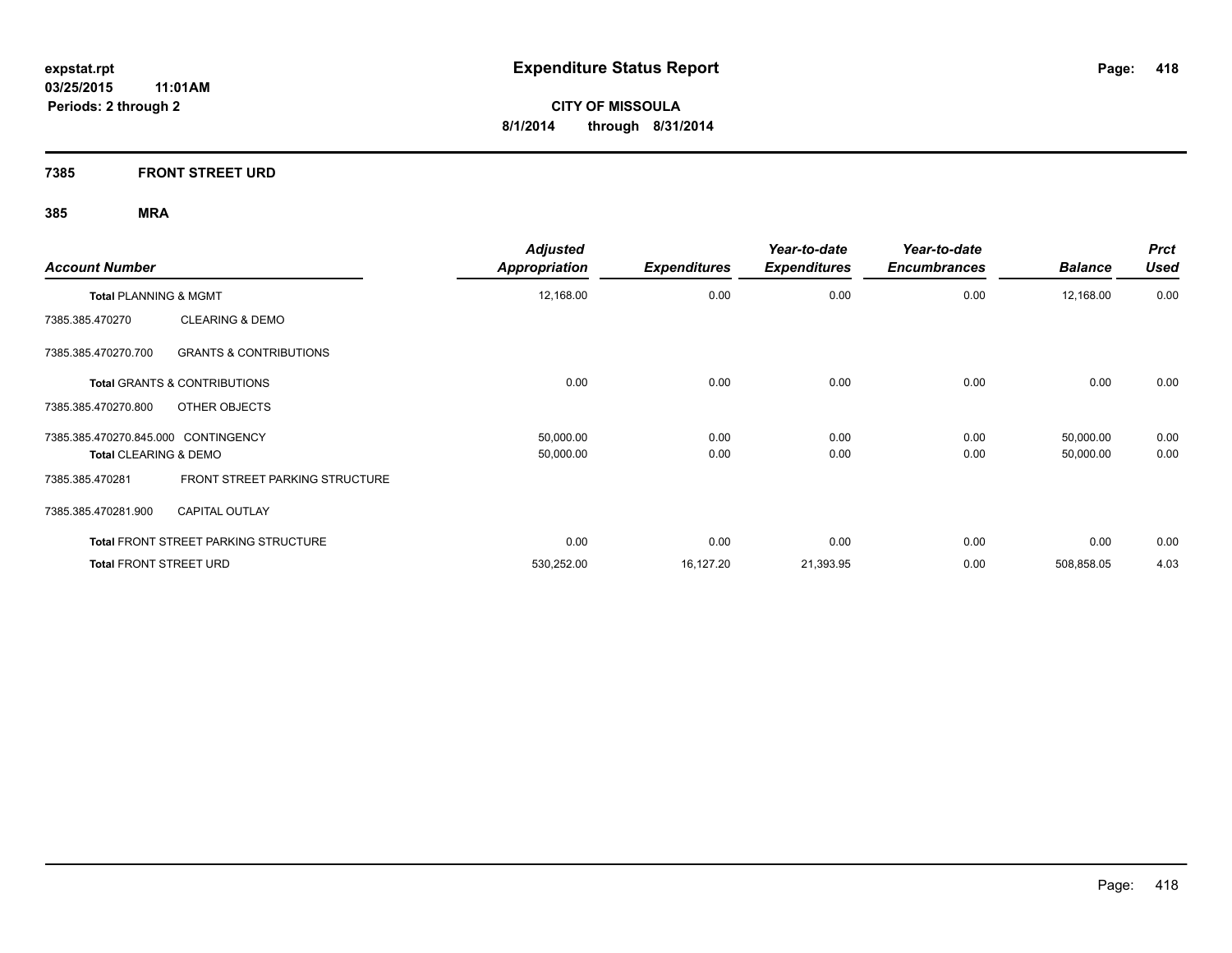**CITY OF MISSOULA 8/1/2014 through 8/31/2014**

# **7386 DEBT SERVICE-SAFEWAY/ST PAT 1.5M**

| <b>Account Number</b> |                                | <b>Adjusted</b><br>Appropriation | <b>Expenditures</b> | Year-to-date<br><b>Expenditures</b> | Year-to-date<br><b>Encumbrances</b> | <b>Balance</b> | <b>Prct</b><br>Used |
|-----------------------|--------------------------------|----------------------------------|---------------------|-------------------------------------|-------------------------------------|----------------|---------------------|
| 7386.385.470220       | <b>ACQUISITION OF PROPERTY</b> |                                  |                     |                                     |                                     |                |                     |
| 7386.385.470220.900   | <b>CAPITAL OUTLAY</b>          |                                  |                     |                                     |                                     |                |                     |
| <b>Total MRA</b>      |                                | 0.00                             | 0.00                | 0.00                                | 0.00                                | 0.00           | 0.00                |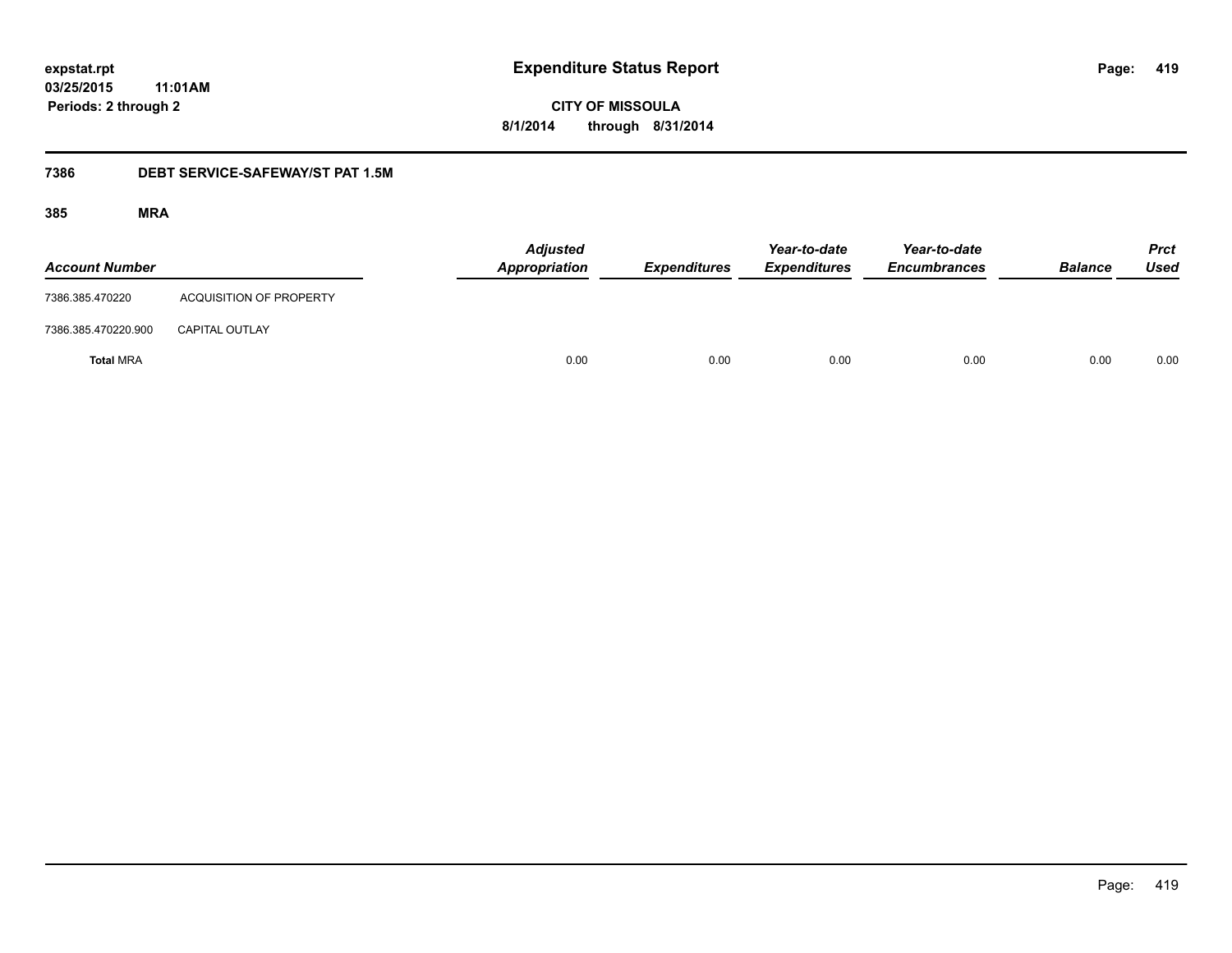**420**

**CITY OF MISSOULA 8/1/2014 through 8/31/2014**

# **7386 DEBT SERVICE-SAFEWAY/ST PAT 1.5M**

| <b>Account Number</b>             |                                                 | <b>Adjusted</b><br><b>Appropriation</b> | <b>Expenditures</b> | Year-to-date<br><b>Expenditures</b> | Year-to-date<br><b>Encumbrances</b> | <b>Balance</b> | <b>Prct</b><br><b>Used</b> |
|-----------------------------------|-------------------------------------------------|-----------------------------------------|---------------------|-------------------------------------|-------------------------------------|----------------|----------------------------|
| 7386.390.490200                   | DEBT SERVICE-SAFEWAY/ST PAT 1.5M                |                                         |                     |                                     |                                     |                |                            |
| 7386.390.490200.600               | <b>DEBT SERVICE</b>                             |                                         |                     |                                     |                                     |                |                            |
| 7386.390.490200.610.000 PRINCIPAL |                                                 | 40,000.00                               | 20,000.00           | 20,000.00                           | 0.00                                | 20,000.00      | 50.00                      |
|                                   | 7386.390.490200.620.000 INTEREST / SERVICE FEES | 94,728.00                               | 48,336.25           | 48,336.25                           | 0.00                                | 46,391.75      | 51.03                      |
|                                   | <b>Total DEBT SERVICE-SAFEWAY/ST PAT 1.5M</b>   | 134,728.00                              | 68,336.25           | 68,336.25                           | 0.00                                | 66,391.75      | 50.72                      |
| 7386.390.490510                   | DS PAYMENTS TO GUARANTOR                        |                                         |                     |                                     |                                     |                |                            |
| 7386.390.490510.600               | <b>DEBT SERVICE</b>                             |                                         |                     |                                     |                                     |                |                            |
| 7386.390.490510.610.000 PRINCIPAL |                                                 | 21,147.00                               | 9,601.00            | 9,601.00                            | 0.00                                | 11,546.00      | 45.40                      |
|                                   | <b>Total DS PAYMENTS TO GUARANTOR</b>           | 21,147.00                               | 9,601.00            | 9,601.00                            | 0.00                                | 11,546.00      | 45.40                      |
|                                   | <b>Total DEBT SERVICE-SAFEWAY/ST PAT 1.5M</b>   | 155,875.00                              | 77,937.25           | 77,937.25                           | 0.00                                | 77,937.75      | 50.00                      |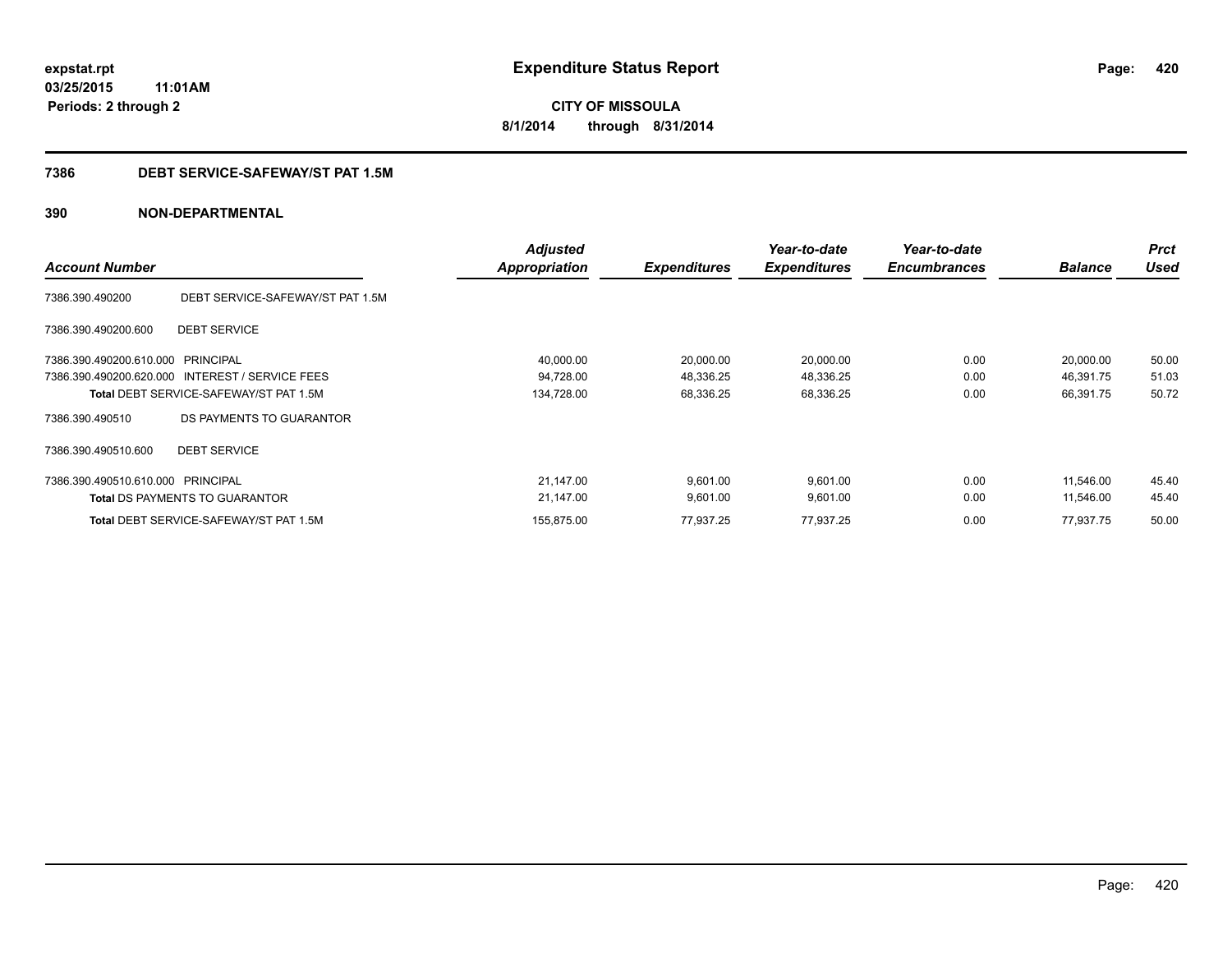**421**

**CITY OF MISSOULA 8/1/2014 through 8/31/2014**

# **7387 DEBT SERVICE-BROWNFIELD RLF 1.125M**

| <b>Account Number</b>             |                                                 | <b>Adjusted</b><br><b>Appropriation</b> | <b>Expenditures</b> | Year-to-date<br><b>Expenditures</b> | Year-to-date<br><b>Encumbrances</b> | <b>Balance</b> | <b>Prct</b><br>Used |
|-----------------------------------|-------------------------------------------------|-----------------------------------------|---------------------|-------------------------------------|-------------------------------------|----------------|---------------------|
| 7387.390.490200                   | DEBT SERVICE-BROWNFIELD RLF 1.125M              |                                         |                     |                                     |                                     |                |                     |
| 7387.390.490200.600               | <b>DEBT SERVICE</b>                             |                                         |                     |                                     |                                     |                |                     |
| 7387.390.490200.610.000 PRINCIPAL |                                                 | 26.625.00                               | 0.00                | 0.00                                | 0.00                                | 26.625.00      | 0.00                |
|                                   | 7387.390.490200.620.000 INTEREST / SERVICE FEES | 5.316.00                                | 0.00                | 0.00                                | 0.00                                | 5.316.00       | 0.00                |
|                                   | Total DEBT SERVICE-BROWNFIELD RLF 1.125M        | 31.941.00                               | 0.00                | 0.00                                | 0.00                                | 31.941.00      | 0.00                |
|                                   | Total DEBT SERVICE-BROWNFIELD RLF 1.125M        | 31,941.00                               | 0.00                | 0.00                                | 0.00                                | 31.941.00      | 0.00                |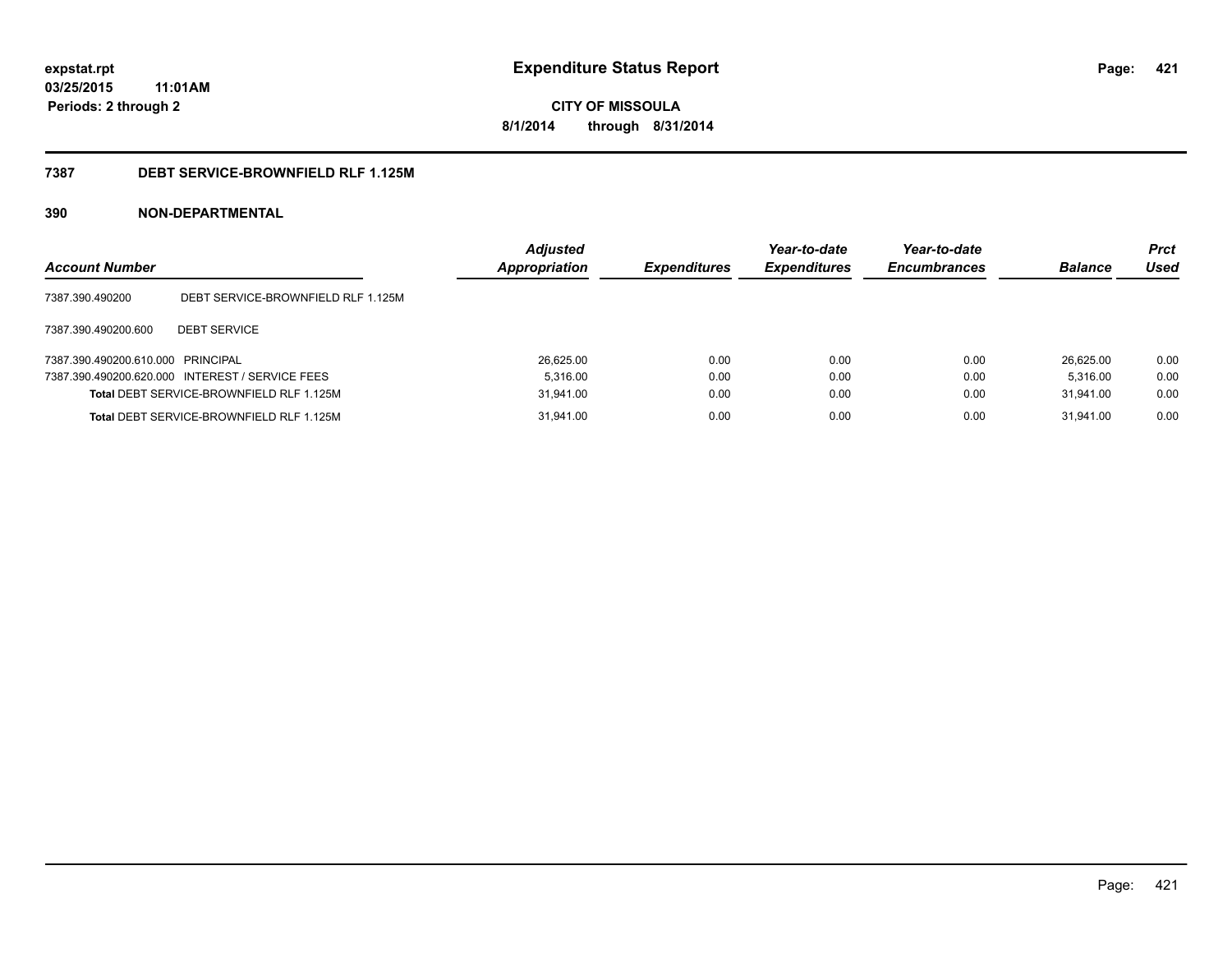**7388 RESERVE-3.6m TIF**

| <b>Account Number</b>  |                                | <b>Adjusted</b><br>Appropriation | <b>Expenditures</b> | Year-to-date<br><b>Expenditures</b> | Year-to-date<br><b>Encumbrances</b> | <b>Balance</b> | Prct<br><b>Used</b> |
|------------------------|--------------------------------|----------------------------------|---------------------|-------------------------------------|-------------------------------------|----------------|---------------------|
| 7388.390.490607        | <b>TRANSFERS TO BROWNFIELD</b> |                                  |                     |                                     |                                     |                |                     |
| 7388.390.490607.800    | OTHER OBJECTS                  |                                  |                     |                                     |                                     |                |                     |
| Total RESERVE-3.6m TIF |                                | 0.00                             | 0.00                | 0.00                                | 0.00                                | 0.00           | 0.00                |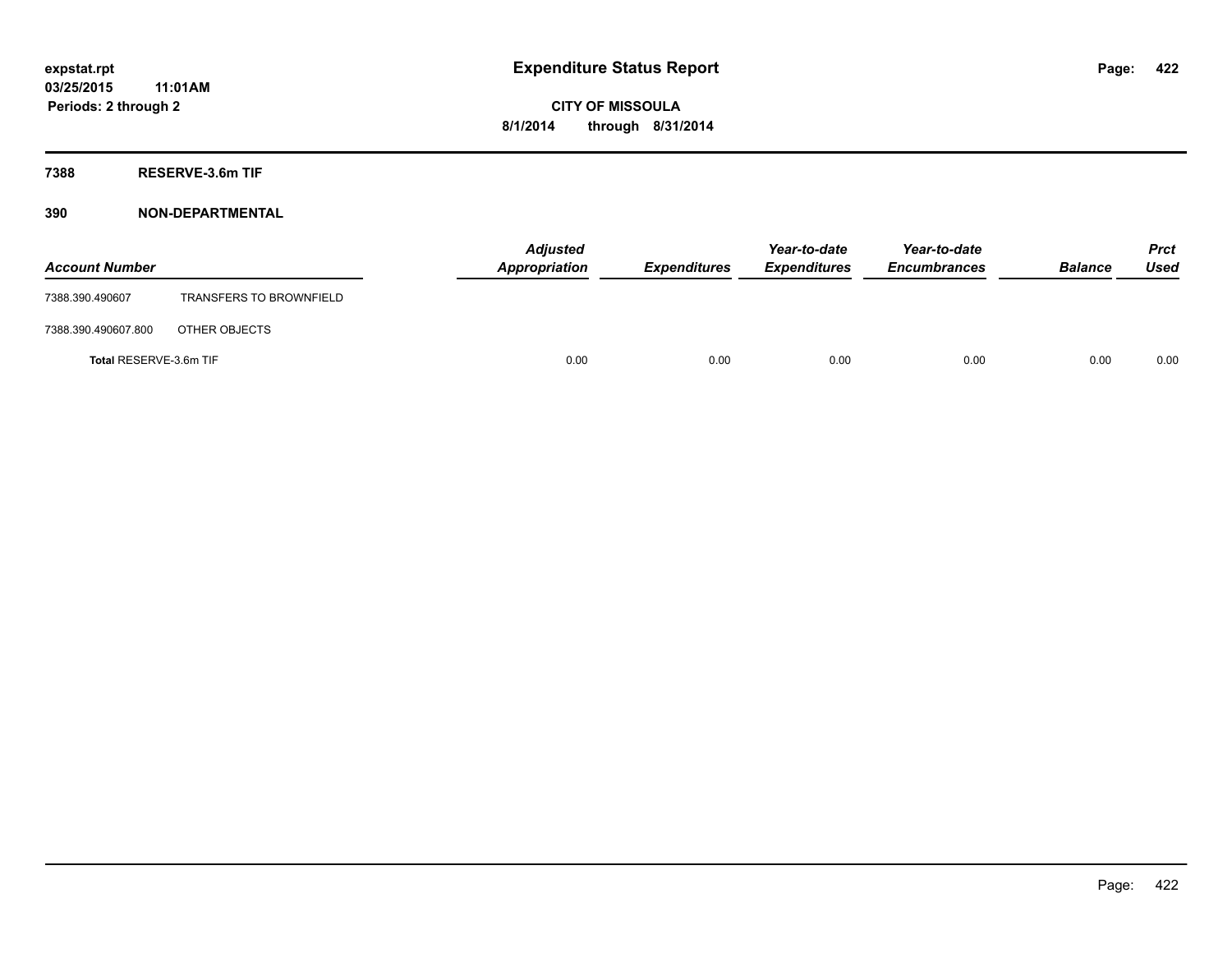# **7389 DEBT SERVICE - 3.6M/5.75M**

| <b>Account Number</b>                                 |                                | <b>Adjusted</b><br><b>Appropriation</b> | <b>Expenditures</b> | Year-to-date<br><b>Expenditures</b> | Year-to-date<br><b>Encumbrances</b> | <b>Balance</b>           | Prct<br><b>Used</b> |
|-------------------------------------------------------|--------------------------------|-----------------------------------------|---------------------|-------------------------------------|-------------------------------------|--------------------------|---------------------|
| 7389.385.470220                                       | <b>ACQUISITION OF PROPERTY</b> |                                         |                     |                                     |                                     |                          |                     |
| 7389.385.470220.600                                   | <b>DEBT SERVICE</b>            |                                         |                     |                                     |                                     |                          |                     |
| 7389.385.470220.610.000 PRINCIPAL<br><b>Total MRA</b> |                                | 500,000.00<br>500,000.00                | 0.00<br>0.00        | 250,000.00<br>250,000.00            | 0.00<br>0.00                        | 250.000.00<br>250,000.00 | 50.00<br>50.00      |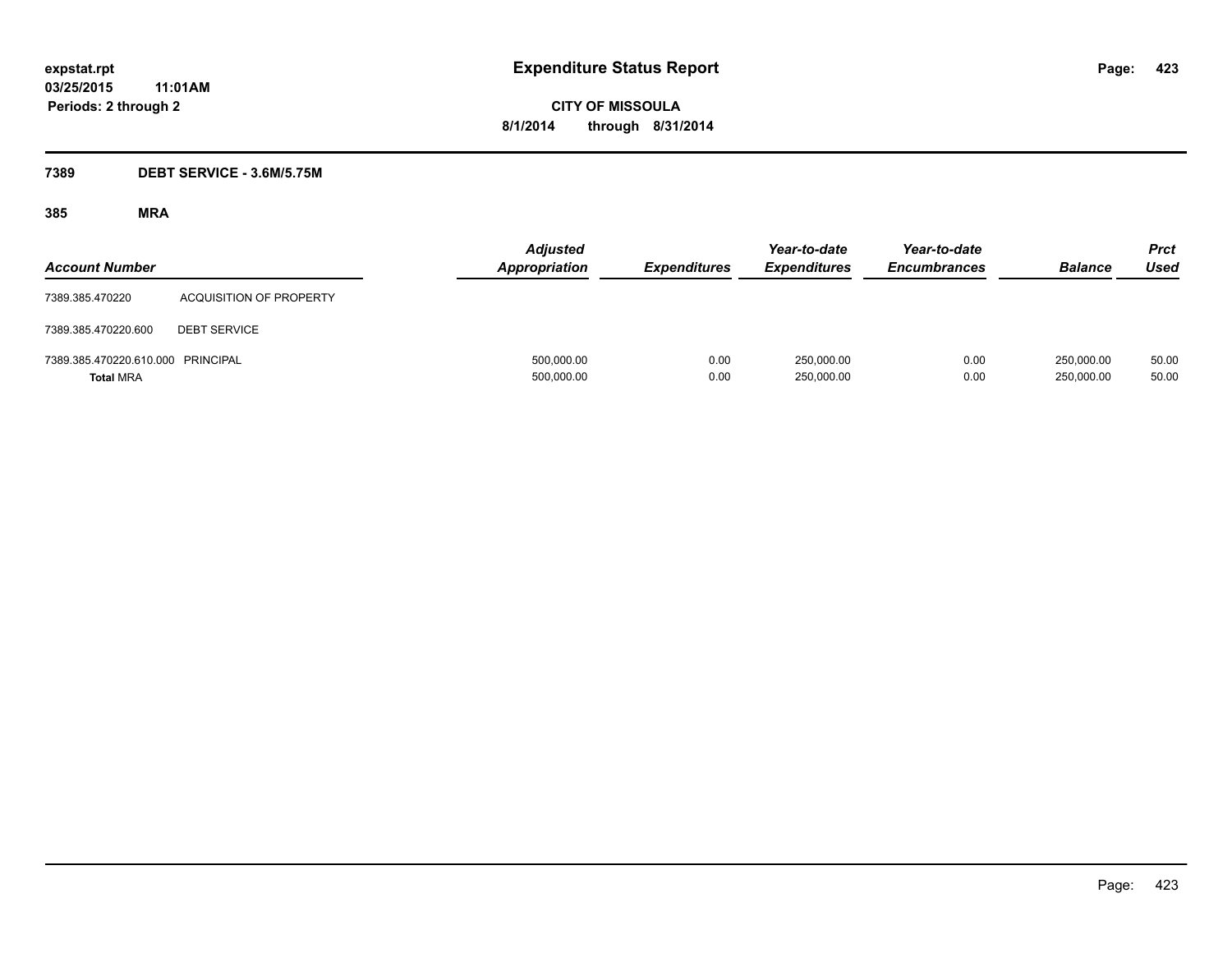#### **7389 DEBT SERVICE - 3.6M/5.75M**

|                                                       |                           | <b>Adjusted</b>      |                     | Year-to-date        | Year-to-date        |                | <b>Prct</b> |
|-------------------------------------------------------|---------------------------|----------------------|---------------------|---------------------|---------------------|----------------|-------------|
| <b>Account Number</b>                                 |                           | <b>Appropriation</b> | <b>Expenditures</b> | <b>Expenditures</b> | <b>Encumbrances</b> | <b>Balance</b> | <b>Used</b> |
| 7389.390.490200                                       | REVENUE BOND DEBT SERVICE |                      |                     |                     |                     |                |             |
| <b>DEBT SERVICE</b><br>7389.390.490200.600            |                           |                      |                     |                     |                     |                |             |
| 7389.390.490200.610.000 PRINCIPAL                     |                           | 110,000.00           | 0.00                | 0.00                | 0.00                | 110,000.00     | 0.00        |
| 7389.390.490200.620.000 INTEREST / SERVICE FEES       |                           | 135,850.00           | 0.00                | 0.00                | 0.00                | 135,850.00     | 0.00        |
| Total REVENUE BOND DEBT SERVICE                       |                           | 245,850.00           | 0.00                | 0.00                | 0.00                | 245,850.00     | 0.00        |
| FY13 \$5.75M DEBT SERVICE<br>7389.390.490210          |                           |                      |                     |                     |                     |                |             |
| <b>DEBT SERVICE</b><br>7389.390.490210.600            |                           |                      |                     |                     |                     |                |             |
| 7389.390.490210.610.000 FY13 5.75M DEBT SVS/PRINCIPAL |                           | 252,000.00           | 0.00                | 0.00                | 0.00                | 252,000.00     | 0.00        |
| 7389.390.490210.620.000 INTEREST / SERVICE FEES       |                           | 174,066.00           | 0.00                | 0.00                | 0.00                | 174,066.00     | 0.00        |
| Total FY13 \$5.75M DEBT SERVICE                       |                           | 426,066.00           | 0.00                | 0.00                | 0.00                | 426,066.00     | 0.00        |
| <b>Total NON-DEPARTMENTAL</b>                         |                           | 671,916.00           | 0.00                | 0.00                | 0.00                | 671,916.00     | 0.00        |
| Total DEBT SERVICE - 3.6M/5.75M                       |                           | 1,171,916.00         | 0.00                | 250,000.00          | 0.00                | 921,916.00     | 21.33       |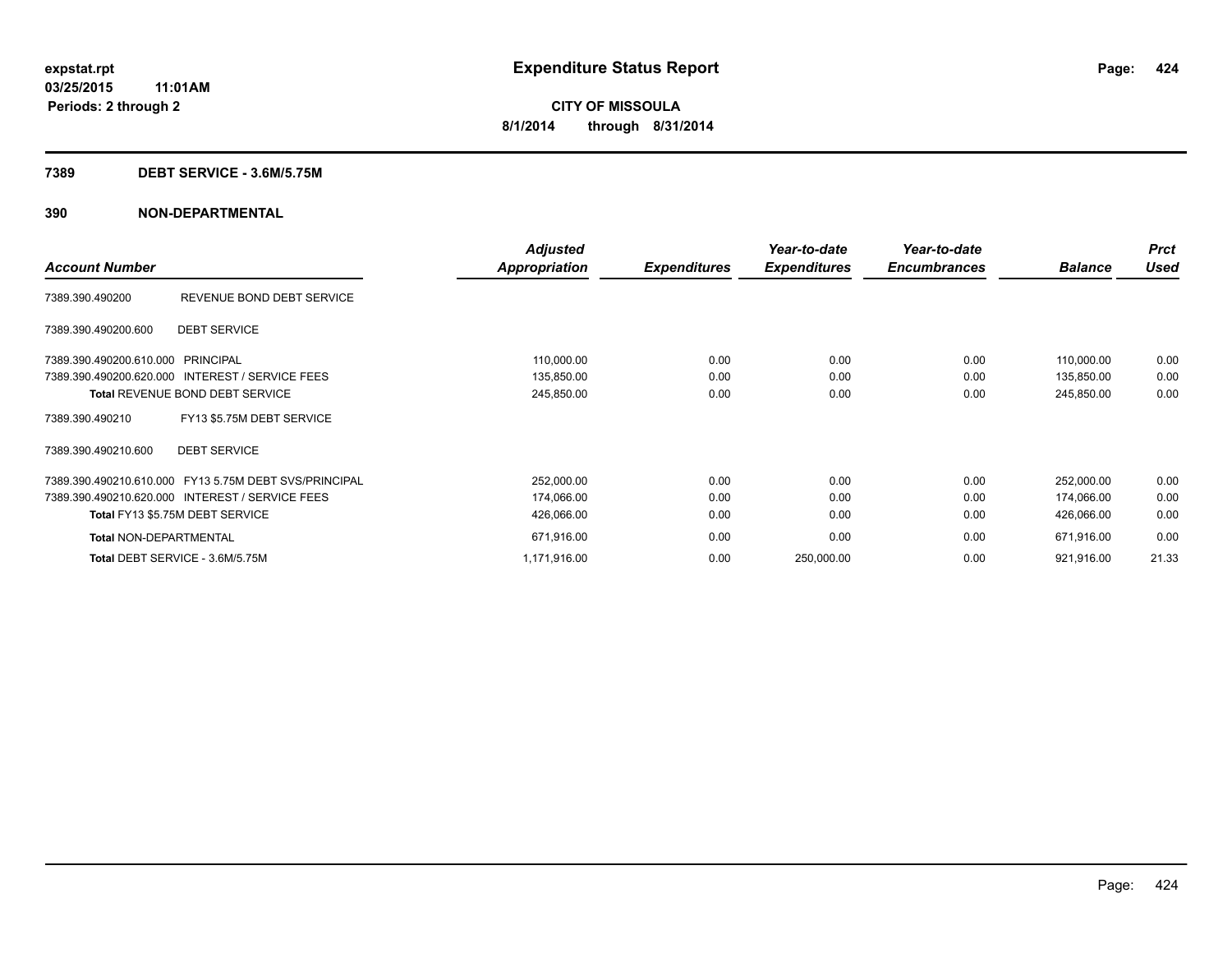**CITY OF MISSOULA 8/1/2014 through 8/31/2014**

# **7390 URDII CLEARING - 3.6M TIF**

| <b>Account Number</b> |                                | <b>Adjusted</b><br>Appropriation | <b>Expenditures</b> | Year-to-date<br><b>Expenditures</b> | Year-to-date<br><b>Encumbrances</b> | <b>Balance</b> | <b>Prct</b><br>Used |
|-----------------------|--------------------------------|----------------------------------|---------------------|-------------------------------------|-------------------------------------|----------------|---------------------|
| 7390.385.490607       | <b>TRANSFERS TO BROWNFIELD</b> |                                  |                     |                                     |                                     |                |                     |
| 7390.385.490607.800   | OTHER OBJECTS                  |                                  |                     |                                     |                                     |                |                     |
| <b>Total MRA</b>      |                                | 0.00                             | 0.00                | 0.00                                | 0.00                                | 0.00           | 0.00                |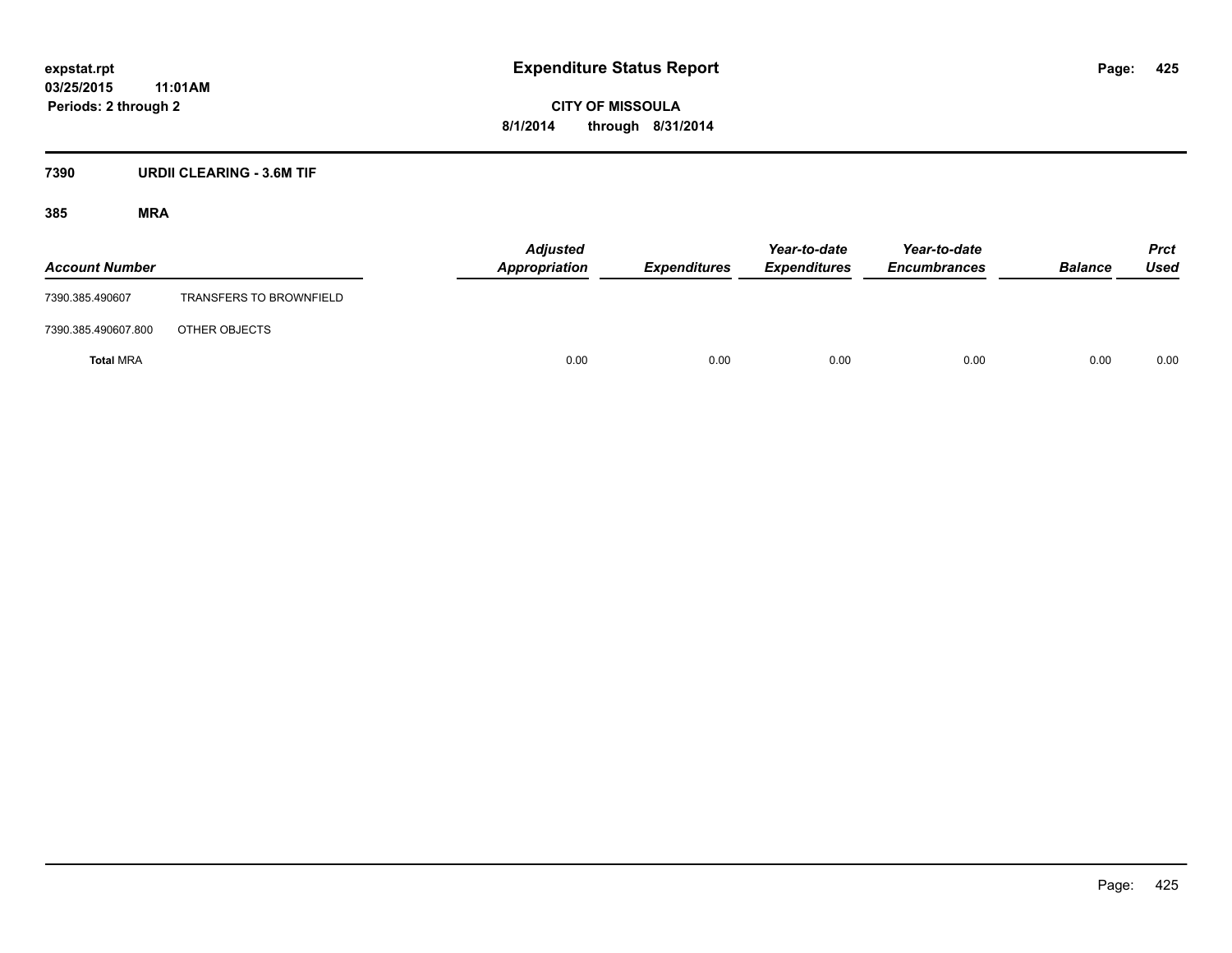#### **7390 URDII CLEARING - 3.6M TIF**

| <b>Account Number</b>  |                                                                                               | <b>Adjusted</b><br><b>Appropriation</b> | <b>Expenditures</b> | Year-to-date<br><b>Expenditures</b> | Year-to-date<br><b>Encumbrances</b> | <b>Balance</b>           | <b>Prct</b><br><b>Used</b> |
|------------------------|-----------------------------------------------------------------------------------------------|-----------------------------------------|---------------------|-------------------------------------|-------------------------------------|--------------------------|----------------------------|
| 7390.390.490601        | TI BOND CLEARING                                                                              |                                         |                     |                                     |                                     |                          |                            |
| 7390.390.490601.800    | OTHER OBJECTS                                                                                 |                                         |                     |                                     |                                     |                          |                            |
| Total TI BOND CLEARING |                                                                                               | 0.00                                    | 0.00                | 0.00                                | 0.00                                | 0.00                     | 0.00                       |
| 7390.390.490604        | TI BOND RESERVE                                                                               |                                         |                     |                                     |                                     |                          |                            |
| 7390.390.490604.800    | OTHER OBJECTS                                                                                 |                                         |                     |                                     |                                     |                          |                            |
|                        | 7390.390.490604.820.000 TRANSFER TO INTERMOUNTAIN BOND DS 7399                                | 146,788.00                              | 0.00                | 0.00                                | 0.00                                | 146,788.00               | 0.00                       |
| Total TI BOND RESERVE  |                                                                                               | 146,788.00                              | 0.00                | 0.00                                | 0.00                                | 146.788.00               | 0.00                       |
| 7390.390.490605        | TRANSFER TO DEBT SERVICE 7389                                                                 |                                         |                     |                                     |                                     |                          |                            |
| 7390.390.490605.800    | OTHER OBJECTS                                                                                 |                                         |                     |                                     |                                     |                          |                            |
|                        | 7390.390.490605.820.000 TRANSFERS TO DEBT SERVICE<br>Total TRANSFER TO DEBT SERVICE 7389      | 921,916.00<br>921,916.00                | 0.00<br>0.00        | 0.00<br>0.00                        | 0.00<br>0.00                        | 921,916.00<br>921,916.00 | 0.00<br>0.00               |
| 7390.390.490606        | <b>DEVELOPMENT TRANSFERS</b>                                                                  |                                         |                     |                                     |                                     |                          |                            |
|                        |                                                                                               |                                         |                     |                                     |                                     |                          |                            |
| 7390.390.490606.800    | OTHER OBJECTS                                                                                 |                                         |                     |                                     |                                     |                          |                            |
|                        | 7390.390.490606.820.000 TRANSFERS TO URD II DEVELOPMENT<br><b>Total DEVELOPMENT TRANSFERS</b> | 616,365.00<br>616,365.00                | 0.00<br>0.00        | 0.00<br>0.00                        | 0.00<br>0.00                        | 616,365.00<br>616,365.00 | 0.00<br>0.00               |
| 7390.390.490607        | <b>TRANSFERS TO BROWNFIELD</b>                                                                |                                         |                     |                                     |                                     |                          |                            |
| 7390.390.490607.800    | OTHER OBJECTS                                                                                 |                                         |                     |                                     |                                     |                          |                            |
|                        | 7390.390.490607.820.000 TRANSFERS TO OTHER FUNDS<br><b>Total TRANSFERS TO BROWNFIELD</b>      | 31,941.00<br>31,941.00                  | 0.00<br>0.00        | 0.00<br>0.00                        | 0.00<br>0.00                        | 31,941.00<br>31,941.00   | 0.00<br>0.00               |
| 7390.390.490608        | TRANSFERS TO SAFEWA/ST PAT                                                                    |                                         |                     |                                     |                                     |                          |                            |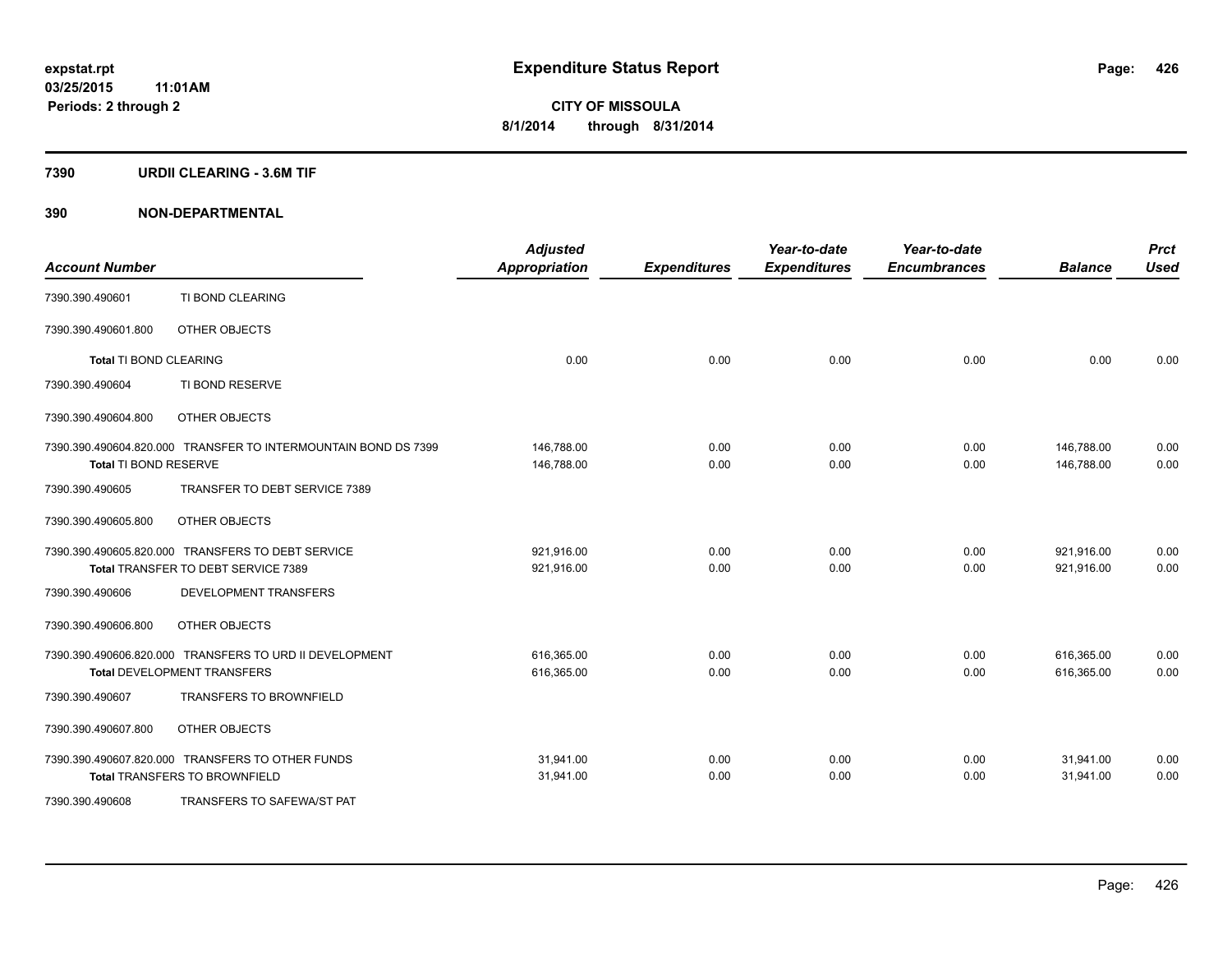#### **7390 URDII CLEARING - 3.6M TIF**

|                                                                  | <b>Adjusted</b> |                     | Year-to-date        | Year-to-date        |                | <b>Prct</b> |
|------------------------------------------------------------------|-----------------|---------------------|---------------------|---------------------|----------------|-------------|
| <b>Account Number</b>                                            | Appropriation   | <b>Expenditures</b> | <b>Expenditures</b> | <b>Encumbrances</b> | <b>Balance</b> | Used        |
| OTHER OBJECTS<br>7390.390.490608.800                             |                 |                     |                     |                     |                |             |
| 7390.390.490608.820.000 TRANSFERS TO OTHER FUNDS-SAFEWAY/ST PATS | 155.875.00      | 0.00                | 0.00                | 0.00                | 155.875.00     | 0.00        |
| <b>Total TRANSFERS TO SAFEWA/ST PAT</b>                          | 155,875.00      | 0.00                | 0.00                | 0.00                | 155.875.00     | 0.00        |
| <b>Total URDII CLEARING - 3.6M TIF</b>                           | 1.872.885.00    | 0.00                | 0.00                | 0.00                | 1.872.885.00   | 0.00        |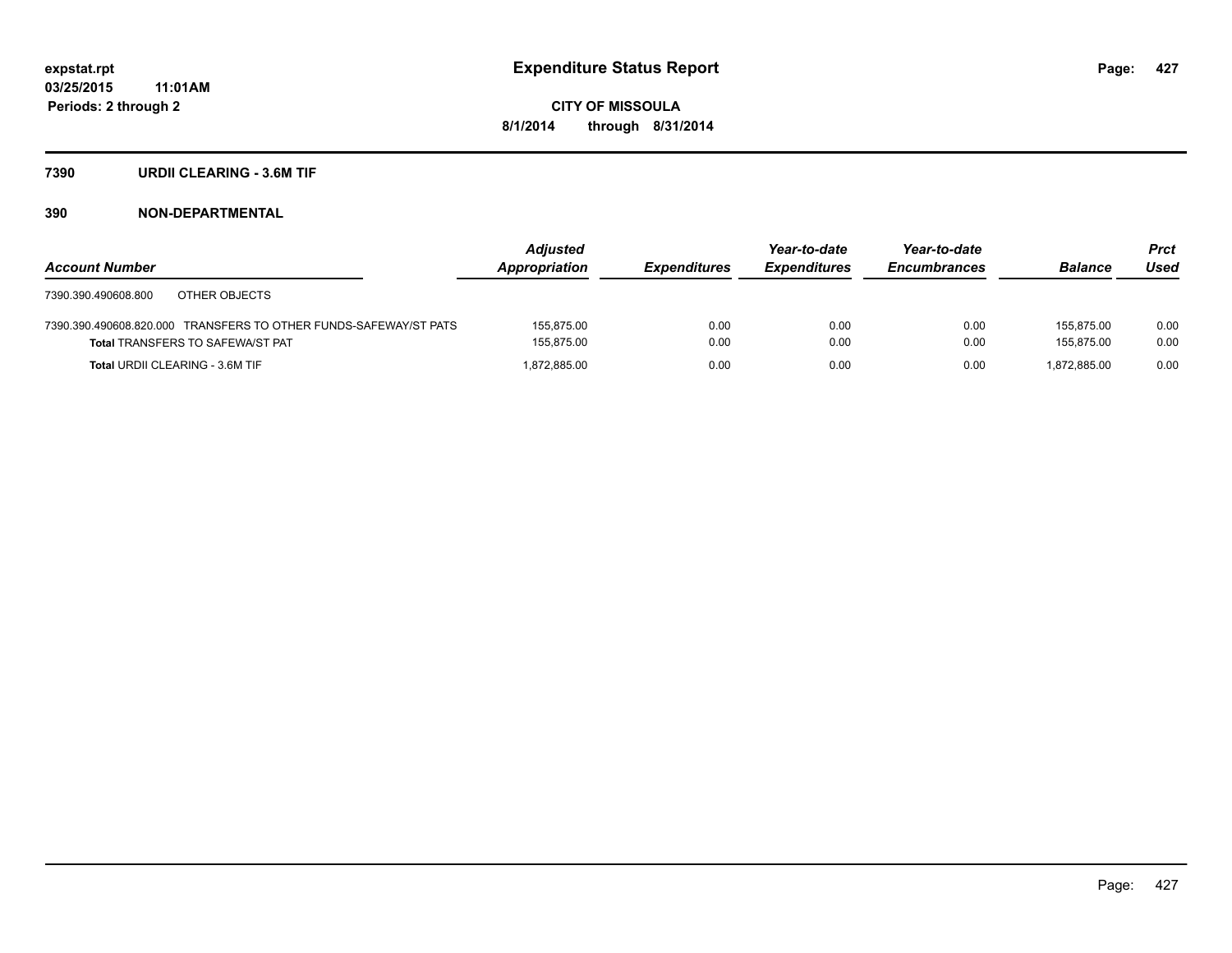**CITY OF MISSOULA 8/1/2014 through 8/31/2014**

**7392 MRA - URD II FUND**

| <b>Account Number</b>                                             |                                                  | <b>Adjusted</b><br><b>Appropriation</b> | <b>Expenditures</b> | Year-to-date<br><b>Expenditures</b> | Year-to-date<br><b>Encumbrances</b> | <b>Balance</b>                 | <b>Prct</b><br><b>Used</b> |
|-------------------------------------------------------------------|--------------------------------------------------|-----------------------------------------|---------------------|-------------------------------------|-------------------------------------|--------------------------------|----------------------------|
| 7392.385.460436                                                   | MRA CTEP/CMAQ                                    |                                         |                     |                                     |                                     |                                |                            |
| 7392.385.460436.300                                               | PURCHASED SERVICES                               |                                         |                     |                                     |                                     |                                |                            |
|                                                                   | <b>Total PURCHASED SERVICES</b>                  | 0.00                                    | 0.00                | 0.00                                | 0.00                                | 0.00                           | 0.00                       |
| 7392.385.460436.900                                               | <b>CAPITAL OUTLAY</b>                            |                                         |                     |                                     |                                     |                                |                            |
| Total MRA CTEP/CMAQ                                               |                                                  | 0.00                                    | 0.00                | 0.00                                | 0.00                                | 0.00                           | 0.00                       |
| 7392.385.470210                                                   | <b>ADMINISTRATION</b>                            |                                         |                     |                                     |                                     |                                |                            |
| 7392.385.470210.300                                               | PURCHASED SERVICES                               |                                         |                     |                                     |                                     |                                |                            |
|                                                                   | <b>Total PURCHASED SERVICES</b>                  | 0.00                                    | 0.00                | 0.00                                | 0.00                                | 0.00                           | 0.00                       |
| 7392.385.470210.800                                               | OTHER OBJECTS                                    |                                         |                     |                                     |                                     |                                |                            |
| <b>Total ADMINISTRATION</b>                                       | 7392.385.470210.820.000 TRANSFERS TO OTHER FUNDS | 250,000.00<br>250,000.00                | 0.00<br>0.00        | 0.00<br>0.00                        | 0.00<br>0.00                        | 250,000.00<br>250,000.00       | 0.00<br>0.00               |
| 7392.385.470220                                                   | <b>ACQUISITION OF PROPERTY</b>                   |                                         |                     |                                     |                                     |                                |                            |
| 7392.385.470220.800                                               | OTHER OBJECTS                                    |                                         |                     |                                     |                                     |                                |                            |
| 7392.385.470220.845.000 CONTINGENCY<br><b>Total OTHER OBJECTS</b> |                                                  | 50.000.00<br>50,000.00                  | 0.00<br>0.00        | 0.00<br>0.00                        | 0.00<br>0.00                        | 50,000.00<br>50,000.00         | 0.00<br>0.00               |
| 7392.385.470220.900                                               | CAPITAL OUTLAY                                   |                                         |                     |                                     |                                     |                                |                            |
| 7392.385.470220.910.000 LAND<br><b>Total CAPITAL OUTLAY</b>       |                                                  | 0.00<br>0.00                            | 0.00<br>0.00        | 115,264.00<br>115,264.00            | 0.00<br>0.00                        | $-115,264.00$<br>$-115,264.00$ | 0.00<br>0.00               |
|                                                                   | Total ACQUISITION OF PROPERTY                    | 50,000.00                               | 0.00                | 115,264.00                          | 0.00                                | $-65,264.00$                   | 230.53                     |
| 7392.385.470230                                                   | <b>PW FACILITY</b>                               |                                         |                     |                                     |                                     |                                |                            |
| 7392.385.470230.300                                               | PURCHASED SERVICES                               |                                         |                     |                                     |                                     |                                |                            |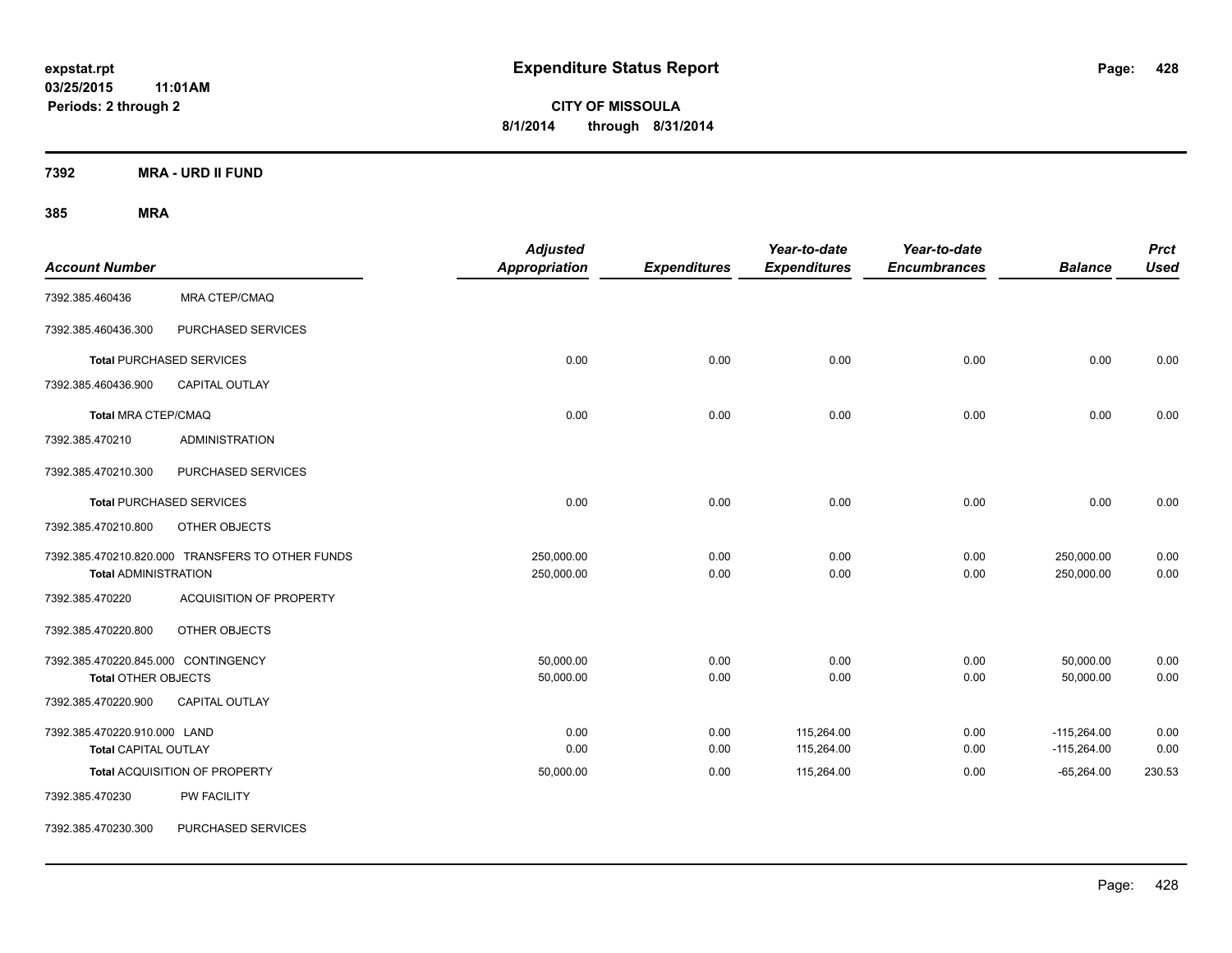**Periods: 2 through 2**

**CITY OF MISSOULA 8/1/2014 through 8/31/2014**

**7392 MRA - URD II FUND**

| <b>Account Number</b>                                                                                      | <b>Adjusted</b><br><b>Appropriation</b> | <b>Expenditures</b>  | Year-to-date<br><b>Expenditures</b> | Year-to-date<br><b>Encumbrances</b> | <b>Balance</b>           | <b>Prct</b><br><b>Used</b> |
|------------------------------------------------------------------------------------------------------------|-----------------------------------------|----------------------|-------------------------------------|-------------------------------------|--------------------------|----------------------------|
| 7392.385.470230.350.000 PROFESSIONAL SERVICES<br><b>Total PURCHASED SERVICES</b>                           | 159,272.00<br>159,272.00                | 3,289.50<br>3,289.50 | 3,289.50<br>3,289.50                | 0.00<br>0.00                        | 155,982.50<br>155,982.50 | 2.07<br>2.07               |
| <b>GRANTS &amp; CONTRIBUTIONS</b><br>7392.385.470230.700                                                   |                                         |                      |                                     |                                     |                          |                            |
| 7392.385.470230.700.000 GRANTS & CONTRIBUTIONS<br><b>Total GRANTS &amp; CONTRIBUTIONS</b>                  | 6,207.00<br>6,207.00                    | 0.00<br>0.00         | 0.00<br>0.00                        | 0.00<br>0.00                        | 6,207.00<br>6,207.00     | 0.00<br>0.00               |
| 7392.385.470230.800<br>OTHER OBJECTS                                                                       |                                         |                      |                                     |                                     |                          |                            |
| 7392.385.470230.845.000 CONTINGENCY<br><b>Total OTHER OBJECTS</b><br>CAPITAL OUTLAY<br>7392.385.470230.900 | 411,369.00<br>411,369.00                | 0.00<br>0.00         | 0.00<br>0.00                        | 0.00<br>0.00                        | 411,369.00<br>411,369.00 | 0.00<br>0.00               |
| 7392.385.470230.930.000 IMPROVEMENTS<br><b>Total CAPITAL OUTLAY</b>                                        | 680,000.00<br>680,000.00                | 0.00<br>0.00         | 0.00<br>0.00                        | 0.00<br>0.00                        | 680,000.00<br>680,000.00 | 0.00<br>0.00               |
| <b>Total PW FACILITY</b>                                                                                   | 1,256,848.00                            | 3,289.50             | 3,289.50                            | 0.00                                | 1,253,558.50             | 0.26                       |
| <b>REHAB LOANS</b><br>7392.385.470240                                                                      |                                         |                      |                                     |                                     |                          |                            |
| <b>GRANTS &amp; CONTRIBUTIONS</b><br>7392.385.470240.700                                                   |                                         |                      |                                     |                                     |                          |                            |
| 7392.385.470240.700.000 GRANTS & CONTRIBUTIONS<br><b>Total REHAB LOANS</b>                                 | 75,000.00<br>75,000.00                  | 0.00<br>0.00         | 0.00<br>0.00                        | 0.00<br>0.00                        | 75,000.00<br>75,000.00   | 0.00<br>0.00               |
| *** Title Not Found ***<br>7392.385.470241                                                                 |                                         |                      |                                     |                                     |                          |                            |
| 7392.385.470241.300<br>PURCHASED SERVICES                                                                  |                                         |                      |                                     |                                     |                          |                            |
| <b>Total PURCHASED SERVICES</b>                                                                            | 0.00                                    | 0.00                 | 0.00                                | 0.00                                | 0.00                     | 0.00                       |
| 7392.385.470241.700<br><b>GRANTS &amp; CONTRIBUTIONS</b>                                                   |                                         |                      |                                     |                                     |                          |                            |
| <b>Total GRANTS &amp; CONTRIBUTIONS</b>                                                                    | 0.00                                    | 0.00                 | 0.00                                | 0.00                                | 0.00                     | 0.00                       |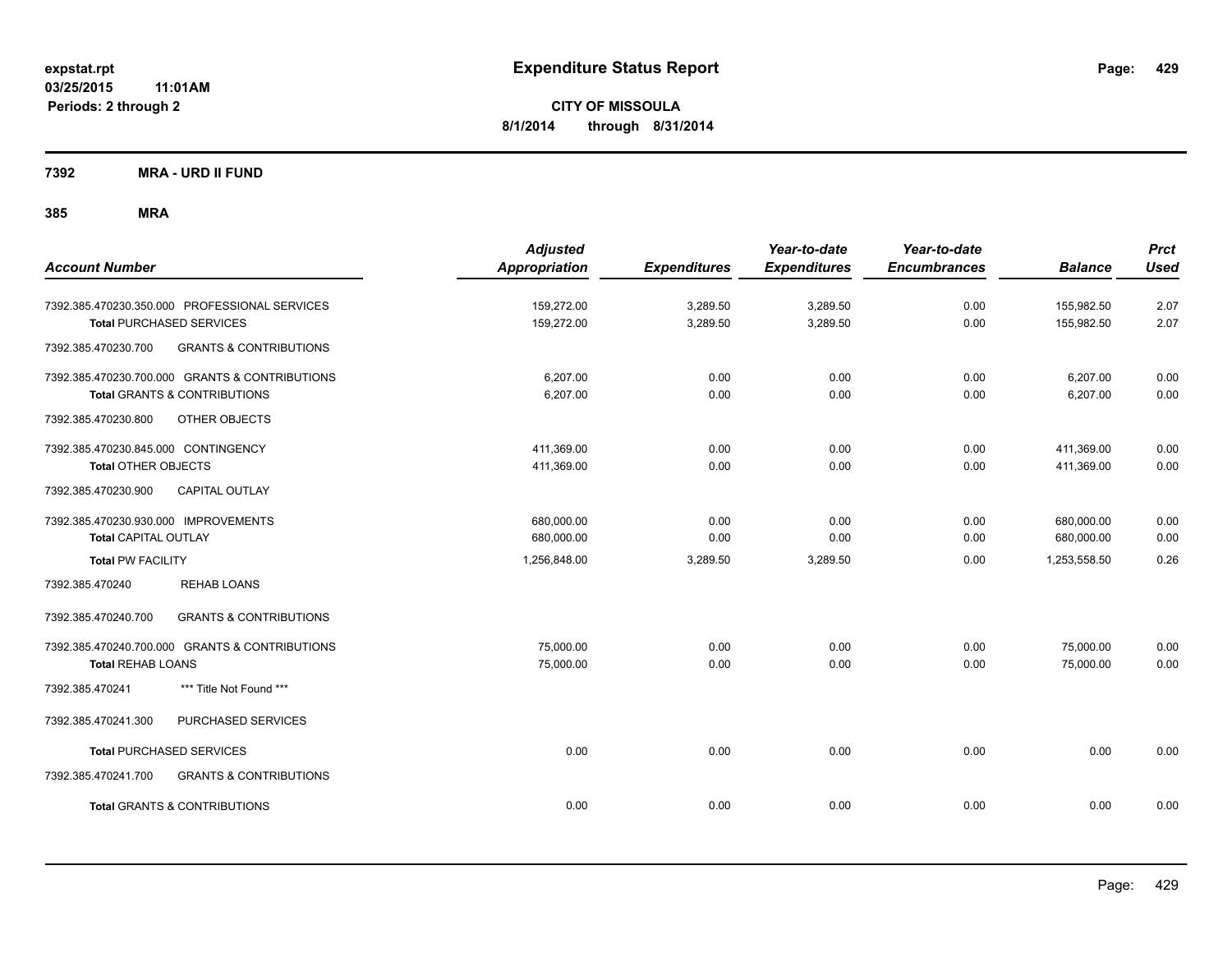**CITY OF MISSOULA 8/1/2014 through 8/31/2014**

**7392 MRA - URD II FUND**

| <b>Account Number</b>               |                                                | <b>Adjusted</b><br>Appropriation | <b>Expenditures</b> | Year-to-date<br><b>Expenditures</b> | Year-to-date<br><b>Encumbrances</b> | <b>Balance</b> | <b>Prct</b><br><b>Used</b> |
|-------------------------------------|------------------------------------------------|----------------------------------|---------------------|-------------------------------------|-------------------------------------|----------------|----------------------------|
| 7392.385.470241.800                 | OTHER OBJECTS                                  |                                  |                     |                                     |                                     |                |                            |
| <b>Total OTHER OBJECTS</b>          |                                                | 0.00                             | 0.00                | 0.00                                | 0.00                                | 0.00           | 0.00                       |
| 7392.385.470241.900                 | <b>CAPITAL OUTLAY</b>                          |                                  |                     |                                     |                                     |                |                            |
| Total *** Title Not Found ***       |                                                | 0.00                             | 0.00                | 0.00                                | 0.00                                | 0.00           | 0.00                       |
| 7392.385.470250                     | <b>RELOCATION PAYMENTS</b>                     |                                  |                     |                                     |                                     |                |                            |
| 7392.385.470250.800                 | OTHER OBJECTS                                  |                                  |                     |                                     |                                     |                |                            |
|                                     | <b>Total RELOCATION PAYMENTS</b>               | 0.00                             | 0.00                | 0.00                                | 0.00                                | 0.00           | 0.00                       |
| 7392.385.470260                     | <b>PLANNING &amp; MGMT</b>                     |                                  |                     |                                     |                                     |                |                            |
| 7392.385.470260.300                 | PURCHASED SERVICES                             |                                  |                     |                                     |                                     |                |                            |
|                                     | 7392.385.470260.350.000 PROFESSIONAL SERVICES  | 10,000.00                        | 0.00                | 0.00                                | 0.00                                | 10,000.00      | 0.00                       |
|                                     | <b>Total PURCHASED SERVICES</b>                | 10,000.00                        | 0.00                | 0.00                                | 0.00                                | 10,000.00      | 0.00                       |
| 7392.385.470260.700                 | <b>GRANTS &amp; CONTRIBUTIONS</b>              |                                  |                     |                                     |                                     |                |                            |
|                                     | <b>Total GRANTS &amp; CONTRIBUTIONS</b>        | 0.00                             | 0.00                | 0.00                                | 0.00                                | 0.00           | 0.00                       |
| 7392.385.470260.800                 | OTHER OBJECTS                                  |                                  |                     |                                     |                                     |                |                            |
| 7392.385.470260.845.000 CONTINGENCY |                                                | 50,000.00                        | 0.00                | 0.00                                | 0.00                                | 50,000.00      | 0.00                       |
| <b>Total OTHER OBJECTS</b>          |                                                | 50,000.00                        | 0.00                | 0.00                                | 0.00                                | 50,000.00      | 0.00                       |
| <b>Total PLANNING &amp; MGMT</b>    |                                                | 60,000.00                        | 0.00                | 0.00                                | 0.00                                | 60,000.00      | 0.00                       |
| 7392.385.470270                     | <b>CLEARING &amp; DEMO</b>                     |                                  |                     |                                     |                                     |                |                            |
| 7392.385.470270.700                 | <b>GRANTS &amp; CONTRIBUTIONS</b>              |                                  |                     |                                     |                                     |                |                            |
|                                     | 7392.385.470270.700.000 GRANTS & CONTRIBUTIONS | 17,400.00                        | 0.00                | 0.00                                | 0.00                                | 17,400.00      | 0.00                       |
|                                     | <b>Total GRANTS &amp; CONTRIBUTIONS</b>        | 17,400.00                        | 0.00                | 0.00                                | 0.00                                | 17,400.00      | 0.00                       |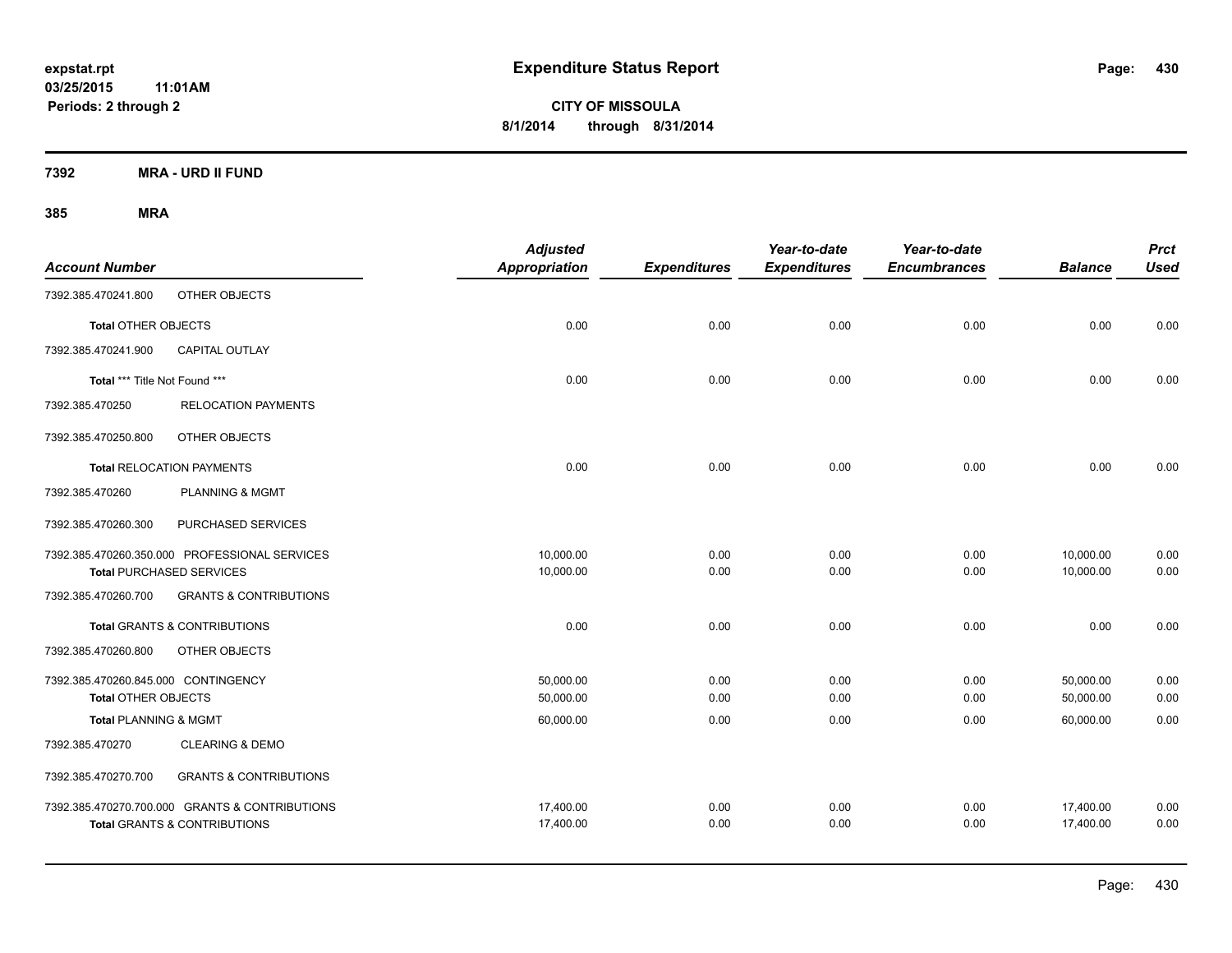**7392 MRA - URD II FUND**

| <b>Account Number</b>                                      |                                         | <b>Adjusted</b><br><b>Appropriation</b> | <b>Expenditures</b> | Year-to-date<br><b>Expenditures</b> | Year-to-date<br><b>Encumbrances</b> | <b>Balance</b>           | <b>Prct</b><br><b>Used</b> |
|------------------------------------------------------------|-----------------------------------------|-----------------------------------------|---------------------|-------------------------------------|-------------------------------------|--------------------------|----------------------------|
| 7392.385.470270.800                                        | OTHER OBJECTS                           |                                         |                     |                                     |                                     |                          |                            |
| 7392.385.470270.845.000 CONTINGENCY<br>Total OTHER OBJECTS |                                         | 100,000.00<br>100,000.00                | 0.00<br>0.00        | 0.00<br>0.00                        | 0.00<br>0.00                        | 100,000.00<br>100,000.00 | 0.00<br>0.00               |
| 7392.385.470270.900                                        | CAPITAL OUTLAY                          |                                         |                     |                                     |                                     |                          |                            |
| <b>Total CAPITAL OUTLAY</b>                                |                                         | 0.00                                    | 0.00                | 0.00                                | 0.00                                | 0.00                     | 0.00                       |
| Total CLEARING & DEMO                                      |                                         | 117,400.00                              | 0.00                | 0.00                                | 0.00                                | 117,400.00               | 0.00                       |
| 7392.385.470280                                            | 2006 Millsite TIF - 3.6M                |                                         |                     |                                     |                                     |                          |                            |
| 7392.385.470280.900                                        | CAPITAL OUTLAY                          |                                         |                     |                                     |                                     |                          |                            |
| Total 2006 Millsite TIF - 3.6M                             |                                         | 0.00                                    | 0.00                | 0.00                                | 0.00                                | 0.00                     | 0.00                       |
| 7392.385.470290                                            | BROWNFIELD RLF 1.125M                   |                                         |                     |                                     |                                     |                          |                            |
| 7392.385.470290.700                                        | <b>GRANTS &amp; CONTRIBUTIONS</b>       |                                         |                     |                                     |                                     |                          |                            |
|                                                            | <b>Total GRANTS &amp; CONTRIBUTIONS</b> | 0.00                                    | 0.00                | 0.00                                | 0.00                                | 0.00                     | 0.00                       |
| 7392.385.470290.900                                        | CAPITAL OUTLAY                          |                                         |                     |                                     |                                     |                          |                            |
|                                                            | Total BROWNFIELD RLF 1.125M             | 0.00                                    | 0.00                | 0.00                                | 0.00                                | 0.00                     | 0.00                       |
| 7392.385.470300                                            | SAFEWAY/ST PAT 1.5M                     |                                         |                     |                                     |                                     |                          |                            |
| 7392.385.470300.900                                        | CAPITAL OUTLAY                          |                                         |                     |                                     |                                     |                          |                            |
| Total SAFEWAY/ST PAT 1.5M                                  |                                         | 0.00                                    | 0.00                | 0.00                                | 0.00                                | 0.00                     | 0.00                       |
| 7392.385.470301                                            | 5.75M SILVER PARK/WYOMIN/MRL            |                                         |                     |                                     |                                     |                          |                            |
| 7392.385.470301.300                                        | PURCHASED SERVICES                      |                                         |                     |                                     |                                     |                          |                            |
|                                                            | <b>Total PURCHASED SERVICES</b>         | 0.00                                    | 0.00                | 0.00                                | 0.00                                | 0.00                     | 0.00                       |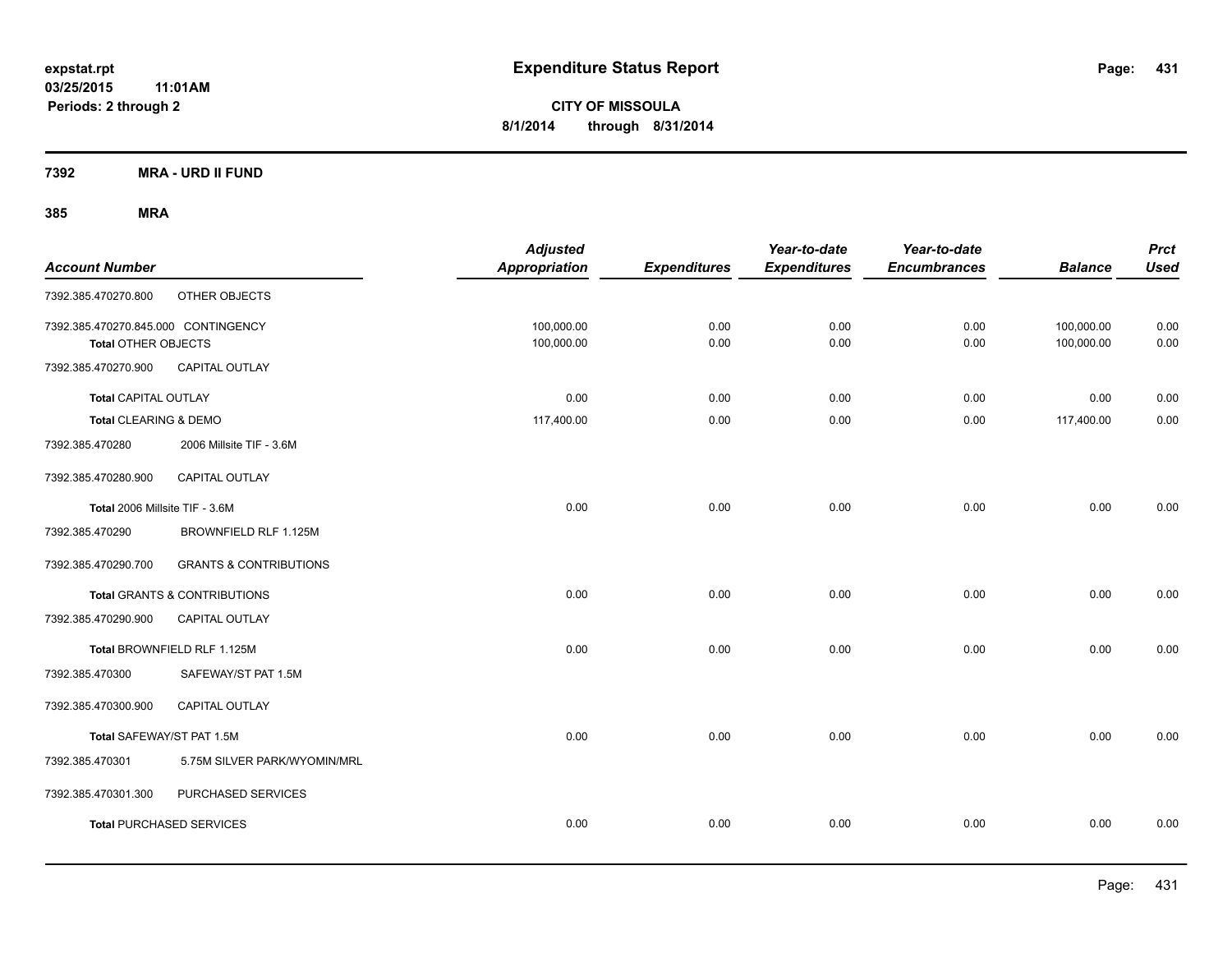**CITY OF MISSOULA 8/1/2014 through 8/31/2014**

**7392 MRA - URD II FUND**

| <b>Account Number</b>                        | <b>Adjusted</b><br><b>Appropriation</b> | <b>Expenditures</b> | Year-to-date<br><b>Expenditures</b> | Year-to-date<br><b>Encumbrances</b> | <b>Balance</b> | <b>Prct</b><br>Used |
|----------------------------------------------|-----------------------------------------|---------------------|-------------------------------------|-------------------------------------|----------------|---------------------|
| OTHER OBJECTS<br>7392.385.470301.800         |                                         |                     |                                     |                                     |                |                     |
| <b>Total OTHER OBJECTS</b>                   | 0.00                                    | 0.00                | 0.00                                | 0.00                                | 0.00           | 0.00                |
| 7392.385.470301.900<br><b>CAPITAL OUTLAY</b> |                                         |                     |                                     |                                     |                |                     |
| Total 5.75M SILVER PARK/WYOMIN/MRL           | 0.00                                    | 0.00                | 0.00                                | 0.00                                | 0.00           | 0.00                |
| Total MRA - URD II FUND                      | 1,809,248.00                            | 3.289.50            | 118,553.50                          | 0.00                                | 1.690.694.50   | 6.55                |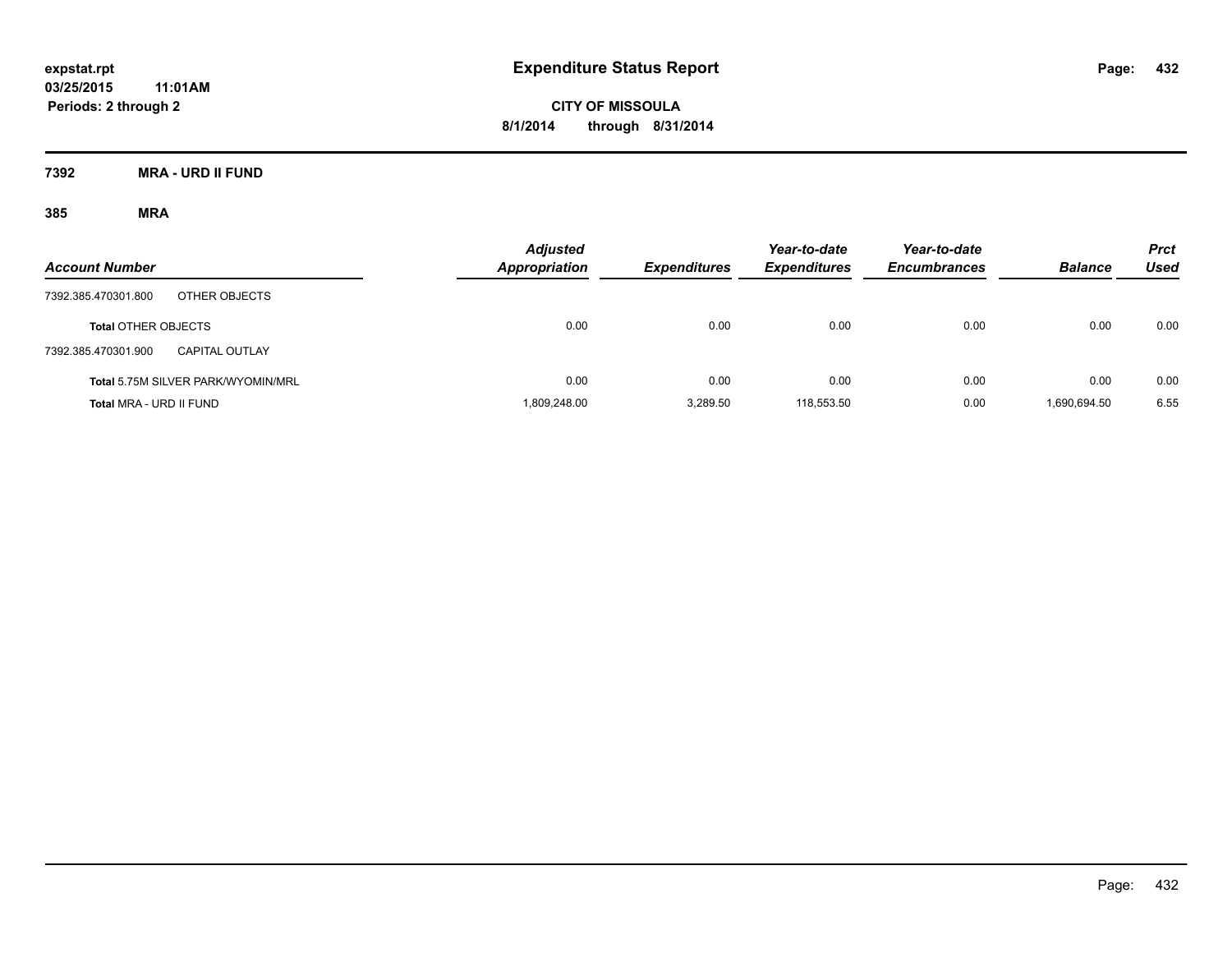**CITY OF MISSOULA 8/1/2014 through 8/31/2014**

**7393 MRA - URD III FUND**

**385 MRA**

| <b>Account Number</b>                   |                                                         | <b>Adjusted</b><br><b>Appropriation</b> | <b>Expenditures</b> | Year-to-date<br><b>Expenditures</b> | Year-to-date<br><b>Encumbrances</b> | <b>Balance</b> | <b>Prct</b><br><b>Used</b> |
|-----------------------------------------|---------------------------------------------------------|-----------------------------------------|---------------------|-------------------------------------|-------------------------------------|----------------|----------------------------|
| 7393.385.470210                         | <b>ADMINISTRATION</b>                                   |                                         |                     |                                     |                                     |                |                            |
| 7393.385.470210.100                     | PERSONAL SERVICES                                       |                                         |                     |                                     |                                     |                |                            |
|                                         | 7393.385.470210.110.000 SALARIES AND WAGES              | 331,208.00                              | 34,730.93           | 44,773.53                           | 0.00                                | 286.434.47     | 13.52                      |
|                                         | 7393.385.470210.120.000 OVERTIME/TERMINATION            | 5.000.00                                | 0.00                | 0.00                                | 0.00                                | 5.000.00       | 0.00                       |
|                                         | 7393.385.470210.140.000 EMPLOYER CONTRIBUTIONS          | 111,443.00                              | 9,897.11            | 18,932.67                           | 0.00                                | 92,510.33      | 16.99                      |
|                                         | 7393.385.470210.141.000 STATE RETIREMENT CONTRIBUTIONS  | 319.00                                  | 34.73               | 44.77                               | 0.00                                | 274.23         | 14.03                      |
| <b>Total PERSONAL SERVICES</b>          |                                                         | 447,970.00                              | 44,662.77           | 63,750.97                           | 0.00                                | 384,219.03     | 14.23                      |
| 7393.385.470210.200                     | <b>SUPPLIES</b>                                         |                                         |                     |                                     |                                     |                |                            |
| 7393.385.470210.210.000 OFFICE SUPPLIES |                                                         | 4,000.00                                | 85.89               | 214.98                              | 0.00                                | 3,785.02       | 5.37                       |
|                                         | 7393.385.470210.220.000 OPERATING SUPPLIES              | 500.00                                  | 0.00                | 0.00                                | 0.00                                | 500.00         | 0.00                       |
| 7393.385.470210.230.000                 | REPAIR/MAINTENANCE                                      | 828.00                                  | 0.00                | 0.00                                | 0.00                                | 828.00         | 0.00                       |
| 7393.385.470210.231.000                 | <b>GASOLINE</b>                                         | 400.00                                  | 32.26               | 32.26                               | 0.00                                | 367.74         | 8.07                       |
| 7393.385.470210.240.000 OTHER SUPPLIES  |                                                         | 3,398.00                                | 0.00                | 0.00                                | 0.00                                | 3,398.00       | 0.00                       |
| <b>Total SUPPLIES</b>                   |                                                         | 9,126.00                                | 118.15              | 247.24                              | 0.00                                | 8,878.76       | 2.71                       |
| 7393.385.470210.300                     | <b>PURCHASED SERVICES</b>                               |                                         |                     |                                     |                                     |                |                            |
| 7393.385.470210.310.000                 | <b>COMMUNICATIONS</b>                                   | 800.00                                  | 63.94               | 63.94                               | 0.00                                | 736.06         | 7.99                       |
| 7393.385.470210.320.000                 | PRINTING & DUPLICATING                                  | 3,000.00                                | 336.09              | 336.09                              | 0.00                                | 2,663.91       | 11.20                      |
|                                         | 7393.385.470210.330.000 PUBLICITY, SUBSCRIPTIONS & DUES | 3,000.00                                | 0.00                | 100.00                              | 0.00                                | 2,900.00       | 3.33                       |
| 7393.385.470210.344.000                 | TELEPHONE SERVICE                                       | 1,300.00                                | 61.65               | 61.65                               | 0.00                                | 1,238.35       | 4.74                       |
| 7393.385.470210.345.000 GARBAGE         |                                                         | 565.00                                  | 44.12               | 88.47                               | 0.00                                | 476.53         | 15.66                      |
|                                         | 7393.385.470210.350.000 PROFESSIONAL SERVICES           | 130.823.00                              | 0.00                | 0.00                                | 0.00                                | 130,823.00     | 0.00                       |
|                                         | 7393.385.470210.360.000 REPAIR & MAINTENANCE            | 6,990.00                                | 316.81              | 316.81                              | 0.00                                | 6.673.19       | 4.53                       |
| 7393.385.470210.370.000 TRAVEL          |                                                         | 3,500.00                                | 0.00                | 0.00                                | 0.00                                | 3,500.00       | 0.00                       |
| 7393.385.470210.380.000 TRAINING        |                                                         | 4,500.00                                | 0.00                | 0.00                                | 0.00                                | 4,500.00       | 0.00                       |
|                                         | 7393.385.470210.390.000 OTHER PURCHASED SERVICES        | 500.00                                  | 0.00                | 0.00                                | 0.00                                | 500.00         | 0.00                       |
| <b>Total PURCHASED SERVICES</b>         |                                                         | 154,978.00                              | 822.61              | 966.96                              | 0.00                                | 154,011.04     | 0.62                       |

7393.385.470210.700 GRANTS & CONTRIBUTIONS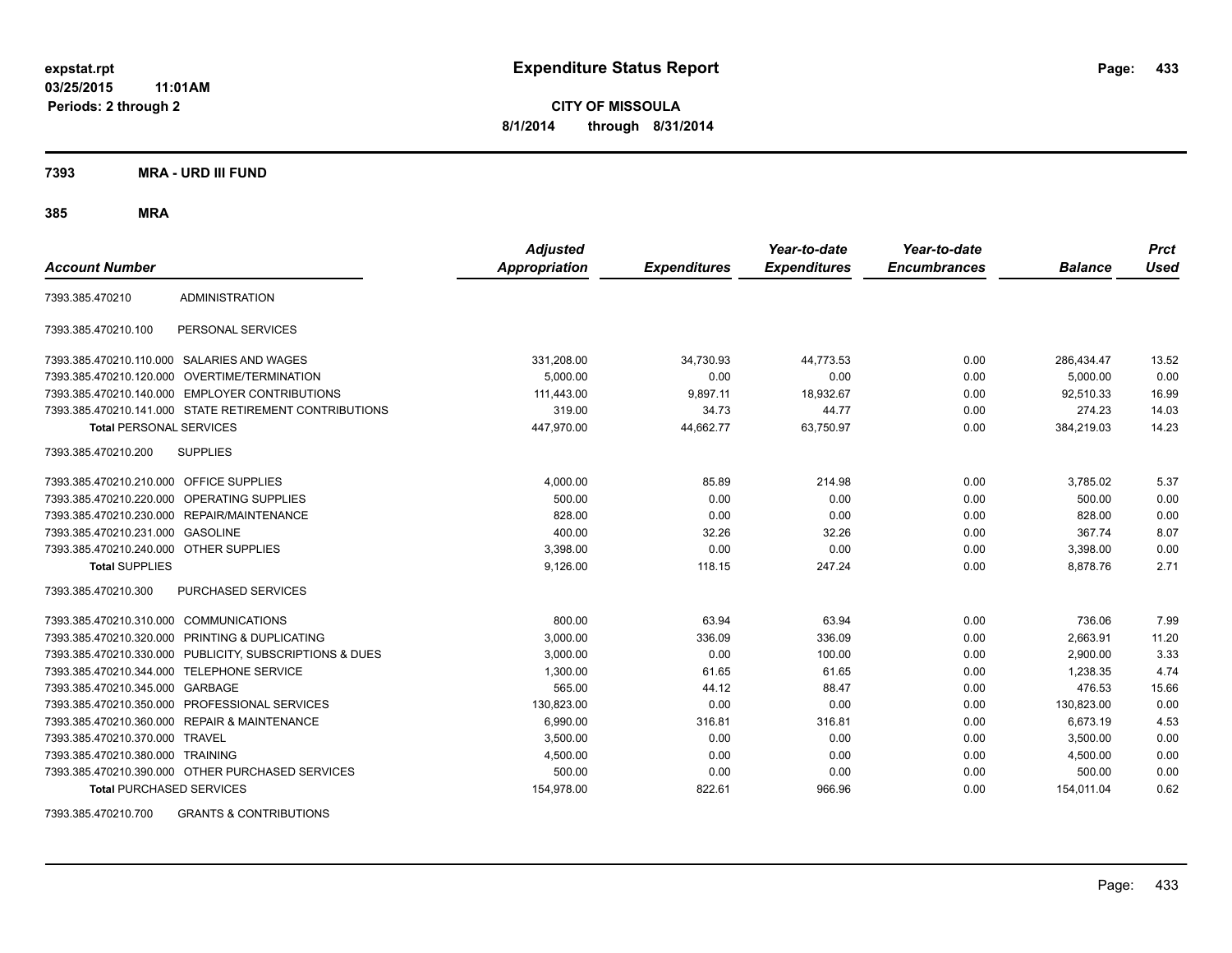**7393 MRA - URD III FUND**

| <b>Account Number</b>                                    | <b>Adjusted</b><br><b>Appropriation</b> | <b>Expenditures</b> | Year-to-date<br><b>Expenditures</b> | Year-to-date<br><b>Encumbrances</b> | <b>Balance</b> | <b>Prct</b><br><b>Used</b> |
|----------------------------------------------------------|-----------------------------------------|---------------------|-------------------------------------|-------------------------------------|----------------|----------------------------|
| <b>Total GRANTS &amp; CONTRIBUTIONS</b>                  | 0.00                                    | 0.00                | 0.00                                | 0.00                                | 0.00           | 0.00                       |
| 7393.385.470210.800<br>OTHER OBJECTS                     |                                         |                     |                                     |                                     |                |                            |
| <b>Total OTHER OBJECTS</b>                               | 0.00                                    | 0.00                | 0.00                                | 0.00                                | 0.00           | 0.00                       |
| 7393.385.470210.900<br><b>CAPITAL OUTLAY</b>             |                                         |                     |                                     |                                     |                |                            |
| 7393.385.470210.940.000 MACHINERY & EQUIPMENT            | 30.000.00                               | 0.00                | 0.00                                | 0.00                                | 30,000.00      | 0.00                       |
| <b>Total CAPITAL OUTLAY</b>                              | 30,000.00                               | 0.00                | 0.00                                | 0.00                                | 30,000.00      | 0.00                       |
| <b>Total ADMINISTRATION</b>                              | 642,074.00                              | 45,603.53           | 64,965.17                           | 0.00                                | 577,108.83     | 10.12                      |
| <b>ACQUISITION OF PROPERTY</b><br>7393.385.470220        |                                         |                     |                                     |                                     |                |                            |
| OTHER OBJECTS<br>7393.385.470220.800                     |                                         |                     |                                     |                                     |                |                            |
| Total ACQUISITION OF PROPERTY                            | 0.00                                    | 0.00                | 0.00                                | 0.00                                | 0.00           | 0.00                       |
| 7393.385.470230<br>PW FACILITY                           |                                         |                     |                                     |                                     |                |                            |
| 7393.385.470230.300<br>PURCHASED SERVICES                |                                         |                     |                                     |                                     |                |                            |
| 7393.385.470230.350.000 PROFESSIONAL SERVICES            | 233,117.00                              | 20,568.48           | 20,568.48                           | 0.00                                | 212,548.52     | 8.82                       |
| <b>Total PURCHASED SERVICES</b>                          | 233,117.00                              | 20,568.48           | 20,568.48                           | 0.00                                | 212,548.52     | 8.82                       |
| 7393.385.470230.700<br><b>GRANTS &amp; CONTRIBUTIONS</b> |                                         |                     |                                     |                                     |                |                            |
| 7393.385.470230.700.000 GRANTS & CONTRIBUTIONS           | 1,857,624.00                            | 954,140.48          | 954,140.48                          | 0.00                                | 903,483.52     | 51.36                      |
| <b>Total GRANTS &amp; CONTRIBUTIONS</b>                  | 1,857,624.00                            | 954,140.48          | 954,140.48                          | 0.00                                | 903.483.52     | 51.36                      |
| 7393.385.470230.800<br>OTHER OBJECTS                     |                                         |                     |                                     |                                     |                |                            |
| 7393.385.470230.845.000 CONTINGENCY                      | 534,332.00                              | 0.00                | 0.00                                | 0.00                                | 534,332.00     | 0.00                       |
| <b>Total OTHER OBJECTS</b>                               | 534,332.00                              | 0.00                | 0.00                                | 0.00                                | 534,332.00     | 0.00                       |
| 7393.385.470230.900<br><b>CAPITAL OUTLAY</b>             |                                         |                     |                                     |                                     |                |                            |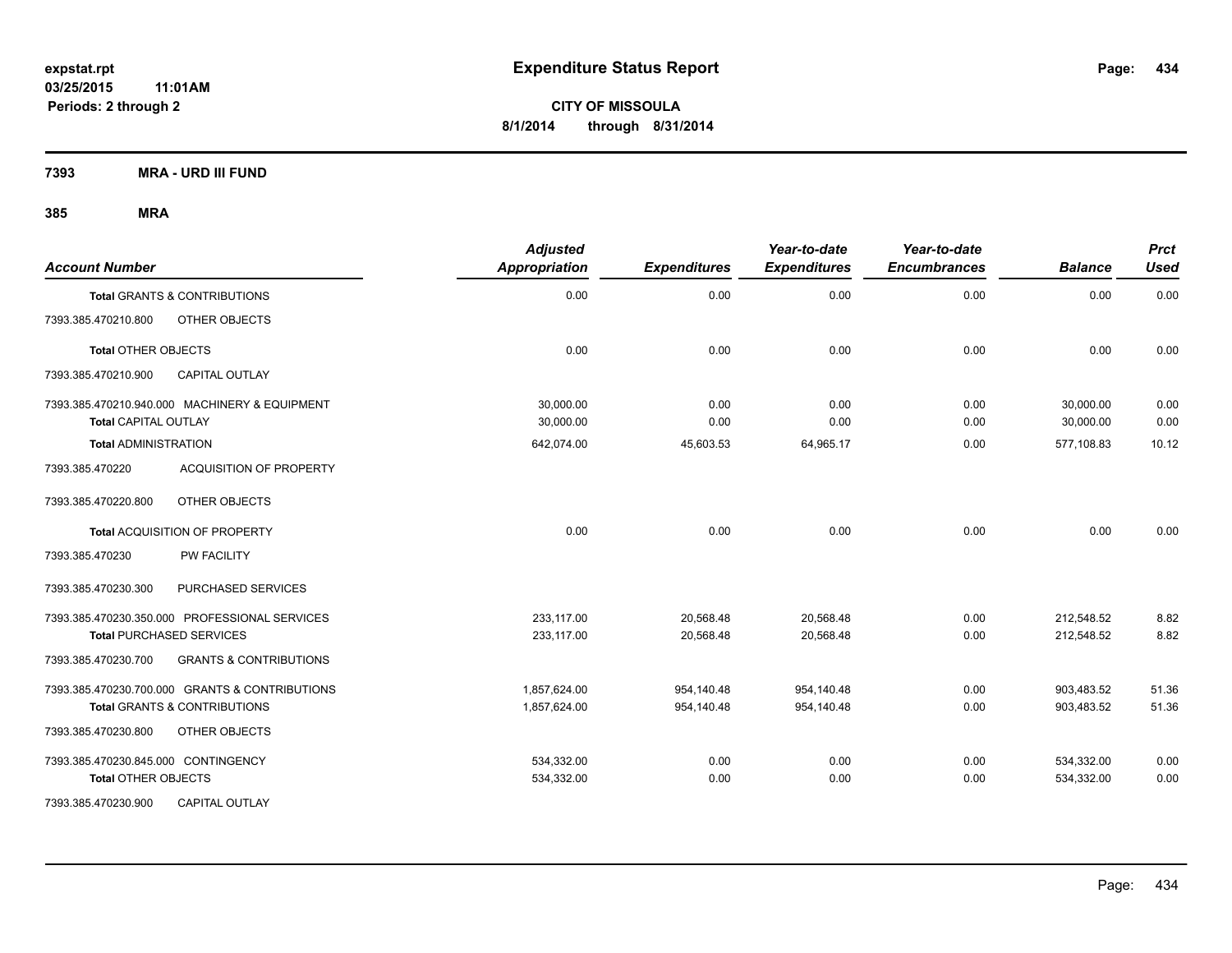**7393 MRA - URD III FUND**

| <b>Account Number</b>                                               |                                                | <b>Adjusted</b><br><b>Appropriation</b> | <b>Expenditures</b> | Year-to-date<br><b>Expenditures</b> | Year-to-date<br><b>Encumbrances</b> | <b>Balance</b>               | <b>Prct</b><br><b>Used</b> |
|---------------------------------------------------------------------|------------------------------------------------|-----------------------------------------|---------------------|-------------------------------------|-------------------------------------|------------------------------|----------------------------|
| 7393.385.470230.930.000 IMPROVEMENTS<br><b>Total CAPITAL OUTLAY</b> |                                                | 2,115,956.00<br>2,115,956.00            | 0.00<br>0.00        | 138.00<br>138.00                    | 0.00<br>0.00                        | 2,115,818.00<br>2,115,818.00 | 0.01<br>0.01               |
| <b>Total PW FACILITY</b>                                            |                                                | 4,741,029.00                            | 974,708.96          | 974,846.96                          | 0.00                                | 3,766,182.04                 | 20.56                      |
| 7393.385.470240                                                     | <b>REHAB LOANS</b>                             |                                         |                     |                                     |                                     |                              |                            |
| 7393.385.470240.700                                                 | <b>GRANTS &amp; CONTRIBUTIONS</b>              |                                         |                     |                                     |                                     |                              |                            |
| <b>Total REHAB LOANS</b>                                            | 7393.385.470240.700.000 GRANTS & CONTRIBUTIONS | 300,000.00<br>300,000.00                | 0.00<br>0.00        | 0.00<br>0.00                        | 0.00<br>0.00                        | 300,000.00<br>300,000.00     | 0.00<br>0.00               |
| 7393.385.470250                                                     | <b>RELOCATION PAYMENTS</b>                     |                                         |                     |                                     |                                     |                              |                            |
| 7393.385.470250.800                                                 | OTHER OBJECTS                                  |                                         |                     |                                     |                                     |                              |                            |
| 7393.385.470250.845.000 CONTINGENCY                                 | <b>Total RELOCATION PAYMENTS</b>               | 50,000.00<br>50,000.00                  | 0.00<br>0.00        | 0.00<br>0.00                        | 0.00<br>0.00                        | 50,000.00<br>50,000.00       | 0.00<br>0.00               |
| 7393.385.470260                                                     | PLANNING & MGMT                                |                                         |                     |                                     |                                     |                              |                            |
| 7393.385.470260.300                                                 | PURCHASED SERVICES                             |                                         |                     |                                     |                                     |                              |                            |
|                                                                     | 7393.385.470260.350.000 PROFESSIONAL SERVICES  | 134,867.00                              | 9,084.04            | 9,084.04                            | 0.00                                | 125,782.96                   | 6.74                       |
|                                                                     | <b>Total PURCHASED SERVICES</b>                | 134,867.00                              | 9,084.04            | 9,084.04                            | 0.00                                | 125,782.96                   | 6.74                       |
| 7393.385.470260.700                                                 | <b>GRANTS &amp; CONTRIBUTIONS</b>              |                                         |                     |                                     |                                     |                              |                            |
|                                                                     | <b>Total GRANTS &amp; CONTRIBUTIONS</b>        | 0.00                                    | 0.00                | 0.00                                | 0.00                                | 0.00                         | 0.00                       |
| 7393.385.470260.800                                                 | OTHER OBJECTS                                  |                                         |                     |                                     |                                     |                              |                            |
| 7393.385.470260.845.000 CONTINGENCY                                 |                                                | 100,000.00                              | 0.00                | 0.00                                | 0.00                                | 100,000.00                   | 0.00                       |
| <b>Total OTHER OBJECTS</b>                                          |                                                | 100,000.00                              | 0.00                | 0.00                                | 0.00                                | 100,000.00                   | 0.00                       |
| <b>Total PLANNING &amp; MGMT</b>                                    |                                                | 234,867.00                              | 9,084.04            | 9,084.04                            | 0.00                                | 225,782.96                   | 3.87                       |
| 7393.385.470270                                                     | <b>CLEARING &amp; DEMO</b>                     |                                         |                     |                                     |                                     |                              |                            |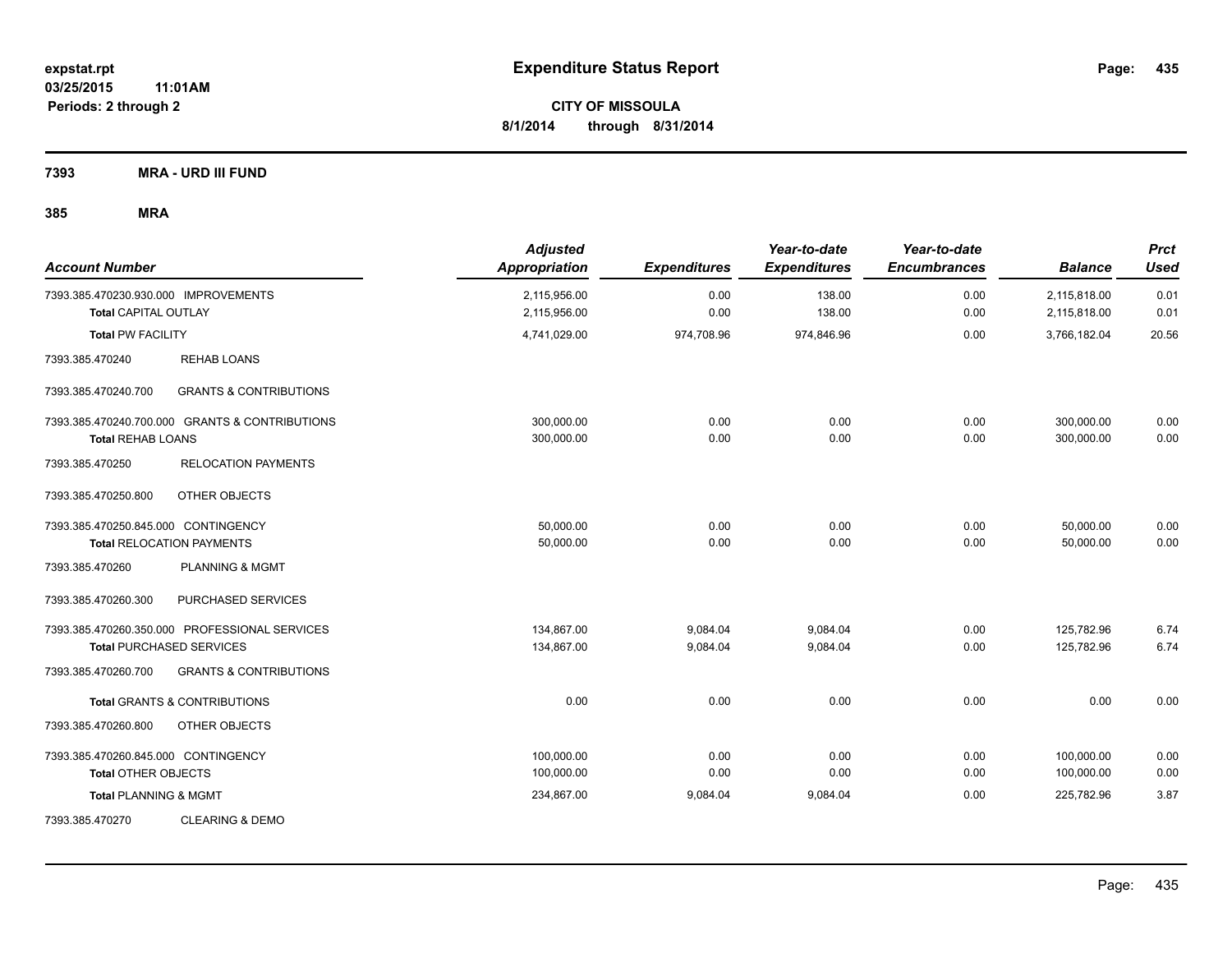**CITY OF MISSOULA 8/1/2014 through 8/31/2014**

**7393 MRA - URD III FUND**

| <b>Account Number</b>                                    | <b>Adjusted</b><br>Appropriation | <b>Expenditures</b> | Year-to-date<br><b>Expenditures</b> | Year-to-date<br><b>Encumbrances</b> | <b>Balance</b> | <b>Prct</b><br><b>Used</b> |
|----------------------------------------------------------|----------------------------------|---------------------|-------------------------------------|-------------------------------------|----------------|----------------------------|
|                                                          |                                  |                     |                                     |                                     |                |                            |
| <b>PURCHASED SERVICES</b><br>7393.385.470270.300         |                                  |                     |                                     |                                     |                |                            |
| <b>Total PURCHASED SERVICES</b>                          | 0.00                             | 0.00                | 0.00                                | 0.00                                | 0.00           | 0.00                       |
| <b>GRANTS &amp; CONTRIBUTIONS</b><br>7393.385.470270.700 |                                  |                     |                                     |                                     |                |                            |
| 7393.385.470270.700.000 GRANTS & CONTRIBUTIONS           | 40,800.00                        | 0.00                | 0.00                                | 0.00                                | 40.800.00      | 0.00                       |
| <b>Total GRANTS &amp; CONTRIBUTIONS</b>                  | 40,800.00                        | 0.00                | 0.00                                | 0.00                                | 40,800.00      | 0.00                       |
| OTHER OBJECTS<br>7393.385.470270.800                     |                                  |                     |                                     |                                     |                |                            |
| 7393.385.470270.845.000 CONTINGENCY                      | 100,000.00                       | 0.00                | 0.00                                | 0.00                                | 100.000.00     | 0.00                       |
| <b>Total OTHER OBJECTS</b>                               | 100,000.00                       | 0.00                | 0.00                                | 0.00                                | 100,000.00     | 0.00                       |
| <b>Total CLEARING &amp; DEMO</b>                         | 140,800.00                       | 0.00                | 0.00                                | 0.00                                | 140.800.00     | 0.00                       |
| <b>Total MRA</b>                                         | 6,108,770.00                     | 1,029,396.53        | 1,048,896.17                        | 0.00                                | 5,059,873.83   | 17.17                      |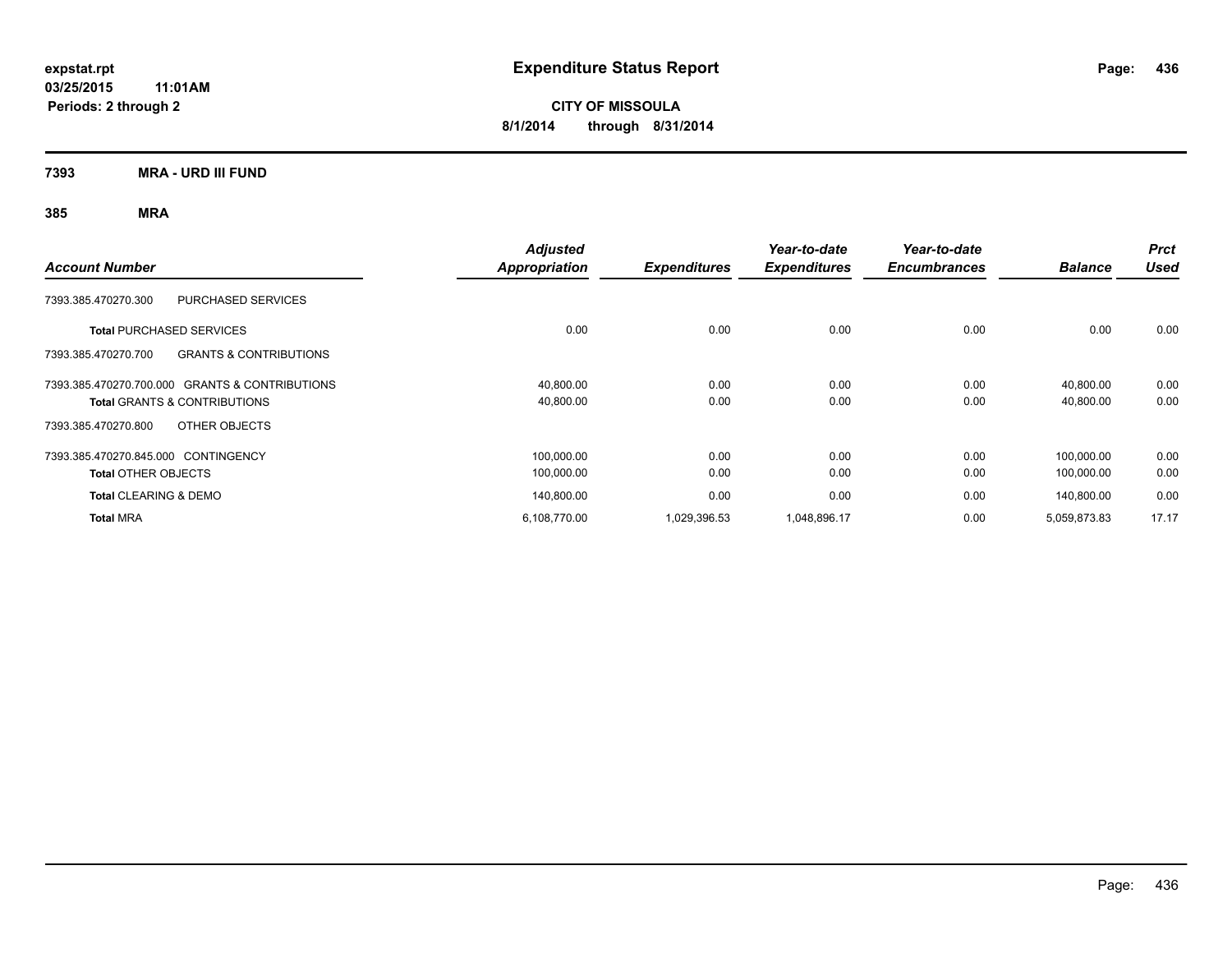**CITY OF MISSOULA 8/1/2014 through 8/31/2014**

**7393 MRA - URD III FUND**

**900 DEPRECIATION**

| <b>Account Number</b>     |                      | <b>Adjusted</b><br><b>Appropriation</b> | <b>Expenditures</b> | Year-to-date<br><b>Expenditures</b> | Year-to-date<br><b>Encumbrances</b> | <b>Balance</b> | <b>Prct</b><br><b>Used</b> |
|---------------------------|----------------------|-----------------------------------------|---------------------|-------------------------------------|-------------------------------------|----------------|----------------------------|
| 7393.900.510000           | <b>MISCELLANEOUS</b> |                                         |                     |                                     |                                     |                |                            |
| 7393.900.510000.800       | OTHER OBJECTS        |                                         |                     |                                     |                                     |                |                            |
| <b>Total DEPRECIATION</b> |                      | 0.00                                    | 0.00                | 0.00                                | 0.00                                | 0.00           | 0.00                       |
| Total MRA - URD III FUND  |                      | 6,108,770.00                            | 1,029,396.53        | 1,048,896.17                        | 0.00                                | 5,059,873.83   | 17.17                      |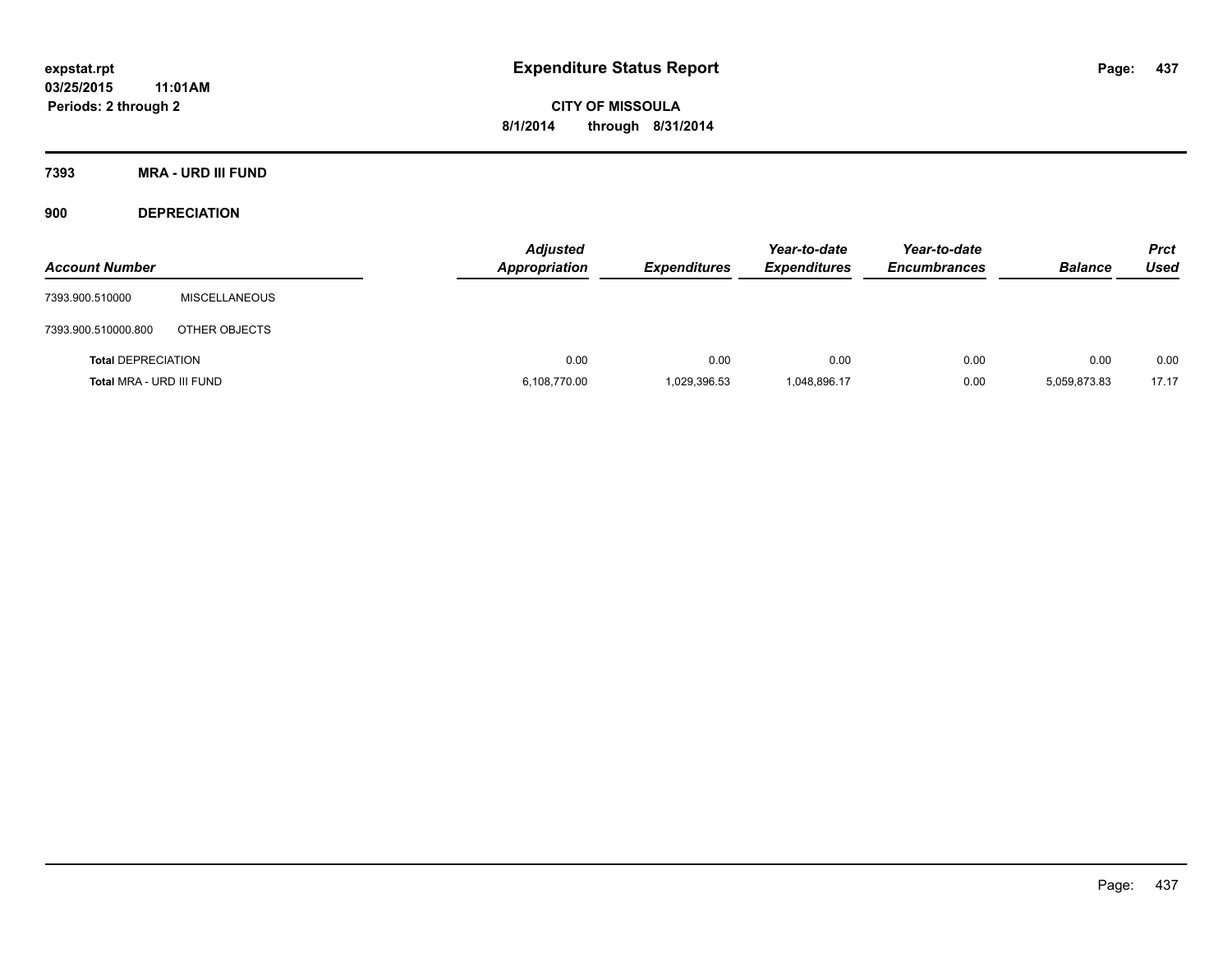**CITY OF MISSOULA 8/1/2014 through 8/31/2014**

# **7394 MRA TAX INCREMENT DEBT CLEARING FUND**

| <b>Account Number</b>         |                                                   | <b>Adjusted</b><br>Appropriation | <b>Expenditures</b> | Year-to-date<br><b>Expenditures</b> | Year-to-date<br><b>Encumbrances</b> | <b>Balance</b> | <b>Prct</b><br><b>Used</b> |
|-------------------------------|---------------------------------------------------|----------------------------------|---------------------|-------------------------------------|-------------------------------------|----------------|----------------------------|
| 7394.390.490601               | TI BOND CLEARING                                  |                                  |                     |                                     |                                     |                |                            |
| 7394.390.490601.800           | OTHER OBJECTS                                     |                                  |                     |                                     |                                     |                |                            |
| <b>Total TI BOND CLEARING</b> |                                                   | 0.00                             | 0.00                | 0.00                                | 0.00                                | 0.00           | 0.00                       |
| 7394.390.521000               | INTERFUND OPERATING TRANSFERS                     |                                  |                     |                                     |                                     |                |                            |
| 7394.390.521000.800           | OTHER OBJECTS                                     |                                  |                     |                                     |                                     |                |                            |
|                               | <b>Total INTERFUND OPERATING TRANSFERS</b>        | 0.00                             | 0.00                | 0.00                                | 0.00                                | 0.00           | 0.00                       |
|                               | <b>Total MRA TAX INCREMENT DEBT CLEARING FUND</b> | 0.00                             | 0.00                | 0.00                                | 0.00                                | 0.00           | 0.00                       |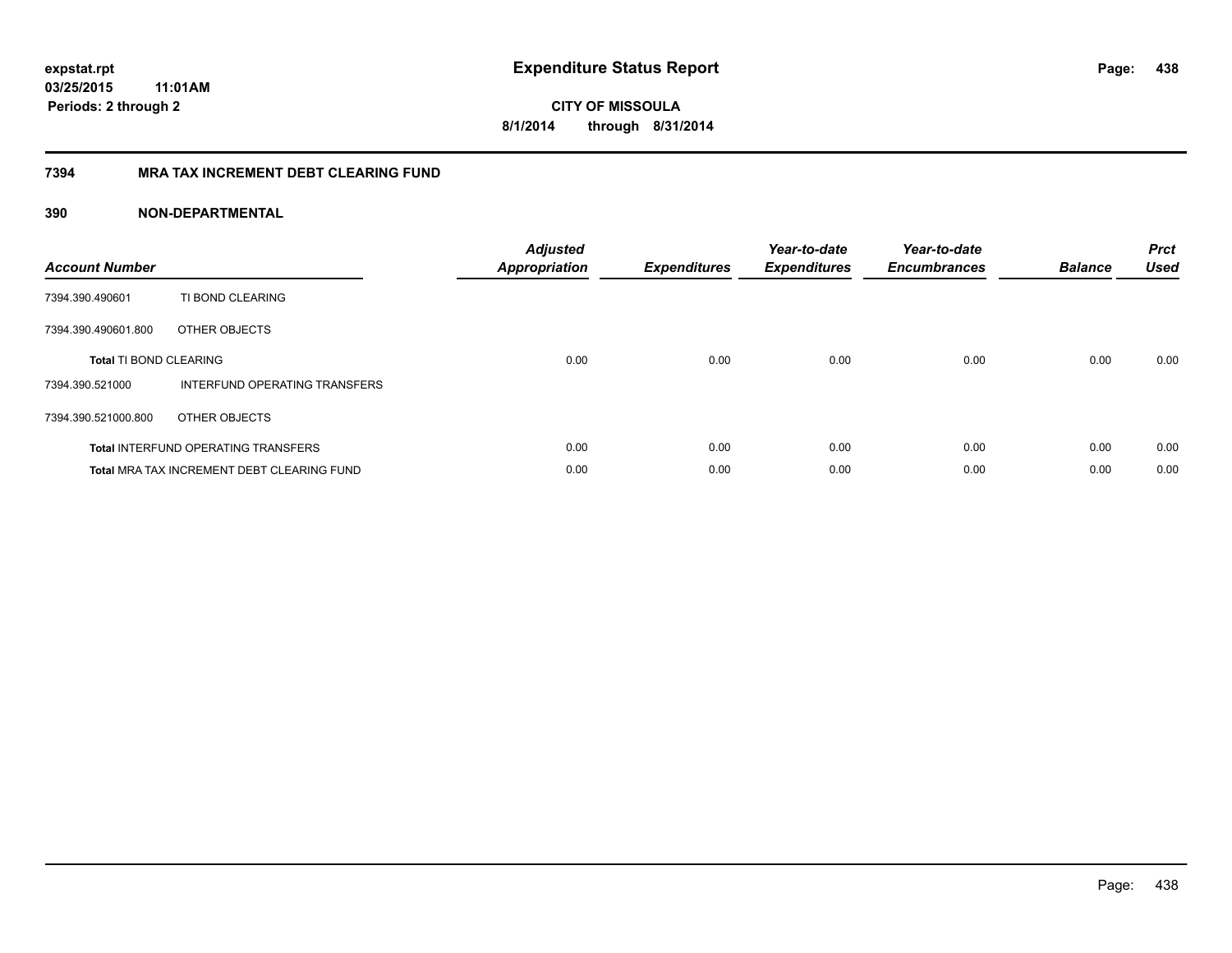**CITY OF MISSOULA 8/1/2014 through 8/31/2014**

# **7395 MRA TAX INCREMENT DEBT SERVICE INTEREST**

| <b>Account Number</b>     |                                               | <b>Adjusted</b><br>Appropriation | <b>Expenditures</b> | Year-to-date<br><b>Expenditures</b> | Year-to-date<br><b>Encumbrances</b> | <b>Balance</b> | <b>Prct</b><br><b>Used</b> |
|---------------------------|-----------------------------------------------|----------------------------------|---------------------|-------------------------------------|-------------------------------------|----------------|----------------------------|
| 7395.390.490200           | REVENUE BOND DEBT SERVICE                     |                                  |                     |                                     |                                     |                |                            |
| 7395.390.490200.600       | <b>DEBT SERVICE</b>                           |                                  |                     |                                     |                                     |                |                            |
| <b>Total DEBT SERVICE</b> |                                               | 0.00                             | 0.00                | 0.00                                | 0.00                                | 0.00           | 0.00                       |
| 7395.390.490200.800       | OTHER OBJECTS                                 |                                  |                     |                                     |                                     |                |                            |
|                           | Total REVENUE BOND DEBT SERVICE               | 0.00                             | 0.00                | 0.00                                | 0.00                                | 0.00           | 0.00                       |
| 7395.390.490602           | TI BOND INTEREST                              |                                  |                     |                                     |                                     |                |                            |
| 7395.390.490602.600       | <b>DEBT SERVICE</b>                           |                                  |                     |                                     |                                     |                |                            |
| <b>Total DEBT SERVICE</b> |                                               | 0.00                             | 0.00                | 0.00                                | 0.00                                | 0.00           | 0.00                       |
| 7395.390.490602.800       | OTHER OBJECTS                                 |                                  |                     |                                     |                                     |                |                            |
| Total TI BOND INTEREST    |                                               | 0.00                             | 0.00                | 0.00                                | 0.00                                | 0.00           | 0.00                       |
|                           | Total MRA TAX INCREMENT DEBT SERVICE INTEREST | 0.00                             | 0.00                | 0.00                                | 0.00                                | 0.00           | 0.00                       |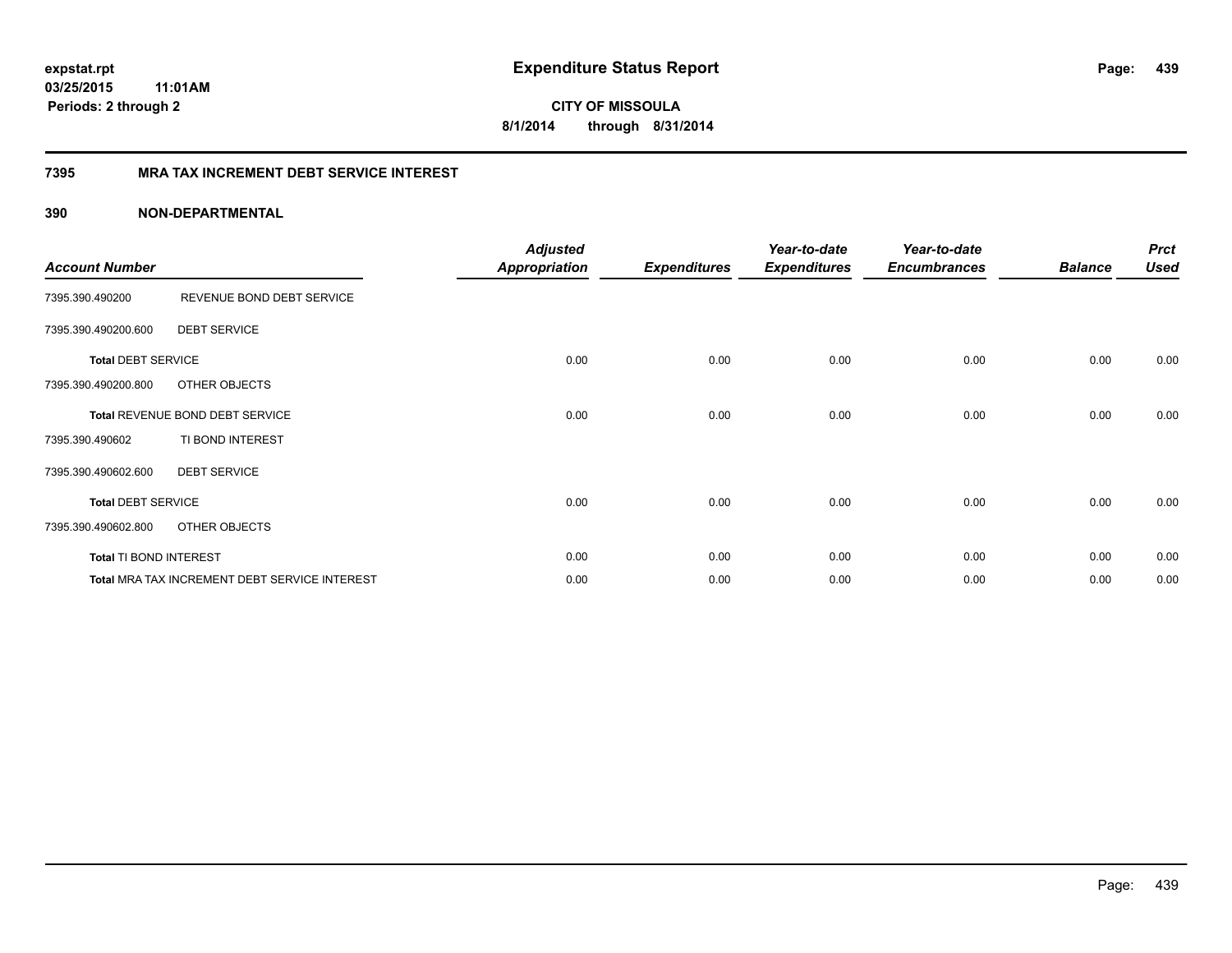**CITY OF MISSOULA 8/1/2014 through 8/31/2014**

# **7396 MRA TAX INCREMENT DEBT SERVICE SINKING F**

| <b>Account Number</b>     |                                                | <b>Adjusted</b><br><b>Appropriation</b> | <b>Expenditures</b> | Year-to-date<br><b>Expenditures</b> | Year-to-date<br><b>Encumbrances</b> | <b>Balance</b> | <b>Prct</b><br><b>Used</b> |
|---------------------------|------------------------------------------------|-----------------------------------------|---------------------|-------------------------------------|-------------------------------------|----------------|----------------------------|
| 7396.390.490200           | REVENUE BOND DEBT SERVICE                      |                                         |                     |                                     |                                     |                |                            |
| 7396.390.490200.600       | <b>DEBT SERVICE</b>                            |                                         |                     |                                     |                                     |                |                            |
|                           | <b>Total REVENUE BOND DEBT SERVICE</b>         | 0.00                                    | 0.00                | 0.00                                | 0.00                                | 0.00           | 0.00                       |
| 7396.390.490603           | TI BOND SINKING                                |                                         |                     |                                     |                                     |                |                            |
| 7396.390.490603.600       | <b>DEBT SERVICE</b>                            |                                         |                     |                                     |                                     |                |                            |
| <b>Total DEBT SERVICE</b> |                                                | 0.00                                    | 0.00                | 0.00                                | 0.00                                | 0.00           | 0.00                       |
| 7396.390.490603.800       | OTHER OBJECTS                                  |                                         |                     |                                     |                                     |                |                            |
| Total TI BOND SINKING     |                                                | 0.00                                    | 0.00                | 0.00                                | 0.00                                | 0.00           | 0.00                       |
|                           | Total MRA TAX INCREMENT DEBT SERVICE SINKING F | 0.00                                    | 0.00                | 0.00                                | 0.00                                | 0.00           | 0.00                       |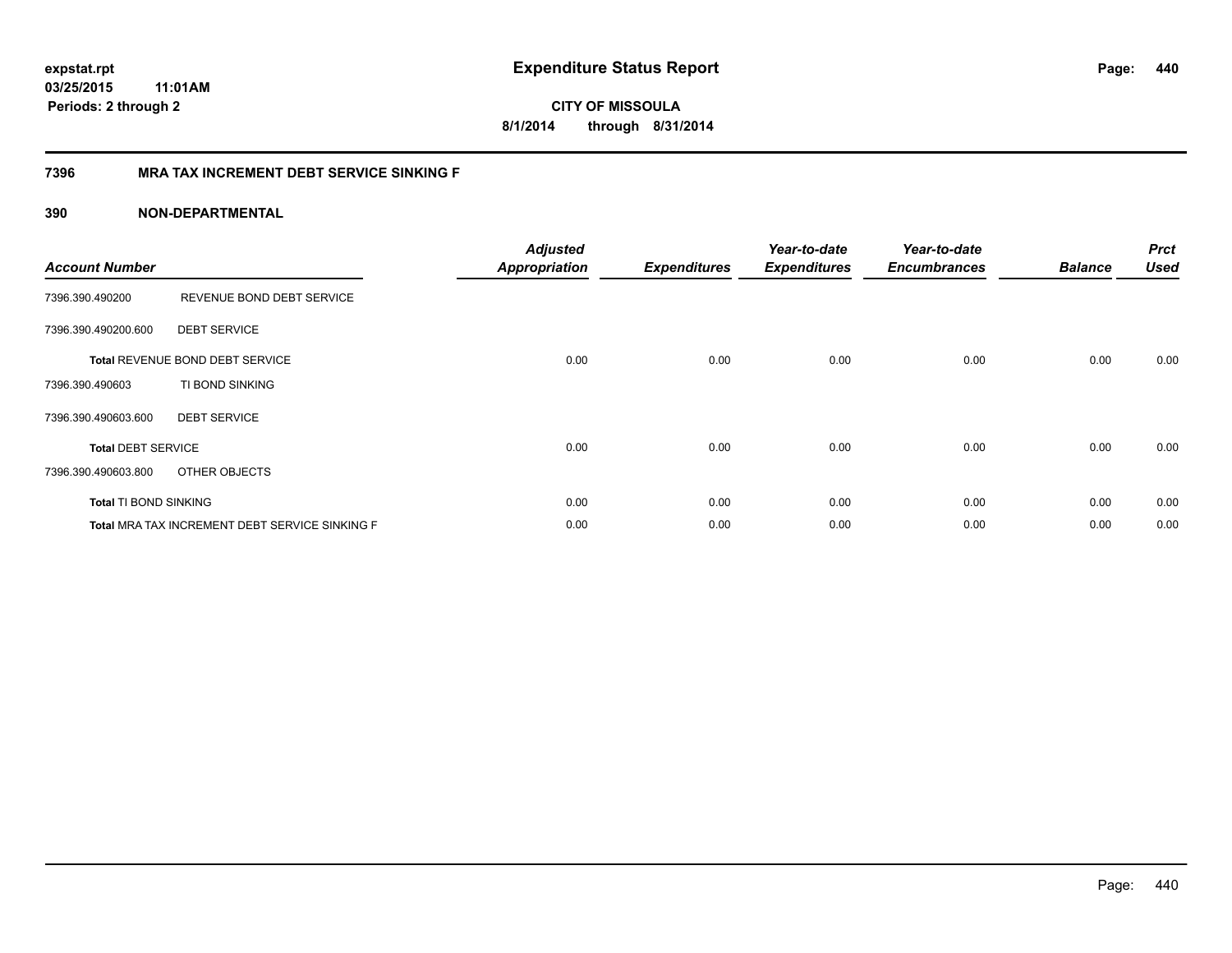**441**

**CITY OF MISSOULA 8/1/2014 through 8/31/2014**

# **7397 MRA TAX INCREMENT BOND RESERVE FUND**

| <b>Account Number</b>        |                                           | <b>Adjusted</b><br><b>Appropriation</b> | <b>Expenditures</b> | Year-to-date<br><b>Expenditures</b> | Year-to-date<br><b>Encumbrances</b> | <b>Balance</b> | <b>Prct</b><br><b>Used</b> |
|------------------------------|-------------------------------------------|-----------------------------------------|---------------------|-------------------------------------|-------------------------------------|----------------|----------------------------|
| 7397.390.490604              | TI BOND RESERVE                           |                                         |                     |                                     |                                     |                |                            |
| 7397.390.490604.800          | OTHER OBJECTS                             |                                         |                     |                                     |                                     |                |                            |
| <b>Total TI BOND RESERVE</b> |                                           | 0.00                                    | 0.00                | 0.00                                | 0.00                                | 0.00           | 0.00                       |
| 7397.390.521000              | INTERFUND OPERATING TRANSFERS             |                                         |                     |                                     |                                     |                |                            |
| 7397.390.521000.800          | OTHER OBJECTS                             |                                         |                     |                                     |                                     |                |                            |
|                              | Total MRA TAX INCREMENT BOND RESERVE FUND | 0.00                                    | 0.00                | 0.00                                | 0.00                                | 0.00           | 0.00                       |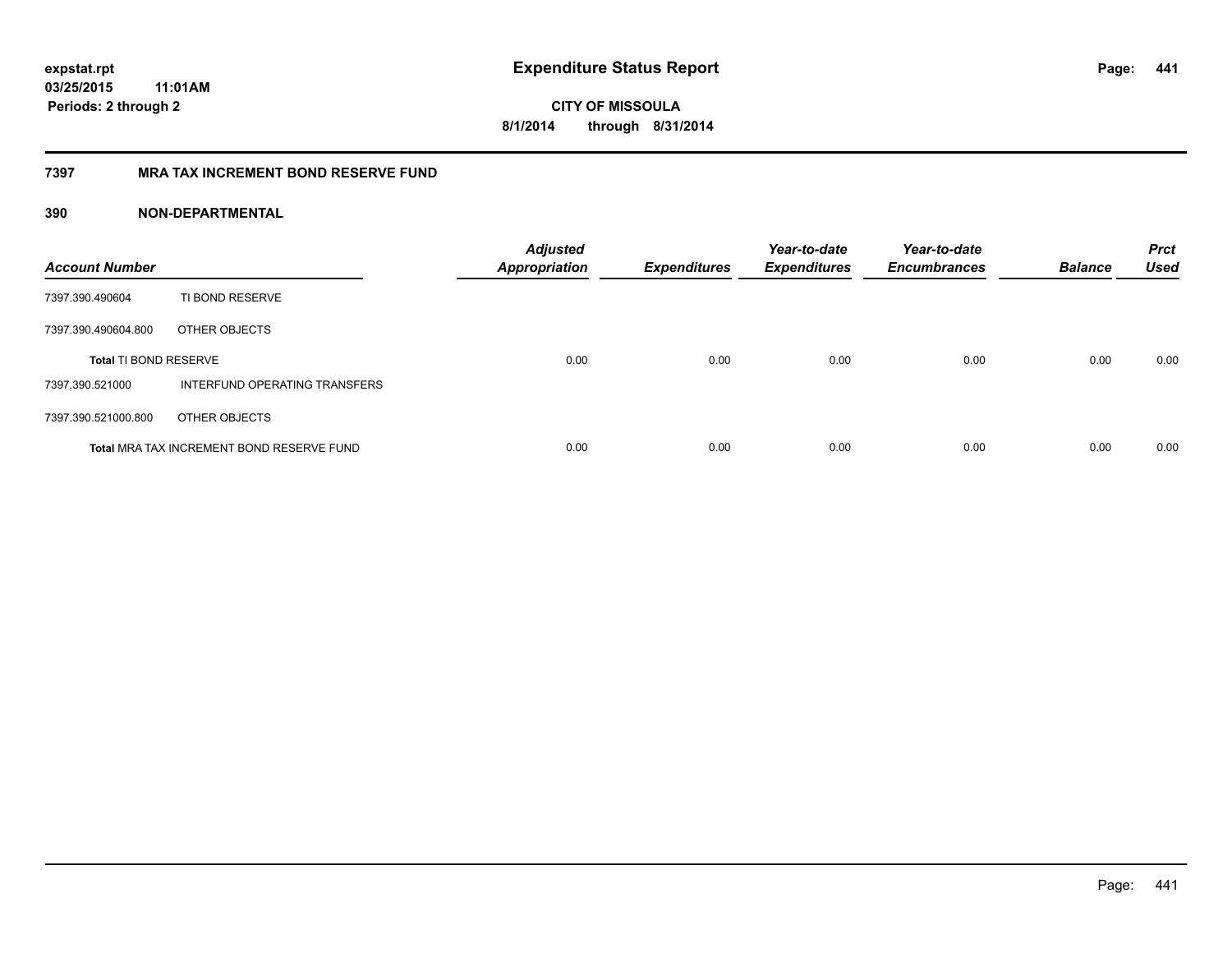**442**

**03/25/2015 11:01AM Periods: 2 through 2**

**CITY OF MISSOULA 8/1/2014 through 8/31/2014**

#### **7399 INTERMOUNTAIN BOND DEBT SERVICE**

| <b>Account Number</b>             |                           | <b>Adjusted</b><br>Appropriation | <b>Expenditures</b> | Year-to-date<br><b>Expenditures</b> | Year-to-date<br><b>Encumbrances</b> | <b>Balance</b> | <b>Prct</b><br><b>Used</b> |
|-----------------------------------|---------------------------|----------------------------------|---------------------|-------------------------------------|-------------------------------------|----------------|----------------------------|
| 7399.385.490200                   | REVENUE BOND DEBT SERVICE |                                  |                     |                                     |                                     |                |                            |
| 7399.385.490200.600               | <b>DEBT SERVICE</b>       |                                  |                     |                                     |                                     |                |                            |
| 7399.385.490200.610.000 PRINCIPAL |                           | 72,000.00                        | 0.00                | 0.00                                | 0.00                                | 72.000.00      | 0.00                       |
| 7399.385.490200.620.000 INTEREST  |                           | 73,769.00                        | 0.00                | 600.00                              | 0.00                                | 73.169.00      | 0.81                       |
| <b>Total MRA</b>                  |                           | 145,769.00                       | 0.00                | 600.00                              | 0.00                                | 145.169.00     | 0.41                       |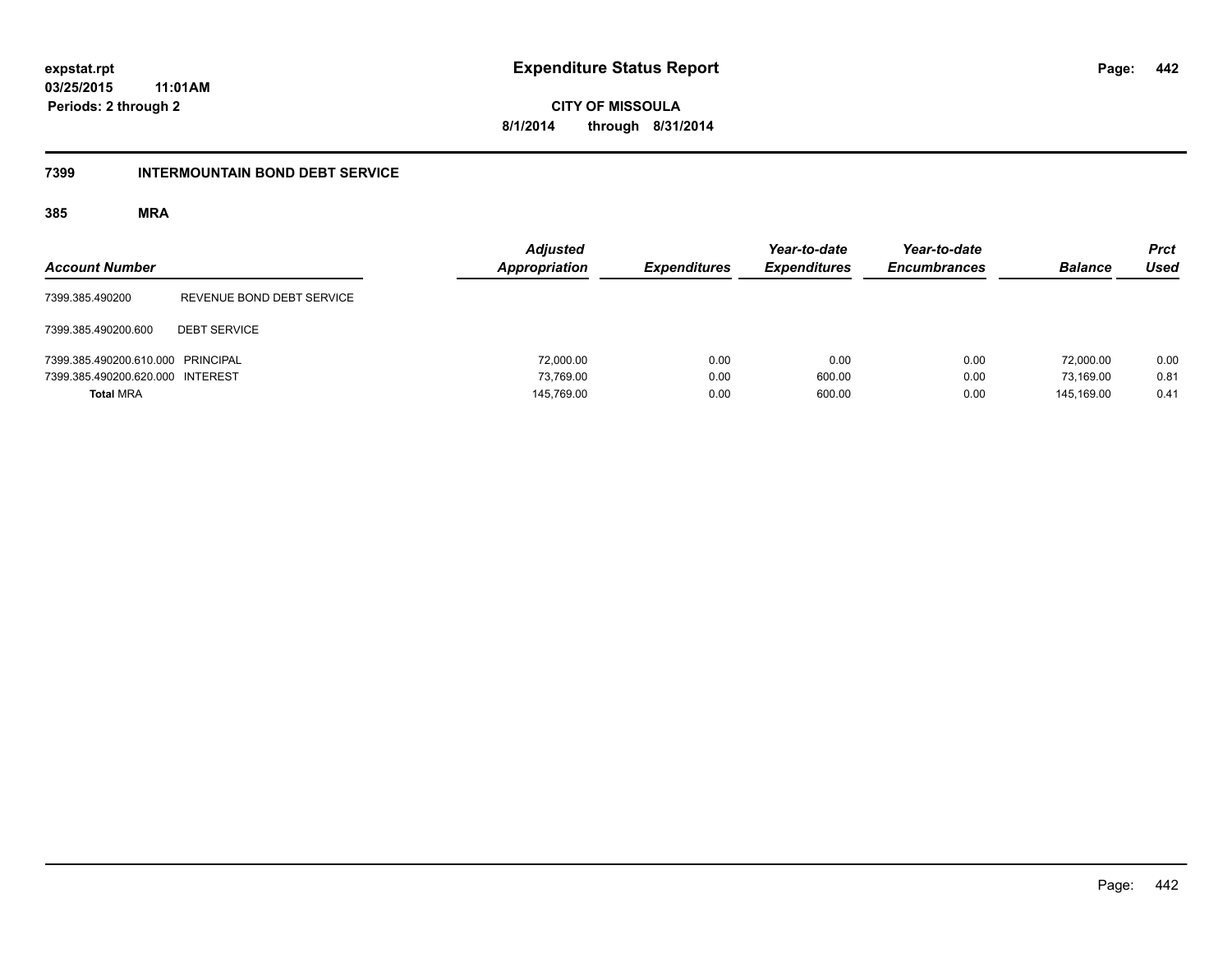# **7399 INTERMOUNTAIN BOND DEBT SERVICE**

| <b>Account Number</b>         |                                              | <b>Adjusted</b><br><b>Appropriation</b> | <b>Expenditures</b> | Year-to-date<br><b>Expenditures</b> | Year-to-date<br><b>Encumbrances</b> | <b>Balance</b> | <b>Prct</b><br>Used |
|-------------------------------|----------------------------------------------|-----------------------------------------|---------------------|-------------------------------------|-------------------------------------|----------------|---------------------|
| 7399.390.490604               | TI BOND RESERVE                              |                                         |                     |                                     |                                     |                |                     |
| 7399.390.490604.800           | OTHER OBJECTS                                |                                         |                     |                                     |                                     |                |                     |
| <b>Total NON-DEPARTMENTAL</b> |                                              | 0.00                                    | 0.00                | 0.00                                | 0.00                                | 0.00           | 0.00                |
|                               | <b>Total INTERMOUNTAIN BOND DEBT SERVICE</b> | 145,769.00                              | 0.00                | 600.00                              | 0.00                                | 145.169.00     | 0.41                |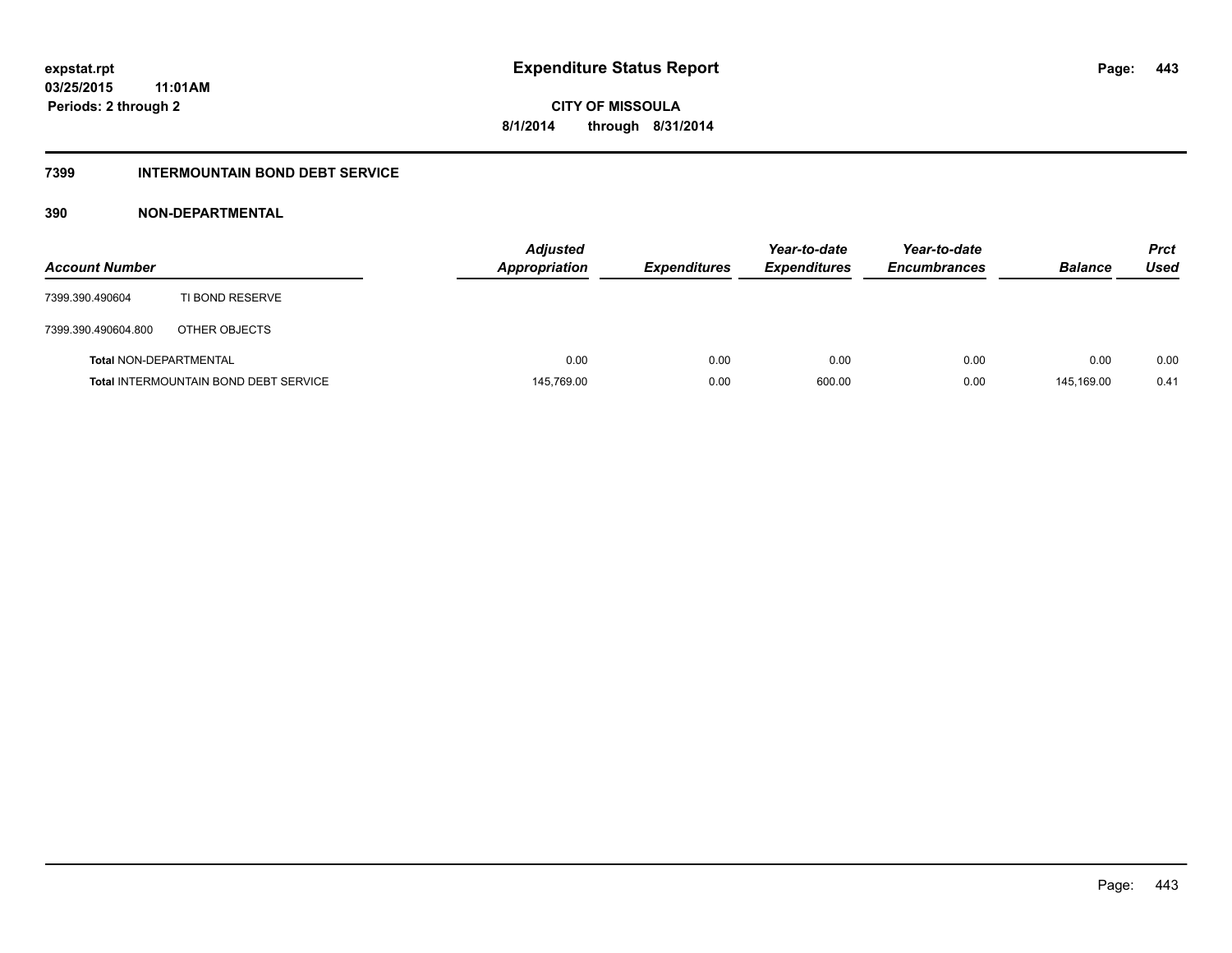# **7400 FRONT ST BOND CLEARING**

| <b>Account Number</b>            |                                                  | <b>Adjusted</b><br><b>Appropriation</b> | <b>Expenditures</b> | Year-to-date<br><b>Expenditures</b> | Year-to-date<br><b>Encumbrances</b> | <b>Balance</b> | <b>Prct</b><br><b>Used</b> |
|----------------------------------|--------------------------------------------------|-----------------------------------------|---------------------|-------------------------------------|-------------------------------------|----------------|----------------------------|
| 7400.385.470210                  | <b>ADMINISTRATION</b>                            |                                         |                     |                                     |                                     |                |                            |
| 7400.385.470210.800              | OTHER OBJECTS                                    |                                         |                     |                                     |                                     |                |                            |
|                                  | 7400.385.470210.820.603 TRANSFERS TO OTHER FUNDS | 146,472.00                              | 0.00                | 0.00                                | 0.00                                | 146,472.00     | 0.00                       |
|                                  | 7400.385.470210.820.604 TRANSFERS TO OTHER FUNDS | 142,630.00                              | 0.00                | 0.00                                | 0.00                                | 142,630.00     | 0.00                       |
|                                  | 7400.385.470210.820.605 TRANSFERS TO OTHER FUNDS | 164,160.00                              | 0.00                | 0.00                                | 0.00                                | 164,160.00     | 0.00                       |
| <b>Total ADMINISTRATION</b>      |                                                  | 453,262.00                              | 0.00                | 0.00                                | 0.00                                | 453,262.00     | 0.00                       |
| 7400.385.470260                  | <b>PLANNING &amp; MGMT</b>                       |                                         |                     |                                     |                                     |                |                            |
| 7400.385.470260.700              | <b>GRANTS &amp; CONTRIBUTIONS</b>                |                                         |                     |                                     |                                     |                |                            |
| <b>Total PLANNING &amp; MGMT</b> |                                                  | 0.00                                    | 0.00                | 0.00                                | 0.00                                | 0.00           | 0.00                       |
|                                  | <b>Total FRONT ST BOND CLEARING</b>              | 453,262.00                              | 0.00                | 0.00                                | 0.00                                | 453.262.00     | 0.00                       |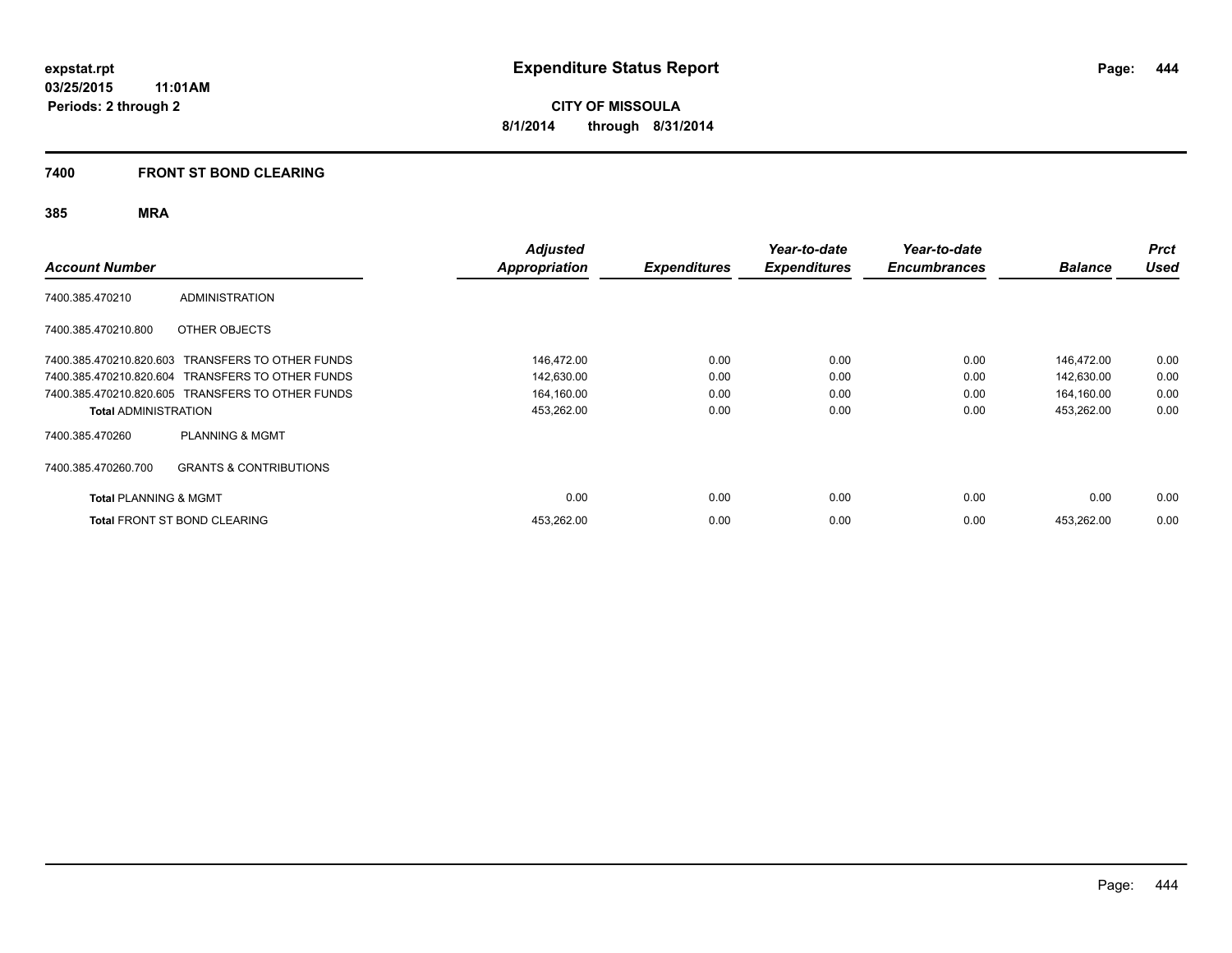# **7401 FRONT ST PARKING STRUCTURE**

|                                 |                                         | <b>Adjusted</b>      |                     | Year-to-date        | Year-to-date        |                | <b>Prct</b> |
|---------------------------------|-----------------------------------------|----------------------|---------------------|---------------------|---------------------|----------------|-------------|
| <b>Account Number</b>           |                                         | <b>Appropriation</b> | <b>Expenditures</b> | <b>Expenditures</b> | <b>Encumbrances</b> | <b>Balance</b> | <b>Used</b> |
| 7401.385.470210                 | <b>ADMINISTRATION</b>                   |                      |                     |                     |                     |                |             |
| 7401.385.470210.800             | OTHER OBJECTS                           |                      |                     |                     |                     |                |             |
| <b>Total ADMINISTRATION</b>     |                                         | 0.00                 | 0.00                | 0.00                | 0.00                | 0.00           | 0.00        |
| 7401.385.490000                 | <b>DEBT SERVICE</b>                     |                      |                     |                     |                     |                |             |
| 7401.385.490000.600             | <b>DEBT SERVICE</b>                     |                      |                     |                     |                     |                |             |
| 7401.385.490000.610.000         | <b>PRINCIPAL</b>                        | 30,000.00            | 0.00                | 0.00                | 0.00                | 30,000.00      | 0.00        |
| 7401.385.490000.620.000         | <b>INTEREST / SERVICE FEES</b>          | 116,134.00           | 0.00                | $-4,213.47$         | 0.00                | 120,347.47     | 3.63        |
| <b>Total DEBT SERVICE</b>       |                                         | 146,134.00           | 0.00                | $-4,213.47$         | 0.00                | 150,347.47     | 0.00        |
| 7401.385.522000                 | PTI PAYMENT TO MPC                      |                      |                     |                     |                     |                |             |
| 7401.385.522000.300             | PURCHASED SERVICES                      |                      |                     |                     |                     |                |             |
| <b>Total PTI PAYMENT TO MPC</b> |                                         | 0.00                 | 0.00                | 0.00                | 0.00                | 0.00           | 0.00        |
|                                 | <b>Total FRONT ST PARKING STRUCTURE</b> | 146,134.00           | 0.00                | $-4,213.47$         | 0.00                | 150,347.47     | 0.00        |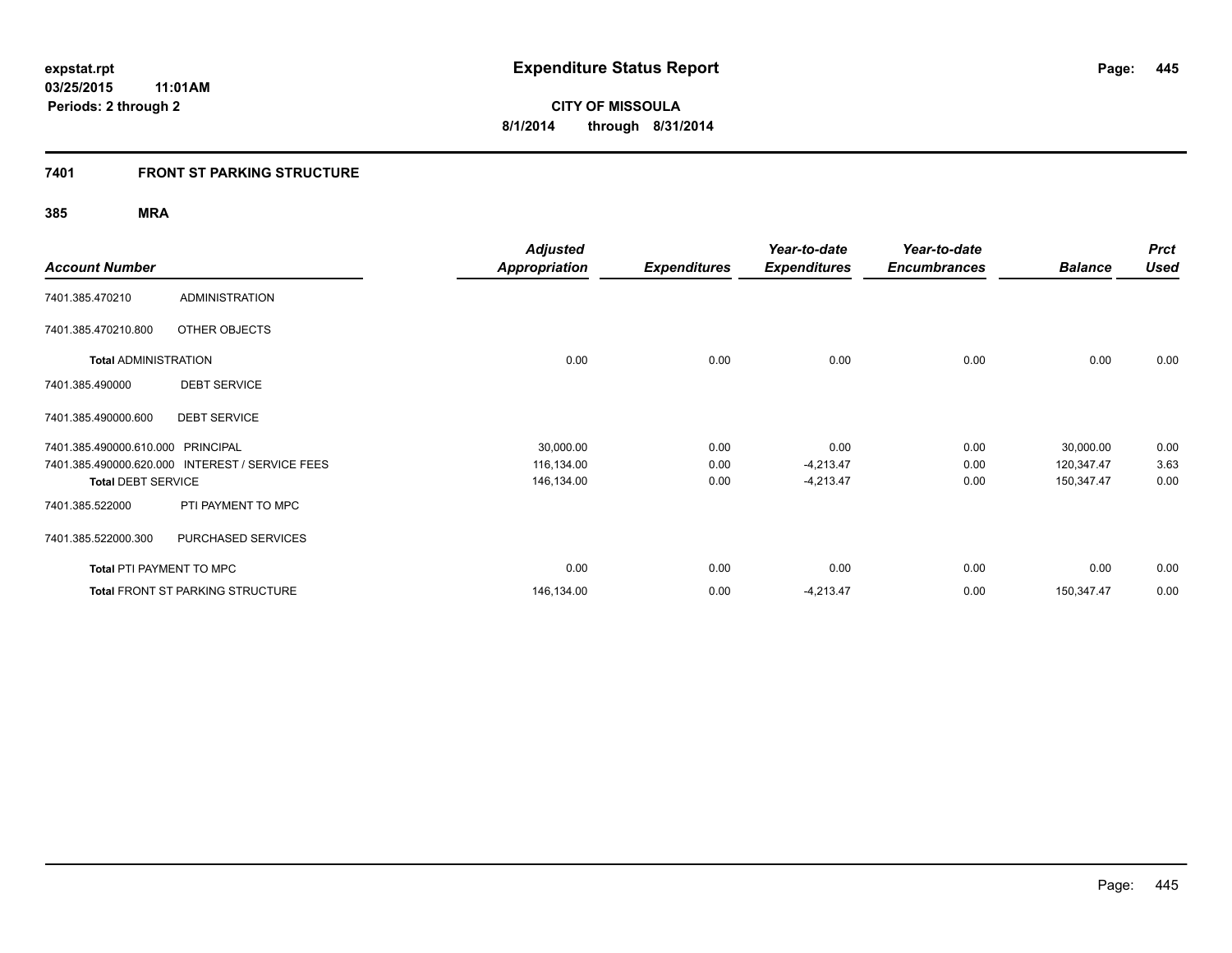# **7402 FRONT ST SUBORDINATE LIEN NOTE**

**385 MRA**

| <b>Account Number</b>                   |                                                                                                                                                                       | <b>Adjusted</b><br><b>Appropriation</b> | <b>Expenditures</b>  | Year-to-date<br><b>Expenditures</b> | Year-to-date<br><b>Encumbrances</b> | <b>Balance</b>                       | <b>Prct</b><br><b>Used</b> |
|-----------------------------------------|-----------------------------------------------------------------------------------------------------------------------------------------------------------------------|-----------------------------------------|----------------------|-------------------------------------|-------------------------------------|--------------------------------------|----------------------------|
| 7402.385.470210                         | <b>ADMINISTRATION</b>                                                                                                                                                 |                                         |                      |                                     |                                     |                                      |                            |
| 7402.385.470210.800                     | OTHER OBJECTS                                                                                                                                                         |                                         |                      |                                     |                                     |                                      |                            |
| <b>Total ADMINISTRATION</b>             |                                                                                                                                                                       | 0.00                                    | 0.00                 | 0.00                                | 0.00                                | 0.00                                 | 0.00                       |
| 7402.385.470333                         | THE WILMA NOTE                                                                                                                                                        |                                         |                      |                                     |                                     |                                      |                            |
| 7402.385.470333.600                     | <b>DEBT SERVICE</b>                                                                                                                                                   |                                         |                      |                                     |                                     |                                      |                            |
| <b>Total DEBT SERVICE</b>               | 7402.385.470333.610.000 WILMA NOTE/PRINCIPAL<br>7402.385.470333.620.000 WILMA NOTE/NTEREST / SERVICE FEES                                                             | 34,526.00<br>725.00<br>35,251.00        | 0.00<br>0.00<br>0.00 | 0.00<br>0.00<br>0.00                | 0.00<br>0.00<br>0.00                | 34,526.00<br>725.00<br>35,251.00     | 0.00<br>0.00<br>0.00       |
| 7402.385.470333.700                     | <b>GRANTS &amp; CONTRIBUTIONS</b>                                                                                                                                     |                                         |                      |                                     |                                     |                                      |                            |
| <b>Total GRANTS &amp; CONTRIBUTIONS</b> |                                                                                                                                                                       | 0.00                                    | 0.00                 | 0.00                                | 0.00                                | 0.00                                 | 0.00                       |
| <b>Total THE WILMA NOTE</b>             |                                                                                                                                                                       | 35,251.00                               | 0.00                 | 0.00                                | 0.00                                | 35,251.00                            | 0.00                       |
| 7402.385.470334                         | <b>CARAS PARK OBLIGATION</b>                                                                                                                                          |                                         |                      |                                     |                                     |                                      |                            |
| 7402.385.470334.700                     | <b>GRANTS &amp; CONTRIBUTIONS</b>                                                                                                                                     |                                         |                      |                                     |                                     |                                      |                            |
|                                         | <b>Total CARAS PARK OBLIGATION</b>                                                                                                                                    | 0.00                                    | 0.00                 | 0.00                                | 0.00                                | 0.00                                 | 0.00                       |
| 7402.385.490507                         | FIB SUBORDINATE LIEN NOTE PARKING STRUCT                                                                                                                              |                                         |                      |                                     |                                     |                                      |                            |
| 7402.385.490507.600                     | <b>DEBT SERVICE</b>                                                                                                                                                   |                                         |                      |                                     |                                     |                                      |                            |
|                                         | 7402.385.490507.610.000 FIB SUB LIEN NOTE-PRINCIPAL<br>7402.385.490507.620.000 FIB SUB LIEN NOTE-INTEREST/ SVS FEES<br>Total FIB SUBORDINATE LIEN NOTE PARKING STRUCT | 32.783.00<br>98,523.00<br>131,306.00    | 0.00<br>0.00<br>0.00 | 0.00<br>0.00<br>0.00                | 0.00<br>0.00<br>0.00                | 32.783.00<br>98.523.00<br>131,306.00 | 0.00<br>0.00<br>0.00       |
| 7402.385.490509                         | WILMA NOTE DEBT SERVICE                                                                                                                                               |                                         |                      |                                     |                                     |                                      |                            |

7402.385.490509.600 DEBT SERVICE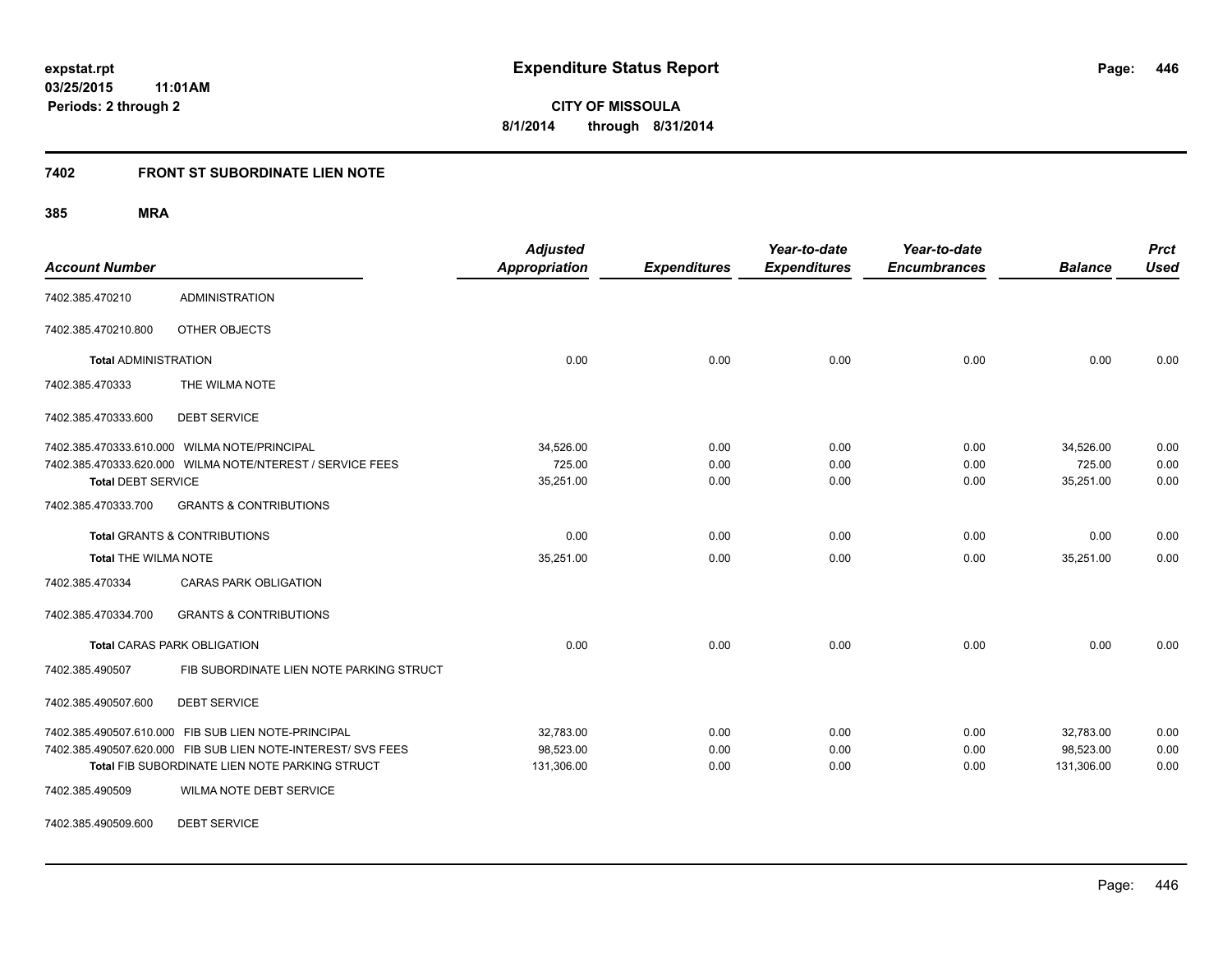**CITY OF MISSOULA 8/1/2014 through 8/31/2014**

# **7402 FRONT ST SUBORDINATE LIEN NOTE**

| <b>Account Number</b>                       | <b>Adjusted</b><br>Appropriation | <b>Expenditures</b> | Year-to-date<br><b>Expenditures</b> | Year-to-date<br><b>Encumbrances</b> | <b>Balance</b> | <b>Prct</b><br>Used |
|---------------------------------------------|----------------------------------|---------------------|-------------------------------------|-------------------------------------|----------------|---------------------|
| <b>Total WILMA NOTE DEBT SERVICE</b>        | 0.00                             | 0.00                | 0.00                                | 0.00                                | 0.00           | 0.00                |
| <b>Total FRONT ST SUBORDINATE LIEN NOTE</b> | 166.557.00                       | 0.00                | 0.00                                | 0.00                                | 166.557.00     | 0.00                |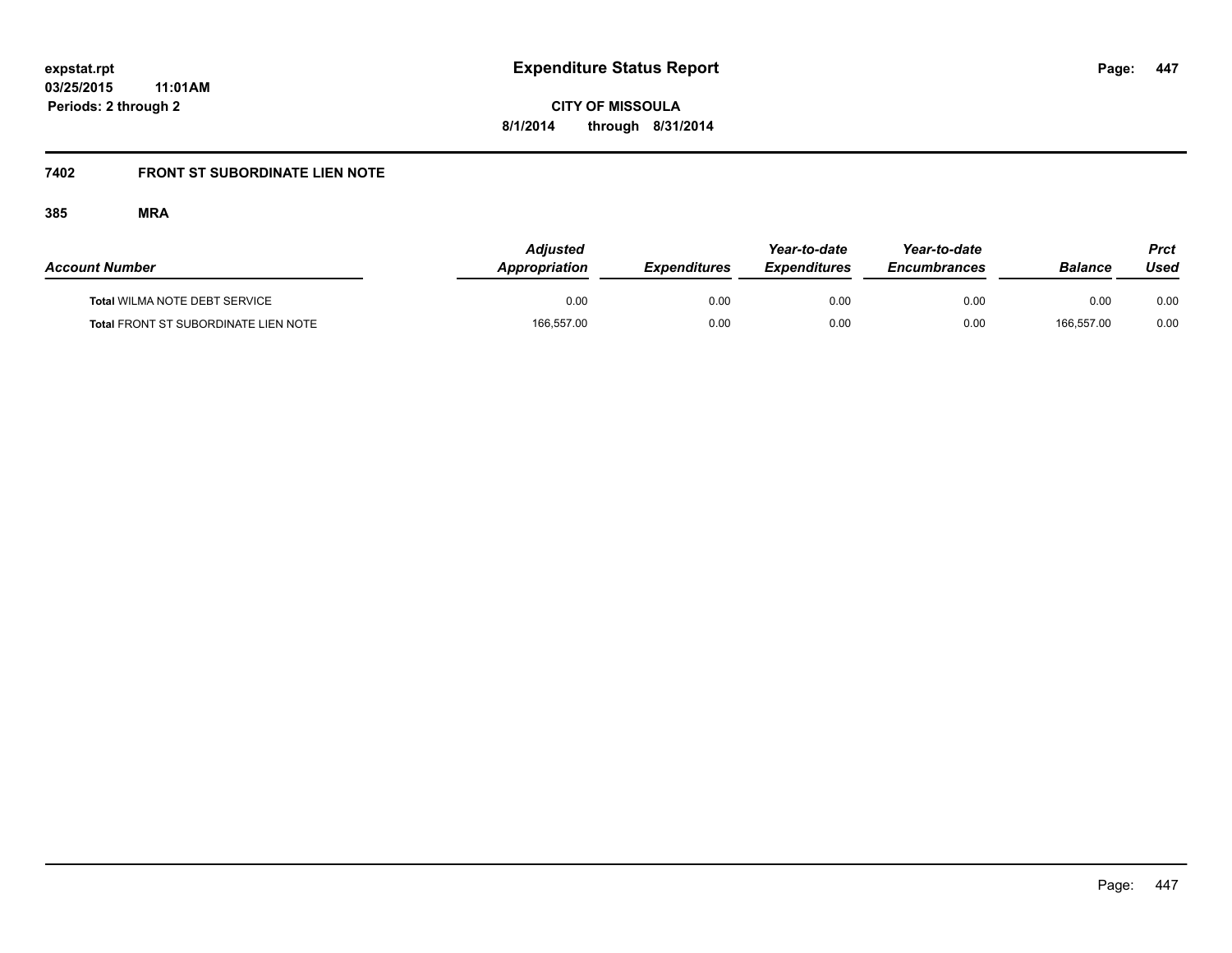# **CITY OF MISSOULA 8/1/2014 through 8/31/2014**

# **7447 COURT COLLECTED PARKING FINES**

# **230 MUNICIPAL COURT**

| <b>Account Number</b>      |                                            | <b>Adjusted</b><br><b>Appropriation</b> | <b>Expenditures</b> | Year-to-date<br><b>Expenditures</b> | Year-to-date<br><b>Encumbrances</b> | <b>Balance</b> | <b>Prct</b><br>Used |
|----------------------------|--------------------------------------------|-----------------------------------------|---------------------|-------------------------------------|-------------------------------------|----------------|---------------------|
| 7447.230.410360            | CITY/MUNICIPAL COURT                       |                                         |                     |                                     |                                     |                |                     |
| 7447.230.410360.500        | <b>FIXED CHARGES</b>                       |                                         |                     |                                     |                                     |                |                     |
| <b>Total FIXED CHARGES</b> |                                            | 0.00                                    | 0.00                | 0.00                                | 0.00                                | 0.00           | 0.00                |
|                            | <b>Total CITY/MUNICIPAL COURT</b>          | 0.00                                    | 0.00                | 0.00                                | 0.00                                | 0.00           | 0.00                |
|                            | <b>Total COURT COLLECTED PARKING FINES</b> | 0.00                                    | 0.00                | 0.00                                | 0.00                                | 0.00           | 0.00                |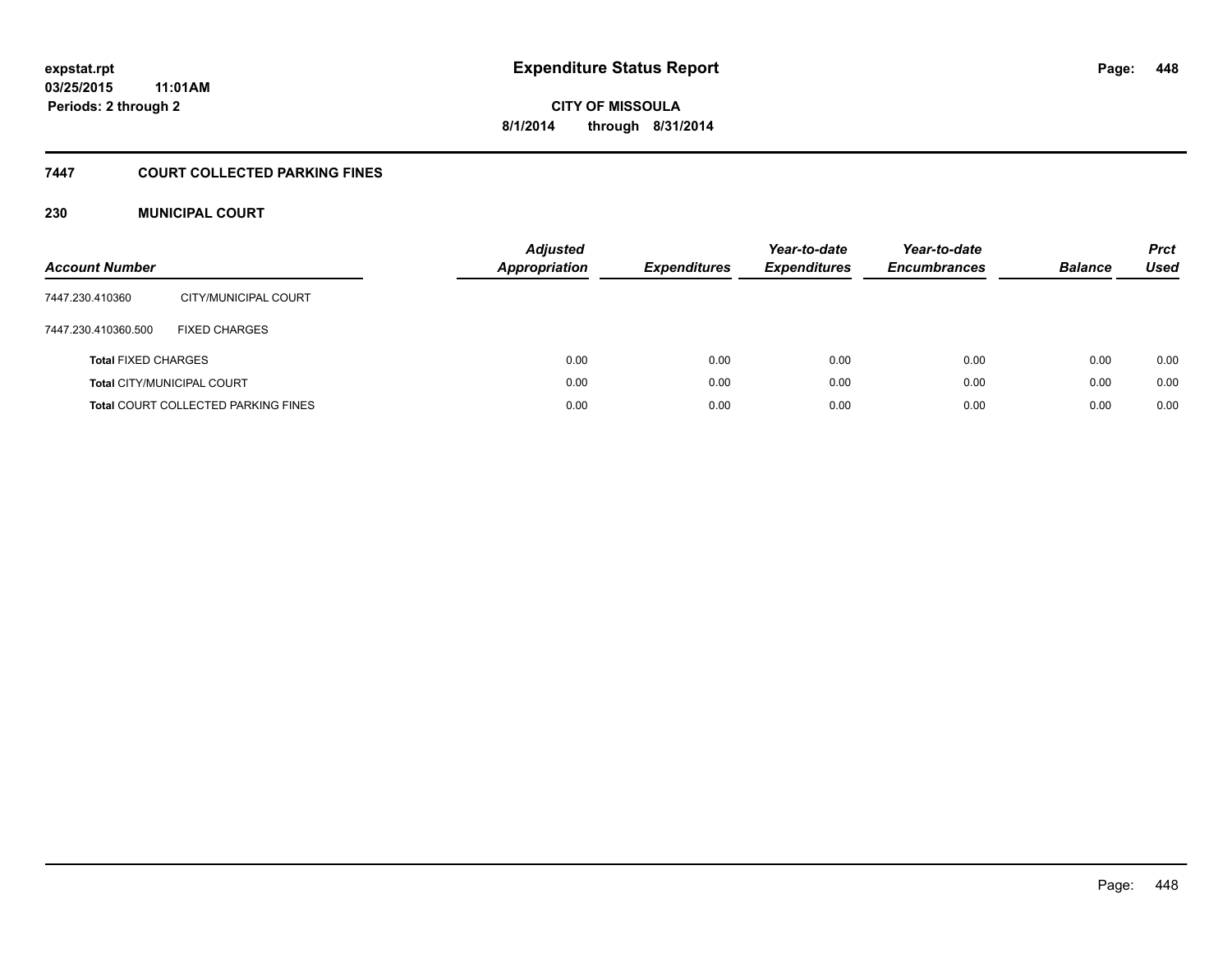# **7458 COURT SURCHARGE**

# **230 MUNICIPAL COURT**

| <b>Account Number</b>        |                                   | <b>Adjusted</b><br><b>Appropriation</b> | <b>Expenditures</b> | Year-to-date<br><b>Expenditures</b> | Year-to-date<br><b>Encumbrances</b> | <b>Balance</b> | <b>Prct</b><br><b>Used</b> |
|------------------------------|-----------------------------------|-----------------------------------------|---------------------|-------------------------------------|-------------------------------------|----------------|----------------------------|
| 7458.230.410360              | CITY/MUNICIPAL COURT              |                                         |                     |                                     |                                     |                |                            |
| 7458.230.410360.500          | <b>FIXED CHARGES</b>              |                                         |                     |                                     |                                     |                |                            |
| <b>Total FIXED CHARGES</b>   |                                   | 0.00                                    | 0.00                | 0.00                                | 0.00                                | 0.00           | 0.00                       |
|                              | <b>Total CITY/MUNICIPAL COURT</b> | 0.00                                    | 0.00                | 0.00                                | 0.00                                | 0.00           | 0.00                       |
| <b>Total COURT SURCHARGE</b> |                                   | 0.00                                    | 0.00                | 0.00                                | 0.00                                | 0.00           | 0.00                       |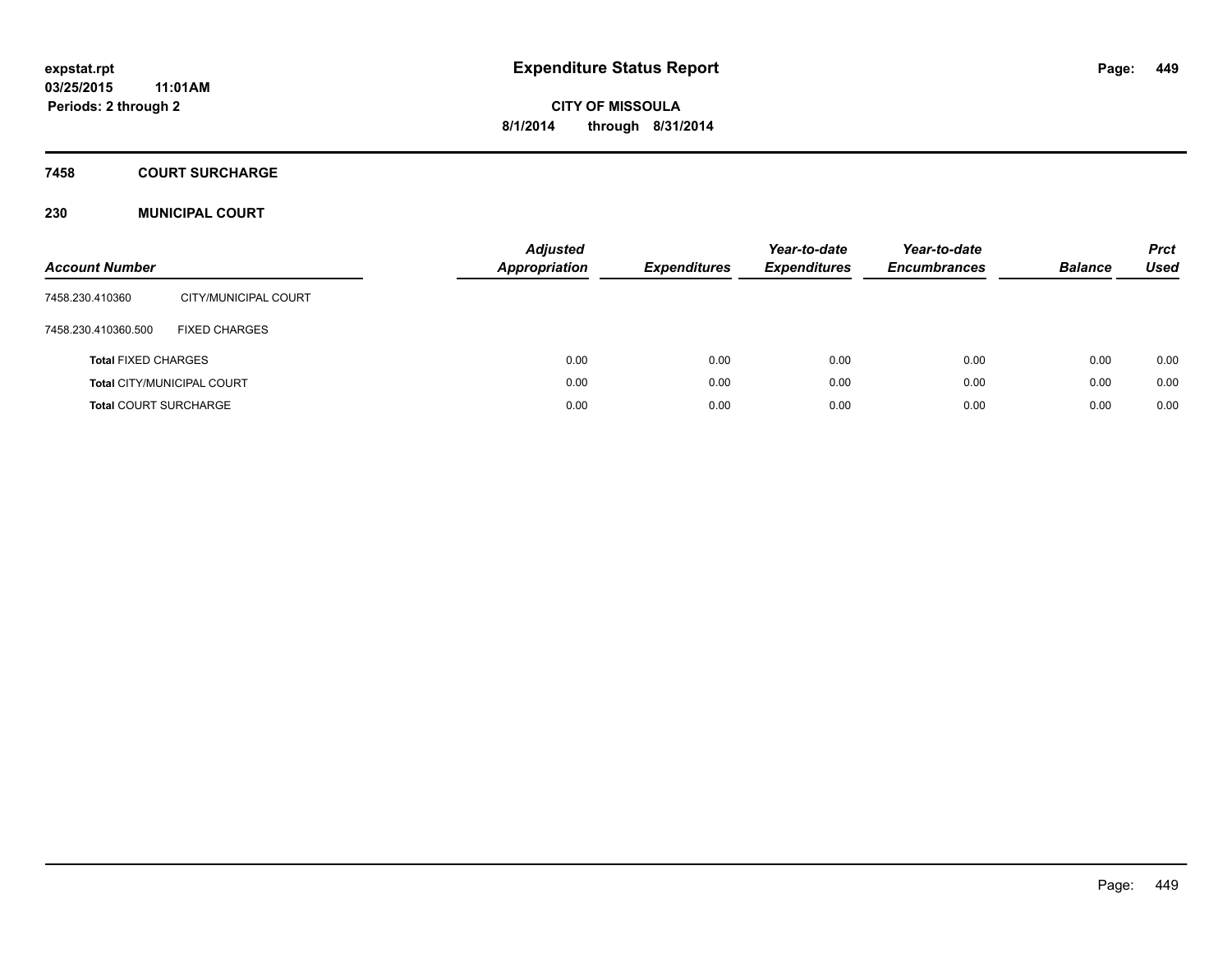#### **7469 PUBLIC DEFENDER FEES**

# **230 MUNICIPAL COURT**

| <b>Account Number</b> |                                   | <b>Adjusted</b><br>Appropriation | <b>Expenditures</b> | Year-to-date<br><b>Expenditures</b> | Year-to-date<br><b>Encumbrances</b> | <b>Balance</b> | <b>Prct</b><br>Used |
|-----------------------|-----------------------------------|----------------------------------|---------------------|-------------------------------------|-------------------------------------|----------------|---------------------|
| 7469.230.410360       | CITY/MUNICIPAL COURT              |                                  |                     |                                     |                                     |                |                     |
| 7469.230.410360.500   | <b>FIXED CHARGES</b>              |                                  |                     |                                     |                                     |                |                     |
|                       | <b>Total PUBLIC DEFENDER FEES</b> | 0.00                             | 0.00                | 0.00                                | 0.00                                | 0.00           | 0.00                |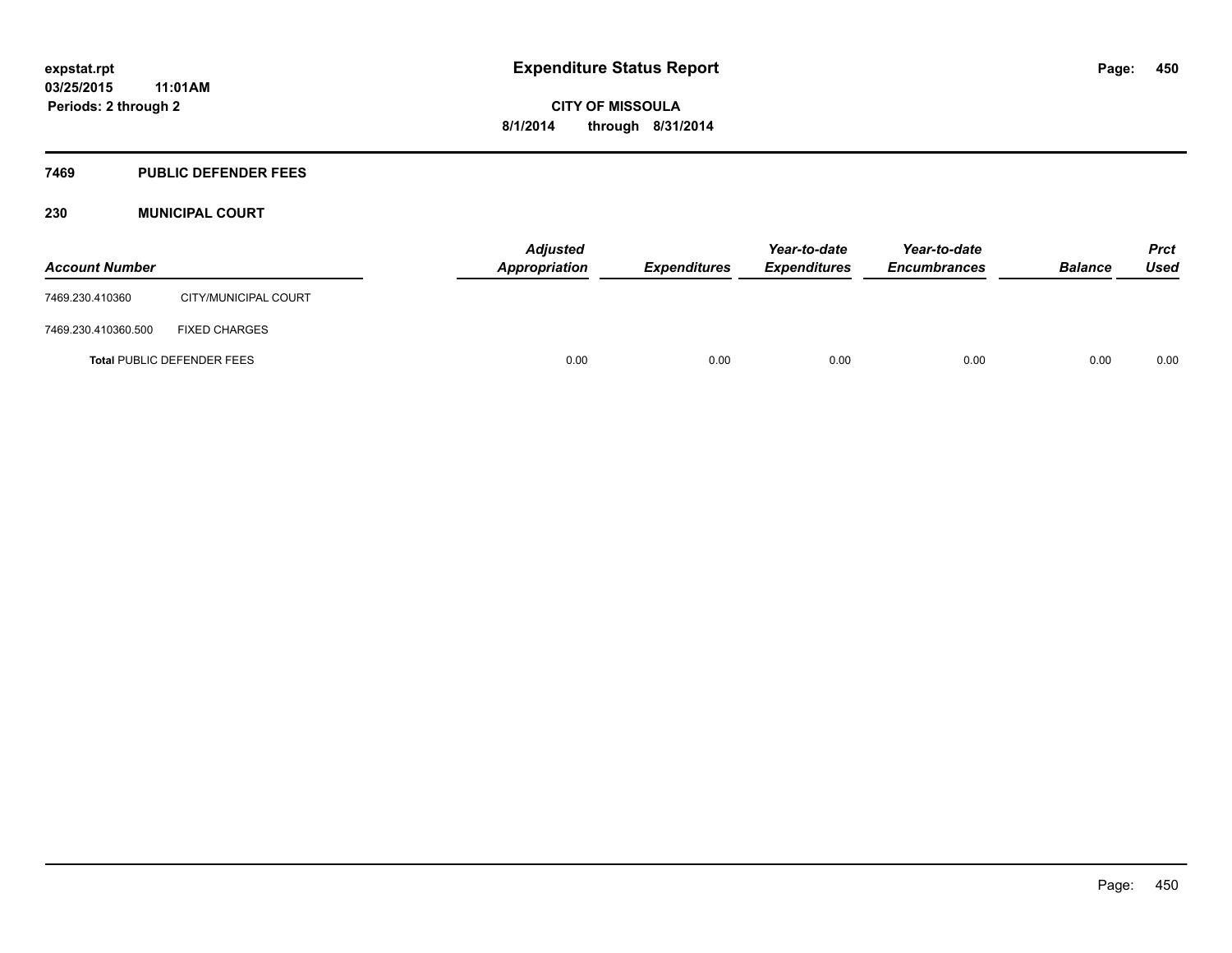**7903 COUNTY CLEARING**

| <b>Account Number</b>        |                         | <b>Adjusted</b><br>Appropriation | <b>Expenditures</b> | Year-to-date<br><b>Expenditures</b> | Year-to-date<br><b>Encumbrances</b> | <b>Balance</b> | Prct<br><b>Used</b> |
|------------------------------|-------------------------|----------------------------------|---------------------|-------------------------------------|-------------------------------------|----------------|---------------------|
| 7903.390.440600              | ANIMAL CONTROL SERVICES |                                  |                     |                                     |                                     |                |                     |
| 7903.390.440600.800          | OTHER OBJECTS           |                                  |                     |                                     |                                     |                |                     |
| <b>Total COUNTY CLEARING</b> |                         | 0.00                             | 0.00                | 0.00                                | 0.00                                | 0.00           | 0.00                |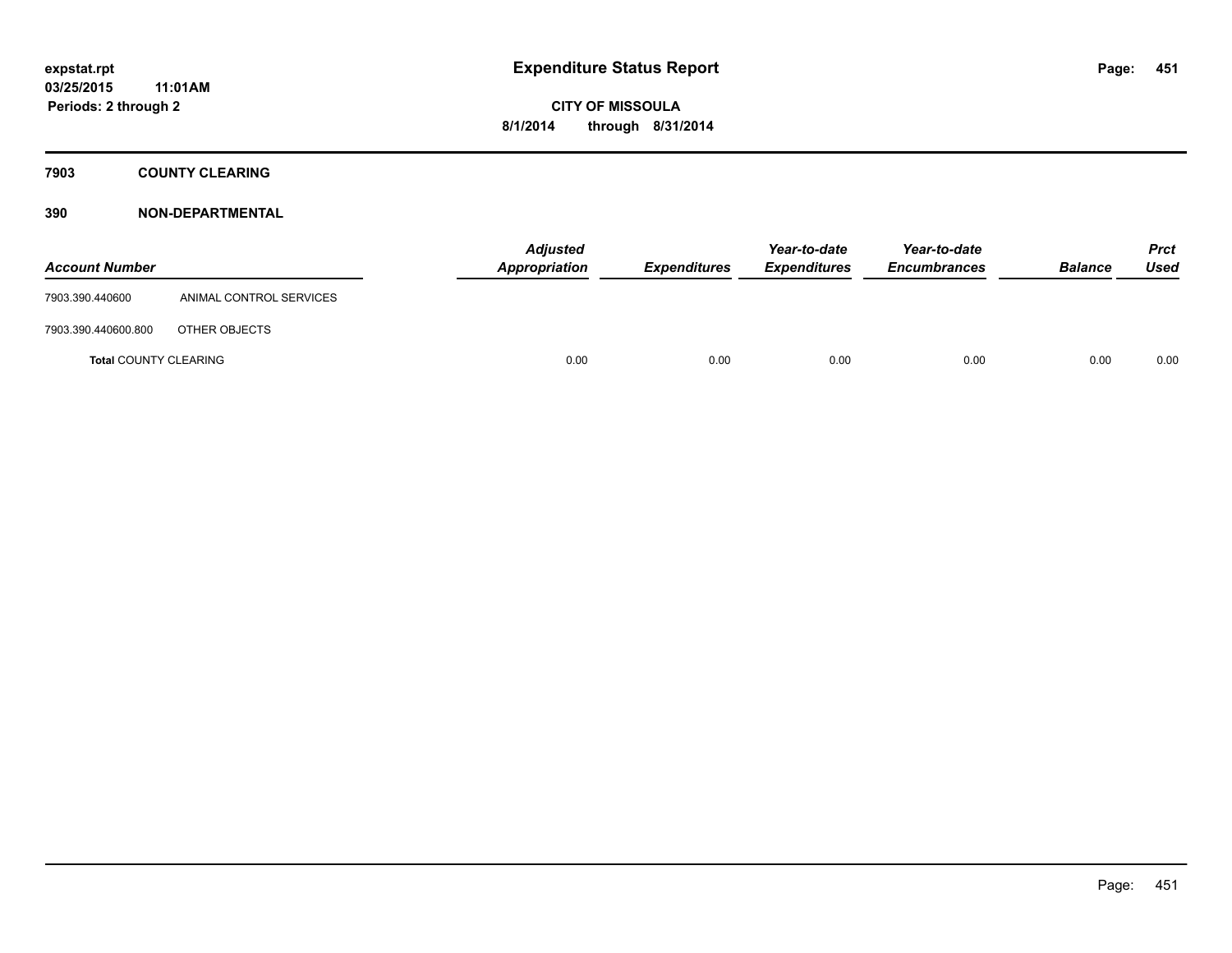# **7904 SEWER REBATE**

# **280 PUBLIC WORKS ADMIN/ENGINEERING**

| <b>Account Number</b>        |                        | <b>Adjusted</b><br><b>Appropriation</b> | <b>Expenditures</b> | Year-to-date<br><b>Expenditures</b> | Year-to-date<br><b>Encumbrances</b> | <b>Balance</b> | <b>Prct</b><br><b>Used</b> |
|------------------------------|------------------------|-----------------------------------------|---------------------|-------------------------------------|-------------------------------------|----------------|----------------------------|
| 7904.280.430600              | <b>SEWER UTILITIES</b> |                                         |                     |                                     |                                     |                |                            |
| 7904.280.430600.500          | <b>FIXED CHARGES</b>   |                                         |                     |                                     |                                     |                |                            |
| <b>Total FIXED CHARGES</b>   |                        | 0.00                                    | 0.00                | 0.00                                | 0.00                                | 0.00           | 0.00                       |
| 7904.280.430600.800          | OTHER OBJECTS          |                                         |                     |                                     |                                     |                |                            |
| <b>Total OTHER OBJECTS</b>   |                        | 0.00                                    | 0.00                | 0.00                                | 0.00                                | 0.00           | 0.00                       |
| <b>Total SEWER UTILITIES</b> |                        | 0.00                                    | 0.00                | 0.00                                | 0.00                                | 0.00           | 0.00                       |
| <b>Total SEWER REBATE</b>    |                        | 0.00                                    | 0.00                | 0.00                                | 0.00                                | 0.00           | 0.00                       |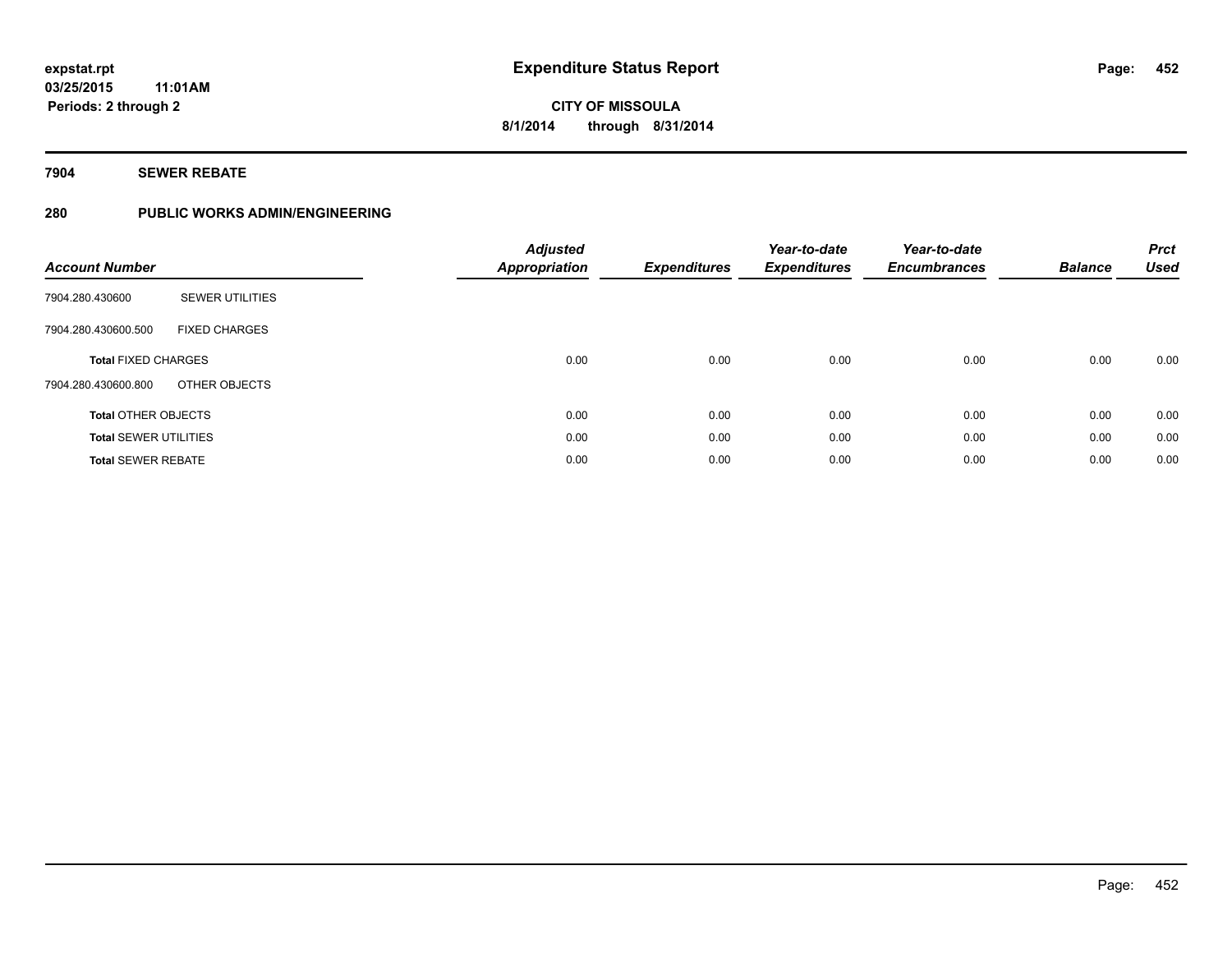# **7905 WYE SEWER RSID 8489**

# **280 PUBLIC WORKS ADMIN/ENGINEERING**

| <b>Account Number</b> |                           | <b>Adjusted</b><br><b>Appropriation</b> | <b>Expenditures</b> | Year-to-date<br><b>Expenditures</b> | Year-to-date<br><b>Encumbrances</b> | <b>Balance</b> | <b>Prct</b><br><b>Used</b> |
|-----------------------|---------------------------|-----------------------------------------|---------------------|-------------------------------------|-------------------------------------|----------------|----------------------------|
| 7905.280.430600       | <b>SEWER UTILITIES</b>    |                                         |                     |                                     |                                     |                |                            |
| 7905.280.430600.500   | <b>FIXED CHARGES</b>      |                                         |                     |                                     |                                     |                |                            |
|                       | Total WYE SEWER RSID 8489 | 0.00                                    | 0.00                | 0.00                                | 0.00                                | 0.00           | 0.00                       |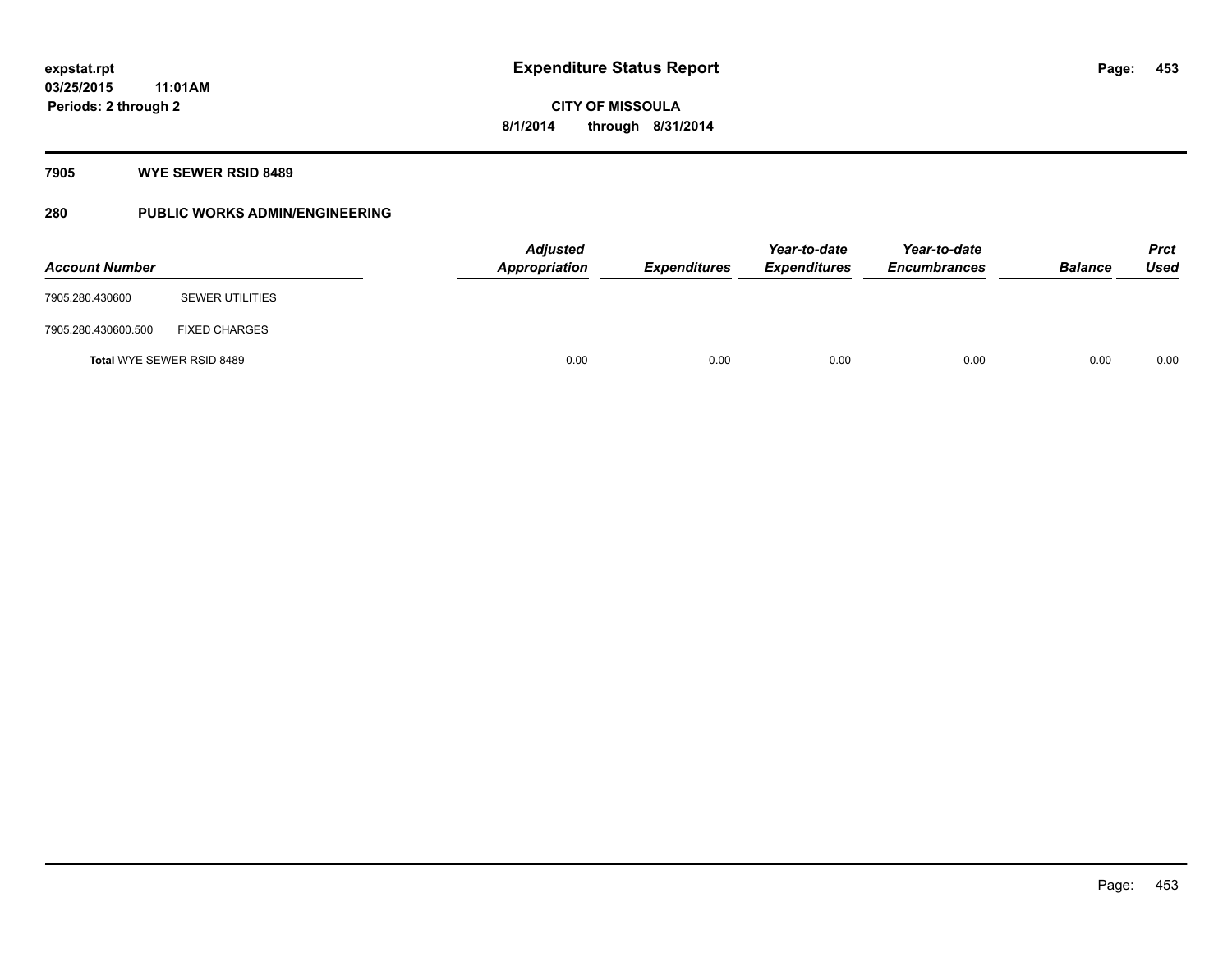# **7911 RESIDENTIAL INSPECTION FUND**

# **310 BUILDING INSPECTION**

| <b>Account Number</b> |                                              | <b>Adjusted</b><br><b>Appropriation</b> | <b>Expenditures</b> | Year-to-date<br><b>Expenditures</b> | Year-to-date<br><b>Encumbrances</b> | <b>Balance</b> | <b>Prct</b><br><b>Used</b> |
|-----------------------|----------------------------------------------|-----------------------------------------|---------------------|-------------------------------------|-------------------------------------|----------------|----------------------------|
| 7911.310.420501       | CONTRACTUAL SERVICE AGRMNTS - BUILDING       |                                         |                     |                                     |                                     |                |                            |
| 7911.310.420501.200   | <b>SUPPLIES</b>                              |                                         |                     |                                     |                                     |                |                            |
| <b>Total SUPPLIES</b> |                                              | 0.00                                    | 0.00                | 0.00                                | 0.00                                | 0.00           | 0.00                       |
| 7911.310.420501.300   | <b>PURCHASED SERVICES</b>                    |                                         |                     |                                     |                                     |                |                            |
|                       | Total CONTRACTUAL SERVICE AGRMNTS - BUILDING | 0.00                                    | 0.00                | 0.00                                | 0.00                                | 0.00           | 0.00                       |
| 7911.310.420502       | *** Title Not Found ***                      |                                         |                     |                                     |                                     |                |                            |
| 7911.310.420502.200   | <b>SUPPLIES</b>                              |                                         |                     |                                     |                                     |                |                            |
|                       | <b>Total RESIDENTIAL INSPECTION FUND</b>     | 0.00                                    | 0.00                | 0.00                                | 0.00                                | 0.00           | 0.00                       |